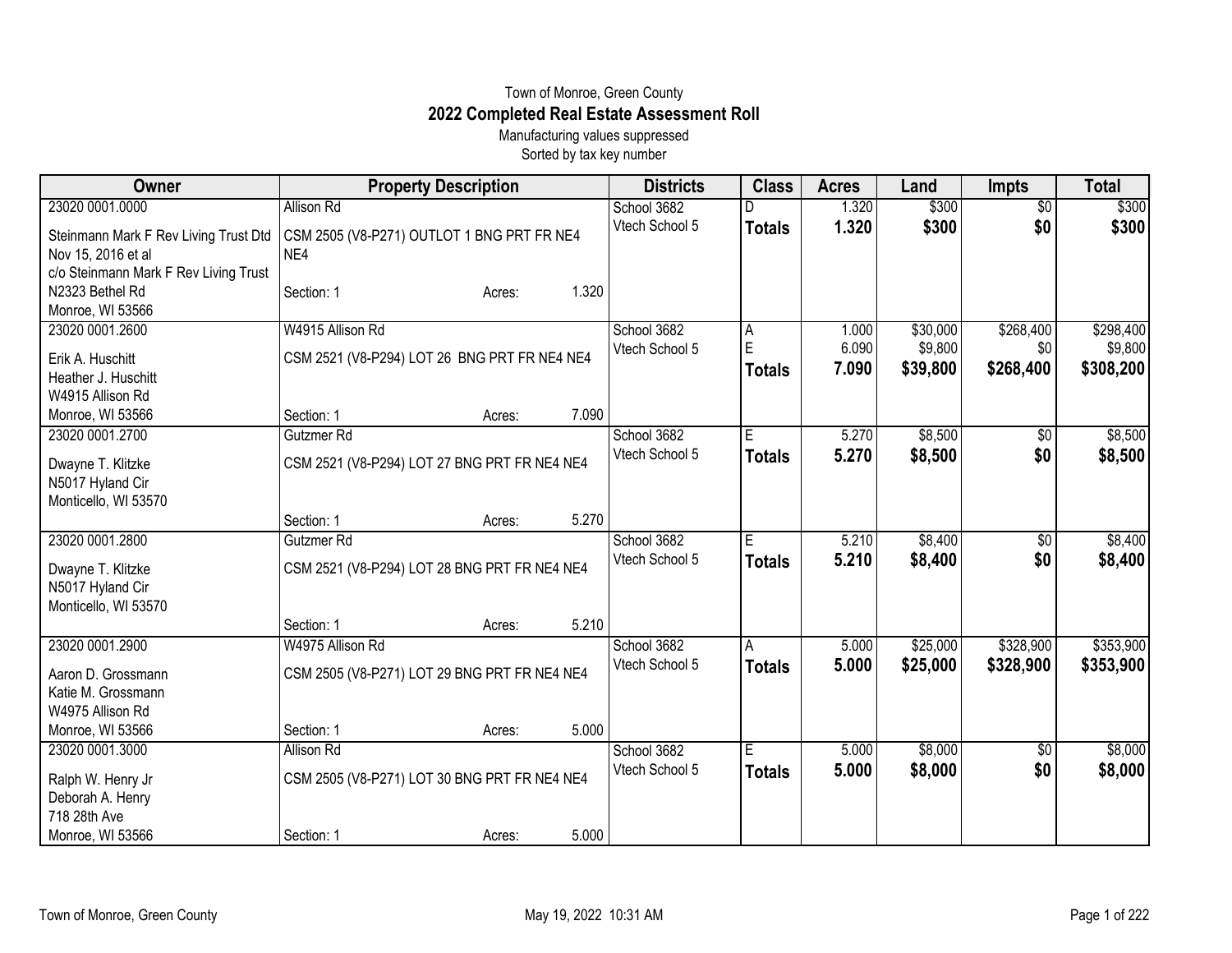| <b>Owner</b>                                 |                                                                                               | <b>Property Description</b> |        | <b>Districts</b> | <b>Class</b>   | <b>Acres</b> | Land     | <b>Impts</b>           | <b>Total</b> |
|----------------------------------------------|-----------------------------------------------------------------------------------------------|-----------------------------|--------|------------------|----------------|--------------|----------|------------------------|--------------|
| 23020 0001.3100                              | <b>Allison Rd</b>                                                                             |                             |        | School 3682      | E              | 2.350        | \$3,800  | $\overline{50}$        | \$3,800      |
| Erik A. Huschitt                             | CSM 2505 (V8-P271) LOT 31 BNG PRT FR NE4 NE4                                                  |                             |        | Vtech School 5   | <b>Totals</b>  | 2.350        | \$3,800  | \$0                    | \$3,800      |
| Heather J. Huschitt                          |                                                                                               |                             |        |                  |                |              |          |                        |              |
| W4915 Allison Rd                             |                                                                                               |                             |        |                  |                |              |          |                        |              |
| Monroe, WI 53566                             | Section: 1                                                                                    | Acres:                      | 2.350  |                  |                |              |          |                        |              |
| 23020 0001.3200                              | W4951 Allison Rd                                                                              |                             |        | School 3682      | A              | 2.070        | \$13,300 | \$226,000              | \$239,300    |
| Jamy L. Runden                               | CSM 2506 (V8-P272) LOT 32 BNG PRT FR NE4 NE4                                                  |                             |        | Vtech School 5   | Totals         | 2.070        | \$13,300 | \$226,000              | \$239,300    |
| Taylor R. Smith                              |                                                                                               |                             |        |                  |                |              |          |                        |              |
| W4951 Allison Rd                             |                                                                                               |                             |        |                  |                |              |          |                        |              |
| Monroe, WI 53566                             | Section: 1                                                                                    | Acres:                      | 2.070  |                  |                |              |          |                        |              |
| 23020 0001.3300                              | Allison Rd                                                                                    |                             |        | School 3682      | A              | 1.500        | \$11,500 | \$0                    | \$11,500     |
|                                              |                                                                                               |                             |        | Vtech School 5   | $\mathsf{D}$   | 3.500        | \$800    | \$0                    | \$800        |
| Jamy L. Runden et al<br>W4951 Allison Rd     | CSM 2506 (V8-P272) LOT 33 BNG PRT FR NE4 NE4 -<br>4.50A & PRT FR NW4 NE4 - .50A INCL EASEMENT |                             |        |                  | <b>Totals</b>  | 5.000        | \$12,300 | \$0                    | \$12,300     |
| Monroe, WI 53566                             |                                                                                               |                             |        |                  |                |              |          |                        |              |
|                                              | Section: 1                                                                                    | Acres:                      | 5.000  |                  |                |              |          |                        |              |
| 23020 0002.0000                              | <b>Allison Rd</b>                                                                             |                             |        | School 3682      | 5M             | 3.660        | \$5,100  | \$0                    | \$5,100      |
|                                              |                                                                                               |                             |        | Vtech School 5   | D              | 26.290       | \$4,900  | \$0                    | \$4,900      |
| Justus C. Burgweger Jr                       | FR NW4 NE4 EXC ICRR & EXC PRT LOT 33 (.5A) CSM                                                |                             |        |                  | E              | 1.000        | \$100    | \$0                    | \$100        |
| 3005 Rolston Rd<br>Greenville, NC 27858-6254 | 2506 & PRT LOT 34 CSM 2505 (3.21A)                                                            |                             |        |                  | Totals         | 30.950       | \$10,100 | \$0                    | \$10,100     |
|                                              | Section: 1                                                                                    | Acres:                      | 30.950 |                  |                |              |          |                        |              |
| 23020 0002.3400                              | W4971 Allison Rd                                                                              |                             |        | School 3682      | $\overline{A}$ | 4.360        | \$22,400 | \$200,200              | \$222,600    |
|                                              |                                                                                               |                             |        | Vtech School 5   | $\mathsf{D}$   | 0.750        | \$200    | \$0                    | \$200        |
| Daniel G. Purcell                            | CSM 2505 (V8-P271) LOT 34 BNG PRT FR NE4 NE4 -                                                |                             |        |                  | <b>Totals</b>  | 5.110        | \$22,600 | \$200,200              | \$222,800    |
| Heather L. Purcell                           | 1.90A & PRT FR NW4 NE4 - 3.21A                                                                |                             |        |                  |                |              |          |                        |              |
| W4971 Allison Rd<br>Monroe, WI 53566         | Section: 1                                                                                    | Acres:                      | 5.110  |                  |                |              |          |                        |              |
| 23020 0003.0000                              |                                                                                               |                             |        | School 3682      | D.             | 31.500       | \$3,800  | \$0                    | \$3,800      |
|                                              |                                                                                               |                             |        | Vtech School 5   | <b>Totals</b>  | 31.500       | \$3,800  | \$0                    | \$3,800      |
| Gaylord G. Flannery                          | PRT SW4 NE4 LYG W RR                                                                          |                             |        |                  |                |              |          |                        |              |
| 515 21st St                                  |                                                                                               |                             |        |                  |                |              |          |                        |              |
| Monroe, WI 53566                             |                                                                                               |                             | 31.500 |                  |                |              |          |                        |              |
| 23020 0004.0000                              | Section: 1<br>Gutzmer Rd                                                                      | Acres:                      |        | School 3682      |                | 39.170       | \$7,200  |                        | \$7,200      |
|                                              |                                                                                               |                             |        | Vtech School 5   | D<br>E         | 1.000        | \$100    | $\overline{30}$<br>\$0 | \$100        |
| Cathlene C. Burgweger et al                  | PRT S2 NE4 LYG E RR & EXC 2.40A PCL & 1.29A PCL                                               |                             |        |                  | <b>Totals</b>  | 40.170       | \$7,300  | \$0                    | \$7,300      |
| c/o Justus C. Burgweger                      | LYG IN SE COR                                                                                 |                             |        |                  |                |              |          |                        |              |
| N8010 Sandy Hook Rd                          |                                                                                               |                             |        |                  |                |              |          |                        |              |
| Brooklyn, WI 53521                           | Section: 1                                                                                    | Acres:                      | 40.170 |                  |                |              |          |                        |              |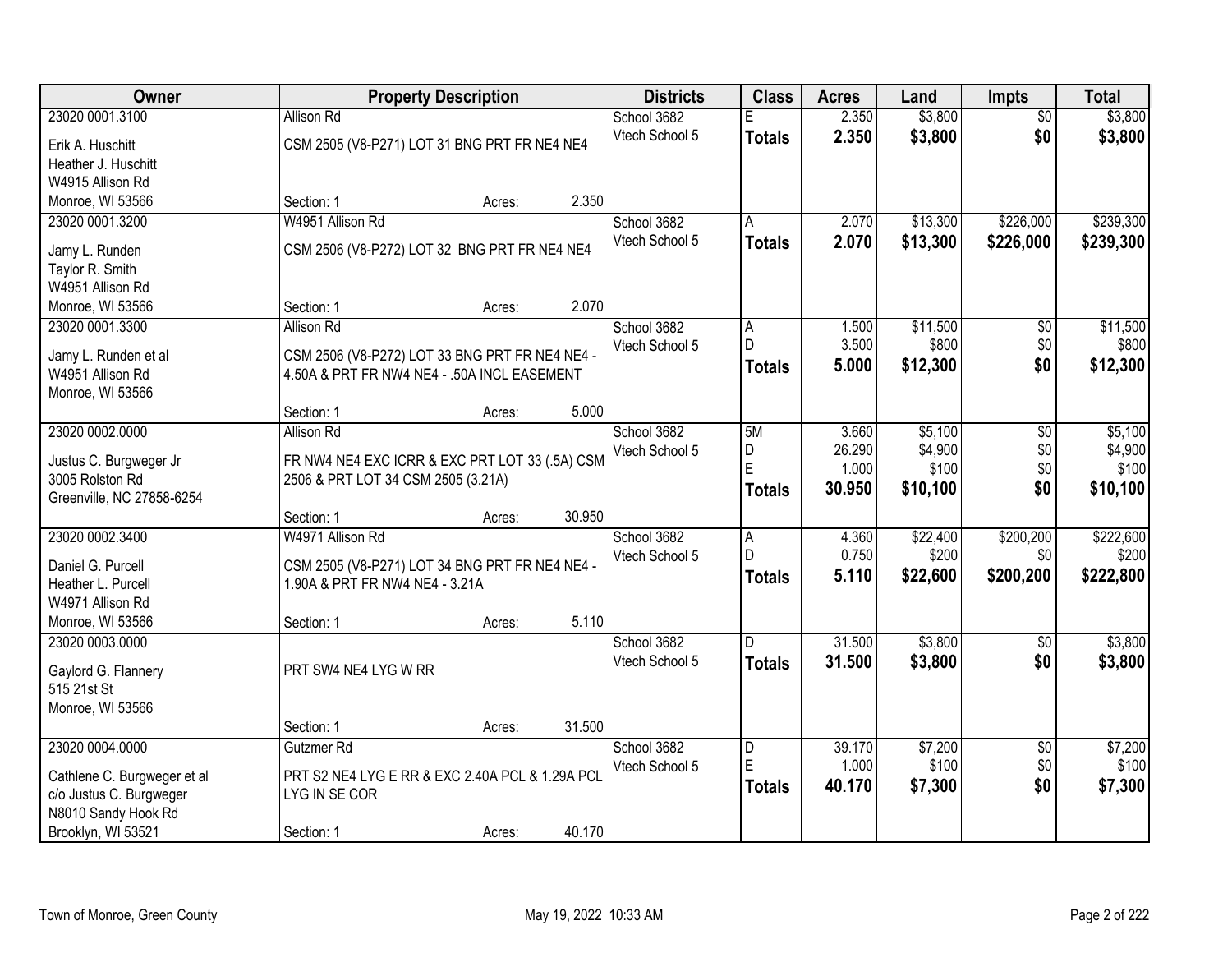| <b>Owner</b>                              | <b>Property Description</b>                                                                | <b>Districts</b> | <b>Class</b>           | <b>Acres</b> | Land     | Impts           | <b>Total</b> |
|-------------------------------------------|--------------------------------------------------------------------------------------------|------------------|------------------------|--------------|----------|-----------------|--------------|
| 23020 0004.1000                           | N4721 Gutzmer Rd                                                                           | School 3682      | А                      | 3.330        | \$41,700 | \$146,300       | \$188,000    |
| James V. Mcintosh                         | PARC SE4 NE4 COM E4 COR SD SEC POB TH N                                                    | Vtech School 5   | <b>Totals</b>          | 3.330        | \$41,700 | \$146,300       | \$188,000    |
| Jolynn T. Mcintosh                        | 557.05 FT TH W 106 FT TH S37*W 338.4 FT TH S                                               |                  |                        |              |          |                 |              |
| N4721 Gutzmer Rd                          | 287.05 FT TH E 310 FT POB                                                                  |                  |                        |              |          |                 |              |
| Monroe, WI 53566                          | 3.330<br>Section: 1<br>Acres:                                                              |                  |                        |              |          |                 |              |
| 23020 0005.0000                           | Allison Rd                                                                                 | School 3696      | D                      | 16.380       | \$3,400  | \$0             | \$3,400      |
|                                           |                                                                                            | Vtech School 5   | E                      | 2.000        | \$100    | \$0             | \$100        |
| Gaylord G. Flannery                       | FR NE4 NW4 EXC HWY & EXC CSM 3077, CSM 3078,                                               |                  | Totals                 | 18.380       | \$3,500  | \$0             | \$3,500      |
| 515 21st St                               | & CSM 3079                                                                                 |                  |                        |              |          |                 |              |
| Monroe, WI 53566                          |                                                                                            |                  |                        |              |          |                 |              |
|                                           | 18.380<br>Section: 1<br>Acres:                                                             |                  |                        |              |          |                 |              |
| 23020 0005.0100                           | W5275 Allison Rd                                                                           | School 3696      | $\overline{D}$         | 12.000       | \$2,600  | $\sqrt{6}$      | \$2,600      |
| Jack W. Fletcher                          | CSM 4425 (V18-P156) LOT 1 BNG PRT FR NE4 NW4                                               | Vtech School 5   | G                      | 0.486        | \$8,700  | \$24,400        | \$33,100     |
| Susan E. Fletcher                         |                                                                                            |                  | <b>Totals</b>          | 12.486       | \$11,300 | \$24,400        | \$35,700     |
| 2015 Lincoln Rd                           |                                                                                            |                  |                        |              |          |                 |              |
| Monroe, WI 53566                          | 12.486<br>Section: 1<br>Acres:                                                             |                  |                        |              |          |                 |              |
| 23020 0005.0110                           | W5263 Allison Rd                                                                           | School 3696      | A                      | 2.000        | \$35,000 | \$197,700       | \$232,700    |
|                                           |                                                                                            | Vtech School 5   | $\mathsf{D}$           | 5.440        | \$1,400  | \$0             | \$1,400      |
| Samuel D. Monroe et al                    | CSM 4425 (V18-P156) LOT 2 BNG PRT NE4 NW4                                                  |                  | <b>Totals</b>          | 7.440        | \$36,400 | \$197,700       | \$234,100    |
| c/o Lynne C. Mcdougal<br>W5263 Allison Rd |                                                                                            |                  |                        |              |          |                 |              |
| Monroe, WI 53566                          | 7.440<br>Section: 1                                                                        |                  |                        |              |          |                 |              |
| 23020 0005.1000                           | Acres:<br>State Highway 69                                                                 | School 3696      | $\overline{\text{X2}}$ | 1.790        | \$0      | $\overline{50}$ | \$0          |
|                                           |                                                                                            | Vtech School 5   |                        | 1.790        | \$0      | \$0             | \$0          |
| State of Wisconsin Dot                    | PRT NE4 NW4 HWY 1.19A; PRT SE4 NW4 HWY .6A                                                 |                  | <b>Totals</b>          |              |          |                 |              |
|                                           |                                                                                            |                  |                        |              |          |                 |              |
|                                           |                                                                                            |                  |                        |              |          |                 |              |
|                                           | 1.790<br>Section: 1<br>Acres:                                                              |                  |                        |              |          |                 |              |
| 23020 0006.0000                           | State Highway 69                                                                           | School 3682      | D                      | 30.450       | \$5,800  | $\sqrt{6}$      | \$5,800      |
|                                           | Roelli Investments III Limited Partnershir   FR NW4 NW4 EXC 3A HWY & EXC CSM 940 (V3-P108) | Vtech School 5   | E                      | 1.000        | \$100    | \$0             | \$100        |
| 17509 Wardsville Rd                       |                                                                                            |                  | <b>Totals</b>          | 31.450       | \$5,900  | \$0             | \$5,900      |
| Darlington, WI 53530                      |                                                                                            |                  |                        |              |          |                 |              |
|                                           | 31.450<br>Section: 1<br>Acres:                                                             |                  |                        |              |          |                 |              |
| 23020 0007.0000                           | State Highway 69                                                                           | School 3682      | 5M                     | 1.290        | \$1,800  | $\overline{30}$ | \$1,800      |
|                                           |                                                                                            | Vtech School 5   | D                      | 29.000       | \$6,200  | \$0             | \$6,200      |
|                                           | Roelli Investments III Limited Partnershir SW4 NW4 EXC 3.01A HWY & EXC PRT CSM 940         |                  | E                      | 2.000        | \$100    | \$0             | \$100        |
| 17509 Wardsville Rd                       | $(V3-P108)$                                                                                |                  | <b>Totals</b>          | 32.290       | \$8,100  | \$0             | \$8,100      |
| Darlington, WI 53530                      |                                                                                            |                  |                        |              |          |                 |              |
|                                           | 32.290<br>Section: 1<br>Acres:                                                             |                  |                        |              |          |                 |              |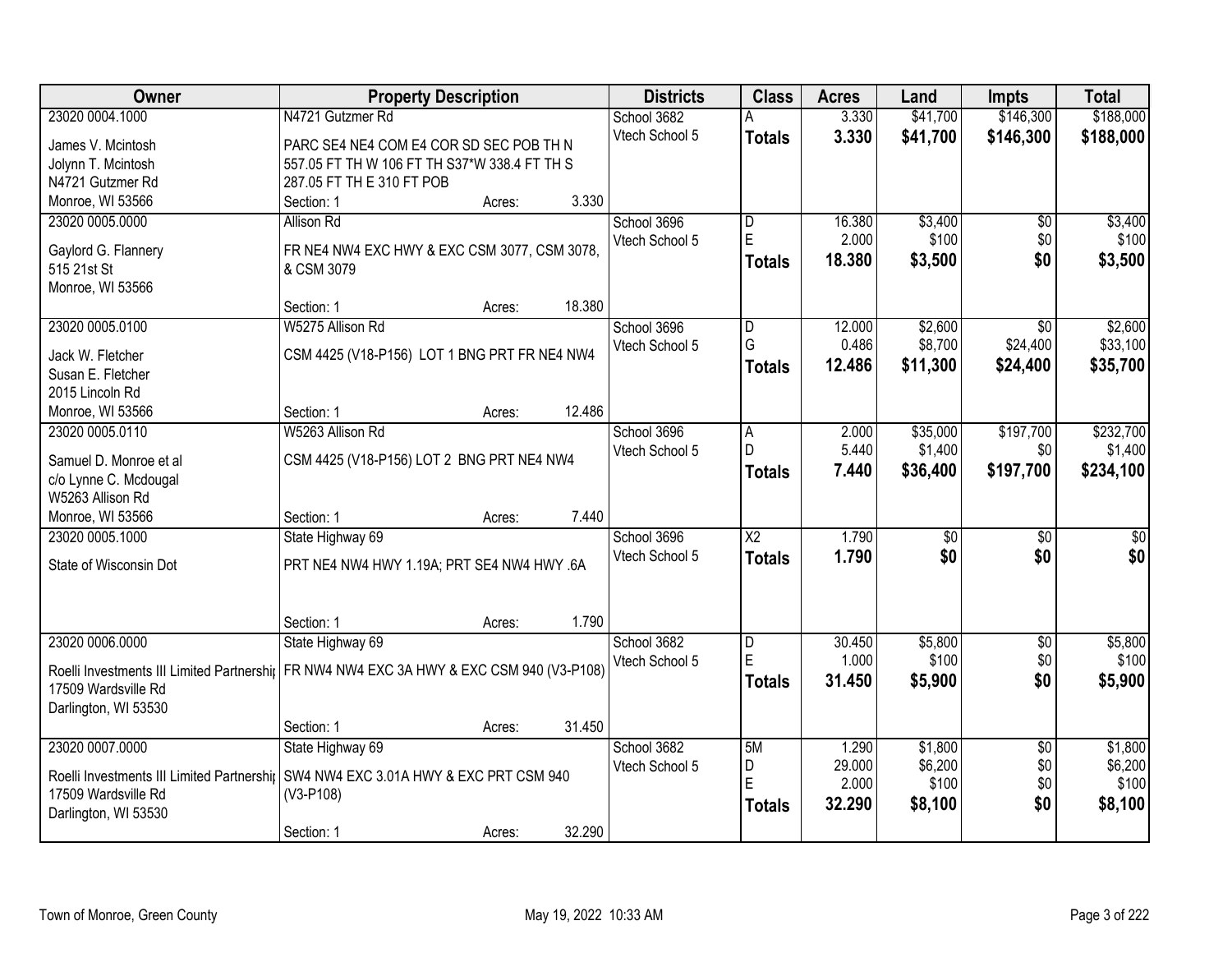| Owner                               | <b>Property Description</b>                                 |        |        | <b>Districts</b> | <b>Class</b>           | <b>Acres</b>    | Land             | <b>Impts</b>    | <b>Total</b>     |
|-------------------------------------|-------------------------------------------------------------|--------|--------|------------------|------------------------|-----------------|------------------|-----------------|------------------|
| 23020 0007.1000                     | State Highway 69                                            |        |        | School 3682      | $\overline{\text{X2}}$ | 6.010           | $\overline{50}$  | $\overline{50}$ | $\sqrt{30}$      |
| State of Wisconsin Dot              | PRT NW4 NW4 FOR HWY 3A; PRT SW4 NW4 FOR<br><b>HWY 3.01A</b> |        |        | Vtech School 5   | <b>Totals</b>          | 6.010           | \$0              | \$0             | \$0              |
|                                     | Section: 1                                                  | Acres: | 6.010  |                  |                        |                 |                  |                 |                  |
| 23020 0008.0000                     | N4780 State Hwy 69                                          |        |        | School 3696      | 5M                     | 2.000           | \$2,800          | $\overline{50}$ | \$2,800          |
| Gaylord G. Flannery                 | SE4 NW4 EXC HWY - 39.40A; ALSO PRT NW4 SE4                  |        |        | Vtech School 5   | D<br>$\mathsf E$       | 41.150<br>1.000 | \$8,000<br>\$100 | \$0<br>\$0      | \$8,000<br>\$100 |
| 515 21st St                         | COM NW COR SD NW4 SE4 TH S 3.92 CHAINS TH E                 |        |        |                  | G                      | 1.000           | \$18,000         | \$79,700        | \$97,700         |
| Monroe, WI 53566                    | 15.7 CH TH N 3.92 CH TH W 15.7 CH POB - 5.75A M/L           |        |        |                  |                        | 45.150          | \$28,900         | \$79,700        | \$108,600        |
|                                     | Section: 1                                                  | Acres: | 45.150 |                  | <b>Totals</b>          |                 |                  |                 |                  |
| 23020 0009.0000                     | State Highway 69                                            |        |        | School 3682      | $\overline{D}$         | 35.890          | \$6,900          | \$0             | \$6,900          |
| Gregory J. Smith                    | NE4 SW4 EXC HWY                                             |        |        | Vtech School 5   | $\mathsf E$            | 1.000           | \$100            | \$0             | \$100            |
| Deborah Krauss Smith                |                                                             |        |        |                  | Totals                 | 36,890          | \$7,000          | \$0             | \$7,000          |
| N4512 Cold Springs Rd               |                                                             |        |        |                  |                        |                 |                  |                 |                  |
| Monroe, WI 53566                    | Section: 1                                                  | Acres: | 36.890 |                  |                        |                 |                  |                 |                  |
| 23020 0010.0000                     | <b>Cold Springs Rd</b>                                      |        |        | School 3682      | 5M                     | 0.890           | \$1,300          | \$0             | \$1,300          |
|                                     |                                                             |        |        | Vtech School 5   | D                      | 34.000          | \$5,800          | \$0             | \$5,800          |
| Gregory J. Smith                    | NW4 SW4 EXC HWY                                             |        |        |                  | E                      | 2.000           | \$100            | \$0             | \$100            |
| Deborah Krauss Smith                |                                                             |        |        |                  | Totals                 | 36.890          | \$7,200          | \$0             | \$7,200          |
| N4512 Cold Springs Rd               |                                                             |        | 36.890 |                  |                        |                 |                  |                 |                  |
| Monroe, WI 53566<br>23020 0011.0000 | Section: 1<br>N4512 Cold Springs Rd                         | Acres: |        | School 3682      | D                      | 27.430          | \$4,200          | $\overline{50}$ | \$4,200          |
|                                     |                                                             |        |        | Vtech School 5   | $\mathsf E$            | 2.000           | \$100            | \$0             | \$100            |
| Gregory J. Smith                    | FR SW4 SW4 EXC HWY & ALSO EXC WP & L                        |        |        |                  | G                      | 1.000           | \$18,000         | \$111,100       | \$129,100        |
| Deborah Krauss Smith                |                                                             |        |        |                  | Totals                 | 30.430          | \$22,300         | \$111,100       | \$133,400        |
| N4512 Cold Springs Rd               |                                                             |        |        |                  |                        |                 |                  |                 |                  |
| Monroe, WI 53566                    | Section: 1                                                  | Acres: | 30.430 |                  |                        |                 |                  |                 |                  |
| 23020 0011.1000                     | N4552 State Hwy 69                                          |        |        | School 3682      | X5                     | 6.450           | $\overline{50}$  | $\overline{50}$ | $\frac{1}{2}$    |
| American Transmission Co LLC        | PRT S 1/2 SW4 SEC 1                                         |        |        | Vtech School 5   | Totals                 | 6.450           | \$0              | \$0             | \$0              |
| c/o American Transmission Co, LLC   |                                                             |        |        |                  |                        |                 |                  |                 |                  |
| Real Estate Dept - Pwk              |                                                             |        |        |                  |                        |                 |                  |                 |                  |
| PO Box 47                           | Section: 1                                                  | Acres: | 6.450  |                  |                        |                 |                  |                 |                  |
| Waukesha, WI 53187-0047             |                                                             |        |        |                  |                        |                 |                  |                 |                  |
| 23020 0011.2000                     | State Highway 69                                            |        |        | School 3682      | $\overline{X2}$        | 9.340           | $\overline{60}$  | $\overline{30}$ | $\sqrt{50}$      |
| State of Wisconsin                  | PRT SW4 SW4 & NW4 SW4 & NE4 SW4                             |        |        | Vtech School 5   | <b>Totals</b>          | 9.340           | \$0              | \$0             | \$0              |
| N/A                                 |                                                             |        |        |                  |                        |                 |                  |                 |                  |
| Madison, WI 00000                   |                                                             |        |        |                  |                        |                 |                  |                 |                  |
|                                     | Section: 1                                                  | Acres: | 9.340  |                  |                        |                 |                  |                 |                  |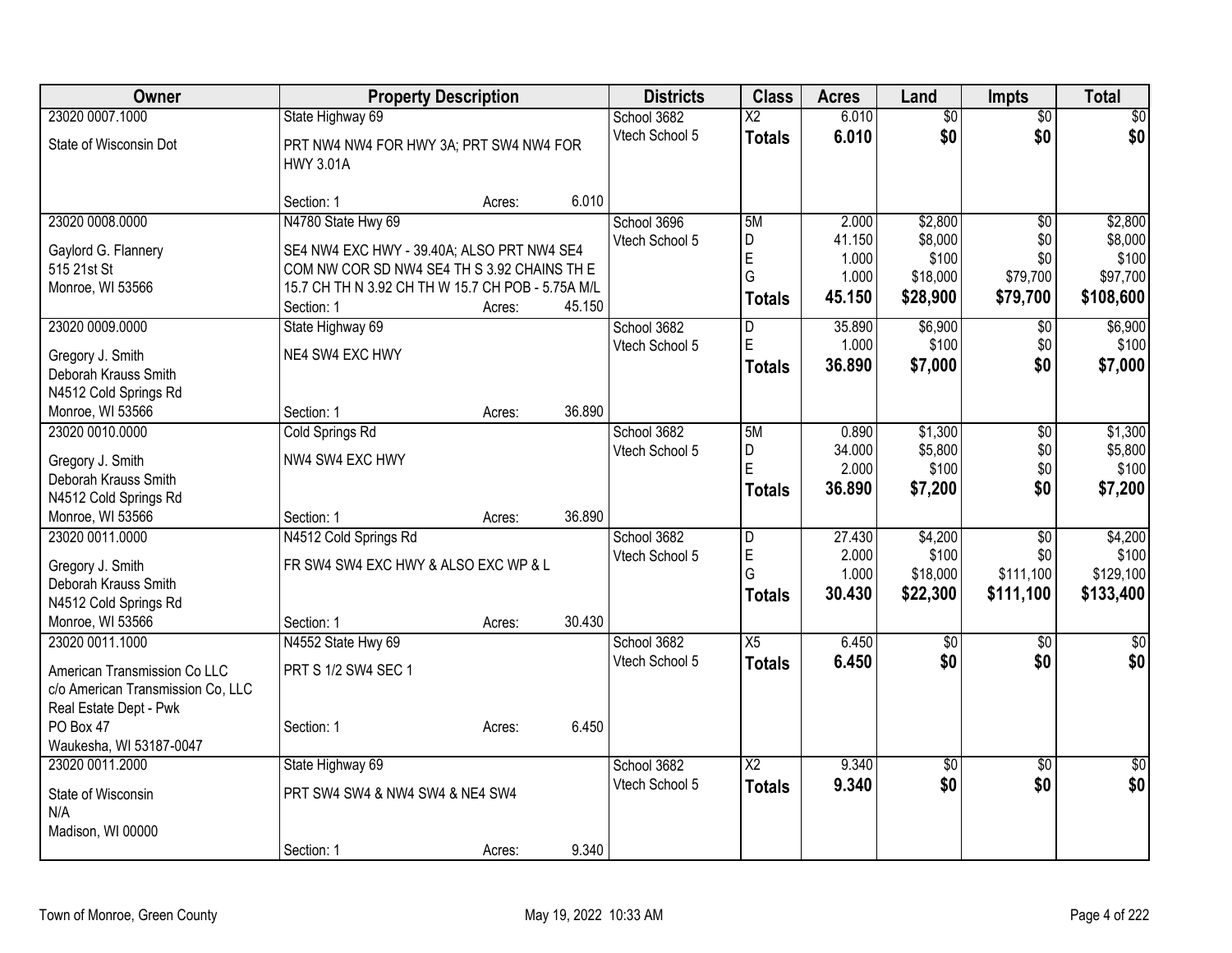| Owner                                                  | <b>Property Description</b> |        |        | <b>Districts</b> | <b>Class</b>            | <b>Acres</b> | Land     | Impts           | <b>Total</b>    |
|--------------------------------------------------------|-----------------------------|--------|--------|------------------|-------------------------|--------------|----------|-----------------|-----------------|
| 23020 0012.0000                                        | N4554 State Hwy 69          |        |        | School 3682      | D                       | 39.500       | \$8,200  | $\overline{50}$ | \$8,200         |
| Gregory J. Smith                                       | FR SE4 SW4                  |        |        | Vtech School 5   | G                       | 0.500        | \$5,000  | \$1,700         | \$6,700         |
| Deborah Krauss Smith                                   |                             |        |        |                  | <b>Totals</b>           | 40.000       | \$13,200 | \$1,700         | \$14,900        |
| N4512 Cold Springs Rd                                  |                             |        |        |                  |                         |              |          |                 |                 |
| Monroe, WI 53566                                       | Section: 1                  | Acres: | 40.000 |                  |                         |              |          |                 |                 |
| 23020 0013.0000                                        | Gutzmer Rd                  |        |        | School 3682      | $\overline{\mathsf{D}}$ | 39.000       | \$5,900  | $\overline{50}$ | \$5,900         |
| Cathlene C. Burgweger et al                            | NE4 SE4                     |        |        | Vtech School 5   | E                       | 1.000        | \$100    | \$0             | \$100           |
| c/o Justus C. Burgweger                                |                             |        |        |                  | <b>Totals</b>           | 40.000       | \$6,000  | \$0             | \$6,000         |
| N8010 Sandy Hook Rd                                    |                             |        |        |                  |                         |              |          |                 |                 |
| Brooklyn, WI 53521                                     | Section: 1                  | Acres: | 40.000 |                  |                         |              |          |                 |                 |
| 23020 0014.0000                                        | Gutzmer Rd                  |        |        | School 3682      | D                       | 23.500       | \$3,700  | $\overline{50}$ | \$3,700         |
| Gaylord G. Flannery                                    | PRT NW4 SE4 W RR            |        |        | Vtech School 5   | <b>Totals</b>           | 23.500       | \$3,700  | \$0             | \$3,700         |
| 515 21st St                                            |                             |        |        |                  |                         |              |          |                 |                 |
| Monroe, WI 53566                                       |                             |        |        |                  |                         |              |          |                 |                 |
|                                                        | Section: 1                  | Acres: | 23.500 |                  |                         |              |          |                 |                 |
| 23020 0014.1000                                        | Gutzmer Rd                  |        |        | School 3682      | D                       | 11.500       | \$1,200  | \$0             | \$1,200         |
|                                                        | PRT NW4 SE4 E RR            |        |        | Vtech School 5   | <b>Totals</b>           | 11.500       | \$1,200  | \$0             | \$1,200         |
| Cathlene C. Burgweger et al<br>c/o Justus C. Burgweger |                             |        |        |                  |                         |              |          |                 |                 |
| N8010 Sandy Hook Rd                                    |                             |        |        |                  |                         |              |          |                 |                 |
| Brooklyn, WI 53521                                     | Section: 1                  | Acres: | 11.500 |                  |                         |              |          |                 |                 |
| 23020 0015.0000                                        | Gutzmer Rd                  |        |        | School 3682      | D.                      | 35.000       | \$5,800  | $\overline{50}$ | \$5,800         |
| Jess Hall                                              |                             |        |        | Vtech School 5   | <b>Totals</b>           | 35.000       | \$5,800  | \$0             | \$5,800         |
| N4593 Gutzmer Rd                                       | SW4 SE4, EXC RR             |        |        |                  |                         |              |          |                 |                 |
| Monroe, WI 53566                                       |                             |        |        |                  |                         |              |          |                 |                 |
|                                                        | Section: 1                  | Acres: | 35.000 |                  |                         |              |          |                 |                 |
| 23020 0016.0000                                        | N4593 Gutzmer Rd            |        |        | School 3682      | D                       | 39.000       | \$5,400  | $\overline{60}$ | \$5,400         |
|                                                        |                             |        |        | Vtech School 5   | G                       | 1.000        | \$18,000 | \$70,800        | \$88,800        |
| Jess Hall<br>N4593 Gutzmer Rd                          | SE4 SE4                     |        |        |                  | <b>Totals</b>           | 40.000       | \$23,400 | \$70,800        | \$94,200        |
| Monroe, WI 53566                                       |                             |        |        |                  |                         |              |          |                 |                 |
|                                                        | Section: 1                  | Acres: | 40.000 |                  |                         |              |          |                 |                 |
| 23020 0016.1000                                        |                             |        |        | School 3682      | X5                      | 20.000       | \$0      | $\overline{50}$ | $\overline{50}$ |
|                                                        |                             |        |        | Vtech School 5   | <b>Totals</b>           | 20.000       | \$0      | \$0             | \$0             |
| Illinois Central Rr                                    | SECTION 1 ROW CONT 20A      |        |        |                  |                         |              |          |                 |                 |
|                                                        |                             |        |        |                  |                         |              |          |                 |                 |
|                                                        | Section: 1                  | Acres: | 20.000 |                  |                         |              |          |                 |                 |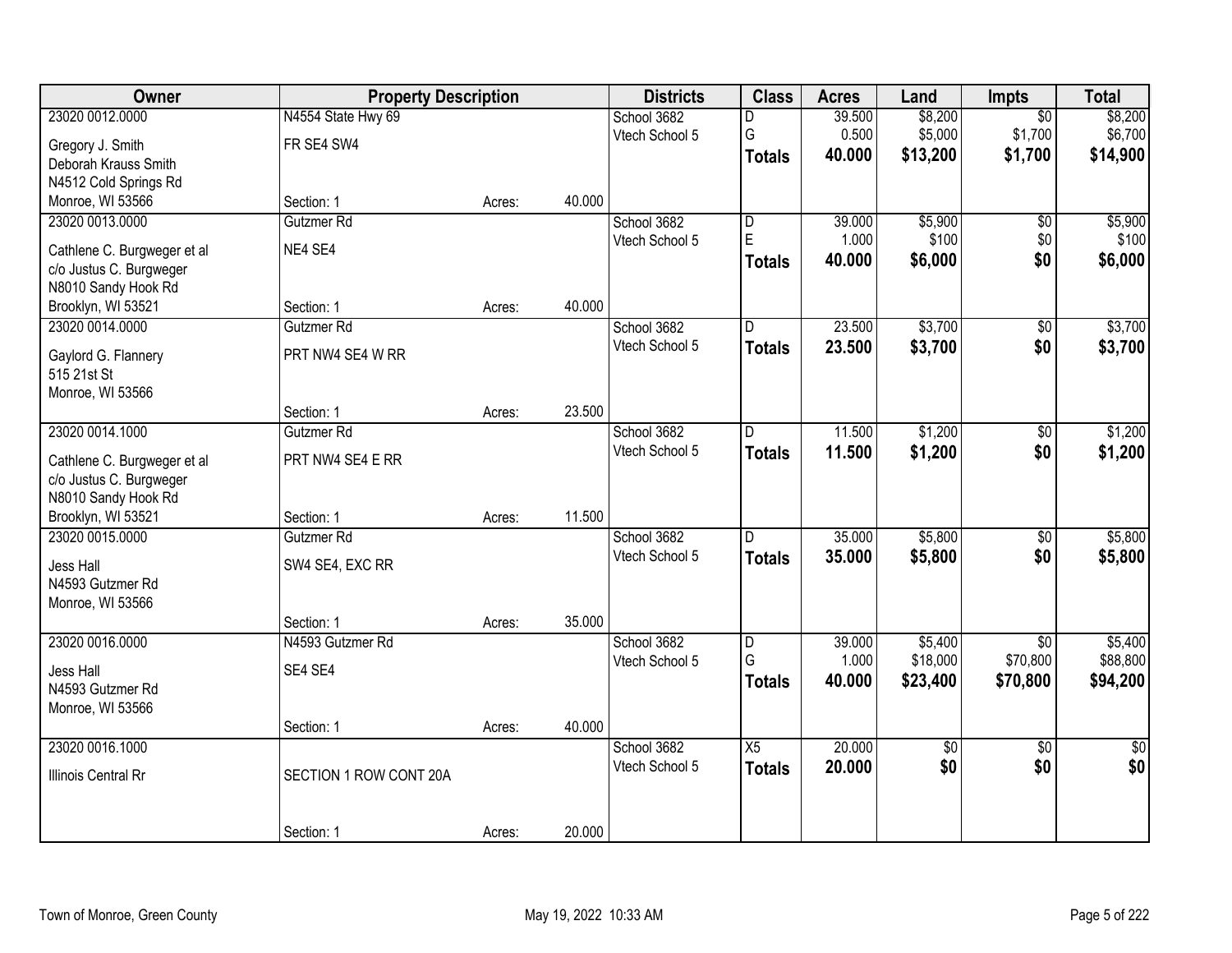| Owner                                                                                       | <b>Property Description</b>                    |        |        | <b>Districts</b> | <b>Class</b>  | <b>Acres</b> | Land            | <b>Impts</b>    | <b>Total</b> |
|---------------------------------------------------------------------------------------------|------------------------------------------------|--------|--------|------------------|---------------|--------------|-----------------|-----------------|--------------|
| 23020 0016.3000                                                                             |                                                |        |        | School 3682      | X2            | 0.280        | $\overline{50}$ | $\overline{50}$ | \$0          |
| State of Wisconsin                                                                          | PARC NW4 NW4                                   |        |        | Vtech School 5   | <b>Totals</b> | 0.280        | \$0             | \$0             | \$0          |
| N/A                                                                                         |                                                |        |        |                  |               |              |                 |                 |              |
| Madison, WI 00000                                                                           |                                                |        |        |                  |               |              |                 |                 |              |
|                                                                                             | Section: 1                                     | Acres: | 0.280  |                  |               |              |                 |                 |              |
| 23020 0017.0000                                                                             | State Highway 69                               |        |        | School 3682      | l D           | 21.140       | \$4,100         | $\sqrt{6}$      | \$4,100      |
| Roelli Investments III Limited Partnershi <sub>l</sub> FR NE4 NE4 EXC PRT CSM 940 (V3-P108) |                                                |        |        | Vtech School 5   | <b>Totals</b> | 21.140       | \$4,100         | \$0             | \$4,100      |
| 17509 Wardsville Rd                                                                         |                                                |        |        |                  |               |              |                 |                 |              |
| Darlington, WI 53530                                                                        |                                                |        |        |                  |               |              |                 |                 |              |
|                                                                                             | Section: 2                                     | Acres: | 21.140 |                  |               |              |                 |                 |              |
| 23020 0018.0000                                                                             |                                                |        |        | School 3682      | D             | 39.290       | \$5,900         | $\sqrt[6]{}$    | \$5,900      |
| Roderick J Matthews and Marie A Sieke   W 39.29A NW4 NE4                                    |                                                |        |        | Vtech School 5   | <b>Totals</b> | 39.290       | \$5,900         | \$0             | \$5,900      |
| <b>Living Trust</b>                                                                         |                                                |        |        |                  |               |              |                 |                 |              |
| c/o Roderick J Matthews & Marie A                                                           |                                                |        |        |                  |               |              |                 |                 |              |
| Sieker Living Trust                                                                         | Section: 2                                     | Acres: | 39.290 |                  |               |              |                 |                 |              |
| 2656 Abell Rd                                                                               |                                                |        |        |                  |               |              |                 |                 |              |
| Lake Placid, FL 33852                                                                       |                                                |        |        |                  |               |              |                 |                 |              |
| 23020 0018.1000                                                                             |                                                |        |        | School 3682      | D             | 0.550        | \$100           | \$0             | \$100        |
| Roelli Investments III Limited Partnershij E .7A NW4 NE4 EXC PRT LOT 1 CSM 940 (V3-P108)    |                                                |        |        | Vtech School 5   | <b>Totals</b> | 0.550        | \$100           | \$0             | \$100        |
| 17509 Wardsville Rd                                                                         |                                                |        |        |                  |               |              |                 |                 |              |
| Darlington, WI 53530                                                                        |                                                |        |        |                  |               |              |                 |                 |              |
|                                                                                             | Section: 2                                     | Acres: | 0.550  |                  |               |              |                 |                 |              |
| 23020 0019.0000                                                                             |                                                |        |        | School 3682      | ID.           | 38.600       | \$4,900         | \$0             | \$4,900      |
| Roelli Investments III Limited Partnershij SW4 NE4 EXC PRT LOT 1 CSM 940 (V3-P108)          |                                                |        |        | Vtech School 5   | <b>Totals</b> | 38.600       | \$4,900         | \$0             | \$4,900      |
| 17509 Wardsville Rd                                                                         |                                                |        |        |                  |               |              |                 |                 |              |
| Darlington, WI 53530                                                                        |                                                |        |        |                  |               |              |                 |                 |              |
|                                                                                             | Section: 2                                     | Acres: | 38.600 |                  |               |              |                 |                 |              |
| 23020 0020.0000                                                                             | N4703 Cold Springs Rd                          |        |        | School 3682      | 5M            | 7.820        | \$11,000        | $\overline{50}$ | \$11,000     |
| Rod Alton                                                                                   | CSM 940 (V3-P108) LOT 1 NW4 & SW4 OF NW4 SEC 1 |        |        | Vtech School 5   | D             | 60.830       | \$3,900         | \$0             | \$3,900      |
| Rhonda Alton                                                                                | NE4 & NW4 OF SE4; & NE4, NW4, SE4 & SW4 OF NE4 |        |        |                  | $\mathsf E$   | 1.500        | \$200           | \$0             | \$200        |
| N4703 Cold Springs Rd                                                                       | SEC <sub>2</sub>                               |        |        |                  | G             | 1.000        | \$18,000        | \$104,900       | \$122,900    |
| Monroe, WI 53566                                                                            | Section: 2                                     | Acres: | 71.150 |                  | <b>Totals</b> | 71.150       | \$33,100        | \$104,900       | \$138,000    |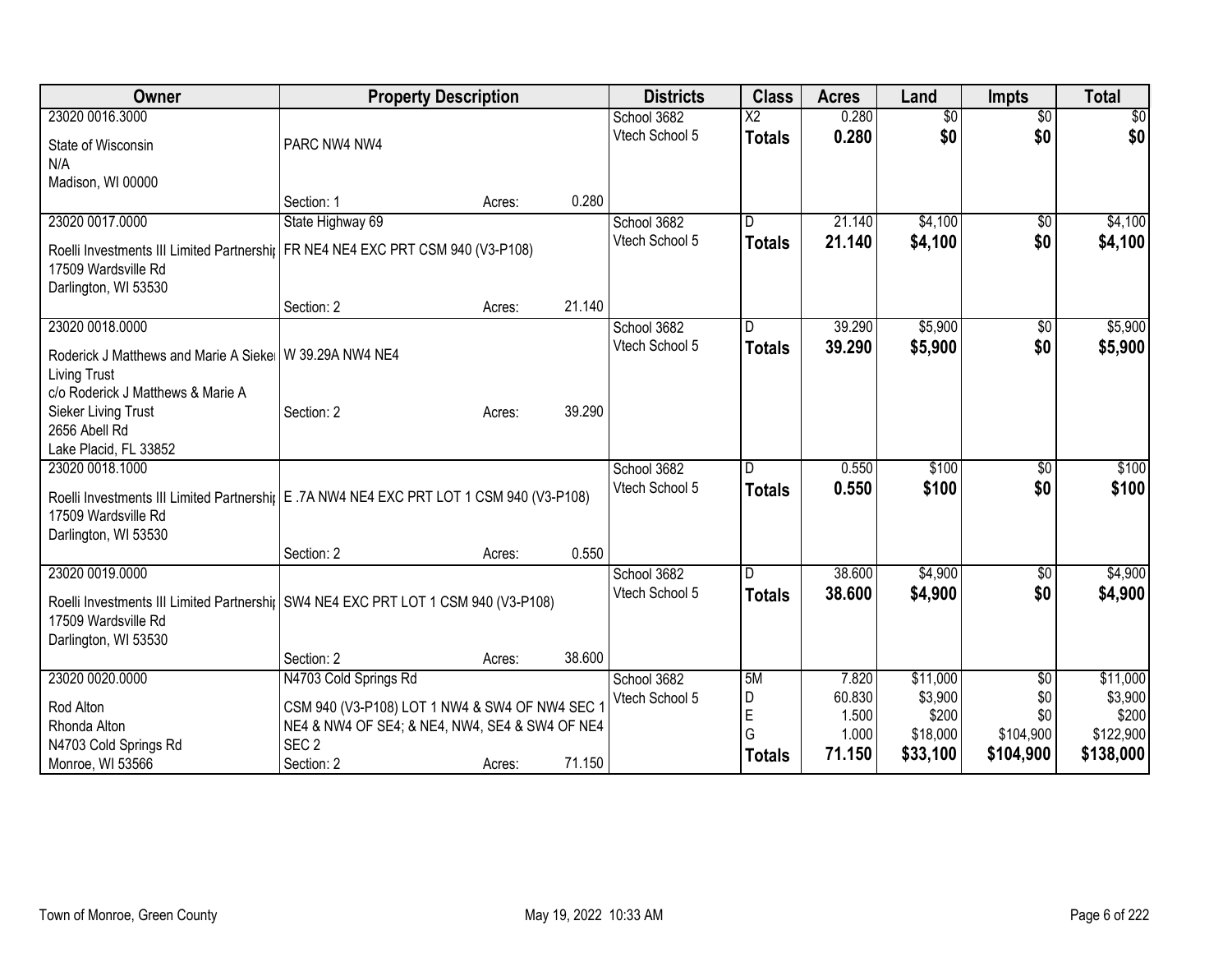| Owner                                                   | <b>Property Description</b>   |        |        | <b>Districts</b> | <b>Class</b>  | <b>Acres</b> | Land     | <b>Impts</b>    | <b>Total</b> |
|---------------------------------------------------------|-------------------------------|--------|--------|------------------|---------------|--------------|----------|-----------------|--------------|
| 23020 0021.0000                                         |                               |        |        | School 3682      |               | 39.600       | \$6,500  | $\overline{50}$ | \$6,500      |
| Roderick J Matthews and Marie A Sieke S 39.6A NE4 NW4   |                               |        |        | Vtech School 5   | <b>Totals</b> | 39.600       | \$6,500  | \$0             | \$6,500      |
| <b>Living Trust</b>                                     |                               |        |        |                  |               |              |          |                 |              |
| c/o Roderick J Matthews & Marie A                       |                               |        |        |                  |               |              |          |                 |              |
| Sieker Living Trust                                     | Section: 2                    | Acres: | 39.600 |                  |               |              |          |                 |              |
| 2656 Abell Rd                                           |                               |        |        |                  |               |              |          |                 |              |
| Lake Placid, FL 33852                                   |                               |        |        |                  |               |              |          |                 |              |
| 23020 0022.0000                                         | Center Rd                     |        |        | School 3682      | D             | 38.700       | \$6,500  | \$0             | \$6,500      |
| Roderick J Matthews and Marie A Sieke   S 39.7A NW4 NW4 |                               |        |        | Vtech School 5   | E             | 1.000        | \$100    | \$0             | \$100        |
| <b>Living Trust</b>                                     |                               |        |        |                  | <b>Totals</b> | 39.700       | \$6,600  | \$0             | \$6,600      |
| c/o Roderick J Matthews & Marie A                       |                               |        |        |                  |               |              |          |                 |              |
| Sieker Living Trust                                     | Section: 2                    | Acres: | 39.700 |                  |               |              |          |                 |              |
| 2656 Abell Rd                                           |                               |        |        |                  |               |              |          |                 |              |
| Lake Placid, FL 33852                                   |                               |        |        |                  |               |              |          |                 |              |
| 23020 0022.1000                                         |                               |        |        | School 3682      | D             | 1.000        | \$100    | $\sqrt[6]{30}$  | \$100        |
| Darrell Hilliard                                        | N .5A NE4 NW4 & N .5A NW4 NW4 |        |        | Vtech School 5   | <b>Totals</b> | 1.000        | \$100    | \$0             | \$100        |
| 230 11th Ave                                            |                               |        |        |                  |               |              |          |                 |              |
| Monroe, WI 53566                                        |                               |        |        |                  |               |              |          |                 |              |
|                                                         | Section: 2                    | Acres: | 1.000  |                  |               |              |          |                 |              |
| 23020 0023.0000                                         | Center Rd                     |        |        | School 3682      | 5M            | 9.000        | \$12,600 | \$0             | \$12,600     |
| Roderick J Matthews and Marie A Sieke                   | SW4 NW4                       |        |        | Vtech School 5   | D<br>E        | 30.000       | \$5,200  | \$0             | \$5,200      |
| <b>Living Trust</b>                                     |                               |        |        |                  |               | 1.000        | \$100    | \$0             | \$100        |
| c/o Roderick J Matthews & Marie A                       |                               |        |        |                  | Totals        | 40.000       | \$17,900 | \$0             | \$17,900     |
| Sieker Living Trust                                     | Section: 2                    | Acres: | 40.000 |                  |               |              |          |                 |              |
| 2656 Abell Rd                                           |                               |        |        |                  |               |              |          |                 |              |
| Lake Placid, FL 33852                                   |                               |        |        |                  |               |              |          |                 |              |
| 23020 0024.0000                                         | Center Rd                     |        |        | School 3682      | ID.           | 26.000       | \$3,500  | \$0             | \$3,500      |
| Roderick J Matthews and Marie A Sieke   PRT SE4 NW4     |                               |        |        | Vtech School 5   | <b>Totals</b> | 26.000       | \$3,500  | \$0             | \$3,500      |
| <b>Living Trust</b>                                     |                               |        |        |                  |               |              |          |                 |              |
| c/o Roderick J Matthews & Marie A                       |                               |        |        |                  |               |              |          |                 |              |
| Sieker Living Trust                                     | Section: 2                    | Acres: | 26.000 |                  |               |              |          |                 |              |
| 2656 Abell Rd                                           |                               |        |        |                  |               |              |          |                 |              |
| Lake Placid, FL 33852                                   |                               |        |        |                  |               |              |          |                 |              |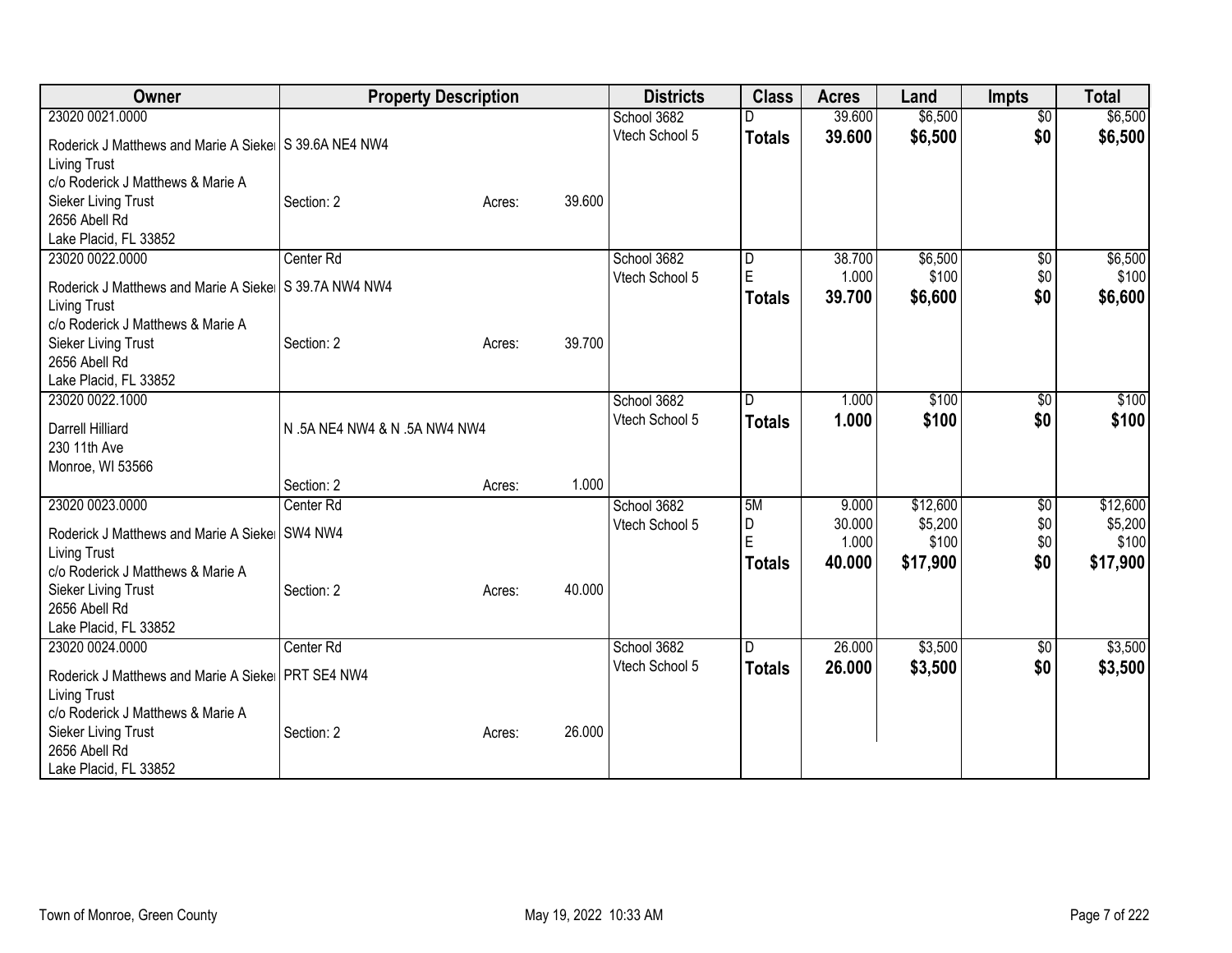| Owner                                                    |                      | <b>Property Description</b> |        | <b>Districts</b> | <b>Class</b>            | <b>Acres</b> | Land    | Impts           | <b>Total</b> |
|----------------------------------------------------------|----------------------|-----------------------------|--------|------------------|-------------------------|--------------|---------|-----------------|--------------|
| 23020 0024.1000                                          | Center Rd            |                             |        | School 3682      | D                       | 14.000       | \$2,400 | $\overline{50}$ | \$2,400      |
| Roderick J Matthews and Marie A Sieke   N 14A SE4 NW4    |                      |                             |        | Vtech School 5   | <b>Totals</b>           | 14.000       | \$2,400 | \$0             | \$2,400      |
| <b>Living Trust</b>                                      |                      |                             |        |                  |                         |              |         |                 |              |
| c/o Roderick J Matthews & Marie A                        |                      |                             |        |                  |                         |              |         |                 |              |
| Sieker Living Trust                                      | Section: 2           | Acres:                      | 14.000 |                  |                         |              |         |                 |              |
| 2656 Abell Rd                                            |                      |                             |        |                  |                         |              |         |                 |              |
| Lake Placid, FL 33852                                    |                      |                             |        |                  |                         |              |         |                 |              |
| 23020 0025.0000                                          | Center Rd            |                             |        | School 3682      | D                       | 40.000       | \$6,000 | \$0             | \$6,000      |
| Roderick J Matthews and Marie A Sieke                    | NE4 SW4              |                             |        | Vtech School 5   | <b>Totals</b>           | 40.000       | \$6,000 | \$0             | \$6,000      |
| <b>Living Trust</b>                                      |                      |                             |        |                  |                         |              |         |                 |              |
| c/o Roderick J Matthews & Marie A                        |                      |                             |        |                  |                         |              |         |                 |              |
| Sieker Living Trust                                      | Section: 2           | Acres:                      | 40.000 |                  |                         |              |         |                 |              |
| 2656 Abell Rd                                            |                      |                             |        |                  |                         |              |         |                 |              |
| Lake Placid, FL 33852                                    |                      |                             |        |                  |                         |              |         |                 |              |
| 23020 0026.0000                                          | Center <sub>Rd</sub> |                             |        | School 3682      | $\overline{\mathsf{D}}$ | 39.000       | \$5,900 | \$0             | \$5,900      |
|                                                          |                      |                             |        | Vtech School 5   | E                       | 1.000        | \$100   | \$0             | \$100        |
| Roderick J Matthews and Marie A Sieke                    | NW4 SW4              |                             |        |                  | <b>Totals</b>           | 40.000       | \$6,000 | \$0             | \$6,000      |
| <b>Living Trust</b><br>c/o Roderick J Matthews & Marie A |                      |                             |        |                  |                         |              |         |                 |              |
| Sieker Living Trust                                      | Section: 2           | Acres:                      | 40.000 |                  |                         |              |         |                 |              |
| 2656 Abell Rd                                            |                      |                             |        |                  |                         |              |         |                 |              |
| Lake Placid, FL 33852                                    |                      |                             |        |                  |                         |              |         |                 |              |
| 23020 0027.0000                                          | Center Rd            |                             |        | School 3682      | $\overline{\mathsf{D}}$ | 38.000       | \$5,100 | $\overline{50}$ | \$5,100      |
|                                                          |                      |                             |        | Vtech School 5   | E                       | 2.000        | \$100   | \$0             | \$100        |
| Roderick J Matthews and Marie A Sieke SW4 SW4            |                      |                             |        |                  | <b>Totals</b>           | 40.000       | \$5,200 | \$0             | \$5,200      |
| <b>Living Trust</b>                                      |                      |                             |        |                  |                         |              |         |                 |              |
| c/o Roderick J Matthews & Marie A                        |                      |                             | 40.000 |                  |                         |              |         |                 |              |
| Sieker Living Trust<br>2656 Abell Rd                     | Section: 2           | Acres:                      |        |                  |                         |              |         |                 |              |
| Lake Placid, FL 33852                                    |                      |                             |        |                  |                         |              |         |                 |              |
| 23020 0028.0000                                          | Center Rd            |                             |        | School 3682      | D                       | 39.000       | \$4,500 | \$0             | \$4,500      |
|                                                          |                      |                             |        | Vtech School 5   | E                       | 1.000        | \$100   | \$0             | \$100        |
| Weiss Eugene B and Carol A Revocable   SE4 SW4           |                      |                             |        |                  | <b>Totals</b>           | 40.000       | \$4,600 | \$0             | \$4,600      |
| Living Trust 5/6/2                                       |                      |                             |        |                  |                         |              |         |                 |              |
| c/o Weiss Eugene and Carol Rev Lvg                       |                      |                             |        |                  |                         |              |         |                 |              |
| Trust                                                    | Section: 2           | Acres:                      | 40.000 |                  |                         |              |         |                 |              |
| W5291 County Rd Ff                                       |                      |                             |        |                  |                         |              |         |                 |              |
| Monroe, WI 53566                                         |                      |                             |        |                  |                         |              |         |                 |              |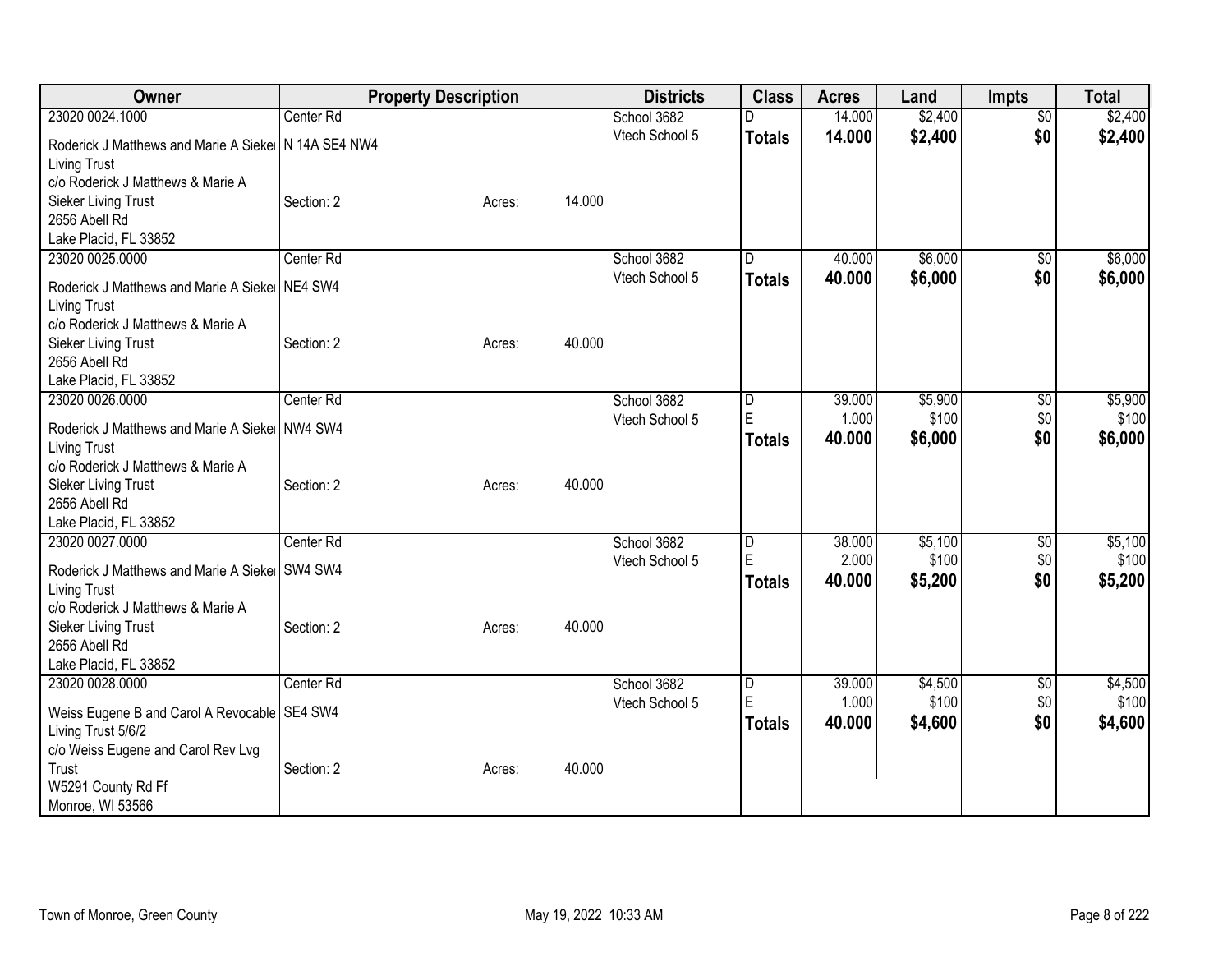| Owner                                                                              |                        | <b>Property Description</b> |        | <b>Districts</b> | <b>Class</b>                 | <b>Acres</b>    | Land             | <b>Impts</b>           | <b>Total</b>     |
|------------------------------------------------------------------------------------|------------------------|-----------------------------|--------|------------------|------------------------------|-----------------|------------------|------------------------|------------------|
| 23020 0029.0000                                                                    | <b>Cold Springs Rd</b> |                             |        | School 3682      | D                            | 38.030          | \$8,000          | $\overline{30}$        | \$8,000          |
| Roelli Investments III Limited Partnershij NE4 SE4 EXC PRT LOT 1 CSM 940 (V3-P108) |                        |                             |        | Vtech School 5   | E                            | 1.000           | \$100            | \$0                    | \$100            |
| 17509 Wardsville Rd                                                                |                        |                             |        |                  | <b>Totals</b>                | 39.030          | \$8,100          | \$0                    | \$8,100          |
| Darlington, WI 53530                                                               |                        |                             |        |                  |                              |                 |                  |                        |                  |
|                                                                                    | Section: 2             | Acres:                      | 39.030 |                  |                              |                 |                  |                        |                  |
| 23020 0030.0000                                                                    | Cold Springs Rd        |                             |        | School 3682      | D                            | 39.950          | \$8,300          | $\sqrt{6}$             | \$8,300          |
| Roelli Investments III Limited Partnershij NW4 SE4 EXC PRT LOT 1 CSM 940 (V3-P108) |                        |                             |        | Vtech School 5   | <b>Totals</b>                | 39.950          | \$8,300          | \$0                    | \$8,300          |
| 17509 Wardsville Rd                                                                |                        |                             |        |                  |                              |                 |                  |                        |                  |
| Darlington, WI 53530                                                               |                        |                             |        |                  |                              |                 |                  |                        |                  |
|                                                                                    | Section: 2             | Acres:                      | 39.950 |                  |                              |                 |                  |                        |                  |
| 23020 0031.0000                                                                    | Center Rd              |                             |        | School 3682      | D                            | 38.500          | \$7,500          | $\overline{50}$        | \$7,500          |
| Weiss Eugene B and Carol A Revocable   SW4 SE4                                     |                        |                             |        | Vtech School 5   | E                            | 0.500           | \$100            | \$0                    | \$100            |
| Living Trust 5/6/2                                                                 |                        |                             |        |                  | G                            | 1.000           | \$10,000         | \$4,900                | \$14,900         |
| c/o Weiss Eugene and Carol Rev Lvg                                                 |                        |                             |        |                  | <b>Totals</b>                | 40.000          | \$17,600         | \$4,900                | \$22,500         |
| Trust                                                                              | Section: 2             | Acres:                      | 40.000 |                  |                              |                 |                  |                        |                  |
| W5291 County Rd Ff                                                                 |                        |                             |        |                  |                              |                 |                  |                        |                  |
| Monroe, WI 53566                                                                   |                        |                             |        |                  |                              |                 |                  |                        |                  |
| 23020 0032.0000                                                                    | W5388 Center Rd        |                             |        | School 3682      | ID.                          | 39.000          | \$7,600          | \$0                    | \$7,600          |
| Weiss Eugene B and Carol A Revocable SE4 SE4                                       |                        |                             |        | Vtech School 5   | G                            | 1.000           | \$5,000          | \$17,000               | \$22,000         |
| Living Trust 5/6/2                                                                 |                        |                             |        |                  | <b>Totals</b>                | 40.000          | \$12,600         | \$17,000               | \$29,600         |
| c/o Weiss Eugene and Carol Rev Lvg                                                 |                        |                             |        |                  |                              |                 |                  |                        |                  |
| Trust                                                                              | Section: 2             | Acres:                      | 40.000 |                  |                              |                 |                  |                        |                  |
| W5291 County Rd Ff                                                                 |                        |                             |        |                  |                              |                 |                  |                        |                  |
| Monroe, WI 53566                                                                   |                        |                             |        |                  |                              |                 |                  |                        |                  |
| 23020 0033.0000                                                                    | Center <sub>Rd</sub>   |                             |        | School 3682      | $\overline{\mathsf{D}}$<br>E | 19.500<br>0.500 | \$3,800<br>\$100 | $\overline{50}$<br>\$0 | \$3,800<br>\$100 |
| Barbara A. Brunner                                                                 | N1/2 NE4 NE4           |                             |        | Vtech School 5   |                              | 20.000          | \$3,900          | \$0                    | \$3,900          |
| Jennifer Disch                                                                     |                        |                             |        |                  | <b>Totals</b>                |                 |                  |                        |                  |
| N5386 Center Rd                                                                    |                        |                             |        |                  |                              |                 |                  |                        |                  |
| Monroe, WI 53566                                                                   | Section: 3             | Acres:                      | 20.000 |                  |                              |                 |                  |                        |                  |
| 23020 0033.1000                                                                    | Center <sub>Rd</sub>   |                             |        | School 3682      | $\overline{D}$<br>ΙE         | 19.500          | \$3,400          | \$0                    | \$3,400          |
| Spotts Chad E & Tracy A Revoc Trust                                                | S1/2 NE4 NE4           |                             |        | Vtech School 5   |                              | 0.500           | \$100            | \$0                    | \$100            |
| Dtd February 6, 201                                                                |                        |                             |        |                  | Totals                       | 20.000          | \$3,500          | \$0                    | \$3,500          |
| c/o Spotts Chad E & Tracy A Rev Trust                                              |                        |                             |        |                  |                              |                 |                  |                        |                  |
| W5722 Buehler Rd                                                                   | Section: 3             | Acres:                      | 20.000 |                  |                              |                 |                  |                        |                  |
| Monroe, WI 53566                                                                   |                        |                             |        |                  |                              |                 |                  |                        |                  |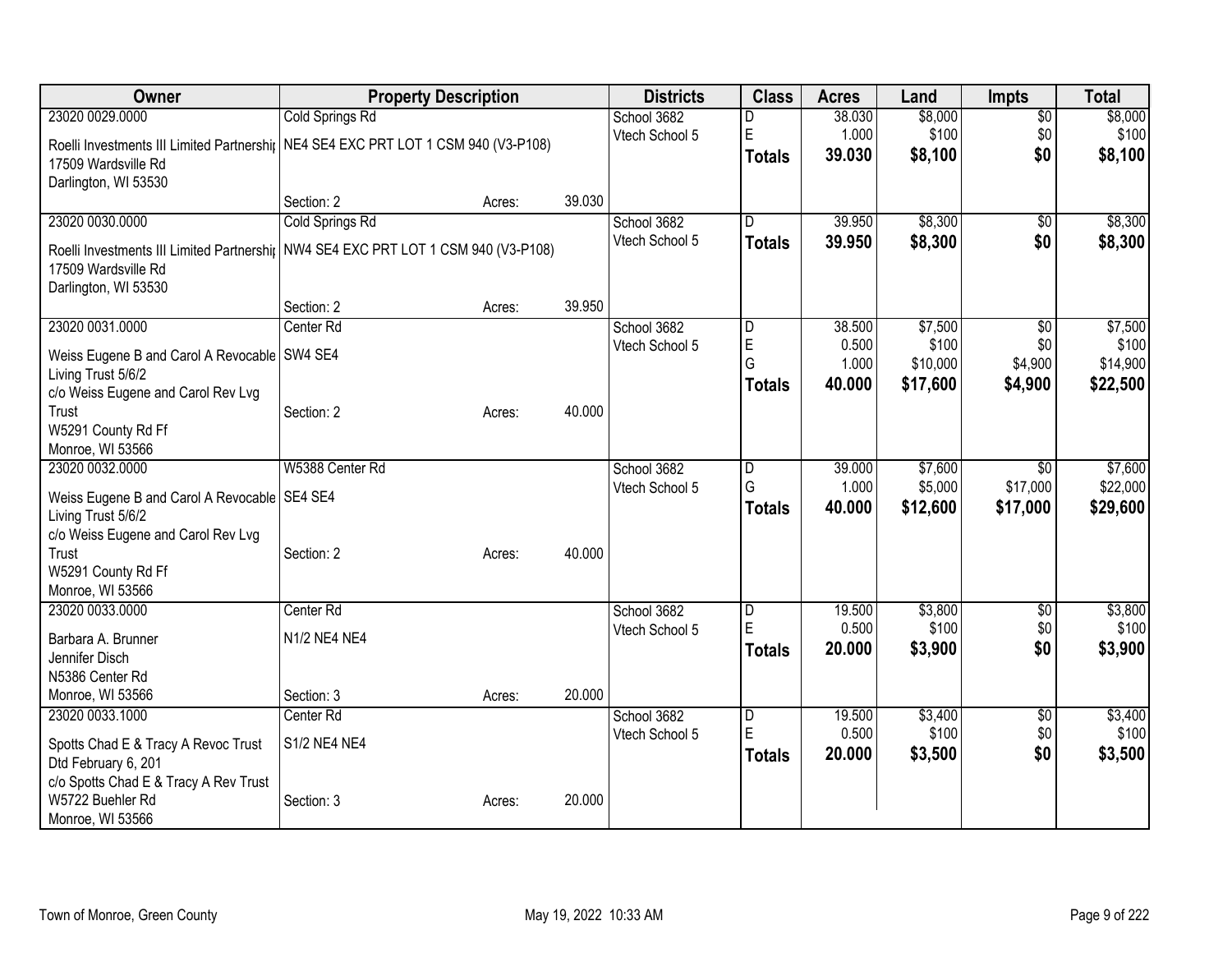| Owner                                   | <b>Property Description</b>                   |        |        | <b>Districts</b> | <b>Class</b>  | <b>Acres</b> | Land     | <b>Impts</b>    | <b>Total</b> |
|-----------------------------------------|-----------------------------------------------|--------|--------|------------------|---------------|--------------|----------|-----------------|--------------|
| 23020 0034.0000                         | Center Rd                                     |        |        | School 3682      | D             | 19.595       | \$3,500  | $\overline{50}$ | \$3,500      |
| Gerald K. Jozwiak                       | E1/2 NW4 NE4                                  |        |        | Vtech School 5   | <b>Totals</b> | 19.595       | \$3,500  | \$0             | \$3,500      |
| Barbara A. Jozwiak                      |                                               |        |        |                  |               |              |          |                 |              |
| 43 Cosman Rd                            |                                               |        |        |                  |               |              |          |                 |              |
| Elk Grove Village, IL 60007             | Section: 3                                    | Acres: | 19.595 |                  |               |              |          |                 |              |
| 23020 0034.1000                         |                                               |        |        | School 3682      | D             | 19.595       | \$3,500  | \$0             | \$3,500      |
| Robert L. Blumer                        | W2 NW4 NE4                                    |        |        | Vtech School 5   | <b>Totals</b> | 19.595       | \$3,500  | \$0             | \$3,500      |
| Sharon R. Blumer                        |                                               |        |        |                  |               |              |          |                 |              |
| N4862 County Rd N                       |                                               |        |        |                  |               |              |          |                 |              |
| Monroe, WI 53566                        | Section: 3                                    | Acres: | 19.595 |                  |               |              |          |                 |              |
| 23020 0035.0000                         | <b>Buehler Rd</b>                             |        |        | School 3682      | D             | 37.000       | \$6,600  | \$0             | \$6,600      |
|                                         |                                               |        |        | Vtech School 5   | E             | 1.000        | \$100    | \$0             | \$100        |
| Gerald K. Jozwiak<br>Barbara A. Jozwiak | FR SW4 NE4 EXC CSM 204 LOT 1                  |        |        |                  | <b>Totals</b> | 38.000       | \$6,700  | \$0             | \$6,700      |
| 43 Cosman Rd                            |                                               |        |        |                  |               |              |          |                 |              |
| Elk Grove Village, IL 60007             | Section: 3                                    | Acres: | 38.000 |                  |               |              |          |                 |              |
| 23020 0036.0000                         | W5722 Buehler Rd                              |        |        | School 3682      | D             | 31.000       | \$6,200  | \$0             | \$6,200      |
|                                         |                                               |        |        | Vtech School 5   | E             | 3.000        | \$3,300  | \$0             | \$3,300      |
| Spotts Chad E & Tracy A Revoc Trust     | SE4 NE4                                       |        |        |                  | G             | 6.000        | \$43,000 | \$350,800       | \$393,800    |
| Dtd February 6, 201                     |                                               |        |        |                  | <b>Totals</b> | 40,000       | \$52,500 | \$350,800       | \$403,300    |
| c/o Spotts Chad E & Tracy A Rev Trust   |                                               |        |        |                  |               |              |          |                 |              |
| W5722 Buehler Rd<br>Monroe, WI 53566    | Section: 3                                    | Acres: | 40.000 |                  |               |              |          |                 |              |
| 23020 0036.1000                         | W5908 Buehler Rd                              |        |        | School 3682      | Α             | 4.720        | \$48,600 | \$106,100       | \$154,700    |
|                                         |                                               |        |        | Vtech School 5   | <b>Totals</b> | 4.720        | \$48,600 | \$106,100       | \$154,700    |
| Dennis G. Johnson                       | CSM 204 (V1-P210) LOT 1 BNG PRT SW4 NE4 & SE4 |        |        |                  |               |              |          |                 |              |
| Helen Johnson                           | NW4                                           |        |        |                  |               |              |          |                 |              |
| W5908 Buehler Rd                        |                                               |        |        |                  |               |              |          |                 |              |
| Monroe, WI 53566                        | Section: 3                                    | Acres: | 4.720  |                  |               |              |          |                 |              |
| 23020 0037.0000                         | County Rd N                                   |        |        | School 3682      | ID.           | 38.670       | \$7,400  | \$0             | \$7,400      |
| Robert L. Blumer                        | FR NE4 NW4                                    |        |        | Vtech School 5   | <b>Totals</b> | 38.670       | \$7,400  | \$0             | \$7,400      |
| Sharon R. Blumer                        |                                               |        |        |                  |               |              |          |                 |              |
| N4862 County Rd N                       |                                               |        |        |                  |               |              |          |                 |              |
| Monroe, WI 53566                        | Section: 3                                    | Acres: | 38.670 |                  |               |              |          |                 |              |
| 23020 0038.0000                         | County Rd N                                   |        |        | School 3682      | D             | 24.780       | \$3,000  | \$0             | \$3,000      |
| Robert L. Blumer                        | FR NW4 NW4 EXC 6A & EXC CSM 2368 & EXC .35A   |        |        | Vtech School 5   | E             | 2.240        | \$100    | \$0             | \$100        |
| Sharon R. Blumer                        | M/L FOR RD ROW REC V980-P379                  |        |        |                  | G             | 1.000        | \$5,000  | \$39,800        | \$44,800     |
| N4862 County Rd N                       |                                               |        |        |                  | <b>Totals</b> | 28.020       | \$8,100  | \$39,800        | \$47,900     |
| Monroe, WI 53566                        | Section: 3                                    | Acres: | 28.020 |                  |               |              |          |                 |              |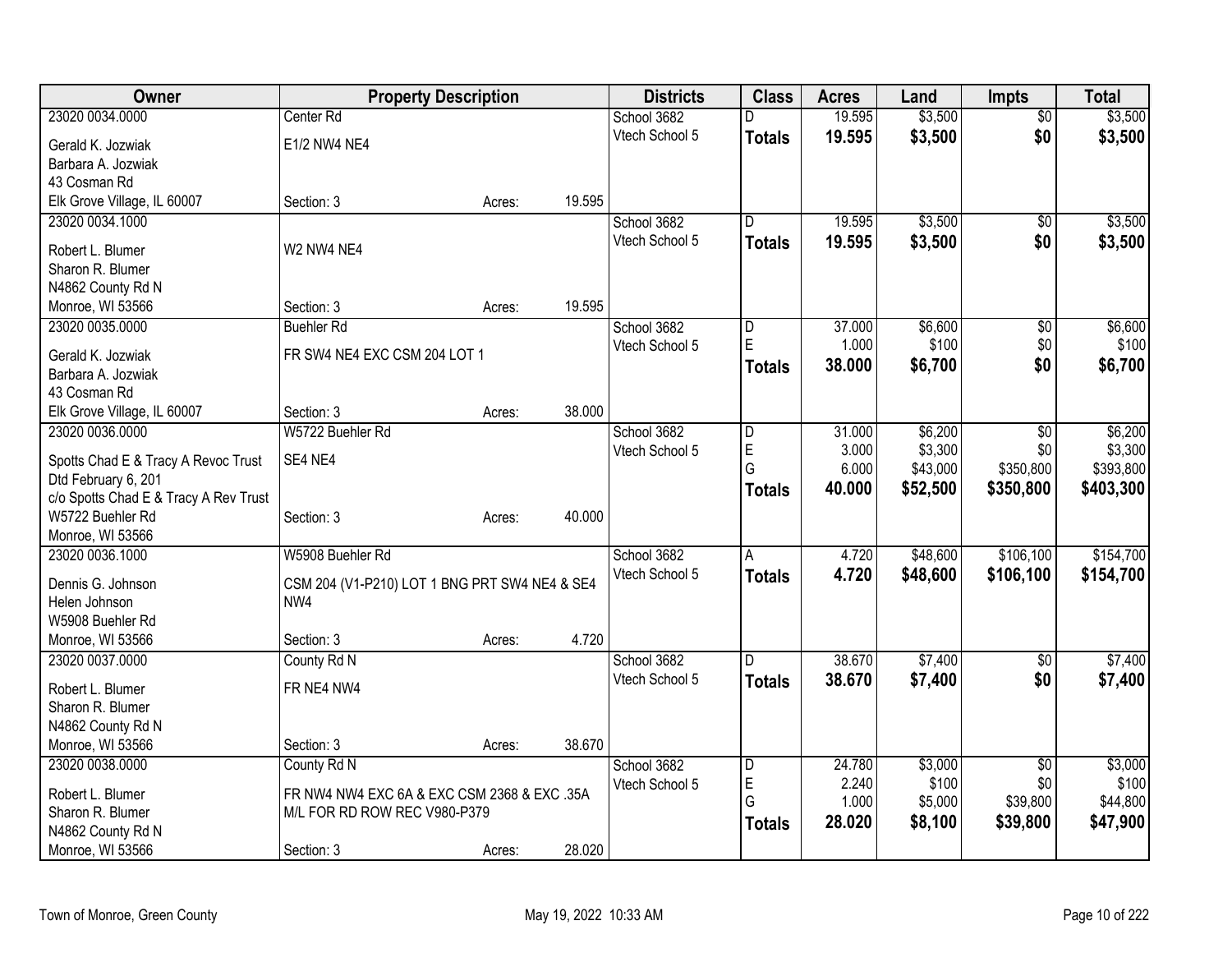| <b>Owner</b>                        | <b>Property Description</b>                        | <b>Districts</b> | <b>Class</b>  | <b>Acres</b> | Land     | <b>Impts</b>    | <b>Total</b>     |
|-------------------------------------|----------------------------------------------------|------------------|---------------|--------------|----------|-----------------|------------------|
| 23020 0038.0100                     | County Rd N                                        | School 3682      | D             | 5.500        | \$900    | $\overline{50}$ | \$900            |
| <b>Chalet Cheese Cooperative</b>    | COM NW COR SEC S ALG W LN 386.54 FT POB S 100      | Vtech School 5   | E             | 0.500        | \$100    | \$0             | \$100            |
| PO Box 788                          | FT E 313.07 FT S 313.07 FT W 313.07 FT S 457.76 FT |                  | <b>Totals</b> | 6.000        | \$1,000  | \$0             | \$1,000          |
| Monroe, WI 53566                    | TO SW COR NW4 NW4 S89*E 413.11 FT N 876.59 FT      |                  |               |              |          |                 |                  |
|                                     | 6.000<br>Section: 3<br>Acres:                      |                  |               |              |          |                 |                  |
| 23020 0038.0200                     | N4862 County Hwy N                                 | School 3682      | A             | 1.370        | \$31,900 | \$174,300       | \$206,200        |
|                                     |                                                    | Vtech School 5   | <b>Totals</b> | 1.370        | \$31,900 | \$174,300       | \$206,200        |
| Robert L. Blumer                    | CSM 2368 (V8-P88) LOT 1 BNG PRT NW4 NW4            |                  |               |              |          |                 |                  |
| Sharon R. Blumer                    |                                                    |                  |               |              |          |                 |                  |
| N4862 County Rd N                   | 1.370<br>Section: 3                                |                  |               |              |          |                 |                  |
| Monroe, WI 53566                    | Acres:                                             |                  |               |              |          |                 |                  |
| 23020 0038.1000                     | N4858 County Hwy N                                 | School 3682      | C             | 2.170        | \$0      | \$0             | $\overline{\$0}$ |
| <b>Chalet Cheese Cooperative</b>    | PRT NW4 NW4 COM SE COR NW4 NW4 TH W 1320 F         | Vtech School 5   | <b>Totals</b> | 2.170        | \$0      | \$0             | \$0              |
| PO Box 788                          | TH N 457.76 FT POB TH E 313.07 FT TH N 313.07 FT   |                  |               |              |          |                 |                  |
| Monroe, WI 53566                    | TH W 313.07 FT TH S 313.07 FT POB EXC .08A M/L     |                  |               |              |          |                 |                  |
|                                     | 2.170<br>Section: 3<br>Acres:                      |                  |               |              |          |                 |                  |
| 23020 0039.0000                     | <b>Buehler Rd</b>                                  | School 3682      | Α             | 2.000        | \$36,000 | \$13,000        | \$49,000         |
|                                     |                                                    | Vtech School 5   | E             | 8.790        | \$14,100 | \$0             | \$14,100         |
| Bryan E. Doyle                      | CSM 3423 (V12-P295) LOT 1 BNG PRT SW4 NW4          |                  | <b>Totals</b> | 10.790       | \$50,100 | \$13,000        | \$63,100         |
| Ann M. Doyle<br>W6030 Buehler Rd    |                                                    |                  |               |              |          |                 |                  |
|                                     | 10.790<br>Section: 3                               |                  |               |              |          |                 |                  |
| Monroe, WI 53566<br>23020 0039.0100 | Acres:<br>N4788 County Hwy N                       | School 3682      | A             | 2.370        | \$36,900 | \$125,900       | \$162,800        |
|                                     |                                                    |                  |               |              |          |                 |                  |
| Daniel J. Bauman                    | CSM 2764 (V9-P299) LOT 1 BNG PRT SW4 NW4 EXC       | Vtech School 5   | <b>Totals</b> | 2.370        | \$36,900 | \$125,900       | \$162,800        |
| Denise M. Bauman                    | .08A M/L FOR ROW REC IN V985-P99                   |                  |               |              |          |                 |                  |
| N4788 County Rd N                   |                                                    |                  |               |              |          |                 |                  |
| Monroe, WI 53566                    | 2.370<br>Section: 3<br>Acres:                      |                  |               |              |          |                 |                  |
| 23020 0039.0200                     | County Rd N                                        | School 3682      | D.            | 2.080        | \$300    | $\sqrt{6}$      | \$300            |
| Daniel J. Bauman                    | CSM 2764 (V9-P299) LOT 2 BNG PRT SW4 NW4 EXC       | Vtech School 5   | <b>Totals</b> | 2.080        | \$300    | \$0             | \$300            |
| Denise M. Bauman                    | .11A M/L FOR RD ROW REC V989-P812                  |                  |               |              |          |                 |                  |
|                                     |                                                    |                  |               |              |          |                 |                  |
| N4788 County Rd N                   | 2.080                                              |                  |               |              |          |                 |                  |
| Monroe, WI 53566                    | Section: 3<br>Acres:                               |                  |               |              |          |                 |                  |
| 23020 0039.0300                     | County Rd N                                        | School 3682      | D.            | 1.820        | \$300    | $\overline{50}$ | \$300            |
| Daniel J. Bauman                    | CSM 2764 (V9-P299) LOT 3 BNG PRT SW4 NW4 EXC       | Vtech School 5   | <b>Totals</b> | 1.820        | \$300    | \$0             | \$300            |
| Denise M. Bauman                    | .12A M/L FOR RD ROW REC V989-P812                  |                  |               |              |          |                 |                  |
| N4788 County Rd N                   |                                                    |                  |               |              |          |                 |                  |
| Monroe, WI 53566                    | 1.820<br>Section: 3<br>Acres:                      |                  |               |              |          |                 |                  |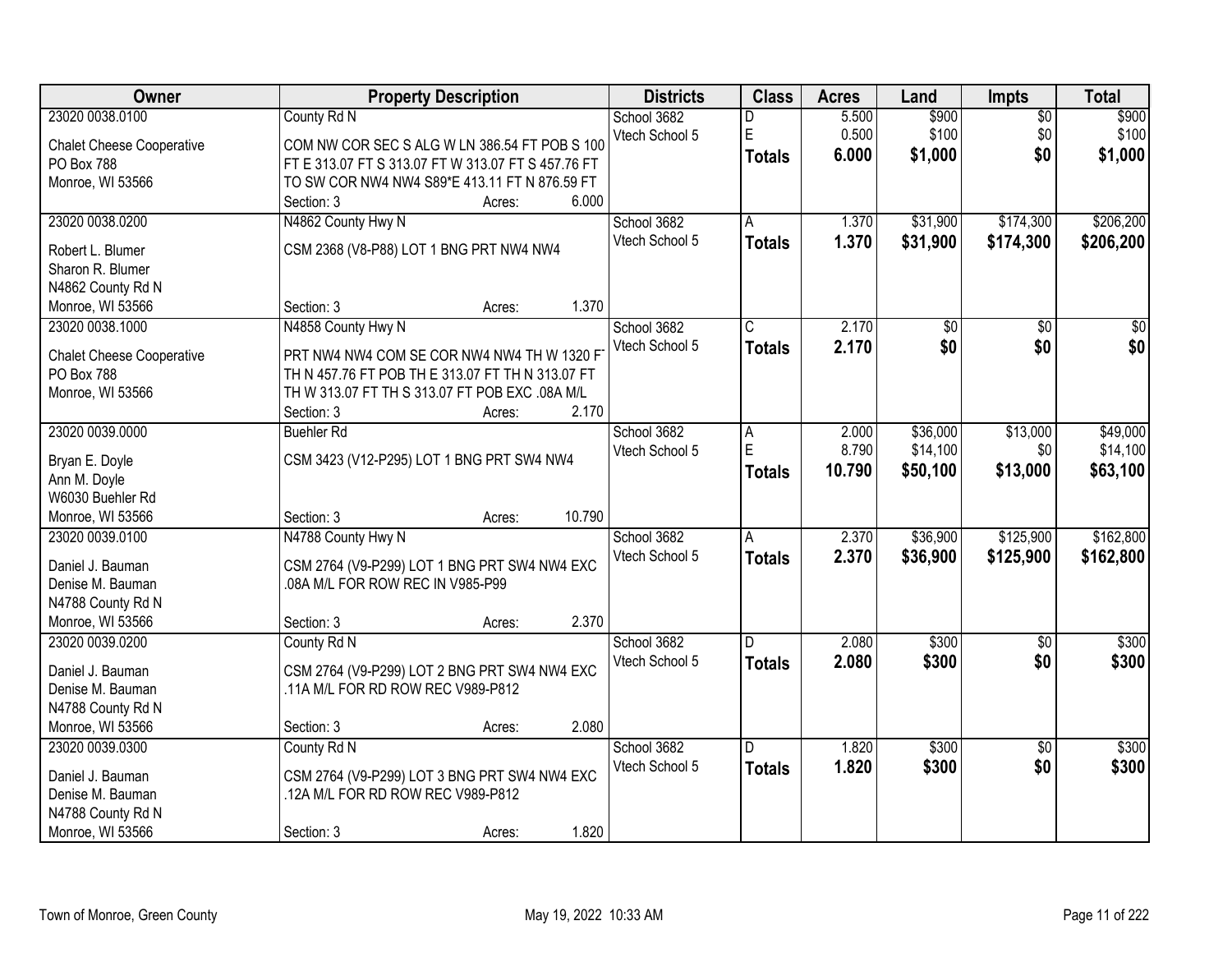| Owner                                          | <b>Property Description</b>                  |        |        | <b>Districts</b> | <b>Class</b>            | <b>Acres</b>    | Land             | <b>Impts</b>      | <b>Total</b>     |
|------------------------------------------------|----------------------------------------------|--------|--------|------------------|-------------------------|-----------------|------------------|-------------------|------------------|
| 23020 0039.0400                                | W6050 Buehler Rd                             |        |        | School 3682      |                         | 3.470           | \$42,400         | \$159,000         | \$201,400        |
| Julie D. Paske                                 | CSM 3257 (V12-P40) LOT 1 BNG LOT 4 CSM 2765, |        |        | Vtech School 5   | <b>Totals</b>           | 3.470           | \$42,400         | \$159,000         | \$201,400        |
| W6050 Buehler Rd                               | PRT SW4 NW4                                  |        |        |                  |                         |                 |                  |                   |                  |
| Monroe, WI 53566                               |                                              |        |        |                  |                         |                 |                  |                   |                  |
|                                                | Section: 3                                   | Acres: | 3.470  |                  |                         |                 |                  |                   |                  |
| 23020 0039.0500                                | W6020 Buehler Rd                             |        |        | School 3682      | A                       | 4.440           | \$42,500         | \$9,300           | \$51,800         |
| Jeffrey M. Sullivan                            | CSM 2766 (V9-P301) LOT 5 BNG PRT SW4 NW4     |        |        | Vtech School 5   | <b>Totals</b>           | 4.440           | \$42,500         | \$9,300           | \$51,800         |
| 8955 County Rd N                               |                                              |        |        |                  |                         |                 |                  |                   |                  |
| South Wayne, WI 53587                          |                                              |        |        |                  |                         |                 |                  |                   |                  |
|                                                | Section: 3                                   | Acres: | 4.440  |                  |                         |                 |                  |                   |                  |
| 23020 0039.1000                                | N4714 County Hwy N                           |        |        | School 3682      | D                       | 3.700           | \$200            | \$0               | \$200            |
| Randall D. Leitner                             | CSM 2776 (V9-P313) LOT 6 BNG PRT SW4 NW4 EXC |        |        | Vtech School 5   | G                       | 1.000           | \$18,000         | \$145,200         | \$163,200        |
| Stacy L. Leitner                               | .30A FOR HWY (V990-P661)                     |        |        |                  | <b>Totals</b>           | 4.700           | \$18,200         | \$145,200         | \$163,400        |
| N4714 County Rd N                              |                                              |        |        |                  |                         |                 |                  |                   |                  |
| Monroe, WI 53566                               | Section: 3                                   | Acres: | 4.700  |                  |                         |                 |                  |                   |                  |
| 23020 0039.2000                                | W6030 Buehler Rd                             |        |        | School 3682      | $\overline{A}$          | 2.000           | \$35,000         | \$411,600         | \$446,600        |
|                                                |                                              |        |        | Vtech School 5   | D                       | 7.020           | \$1,500          | \$0               | \$1,500          |
| Bryan E. Doyle                                 | CSM 3423 (V12-P295) LOT 2 BNG PRT SW4 NW4    |        |        |                  | <b>Totals</b>           | 9.020           | \$36,500         | \$411,600         | \$448,100        |
| Ann M. Doyle<br>W6030 Buehler Rd               |                                              |        |        |                  |                         |                 |                  |                   |                  |
| Monroe, WI 53566                               | Section: 3                                   | Acres: | 9.020  |                  |                         |                 |                  |                   |                  |
| 23020 0040.0000                                | <b>Buehler Rd</b>                            |        |        | School 3682      | $\overline{\mathsf{D}}$ | 36.280          | \$6,700          | $\overline{50}$   | \$6,700          |
|                                                |                                              |        |        | Vtech School 5   | E                       | 1.000           | \$100            | \$0               | \$100            |
| Gerald K. Jozwiak                              | FR SE4 NW4                                   |        |        |                  | <b>Totals</b>           | 37.280          | \$6,800          | \$0               | \$6,800          |
| Barbara A. Jozwiak                             |                                              |        |        |                  |                         |                 |                  |                   |                  |
| 43 Cosman Rd                                   |                                              |        | 37.280 |                  |                         |                 |                  |                   |                  |
| Elk Grove Village, IL 60007<br>23020 0041.2000 | Section: 3<br><b>Buehler Rd</b>              | Acres: |        | School 3682      | $\overline{\mathsf{D}}$ | 37.180          | \$6,300          | $\overline{50}$   | \$6,300          |
|                                                |                                              |        |        | Vtech School 5   | E                       | 1.000           | \$100            | \$0               | \$100            |
| Spotts Chad E & Tracy A Revoc Trust            | CSM 2245 (V7-P240) PRT LOT 2 BNG NE4 SW4 EXC |        |        |                  | <b>Totals</b>           | 38.180          | \$6,400          | \$0               | \$6,400          |
| Dtd February 6, 201                            | CSM 5342 LOT 1; SUBJ TO HWY                  |        |        |                  |                         |                 |                  |                   |                  |
| c/o Spotts Chad E & Tracy A Rev Trust          |                                              |        |        |                  |                         |                 |                  |                   |                  |
| W5722 Buehler Rd                               | Section: 3                                   | Acres: | 38.180 |                  |                         |                 |                  |                   |                  |
| Monroe, WI 53566                               |                                              |        |        |                  |                         |                 |                  |                   |                  |
| 23020 0042.0000                                | <b>Buehler Rd</b>                            |        |        | School 3682      | $\overline{D}$<br>E     | 28.410<br>5.000 | \$5,400<br>\$500 | $\sqrt{6}$<br>\$0 | \$5,400<br>\$500 |
| Spotts Chad E & Tracy A Revoc Trust            | CSM 2245 (V7-P240) PRT LOT 2 BNG PRT NW4 SW4 |        |        | Vtech School 5   |                         | 33.410          |                  | \$0               |                  |
| Dtd February 6, 201                            | EXC .59A M/L FOR ROW (V972-P670)             |        |        |                  | <b>Totals</b>           |                 | \$5,900          |                   | \$5,900          |
| c/o Spotts Chad E & Tracy A Rev Trust          |                                              |        |        |                  |                         |                 |                  |                   |                  |
| W5722 Buehler Rd                               | Section: 3                                   | Acres: | 33.410 |                  |                         |                 |                  |                   |                  |
| Monroe, WI 53566                               |                                              |        |        |                  |                         |                 |                  |                   |                  |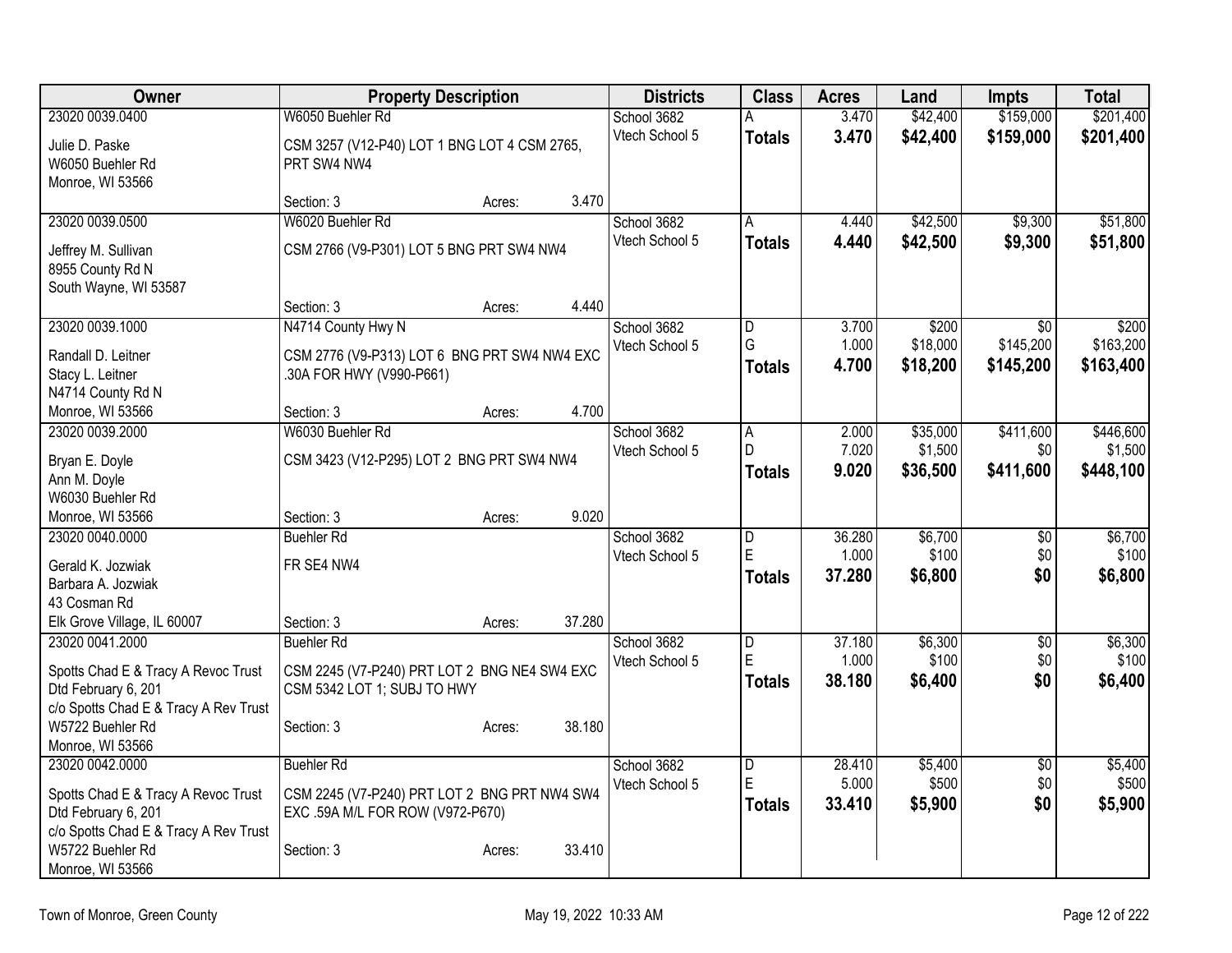| Owner                                   | <b>Property Description</b>                      | <b>Districts</b> | <b>Class</b>   | <b>Acres</b> | Land     | <b>Impts</b>    | <b>Total</b> |
|-----------------------------------------|--------------------------------------------------|------------------|----------------|--------------|----------|-----------------|--------------|
| 23020 0042.0100                         | County Rd N                                      | School 3682      | Α              | 0.500        | \$18,200 | $\overline{60}$ | \$18,200     |
| Pooler Living Trust Dated 5/31/2003     | CSM 2245 (V7-P240) PRT LOT 1 BNG PRT SW4 NW4     | Vtech School 5   | F              | 4.000        | \$11,200 | \$0             | \$11,200     |
| c/o Pooler Living Trust                 | SW4 EXC LAND FOR HWY V972-P668                   |                  | <b>Totals</b>  | 4.500        | \$29,400 | \$0             | \$29,400     |
| C/O Tracy M Pooler                      |                                                  |                  |                |              |          |                 |              |
| 67225 Orlowski Rd                       | 4.500<br>Section: 3<br>Acres:                    |                  |                |              |          |                 |              |
| Iron River, WI 54847                    |                                                  |                  |                |              |          |                 |              |
| 23020 0042.1000                         | N4642 County Hwy N                               | School 3682      | A              | 0.870        | \$26,100 | \$78,100        | \$104,200    |
| Tyler S. White                          | PRT NW4 SE4 SEC 3 COM 46 RDS S OF NW COR OF      | Vtech School 5   | <b>Totals</b>  | 0.870        | \$26,100 | \$78,100        | \$104,200    |
| N4642 County Rd N                       | SW4 SEC 3 TH E 12 RDS TH S 13 1/3 RDS TH W 12    |                  |                |              |          |                 |              |
| Monroe, WI 53566                        | RDS TH N 13 1/3 RDS TO POB EXC HWY CONV          |                  |                |              |          |                 |              |
|                                         | 0.870<br>Section: 3<br>Acres:                    |                  |                |              |          |                 |              |
| 23020 0043.0000                         | County Rd N                                      | School 3682      | 5M             | 8.000        | \$11,200 | $\sqrt[6]{30}$  | \$11,200     |
|                                         |                                                  | Vtech School 5   | D              | 2.960        | \$500    | \$0             | \$500        |
| Pooler Living Trust Dated 5/31/2003     | CSM 2245 (V7-P240) PRT LOT 1 BNG PRT N2 SW4      |                  | <b>Totals</b>  | 10.960       | \$11,700 | \$0             | \$11,700     |
| c/o Pooler Living Trust                 | SW4 EXC LAND FOR HWY V972-P668                   |                  |                |              |          |                 |              |
| C/O Tracy M Pooler                      |                                                  |                  |                |              |          |                 |              |
| 67225 Orlowski Rd                       | 10.960<br>Section: 3<br>Acres:                   |                  |                |              |          |                 |              |
| Iron River, WI 54847<br>23020 0043.0100 |                                                  | School 3682      | $\overline{D}$ | 21.820       | \$3,500  | \$0             | \$3,500      |
|                                         |                                                  | Vtech School 5   | E              | 1.100        | \$100    | \$0             | \$100        |
| Spotts Chad E & Tracy A Revoc Trust     | CSM 2245 (V7-P240) PRT LOT 2 BNG PRT SW4 SW4     |                  | <b>Totals</b>  | 22.920       | \$3,600  | \$0             | \$3,600      |
| Dtd February 6, 201                     | <b>SUBJ TO HWY</b>                               |                  |                |              |          |                 |              |
| c/o Spotts Chad E & Tracy A Rev Trust   |                                                  |                  |                |              |          |                 |              |
| W5722 Buehler Rd                        | 22.920<br>Section: 3<br>Acres:                   |                  |                |              |          |                 |              |
| Monroe, WI 53566                        |                                                  |                  |                |              |          |                 |              |
| 23020 0043.1000                         | N4536 County Hwy N                               | School 3682      | A              | 3.560        | \$42,800 | \$81,000        | \$123,800    |
| Pooler Living Trust Dated 5/31/2003     | PRT SW4 SW4 COM PT CTR CTY N IN SW COR SEC       | Vtech School 5   | <b>Totals</b>  | 3.560        | \$42,800 | \$81,000        | \$123,800    |
| c/o Pooler Living Trust                 | N ALG CTR N 125 FT POB E 328.57 FT N 521.14 FT W |                  |                |              |          |                 |              |
| C/O Tracy M Pooler                      | 328.57 FT S 521.14 FT POB EXC .37A M/L FOR ROW   |                  |                |              |          |                 |              |
| 67225 Orlowski Rd                       | 3.560<br>Section: 3<br>Acres:                    |                  |                |              |          |                 |              |
| Iron River, WI 54847                    |                                                  |                  |                |              |          |                 |              |
| 23020 0043.2000                         | N4506 County Hwy N                               | School 3682      | A              | 1.220        | \$31,100 | \$124,900       | \$156,000    |
| Terry P. Hyland                         | PARC SW4 SW4 COM SW COR SEC E 433 FT N 125       | Vtech School 5   | <b>Totals</b>  | 1.220        | \$31,100 | \$124,900       | \$156,000    |
| Lindsay L. Hyland                       | FT W 433 FT S 125 FT POB EXC .03A FOR ROW REC    |                  |                |              |          |                 |              |
| N4506 County Rd N                       | IN V971-P417                                     |                  |                |              |          |                 |              |
| Monroe, WI 53566                        | 1.220<br>Section: 3<br>Acres:                    |                  |                |              |          |                 |              |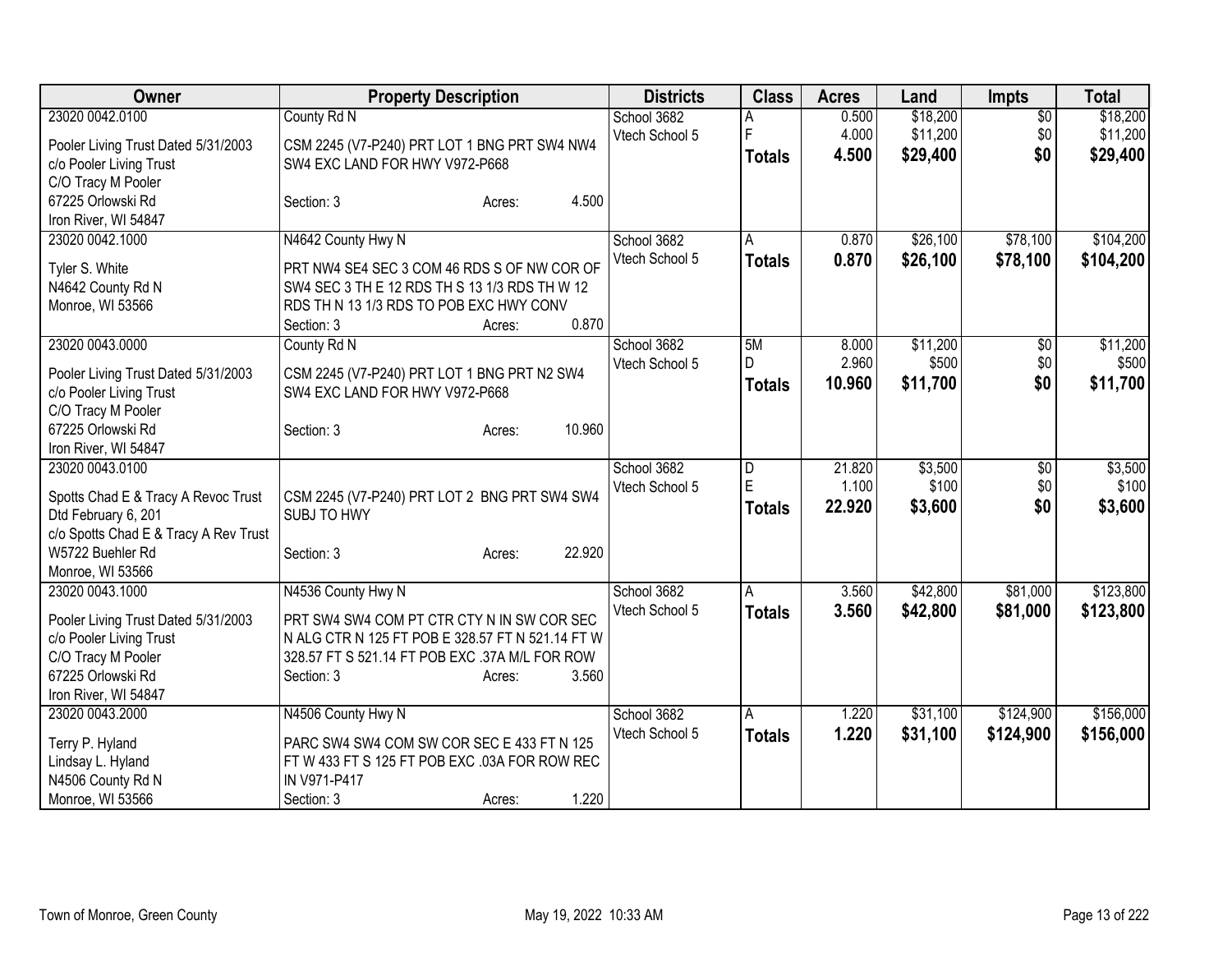| Owner                                                                                                                  | <b>Property Description</b>                                                                 | <b>Districts</b>              | <b>Class</b>                         | <b>Acres</b>                       | Land                                       | <b>Impts</b>                         | <b>Total</b>                               |
|------------------------------------------------------------------------------------------------------------------------|---------------------------------------------------------------------------------------------|-------------------------------|--------------------------------------|------------------------------------|--------------------------------------------|--------------------------------------|--------------------------------------------|
| 23020 0044.2000<br>Spotts Chad E & Tracy A Revoc Trust<br>Dtd February 6, 201<br>c/o Spotts Chad E & Tracy A Rev Trust | Center Rd<br>CSM 2245 (V7-P240) PRT LOT 2 BNG SE4 SW4 EXC<br>CSM 5342 LOT 1; SUBJ TO HWY    | School 3682<br>Vtech School 5 | 5M<br>D<br>E<br><b>Totals</b>        | 1.400<br>24.000<br>8.000<br>33.400 | \$2,000<br>\$4,200<br>\$11,300<br>\$17,500 | $\overline{30}$<br>\$0<br>\$0<br>\$0 | \$2,000<br>\$4,200<br>\$11,300<br>\$17,500 |
| W5722 Buehler Rd<br>Monroe, WI 53566                                                                                   | 33.400<br>Section: 3<br>Acres:                                                              |                               |                                      |                                    |                                            |                                      |                                            |
| 23020 0045.0000<br>Spotts Chad E & Tracy A Revoc Trust<br>Dtd February 6, 201<br>c/o Spotts Chad E & Tracy A Rev Trust | Center Rd<br>CSM 2246 (V7-P242) PRT LOT 1 BNG NE4 SE4                                       | School 3682<br>Vtech School 5 | $\overline{D}$<br>E<br><b>Totals</b> | 39.000<br>1.000<br>40.000          | \$6,900<br>\$100<br>\$7,000                | $\overline{50}$<br>\$0<br>\$0        | \$6,900<br>\$100<br>\$7,000                |
| W5722 Buehler Rd<br>Monroe, WI 53566                                                                                   | 40.000<br>Section: 3<br>Acres:                                                              |                               |                                      |                                    |                                            |                                      |                                            |
| 23020 0046.2000<br>Spotts Chad E & Tracy A Revoc Trust<br>Dtd February 6, 201<br>c/o Spotts Chad E & Tracy A Rev Trust | <b>Buehler Rd</b><br>CSM 2246 (V7-P242) PRT LOT 1 BNG NW4 SE4 EXC<br>CSM 5342 LOT 1         | School 3682<br>Vtech School 5 | D<br><b>Totals</b>                   | 31.600<br>31.600                   | \$5,600<br>\$5,600                         | $\overline{50}$<br>\$0               | \$5,600<br>\$5,600                         |
| W5722 Buehler Rd<br>Monroe, WI 53566                                                                                   | 31.600<br>Section: 3<br>Acres:                                                              |                               |                                      |                                    |                                            |                                      |                                            |
| 23020 0046.3000<br>Belmont Avenue Property, LLC<br>266 Park St<br>Palatine, IL 60067                                   | W5871 Buehler Rd<br>CSM 5342 (V26-P61) LOT 1 BNG PRT NE4 & SE4 OF<br>SW4 & NW4 & SW4 OF SE4 | School 3682<br>Vtech School 5 | 5M<br>A<br>D<br>E                    | 0.600<br>1.000<br>0.220<br>15.220  | \$900<br>\$20,200<br>\$100<br>\$24,400     | \$0<br>\$212,500<br>\$0<br>\$0       | \$900<br>\$232,700<br>\$100<br>\$24,400    |
|                                                                                                                        | 17.040<br>Section:<br>Acres:                                                                |                               | <b>Totals</b>                        | 17.040                             | \$45,600                                   | \$212,500                            | \$258,100                                  |
| 23020 0047.2000<br>Spotts Chad E & Tracy A Revoc Trust<br>Dtd February 6, 201<br>c/o Spotts Chad E & Tracy A Rev Trust | Center Rd<br>CSM 2246 (V7-P242) PRT LOT 1 BNG SW4 SE4 EXC<br>CSM 5342 LOT 1                 | School 3682<br>Vtech School 5 | <b>Totals</b>                        | 39.780<br>39.780                   | \$6,600<br>\$6,600                         | \$0<br>\$0                           | \$6,600<br>\$6,600                         |
| W5722 Buehler Rd<br>Monroe, WI 53566                                                                                   | 39.780<br>Section: 3<br>Acres:                                                              |                               |                                      |                                    |                                            |                                      |                                            |
| 23020 0048.0000<br>Spotts Chad E & Tracy A Revoc Trust<br>Dtd February 6, 201<br>c/o Spotts Chad E & Tracy A Rev Trust | Center <sub>Rd</sub><br>CSM 2246 (V7-P242) PRT LOT 1 BNG SE4 SE4                            | School 3682<br>Vtech School 5 | 5M<br>D<br>E<br><b>Totals</b>        | 1.000<br>38.000<br>1.000<br>40.000 | \$1,400<br>\$6,100<br>\$100<br>\$7,600     | $\overline{50}$<br>\$0<br>\$0<br>\$0 | \$1,400<br>\$6,100<br>\$100<br>\$7,600     |
| W5722 Buehler Rd<br>Monroe, WI 53566                                                                                   | 40.000<br>Section: 3<br>Acres:                                                              |                               |                                      |                                    |                                            |                                      |                                            |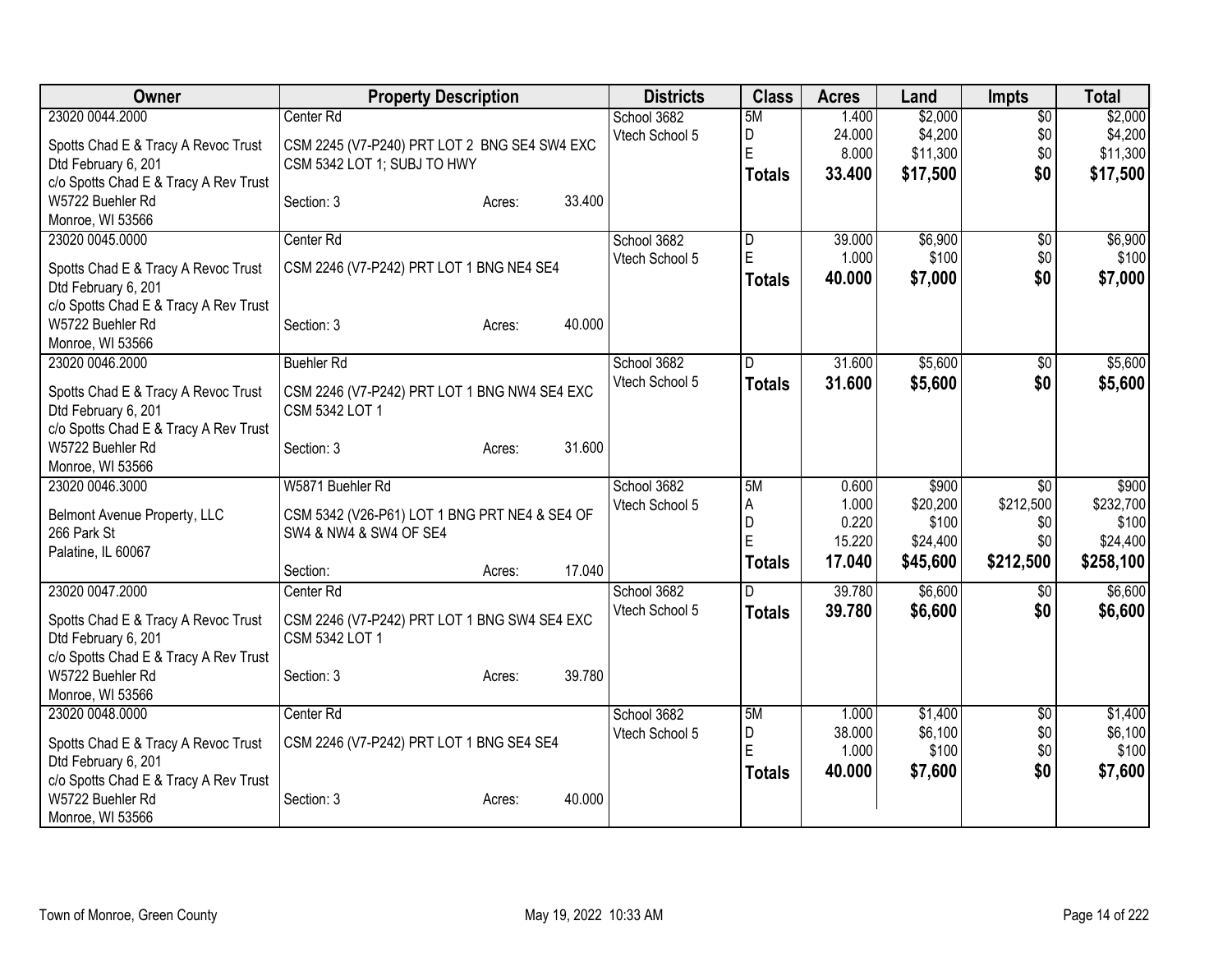| Owner                                 |                                                | <b>Property Description</b> |        | <b>Districts</b>              | <b>Class</b>     | <b>Acres</b>    | Land             | <b>Impts</b>           | <b>Total</b>     |
|---------------------------------------|------------------------------------------------|-----------------------------|--------|-------------------------------|------------------|-----------------|------------------|------------------------|------------------|
| 23020 0049.1100                       | County Rd N                                    |                             |        | School 3682                   | G                | 0.720           | \$500            | \$500                  | \$1,000          |
| Nichols-Bader Farm, LLC               | PRT NE4 NE4 COM NE COR SD SEC 4 POB TH S       |                             |        | Vtech School 5                | <b>Totals</b>    | 0.720           | \$500            | \$500                  | \$1,000          |
| c/o Nichols-Bader Farm, LLC           | 42.14 FT TH N89*W 559.96 FT TH N87*W 448.22 FT |                             |        |                               |                  |                 |                  |                        |                  |
| W7210 County Rd B                     | TH N1*W 20.42 FT TH E POB SD PCL BNG N CSM 794 |                             |        |                               |                  |                 |                  |                        |                  |
| Monroe, WI 53566                      | Section: 4                                     | Acres:                      | 0.720  |                               |                  |                 |                  |                        |                  |
| 23020 0050.0200                       | County Rd N                                    |                             |        | School 3682                   | l D              | 61.000          | \$11,300         | $\overline{50}$        | \$11,300         |
|                                       |                                                |                             |        | Vtech School 5                | E                | 9.180           | \$900            | \$0                    | \$900            |
| <b>Chalet Cheese Cooperative</b>      | CSM 4505 (V19-P15) LOT 1 BNG PRT NE4 NE4 & NW4 |                             |        |                               | Totals           | 70.180          | \$12,200         | \$0                    | \$12,200         |
| <b>PO Box 788</b>                     | NE4                                            |                             |        |                               |                  |                 |                  |                        |                  |
| Monroe, WI 53566                      | Section:                                       |                             | 70.180 |                               |                  |                 |                  |                        |                  |
| 23020 0050.0300                       |                                                | Acres:                      |        | School 3682                   | G                | 3.270           | \$29,300         | \$46,500               | \$75,800         |
|                                       | N4799 County Hwy N                             |                             |        | Vtech School 5                |                  |                 |                  |                        |                  |
| Douglas S. Kundert                    | CSM 4505 (V19-P15) LOT 2 BNG PRT NW4 NE4       |                             |        |                               | <b>Totals</b>    | 3.270           | \$29,300         | \$46,500               | \$75,800         |
| N4799 County Rd N                     |                                                |                             |        |                               |                  |                 |                  |                        |                  |
| Monroe, WI 53566                      |                                                |                             |        |                               |                  |                 |                  |                        |                  |
|                                       | Section:                                       | Acres:                      | 3.270  |                               |                  |                 |                  |                        |                  |
| 23020 0051.0000                       | County Rd N                                    |                             |        | School 3682                   | D                | 32.510          | \$6,400          | \$0                    | \$6,400          |
| Aj Farms, Inc                         | PRT SW4 NE4 (BNG PRT POS V12-P105)             |                             |        | Vtech School 5                | <b>Totals</b>    | 32.510          | \$6,400          | \$0                    | \$6,400          |
| N4719 County Rd N                     |                                                |                             |        |                               |                  |                 |                  |                        |                  |
| Monroe, WI 53566                      |                                                |                             |        |                               |                  |                 |                  |                        |                  |
|                                       | Section: 4                                     | Acres:                      | 32.510 |                               |                  |                 |                  |                        |                  |
| 23020 0051.1000                       | N4723 County Hwy N                             |                             |        | School 3682                   | A                | 7.490           | \$22,500         | \$66,300               | \$88,800         |
|                                       |                                                |                             |        | Vtech School 5                | Totals           | 7.490           | \$22,500         | \$66,300               | \$88,800         |
| Gary Babb                             | CSM 674 (V2-P227) LOT 1 BNG PRT SW4 NE4        |                             |        |                               |                  |                 |                  |                        |                  |
| Sue Babb                              |                                                |                             |        |                               |                  |                 |                  |                        |                  |
| N4723 County Rd N<br>Monroe, WI 53566 | Section: 4                                     |                             | 7.490  |                               |                  |                 |                  |                        |                  |
|                                       |                                                | Acres:                      |        |                               |                  |                 |                  |                        |                  |
| 23020 0052.0000                       | N4719 County Hwy N                             |                             |        | School 3682<br>Vtech School 5 | D<br>$\mathsf E$ | 19.500<br>0.530 | \$3,700<br>\$100 | $\overline{50}$<br>\$0 | \$3,700<br>\$100 |
| Aj Farms, Inc                         | PRT FR SE4 NE4 EXC .17A M/L FOR ROW REC IN     |                             |        |                               | G                | 1.000           | \$18,000         | \$229,100              | \$247,100        |
| N4719 County Rd N                     | V985-P97 (BNG PRT POS V12-P105)                |                             |        |                               | Totals           | 21.030          | \$21,800         | \$229,100              | \$250,900        |
| Monroe, WI 53566                      |                                                |                             |        |                               |                  |                 |                  |                        |                  |
|                                       | Section: 4                                     | Acres:                      | 21.030 |                               |                  |                 |                  |                        |                  |
| 23020 0052.1000                       | County Rd N                                    |                             |        | School 3682                   | X5               | 7.258           | $\overline{50}$  | $\overline{30}$        | $\frac{1}{2}$    |
| <b>Chalet Cheese Cooperative</b>      | PARC IN SE4 NE4 COM NE COR S 700 FT W 451.68   |                             |        | Vtech School 5                | <b>Totals</b>    | 7.258           | \$0              | \$0                    | \$0              |
| PO Box 788                            | FT N 700 FT E 451.68 FT POB EXEMPT (POLLUTION  |                             |        |                               |                  |                 |                  |                        |                  |
| Monroe, WI 53566                      | ABATEMENT 70.11 PARA 21)                       |                             |        |                               |                  |                 |                  |                        |                  |
|                                       | Section: 4                                     | Acres:                      | 7.258  |                               |                  |                 |                  |                        |                  |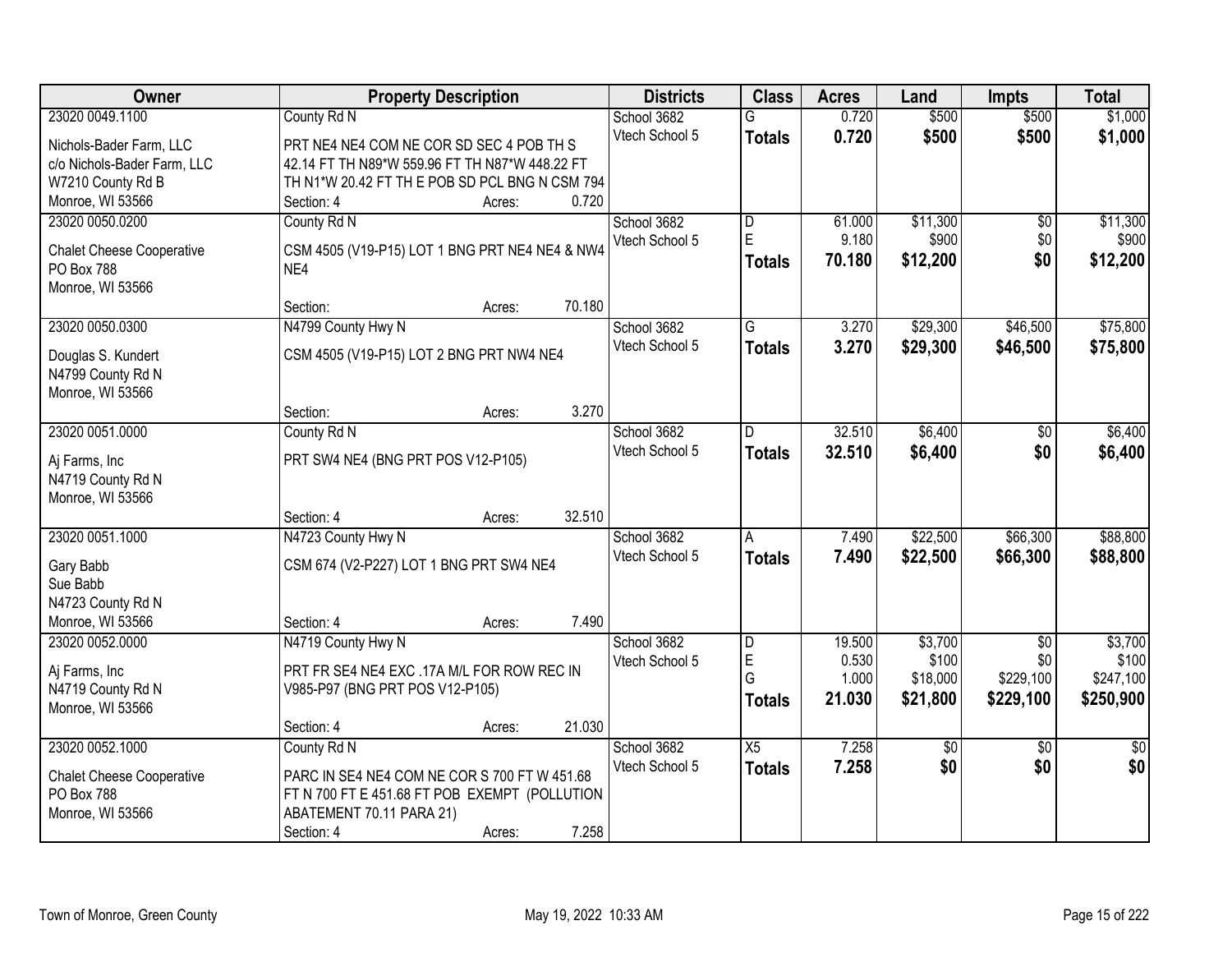| Owner                     | <b>Property Description</b>                       |        |        | <b>Districts</b> | <b>Class</b>            | <b>Acres</b>     | Land                | <b>Impts</b>    | <b>Total</b>        |
|---------------------------|---------------------------------------------------|--------|--------|------------------|-------------------------|------------------|---------------------|-----------------|---------------------|
| 23020 0052.2000           | N4735 County Hwy N                                |        |        | School 3682      |                         | 1.300            | \$31,500            | \$1,900         | \$33,400            |
| Gene A. Grinnell          | S 315 FT & 10 IN OF FOLLOWING: BEG NE COR SE4     |        |        | Vtech School 5   | <b>Totals</b>           | 1.300            | \$31,500            | \$1,900         | \$33,400            |
| Rita J. Grinnell          | NE4 TH S ON E SEC LIN 1015 FT & 10 IN TH W 164 FT |        |        |                  |                         |                  |                     |                 |                     |
| W4888 Greenbush Rd        | TH N 1015 FT & 10 IN TH E 164 FT POB              |        |        |                  |                         |                  |                     |                 |                     |
| Monroe, WI 53566          | Section: 4                                        | Acres: | 1.300  |                  |                         |                  |                     |                 |                     |
| 23020 0052.3000           | County Rd N                                       |        |        | School 3682      | $\overline{\mathsf{D}}$ | 10.670           | \$2,000             | \$0             | \$2,000             |
|                           |                                                   |        |        | Vtech School 5   | E                       | 0.500            | \$100               | \$0             | \$100               |
| James W. Hudson et al     | PARC NE COR SE4 NE4                               |        |        |                  | <b>Totals</b>           | 11.170           | \$2,100             | \$0             | \$2,100             |
| c/o Roger S. Bidlingmaier |                                                   |        |        |                  |                         |                  |                     |                 |                     |
| 13419 NE Winslow Rd       |                                                   |        | 11.170 |                  |                         |                  |                     |                 |                     |
| Winslow, IL 61089         | Section: 4                                        | Acres: |        |                  |                         |                  |                     |                 |                     |
| 23020 0053.0000           |                                                   |        |        | School 3682      | 5M                      | 32.000           | \$44,800            | $\overline{50}$ | \$44,800            |
| James F. Deppeler         | CSM 3647 (V14-P7) LOT 2 BNG PRT FR NE4 & NW4      |        |        | Vtech School 5   | D.<br>E                 | 30.000<br>14.530 | \$4,700<br>\$19,400 | \$0<br>\$0      | \$4,700<br>\$19,400 |
| Donna Deppeler            | OF NW4                                            |        |        |                  |                         |                  |                     |                 |                     |
| W4653 Woodridge Dr        |                                                   |        |        |                  | <b>Totals</b>           | 76.530           | \$68,900            | \$0             | \$68,900            |
| Monroe, WI 53566          | Section: 4                                        | Acres: | 76.530 |                  |                         |                  |                     |                 |                     |
| 23020 0055.0000           |                                                   |        |        | School 3682      | D.                      | 40.000           | \$4,900             | \$0             | \$4,900             |
| Aj Farms, Inc             | SW4 NW4 (BNG PRT POS V12-P105)                    |        |        | Vtech School 5   | <b>Totals</b>           | 40.000           | \$4,900             | \$0             | \$4,900             |
| N4719 County Rd N         |                                                   |        |        |                  |                         |                  |                     |                 |                     |
| Monroe, WI 53566          |                                                   |        |        |                  |                         |                  |                     |                 |                     |
|                           | Section: 4                                        | Acres: | 40.000 |                  |                         |                  |                     |                 |                     |
| 23020 0056.0000           |                                                   |        |        | School 3682      | D                       | 40.000           | \$7,600             | $\overline{50}$ | \$7,600             |
|                           |                                                   |        |        | Vtech School 5   | <b>Totals</b>           | 40.000           | \$7,600             | \$0             | \$7,600             |
| Aj Farms, Inc             | SE4 NW4 (BNG PRT POS V12-P105)                    |        |        |                  |                         |                  |                     |                 |                     |
| N4719 County Rd N         |                                                   |        |        |                  |                         |                  |                     |                 |                     |
| Monroe, WI 53566          |                                                   |        |        |                  |                         |                  |                     |                 |                     |
|                           | Section: 4                                        | Acres: | 40.000 |                  |                         |                  |                     |                 |                     |
| 23020 0057.0000           |                                                   |        |        | School 3682      | D                       | 40.000           | \$7,400             | $\sqrt{6}$      | \$7,400             |
| Glen R. Polnow            | NE4 SW4                                           |        |        | Vtech School 5   | <b>Totals</b>           | 40.000           | \$7,400             | \$0             | \$7,400             |
| W6164 Vogel Rd            |                                                   |        |        |                  |                         |                  |                     |                 |                     |
| Monroe, WI 53566          |                                                   |        |        |                  |                         |                  |                     |                 |                     |
|                           | Section: 4                                        | Acres: | 40.000 |                  |                         |                  |                     |                 |                     |
| 23020 0058.0000           |                                                   |        |        | School 3682      | $\overline{D}$          | 40.000           | \$6,500             | $\overline{50}$ | \$6,500             |
|                           |                                                   |        |        | Vtech School 5   | <b>Totals</b>           | 40.000           | \$6,500             | \$0             | \$6,500             |
| Glen R. Polnow            | NW4 SW4                                           |        |        |                  |                         |                  |                     |                 |                     |
| W6164 Vogel Rd            |                                                   |        |        |                  |                         |                  |                     |                 |                     |
| Monroe, WI 53566          | Section: 4                                        |        | 40.000 |                  |                         |                  |                     |                 |                     |
|                           |                                                   | Acres: |        |                  |                         |                  |                     |                 |                     |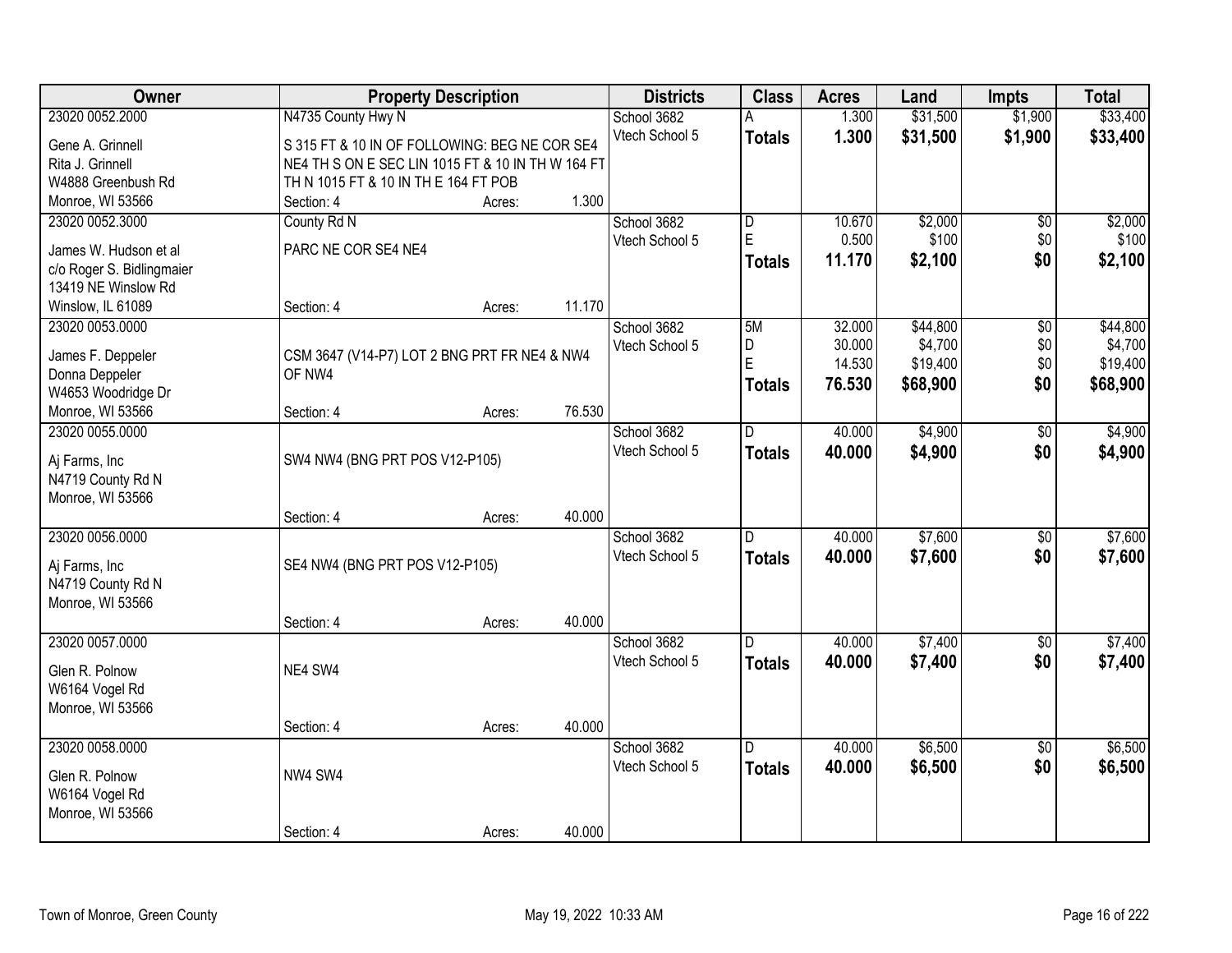| Owner                           |                                                  | <b>Property Description</b> |        | <b>Districts</b> | <b>Class</b>            | <b>Acres</b> | Land            | <b>Impts</b>    | <b>Total</b>    |
|---------------------------------|--------------------------------------------------|-----------------------------|--------|------------------|-------------------------|--------------|-----------------|-----------------|-----------------|
| 23020 0059.0000                 |                                                  |                             |        | School 3682      | D                       | 37.000       | \$6,900         | $\sqrt{$0}$     | \$6,900         |
| Lambert Properties, LLC         | SW4 SW4                                          |                             |        | Vtech School 5   | E                       | 3.000        | \$4,800         | \$0             | \$4,800         |
| c/o Lambert Properties, LLC     |                                                  |                             |        |                  | <b>Totals</b>           | 40.000       | \$11,700        | \$0             | \$11,700        |
| W6498 Vogel Rd                  |                                                  |                             |        |                  |                         |              |                 |                 |                 |
| Monroe, WI 53566                | Section: 4                                       | Acres:                      | 40.000 |                  |                         |              |                 |                 |                 |
| 23020 0060.0000                 |                                                  |                             |        | School 3682      | 5M                      | 2.000        | \$2,800         | \$0             | \$2,800         |
| Glen R. Polnow                  | SE4 SW4 EXC SW4                                  |                             |        | Vtech School 5   | D.                      | 28.000       | \$5,200         | \$0             | \$5,200         |
| W6164 Vogel Rd                  |                                                  |                             |        |                  | <b>Totals</b>           | 30.000       | \$8,000         | \$0             | \$8,000         |
| Monroe, WI 53566                |                                                  |                             |        |                  |                         |              |                 |                 |                 |
|                                 | Section: 4                                       | Acres:                      | 30.000 |                  |                         |              |                 |                 |                 |
| 23020 0060.1000                 |                                                  |                             |        | School 3682      | 5M                      | 1.000        | \$1,400         | \$0             | \$1,400         |
| Lambert Properties, LLC         | SW4 SE4 SW4                                      |                             |        | Vtech School 5   | D                       | 9.000        | \$1,500         | \$0             | \$1,500         |
| c/o Lambert Properties, LLC     |                                                  |                             |        |                  | <b>Totals</b>           | 10.000       | \$2,900         | \$0             | \$2,900         |
| W6498 Vogel Rd                  |                                                  |                             |        |                  |                         |              |                 |                 |                 |
| Monroe, WI 53566                | Section: 4                                       | Acres:                      | 10.000 |                  |                         |              |                 |                 |                 |
| 23020 0061.0000                 | N4719 County Rd N                                |                             |        | School 3682      | l D                     | 26.960       | \$4,400         | $\sqrt{6}$      | \$4,400         |
| Aj Farms, Inc                   | NE4 SE4 EXC 1.04A M/L FOR ROW REC IN             |                             |        | Vtech School 5   | E                       | 11.500       | \$15,300        | \$0             | \$15,300        |
| N4719 County Rd N               | V985-P97(BNG PRT POS V12-P105)                   |                             |        |                  | G                       | 0.500        | \$10,000        | \$4,200         | \$14,200        |
| Monroe, WI 53566                |                                                  |                             |        |                  | <b>Totals</b>           | 38.960       | \$29,700        | \$4,200         | \$33,900        |
|                                 | Section: 4                                       | Acres:                      | 38.960 |                  |                         |              |                 |                 |                 |
| 23020 0061.1000                 | County Rd N                                      |                             |        | School 3682      | $\overline{\chi_3}$     | 9.520        | $\overline{50}$ | $\overline{50}$ | $\overline{50}$ |
| Green County Highway Department | SECTION 4 E1/2 NE4 - 1.67A E1/2 SE4 - 2.06A W1/2 |                             |        | Vtech School 5   | Totals                  | 9.520        | \$0             | \$0             | \$0             |
| c/o Green County Highway        | NW4, SEC 3 - 1.04A W1/2 SW4, SEC 3 - 2.56A NE4   |                             |        |                  |                         |              |                 |                 |                 |
|                                 | NE4, SEC 9 - 1.23A NW4 NW4, SEC 10 - .96A CONT   |                             |        |                  |                         |              |                 |                 |                 |
| Monroe, WI 53566                | Section: 4                                       | Acres:                      | 9.520  |                  |                         |              |                 |                 |                 |
| 23020 0062.0000                 |                                                  |                             |        | School 3682      | D                       | 39.000       | \$6,600         | $\overline{50}$ | \$6,600         |
| Glen R. Polnow                  | NW4 SE4                                          |                             |        | Vtech School 5   | E                       | 1.000        | \$100           | \$0             | \$100           |
| W6164 Vogel Rd                  |                                                  |                             |        |                  | <b>Totals</b>           | 40,000       | \$6,700         | \$0             | \$6,700         |
| Monroe, WI 53566                |                                                  |                             |        |                  |                         |              |                 |                 |                 |
|                                 | Section: 4                                       | Acres:                      | 40.000 |                  |                         |              |                 |                 |                 |
| 23020 0063.0000                 | W6164 Vogel Rd                                   |                             |        | School 3682      | $\overline{\mathsf{D}}$ | 38,000       | \$4,300         | $\overline{50}$ | \$4,300         |
| Glen R. Polnow                  | SW4 SE4 (INCL EASEMENT)                          |                             |        | Vtech School 5   | $\mathsf E$             | 1.000        | \$100           | \$0             | \$100           |
| W6164 Vogel Rd                  |                                                  |                             |        |                  | G                       | 1.000        | \$18,000        | \$76,400        | \$94,400        |
| Monroe, WI 53566                |                                                  |                             |        |                  | <b>Totals</b>           | 40.000       | \$22,400        | \$76,400        | \$98,800        |
|                                 | Section: 4                                       | Acres:                      | 40.000 |                  |                         |              |                 |                 |                 |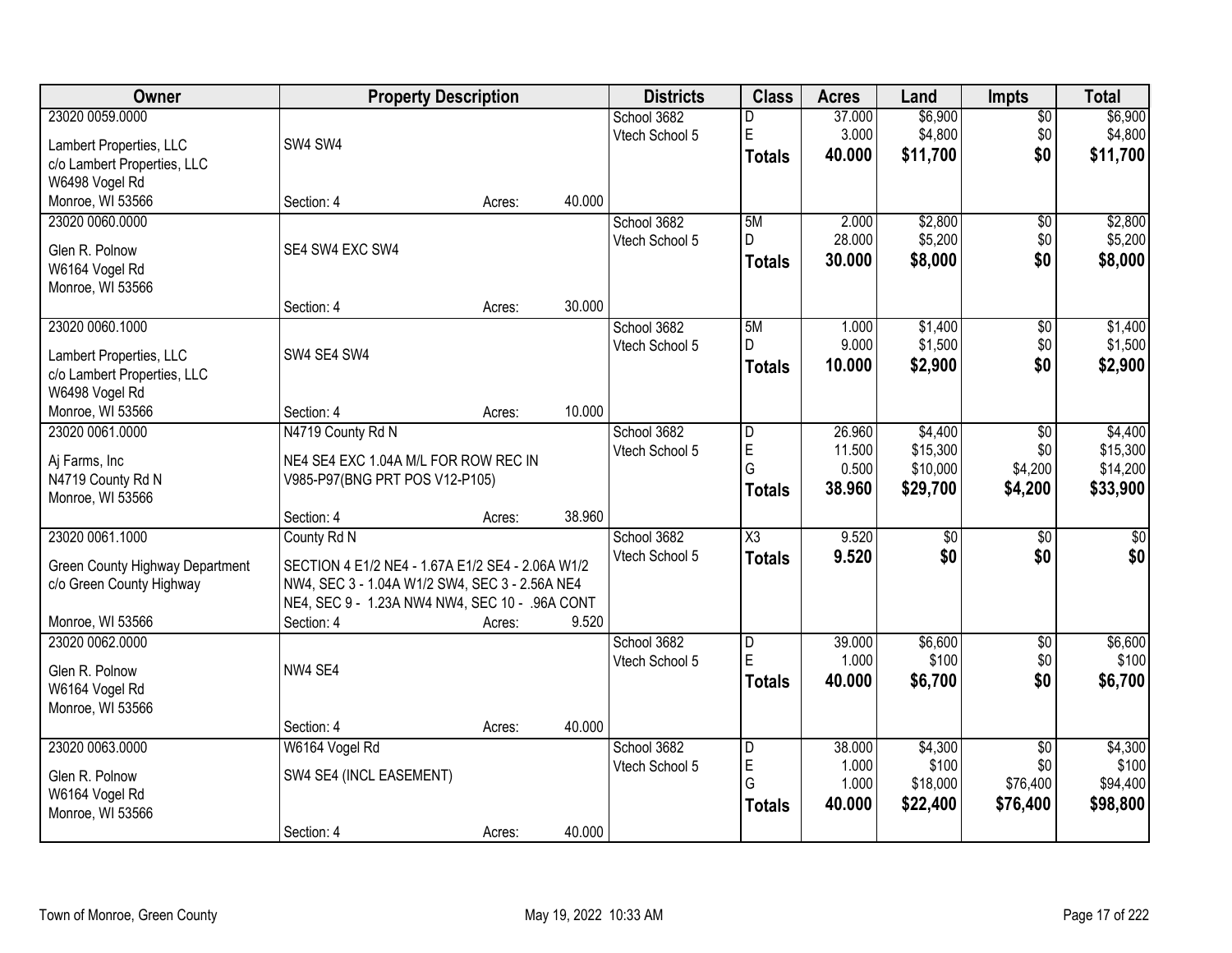| Owner                                      |                                                | <b>Property Description</b> |        | <b>Districts</b> | <b>Class</b>    | <b>Acres</b> | Land            | <b>Impts</b>    | <b>Total</b> |
|--------------------------------------------|------------------------------------------------|-----------------------------|--------|------------------|-----------------|--------------|-----------------|-----------------|--------------|
| 23020 0064.0000                            | County Rd N                                    |                             |        | School 3682      | 5M              | 1.220        | \$1,700         | $\overline{50}$ | \$1,700      |
| Glen R. Polnow                             | CSM 2851 (V10-P88) LOT 1 BNG PRT SE4 SE4 EXC   |                             |        | Vtech School 5   | D.              | 20.420       | \$3,800         | \$0             | \$3,800      |
| Alan D. Polnow                             | .58A M/L FOR ROW REC IN V978-P240              |                             |        |                  | <b>Totals</b>   | 21.640       | \$5,500         | \$0             | \$5,500      |
| W6164 Vogel Rd                             |                                                |                             |        |                  |                 |              |                 |                 |              |
| Monroe, WI 53566                           | Section: 4                                     | Acres:                      | 21.640 |                  |                 |              |                 |                 |              |
| 23020 0064.1000                            | Vogel Rd                                       |                             |        | School 3682      | D               | 1.070        | \$200           | \$0             | \$200        |
|                                            |                                                |                             |        | Vtech School 5   | <b>Totals</b>   | 1.070        | \$200           | \$0             | \$200        |
| Glen R. Polnow                             | PRT SE4 SE4 COM 240 FT N SW COR TH S 240 FT    |                             |        |                  |                 |              |                 |                 |              |
| W6164 Vogel Rd                             | TH E 408 FT TH NWLY POB - CONT 1.12A EXC .05A  |                             |        |                  |                 |              |                 |                 |              |
| Monroe, WI 53566                           | M/L FOR ROW REC IN V978-P242                   |                             |        |                  |                 |              |                 |                 |              |
|                                            | Section: 4                                     | Acres:                      | 1.070  |                  |                 |              |                 |                 |              |
| 23020 0064.2000                            | County Rd N                                    |                             |        | School 3682      | $\overline{X4}$ | 1.000        | $\overline{60}$ | $\overline{50}$ | $\sqrt{50}$  |
| <b>Argus Cemetery</b>                      | COM 330 FT N OF SE COR SE4 SE4 N 264 FT W 165  |                             |        | Vtech School 5   | <b>Totals</b>   | 1.000        | \$0             | \$0             | \$0          |
| c/o Town of Monroe                         | FT S 264 FT E 165 FT POB ALSO COM SE COR SEC 4 |                             |        |                  |                 |              |                 |                 |              |
|                                            | TH N 330 FT TH S89*W 33 FT TO W ROW POB TH     |                             |        |                  |                 |              |                 |                 |              |
| Monroe, WI 53566                           | Section: 4                                     | Acres:                      | 1.000  |                  |                 |              |                 |                 |              |
| 23020 0064.3000                            |                                                |                             |        | School 3682      |                 | 1.000        |                 | \$166,000       | \$193,000    |
|                                            | W6110 Vogel Rd                                 |                             |        |                  | A<br>D          |              | \$27,000        |                 |              |
| Daniel A. Neuenschwander                   | CSM 2344 (V8-P59) LOT 1 BNG PRT SE4 SE4 EXC    |                             |        | Vtech School 5   |                 | 2.720        | \$600           | \$0             | \$600        |
| Jennifer Neuenschwander                    | .52A FOR ROW REC IN V995-P237                  |                             |        |                  | <b>Totals</b>   | 3.720        | \$27,600        | \$166,000       | \$193,600    |
| W6110 Vogel Rd                             |                                                |                             |        |                  |                 |              |                 |                 |              |
| Monroe, WI 53566                           | Section: 4                                     | Acres:                      | 3.720  |                  |                 |              |                 |                 |              |
| 23020 0064.4000                            | Vogel Rd                                       |                             |        | School 3682      | 5M              | 3.020        | \$4,300         | \$0             | \$4,300      |
|                                            |                                                |                             |        | Vtech School 5   |                 | 8.000        | \$1,400         | \$0             | \$1,400      |
| Glen R. Polnow                             | CSM 2851 (V10-P88) LOT 2 BNG PRT SE4 SE4 EXC   |                             |        |                  | <b>Totals</b>   | 11.020       | \$5,700         | \$0             | \$5,700      |
| W6164 Vogel Rd                             | .39A M/L FOR ROW REC IN V978-P242              |                             |        |                  |                 |              |                 |                 |              |
| Monroe, WI 53566                           |                                                |                             |        |                  |                 |              |                 |                 |              |
|                                            | Section: 4                                     | Acres:                      | 11.020 |                  |                 |              |                 |                 |              |
| 23020 0065.0000                            |                                                |                             |        | School 3682      | lD.             | 38.470       | \$4,800         | $\sqrt{$0}$     | \$4,800      |
| Thompson Ronald & Debra Irrev Trust        | NE4 NE4 (PRT POS V10-P81, PCL 3)               |                             |        | Vtech School 5   | <b>Totals</b>   | 38.470       | \$4,800         | \$0             | \$4,800      |
| Dtd May 13, 2021                           |                                                |                             |        |                  |                 |              |                 |                 |              |
| c/o Thompson Ronald & Debra Irrev          |                                                |                             |        |                  |                 |              |                 |                 |              |
| Trust                                      | Section: 5                                     | Acres:                      | 38.470 |                  |                 |              |                 |                 |              |
| Amanda Ingwell & Amber Theis T             |                                                |                             |        |                  |                 |              |                 |                 |              |
|                                            |                                                |                             |        |                  |                 |              |                 |                 |              |
|                                            |                                                |                             |        |                  |                 |              |                 |                 |              |
| 904 Fountain St<br>Mineral Point, WI 53565 |                                                |                             |        |                  |                 |              |                 |                 |              |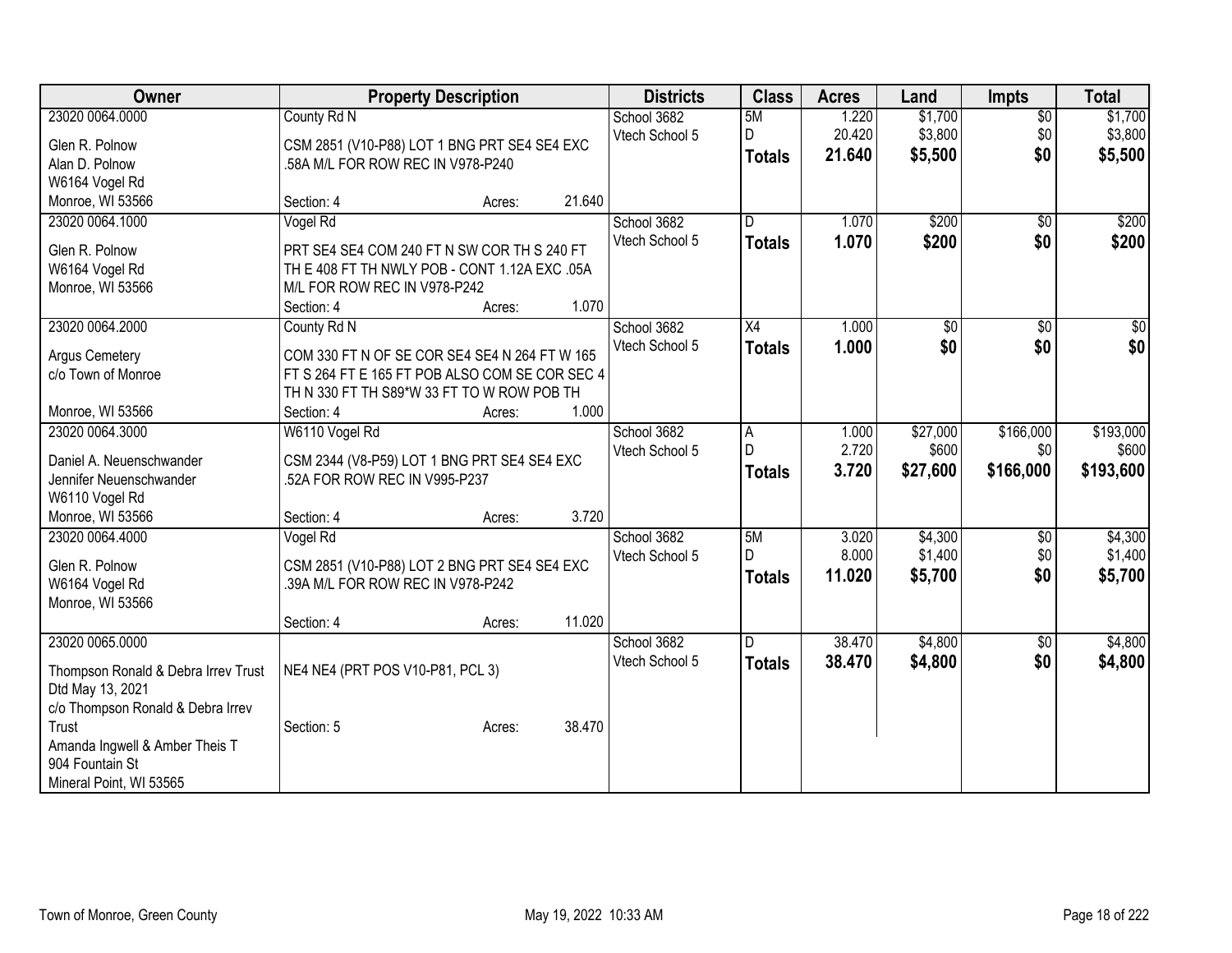| Owner                                                                                                                                                      | <b>Property Description</b>                                       |        |        | <b>Districts</b>              | <b>Class</b>                  | <b>Acres</b>                       | Land                                       | <b>Impts</b>                                 | <b>Total</b>                               |
|------------------------------------------------------------------------------------------------------------------------------------------------------------|-------------------------------------------------------------------|--------|--------|-------------------------------|-------------------------------|------------------------------------|--------------------------------------------|----------------------------------------------|--------------------------------------------|
| 23020 0066.0000                                                                                                                                            |                                                                   |        |        | School 3682                   |                               | 19.140                             | \$4,200                                    | $\overline{50}$                              | \$4,200                                    |
| Thompson Ronald & Debra Irrev Trust<br>Dtd May 13, 2021<br>c/o Thompson Ronald & Debra Irrev                                                               | PRT NW4 NE4 (PRT POS V10-P81, PCL 3) EXC POS<br>V10-P81 PCL 1 & 2 |        |        | Vtech School 5                | <b>Totals</b>                 | 19.140                             | \$4,200                                    | \$0                                          | \$4,200                                    |
| Trust<br>Amanda Ingwell & Amber Theis T<br>904 Fountain St<br>Mineral Point, WI 53565                                                                      | Section: 5                                                        | Acres: | 19.140 |                               |                               |                                    |                                            |                                              |                                            |
| 23020 0066.1000                                                                                                                                            | N4896 Buckskin Rd                                                 |        |        | School 3682                   |                               | 0.200                              | \$600                                      | $\overline{50}$                              | \$600                                      |
| Robert G. Frie Jr<br>Angela E. Frie                                                                                                                        | PRT FR NW4 NE4, LYG IN NW COR (POS V10-P81)                       |        |        | Vtech School 5                | <b>Totals</b>                 | 0.200                              | \$600                                      | \$0                                          | \$600                                      |
| N4896 Buckskin Rd                                                                                                                                          |                                                                   |        |        |                               |                               |                                    |                                            |                                              |                                            |
| Monroe, WI 53566                                                                                                                                           | Section: 5                                                        | Acres: | 0.200  |                               |                               |                                    |                                            |                                              |                                            |
| 23020 0066.2000<br>Richard J. Atkinson<br>Debra S. Atkinson<br>N4842 Buckskin Rd                                                                           | <b>Buckskin Rd</b><br>PRT FR NW4 NE4 (POS V10-81)                 |        |        | School 3682<br>Vtech School 5 | 5M<br>D<br>G<br><b>Totals</b> | 3.000<br>14.920<br>1.000<br>18.920 | \$4,200<br>\$2,700<br>\$16,200<br>\$23,100 | $\overline{50}$<br>\$0<br>\$9,800<br>\$9,800 | \$4,200<br>\$2,700<br>\$26,000<br>\$32,900 |
| Monroe, WI 53566                                                                                                                                           | Section: 5                                                        | Acres: | 18.920 |                               |                               |                                    |                                            |                                              |                                            |
| 23020 0067.0000<br>Thompson Ronald & Debra Irrev Trust<br>Dtd May 13, 2021<br>c/o Thompson Ronald & Debra Irrev                                            | <b>Buckskin Rd</b><br>SW4 NE4                                     |        |        | School 3682<br>Vtech School 5 | D<br><b>Totals</b>            | 40.000<br>40.000                   | \$4,300<br>\$4,300                         | \$0<br>\$0                                   | \$4,300<br>\$4,300                         |
| Trust<br>Amanda Ingwell & Amber Theis T<br>904 Fountain St<br>Mineral Point, WI 53565                                                                      | Section: 5                                                        | Acres: | 40.000 |                               |                               |                                    |                                            |                                              |                                            |
| 23020 0068.0000<br>Thompson Ronald & Debra Irrev Trust<br>Dtd May 13, 2021<br>c/o Thompson Ronald & Debra Irrev<br>Trust<br>Amanda Ingwell & Amber Theis T | SE4 NE4<br>Section: 5                                             | Acres: | 40.000 | School 3682<br>Vtech School 5 | D<br><b>Totals</b>            | 40.000<br>40.000                   | \$3,700<br>\$3,700                         | \$0<br>\$0                                   | \$3,700<br>\$3,700                         |
| 904 Fountain St<br>Mineral Point, WI 53565                                                                                                                 |                                                                   |        |        |                               |                               |                                    |                                            |                                              |                                            |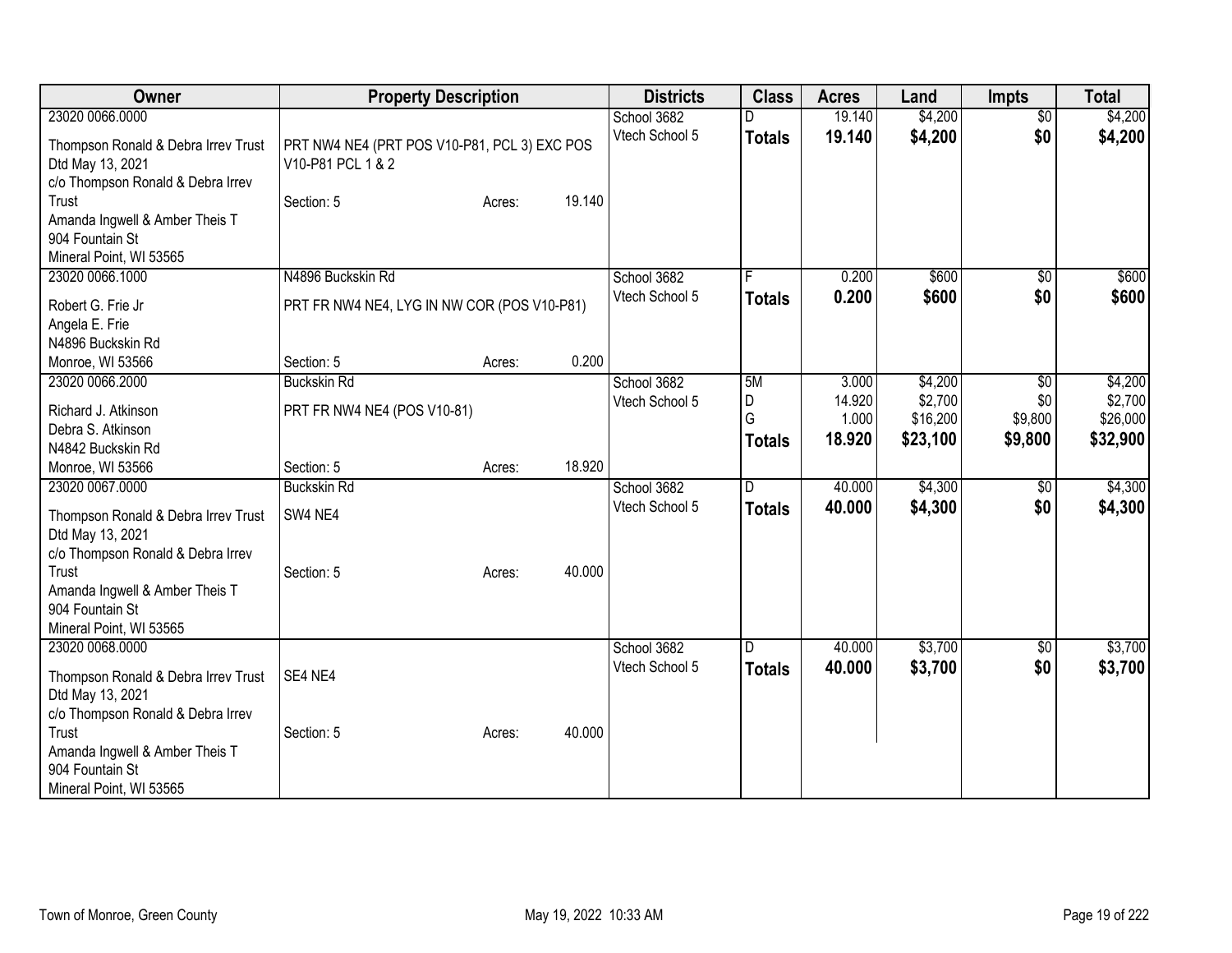| Owner                       | <b>Property Description</b>                      |        |        | <b>Districts</b> | <b>Class</b>   | <b>Acres</b> | Land     | <b>Impts</b>    | <b>Total</b> |
|-----------------------------|--------------------------------------------------|--------|--------|------------------|----------------|--------------|----------|-----------------|--------------|
| 23020 0069.0000             | N4842 Buckskin Rd                                |        |        | School 3682      | 5M             | 8.000        | \$11,200 | $\overline{50}$ | \$11,200     |
| Richard J. Atkinson         | FR NE4 NW4, EXC 16.55A PCL (POS V10-P81)         |        |        | Vtech School 5   | D              | 6.000        | \$1,300  | \$0             | \$1,300      |
| Debra S. Atkinson           |                                                  |        |        |                  | E              | 6.520        | \$700    | \$0             | \$700        |
| N4842 Buckskin Rd           |                                                  |        |        |                  | G              | 1.000        | \$18,000 | \$70,800        | \$88,800     |
| Monroe, WI 53566            | Section: 5                                       | Acres: | 21.520 |                  | <b>Totals</b>  | 21.520       | \$31,200 | \$70,800        | \$102,000    |
| 23020 0069.1000             | N4896 Buckskin Rd                                |        |        | School 3682      | A              | 0.550        | \$10,000 | \$193,700       | \$203,700    |
| Robert G. Frie Jr           | PRT FR NE4 NW4 (POS V10-P81)                     |        |        | Vtech School 5   | E              | 9.000        | \$7,000  | \$0             | \$7,000      |
| Angela E. Frie              |                                                  |        |        |                  | É              | 7.000        | \$19,600 | \$0             | \$19,600     |
| N4896 Buckskin Rd           |                                                  |        |        |                  | <b>Totals</b>  | 16.550       | \$36,600 | \$193,700       | \$230,300    |
| Monroe, WI 53566            | Section: 5                                       | Acres: | 16.550 |                  |                |              |          |                 |              |
| 23020 0070.0000             |                                                  |        |        | School 3682      | D              | 37.870       | \$6,500  | \$0             | \$6,500      |
|                             |                                                  |        |        | Vtech School 5   | <b>Totals</b>  | 37.870       | \$6,500  | \$0             | \$6,500      |
| Mcguire-Bader Farm, LLC     | FR NW4 NW4                                       |        |        |                  |                |              |          |                 |              |
| c/o Mcguire-Bader Farm, LLC |                                                  |        |        |                  |                |              |          |                 |              |
| W7210 County Rd B           |                                                  |        |        |                  |                |              |          |                 |              |
| Monroe, WI 53566            | Section: 5                                       | Acres: | 37.870 |                  |                |              |          |                 |              |
| 23020 0071.0000             | County Rd J                                      |        |        | School 3682      | D              | 33.530       | \$5,000  | \$0             | \$5,000      |
| Mcguire-Bader Farm, LLC     | FR SW4 NW4, EXC CSM 4513 LOT 1                   |        |        | Vtech School 5   | E              | 1.000        | \$100    | \$0             | \$100        |
| c/o Mcguire-Bader Farm, LLC |                                                  |        |        |                  | <b>Totals</b>  | 34.530       | \$5,100  | \$0             | \$5,100      |
| W7210 County Rd B           |                                                  |        |        |                  |                |              |          |                 |              |
| Monroe, WI 53566            | Section: 5                                       | Acres: | 34.530 |                  |                |              |          |                 |              |
| 23020 0071.0100             | County Rd J                                      |        |        | School 3682      | D.             | 2.470        | \$400    | \$0             | \$400        |
|                             |                                                  |        |        | Vtech School 5   | <b>Totals</b>  | 2.470        | \$400    | \$0             | \$400        |
| James A. Larson             | CSM 4513 (V19-P31) LOT 1 BNG PRT SW4 NW4         |        |        |                  |                |              |          |                 |              |
| Suzanne M. Larson           |                                                  |        |        |                  |                |              |          |                 |              |
| N4734 County Rd J           |                                                  |        |        |                  |                |              |          |                 |              |
| Monroe, WI 53566            | Section:                                         | Acres: | 2.470  |                  |                |              |          |                 |              |
| 23020 0071.1000             | N4734 County Hwy J                               |        |        | School 3682      | Α              | 3.000        | \$40,000 | \$103,300       | \$143,300    |
| James A. Larson             | PARC SW4 NW4 COM SW COR SW4 NW4 TH N 330 F       |        |        | Vtech School 5   | <b>Totals</b>  | 3.000        | \$40,000 | \$103,300       | \$143,300    |
| Suzanne M. Larson           | POB TH N 396 FT TH E 330 FT TH S 396 FT TH W 330 |        |        |                  |                |              |          |                 |              |
| N4734 County Rd J           | FT POB                                           |        |        |                  |                |              |          |                 |              |
| Monroe, WI 53566            | Section: 5                                       | Acres: | 3.000  |                  |                |              |          |                 |              |
| 23020 0072.0000             | <b>Buckskin Rd</b>                               |        |        | School 3682      | $\overline{D}$ | 27.000       | \$1,700  | $\overline{50}$ | \$1,700      |
|                             | FR SE4 NW4 LYG W RD                              |        |        | Vtech School 5   | E              | 2.390        | \$300    | \$0             | \$300        |
| Mcguire-Bader Farm, LLC     |                                                  |        |        |                  | <b>Totals</b>  | 29.390       | \$2,000  | \$0             | \$2,000      |
| c/o Mcguire-Bader Farm, LLC |                                                  |        |        |                  |                |              |          |                 |              |
| W7210 County Rd B           |                                                  |        |        |                  |                |              |          |                 |              |
| Monroe, WI 53566            | Section: 5                                       | Acres: | 29.390 |                  |                |              |          |                 |              |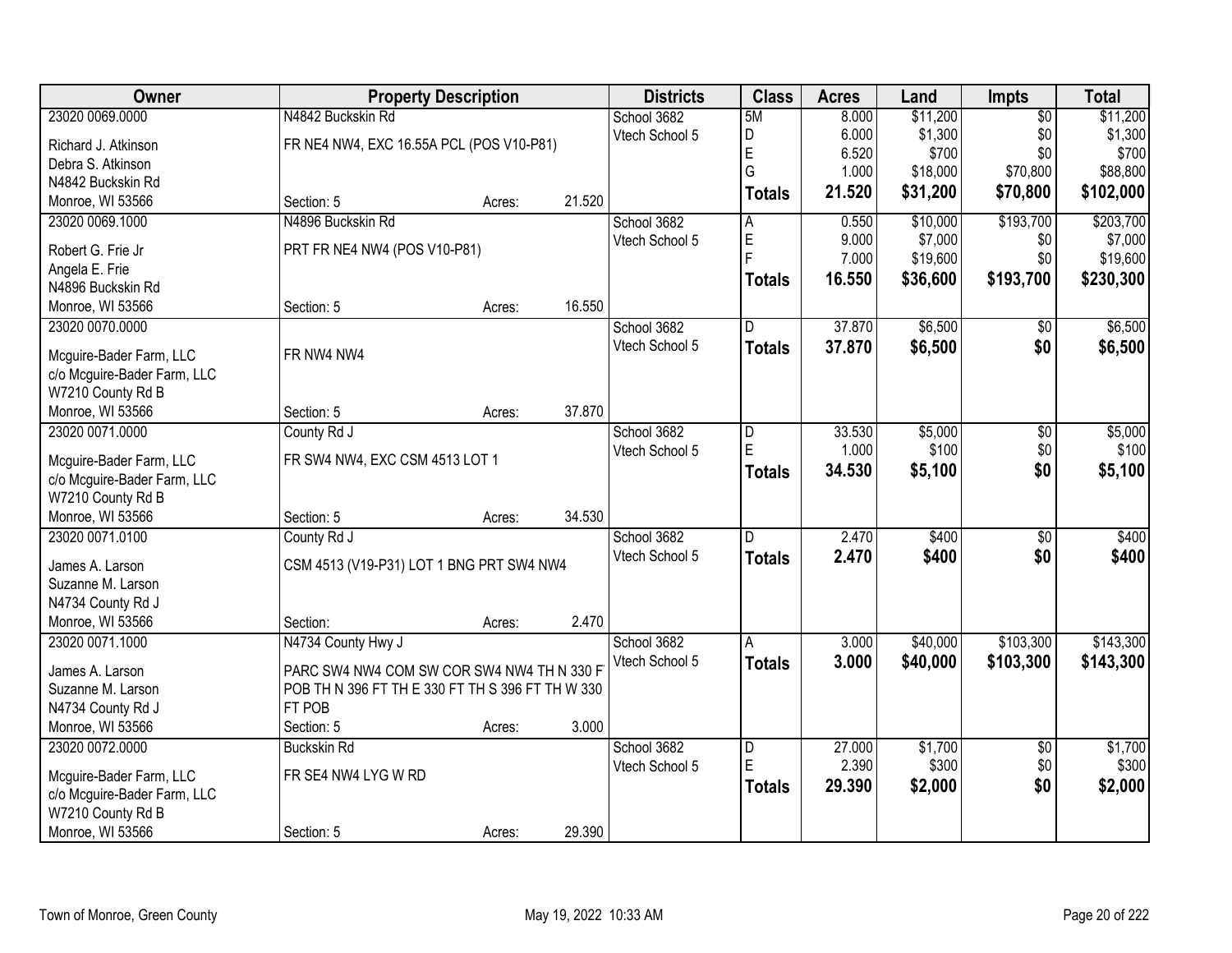| <b>Owner</b>                                          | <b>Property Description</b>                  |        |        | <b>Districts</b> | <b>Class</b>            | <b>Acres</b>   | Land                | <b>Impts</b>     | <b>Total</b>         |
|-------------------------------------------------------|----------------------------------------------|--------|--------|------------------|-------------------------|----------------|---------------------|------------------|----------------------|
| 23020 0072.1000                                       | N4716 Buckskin Rd                            |        |        | School 3682      | D                       | 8.000          | \$500               | $\overline{50}$  | \$500                |
| Thompson Ronald & Debra Irrev Trust                   | PRT S2 SE4 NW4, LYG E OF HWY                 |        |        | Vtech School 5   | E                       | 0.500          | \$100               | \$0              | \$100                |
| Dtd May 13, 2021                                      |                                              |        |        |                  | G                       | 1.000          | \$18,000            | \$136,400        | \$154,400            |
| c/o Thompson Ronald & Debra Irrev                     |                                              |        |        |                  | <b>Totals</b>           | 9.500          | \$18,600            | \$136,400        | \$155,000            |
| Trust                                                 | Section: 5                                   | Acres: | 9.500  |                  |                         |                |                     |                  |                      |
| Amanda Ingwell & Amber Theis T                        |                                              |        |        |                  |                         |                |                     |                  |                      |
| 904 Fountain St<br>Mineral Point, WI 53565            |                                              |        |        |                  |                         |                |                     |                  |                      |
| 23020 0073.0000                                       | <b>Buckskin Rd</b>                           |        |        | School 3682      | $\overline{\mathsf{D}}$ | 16.000         | \$1,500             | \$0              | \$1,500              |
|                                                       |                                              |        |        | Vtech School 5   | E                       | 1.000          | \$100               | \$0              | \$100                |
| Thompson Ronald & Debra Irrev Trust                   | PRT NE4 SW4 LYG E OF RD (INCL EASE)          |        |        |                  | Totals                  | 17.000         | \$1,600             | \$0              | \$1,600              |
| Dtd May 13, 2021<br>c/o Thompson Ronald & Debra Irrev |                                              |        |        |                  |                         |                |                     |                  |                      |
| Trust                                                 | Section: 5                                   | Acres: | 17.000 |                  |                         |                |                     |                  |                      |
| Amanda Ingwell & Amber Theis T                        |                                              |        |        |                  |                         |                |                     |                  |                      |
| 904 Fountain St                                       |                                              |        |        |                  |                         |                |                     |                  |                      |
| Mineral Point, WI 53565                               |                                              |        |        |                  |                         |                |                     |                  |                      |
| 23020 0073.1000                                       | <b>Buckskin Rd</b>                           |        |        | School 3682      | $\overline{D}$          | 15.640         | \$1,000             | \$0              | \$1,000              |
| Ryan D. Indergand                                     | PRT NE4 SW4 LYG W OF BUCKSKIN RD EXC N 7.15A |        |        | Vtech School 5   | E                       | 2.000          | \$200               | \$0              | \$200                |
| David K. Indergand                                    |                                              |        |        |                  | Totals                  | 17.640         | \$1,200             | \$0              | \$1,200              |
| N4668 County Rd J                                     |                                              |        |        |                  |                         |                |                     |                  |                      |
| Monroe, WI 53566                                      | Section: 5                                   | Acres: | 17.640 |                  |                         |                |                     |                  |                      |
| 23020 0073.2000                                       | <b>Buckskin Rd</b>                           |        |        | School 3682      | $\overline{\mathsf{D}}$ | 6.000          | \$400               | $\overline{50}$  | \$400                |
| Mcguire-Bader Farm, LLC                               | PRT NE4 SW4 LYG W RD                         |        |        | Vtech School 5   | E                       | 1.150          | \$100               | \$0              | \$100                |
| c/o Mcguire-Bader Farm, LLC                           |                                              |        |        |                  | Totals                  | 7.150          | \$500               | \$0              | \$500                |
| W7210 County Rd B                                     |                                              |        |        |                  |                         |                |                     |                  |                      |
| Monroe, WI 53566                                      | Section: 5                                   | Acres: | 7.150  |                  |                         |                |                     |                  |                      |
| 23020 0074.0000                                       | N4612 County Hwy J                           |        |        | School 3682      | D                       | 26.440         | \$2,700             | \$0              | \$2,700              |
| Ryan D. Indergand                                     | NW4 SW4 EXC CSM 3836 LOT 1                   |        |        | Vtech School 5   | E<br>G                  | 2.000<br>1.000 | \$100<br>\$18,000   | \$0<br>\$131,700 | \$100<br>\$149,700   |
| David K. Indergand                                    |                                              |        |        |                  | <b>Totals</b>           | 29.440         | \$20,800            | \$131,700        | \$152,500            |
| N4668 County Rd J                                     |                                              |        |        |                  |                         |                |                     |                  |                      |
| Monroe, WI 53566                                      | Section: 5                                   | Acres: | 29.440 |                  |                         |                |                     |                  |                      |
| 23020 0074.1000                                       | N4668 County Hwy J                           |        |        | School 3682      | $\overline{D}$          | 6.260          | \$1,000             | \$0              | \$1,000              |
| Ryan D. Indergand                                     | CSM 3836 (V15-P18) LOT 1 BNG PRT NW4 SW4     |        |        | Vtech School 5   | $\mathsf E$<br>G        | 2.620<br>1.000 | \$4,200<br>\$18,000 | \$0<br>\$173,700 | \$4,200<br>\$191,700 |
| Jody L. Indergand                                     |                                              |        |        |                  | <b>Totals</b>           | 9.880          | \$23,200            | \$173,700        | \$196,900            |
| N4668 County Rd J                                     |                                              |        |        |                  |                         |                |                     |                  |                      |
| Monroe, WI 53566                                      | Section: 5                                   | Acres: | 9.880  |                  |                         |                |                     |                  |                      |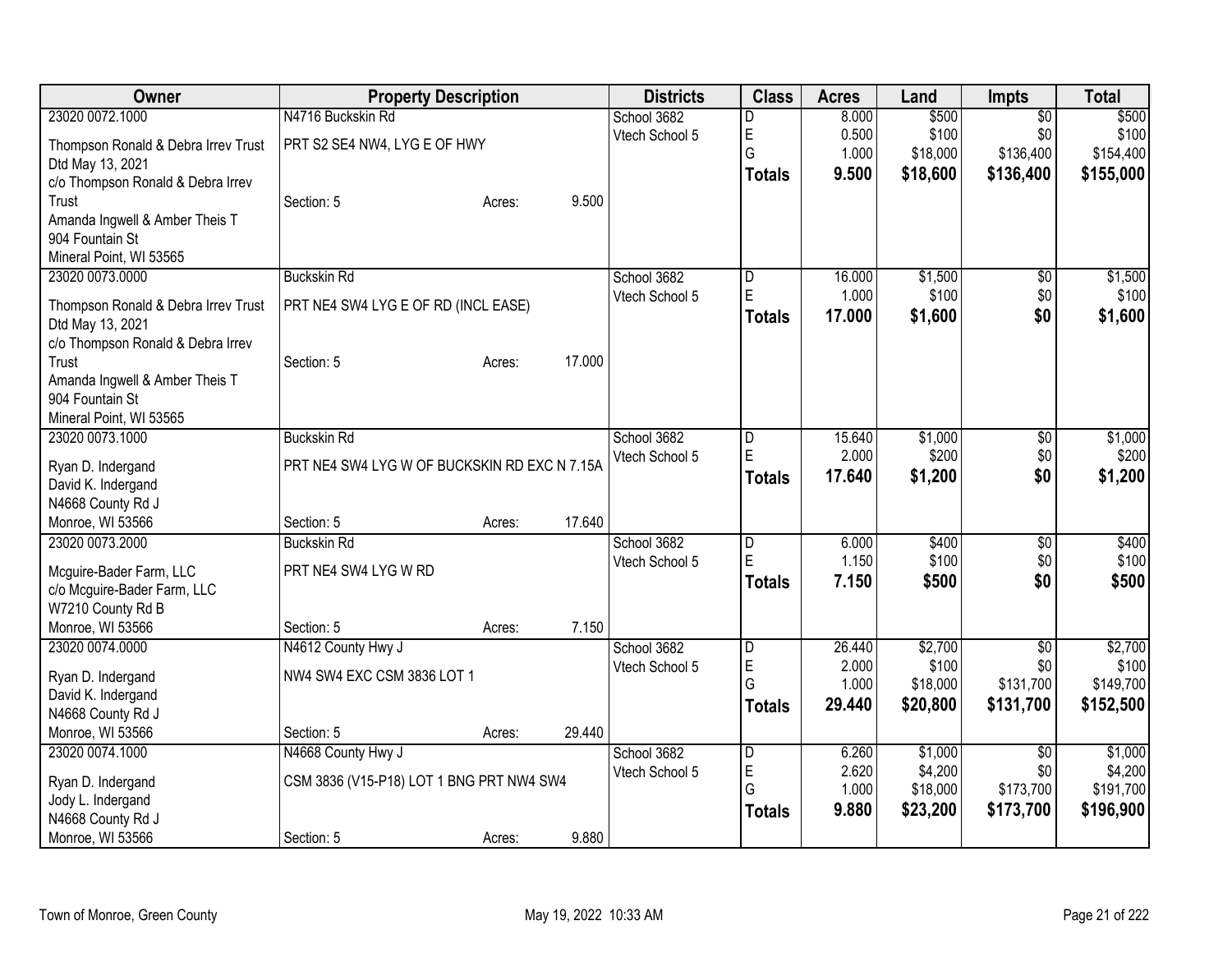| Owner                               | <b>Property Description</b>                 |        |        | <b>Districts</b> | <b>Class</b>            | <b>Acres</b> | Land     | <b>Impts</b>    | <b>Total</b> |
|-------------------------------------|---------------------------------------------|--------|--------|------------------|-------------------------|--------------|----------|-----------------|--------------|
| 23020 0075.0000                     | County Rd J                                 |        |        | School 3682      | D                       | 7.000        | \$1,500  | $\overline{50}$ | \$1,500      |
| Lambert Properties, LLC             | SW4 SW4, EXC 6.0A M/L LYG ELY CTY J & NLY   |        |        | Vtech School 5   | E                       | 13.370       | \$16,900 | \$0             | \$16,900     |
| 201 N 29th Ave                      | CTRLN BUCK-SKIN RD & EXC 5.0A IN CSM 3853 & |        |        |                  | <b>Totals</b>           | 20.370       | \$18,400 | \$0             | \$18,400     |
| Monroe, WI 53566                    | EXC CSM 4497 & CSM 4498                     |        |        |                  |                         |              |          |                 |              |
|                                     | Section: 5                                  | Acres: | 20.370 |                  |                         |              |          |                 |              |
| 23020 0075.1000                     | County Rd J                                 |        |        | School 3682      | $\overline{D}$          | 6.000        | \$600    | \$0             | \$600        |
|                                     |                                             |        |        | Vtech School 5   | <b>Totals</b>           | 6.000        | \$600    | \$0             | \$600        |
| Ryan D. Indergand                   | PRT SW4 SW4, LYG ELY CTY J & NLY CTRLN      |        |        |                  |                         |              |          |                 |              |
| David K. Indergand                  | <b>BUCKSKIN RD</b>                          |        |        |                  |                         |              |          |                 |              |
| N4668 County Rd J                   |                                             |        |        |                  |                         |              |          |                 |              |
| Monroe, WI 53566                    | Section: 5                                  | Acres: | 6.000  |                  |                         |              |          |                 |              |
| 23020 0075.2010                     | County Rd J                                 |        |        | School 3682      | D                       | 6.760        | \$400    | $\overline{30}$ | \$400        |
| Andrew R. Kubly                     | CSM 4588 (V19-P195) LOT 1 BNG PRT SEC 8 NW4 |        |        | Vtech School 5   | G                       | 1.000        | \$10,000 | \$25,600        | \$35,600     |
| Alicia R. Kubly                     | NW4 & SEC 5 SW4 SW4                         |        |        |                  | <b>Totals</b>           | 7.760        | \$10,400 | \$25,600        | \$36,000     |
| N4503 County Rd J                   |                                             |        |        |                  |                         |              |          |                 |              |
| Monroe, WI 53566                    | Section:                                    | Acres: | 7.760  |                  |                         |              |          |                 |              |
| 23020 0075.2020                     | N4503 County Hwy J                          |        |        | School 3682      | G                       | 2.500        | \$20,500 | \$133,500       | \$154,000    |
|                                     |                                             |        |        | Vtech School 5   | <b>Totals</b>           | 2.500        | \$20,500 | \$133,500       | \$154,000    |
| Andrew R. Kubly                     | CSM 4588 (V19-P195) LOT 2 BNG PRT SEC 8 NW4 |        |        |                  |                         |              |          |                 |              |
| Alicia R. Kubly                     | NW4 & SEC 5 SW4 SW4                         |        |        |                  |                         |              |          |                 |              |
| N4503 County Rd J                   |                                             |        |        |                  |                         |              |          |                 |              |
| Monroe, WI 53566                    | Section:                                    | Acres: | 2.500  |                  |                         |              |          |                 |              |
| 23020 0076.0000                     | <b>Buckskin Rd</b>                          |        |        | School 3682      | $\overline{\mathsf{D}}$ | 39.000       | \$3,900  | \$0             | \$3,900      |
| Thompson Ronald & Debra Irrev Trust | SE4 SW4                                     |        |        | Vtech School 5   | E                       | 1.000        | \$100    | \$0             | \$100        |
| Dtd May 13, 2021                    |                                             |        |        |                  | <b>Totals</b>           | 40.000       | \$4,000  | \$0             | \$4,000      |
| c/o Thompson Ronald & Debra Irrev   |                                             |        |        |                  |                         |              |          |                 |              |
| Trust                               | Section: 5                                  | Acres: | 40.000 |                  |                         |              |          |                 |              |
| Amanda Ingwell & Amber Theis T      |                                             |        |        |                  |                         |              |          |                 |              |
| 904 Fountain St                     |                                             |        |        |                  |                         |              |          |                 |              |
| Mineral Point, WI 53565             |                                             |        |        |                  |                         |              |          |                 |              |
| 23020 0077.0000                     |                                             |        |        | School 3682      | 5M                      | 14.000       | \$19,600 | $\overline{60}$ | \$19,600     |
|                                     |                                             |        |        | Vtech School 5   | D                       | 26.000       | \$4,700  | \$0             | \$4,700      |
| Lambert Properties, LLC             | NE4 SE4                                     |        |        |                  | <b>Totals</b>           | 40.000       | \$24,300 | \$0             | \$24,300     |
| c/o Lambert Properties, LLC         |                                             |        |        |                  |                         |              |          |                 |              |
| W6498 Vogel Rd                      |                                             |        |        |                  |                         |              |          |                 |              |
| Monroe, WI 53566                    | Section: 5                                  | Acres: | 40.000 |                  |                         |              |          |                 |              |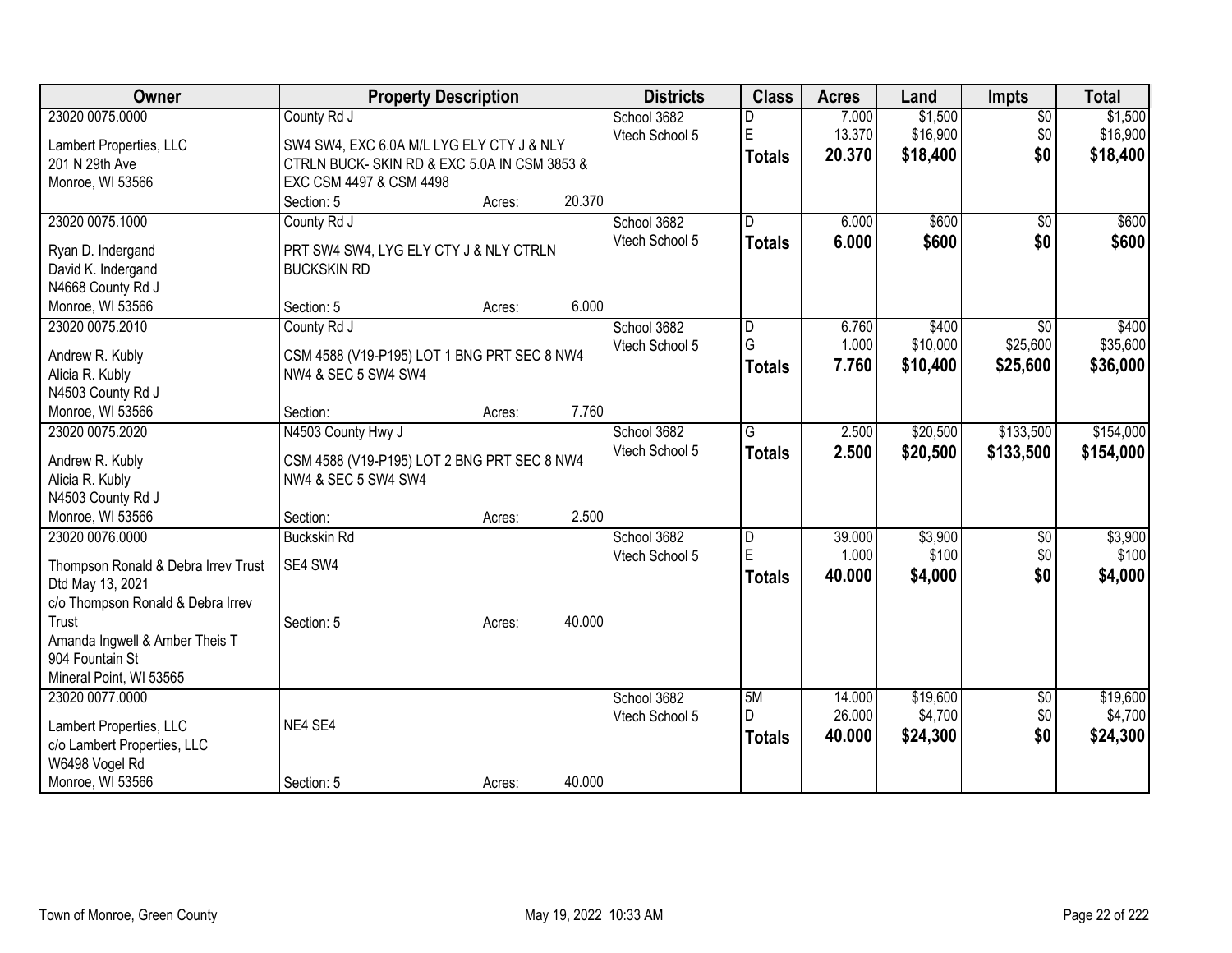| Owner                                                 |                                    | <b>Property Description</b> |        | <b>Districts</b>              | <b>Class</b>        | <b>Acres</b>    | Land               | <b>Impts</b>    | <b>Total</b>       |
|-------------------------------------------------------|------------------------------------|-----------------------------|--------|-------------------------------|---------------------|-----------------|--------------------|-----------------|--------------------|
| 23020 0078,0000                                       |                                    |                             |        | School 3682                   |                     | 40.000          | \$6,000            | $\overline{50}$ | \$6,000            |
| Thompson Ronald & Debra Irrev Trust                   | NW4 SE4                            |                             |        | Vtech School 5                | <b>Totals</b>       | 40.000          | \$6,000            | \$0             | \$6,000            |
| Dtd May 13, 2021                                      |                                    |                             |        |                               |                     |                 |                    |                 |                    |
| c/o Thompson Ronald & Debra Irrev                     |                                    |                             |        |                               |                     |                 |                    |                 |                    |
| Trust                                                 | Section: 5                         | Acres:                      | 40.000 |                               |                     |                 |                    |                 |                    |
| Amanda Ingwell & Amber Theis T<br>904 Fountain St     |                                    |                             |        |                               |                     |                 |                    |                 |                    |
| Mineral Point, WI 53565                               |                                    |                             |        |                               |                     |                 |                    |                 |                    |
| 23020 0079.0000                                       |                                    |                             |        | School 3682                   | D.                  | 40.000          | \$6,600            | \$0             | \$6,600            |
|                                                       |                                    |                             |        | Vtech School 5                | <b>Totals</b>       | 40.000          | \$6,600            | \$0             | \$6,600            |
| Thompson Ronald & Debra Irrev Trust                   | SW4 SE4                            |                             |        |                               |                     |                 |                    |                 |                    |
| Dtd May 13, 2021<br>c/o Thompson Ronald & Debra Irrev |                                    |                             |        |                               |                     |                 |                    |                 |                    |
| Trust                                                 | Section: 5                         | Acres:                      | 40.000 |                               |                     |                 |                    |                 |                    |
| Amanda Ingwell & Amber Theis T                        |                                    |                             |        |                               |                     |                 |                    |                 |                    |
| 904 Fountain St                                       |                                    |                             |        |                               |                     |                 |                    |                 |                    |
| Mineral Point, WI 53565                               |                                    |                             |        |                               |                     |                 |                    |                 |                    |
| 23020 0080.0000                                       |                                    |                             |        | School 3682                   | $\overline{D}$<br>E | 31.000          | \$5,900            | \$0             | \$5,900            |
| Lambert Properties, LLC                               | SE4 SE4                            |                             |        | Vtech School 5                |                     | 9.000           | \$14,400           | \$0             | \$14,400           |
| c/o Lambert Properties, LLC                           |                                    |                             |        |                               | <b>Totals</b>       | 40.000          | \$20,300           | \$0             | \$20,300           |
| W6498 Vogel Rd                                        |                                    |                             |        |                               |                     |                 |                    |                 |                    |
| Monroe, WI 53566                                      | Section: 5                         | Acres:                      | 40.000 |                               |                     |                 |                    |                 |                    |
| 23020 0081.0000                                       | County Rd J                        |                             |        | School 3682<br>Vtech School 5 | $\overline{D}$<br>E | 15.070<br>4.000 | \$2,800<br>\$4,100 | \$0<br>\$0      | \$2,800<br>\$4,100 |
| Mcguire-Bader Farm, LLC                               | PRT NE4 NE4 LYG & BNG N & E OF HWY |                             |        |                               | <b>Totals</b>       | 19.070          | \$6,900            | \$0             | \$6,900            |
| c/o Mcguire-Bader Farm, LLC                           |                                    |                             |        |                               |                     |                 |                    |                 |                    |
| W7210 County Rd B                                     |                                    |                             | 19.070 |                               |                     |                 |                    |                 |                    |
| Monroe, WI 53566<br>23020 0081.1200                   | Section: 6<br>County Rd J          | Acres:                      |        | School 3682                   | D                   | 15.000          | \$2,700            | $\frac{1}{20}$  | \$2,700            |
|                                                       |                                    |                             |        | Vtech School 5                | E                   | 4.070           | \$5,000            | \$0             | \$5,000            |
| Steven F. Holcomb                                     | NE4 NE4 LYG W HWY EXC CSM 5467     |                             |        |                               | <b>Totals</b>       | 19.070          | \$7,700            | \$0             | \$7,700            |
| 3311 Stellar Dr                                       |                                    |                             |        |                               |                     |                 |                    |                 |                    |
| Janesville, WI 53545                                  | Section:                           | Acres:                      | 19.070 |                               |                     |                 |                    |                 |                    |
| 23020 0082.0000                                       | County Rd J                        |                             |        | School 3682                   | $\overline{D}$      | 36.000          | \$6,300            | \$0             | \$6,300            |
|                                                       |                                    |                             |        | Vtech School 5                | E                   | 4.000           | \$6,400            | \$0             | \$6,400            |
| Steven F. Holcomb                                     | FR NW4 NE4                         |                             |        |                               | <b>Totals</b>       | 40.000          | \$12,700           | \$0             | \$12,700           |
| 3311 Stellar Dr<br>Janesville, WI 53545               |                                    |                             |        |                               |                     |                 |                    |                 |                    |
|                                                       | Section: 6                         | Acres:                      | 40.000 |                               |                     |                 |                    |                 |                    |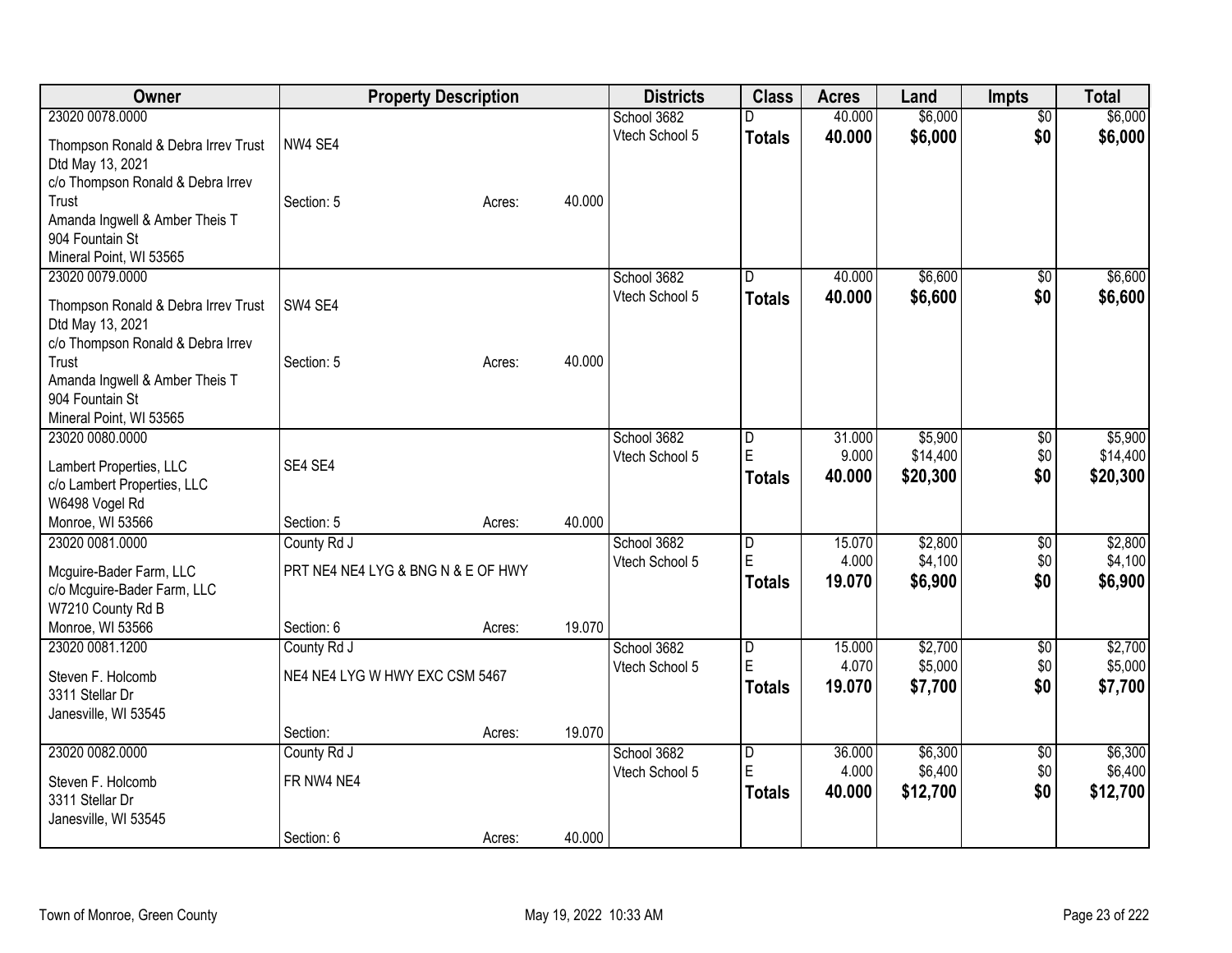| 23020 0083.0000<br>School 3682<br>\$6,600<br>\$6,600<br>37.000<br>$\overline{30}$<br>D<br>$\mathsf E$<br>\$4,800<br>\$4,800<br>3.000<br>\$0<br>Vtech School 5<br>SW4 NE4<br>Terence J. Suthers<br>\$0<br>40.000<br>\$11,400<br>\$11,400<br><b>Totals</b><br>Mary J. Suthers<br>N4763 County Rd J<br>Monroe, WI 53566<br>40.000<br>Section: 6<br>Acres:<br>N4799 County Hwy J<br>E<br>\$1,000<br>\$1,000<br>23020 0084.1100<br>School 3682<br>9.960<br>$\overline{30}$<br>G<br>3.000<br>\$28,000<br>\$96,000<br>\$124,000<br>Vtech School 5<br>CSM 2737 (V9-P261) LOT 1 BNG PRT SE4 & SW4 OF<br>Michael J. Weber<br>12.960<br>\$29,000<br>\$96,000<br>\$125,000<br><b>Totals</b><br>NE4 EXC CSM 5467 LOT 1<br>Dana A. Weber<br>N4799 County Rd J<br>12.960<br>Monroe, WI 53566<br>Section:<br>Acres:<br>23020 0084.1200<br>School 3682<br>Έ<br>1.730<br>\$200<br>\$0<br>\$200<br>County Rd J<br>Vtech School 5<br>1.730<br>\$200<br>\$0<br>\$200<br><b>Totals</b><br>Steven F. Holcomb<br>CSM 5467 (V27-P91) LOT 1 BNG PRT NE4 & SE4 OF<br>3311 Stellar Dr<br>NE4<br>Janesville, WI 53545<br>1.730<br>Section:<br>Acres:<br>23020 0084.2000<br>N4791 County Hwy J<br>\$126,100<br>\$156,100<br>School 3682<br>\$30,000<br>1.000<br>Α<br>$\mathsf E$<br>2.880<br>\$3,700<br>\$3,700<br>Vtech School 5<br>\$0<br>Lucas A. Suthers<br>CSM 3132 (V11-P171) LOT 1 BNG PRT SE4 NE4<br>\$33,700<br>\$126,100<br>3.880<br>\$159,800<br>Totals<br>Jamie J. Suthers<br>N4791 County Rd J<br>3.880<br>Monroe, WI 53566<br>Section: 6<br>Acres:<br>\$140,400<br>\$170,400<br>23020 0084.3100<br>N4763 County Hwy J<br>1.000<br>\$30,000<br>School 3682<br>$\overline{A}$<br>\$100<br>D<br>\$100<br>1.150<br>\$0<br>Vtech School 5<br>CSM 5381 (V26-P160) LOT 1 BNG PRT SE4 NE4<br>Terence J. Suthers<br>E<br>8.500<br>\$13,600<br>\$13,600<br>\$0<br>Mary J. Suthers<br>\$140,400<br>10.650<br>\$43,700<br>\$184,100<br>Totals<br>N4763 County Rd J<br>10.650<br>Monroe, WI 53566<br>Section:<br>Acres:<br>\$30,000<br>\$131,500<br>\$161,500<br>23020 0084.4000<br>N4717 County Hwy J<br>School 3682<br>1.000<br>A<br>3.990<br>\$900<br>\$900<br>D<br>\$0<br>Vtech School 5<br>Levi Riggs<br>CSM 5381 (V26-P160) LOT 2 BNG PRT SE4 NE4<br>E<br>1.000<br>\$0<br>\$100<br>\$100<br>Erica Crews<br>5.990<br>\$31,000<br>\$131,500<br>\$162,500<br>Totals<br>N4717 County Rd J<br>5.990<br>Monroe, WI 53566<br>Section:<br>Acres:<br>\$800<br>\$800<br>23020 0084.5000<br>School 3682<br>D.<br>4.810<br>$\overline{50}$<br>\$0<br>\$800<br>Vtech School 5<br>4.810<br>\$800<br><b>Totals</b><br>Terence J. Suthers<br>SE4 NE4 EXC CSM 2737, CSM 5381 & CSM 3132<br>Mary J. Suthers<br>N4763 County Rd J | Owner            | <b>Property Description</b> | <b>Districts</b> | <b>Class</b> | <b>Acres</b> | Land | <b>Impts</b> | <b>Total</b> |
|-----------------------------------------------------------------------------------------------------------------------------------------------------------------------------------------------------------------------------------------------------------------------------------------------------------------------------------------------------------------------------------------------------------------------------------------------------------------------------------------------------------------------------------------------------------------------------------------------------------------------------------------------------------------------------------------------------------------------------------------------------------------------------------------------------------------------------------------------------------------------------------------------------------------------------------------------------------------------------------------------------------------------------------------------------------------------------------------------------------------------------------------------------------------------------------------------------------------------------------------------------------------------------------------------------------------------------------------------------------------------------------------------------------------------------------------------------------------------------------------------------------------------------------------------------------------------------------------------------------------------------------------------------------------------------------------------------------------------------------------------------------------------------------------------------------------------------------------------------------------------------------------------------------------------------------------------------------------------------------------------------------------------------------------------------------------------------------------------------------------------------------------------------------------------------------------------------------------------------------------------------------------------------------------------------------------------------------------------------------------------------------------------------------------------------------------------------------------------------------------------------------------------------------------------------------------------------------------------------------------------------------------------------------------------------------------|------------------|-----------------------------|------------------|--------------|--------------|------|--------------|--------------|
|                                                                                                                                                                                                                                                                                                                                                                                                                                                                                                                                                                                                                                                                                                                                                                                                                                                                                                                                                                                                                                                                                                                                                                                                                                                                                                                                                                                                                                                                                                                                                                                                                                                                                                                                                                                                                                                                                                                                                                                                                                                                                                                                                                                                                                                                                                                                                                                                                                                                                                                                                                                                                                                                                         |                  |                             |                  |              |              |      |              |              |
|                                                                                                                                                                                                                                                                                                                                                                                                                                                                                                                                                                                                                                                                                                                                                                                                                                                                                                                                                                                                                                                                                                                                                                                                                                                                                                                                                                                                                                                                                                                                                                                                                                                                                                                                                                                                                                                                                                                                                                                                                                                                                                                                                                                                                                                                                                                                                                                                                                                                                                                                                                                                                                                                                         |                  |                             |                  |              |              |      |              |              |
|                                                                                                                                                                                                                                                                                                                                                                                                                                                                                                                                                                                                                                                                                                                                                                                                                                                                                                                                                                                                                                                                                                                                                                                                                                                                                                                                                                                                                                                                                                                                                                                                                                                                                                                                                                                                                                                                                                                                                                                                                                                                                                                                                                                                                                                                                                                                                                                                                                                                                                                                                                                                                                                                                         |                  |                             |                  |              |              |      |              |              |
|                                                                                                                                                                                                                                                                                                                                                                                                                                                                                                                                                                                                                                                                                                                                                                                                                                                                                                                                                                                                                                                                                                                                                                                                                                                                                                                                                                                                                                                                                                                                                                                                                                                                                                                                                                                                                                                                                                                                                                                                                                                                                                                                                                                                                                                                                                                                                                                                                                                                                                                                                                                                                                                                                         |                  |                             |                  |              |              |      |              |              |
|                                                                                                                                                                                                                                                                                                                                                                                                                                                                                                                                                                                                                                                                                                                                                                                                                                                                                                                                                                                                                                                                                                                                                                                                                                                                                                                                                                                                                                                                                                                                                                                                                                                                                                                                                                                                                                                                                                                                                                                                                                                                                                                                                                                                                                                                                                                                                                                                                                                                                                                                                                                                                                                                                         |                  |                             |                  |              |              |      |              |              |
|                                                                                                                                                                                                                                                                                                                                                                                                                                                                                                                                                                                                                                                                                                                                                                                                                                                                                                                                                                                                                                                                                                                                                                                                                                                                                                                                                                                                                                                                                                                                                                                                                                                                                                                                                                                                                                                                                                                                                                                                                                                                                                                                                                                                                                                                                                                                                                                                                                                                                                                                                                                                                                                                                         |                  |                             |                  |              |              |      |              |              |
|                                                                                                                                                                                                                                                                                                                                                                                                                                                                                                                                                                                                                                                                                                                                                                                                                                                                                                                                                                                                                                                                                                                                                                                                                                                                                                                                                                                                                                                                                                                                                                                                                                                                                                                                                                                                                                                                                                                                                                                                                                                                                                                                                                                                                                                                                                                                                                                                                                                                                                                                                                                                                                                                                         |                  |                             |                  |              |              |      |              |              |
|                                                                                                                                                                                                                                                                                                                                                                                                                                                                                                                                                                                                                                                                                                                                                                                                                                                                                                                                                                                                                                                                                                                                                                                                                                                                                                                                                                                                                                                                                                                                                                                                                                                                                                                                                                                                                                                                                                                                                                                                                                                                                                                                                                                                                                                                                                                                                                                                                                                                                                                                                                                                                                                                                         |                  |                             |                  |              |              |      |              |              |
|                                                                                                                                                                                                                                                                                                                                                                                                                                                                                                                                                                                                                                                                                                                                                                                                                                                                                                                                                                                                                                                                                                                                                                                                                                                                                                                                                                                                                                                                                                                                                                                                                                                                                                                                                                                                                                                                                                                                                                                                                                                                                                                                                                                                                                                                                                                                                                                                                                                                                                                                                                                                                                                                                         |                  |                             |                  |              |              |      |              |              |
|                                                                                                                                                                                                                                                                                                                                                                                                                                                                                                                                                                                                                                                                                                                                                                                                                                                                                                                                                                                                                                                                                                                                                                                                                                                                                                                                                                                                                                                                                                                                                                                                                                                                                                                                                                                                                                                                                                                                                                                                                                                                                                                                                                                                                                                                                                                                                                                                                                                                                                                                                                                                                                                                                         |                  |                             |                  |              |              |      |              |              |
|                                                                                                                                                                                                                                                                                                                                                                                                                                                                                                                                                                                                                                                                                                                                                                                                                                                                                                                                                                                                                                                                                                                                                                                                                                                                                                                                                                                                                                                                                                                                                                                                                                                                                                                                                                                                                                                                                                                                                                                                                                                                                                                                                                                                                                                                                                                                                                                                                                                                                                                                                                                                                                                                                         |                  |                             |                  |              |              |      |              |              |
|                                                                                                                                                                                                                                                                                                                                                                                                                                                                                                                                                                                                                                                                                                                                                                                                                                                                                                                                                                                                                                                                                                                                                                                                                                                                                                                                                                                                                                                                                                                                                                                                                                                                                                                                                                                                                                                                                                                                                                                                                                                                                                                                                                                                                                                                                                                                                                                                                                                                                                                                                                                                                                                                                         |                  |                             |                  |              |              |      |              |              |
|                                                                                                                                                                                                                                                                                                                                                                                                                                                                                                                                                                                                                                                                                                                                                                                                                                                                                                                                                                                                                                                                                                                                                                                                                                                                                                                                                                                                                                                                                                                                                                                                                                                                                                                                                                                                                                                                                                                                                                                                                                                                                                                                                                                                                                                                                                                                                                                                                                                                                                                                                                                                                                                                                         |                  |                             |                  |              |              |      |              |              |
|                                                                                                                                                                                                                                                                                                                                                                                                                                                                                                                                                                                                                                                                                                                                                                                                                                                                                                                                                                                                                                                                                                                                                                                                                                                                                                                                                                                                                                                                                                                                                                                                                                                                                                                                                                                                                                                                                                                                                                                                                                                                                                                                                                                                                                                                                                                                                                                                                                                                                                                                                                                                                                                                                         |                  |                             |                  |              |              |      |              |              |
|                                                                                                                                                                                                                                                                                                                                                                                                                                                                                                                                                                                                                                                                                                                                                                                                                                                                                                                                                                                                                                                                                                                                                                                                                                                                                                                                                                                                                                                                                                                                                                                                                                                                                                                                                                                                                                                                                                                                                                                                                                                                                                                                                                                                                                                                                                                                                                                                                                                                                                                                                                                                                                                                                         |                  |                             |                  |              |              |      |              |              |
|                                                                                                                                                                                                                                                                                                                                                                                                                                                                                                                                                                                                                                                                                                                                                                                                                                                                                                                                                                                                                                                                                                                                                                                                                                                                                                                                                                                                                                                                                                                                                                                                                                                                                                                                                                                                                                                                                                                                                                                                                                                                                                                                                                                                                                                                                                                                                                                                                                                                                                                                                                                                                                                                                         |                  |                             |                  |              |              |      |              |              |
|                                                                                                                                                                                                                                                                                                                                                                                                                                                                                                                                                                                                                                                                                                                                                                                                                                                                                                                                                                                                                                                                                                                                                                                                                                                                                                                                                                                                                                                                                                                                                                                                                                                                                                                                                                                                                                                                                                                                                                                                                                                                                                                                                                                                                                                                                                                                                                                                                                                                                                                                                                                                                                                                                         |                  |                             |                  |              |              |      |              |              |
|                                                                                                                                                                                                                                                                                                                                                                                                                                                                                                                                                                                                                                                                                                                                                                                                                                                                                                                                                                                                                                                                                                                                                                                                                                                                                                                                                                                                                                                                                                                                                                                                                                                                                                                                                                                                                                                                                                                                                                                                                                                                                                                                                                                                                                                                                                                                                                                                                                                                                                                                                                                                                                                                                         |                  |                             |                  |              |              |      |              |              |
|                                                                                                                                                                                                                                                                                                                                                                                                                                                                                                                                                                                                                                                                                                                                                                                                                                                                                                                                                                                                                                                                                                                                                                                                                                                                                                                                                                                                                                                                                                                                                                                                                                                                                                                                                                                                                                                                                                                                                                                                                                                                                                                                                                                                                                                                                                                                                                                                                                                                                                                                                                                                                                                                                         |                  |                             |                  |              |              |      |              |              |
|                                                                                                                                                                                                                                                                                                                                                                                                                                                                                                                                                                                                                                                                                                                                                                                                                                                                                                                                                                                                                                                                                                                                                                                                                                                                                                                                                                                                                                                                                                                                                                                                                                                                                                                                                                                                                                                                                                                                                                                                                                                                                                                                                                                                                                                                                                                                                                                                                                                                                                                                                                                                                                                                                         |                  |                             |                  |              |              |      |              |              |
|                                                                                                                                                                                                                                                                                                                                                                                                                                                                                                                                                                                                                                                                                                                                                                                                                                                                                                                                                                                                                                                                                                                                                                                                                                                                                                                                                                                                                                                                                                                                                                                                                                                                                                                                                                                                                                                                                                                                                                                                                                                                                                                                                                                                                                                                                                                                                                                                                                                                                                                                                                                                                                                                                         |                  |                             |                  |              |              |      |              |              |
|                                                                                                                                                                                                                                                                                                                                                                                                                                                                                                                                                                                                                                                                                                                                                                                                                                                                                                                                                                                                                                                                                                                                                                                                                                                                                                                                                                                                                                                                                                                                                                                                                                                                                                                                                                                                                                                                                                                                                                                                                                                                                                                                                                                                                                                                                                                                                                                                                                                                                                                                                                                                                                                                                         |                  |                             |                  |              |              |      |              |              |
|                                                                                                                                                                                                                                                                                                                                                                                                                                                                                                                                                                                                                                                                                                                                                                                                                                                                                                                                                                                                                                                                                                                                                                                                                                                                                                                                                                                                                                                                                                                                                                                                                                                                                                                                                                                                                                                                                                                                                                                                                                                                                                                                                                                                                                                                                                                                                                                                                                                                                                                                                                                                                                                                                         |                  |                             |                  |              |              |      |              |              |
|                                                                                                                                                                                                                                                                                                                                                                                                                                                                                                                                                                                                                                                                                                                                                                                                                                                                                                                                                                                                                                                                                                                                                                                                                                                                                                                                                                                                                                                                                                                                                                                                                                                                                                                                                                                                                                                                                                                                                                                                                                                                                                                                                                                                                                                                                                                                                                                                                                                                                                                                                                                                                                                                                         |                  |                             |                  |              |              |      |              |              |
|                                                                                                                                                                                                                                                                                                                                                                                                                                                                                                                                                                                                                                                                                                                                                                                                                                                                                                                                                                                                                                                                                                                                                                                                                                                                                                                                                                                                                                                                                                                                                                                                                                                                                                                                                                                                                                                                                                                                                                                                                                                                                                                                                                                                                                                                                                                                                                                                                                                                                                                                                                                                                                                                                         |                  |                             |                  |              |              |      |              |              |
|                                                                                                                                                                                                                                                                                                                                                                                                                                                                                                                                                                                                                                                                                                                                                                                                                                                                                                                                                                                                                                                                                                                                                                                                                                                                                                                                                                                                                                                                                                                                                                                                                                                                                                                                                                                                                                                                                                                                                                                                                                                                                                                                                                                                                                                                                                                                                                                                                                                                                                                                                                                                                                                                                         |                  |                             |                  |              |              |      |              |              |
|                                                                                                                                                                                                                                                                                                                                                                                                                                                                                                                                                                                                                                                                                                                                                                                                                                                                                                                                                                                                                                                                                                                                                                                                                                                                                                                                                                                                                                                                                                                                                                                                                                                                                                                                                                                                                                                                                                                                                                                                                                                                                                                                                                                                                                                                                                                                                                                                                                                                                                                                                                                                                                                                                         |                  |                             |                  |              |              |      |              |              |
|                                                                                                                                                                                                                                                                                                                                                                                                                                                                                                                                                                                                                                                                                                                                                                                                                                                                                                                                                                                                                                                                                                                                                                                                                                                                                                                                                                                                                                                                                                                                                                                                                                                                                                                                                                                                                                                                                                                                                                                                                                                                                                                                                                                                                                                                                                                                                                                                                                                                                                                                                                                                                                                                                         |                  |                             |                  |              |              |      |              |              |
|                                                                                                                                                                                                                                                                                                                                                                                                                                                                                                                                                                                                                                                                                                                                                                                                                                                                                                                                                                                                                                                                                                                                                                                                                                                                                                                                                                                                                                                                                                                                                                                                                                                                                                                                                                                                                                                                                                                                                                                                                                                                                                                                                                                                                                                                                                                                                                                                                                                                                                                                                                                                                                                                                         |                  |                             |                  |              |              |      |              |              |
|                                                                                                                                                                                                                                                                                                                                                                                                                                                                                                                                                                                                                                                                                                                                                                                                                                                                                                                                                                                                                                                                                                                                                                                                                                                                                                                                                                                                                                                                                                                                                                                                                                                                                                                                                                                                                                                                                                                                                                                                                                                                                                                                                                                                                                                                                                                                                                                                                                                                                                                                                                                                                                                                                         |                  |                             |                  |              |              |      |              |              |
|                                                                                                                                                                                                                                                                                                                                                                                                                                                                                                                                                                                                                                                                                                                                                                                                                                                                                                                                                                                                                                                                                                                                                                                                                                                                                                                                                                                                                                                                                                                                                                                                                                                                                                                                                                                                                                                                                                                                                                                                                                                                                                                                                                                                                                                                                                                                                                                                                                                                                                                                                                                                                                                                                         |                  |                             |                  |              |              |      |              |              |
|                                                                                                                                                                                                                                                                                                                                                                                                                                                                                                                                                                                                                                                                                                                                                                                                                                                                                                                                                                                                                                                                                                                                                                                                                                                                                                                                                                                                                                                                                                                                                                                                                                                                                                                                                                                                                                                                                                                                                                                                                                                                                                                                                                                                                                                                                                                                                                                                                                                                                                                                                                                                                                                                                         |                  |                             |                  |              |              |      |              |              |
|                                                                                                                                                                                                                                                                                                                                                                                                                                                                                                                                                                                                                                                                                                                                                                                                                                                                                                                                                                                                                                                                                                                                                                                                                                                                                                                                                                                                                                                                                                                                                                                                                                                                                                                                                                                                                                                                                                                                                                                                                                                                                                                                                                                                                                                                                                                                                                                                                                                                                                                                                                                                                                                                                         |                  |                             |                  |              |              |      |              |              |
|                                                                                                                                                                                                                                                                                                                                                                                                                                                                                                                                                                                                                                                                                                                                                                                                                                                                                                                                                                                                                                                                                                                                                                                                                                                                                                                                                                                                                                                                                                                                                                                                                                                                                                                                                                                                                                                                                                                                                                                                                                                                                                                                                                                                                                                                                                                                                                                                                                                                                                                                                                                                                                                                                         |                  |                             |                  |              |              |      |              |              |
|                                                                                                                                                                                                                                                                                                                                                                                                                                                                                                                                                                                                                                                                                                                                                                                                                                                                                                                                                                                                                                                                                                                                                                                                                                                                                                                                                                                                                                                                                                                                                                                                                                                                                                                                                                                                                                                                                                                                                                                                                                                                                                                                                                                                                                                                                                                                                                                                                                                                                                                                                                                                                                                                                         |                  |                             |                  |              |              |      |              |              |
|                                                                                                                                                                                                                                                                                                                                                                                                                                                                                                                                                                                                                                                                                                                                                                                                                                                                                                                                                                                                                                                                                                                                                                                                                                                                                                                                                                                                                                                                                                                                                                                                                                                                                                                                                                                                                                                                                                                                                                                                                                                                                                                                                                                                                                                                                                                                                                                                                                                                                                                                                                                                                                                                                         |                  |                             |                  |              |              |      |              |              |
|                                                                                                                                                                                                                                                                                                                                                                                                                                                                                                                                                                                                                                                                                                                                                                                                                                                                                                                                                                                                                                                                                                                                                                                                                                                                                                                                                                                                                                                                                                                                                                                                                                                                                                                                                                                                                                                                                                                                                                                                                                                                                                                                                                                                                                                                                                                                                                                                                                                                                                                                                                                                                                                                                         |                  |                             |                  |              |              |      |              |              |
| Section:<br>Acres:                                                                                                                                                                                                                                                                                                                                                                                                                                                                                                                                                                                                                                                                                                                                                                                                                                                                                                                                                                                                                                                                                                                                                                                                                                                                                                                                                                                                                                                                                                                                                                                                                                                                                                                                                                                                                                                                                                                                                                                                                                                                                                                                                                                                                                                                                                                                                                                                                                                                                                                                                                                                                                                                      | Monroe, WI 53566 | 4.810                       |                  |              |              |      |              |              |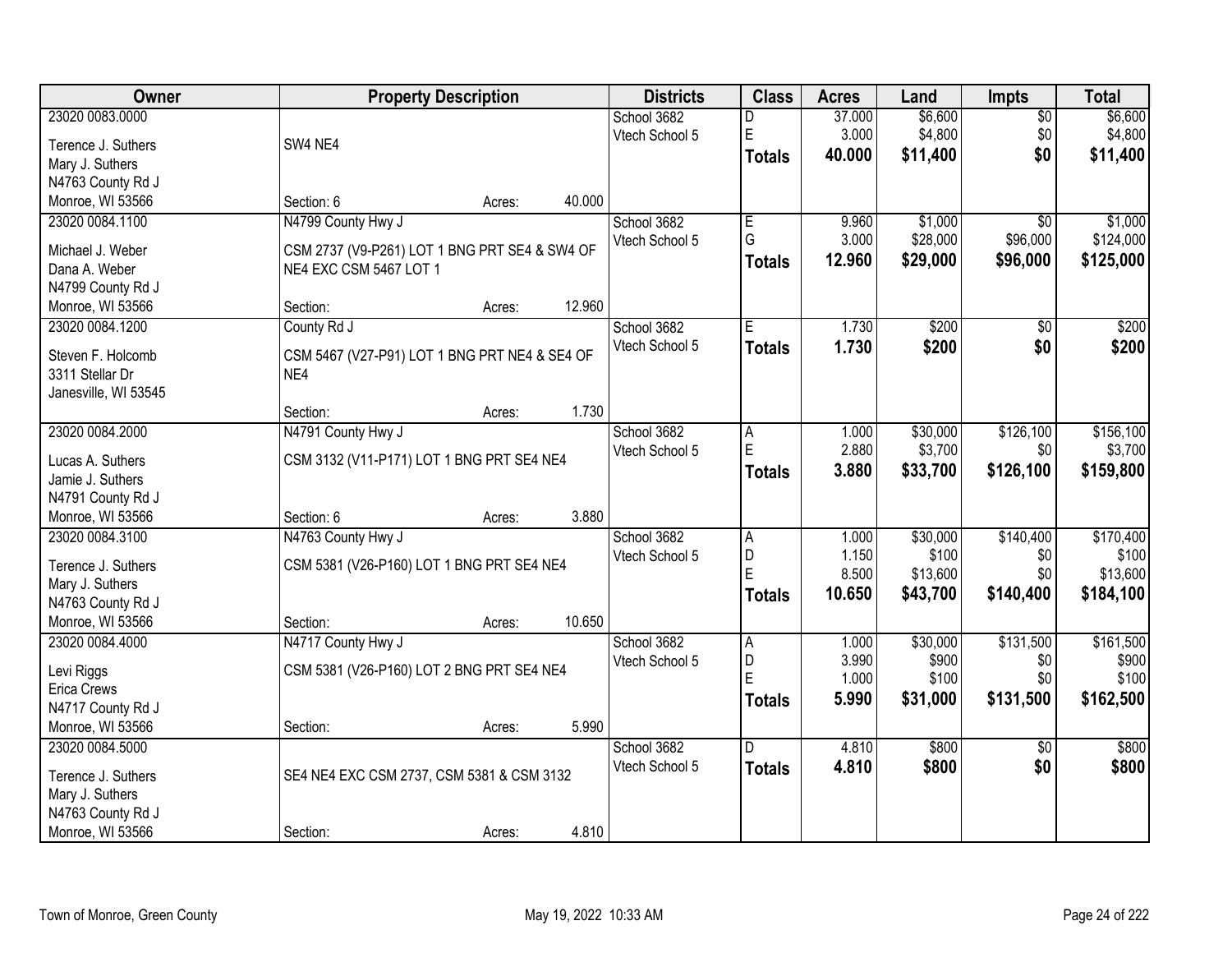| Owner                                |                                                 | <b>Property Description</b> |        | <b>Districts</b> | <b>Class</b>   | <b>Acres</b> | Land     | <b>Impts</b>    | <b>Total</b> |
|--------------------------------------|-------------------------------------------------|-----------------------------|--------|------------------|----------------|--------------|----------|-----------------|--------------|
| 23020 0085.0000                      |                                                 |                             |        | School 3682      | 5M             | 1.900        | \$2,700  | $\sqrt{$0}$     | \$2,700      |
| Steven F. Holcomb                    | FR NE4 NW4                                      |                             |        | Vtech School 5   | D              | 36.000       | \$6,000  | \$0             | \$6,000      |
| 3311 Stellar Dr                      |                                                 |                             |        |                  | E              | 4.000        | \$4,900  | \$0             | \$4,900      |
| Janesville, WI 53545                 |                                                 |                             |        |                  | <b>Totals</b>  | 41.900       | \$13,600 | \$0             | \$13,600     |
|                                      | Section: 6                                      | Acres:                      | 41.900 |                  |                |              |          |                 |              |
| 23020 0086.0000                      | N4897 County Hwy J                              |                             |        | School 3682      | 5M             | 5.520        | \$7,800  | $\overline{50}$ | \$7,800      |
| Steven F. Holcomb                    | FR NW4 NW4                                      |                             |        | Vtech School 5   | D              | 14.000       | \$2,300  | \$0             | \$2,300      |
| 3311 Stellar Dr                      |                                                 |                             |        |                  | $\overline{E}$ | 21.000       | \$33,600 | \$0             | \$33,600     |
| Janesville, WI 53545                 |                                                 |                             |        |                  | G              | 1.000        | \$18,000 | \$86,000        | \$104,000    |
|                                      | Section: 6                                      | Acres:                      | 41.520 |                  | <b>Totals</b>  | 41.520       | \$61,700 | \$86,000        | \$147,700    |
| 23020 0087.0000                      |                                                 |                             |        | School 3682      | 5M             | 22.870       | \$32,000 | \$0             | \$32,000     |
| Steven F. Holcomb                    | FR SW4 NW4                                      |                             |        | Vtech School 5   | D              | 8.000        | \$1,500  | \$0             | \$1,500      |
| 3311 Stellar Dr                      |                                                 |                             |        |                  | $\overline{E}$ | 7.000        | \$11,200 | \$0             | \$11,200     |
| Janesville, WI 53545                 |                                                 |                             |        |                  | <b>Totals</b>  | 37,870       | \$44,700 | \$0             | \$44,700     |
|                                      | Section: 6                                      | Acres:                      | 37.870 |                  |                |              |          |                 |              |
| 23020 0088.0000                      |                                                 |                             |        | School 3682      | 5M             | 1.680        | \$2,400  | \$0             | \$2,400      |
| Steven F. Holcomb                    | FR SE4 NW4                                      |                             |        | Vtech School 5   | D              | 28.000       | \$5,100  | \$0             | \$5,100      |
| 3311 Stellar Dr                      |                                                 |                             |        |                  | $\mathsf E$    | 3.000        | \$4,800  | \$0             | \$4,800      |
| Janesville, WI 53545                 |                                                 |                             |        |                  | <b>Totals</b>  | 32.680       | \$12,300 | \$0             | \$12,300     |
|                                      | Section: 6                                      | Acres:                      | 32.680 |                  |                |              |          |                 |              |
| 23020 0088.1000                      |                                                 |                             |        | School 3682      | 5M             | 1.320        | \$1,900  | $\overline{50}$ | \$1,900      |
| Terence J. Suthers                   | PARC SE4 NW4 COM SE COR TH N 2 RDS (33 FT) TH   |                             |        | Vtech School 5   | D              | 6.000        | \$700    | \$0             | \$700        |
| Mary J. Suthers                      | N 598.5 FT TH W 460 FT TH S 598.5 FT TH S 33 FT |                             |        |                  | <b>Totals</b>  | 7.320        | \$2,600  | \$0             | \$2,600      |
| N4763 County Rd J                    | TH E 460 FT POB                                 |                             |        |                  |                |              |          |                 |              |
| Monroe, WI 53566                     | Section: 6                                      | Acres:                      | 7.320  |                  |                |              |          |                 |              |
| 23020 0089.0000                      |                                                 |                             |        | School 3682      | 5M             | 6.000        | \$8,400  | \$0             | \$8,400      |
|                                      |                                                 |                             |        | Vtech School 5   | D              | 32.000       | \$6,700  | \$0             | \$6,700      |
| Terence J. Suthers                   | FR NE4 SW4                                      |                             |        |                  | E              | 2.000        | \$3,200  | \$0             | \$3,200      |
| Mary J. Suthers<br>N4763 County Rd J |                                                 |                             |        |                  | <b>Totals</b>  | 40.000       | \$18,300 | \$0             | \$18,300     |
| Monroe, WI 53566                     | Section: 6                                      | Acres:                      | 40.000 |                  |                |              |          |                 |              |
| 23020 0090.0000                      |                                                 |                             |        | School 3682      | D              | 36.000       | \$7,100  | $\overline{50}$ | \$7,100      |
|                                      |                                                 |                             |        | Vtech School 5   | E              | 1.770        | \$2,900  | \$0             | \$2,900      |
| Steven F. Holcomb                    | FR NW4 SW4                                      |                             |        |                  | <b>Totals</b>  | 37.770       | \$10,000 | \$0             | \$10,000     |
| 3311 Stellar Dr                      |                                                 |                             |        |                  |                |              |          |                 |              |
| Janesville, WI 53545                 |                                                 |                             |        |                  |                |              |          |                 |              |
|                                      | Section: 6                                      | Acres:                      | 37.770 |                  |                |              |          |                 |              |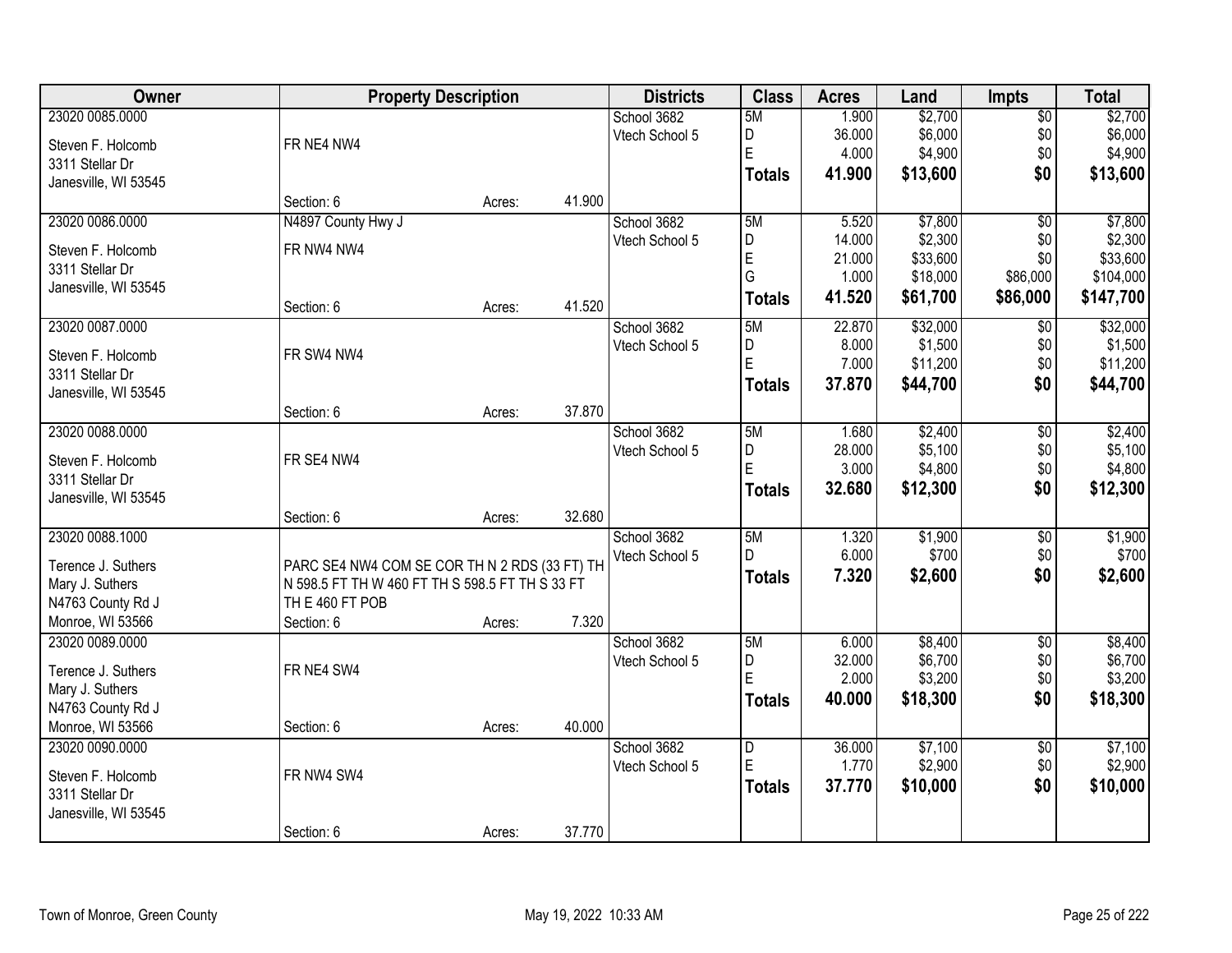| Owner                         |                                                 | <b>Property Description</b> |        | <b>Districts</b> | <b>Class</b>   | <b>Acres</b> | Land       | <b>Impts</b>    | <b>Total</b> |
|-------------------------------|-------------------------------------------------|-----------------------------|--------|------------------|----------------|--------------|------------|-----------------|--------------|
| 23020 0091.0000               | N4350 Skinner Hollow Rd                         |                             |        | School 3682      | 5M             | 1.660        | \$2,300    | $\overline{60}$ | \$2,300      |
| Sunny Woods Acres Corp        | FR SW4 SW4                                      |                             |        | Vtech School 5   | D              | 36.000       | \$7,400    | \$0             | \$7,400      |
| C/O Dennis Oostdik            |                                                 |                             |        |                  | <b>Totals</b>  | 37.660       | \$9,700    | \$0             | \$9,700      |
| N4350 Skinner Hollow Rd       |                                                 |                             |        |                  |                |              |            |                 |              |
| Monroe, WI 53566              | Section: 6                                      | Acres:                      | 37.660 |                  |                |              |            |                 |              |
| 23020 0092.0000               | County Rd J                                     |                             |        | School 3682      | D              | 2.000        | \$400      | \$0             | \$400        |
| Guenther Peter T Living Trust | CSM 473 (V1-P498) LOT 1 BNG PRT NE4, SE4, SW4 & |                             |        | Vtech School 5   | M <sub>6</sub> | 40.000       | (\$56,000) | \$0             | \$0          |
| 4212 Medical Dr Apt 312       | NW4 OF SW4                                      |                             |        |                  | <b>Totals</b>  | 42.000       | \$400      | \$0             | \$400        |
| San Antonio, TX 78229         |                                                 |                             |        |                  |                |              |            |                 |              |
|                               | Section: 6                                      | Acres:                      | 42.000 |                  |                |              |            |                 |              |
| 23020 0093.0000               | County Rd J                                     |                             |        | School 3682      | 5M             | 8.000        | \$11,200   | \$0             | \$11,200     |
| Ryan D. Indergand             | NE4 SE4                                         |                             |        | Vtech School 5   | $\overline{D}$ | 28.000       | \$5,200    | \$0             | \$5,200      |
| David K. Indergand            |                                                 |                             |        |                  | E              | 4.000        | \$6,400    | \$0             | \$6,400      |
| N4668 County Rd J             |                                                 |                             |        |                  | <b>Totals</b>  | 40.000       | \$22,800   | \$0             | \$22,800     |
| Monroe, WI 53566              | Section: 6                                      | Acres:                      | 40.000 |                  |                |              |            |                 |              |
| 23020 0094.0000               |                                                 |                             |        | School 3682      | 5M             | 24.000       | \$33,600   | \$0             | \$33,600     |
| Ryan D. Indergand             | NW4 SE4                                         |                             |        | Vtech School 5   | D              | 16.000       | \$3,100    | \$0             | \$3,100      |
| David K. Indergand            |                                                 |                             |        |                  | <b>Totals</b>  | 40.000       | \$36,700   | \$0             | \$36,700     |
| N4668 County Rd J             |                                                 |                             |        |                  |                |              |            |                 |              |
| Monroe, WI 53566              | Section: 6                                      | Acres:                      | 40.000 |                  |                |              |            |                 |              |
| 23020 0095.0000               |                                                 |                             |        | School 3682      | D              | 40.000       | \$6,900    | \$0             | \$6,900      |
| Ryan D. Indergand             | SW4 SE4                                         |                             |        | Vtech School 5   | <b>Totals</b>  | 40,000       | \$6,900    | \$0             | \$6,900      |
| David K. Indergand            |                                                 |                             |        |                  |                |              |            |                 |              |
| N4668 County Rd J             |                                                 |                             |        |                  |                |              |            |                 |              |
| Monroe, WI 53566              | Section: 6                                      | Acres:                      | 40.000 |                  |                |              |            |                 |              |
| 23020 0096.0000               |                                                 |                             |        | School 3682      | D              | 40.000       | \$4,700    | $\sqrt{6}$      | \$4,700      |
| Lambert Properties, LLC       | SE4 SE4                                         |                             |        | Vtech School 5   | <b>Totals</b>  | 40,000       | \$4,700    | \$0             | \$4,700      |
| 201 N 29th Ave                |                                                 |                             |        |                  |                |              |            |                 |              |
| Monroe, WI 53566              |                                                 |                             |        |                  |                |              |            |                 |              |
|                               | Section: 6                                      | Acres:                      | 40.000 |                  |                |              |            |                 |              |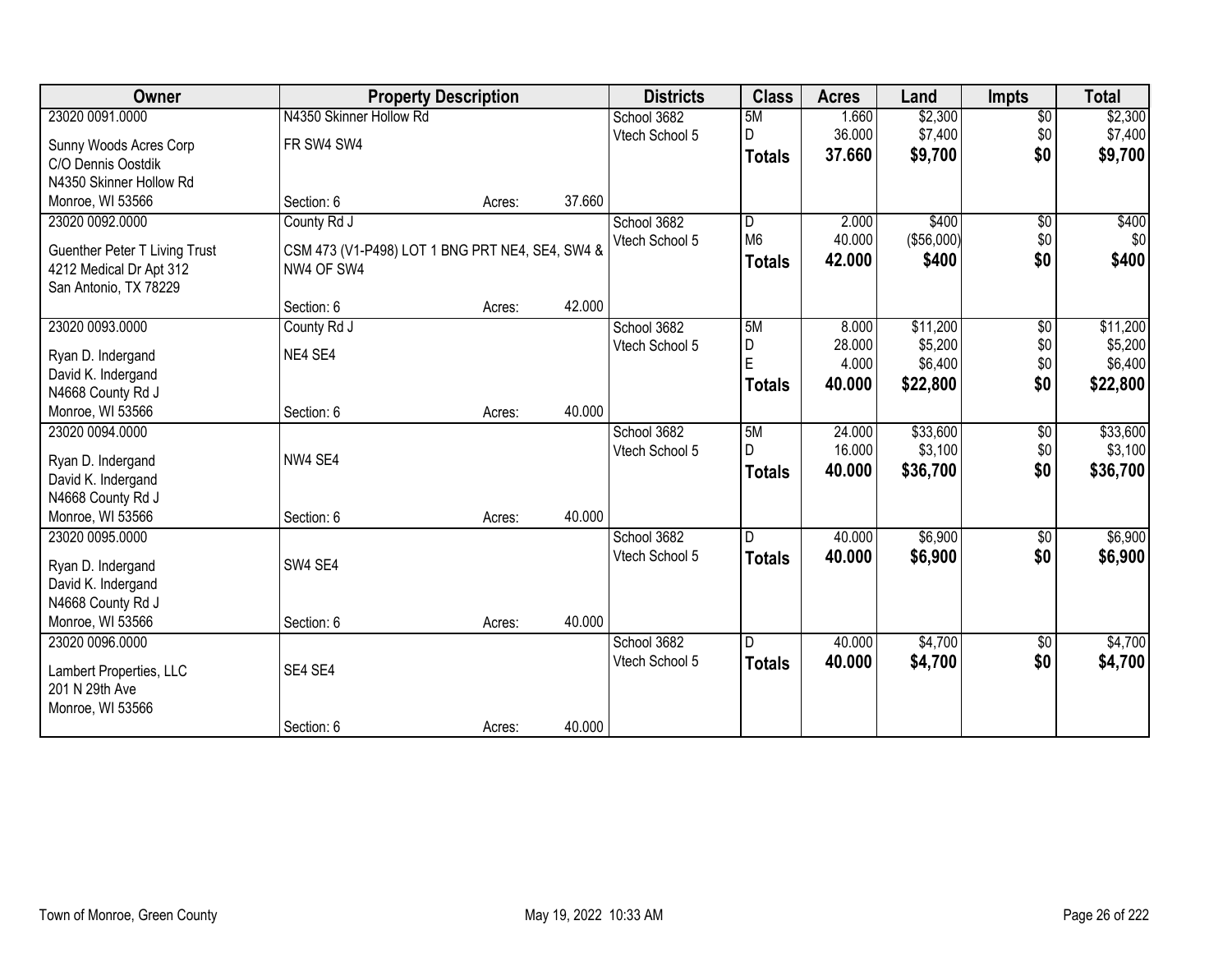| Owner                                            | <b>Property Description</b>                      | <b>Districts</b> | <b>Class</b>        | <b>Acres</b> | Land     | Impts           | <b>Total</b> |
|--------------------------------------------------|--------------------------------------------------|------------------|---------------------|--------------|----------|-----------------|--------------|
| 23020 0097.0000                                  |                                                  | School 3682      | D                   | 14.895       | \$1,000  | $\overline{50}$ | \$1,000      |
| Thompson Ronald & Debra Irrev Trust              | NE4 NE4 EXC BGN PT E LN 1050.82 FT S0*W OF NE    | Vtech School 5   | <b>Totals</b>       | 14.895       | \$1,000  | \$0             | \$1,000      |
| Dtd May 13, 2021                                 | COR TH S0*W 250 FT TO SE COR OF N2 TH S87*W      |                  |                     |              |          |                 |              |
| c/o Thompson Ronald & Debra Irrev                | ALG S LN 1440 FT TH N0*E 250 FT TH N87*E 1440 TO |                  |                     |              |          |                 |              |
| Trust                                            | 14.895<br>Section: 7<br>Acres:                   |                  |                     |              |          |                 |              |
| Amanda Ingwell & Amber Theis T                   |                                                  |                  |                     |              |          |                 |              |
| 904 Fountain St                                  |                                                  |                  |                     |              |          |                 |              |
| Mineral Point, WI 53565                          |                                                  |                  |                     |              |          |                 |              |
| 23020 0097.1000                                  |                                                  | School 3682      | A                   | 7.575        | \$17,000 | \$0             | \$17,000     |
| Jason D. Jeremiason                              | PARC NE4 NE4 COM 1052.82 FT S NE COR SEC TH S    | Vtech School 5   | <b>Totals</b>       | 7.575        | \$17,000 | \$0             | \$17,000     |
|                                                  | 250 FT TO SE COR N2 NE4 TH S87*W 1320 FT TO SW   |                  |                     |              |          |                 |              |
| Courtney S. Jeremiason<br>W6942 Rothenbuehler Rd | COR QTR TH N 250 FT TH N87*E 1320 FT POB AKA     |                  |                     |              |          |                 |              |
| Monroe, WI 53566                                 | 7.575<br>Section: 7                              |                  |                     |              |          |                 |              |
| 23020 0097.2000                                  | Acres:                                           | School 3682      |                     | 4.530        | \$7,300  | \$0             | \$7,300      |
|                                                  |                                                  | Vtech School 5   | $\overline{E}$<br>F | 13.000       | \$36,400 | \$0             | \$36,400     |
| Jason D. Jeremiason                              | PRT NE4 NE4 BEG E LN NE4 185.88 FT S OF NE       |                  |                     | 17.530       | \$43,700 | \$0             |              |
| Courtney S. Jeremiason                           | CORNER SD SEC 7 POB TH S 865.0 FT TH S87*W       |                  | <b>Totals</b>       |              |          |                 | \$43,700     |
| W6942 Rothenbuehler Rd                           | 1270 FT TH N 32*E 304.55 FT TH N0*E 130 FT TH    |                  |                     |              |          |                 |              |
| Monroe, WI 53566                                 | 17.530<br>Section: 20<br>Acres:                  |                  |                     |              |          |                 |              |
| 23020 0098.0000                                  |                                                  | School 3682      | $\overline{D}$      | 38.000       | \$3,500  | \$0             | \$3,500      |
| Thompson Ronald & Debra Irrev Trust              | NW4 NE4 EXC COM SW COR NW4 NE4 TH S87*W 120      | Vtech School 5   | E                   | 1.320        | \$100    | \$0             | \$100        |
| Dtd May 13, 2021                                 | FT TH N 250 FT TH N87*E 120 FT TH S 250 FT POB   |                  | <b>Totals</b>       | 39.320       | \$3,600  | \$0             | \$3,600      |
| c/o Thompson Ronald & Debra Irrev                |                                                  |                  |                     |              |          |                 |              |
| Trust                                            | 39.320<br>Section: 7<br>Acres:                   |                  |                     |              |          |                 |              |
| Amanda Ingwell & Amber Theis T                   |                                                  |                  |                     |              |          |                 |              |
| 904 Fountain St                                  |                                                  |                  |                     |              |          |                 |              |
| Mineral Point, WI 53565                          |                                                  |                  |                     |              |          |                 |              |
| 23020 0098.1000                                  |                                                  | School 3682      | A                   | 0.680        | \$1,500  | \$0             | \$1,500      |
| Jason D. Jeremiason                              | PARC NW4 NE4 COM SW COR NW4 NE4 TH S87*W         | Vtech School 5   | <b>Totals</b>       | 0.680        | \$1,500  | \$0             | \$1,500      |
| Courtney S. Jeremiason                           | 120 FT TH N 250 FT TH N87*E 120 FT TH S 250 FT   |                  |                     |              |          |                 |              |
| W6942 Rothenbuehler Rd                           | POB, AKA PRT PARC A, POS (V4-P159)               |                  |                     |              |          |                 |              |
| Monroe, WI 53566                                 | Section: 7<br>0.680<br>Acres:                    |                  |                     |              |          |                 |              |
| 23020 0099.0000                                  | W6952 Rothenbuehler Rd                           | School 3682      | 5M                  | 3.000        | \$4,200  | $\overline{50}$ | \$4,200      |
|                                                  |                                                  | Vtech School 5   | D                   | 19.000       | \$1,900  | \$0             | \$1,900      |
| Richardson Trust Dated February 16,              | PRT SW4 NE4 COM 660 FT W OF NE COR SW4 NE4 V     |                  | E                   | 2.000        | \$100    | \$0             | \$100        |
| 1999                                             | 660 FT S 1320 FT E 1320 FT N 347.5 FT NW TO PT   |                  | G                   | 1.000        | \$18,000 | \$52,500        | \$70,500     |
| c/o Richardson Trust                             | 907.5 FT S OF POB N 907.5 FT TO POB              |                  | <b>Totals</b>       | 25.000       | \$24,200 | \$52,500        | \$76,700     |
| Robert & Kathryn Richardson Tt                   | 25.000<br>Section: 7<br>Acres:                   |                  |                     |              |          |                 |              |
| 2222 W Lawn Ave                                  |                                                  |                  |                     |              |          |                 |              |
| Madison, WI 53711                                |                                                  |                  |                     |              |          |                 |              |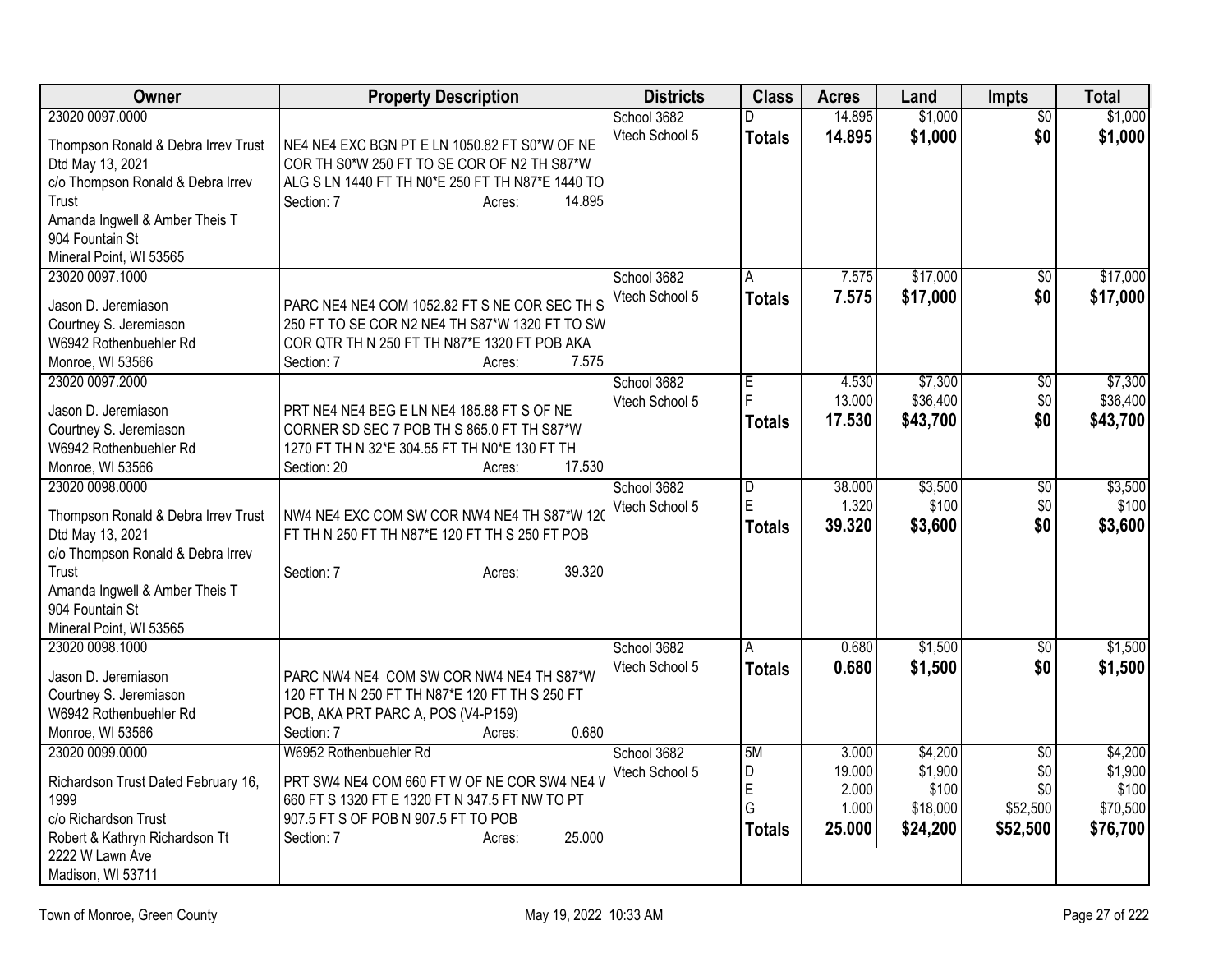| Owner                                                                               | <b>Property Description</b>                    |                  | <b>Districts</b> | <b>Class</b>            | <b>Acres</b>   | Land           | Impts           | <b>Total</b>   |
|-------------------------------------------------------------------------------------|------------------------------------------------|------------------|------------------|-------------------------|----------------|----------------|-----------------|----------------|
| 23020 0099.1000                                                                     | Rothenbuehler Rd                               |                  | School 3682      | D                       | 13.000         | \$1,700        | $\overline{50}$ | \$1,700        |
| Richardson Trust Dated February 16,                                                 | FR E2 SW4 NE4                                  |                  | Vtech School 5   | E                       | 2.000          | \$100          | \$0             | \$100          |
| 1999                                                                                |                                                |                  |                  | <b>Totals</b>           | 15.000         | \$1,800        | \$0             | \$1,800        |
| c/o Richardson Trust                                                                |                                                |                  |                  |                         |                |                |                 |                |
| Robert & Kathryn Richardson Tt                                                      | Section: 7                                     | 15.000<br>Acres: |                  |                         |                |                |                 |                |
| 2222 W Lawn Ave                                                                     |                                                |                  |                  |                         |                |                |                 |                |
| Madison, WI 53711<br>23020 0100.0000                                                |                                                |                  | School 3682      | D.                      | 8.250          | \$2,100        | $\overline{50}$ | \$2,100        |
|                                                                                     |                                                |                  | Vtech School 5   | <b>Totals</b>           | 8.250          | \$2,100        | \$0             | \$2,100        |
| John T. Mccormick                                                                   | E1/2 SE4 NE4, EXC 11.75A PCL LYG S1/2          |                  |                  |                         |                |                |                 |                |
| N4479 County Rd J                                                                   |                                                |                  |                  |                         |                |                |                 |                |
| Monroe, WI 53566                                                                    | Section: 7                                     | 8.250            |                  |                         |                |                |                 |                |
| 23020 0100.1000                                                                     |                                                | Acres:           | School 3682      | $\overline{\mathsf{D}}$ | 10.750         | \$2,100        | $\overline{60}$ | \$2,100        |
|                                                                                     |                                                |                  | Vtech School 5   | E                       | 1.000          | \$100          | \$0             | \$100          |
| Anderson Linnea R Trust Dated May 29 PRT SE4 NE4, LEGAL FOUND IN POS (V8-P156 &157) |                                                |                  |                  | <b>Totals</b>           | 11.750         | \$2,200        | \$0             | \$2,200        |
| 2015                                                                                |                                                |                  |                  |                         |                |                |                 |                |
| c/o Anderson Linnea R Trust<br>PO Box 1008                                          | Section: 7                                     | 11.750<br>Acres: |                  |                         |                |                |                 |                |
| St Charles, IL 60174                                                                |                                                |                  |                  |                         |                |                |                 |                |
| 23020 0101.0000                                                                     | Rothenbuehler Rd                               |                  | School 3682      | 5M                      | 3.000          | \$4,200        | \$0             | \$4,200        |
|                                                                                     | E 11A OF W2 SE4 NE4                            |                  | Vtech School 5   | D                       | 7.000          | \$1,300        | \$0             | \$1,300        |
| Richardson Trust Dated February 16,<br>1999                                         |                                                |                  |                  | E                       | 1.000          | \$100          | \$0             | \$100          |
| c/o Richardson Trust                                                                |                                                |                  |                  | <b>Totals</b>           | 11.000         | \$5,600        | \$0             | \$5,600        |
| Robert & Kathryn Richardson Tt                                                      | Section: 7                                     | 11.000<br>Acres: |                  |                         |                |                |                 |                |
| 2222 W Lawn Ave                                                                     |                                                |                  |                  |                         |                |                |                 |                |
| Madison, WI 53711                                                                   |                                                |                  |                  |                         |                |                |                 |                |
| 23020 0101.1000                                                                     | W6942 Rothenbuehler Rd                         |                  | School 3682      | A                       | 4.000          | \$45,000       | \$142,500       | \$187,500      |
| Jason D. Jeremiason                                                                 | CSM 561 (V2-P96) LOT 1 BNG PRT E 3/4 OF W2 SE4 |                  | Vtech School 5   | <b>Totals</b>           | 4.000          | \$45,000       | \$142,500       | \$187,500      |
| Courtney S. Jeremiason                                                              | NE4                                            |                  |                  |                         |                |                |                 |                |
| W6942 Rothenbuehler Rd                                                              |                                                |                  |                  |                         |                |                |                 |                |
| Monroe, WI 53566                                                                    | Section: 7                                     | 4.000<br>Acres:  |                  |                         |                |                |                 |                |
| 23020 0102.0000                                                                     | Rothenbuehler Rd                               |                  | School 3682      | 5M                      | 1.000          | \$1,400        | $\overline{30}$ | \$1,400        |
| Richardson Trust Dated February 16,                                                 | W 5A SE4 NE4                                   |                  | Vtech School 5   | D<br>Ė                  | 3.000<br>1.000 | \$500<br>\$100 | \$0<br>\$0      | \$500<br>\$100 |
| 1999                                                                                |                                                |                  |                  | <b>Totals</b>           | 5.000          | \$2,000        | \$0             | \$2,000        |
| c/o Richardson Trust                                                                |                                                |                  |                  |                         |                |                |                 |                |
| Robert & Kathryn Richardson Tt                                                      | Section: 7                                     | 5.000<br>Acres:  |                  |                         |                |                |                 |                |
| 2222 W Lawn Ave                                                                     |                                                |                  |                  |                         |                |                |                 |                |
| Madison, WI 53711                                                                   |                                                |                  |                  |                         |                |                |                 |                |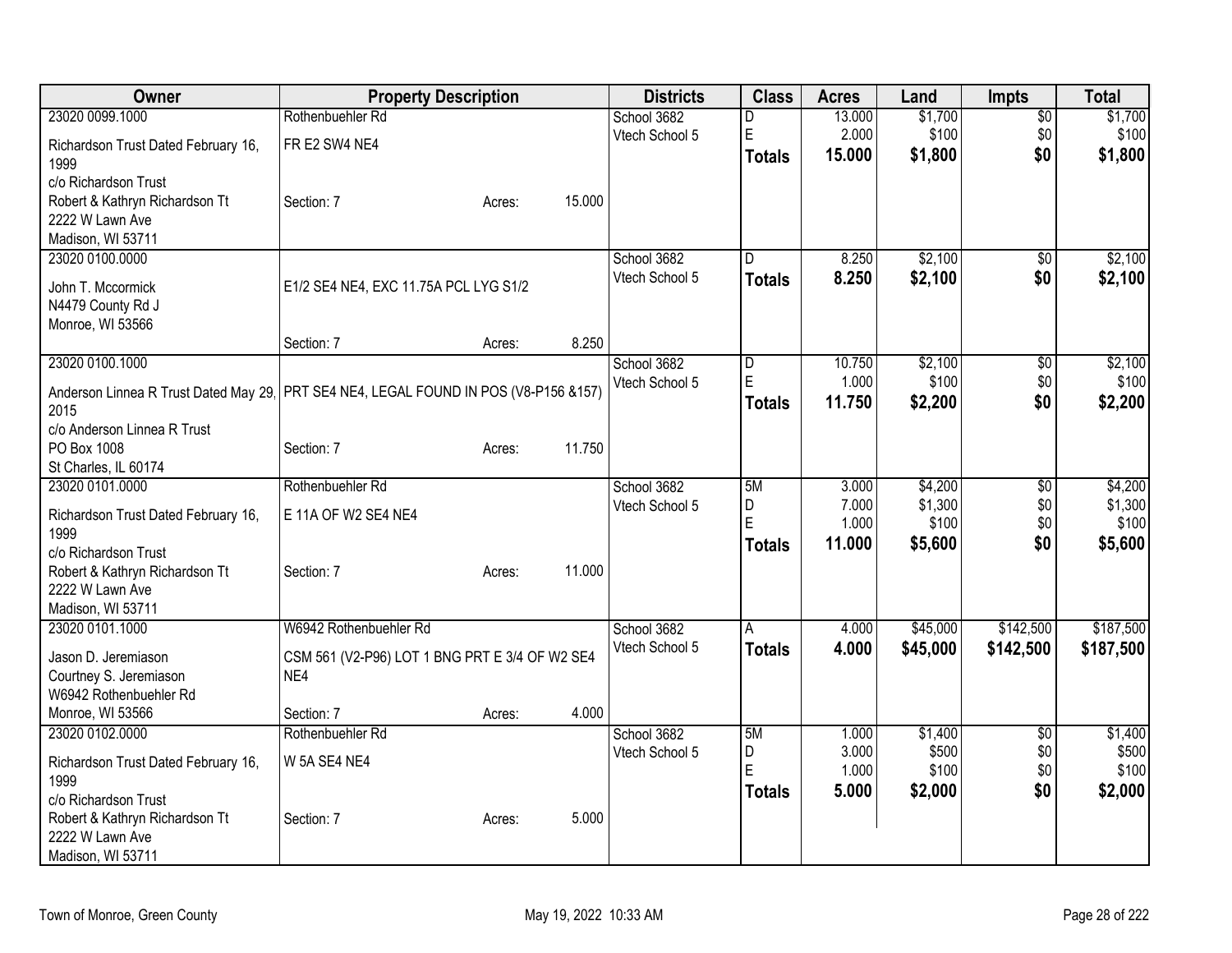| Owner                                         | <b>Property Description</b>                  |        |        | <b>Districts</b>              | <b>Class</b>  | <b>Acres</b>    | Land               | <b>Impts</b>    | <b>Total</b>       |
|-----------------------------------------------|----------------------------------------------|--------|--------|-------------------------------|---------------|-----------------|--------------------|-----------------|--------------------|
| 23020 0103.0000                               |                                              |        |        | School 3682                   | 5M            | 33.000          | \$46,200           | $\sqrt{$0}$     | \$46,200           |
| Thompson Ronald & Debra Irrev Trust           | NE4 NW4                                      |        |        | Vtech School 5                | D             | 7.000           | \$1,500            | \$0             | \$1,500            |
| Dtd May 13, 2021                              |                                              |        |        |                               | <b>Totals</b> | 40.000          | \$47,700           | \$0             | \$47,700           |
| c/o Thompson Ronald & Debra Irrev             |                                              |        |        |                               |               |                 |                    |                 |                    |
| Trust                                         | Section: 7                                   | Acres: | 40.000 |                               |               |                 |                    |                 |                    |
| Amanda Ingwell & Amber Theis T                |                                              |        |        |                               |               |                 |                    |                 |                    |
| 904 Fountain St                               |                                              |        |        |                               |               |                 |                    |                 |                    |
| Mineral Point, WI 53565                       |                                              |        |        |                               |               |                 |                    |                 |                    |
| 23020 0104.0000                               | N4350 Skinner Hollow Rd                      |        |        | School 3682                   | 5M            | 8.400           | \$11,800           | $\overline{50}$ | \$11,800           |
| Sunny Woods Acres Corp                        | FR NW4 NW4                                   |        |        | Vtech School 5                | D             | 21.000          | \$4,100            | \$0             | \$4,100            |
| C/O Dennis Oostdik                            |                                              |        |        |                               | E             | 8.000           | \$12,800           | \$0             | \$12,800           |
| N4350 Skinner Hollow Rd                       |                                              |        |        |                               | <b>Totals</b> | 37.400          | \$28,700           | \$0             | \$28,700           |
| Monroe, WI 53566                              | Section: 7                                   | Acres: | 37.400 |                               |               |                 |                    |                 |                    |
| 23020 0105.0000                               | N4350 Skinner Hollow Rd                      |        |        | School 3682                   | 5M            | 2.000           | \$2,800            | \$0             | \$2,800            |
|                                               |                                              |        |        | Vtech School 5                | D             | 23.000          | \$4,900            | \$0             | \$4,900            |
| Sunny Woods Acres Corp                        | FR SW4 NW4, EXC 2.5A M/L LYG S CRK; ALSO PRT |        |        |                               | E             | 12.000          | \$17,700           | \$0             | \$17,700           |
| C/O Dennis Oostdik<br>N4350 Skinner Hollow Rd | NW4 SW4 LYG N OF SKINNER CRK CONT 2.5A M/L   |        |        |                               | <b>Totals</b> | 37.000          | \$25,400           | \$0             | \$25,400           |
| Monroe, WI 53566                              | Section: 7                                   | Acres: | 37.000 |                               |               |                 |                    |                 |                    |
| 23020 0106.0000                               |                                              |        |        | School 3682                   | 5M            | 12.000          | \$16,800           | $\overline{50}$ | \$16,800           |
|                                               |                                              |        |        | Vtech School 5                | D             | 23.000          | \$5,200            | \$0             | \$5,200            |
| Richardson Trust Dated February 16,           | SE4 NW4                                      |        |        |                               | E             | 5.000           | \$4,900            | \$0             | \$4,900            |
| 1999                                          |                                              |        |        |                               | <b>Totals</b> | 40.000          | \$26,900           | \$0             | \$26,900           |
| c/o Richardson Trust                          |                                              |        |        |                               |               |                 |                    |                 |                    |
| Robert & Kathryn Richardson Tt                | Section: 7                                   | Acres: | 40.000 |                               |               |                 |                    |                 |                    |
| 2222 W Lawn Ave                               |                                              |        |        |                               |               |                 |                    |                 |                    |
| Madison, WI 53711<br>23020 0107.0000          |                                              |        |        |                               | 5M            |                 |                    |                 |                    |
|                                               |                                              |        |        | School 3682<br>Vtech School 5 | D             | 4.000<br>20.000 | \$5,600<br>\$3,600 | \$0<br>\$0      | \$5,600<br>\$3,600 |
| Richardson Trust Dated February 16,           | N 30A NE4 SW4                                |        |        |                               | E             | 6.000           | \$9,600            | \$0             | \$9,600            |
| 1999                                          |                                              |        |        |                               | <b>Totals</b> | 30.000          | \$18,800           | \$0             | \$18,800           |
| c/o Richardson Trust                          |                                              |        |        |                               |               |                 |                    |                 |                    |
| Robert & Kathryn Richardson Tt                | Section: 7                                   | Acres: | 30.000 |                               |               |                 |                    |                 |                    |
| 2222 W Lawn Ave                               |                                              |        |        |                               |               |                 |                    |                 |                    |
| Madison, WI 53711                             |                                              |        |        |                               |               |                 |                    |                 |                    |
| 23020 0107.1000                               | Rothenbuehler Rd                             |        |        | School 3682                   | 5M            | 1.000           | \$1,400            | \$0             | \$1,400            |
| Timothy G. Kainz                              | S 10A NE4 SW4                                |        |        | Vtech School 5                | D<br>E        | 8.000           | \$1,400            | \$0             | \$1,400            |
| N3790 Park Rd                                 |                                              |        |        |                               |               | 1.000           | \$100              | \$0             | \$100              |
| Brodhead, WI 53520                            |                                              |        |        |                               | <b>Totals</b> | 10.000          | \$2,900            | \$0             | \$2,900            |
|                                               | Section: 7                                   | Acres: | 10.000 |                               |               |                 |                    |                 |                    |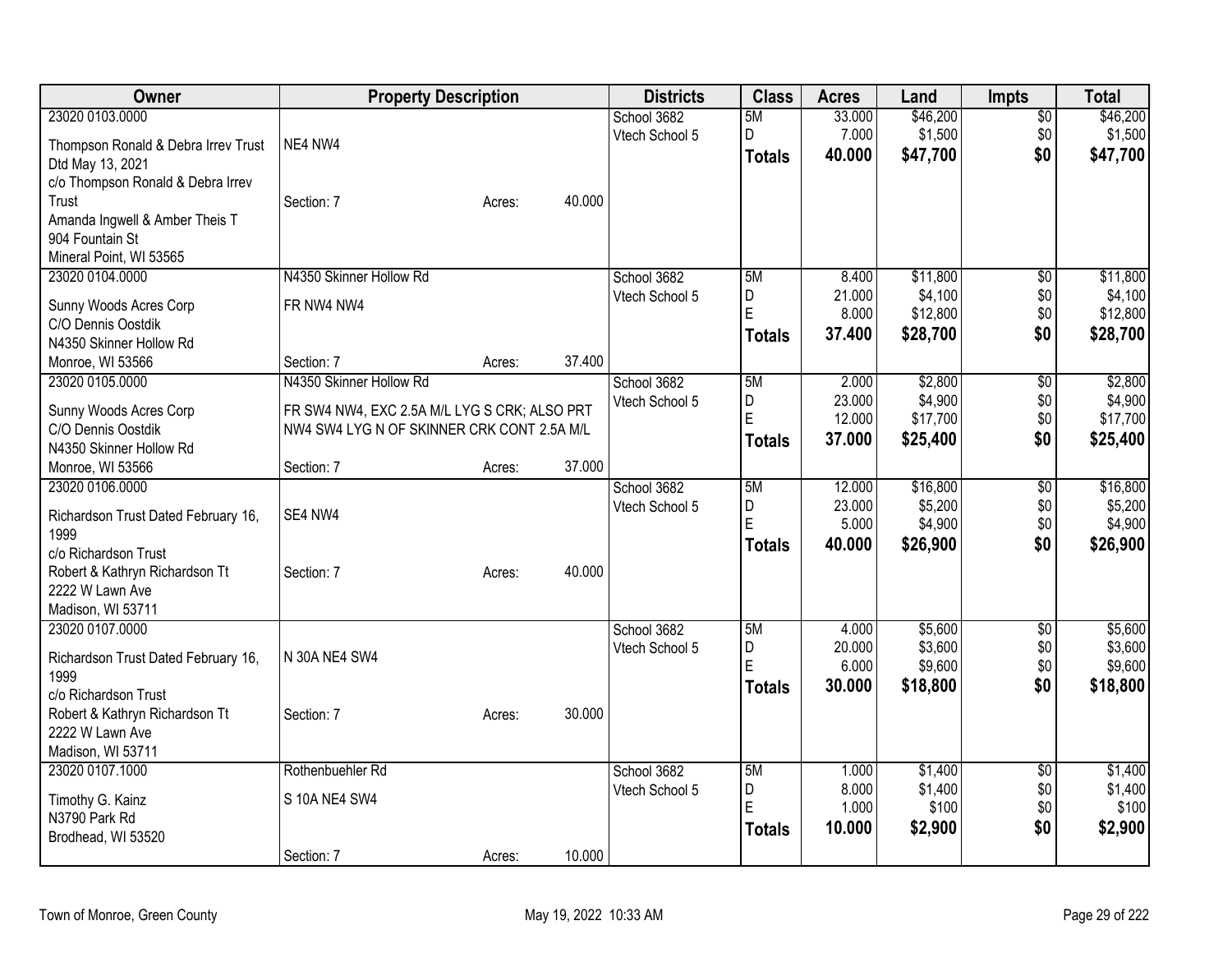| Owner                                | <b>Property Description</b>                  |        |        | <b>Districts</b> | <b>Class</b>  | <b>Acres</b> | Land     | <b>Impts</b>    | <b>Total</b> |
|--------------------------------------|----------------------------------------------|--------|--------|------------------|---------------|--------------|----------|-----------------|--------------|
| 23020 0108.0000                      | Rothenbuehler Rd                             |        |        | School 3682      | 5M            | 9.600        | \$13,500 | $\overline{50}$ | \$13,500     |
| Nathaniel J. Arneson                 | FR NW4 SW4, EXC 2.5A M/L LYG NO SKINNER CRK, |        |        | Vtech School 5   | D             | 18.000       | \$3,100  | \$0             | \$3,100      |
| Julie B. Arneson                     | ALSO PRT SW4 NW4 LYG S CRK - 2.5A M/L        |        |        |                  | E             | 9.000        | \$12,900 | \$0             | \$12,900     |
| N4058 Skinner Hollow Rd              |                                              |        |        |                  | <b>Totals</b> | 36.600       | \$29,500 | \$0             | \$29,500     |
| Monroe, WI 53566                     | Section: 7                                   | Acres: | 36.600 |                  |               |              |          |                 |              |
| 23020 0109.0000                      | Rothenbuehler Rd                             |        |        | School 3682      | 5M            | 1.200        | \$1,700  | \$0             | \$1,700      |
| Nathaniel J. Arneson                 | FR SW4 SW4                                   |        |        | Vtech School 5   | D             | 34.000       | \$5,000  | \$0             | \$5,000      |
| Julie B. Arneson                     |                                              |        |        |                  | E             | 1.000        | \$100    | \$0             | \$100        |
| N4058 Skinner Hollow Rd              |                                              |        |        |                  | <b>Totals</b> | 36.200       | \$6,800  | \$0             | \$6,800      |
| Monroe, WI 53566                     | Section: 7                                   | Acres: | 36.200 |                  |               |              |          |                 |              |
| 23020 0110.0000                      | Rothenbuehler Rd                             |        |        | School 3682      | 5M            | 6.000        | \$8,400  | \$0             | \$8,400      |
|                                      | SE4 SW4                                      |        |        | Vtech School 5   | D             | 31.000       | \$5,900  | \$0             | \$5,900      |
| Jeffrey R. Falk<br>Katherine B. Falk |                                              |        |        |                  | E             | 3.000        | \$3,300  | \$0             | \$3,300      |
| W7698 Smock Valley Rd                |                                              |        |        |                  | <b>Totals</b> | 40.000       | \$17,600 | \$0             | \$17,600     |
| Monroe, WI 53566                     | Section: 7                                   | Acres: | 40.000 |                  |               |              |          |                 |              |
| 23020 0111.0000                      | Rothenbuehler Rd                             |        |        | School 3682      | 5M            | 2.750        | \$3,900  | \$0             | \$3,900      |
|                                      |                                              |        |        | Vtech School 5   | D             | 30.750       | \$5,300  | \$0             | \$5,300      |
| Michael E. Haldiman                  | PRT NE4 SE4 LYG S& E OF ROTHENBUHLER RD      |        |        |                  | E             | 1.500        | \$100    | \$0             | \$100        |
| W6866 Rothenbuehler Rd               |                                              |        |        |                  | <b>Totals</b> | 35.000       | \$9,300  | \$0             | \$9,300      |
| Monroe, WI 53566                     | Section: 7                                   | Acres: | 35.000 |                  |               |              |          |                 |              |
| 23020 0111.1000                      | Rothenbuehler Rd                             |        |        | School 3682      | D             | 4.000        | \$300    | \$0             | \$300        |
|                                      |                                              |        |        | Vtech School 5   | E             | 1.000        | \$100    | \$0             | \$100        |
| Richardson Trust Dated February 16,  | PRT NE4 SE4 LYG W HWY                        |        |        |                  | <b>Totals</b> | 5.000        | \$400    | \$0             | \$400        |
| 1999                                 |                                              |        |        |                  |               |              |          |                 |              |
| c/o Richardson Trust                 |                                              |        |        |                  |               |              |          |                 |              |
| Robert & Kathryn Richardson Tt       | Section: 7                                   | Acres: | 5.000  |                  |               |              |          |                 |              |
| 2222 W Lawn Ave<br>Madison, WI 53711 |                                              |        |        |                  |               |              |          |                 |              |
| 23020 0112.0000                      | Rothenbuehler Rd                             |        |        | School 3682      | 5M            | 3.000        | \$4,200  | $\overline{60}$ | \$4,200      |
|                                      |                                              |        |        | Vtech School 5   | D             | 31.000       | \$5,700  | \$0             | \$5,700      |
| Richardson Trust Dated February 16,  | NW4 SE4                                      |        |        |                  | E             | 6.000        | \$8,100  | \$0             | \$8,100      |
| 1999                                 |                                              |        |        |                  | <b>Totals</b> | 40.000       | \$18,000 | \$0             | \$18,000     |
| c/o Richardson Trust                 |                                              |        |        |                  |               |              |          |                 |              |
| Robert & Kathryn Richardson Tt       | Section: 7                                   | Acres: | 40.000 |                  |               |              |          |                 |              |
| 2222 W Lawn Ave                      |                                              |        |        |                  |               |              |          |                 |              |
| Madison, WI 53711                    |                                              |        |        |                  |               |              |          |                 |              |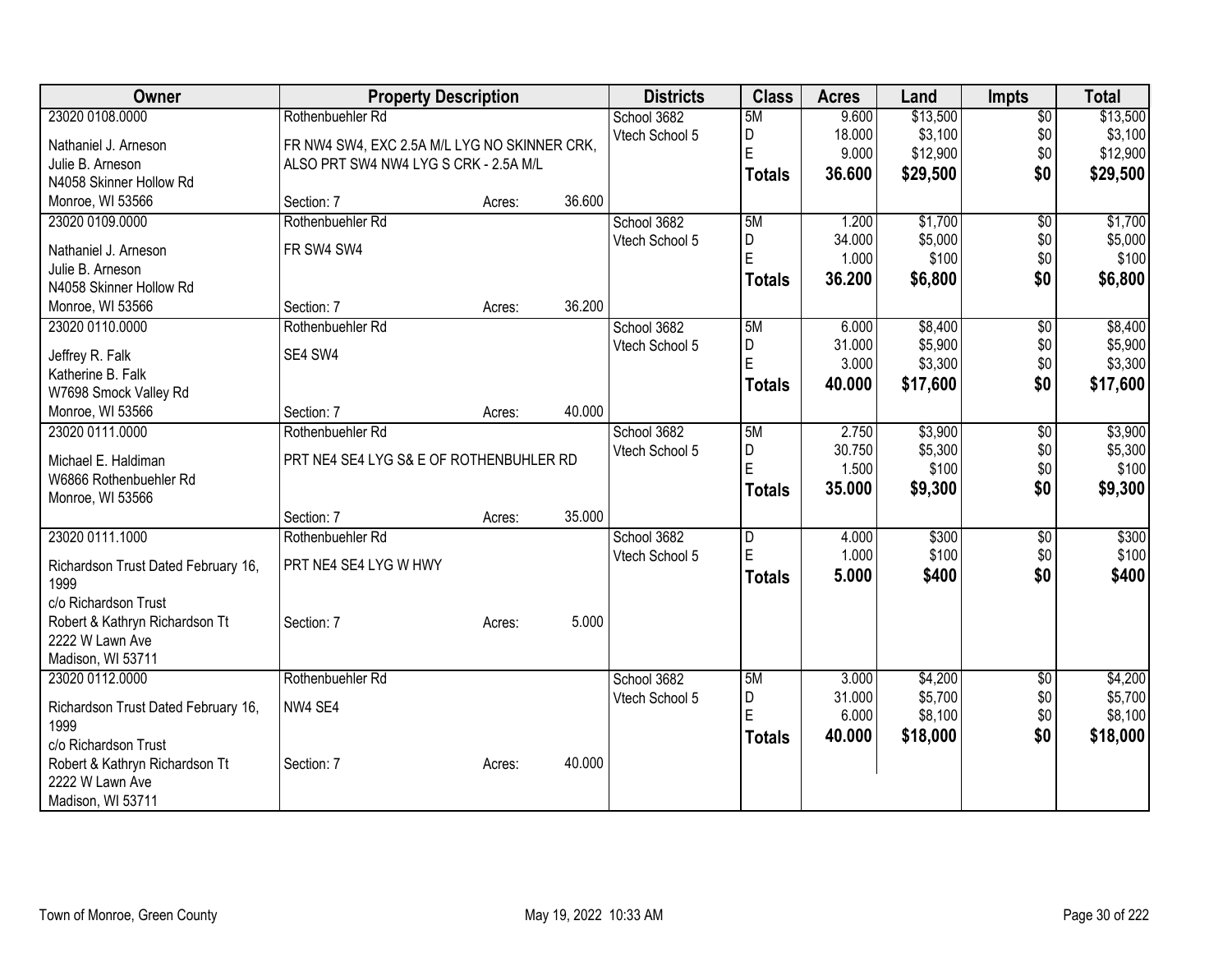| Owner                                                         |                                                    | <b>Property Description</b> |        | <b>Districts</b> | <b>Class</b>  | <b>Acres</b> | Land     | Impts           | <b>Total</b> |
|---------------------------------------------------------------|----------------------------------------------------|-----------------------------|--------|------------------|---------------|--------------|----------|-----------------|--------------|
| 23020 0113.0000                                               | Rothenbuehler Rd                                   |                             |        | School 3682      | 5M            | 1.000        | \$1,400  | $\overline{60}$ | \$1,400      |
| Jeffrey R. Falk                                               | SW4 SE4, EXC PRT LOT 1 CSM 4412                    |                             |        | Vtech School 5   | D             | 38.000       | \$7,400  | \$0             | \$7,400      |
| Katherine B. Falk                                             |                                                    |                             |        |                  | E             | 1.000        | \$100    | \$0             | \$100        |
| W7698 Smock Valley Rd                                         |                                                    |                             |        |                  | <b>Totals</b> | 40.000       | \$8,900  | \$0             | \$8,900      |
| Monroe, WI 53566                                              | Section: 7                                         | Acres:                      | 40.000 |                  |               |              |          |                 |              |
| 23020 0114.0000                                               | Rothenbuehler Rd                                   |                             |        | School 3682      | 5M            | 12.000       | \$16,800 | $\overline{50}$ | \$16,800     |
|                                                               | SE4 SE4                                            |                             |        | Vtech School 5   | D             | 28.000       | \$5,100  | \$0             | \$5,100      |
| Haldiman Investment Holdings LLC                              |                                                    |                             |        |                  | <b>Totals</b> | 40.000       | \$21,900 | \$0             | \$21,900     |
| c/o Haldiman Investment Holdings, LLC<br>C/O Michael Haldiman |                                                    |                             |        |                  |               |              |          |                 |              |
| W6866 Rothenbuehler Rd                                        | Section: 7                                         | Acres:                      | 40.000 |                  |               |              |          |                 |              |
| Monroe, WI 53566                                              |                                                    |                             |        |                  |               |              |          |                 |              |
| 23020 0115.0000                                               |                                                    |                             |        | School 3682      | D             | 38.580       | \$5,800  | \$0             | \$5,800      |
|                                                               |                                                    |                             |        | Vtech School 5   | <b>Totals</b> | 38.580       | \$5,800  | \$0             | \$5,800      |
| Kathleen M. Lambert et al                                     | NE4 NE4 EXC 1.42A IN SE COR                        |                             |        |                  |               |              |          |                 |              |
| c/o Powers Family Ltd Ptnrsp II                               |                                                    |                             |        |                  |               |              |          |                 |              |
| 15216 W Warren Rd                                             |                                                    |                             |        |                  |               |              |          |                 |              |
| Warren, IL 61087                                              | Section: 8                                         | Acres:                      | 38.580 |                  |               |              |          |                 |              |
| 23020 0115.1000                                               |                                                    |                             |        | School 3682      | E.            | 1.420        | \$2,300  | \$0             | \$2,300      |
| William A. Frontzak Jr                                        | PRT NE4 NE4 COM E4 COR TH N61*W 1173.60' TH        |                             |        | Vtech School 5   | <b>Totals</b> | 1.420        | \$2,300  | \$0             | \$2,300      |
| Sharen L. Frontzak                                            | N18*E 282.54' TH S80*E 299.73' TH N14*E 237.32' TH |                             |        |                  |               |              |          |                 |              |
| PO Box 336                                                    | N27*E 321.25' POB TH N27*E 186.09 FT TH N15*E      |                             |        |                  |               |              |          |                 |              |
| New Glarus, WI 53574                                          | Section: 8                                         | Acres:                      | 1.420  |                  |               |              |          |                 |              |
| 23020 0116.0000                                               |                                                    |                             |        | School 3682      | D.            | 10.000       | \$1,600  | \$0             | \$1,600      |
| Kathleen M. Lambert et al                                     | E 10A NW4 NE4                                      |                             |        | Vtech School 5   | <b>Totals</b> | 10.000       | \$1,600  | \$0             | \$1,600      |
| c/o Powers Family Ltd Ptnrsp II                               |                                                    |                             |        |                  |               |              |          |                 |              |
| 15216 W Warren Rd                                             |                                                    |                             |        |                  |               |              |          |                 |              |
| Warren, IL 61087                                              | Section: 8                                         | Acres:                      | 10.000 |                  |               |              |          |                 |              |
| 23020 0116.1010                                               | W6688 Lightning Ridge Rd                           |                             |        | School 3682      | A             | 3.560        | \$40,900 | \$183,500       | \$224,400    |
|                                                               |                                                    |                             |        | Vtech School 5   | <b>Totals</b> | 3.560        | \$40,900 | \$183,500       | \$224,400    |
| Wayne R. Whitney                                              | CSM 5390 (V26-P185) LOT 4 BNG PRT NW4 NE4          |                             |        |                  |               |              |          |                 |              |
| W6688 Lightning Ridge Rd                                      |                                                    |                             |        |                  |               |              |          |                 |              |
| Monroe, WI 53566                                              | Section:                                           | Acres:                      | 3.560  |                  |               |              |          |                 |              |
| 23020 0116.1110                                               | W6682 Lightning Ridge Rd                           |                             |        | School 3682      | A             | 4.090        | \$45,500 | \$140,000       | \$185,500    |
|                                                               |                                                    |                             |        | Vtech School 5   |               |              |          |                 |              |
| Joni R. Flesher et al                                         | CSM 5390 (V26-P185) LOT 5 BNG PRT NW4 NE4          |                             |        |                  | <b>Totals</b> | 4.090        | \$45,500 | \$140,000       | \$185,500    |
| c/o John C. Flesher                                           |                                                    |                             |        |                  |               |              |          |                 |              |
| N1679 Mt Hope Rd                                              |                                                    |                             |        |                  |               |              |          |                 |              |
| Brodhead, WI 53520                                            | Section:                                           | Acres:                      | 4.090  |                  |               |              |          |                 |              |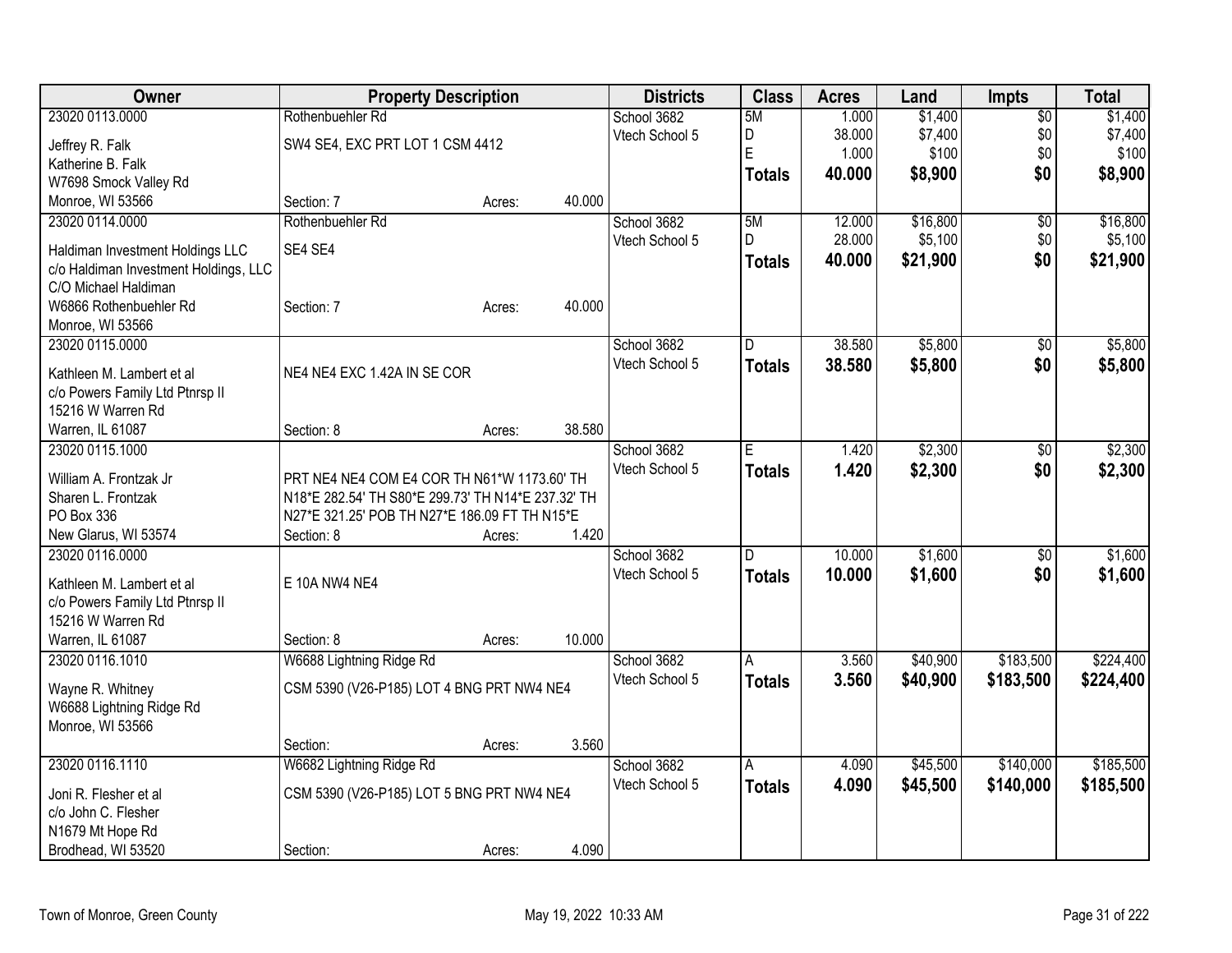| <b>Owner</b>                                                  |                                           | <b>Property Description</b> |       | <b>Districts</b>              | <b>Class</b>       | <b>Acres</b>   | Land                | <b>Impts</b>     | <b>Total</b>         |
|---------------------------------------------------------------|-------------------------------------------|-----------------------------|-------|-------------------------------|--------------------|----------------|---------------------|------------------|----------------------|
| 23020 0116.1200                                               | <b>Lightning Ridge Rd</b>                 |                             |       | School 3682                   |                    | 4.340          | \$1,100             | $\overline{50}$  | \$1,100              |
| Lambert Properties, LLC<br>201 N 29th Ave<br>Monroe, WI 53566 | CSM 3880 (V15-P93) LOT 6 BNG PRT NW4 NE4  |                             |       | Vtech School 5                | <b>Totals</b>      | 4.340          | \$1,100             | \$0              | \$1,100              |
|                                                               | Section: 8                                | Acres:                      | 4.340 |                               |                    |                |                     |                  |                      |
| 23020 0116.1300                                               | <b>Lightning Ridge Rd</b>                 |                             |       | School 3682                   | $\overline{D}$     | 3.710          | \$1,000             | $\overline{50}$  | \$1,000              |
| Lambert Properties, LLC<br>201 N 29th Ave<br>Monroe, WI 53566 | CSM 3880 (V15-P93) LOT 7 BNG PRT NW4 NE4  |                             |       | Vtech School 5                | <b>Totals</b>      | 3.710          | \$1,000             | \$0              | \$1,000              |
|                                                               | Section: 8                                | Acres:                      | 3.710 |                               |                    |                |                     |                  |                      |
| 23020 0116.1400                                               | W6622 Lightning Ridge Rd                  |                             |       | School 3682                   | A                  | 1.000          | \$30,000            | \$276,400        | \$306,400            |
| Kalyn J. Zuber<br>905 19th St                                 | CSM 3880 (V15-P93) LOT 8 BNG PRT NW4 NE4  |                             |       | Vtech School 5                | E<br><b>Totals</b> | 2.130<br>3.130 | \$3,400<br>\$33,400 | \$0<br>\$276,400 | \$3,400<br>\$309,800 |
| Monroe, WI 53566                                              | Section: 8                                | Acres:                      | 3.130 |                               |                    |                |                     |                  |                      |
| 23020 0116.1500                                               | N6635 Lightning Ridge Rd                  |                             |       | School 3682                   | A                  | 2.270          | \$36,400            | \$180,000        | \$216,400            |
|                                                               |                                           |                             |       | Vtech School 5                | <b>Totals</b>      | 2.270          | \$36,400            | \$180,000        | \$216,400            |
| Jordan M. Gilbertson                                          | CSM 3878 (V15-P87) LOT 13 BNG PRT NW4 NE4 |                             |       |                               |                    |                |                     |                  |                      |
| Brooke N. Gilbertson                                          |                                           |                             |       |                               |                    |                |                     |                  |                      |
| N6635 Lightning Ridge Rd                                      |                                           |                             | 2.270 |                               |                    |                |                     |                  |                      |
| Monroe, WI 53566<br>23020 0116.1600                           | Section: 8<br>W6651 Lightning Ridge Rd    | Acres:                      |       |                               | A                  | 2.720          | \$38,600            | \$160, 100       | \$198,700            |
|                                                               |                                           |                             |       | School 3682<br>Vtech School 5 |                    | 2.720          |                     |                  |                      |
| Lance T. Altmann                                              | CSM 3878 (V15-P87) LOT 14 BNG PRT NW4 NE4 |                             |       |                               | <b>Totals</b>      |                | \$38,600            | \$160,100        | \$198,700            |
| Jennifer K. Altmann                                           |                                           |                             |       |                               |                    |                |                     |                  |                      |
| W6651 Lightning Ridge Rd                                      |                                           |                             |       |                               |                    |                |                     |                  |                      |
| Monroe, WI 53566                                              | Section: 8                                | Acres:                      | 2.720 |                               |                    |                |                     |                  |                      |
| 23020 0116.1700                                               | <b>Lightning Ridge Rd</b>                 |                             |       | School 3682                   | D                  | 2.000          | \$500               | $\overline{50}$  | \$500                |
| Michael J. Hays et al                                         | CSM 3878 (V15-P87) LOT 15 BNG PRT NW4 NE4 |                             |       | Vtech School 5                | E.                 | 0.650          | \$1,100             | \$0              | \$1,100              |
| c/o Michael J. Hays                                           |                                           |                             |       |                               | <b>Totals</b>      | 2.650          | \$1,600             | \$0              | \$1,600              |
| W865 Taylor Trl                                               |                                           |                             |       |                               |                    |                |                     |                  |                      |
| Brodhead, WI 53520                                            | Section: 8                                | Acres:                      | 2.650 |                               |                    |                |                     |                  |                      |
| 23020 0116.2000                                               | W6664 Vogel Rd                            |                             |       | School 3682                   | A                  | 3.170          | \$40,800            | \$124,700        | \$165,500            |
| Dennis F. Pickett                                             | CSM 4332 (V17-P269) LOT 1 BNG PRT NW4 NE4 |                             |       | Vtech School 5                | <b>Totals</b>      | 3.170          | \$40,800            | \$124,700        | \$165,500            |
| Hollie J. Pickett                                             |                                           |                             |       |                               |                    |                |                     |                  |                      |
| W6664 Vogel Rd                                                |                                           |                             |       |                               |                    |                |                     |                  |                      |
| Monroe, WI 53566                                              | Section: 8                                | Acres:                      | 3.170 |                               |                    |                |                     |                  |                      |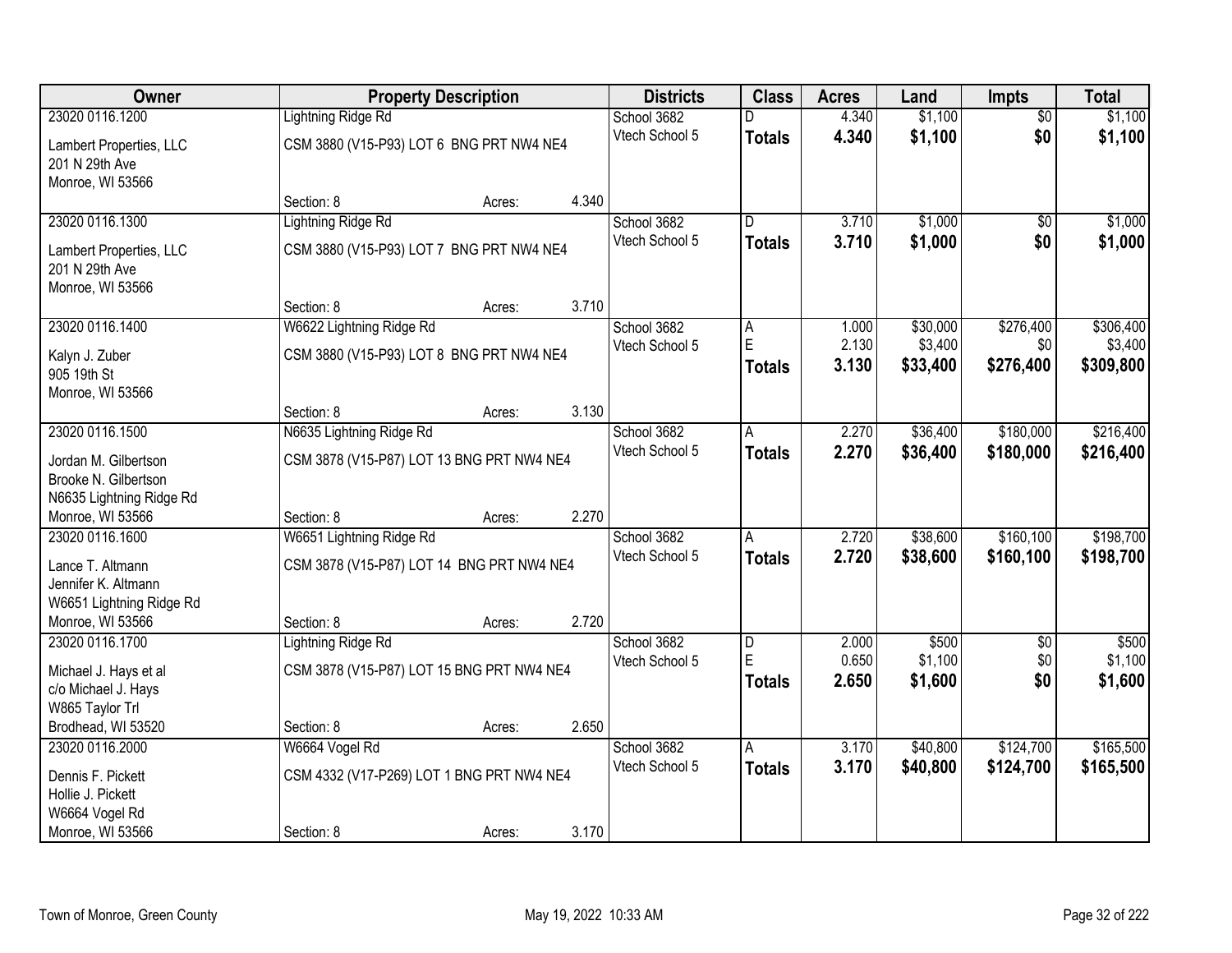| Owner                                                                               | <b>Property Description</b>                    |        |        | <b>Districts</b> | <b>Class</b>            | <b>Acres</b> | Land     | <b>Impts</b>    | Total     |
|-------------------------------------------------------------------------------------|------------------------------------------------|--------|--------|------------------|-------------------------|--------------|----------|-----------------|-----------|
| 23020 0117.0000                                                                     | Vogel Rd                                       |        |        | School 3682      | 5M                      | 2.000        | \$2,800  | $\overline{50}$ | \$2,800   |
| Kathleen M. Lambert et al                                                           | E 10A SW4 NE4                                  |        |        | Vtech School 5   | D                       | 7.500        | \$1,300  | \$0             | \$1,300   |
| c/o Powers Family Ltd Ptnrsp II                                                     |                                                |        |        |                  | E                       | 0.500        | \$100    | \$0             | \$100     |
| 15216 W Warren Rd                                                                   |                                                |        |        |                  | Totals                  | 10.000       | \$4,200  | \$0             | \$4,200   |
| Warren, IL 61087                                                                    | Section: 8                                     | Acres: | 10.000 |                  |                         |              |          |                 |           |
| 23020 0117.1000                                                                     | W6604 Lightning Ridge Rd                       |        |        | School 3682      | Α                       | 3.210        | \$41,000 | \$304,500       | \$345,500 |
| Angela S. Trickel et al                                                             | CSM 3879 (V15-90) LOT 10 BNG PRT SW4 NE4       |        |        | Vtech School 5   | <b>Totals</b>           | 3.210        | \$41,000 | \$304,500       | \$345,500 |
| c/o Nathan G. Trickel                                                               |                                                |        |        |                  |                         |              |          |                 |           |
| W6604 Lightning Ridge Rd                                                            |                                                |        |        |                  |                         |              |          |                 |           |
| Monroe, WI 53566                                                                    | Section: 8                                     | Acres: | 3.210  |                  |                         |              |          |                 |           |
| 23020 0117.1100                                                                     | Lightning Ridge Rd                             |        |        | School 3682      | D                       | 2.950        | \$800    | \$0             | \$800     |
|                                                                                     | CSM 3879 (V15-P90) LOT 11 BNG PRT SW4 NE4      |        |        | Vtech School 5   | <b>Totals</b>           | 2.950        | \$800    | \$0             | \$800     |
| Angela S. Trickel et al<br>c/o Nathan G. Trickel                                    |                                                |        |        |                  |                         |              |          |                 |           |
| W6604 Lightning Ridge Rd                                                            |                                                |        |        |                  |                         |              |          |                 |           |
| Monroe, WI 53566                                                                    | Section: 8                                     | Acres: | 2.950  |                  |                         |              |          |                 |           |
| 23020 0117.1200                                                                     | W6611 Lightning Ridge Rd                       |        |        | School 3682      | A                       | 2.480        | \$25,000 | \$279,800       | \$304,800 |
|                                                                                     |                                                |        |        | Vtech School 5   | Totals                  | 2.480        | \$25,000 | \$279,800       | \$304,800 |
| Le Living Trust Dated February 20, 2019 CSM 3879 (V15-P90) LOT 12 BNG PRT SW4 NE4 & |                                                |        |        |                  |                         |              |          |                 |           |
| c/o Le Living Trust                                                                 | NW4 NE4                                        |        |        |                  |                         |              |          |                 |           |
| Daniel & Dolores Le Ttees                                                           |                                                |        |        |                  |                         |              |          |                 |           |
| W6611 Lightning Ridge Rd                                                            | Section: 8                                     | Acres: | 2.480  |                  |                         |              |          |                 |           |
| Monroe, WI 53566<br>23020 0117.1300                                                 |                                                |        |        | School 3682      |                         | 2.740        | \$700    |                 | \$700     |
|                                                                                     | <b>Lightning Ridge Rd</b>                      |        |        | Vtech School 5   | D                       |              |          | \$0             |           |
| Angela S. Trickel et al                                                             | CSM 3879 (V15-P90) LOT 9 BNG PRT NW4 NE4 & SW4 |        |        |                  | <b>Totals</b>           | 2.740        | \$700    | \$0             | \$700     |
| c/o Nathan G. Trickel                                                               | NE4                                            |        |        |                  |                         |              |          |                 |           |
| W6604 Lightning Ridge Rd                                                            |                                                |        |        |                  |                         |              |          |                 |           |
| Monroe, WI 53566                                                                    | Section: 8                                     | Acres: | 2.740  |                  |                         |              |          |                 |           |
| 23020 0117.2000                                                                     | W6660 Vogel Rd                                 |        |        | School 3682      | A                       | 8.690        | \$59,200 | \$159,400       | \$218,600 |
| Amanda J. Field                                                                     | CSM 4332 (V17-P269) LOT 2 BNG PRT SW4 NE4      |        |        | Vtech School 5   | <b>Totals</b>           | 8.690        | \$59,200 | \$159,400       | \$218,600 |
| W6660 Vogel Rd                                                                      |                                                |        |        |                  |                         |              |          |                 |           |
| Monroe, WI 53566                                                                    |                                                |        |        |                  |                         |              |          |                 |           |
|                                                                                     | Section: 8                                     | Acres: | 8.690  |                  |                         |              |          |                 |           |
| 23020 0117.2100                                                                     | Vogel Rd                                       |        |        | School 3682      | $\overline{\mathsf{D}}$ | 8.910        | \$1,000  | $\overline{50}$ | \$1,000   |
| Richter Marie P Revocable Living Trust                                              | PRT W 60 ACRES OF NE4 LYG S TOWN RD            |        |        | Vtech School 5   | E                       | 2.000        | \$100    | \$0             | \$100     |
| Dtd Aug 31, 2018                                                                    |                                                |        |        |                  | G                       | 1.000        | \$5,000  | \$3,500         | \$8,500   |
| c/o Richter Marie P Rev Living Trust                                                |                                                |        |        |                  | <b>Totals</b>           | 11.910       | \$6,100  | \$3,500         | \$9,600   |
| N4086 Dutch Hollow Rd                                                               | Section: 8                                     | Acres: | 11.910 |                  |                         |              |          |                 |           |
| Monroe, WI 53566                                                                    |                                                |        |        |                  |                         |              |          |                 |           |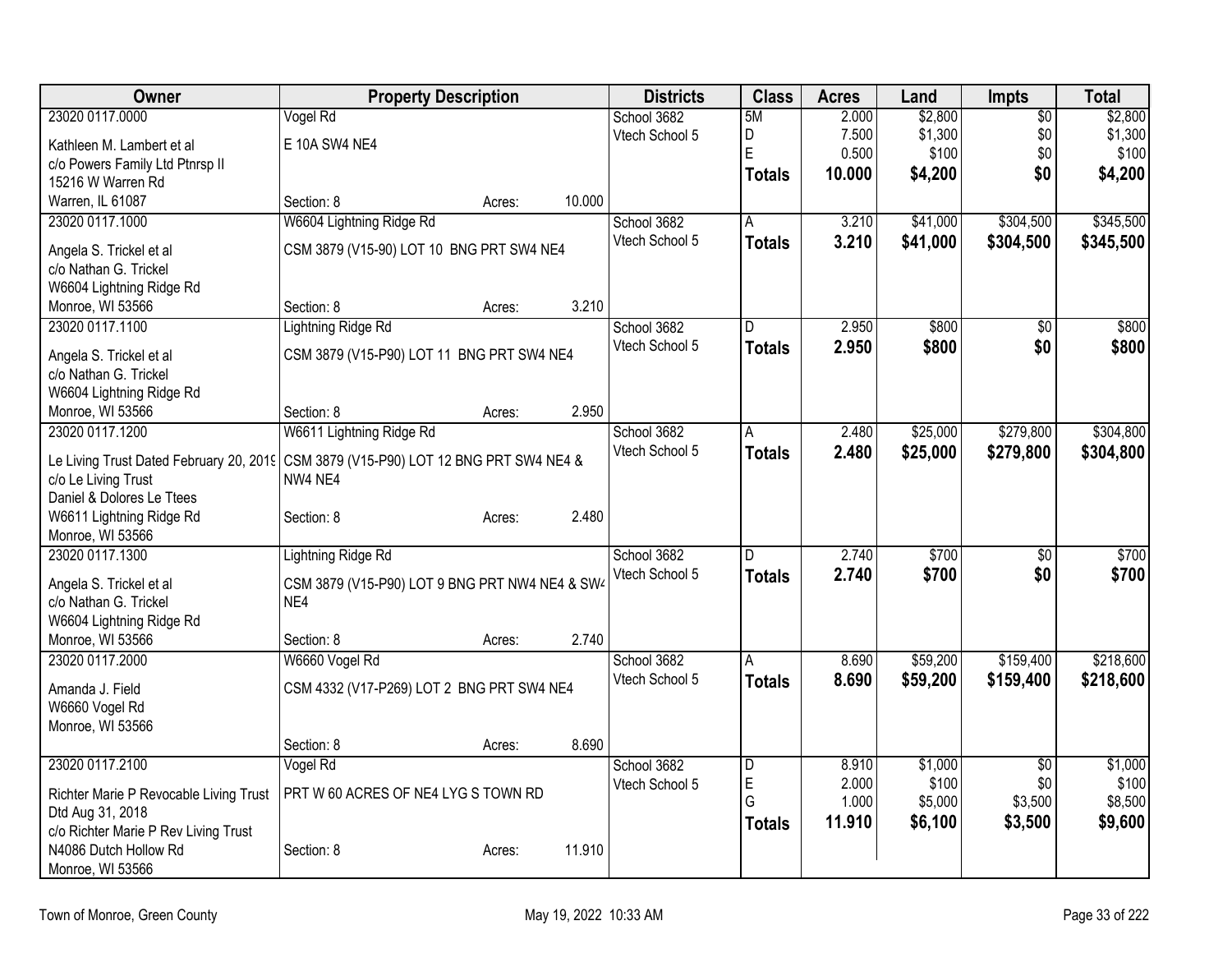| Owner                                                          |                                                                                       | <b>Property Description</b> |        | <b>Districts</b> | <b>Class</b>   | <b>Acres</b> | Land     | <b>Impts</b>    | <b>Total</b> |
|----------------------------------------------------------------|---------------------------------------------------------------------------------------|-----------------------------|--------|------------------|----------------|--------------|----------|-----------------|--------------|
| 23020 0118.0000                                                | Vogel Rd                                                                              |                             |        | School 3682      | D              | 27.790       | \$5,200  | $\overline{50}$ | \$5,200      |
| Kathleen M. Lambert et al                                      | PRT SE4 NE4 EXC .64A (PT POS V10-P118)                                                |                             |        | Vtech School 5   | <b>Totals</b>  | 27.790       | \$5,200  | \$0             | \$5,200      |
| c/o Powers Family Ltd Ptnrsp II                                |                                                                                       |                             |        |                  |                |              |          |                 |              |
| 15216 W Warren Rd                                              |                                                                                       |                             |        |                  |                |              |          |                 |              |
| Warren, IL 61087                                               | Section: 8                                                                            | Acres:                      | 27.790 |                  |                |              |          |                 |              |
| 23020 0118.1000                                                | Vogel Rd                                                                              |                             |        | School 3682      | G              | 1.740        | \$6,900  | \$34,200        | \$41,100     |
| Michael Lambert                                                | PRT SE4 NE4 LYG S VOGEL RD BNG PRT POS                                                |                             |        | Vtech School 5   | <b>Totals</b>  | 1.740        | \$6,900  | \$34,200        | \$41,100     |
| c/o Michael F. Lambert                                         | V7-P170                                                                               |                             |        |                  |                |              |          |                 |              |
| W6498 Vogel Rd                                                 |                                                                                       |                             |        |                  |                |              |          |                 |              |
| Monroe, WI 53566                                               | Section: 8                                                                            | Acres:                      | 1.740  |                  |                |              |          |                 |              |
| 23020 0118.1100                                                | W6498 Vogel Rd                                                                        |                             |        | School 3682      | G              | 3.830        | \$25,100 | \$204,400       | \$229,500    |
|                                                                |                                                                                       |                             |        | Vtech School 5   | <b>Totals</b>  | 3.830        | \$25,100 | \$204,400       | \$229,500    |
| Lambert Michael F & Katy A Jnt Rev<br><b>Trust Dtd 7/16/19</b> | CSM 3857 (V15-P50) LOT 1 BNG PRT SE4 NE4 SEC 8<br>- 2.35A & PRT SW4 NW4 SEC 9 - 1.48A |                             |        |                  |                |              |          |                 |              |
| c/o Lambert Michael F & Katy A Jnt Rev                         |                                                                                       |                             |        |                  |                |              |          |                 |              |
| Trust                                                          | Section: 8                                                                            | Acres:                      | 3.830  |                  |                |              |          |                 |              |
| W6498 Vogel Rd                                                 |                                                                                       |                             |        |                  |                |              |          |                 |              |
| Monroe, WI 53566                                               |                                                                                       |                             |        |                  |                |              |          |                 |              |
| 23020 0118.1200                                                | W6506 Vogel Rd                                                                        |                             |        | School 3682      | Α              | 2.000        | \$35,000 | \$155,500       | \$190,500    |
|                                                                |                                                                                       |                             |        | Vtech School 5   | $\mathsf E$    | 5.480        | \$600    | \$0             | \$600        |
| William A. Frontzak Jr<br>Sharen L. Frontzak                   | PRT SE4 NE4 LYG N VOGEL RD BNG PRT POS<br>V7-P170                                     |                             |        |                  | <b>Totals</b>  | 7.480        | \$35,600 | \$155,500       | \$191,100    |
| PO Box 336                                                     |                                                                                       |                             |        |                  |                |              |          |                 |              |
| New Glarus, WI 53574                                           | Section: 8                                                                            | Acres:                      | 7.480  |                  |                |              |          |                 |              |
| 23020 0119.0000                                                | W6778 Lightning Ridge Rd                                                              |                             |        | School 3682      | $\overline{D}$ | 9.050        | \$2,300  | $\sqrt[6]{}$    | \$2,300      |
|                                                                |                                                                                       |                             |        | Vtech School 5   | <b>Totals</b>  | 9.050        | \$2,300  | \$0             | \$2,300      |
| John T. Mccormick                                              | CSM 4498 (V18-P313) LOT 1 BNG PRT NW4 & NE4 OF                                        |                             |        |                  |                |              |          |                 |              |
| N4479 County Rd J                                              | NW4 SEC 8 & PRT SW4 SW4 SEC 5                                                         |                             |        |                  |                |              |          |                 |              |
| Monroe, WI 53566                                               |                                                                                       |                             |        |                  |                |              |          |                 |              |
|                                                                | Section: 8                                                                            | Acres:                      | 9.050  |                  |                |              |          |                 |              |
| 23020 0119.0100                                                | Lightning Ridge Rd                                                                    |                             |        | School 3682      | D              | 3.400        | \$700    | $\overline{50}$ | \$700        |
| Steven S. Scheppele                                            | CSM 3881 (V15-P96) LOT 1 BNG PRT NE4 NW4                                              |                             |        | Vtech School 5   | <b>Totals</b>  | 3.400        | \$700    | \$0             | \$700        |
| Natalie S. Scheppele                                           |                                                                                       |                             |        |                  |                |              |          |                 |              |
| PO Box 104                                                     |                                                                                       |                             |        |                  |                |              |          |                 |              |
| Monroe, WI 53566                                               | Section: 8                                                                            | Acres:                      | 3.400  |                  |                |              |          |                 |              |
| 23020 0119.0200                                                | <b>Lightning Ridge Rd</b>                                                             |                             |        | School 3682      | D              | 3.750        | \$1,000  | \$0             | \$1,000      |
| Steven S. Scheppele                                            | CSM 3881 (V15-P96) LOT 2 BNG PRT NE4 NW4                                              |                             |        | Vtech School 5   | Totals         | 3.750        | \$1,000  | \$0             | \$1,000      |
| Natalie S. Scheppele                                           |                                                                                       |                             |        |                  |                |              |          |                 |              |
| <b>PO Box 104</b>                                              |                                                                                       |                             |        |                  |                |              |          |                 |              |
| Monroe, WI 53566                                               | Section: 8                                                                            | Acres:                      | 3.750  |                  |                |              |          |                 |              |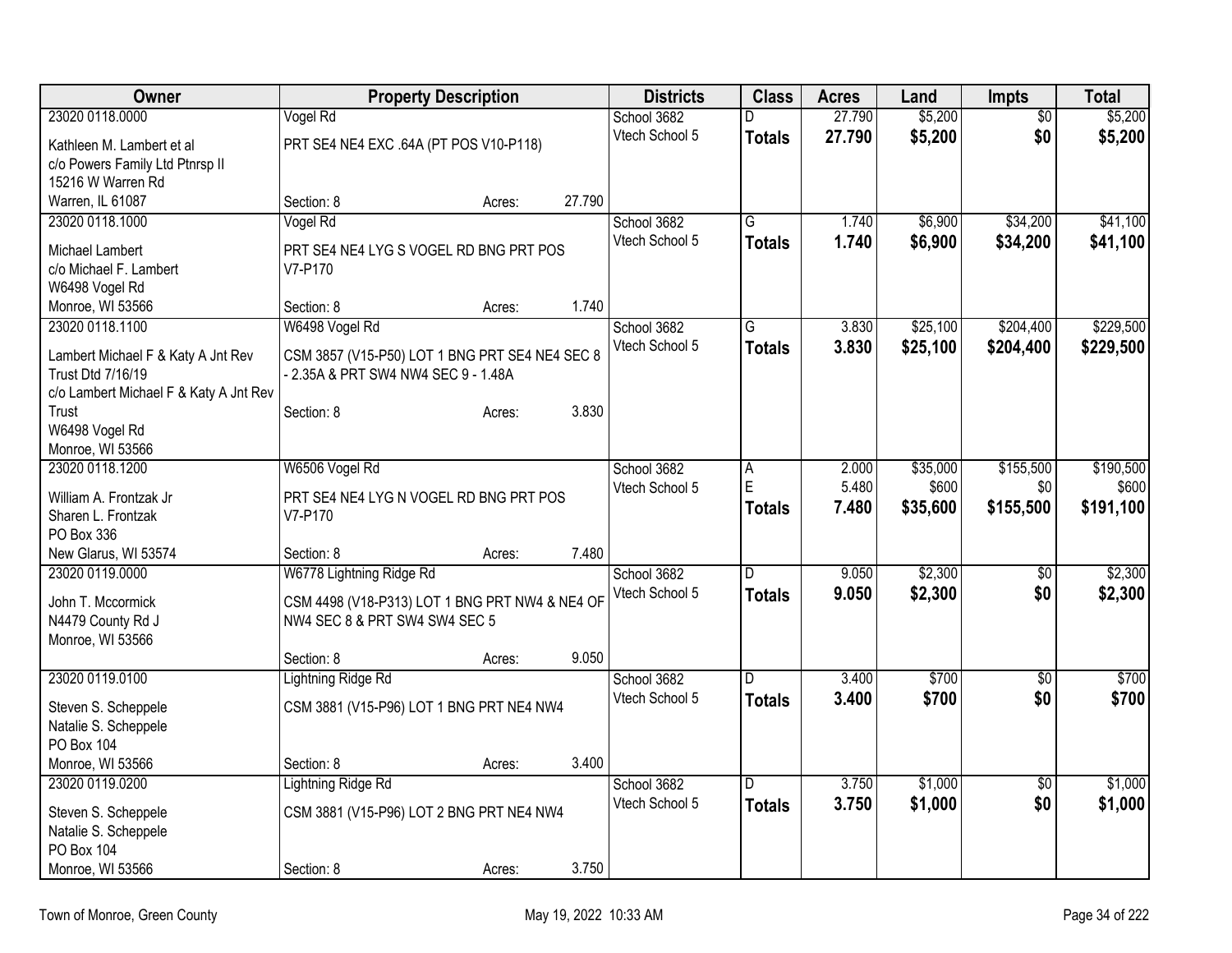| 23020 0119.0300<br>W6714 Lightning Ridge Rd<br>3.770<br>\$43,900<br>\$188,600<br>School 3682<br>А<br>Vtech School 5<br>3.770<br>\$43,900<br>\$188,600<br><b>Totals</b><br>CSM 3881 (V15-P96) LOT 3 BNG PRT NE4 NW4<br>Scott A. Wilhite<br>Kimberly A. Wilhite<br>413 S Main St<br>3.770<br>Monticello, WI 53570<br>Section: 8<br>Acres:<br>\$700<br><b>Lightning Ridge Rd</b><br>2.750<br>23020 0119.0400<br>School 3682<br>D<br>\$0<br>E<br>0.640<br>\$1,000<br>\$0<br>Vtech School 5<br>CSM 3878 (V15-P87) LOT 16 BNG PRT NE4 NW4<br>Slusarek and Good Family Trust<br>\$0<br>3.390<br>\$1,700<br><b>Totals</b><br>Robert & Susan Good, Trustees<br>24616 Lincolnway St | Owner | <b>Property Description</b> |  | <b>Districts</b> | <b>Class</b> | <b>Acres</b> | Land | <b>Impts</b> | <b>Total</b> |
|---------------------------------------------------------------------------------------------------------------------------------------------------------------------------------------------------------------------------------------------------------------------------------------------------------------------------------------------------------------------------------------------------------------------------------------------------------------------------------------------------------------------------------------------------------------------------------------------------------------------------------------------------------------------------|-------|-----------------------------|--|------------------|--------------|--------------|------|--------------|--------------|
|                                                                                                                                                                                                                                                                                                                                                                                                                                                                                                                                                                                                                                                                           |       |                             |  |                  |              |              |      |              | \$232,500    |
|                                                                                                                                                                                                                                                                                                                                                                                                                                                                                                                                                                                                                                                                           |       |                             |  |                  |              |              |      |              | \$232,500    |
|                                                                                                                                                                                                                                                                                                                                                                                                                                                                                                                                                                                                                                                                           |       |                             |  |                  |              |              |      |              |              |
|                                                                                                                                                                                                                                                                                                                                                                                                                                                                                                                                                                                                                                                                           |       |                             |  |                  |              |              |      |              |              |
|                                                                                                                                                                                                                                                                                                                                                                                                                                                                                                                                                                                                                                                                           |       |                             |  |                  |              |              |      |              |              |
|                                                                                                                                                                                                                                                                                                                                                                                                                                                                                                                                                                                                                                                                           |       |                             |  |                  |              |              |      |              | \$700        |
|                                                                                                                                                                                                                                                                                                                                                                                                                                                                                                                                                                                                                                                                           |       |                             |  |                  |              |              |      |              | \$1,000      |
|                                                                                                                                                                                                                                                                                                                                                                                                                                                                                                                                                                                                                                                                           |       |                             |  |                  |              |              |      |              | \$1,700      |
|                                                                                                                                                                                                                                                                                                                                                                                                                                                                                                                                                                                                                                                                           |       |                             |  |                  |              |              |      |              |              |
| 3.390<br>Plainfield, IL 60544<br>Section: 8<br>Acres:                                                                                                                                                                                                                                                                                                                                                                                                                                                                                                                                                                                                                     |       |                             |  |                  |              |              |      |              |              |
| 23020 0119.0500<br><b>Lightning Ridge Rd</b><br>School 3682<br>3.470<br>\$900<br>\$0<br>D                                                                                                                                                                                                                                                                                                                                                                                                                                                                                                                                                                                 |       |                             |  |                  |              |              |      |              | \$900        |
| \$0<br>Vtech School 5<br>3.470<br>\$900<br><b>Totals</b>                                                                                                                                                                                                                                                                                                                                                                                                                                                                                                                                                                                                                  |       |                             |  |                  |              |              |      |              | \$900        |
| CSM 3877 (V15-P84) LOT 17 BNG PRT NE4 NW4<br>William K. Brown                                                                                                                                                                                                                                                                                                                                                                                                                                                                                                                                                                                                             |       |                             |  |                  |              |              |      |              |              |
| Cindy M. Brown                                                                                                                                                                                                                                                                                                                                                                                                                                                                                                                                                                                                                                                            |       |                             |  |                  |              |              |      |              |              |
| 3913 Arroyo Dr<br>3.470<br>Weatherford, TX 76087<br>Section: 8<br>Acres:                                                                                                                                                                                                                                                                                                                                                                                                                                                                                                                                                                                                  |       |                             |  |                  |              |              |      |              |              |
| 23020 0119.0600<br>W6753 Lightning Ridge Rd<br>\$43,000<br>\$292,900<br>School 3682<br>3.590<br>A                                                                                                                                                                                                                                                                                                                                                                                                                                                                                                                                                                         |       |                             |  |                  |              |              |      |              | \$335,900    |
| Vtech School 5<br>3.590<br>\$43,000<br>\$292,900<br><b>Totals</b>                                                                                                                                                                                                                                                                                                                                                                                                                                                                                                                                                                                                         |       |                             |  |                  |              |              |      |              | \$335,900    |
| CSM 3877 (V15-P84) LOT 18 BNG PRT NE4 NW4<br>William E. Westphal                                                                                                                                                                                                                                                                                                                                                                                                                                                                                                                                                                                                          |       |                             |  |                  |              |              |      |              |              |
| Deborah L. Westphal                                                                                                                                                                                                                                                                                                                                                                                                                                                                                                                                                                                                                                                       |       |                             |  |                  |              |              |      |              |              |
| W6753 Lightning Ridge Rd                                                                                                                                                                                                                                                                                                                                                                                                                                                                                                                                                                                                                                                  |       |                             |  |                  |              |              |      |              |              |
| 3.590<br>Monroe, WI 53566<br>Section: 8<br>Acres:                                                                                                                                                                                                                                                                                                                                                                                                                                                                                                                                                                                                                         |       |                             |  |                  |              |              |      |              |              |
| \$1,200<br>23020 0119.0700<br><b>Lightning Ridge Rd</b><br>4.550<br>School 3682<br>$\overline{D}$<br>\$0                                                                                                                                                                                                                                                                                                                                                                                                                                                                                                                                                                  |       |                             |  |                  |              |              |      |              | \$1,200      |
| \$1,200<br>Vtech School 5<br>4.550<br>\$0<br><b>Totals</b><br>CSM 3877 (V15-P84) LOT 19 BNG PRT NE4 NW4<br>Steven S. Scheppele                                                                                                                                                                                                                                                                                                                                                                                                                                                                                                                                            |       |                             |  |                  |              |              |      |              | \$1,200      |
| Natalie S. Scheppele                                                                                                                                                                                                                                                                                                                                                                                                                                                                                                                                                                                                                                                      |       |                             |  |                  |              |              |      |              |              |
| PO Box 104                                                                                                                                                                                                                                                                                                                                                                                                                                                                                                                                                                                                                                                                |       |                             |  |                  |              |              |      |              |              |
| 4.550<br>Monroe, WI 53566<br>Section: 8<br>Acres:                                                                                                                                                                                                                                                                                                                                                                                                                                                                                                                                                                                                                         |       |                             |  |                  |              |              |      |              |              |
| \$400<br>23020 0119.0800<br>Lightning Ridge Rd<br>School 3682<br>E<br>0.260<br>$\overline{50}$                                                                                                                                                                                                                                                                                                                                                                                                                                                                                                                                                                            |       |                             |  |                  |              |              |      |              | \$400        |
| 0.260<br>\$0<br>Vtech School 5<br>\$400<br><b>Totals</b><br>CSM 3877 (V15-P84) OUTLOT A BNG PRT NE4 NW4<br>Shelly L. Mccormick et al                                                                                                                                                                                                                                                                                                                                                                                                                                                                                                                                      |       |                             |  |                  |              |              |      |              | \$400        |
| c/o John T. Mccormick                                                                                                                                                                                                                                                                                                                                                                                                                                                                                                                                                                                                                                                     |       |                             |  |                  |              |              |      |              |              |
| N4479 County Rd J                                                                                                                                                                                                                                                                                                                                                                                                                                                                                                                                                                                                                                                         |       |                             |  |                  |              |              |      |              |              |
| 0.260<br>Monroe, WI 53566<br>Section: 8<br>Acres:                                                                                                                                                                                                                                                                                                                                                                                                                                                                                                                                                                                                                         |       |                             |  |                  |              |              |      |              |              |
| 23020 0119.1000<br>County Rd J<br>School 3682<br>5M<br>\$2,800<br>2.000<br>$\overline{60}$                                                                                                                                                                                                                                                                                                                                                                                                                                                                                                                                                                                |       |                             |  |                  |              |              |      |              | \$2,800      |
| 7.800<br>\$1,500<br>\$0<br>Vtech School 5<br>D                                                                                                                                                                                                                                                                                                                                                                                                                                                                                                                                                                                                                            |       |                             |  |                  |              |              |      |              | \$1,500      |
| PRT NE4 NW4 BNG PRT S 410' SD NE4 NW4 LYG E<br>Centala Larry Living Trust 10/3/2001<br>\$4,300<br>\$0<br>9.800<br><b>Totals</b><br>N4460 County Rd J<br>CTLN CTY J                                                                                                                                                                                                                                                                                                                                                                                                                                                                                                        |       |                             |  |                  |              |              |      |              | \$4,300      |
| Monroe, WI 53566                                                                                                                                                                                                                                                                                                                                                                                                                                                                                                                                                                                                                                                          |       |                             |  |                  |              |              |      |              |              |
| 9.800<br>Section: 8<br>Acres:                                                                                                                                                                                                                                                                                                                                                                                                                                                                                                                                                                                                                                             |       |                             |  |                  |              |              |      |              |              |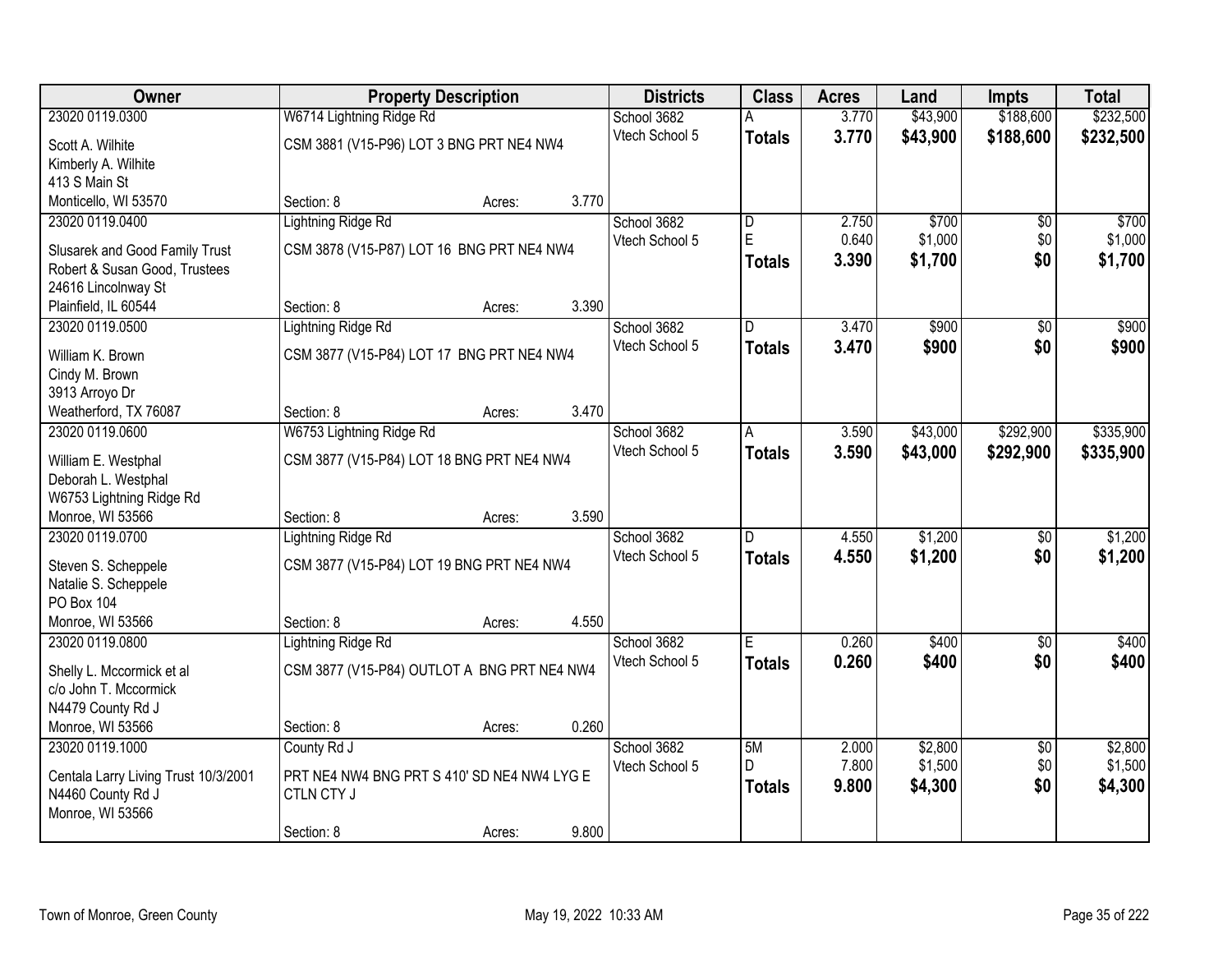| <b>Owner</b>                          | <b>Property Description</b>                   |        |        | <b>Districts</b> | <b>Class</b>  | <b>Acres</b>    | Land              | <b>Impts</b>     | <b>Total</b>       |
|---------------------------------------|-----------------------------------------------|--------|--------|------------------|---------------|-----------------|-------------------|------------------|--------------------|
| 23020 0120.1000                       | County Rd J                                   |        |        | School 3682      | D.            | 13.350          | \$2,900           | $\overline{50}$  | \$2,900            |
| John T. Mccormick                     | CSM 3854 (V15-P44) LOT 1 BNG PRT NW4 NW4 -    |        |        | Vtech School 5   | <b>Totals</b> | 13.350          | \$2,900           | \$0              | \$2,900            |
| N4479 County Rd J                     | 9.55A & PRT NE4 NW4 - 3.80A                   |        |        |                  |               |                 |                   |                  |                    |
| Monroe, WI 53566                      |                                               |        |        |                  |               |                 |                   |                  |                    |
|                                       | Section: 8                                    | Acres: | 13.350 |                  |               |                 |                   |                  |                    |
| 23020 0120.2000                       | County Rd J                                   |        |        | School 3682      | 5M            | 1.940           | \$2,700           | \$0              | \$2,700            |
| John T. Mccormick                     | CSM 3854 (V15-P44) LOT 2 BNG PRT NW4 NW4      |        |        | Vtech School 5   | D.            | 5.000           | \$1,300           | \$0              | \$1,300            |
| N4479 County Rd J                     |                                               |        |        |                  | <b>Totals</b> | 6.940           | \$4,000           | \$0              | \$4,000            |
| Monroe, WI 53566                      |                                               |        |        |                  |               |                 |                   |                  |                    |
|                                       | Section: 8                                    | Acres: | 6.940  |                  |               |                 |                   |                  |                    |
| 23020 0120.3000                       | County Rd J                                   |        |        | School 3682      | 5M            | 1.640           | \$2,300           | \$0              | \$2,300            |
| John T. Mccormick                     | CSM 3854 (V15-P44) LOT 3 BNG PRT NW4 NW4      |        |        | Vtech School 5   | D.            | 5.000           | \$1,300           | \$0              | \$1,300            |
| N4479 County Rd J                     |                                               |        |        |                  | <b>Totals</b> | 6.640           | \$3,600           | \$0              | \$3,600            |
| Monroe, WI 53566                      |                                               |        |        |                  |               |                 |                   |                  |                    |
|                                       | Section: 8                                    | Acres: | 6.640  |                  |               |                 |                   |                  |                    |
| 23020 0120.4000                       | County Rd J                                   |        |        | School 3682      | D             | 10.280          | \$2,200           | \$0              | \$2,200            |
| John T. Mccormick                     | CSM 4497 (V18-P311) LOT 4 BNG PRT NW4 NW4 SEC |        |        | Vtech School 5   | <b>Totals</b> | 10.280          | \$2,200           | \$0              | \$2,200            |
| N4479 County Rd J                     | 8 & PRT SEC 5 SW4 SW4                         |        |        |                  |               |                 |                   |                  |                    |
| Monroe, WI 53566                      |                                               |        |        |                  |               |                 |                   |                  |                    |
|                                       | Section: 8                                    | Acres: | 10.280 |                  |               |                 |                   |                  |                    |
| 23020 0121.0000                       | N4479 County Hwy J                            |        |        | School 3682      | D             | 10.000          | \$1,300           | $\overline{30}$  | \$1,300            |
| John T. Mccormick                     | SW4 NW4 LYG IN N2 EXC 28.25A PCL              |        |        | Vtech School 5   | G             | 1.750           | \$19,900          | \$281,200        | \$301,100          |
| N4479 County Rd J                     |                                               |        |        |                  | <b>Totals</b> | 11.750          | \$21,200          | \$281,200        | \$302,400          |
| Monroe, WI 53566                      |                                               |        |        |                  |               |                 |                   |                  |                    |
|                                       | Section: 8                                    | Acres: | 11.750 |                  |               |                 |                   |                  |                    |
| 23020 0121.1000                       | County Rd J                                   |        |        | School 3682      | 5M            | 3.000           | \$4,200           | $\overline{50}$  | \$4,200            |
| Anderson Linnea R Trust Dated May 29. | PRT SW4 NW4, LEGAL FOUND IN POS (V8-P156      |        |        | Vtech School 5   | D<br>E        | 23.250          | \$3,600           | \$0              | \$3,600            |
| 2015                                  | &157)                                         |        |        |                  |               | 2.000<br>28.250 | \$100             | \$0<br>\$0       | \$100              |
| c/o Anderson Linnea R Trust           |                                               |        |        |                  | <b>Totals</b> |                 | \$7,900           |                  | \$7,900            |
| PO Box 1008                           | Section: 8                                    | Acres: | 28.250 |                  |               |                 |                   |                  |                    |
| St Charles, IL 60174                  |                                               |        |        |                  |               |                 |                   |                  |                    |
| 23020 0122.0000                       | N4460 County Hwy J                            |        |        | School 3682      | A<br>D.       | 1.000<br>10.750 | \$30,000<br>\$700 | \$185,100<br>\$0 | \$215,100<br>\$700 |
| Centala Larry Living Trust 10/3/2001  | FR SE4 NW4 E HWY                              |        |        | Vtech School 5   |               | 11.750          |                   |                  |                    |
| c/o Centala Larry Living Trust        |                                               |        |        |                  | <b>Totals</b> |                 | \$30,700          | \$185,100        | \$215,800          |
| N4460 County Rd J                     |                                               |        |        |                  |               |                 |                   |                  |                    |
| Monroe, WI 53566                      | Section: 8                                    | Acres: | 11.750 |                  |               |                 |                   |                  |                    |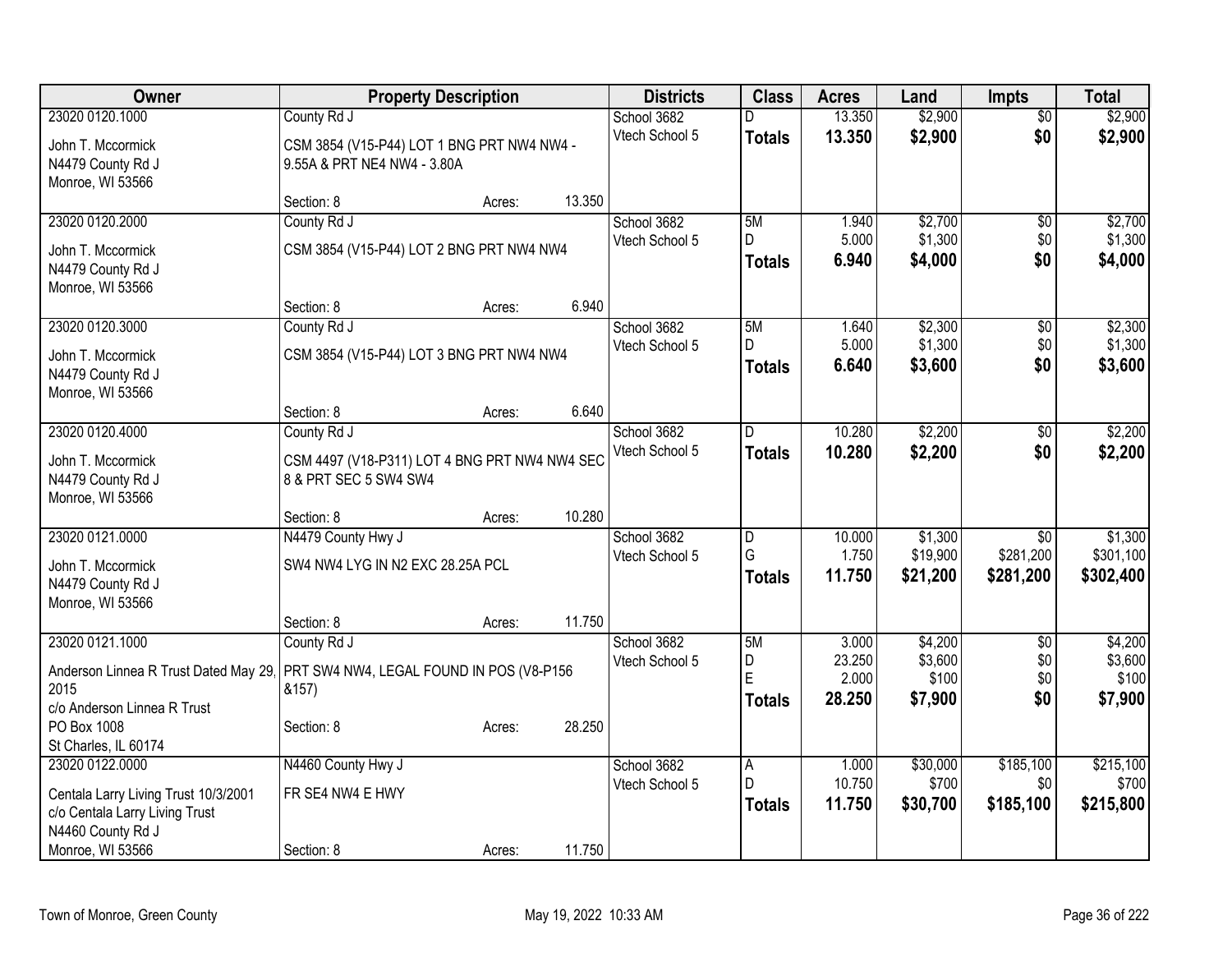| Owner                                      | <b>Property Description</b>                                                                            | <b>Districts</b>              | <b>Class</b>   | <b>Acres</b>    | Land               | <b>Impts</b>           | <b>Total</b>       |
|--------------------------------------------|--------------------------------------------------------------------------------------------------------|-------------------------------|----------------|-----------------|--------------------|------------------------|--------------------|
| 23020 0122.1000                            | County Rd J                                                                                            | School 3682<br>Vtech School 5 | 5M<br>D        | 1.000<br>11.500 | \$1,400<br>\$1,800 | $\overline{50}$<br>\$0 | \$1,400<br>\$1,800 |
|                                            | Anderson Linnea R Trust Dated May 29. FR SE4 NW4, LYG W OF HWY, LEGAL FOUND IN POS                     |                               | E              | 1.000           | \$100              | \$0                    | \$100              |
| 2015                                       | (V8-P156 & 157)                                                                                        |                               | <b>Totals</b>  | 13.500          | \$3,300            | \$0                    | \$3,300            |
| c/o Anderson Linnea R Trust<br>PO Box 1008 | 13.500<br>Section: 8<br>Acres:                                                                         |                               |                |                 |                    |                        |                    |
| St Charles, IL 60174                       |                                                                                                        |                               |                |                 |                    |                        |                    |
| 23020 0122.2000                            | N4454 County Hwy J                                                                                     | School 3682                   | A              | 3.980           | \$44,900           | \$189,600              | \$234,500          |
|                                            | ALL THAT PRT OF FOLLOWING DESC LYG N OF                                                                | Vtech School 5                | D              | 6.000           | \$1,000            | \$0                    | \$1,000            |
| Curt Johnsrud<br>Sheila Johnsrud           | CNTRLN OF VOGEL RD, PRT SE4 NW4 COM E4 COR                                                             |                               | <b>Totals</b>  | 9.980           | \$45,900           | \$189,600              | \$235,500          |
| N4454 County Rd J                          | SD SEC TH S88*W ALG E/W4 LN SEC 8 2673.86 FT TC                                                        |                               |                |                 |                    |                        |                    |
| Monroe, WI 53566                           | 9.980<br>Section: 8<br>Acres:                                                                          |                               |                |                 |                    |                        |                    |
| 23020 0122.3000                            | Vogel Rd                                                                                               | School 3682                   | D              | 4.270           | \$300              | \$0                    | \$300              |
| Richter Marie P Revocable Living Trust     | PRT SE4 NW4 LYG E CTY RD J & S OF VOGEL RD                                                             | Vtech School 5                | E              | 0.500           | \$100              | \$0                    | \$100              |
| Dtd Aug 31, 2018                           |                                                                                                        |                               | <b>Totals</b>  | 4.770           | \$400              | \$0                    | \$400              |
| c/o Richter Marie P Rev Living Trust       |                                                                                                        |                               |                |                 |                    |                        |                    |
| N4086 Dutch Hollow Rd                      | 4.770<br>Section: 8<br>Acres:                                                                          |                               |                |                 |                    |                        |                    |
| Monroe, WI 53566                           |                                                                                                        |                               |                |                 |                    |                        |                    |
| 23020 0123.0200                            | County Rd J                                                                                            | School 3682                   | 5M             | 1.000           | \$1,400            | \$0                    | \$1,400            |
| Richter Marie P Revocable Living Trust     | NE4 SW4 EXC CSM 5082 (V23-P262) LOT 1 & EXC                                                            | Vtech School 5                | Α<br>D         | 0.500<br>3.000  | \$15,000<br>\$500  | \$3,400<br>\$0         | \$18,400<br>\$500  |
| Dtd Aug 31, 2018                           | PARC LYG N CRK & W CTY J                                                                               |                               | E              | 25.530          | \$25,800           | \$0                    | \$25,800           |
| c/o Richter Marie P Rev Living Trust       |                                                                                                        |                               | <b>Totals</b>  | 30.030          | \$42,700           | \$3,400                | \$46,100           |
| N4086 Dutch Hollow Rd<br>Monroe, WI 53566  | 30.030<br>Section:<br>Acres:                                                                           |                               |                |                 |                    |                        |                    |
| 23020 0123.0300                            | W6757 Rothenbuehler Rd                                                                                 | School 3682                   | A              | 7.810           | \$57,000           | \$40,300               | \$97,300           |
|                                            |                                                                                                        | Vtech School 5                | D              | 2.000           | \$300              | \$0                    | \$300              |
| William Robinson<br>Caitlin Robinson       | CSM 5082 (V23-P262) LOT 1 BNG PRT NE4 & SE4 OF<br>SW4 INCL EASEMENT                                    |                               | <b>Totals</b>  | 9.810           | \$57,300           | \$40,300               | \$97,600           |
| W6757 Rothenbuehler Rd                     |                                                                                                        |                               |                |                 |                    |                        |                    |
| Monroe, WI 53566                           | 9.810<br>Section:<br>Acres:                                                                            |                               |                |                 |                    |                        |                    |
| 23020 0123.1000                            | County Rd J                                                                                            | School 3682                   | $\overline{D}$ | 6.000           | \$400              | \$0                    | \$400              |
|                                            |                                                                                                        | Vtech School 5                | E              | 0.500           | \$100              | \$0                    | \$100              |
| 2015                                       | Anderson Linnea R Trust Dated May 29   PRT NE4 SW4 LYG N CRK & W CTY J IN NW COR<br>(POS V8-P156 &157) |                               | <b>Totals</b>  | 6.500           | \$500              | \$0                    | \$500              |
| c/o Anderson Linnea R Trust                |                                                                                                        |                               |                |                 |                    |                        |                    |
| PO Box 1008                                | 6.500<br>Section: 8<br>Acres:                                                                          |                               |                |                 |                    |                        |                    |
| St Charles, IL 60174                       |                                                                                                        |                               |                |                 |                    |                        |                    |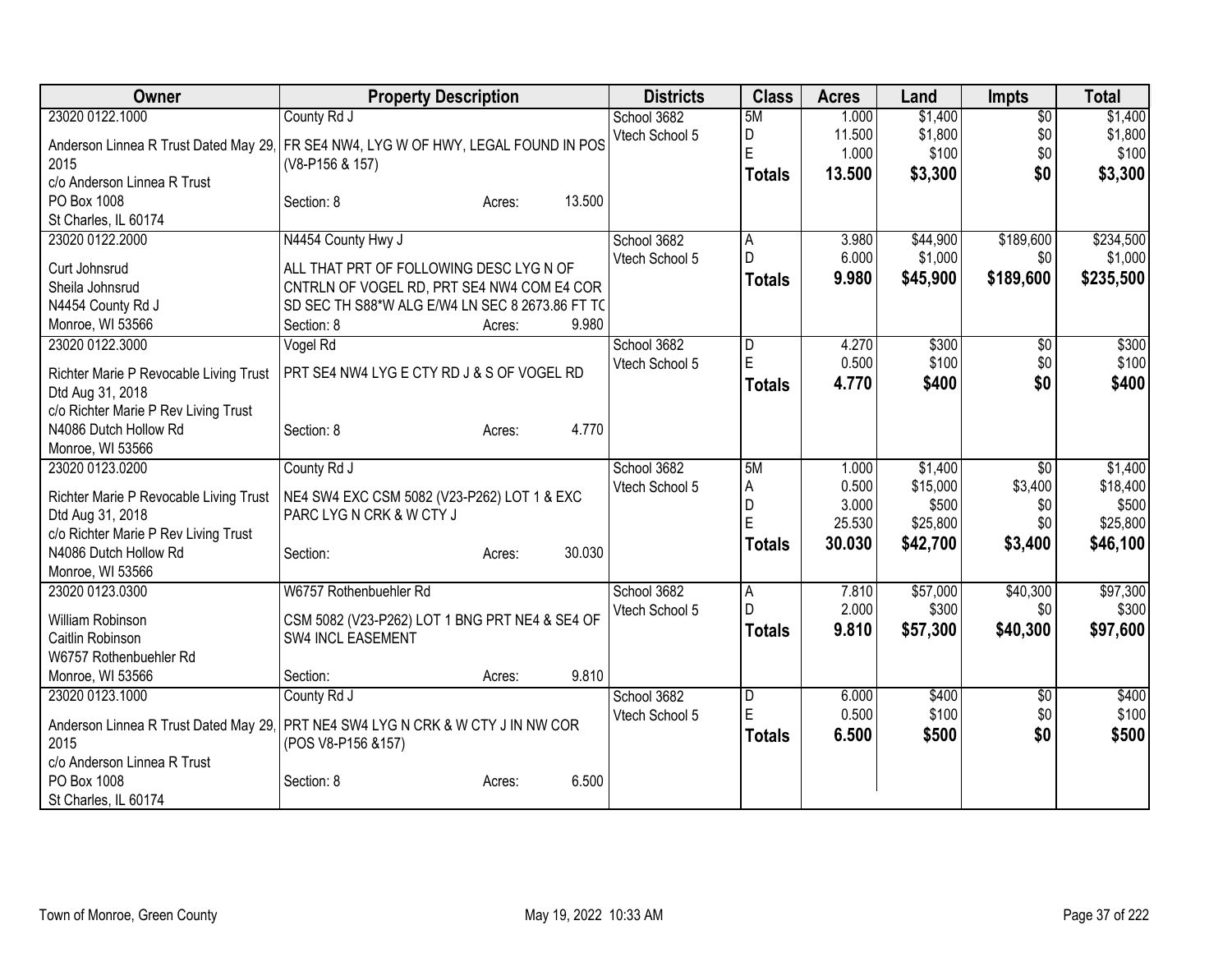| Owner                                                                               | <b>Property Description</b>                                                                  |        |        | <b>Districts</b> | <b>Class</b>          | <b>Acres</b>    | Land                | <b>Impts</b>     | <b>Total</b>         |
|-------------------------------------------------------------------------------------|----------------------------------------------------------------------------------------------|--------|--------|------------------|-----------------------|-----------------|---------------------|------------------|----------------------|
| 23020 0124.0000                                                                     | W6866 Rothenbuehler Rd                                                                       |        |        | School 3682      | A                     | 0.678           | \$21,000            | \$13,000         | \$34,000             |
| Michael E. Haldiman                                                                 | CSM 1242 (V4-P105) LOT 1 BNG PRT NW4 SW4                                                     |        |        | Vtech School 5   | <b>Totals</b>         | 0.678           | \$21,000            | \$13,000         | \$34,000             |
| W6866 Rothenbuehler Rd                                                              |                                                                                              |        |        |                  |                       |                 |                     |                  |                      |
| Monroe, WI 53566                                                                    |                                                                                              |        |        |                  |                       |                 |                     |                  |                      |
|                                                                                     | Section: 8                                                                                   | Acres: | 0.678  |                  |                       |                 |                     |                  |                      |
| 23020 0124.1000                                                                     | W6861 Rothenbuehler Rd                                                                       |        |        | School 3682      | 5M                    | 2.000           | \$2,800             | \$0              | \$2,800              |
| Michael E. Haldiman                                                                 | FR S2 NW4 SW4 (SEE FULL LEGAL ON 0125.1000)                                                  |        |        | Vtech School 5   | $\sf B$<br>D          | 0.500<br>25.813 | \$9,000             | \$130,000<br>\$0 | \$139,000            |
| W6866 Rothenbuehler Rd                                                              |                                                                                              |        |        |                  |                       | 28.313          | \$4,300<br>\$16,100 | \$130,000        | \$4,300<br>\$146,100 |
| Monroe, WI 53566                                                                    |                                                                                              |        |        |                  | Totals                |                 |                     |                  |                      |
|                                                                                     | Section: 8                                                                                   | Acres: | 28.313 |                  |                       |                 |                     |                  |                      |
| 23020 0124.2000                                                                     | Rothenbuehler Rd                                                                             |        |        | School 3682      | ID.<br>$\overline{E}$ | 9.000           | \$1,400             | \$0              | \$1,400              |
| Anderson Linnea R Trust Dated May 29. FR NW4 SW4, LYG N OF RD EXC CSM 1242, PRT POS |                                                                                              |        |        | Vtech School 5   |                       | 2.000<br>11.000 | \$100               | \$0<br>\$0       | \$100                |
| 2015                                                                                | (V8-P156 &157)                                                                               |        |        |                  | <b>Totals</b>         |                 | \$1,500             |                  | \$1,500              |
| c/o Anderson Linnea R Trust                                                         |                                                                                              |        |        |                  |                       |                 |                     |                  |                      |
| PO Box 1008                                                                         | Section: 8                                                                                   | Acres: | 11.000 |                  |                       |                 |                     |                  |                      |
| St Charles, IL 60174<br>23020 0125.0200                                             | W6785 Rothenbuehler Rd                                                                       |        |        | School 3682      | A                     | 8.000           | \$35,000            | \$368,500        | \$403,500            |
|                                                                                     |                                                                                              |        |        | Vtech School 5   | D                     | 7.000           | \$1,100             | \$0              | \$1,100              |
| Cole W. Duvall et al                                                                | CSM 5081 (V23-P258) LOT 1 BNG PRT SW4, SE4, NW4                                              |        |        |                  | E                     | 6.000           | \$9,600             | \$0              | \$9,600              |
| W6785 Rothenbuehler Rd                                                              | & NE4 OF SW4                                                                                 |        |        |                  | F                     | 22.000          | \$61,600            | \$0              | \$61,600             |
| Monroe, WI 53566                                                                    | Section:                                                                                     | Acres: | 43.000 |                  | <b>Totals</b>         | 43.000          | \$107,300           | \$368,500        | \$475,800            |
| 23020 0125.1000                                                                     | Rothenbuehler Rd                                                                             |        |        | School 3682      | 5M                    | 3.500           | \$4,900             | \$0              | \$4,900              |
|                                                                                     |                                                                                              |        |        | Vtech School 5   | D                     | 6.100           | \$1,200             | \$0              | \$1,200              |
| Michael E. Haldiman                                                                 | PRT SW4 SW4 LYG S OF CNTRLN OF                                                               |        |        |                  | <b>Totals</b>         | 9.600           | \$6,100             | \$0              | \$6,100              |
| W6866 Rothenbuehler Rd<br>Monroe, WI 53566                                          | ROTHENBUHLER RD COM NW COR TH S 661 FT TH<br>NELY 760 FT TH N 568 FT TO PT 652 FT E OF POB & |        |        |                  |                       |                 |                     |                  |                      |
|                                                                                     | Section: 8                                                                                   | Acres: | 9.600  |                  |                       |                 |                     |                  |                      |
| 23020 0126.0400                                                                     | County Rd J                                                                                  |        |        | School 3682      | IE.                   | 3.077           | \$3,400             | $\overline{50}$  | \$3,400              |
|                                                                                     |                                                                                              |        |        | Vtech School 5   | <b>Totals</b>         | 3.077           | \$3,400             | \$0              | \$3,400              |
| Richter Marie P Revocable Living Trust<br>Dtd Aug 31, 2018                          | SE4 SW4 LYG E HWY J EXC CSM 2112, CSM 2922,<br>CSM 5081, 5082, & 5083                        |        |        |                  |                       |                 |                     |                  |                      |
| c/o Richter Marie P Rev Living Trust                                                |                                                                                              |        |        |                  |                       |                 |                     |                  |                      |
| N4086 Dutch Hollow Rd                                                               | Section:                                                                                     | Acres: | 3.077  |                  |                       |                 |                     |                  |                      |
| Monroe, WI 53566                                                                    |                                                                                              |        |        |                  |                       |                 |                     |                  |                      |
| 23020 0126.0500                                                                     | Rothenbuehler Rd                                                                             |        |        | School 3682      | A                     | 2.000           | \$5,000             | \$10,300         | \$15,300             |
| David Deppeler                                                                      | CSM 5083 (V23-P267) LOT 1 BNG PRT SW4 SE4 &                                                  |        |        | Vtech School 5   | E                     | 17.980          | \$10,100            | \$0              | \$10,100             |
| Marcel Groot                                                                        | SE4 SW4 INCL EASEMENT                                                                        |        |        |                  | <b>Totals</b>         | 19.980          | \$15,100            | \$10,300         | \$25,400             |
| 635 NE Thompson St                                                                  |                                                                                              |        |        |                  |                       |                 |                     |                  |                      |
| Portland, OR 97212                                                                  | Section:                                                                                     | Acres: | 19.980 |                  |                       |                 |                     |                  |                      |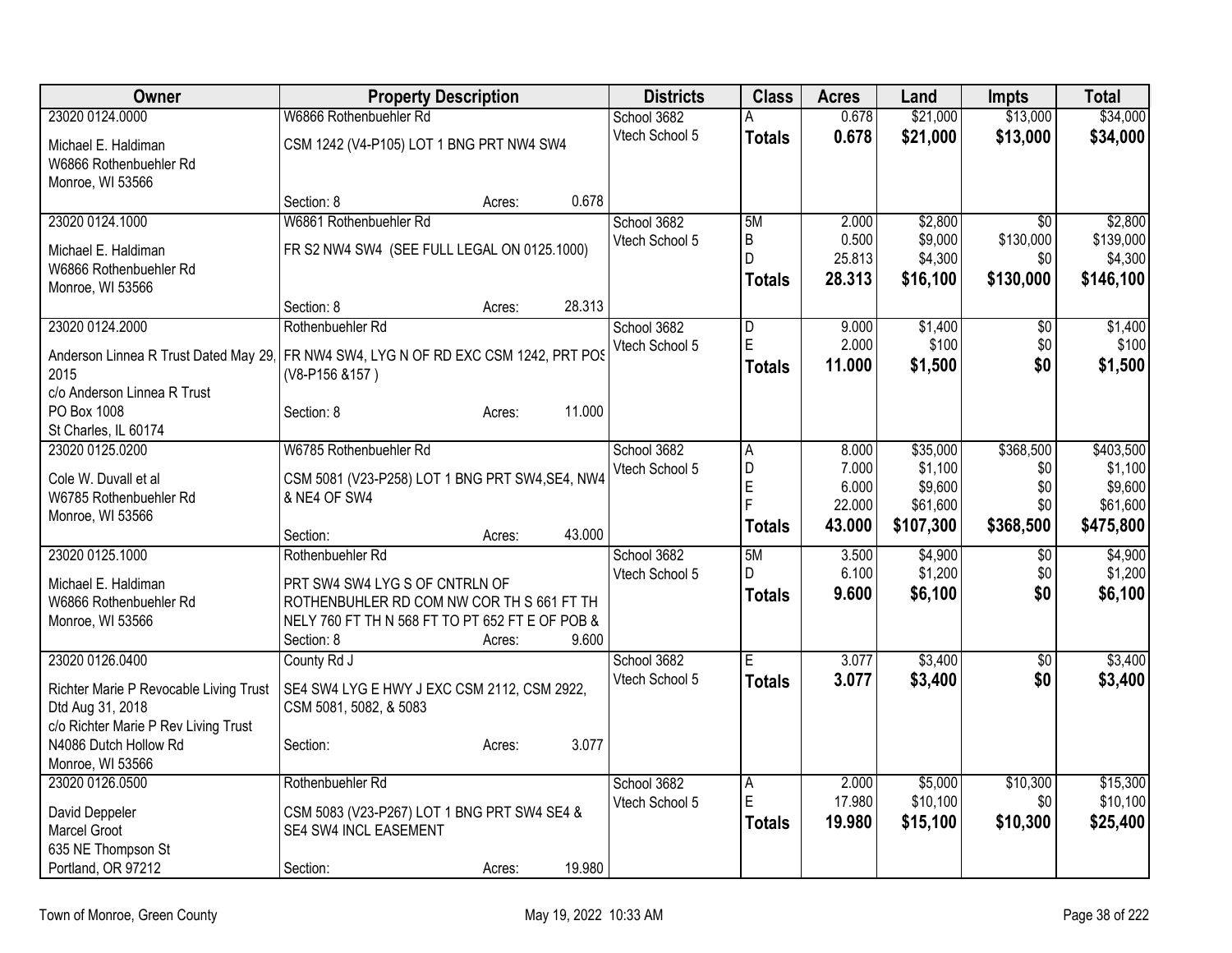| <b>Owner</b>                           | <b>Property Description</b>                       |        | <b>Districts</b> | <b>Class</b>   | <b>Acres</b> | Land     | <b>Impts</b>    | <b>Total</b> |
|----------------------------------------|---------------------------------------------------|--------|------------------|----------------|--------------|----------|-----------------|--------------|
| 23020 0127.0000                        |                                                   |        | School 3682      | 5M             | 10.000       | \$14,000 | $\overline{50}$ | \$14,000     |
| Denise S. Huffman et al                | NE4 SE4                                           |        | Vtech School 5   | D              | 23.000       | \$4,100  | \$0             | \$4,100      |
| N4002 County Rd J                      |                                                   |        |                  | E              | 7.000        | \$8,100  | \$0             | \$8,100      |
| Monroe, WI 53566                       |                                                   |        |                  | <b>Totals</b>  | 40.000       | \$26,200 | \$0             | \$26,200     |
|                                        | Section: 8<br>Acres:                              | 40.000 |                  |                |              |          |                 |              |
| 23020 0128.0000                        |                                                   |        | School 3682      | 5M             | 7.000        | \$9,800  | $\sqrt{6}$      | \$9,800      |
|                                        |                                                   |        | Vtech School 5   | D              | 24.000       | \$4,700  | \$0             | \$4,700      |
| Richter Marie P Revocable Living Trust | NW4 SE4                                           |        |                  | E              | 9.000        | \$11,300 | \$0             | \$11,300     |
| Dtd Aug 31, 2018                       |                                                   |        |                  | <b>Totals</b>  | 40.000       | \$25,800 | \$0             | \$25,800     |
| c/o Richter Marie P Rev Living Trust   |                                                   |        |                  |                |              |          |                 |              |
| N4086 Dutch Hollow Rd                  | Section: 8<br>Acres:                              | 40.000 |                  |                |              |          |                 |              |
| Monroe, WI 53566                       |                                                   |        |                  |                |              |          |                 |              |
| 23020 0129.0000                        | County Rd J                                       |        | School 3682      | 5M             | 5.350        | \$7,500  | $\overline{50}$ | \$7,500      |
| Denise S. Huffman et al                | PRT SW4 SE4 LYG N OF HWY EXC LOT 1 CSM 2519       |        | Vtech School 5   | D              | 25.900       | \$4,700  | \$0             | \$4,700      |
| N4002 County Rd J                      | (V8-P292)                                         |        |                  | E              | 0.500        | \$100    | \$0             | \$100        |
| Monroe, WI 53566                       |                                                   |        |                  | Totals         | 31.750       | \$12,300 | \$0             | \$12,300     |
|                                        | Section: 8<br>Acres:                              | 31.750 |                  |                |              |          |                 |              |
| 23020 0129.1000                        | N4104 County Hwy J                                |        | School 3682      | A              | 0.650        | \$3,500  | \$1,500         | \$5,000      |
|                                        |                                                   |        | Vtech School 5   | <b>Totals</b>  | 0.650        | \$3,500  | \$1,500         | \$5,000      |
| Steven E. Sutter                       | COM SW COR SEC E 3038 FT TO CTR RD POB N52*V      |        |                  |                |              |          |                 |              |
| Charmel R. Sutter                      | 23.8 FT N62*E 42.4 FT N62*E 73.8 FT S65*E 95.4 FT |        |                  |                |              |          |                 |              |
| N4102 County Rd J                      | S9*E 125.85 FT S9*E 61 FT TO CTR RD N52*W 252.6   |        |                  |                |              |          |                 |              |
| Monroe, WI 53566                       | Section: 8<br>Acres:                              | 0.650  |                  |                |              |          |                 |              |
| 23020 0129.3100                        | N4102 County Hwy J                                |        | School 3682      | Α              | 5.600        | \$51,500 | \$210,400       | \$261,900    |
| Steven E. Sutter                       | CSM 2519 (V8-P292) LOT 1 BNG PRT SW4 SE4 SEC 8    |        | Vtech School 5   | D              | 1.920        | \$300    | \$0             | \$300        |
| Charmel R. Sutter                      | & PRT NW4 NE4 SEC 17                              |        |                  | <b>Totals</b>  | 7.520        | \$51,800 | \$210,400       | \$262,200    |
| N4102 County Rd J                      |                                                   |        |                  |                |              |          |                 |              |
| Monroe, WI 53566                       | Section:<br>Acres:                                | 7.520  |                  |                |              |          |                 |              |
| 23020 0130.0000                        | County Rd J                                       |        | School 3682      | $\overline{D}$ | 37.000       | \$6,800  | $\sqrt{6}$      | \$6,800      |
|                                        |                                                   |        | Vtech School 5   | E              | 3.000        | \$4,800  | \$0             | \$4,800      |
| Denise S. Huffman et al                | SE4 SE4                                           |        |                  | <b>Totals</b>  | 40.000       | \$11,600 | \$0             | \$11,600     |
| N4002 County Rd J                      |                                                   |        |                  |                |              |          |                 |              |
| Monroe, WI 53566                       |                                                   |        |                  |                |              |          |                 |              |
|                                        | Section: 8<br>Acres:                              | 40.000 |                  |                |              |          |                 |              |
| 23020 0131.0000                        | W6189 Vogel Rd                                    |        | School 3682      | $\overline{A}$ | 1.710        | \$33,600 | \$193,600       | \$227,200    |
| Daniel R. Roberts                      | CSM 4285 (V17-P160) LOT 1 BNG PRT NE4 NE4         |        | Vtech School 5   | <b>Totals</b>  | 1.710        | \$33,600 | \$193,600       | \$227,200    |
| Shelli L. Roberts                      |                                                   |        |                  |                |              |          |                 |              |
| W6189 Vogel Rd                         |                                                   |        |                  |                |              |          |                 |              |
| Monroe, WI 53566                       | Section: 9<br>Acres:                              | 1.710  |                  |                |              |          |                 |              |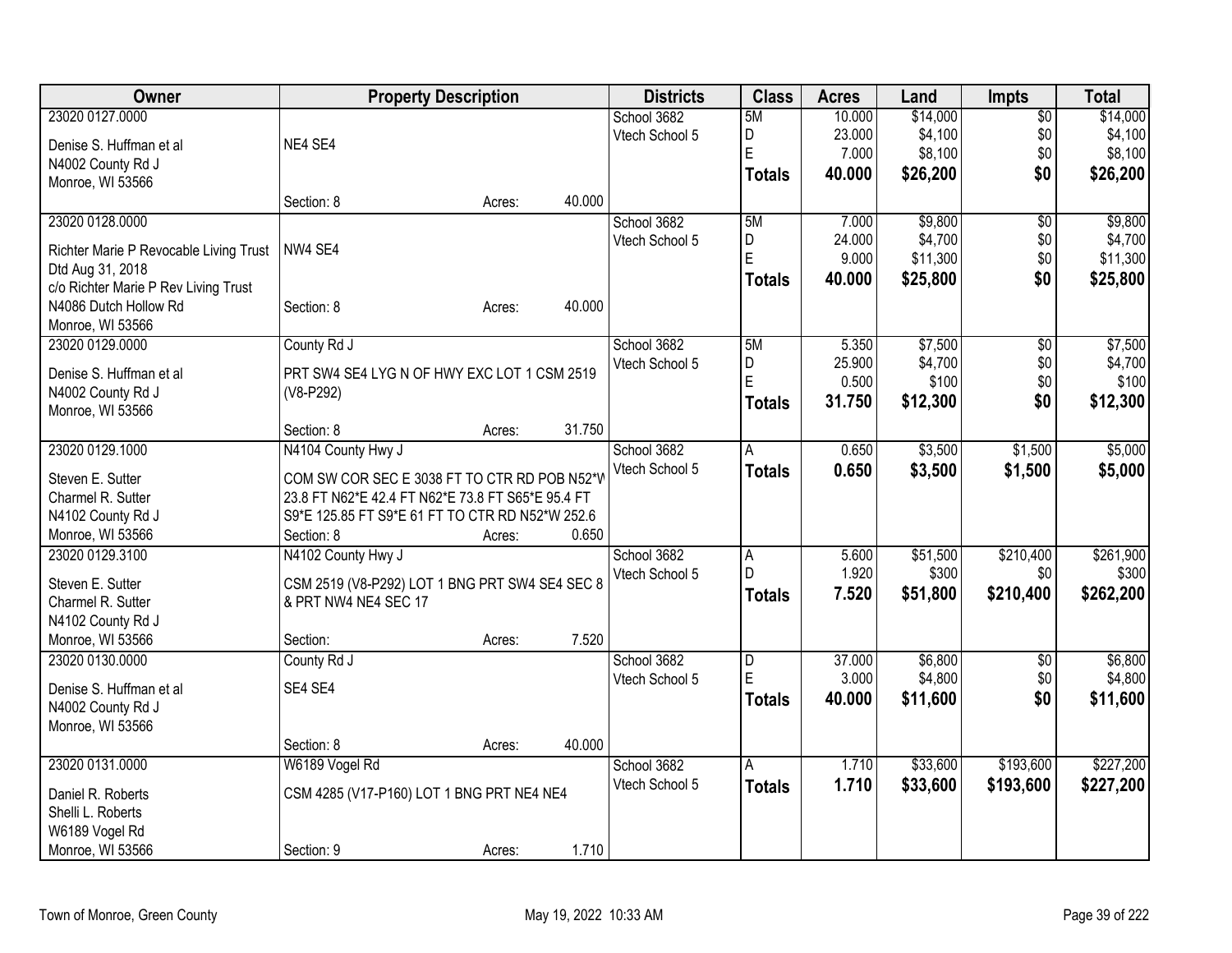| <b>Owner</b>                                       | <b>Property Description</b>                    | <b>Districts</b> | <b>Class</b>   | <b>Acres</b> | Land     | <b>Impts</b>    | <b>Total</b> |
|----------------------------------------------------|------------------------------------------------|------------------|----------------|--------------|----------|-----------------|--------------|
| 23020 0131.1100                                    | N4433 County Hwy N                             | School 3682      |                | 7.720        | \$1,200  | $\overline{50}$ | \$1,200      |
| Hans F. Schmidt                                    | CSM 5164 (V24-P184) LOT 1 BNG PRT NE4 NE4      | Vtech School 5   | G              | 1.000        | \$18,000 | \$172,400       | \$190,400    |
| Brooke A. Schmidt                                  |                                                |                  | <b>Totals</b>  | 8.720        | \$19,200 | \$172,400       | \$191,600    |
| N4433 County Rd N                                  |                                                |                  |                |              |          |                 |              |
| Monroe, WI 53566                                   | 8.720<br>Section: 9<br>Acres:                  |                  |                |              |          |                 |              |
| 23020 0131.1200                                    | N4407 County Hwy N                             | School 3682      | D              | 25.900       | \$5,500  | $\overline{50}$ | \$5,500      |
|                                                    |                                                | Vtech School 5   | G              | 0.500        | \$9,000  | \$28,800        | \$37,800     |
| Blumer Harold K Revocable Trust Dtd                | PRT NE4 NE4 (PRT POS V12-P3 - SEE PCL 132.1)   |                  | <b>Totals</b>  | 26.400       | \$14,500 | \$28,800        | \$43,300     |
| November 16, 2018<br>c/o Blumer Harold K Rev Trust | <b>EXC CSM 5164 LOT 1</b>                      |                  |                |              |          |                 |              |
| 240 11th St                                        | 26.400<br>Section: 9<br>Acres:                 |                  |                |              |          |                 |              |
| Monroe, WI 53566                                   |                                                |                  |                |              |          |                 |              |
| 23020 0132.0000                                    | Vogel Rd                                       | School 3682      | D              | 13.500       | \$900    | $\sqrt[6]{}$    | \$900        |
|                                                    |                                                | Vtech School 5   | E              | 0.500        | \$100    | \$0             | \$100        |
| Lambert Properties, LLC                            | N 28A NW4 NE4, EXC PCL LYG S CTRLN VOGEL RD    |                  | <b>Totals</b>  | 14.000       | \$1,000  | \$0             | \$1,000      |
| c/o Lambert Properties, LLC                        |                                                |                  |                |              |          |                 |              |
| W6498 Vogel Rd                                     |                                                |                  |                |              |          |                 |              |
| Monroe, WI 53566                                   | 14.000<br>Section: 9<br>Acres:                 |                  |                |              |          |                 |              |
| 23020 0132.1100                                    | Vogel Rd                                       | School 3682      | 5M             | 1.500        | \$2,100  | \$0             | \$2,100      |
| Brian D. Williams                                  | PRT NW4 NE4 & NE4 NW4, COM NW COR LOT 1 CSM    | Vtech School 5   | $\overline{D}$ | 2.000        | \$400    | \$0             | \$400        |
| Jeannine M. Williams                               | 4194 BNG POB TH W TO CTRLN VOGEL RD TH NELY    |                  | E              | 0.500        | \$100    | \$0             | \$100        |
| W6351 Vogel Rd                                     | ALG CTRLN TO N LN OF S 397.32 FT OF NW4 NE4 SD |                  | <b>Totals</b>  | 4.000        | \$2,600  | \$0             | \$2,600      |
| Monroe, WI 53566                                   | 4.000<br>Section:<br>Acres:                    |                  |                |              |          |                 |              |
| 23020 0132.1200                                    |                                                | School 3682      | 5M             | 0.500        | \$700    | \$0             | \$700        |
| Blumer Harold K Revocable Trust Dtd                | S 12A NW4 NE, EXC COM NW COR LOT 1 CSM 4194    | Vtech School 5   | D              | 7.500        | \$1,500  | \$0             | \$1,500      |
| November 16, 2018                                  | BNG POB TH W TO CTRLN VOGEL RD TH NELY AGL     |                  | <b>Totals</b>  | 8.000        | \$2,200  | \$0             | \$2,200      |
| c/o Blumer Harold K Rev Trust                      | CTRLN TO N LN OF S 397.32 FT OF NW4 NE4 SD     |                  |                |              |          |                 |              |
| 240 11th St                                        | 8.000<br>Section:<br>Acres:                    |                  |                |              |          |                 |              |
| Monroe, WI 53566                                   |                                                |                  |                |              |          |                 |              |
| 23020 0132.2000                                    | Vogel Rd                                       | School 3682      | 5M             | 1.000        | \$1,400  | \$0             | \$1,400      |
|                                                    |                                                | Vtech School 5   | D              | 11.000       | \$2,400  | \$0             | \$2,400      |
| Kirk A. Jenson                                     | PRT N28 AC NW4 NE4 LYG S CTRLN VOGEL RD        |                  | E              | 2.000        | \$3,200  | \$0             | \$3,200      |
| Barbara J. Jenson                                  |                                                |                  | <b>Totals</b>  | 14.000       | \$7,000  | \$0             | \$7,000      |
| 6850 Atkinson Rd                                   | 14.000                                         |                  |                |              |          |                 |              |
| Mineral Point, WI 53565                            | Section: 9<br>Acres:                           |                  |                |              |          |                 |              |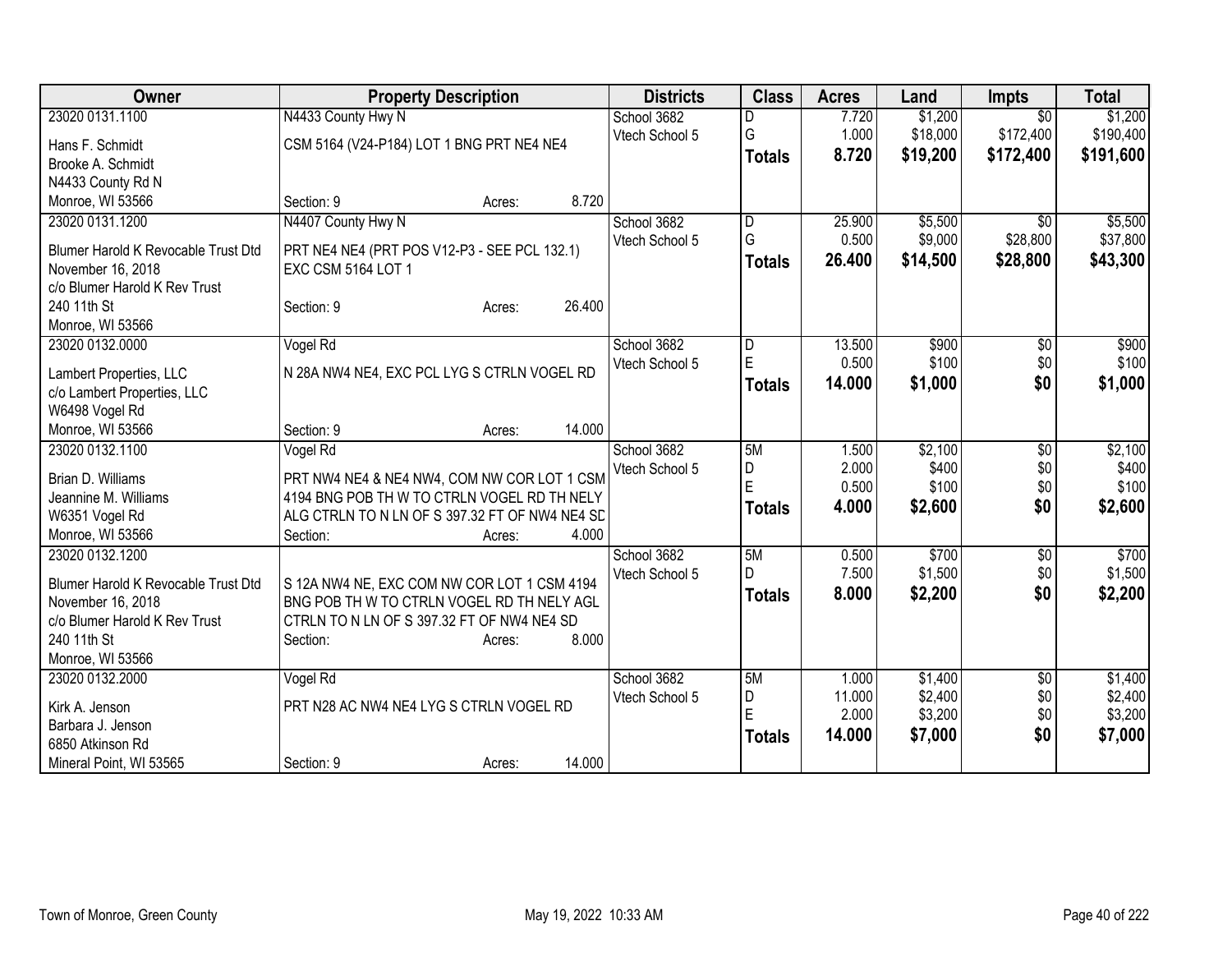| Owner                                                                                 |                                                    | <b>Property Description</b> |        | <b>Districts</b>              | <b>Class</b>        | <b>Acres</b>     | Land               | Impts                  | <b>Total</b>       |
|---------------------------------------------------------------------------------------|----------------------------------------------------|-----------------------------|--------|-------------------------------|---------------------|------------------|--------------------|------------------------|--------------------|
| 23020 0133.0000<br>Blumer Harold K Revocable Trust Dtd                                | CSM 4194 (V16-P297) LOT 1 BNG PRT SW4 & SE4<br>NE4 |                             |        | School 3682<br>Vtech School 5 | D<br><b>Totals</b>  | 38.320<br>38.320 | \$7,600<br>\$7,600 | $\overline{50}$<br>\$0 | \$7,600<br>\$7,600 |
| November 16, 2018<br>c/o Blumer Harold K Rev Trust<br>240 11th St                     | Section: 9                                         | Acres:                      | 38.320 |                               |                     |                  |                    |                        |                    |
| Monroe, WI 53566<br>23020 0133.1000                                                   |                                                    |                             |        | School 3682                   | D.                  | 11.000           | \$2,400            | $\overline{50}$        | \$2,400            |
| Brian D. Williams<br>Jeannine M. Williams<br>W6351 Vogel Rd                           | <b>W 11A SW4 NE4</b>                               |                             |        | Vtech School 5                | <b>Totals</b>       | 11.000           | \$2,400            | \$0                    | \$2,400            |
| Monroe, WI 53566                                                                      | Section: 9                                         | Acres:                      | 11.000 |                               |                     |                  |                    |                        |                    |
| 23020 0134.0100                                                                       | County Rd N                                        |                             |        | School 3682                   | D                   | 2.110            | \$300              | \$0                    | \$300              |
| Blumer Harold K Revocable Trust Dtd<br>November 16, 2018                              | CSM 4094 (V16-P116) LOT 1 BNG PRT SE4 NE4          |                             |        | Vtech School 5                | <b>Totals</b>       | 2.110            | \$300              | \$0                    | \$300              |
| c/o Blumer Harold K Rev Trust<br>240 11th St<br>Monroe, WI 53566                      | Section: 9                                         | Acres:                      | 2.110  |                               |                     |                  |                    |                        |                    |
| 23020 0134.0200<br>Blumer Harold K Revocable Trust Dtd                                | CSM 4094 (V16-P116) LOT 2 BNG PRT SE4 NE4          |                             |        | School 3682<br>Vtech School 5 | D.<br><b>Totals</b> | 2.070<br>2.070   | \$500<br>\$500     | $\overline{50}$<br>\$0 | \$500<br>\$500     |
| November 16, 2018<br>c/o Blumer Harold K Rev Trust<br>240 11th St<br>Monroe, WI 53566 | Section: 9                                         | Acres:                      | 2.070  |                               |                     |                  |                    |                        |                    |
| 23020 0134.0300<br>Blumer Harold K Revocable Trust Dtd<br>November 16, 2018           | CSM 4094 (V16-P116) LOT 3 BNG PRT SE4 NE4          |                             |        | School 3682<br>Vtech School 5 | D.<br><b>Totals</b> | 2.070<br>2.070   | \$500<br>\$500     | \$0<br>\$0             | \$500<br>\$500     |
| c/o Blumer Harold K Rev Trust<br>240 11th St<br>Monroe, WI 53566                      | Section: 9                                         | Acres:                      | 2.070  |                               |                     |                  |                    |                        |                    |
| 23020 0134.0400<br>Blumer Harold K Revocable Trust Dtd<br>November 16, 2018           | CSM 4094 (V16-P116) LOT 4 BNG PRT SE4 NE4          |                             |        | School 3682<br>Vtech School 5 | D<br><b>Totals</b>  | 2.200<br>2.200   | \$300<br>\$300     | \$0<br>\$0             | \$300<br>\$300     |
| c/o Blumer Harold K Rev Trust<br>240 11th St<br>Monroe, WI 53566                      | Section: 9                                         | Acres:                      | 2.200  |                               |                     |                  |                    |                        |                    |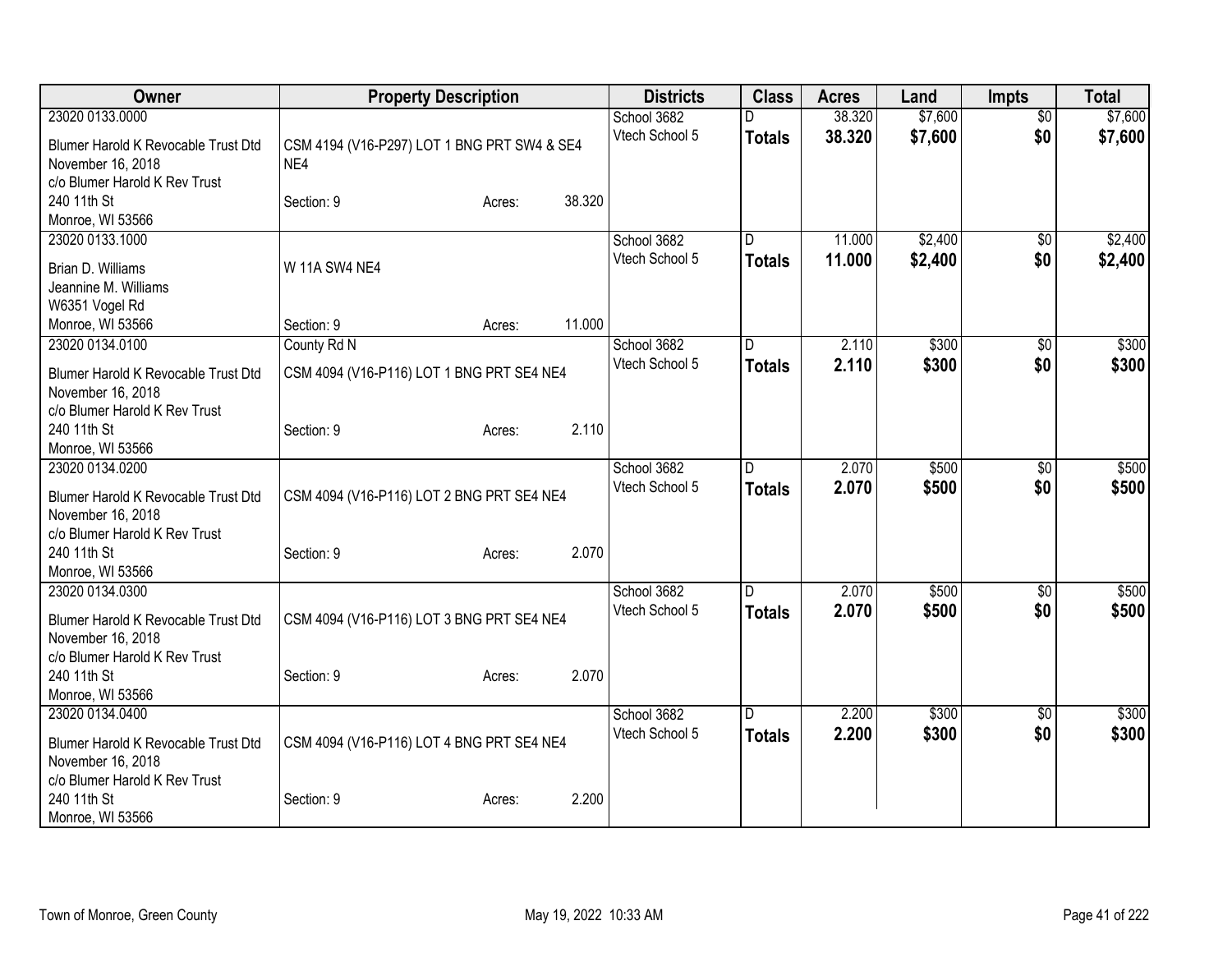| Owner                                                  | <b>Property Description</b>                                      |        |        | <b>Districts</b> | <b>Class</b>            | <b>Acres</b> | Land     | <b>Impts</b>    | <b>Total</b> |
|--------------------------------------------------------|------------------------------------------------------------------|--------|--------|------------------|-------------------------|--------------|----------|-----------------|--------------|
| 23020 0134.0500                                        |                                                                  |        |        | School 3682      | D                       | 3.560        | \$600    | $\overline{50}$ | \$600        |
| Blumer Harold K Revocable Trust Dtd                    | CSM 4095 (V16-P118) LOT 5 BNG PRT SE4 NE4                        |        |        | Vtech School 5   | <b>Totals</b>           | 3.560        | \$600    | \$0             | \$600        |
| November 16, 2018                                      |                                                                  |        |        |                  |                         |              |          |                 |              |
| c/o Blumer Harold K Rev Trust                          |                                                                  |        |        |                  |                         |              |          |                 |              |
| 240 11th St                                            | Section: 9                                                       | Acres: | 3.560  |                  |                         |              |          |                 |              |
| Monroe, WI 53566                                       |                                                                  |        |        |                  |                         |              |          |                 |              |
| 23020 0134.0600                                        |                                                                  |        |        | School 3682      | D.                      | 3.560        | \$600    | $\overline{50}$ | \$600        |
| Blumer Harold K Revocable Trust Dtd                    | CSM 4095 (V16-P118) LOT 6 BNG PRT SE4 NE4                        |        |        | Vtech School 5   | Totals                  | 3.560        | \$600    | \$0             | \$600        |
| November 16, 2018                                      |                                                                  |        |        |                  |                         |              |          |                 |              |
| c/o Blumer Harold K Rev Trust                          |                                                                  |        |        |                  |                         |              |          |                 |              |
| 240 11th St                                            | Section: 9                                                       | Acres: | 3.560  |                  |                         |              |          |                 |              |
| Monroe, WI 53566                                       |                                                                  |        |        |                  |                         |              |          |                 |              |
| 23020 0134.1000                                        | County Rd N                                                      |        |        | School 3682      | X <sub>3</sub>          | 2.200        | \$0      | \$0             | \$0          |
| <b>Green County</b>                                    | PARC SE4 NE4                                                     |        |        | Vtech School 5   | <b>Totals</b>           | 2.200        | \$0      | \$0             | \$0          |
|                                                        |                                                                  |        |        |                  |                         |              |          |                 |              |
|                                                        |                                                                  |        |        |                  |                         |              |          |                 |              |
|                                                        | Section: 9                                                       | Acres: | 2.200  |                  |                         |              |          |                 |              |
| 23020 0134.2000                                        | N4335 County Hwy N                                               |        |        | School 3682      | A                       | 15.110       | \$75,300 | \$118,400       | \$193,700    |
| Klein Family Trust                                     | CSM 1543 (V5-P42) LOT 1 EXC DRIVEWAY 25 FT X                     |        |        | Vtech School 5   | <b>Totals</b>           | 15.110       | \$75,300 | \$118,400       | \$193,700    |
| N4335 County Rd N                                      | 333.84 FT ALG N BOUNDARY OF SD LOT, BNG PRT                      |        |        |                  |                         |              |          |                 |              |
| Monroe, WI 53566                                       | SE4 NE4                                                          |        |        |                  |                         |              |          |                 |              |
|                                                        | Section: 9                                                       | Acres: | 15.110 |                  |                         |              |          |                 |              |
| 23020 0135.0100                                        | W6296 Vogel Rd                                                   |        |        | School 3682      | $\overline{\mathsf{D}}$ | 3.100        | \$500    | \$0             | \$500        |
| Lambert Properties, LLC                                | CSM 5002 (V23-P49) LOT 1 BNG PRT NE4 NW4 & PRT                   |        |        | Vtech School 5   | E                       | 1.000        | \$100    | \$0             | \$100        |
| c/o Lambert Properties, LLC                            | NW4 NE4                                                          |        |        |                  | G                       | 1.000        | \$3,600  | \$36,800        | \$40,400     |
| W6498 Vogel Rd                                         |                                                                  |        |        |                  | <b>Totals</b>           | 5.100        | \$4,200  | \$36,800        | \$41,000     |
| Monroe, WI 53566                                       | Section:                                                         | Acres: | 5.100  |                  |                         |              |          |                 |              |
| 23020 0135.0200                                        | W6296 Vogel Rd                                                   |        |        | School 3682      | 5M                      | 3.000        | \$4,200  | $\overline{50}$ | \$4,200      |
|                                                        |                                                                  |        |        | Vtech School 5   | D                       | 25.900       | \$4,000  | \$0             | \$4,000      |
| Lambert Properties, LLC<br>c/o Lambert Properties, LLC | NE4 NW4, EXC PRT LYG SE OF CTRLN VOGEL RD,<br>EXC CSM 5002 LOT 1 |        |        |                  | E                       | 6.000        | \$9,600  | \$0             | \$9,600      |
| W6498 Vogel Rd                                         |                                                                  |        |        |                  | <b>Totals</b>           | 34.900       | \$17,800 | \$0             | \$17,800     |
| Monroe, WI 53566                                       | Section:                                                         | Acres: | 34.900 |                  |                         |              |          |                 |              |
| 23020 0136.0000                                        |                                                                  |        |        | School 3682      | D.                      | 39.920       | \$7,700  | $\overline{50}$ | \$7,700      |
|                                                        |                                                                  |        |        | Vtech School 5   | Totals                  | 39.920       | \$7,700  | \$0             | \$7,700      |
| Kathleen M. Lambert et al                              | NW4 NW4 EXC .08A (POS V8-P129)                                   |        |        |                  |                         |              |          |                 |              |
| c/o Powers Family Ltd Ptnrsp II<br>15216 W Warren Rd   |                                                                  |        |        |                  |                         |              |          |                 |              |
| Warren, IL 61087                                       | Section: 9                                                       | Acres: | 39.920 |                  |                         |              |          |                 |              |
|                                                        |                                                                  |        |        |                  |                         |              |          |                 |              |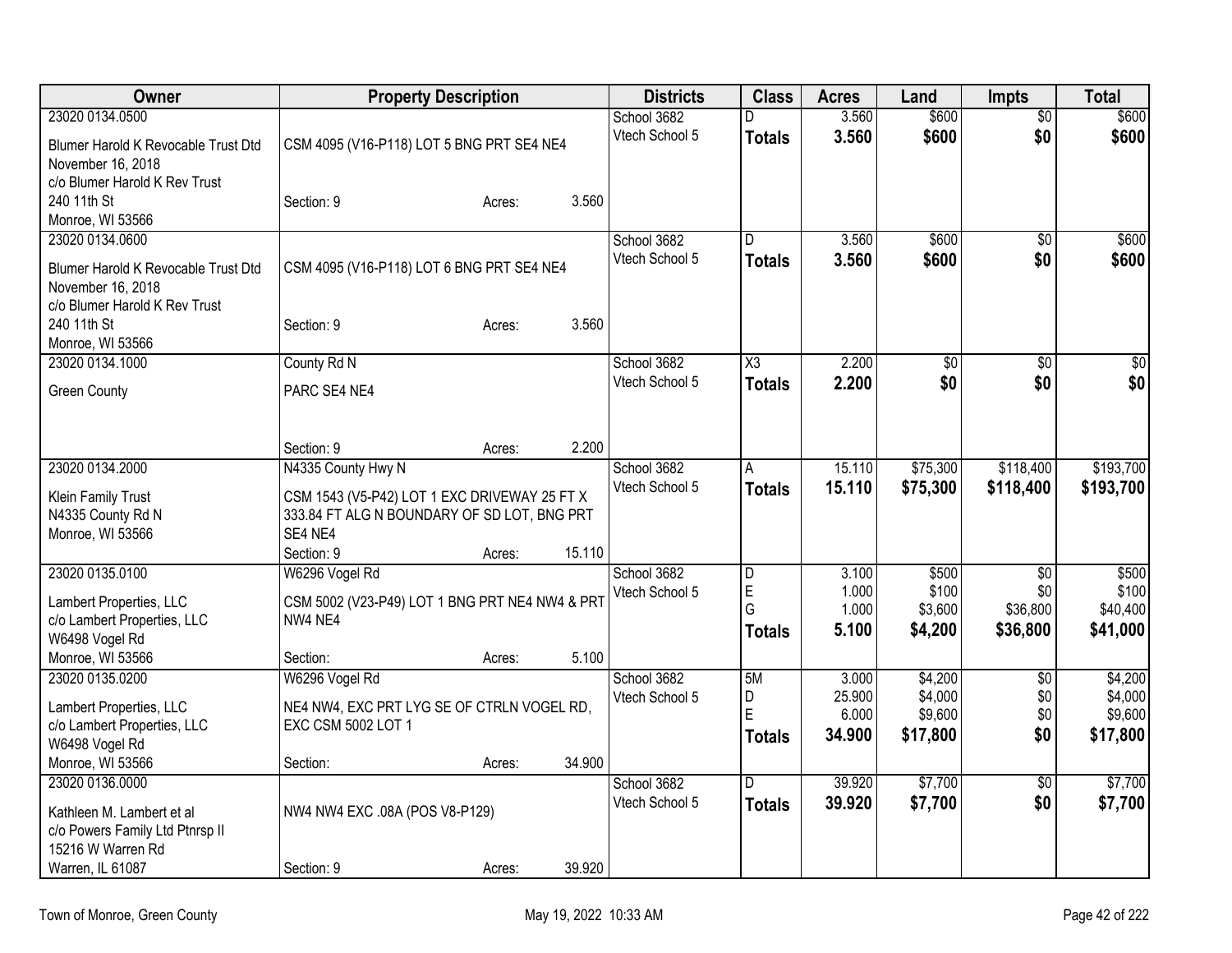| Owner                                                                                                                                   | <b>Property Description</b>                                                                                                                                       |        |                                         | <b>Districts</b> | <b>Class</b>             | <b>Acres</b>             | Land                             | <b>Impts</b>                  | <b>Total</b>                       |
|-----------------------------------------------------------------------------------------------------------------------------------------|-------------------------------------------------------------------------------------------------------------------------------------------------------------------|--------|-----------------------------------------|------------------|--------------------------|--------------------------|----------------------------------|-------------------------------|------------------------------------|
| 23020 0137,0000<br>Kathleen M. Lambert et al<br>c/o Powers Family Ltd Ptnrsp II<br>15216 W Warren Rd                                    | PRT SW4 NW4 EXC 10.0A (POS V8-P129) EXC PT PO:<br>V10-P118 (1.36A)                                                                                                |        | School 3682<br>Vtech School 5           |                  | D<br><b>Totals</b>       | 24.165<br>24.165         | \$4,200<br>\$4,200               | $\overline{50}$<br>\$0        | \$4,200<br>\$4,200                 |
| Warren, IL 61087                                                                                                                        | Section: 9                                                                                                                                                        | Acres: | 24.165                                  |                  |                          |                          |                                  |                               |                                    |
| 23020 0137.1000<br>Lambert Michael F & Katy A Jnt Rev<br>Trust Dtd 7/16/19<br>c/o Lambert Michael F & Katy A Jnt Rev                    | Vogel Rd<br>CSM 3857 (V15-P50) LOT 2 BNG PRT SW4 NW4                                                                                                              |        | School 3682<br>Vtech School 5           |                  | D.<br><b>Totals</b>      | 2.810<br>2.810           | \$400<br>\$400                   | \$0<br>\$0                    | \$400<br>\$400                     |
| Trust<br>W6498 Vogel Rd<br>Monroe, WI 53566                                                                                             | Section: 9                                                                                                                                                        | Acres: | 2.810                                   |                  |                          |                          |                                  |                               |                                    |
| 23020 0137.2000<br>Richardson Gaines E & Tamara F Rev<br>Trust Dtd Dec 31, 20<br>c/o Richardson Gaines E & Tamara F<br><b>Rev Trust</b> | W6440 Vogel Rd<br>PRT SW4 & NW4 OF NW4 & PRT SE4 NW4 LYG NE<br>VOGEL RD (POS V8-P129)<br>Section: 9                                                               | Acres: | School 3682<br>Vtech School 5<br>10.280 |                  | А<br>F<br><b>Totals</b>  | 5.280<br>5.000<br>10.280 | \$50,700<br>\$14,000<br>\$64,700 | \$217,700<br>\$0<br>\$217,700 | \$268,400<br>\$14,000<br>\$282,400 |
| W6440 Vogel Rd<br>Monroe, WI 53566                                                                                                      |                                                                                                                                                                   |        |                                         |                  |                          |                          |                                  |                               |                                    |
| 23020 0137.3000<br>Lambert Michael F & Katy A Jnt Rev<br><b>Trust Dtd 7/16/19</b><br>c/o Lambert Michael F & Katy A Jnt Rev             | Vogel Rd<br>PRT SE4 NE4 SEC 8 - .64A & PRT SW4 NW4 SEC 9<br>-1.36A, POS V10-P118                                                                                  |        | School 3682<br>Vtech School 5           |                  | E<br><b>Totals</b>       | 2.000<br>2.000           | \$3,200<br>\$3,200               | $\sqrt{6}$<br>\$0             | \$3,200<br>\$3,200                 |
| Trust<br>W6498 Vogel Rd<br>Monroe, WI 53566                                                                                             | Section: 9                                                                                                                                                        | Acres: | 2.000                                   |                  |                          |                          |                                  |                               |                                    |
| 23020 0138.0000<br>Kathleen M. Lambert et al.<br>c/o Powers Family Ltd Ptnrsp II<br>15216 W Warren Rd                                   | PRT SE4 NW4 LYG NW COR EXC .2A (POS V8-P129)                                                                                                                      |        | School 3682<br>Vtech School 5           |                  | 5M<br>D<br><b>Totals</b> | 2.000<br>0.530<br>2.530  | \$2,800<br>\$100<br>\$2,900      | \$0<br>\$0<br>\$0             | \$2,800<br>\$100<br>\$2,900        |
| Warren, IL 61087                                                                                                                        | Section: 9                                                                                                                                                        | Acres: | 2.530                                   |                  |                          |                          |                                  |                               |                                    |
| 23020 0138.1000<br>Lambert Properties, LLC<br>c/o Lambert Properties, LLC<br>W6498 Vogel Rd<br>Monroe, WI 53566                         | Vogel Rd<br>PRT SE4 NW4 COM N4 COR SD SEC TH S0*W ALG<br>N/S CNTERLN SEC 9 1324.56 FT TO NE COR SD SE4<br>NW4 TH N89*W ALG N LN 133.77 FT TO CNTRLN<br>Section: 9 | Acres: | School 3682<br>Vtech School 5<br>7.000  |                  | D<br>E<br><b>Totals</b>  | 6.500<br>0.500<br>7.000  | \$400<br>\$100<br>\$500          | $\sqrt[6]{3}$<br>\$0<br>\$0   | \$400<br>\$100<br>\$500            |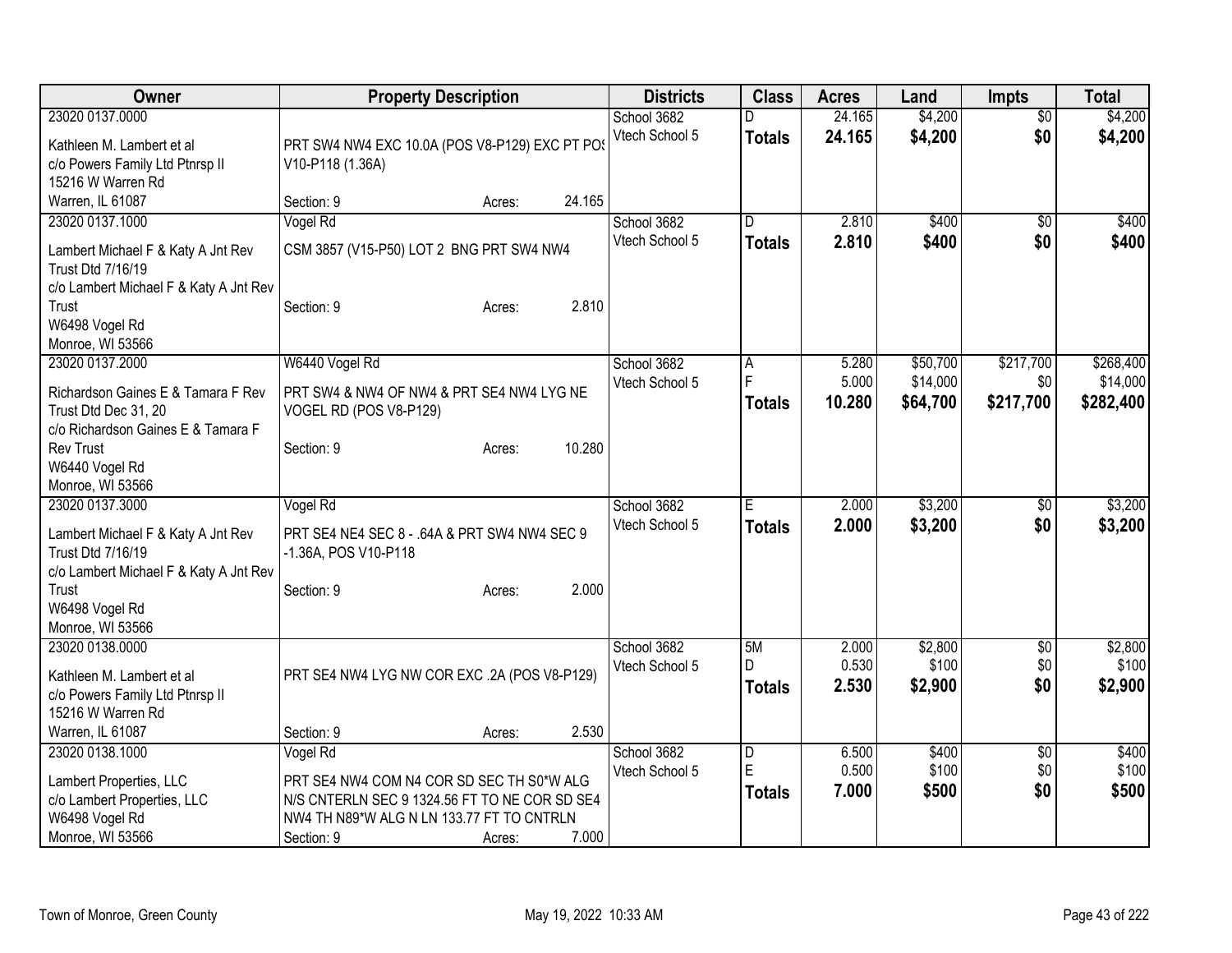| Owner                           |                                                | <b>Property Description</b> |        | <b>Districts</b> | <b>Class</b>            | <b>Acres</b>    | Land     | <b>Impts</b>    | <b>Total</b>         |
|---------------------------------|------------------------------------------------|-----------------------------|--------|------------------|-------------------------|-----------------|----------|-----------------|----------------------|
| 23020 0138.2000                 | W6360 Vogel Rd                                 |                             |        | School 3682      | А                       | 8.710           | \$59,300 | \$152,100       | \$211,400            |
| Scott K. Shelton                | CSM 2772 (V9-P307) LOT 1 BNG PRT SE4 NW4       |                             |        | Vtech School 5   | E                       | 4.570           | \$500    | \$0             | \$500                |
| Kathy J. Shelton                |                                                |                             |        |                  | <b>Totals</b>           | 13.280          | \$59,800 | \$152,100       | \$211,900            |
| W6360 Vogel Rd                  |                                                |                             |        |                  |                         |                 |          |                 |                      |
| Monroe, WI 53566                | Section: 9                                     | Acres:                      | 13.280 |                  |                         |                 |          |                 |                      |
| 23020 0138.3000                 | Vogel Rd                                       |                             |        | School 3682      | $\overline{\mathsf{D}}$ | 17.000          | \$2,700  | \$0             | \$2,700              |
|                                 |                                                |                             |        | Vtech School 5   | <b>Totals</b>           | 17.000          | \$2,700  | \$0             | \$2,700              |
| A B Carpet Co, Inc              | PRT SE4 NW4 LYG SE VOGEL RD COM E4 COR SD      |                             |        |                  |                         |                 |          |                 |                      |
| c/o A B Carpet Co, Inc          | SEC TH N88*W 2649.12 POB TH N88*W 880.95 FT TH |                             |        |                  |                         |                 |          |                 |                      |
| 1410 Cranston Rd                | N0*E 195.18' TO CTRLN VOGEL RD TH N68*E 5.07'  |                             |        |                  |                         |                 |          |                 |                      |
| Beloit, WI 53511                | Section: 9                                     | Acres:                      | 17.000 |                  |                         |                 |          |                 |                      |
| 23020 0139.0000                 | Vogel Rd                                       |                             |        | School 3682      | D                       | 29.540          | \$3,800  | \$0             | \$3,800              |
| Brian D. Williams               | PRT NE4 SW4                                    |                             |        | Vtech School 5   | E.                      | 2.000           | \$100    | \$0             | \$100                |
| Jeannine M. Williams            |                                                |                             |        |                  | <b>Totals</b>           | 31.540          | \$3,900  | \$0             | \$3,900              |
| W6351 Vogel Rd                  |                                                |                             |        |                  |                         |                 |          |                 |                      |
| Monroe, WI 53566                | Section: 9                                     | Acres:                      | 31.540 |                  |                         |                 |          |                 |                      |
| 23020 0139.0100                 | W6351 Vogel Rd                                 |                             |        | School 3682      | A                       | 8.479           | \$58,700 | \$219,900       | \$278,600            |
|                                 |                                                |                             |        | Vtech School 5   |                         | 8.479           |          |                 |                      |
| Brian D. Williams               | PRT NE4 SW4, COM W4 COR SD SEC TH S89*E ALG    |                             |        |                  | <b>Totals</b>           |                 | \$58,700 | \$219,900       | \$278,600            |
| Jeannine M. Williams            | E/W CLN SD SEC 1324.54 FT TO NW COR NE4 SW4    |                             |        |                  |                         |                 |          |                 |                      |
| W6351 Vogel Rd                  | SD SEC & POB TH CONT ALG SD E/W CLN S89*E      |                             |        |                  |                         |                 |          |                 |                      |
| Monroe, WI 53566                | Section: 9                                     | Acres:                      | 8.479  |                  |                         |                 |          |                 |                      |
| 23020 0140.0000                 |                                                |                             |        | School 3682      | D                       | 12.807          | \$2,800  | $\overline{50}$ | \$2,800              |
| Kathleen M. Lambert et al       | PRT NW4 SW4                                    |                             |        | Vtech School 5   | <b>Totals</b>           | 12.807          | \$2,800  | \$0             | \$2,800              |
| c/o Powers Family Ltd Ptnrsp II |                                                |                             |        |                  |                         |                 |          |                 |                      |
| 15216 W Warren Rd               |                                                |                             |        |                  |                         |                 |          |                 |                      |
| Warren, IL 61087                | Section: 9                                     |                             | 12.807 |                  |                         |                 |          |                 |                      |
| 23020 0140.1000                 |                                                | Acres:                      |        |                  | 5M                      |                 | \$21,600 | $\overline{50}$ |                      |
|                                 | Vogel Rd                                       |                             |        | School 3682      |                         | 15.438<br>5.000 | \$45,000 |                 | \$21,600<br>\$45,000 |
| Brian D. Williams               | PRT NW4 SW4 & SE4 NW4                          |                             |        | Vtech School 5   | А<br>D                  | 6.000           | \$1,000  | \$0<br>\$0      | \$1,000              |
| Jeannine M. Williams            |                                                |                             |        |                  | Ē                       | 2.000           | \$100    | \$0             | \$100                |
| W6351 Vogel Rd                  |                                                |                             |        |                  |                         |                 |          |                 |                      |
| Monroe, WI 53566                | Section: 9                                     | Acres:                      | 28.438 |                  | <b>Totals</b>           | 28.438          | \$67,700 | \$0             | \$67,700             |
| 23020 0141.0000                 |                                                |                             |        | School 3682      | D.                      | 5.000           | \$1,300  | $\overline{50}$ | \$1,300              |
|                                 | N 5A OF E1/4 SW4 SW4                           |                             |        | Vtech School 5   | <b>Totals</b>           | 5.000           | \$1,300  | \$0             | \$1,300              |
| Brian D. Williams               |                                                |                             |        |                  |                         |                 |          |                 |                      |
| Jeannine M. Williams            |                                                |                             |        |                  |                         |                 |          |                 |                      |
| W6351 Vogel Rd                  |                                                |                             |        |                  |                         |                 |          |                 |                      |
| Monroe, WI 53566                | Section: 9                                     | Acres:                      | 5.000  |                  |                         |                 |          |                 |                      |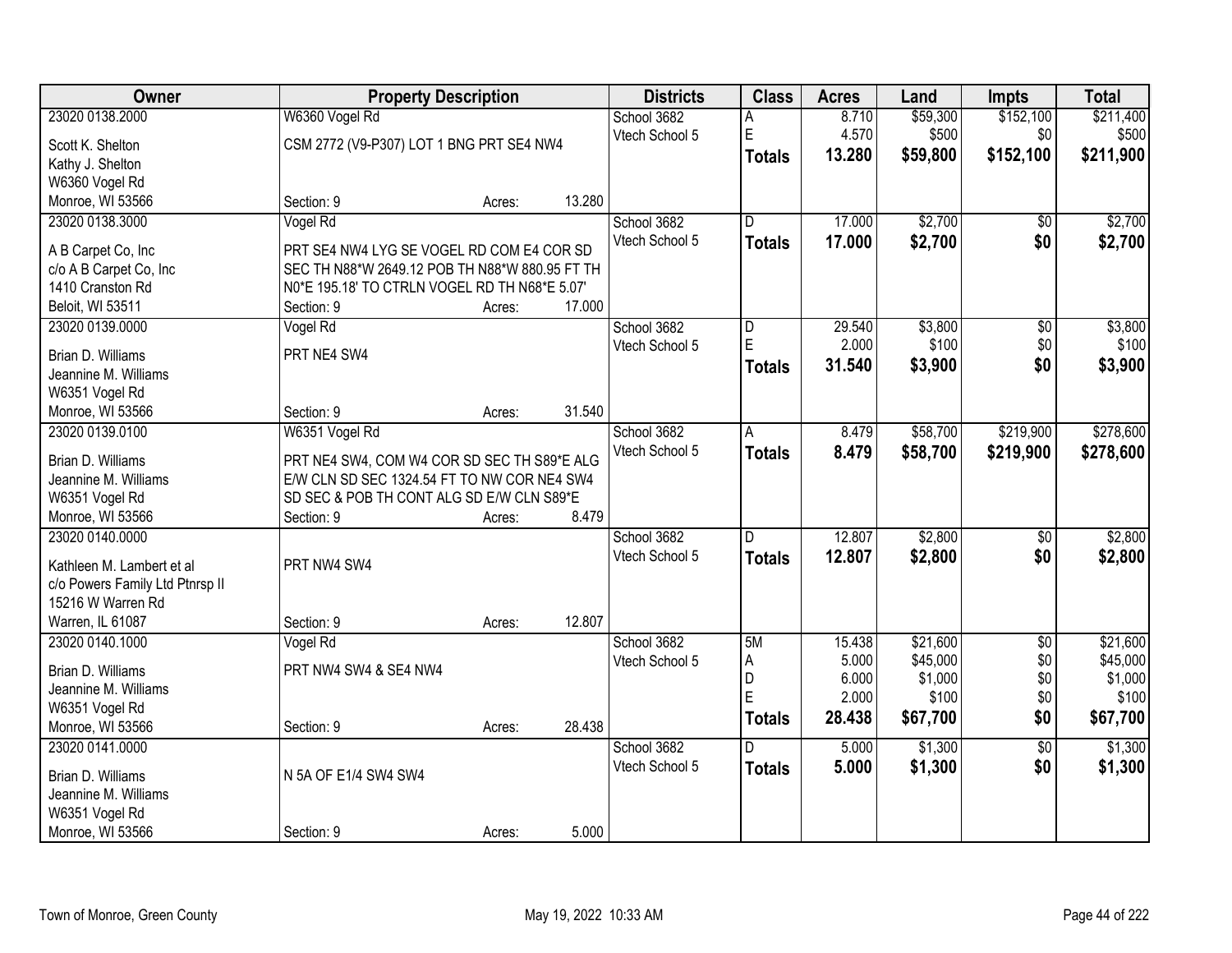| Owner                | <b>Property Description</b>                   |                                 | <b>Districts</b>              | <b>Class</b>   | <b>Acres</b>     | Land                 | <b>Impts</b>           | <b>Total</b>         |
|----------------------|-----------------------------------------------|---------------------------------|-------------------------------|----------------|------------------|----------------------|------------------------|----------------------|
| 23020 0141.1000      |                                               |                                 | School 3682<br>Vtech School 5 | <b>Totals</b>  | 15.000<br>15.000 | \$42,000<br>\$42,000 | $\overline{50}$<br>\$0 | \$42,000<br>\$42,000 |
| Robert J. Huffman    | E 5A N1/2 W3/4 SW4 SW4; NW4 SW4 SW4 -10A(SUBJ |                                 |                               |                |                  |                      |                        |                      |
| Denise S. Huffman    | TO EASEMENT OVER N 16 FT THEREOF)             |                                 |                               |                |                  |                      |                        |                      |
| N4002 County Rd J    |                                               |                                 |                               |                |                  |                      |                        |                      |
| Monroe, WI 53566     | Section: 9                                    | Acres:                          | 15.000                        |                |                  |                      |                        |                      |
| 23020 0141.2000      |                                               |                                 | School 3682<br>Vtech School 5 | F              | 15.000           | \$42,000             | \$0                    | \$42,000             |
| Scott J. Watson      | W 15A S2 SW4 SW4                              |                                 |                               | <b>Totals</b>  | 15.000           | \$42,000             | \$0                    | \$42,000             |
| Heather M. Watson    |                                               |                                 |                               |                |                  |                      |                        |                      |
| N3906 County Rd J    |                                               |                                 |                               |                |                  |                      |                        |                      |
| Monroe, WI 53566     | Section: 9                                    | Acres:                          | 15.000                        |                |                  |                      |                        |                      |
| 23020 0141.3000      |                                               |                                 | School 3682                   |                | 5.000            | \$14,000             | \$0                    | \$14,000             |
|                      | S 5A OF E1/4 SW4 SW4                          |                                 | Vtech School 5                | <b>Totals</b>  | 5.000            | \$14,000             | \$0                    | \$14,000             |
| Brian D. Williams    |                                               |                                 |                               |                |                  |                      |                        |                      |
| Jeannine M. Williams |                                               |                                 |                               |                |                  |                      |                        |                      |
| W6351 Vogel Rd       |                                               |                                 |                               |                |                  |                      |                        |                      |
| Monroe, WI 53566     | Section: 9                                    | Acres:                          | 5.000                         |                |                  |                      |                        |                      |
| 23020 0142.0000      |                                               |                                 | School 3682                   | D              | 40.000           | \$2,600              | \$0                    | \$2,600              |
| Brian D. Williams    | SE4 SW4                                       |                                 | Vtech School 5                | <b>Totals</b>  | 40.000           | \$2,600              | \$0                    | \$2,600              |
| Jeannine M. Williams |                                               |                                 |                               |                |                  |                      |                        |                      |
| W6351 Vogel Rd       |                                               |                                 |                               |                |                  |                      |                        |                      |
| Monroe, WI 53566     | Section: 9                                    | 40.000<br>Acres:                |                               |                |                  |                      |                        |                      |
| 23020 0143.0000      | N4199 Indergand Ln                            |                                 | School 3682                   | $\overline{D}$ | 34.300           | \$3,100              | $\overline{30}$        | \$3,100              |
|                      |                                               |                                 | Vtech School 5                | G              | 1.000            | \$18,000             | \$366,000              | \$384,000            |
| Kenneth E. Guse      | PT FR NE4 SE4 EXC 2.20A ALG E SD & EXC PCL SE |                                 |                               | <b>Totals</b>  | 35.300           | \$21,100             | \$366,000              | \$387,100            |
| Linnea M. Guse       | <b>COR</b>                                    |                                 |                               |                |                  |                      |                        |                      |
| N4199 Indergand Ln   |                                               |                                 |                               |                |                  |                      |                        |                      |
| Monroe, WI 53566     | Section: 9                                    | Acres:                          | 35.300                        |                |                  |                      |                        |                      |
| 23020 0143.1000      | County Rd N                                   |                                 | School 3682                   | X3             | 4.350            | $\sqrt{6}$           | $\overline{50}$        | \$0                  |
| <b>Green County</b>  | SECTION <sub>9</sub>                          | . PARC NE4 SE4 .2A PARC NE4 SE4 | Vtech School 5                | <b>Totals</b>  | 4.350            | \$0                  | \$0                    | \$0                  |
|                      | 1.25A PARC NE4 SE4 E OF HY 1.5A PARC NE4 SE4  |                                 |                               |                |                  |                      |                        |                      |
|                      | 1.4A                                          |                                 |                               |                |                  |                      |                        |                      |
|                      | Section: 9                                    | Acres:                          | 4.350                         |                |                  |                      |                        |                      |
| 23020 0143.2000      | County Rd N                                   |                                 | School 3682                   | ID.            | 2.200            | \$300                | $\overline{50}$        | \$300                |
| Toni L. Adkins       | COM 16 RODS N SE COR NE4 SE4 TH S50*W 184 FT  |                                 | Vtech School 5                | <b>Totals</b>  | 2.200            | \$300                | \$0                    | \$300                |
| 24 Diamond View Rd   | TO CTR S END BRIDGE TH N ALG CTR OLD HWY AS   |                                 |                               |                |                  |                      |                        |                      |
| Cody, WY 82414       | LOC PRIOR TO 1950 TO N LN SE4 TH E 14 RODS TO |                                 |                               |                |                  |                      |                        |                      |
|                      |                                               |                                 | 2.200                         |                |                  |                      |                        |                      |
|                      | Section: 9                                    | Acres:                          |                               |                |                  |                      |                        |                      |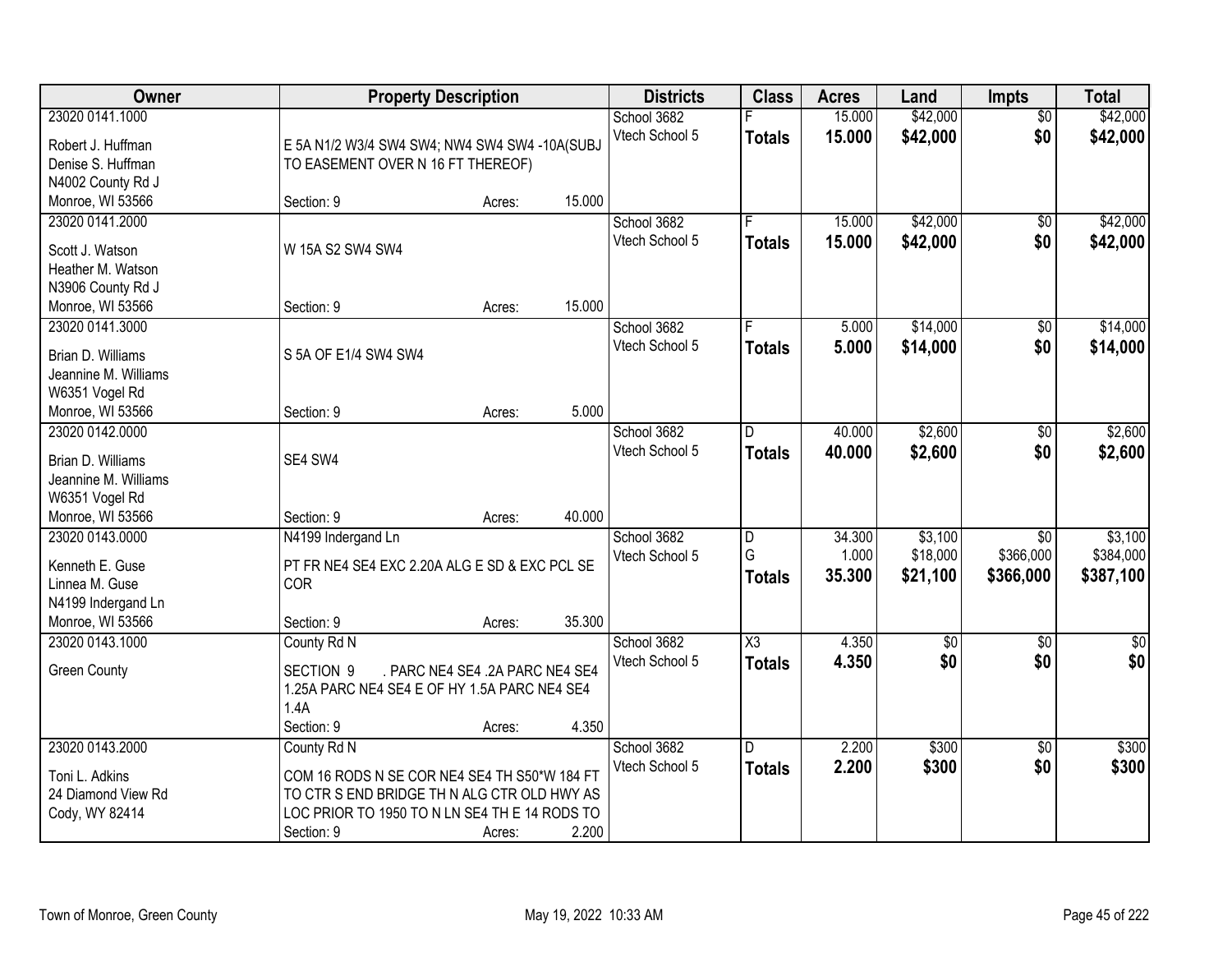| <b>Owner</b>         |                                                  | <b>Property Description</b>   |        | <b>Districts</b> | <b>Class</b>            | <b>Acres</b> | Land            | <b>Impts</b>    | <b>Total</b> |
|----------------------|--------------------------------------------------|-------------------------------|--------|------------------|-------------------------|--------------|-----------------|-----------------|--------------|
| 23020 0144.0000      |                                                  |                               |        | School 3682      | D                       | 28.409       | \$4,200         | \$0             | \$4,200      |
| Kenneth E. Guse      | PRT NW4 SE4                                      |                               |        | Vtech School 5   | $\mathsf E$             | 1.000        | \$100           | \$0             | \$100        |
| Linnea M. Guse       |                                                  |                               |        |                  | <b>Totals</b>           | 29.409       | \$4,300         | \$0             | \$4,300      |
| N4199 Indergand Ln   |                                                  |                               |        |                  |                         |              |                 |                 |              |
| Monroe, WI 53566     | Section: 9                                       | Acres:                        | 29.409 |                  |                         |              |                 |                 |              |
| 23020 0144.0100      |                                                  |                               |        | School 3682      | $\overline{\mathsf{n}}$ | 10.591       | \$1,700         | \$0             | \$1,700      |
| Brian D. Williams    | PRT NW4 SE4                                      |                               |        | Vtech School 5   | <b>Totals</b>           | 10.591       | \$1,700         | \$0             | \$1,700      |
| Jeannine M. Williams |                                                  |                               |        |                  |                         |              |                 |                 |              |
| W6351 Vogel Rd       |                                                  |                               |        |                  |                         |              |                 |                 |              |
| Monroe, WI 53566     | Section: 9                                       | Acres:                        | 10.591 |                  |                         |              |                 |                 |              |
| 23020 0145.0000      | Indergand Ln                                     |                               |        | School 3682      | 5M                      | 3.000        | \$4,200         | \$0             | \$4,200      |
|                      |                                                  |                               |        | Vtech School 5   | D                       | 3.000        | \$200           | \$0             | \$200        |
| Kenneth E. Guse      | PARC N PRT SW4 SE4 & NW COR SE4 SE4, INCL        |                               |        |                  | E                       | 7.000        | \$700           | \$0             | \$700        |
| Linnea M. Guse       | CSM 2352 (V8-P71) LOT 1 -.45A FOR DRIVE          |                               |        |                  | <b>Totals</b>           | 13.000       | \$5,100         | \$0             | \$5,100      |
| N4199 Indergand Ln   |                                                  |                               |        |                  |                         |              |                 |                 |              |
| Monroe, WI 53566     | Section: 9                                       | Acres:                        | 13.000 |                  |                         |              |                 |                 |              |
| 23020 0145.1000      | County Rd N                                      |                               |        | School 3682      | D                       | 29.000       | \$1,800         | \$0             | \$1,800      |
| Mary T. Schmidt      | S 30A SW4 SE4(SEE FULL DESC ON PARC              |                               |        | Vtech School 5   | E                       | 1.000        | \$100           | \$0             | \$100        |
| W3797 County Rd Kk   | 0146.0000)                                       |                               |        |                  | <b>Totals</b>           | 30.000       | \$1,900         | \$0             | \$1,900      |
| Monroe, WI 53566     |                                                  |                               |        |                  |                         |              |                 |                 |              |
|                      | Section: 9                                       | Acres:                        | 30.000 |                  |                         |              |                 |                 |              |
| 23020 0146.0000      | N4155 Indergand Ln                               |                               |        | School 3682      | $\overline{\mathsf{D}}$ | 33.000       | \$3,400         | $\overline{50}$ | \$3,400      |
|                      |                                                  |                               |        | Vtech School 5   | $\overline{E}$          | 2.360        | \$300           | \$0             | \$300        |
| Mary T. Schmidt      | PRT SE4 SE4 -35.11A, PRT NE4 SE4 -1.25A, COM PT  |                               |        |                  | G                       | 1.000        | \$5,000         | \$12,300        | \$17,300     |
| W3797 County Rd Kk   | 16 RDS N SE COR NE4 SE4 SEC 9 TH S50*W 184 FT    |                               |        |                  | <b>Totals</b>           | 36.360       | \$8,700         | \$12,300        | \$21,000     |
| Monroe, WI 53566     | TH S70*W 850 FT TH S62*W 421.5 FT TO PT 20 RDS S |                               |        |                  |                         |              |                 |                 |              |
|                      | Section: 9                                       | Acres:                        | 36.360 |                  |                         |              |                 |                 |              |
| 23020 0146.1000      | County Rd N                                      |                               |        | School 3682      | $\overline{\text{X3}}$  | 1.890        | $\overline{50}$ | $\overline{50}$ | \$0          |
| <b>Green County</b>  | SECTION 9                                        | . PARC SE4 SE4 1.25A PARC SE4 |        | Vtech School 5   | <b>Totals</b>           | 1.890        | \$0             | \$0             | \$0          |
|                      | SE4 .39A PARC SE4 SE4 .25A                       |                               |        |                  |                         |              |                 |                 |              |
|                      |                                                  |                               |        |                  |                         |              |                 |                 |              |
|                      | Section: 9                                       | Acres:                        | 1.890  |                  |                         |              |                 |                 |              |
| 23020 0147.0000      | W5683 Center Rd                                  |                               |        | School 3682      | A                       | 5.500        | \$51,300        | \$598,900       | \$650,200    |
| Nathan T. Lancaster  | CSM 1951 (V6-P263) LOT 1 BNG NE4 NE4 SEC 10 40A  |                               |        | Vtech School 5   | D                       | 11.000       | \$1,800         | \$0             | \$1,800      |
| 521 6th St           | & PRT NW4 NW4 SEC 11 -. 79A                      |                               |        |                  | E                       | 13.290       | \$21,300        | \$0             | \$21,300     |
| Monroe, WI 53566     |                                                  |                               |        |                  | M <sub>6</sub>          | 11.000       | (\$15,400)      | \$0             | \$0          |
|                      | Section: 10                                      | Acres:                        | 40.790 |                  | <b>Totals</b>           | 40.790       | \$74,400        | \$598,900       | \$673,300    |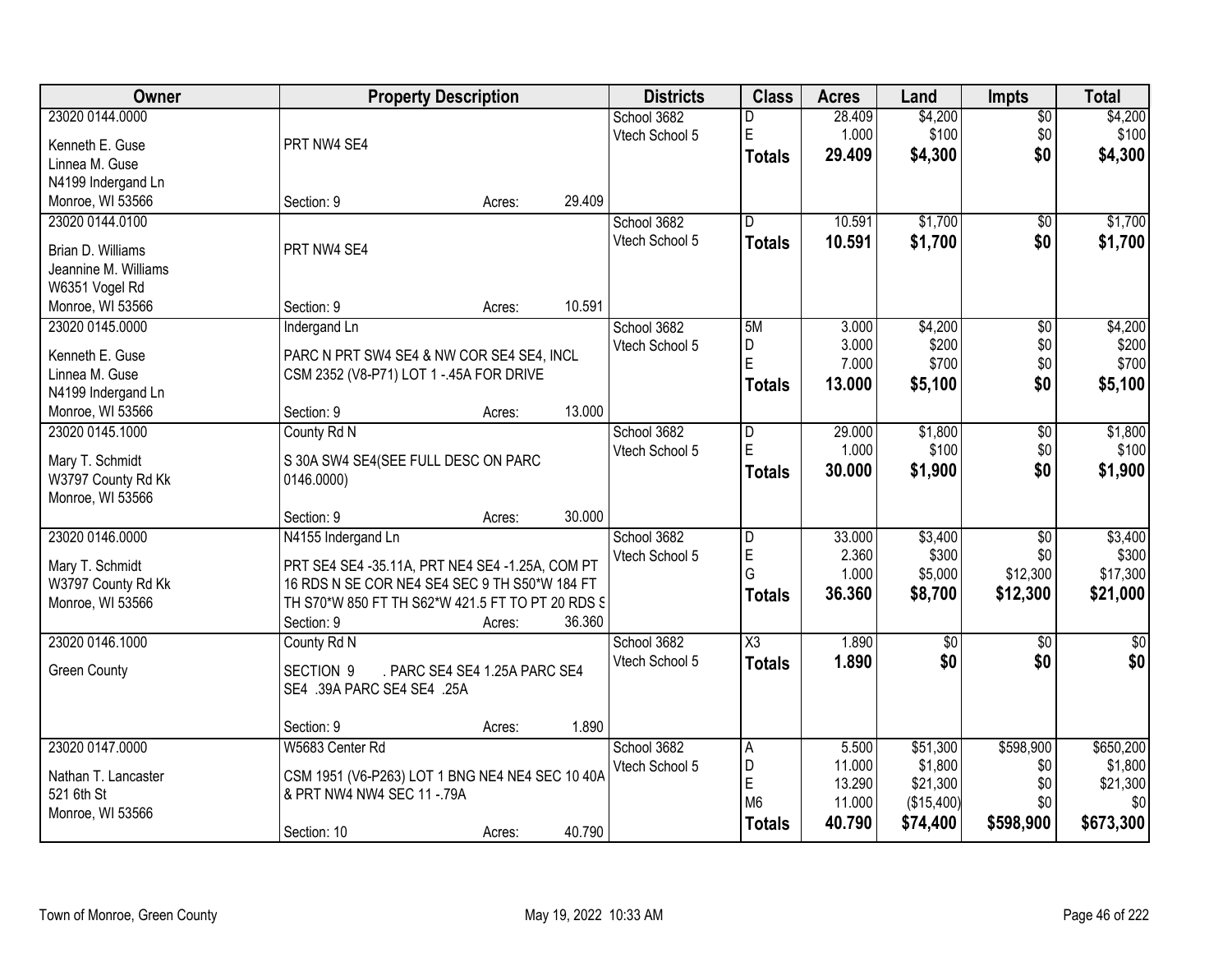| Owner                                         |                                                   | <b>Property Description</b> |        | <b>Districts</b> | <b>Class</b>  | <b>Acres</b> | Land     | <b>Impts</b>    | <b>Total</b> |
|-----------------------------------------------|---------------------------------------------------|-----------------------------|--------|------------------|---------------|--------------|----------|-----------------|--------------|
| 23020 0148.0000                               |                                                   |                             |        | School 3682      | D             | 39.500       | \$6,300  | $\overline{50}$ | \$6,300      |
| Lancaster Investments, LLC                    | FR NW4 NE4 EXC COM NW COR SE4 NE4 POB TH          |                             |        | Vtech School 5   | <b>Totals</b> | 39.500       | \$6,300  | \$0             | \$6,300      |
| 521 6th St                                    | N0*E 49.50 FT TH N88*W 363.00 FT TH S0*W 49.50 FT |                             |        |                  |               |              |          |                 |              |
| Monroe, WI 53566                              | TH S88*E 363.00 FT TO POB INC EASEMENT            |                             |        |                  |               |              |          |                 |              |
|                                               | Section: 10                                       | Acres:                      | 39.500 |                  |               |              |          |                 |              |
| 23020 0149.0000                               |                                                   |                             |        | School 3682      | D             | 40.500       | \$4,200  | \$0             | \$4,200      |
| Robert P. Marty                               | .5A SE COR NW4 NE4; SW4 NE4 40A                   |                             |        | Vtech School 5   | <b>Totals</b> | 40.500       | \$4,200  | \$0             | \$4,200      |
| W5656 Benkert Rd                              |                                                   |                             |        |                  |               |              |          |                 |              |
| Monroe, WI 53566                              |                                                   |                             |        |                  |               |              |          |                 |              |
|                                               | Section: 10                                       | Acres:                      | 40.500 |                  |               |              |          |                 |              |
| 23020 0150.0000                               | Benkert Rd                                        |                             |        | School 3682      | D             | 39.000       | \$5,100  | $\overline{50}$ | \$5,100      |
|                                               | SE4 NE4                                           |                             |        | Vtech School 5   | E             | 1.000        | \$100    | \$0             | \$100        |
| Robert P. Marty<br>W5656 Benkert Rd           |                                                   |                             |        |                  | <b>Totals</b> | 40.000       | \$5,200  | \$0             | \$5,200      |
| Monroe, WI 53566                              |                                                   |                             |        |                  |               |              |          |                 |              |
|                                               | Section: 10                                       | Acres:                      | 40.000 |                  |               |              |          |                 |              |
| 23020 0151.0700                               | County Rd N                                       |                             |        | School 3682      | D.            | 6.000        | \$1,000  | $\overline{50}$ | \$1,000      |
|                                               |                                                   |                             |        | Vtech School 5   | <b>Totals</b> | 6.000        | \$1,000  | \$0             | \$1,000      |
| Lancaster Investments, LLC                    | CSM 3988 (V15-P289) LOT 7 BNG PRT NE4 NW4 INCL    |                             |        |                  |               |              |          |                 |              |
| 521 6th St<br>Monroe, WI 53566                | <b>EASEMENT</b>                                   |                             |        |                  |               |              |          |                 |              |
|                                               | Section: 10                                       | Acres:                      | 6.000  |                  |               |              |          |                 |              |
| 23020 0151.0800                               | N4456 County Hwy N                                |                             |        | School 3682      | A             | 6.000        | \$42,500 | \$311,200       | \$353,700    |
|                                               |                                                   |                             |        | Vtech School 5   | <b>Totals</b> | 6.000        | \$42,500 | \$311,200       | \$353,700    |
| Hodgson Robert T & Colleen M Living           | CSM 3988 (V15-P289) LOT 8 BNG PRT NE4 NW4         |                             |        |                  |               |              |          |                 |              |
| Trust                                         | <b>INCL EASEMENT</b>                              |                             |        |                  |               |              |          |                 |              |
| c/o Hodgson Robert T & Colleen M Lvg<br>Trust |                                                   |                             | 6.000  |                  |               |              |          |                 |              |
| N4456 County Rd N                             | Section: 10                                       | Acres:                      |        |                  |               |              |          |                 |              |
| Monroe, WI 53566                              |                                                   |                             |        |                  |               |              |          |                 |              |
| 23020 0151.0900                               | N4454 County Hwy N                                |                             |        | School 3682      | A             | 6.000        | \$42,500 | \$225,700       | \$268,200    |
|                                               |                                                   |                             |        | Vtech School 5   | <b>Totals</b> | 6.000        | \$42,500 | \$225,700       | \$268,200    |
| David A. Sawdey                               | CSM 3988 (V15-P289) LOT 9 BNG PRT NE4 NW4         |                             |        |                  |               |              |          |                 |              |
| Jodi L. Sawdey<br>N4454 County Rd N           |                                                   |                             |        |                  |               |              |          |                 |              |
| Monroe, WI 53566                              | Section: 10                                       | Acres:                      | 6.000  |                  |               |              |          |                 |              |
| 23020 0151.1000                               | County Rd N                                       |                             |        | School 3682      | D             | 5.000        | \$1,100  | $\overline{50}$ | \$1,100      |
|                                               |                                                   |                             |        | Vtech School 5   | Totals        | 5.000        | \$1,100  | \$0             | \$1,100      |
| Lancaster Investments, LLC                    | CSM 3988 (V15-P289) LOT 10 BNG PRT NE4 NW4        |                             |        |                  |               |              |          |                 |              |
| 521 6th St                                    |                                                   |                             |        |                  |               |              |          |                 |              |
| Monroe, WI 53566                              |                                                   |                             |        |                  |               |              |          |                 |              |
|                                               | Section: 10                                       | Acres:                      | 5.000  |                  |               |              |          |                 |              |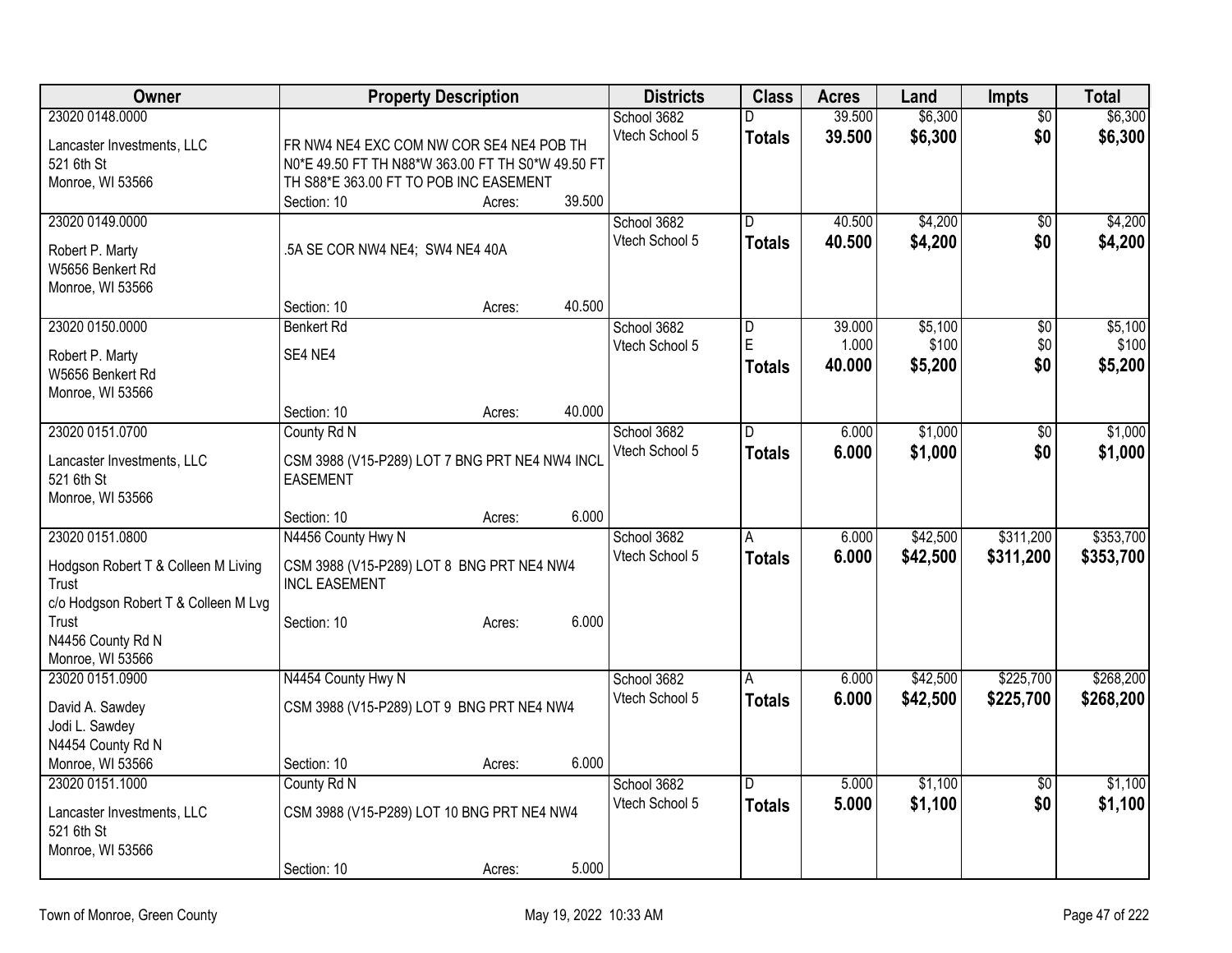| <b>Owner</b>                            |                                                                           | <b>Property Description</b> |        | <b>Districts</b> | <b>Class</b>   | <b>Acres</b> | Land     | Impts           | <b>Total</b> |
|-----------------------------------------|---------------------------------------------------------------------------|-----------------------------|--------|------------------|----------------|--------------|----------|-----------------|--------------|
| 23020 0152.0000                         | County Rd N                                                               |                             |        | School 3682      |                | 48.870       | \$11,100 | $\overline{50}$ | \$11,100     |
| Lancaster Investments, LLC              | CSM 4435 (V18-P175) LOT 1 BNG PRT NW4 NW4 &                               |                             |        | Vtech School 5   | <b>Totals</b>  | 48.870       | \$11,100 | \$0             | \$11,100     |
| 521 6th St                              | NE4 NW4 INCL EASEMENT                                                     |                             |        |                  |                |              |          |                 |              |
| Monroe, WI 53566                        |                                                                           |                             |        |                  |                |              |          |                 |              |
|                                         | Section: 10                                                               | Acres:                      | 48.870 |                  |                |              |          |                 |              |
| 23020 0152.1000                         | N4472 County Hwy N                                                        |                             |        | School 3682      | A              | 2.964        | \$39,800 | \$121,800       | \$161,600    |
| Carol J. Miller                         | PRT NW4 NW4 COM NW COR SEC E 433 FT S 275.2                               |                             |        | Vtech School 5   | <b>Totals</b>  | 2.964        | \$39,800 | \$121,800       | \$161,600    |
| c/o Carol J. Miller) Mayer              | FT W 433 FT N 275.2 FT - CONT 2.75A; ALSO CSM                             |                             |        |                  |                |              |          |                 |              |
| N4472 County Rd N                       | 394 (V1-P408) LOT 1 CONT .49A BNG PRT NW4 NW4                             |                             |        |                  |                |              |          |                 |              |
| Monroe, WI 53566                        | Section: 10                                                               | Acres:                      | 2.964  |                  |                |              |          |                 |              |
| 23020 0152.1100                         | County Rd N                                                               |                             |        | School 3682      | D              | 5.000        | \$1,100  | \$0             | \$1,100      |
| Lancaster Investments, LLC              | CSM 3989 (V15-P290) LOT 11 BNG PRT NE4 & NW4                              |                             |        | Vtech School 5   | <b>Totals</b>  | 5.000        | \$1,100  | \$0             | \$1,100      |
| 521 6th St                              | OF NW4                                                                    |                             |        |                  |                |              |          |                 |              |
| Monroe, WI 53566                        |                                                                           |                             |        |                  |                |              |          |                 |              |
|                                         | Section: 10                                                               | Acres:                      | 5.000  |                  |                |              |          |                 |              |
| 23020 0153.0000                         | County Rd N                                                               |                             |        | School 3682      | D              | 3.260        | \$500    | \$0             | \$500        |
|                                         | FR SW4 NW4 EXC CSM 1994 & EXC CSM 3248 & PRT                              |                             |        | Vtech School 5   | E              | 6.000        | \$9,600  | \$0             | \$9,600      |
| Lonna J. Coplien<br>1510 14th Ave       | LOT 1 CSM 3249 & EXC 16.17A (PT PCL 153.3) & EXC                          |                             |        |                  | <b>Totals</b>  | 9.260        | \$10,100 | \$0             | \$10,100     |
| Monroe, WI 53566                        | PT LOT 1 CSM 4492                                                         |                             |        |                  |                |              |          |                 |              |
|                                         | Section: 10                                                               | Acres:                      | 9.260  |                  |                |              |          |                 |              |
| 23020 0153.0100                         | N4362 County Hwy N                                                        |                             |        | School 3682      | $\overline{A}$ | 5.010        | \$50,000 | \$78,900        | \$128,900    |
|                                         |                                                                           |                             |        | Vtech School 5   | <b>Totals</b>  | 5.010        | \$50,000 | \$78,900        | \$128,900    |
| Francis L. Linzmeier                    | CSM 3248 (V12-P26) LOT 1 BNG PRT SW4 NW4                                  |                             |        |                  |                |              |          |                 |              |
| N3191 Loop Rd<br>Monroe, WI 53566       |                                                                           |                             |        |                  |                |              |          |                 |              |
|                                         | Section: 10                                                               | Acres:                      | 5.010  |                  |                |              |          |                 |              |
| 23020 0153.0200                         | N4356 County Hwy N                                                        |                             |        | School 3682      |                | 5.950        | \$52,400 | \$164,000       | \$216,400    |
|                                         |                                                                           |                             |        | Vtech School 5   | <b>Totals</b>  | 5.950        | \$52,400 | \$164,000       | \$216,400    |
| Craig E. Wunschel                       | CSM 3249 (V12-P28) LOT 1 BNG PRT SW4 NW4 -<br>1.80A & PRT SE4 NW4 - 4.15A |                             |        |                  |                |              |          |                 |              |
| Andrea L. Wunschel<br>N4356 County Rd N |                                                                           |                             |        |                  |                |              |          |                 |              |
| Monroe, WI 53566                        | Section: 10                                                               | Acres:                      | 5.950  |                  |                |              |          |                 |              |
| 23020 0153.1000                         | N4396 County Hwy N                                                        |                             |        | School 3682      | A              | 0.500        | \$15,000 | \$48,200        | \$63,200     |
|                                         |                                                                           |                             |        | Vtech School 5   | <b>Totals</b>  | 0.500        | \$15,000 | \$48,200        | \$63,200     |
| James A. Erb                            | COM NW COR SW4 NW4 S 170 FT E 130 FT N 170 FT                             |                             |        |                  |                |              |          |                 |              |
| N4396 County Rd N                       | W 130 FT POB                                                              |                             |        |                  |                |              |          |                 |              |
| Monroe, WI 53566                        | Section: 10                                                               | Acres:                      | 0.500  |                  |                |              |          |                 |              |
|                                         |                                                                           |                             |        |                  |                |              |          |                 |              |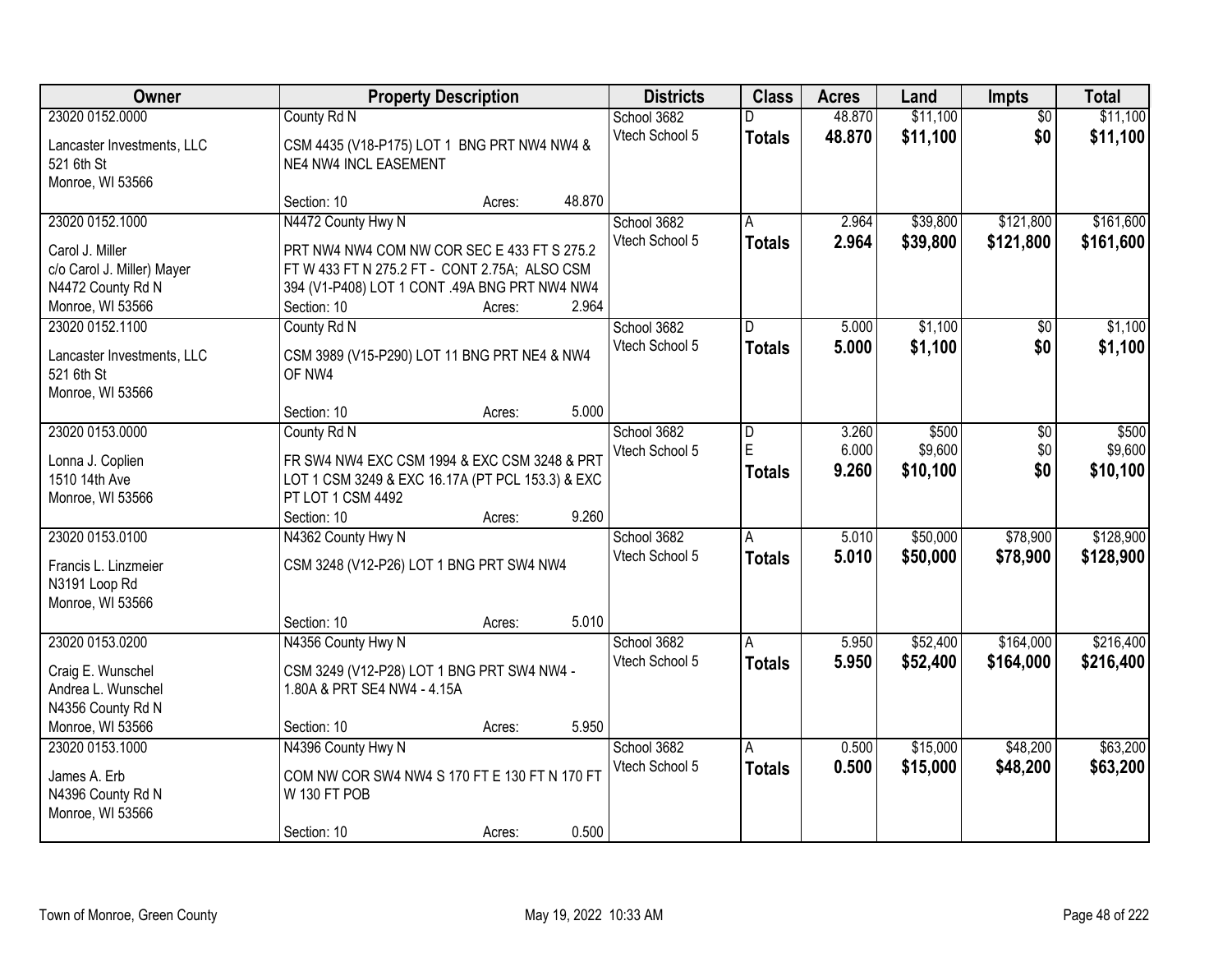| <b>Owner</b>                        | <b>Property Description</b>                       |                               |        | <b>Districts</b> | <b>Class</b>            | <b>Acres</b> | Land            | Impts           | <b>Total</b>    |
|-------------------------------------|---------------------------------------------------|-------------------------------|--------|------------------|-------------------------|--------------|-----------------|-----------------|-----------------|
| 23020 0153.2000                     | N4350 County Hwy N                                |                               |        | School 3682      |                         | 2.890        | \$39,500        | \$133,900       | \$173,400       |
| Eric J. Christen                    | CSM 1994 (V6-P316) LOT 1 BNG PRT SW4 NW4          |                               |        | Vtech School 5   | <b>Totals</b>           | 2.890        | \$39,500        | \$133,900       | \$173,400       |
| Jane Christen                       |                                                   |                               |        |                  |                         |              |                 |                 |                 |
| N4350 County Rd N                   |                                                   |                               |        |                  |                         |              |                 |                 |                 |
| Monroe, WI 53566                    | Section: 10                                       | Acres:                        | 2.890  |                  |                         |              |                 |                 |                 |
| 23020 0153.3000                     | County Rd N                                       |                               |        | School 3682      | D                       | 17.670       | \$3,200         | \$0             | \$3,200         |
| Eric J. Christen                    | COM W4 COR TH N 1001.79 FT TH E 62.27 FT POB      |                               |        | Vtech School 5   | <b>Totals</b>           | 17.670       | \$3,200         | \$0             | \$3,200         |
| Jane Christen                       | TH S41*E 779.85 FT TH N68*E 238.82 FT TH N29*W    |                               |        |                  |                         |              |                 |                 |                 |
| N4350 County Rd N                   | 417.6 FT TH N14 *W 397.33 FT TH S89*E 390.4 FT TH |                               |        |                  |                         |              |                 |                 |                 |
| Monroe, WI 53566                    | Section: 10                                       | Acres:                        | 17.670 |                  |                         |              |                 |                 |                 |
| 23020 0154.0000                     |                                                   |                               |        | School 3682      | D                       | 20.000       | \$1,300         | \$0             | \$1,300         |
|                                     |                                                   |                               |        | Vtech School 5   | <b>Totals</b>           | 20.000       | \$1,300         | \$0             | \$1,300         |
| Bruce W. Meier                      | E2 SE4 NW4                                        |                               |        |                  |                         |              |                 |                 |                 |
| Judith I. Meier<br>N4295 Benkert Rd |                                                   |                               |        |                  |                         |              |                 |                 |                 |
| Monroe, WI 53566                    | Section: 10                                       | Acres:                        | 20.000 |                  |                         |              |                 |                 |                 |
| 23020 0154.1000                     |                                                   |                               |        | School 3682      | $\overline{\mathsf{D}}$ | 3.240        | \$700           | $\overline{60}$ | \$700           |
|                                     |                                                   |                               |        | Vtech School 5   | $\mathsf E$             | 6.000        | \$600           | \$0             | \$600           |
| Lonna J. Coplien                    | W2 SE4 NW4, EXC PRT LOT 1 CSM 3249 & EXC PRT      |                               |        |                  | <b>Totals</b>           | 9.240        | \$1,300         | \$0             | \$1,300         |
| 1510 14th Ave                       | LOT 1 CSM 4492                                    |                               |        |                  |                         |              |                 |                 |                 |
| Monroe, WI 53566                    |                                                   |                               |        |                  |                         |              |                 |                 |                 |
|                                     | Section: 10                                       | Acres:                        | 9.240  |                  |                         |              |                 |                 |                 |
| 23020 0154.1100                     | N4358 County Hwy N                                |                               |        | School 3682      | $\overline{\mathsf{D}}$ | 6.480        | \$1,400         | $\overline{50}$ | \$1,400         |
| Brian P. Bassett                    | CSM 4492 (V18-P298) LOT 1 BNG PRT SW4 NW4 &       |                               |        | Vtech School 5   | G                       | 2.000        | \$23,000        | \$295,300       | \$318,300       |
| Tricia K. Bassett                   | SE4 NW4                                           |                               |        |                  | <b>Totals</b>           | 8.480        | \$24,400        | \$295,300       | \$319,700       |
| N4358 County Rd N                   |                                                   |                               |        |                  |                         |              |                 |                 |                 |
| Monroe, WI 53566                    | Section:                                          | Acres:                        | 8.480  |                  |                         |              |                 |                 |                 |
| 23020 0154.2000                     | County Rd N                                       |                               |        | School 3682      | $\overline{\chi_3}$     | 2.500        | $\overline{60}$ | $\overline{60}$ | $\overline{50}$ |
| <b>Green County</b>                 | SECTION 10                                        | . PARC SW4 NW4 & NW4 SW4 2.5A |        | Vtech School 5   | <b>Totals</b>           | 2.500        | \$0             | \$0             | \$0             |
|                                     |                                                   |                               |        |                  |                         |              |                 |                 |                 |
|                                     |                                                   |                               |        |                  |                         |              |                 |                 |                 |
|                                     | Section: 10                                       | Acres:                        | 2.500  |                  |                         |              |                 |                 |                 |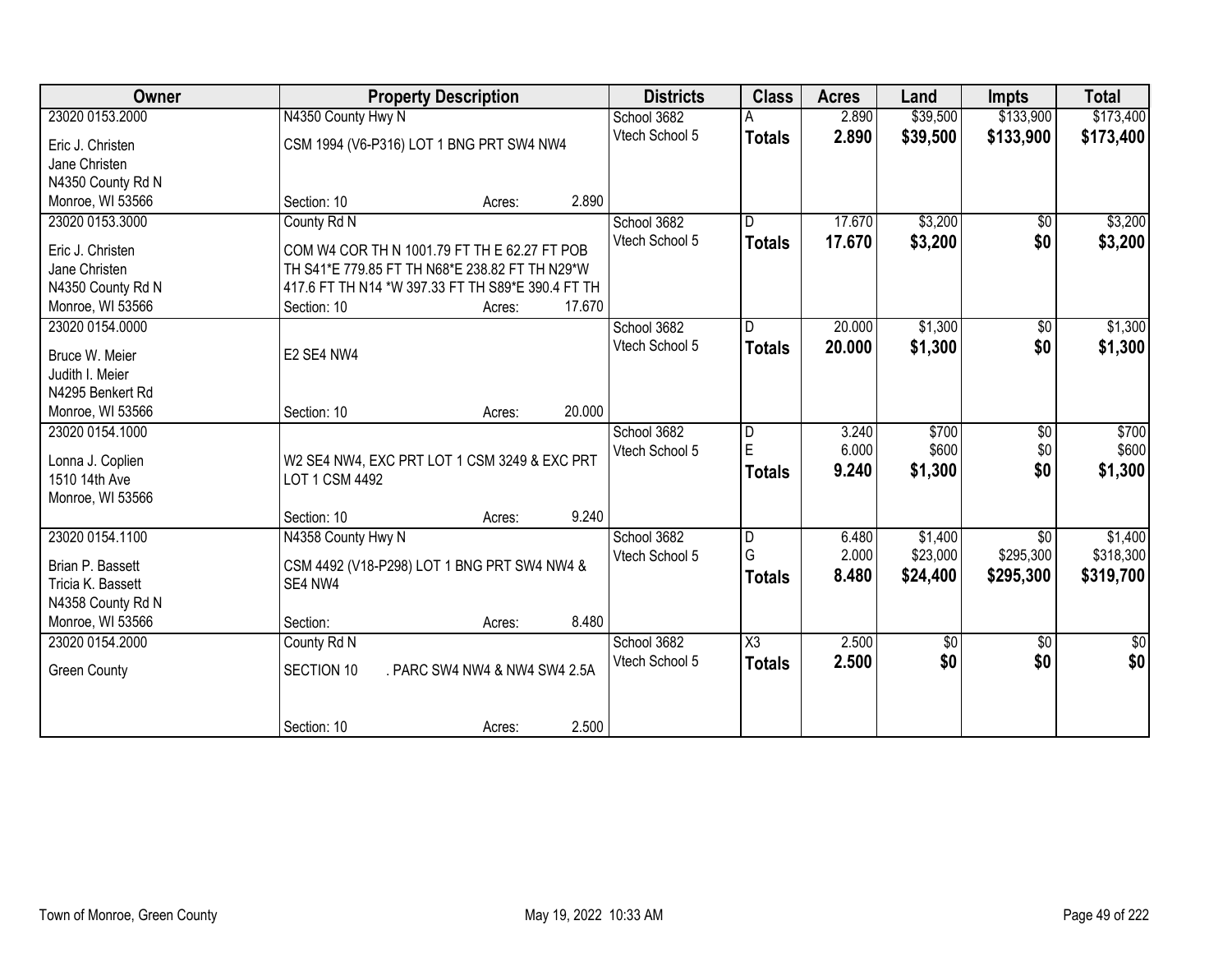| Owner                                                                                                                                                  | <b>Property Description</b>                                                                                                                         | <b>Districts</b>              | <b>Class</b>                       | <b>Acres</b>                                 | Land                                                    | <b>Impts</b>                                            | <b>Total</b>                                             |
|--------------------------------------------------------------------------------------------------------------------------------------------------------|-----------------------------------------------------------------------------------------------------------------------------------------------------|-------------------------------|------------------------------------|----------------------------------------------|---------------------------------------------------------|---------------------------------------------------------|----------------------------------------------------------|
| 23020 0155.0000<br>Geiger Mark J Irrevocable Grantor Trust   NE4 SW4 EXC 2.16A                                                                         |                                                                                                                                                     | School 3682<br>Vtech School 5 | 5M<br>D                            | 13.840<br>24.000<br>37.840                   | \$19,400<br>\$4,100                                     | $\overline{30}$<br>\$0<br>\$0                           | \$19,400<br>\$4,100                                      |
| 1/24/2012<br>c/o Geiger Mark J Irrevocable Grantor<br>Trust<br>Christy A & Katie L Geiger Tru<br>7533 Felton Dr                                        | 37.840<br>Section: 10<br>Acres:                                                                                                                     |                               | <b>Totals</b>                      |                                              | \$23,500                                                |                                                         | \$23,500                                                 |
| Verona, WI 53593                                                                                                                                       | County Rd N                                                                                                                                         | School 3682                   |                                    |                                              |                                                         |                                                         |                                                          |
| 23020 0156.1000<br><b>Green County</b>                                                                                                                 | SECTION 10<br>. NW4 SW4 2.24A SW4 SW4 2.54A                                                                                                         | Vtech School 5                | X3<br><b>Totals</b>                | 4.780<br>4.780                               | \$0<br>\$0                                              | \$0<br>\$0                                              | \$0<br>\$0                                               |
|                                                                                                                                                        | 4.780<br>Section: 10<br>Acres:                                                                                                                      |                               |                                    |                                              |                                                         |                                                         |                                                          |
| 23020 0156.2000<br>Lonna J. Coplien<br>1510 14th Ave<br>Monroe, WI 53566                                                                               | N4316 County Hwy N<br>FR N 10A NW4 SW4, EXC PRT PCL 0153.3 (1A)                                                                                     | School 3682<br>Vtech School 5 | D<br>G<br><b>Totals</b>            | 8.750<br>0.250<br>9.000                      | \$600<br>\$1,000<br>\$1,600                             | \$0<br>\$200<br>\$200                                   | \$600<br>\$1,200<br>\$1,800                              |
|                                                                                                                                                        | 9.000<br>Section: 10<br>Acres:                                                                                                                      |                               |                                    |                                              |                                                         |                                                         |                                                          |
| 23020 0157.0000<br><b>Stormont Living Trust</b><br>Daniel & Annette Stormont Trus<br>N4110 County Rd N<br>Monroe, WI 53566                             | N4110 County Hwy N<br>CSM 963 (V3-P138) LOT 1 BNG PRT NE4, SE4, NW4, 8<br>SW4 OF SW4 SEC 10 & PRT NW4 NW4 SEC 15<br>73.520<br>Section: 10<br>Acres: | School 3682<br>Vtech School 5 | 5M<br>Α<br>D<br>E<br><b>Totals</b> | 51.000<br>1.000<br>19.520<br>2.000<br>73.520 | \$71,400<br>\$30,000<br>\$4,100<br>\$3,200<br>\$108,700 | $\overline{30}$<br>\$309,500<br>\$0<br>\$0<br>\$309,500 | \$71,400<br>\$339,500<br>\$4,100<br>\$3,200<br>\$418,200 |
| 23020 0158.0000<br>Geiger Mark J Irrevocable Grantor Trust   PRT SE4 SW4 EXC .04 & 2.83<br>1/24/2012<br>c/o Geiger Mark J Irrevocable Grantor<br>Trust | 37.130<br>Section: 10<br>Acres:                                                                                                                     | School 3682<br>Vtech School 5 | 5M<br>D.<br><b>Totals</b>          | 1.130<br>36.000<br>37.130                    | \$1,600<br>\$7,100<br>\$8,700                           | $\sqrt{6}$<br>\$0<br>\$0                                | \$1,600<br>\$7,100<br>\$8,700                            |
| Christy A & Katie L Geiger Tru<br>7533 Felton Dr<br>Verona, WI 53593                                                                                   |                                                                                                                                                     |                               |                                    |                                              |                                                         |                                                         |                                                          |
| 23020 0159.0000<br>Judith I. Meier et al<br>c/o Bruce W. Meier<br>N4295 Benkert Rd<br>Monroe, WI 53566                                                 | <b>Benkert Rd</b><br>NE4 SE4, EXC CSM 4219 & CSM 4971 LOT 1<br>37.960<br>Section: 10<br>Acres:                                                      | School 3682<br>Vtech School 5 | D<br>E<br><b>Totals</b>            | 36.960<br>1.000<br>37.960                    | \$4,500<br>\$100<br>\$4,600                             | \$0<br>\$0<br>\$0                                       | \$4,500<br>\$100<br>\$4,600                              |
|                                                                                                                                                        |                                                                                                                                                     |                               |                                    |                                              |                                                         |                                                         |                                                          |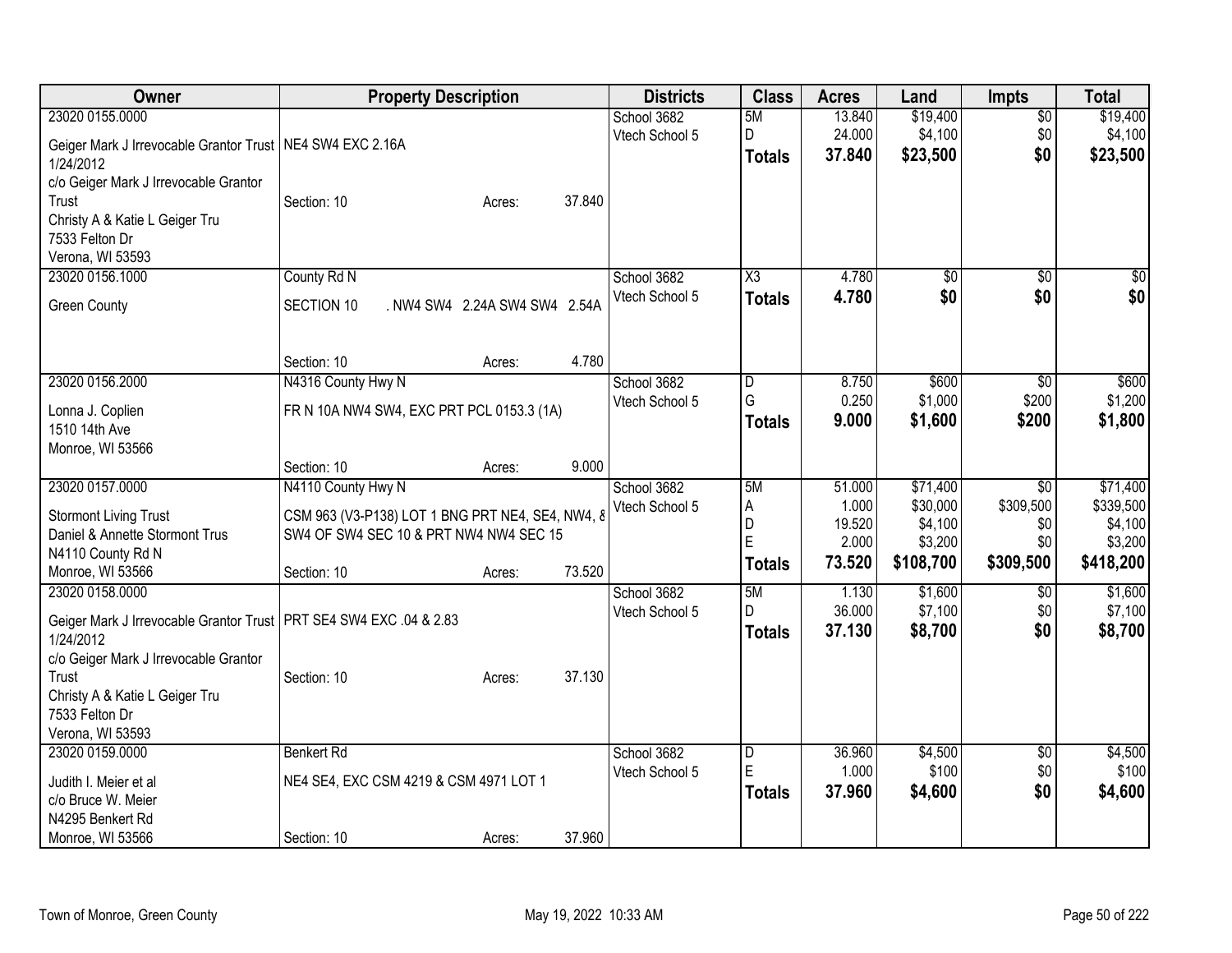| Owner                                   | <b>Property Description</b>                                                            |        | <b>Districts</b> | <b>Class</b>  | <b>Acres</b> | Land     | <b>Impts</b>    | <b>Total</b> |
|-----------------------------------------|----------------------------------------------------------------------------------------|--------|------------------|---------------|--------------|----------|-----------------|--------------|
| 23020 0159.1000                         | W5735 Benkert Rd                                                                       |        | School 3682      |               | 2.000        | \$27,000 | \$36,000        | \$63,000     |
| Jacob Grinnell                          | CSM 4219 (V17-P20) LOT 1 BNG PRT NE4 SE4                                               |        | Vtech School 5   | <b>Totals</b> | 2.000        | \$27,000 | \$36,000        | \$63,000     |
| Megan Childers                          |                                                                                        |        |                  |               |              |          |                 |              |
| 42 Kresteller Cir                       |                                                                                        |        |                  |               |              |          |                 |              |
| Madison, WI 53719-1864                  | Section: 10<br>Acres:                                                                  | 2.000  |                  |               |              |          |                 |              |
| 23020 0160.0100                         | N4295 Benkert Rd                                                                       |        | School 3682      | A             | 1.760        | \$33,800 | \$224,100       | \$257,900    |
| Bruce W. Meier                          | CSM 4971 (V22-P266) LOT 1 BNG PRT NE & NW OF                                           |        | Vtech School 5   | <b>Totals</b> | 1.760        | \$33,800 | \$224,100       | \$257,900    |
| Judith I. Meier                         | SE4                                                                                    |        |                  |               |              |          |                 |              |
| N4295 Benkert Rd                        |                                                                                        |        |                  |               |              |          |                 |              |
| Monroe, WI 53566                        | Section:<br>Acres:                                                                     | 1.760  |                  |               |              |          |                 |              |
| 23020 0160.0200                         | N4257 Benkert Rd                                                                       |        | School 3682      | D             | 25.280       | \$4,000  | $\sqrt[6]{}$    | \$4,000      |
|                                         |                                                                                        |        | Vtech School 5   | E             | 11.000       | \$16,100 | \$0             | \$16,100     |
| Bruce W. Meier                          | NW4 SE4, ALSO COM CTR SEC 10 TH S 1 ROD TH                                             |        |                  | G             | 2.000        | \$23,000 | \$102,800       | \$125,800    |
| Judith I. Meier                         | NWLY TO POINT 1 ROD W OF CTR SEC TH E ALG                                              |        |                  | <b>Totals</b> | 38.280       | \$43,100 | \$102,800       | \$145,900    |
| N4295 Benkert Rd                        | SEC LINE POB, EXC CSM 4971 LOT 1                                                       |        |                  |               |              |          |                 |              |
| Monroe, WI 53566                        | Section:<br>Acres:                                                                     | 38.280 |                  |               |              |          |                 |              |
| 23020 0161.0000                         | <b>Benkert Rd</b>                                                                      |        | School 3682      | D             | 7.000        | \$1,600  | \$0             | \$1,600      |
|                                         | Geiger Mark J Irrevocable Grantor Trust   PRT SW4 SE4 EXC CSM 2236 & EXC PRT LOT 1 CSM |        | Vtech School 5   | E             | 12.710       | \$20,400 | \$0             | \$20,400     |
| 1/24/2012                               | 3846                                                                                   |        |                  | <b>Totals</b> | 19.710       | \$22,000 | \$0             | \$22,000     |
| c/o Geiger Mark J Irrevocable Grantor   |                                                                                        |        |                  |               |              |          |                 |              |
| Trust                                   | Section: 10<br>Acres:                                                                  | 19.710 |                  |               |              |          |                 |              |
| Christy A & Katie L Geiger Tru          |                                                                                        |        |                  |               |              |          |                 |              |
| 7533 Felton Dr                          |                                                                                        |        |                  |               |              |          |                 |              |
| Verona, WI 53593                        |                                                                                        |        |                  |               |              |          |                 |              |
| 23020 0161.0100                         | <b>Benkert Rd</b>                                                                      |        | School 3682      | D             | 14.000       | \$2,200  | \$0             | \$2,200      |
|                                         |                                                                                        |        | Vtech School 5   | E             | 3.360        | \$5,400  | \$0             | \$5,400      |
| Geiger Mark J Irrevocable Grantor Trust | CSM 2236 (V7-P228) LOT 1 BNG PRT SW4 SE4                                               |        |                  | <b>Totals</b> | 17.360       | \$7,600  | \$0             | \$7,600      |
| Dated 1/24/2012                         |                                                                                        |        |                  |               |              |          |                 |              |
| c/o Geiger Mark J Irrevocable Grantor   |                                                                                        |        |                  |               |              |          |                 |              |
| Trust                                   | Section: 10<br>Acres:                                                                  | 17.360 |                  |               |              |          |                 |              |
| Christy A & Katie L Geiger Tru          |                                                                                        |        |                  |               |              |          |                 |              |
| 7533 Felton Dr                          |                                                                                        |        |                  |               |              |          |                 |              |
| Verona, WI 53593                        |                                                                                        |        |                  |               |              |          |                 |              |
| 23020 0161.1000                         | N4125 Benkert Rd                                                                       |        | School 3682      | Έ             | 4.000        | \$6,400  | $\overline{30}$ | \$6,400      |
| Victor D. Benkert                       | CSM 3846 (V15-P31) LOT 1 BNG PRT SW4 SE4 SEC                                           |        | Vtech School 5   | G             | 1.000        | \$18,000 | \$135,000       | \$153,000    |
| Rita M. Benkert                         | 10 - 2.93A & PRT NW4 NE4 SEC 15 - 2.07A                                                |        |                  | <b>Totals</b> | 5.000        | \$24,400 | \$135,000       | \$159,400    |
| N4125 Benkert Rd                        |                                                                                        |        |                  |               |              |          |                 |              |
| Monroe, WI 53566                        | Section: 10<br>Acres:                                                                  | 5.000  |                  |               |              |          |                 |              |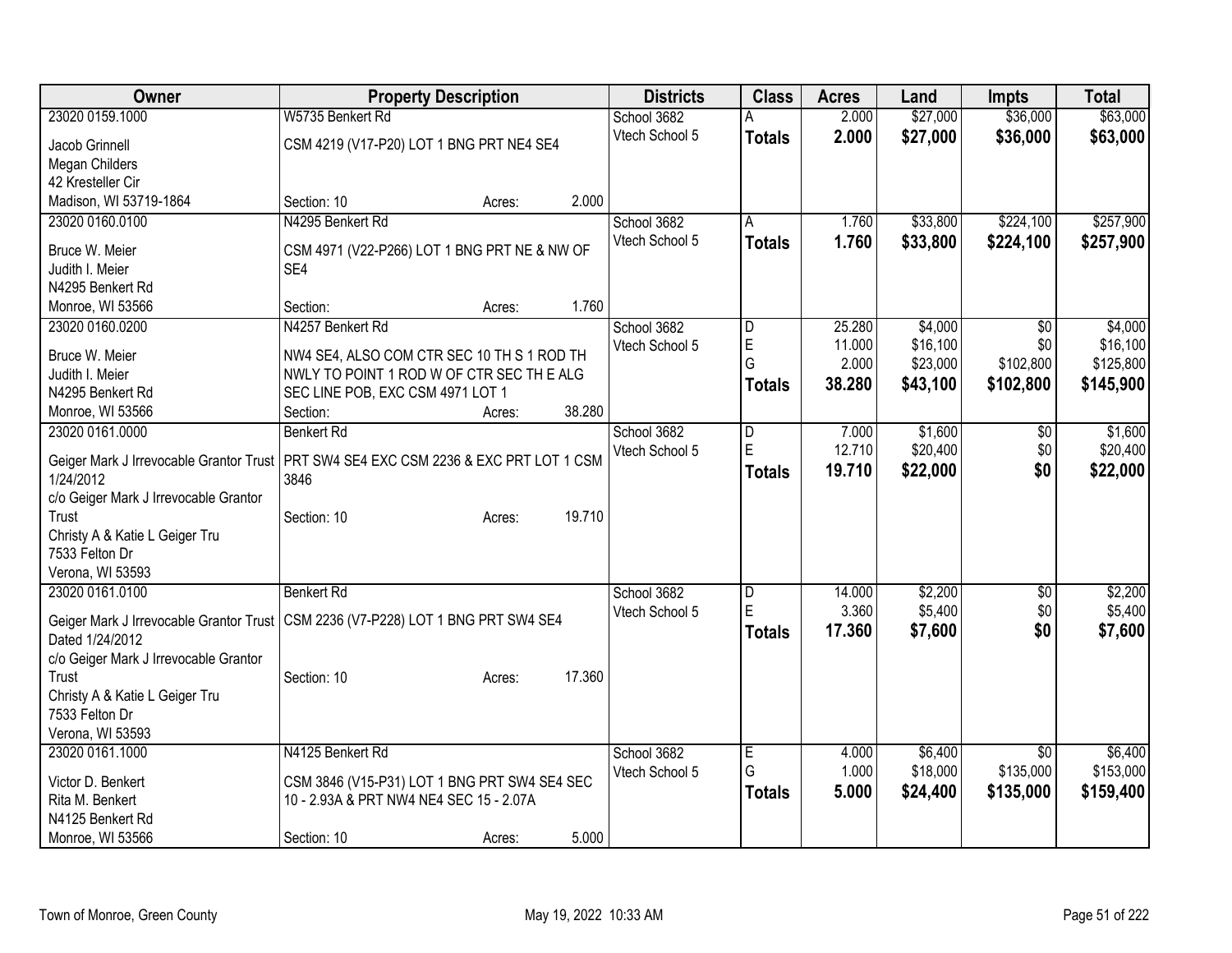| Owner                                             |                                               | <b>Property Description</b> |        | <b>Districts</b> | <b>Class</b>    | <b>Acres</b> | Land            | <b>Impts</b>    | <b>Total</b>    |
|---------------------------------------------------|-----------------------------------------------|-----------------------------|--------|------------------|-----------------|--------------|-----------------|-----------------|-----------------|
| 23020 0162.0000                                   | N4146 Benkert Rd                              |                             |        | School 3682      | A               | 1.000        | \$18,000        | \$25,700        | \$43,700        |
| Bruce W. Meier                                    | SE4 SE4, EXC N 396 FT OF SE4 SE4              |                             |        | Vtech School 5   | D               | 8.000        | \$2,100         | \$0             | \$2,100         |
| Judith I. Meier                                   |                                               |                             |        |                  | E               | 19.000       | \$30,400        | \$0             | \$30,400        |
| N4295 Benkert Rd                                  |                                               |                             |        |                  | <b>Totals</b>   | 28.000       | \$50,500        | \$25,700        | \$76,200        |
| Monroe, WI 53566                                  | Section: 10                                   | Acres:                      | 28.000 |                  |                 |              |                 |                 |                 |
| 23020 0162.1000                                   | <b>Benkert Rd</b>                             |                             |        | School 3682      | $\overline{D}$  | 9.000        | \$2,000         | \$0             | \$2,000         |
| Judith I. Meier et al                             | NORTH 396 FT SE4 SE4                          |                             |        | Vtech School 5   | $\overline{E}$  | 3.000        | \$4,800         | \$0             | \$4,800         |
| c/o Bruce W. Meier                                |                                               |                             |        |                  | <b>Totals</b>   | 12.000       | \$6,800         | \$0             | \$6,800         |
| N4295 Benkert Rd                                  |                                               |                             |        |                  |                 |              |                 |                 |                 |
| Monroe, WI 53566                                  | Section: 10                                   | Acres:                      | 12.000 |                  |                 |              |                 |                 |                 |
| 23020 0163.0000                                   | Center Rd                                     |                             |        | School 3682      | D.              | 18.720       | \$3,500         | \$0             | \$3,500         |
|                                                   |                                               |                             |        | Vtech School 5   | <b>Totals</b>   | 18.720       | \$3,500         | \$0             | \$3,500         |
| Gregory J. Smith                                  | FR E1/2 NE4 NE4                               |                             |        |                  |                 |              |                 |                 |                 |
| Deborah Krauss Smith                              |                                               |                             |        |                  |                 |              |                 |                 |                 |
| N4512 Cold Springs Rd<br>Monroe, WI 53566         | Section: 11                                   | Acres:                      | 18.720 |                  |                 |              |                 |                 |                 |
| 23020 0163.1000                                   | N4491 Cold Springs Rd                         |                             |        | School 3682      | A               | 1.000        | \$30,000        | \$161,400       | \$191,400       |
|                                                   |                                               |                             |        | Vtech School 5   |                 | 1.000        |                 |                 |                 |
| Franz R. Gosset                                   | COM NE COR NE4 NE4 W 196 FT S 222 FT E 196 FT |                             |        |                  | <b>Totals</b>   |              | \$30,000        | \$161,400       | \$191,400       |
| N4491 Cold Springs Rd                             | N 222 FT POB                                  |                             |        |                  |                 |              |                 |                 |                 |
| Monroe, WI 53566                                  |                                               |                             |        |                  |                 |              |                 |                 |                 |
|                                                   | Section: 11                                   | Acres:                      | 1.000  |                  |                 |              |                 |                 |                 |
| 23020 0163.2000                                   | Center <sub>Rd</sub>                          |                             |        | School 3682      | $\overline{D}$  | 20.000       | \$3,600         | \$0             | \$3,600         |
| Weiss Eugene B and Carol A Revocable   W2 NE4 NE4 |                                               |                             |        | Vtech School 5   | <b>Totals</b>   | 20,000       | \$3,600         | \$0             | \$3,600         |
| Living Trust 5/6/2                                |                                               |                             |        |                  |                 |              |                 |                 |                 |
| c/o Weiss Eugene and Carol Rev Lvg                |                                               |                             |        |                  |                 |              |                 |                 |                 |
| Trust                                             | Section: 11                                   | Acres:                      | 20.000 |                  |                 |              |                 |                 |                 |
| W5291 County Rd Ff                                |                                               |                             |        |                  |                 |              |                 |                 |                 |
| Monroe, WI 53566                                  |                                               |                             |        |                  |                 |              |                 |                 |                 |
| 23020 0163.3000                                   | State Highway 69                              |                             |        | School 3682      | $\overline{X2}$ | 0.280        | $\overline{60}$ | $\overline{60}$ | $\overline{30}$ |
| State of Wisconsin                                | SECTION 11                                    | . PARC IN NE4 NE4 CONT .28A |        | Vtech School 5   | <b>Totals</b>   | 0.280        | \$0             | \$0             | \$0             |
| N/A                                               |                                               |                             |        |                  |                 |              |                 |                 |                 |
| Madison, WI 00000                                 |                                               |                             |        |                  |                 |              |                 |                 |                 |
|                                                   | Section: 11                                   | Acres:                      | 0.280  |                  |                 |              |                 |                 |                 |
| 23020 0164.0000                                   | W5481 Center Rd                               |                             |        | School 3682      | $\overline{A}$  | 1.000        | \$30,000        | \$224,700       | \$254,700       |
| James A. Cassidy                                  | CSM 2706 (V9-P218) LOT 2 BNG PRT NW4 NE4      |                             |        | Vtech School 5   | E               | 8.940        | \$14,300        | \$0             | \$14,300        |
| Erin C. Cassidy                                   |                                               |                             |        |                  | <b>Totals</b>   | 9.940        | \$44,300        | \$224,700       | \$269,000       |
| W5481 Center Rd                                   |                                               |                             |        |                  |                 |              |                 |                 |                 |
| Monroe, WI 53566                                  | Section: 11                                   | Acres:                      | 9.940  |                  |                 |              |                 |                 |                 |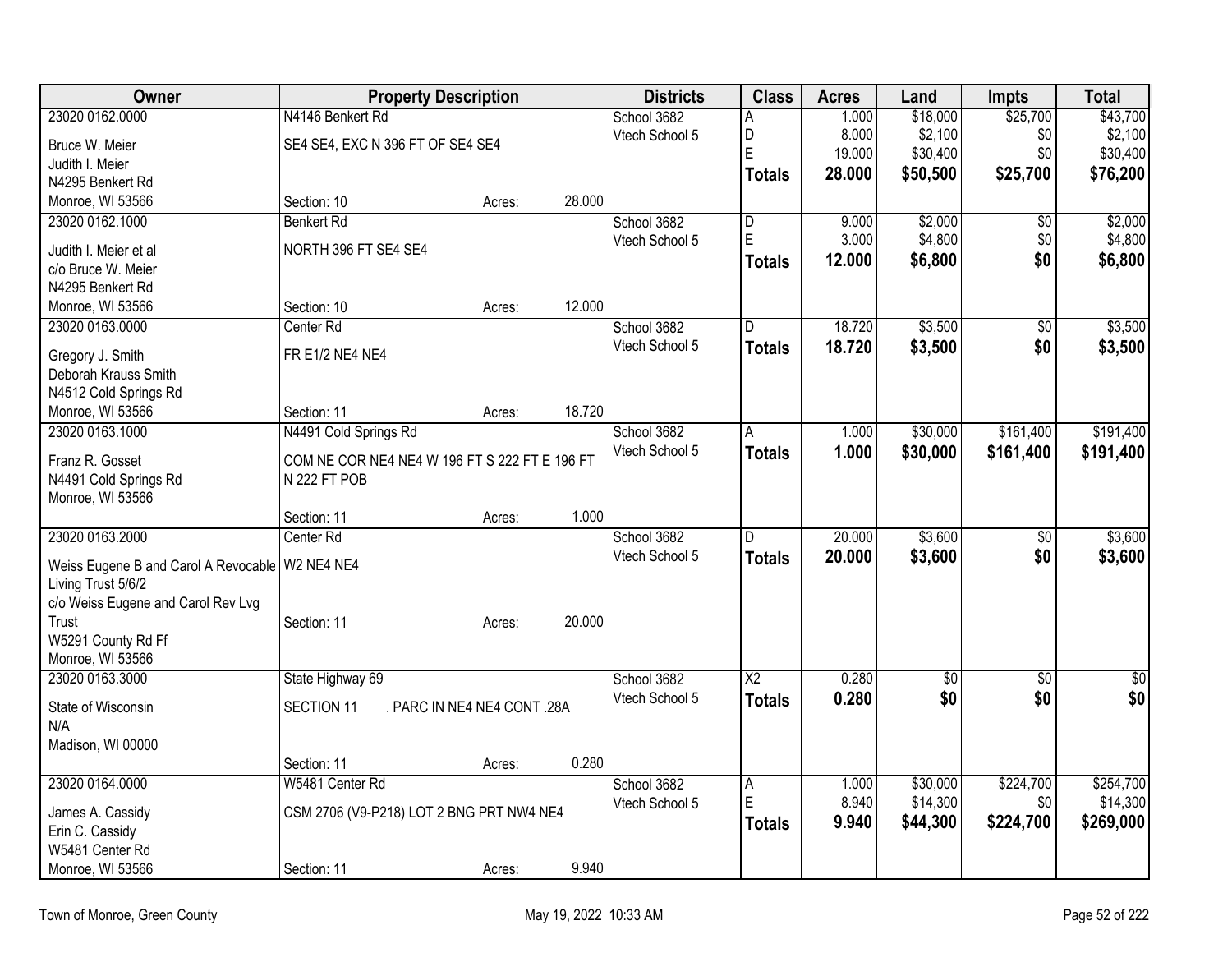| Owner                                                      | <b>Property Description</b>                     |        |        | <b>Districts</b> | <b>Class</b>            | <b>Acres</b> | Land     | Impts           | <b>Total</b> |
|------------------------------------------------------------|-------------------------------------------------|--------|--------|------------------|-------------------------|--------------|----------|-----------------|--------------|
| 23020 0164.1000                                            | W5493 Center Rd                                 |        |        | School 3682      |                         | 2.300        | \$36,500 | \$193,300       | \$229,800    |
| Alan K. Prien                                              | CSM 2291 (V7-P306) LOT 1 BNG PRT NW4 NE4        |        |        | Vtech School 5   | D                       | 7.700        | \$1,700  | \$0             | \$1,700      |
| Angel L. Bennett                                           |                                                 |        |        |                  | <b>Totals</b>           | 10.000       | \$38,200 | \$193,300       | \$231,500    |
| W5493 Center Rd                                            |                                                 |        |        |                  |                         |              |          |                 |              |
| Monroe, WI 53566                                           | Section: 11                                     | Acres: | 10.000 |                  |                         |              |          |                 |              |
| 23020 0164.2000                                            | W5445 Center Rd                                 |        |        | School 3682      | A                       | 1.500        | \$32,500 | \$244,700       | \$277,200    |
| J D. Murphy                                                | CSM 2468 (V8 P222) LOT 3 CONT 10A; CSM 2469 (V8 |        |        | Vtech School 5   | D                       | 18.500       | \$2,900  | \$0             | \$2,900      |
| Peggy S. Murphy                                            | P223) LOT 4 CONT 10A BNG PRT NW4 NE4            |        |        |                  | <b>Totals</b>           | 20.000       | \$35,400 | \$244,700       | \$280,100    |
| W5445 Center Rd                                            |                                                 |        |        |                  |                         |              |          |                 |              |
| Monroe, WI 53566                                           | Section: 11                                     | Acres: | 20.000 |                  |                         |              |          |                 |              |
| 23020 0165.0000                                            | W5492 Benkert Rd                                |        |        | School 3682      | A                       | 1.000        | \$30,000 | \$234,500       | \$264,500    |
|                                                            |                                                 |        |        | Vtech School 5   | $\mathsf{D}$            | 18.950       | \$3,000  | \$0             | \$3,000      |
| William C. Carani                                          | CSM 1920 (V6-P216) LOT 2 BNG PRT SW4 NE4        |        |        |                  | Totals                  | 19.950       | \$33,000 | \$234,500       | \$267,500    |
| Amy A. Carani<br>W5492 Benkert Rd                          |                                                 |        |        |                  |                         |              |          |                 |              |
| Monroe, WI 53566                                           | Section: 11                                     | Acres: | 19.950 |                  |                         |              |          |                 |              |
| 23020 0165.1000                                            | <b>Benkert Rd</b>                               |        |        | School 3682      | $\mathsf{D}$            | 19.990       | \$3,200  | \$0             | \$3,200      |
|                                                            |                                                 |        |        | Vtech School 5   |                         | 19.990       |          | \$0             |              |
| Douglas L. Thayer                                          | CSM 1920 (V6-P216) LOT 3 BNG PRT SW4 NE4        |        |        |                  | <b>Totals</b>           |              | \$3,200  |                 | \$3,200      |
| Jennifer L. Thayer                                         |                                                 |        |        |                  |                         |              |          |                 |              |
| W5283 Village View Cir                                     |                                                 |        |        |                  |                         |              |          |                 |              |
| New Glarus, WI 53574                                       | Section: 11                                     | Acres: | 19.990 |                  |                         |              |          |                 |              |
| 23020 0166.0000                                            | <b>Benkert Rd</b>                               |        |        | School 3682      | $\overline{D}$          | 17.000       | \$3,400  | \$0             | \$3,400      |
| Weiss Eugene B and Carol A Revocable   FR SE4 NE4 W OF HWY |                                                 |        |        | Vtech School 5   | E                       | 8.100        | \$800    | \$0             | \$800        |
| Living Trust 5/6/2                                         |                                                 |        |        |                  | <b>Totals</b>           | 25.100       | \$4,200  | \$0             | \$4,200      |
| c/o Weiss Eugene and Carol Rev Lvg                         |                                                 |        |        |                  |                         |              |          |                 |              |
| Trust                                                      | Section: 11                                     | Acres: | 25.100 |                  |                         |              |          |                 |              |
| W5291 County Rd Ff                                         |                                                 |        |        |                  |                         |              |          |                 |              |
| Monroe, WI 53566                                           |                                                 |        |        |                  |                         |              |          |                 |              |
| 23020 0166.1000                                            | State Highway 69 Unit 3                         |        |        | School 3682      | $\overline{\mathsf{D}}$ | 13.900       | \$2,200  | $\overline{60}$ | \$2,200      |
| Alton Roger G & Joan M Rev Trust Dtd                       | SE4 NE4 LYG E OF HWY 69 (V11-P31)               |        |        | Vtech School 5   | E                       | 1.000        | \$100    | \$0             | \$100        |
| Feb 18, 2019                                               |                                                 |        |        |                  | <b>Totals</b>           | 14.900       | \$2,300  | \$0             | \$2,300      |
| c/o Alton Roger G & Joan M Rev Trust                       |                                                 |        |        |                  |                         |              |          |                 |              |
| 2223 Haven Ln                                              | Section: 11                                     | Acres: | 14.900 |                  |                         |              |          |                 |              |
| Monroe, WI 53566                                           |                                                 |        |        |                  |                         |              |          |                 |              |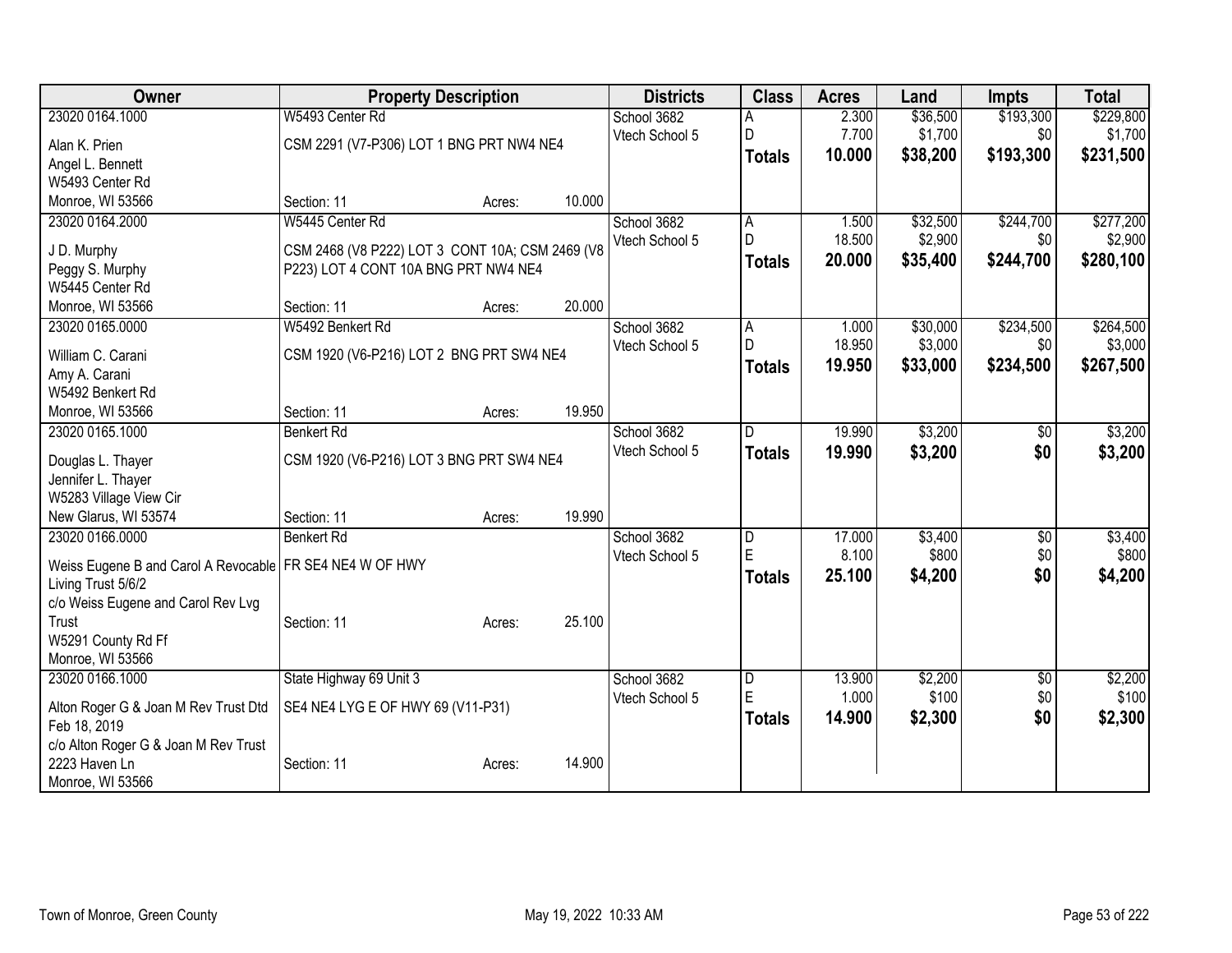| Owner                                                     | <b>Property Description</b>                          |        |        | <b>Districts</b> | <b>Class</b>    | <b>Acres</b> | Land            | <b>Impts</b>    | <b>Total</b>    |
|-----------------------------------------------------------|------------------------------------------------------|--------|--------|------------------|-----------------|--------------|-----------------|-----------------|-----------------|
| 23020 0167.0300                                           | W5505 Center Rd                                      |        |        | School 3682      | А               | 5.000        | \$50,000        | \$784,100       | \$834,100       |
| Charles M. Erdley                                         | CSM 4862 (V21-P276) LOT 1 BNG PRT NE4 NW4            |        |        | Vtech School 5   | E               | 15.370       | \$24,600        | \$0             | \$24,600        |
| Melissa A. Erdley                                         |                                                      |        |        |                  | <b>Totals</b>   | 20.370       | \$74,600        | \$784,100       | \$858,700       |
| W5505 Center Rd                                           |                                                      |        |        |                  |                 |              |                 |                 |                 |
| Monroe, WI 53566                                          | Section:                                             | Acres: | 20.370 |                  |                 |              |                 |                 |                 |
| 23020 0167.0400                                           | W5549 Center Rd                                      |        |        | School 3682      | A               | 8.000        | \$57,500        | \$104,000       | \$161,500       |
|                                                           |                                                      |        |        | Vtech School 5   | <b>Totals</b>   | 8.000        | \$57,500        | \$104,000       | \$161,500       |
| Melissa M. Jackson                                        | CSM 4859 (V21-P268) LOT 1 BNG PRT NE4 NW4            |        |        |                  |                 |              |                 |                 |                 |
| W5549 Center Rd<br>Monroe, WI 53566                       |                                                      |        |        |                  |                 |              |                 |                 |                 |
|                                                           | Section:                                             | Acres: | 8.000  |                  |                 |              |                 |                 |                 |
| 23020 0168.0210                                           | W5603 Center Rd                                      |        |        | School 3682      | A               | 2.000        | \$35,000        | \$249,900       | \$284,900       |
|                                                           |                                                      |        |        | Vtech School 5   | D               | 19.440       | \$3,400         | \$0             | \$3,400         |
| Philip F. Vosberg                                         | CSM 4860 (V21-P270) LOT 1 BNG PRT NW4 & NE4          |        |        |                  | ΙE              | 10.000       | \$16,000        | \$0             | \$16,000        |
| Laura J. Vosberg                                          | OF NW4                                               |        |        |                  | Totals          | 31.440       | \$54,400        | \$249,900       | \$304,300       |
| W5603 Center Rd                                           |                                                      |        |        |                  |                 |              |                 |                 |                 |
| Monroe, WI 53566                                          | Section: 11                                          | Acres: | 31.440 |                  |                 |              |                 |                 |                 |
| 23020 0168.1000                                           | W5677 Center Rd                                      |        |        | School 3682      | A               | 7.270        | \$45,400        | \$198,700       | \$244,100       |
| James A. Freymiller                                       | CSM 5068 (V23-P230) LOT 1 BNG PRT NW4 NW4            |        |        | Vtech School 5   | <b>Totals</b>   | 7.270        | \$45,400        | \$198,700       | \$244,100       |
| Karen R. Freymiller                                       |                                                      |        |        |                  |                 |              |                 |                 |                 |
| W5677 Center Rd                                           |                                                      |        |        |                  |                 |              |                 |                 |                 |
| Monroe, WI 53566                                          | Section:                                             | Acres: | 7.270  |                  |                 |              |                 |                 |                 |
| 23020 0168.2000                                           | Center Rd                                            |        |        | School 3682      | $\overline{X4}$ | 12.100       | $\overline{30}$ | $\overline{50}$ | $\overline{30}$ |
|                                                           |                                                      |        |        | Vtech School 5   | <b>Totals</b>   | 12.100       | \$0             | \$0             | \$0             |
| Prairie Enthusiasts, Inc.<br>c/o Prairie Enthusiasts, Inc | CSM 5068 (V23-P230) LOT 2 BNG PRT NW4<br>NW4(EXEMPT) |        |        |                  |                 |              |                 |                 |                 |
| 110 S Main St                                             |                                                      |        |        |                  |                 |              |                 |                 |                 |
| PO Box 824                                                | Section:                                             | Acres: | 12.100 |                  |                 |              |                 |                 |                 |
| Viroqua, WI 54665                                         |                                                      |        |        |                  |                 |              |                 |                 |                 |
| 23020 0169.0000                                           | W5656 Benkert Rd                                     |        |        | School 3682      | 5M              | 1.000        | \$1,400         | $\overline{50}$ | \$1,400         |
|                                                           |                                                      |        |        | Vtech School 5   | D               | 37.000       | \$3,600         | \$0             | \$3,600         |
| Robert P. Marty                                           | SW4 NW4                                              |        |        |                  | E               | 1.000        | \$100           | \$0             | \$100           |
| W5656 Benkert Rd                                          |                                                      |        |        |                  | G               | 1.000        | \$18,000        | \$105,700       | \$123,700       |
| Monroe, WI 53566                                          |                                                      |        |        |                  | <b>Totals</b>   | 40.000       | \$23,100        | \$105,700       | \$128,800       |
| 23020 0170.0000                                           | Section: 11                                          | Acres: | 40.000 |                  | D               |              |                 |                 |                 |
|                                                           |                                                      |        |        | School 3682      |                 | 5.010        | \$1,100         | $\overline{30}$ | \$1,100         |
| James P. Cherry                                           | CSM 3081 (V11-P99) LOT 1 BNG PRT SE4 NW4             |        |        | Vtech School 5   | <b>Totals</b>   | 5.010        | \$1,100         | \$0             | \$1,100         |
| N3789 Goepfert Rd                                         |                                                      |        |        |                  |                 |              |                 |                 |                 |
| Monroe, WI 53566                                          |                                                      |        |        |                  |                 |              |                 |                 |                 |
|                                                           | Section: 11                                          | Acres: | 5.010  |                  |                 |              |                 |                 |                 |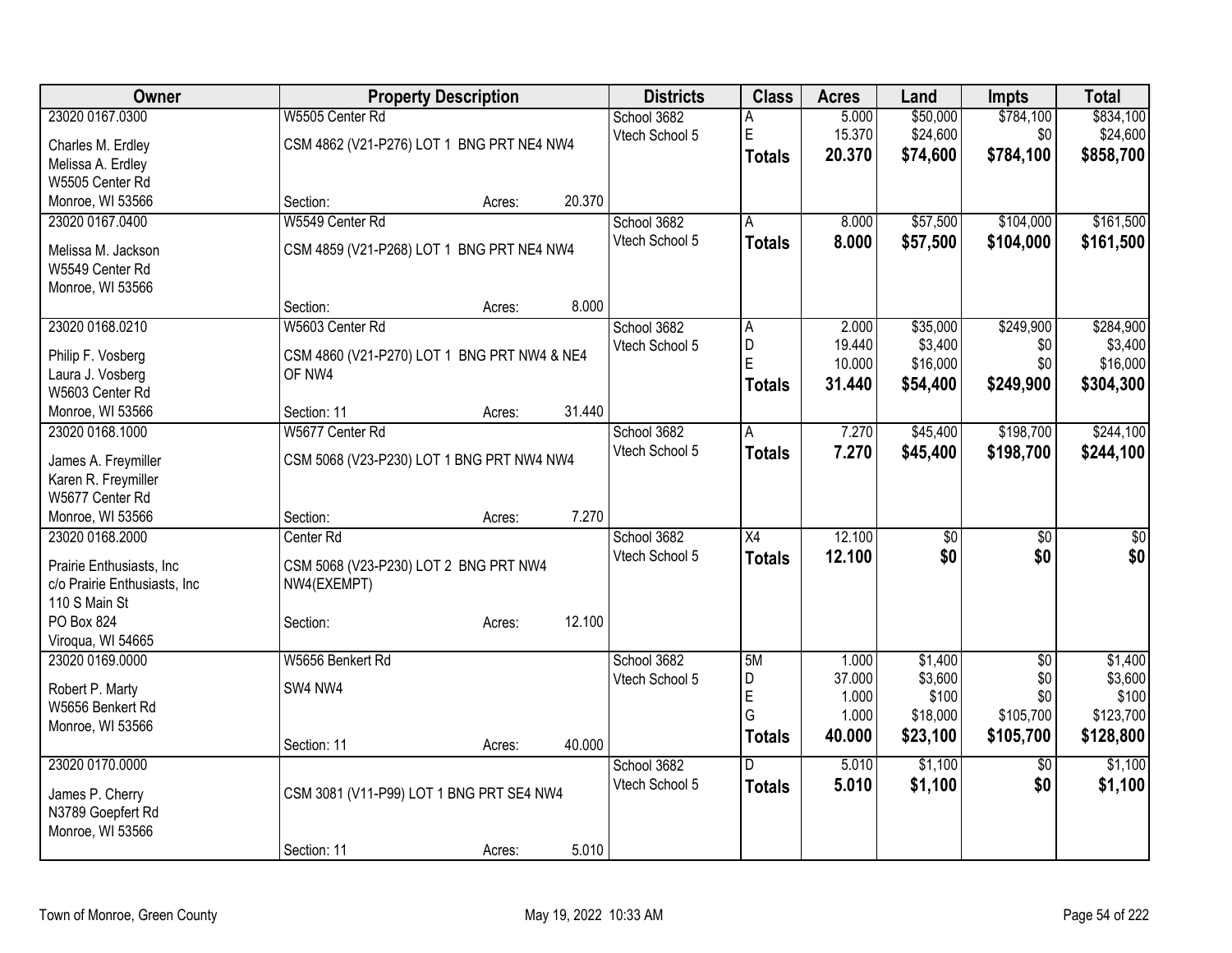| Owner                                                     | <b>Property Description</b> |                                          | <b>Districts</b> | <b>Class</b>   | <b>Acres</b>            | Land   | <b>Impts</b> | <b>Total</b>    |           |
|-----------------------------------------------------------|-----------------------------|------------------------------------------|------------------|----------------|-------------------------|--------|--------------|-----------------|-----------|
| 23020 0170.1000                                           | W5528 Benkert Rd            |                                          |                  | School 3682    |                         | 2.000  | \$35,000     | \$273,000       | \$308,000 |
| John F. Novak                                             |                             | CSM 1920 (V6-P216) LOT 1 BNG PRT SE4 NW4 |                  | Vtech School 5 | E                       | 17.720 | \$28,400     | \$0             | \$28,400  |
| Rita R. Olson                                             |                             |                                          |                  |                | <b>Totals</b>           | 19.720 | \$63,400     | \$273,000       | \$336,400 |
| W5528 Benkert Rd                                          |                             |                                          |                  |                |                         |        |              |                 |           |
| Monroe, WI 53566                                          | Section: 11                 | Acres:                                   | 19.720           |                |                         |        |              |                 |           |
| 23020 0170.2000                                           | <b>Benkert Rd</b>           |                                          |                  | School 3682    | $\overline{\mathsf{D}}$ | 4.710  | \$1,000      | $\overline{50}$ | \$1,000   |
| James P. Cherry                                           |                             | CSM 3081 (V11-P99) LOT 2 BNG PRT SE4 NW4 |                  | Vtech School 5 | <b>Totals</b>           | 4.710  | \$1,000      | \$0             | \$1,000   |
| N3789 Goepfert Rd                                         |                             |                                          |                  |                |                         |        |              |                 |           |
| Monroe, WI 53566                                          |                             |                                          |                  |                |                         |        |              |                 |           |
|                                                           | Section: 11                 | Acres:                                   | 4.710            |                |                         |        |              |                 |           |
| 23020 0170.3000                                           | <b>Benkert Rd</b>           |                                          |                  | School 3682    | D.                      | 5.010  | \$1,100      | \$0             | \$1,100   |
| James P. Cherry                                           |                             | CSM 3081 (V11-P99) LOT 3 BNG PRT SE4 NW4 |                  | Vtech School 5 | <b>Totals</b>           | 5.010  | \$1,100      | \$0             | \$1,100   |
| N3789 Goepfert Rd                                         |                             |                                          |                  |                |                         |        |              |                 |           |
| Monroe, WI 53566                                          |                             |                                          |                  |                |                         |        |              |                 |           |
|                                                           | Section: 11                 | Acres:                                   | 5.010            |                |                         |        |              |                 |           |
| 23020 0170.4000                                           | <b>Benkert Rd</b>           |                                          |                  | School 3682    | D                       | 5.010  | \$1,100      | $\overline{50}$ | \$1,100   |
| James P. Cherry                                           |                             | CSM 3081 (V11-P99) LOT 4 BNG PRT SE4 NW4 |                  | Vtech School 5 | <b>Totals</b>           | 5.010  | \$1,100      | \$0             | \$1,100   |
| N3789 Goepfert Rd                                         |                             |                                          |                  |                |                         |        |              |                 |           |
| Monroe, WI 53566                                          |                             |                                          |                  |                |                         |        |              |                 |           |
|                                                           | Section: 11                 | Acres:                                   | 5.010            |                |                         |        |              |                 |           |
| 23020 0171.0000                                           | <b>Benkert Rd</b>           |                                          |                  | School 3682    | $\overline{\mathsf{D}}$ | 39,000 | \$6,500      | $\overline{50}$ | \$6,500   |
| Robert P. Marty                                           | NE4 SW4                     |                                          |                  | Vtech School 5 | E                       | 1.000  | \$100        | \$0             | \$100     |
| W5656 Benkert Rd                                          |                             |                                          |                  |                | <b>Totals</b>           | 40.000 | \$6,600      | \$0             | \$6,600   |
| Monroe, WI 53566                                          |                             |                                          |                  |                |                         |        |              |                 |           |
|                                                           | Section: 11                 | Acres:                                   | 40.000           |                |                         |        |              |                 |           |
| 23020 0172.0000                                           | <b>Benkert Rd</b>           |                                          |                  | School 3682    | $\overline{\mathsf{D}}$ | 39.000 | \$5,300      | $\overline{50}$ | \$5,300   |
| Robert P. Marty                                           | NW4 SW4                     |                                          |                  | Vtech School 5 | E                       | 1.000  | \$100        | \$0             | \$100     |
| W5656 Benkert Rd                                          |                             |                                          |                  |                | <b>Totals</b>           | 40.000 | \$5,400      | \$0             | \$5,400   |
| Monroe, WI 53566                                          |                             |                                          |                  |                |                         |        |              |                 |           |
|                                                           | Section: 11                 | Acres:                                   | 40.000           |                |                         |        |              |                 |           |
| 23020 0173.0000                                           |                             |                                          |                  | School 3682    | $\overline{\mathsf{D}}$ | 38.000 | \$2,400      | $\overline{50}$ | \$2,400   |
|                                                           | SW4 SW4                     |                                          |                  | Vtech School 5 | E                       | 2.000  | \$100        | \$0             | \$100     |
| Koning David D & Eunice L Joint Rev<br>Lvg Trt Dtd May 5, |                             |                                          |                  |                | <b>Totals</b>           | 40.000 | \$2,500      | \$0             | \$2,500   |
| c/o Koning David D & Eunice L Joint Rev                   |                             |                                          |                  |                |                         |        |              |                 |           |
| Lvg Trt                                                   | Section: 11                 | Acres:                                   | 40.000           |                |                         |        |              |                 |           |
| <b>PO Box 424</b>                                         |                             |                                          |                  |                |                         |        |              |                 |           |
| Monroe, WI 53566                                          |                             |                                          |                  |                |                         |        |              |                 |           |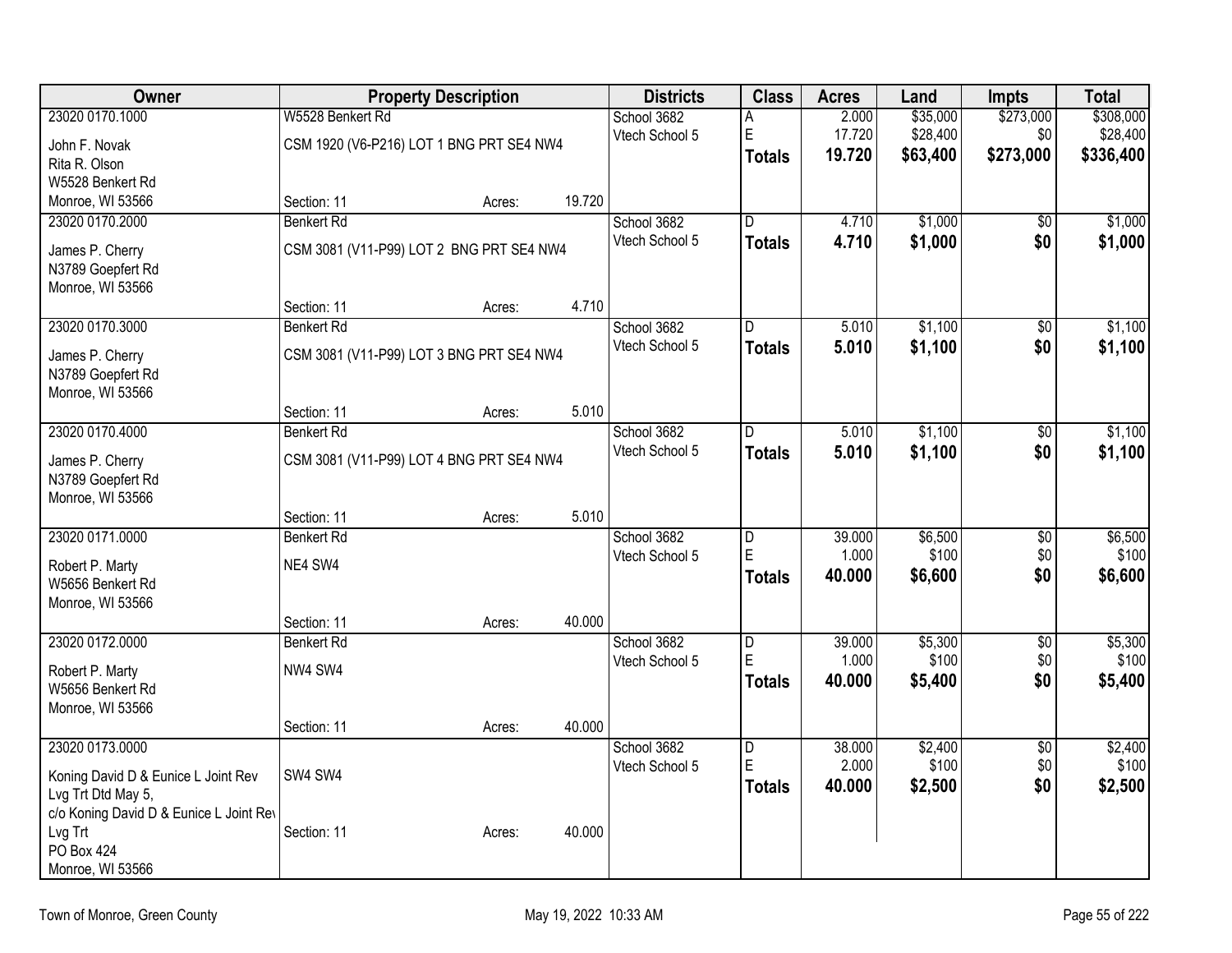| Owner                                         | <b>Property Description</b>                                                          | <b>Districts</b> | <b>Class</b>   | <b>Acres</b> | Land     | <b>Impts</b>  | <b>Total</b> |
|-----------------------------------------------|--------------------------------------------------------------------------------------|------------------|----------------|--------------|----------|---------------|--------------|
| 23020 0174.0000                               |                                                                                      | School 3682      | D              | 37.000       | \$8,000  | \$0           | \$8,000      |
| Koning David D & Eunice L Joint Rev           | SE4 SW4                                                                              | Vtech School 5   | $\mathsf E$    | 3.000        | \$300    | \$0           | \$300        |
| Lvg Trt Dtd May 5,                            |                                                                                      |                  | <b>Totals</b>  | 40.000       | \$8,300  | \$0           | \$8,300      |
| c/o Koning David D & Eunice L Joint Rev       |                                                                                      |                  |                |              |          |               |              |
| Lvg Trt                                       | 40.000<br>Section: 11<br>Acres:                                                      |                  |                |              |          |               |              |
| <b>PO Box 424</b>                             |                                                                                      |                  |                |              |          |               |              |
| Monroe, WI 53566                              |                                                                                      |                  |                |              |          |               |              |
| 23020 0175.0000                               | State Highway 69                                                                     | School 3682      | ID.            | 25.000       | \$4,300  | \$0           | \$4,300      |
|                                               | Weiss Eugene B and Carol A Revocable   NE4 SE4 EXC CSM 877 (V3-P26) LOT 1 & HWY CONV | Vtech School 5   | ΙE             | 8.730        | \$800    | \$0           | \$800        |
| Living Trust 5/6/2                            | V148-P414                                                                            |                  | Totals         | 33.730       | \$5,100  | \$0           | \$5,100      |
| c/o Weiss Eugene and Carol Rev Lvg            |                                                                                      |                  |                |              |          |               |              |
| Trust                                         | 33.730<br>Section: 11<br>Acres:                                                      |                  |                |              |          |               |              |
| W5291 County Rd Ff                            |                                                                                      |                  |                |              |          |               |              |
| Monroe, WI 53566                              |                                                                                      |                  |                |              |          |               |              |
| 23020 0175.1000                               | State Highway 69                                                                     | School 3682      | Έ              | 6.270        | \$5,200  | \$0           | \$5,200      |
|                                               | CSM 877 (V3-P26) PRT LOT 1 BNG PRT NE4 SE4                                           | Vtech School 5   | <b>Totals</b>  | 6.270        | \$5,200  | \$0           | \$5,200      |
| Christopher L. Kuzniar<br>Gerianne B. Kuzniar |                                                                                      |                  |                |              |          |               |              |
| W5395 Benkert Rd                              |                                                                                      |                  |                |              |          |               |              |
| Monroe, WI 53566                              | 6.270<br>Section: 11<br>Acres:                                                       |                  |                |              |          |               |              |
| 23020 0176.0000                               | <b>Benkert Rd</b>                                                                    | School 3682      | D              | 31.000       | \$5,300  | $\sqrt[6]{3}$ | \$5,300      |
|                                               |                                                                                      | Vtech School 5   | E              | 0.910        | \$1,500  | \$0           | \$1,500      |
| Koning David D & Eunice L Joint Rev           | NW4 SE4 LYG W HWY 69 EXC CSM 877 (V3-P26) LOT                                        |                  | <b>Totals</b>  | 31.910       | \$6,800  | \$0           | \$6,800      |
| Lvg Trt Dtd May 5,                            |                                                                                      |                  |                |              |          |               |              |
| c/o Koning David D & Eunice L Joint Rev       |                                                                                      |                  |                |              |          |               |              |
| Lvg Trt                                       | 31.910<br>Section: 11<br>Acres:                                                      |                  |                |              |          |               |              |
| PO Box 424                                    |                                                                                      |                  |                |              |          |               |              |
| Monroe, WI 53566<br>23020 0176.1000           | W5395 Benkert Rd                                                                     | School 3682      | $\overline{A}$ | 1.000        | \$30,000 | \$151,200     | \$181,200    |
|                                               |                                                                                      | Vtech School 5   | D              | 4.000        | \$600    | \$0           | \$600        |
| Christopher L. Kuzniar                        | CSM 877 (V3-P26) PRT LOT 1 BNG PRT NW4 SE4                                           |                  | E              | 3.090        | \$300    | \$0           | \$300        |
| Gerianne B. Kuzniar                           |                                                                                      |                  | <b>Totals</b>  | 8.090        | \$30,900 | \$151,200     | \$182,100    |
| W5395 Benkert Rd                              |                                                                                      |                  |                |              |          |               |              |
| Monroe, WI 53566                              | 8.090<br>Section: 11<br>Acres:                                                       |                  |                |              |          |               |              |
| 23020 0177.0000                               | State Highway 69                                                                     | School 3682      | D              | 25.000       | \$3,700  | $\sqrt[6]{3}$ | \$3,700      |
| Koning David D & Eunice L Joint Rev           | SW4 SE4 LYG W HWY 69                                                                 | Vtech School 5   | $\mathsf E$    | 1.651        | \$100    | \$0           | \$100        |
| Lvg Trt Dtd May 5,                            |                                                                                      |                  | <b>Totals</b>  | 26.651       | \$3,800  | \$0           | \$3,800      |
| c/o Koning David D & Eunice L Joint Rev       |                                                                                      |                  |                |              |          |               |              |
| Lvg Trt                                       | 26.651<br>Section: 11<br>Acres:                                                      |                  |                |              |          |               |              |
| PO Box 424                                    |                                                                                      |                  |                |              |          |               |              |
| Monroe, WI 53566                              |                                                                                      |                  |                |              |          |               |              |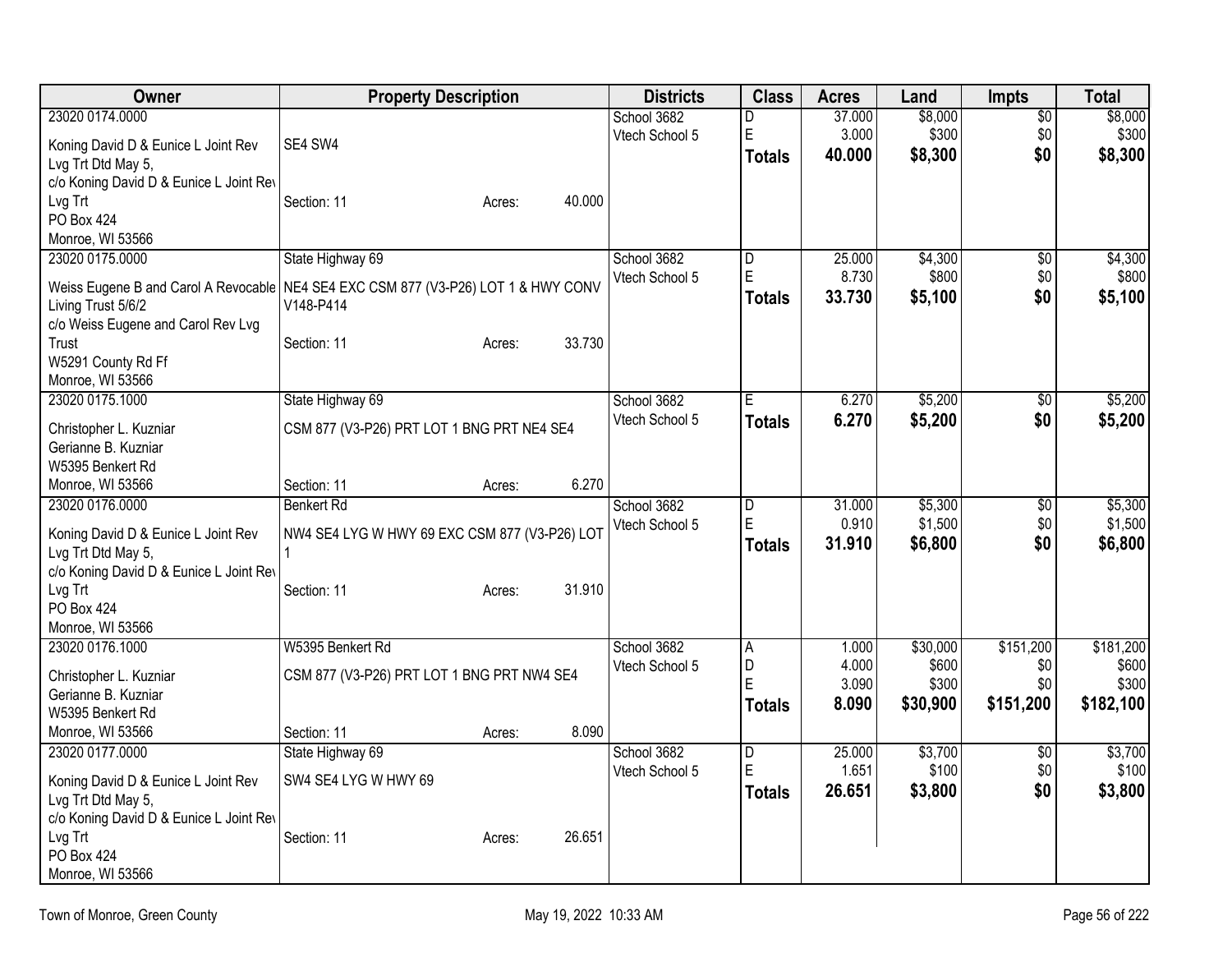| Owner                                     | <b>Property Description</b>                                                          | <b>Districts</b> | <b>Class</b>   | <b>Acres</b> | Land     | <b>Impts</b>    | <b>Total</b> |
|-------------------------------------------|--------------------------------------------------------------------------------------|------------------|----------------|--------------|----------|-----------------|--------------|
| 23020 0177.1000                           | N4116 State Hwy 69                                                                   | School 3682      |                | 13.349       | \$70,900 | \$122,100       | \$193,000    |
| James H. Flanagan IV<br>N4116 State Rd 69 | CSM 592 (V2-P132) PRT LOT 2 BNG PRT SW4 SE4                                          | Vtech School 5   | <b>Totals</b>  | 13.349       | \$70,900 | \$122,100       | \$193,000    |
| Monroe, WI 53566                          |                                                                                      |                  |                |              |          |                 |              |
|                                           | 13.349<br>Section: 11<br>Acres:                                                      |                  |                |              |          |                 |              |
| 23020 0178.0000                           | W5320 County Hwy Ff                                                                  | School 3682      | D              | 15.000       | \$3,900  | $\overline{50}$ | \$3,900      |
|                                           | Weiss Eugene B and Carol A Revocable   PRT SE4 SE4 LYG E OF HWY 69 & PRT NE4 NE4 SEC | Vtech School 5   | E<br>G         | 1.680        | \$100    | \$0             | \$100        |
| Living Trust 5/6/2                        | 14 LYGN & E OF RDS BNG IN NW COR, EXC CSM 59.                                        |                  |                | 6.000        | \$43,000 | \$55,200        | \$98,200     |
| c/o Weiss Eugene and Carol Rev Lvg        | (V2-P132) LOTS 1 & 2, ALSO HWY CONV V148-P414                                        |                  | <b>Totals</b>  | 22.680       | \$47,000 | \$55,200        | \$102,200    |
| Trust                                     | Section: 11<br>22.680<br>Acres:                                                      |                  |                |              |          |                 |              |
| W5291 County Rd Ff                        |                                                                                      |                  |                |              |          |                 |              |
| Monroe, WI 53566                          |                                                                                      |                  |                |              |          |                 |              |
| 23020 0178.1000                           | Abels Rd                                                                             | School 3682      | A              | 1.971        | \$4,900  | \$0             | \$4,900      |
| James H. Flanagan IV                      | CSM 592 (V2-P132) PRT LOT 2 BNG PRT SE4 SE4                                          | Vtech School 5   | <b>Totals</b>  | 1.971        | \$4,900  | \$0             | \$4,900      |
| N4116 State Rd 69                         |                                                                                      |                  |                |              |          |                 |              |
| Monroe, WI 53566                          |                                                                                      |                  |                |              |          |                 |              |
|                                           | 1.971<br>Section: 11<br>Acres:                                                       |                  |                |              |          |                 |              |
| 23020 0178.2000                           | Abels Rd                                                                             | School 3682      | A              | 2.000        | \$10,000 | \$0             | \$10,000     |
| Jeffrey D. Lanz                           | CSM 592 (V2-P132) LOT 1 BNG PRT SE4 SE4                                              | Vtech School 5   | <b>Totals</b>  | 2.000        | \$10,000 | \$0             | \$10,000     |
| Delores M. Drewelow                       |                                                                                      |                  |                |              |          |                 |              |
| N4103 Abels Rd                            |                                                                                      |                  |                |              |          |                 |              |
| Monroe, WI 53566                          | 2.000<br>Section: 11<br>Acres:                                                       |                  |                |              |          |                 |              |
| 23020 0179.0000                           | Gutzmer <sub>Rd</sub>                                                                | School 3682      | D              | 39.000       | \$7,600  | \$0             | \$7,600      |
|                                           |                                                                                      | Vtech School 5   | E              | 1.000        | \$100    | \$0             | \$100        |
| Jess Hall                                 | NE4 NE4 EXC ICRR - CONT 38.5A; PARC NW4 NE4 E                                        |                  | <b>Totals</b>  | 40.000       | \$7,700  | \$0             | \$7,700      |
| N4593 Gutzmer Rd                          | OF RR - CONT 1.5A                                                                    |                  |                |              |          |                 |              |
| Monroe, WI 53566                          |                                                                                      |                  |                |              |          |                 |              |
|                                           | 40.000<br>Section: 12<br>Acres:                                                      |                  |                |              |          |                 |              |
| 23020 0180.0000                           |                                                                                      | School 3682      | $\overline{D}$ | 35.650       | \$6,900  | $\overline{60}$ | \$6,900      |
| Alton Roger G & Joan M Rev Trust Dtd      | NW4 NE4 LYG W OF RR ROW EXC SMALL STRIP ON                                           | Vtech School 5   | E              | 1.000        | \$100    | \$0             | \$100        |
| Feb 18, 2019                              | S SIDE (POS V11-P31)                                                                 |                  | <b>Totals</b>  | 36.650       | \$7,000  | \$0             | \$7,000      |
| c/o Alton Roger G & Joan M Rev Trust      |                                                                                      |                  |                |              |          |                 |              |
| 2223 Haven Ln                             | 36.650<br>Section: 12<br>Acres:                                                      |                  |                |              |          |                 |              |
| Monroe, WI 53566                          |                                                                                      |                  |                |              |          |                 |              |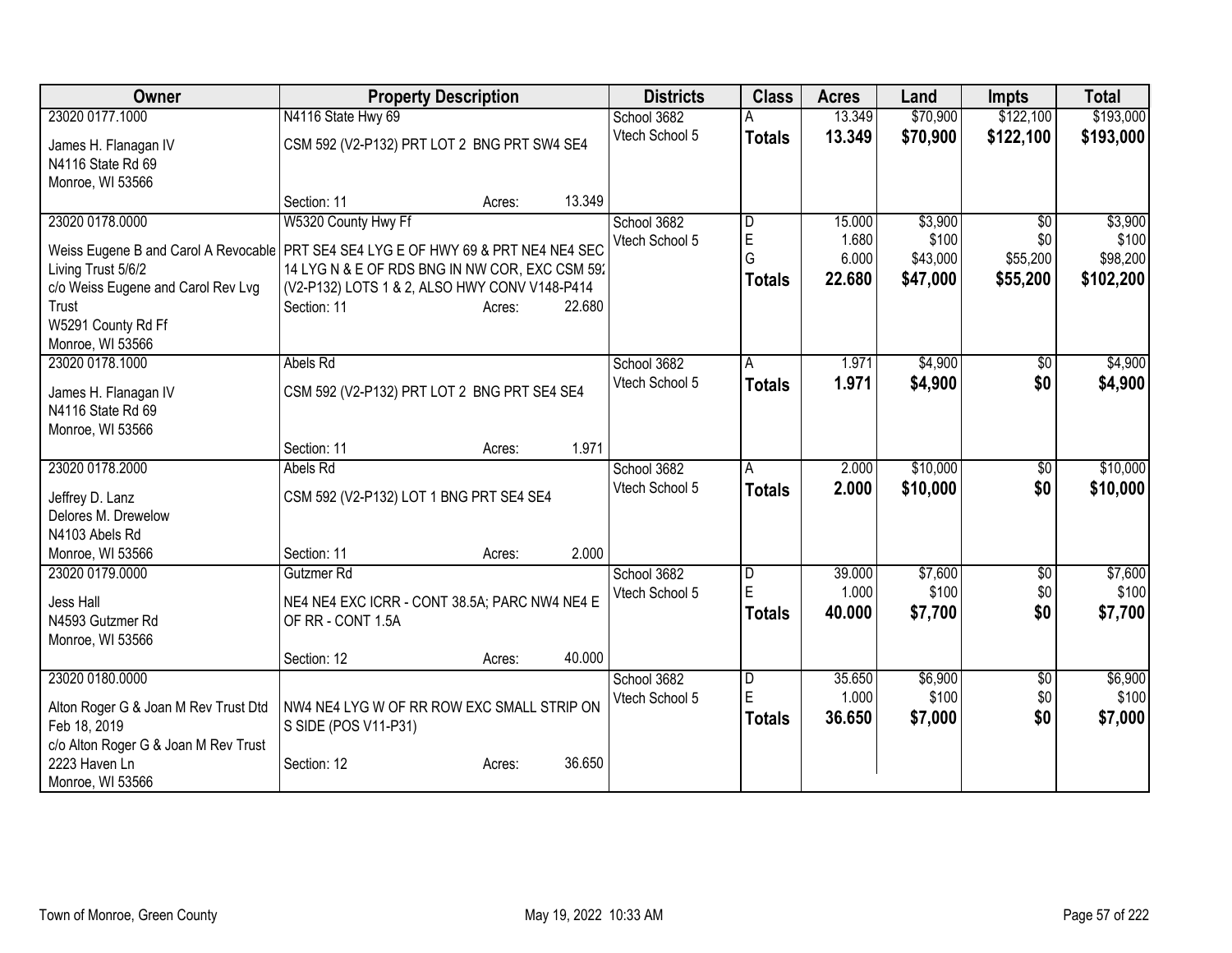| Owner                                                                                                                               | <b>Property Description</b>                                                               |        |        | <b>Districts</b>              | <b>Class</b>                       | <b>Acres</b>                                | Land                                                   | <b>Impts</b>                                          | <b>Total</b>                                            |
|-------------------------------------------------------------------------------------------------------------------------------------|-------------------------------------------------------------------------------------------|--------|--------|-------------------------------|------------------------------------|---------------------------------------------|--------------------------------------------------------|-------------------------------------------------------|---------------------------------------------------------|
| 23020 0181.0000<br>Karen R. Sutter et al<br>W5030 County Rd Ff<br>Monroe, WI 53566                                                  | SW4 NE4 EXC RR; ALSO PT NW4 NE4 BNG STRIP<br>ALG S SIDE & PT SE4 NW4 BNG STRIP ALG E SIDE |        |        | School 3682<br>Vtech School 5 | D<br>E<br><b>Totals</b>            | 36.450<br>1.000<br>37.450                   | \$7,600<br>\$100<br>\$7,700                            | $\overline{50}$<br>\$0<br>\$0                         | \$7,600<br>\$100<br>\$7,700                             |
| 23020 0182.0000                                                                                                                     | Section: 12<br>Gutzmer Rd                                                                 | Acres: | 37.450 | School 3682                   | D                                  | 39.000                                      | \$8,200                                                | $\sqrt{6}$                                            | \$8,200                                                 |
| Karen R. Sutter et al<br>W5030 County Rd Ff<br>Monroe, WI 53566                                                                     | SE4 NE4                                                                                   |        |        | Vtech School 5                | E<br><b>Totals</b>                 | 1.000<br>40.000                             | \$100<br>\$8,300                                       | \$0<br>\$0                                            | \$100<br>\$8,300                                        |
|                                                                                                                                     | Section: 12                                                                               | Acres: | 40.000 |                               |                                    |                                             |                                                        |                                                       |                                                         |
| 23020 0183.0000<br>Alton Roger G & Joan M Rev Trust Dtd<br>Feb 18, 2019                                                             | NE4 NW4 (POS V11-P31)                                                                     |        |        | School 3682<br>Vtech School 5 | D<br><b>Totals</b>                 | 40.000<br>40.000                            | \$8,100<br>\$8,100                                     | \$0<br>\$0                                            | \$8,100<br>\$8,100                                      |
| c/o Alton Roger G & Joan M Rev Trust<br>2223 Haven Ln<br>Monroe, WI 53566                                                           | Section: 12                                                                               | Acres: | 40.000 |                               |                                    |                                             |                                                        |                                                       |                                                         |
| 23020 0184.0000<br>Alton Roger G & Joan M Rev Trust Dtd<br>Feb 18, 2019<br>c/o Alton Roger G & Joan M Rev Trust<br>2223 Haven Ln    | N4446 State Hwy 69<br>NW4 NW4 EXC HWY (POS V11-P31)<br>Section: 12                        | Acres: | 38.000 | School 3682<br>Vtech School 5 | 5M<br>D<br>E<br>G<br><b>Totals</b> | 1.000<br>28.000<br>8.000<br>1.000<br>38.000 | \$1,400<br>\$4,700<br>\$12,800<br>\$18,000<br>\$36,900 | $\overline{50}$<br>\$0<br>\$0<br>\$78,200<br>\$78,200 | \$1,400<br>\$4,700<br>\$12,800<br>\$96,200<br>\$115,100 |
| Monroe, WI 53566<br>23020 0185.0000<br>Alton Roger G & Joan M Rev Trust Dtd<br>Feb 18, 2019<br>c/o Alton Roger G & Joan M Rev Trust | SW4 NW4 (POS V11-P31)                                                                     |        |        | School 3682<br>Vtech School 5 | D<br><b>Totals</b>                 | 40.000<br>40.000                            | \$7,200<br>\$7,200                                     | $\sqrt[6]{3}$<br>\$0                                  | \$7,200<br>\$7,200                                      |
| 2223 Haven Ln<br>Monroe, WI 53566                                                                                                   | Section: 12                                                                               | Acres: | 40.000 |                               |                                    |                                             |                                                        |                                                       |                                                         |
| 23020 0186.0000<br>Alton Roger G & Joan M Rev Trust Dtd<br>Feb 18, 2019<br>c/o Alton Roger G & Joan M Rev Trust                     | SE4 NW4, EXC STRIP ALG E SIDE & EXC STRIP ALG<br>S SIDE (POS V11-P31)                     |        |        | School 3682<br>Vtech School 5 | D<br><b>Totals</b>                 | 39.450<br>39.450                            | \$8,600<br>\$8,600                                     | $\sqrt[6]{3}$<br>\$0                                  | \$8,600<br>\$8,600                                      |
| 2223 Haven Ln<br>Monroe, WI 53566                                                                                                   | Section: 12                                                                               | Acres: | 39.450 |                               |                                    |                                             |                                                        |                                                       |                                                         |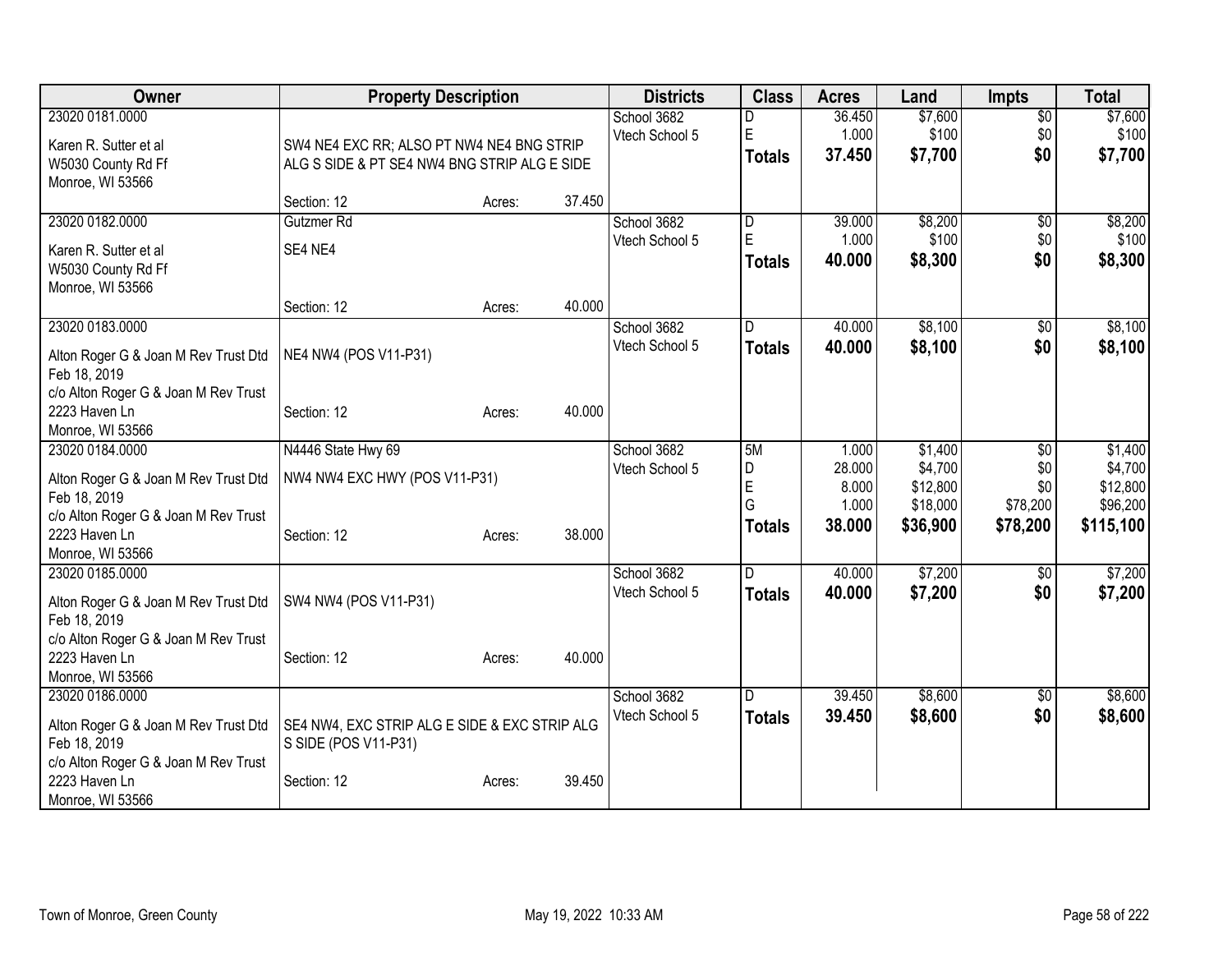| \$7,000<br>37.470<br>23020 0187.0000<br>School 3682<br>$\overline{50}$<br>D<br>Vtech School 5<br>37.470<br>\$7,000<br>\$0<br>\$7,000<br><b>Totals</b><br>Karen R. Sutter et al<br>NE4 SW4 EXC W 2.73A; ALSO PRT SE4 NW4 BNG<br>W5030 County Rd Ff<br>STRIP ALG S SIDE SD SE4 NW4 - .2A M/L<br>Monroe, WI 53566<br>37.470<br>Section: 12<br>Acres:<br>\$2,400<br>23020 0188.0000<br>School 3682<br>5M<br>1.730<br>$\overline{60}$<br>\$6,900<br>41.000<br>\$0<br>Vtech School 5<br>D.<br>NW4 SW4 40A; W 2.73A NE4 SW4<br>Demeter Farms LLC<br>42.730<br>\$9,300<br>\$0<br><b>Totals</b><br>c/o Demeter Farms, LLC<br>C/O Jay Girotto<br>42.730<br>18 Crescent Key<br>Section: 12<br>Acres:<br>Bellevue, WA 98006-1010<br>\$6,900<br>23020 0189.0000<br>W5208 County Hwy Ff<br>School 3682<br>41.230<br>D<br>\$0<br>E<br>\$900<br>1.500<br>\$0<br>Vtech School 5<br>Demeter Farms LLC<br>SW4 SW4 40A; W 2.73A SE4 SW4<br>\$0<br>42.730<br>\$7,800<br>\$7,800<br><b>Totals</b><br>c/o Demeter Farms, LLC<br>C/O Jay Girotto<br>42.730<br>18 Crescent Key<br>Section: 12<br>Acres:<br>Bellevue, WA 98006-1010<br>23020 0190.0000<br>County Rd FF<br>27.700<br>School 3682<br>\$5,800<br>D<br>\$0<br>E<br>0.500<br>\$100<br>\$0<br>Vtech School 5<br>FR SE4 SW4 N RD<br>Karen R. Sutter et al<br>28.200<br>\$5,900<br>\$0<br>\$5,900<br><b>Totals</b><br>W5030 County Rd Ff<br>Monroe, WI 53566<br>28.200<br>Section:<br>Acres:<br>\$1,100<br>23020 0190.1000<br>County Rd FF<br>School 3682<br>$\overline{D}$<br>5.000<br>\$0<br>E<br>0.230<br>\$100<br>Vtech School 5<br>\$0<br>David L. Bischoff<br>CSM 3084 (V11-P104) LOT 2 BNG PRT SE4 SW4 SEC<br>\$0<br>5.230<br>\$1,200<br>Totals<br>W5060 Round Grove Rd<br>12 & PRT NE4 NW4 & NW4 NE4 SEC 13<br>Monroe, WI 53566<br>5.230<br>Section: 12<br>Acres:<br>\$19,500<br>23020 0190.2000<br>W5112 County Hwy Ff<br>0.650<br>\$91,500<br>School 3682<br>$\overline{A}$<br>Vtech School 5<br>0.650<br>\$19,500<br>\$91,500<br><b>Totals</b><br>PRT SE4 SW4 & SW4 SE4, COM SE COR SW4 SW4 TH<br>Betty J. Klessinger<br>W5112 County Rd Ff<br>E ALG CNTRLN OF RD 90.75 FT TH N83*E ALG CL<br>245.88 FT TH N59*E ALG CL 726.73 FT TO POB TH<br>Monroe, WI 53566<br>0.650<br>Section: 12<br>Acres: | Owner | <b>Property Description</b> |  | <b>Districts</b> | <b>Class</b> | <b>Acres</b> | Land | <b>Impts</b> | <b>Total</b> |
|--------------------------------------------------------------------------------------------------------------------------------------------------------------------------------------------------------------------------------------------------------------------------------------------------------------------------------------------------------------------------------------------------------------------------------------------------------------------------------------------------------------------------------------------------------------------------------------------------------------------------------------------------------------------------------------------------------------------------------------------------------------------------------------------------------------------------------------------------------------------------------------------------------------------------------------------------------------------------------------------------------------------------------------------------------------------------------------------------------------------------------------------------------------------------------------------------------------------------------------------------------------------------------------------------------------------------------------------------------------------------------------------------------------------------------------------------------------------------------------------------------------------------------------------------------------------------------------------------------------------------------------------------------------------------------------------------------------------------------------------------------------------------------------------------------------------------------------------------------------------------------------------------------------------------------------------------------------------------------------------------------------------------------------------------------------------------------------------------------------------------------------------------------------------------------------------------------------------------------------------|-------|-----------------------------|--|------------------|--------------|--------------|------|--------------|--------------|
|                                                                                                                                                                                                                                                                                                                                                                                                                                                                                                                                                                                                                                                                                                                                                                                                                                                                                                                                                                                                                                                                                                                                                                                                                                                                                                                                                                                                                                                                                                                                                                                                                                                                                                                                                                                                                                                                                                                                                                                                                                                                                                                                                                                                                                            |       |                             |  |                  |              |              |      |              | \$7,000      |
|                                                                                                                                                                                                                                                                                                                                                                                                                                                                                                                                                                                                                                                                                                                                                                                                                                                                                                                                                                                                                                                                                                                                                                                                                                                                                                                                                                                                                                                                                                                                                                                                                                                                                                                                                                                                                                                                                                                                                                                                                                                                                                                                                                                                                                            |       |                             |  |                  |              |              |      |              |              |
|                                                                                                                                                                                                                                                                                                                                                                                                                                                                                                                                                                                                                                                                                                                                                                                                                                                                                                                                                                                                                                                                                                                                                                                                                                                                                                                                                                                                                                                                                                                                                                                                                                                                                                                                                                                                                                                                                                                                                                                                                                                                                                                                                                                                                                            |       |                             |  |                  |              |              |      |              |              |
|                                                                                                                                                                                                                                                                                                                                                                                                                                                                                                                                                                                                                                                                                                                                                                                                                                                                                                                                                                                                                                                                                                                                                                                                                                                                                                                                                                                                                                                                                                                                                                                                                                                                                                                                                                                                                                                                                                                                                                                                                                                                                                                                                                                                                                            |       |                             |  |                  |              |              |      |              |              |
| \$2,400<br>\$6,900<br>\$9,300<br>\$6,900<br>\$900<br>\$5,800<br>\$100<br>\$1,100<br>\$100<br>\$1,200<br>\$111,000<br>\$111,000                                                                                                                                                                                                                                                                                                                                                                                                                                                                                                                                                                                                                                                                                                                                                                                                                                                                                                                                                                                                                                                                                                                                                                                                                                                                                                                                                                                                                                                                                                                                                                                                                                                                                                                                                                                                                                                                                                                                                                                                                                                                                                             |       |                             |  |                  |              |              |      |              |              |
|                                                                                                                                                                                                                                                                                                                                                                                                                                                                                                                                                                                                                                                                                                                                                                                                                                                                                                                                                                                                                                                                                                                                                                                                                                                                                                                                                                                                                                                                                                                                                                                                                                                                                                                                                                                                                                                                                                                                                                                                                                                                                                                                                                                                                                            |       |                             |  |                  |              |              |      |              |              |
|                                                                                                                                                                                                                                                                                                                                                                                                                                                                                                                                                                                                                                                                                                                                                                                                                                                                                                                                                                                                                                                                                                                                                                                                                                                                                                                                                                                                                                                                                                                                                                                                                                                                                                                                                                                                                                                                                                                                                                                                                                                                                                                                                                                                                                            |       |                             |  |                  |              |              |      |              |              |
|                                                                                                                                                                                                                                                                                                                                                                                                                                                                                                                                                                                                                                                                                                                                                                                                                                                                                                                                                                                                                                                                                                                                                                                                                                                                                                                                                                                                                                                                                                                                                                                                                                                                                                                                                                                                                                                                                                                                                                                                                                                                                                                                                                                                                                            |       |                             |  |                  |              |              |      |              |              |
|                                                                                                                                                                                                                                                                                                                                                                                                                                                                                                                                                                                                                                                                                                                                                                                                                                                                                                                                                                                                                                                                                                                                                                                                                                                                                                                                                                                                                                                                                                                                                                                                                                                                                                                                                                                                                                                                                                                                                                                                                                                                                                                                                                                                                                            |       |                             |  |                  |              |              |      |              |              |
|                                                                                                                                                                                                                                                                                                                                                                                                                                                                                                                                                                                                                                                                                                                                                                                                                                                                                                                                                                                                                                                                                                                                                                                                                                                                                                                                                                                                                                                                                                                                                                                                                                                                                                                                                                                                                                                                                                                                                                                                                                                                                                                                                                                                                                            |       |                             |  |                  |              |              |      |              |              |
|                                                                                                                                                                                                                                                                                                                                                                                                                                                                                                                                                                                                                                                                                                                                                                                                                                                                                                                                                                                                                                                                                                                                                                                                                                                                                                                                                                                                                                                                                                                                                                                                                                                                                                                                                                                                                                                                                                                                                                                                                                                                                                                                                                                                                                            |       |                             |  |                  |              |              |      |              |              |
|                                                                                                                                                                                                                                                                                                                                                                                                                                                                                                                                                                                                                                                                                                                                                                                                                                                                                                                                                                                                                                                                                                                                                                                                                                                                                                                                                                                                                                                                                                                                                                                                                                                                                                                                                                                                                                                                                                                                                                                                                                                                                                                                                                                                                                            |       |                             |  |                  |              |              |      |              |              |
|                                                                                                                                                                                                                                                                                                                                                                                                                                                                                                                                                                                                                                                                                                                                                                                                                                                                                                                                                                                                                                                                                                                                                                                                                                                                                                                                                                                                                                                                                                                                                                                                                                                                                                                                                                                                                                                                                                                                                                                                                                                                                                                                                                                                                                            |       |                             |  |                  |              |              |      |              |              |
|                                                                                                                                                                                                                                                                                                                                                                                                                                                                                                                                                                                                                                                                                                                                                                                                                                                                                                                                                                                                                                                                                                                                                                                                                                                                                                                                                                                                                                                                                                                                                                                                                                                                                                                                                                                                                                                                                                                                                                                                                                                                                                                                                                                                                                            |       |                             |  |                  |              |              |      |              |              |
|                                                                                                                                                                                                                                                                                                                                                                                                                                                                                                                                                                                                                                                                                                                                                                                                                                                                                                                                                                                                                                                                                                                                                                                                                                                                                                                                                                                                                                                                                                                                                                                                                                                                                                                                                                                                                                                                                                                                                                                                                                                                                                                                                                                                                                            |       |                             |  |                  |              |              |      |              |              |
|                                                                                                                                                                                                                                                                                                                                                                                                                                                                                                                                                                                                                                                                                                                                                                                                                                                                                                                                                                                                                                                                                                                                                                                                                                                                                                                                                                                                                                                                                                                                                                                                                                                                                                                                                                                                                                                                                                                                                                                                                                                                                                                                                                                                                                            |       |                             |  |                  |              |              |      |              |              |
|                                                                                                                                                                                                                                                                                                                                                                                                                                                                                                                                                                                                                                                                                                                                                                                                                                                                                                                                                                                                                                                                                                                                                                                                                                                                                                                                                                                                                                                                                                                                                                                                                                                                                                                                                                                                                                                                                                                                                                                                                                                                                                                                                                                                                                            |       |                             |  |                  |              |              |      |              |              |
|                                                                                                                                                                                                                                                                                                                                                                                                                                                                                                                                                                                                                                                                                                                                                                                                                                                                                                                                                                                                                                                                                                                                                                                                                                                                                                                                                                                                                                                                                                                                                                                                                                                                                                                                                                                                                                                                                                                                                                                                                                                                                                                                                                                                                                            |       |                             |  |                  |              |              |      |              |              |
|                                                                                                                                                                                                                                                                                                                                                                                                                                                                                                                                                                                                                                                                                                                                                                                                                                                                                                                                                                                                                                                                                                                                                                                                                                                                                                                                                                                                                                                                                                                                                                                                                                                                                                                                                                                                                                                                                                                                                                                                                                                                                                                                                                                                                                            |       |                             |  |                  |              |              |      |              |              |
|                                                                                                                                                                                                                                                                                                                                                                                                                                                                                                                                                                                                                                                                                                                                                                                                                                                                                                                                                                                                                                                                                                                                                                                                                                                                                                                                                                                                                                                                                                                                                                                                                                                                                                                                                                                                                                                                                                                                                                                                                                                                                                                                                                                                                                            |       |                             |  |                  |              |              |      |              |              |
|                                                                                                                                                                                                                                                                                                                                                                                                                                                                                                                                                                                                                                                                                                                                                                                                                                                                                                                                                                                                                                                                                                                                                                                                                                                                                                                                                                                                                                                                                                                                                                                                                                                                                                                                                                                                                                                                                                                                                                                                                                                                                                                                                                                                                                            |       |                             |  |                  |              |              |      |              |              |
|                                                                                                                                                                                                                                                                                                                                                                                                                                                                                                                                                                                                                                                                                                                                                                                                                                                                                                                                                                                                                                                                                                                                                                                                                                                                                                                                                                                                                                                                                                                                                                                                                                                                                                                                                                                                                                                                                                                                                                                                                                                                                                                                                                                                                                            |       |                             |  |                  |              |              |      |              |              |
|                                                                                                                                                                                                                                                                                                                                                                                                                                                                                                                                                                                                                                                                                                                                                                                                                                                                                                                                                                                                                                                                                                                                                                                                                                                                                                                                                                                                                                                                                                                                                                                                                                                                                                                                                                                                                                                                                                                                                                                                                                                                                                                                                                                                                                            |       |                             |  |                  |              |              |      |              |              |
|                                                                                                                                                                                                                                                                                                                                                                                                                                                                                                                                                                                                                                                                                                                                                                                                                                                                                                                                                                                                                                                                                                                                                                                                                                                                                                                                                                                                                                                                                                                                                                                                                                                                                                                                                                                                                                                                                                                                                                                                                                                                                                                                                                                                                                            |       |                             |  |                  |              |              |      |              |              |
|                                                                                                                                                                                                                                                                                                                                                                                                                                                                                                                                                                                                                                                                                                                                                                                                                                                                                                                                                                                                                                                                                                                                                                                                                                                                                                                                                                                                                                                                                                                                                                                                                                                                                                                                                                                                                                                                                                                                                                                                                                                                                                                                                                                                                                            |       |                             |  |                  |              |              |      |              |              |
|                                                                                                                                                                                                                                                                                                                                                                                                                                                                                                                                                                                                                                                                                                                                                                                                                                                                                                                                                                                                                                                                                                                                                                                                                                                                                                                                                                                                                                                                                                                                                                                                                                                                                                                                                                                                                                                                                                                                                                                                                                                                                                                                                                                                                                            |       |                             |  |                  |              |              |      |              |              |
|                                                                                                                                                                                                                                                                                                                                                                                                                                                                                                                                                                                                                                                                                                                                                                                                                                                                                                                                                                                                                                                                                                                                                                                                                                                                                                                                                                                                                                                                                                                                                                                                                                                                                                                                                                                                                                                                                                                                                                                                                                                                                                                                                                                                                                            |       |                             |  |                  |              |              |      |              |              |
|                                                                                                                                                                                                                                                                                                                                                                                                                                                                                                                                                                                                                                                                                                                                                                                                                                                                                                                                                                                                                                                                                                                                                                                                                                                                                                                                                                                                                                                                                                                                                                                                                                                                                                                                                                                                                                                                                                                                                                                                                                                                                                                                                                                                                                            |       |                             |  |                  |              |              |      |              |              |
|                                                                                                                                                                                                                                                                                                                                                                                                                                                                                                                                                                                                                                                                                                                                                                                                                                                                                                                                                                                                                                                                                                                                                                                                                                                                                                                                                                                                                                                                                                                                                                                                                                                                                                                                                                                                                                                                                                                                                                                                                                                                                                                                                                                                                                            |       |                             |  |                  |              |              |      |              |              |
|                                                                                                                                                                                                                                                                                                                                                                                                                                                                                                                                                                                                                                                                                                                                                                                                                                                                                                                                                                                                                                                                                                                                                                                                                                                                                                                                                                                                                                                                                                                                                                                                                                                                                                                                                                                                                                                                                                                                                                                                                                                                                                                                                                                                                                            |       |                             |  |                  |              |              |      |              |              |
|                                                                                                                                                                                                                                                                                                                                                                                                                                                                                                                                                                                                                                                                                                                                                                                                                                                                                                                                                                                                                                                                                                                                                                                                                                                                                                                                                                                                                                                                                                                                                                                                                                                                                                                                                                                                                                                                                                                                                                                                                                                                                                                                                                                                                                            |       |                             |  |                  |              |              |      |              |              |
|                                                                                                                                                                                                                                                                                                                                                                                                                                                                                                                                                                                                                                                                                                                                                                                                                                                                                                                                                                                                                                                                                                                                                                                                                                                                                                                                                                                                                                                                                                                                                                                                                                                                                                                                                                                                                                                                                                                                                                                                                                                                                                                                                                                                                                            |       |                             |  |                  |              |              |      |              |              |
|                                                                                                                                                                                                                                                                                                                                                                                                                                                                                                                                                                                                                                                                                                                                                                                                                                                                                                                                                                                                                                                                                                                                                                                                                                                                                                                                                                                                                                                                                                                                                                                                                                                                                                                                                                                                                                                                                                                                                                                                                                                                                                                                                                                                                                            |       |                             |  |                  |              |              |      |              |              |
|                                                                                                                                                                                                                                                                                                                                                                                                                                                                                                                                                                                                                                                                                                                                                                                                                                                                                                                                                                                                                                                                                                                                                                                                                                                                                                                                                                                                                                                                                                                                                                                                                                                                                                                                                                                                                                                                                                                                                                                                                                                                                                                                                                                                                                            |       |                             |  |                  |              |              |      |              |              |
| 23020 0190.3000<br>\$1,200<br>\$1,200<br>School 3682<br>5.510<br>County Rd FF<br>D<br>$\overline{50}$                                                                                                                                                                                                                                                                                                                                                                                                                                                                                                                                                                                                                                                                                                                                                                                                                                                                                                                                                                                                                                                                                                                                                                                                                                                                                                                                                                                                                                                                                                                                                                                                                                                                                                                                                                                                                                                                                                                                                                                                                                                                                                                                      |       |                             |  |                  |              |              |      |              |              |
| \$1,200<br>\$0<br>Vtech School 5<br>5.510<br>\$1,200<br><b>Totals</b><br>CSM 3085 (V11-P106) LOT 3 BNG PRT SE4 SW4 SEC<br>David L. Bischoff                                                                                                                                                                                                                                                                                                                                                                                                                                                                                                                                                                                                                                                                                                                                                                                                                                                                                                                                                                                                                                                                                                                                                                                                                                                                                                                                                                                                                                                                                                                                                                                                                                                                                                                                                                                                                                                                                                                                                                                                                                                                                                |       |                             |  |                  |              |              |      |              |              |
| W5060 Round Grove Rd<br>12 & PRT NE4 NW4 SEC 13                                                                                                                                                                                                                                                                                                                                                                                                                                                                                                                                                                                                                                                                                                                                                                                                                                                                                                                                                                                                                                                                                                                                                                                                                                                                                                                                                                                                                                                                                                                                                                                                                                                                                                                                                                                                                                                                                                                                                                                                                                                                                                                                                                                            |       |                             |  |                  |              |              |      |              |              |
| Monroe, WI 53566                                                                                                                                                                                                                                                                                                                                                                                                                                                                                                                                                                                                                                                                                                                                                                                                                                                                                                                                                                                                                                                                                                                                                                                                                                                                                                                                                                                                                                                                                                                                                                                                                                                                                                                                                                                                                                                                                                                                                                                                                                                                                                                                                                                                                           |       |                             |  |                  |              |              |      |              |              |
| 5.510<br>Section: 12<br>Acres:                                                                                                                                                                                                                                                                                                                                                                                                                                                                                                                                                                                                                                                                                                                                                                                                                                                                                                                                                                                                                                                                                                                                                                                                                                                                                                                                                                                                                                                                                                                                                                                                                                                                                                                                                                                                                                                                                                                                                                                                                                                                                                                                                                                                             |       |                             |  |                  |              |              |      |              |              |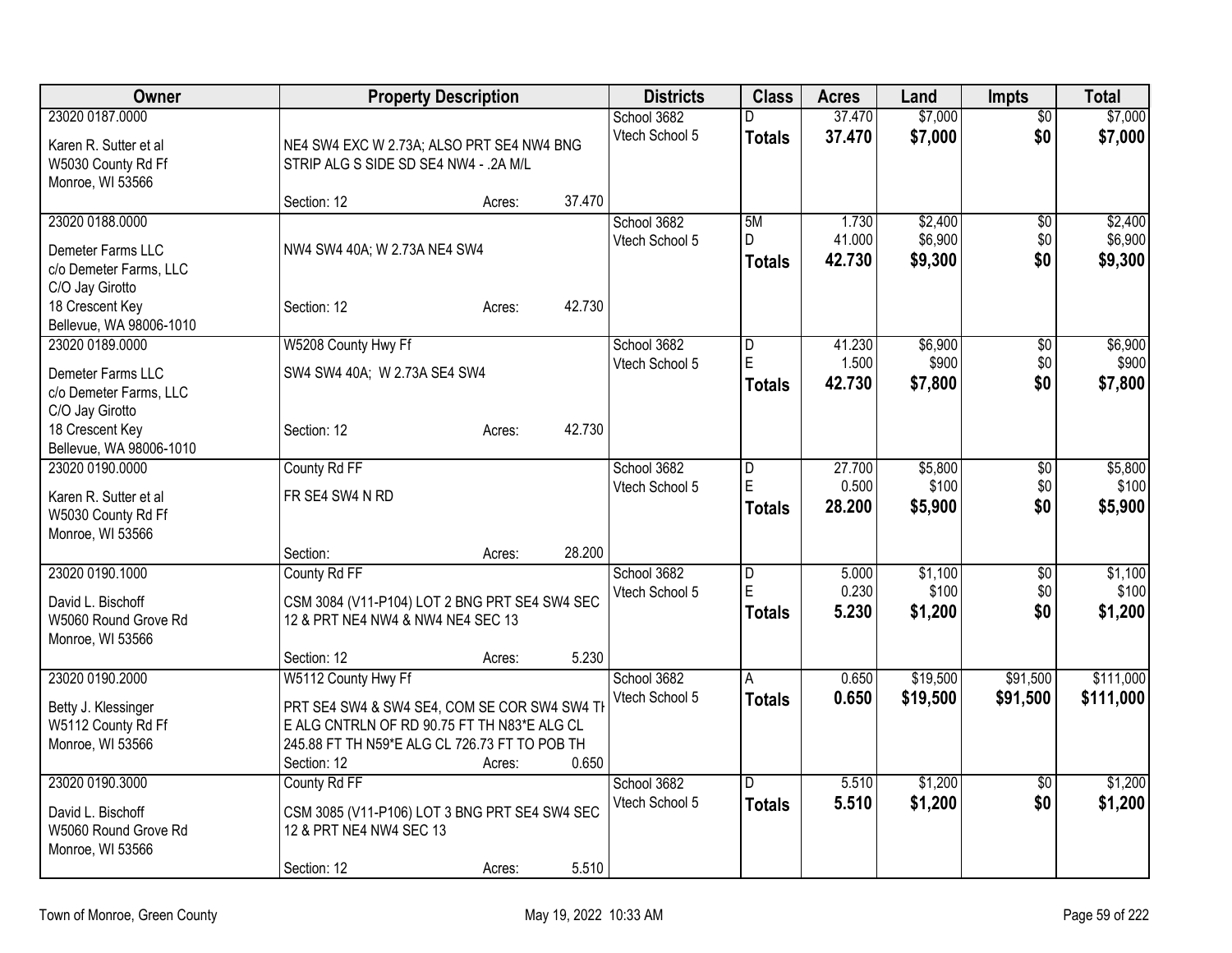| Owner                 |                                               | <b>Property Description</b> |        | <b>Districts</b> | <b>Class</b>            | <b>Acres</b> | Land     | Impts           | <b>Total</b> |
|-----------------------|-----------------------------------------------|-----------------------------|--------|------------------|-------------------------|--------------|----------|-----------------|--------------|
| 23020 0191.0000       | Gutzmer Rd                                    |                             |        | School 3682      | D                       | 39.000       | \$8,100  | $\overline{50}$ | \$8,100      |
| Karen R. Sutter et al | NE4 SE4                                       |                             |        | Vtech School 5   | E                       | 1.000        | \$100    | \$0             | \$100        |
| W5030 County Rd Ff    |                                               |                             |        |                  | <b>Totals</b>           | 40.000       | \$8,200  | \$0             | \$8,200      |
| Monroe, WI 53566      |                                               |                             |        |                  |                         |              |          |                 |              |
|                       | Section: 12                                   | Acres:                      | 40.000 |                  |                         |              |          |                 |              |
| 23020 0192.0000       |                                               |                             |        | School 3682      | $\overline{\mathsf{D}}$ | 34.750       | \$6,500  | $\overline{50}$ | \$6,500      |
| Karen R. Sutter et al | NW4 SE4 EXC RR                                |                             |        | Vtech School 5   | E                       | 2.000        | \$100    | \$0             | \$100        |
| W5030 County Rd Ff    |                                               |                             |        |                  | <b>Totals</b>           | 36.750       | \$6,600  | \$0             | \$6,600      |
| Monroe, WI 53566      |                                               |                             |        |                  |                         |              |          |                 |              |
|                       | Section: 12                                   | Acres:                      | 36.750 |                  |                         |              |          |                 |              |
| 23020 0193.0001       | W5016 County Hwy Ff                           |                             |        | School 3682      | G                       | 5.040        | \$20,200 | \$140,100       | \$160,300    |
| Roger A. Sutter       | CSM 4584 (V19-P185) LOT 1 BNG PRT SW4 SE4 &   |                             |        | Vtech School 5   | <b>Totals</b>           | 5.040        | \$20,200 | \$140,100       | \$160,300    |
| W5016 County Rd Ff    | SE4 SW4                                       |                             |        |                  |                         |              |          |                 |              |
| Monroe, WI 53566      |                                               |                             |        |                  |                         |              |          |                 |              |
|                       | Section: 12                                   | Acres:                      | 5.040  |                  |                         |              |          |                 |              |
| 23020 0193.0002       | W5030 County Hwy Ff                           |                             |        | School 3682      | A                       | 1.000        | \$18,000 | \$91,100        | \$109,100    |
| Karen R. Sutter et al | FR SW4 SE4 LYG N HWY EXC RR & EXC PRT LOT 1   |                             |        | Vtech School 5   | D                       | 13.960       | \$2,600  | \$0             | \$2,600      |
| W5030 County Rd Ff    | <b>CSM 4584</b>                               |                             |        |                  | E                       | 1.000        | \$900    | \$0             | \$900        |
| Monroe, WI 53566      |                                               |                             |        |                  | <b>Totals</b>           | 15.960       | \$21,500 | \$91,100        | \$112,600    |
|                       | Section:                                      | Acres:                      | 15.960 |                  |                         |              |          |                 |              |
| 23020 0193.1000       | County Rd FF                                  |                             |        | School 3682      | D.                      | 12.190       | \$2,500  | \$0             | \$2,500      |
| David L. Bischoff     | CSM 3087 (V11-P110) LOT 9 CONT 11.79A BNG PRT |                             |        | Vtech School 5   | <b>Totals</b>           | 12.190       | \$2,500  | \$0             | \$2,500      |
| W5060 Round Grove Rd  | SW4 SE4 ALSO PRT SE4 SE4 LYG W CTRLN          |                             |        |                  |                         |              |          |                 |              |
| Monroe, WI 53566      | GOEPFERT RD - .4A                             |                             |        |                  |                         |              |          |                 |              |
|                       | Section: 12                                   | Acres:                      | 12.190 |                  |                         |              |          |                 |              |
| 23020 0193.2000       | County Rd FF                                  |                             |        | School 3682      | D                       | 5.530        | \$1,200  | $\sqrt{6}$      | \$1,200      |
| David L. Bischoff     | CSM 3084 (V11-P104) LOT 1 BNG PRT SE4 SW4 &   |                             |        | Vtech School 5   | <b>Totals</b>           | 5.530        | \$1,200  | \$0             | \$1,200      |
| W5060 Round Grove Rd  | SW4 SE4                                       |                             |        |                  |                         |              |          |                 |              |
| Monroe, WI 53566      |                                               |                             |        |                  |                         |              |          |                 |              |
|                       | Section: 12                                   | Acres:                      | 5.530  |                  |                         |              |          |                 |              |
| 23020 0194.0001       | County Rd FF                                  |                             |        | School 3682      | $\overline{D}$          | 15.500       | \$3,200  | $\overline{50}$ | \$3,200      |
| Karen R. Sutter et al | FR SE4 SE4 N HWY, EXC PRT LOT 1 CSM 4584      |                             |        | Vtech School 5   | <b>Totals</b>           | 15.500       | \$3,200  | \$0             | \$3,200      |
| W5030 County Rd Ff    |                                               |                             |        |                  |                         |              |          |                 |              |
| Monroe, WI 53566      |                                               |                             |        |                  |                         |              |          |                 |              |
|                       | Section:                                      | Acres:                      | 15.500 |                  |                         |              |          |                 |              |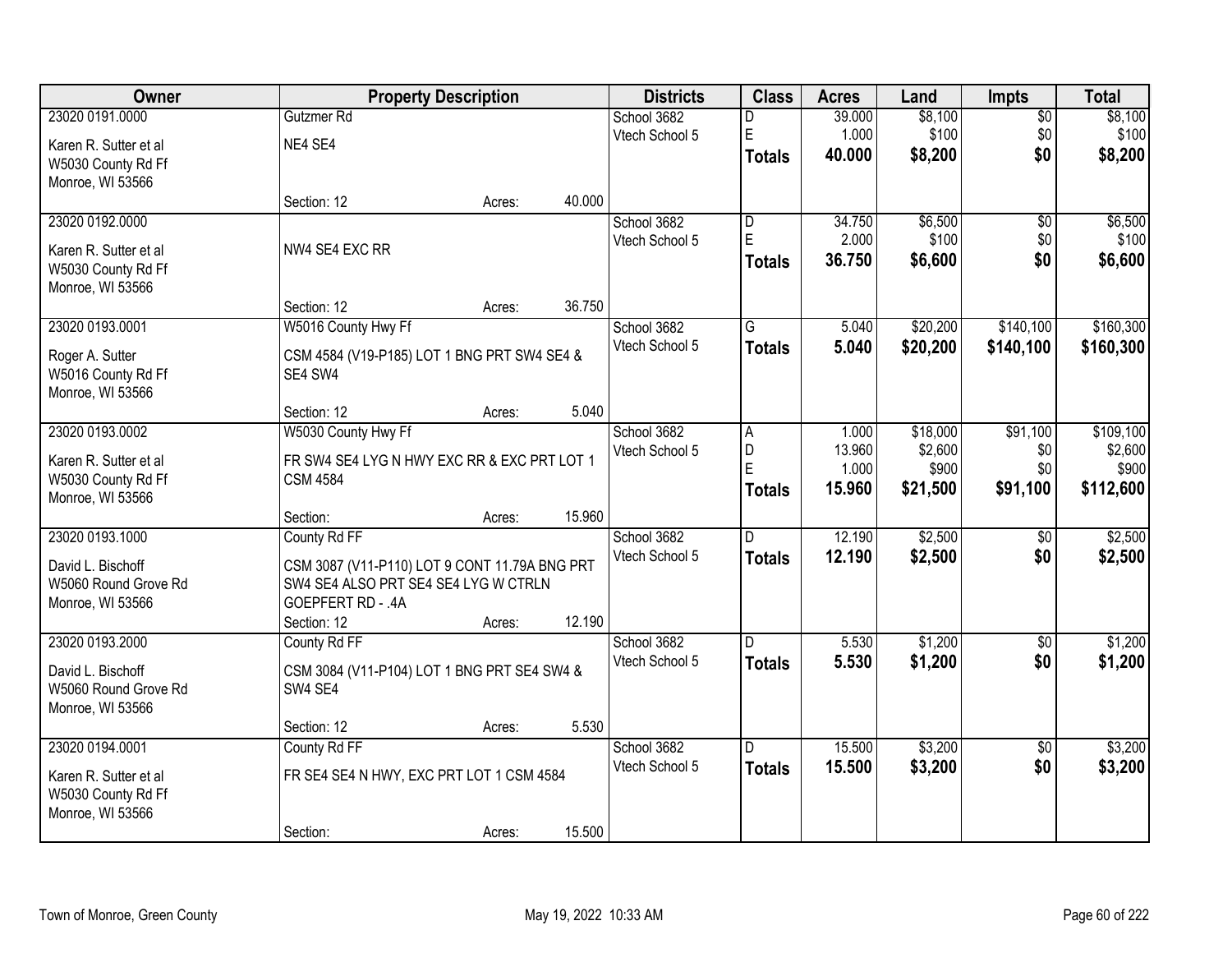| Owner                   | <b>Property Description</b>                    |        |        | <b>Districts</b> | <b>Class</b>        | <b>Acres</b>    | Land                 | <b>Impts</b>     | <b>Total</b>          |
|-------------------------|------------------------------------------------|--------|--------|------------------|---------------------|-----------------|----------------------|------------------|-----------------------|
| 23020 0194.1000         | County Rd FF                                   |        |        | School 3682      | D                   | 18.600          | \$3,500              | \$0              | \$3,500               |
| Randy R. Goepfert et al | PRT SE4 SE4 SEC 12 LYG S HWY EXC LYG W CLN     |        |        | Vtech School 5   | E                   | 1.000<br>19.600 | \$100                | \$0<br>\$0       | \$100                 |
| 630 4th Ave S           | <b>GOEPFERT RD INCL EASEMENT</b>               |        |        |                  | <b>Totals</b>       |                 | \$3,600              |                  | \$3,600               |
| Clinton, IA 52732       | Section: 12                                    |        | 19.600 |                  |                     |                 |                      |                  |                       |
| 23020 0195.0000         |                                                | Acres: |        | School 3682      | X5                  | 13.500          | $\overline{50}$      | \$0              | \$0                   |
|                         |                                                |        |        | Vtech School 5   | <b>Totals</b>       | 13.500          | \$0                  | \$0              | \$0                   |
| Illinois Central Rr     | SECTION 12<br>. RR ROW 13.5A                   |        |        |                  |                     |                 |                      |                  |                       |
|                         |                                                |        |        |                  |                     |                 |                      |                  |                       |
|                         | Section: 12                                    | Acres: | 13.500 |                  |                     |                 |                      |                  |                       |
| 23020 0196.0000         | N4098 Goepfert Rd                              |        |        | School 3682      | 5M                  | 2.000           | \$2,800              | \$0              | \$2,800               |
| Randy R. Goepfert et al | N18A NE4 NE4 SEC 13 EXC LYG W CLN GOEPFERT     |        |        | Vtech School 5   | D                   | 14.050          | \$2,200              | \$0              | \$2,200               |
| 630 4th Ave S           | <b>RD</b>                                      |        |        |                  | $\mathsf E$<br>G    | 0.500<br>1.000  | \$100<br>\$18,000    | \$0<br>\$48,000  | \$100<br>\$66,000     |
| Clinton, IA 52732       |                                                |        |        |                  | <b>Totals</b>       | 17.550          | \$23,100             | \$48,000         | \$71,100              |
|                         | Section: 13                                    | Acres: | 17.550 |                  |                     |                 |                      |                  |                       |
| 23020 0196.1000         | Goepfert Rd                                    |        |        | School 3682      | 5M                  | 2.000           | \$2,800              | \$0              | \$2,800               |
| Gail Moisan             | PRT S2 NE4 NE4 E HWY (INCL EASEMENT)           |        |        | Vtech School 5   | D<br>$\mathsf E$    | 12.000          | \$2,300              | \$0              | \$2,300               |
| 13630 Longview Dr       |                                                |        |        |                  |                     | 4.000<br>18.000 | \$5,700<br>\$10,800  | \$0<br>\$0       | \$5,700<br>\$10,800   |
| Homer Glen, IL 60491    |                                                |        |        |                  | <b>Totals</b>       |                 |                      |                  |                       |
|                         | Section: 13                                    | Acres: | 18.000 |                  |                     |                 |                      |                  |                       |
| 23020 0197.0000         | Goepfert Rd                                    |        |        | School 3682      | $\overline{D}$      | 17.230          | \$3,600              | \$0              | \$3,600               |
| David L. Bischoff       | CSM 3087 (V11-P110) LOT 10 BNG PRT NW4 NE4 &   |        |        | Vtech School 5   | <b>Totals</b>       | 17.230          | \$3,600              | \$0              | \$3,600               |
| W5060 Round Grove Rd    | NE4 NW4; ALSO LD LYG W CTRLN GOEP FERT RD IN   |        |        |                  |                     |                 |                      |                  |                       |
| Monroe, WI 53566        | NE4 NE4 - .45A                                 |        |        |                  |                     |                 |                      |                  |                       |
|                         | Section: 13                                    | Acres: | 17.230 |                  |                     |                 |                      |                  |                       |
| 23020 0197.1000         | Goepfert Rd                                    |        |        | School 3682      | D                   | 23.330          | \$4,900              | \$0              | \$4,900               |
| David L. Bischoff       | CSM 3088 (V11-P112) LOT 11 BNG PRT NW4 NE4,    |        |        | Vtech School 5   | <b>Totals</b>       | 23.330          | \$4,900              | \$0              | \$4,900               |
| W5060 Round Grove Rd    | NE4 NW4 & NE4 NE4                              |        |        |                  |                     |                 |                      |                  |                       |
| Monroe, WI 53566        |                                                |        |        |                  |                     |                 |                      |                  |                       |
|                         | Section: 13                                    | Acres: | 23.330 |                  |                     |                 |                      |                  |                       |
| 23020 0198.1001         | W4997 Round Grove Rd                           |        |        | School 3682      | $\overline{A}$<br>E | 1.000<br>8.270  | \$30,000<br>\$13,300 | \$291,000        | \$321,000<br>\$13,300 |
| Ted F. Knight           | CSM 4568 (V19-P148) LOT 1 BNG PRT SE4 & SW4 OF |        |        | Vtech School 5   |                     | 9.270           |                      | \$0<br>\$291,000 |                       |
| 1891 Washington Ave     | NE4 AND NE4 & NW4 OF SE4                       |        |        |                  | <b>Totals</b>       |                 | \$43,300             |                  | \$334,300             |
| Goldfield, IA 50542     |                                                |        |        |                  |                     |                 |                      |                  |                       |
|                         | Section:                                       | Acres: | 9.270  |                  |                     |                 |                      |                  |                       |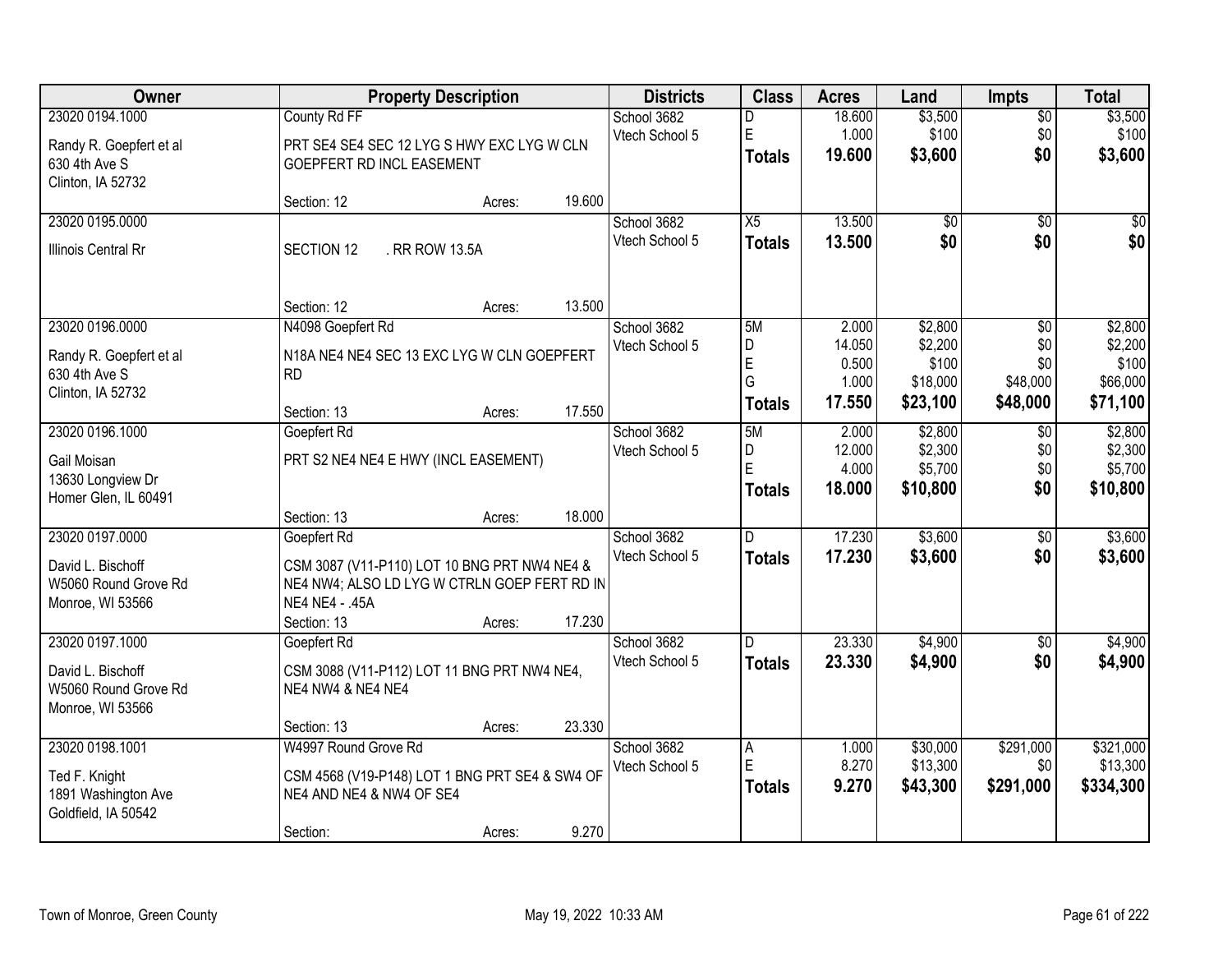| Owner                            | <b>Property Description</b>                                                 | <b>Districts</b> | <b>Class</b>   | <b>Acres</b> | Land     | Impts           | <b>Total</b> |
|----------------------------------|-----------------------------------------------------------------------------|------------------|----------------|--------------|----------|-----------------|--------------|
| 23020 0198.1004                  | Round Grove Rd                                                              | School 3682      |                | 4.150        | \$6,700  | $\overline{50}$ | \$6,700      |
| Ted F. Knight                    | PRT SW4 NE4 LYG S & W OF TOWN RD & PRT SE4                                  | Vtech School 5   | <b>Totals</b>  | 4.150        | \$6,700  | \$0             | \$6,700      |
| 1891 Washington Ave              | NE4 LYG S & W OF TOWN RD (OL 2 CSM 3089 BNG                                 |                  |                |              |          |                 |              |
| Goldfield, IA 50542              | PRT OF) EXC PT LOT 1 CSM 4568 & EXC CSM 4878                                |                  |                |              |          |                 |              |
|                                  | 4.150<br>Section:<br>Acres:                                                 |                  |                |              |          |                 |              |
| 23020 0198.2000                  | Round Grove Rd                                                              | School 3682      | $\overline{D}$ | 10.200       | \$700    | $\overline{50}$ | \$700        |
| David L. Bischoff                | CSM 3089 (V11-P114) LOT 15 BNG PRT NW4 NE4 &                                | Vtech School 5   | <b>Totals</b>  | 10.200       | \$700    | \$0             | \$700        |
| W5060 Round Grove Rd             | SW4 NE4                                                                     |                  |                |              |          |                 |              |
| Monroe, WI 53566                 |                                                                             |                  |                |              |          |                 |              |
|                                  | 10.200<br>Section: 13<br>Acres:                                             |                  |                |              |          |                 |              |
| 23020 0198.3000                  | W5060 Round Grove Rd                                                        | School 3682      | A              | 5.420        | \$51,100 | \$149,000       | \$200,100    |
| David L. Bischoff                | CSM 3089 (V11-P114) LOT 16 BNG PRT SW4 NE4                                  | Vtech School 5   | <b>Totals</b>  | 5.420        | \$51,100 | \$149,000       | \$200,100    |
| W5060 Round Grove Rd             |                                                                             |                  |                |              |          |                 |              |
| Monroe, WI 53566                 |                                                                             |                  |                |              |          |                 |              |
|                                  | 5.420<br>Section: 13<br>Acres:                                              |                  |                |              |          |                 |              |
| 23020 0198.4000                  | Round Grove Rd                                                              | School 3682      | D              | 15.210       | \$1,800  | $\sqrt[6]{}$    | \$1,800      |
| David L. Bischoff                |                                                                             | Vtech School 5   | <b>Totals</b>  | 15.210       | \$1,800  | \$0             | \$1,800      |
| W5060 Round Grove Rd             | CSM 3089 (V11-P114) LOT 17 BNG PRT NW4 & SW4<br>OF NE4 AND NE4 & SE4 OF NW4 |                  |                |              |          |                 |              |
| Monroe, WI 53566                 |                                                                             |                  |                |              |          |                 |              |
|                                  | 15.210<br>Section: 13<br>Acres:                                             |                  |                |              |          |                 |              |
| 23020 0199.0000                  | Goepfert Rd                                                                 | School 3682      | $\overline{D}$ | 16.000       | \$2,800  | $\overline{50}$ | \$2,800      |
|                                  |                                                                             | Vtech School 5   | E              | 12.000       | \$17,700 | \$0             | \$17,700     |
| Gail Moisan<br>13630 Longview Dr | SE4 NE4 E OF HWY (INCL EASEMENT)                                            |                  | <b>Totals</b>  | 28.000       | \$20,500 | \$0             | \$20,500     |
| Homer Glen, IL 60491             |                                                                             |                  |                |              |          |                 |              |
|                                  | 28.000<br>Section: 13<br>Acres:                                             |                  |                |              |          |                 |              |
| 23020 0199.1000                  | Goepfert Rd                                                                 | School 3682      | D.             | 5.370        | \$900    | $\overline{50}$ | \$900        |
|                                  |                                                                             | Vtech School 5   | <b>Totals</b>  | 5.370        | \$900    | \$0             | \$900        |
| David L. Bischoff                | CSM 3088 (V11-P112) LOT 12 BNG PRT                                          |                  |                |              |          |                 |              |
| W5060 Round Grove Rd             | NE4, SE4, NW4, SW4 OF NE4                                                   |                  |                |              |          |                 |              |
| Monroe, WI 53566                 | 5.370<br>Section: 13<br>Acres:                                              |                  |                |              |          |                 |              |
| 23020 0199.2000                  | Goepfert Rd                                                                 | School 3682      | D.             | 3.310        | \$500    | $\overline{50}$ | \$500        |
|                                  |                                                                             | Vtech School 5   | <b>Totals</b>  | 3.310        | \$500    | \$0             | \$500        |
| David L. Bischoff                | CSM 3088 (V11-P112) LOT 13 BNG PRT SW4 NE4 &                                |                  |                |              |          |                 |              |
| W5060 Round Grove Rd             | SE4 NE4                                                                     |                  |                |              |          |                 |              |
| Monroe, WI 53566                 | 3.310<br>Section: 13                                                        |                  |                |              |          |                 |              |
|                                  | Acres:                                                                      |                  |                |              |          |                 |              |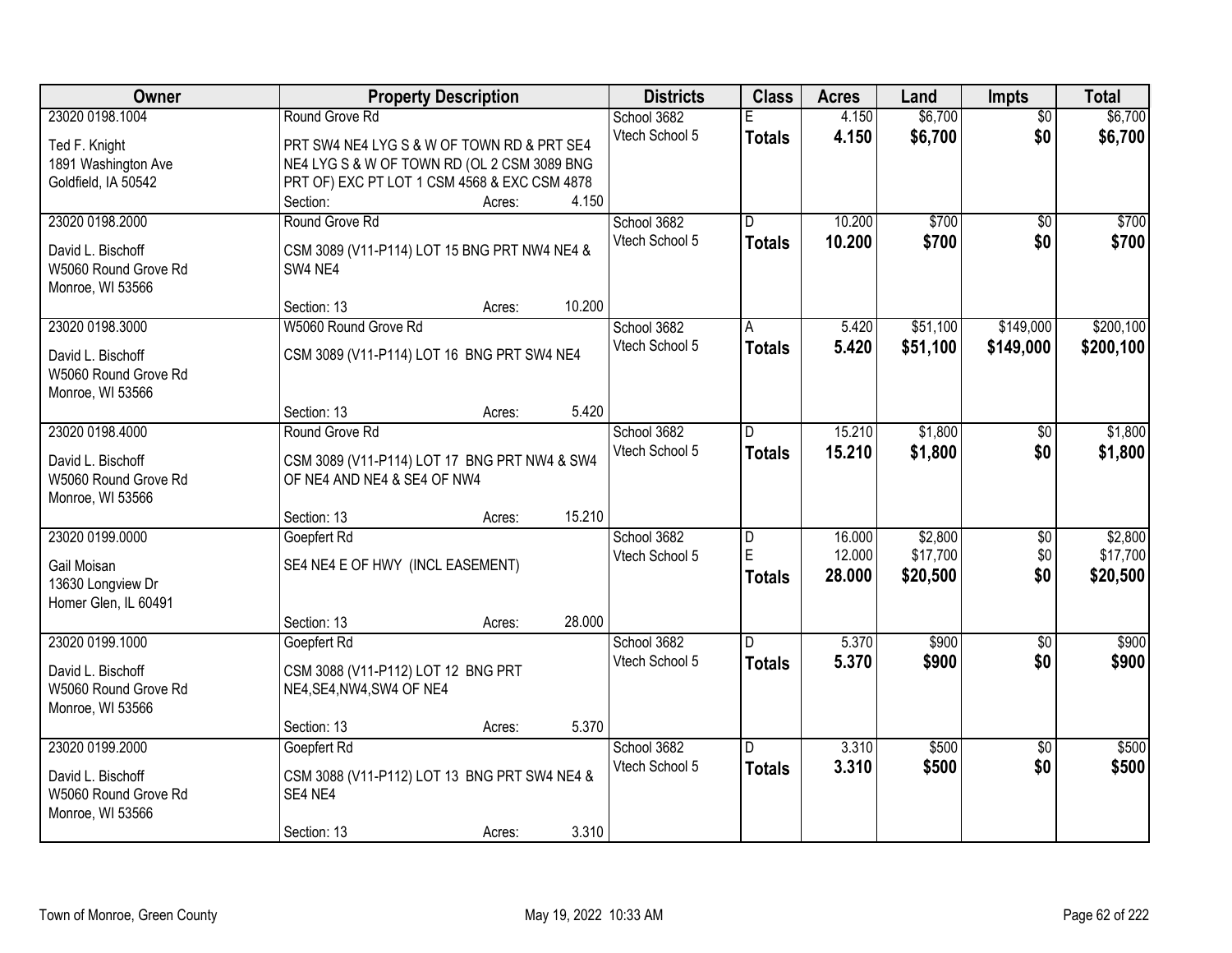| Owner                                                         |              | <b>Property Description</b>                  |       |                | <b>Class</b>   | <b>Acres</b> | Land    | <b>Impts</b>    | <b>Total</b> |
|---------------------------------------------------------------|--------------|----------------------------------------------|-------|----------------|----------------|--------------|---------|-----------------|--------------|
| 23020 0199.3000                                               | Goepfert Rd  |                                              |       | School 3682    |                | 3.720        | \$600   | $\overline{50}$ | \$600        |
| David L. Bischoff<br>W5060 Round Grove Rd<br>Monroe, WI 53566 | SW4 NE4      | CSM 3088 (V11-P112) LOT 14 BNG PRT SE4 NE4 & |       | Vtech School 5 | <b>Totals</b>  | 3.720        | \$600   | \$0             | \$600        |
|                                                               | Section: 13  | Acres:                                       | 3.720 |                |                |              |         |                 |              |
| 23020 0200.0000                                               | County Rd FF |                                              |       | School 3682    | $\overline{D}$ | 1.720        | \$400   | $\overline{50}$ | \$400        |
| David L. Bischoff<br>W5060 Round Grove Rd<br>Monroe, WI 53566 |              | CSM 3086 (V11-P108) OUTLOT 1 BNG PRT NE4 NW4 |       | Vtech School 5 | <b>Totals</b>  | 1.720        | \$400   | \$0             | \$400        |
|                                                               | Section: 13  | Acres:                                       | 1.720 |                |                |              |         |                 |              |
| 23020 0200.1000                                               | County Rd FF |                                              |       | School 3682    | D              | 5.030        | \$1,100 | \$0             | \$1,100      |
| David L. Bischoff<br>W5060 Round Grove Rd<br>Monroe, WI 53566 |              | CSM 3085 (V11-P106) LOT 4 BNG PRT NE4 NW4    |       | Vtech School 5 | <b>Totals</b>  | 5.030        | \$1,100 | \$0             | \$1,100      |
|                                                               | Section: 13  | Acres:                                       | 5.030 |                |                |              |         |                 |              |
| 23020 0200.2000                                               | County Rd FF |                                              |       | School 3682    | D.             | 5.030        | \$1,100 | $\overline{50}$ | \$1,100      |
| David L. Bischoff<br>W5060 Round Grove Rd<br>Monroe, WI 53566 |              | CSM 3085 (V11-P106) LOT 5 BNG PRT NE4 NW4    |       | Vtech School 5 | <b>Totals</b>  | 5.030        | \$1,100 | \$0             | \$1,100      |
|                                                               | Section: 13  | Acres:                                       | 5.030 |                |                |              |         |                 |              |
| 23020 0200.3000                                               | County Rd FF |                                              |       | School 3682    | D.             | 5.080        | \$1,100 | \$0             | \$1,100      |
| David L. Bischoff<br>W5060 Round Grove Rd<br>Monroe, WI 53566 | SE4 NW4      | CSM 3086 (V11-P108) LOT 6 BNG PRT NE4 NW4 &  |       | Vtech School 5 | <b>Totals</b>  | 5.080        | \$1,100 | \$0             | \$1,100      |
|                                                               | Section: 13  | Acres:                                       | 5.080 |                |                |              |         |                 |              |
| 23020 0200.4000                                               | County Rd FF |                                              |       | School 3682    | D.             | 5.010        | \$1,100 | \$0             | \$1,100      |
| David L. Bischoff<br>W5060 Round Grove Rd<br>Monroe, WI 53566 |              | CSM 3086 (V11-P108) LOT 7 BNG PRT NE4 NW4    |       | Vtech School 5 | <b>Totals</b>  | 5.010        | \$1,100 | \$0             | \$1,100      |
|                                                               | Section: 13  | Acres:                                       | 5.010 |                |                |              |         |                 |              |
| 23020 0200.5000                                               | County Rd FF |                                              |       | School 3682    | $\overline{D}$ | 5.390        | \$1,200 | $\overline{50}$ | \$1,200      |
| David L. Bischoff<br>W5060 Round Grove Rd<br>Monroe, WI 53566 |              | CSM 3086 (V11-P108) LOT 8 BNG PRT NE4 NW4    |       | Vtech School 5 | <b>Totals</b>  | 5.390        | \$1,200 | \$0             | \$1,200      |
|                                                               | Section: 13  | Acres:                                       | 5.390 |                |                |              |         |                 |              |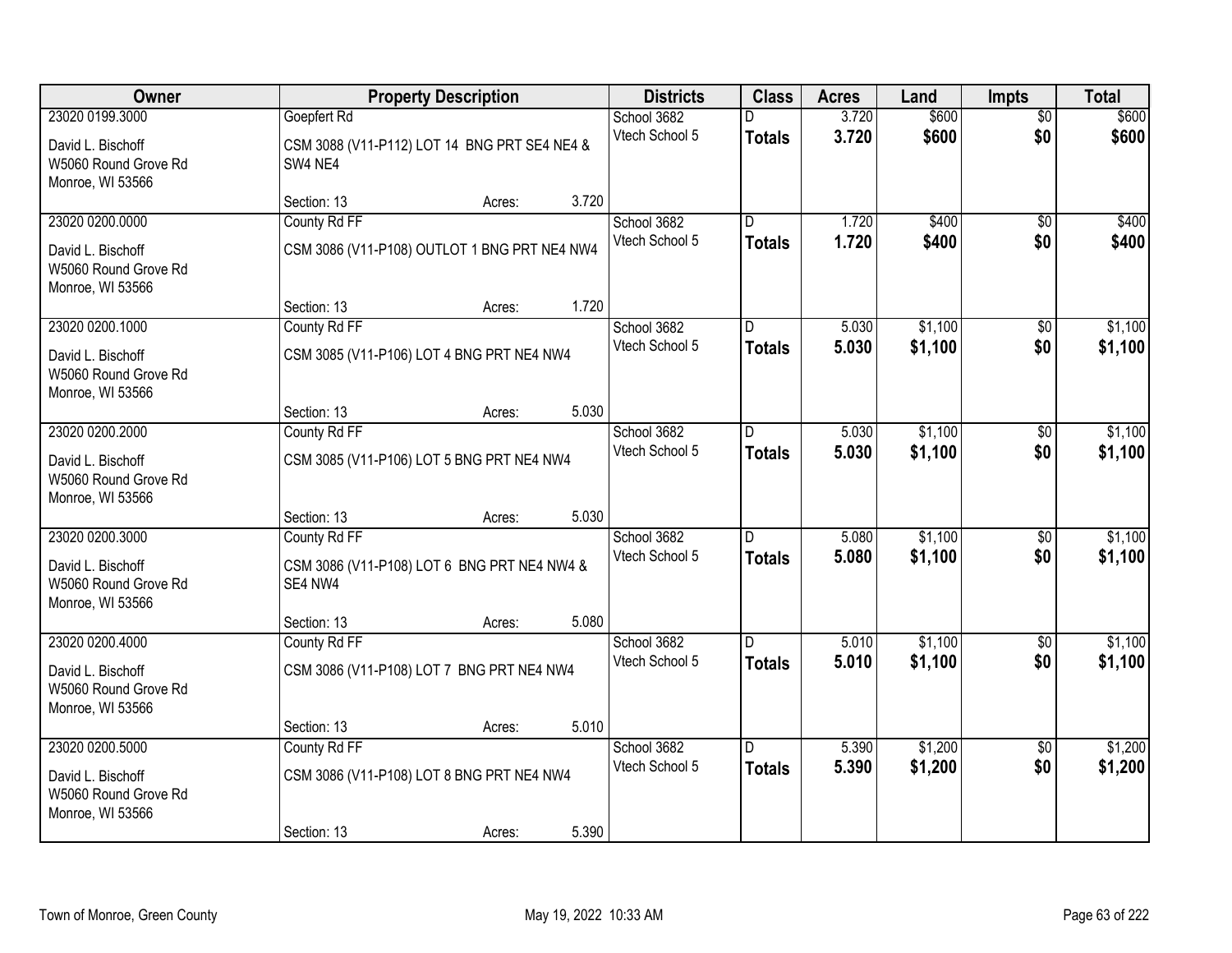| Owner                                                      | <b>Property Description</b>                                             | <b>Districts</b>              | <b>Class</b>  | <b>Acres</b> | Land     | <b>Impts</b>    | <b>Total</b> |
|------------------------------------------------------------|-------------------------------------------------------------------------|-------------------------------|---------------|--------------|----------|-----------------|--------------|
| 23020 0201.0000                                            | W5291 County Hwy Ff                                                     | School 3682                   | D             | 38.000       | \$6,600  | $\overline{50}$ | \$6,600      |
| Weiss Eugene B and Carol A Revocable NW4 NW4               |                                                                         | Vtech School 5                | E             | 1.000        | \$100    | \$0             | \$100        |
| Living Trust 5/6/2                                         |                                                                         |                               | G             | 1.000        | \$18,000 | \$184,600       | \$202,600    |
| c/o Weiss Eugene and Carol Rev Lvg                         |                                                                         |                               | <b>Totals</b> | 40.000       | \$24,700 | \$184,600       | \$209,300    |
| Trust                                                      | 40.000<br>Section: 13<br>Acres:                                         |                               |               |              |          |                 |              |
| W5291 County Rd Ff                                         |                                                                         |                               |               |              |          |                 |              |
| Monroe, WI 53566                                           |                                                                         |                               |               |              |          |                 |              |
| 23020 0202.0000                                            | Round Grove Rd                                                          | School 3682                   | D             | 35.400       | \$7,700  | \$0             | \$7,700      |
| Weiss Eugene B and Carol A Revocable   PRT SW4 NW4 W OF RR |                                                                         | Vtech School 5                | $\mathsf E$   | 1.000        | \$100    | \$0             | \$100        |
| Living Trust 5/6/2                                         |                                                                         |                               | <b>Totals</b> | 36.400       | \$7,800  | \$0             | \$7,800      |
| c/o Weiss Eugene and Carol Rev Lvg                         |                                                                         |                               |               |              |          |                 |              |
| Trust                                                      | 36.400<br>Section: 13<br>Acres:                                         |                               |               |              |          |                 |              |
| W5291 County Rd Ff                                         |                                                                         |                               |               |              |          |                 |              |
| Monroe, WI 53566                                           |                                                                         |                               |               |              |          |                 |              |
| 23020 0202.1000                                            | Round Grove Rd                                                          | School 3682                   | D             | 11.680       | \$2,100  | \$0             | \$2,100      |
| David L. Bischoff                                          | CSM 3090 (V11-P116) LOT 20 BNG PRT SW4 NW4 &                            | Vtech School 5                | Totals        | 11.680       | \$2,100  | \$0             | \$2,100      |
| W5060 Round Grove Rd                                       | SE4 NW4                                                                 |                               |               |              |          |                 |              |
| Monroe, WI 53566                                           |                                                                         |                               |               |              |          |                 |              |
|                                                            | 11.680<br>Section: 13<br>Acres:                                         |                               |               |              |          |                 |              |
| 23020 0203.0200                                            | Round Grove Rd                                                          | School 3682                   | D             | 0.200        | \$100    | \$0             | \$100        |
|                                                            |                                                                         | Vtech School 5                | E             | 0.200        | \$100    | \$0             | \$100        |
| Daniel E. Roeschli<br>5701 W Fenrick Rd                    | CSM 3090 (V11-P116) OUTLOT 3 EXC PRT LOT 1<br>CSM 4878, BNG PRT SE4 NW4 |                               | <b>Totals</b> | 0.400        | \$200    | \$0             | \$200        |
| Janesville, WI 53548                                       |                                                                         |                               |               |              |          |                 |              |
|                                                            | Section:<br>0.400<br>Acres:                                             |                               |               |              |          |                 |              |
| 23020 0203.1000                                            | Round Grove Rd                                                          | School 3682                   | D             | 18.080       | \$3,900  | $\sqrt[6]{}$    | \$3,900      |
|                                                            |                                                                         | Vtech School 5                | <b>Totals</b> | 18.080       | \$3,900  | \$0             | \$3,900      |
| David L. Bischoff                                          | CSM 3090 (V11-P116) LOT 18 BNG PRT NE4 & SE4                            |                               |               |              |          |                 |              |
| W5060 Round Grove Rd                                       | NW4 AND SW4 NE4                                                         |                               |               |              |          |                 |              |
| Monroe, WI 53566                                           | 18.080                                                                  |                               |               |              |          |                 |              |
| 23020 0203.2000                                            | Section: 13<br>Acres:<br>Round Grove Rd                                 |                               |               | 11.220       | \$2,400  |                 | \$2,400      |
|                                                            |                                                                         | School 3682<br>Vtech School 5 | D             |              |          | \$0<br>\$0      |              |
| David L. Bischoff                                          | CSM 3090 (V11-P116) LOT 19 BNG PRT NE4 & SE4                            |                               | <b>Totals</b> | 11.220       | \$2,400  |                 | \$2,400      |
| W5060 Round Grove Rd                                       | OF NW4                                                                  |                               |               |              |          |                 |              |
| Monroe, WI 53566                                           |                                                                         |                               |               |              |          |                 |              |
|                                                            | 11.220<br>Section: 13<br>Acres:                                         |                               |               |              |          |                 |              |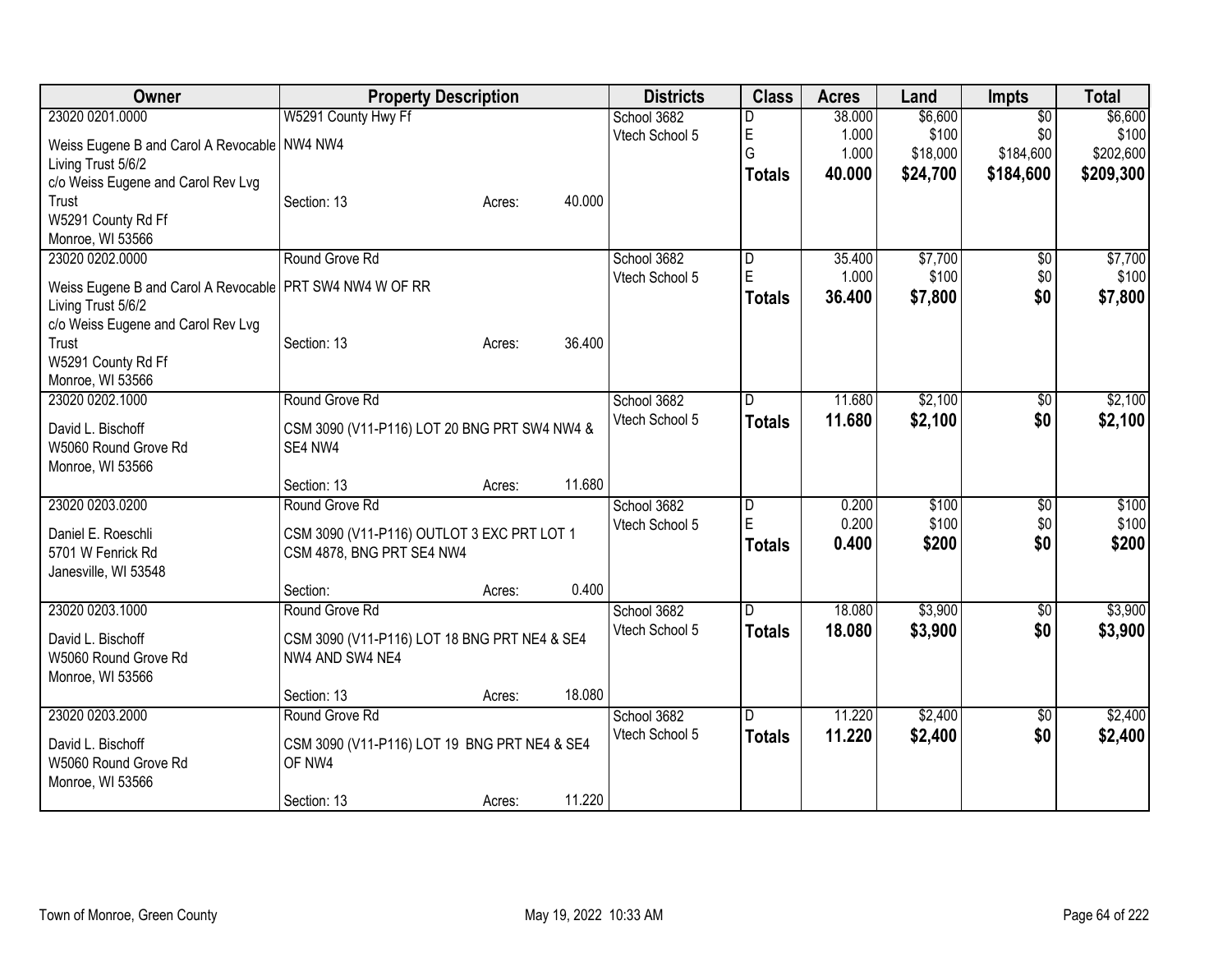| Owner                                              |                                                                                             | <b>Property Description</b> |        | <b>Districts</b> | <b>Class</b>   | <b>Acres</b> | Land     | <b>Impts</b>    | <b>Total</b> |
|----------------------------------------------------|---------------------------------------------------------------------------------------------|-----------------------------|--------|------------------|----------------|--------------|----------|-----------------|--------------|
| 23020 0204.0000                                    | Round Grove Rd                                                                              |                             |        | School 3682      | D              | 19.000       | \$3,000  | $\overline{50}$ | \$3,000      |
| Daniel E. Roeschli                                 | W2 NE4 SW4                                                                                  |                             |        | Vtech School 5   | $\mathsf E$    | 1.000        | \$100    | \$0             | \$100        |
| 5701 W Fenrick Rd                                  |                                                                                             |                             |        |                  | <b>Totals</b>  | 20.000       | \$3,100  | \$0             | \$3,100      |
| Janesville, WI 53548                               |                                                                                             |                             |        |                  |                |              |          |                 |              |
|                                                    | Section: 13                                                                                 | Acres:                      | 20.000 |                  |                |              |          |                 |              |
| 23020 0204.0120                                    | Round Grove Rd                                                                              |                             |        | School 3682      | ID.            | 2.000        | \$400    | \$0             | \$400        |
| Daniel E. Roeschli                                 | E 1/2 NE4 SW4 EXC CSM 4878 (V22-P20) PRT LOT 1                                              |                             |        | Vtech School 5   | <b>Totals</b>  | 2.000        | \$400    | \$0             | \$400        |
| 5701 W Fenrick Rd                                  |                                                                                             |                             |        |                  |                |              |          |                 |              |
| Janesville, WI 53548                               |                                                                                             |                             |        |                  |                |              |          |                 |              |
|                                                    | Section:                                                                                    | Acres:                      | 2.000  |                  |                |              |          |                 |              |
| 23020 0204.0130                                    | W5107 Round Grove Rd                                                                        |                             |        | School 3682      | Α              | 2.600        | \$38,000 | \$214,500       | \$252,500    |
| Brian K. Kundert                                   | CSM 4878 (V22-P20) LOT 1 BNG PRT SE4 NW4, SW4                                               |                             |        | Vtech School 5   | B              | 1.000        | \$5,000  | \$55,000        | \$60,000     |
| W5107 Round Grove Rd                               | NE4, NW4 SE4 & NE4 SW4                                                                      |                             |        |                  | D              | 15.300       | \$3,300  | \$0             | \$3,300      |
| Monroe, WI 53566                                   |                                                                                             |                             |        |                  | E              | 1.100        | \$300    | \$0             | \$300        |
|                                                    | Section:                                                                                    | Acres:                      | 20.000 |                  | <b>Totals</b>  | 20.000       | \$46,600 | \$269,500       | \$316,100    |
| 23020 0205.0000                                    | Round Grove Rd                                                                              |                             |        | School 3682      | 5M             | 5.000        | \$7,000  | \$0             | \$7,000      |
| Amy L. Roeschli et al                              | FR NW4 SW4 E OF RR                                                                          |                             |        | Vtech School 5   | D              | 6.286        | \$1,600  | \$0             | \$1,600      |
| c/o Daniel E. Roeschli                             |                                                                                             |                             |        |                  | G              | 1.000        | \$5,000  | \$1,000         | \$6,000      |
| 5701 W Fenrick Rd                                  |                                                                                             |                             |        |                  | Totals         | 12.286       | \$13,600 | \$1,000         | \$14,600     |
| Janesville, WI 53548                               | Section: 13                                                                                 | Acres:                      | 12.286 |                  |                |              |          |                 |              |
| 23020 0205.1000                                    | Round Grove Rd                                                                              |                             |        | School 3682      | $\overline{D}$ | 21.788       | \$5,000  | \$0             | \$5,000      |
|                                                    |                                                                                             |                             |        | Vtech School 5   | E              | 0.500        | \$100    | \$0             | \$100        |
| Gc Land Holdings, LLC<br>c/o Gc Land Holdings, LLC | FR NW4 SW4 W OF RR (PRT POS V12-P5)                                                         |                             |        |                  | <b>Totals</b>  | 22.288       | \$5,100  | \$0             | \$5,100      |
| C/O Ryan Kubly                                     |                                                                                             |                             |        |                  |                |              |          |                 |              |
| 1112 7th Ave                                       | Section: 13                                                                                 | Acres:                      | 22.288 |                  |                |              |          |                 |              |
| Monroe, WI 53566                                   |                                                                                             |                             |        |                  |                |              |          |                 |              |
| 23020 0205.2000                                    | W5231 Round Grove Rd                                                                        |                             |        | School 3682      | A              | 1.940        | \$34,700 | \$78,600        | \$113,300    |
|                                                    |                                                                                             |                             |        | Vtech School 5   | <b>Totals</b>  | 1.940        | \$34,700 | \$78,600        | \$113,300    |
| Michael L. Cockroft<br>W3920 Towns Rd              | PARC NW4 SW4 SEC 13 COM W 1/4 COR SEC S85*E<br>680.66 FT POB S90*E 291.87 FT S15*W 420.8 FT |                             |        |                  |                |              |          |                 |              |
| Monticello, WI 53570                               | N79*W 84 FT N10*E 107 FT N87*W 134 FT N 280.26                                              |                             |        |                  |                |              |          |                 |              |
|                                                    | Section: 13                                                                                 | Acres:                      | 1.940  |                  |                |              |          |                 |              |
| 23020 0206.0000                                    |                                                                                             |                             |        | School 3682      | D.             | 18.080       | \$2,900  | \$0             | \$2,900      |
|                                                    |                                                                                             |                             |        | Vtech School 5   | <b>Totals</b>  | 18.080       | \$2,900  | \$0             | \$2,900      |
| Amy L. Roeschli et al                              | SW4 SW4 E OF RR                                                                             |                             |        |                  |                |              |          |                 |              |
| c/o Daniel E. Roeschli                             |                                                                                             |                             |        |                  |                |              |          |                 |              |
| 5701 W Fenrick Rd<br>Janesville, WI 53548          | Section: 13                                                                                 |                             | 18.080 |                  |                |              |          |                 |              |
|                                                    |                                                                                             | Acres:                      |        |                  |                |              |          |                 |              |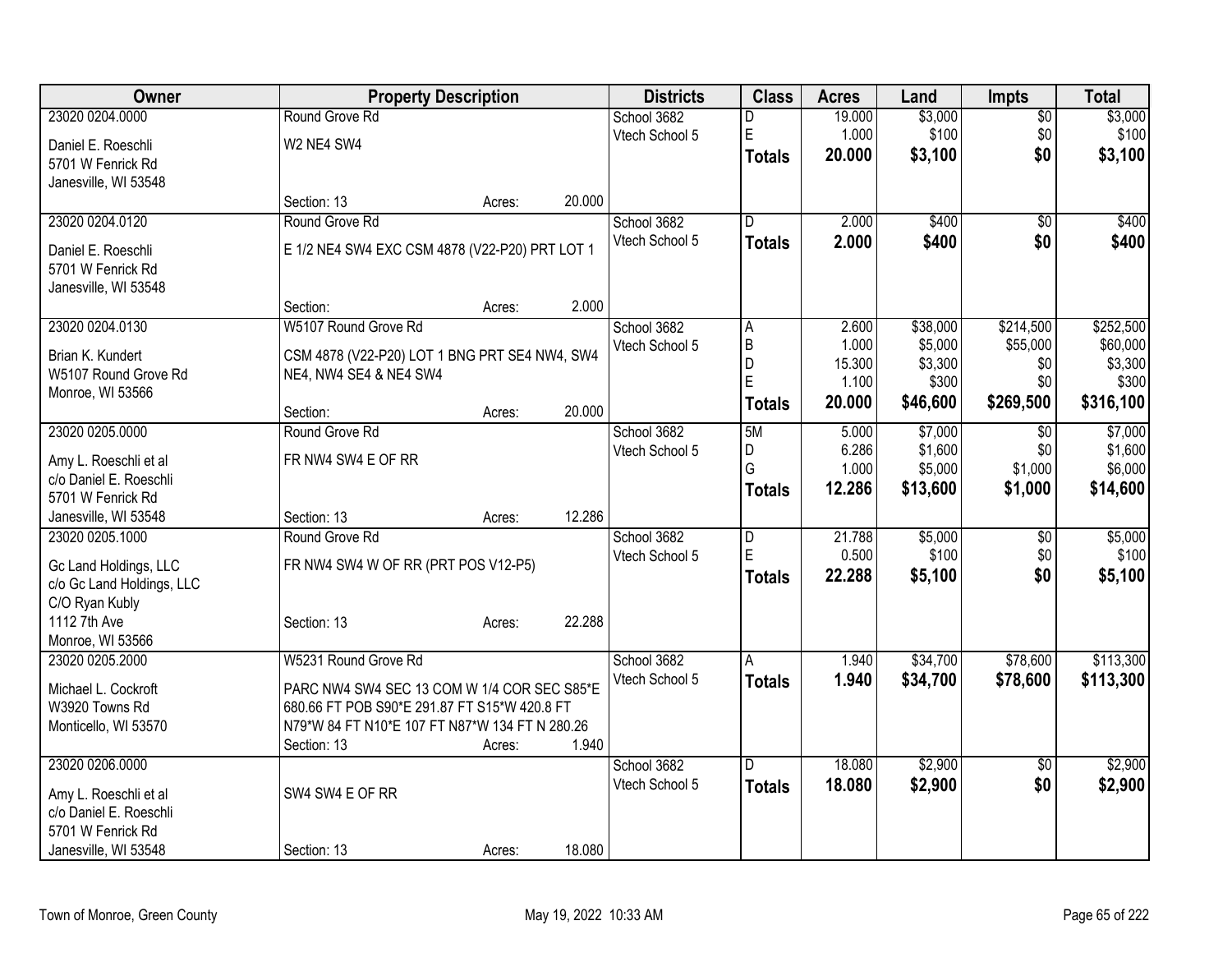| Owner                                                                                 |                                                | <b>Property Description</b> |        | <b>Districts</b>              | <b>Class</b>   | <b>Acres</b> | Land     | <b>Impts</b>    | <b>Total</b> |
|---------------------------------------------------------------------------------------|------------------------------------------------|-----------------------------|--------|-------------------------------|----------------|--------------|----------|-----------------|--------------|
| 23020 0206.1000                                                                       |                                                |                             |        | School 3682                   |                | 17.270       | \$2,700  | $\overline{50}$ | \$2,700      |
| Gc Land Holdings, LLC                                                                 | SW4 SW4 W OF RR (PRT POS V12-P5)               |                             |        | Vtech School 5                | <b>Totals</b>  | 17.270       | \$2,700  | \$0             | \$2,700      |
| c/o Gc Land Holdings, LLC                                                             |                                                |                             |        |                               |                |              |          |                 |              |
| C/O Ryan Kubly                                                                        |                                                |                             |        |                               |                |              |          |                 |              |
| 1112 7th Ave                                                                          | Section: 13                                    | Acres:                      | 17.270 |                               |                |              |          |                 |              |
| Monroe, WI 53566                                                                      |                                                |                             |        |                               |                |              |          |                 |              |
| 23020 0207.0000                                                                       |                                                |                             |        | School 3682                   | $\overline{D}$ | 40.000       | \$4,600  | $\overline{50}$ | \$4,600      |
| Rrk Land Goepfert, LLC                                                                | SE4 SW4                                        |                             |        | Vtech School 5                | <b>Totals</b>  | 40.000       | \$4,600  | \$0             | \$4,600      |
| 1112 7th Ave                                                                          |                                                |                             |        |                               |                |              |          |                 |              |
| Monroe, WI 53566                                                                      |                                                |                             |        |                               |                |              |          |                 |              |
|                                                                                       | Section: 13                                    | Acres:                      | 40.000 |                               |                |              |          |                 |              |
| 23020 0208.0001                                                                       | Goepfert Rd                                    |                             |        | School 3682                   | E              | 23.200       | \$35,600 | \$0             | \$35,600     |
| Ted F. Knight                                                                         | NE4 SE4 W OF HWY, EXC PRT LOT 1 CSM 4568       |                             |        | Vtech School 5                | G              | 1.000        | \$5,000  | \$6,100         | \$11,100     |
| 1891 Washington Ave                                                                   |                                                |                             |        |                               | <b>Totals</b>  | 24.200       | \$40,600 | \$6,100         | \$46,700     |
| Goldfield, IA 50542                                                                   |                                                |                             |        |                               |                |              |          |                 |              |
|                                                                                       | Section:                                       | Acres:                      | 24.200 |                               |                |              |          |                 |              |
| 23020 0208.1000                                                                       | N3878 Goepfert Rd                              |                             |        | School 3682                   | A              | 6.000        | \$52,500 | \$213,500       | \$266,000    |
| Stollenwerk Karen A Revocable Living                                                  | CSM 1208 (V4-P63) PRT LOT 1 BNG PRT NE4 SE4    |                             |        | Vtech School 5                | D              | 1.138        | \$200    | \$0             | \$200        |
| Trust Dtd 8/25/20                                                                     |                                                |                             |        |                               | <b>Totals</b>  | 7.138        | \$52,700 | \$213,500       | \$266,200    |
| c/o Stollenwerk Karen A Rev Living Trus                                               |                                                |                             |        |                               |                |              |          |                 |              |
| N3878 Goepfert Rd                                                                     | Section: 13                                    | Acres:                      | 7.138  |                               |                |              |          |                 |              |
| Monroe, WI 53566                                                                      |                                                |                             |        |                               |                |              |          |                 |              |
| 23020 0208.5000                                                                       | Goepfert Rd                                    |                             |        | School 3682                   | D              | 3.970        | \$700    | $\sqrt{6}$      | \$700        |
| Stollenwerk Karen A Revocable Living                                                  | CSM 1535 (V5-P31) LOT 1 BNG PRT NE4 SE4 EXC E  |                             |        | Vtech School 5                | <b>Totals</b>  | 3.970        | \$700    | \$0             | \$700        |
| Trust Dtd 8/25/20                                                                     | 66 FT OF, EXC LOTS 2-4 CSM 454, EXC LOTS 1 & 2 |                             |        |                               |                |              |          |                 |              |
| c/o Stollenwerk Karen A Rev Living Trus   CSM 1677 EXC ALL THT PRT VALLEY VIEW CIRCLE |                                                |                             |        |                               |                |              |          |                 |              |
| N3878 Goepfert Rd                                                                     | Section: 13                                    | Acres:                      | 3.970  |                               |                |              |          |                 |              |
| Monroe, WI 53566                                                                      |                                                |                             |        |                               |                |              |          |                 |              |
| 23020 0208.8000                                                                       | Goepfert Rd                                    |                             |        | School 3682<br>Vtech School 5 | A              | 1.250        | \$3,100  | $\sqrt[6]{30}$  | \$3,100      |
| Joseph D. Zimmerman                                                                   | CSM 1677 (V5-P231) LOT 1 BNG PRT NE4 SE4       |                             |        |                               | Totals         | 1.250        | \$3,100  | \$0             | \$3,100      |
| N3780 Goepfert Rd                                                                     |                                                |                             |        |                               |                |              |          |                 |              |
| Monroe, WI 53566                                                                      |                                                |                             |        |                               |                |              |          |                 |              |
|                                                                                       | Section: 13                                    | Acres:                      | 1.250  |                               |                |              |          |                 |              |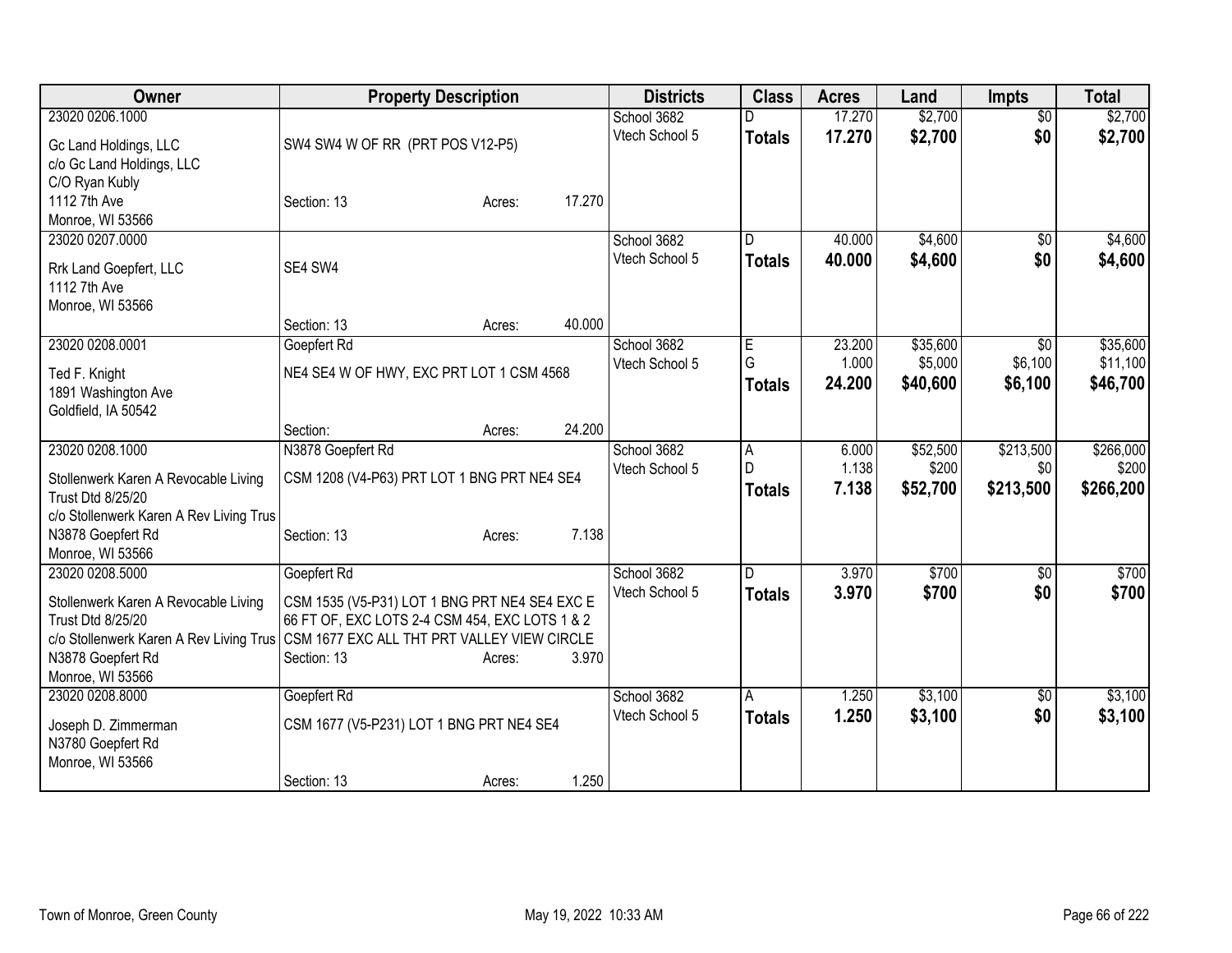| Owner                     | <b>Property Description</b>                     | <b>Districts</b> | <b>Class</b>  | <b>Acres</b>   | Land                | <b>Impts</b>    | <b>Total</b> |
|---------------------------|-------------------------------------------------|------------------|---------------|----------------|---------------------|-----------------|--------------|
| 23020 0208.9000           | Goepfert Rd                                     | School 3682      |               | 1.770          | \$200               | $\overline{50}$ | \$200        |
| Jacob Kaderly et al       | E 66 FT OF LOT 1 CSM 1535 (V5-P31) EXC LOTS 2-4 | Vtech School 5   | <b>Totals</b> | 1.770          | \$200               | \$0             | \$200        |
| c/o Jacob L. Kaderly      | CSM 454, & EXC LOTS 1 & 2 CSM 1677 BNG ALL      |                  |               |                |                     |                 |              |
| 578 Greenview Ave         | THAT PT OF VAC VALLEY CIRCLE RD, BNG PRT SE4    |                  |               |                |                     |                 |              |
| Monticello, WI 53570-9626 | 1.770<br>Section: 13<br>Acres:                  |                  |               |                |                     |                 |              |
| 23020 0209.0001           | Round Grove Rd                                  | School 3682      | Ē             | 38.280         | \$61,300            | $\overline{50}$ | \$61,300     |
|                           |                                                 | Vtech School 5   |               | 38.280         | \$61,300            | \$0             | \$61,300     |
| Ted F. Knight             | NW4 SE4, EXC 1A ON WEST SIDE & EXC PT CSM       |                  | <b>Totals</b> |                |                     |                 |              |
| 1891 Washington Ave       | 4568                                            |                  |               |                |                     |                 |              |
| Goldfield, IA 50542       |                                                 |                  |               |                |                     |                 |              |
|                           | 38.280<br>Section:<br>Acres:                    |                  |               |                |                     |                 |              |
| 23020 0210.0000           |                                                 | School 3682      | D             | 36.000         | \$6,900             | $\sqrt[6]{30}$  | \$6,900      |
| Rrk Land Goepfert, LLC    | SW4 SE4 EXC PRT LOT 1 CSM 2685 (V9-P187)        | Vtech School 5   | <b>Totals</b> | 36.000         | \$6,900             | \$0             | \$6,900      |
| 1112 7th Ave              |                                                 |                  |               |                |                     |                 |              |
| Monroe, WI 53566          |                                                 |                  |               |                |                     |                 |              |
|                           | 36.000<br>Section: 13<br>Acres:                 |                  |               |                |                     |                 |              |
| 23020 0211.1000           |                                                 |                  |               |                |                     | \$148,700       | \$178,700    |
|                           | N3780 Goepfert Rd                               | School 3682      | Α<br>B        | 1.000<br>0.250 | \$30,000<br>\$1,300 | \$26,400        | \$27,700     |
| Joseph D. Zimmerman       | CSM 1677 (V5-P231) LOT 2 BNG PRT SE4 SE4        | Vtech School 5   |               |                |                     |                 |              |
| N3780 Goepfert Rd         |                                                 |                  | <b>Totals</b> | 1.250          | \$31,300            | \$175,100       | \$206,400    |
| Monroe, WI 53566          |                                                 |                  |               |                |                     |                 |              |
|                           | 1.250<br>Section: 13<br>Acres:                  |                  |               |                |                     |                 |              |
| 23020 0211.2000           | N3756 Goepfert Rd                               | School 3682      | A             | 0.850          | \$21,700            | \$175,300       | \$197,000    |
|                           |                                                 | Vtech School 5   | <b>Totals</b> | 0.850          | \$21,700            | \$175,300       | \$197,000    |
| Herbert H. Hanson         | CSM 1540 (V5-P38) PRT LOT 1 BNG PRT CSM 1535    |                  |               |                |                     |                 |              |
| Beverly S. Hanson         | IN SE4 SE4 (SEE T SYLV PCL 28-204.6)            |                  |               |                |                     |                 |              |
| 2732 3rd St               |                                                 |                  |               |                |                     |                 |              |
| Monroe, WI 53566          | 0.850<br>Section: 13<br>Acres:                  |                  |               |                |                     |                 |              |
| 23020 0211.3000           | Goepfert Rd                                     | School 3682      | A             | 0.320          | \$800               | $\overline{50}$ | \$800        |
| Steven M. Swenson         | PRT LOT 1 CSM 1535 (V5-P31) COM SE COR SD SEC   | Vtech School 5   | <b>Totals</b> | 0.320          | \$800               | \$0             | \$800        |
| Karen K. Swenson          | 13, TH N ALG E LN SEC 13 563.06 FT POB TH N75*E |                  |               |                |                     |                 |              |
| N3750 Goepfert Rd         | 165.75 FT TH SELY TO SE COR SD CSM 1535 TH      |                  |               |                |                     |                 |              |
| Monroe, WI 53566          | 0.320<br>Section: 13<br>Acres:                  |                  |               |                |                     |                 |              |
| 23020 0211.4000           | N3709 Goepfert Rd                               | School 3682      | A             | 15,000         | \$75,000            | \$135,500       | \$210,500    |
|                           |                                                 | Vtech School 5   | Totals        | 15.000         | \$75,000            | \$135,500       | \$210,500    |
| Heidi A. Gordon           | CSM 562 (V2-P97) LOT 1 BNG PRT SE4 SE4          |                  |               |                |                     |                 |              |
| c/o Heidi (. Robertson    |                                                 |                  |               |                |                     |                 |              |
| N3709 Goepfert Rd         |                                                 |                  |               |                |                     |                 |              |
| Monroe, WI 53566          | 15.000<br>Section: 13<br>Acres:                 |                  |               |                |                     |                 |              |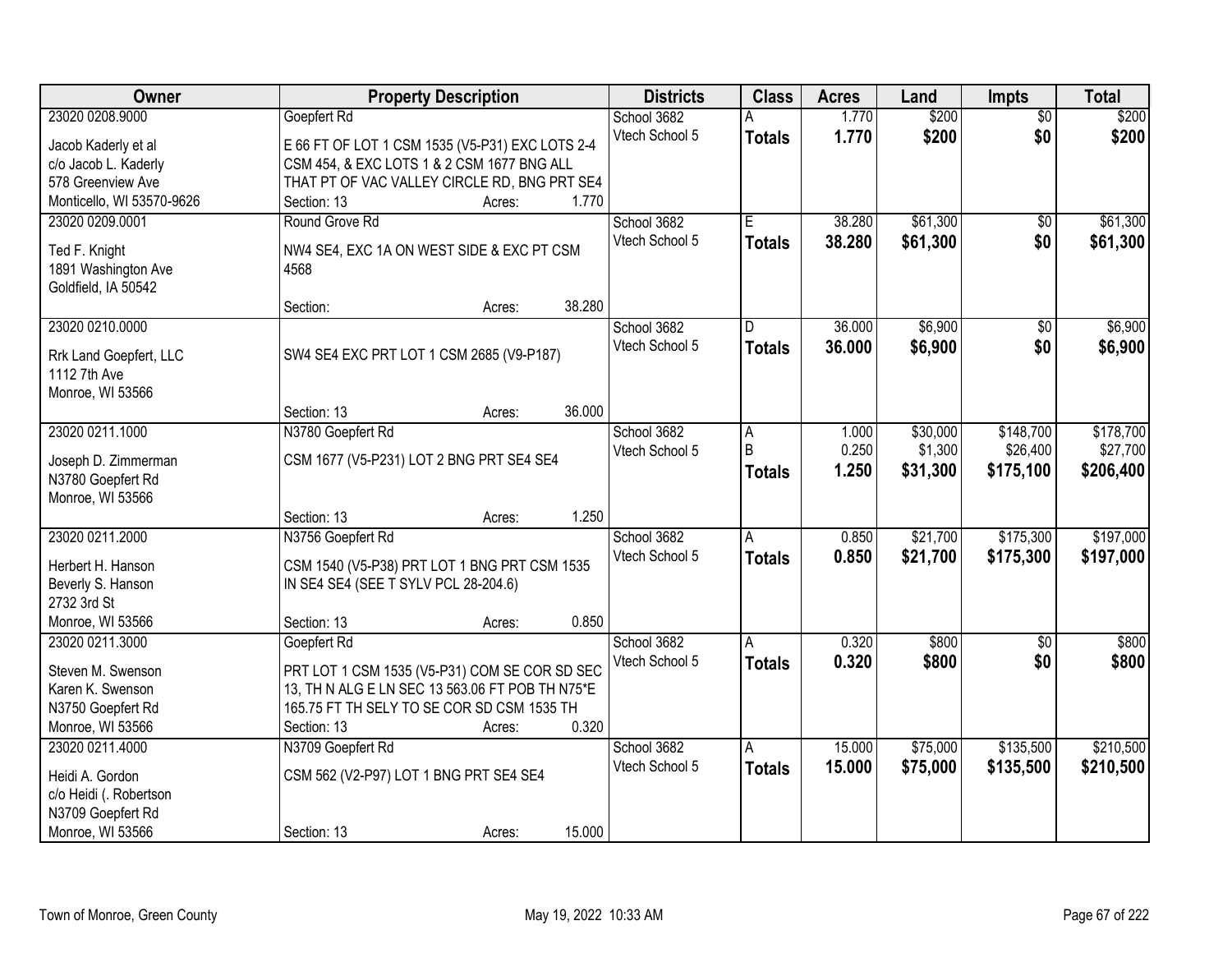| Owner                               | <b>Property Description</b>                                                               | <b>Districts</b> | <b>Class</b>                     | <b>Acres</b> | Land             | <b>Impts</b>    | <b>Total</b>     |
|-------------------------------------|-------------------------------------------------------------------------------------------|------------------|----------------------------------|--------------|------------------|-----------------|------------------|
| 23020 0211.5000                     | N3789 Goepfert Rd                                                                         | School 3682      |                                  | 18.860       | \$30,200         | $\overline{50}$ | \$30,200         |
| James P. Cherry                     | CSM 4046 (V16-P38) LOT 1 BNG PRT SW4 & SE4 OF                                             | Vtech School 5   | F                                | 2.000        | \$5,600          | \$0             | \$5,600          |
| Sherri M. Fiduccia                  | SE4 (FKA LOT 1 CSM 2685)                                                                  |                  | G                                | 1.000        | \$18,000         | \$310,300       | \$328,300        |
| N3789 Goepfert Rd                   |                                                                                           |                  | <b>Totals</b>                    | 21.860       | \$53,800         | \$310,300       | \$364,100        |
| Monroe, WI 53566                    | 21.860<br>Section: 13<br>Acres:                                                           |                  |                                  |              |                  |                 |                  |
| 23020 0211.5100                     | Goepfert Rd                                                                               | School 3682      | E                                | 1.660        | \$200            | $\sqrt{50}$     | \$200            |
|                                     |                                                                                           | Vtech School 5   |                                  |              |                  | \$0             |                  |
| Rrk Land Goepfert, LLC              | CSM 4046 (V16-P38) LOT 2 BNG PRT SE4 SE4                                                  |                  | <b>Totals</b>                    | 1.660        | \$200            |                 | \$200            |
| 1112 7th Ave                        |                                                                                           |                  |                                  |              |                  |                 |                  |
| Monroe, WI 53566                    |                                                                                           |                  |                                  |              |                  |                 |                  |
|                                     | 1.660<br>Section: 13<br>Acres:                                                            |                  |                                  |              |                  |                 |                  |
| 23020 0212.0000                     |                                                                                           | School 3682      | X5                               | 14.500       | \$0              | $\sqrt[6]{}$    | $\sqrt{50}$      |
| <b>Illinois Central Rr</b>          | <b>SECTION 13</b><br>. RR ROW CONT 14.5A                                                  | Vtech School 5   | <b>Totals</b>                    | 14.500       | \$0              | \$0             | \$0              |
|                                     |                                                                                           |                  |                                  |              |                  |                 |                  |
|                                     |                                                                                           |                  |                                  |              |                  |                 |                  |
|                                     | 14.500<br>Section: 13<br>Acres:                                                           |                  |                                  |              |                  |                 |                  |
| 23020 0213.0000                     |                                                                                           | School 3682      |                                  | 35.880       |                  |                 |                  |
|                                     | County Rd FF                                                                              |                  | D<br>E                           | 1.000        | \$5,900<br>\$100 | \$0<br>\$0      | \$5,900<br>\$100 |
|                                     | Weiss Eugene B and Carol A Revocable   PRT NE4 NE4 LYG E & S OF CTY HWY FF                | Vtech School 5   |                                  |              |                  |                 |                  |
| Living Trust 5/6/2                  |                                                                                           |                  | <b>Totals</b>                    | 36.880       | \$6,000          | \$0             | \$6,000          |
| c/o Weiss Eugene and Carol Rev Lvg  |                                                                                           |                  |                                  |              |                  |                 |                  |
| Trust                               | 36.880<br>Section: 14<br>Acres:                                                           |                  |                                  |              |                  |                 |                  |
| W5291 County Rd Ff                  |                                                                                           |                  |                                  |              |                  |                 |                  |
| Monroe, WI 53566                    |                                                                                           |                  |                                  |              |                  |                 |                  |
| 23020 0213.1000                     | W5340 County Hwy Ff                                                                       | School 3682      | A                                | 2.740        | \$38,700         | \$105,000       | \$143,700        |
|                                     | PARC NE4 NE4 LYG W CTY HWY FF & W ABELS RD                                                | Vtech School 5   | <b>Totals</b>                    | 2.740        | \$38,700         | \$105,000       | \$143,700        |
| Richard A. Weiss<br>Janice A. Weiss |                                                                                           |                  |                                  |              |                  |                 |                  |
|                                     | (FKA OLD ST HWY69), EXT PRT LOTS 2 & 3 CSM<br>4540 LYG WITHIN SD NE4 NE4 & EXC PCL NW COR |                  |                                  |              |                  |                 |                  |
| W5340 County Rd Ff                  | 2.740                                                                                     |                  |                                  |              |                  |                 |                  |
| Monroe, WI 53566                    | Section: 14<br>Acres:                                                                     |                  |                                  |              |                  |                 |                  |
| 23020 0213.2000                     | N4103 Abels Rd                                                                            | School 3682      | $\overline{A}$<br>$\overline{B}$ | 0.610        | \$18,300         | \$137,900       | \$156,200        |
| Jeffrey D. Lanz                     | PARC NW COR NE4 NE4 COM NW COR E 296 FT CL                                                | Vtech School 5   |                                  | 0.210        | \$6,300          | \$0             | \$6,300          |
| Delores M. Drewelow                 | RD TH S12*W ALG CL 131.52 FT W 264.75 FT N2*W                                             |                  | <b>Totals</b>                    | 0.820        | \$24,600         | \$137,900       | \$162,500        |
| N4103 Abels Rd                      | ALG FENCE LN 128 FT POB                                                                   |                  |                                  |              |                  |                 |                  |
| Monroe, WI 53566                    | 0.820<br>Section: 14<br>Acres:                                                            |                  |                                  |              |                  |                 |                  |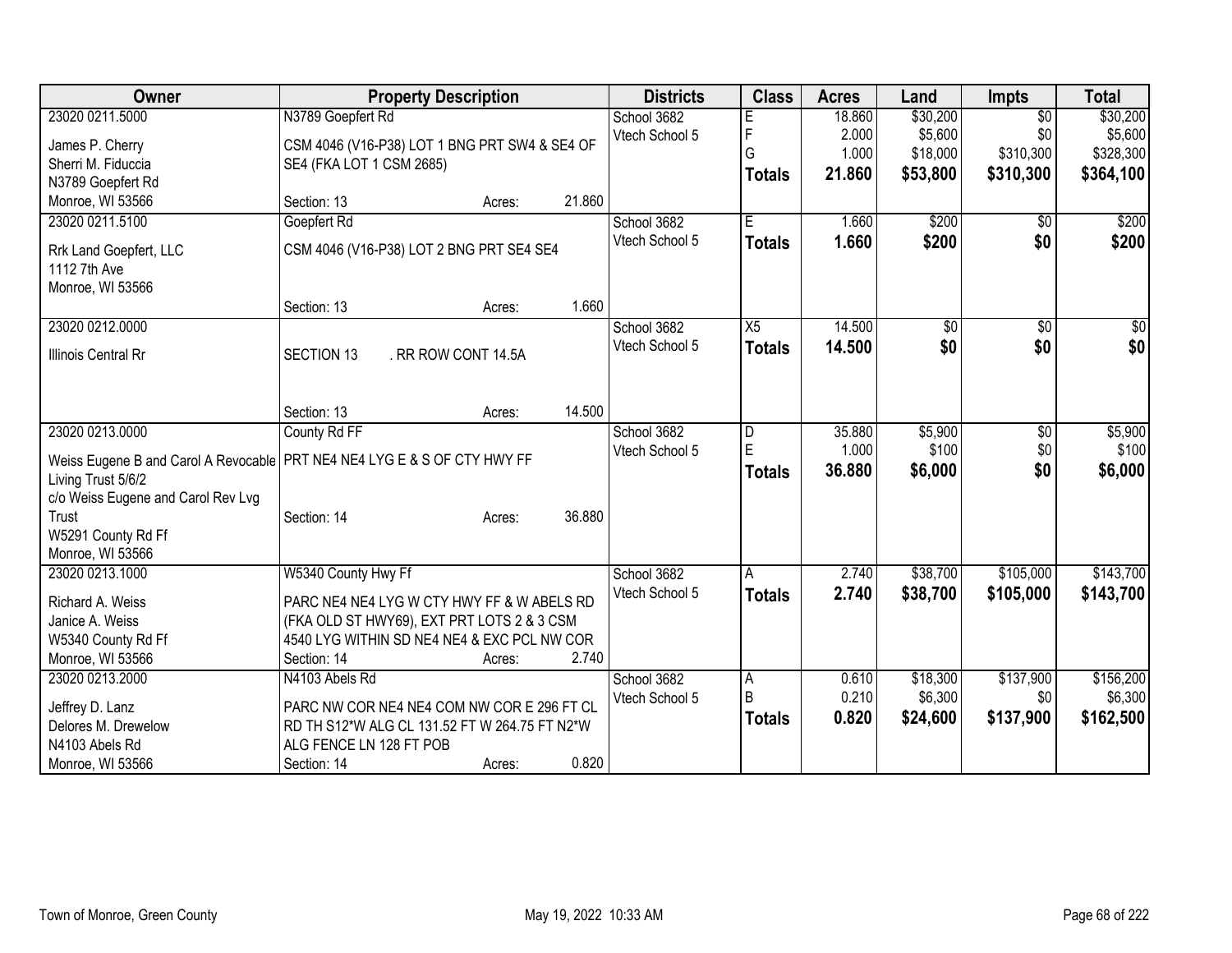| Owner                                                       | <b>Property Description</b>                    | <b>Districts</b>              | <b>Class</b>    | <b>Acres</b>   | Land              | <b>Impts</b>     | <b>Total</b>       |
|-------------------------------------------------------------|------------------------------------------------|-------------------------------|-----------------|----------------|-------------------|------------------|--------------------|
| 23020 0214.0000                                             | State Highway 69                               | School 3682                   |                 | 4.000          | \$900             | $\overline{50}$  | \$900              |
| <b>Tck Enterprises LLC</b>                                  | PRT NW4 NE4                                    | Vtech School 5                | $\mathsf E$     | 1.000          | \$100             | \$0              | \$100              |
| c/o Tck Enterprises, LLC                                    |                                                |                               | <b>Totals</b>   | 5.000          | \$1,000           | \$0              | \$1,000            |
| C/O Steven F Streff                                         |                                                |                               |                 |                |                   |                  |                    |
| 10639 Eagle Ridge Ct                                        | 5.000<br>Section: 14<br>Acres:                 |                               |                 |                |                   |                  |                    |
| Peosta, IA 52068-7004                                       |                                                |                               |                 |                |                   |                  |                    |
| 23020 0214.1000                                             | State Highway 69                               | School 3682                   | $\overline{X2}$ | 11.200         | \$0               | $\overline{50}$  | \$0                |
| State of Wisconsin                                          | . PARC NW4 NE4 FOR HWY 5.6A<br>SECTION 14      | Vtech School 5                | <b>Totals</b>   | 11.200         | \$0               | \$0              | \$0                |
| N/A                                                         | PARC SW4 NE4 & SE4 NW4 5.6A                    |                               |                 |                |                   |                  |                    |
| Madison, WI 00000                                           |                                                |                               |                 |                |                   |                  |                    |
|                                                             | 11.200<br>Section: 14<br>Acres:                |                               |                 |                |                   |                  |                    |
| 23020 0214.2002                                             | W5396 County Hwy Ff                            | School 3682                   | G               | 1.960          | \$10,000          | \$29,400         | \$39,400           |
|                                                             |                                                | Vtech School 5                | <b>Totals</b>   | 1.960          | \$10,000          | \$29,400         | \$39,400           |
| Nelson Mary Ann Revocable Trust Dtd                         | CSM 4540 (V19-P86) LOT 3 BNG PRT NW4 & SW4 OF  |                               |                 |                |                   |                  |                    |
| Aug 25, 2021                                                | NE4                                            |                               |                 |                |                   |                  |                    |
| c/o Nelson Mary Ann Revocable Trust<br>1450 State Road 78 S | 1.960<br>Section:<br>Acres:                    |                               |                 |                |                   |                  |                    |
| Mount Horeb, WI 53572                                       |                                                |                               |                 |                |                   |                  |                    |
| 23020 0214.2003                                             |                                                | School 3682                   | 5M              | 2.760          | \$3,900           | $\overline{50}$  | \$3,900            |
|                                                             |                                                | Vtech School 5                | D               | 15.300         | \$2,900           | \$0              | \$2,900            |
| Nelson Mary Ann Revocable Trust Dtd                         | CSM 4540 (V19-P86) LOT 1 BNG PRT NE4 & NW4 OF  |                               | <b>Totals</b>   | 18,060         | \$6,800           | \$0              | \$6,800            |
| Aug 25, 2021                                                | NE4 EXC CSM 4752                               |                               |                 |                |                   |                  |                    |
| c/o Nelson Mary Ann Revocable Trust                         |                                                |                               |                 |                |                   |                  |                    |
| 1450 State Road 78 S                                        | 18.060<br>Section:<br>Acres:                   |                               |                 |                |                   |                  |                    |
| Mount Horeb, WI 53572                                       |                                                |                               |                 |                |                   |                  |                    |
| 23020 0214.2042                                             | W5394 County Hwy Ff                            | School 3682<br>Vtech School 5 | A<br>D          | 0.780<br>5.950 | \$23,400<br>\$700 | \$173,200<br>\$0 | \$196,600<br>\$700 |
| Donald W. Schewe                                            | CSM 4752 (V21-P4) LOT 1 BNG PRT NE4, NW4 & SE4 |                               |                 | 6.730          |                   | \$173,200        | \$197,300          |
| W5394 County Rd Ff                                          | OF NE4                                         |                               | <b>Totals</b>   |                | \$24,100          |                  |                    |
| Monroe, WI 53566                                            |                                                |                               |                 |                |                   |                  |                    |
|                                                             | 6.730<br>Section: 14<br>Acres:                 |                               |                 |                |                   |                  |                    |
| 23020 0214.2100                                             |                                                | School 3682                   | ID.             | 3.000          | \$700             | \$0              | \$700              |
| Phillipps Properties of Southwest                           | CSM 2917 (V10-P179) LOT 1 BNG PRT NW4 NE4 -    | Vtech School 5                | <b>Totals</b>   | 3.000          | \$700             | \$0              | \$700              |
| Wisconsin                                                   | 2.66A & PRT SW4 NE4 - .34A                     |                               |                 |                |                   |                  |                    |
| 221 N 29th Ave                                              |                                                |                               |                 |                |                   |                  |                    |
| Monroe, WI 53566                                            | 3.000<br>Section: 14<br>Acres:                 |                               |                 |                |                   |                  |                    |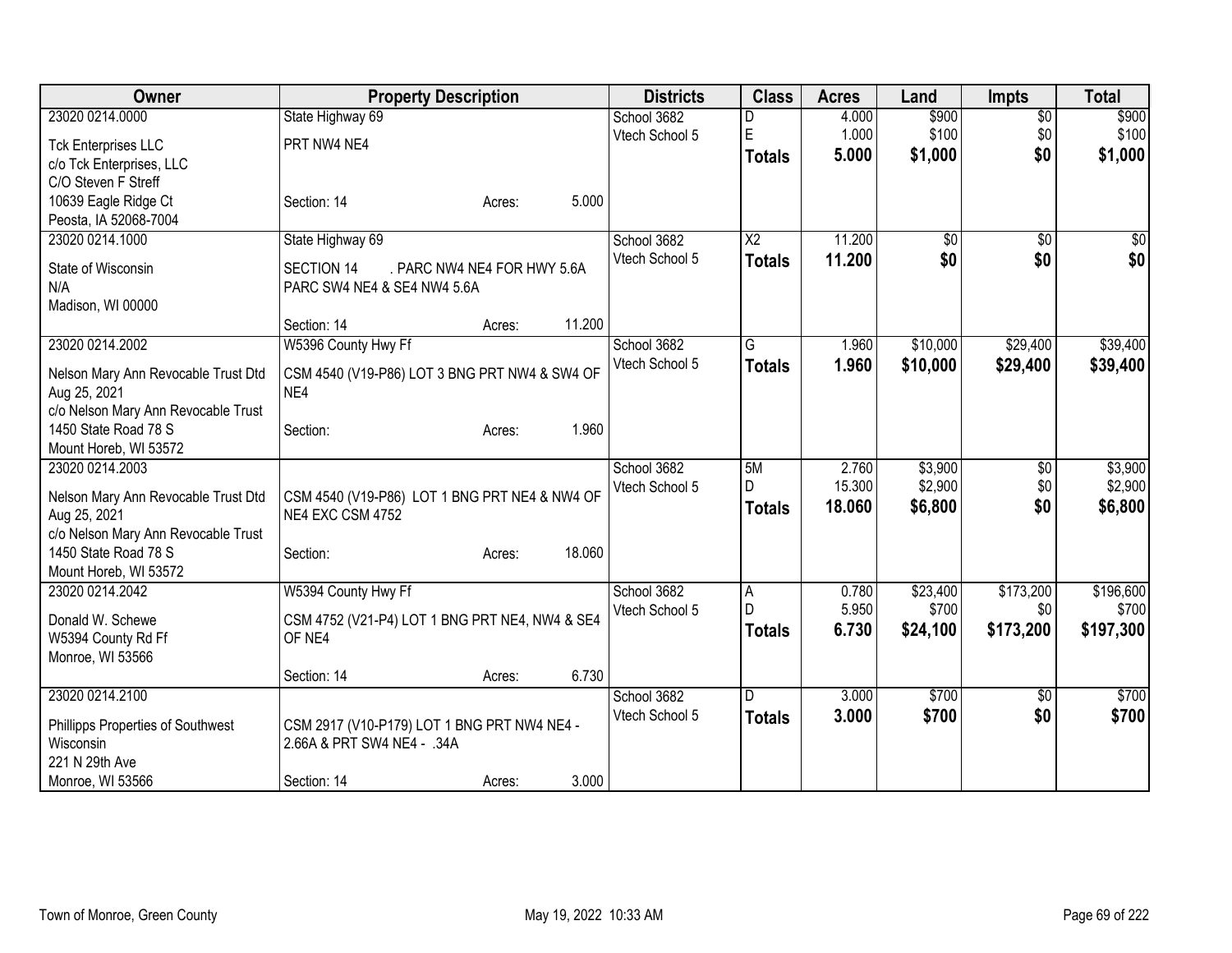| Owner                                |                                            | <b>Property Description</b> |        | <b>Districts</b> | <b>Class</b>  | <b>Acres</b> | Land     | <b>Impts</b>    | <b>Total</b> |
|--------------------------------------|--------------------------------------------|-----------------------------|--------|------------------|---------------|--------------|----------|-----------------|--------------|
| 23020 0214.2200                      |                                            |                             |        | School 3682      |               | 3.000        | \$700    | $\overline{50}$ | \$700        |
| Phillipps Properties of Southwest    | CSM 2917 (V10-P179) LOT 2 BNG PRT SW4 NE4  |                             |        | Vtech School 5   | <b>Totals</b> | 3.000        | \$700    | \$0             | \$700        |
| Wisconsin                            |                                            |                             |        |                  |               |              |          |                 |              |
| 221 N 29th Ave                       |                                            |                             |        |                  |               |              |          |                 |              |
| Monroe, WI 53566                     | Section: 14                                | Acres:                      | 3.000  |                  |               |              |          |                 |              |
| 23020 0214.2300                      | W5408 County Hwy Ff                        |                             |        | School 3682      | ID.           | 5.050        | \$600    | $\overline{30}$ | \$600        |
| Steven A. Meyer                      | CSM 3147 (V11-P194) LOT 1 BNG PRT W1/2 NE4 |                             |        | Vtech School 5   | G             | 1.000        | \$18,000 | \$147,100       | \$165,100    |
| W5408 County Rd Ff                   |                                            |                             |        |                  | <b>Totals</b> | 6.050        | \$18,600 | \$147,100       | \$165,700    |
| Monroe, WI 53566                     |                                            |                             |        |                  |               |              |          |                 |              |
|                                      | Section: 14                                | Acres:                      | 6.050  |                  |               |              |          |                 |              |
| 23020 0214.2400                      | County Rd FF                               |                             |        | School 3682      | ID.           | 11.170       | \$2,400  | $\sqrt[6]{}$    | \$2,400      |
| Phillipps Steven Revocable Trust     | CSM 3238 (V12-P10) LOT 1 BNG PRT SW4 NE4   |                             |        | Vtech School 5   | <b>Totals</b> | 11.170       | \$2,400  | \$0             | \$2,400      |
| Created June 7, 2011                 |                                            |                             |        |                  |               |              |          |                 |              |
| c/o Phillipps Steven Revocable Trust |                                            |                             |        |                  |               |              |          |                 |              |
| W5428 County Rd Ff                   | Section: 14                                | Acres:                      | 11.170 |                  |               |              |          |                 |              |
| Monroe, WI 53566                     |                                            |                             |        |                  |               |              |          |                 |              |
| 23020 0215.0000                      | W5484 County Hwy Ff                        |                             |        | School 3682      | A             | 4.298        | \$45,700 | \$251,200       | \$296,900    |
| Daryl J. Fernstaedt et al            | CSM 2094 (V7-P32) LOT 1 BNG PRT SW4 NE4    |                             |        | Vtech School 5   | B             | 1.000        | \$2,500  | \$59,600        | \$62,100     |
| c/o Daryl J. Fernstaedt              |                                            |                             |        |                  | <b>Totals</b> | 5.298        | \$48,200 | \$310,800       | \$359,000    |
| W5484 County Rd Ff                   |                                            |                             |        |                  |               |              |          |                 |              |
| Monroe, WI 53566                     | Section: 14                                | Acres:                      | 5.298  |                  |               |              |          |                 |              |
| 23020 0215.0100                      | W5476 County Hwy Ff                        |                             |        | School 3682      | A             | 2.810        | \$39,100 | \$207,800       | \$246,900    |
| Dale Meier                           | CSM 2094 (V7-P32) LOT 2 BNG PRT SW4 NE4    |                             |        | Vtech School 5   | <b>Totals</b> | 2.810        | \$39,100 | \$207,800       | \$246,900    |
| Dawn M. Meier                        |                                            |                             |        |                  |               |              |          |                 |              |
| W5476 County Rd Ff                   |                                            |                             |        |                  |               |              |          |                 |              |
| Monroe, WI 53566                     | Section: 14                                | Acres:                      | 2.810  |                  |               |              |          |                 |              |
| 23020 0215.0200                      | County Rd FF                               |                             |        | School 3682      | ID.           | 2.810        | \$400    | $\overline{50}$ | \$400        |
| Phillipps Steven Revocable Trust     | CSM 2094 (V7-P32) LOT 3 BNG PRT SW4 NE4    |                             |        | Vtech School 5   | <b>Totals</b> | 2.810        | \$400    | \$0             | \$400        |
| Created June 7, 2011                 |                                            |                             |        |                  |               |              |          |                 |              |
| c/o Phillipps Steven Revocable Trust |                                            |                             |        |                  |               |              |          |                 |              |
| W5428 County Rd Ff                   | Section: 14                                | Acres:                      | 2.810  |                  |               |              |          |                 |              |
| Monroe, WI 53566                     |                                            |                             |        |                  |               |              |          |                 |              |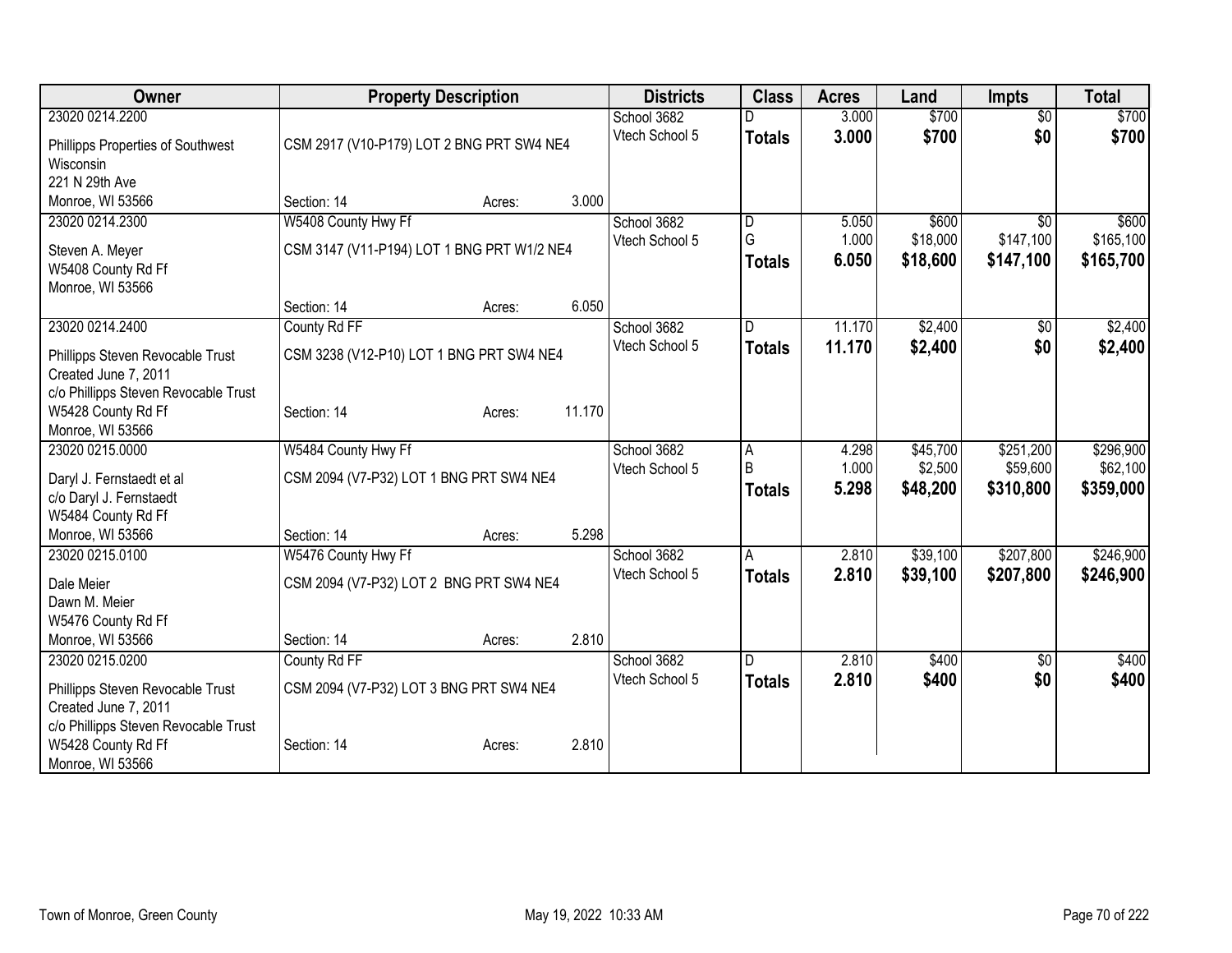| Owner                                             | <b>Property Description</b>                                                                  |        |        | <b>Districts</b>              | <b>Class</b>   | <b>Acres</b> | Land     | <b>Impts</b>    | <b>Total</b> |
|---------------------------------------------------|----------------------------------------------------------------------------------------------|--------|--------|-------------------------------|----------------|--------------|----------|-----------------|--------------|
| 23020 0215.0300                                   | W5428 County Hwy Ff                                                                          |        |        | School 3682                   | Α              | 5.606        | \$51,500 | \$249,500       | \$301,000    |
| Phillipps Steven Revocable Trust                  | CSM 2094 (V7-P32) LOT 4 BNG PRT SW4 NE4                                                      |        |        | Vtech School 5                | <b>Totals</b>  | 5.606        | \$51,500 | \$249,500       | \$301,000    |
| Created June 7, 2011                              |                                                                                              |        |        |                               |                |              |          |                 |              |
| c/o Phillipps Steven Revocable Trust              |                                                                                              |        |        |                               |                |              |          |                 |              |
| W5428 County Rd Ff                                | Section: 14                                                                                  | Acres: | 5.606  |                               |                |              |          |                 |              |
| Monroe, WI 53566                                  |                                                                                              |        |        |                               |                |              |          |                 |              |
| 23020 0216.0000                                   | Round Grove Rd                                                                               |        |        | School 3682                   | $\overline{D}$ | 38.270       | \$8,300  | $\overline{50}$ | \$8,300      |
| Weiss Eugene B and Carol A Revocable   FR SE4 NE4 |                                                                                              |        |        | Vtech School 5                | E              | 1.000        | \$100    | \$0             | \$100        |
| Living Trust 5/6/2                                |                                                                                              |        |        |                               | <b>Totals</b>  | 39.270       | \$8,400  | \$0             | \$8,400      |
| c/o Weiss Eugene and Carol Rev Lvg                |                                                                                              |        |        |                               |                |              |          |                 |              |
| Trust                                             | Section: 14                                                                                  | Acres: | 39.270 |                               |                |              |          |                 |              |
| W5291 County Rd Ff                                |                                                                                              |        |        |                               |                |              |          |                 |              |
| Monroe, WI 53566                                  |                                                                                              |        |        |                               |                |              |          |                 |              |
| 23020 0216.1000                                   | W5392 Round Grove Rd                                                                         |        |        | School 3682                   | A              | 0.730        | \$21,900 | \$39,800        | \$61,700     |
|                                                   |                                                                                              |        |        | Vtech School 5                | <b>Totals</b>  | 0.730        | \$21,900 | \$39,800        | \$61,700     |
| Jason Harnish<br>2121 E Milwaukee St              | COM SW COR SE4 NE4 TH E 216 FT TH N 148 FT TH<br>W 216 FT TH S 148 FT TO POB BNG PRT SE4 NE4 |        |        |                               |                |              |          |                 |              |
| Janesville, WI 53545                              |                                                                                              |        |        |                               |                |              |          |                 |              |
|                                                   | Section: 14                                                                                  | Acres: | 0.730  |                               |                |              |          |                 |              |
| 23020 0217.0000                                   | State Highway 69                                                                             |        |        | School 3682                   | D.             | 40.000       | \$7,000  | \$0             | \$7,000      |
|                                                   |                                                                                              |        |        | Vtech School 5                | <b>Totals</b>  | 40.000       | \$7,000  | \$0             | \$7,000      |
| <b>Tck Enterprises LLC</b>                        | NE4 NW4                                                                                      |        |        |                               |                |              |          |                 |              |
| c/o Tck Enterprises, LLC                          |                                                                                              |        |        |                               |                |              |          |                 |              |
| C/O Steven F Streff                               |                                                                                              |        |        |                               |                |              |          |                 |              |
| 10639 Eagle Ridge Ct                              | Section: 14                                                                                  | Acres: | 40.000 |                               |                |              |          |                 |              |
| Peosta, IA 52068-7004<br>23020 0218.0000          |                                                                                              |        |        |                               |                | 40.000       | \$2,600  |                 | \$2,600      |
|                                                   |                                                                                              |        |        | School 3682<br>Vtech School 5 | ID.            |              |          | \$0             |              |
| Koning David D & Eunice L Joint Rev               | NW4 NW4                                                                                      |        |        |                               | <b>Totals</b>  | 40.000       | \$2,600  | \$0             | \$2,600      |
| Lvg Trt Dtd May 5,                                |                                                                                              |        |        |                               |                |              |          |                 |              |
| c/o Koning David D & Eunice L Joint Rev           |                                                                                              |        |        |                               |                |              |          |                 |              |
| Lvg Trt                                           | Section: 14                                                                                  | Acres: | 40.000 |                               |                |              |          |                 |              |
| <b>PO Box 424</b>                                 |                                                                                              |        |        |                               |                |              |          |                 |              |
| Monroe, WI 53566                                  |                                                                                              |        |        |                               |                |              |          |                 |              |
| 23020 0219.0000                                   | Aebly Rd                                                                                     |        |        | School 3682                   | $\overline{D}$ | 32.780       | \$5,200  | \$0             | \$5,200      |
| Koning David D & Eunice L Joint Rev               | SW4 NW4 EXC CSM 3275 LOTS 1 - 3                                                              |        |        | Vtech School 5                | ΙE             | 2.000        | \$100    | \$0             | \$100        |
| Lvg Trt Dtd May 5,                                |                                                                                              |        |        |                               | <b>Totals</b>  | 34.780       | \$5,300  | \$0             | \$5,300      |
| c/o Koning David D & Eunice L Joint Rev           |                                                                                              |        |        |                               |                |              |          |                 |              |
| Lvg Trt                                           | Section: 14                                                                                  | Acres: | 34.780 |                               |                |              |          |                 |              |
| <b>PO Box 424</b>                                 |                                                                                              |        |        |                               |                |              |          |                 |              |
| Monroe, WI 53566                                  |                                                                                              |        |        |                               |                |              |          |                 |              |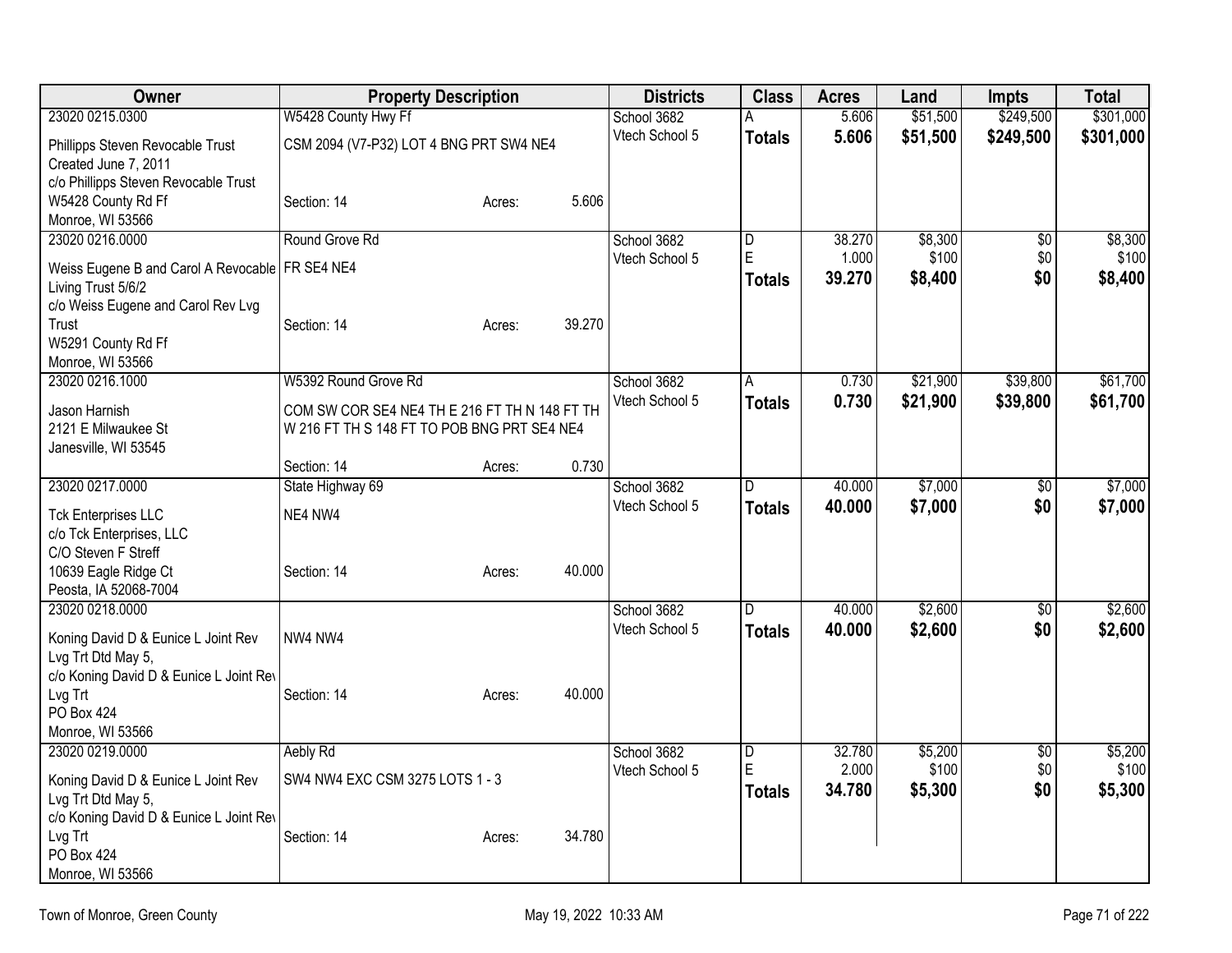| Owner                          | <b>Property Description</b>                 |        |        | <b>Districts</b> | <b>Class</b>    | <b>Acres</b> | Land            | <b>Impts</b>    | <b>Total</b>    |
|--------------------------------|---------------------------------------------|--------|--------|------------------|-----------------|--------------|-----------------|-----------------|-----------------|
| 23020 0219.1000                | Aebly Rd                                    |        |        | School 3682      | А               | 1.000        | \$2,500         | $\overline{50}$ | \$2,500         |
| Brenda Ringhand et al          | CSM 3275 (V12-P63) LOT 1 BNG PRT SW4 NW4    |        |        | Vtech School 5   | <b>Totals</b>   | 1.000        | \$2,500         | \$0             | \$2,500         |
| c/o Chad D. Ringhand           | (EASEMENT RESERVATION)                      |        |        |                  |                 |              |                 |                 |                 |
| N3906 Benkert Rd               |                                             |        |        |                  |                 |              |                 |                 |                 |
| Monroe, WI 53566               | Section: 14                                 | Acres: | 1.000  |                  |                 |              |                 |                 |                 |
| 23020 0219.2000                | Aebly Rd                                    |        |        | School 3682      | D               | 2.500        | \$400           | \$0             | \$400           |
| James M. Schindler             | CSM 3275 (V12-P63) LOT 2 BNG PRT SW4 NW4    |        |        | Vtech School 5   | <b>Totals</b>   | 2.500        | \$400           | \$0             | \$400           |
| N3690 Aebly Rd                 |                                             |        |        |                  |                 |              |                 |                 |                 |
| Monroe, WI 53566               |                                             |        |        |                  |                 |              |                 |                 |                 |
|                                | Section: 14                                 | Acres: | 2.500  |                  |                 |              |                 |                 |                 |
| 23020 0219.3000                | W5640 Aebly Rd                              |        |        | School 3682      | A               | 1.720        | \$33,600        | \$136,600       | \$170,200       |
| Douglas E. Crooks              | CSM 3275 (V12-P63) LOT 3 BNG PRT SW4 NW4    |        |        | Vtech School 5   | <b>Totals</b>   | 1.720        | \$33,600        | \$136,600       | \$170,200       |
| Patrica A. Crooks              |                                             |        |        |                  |                 |              |                 |                 |                 |
| W5640 Aebly Rd                 |                                             |        |        |                  |                 |              |                 |                 |                 |
| Monroe, WI 53566               | Section: 14                                 | Acres: | 1.720  |                  |                 |              |                 |                 |                 |
| 23020 0220.0000                | Aebly Rd                                    |        |        | School 3682      | D               | 36.200       | \$6,600         | \$0             | \$6,600         |
| <b>Tck Enterprises LLC</b>     | SE4 NW4                                     |        |        | Vtech School 5   | E               | 1.000        | \$100           | \$0             | \$100           |
| c/o Tck Enterprises, LLC       |                                             |        |        |                  | <b>Totals</b>   | 37.200       | \$6,700         | \$0             | \$6,700         |
| C/O Steven F Streff            |                                             |        |        |                  |                 |              |                 |                 |                 |
| 10639 Eagle Ridge Ct           | Section: 14                                 | Acres: | 37.200 |                  |                 |              |                 |                 |                 |
| Peosta, IA 52068-7004          |                                             |        |        |                  |                 |              |                 |                 |                 |
| 23020 0221.0100                | W5607 Aebly Rd                              |        |        | School 3682      | $\overline{B}$  | 2.000        | \$35,000        | \$469,900       | \$504,900       |
| Helena Chemical Company        | CSM 4950 (V22-P200) LOT 1 BNG PRT NE4 SW4   |        |        | Vtech School 5   | D               | 4.000        | \$900           | \$0             | \$900           |
| C/O Helena Agri Enterprises LL |                                             |        |        |                  | <b>Totals</b>   | 6.000        | \$35,900        | \$469,900       | \$505,800       |
| Attn Tax Dept 225 Schilling BI |                                             |        |        |                  |                 |              |                 |                 |                 |
| Collierville, TN 38017-7177    | Section:                                    | Acres: | 6.000  |                  |                 |              |                 |                 |                 |
| 23020 0221.0200                | N3833 State Hwy 69                          |        |        | School 3682      | D               | 29.890       | \$4,300         | \$0             | \$4,300         |
| Robert L. Foulker              | PRT NE4 SW4, EXC CSM 4950 LOT 1             |        |        | Vtech School 5   | E               | 1.000        | \$100           | \$0             | \$100           |
| Cheryl A. Foulker              |                                             |        |        |                  | G               | 1.000        | \$18,000        | \$113,500       | \$131,500       |
| N3833 State Rd 69              |                                             |        |        |                  | Totals          | 31.890       | \$22,400        | \$113,500       | \$135,900       |
| Monroe, WI 53566               | Section:                                    | Acres: | 31.890 |                  |                 |              |                 |                 |                 |
| 23020 0221.1000                | State Highway 69                            |        |        | School 3682      | $\overline{X2}$ | 2.300        | $\overline{50}$ | $\overline{50}$ | $\overline{50}$ |
| State of Wisconsin Dot         | SECTION 14 PRT NE4 SW4 HWY 2.11A PRT W2 SW4 |        |        | Vtech School 5   | <b>Totals</b>   | 2.300        | \$0             | \$0             | \$0             |
|                                | SE4 HWY .19A                                |        |        |                  |                 |              |                 |                 |                 |
|                                |                                             |        |        |                  |                 |              |                 |                 |                 |
|                                | Section: 14                                 | Acres: | 2.300  |                  |                 |              |                 |                 |                 |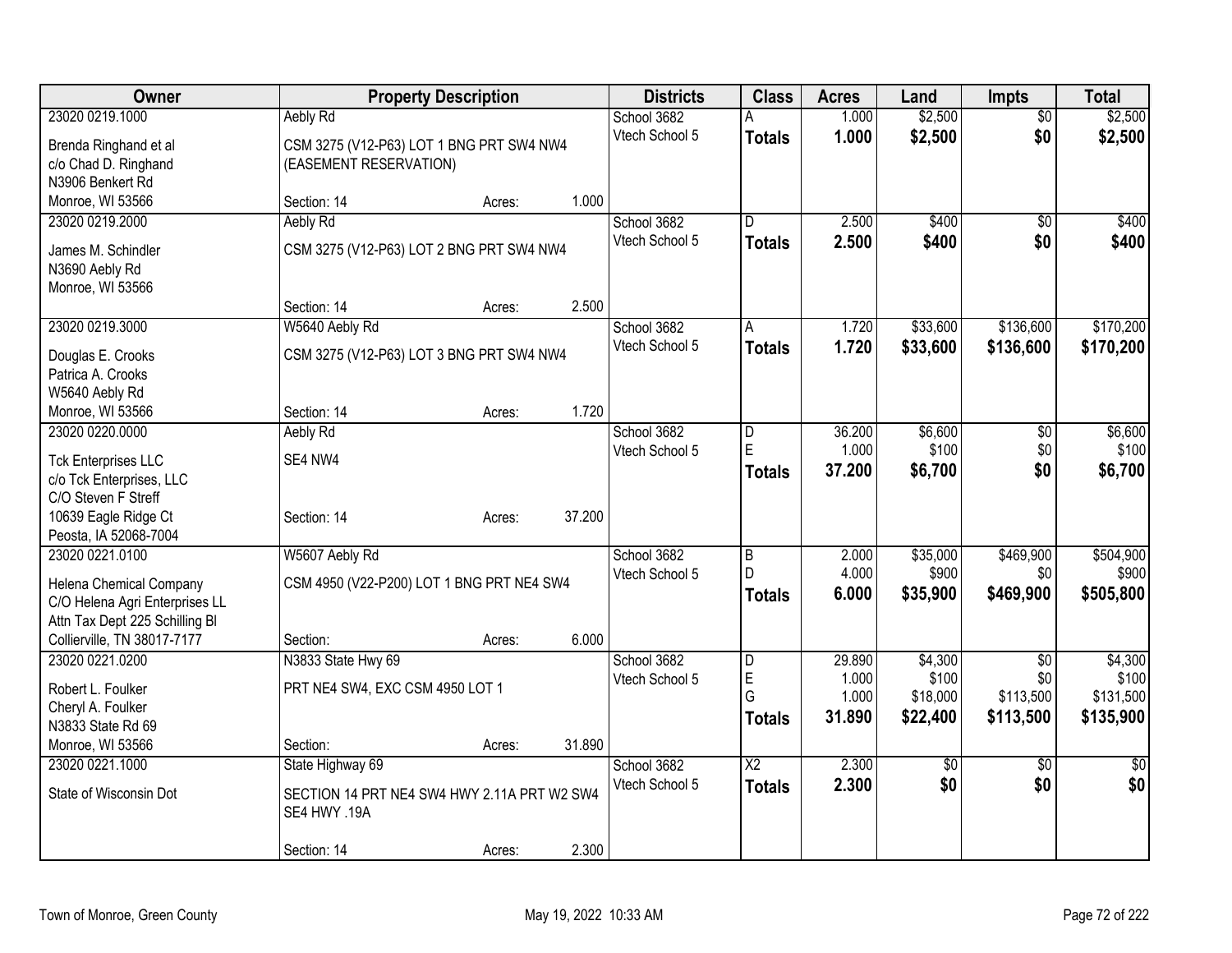| 23020 0222.0110<br>\$3,900<br>School 3682<br>0.780<br>$\overline{50}$<br>B<br>4.000<br>\$900<br>\$0<br>\$900<br>Vtech School 5<br>D<br>W2 SE4 NW4 SW4, EXC PRT LOT 1 CSM 4720<br>Gregory J. Smith<br>\$0<br>4.780<br>\$4,800<br>\$4,800<br><b>Totals</b><br>Deborah Krauss Smith<br>N4512 Cold Springs Rd<br>4.780<br>Monroe, WI 53566<br>Section: 14<br>Acres:<br>W5625 Aebly Rd<br>$\overline{B}$<br>\$321,200<br>\$365,700<br>23020 0222.0220<br>School 3682<br>3.820<br>\$44,500<br>$\mathsf{D}$<br>2.870<br>\$500<br>\$0<br>Vtech School 5<br>CSM 4720 (V20-P228) LOT 1 BNG PRT NW4 SW4<br>Gregory J. Smith<br>\$366,200<br>6.690<br>\$45,000<br>\$321,200<br><b>Totals</b><br>Deborah Krauss Smith<br>N4512 Cold Springs Rd<br>6.690<br>Monroe, WI 53566<br>Section: 14<br>Acres:<br>\$3,000<br>23020 0222.1100<br>18.630<br>School 3682<br>\$0<br>Aebly Rd<br>D<br>Vtech School 5<br>18.630<br>\$3,000<br>\$0<br><b>Totals</b><br>W2 NW4 SW4, EXC PRT LOT 1 CSM 4720<br>Gregory J. Smith<br>Deborah Krauss Smith<br>N4512 Cold Springs Rd<br>18.630<br>Monroe, WI 53566<br>Section: 14<br>Acres:<br>23020 0222.2020<br>School 3682<br>3.180<br>\$28,100<br>\$424,400<br>W5607 Aebly Rd<br>B<br>Vtech School 5<br>3.180<br>\$28,100<br>\$424,400<br>\$452,500<br><b>Totals</b><br>Helena Chemical Company<br>CSM 3573 (V13-P225) LOT 1, EXC PRT LOT 1 CSM<br>C/O Helena Agri Enterprises LL<br>4720, PRT E1/2 E1/2 NW4 SW4<br>Attn Tax Dept 225 Schilling BI<br>3.180<br>Collierville, TN 38017-7177<br>Section: 14<br>Acres:<br>23020 0222.2100<br>\$41,200<br>\$450,600<br>W5607 Aebly Rd<br>School 3682<br>$\overline{B}$<br>3.240<br>$\mathsf{D}$<br>3.500<br>\$800<br>\$0<br>Vtech School 5<br>CSM 3573 (V13-P225) LOT 2 BNG PRT E1/2 E1/2 NW4<br>Monroe Ventures, LLC<br>\$450,600<br>6.740<br>\$42,000<br>\$492,600<br><b>Totals</b><br>c/o Monroe Ventures, LLC<br>SW4<br>N5670 Gutzmer Rd<br>6.740<br>Monticello, WI 53570<br>Section: 14<br>Acres:<br>5M<br>23020 0223.0000<br>School 3682<br>\$5,600<br>$\overline{50}$<br>Aebly Rd<br>4.000<br>\$5,600<br>34.000<br>\$0<br>Vtech School 5<br>D | Owner            |         | <b>Property Description</b> | <b>Districts</b> | <b>Class</b> | <b>Acres</b> | Land    | <b>Impts</b> | <b>Total</b> |
|------------------------------------------------------------------------------------------------------------------------------------------------------------------------------------------------------------------------------------------------------------------------------------------------------------------------------------------------------------------------------------------------------------------------------------------------------------------------------------------------------------------------------------------------------------------------------------------------------------------------------------------------------------------------------------------------------------------------------------------------------------------------------------------------------------------------------------------------------------------------------------------------------------------------------------------------------------------------------------------------------------------------------------------------------------------------------------------------------------------------------------------------------------------------------------------------------------------------------------------------------------------------------------------------------------------------------------------------------------------------------------------------------------------------------------------------------------------------------------------------------------------------------------------------------------------------------------------------------------------------------------------------------------------------------------------------------------------------------------------------------------------------------------------------------------------------------------------------------------------------------------------------------------------------------------------------------------------------------------------------------------------------------------------------------------------------------------------------------------------|------------------|---------|-----------------------------|------------------|--------------|--------------|---------|--------------|--------------|
|                                                                                                                                                                                                                                                                                                                                                                                                                                                                                                                                                                                                                                                                                                                                                                                                                                                                                                                                                                                                                                                                                                                                                                                                                                                                                                                                                                                                                                                                                                                                                                                                                                                                                                                                                                                                                                                                                                                                                                                                                                                                                                                  |                  |         |                             |                  |              |              | \$3,900 |              |              |
|                                                                                                                                                                                                                                                                                                                                                                                                                                                                                                                                                                                                                                                                                                                                                                                                                                                                                                                                                                                                                                                                                                                                                                                                                                                                                                                                                                                                                                                                                                                                                                                                                                                                                                                                                                                                                                                                                                                                                                                                                                                                                                                  |                  |         |                             |                  |              |              |         |              |              |
|                                                                                                                                                                                                                                                                                                                                                                                                                                                                                                                                                                                                                                                                                                                                                                                                                                                                                                                                                                                                                                                                                                                                                                                                                                                                                                                                                                                                                                                                                                                                                                                                                                                                                                                                                                                                                                                                                                                                                                                                                                                                                                                  |                  |         |                             |                  |              |              |         |              |              |
|                                                                                                                                                                                                                                                                                                                                                                                                                                                                                                                                                                                                                                                                                                                                                                                                                                                                                                                                                                                                                                                                                                                                                                                                                                                                                                                                                                                                                                                                                                                                                                                                                                                                                                                                                                                                                                                                                                                                                                                                                                                                                                                  |                  |         |                             |                  |              |              |         |              |              |
|                                                                                                                                                                                                                                                                                                                                                                                                                                                                                                                                                                                                                                                                                                                                                                                                                                                                                                                                                                                                                                                                                                                                                                                                                                                                                                                                                                                                                                                                                                                                                                                                                                                                                                                                                                                                                                                                                                                                                                                                                                                                                                                  |                  |         |                             |                  |              |              |         |              |              |
| \$500<br>\$3,000<br>\$3,000<br>\$452,500                                                                                                                                                                                                                                                                                                                                                                                                                                                                                                                                                                                                                                                                                                                                                                                                                                                                                                                                                                                                                                                                                                                                                                                                                                                                                                                                                                                                                                                                                                                                                                                                                                                                                                                                                                                                                                                                                                                                                                                                                                                                         |                  |         |                             |                  |              |              |         |              |              |
|                                                                                                                                                                                                                                                                                                                                                                                                                                                                                                                                                                                                                                                                                                                                                                                                                                                                                                                                                                                                                                                                                                                                                                                                                                                                                                                                                                                                                                                                                                                                                                                                                                                                                                                                                                                                                                                                                                                                                                                                                                                                                                                  |                  |         |                             |                  |              |              |         |              |              |
|                                                                                                                                                                                                                                                                                                                                                                                                                                                                                                                                                                                                                                                                                                                                                                                                                                                                                                                                                                                                                                                                                                                                                                                                                                                                                                                                                                                                                                                                                                                                                                                                                                                                                                                                                                                                                                                                                                                                                                                                                                                                                                                  |                  |         |                             |                  |              |              |         |              |              |
|                                                                                                                                                                                                                                                                                                                                                                                                                                                                                                                                                                                                                                                                                                                                                                                                                                                                                                                                                                                                                                                                                                                                                                                                                                                                                                                                                                                                                                                                                                                                                                                                                                                                                                                                                                                                                                                                                                                                                                                                                                                                                                                  |                  |         |                             |                  |              |              |         |              |              |
|                                                                                                                                                                                                                                                                                                                                                                                                                                                                                                                                                                                                                                                                                                                                                                                                                                                                                                                                                                                                                                                                                                                                                                                                                                                                                                                                                                                                                                                                                                                                                                                                                                                                                                                                                                                                                                                                                                                                                                                                                                                                                                                  |                  |         |                             |                  |              |              |         |              |              |
|                                                                                                                                                                                                                                                                                                                                                                                                                                                                                                                                                                                                                                                                                                                                                                                                                                                                                                                                                                                                                                                                                                                                                                                                                                                                                                                                                                                                                                                                                                                                                                                                                                                                                                                                                                                                                                                                                                                                                                                                                                                                                                                  |                  |         |                             |                  |              |              |         |              |              |
|                                                                                                                                                                                                                                                                                                                                                                                                                                                                                                                                                                                                                                                                                                                                                                                                                                                                                                                                                                                                                                                                                                                                                                                                                                                                                                                                                                                                                                                                                                                                                                                                                                                                                                                                                                                                                                                                                                                                                                                                                                                                                                                  |                  |         |                             |                  |              |              |         |              |              |
|                                                                                                                                                                                                                                                                                                                                                                                                                                                                                                                                                                                                                                                                                                                                                                                                                                                                                                                                                                                                                                                                                                                                                                                                                                                                                                                                                                                                                                                                                                                                                                                                                                                                                                                                                                                                                                                                                                                                                                                                                                                                                                                  |                  |         |                             |                  |              |              |         |              |              |
|                                                                                                                                                                                                                                                                                                                                                                                                                                                                                                                                                                                                                                                                                                                                                                                                                                                                                                                                                                                                                                                                                                                                                                                                                                                                                                                                                                                                                                                                                                                                                                                                                                                                                                                                                                                                                                                                                                                                                                                                                                                                                                                  |                  |         |                             |                  |              |              |         |              |              |
|                                                                                                                                                                                                                                                                                                                                                                                                                                                                                                                                                                                                                                                                                                                                                                                                                                                                                                                                                                                                                                                                                                                                                                                                                                                                                                                                                                                                                                                                                                                                                                                                                                                                                                                                                                                                                                                                                                                                                                                                                                                                                                                  |                  |         |                             |                  |              |              |         |              |              |
|                                                                                                                                                                                                                                                                                                                                                                                                                                                                                                                                                                                                                                                                                                                                                                                                                                                                                                                                                                                                                                                                                                                                                                                                                                                                                                                                                                                                                                                                                                                                                                                                                                                                                                                                                                                                                                                                                                                                                                                                                                                                                                                  |                  |         |                             |                  |              |              |         |              |              |
|                                                                                                                                                                                                                                                                                                                                                                                                                                                                                                                                                                                                                                                                                                                                                                                                                                                                                                                                                                                                                                                                                                                                                                                                                                                                                                                                                                                                                                                                                                                                                                                                                                                                                                                                                                                                                                                                                                                                                                                                                                                                                                                  |                  |         |                             |                  |              |              |         |              |              |
|                                                                                                                                                                                                                                                                                                                                                                                                                                                                                                                                                                                                                                                                                                                                                                                                                                                                                                                                                                                                                                                                                                                                                                                                                                                                                                                                                                                                                                                                                                                                                                                                                                                                                                                                                                                                                                                                                                                                                                                                                                                                                                                  |                  |         |                             |                  |              |              |         |              |              |
|                                                                                                                                                                                                                                                                                                                                                                                                                                                                                                                                                                                                                                                                                                                                                                                                                                                                                                                                                                                                                                                                                                                                                                                                                                                                                                                                                                                                                                                                                                                                                                                                                                                                                                                                                                                                                                                                                                                                                                                                                                                                                                                  |                  |         |                             |                  |              |              |         |              |              |
|                                                                                                                                                                                                                                                                                                                                                                                                                                                                                                                                                                                                                                                                                                                                                                                                                                                                                                                                                                                                                                                                                                                                                                                                                                                                                                                                                                                                                                                                                                                                                                                                                                                                                                                                                                                                                                                                                                                                                                                                                                                                                                                  |                  |         |                             |                  |              |              |         |              |              |
| \$491,800<br>\$800<br>\$5,600<br>\$5,600                                                                                                                                                                                                                                                                                                                                                                                                                                                                                                                                                                                                                                                                                                                                                                                                                                                                                                                                                                                                                                                                                                                                                                                                                                                                                                                                                                                                                                                                                                                                                                                                                                                                                                                                                                                                                                                                                                                                                                                                                                                                         |                  |         |                             |                  |              |              |         |              |              |
|                                                                                                                                                                                                                                                                                                                                                                                                                                                                                                                                                                                                                                                                                                                                                                                                                                                                                                                                                                                                                                                                                                                                                                                                                                                                                                                                                                                                                                                                                                                                                                                                                                                                                                                                                                                                                                                                                                                                                                                                                                                                                                                  |                  |         |                             |                  |              |              |         |              |              |
|                                                                                                                                                                                                                                                                                                                                                                                                                                                                                                                                                                                                                                                                                                                                                                                                                                                                                                                                                                                                                                                                                                                                                                                                                                                                                                                                                                                                                                                                                                                                                                                                                                                                                                                                                                                                                                                                                                                                                                                                                                                                                                                  |                  |         |                             |                  |              |              |         |              |              |
|                                                                                                                                                                                                                                                                                                                                                                                                                                                                                                                                                                                                                                                                                                                                                                                                                                                                                                                                                                                                                                                                                                                                                                                                                                                                                                                                                                                                                                                                                                                                                                                                                                                                                                                                                                                                                                                                                                                                                                                                                                                                                                                  |                  |         |                             |                  |              |              |         |              |              |
|                                                                                                                                                                                                                                                                                                                                                                                                                                                                                                                                                                                                                                                                                                                                                                                                                                                                                                                                                                                                                                                                                                                                                                                                                                                                                                                                                                                                                                                                                                                                                                                                                                                                                                                                                                                                                                                                                                                                                                                                                                                                                                                  |                  |         |                             |                  |              |              |         |              |              |
|                                                                                                                                                                                                                                                                                                                                                                                                                                                                                                                                                                                                                                                                                                                                                                                                                                                                                                                                                                                                                                                                                                                                                                                                                                                                                                                                                                                                                                                                                                                                                                                                                                                                                                                                                                                                                                                                                                                                                                                                                                                                                                                  |                  |         |                             |                  |              |              |         |              |              |
|                                                                                                                                                                                                                                                                                                                                                                                                                                                                                                                                                                                                                                                                                                                                                                                                                                                                                                                                                                                                                                                                                                                                                                                                                                                                                                                                                                                                                                                                                                                                                                                                                                                                                                                                                                                                                                                                                                                                                                                                                                                                                                                  |                  |         |                             |                  |              |              |         |              |              |
|                                                                                                                                                                                                                                                                                                                                                                                                                                                                                                                                                                                                                                                                                                                                                                                                                                                                                                                                                                                                                                                                                                                                                                                                                                                                                                                                                                                                                                                                                                                                                                                                                                                                                                                                                                                                                                                                                                                                                                                                                                                                                                                  |                  |         |                             |                  |              |              |         |              |              |
|                                                                                                                                                                                                                                                                                                                                                                                                                                                                                                                                                                                                                                                                                                                                                                                                                                                                                                                                                                                                                                                                                                                                                                                                                                                                                                                                                                                                                                                                                                                                                                                                                                                                                                                                                                                                                                                                                                                                                                                                                                                                                                                  |                  |         |                             |                  |              |              |         |              |              |
| E<br>\$3,200<br>\$3,200<br>2.000<br>\$0                                                                                                                                                                                                                                                                                                                                                                                                                                                                                                                                                                                                                                                                                                                                                                                                                                                                                                                                                                                                                                                                                                                                                                                                                                                                                                                                                                                                                                                                                                                                                                                                                                                                                                                                                                                                                                                                                                                                                                                                                                                                          | Gregory J. Smith | SW4 SW4 |                             |                  |              |              |         |              |              |
| Deborah Krauss Smith<br>\$0<br>40.000<br>\$14,400<br>\$14,400<br>Totals                                                                                                                                                                                                                                                                                                                                                                                                                                                                                                                                                                                                                                                                                                                                                                                                                                                                                                                                                                                                                                                                                                                                                                                                                                                                                                                                                                                                                                                                                                                                                                                                                                                                                                                                                                                                                                                                                                                                                                                                                                          |                  |         |                             |                  |              |              |         |              |              |
| N4512 Cold Springs Rd                                                                                                                                                                                                                                                                                                                                                                                                                                                                                                                                                                                                                                                                                                                                                                                                                                                                                                                                                                                                                                                                                                                                                                                                                                                                                                                                                                                                                                                                                                                                                                                                                                                                                                                                                                                                                                                                                                                                                                                                                                                                                            |                  |         |                             |                  |              |              |         |              |              |
| 40.000<br>Monroe, WI 53566<br>Section: 14<br>Acres:                                                                                                                                                                                                                                                                                                                                                                                                                                                                                                                                                                                                                                                                                                                                                                                                                                                                                                                                                                                                                                                                                                                                                                                                                                                                                                                                                                                                                                                                                                                                                                                                                                                                                                                                                                                                                                                                                                                                                                                                                                                              |                  |         |                             |                  |              |              |         |              |              |
| 23020 0224.0000<br>N3755 State Hwy 69<br>School 3682<br>\$45,000<br>\$204,000<br>\$249,000<br>A<br>4.000                                                                                                                                                                                                                                                                                                                                                                                                                                                                                                                                                                                                                                                                                                                                                                                                                                                                                                                                                                                                                                                                                                                                                                                                                                                                                                                                                                                                                                                                                                                                                                                                                                                                                                                                                                                                                                                                                                                                                                                                         |                  |         |                             |                  |              |              |         |              |              |
| D<br>16.000<br>\$2,500<br>\$2,500<br>\$0<br>Vtech School 5<br>N2 SE4 SW4<br>Gene Rufer                                                                                                                                                                                                                                                                                                                                                                                                                                                                                                                                                                                                                                                                                                                                                                                                                                                                                                                                                                                                                                                                                                                                                                                                                                                                                                                                                                                                                                                                                                                                                                                                                                                                                                                                                                                                                                                                                                                                                                                                                           |                  |         |                             |                  |              |              |         |              |              |
| 20.000<br>\$47,500<br>\$204,000<br>\$251,500<br><b>Totals</b><br>Joyce Rufer                                                                                                                                                                                                                                                                                                                                                                                                                                                                                                                                                                                                                                                                                                                                                                                                                                                                                                                                                                                                                                                                                                                                                                                                                                                                                                                                                                                                                                                                                                                                                                                                                                                                                                                                                                                                                                                                                                                                                                                                                                     |                  |         |                             |                  |              |              |         |              |              |
| N3755 State Rd 69                                                                                                                                                                                                                                                                                                                                                                                                                                                                                                                                                                                                                                                                                                                                                                                                                                                                                                                                                                                                                                                                                                                                                                                                                                                                                                                                                                                                                                                                                                                                                                                                                                                                                                                                                                                                                                                                                                                                                                                                                                                                                                |                  |         |                             |                  |              |              |         |              |              |
| 20.000<br>Monroe, WI 53566<br>Section: 14<br>Acres:                                                                                                                                                                                                                                                                                                                                                                                                                                                                                                                                                                                                                                                                                                                                                                                                                                                                                                                                                                                                                                                                                                                                                                                                                                                                                                                                                                                                                                                                                                                                                                                                                                                                                                                                                                                                                                                                                                                                                                                                                                                              |                  |         |                             |                  |              |              |         |              |              |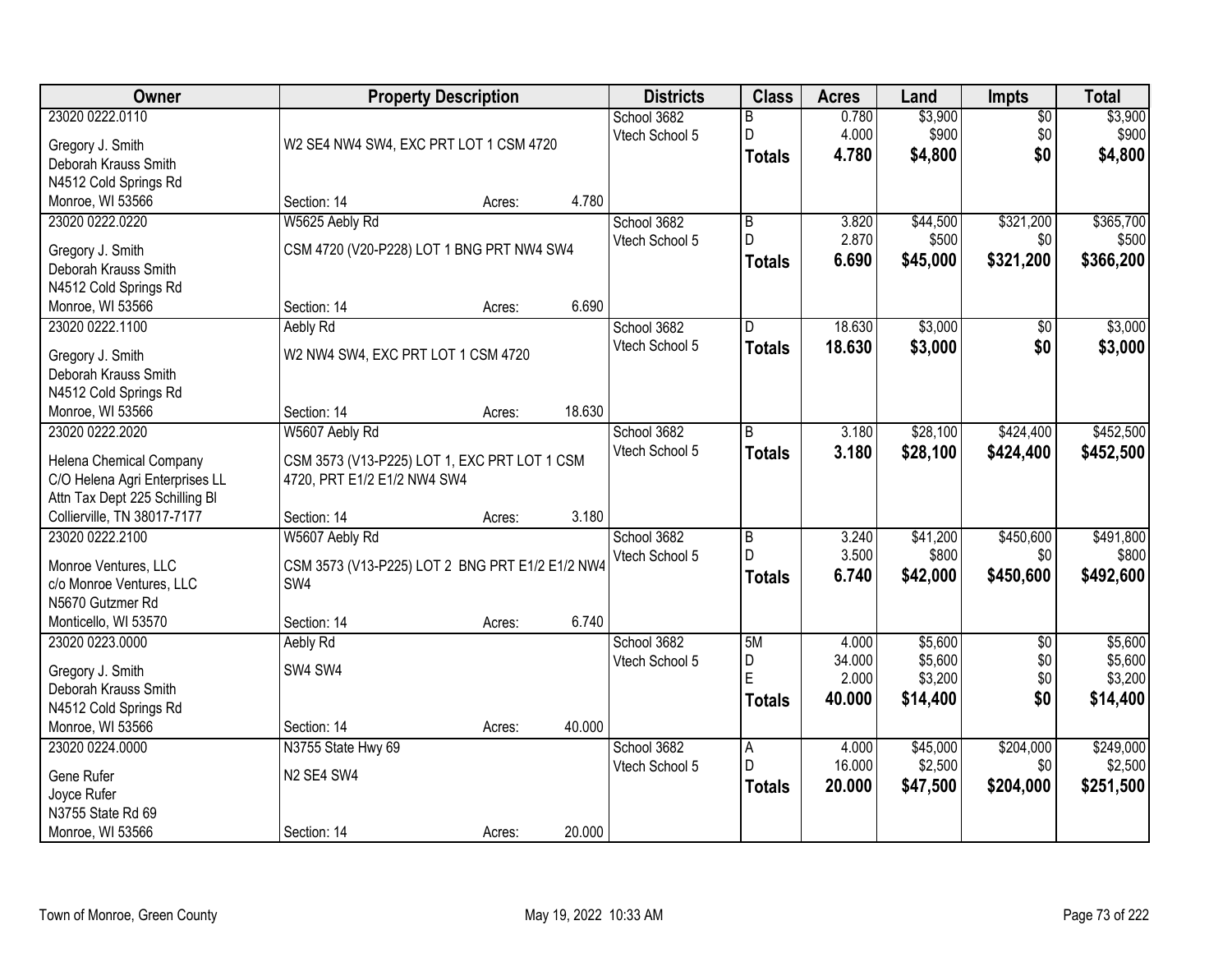| Owner                        |                                               | <b>Property Description</b> |        | <b>Districts</b> | <b>Class</b>  | <b>Acres</b> | Land     | <b>Impts</b>    | <b>Total</b> |
|------------------------------|-----------------------------------------------|-----------------------------|--------|------------------|---------------|--------------|----------|-----------------|--------------|
| 23020 0224.1000              | State Highway 69                              |                             |        | School 3682      | 5M            | 3.000        | \$4,200  | $\overline{60}$ | \$4,200      |
| Gregory J. Smith             | S1/2 SE4 SW4                                  |                             |        | Vtech School 5   | D             | 14.000       | \$2,200  | \$0             | \$2,200      |
| Deborah Krauss Smith         |                                               |                             |        |                  | E             | 3.000        | \$4,800  | \$0             | \$4,800      |
| N4512 Cold Springs Rd        |                                               |                             |        |                  | <b>Totals</b> | 20.000       | \$11,200 | \$0             | \$11,200     |
| Monroe, WI 53566             | Section: 14                                   | Acres:                      | 20.000 |                  |               |              |          |                 |              |
| 23020 0225.0000              | Round Grove Rd                                |                             |        | School 3682      | D             | 35.000       | \$7,300  | $\sqrt{6}$      | \$7,300      |
|                              |                                               |                             |        | Vtech School 5   | E             | 5.000        | \$6,500  | \$0             | \$6,500      |
| Gc Land Holdings, LLC        | NE4 SE4 (PRT POS V12-P5)                      |                             |        |                  | <b>Totals</b> | 40.000       | \$13,800 | \$0             | \$13,800     |
| c/o Gc Land Holdings, LLC    |                                               |                             |        |                  |               |              |          |                 |              |
| C/O Ryan Kubly               |                                               |                             |        |                  |               |              |          |                 |              |
| 1112 7th Ave                 | Section: 14                                   | Acres:                      | 40.000 |                  |               |              |          |                 |              |
| Monroe, WI 53566             |                                               |                             |        |                  |               |              |          |                 |              |
| 23020 0226.0000              | County Rd FF                                  |                             |        | School 3682      | A             | 3.250        | \$37,200 | \$0             | \$37,200     |
| Trickel Enterprises, LLC     | CSM 2159 (V7-P119) LOT 1 BNG PRT NW4 SE4, EXC |                             |        | Vtech School 5   | <b>Totals</b> | 3.250        | \$37,200 | \$0             | \$37,200     |
| c/o Trickel Enterprises, LLC | LOTS 1 & 2 CSM 3146 (V11-P192)                |                             |        |                  |               |              |          |                 |              |
| W6604 Lightning Ridge Rd     |                                               |                             |        |                  |               |              |          |                 |              |
| Monroe, WI 53566             | Section: 14                                   | Acres:                      | 3.250  |                  |               |              |          |                 |              |
| 23020 0226.0100              | W5473 County Hwy Ff                           |                             |        | School 3682      | B             | 1.760        | \$33,800 | \$19,700        | \$53,500     |
|                              |                                               |                             |        | Vtech School 5   | <b>Totals</b> | 1.760        | \$33,800 | \$19,700        | \$53,500     |
| Chad Boeck                   | CSM 4525 (V19-P56) LOT 1 BNG PRT NW4 SE4      |                             |        |                  |               |              |          |                 |              |
| Jackie Boeck                 |                                               |                             |        |                  |               |              |          |                 |              |
| 2329 4th Ave W               |                                               |                             |        |                  |               |              |          |                 |              |
| Monroe, WI 53566             | Section: 14                                   | Acres:                      | 1.760  |                  |               |              |          |                 |              |
| 23020 0226.0200              | N3812 State Hwy 69                            |                             |        | School 3682      | B             | 2.000        | \$35,000 | \$64,800        | \$99,800     |
| Brian K. Lincoln             | CSM 1228 (V4-P86) LOT 1 BNG PRT NW4 SE4       |                             |        | Vtech School 5   | <b>Totals</b> | 2.000        | \$35,000 | \$64,800        | \$99,800     |
| Cynthia M. Lincoln           |                                               |                             |        |                  |               |              |          |                 |              |
| N2279 Richland Rd            |                                               |                             |        |                  |               |              |          |                 |              |
| Monroe, WI 53566             | Section: 14                                   | Acres:                      | 2.000  |                  |               |              |          |                 |              |
| 23020 0226.0300              | W5485 County Hwy Ff                           |                             |        | School 3682      | A             | 1.400        | \$32,000 | \$135,800       | \$167,800    |
|                              |                                               |                             |        | Vtech School 5   | <b>Totals</b> | 1.400        | \$32,000 | \$135,800       | \$167,800    |
| Steven B. Wilde              | CSM 1319 (V4-P208) LOT 1 BNG PRT NW4 SE4      |                             |        |                  |               |              |          |                 |              |
| Donna M. Wilde               |                                               |                             |        |                  |               |              |          |                 |              |
| W5485 County Rd Ff           |                                               |                             |        |                  |               |              |          |                 |              |
| Monroe, WI 53566             | Section: 14                                   | Acres:                      | 1.400  |                  |               |              |          |                 |              |
| 23020 0226.0400              | W5483 County Hwy Ff                           |                             |        | School 3682      | A             | 1.579        | \$32,900 | \$131,300       | \$164,200    |
| Wells Frances M Living Trust | CSM 1319 (V4-P208) LOT 2 BNG PRT NW4 SE4      |                             |        | Vtech School 5   | <b>Totals</b> | 1.579        | \$32,900 | \$131,300       | \$164,200    |
| W5483 County Rd Ff           |                                               |                             |        |                  |               |              |          |                 |              |
| Monroe, WI 53566             |                                               |                             |        |                  |               |              |          |                 |              |
|                              | Section: 14                                   | Acres:                      | 1.579  |                  |               |              |          |                 |              |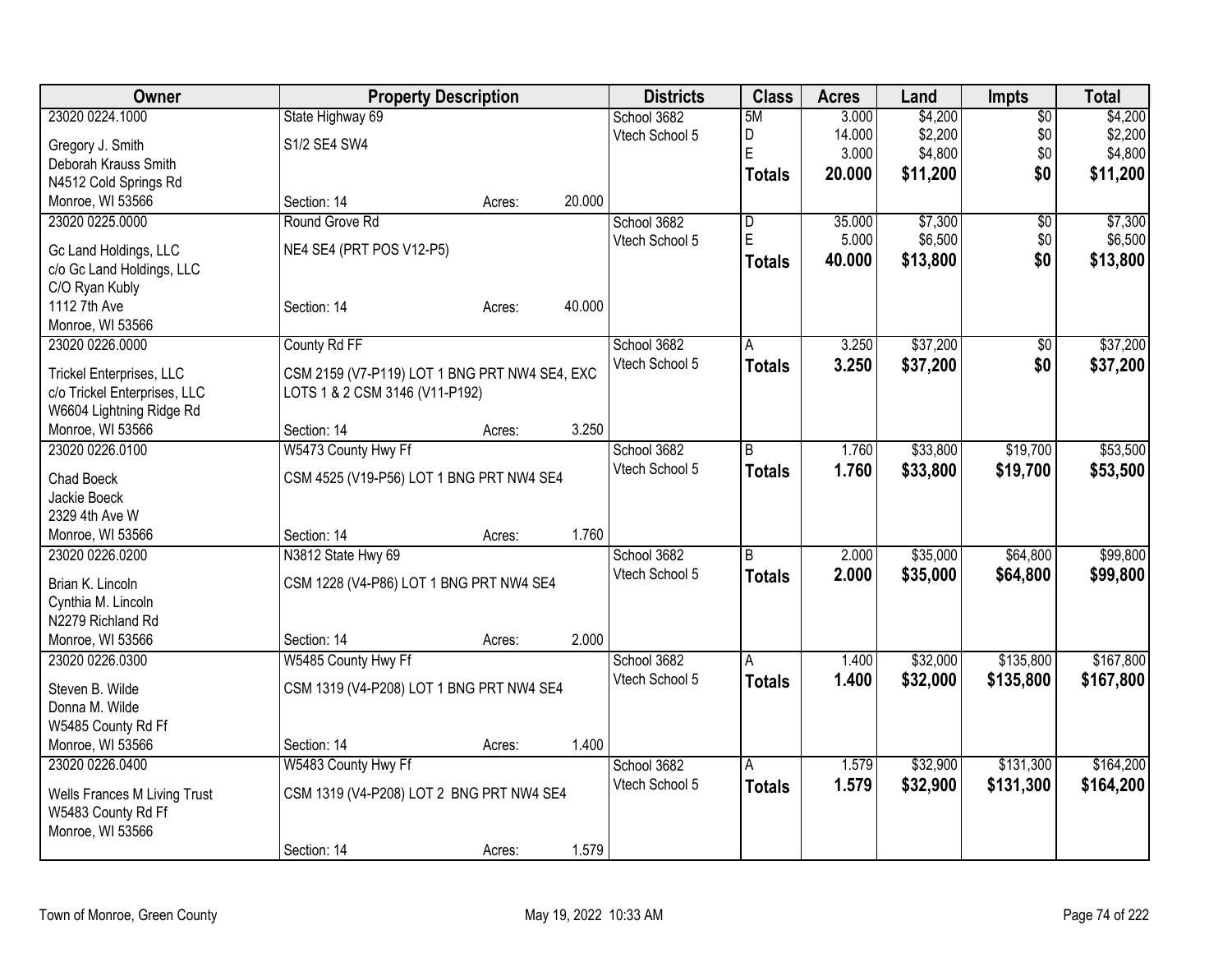| Owner                                                      | <b>Property Description</b>                    |        |        | <b>Districts</b> | <b>Class</b>            | <b>Acres</b> | Land     | <b>Impts</b>    | <b>Total</b> |
|------------------------------------------------------------|------------------------------------------------|--------|--------|------------------|-------------------------|--------------|----------|-----------------|--------------|
| 23020 0226.0500                                            | W5461 County Hwy Ff                            |        |        | School 3682      | A                       | 1.170        | \$30,900 | \$68,400        | \$99,300     |
| Jessica R. Keehn et al                                     | CSM 3146 (V11-P192) LOT 1 BNG PRT LOT 1 CSM    |        |        | Vtech School 5   | <b>Totals</b>           | 1.170        | \$30,900 | \$68,400        | \$99,300     |
| c/o Kory A. Keehn                                          | 2730 IN NW4 SE4                                |        |        |                  |                         |              |          |                 |              |
| W5461 County Rd Ff                                         |                                                |        |        |                  |                         |              |          |                 |              |
| Monroe, WI 53566                                           | Section: 14                                    | Acres: | 1.170  |                  |                         |              |          |                 |              |
| 23020 0226.0600                                            | County Rd FF                                   |        |        | School 3682      | $\overline{B}$          | 0.580        | \$17,400 | \$6,400         | \$23,800     |
| Mcardle Jeffrey E & Barbara A                              | CSM 3146 (V11-P192) LOT 2 BNG PRT LOT 1 CSM    |        |        | Vtech School 5   | <b>Totals</b>           | 0.580        | \$17,400 | \$6,400         | \$23,800     |
| Revocable Lvg Trt Dtd 3/1                                  | 2730 IN NW4 SE4                                |        |        |                  |                         |              |          |                 |              |
| c/o Mcardle Jeffrey E & Barbara A Rev                      |                                                |        |        |                  |                         |              |          |                 |              |
| Lvg Trt                                                    | Section: 14                                    | Acres: | 0.580  |                  |                         |              |          |                 |              |
| N2747 Greenbush Rd                                         |                                                |        |        |                  |                         |              |          |                 |              |
| Monroe, WI 53566                                           |                                                |        |        |                  |                         |              |          |                 |              |
| 23020 0226.1000                                            | W5467 County Hwy Ff                            |        |        | School 3682      | ΙB                      | 10.000       | \$62,500 | \$709,500       | \$772,000    |
| <b>Trickel Enterprises, LLC</b>                            | NW4 SE4 EXC CSM'S 992,1171, 1228, & 2159. ALSO |        |        | Vtech School 5   | D                       | 15.680       | \$3,400  | \$0             | \$3,400      |
| c/o Trickel Enterprises, LLC                               | EXC LOTS 1 & 2 OF CSM 1319; ALSO EXC PCL 133   |        |        |                  | E                       | 0.580        | \$100    | \$0             | \$100        |
| W6604 Lightning Ridge Rd                                   | FT BY 248.91 FT LYG S & CONTIG TO CSM          |        |        |                  | <b>Totals</b>           | 26.260       | \$66,000 | \$709,500       | \$775,500    |
| Monroe, WI 53566                                           | Section: 14                                    | Acres: | 26.260 |                  |                         |              |          |                 |              |
| 23020 0226.2000                                            | W5401 Round Grove Rd                           |        |        | School 3682      | A                       | 2.000        | \$35,000 | \$167,300       | \$202,300    |
| Karen R. Wyss et al                                        | CSM 992 (V3-P177) LOT 1 BNG PRT NW4 SE4        |        |        | Vtech School 5   | <b>Totals</b>           | 2.000        | \$35,000 | \$167,300       | \$202,300    |
| W5401 Round Grove Rd                                       |                                                |        |        |                  |                         |              |          |                 |              |
| Monroe, WI 53566                                           |                                                |        |        |                  |                         |              |          |                 |              |
|                                                            | Section: 14                                    | Acres: | 2.000  |                  |                         |              |          |                 |              |
| 23020 0227.0000                                            |                                                |        |        | School 3682      | D                       | 17.000       | \$3,400  | \$0             | \$3,400      |
| Hay Grinders Express, Inc                                  | FR E2 SW4 SE4 (PRT POS V10-P124)               |        |        | Vtech School 5   | E                       | 3.460        | \$3,300  | \$0             | \$3,300      |
| c/o Hay Grinders Express, Inc                              |                                                |        |        |                  | Totals                  | 20.460       | \$6,700  | \$0             | \$6,700      |
| N3502 State Rd 69                                          |                                                |        |        |                  |                         |              |          |                 |              |
| Monroe, WI 53566                                           | Section: 14                                    | Acres: | 20.460 |                  |                         |              |          |                 |              |
| 23020 0227.1000                                            |                                                |        |        | School 3682      | $\overline{D}$          | 4.000        | \$700    | $\sqrt{6}$      | \$700        |
| Hay Grinders Express, Inc.                                 | FR W2 SW4 SE4 EXC HWY (PRT POS V10-P124)       |        |        | Vtech School 5   | E                       | 15.200       | \$22,800 | \$0             | \$22,800     |
| c/o Hay Grinders Express, Inc.                             |                                                |        |        |                  | <b>Totals</b>           | 19.200       | \$23,500 | \$0             | \$23,500     |
| N3502 State Rd 69                                          |                                                |        |        |                  |                         |              |          |                 |              |
| Monroe, WI 53566                                           | Section: 14                                    | Acres: | 19.200 |                  |                         |              |          |                 |              |
| 23020 0228.0000                                            |                                                |        |        | School 3682      | $\overline{\mathsf{D}}$ | 32.000       | \$6,000  | $\overline{50}$ | \$6,000      |
|                                                            | SE4 SE4 (PRT POS V10-P124)                     |        |        | Vtech School 5   | E                       | 8.000        | \$9,700  | \$0             | \$9,700      |
| Hay Grinders Express, Inc<br>c/o Hay Grinders Express, Inc |                                                |        |        |                  | <b>Totals</b>           | 40.000       | \$15,700 | \$0             | \$15,700     |
| N3502 State Rd 69                                          |                                                |        |        |                  |                         |              |          |                 |              |
| Monroe, WI 53566                                           | Section: 14                                    | Acres: | 40.000 |                  |                         |              |          |                 |              |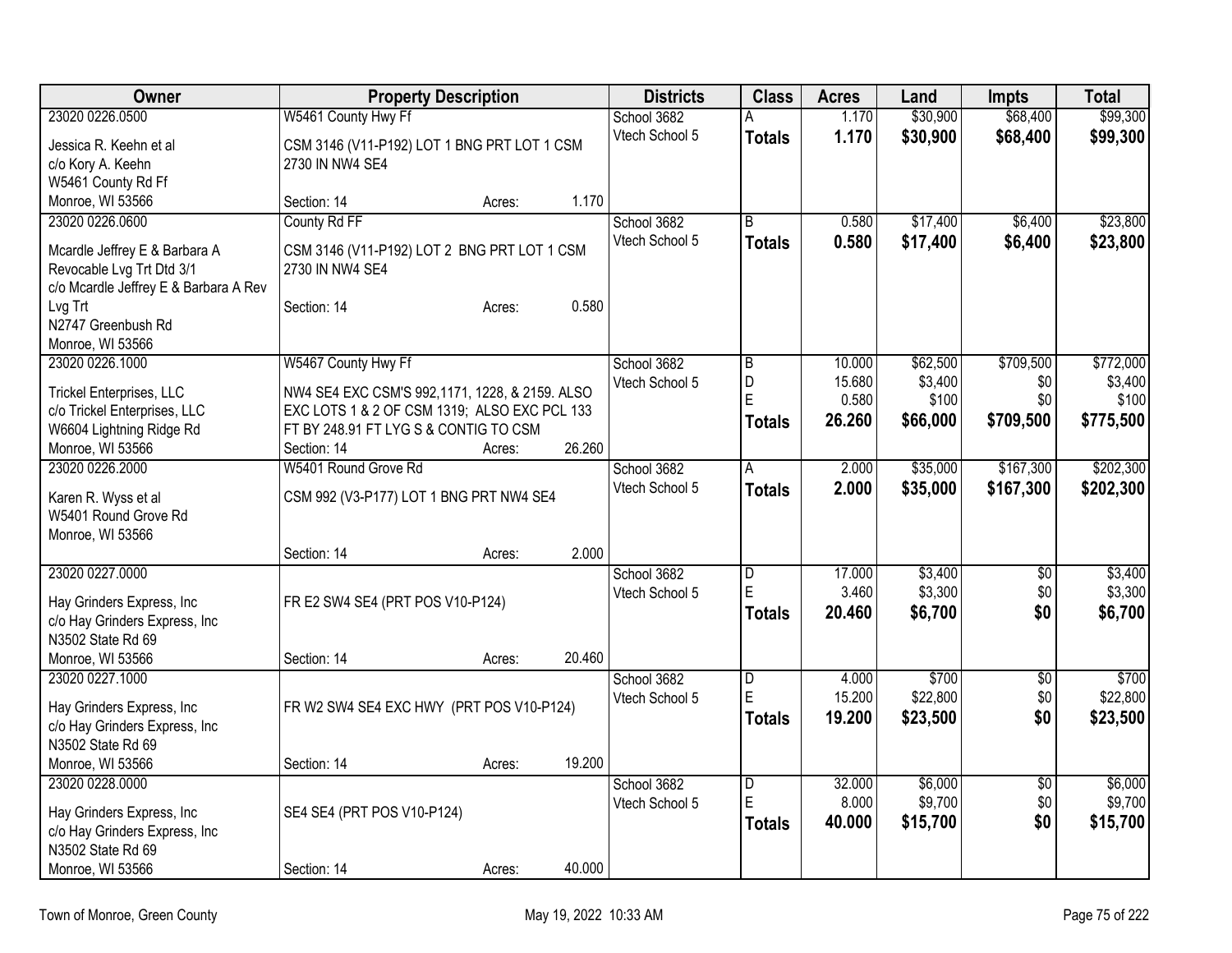| Owner                                                                    | <b>Property Description</b>                                                                |        |        | <b>Districts</b> | <b>Class</b>   | <b>Acres</b> | Land     | <b>Impts</b>    | <b>Total</b> |
|--------------------------------------------------------------------------|--------------------------------------------------------------------------------------------|--------|--------|------------------|----------------|--------------|----------|-----------------|--------------|
| 23020 0229.0000                                                          | <b>Benkert Rd</b>                                                                          |        |        | School 3682      | D              | 19.000       | \$3,100  | $\overline{50}$ | \$3,100      |
| Bruce W. Meier                                                           | NE4 NE4 EXC PRT LOT 1 CSM 3243 & PRT LOT 1                                                 |        |        | Vtech School 5   | E              | 0.790        | \$100    | \$0             | \$100        |
| Judith I. Meier                                                          | CSM 3933 & EXC CSM 4122                                                                    |        |        |                  | <b>Totals</b>  | 19.790       | \$3,200  | \$0             | \$3,200      |
| N4295 Benkert Rd                                                         |                                                                                            |        |        |                  |                |              |          |                 |              |
| Monroe, WI 53566                                                         | Section: 15                                                                                | Acres: | 19.790 |                  |                |              |          |                 |              |
| 23020 0229.0100                                                          | N3995 Benkert Rd                                                                           |        |        | School 3682      | A              | 1.000        | \$30,000 | \$255,200       | \$285,200    |
| Brian L. Geissbuhler                                                     | CSM 3243 (V12-P15) LOT 1 BNG PRT NE4 NE4 -                                                 |        |        | Vtech School 5   | l D            | 16.070       | \$3,200  | \$0             | \$3,200      |
| Donna J. Geissbuhler                                                     | 12.07A & PRT SE4 NE4 -5A                                                                   |        |        |                  | <b>Totals</b>  | 17.070       | \$33,200 | \$255,200       | \$288,400    |
| N3995 Benkert Rd                                                         |                                                                                            |        |        |                  |                |              |          |                 |              |
| Monroe, WI 53566                                                         | Section: 15                                                                                | Acres: | 17.070 |                  |                |              |          |                 |              |
| 23020 0229.0200                                                          | N4018 Benkert Rd                                                                           |        |        | School 3682      | Α              | 2.000        | \$14,000 | \$121,600       | \$135,600    |
|                                                                          |                                                                                            |        |        | Vtech School 5   | <b>Totals</b>  | 2.000        | \$14,000 | \$121,600       | \$135,600    |
| Richard E. Hartwig                                                       | CSM 4122 (V16-P171) LOT 1 BNG PRT NE4 NE4                                                  |        |        |                  |                |              |          |                 |              |
| N4018 Benkert Rd<br>Monroe, WI 53566                                     |                                                                                            |        |        |                  |                |              |          |                 |              |
|                                                                          | Section: 15                                                                                | Acres: | 2.000  |                  |                |              |          |                 |              |
| 23020 0230.0000                                                          | <b>Benkert Rd</b>                                                                          |        |        | School 3682      | D              | 13.000       | \$2,300  | \$0             | \$2,300      |
|                                                                          |                                                                                            |        |        | Vtech School 5   | $\mathsf E$    | 24.930       | \$37,000 | \$0             | \$37,000     |
| Geiger Mark J Irrevocable Grantor Trust   NW4 NE4 EXC PRT LOT 1 CSM 3846 |                                                                                            |        |        |                  | <b>Totals</b>  | 37.930       | \$39,300 | \$0             | \$39,300     |
| 1/24/2012                                                                |                                                                                            |        |        |                  |                |              |          |                 |              |
| c/o Geiger Mark J Irrevocable Grantor<br>Trust                           |                                                                                            |        | 37.930 |                  |                |              |          |                 |              |
| Christy A & Katie L Geiger Tru                                           | Section: 15                                                                                | Acres: |        |                  |                |              |          |                 |              |
| 7533 Felton Dr                                                           |                                                                                            |        |        |                  |                |              |          |                 |              |
| Verona, WI 53593                                                         |                                                                                            |        |        |                  |                |              |          |                 |              |
| 23020 0231.0000                                                          |                                                                                            |        |        | School 3682      | 5M             | 4.000        | \$5,600  | \$0             | \$5,600      |
|                                                                          |                                                                                            |        |        | Vtech School 5   | D              | 34.000       | \$6,200  | \$0             | \$6,200      |
| Mayer Jeremy S & Kelsi R Rev Trust Dt (SW4 NE4                           |                                                                                            |        |        |                  | E              | 2.000        | \$3,200  | \$0             | \$3,200      |
| 12/29/20<br>c/o Mayer Jeremy S & Kelsi R Rev Trust                       |                                                                                            |        |        |                  | <b>Totals</b>  | 40.000       | \$15,000 | \$0             | \$15,000     |
| N3926 County Rd N                                                        | Section: 15                                                                                | Acres: | 40.000 |                  |                |              |          |                 |              |
| Monroe, WI 53566                                                         |                                                                                            |        |        |                  |                |              |          |                 |              |
| 23020 0232.0000                                                          | N3990 Benkert Rd                                                                           |        |        | School 3682      | $\overline{A}$ | 5.000        | \$50,000 | \$216,700       | \$266,700    |
|                                                                          |                                                                                            |        |        | Vtech School 5   | E              | 5.140        | \$8,200  | \$0             | \$8,200      |
| Aaron C. Heim                                                            | CSM 3933 (V15-P184) PRT LOT 1 BNG PRT SE4 &                                                |        |        |                  | <b>Totals</b>  | 10.140       | \$58,200 | \$216,700       | \$274,900    |
| Lauren M. Palmer<br>N3990 Benkert Rd                                     | NE4 OF NE4 EXC CSM 4026 (V16-P1) & EXC COM NE<br>COR CSM 4026 TH S71*W 706.64 FT TO CNTLRN |        |        |                  |                |              |          |                 |              |
|                                                                          |                                                                                            |        |        |                  |                |              |          |                 |              |
| Monroe, WI 53566                                                         | Section: 15                                                                                | Acres: | 10.140 |                  |                |              |          |                 |              |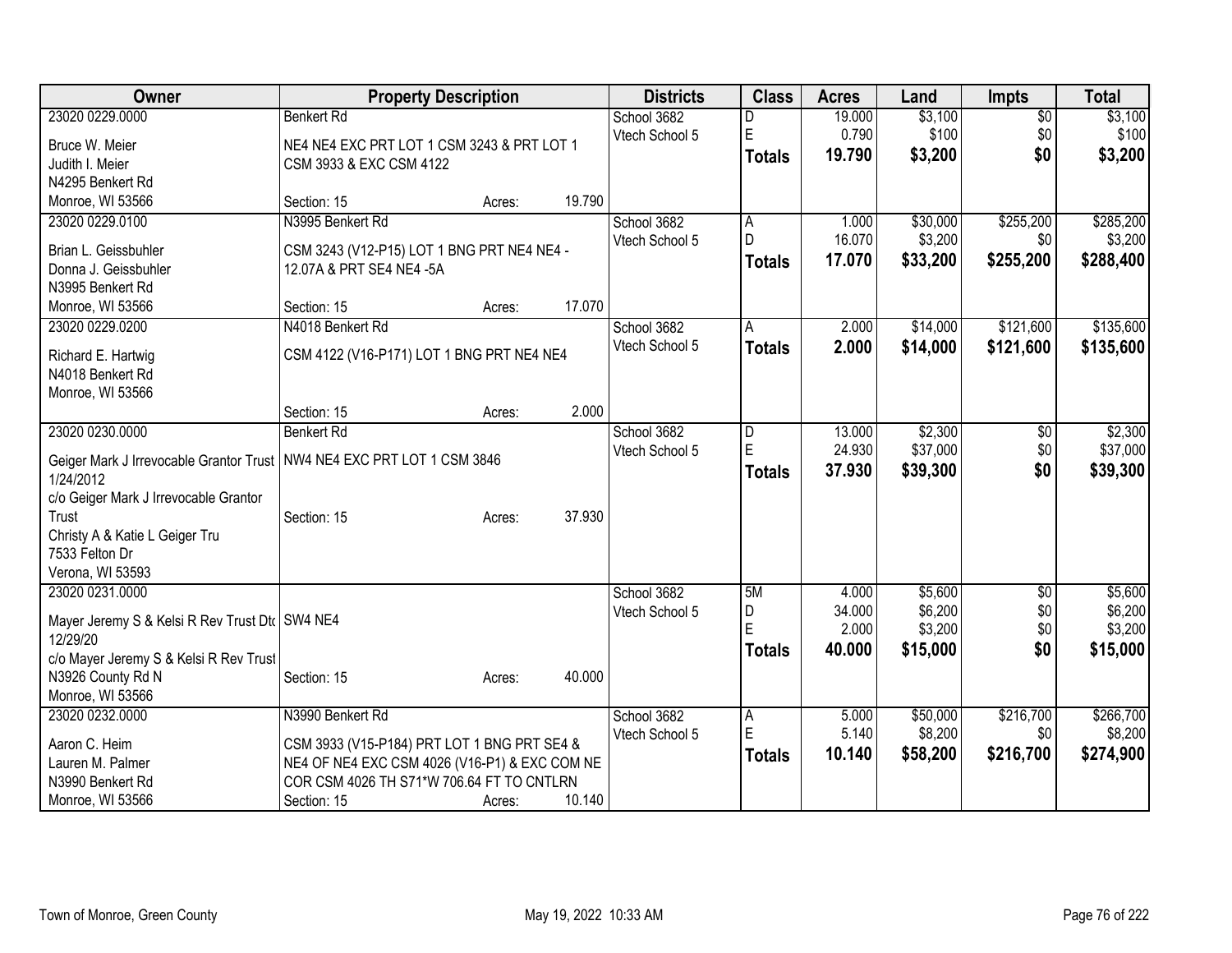| Owner                                                          | <b>Property Description</b>                     |        |        | <b>Districts</b> | <b>Class</b>  | <b>Acres</b> | Land     | <b>Impts</b>    | <b>Total</b> |
|----------------------------------------------------------------|-------------------------------------------------|--------|--------|------------------|---------------|--------------|----------|-----------------|--------------|
| 23020 0232.0100                                                | N3906 Benkert Rd                                |        |        | School 3682      |               | 1.310        | \$31,600 | \$158,100       | \$189,700    |
| Chad D. Ringhand                                               | CSM 2406 (V8-P134) LOT 1 BNG PRT SE4 NE4        |        |        | Vtech School 5   | <b>Totals</b> | 1.310        | \$31,600 | \$158,100       | \$189,700    |
| Brenda T. Zimmerman                                            |                                                 |        |        |                  |               |              |          |                 |              |
| N3906 Benkert Rd                                               |                                                 |        |        |                  |               |              |          |                 |              |
| Monroe, WI 53566                                               | Section: 15                                     | Acres: | 1.310  |                  |               |              |          |                 |              |
| 23020 0232.0200                                                | N3930 Benkert Rd                                |        |        | School 3682      | A             | 2.000        | \$35,000 | \$245,700       | \$280,700    |
| Randal E. Zemlicka                                             | CSM 2778 (V9-P315) LOT 2 BNG PRT SE4 NE4        |        |        | Vtech School 5   | <b>Totals</b> | 2.000        | \$35,000 | \$245,700       | \$280,700    |
| Mary K. Zemlicka                                               |                                                 |        |        |                  |               |              |          |                 |              |
| N3930 Benkert Rd                                               |                                                 |        |        |                  |               |              |          |                 |              |
| Monroe, WI 53566                                               | Section: 15                                     | Acres: | 2.000  |                  |               |              |          |                 |              |
| 23020 0232.0300                                                | <b>Benkert Rd</b>                               |        |        | School 3682      | D             | 19.690       | \$3,800  | $\overline{50}$ | \$3,800      |
|                                                                |                                                 |        |        | Vtech School 5   | E             | 1.000        | \$100    | \$0             | \$100        |
| Priewe Toney L & Sheri A Revocable                             | CSM 3202 (V11-P275) LOT 1 BNG PRT SE4 NE4       |        |        |                  | <b>Totals</b> | 20.690       | \$3,900  | \$0             | \$3,900      |
| Trust Dated 6/5/2015<br>c/o Priewe Toney L & Sheri A Rev Trust |                                                 |        |        |                  |               |              |          |                 |              |
| N3470 Grandview Ln                                             | Section: 15                                     | Acres: | 20.690 |                  |               |              |          |                 |              |
| Monroe, WI 53566                                               |                                                 |        |        |                  |               |              |          |                 |              |
| 23020 0232.0400                                                | N3948 Benkert Rd                                |        |        | School 3682      | Α             | 3.500        | \$42,500 | \$145,400       | \$187,900    |
|                                                                |                                                 |        |        | Vtech School 5   | <b>Totals</b> | 3.500        | \$42,500 | \$145,400       | \$187,900    |
| David W. Barsness                                              | CSM 3735 (V14-P168) LOT 1 BNG PRT SE4 NE4       |        |        |                  |               |              |          |                 |              |
| N3948 Benkert Rd                                               |                                                 |        |        |                  |               |              |          |                 |              |
| Monroe, WI 53566                                               | Section: 15                                     |        | 3.500  |                  |               |              |          |                 |              |
| 23020 0232.0500                                                | N3960 Benkert Rd                                | Acres: |        | School 3682      | A             | 4.000        | \$27,000 | \$31,000        | \$58,000     |
|                                                                |                                                 |        |        | Vtech School 5   | <b>Totals</b> | 4.000        | \$27,000 | \$31,000        | \$58,000     |
| Roger L. Goepfert                                              | CSM 4026 (V16-P1) LOT 1 - 3A; ALSO PRT CSM 3933 |        |        |                  |               |              |          |                 |              |
| Joan M. Goepfert                                               | (V15-P184) LOT 1 COM NE COR CSM 4026 TH S71*W   |        |        |                  |               |              |          |                 |              |
| 131 25th Ave                                                   | 706.64 FT TO CNTLRN BENKERT RD TH NWLY 64.52    |        |        |                  |               |              |          |                 |              |
| Monroe, WI 53566                                               | Section: 15                                     | Acres: | 4.000  |                  |               |              |          |                 |              |
| 23020 0233.0000                                                |                                                 |        |        | School 3682      | D<br>E        | 11.000       | \$2,300  | \$0             | \$2,300      |
| Geiger Mark J Irrevocable Grantor Trust   NE4 NW4 EXC W 90 FT  |                                                 |        |        | Vtech School 5   |               | 26.270       | \$38,500 | \$0             | \$38,500     |
| 1/24/2012                                                      |                                                 |        |        |                  | <b>Totals</b> | 37.270       | \$40,800 | \$0             | \$40,800     |
| c/o Geiger Mark J Irrevocable Grantor                          |                                                 |        |        |                  |               |              |          |                 |              |
| Trust                                                          | Section: 15                                     | Acres: | 37.270 |                  |               |              |          |                 |              |
| Christy A & Katie L Geiger Tru                                 |                                                 |        |        |                  |               |              |          |                 |              |
| 7533 Felton Dr                                                 |                                                 |        |        |                  |               |              |          |                 |              |
| Verona, WI 53593                                               |                                                 |        |        |                  |               |              |          |                 |              |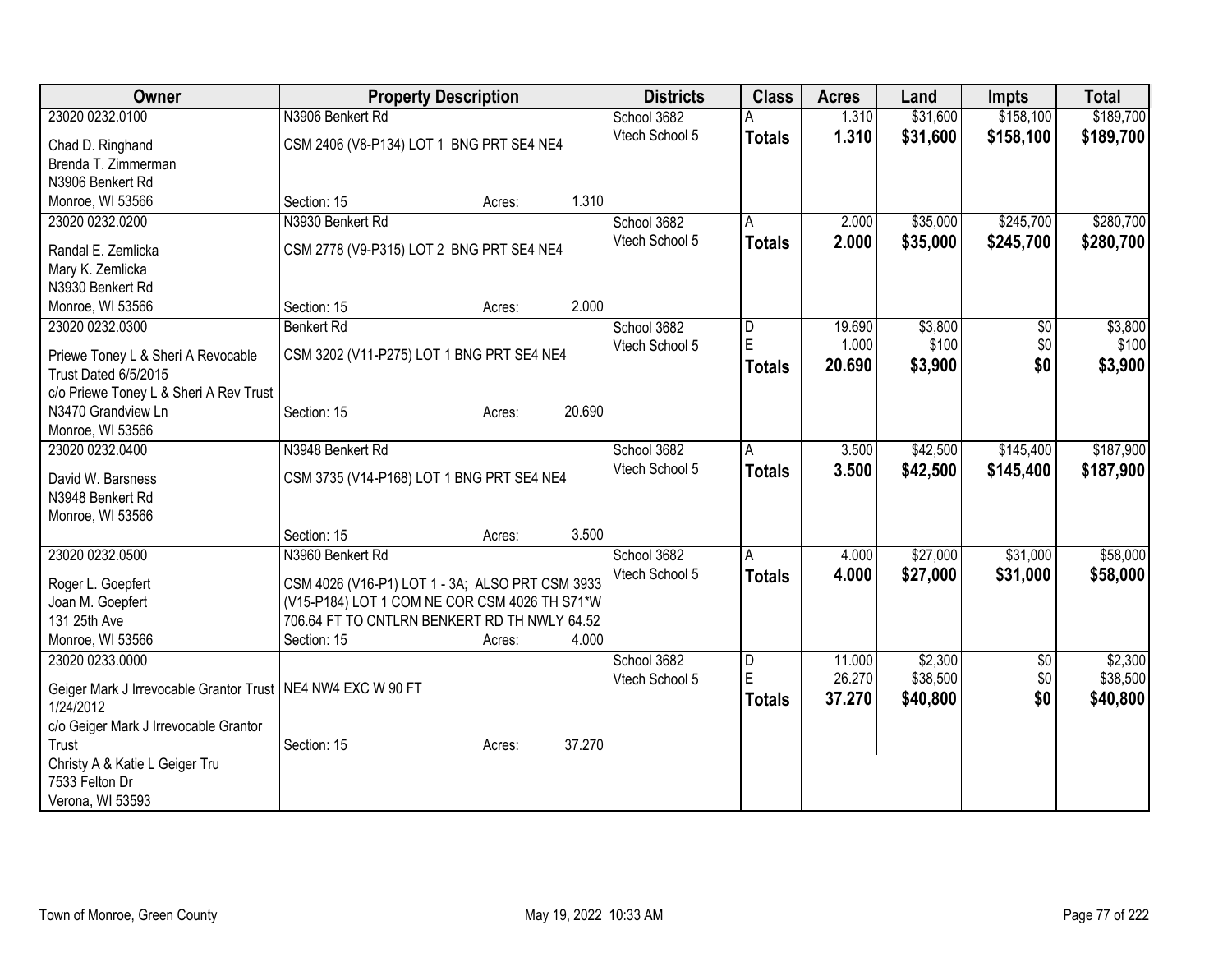| Owner                                                                                                                                                                        | <b>Property Description</b>                                                                                                                                                                                                                              | <b>Districts</b>              | <b>Class</b>                         | <b>Acres</b>                                | Land                                                | <b>Impts</b>                                | <b>Total</b>                                          |
|------------------------------------------------------------------------------------------------------------------------------------------------------------------------------|----------------------------------------------------------------------------------------------------------------------------------------------------------------------------------------------------------------------------------------------------------|-------------------------------|--------------------------------------|---------------------------------------------|-----------------------------------------------------|---------------------------------------------|-------------------------------------------------------|
| 23020 0234.0000<br>12/29/20<br>N3926 County Rd N<br>Monroe, WI 53566                                                                                                         | Mayer Jeremy S & Kelsi R Rev Trust Dt   FR NW4 NW4 SEC 15 EXC PRT N CREEK BNG PRT<br>CSM 963 -35.55A; PRT SW4 SW4 SEC 10 COM SW<br>c/o Mayer Jeremy S & Kelsi R Rev Trust COR TH S89*E ALG S LN 69.88 FT POB TH S89*E<br>38.920<br>Section: 15<br>Acres: | School 3682<br>Vtech School 5 | D<br>E<br><b>Totals</b>              | 36.700<br>2.220<br>38.920                   | \$5,800<br>\$200<br>\$6,000                         | $\overline{30}$<br>\$0<br>\$0               | \$5,800<br>\$200<br>\$6,000                           |
| 23020 0234.1000<br><b>Green County</b>                                                                                                                                       | County Rd N<br>PARC NW4 NW4<br>0.600<br>Section: 15<br>Acres:                                                                                                                                                                                            | School 3682<br>Vtech School 5 | X3<br><b>Totals</b>                  | 0.600<br>0.600                              | $\overline{50}$<br>\$0                              | $\overline{50}$<br>\$0                      | $\sqrt{50}$<br>\$0                                    |
| 23020 0235.0000<br>Mayer Jeremy S & Kelsi R Rev Trust Dt <a> </a> SW4 NW4<br>12/29/20<br>c/o Mayer Jeremy S & Kelsi R Rev Trust<br>N3926 County Rd N<br>Monroe, WI 53566     | N3926 County Hwy N<br>40.000<br>Section: 15<br>Acres:                                                                                                                                                                                                    | School 3682<br>Vtech School 5 | 5M<br>D<br>E<br>G<br><b>Totals</b>   | 3.000<br>35.000<br>1.000<br>1.000<br>40.000 | \$4,200<br>\$3,900<br>\$100<br>\$18,000<br>\$26,200 | \$0<br>\$0<br>\$0<br>\$112,000<br>\$112,000 | \$4,200<br>\$3,900<br>\$100<br>\$130,000<br>\$138,200 |
| 23020 0236,0000<br>Mayer Jeremy S & Kelsi R Rev Trust Dt   SE4 NW4<br>12/29/20<br>c/o Mayer Jeremy S & Kelsi R Rev Trust<br>N3926 County Rd N                                | 40.000<br>Section: 15<br>Acres:                                                                                                                                                                                                                          | School 3682<br>Vtech School 5 | 5M<br>D<br>E<br><b>Totals</b>        | 12.000<br>27.000<br>1.000<br>40.000         | \$16,800<br>\$4,900<br>\$100<br>\$21,800            | \$0<br>\$0<br>\$0<br>\$0                    | \$16,800<br>\$4,900<br>\$100<br>\$21,800              |
| Monroe, WI 53566<br>23020 0237.0000<br>Gorton Steven W and Debra J Trust Dtd FR NE4 SW4<br>November 14, 2018<br>c/o Gorton Steven W and Debra J Trust<br>N3822 County Rd N   | 39.000<br>Section: 15<br>Acres:                                                                                                                                                                                                                          | School 3682<br>Vtech School 5 | $\overline{D}$<br>E<br><b>Totals</b> | 38.000<br>1.000<br>39.000                   | \$2,600<br>\$100<br>\$2,700                         | \$0<br>\$0<br>\$0                           | \$2,600<br>\$100<br>\$2,700                           |
| Monroe, WI 53566<br>23020 0237.1000<br>Gorton Steven W and Debra J Trust Dtd N 1A NE4 SW4<br>November 14, 2018<br>c/o Gorton Steven W and Debra J Trust<br>N3822 County Rd N | 1.000<br>Section: 15<br>Acres:                                                                                                                                                                                                                           | School 3682<br>Vtech School 5 | D<br><b>Totals</b>                   | 1.000<br>1.000                              | \$100<br>\$100                                      | \$0<br>\$0                                  | \$100<br>\$100                                        |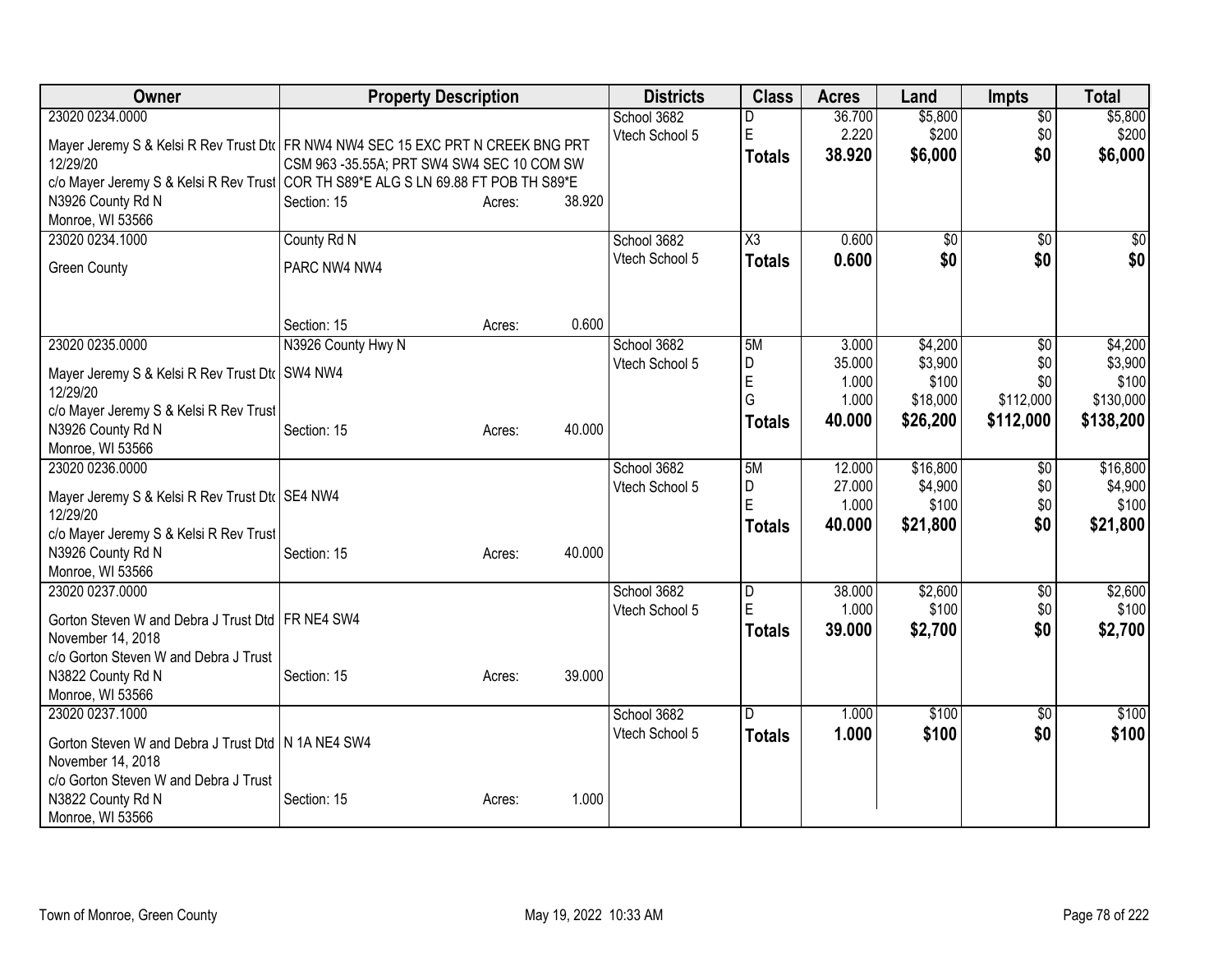| Owner                                                                               | <b>Property Description</b> |        |        | <b>Districts</b> | <b>Class</b>        | <b>Acres</b> | Land            | <b>Impts</b>    | <b>Total</b> |
|-------------------------------------------------------------------------------------|-----------------------------|--------|--------|------------------|---------------------|--------------|-----------------|-----------------|--------------|
| 23020 0238.0100                                                                     | N3822 County Hwy N          |        |        | School 3682      | D                   | 8.440        | \$1,800         | $\overline{50}$ | \$1,800      |
| Gorton Steven W and Debra J Trust Dtd   CSM 4558 (V19-P124) LOT 1 BNG PRT SW4 SW4 & |                             |        |        | Vtech School 5   | G                   | 1.000        | \$18,000        | \$203,600       | \$221,600    |
| November 14, 2018                                                                   | NW4 SW4                     |        |        |                  | <b>Totals</b>       | 9.440        | \$19,800        | \$203,600       | \$223,400    |
| c/o Gorton Steven W and Debra J Trust                                               |                             |        |        |                  |                     |              |                 |                 |              |
| N3822 County Rd N                                                                   | Section:                    | Acres: | 9.440  |                  |                     |              |                 |                 |              |
| Monroe, WI 53566                                                                    |                             |        |        |                  |                     |              |                 |                 |              |
| 23020 0238.0200                                                                     | County Rd N                 |        |        | School 3682      | 5M                  | 11.000       | \$15,400        | $\overline{50}$ | \$15,400     |
| Gorton Steven W and Debra J Trust Dtd FR NW4 SW4 EXC PRT LOT 1 CSM 4558             |                             |        |        | Vtech School 5   | D.                  | 21.560       | \$3,500         | \$0             | \$3,500      |
| November 14, 2018                                                                   |                             |        |        |                  | <b>Totals</b>       | 32.560       | \$18,900        | \$0             | \$18,900     |
| c/o Gorton Steven W and Debra J Trust                                               |                             |        |        |                  |                     |              |                 |                 |              |
| N3822 County Rd N                                                                   | Section:                    | Acres: | 32.560 |                  |                     |              |                 |                 |              |
| Monroe, WI 53566                                                                    |                             |        |        |                  |                     |              |                 |                 |              |
| 23020 0239.0100                                                                     | County Rd N                 |        |        | School 3682      | D                   | 34.000       | \$6,700         | \$0             | \$6,700      |
| Gorton Steven W and Debra J Trust Dtd   FR SW4 SW4 EXC LOT 1 CSM 4558               |                             |        |        | Vtech School 5   | $\mathsf E$         | 1.000        | \$100           | \$0             | \$100        |
| November 14, 2018                                                                   |                             |        |        |                  | <b>Totals</b>       | 35,000       | \$6,800         | \$0             | \$6,800      |
| c/o Gorton Steven W and Debra J Trust                                               |                             |        |        |                  |                     |              |                 |                 |              |
| N3822 County Rd N                                                                   | Section:                    | Acres: | 35.000 |                  |                     |              |                 |                 |              |
| Monroe, WI 53566                                                                    |                             |        |        |                  |                     |              |                 |                 |              |
| 23020 0239.1000                                                                     | County Rd N                 |        |        | School 3682      | $\overline{\chi_3}$ | 3.000        | $\overline{50}$ | $\overline{50}$ | $\sqrt{6}$   |
| <b>Green County</b>                                                                 | PARC NW4 SW4 & SW4 SW4      |        |        | Vtech School 5   | <b>Totals</b>       | 3.000        | \$0             | \$0             | \$0          |
|                                                                                     |                             |        |        |                  |                     |              |                 |                 |              |
|                                                                                     |                             |        |        |                  |                     |              |                 |                 |              |
|                                                                                     | Section: 15                 | Acres: | 3.000  |                  |                     |              |                 |                 |              |
| 23020 0240.0000                                                                     |                             |        |        | School 3682      | D                   | 38.000       | \$5,100         | $\sqrt{$0}$     | \$5,100      |
| Gorton Steven W and Debra J Trust Dtd   SE4 SW4                                     |                             |        |        | Vtech School 5   | E                   | 2.000        | \$100           | \$0             | \$100        |
| November 14, 2018                                                                   |                             |        |        |                  | Totals              | 40.000       | \$5,200         | \$0             | \$5,200      |
| c/o Gorton Steven W and Debra J Trust                                               |                             |        |        |                  |                     |              |                 |                 |              |
| N3822 County Rd N                                                                   | Section: 15                 | Acres: | 40.000 |                  |                     |              |                 |                 |              |
| Monroe, WI 53566                                                                    |                             |        |        |                  |                     |              |                 |                 |              |
| 23020 0241.0000                                                                     | Aebly Rd                    |        |        | School 3682      | $\overline{D}$      | 37.125       | \$6,500         | \$0             | \$6,500      |
| Gorton Steven W and Debra J Trust Dtd FR NE4 SE4 & SE4 SE4                          |                             |        |        | Vtech School 5   | E                   | 1.000        | \$100           | \$0             | \$100        |
| November 14, 2018                                                                   |                             |        |        |                  | Totals              | 38.125       | \$6,600         | \$0             | \$6,600      |
| c/o Gorton Steven W and Debra J Trust                                               |                             |        |        |                  |                     |              |                 |                 |              |
| N3822 County Rd N                                                                   | Section: 15                 | Acres: | 38.125 |                  |                     |              |                 |                 |              |
| Monroe, WI 53566                                                                    |                             |        |        |                  |                     |              |                 |                 |              |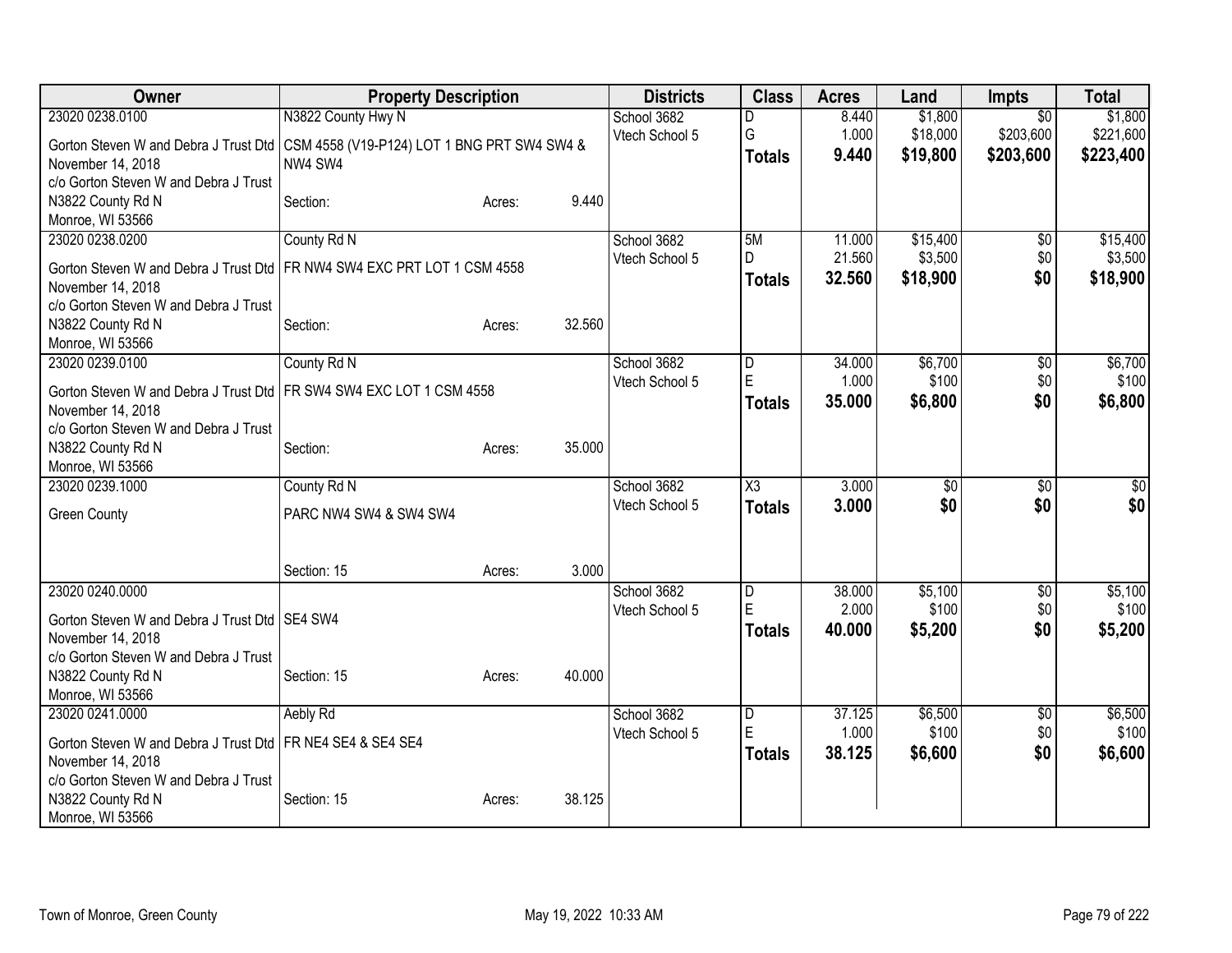| <b>Owner</b>                                    | <b>Property Description</b>                     | <b>Districts</b>              | <b>Class</b>            | <b>Acres</b> | Land               | <b>Impts</b>    | <b>Total</b>       |
|-------------------------------------------------|-------------------------------------------------|-------------------------------|-------------------------|--------------|--------------------|-----------------|--------------------|
| 23020 0241.1000                                 | N3773 Aebly Rd                                  | School 3682                   | А                       | 1.875        | \$34,400           | \$99,400        | \$133,800          |
| Joey D. Jaeggi                                  | PARC NE4 SE4                                    | Vtech School 5                | <b>Totals</b>           | 1.875        | \$34,400           | \$99,400        | \$133,800          |
| N3773 Aebly Rd                                  |                                                 |                               |                         |              |                    |                 |                    |
| Monroe, WI 53566                                |                                                 |                               |                         |              |                    |                 |                    |
|                                                 | 1.875<br>Section: 15<br>Acres:                  |                               |                         |              |                    |                 |                    |
| 23020 0242.0000                                 |                                                 | School 3682                   | 5M                      | 2.000        | \$2,800            | $\overline{50}$ | \$2,800            |
| Gorton Steven W and Debra J Trust Dtd   NW4 SE4 |                                                 | Vtech School 5                | D                       | 36.000       | \$5,600            | \$0             | \$5,600            |
| November 14, 2018                               |                                                 |                               | E                       | 2.000        | \$100              | \$0             | \$100              |
| c/o Gorton Steven W and Debra J Trust           |                                                 |                               | <b>Totals</b>           | 40.000       | \$8,500            | \$0             | \$8,500            |
| N3822 County Rd N                               | 40.000<br>Section: 15<br>Acres:                 |                               |                         |              |                    |                 |                    |
| Monroe, WI 53566                                |                                                 |                               |                         |              |                    |                 |                    |
| 23020 0243.0000                                 |                                                 | School 3682                   | $\overline{\mathsf{D}}$ | 38.000       | \$4,600            | $\overline{50}$ | \$4,600            |
|                                                 |                                                 | Vtech School 5                | E                       | 1.000        | \$100              | \$0             | \$100              |
| Gorton Steven W and Debra J Trust Dtd   SW4 SE4 |                                                 |                               | G                       | 1.000        | \$2,500            | \$0             | \$2,500            |
| November 14, 2018                               |                                                 |                               | <b>Totals</b>           | 40.000       | \$7,200            | \$0             | \$7,200            |
| c/o Gorton Steven W and Debra J Trust           |                                                 |                               |                         |              |                    |                 |                    |
| N3822 County Rd N                               | 40.000<br>Section: 15<br>Acres:                 |                               |                         |              |                    |                 |                    |
| Monroe, WI 53566<br>23020 0244.0000             |                                                 |                               |                         | 3.125        |                    |                 |                    |
|                                                 | Aebly Rd                                        | School 3682<br>Vtech School 5 | А                       | 24.875       | \$6,100<br>\$1,600 | \$0<br>\$0      | \$6,100<br>\$1,600 |
| Joey D. Jaeggi                                  | SE4 SE4 EXC 8A M/L IN SE COR                    |                               | D<br>E                  | 1.190        | \$100              | \$0             | \$100              |
| N3773 Aebly Rd                                  |                                                 |                               |                         | 29.190       | \$7,800            | \$0             | \$7,800            |
| Monroe, WI 53566                                |                                                 |                               | <b>Totals</b>           |              |                    |                 |                    |
|                                                 | 29.190<br>Section: 15<br>Acres:                 |                               |                         |              |                    |                 |                    |
| 23020 0244.1000                                 | N3727 Aebly Rd                                  | School 3682                   | A                       | 8.000        | \$57,500           | \$240,500       | \$298,000          |
| Andrew L. Sefcik                                | COM SE COR SD SEC TH N ALG E LN SE4 66 FT POB   | Vtech School 5                | <b>Totals</b>           | 8.000        | \$57,500           | \$240,500       | \$298,000          |
| Ann Tippy-Sefcik                                | TH N89*W 534.78 FT TH N 651.69 FT TH S89*E TO E |                               |                         |              |                    |                 |                    |
| N3727 Aebly Rd                                  | LN SD SE4 TH S ALG SD LN 651.69 FT POB BNG PRT  |                               |                         |              |                    |                 |                    |
| Monroe, WI 53566                                | 8.000<br>Section: 15<br>Acres:                  |                               |                         |              |                    |                 |                    |
| 23020 0245.0000                                 | County Rd N                                     | School 3682                   | $\overline{D}$          | 35.000       | \$2,200            | \$0             | \$2,200            |
|                                                 |                                                 | Vtech School 5                | E                       | 1.270        | \$100              | \$0             | \$100              |
| Mary T. Schmidt                                 | FR NE4 NE4, EXC STRIP 60' LONG & 10' WIDE W SD  |                               | <b>Totals</b>           | 36.270       | \$2,300            | \$0             | \$2,300            |
| W3797 County Rd Kk                              | CTY N SEC LN BTWN SEC15 & 16 COM NW COR         |                               |                         |              |                    |                 |                    |
| Monroe, WI 53566                                | SKINNER CRK BRDIGE ON CTY N RUNNING N ALG       |                               |                         |              |                    |                 |                    |
|                                                 | 36.270<br>Section: 16<br>Acres:                 |                               |                         |              |                    |                 |                    |
| 23020 0245.1000                                 | County Rd N                                     | School 3682                   | Ē                       | 1.430        | \$200              | $\overline{50}$ | \$200              |
| Stephen A. Mayer                                | STRIP ROW ALG E SIDE NE4 NE4 COM SE COR TH 4    | Vtech School 5                | <b>Totals</b>           | 1.430        | \$200              | \$0             | \$200              |
| Lonna K. Mayer                                  | RDS 7 FT W FROM SD COR CNTR HWY ALG E SIDE      |                               |                         |              |                    |                 |                    |
| N3871 County Rd N                               | TH N 54 RDS BEYOND SKINNER CRK TH 4 RDS 7 FT    |                               |                         |              |                    |                 |                    |
| Monroe, WI 53566                                | 1.430<br>Section: 16<br>Acres:                  |                               |                         |              |                    |                 |                    |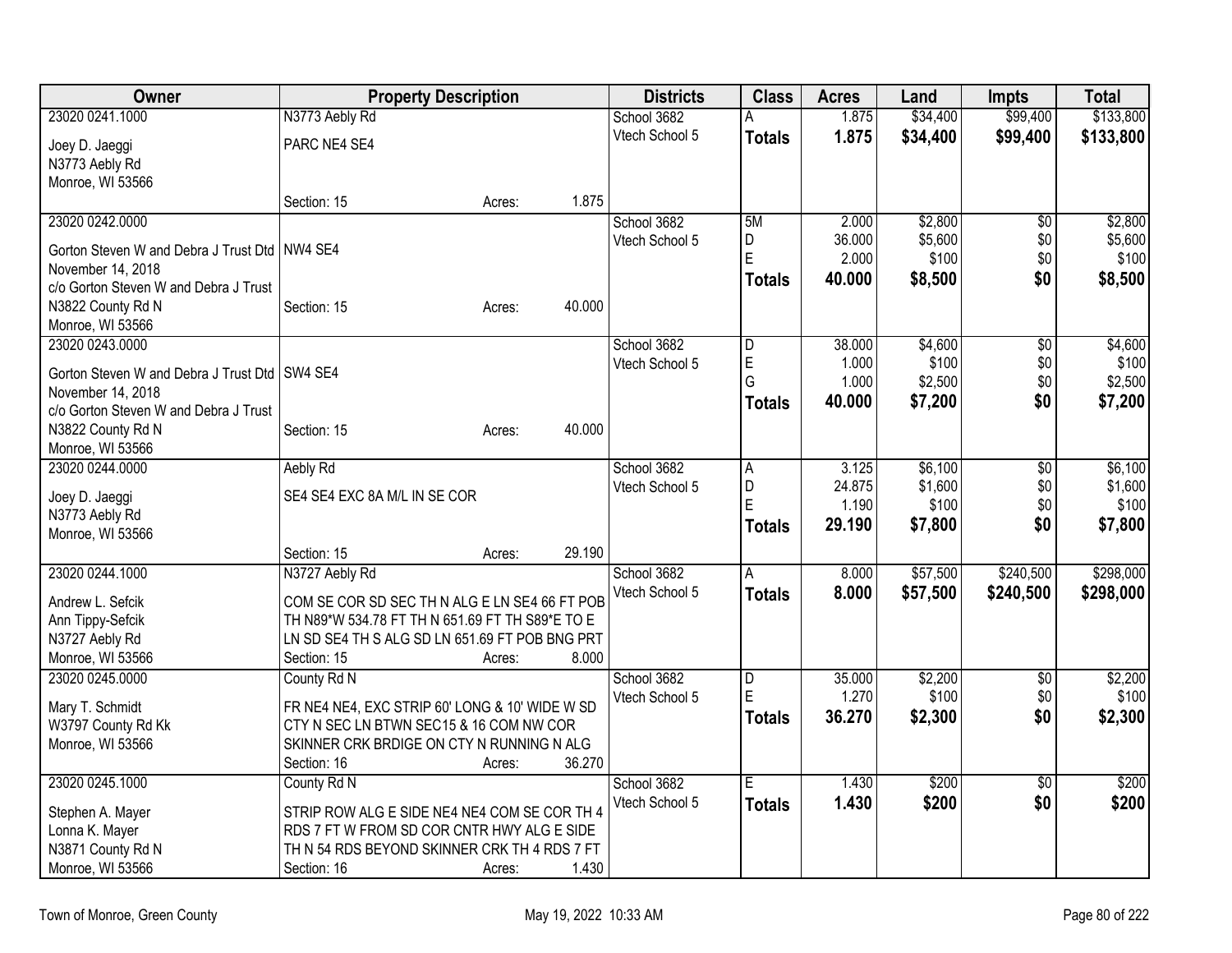| Owner                                               |                                               | <b>Property Description</b> |        | <b>Districts</b> | <b>Class</b>   | <b>Acres</b> | Land            | <b>Impts</b>    | <b>Total</b> |
|-----------------------------------------------------|-----------------------------------------------|-----------------------------|--------|------------------|----------------|--------------|-----------------|-----------------|--------------|
| 23020 0245.2000                                     | County Rd N                                   |                             |        | School 3682      | X3             | 2.300        | $\overline{50}$ | $\overline{50}$ | \$0          |
| <b>Green County</b>                                 | PARC NE4 NE4                                  |                             |        | Vtech School 5   | <b>Totals</b>  | 2.300        | \$0             | \$0             | \$0          |
|                                                     |                                               |                             |        |                  |                |              |                 |                 |              |
|                                                     |                                               |                             |        |                  |                |              |                 |                 |              |
|                                                     | Section: 16                                   | Acres:                      | 2.300  |                  |                |              |                 |                 |              |
| 23020 0245.3000                                     | N3925 County Hwy N                            |                             |        | School 3682      | A              | 1.810        | \$34,100        | \$136,500       | \$170,600    |
| Ronald R. Tourdot                                   | CSM 3720 (V14-P142) LOT 1 BNG PRT SE4 NE4     |                             |        | Vtech School 5   | <b>Totals</b>  | 1.810        | \$34,100        | \$136,500       | \$170,600    |
| Molly A. Tourdot                                    |                                               |                             |        |                  |                |              |                 |                 |              |
| N3925 County Rd N                                   |                                               |                             |        |                  |                |              |                 |                 |              |
| Monroe, WI 53566                                    | Section: 16                                   | Acres:                      | 1.810  |                  |                |              |                 |                 |              |
| 23020 0246.0000                                     | County Rd N                                   |                             |        | School 3682      | 5M             | 7.500        | \$10,500        | \$0             | \$10,500     |
| Mary T. Schmidt                                     | N 10A NW4 NE4 (SEE FULL DESC PARC 0146.0000); |                             |        | Vtech School 5   | D.             | 7.500        | \$1,600         | \$0             | \$1,600      |
| W3797 County Rd Kk                                  | ALSO N4 OF S2 NW4 NE4                         |                             |        |                  | <b>Totals</b>  | 15.000       | \$12,100        | \$0             | \$12,100     |
| Monroe, WI 53566                                    |                                               |                             |        |                  |                |              |                 |                 |              |
|                                                     | Section: 16                                   | Acres:                      | 15.000 |                  |                |              |                 |                 |              |
| 23020 0246.1000                                     | County Rd N                                   |                             |        | School 3682      | M <sub>6</sub> | 25.000       | (\$70,000)      | \$0             | $\sqrt{50}$  |
| Gelbach Revocable Living Trust Dtd                  | S1/2 OF N1/2 NW4 NE4 10A & S 15 AC NW4 NE4    |                             |        | Vtech School 5   | <b>Totals</b>  | 25.000       | \$0             | \$0             | \$0          |
| March 1, 2018                                       |                                               |                             |        |                  |                |              |                 |                 |              |
| c/o Gelbach Revocable Living Trust                  |                                               |                             |        |                  |                |              |                 |                 |              |
| 1736 13th St                                        | Section: 16                                   | Acres:                      | 25.000 |                  |                |              |                 |                 |              |
| Monroe, WI 53566                                    |                                               |                             |        |                  |                |              |                 |                 |              |
| 23020 0247.0000                                     | N3901 County Hwy N                            |                             |        | School 3682      | A              | 2.000        | \$33,300        | \$105,100       | \$138,400    |
|                                                     |                                               |                             |        | Vtech School 5   | M <sub>6</sub> | 38.000       | (\$106,400)     | \$0             | \$0          |
| Gelbach Revocable Living Trust Dtd                  | SW4 NE4                                       |                             |        |                  | <b>Totals</b>  | 40.000       | \$33,300        | \$105,100       | \$138,400    |
| March 1, 2018<br>c/o Gelbach Revocable Living Trust |                                               |                             |        |                  |                |              |                 |                 |              |
| 1736 13th St                                        | Section: 16                                   | Acres:                      | 40.000 |                  |                |              |                 |                 |              |
| Monroe, WI 53566                                    |                                               |                             |        |                  |                |              |                 |                 |              |
| 23020 0248.0000                                     |                                               |                             |        | School 3682      | $\overline{D}$ | 35.140       | \$3,800         | \$0             | \$3,800      |
|                                                     |                                               |                             |        | Vtech School 5   | E              | 1.000        | \$100           | \$0             | \$100        |
| Stephen A. Mayer                                    | SE4 NE4 EXC STRIP 1 1/2 RODS WIDE N & S OFF S |                             |        |                  | <b>Totals</b>  | 36.140       | \$3,900         | \$0             | \$3,900      |
| Lonna K. Mayer                                      | END, EXC HWY (V246-P367) & EXC LOT 1 CSM 3720 |                             |        |                  |                |              |                 |                 |              |
| N3871 County Rd N                                   |                                               |                             |        |                  |                |              |                 |                 |              |
| Monroe, WI 53566                                    | Section: 16                                   | Acres:                      | 36.140 |                  |                |              |                 |                 |              |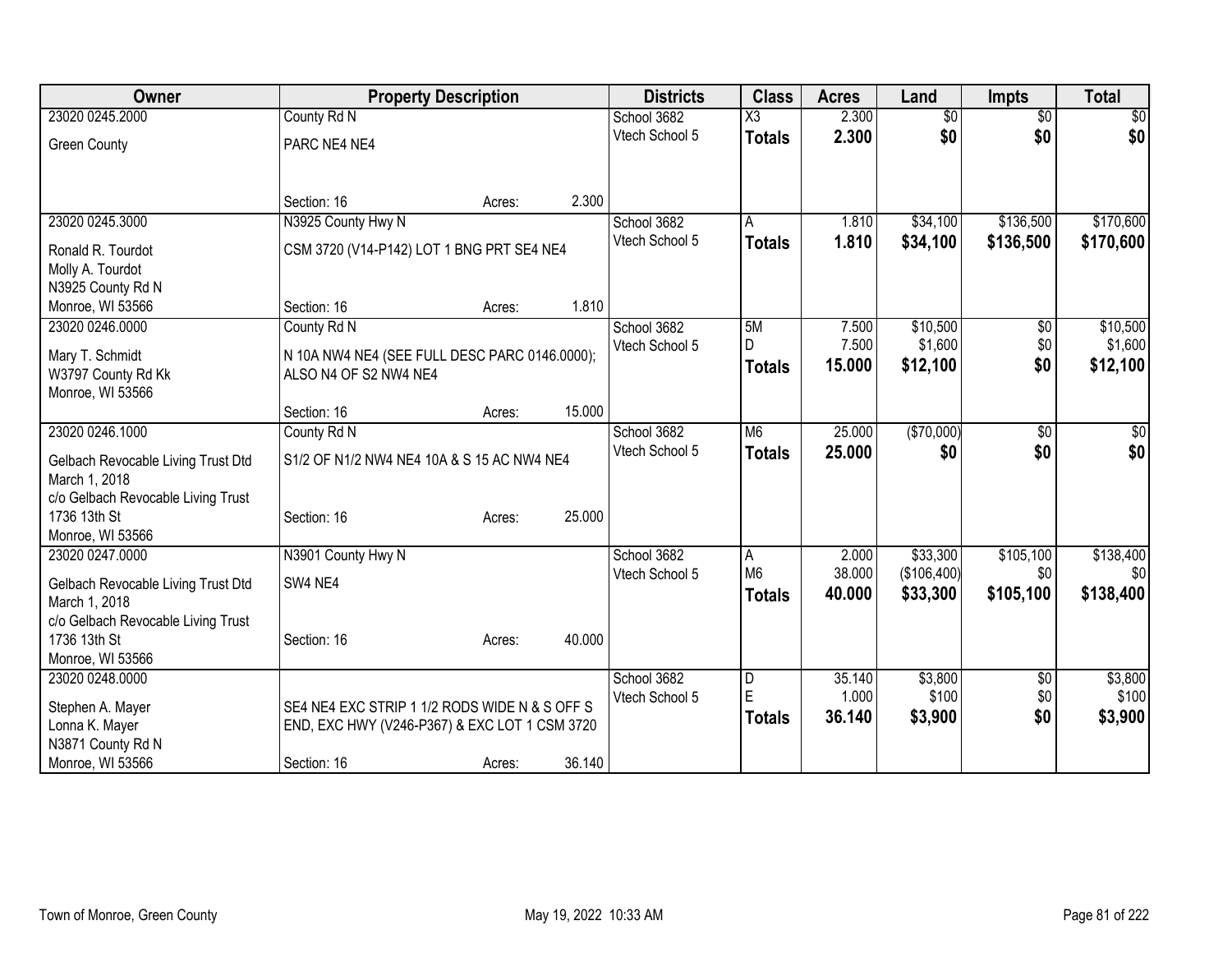| Owner                               | <b>Property Description</b>                     |        |        | <b>Districts</b> | <b>Class</b>        | <b>Acres</b>   | Land             | <b>Impts</b>    | <b>Total</b>     |
|-------------------------------------|-------------------------------------------------|--------|--------|------------------|---------------------|----------------|------------------|-----------------|------------------|
| 23020 0248.2000                     | County Rd N                                     |        |        | School 3682      | D.                  | 0.750          | \$100            | $\overline{60}$ | \$100            |
| Gelbach Revocable Living Trust Dtd  | STRIP 1 1/2 RODS WIDE ALG N LN NE4 SE4 & E2 NW- |        |        | Vtech School 5   | <b>Totals</b>       | 0.750          | \$100            | \$0             | \$100            |
| March 1, 2018                       | SE4/ STRIP 1 1/2 RODS WIDE N & S OFF S END SE4  |        |        |                  |                     |                |                  |                 |                  |
| c/o Gelbach Revocable Living Trust  | NF4                                             |        |        |                  |                     |                |                  |                 |                  |
| 1736 13th St                        | Section: 16                                     | Acres: | 0.750  |                  |                     |                |                  |                 |                  |
| Monroe, WI 53566                    |                                                 |        |        |                  |                     |                |                  |                 |                  |
| 23020 0249.0000                     |                                                 |        |        | School 3682      | 5M                  | 9.000          | \$12,600         | $\overline{60}$ | \$12,600         |
| Scott J. Watson                     | NE4 NW4                                         |        |        | Vtech School 5   | D                   | 31.000         | \$6,300          | \$0             | \$6,300          |
| Heather M. Watson                   |                                                 |        |        |                  | <b>Totals</b>       | 40.000         | \$18,900         | \$0             | \$18,900         |
| N3906 County Rd J                   |                                                 |        |        |                  |                     |                |                  |                 |                  |
| Monroe, WI 53566                    | Section: 16                                     | Acres: | 40.000 |                  |                     |                |                  |                 |                  |
| 23020 0250.0000                     |                                                 |        |        | School 3682      | D                   | 40.000         | \$7,100          | \$0             | \$7,100          |
| Scott J. Watson                     | NW4 NW4                                         |        |        | Vtech School 5   | <b>Totals</b>       | 40.000         | \$7,100          | \$0             | \$7,100          |
| Heather M. Watson                   |                                                 |        |        |                  |                     |                |                  |                 |                  |
| N3906 County Rd J                   |                                                 |        |        |                  |                     |                |                  |                 |                  |
| Monroe, WI 53566                    | Section: 16                                     | Acres: | 40.000 |                  |                     |                |                  |                 |                  |
| 23020 0251.0000                     | N3906 County Hwy J                              |        |        | School 3682      | D                   | 36.000         | \$5,500          | $\overline{50}$ | \$5,500          |
|                                     |                                                 |        |        | Vtech School 5   | E                   | 1.000          | \$100            | \$0             | \$100            |
| Scott J. Watson                     | SW4 NW4                                         |        |        |                  | G                   | 3.000          | \$28,000         | \$189,200       | \$217,200        |
| Heather M. Watson                   |                                                 |        |        |                  | <b>Totals</b>       | 40.000         | \$33,600         | \$189,200       | \$222,800        |
| N3906 County Rd J                   |                                                 |        | 40.000 |                  |                     |                |                  |                 |                  |
| Monroe, WI 53566<br>23020 0252.0000 | Section: 16<br>N3906 County Rd J                | Acres: |        | School 3682      | 5M                  | 2.000          | \$2,800          | \$0             | \$2,800          |
|                                     |                                                 |        |        | Vtech School 5   | D                   | 35.000         | \$6,100          | \$0             | \$6,100          |
| Scott J. Watson                     | SE4 NW4                                         |        |        |                  | G                   | 3.000          | \$15,000         | \$191,300       | \$206,300        |
| Heather M. Watson                   |                                                 |        |        |                  | <b>Totals</b>       | 40.000         | \$23,900         | \$191,300       | \$215,200        |
| N3906 County Rd J                   |                                                 |        |        |                  |                     |                |                  |                 |                  |
| Monroe, WI 53566                    | Section: 16                                     | Acres: | 40.000 |                  |                     |                |                  |                 |                  |
| 23020 0253.0000                     | N3788 County Hwy J                              |        |        | School 3682      | 5M                  | 4.000          | \$5,600          | $\overline{50}$ | \$5,600          |
| Sandra K. Lincicum                  | CSM 4338 (V17-P281) LOT 1 BNG PRT SW4           |        |        | Vtech School 5   | Α                   | 1.000          | \$30,000         | \$247,300       | \$277,300        |
| N3788 County Rd J                   |                                                 |        |        |                  | $\overline{D}$<br>E | 9.000<br>0.860 | \$1,800<br>\$100 | \$0<br>\$0      | \$1,800<br>\$100 |
| Monroe, WI 53566                    |                                                 |        |        |                  | <b>Totals</b>       | 14.860         | \$37,500         | \$247,300       | \$284,800        |
|                                     | Section: 16                                     | Acres: | 14.860 |                  |                     |                |                  |                 |                  |
| 23020 0253.1000                     |                                                 |        |        | School 3682      | D                   | 36.720         | \$7,100          | \$0             | \$7,100          |
| Scott J. Watson et al               | NE4 SW4 EXC .28A LYG IN SW COR (SEE PCL 254.1   |        |        | Vtech School 5   | E                   | 3.000          | \$300            | \$0             | \$300            |
| c/o Scott J & Heather M Watson      | FOR COMPLETE DESC) PRT PARCEL A - POS           |        |        |                  | <b>Totals</b>       | 39.720         | \$7,400          | \$0             | \$7,400          |
| N3906 County Rd J                   | V12-P18                                         |        |        |                  |                     |                |                  |                 |                  |
| Monroe, WI 53566                    | Section: 16                                     | Acres: | 39.720 |                  |                     |                |                  |                 |                  |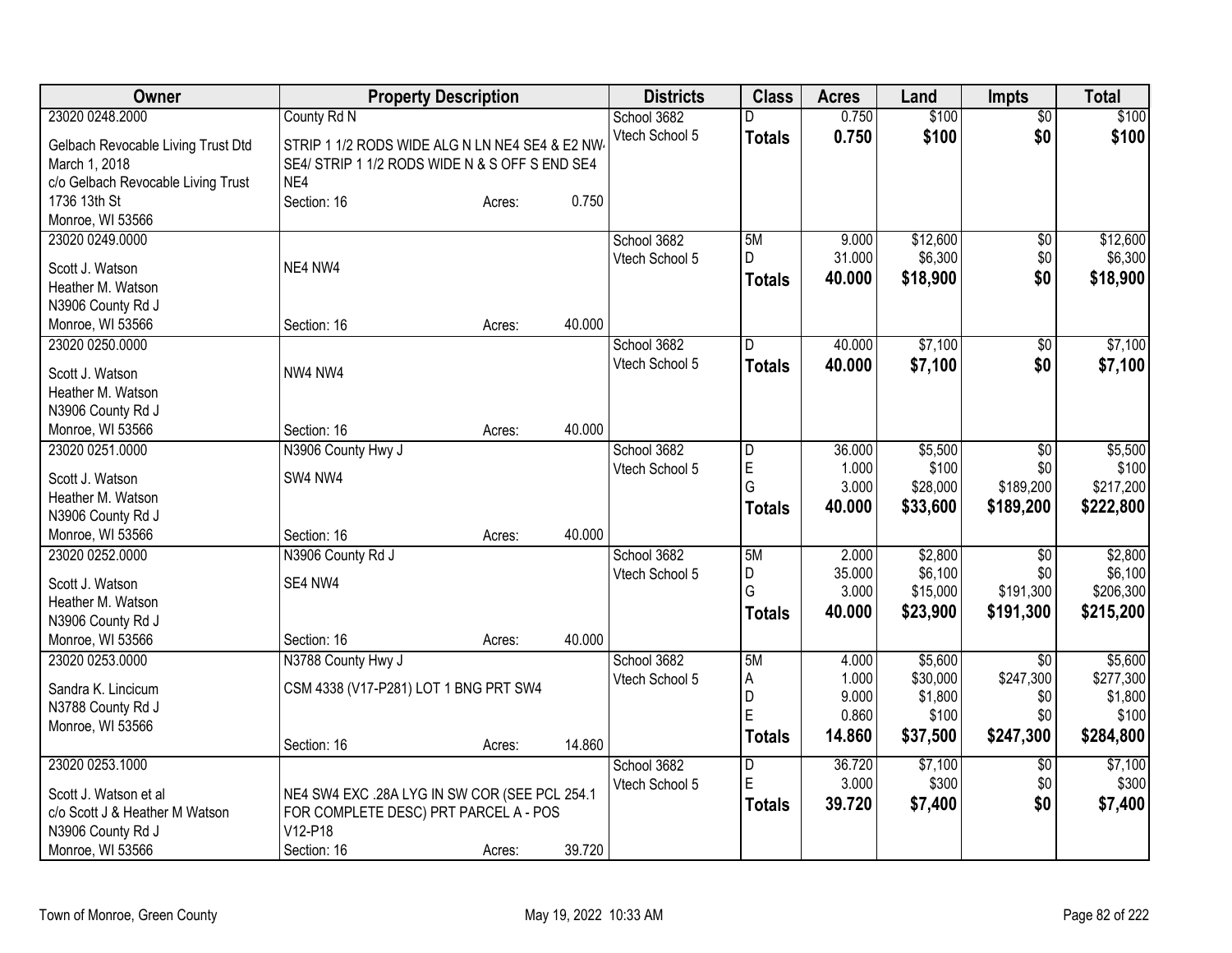| Owner                                                                                                                 | <b>Property Description</b>                                                                                                                                                                          | <b>Districts</b>              | <b>Class</b>                              | <b>Acres</b>                       | Land                                     | <b>Impts</b>                         | <b>Total</b>                               |
|-----------------------------------------------------------------------------------------------------------------------|------------------------------------------------------------------------------------------------------------------------------------------------------------------------------------------------------|-------------------------------|-------------------------------------------|------------------------------------|------------------------------------------|--------------------------------------|--------------------------------------------|
| 23020 0254.0000                                                                                                       | County Rd J                                                                                                                                                                                          | School 3682                   |                                           | 6.200                              | \$600                                    | $\overline{50}$                      | \$600                                      |
| Richter Marie P Revocable Living Trust<br>Dtd Aug 31, 2018<br>c/o Richter Marie P Rev Living Trust                    | NW4 SW4, EXC 27.28A PCL & EXC PRT CSM 4338<br>(PRT PCL B-POS V12-P18)                                                                                                                                | Vtech School 5                | <b>Totals</b>                             | 6.200                              | \$600                                    | \$0                                  | \$600                                      |
| N4086 Dutch Hollow Rd<br>Monroe, WI 53566                                                                             | 6.200<br>Section: 16<br>Acres:                                                                                                                                                                       |                               |                                           |                                    |                                          |                                      |                                            |
| 23020 0254.1000<br>Scott J. Watson et al<br>c/o Scott J & Heather M Watson<br>N3906 County Rd J<br>Monroe, WI 53566   | County Rd J<br>PRT NW4 SW4 BNG DESC AS: BEG W4 COR SEC 16<br>TH N89*E 3305.58 FT TH S0*E 1324.02 FT TH S89*W<br>660.03 FT TH S0 *E 1324.16 FT TH S89*W 1070 FT TH<br>27.280<br>Section: 16<br>Acres: | School 3682<br>Vtech School 5 | $\overline{D}$<br>E<br><b>Totals</b>      | 19.000<br>8.280<br>27.280          | \$3,300<br>\$800<br>\$4,100              | $\overline{50}$<br>\$0<br>\$0        | \$3,300<br>\$800<br>\$4,100                |
| 23020 0255.0000<br>Richter Marie P Revocable Living Trust<br>Dtd Aug 31, 2018<br>c/o Richter Marie P Rev Living Trust | County Rd J<br>PRT SW4 SW4 EXC CSM 2644 LOT 1 (BNG PRT PCL E<br>-POS V12-P18)                                                                                                                        | School 3682<br>Vtech School 5 | E<br><b>Totals</b>                        | 15.270<br>15.270                   | \$12,500<br>\$12,500                     | \$0<br>\$0                           | \$12,500<br>\$12,500                       |
| N4086 Dutch Hollow Rd<br>Monroe, WI 53566                                                                             | 15.270<br>Section: 16<br>Acres:                                                                                                                                                                      |                               |                                           |                                    |                                          |                                      |                                            |
| 23020 0255.0100<br>Richter Marie P Revocable Living Trust<br>Dtd Aug 31, 2018<br>c/o Richter Marie P Rev Living Trust | County Rd J<br>CSM 2644 (V9-P127) LOT 1 BNG PRT SW4 SW4 (BNG<br>PRT PCL B-POS V12-P18)                                                                                                               | School 3682<br>Vtech School 5 | D<br><b>Totals</b>                        | 1.500<br>1.500                     | \$200<br>\$200                           | \$0<br>\$0                           | \$200<br>\$200                             |
| N4086 Dutch Hollow Rd<br>Monroe, WI 53566                                                                             | 1.500<br>Section: 16<br>Acres:                                                                                                                                                                       |                               |                                           |                                    |                                          |                                      |                                            |
| 23020 0256.0000<br>Lonnie L. Krebs<br>W9055 State Rd 39<br>Blanchardville, WI 53516                                   | N3758 County Hwy J<br>CSM 4340 (V17-P284) LOT 1 BNG PRT SE4 SW4 -<br>6.27A & PRT SW4 SW4 -16.09A SEC 16 & PRT NW4<br>NW4 SEC 21 -10.10A<br>32.460<br>Section: 16<br>Acres:                           | School 3682<br>Vtech School 5 | $\overline{D}$<br>E<br>G<br><b>Totals</b> | 30.000<br>1.460<br>1.000<br>32.460 | \$3,200<br>\$200<br>\$18,000<br>\$21,400 | \$0<br>\$0<br>\$111,100<br>\$111,100 | \$3,200<br>\$200<br>\$129,100<br>\$132,500 |
| 23020 0256.1000<br>Scott J. Watson et al<br>c/o Scott J & Heather M Watson<br>N3906 County Rd J<br>Monroe, WI 53566   | PRT SE4 SW4 - 33.73A & PRT SW4 SW4 - .67A (SEE<br>PCL 254.1 FOR COMPLETE DESC) PRT PARCEL A -<br>POS V12-P18<br>34.400<br>Section: 16<br>Acres:                                                      | School 3682<br>Vtech School 5 | D<br><b>Totals</b>                        | 34.400<br>34.400                   | \$6,100<br>\$6,100                       | $\sqrt[6]{3}$<br>\$0                 | \$6,100<br>\$6,100                         |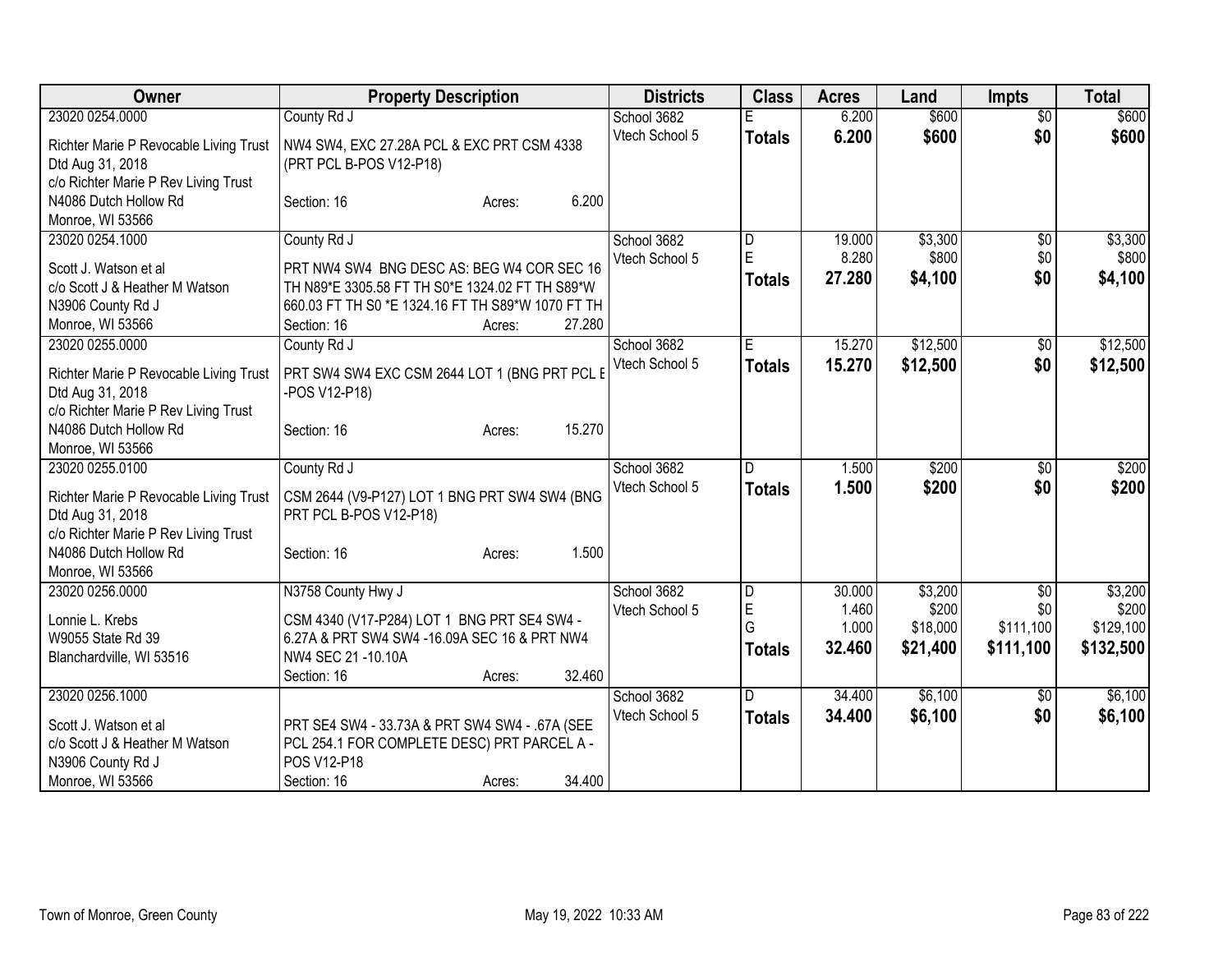| Owner                               | <b>Property Description</b>                                     |        |        | <b>Districts</b> | <b>Class</b>           | <b>Acres</b> | Land            | Impts                  | <b>Total</b> |
|-------------------------------------|-----------------------------------------------------------------|--------|--------|------------------|------------------------|--------------|-----------------|------------------------|--------------|
| 23020 0257.0000                     |                                                                 |        |        | School 3682      | D                      | 17.000       | \$2,500         | $\overline{50}$        | \$2,500      |
| Stephen A. Mayer                    | NE4 SE4 EXC CSM 537 LOT 1, EXC COM NE COR W                     |        |        | Vtech School 5   | $\mathsf E$            | 1.500        | \$100           | \$0                    | \$100        |
| Lonna K. Mayer                      | ALG N LN 400 FT S TO PT N LN CSM 537 S78*E ALG                  |        |        |                  | <b>Totals</b>          | 18.500       | \$2,600         | \$0                    | \$2,600      |
| N3871 County Rd N                   | N LN CSM 408 FT TO E LN QUARTER- QUARTER                        |        |        |                  |                        |              |                 |                        |              |
| Monroe, WI 53566                    | Section: 16                                                     | Acres: | 18.500 |                  |                        |              |                 |                        |              |
| 23020 0257.1000                     | N3801 County Hwy N                                              |        |        | School 3682      | A                      | 1.290        | \$31,500        | \$159,000              | \$190,500    |
|                                     |                                                                 |        |        | Vtech School 5   | <b>Totals</b>          | 1.290        | \$31,500        | \$159,000              | \$190,500    |
| Mitchell L. Curran                  | PRT NE4 SE4 BEG SE COR SEC 16 TH N ALG E LN                     |        |        |                  |                        |              |                 |                        |              |
| N3801 County Rd N                   | 1323.57 FT TO S LN NE4 SE4 & POB TH S89*W ALG S                 |        |        |                  |                        |              |                 |                        |              |
| Monroe, WI 53566                    | LN 856.44 FTTH N4*E 200.38 FT TH N89*E 217.40 FT<br>Section: 16 | Acres: | 1.290  |                  |                        |              |                 |                        |              |
| 23020 0257.2000                     | County Rd N                                                     |        |        | School 3682      | $\overline{\text{X3}}$ | 2.550        | $\overline{50}$ | \$0                    | $\sqrt{50}$  |
|                                     |                                                                 |        |        | Vtech School 5   |                        | 2.550        | \$0             | \$0                    | \$0          |
| <b>Green County</b>                 | SECTION 16 PARC SE4 NE4 & NE4 SE4                               |        |        |                  | <b>Totals</b>          |              |                 |                        |              |
|                                     |                                                                 |        |        |                  |                        |              |                 |                        |              |
|                                     | Section: 16                                                     | Acres: | 2.550  |                  |                        |              |                 |                        |              |
| 23020 0257.3000                     | N3809 County Hwy N                                              |        |        | School 3682      | A                      | 12.980       | \$70,000        | \$135,200              | \$205,200    |
| Steven L. Geiger                    | CSM 537 (V2-P72) LOT 1 BNG PRT NE4 SE4                          |        |        | Vtech School 5   | <b>Totals</b>          | 12.980       | \$70,000        | \$135,200              | \$205,200    |
| Jean A. Geiger                      |                                                                 |        |        |                  |                        |              |                 |                        |              |
| N3809 County Rd N                   |                                                                 |        |        |                  |                        |              |                 |                        |              |
| Monroe, WI 53566                    | Section: 16                                                     | Acres: | 12.980 |                  |                        |              |                 |                        |              |
| 23020 0257.4000                     | N3871 County Hwy N                                              |        |        | School 3682      | $\overline{A}$         | 2.000        | \$35,000        | \$212,300              | \$247,300    |
| Stephen A. Mayer                    | PRT NE4 SE4 COM NE COR W ALG N LN 400 FT S TO                   |        |        | Vtech School 5   | $\mathsf{D}$           | 3.000        | \$700           | \$0                    | \$700        |
| Lonna K. Mayer                      | PT N LN CSM 537 S78*E ALG N LN CSM 408 FT TO E                  |        |        |                  | <b>Totals</b>          | 5.000        | \$35,700        | \$212,300              | \$248,000    |
| N3871 County Rd N                   | LN QUARTER- QUARTER SEC N ALG E LN                              |        |        |                  |                        |              |                 |                        |              |
| Monroe, WI 53566                    | Section: 16                                                     | Acres: | 5.000  |                  |                        |              |                 |                        |              |
| 23020 0258,0000                     |                                                                 |        |        | School 3682      | 5M                     | 1.000        | \$1,400         | $\sqrt{6}$             | \$1,400      |
|                                     |                                                                 |        |        | Vtech School 5   |                        | 19.000       | \$4,300         | \$0                    | \$4,300      |
| Stephen A. Mayer                    | E2 NW4 SE4                                                      |        |        |                  | <b>Totals</b>          | 20.000       | \$5,700         | \$0                    | \$5,700      |
| Lonna K. Mayer                      |                                                                 |        |        |                  |                        |              |                 |                        |              |
| N3871 County Rd N                   |                                                                 |        | 20.000 |                  |                        |              |                 |                        |              |
| Monroe, WI 53566<br>23020 0258.1000 | Section: 16                                                     | Acres: |        | School 3682      | 5M                     | 2.000        | \$2,800         |                        | \$2,800      |
|                                     |                                                                 |        |        |                  | D.                     | 18.000       | \$3,800         | $\overline{60}$<br>\$0 | \$3,800      |
| Scott J. Watson et al               | W2 NW4 SE4 (SEE PCL 254.1 FOR COMPLETE                          |        |        | Vtech School 5   |                        | 20.000       |                 | \$0                    |              |
| c/o Scott J & Heather M Watson      | DESC)PRT PCL A POS V12-P18                                      |        |        |                  | <b>Totals</b>          |              | \$6,600         |                        | \$6,600      |
| N3906 County Rd J                   |                                                                 |        |        |                  |                        |              |                 |                        |              |
| Monroe, WI 53566                    | Section: 16                                                     | Acres: | 20.000 |                  |                        |              |                 |                        |              |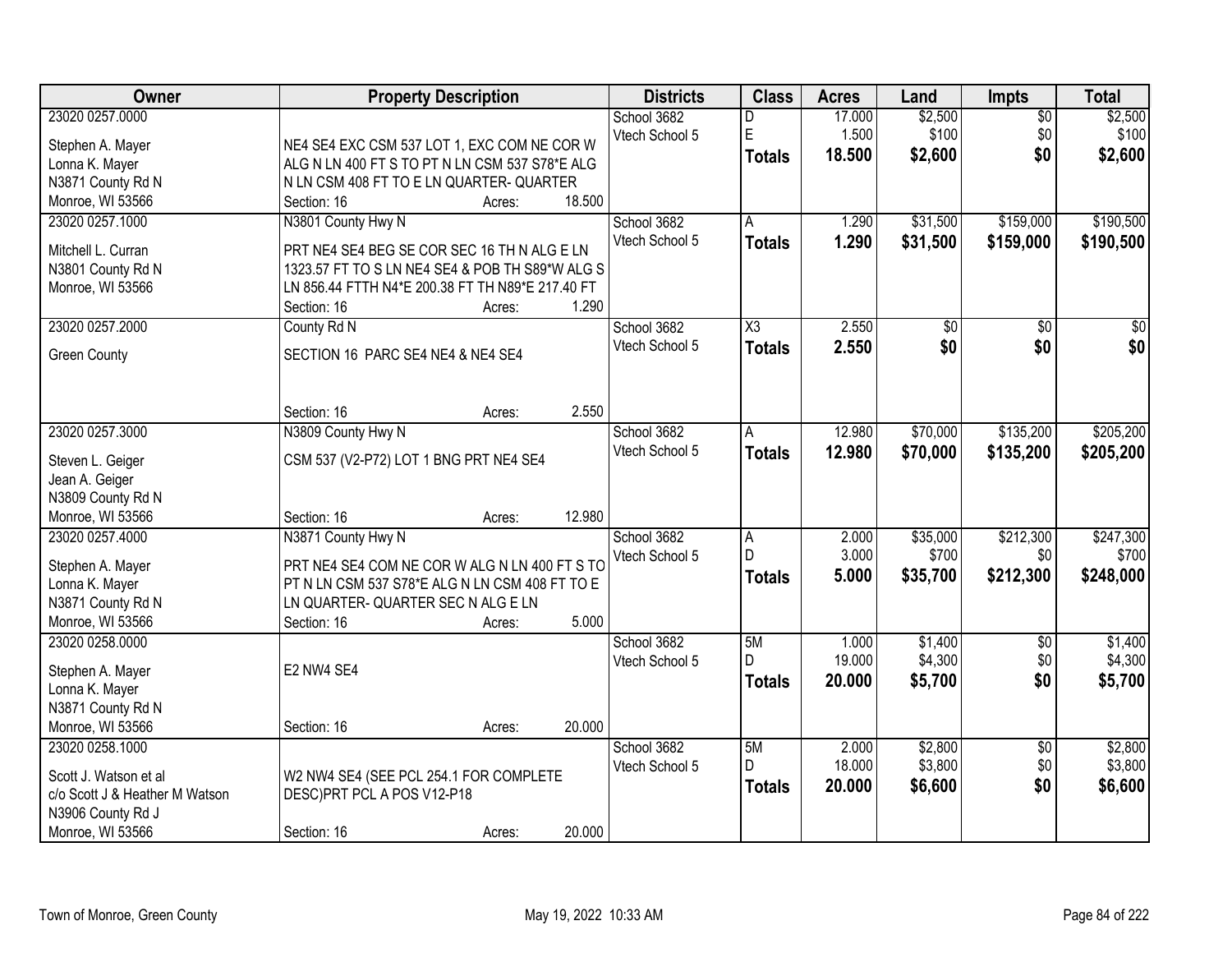| <b>Owner</b>                 |                                                  | <b>Property Description</b> |        | <b>Districts</b> | <b>Class</b>            | <b>Acres</b> | Land            | <b>Impts</b>    | <b>Total</b> |
|------------------------------|--------------------------------------------------|-----------------------------|--------|------------------|-------------------------|--------------|-----------------|-----------------|--------------|
| 23020 0259.0000              |                                                  |                             |        | School 3682      |                         | 31.500       | \$5,900         | $\overline{50}$ | \$5,900      |
| Darlene V. Weckerly          | PRT SW4 SE4 16 COM SW COR SW4 SE4 SEC 16 TH      |                             |        | Vtech School 5   | <b>Totals</b>           | 31.500       | \$5,900         | \$0             | \$5,900      |
| W6188 lliff Rd               | N89*E 1089.14 FT TH N01*E 1073.81 FT TH S88*W    |                             |        |                  |                         |              |                 |                 |              |
| Monroe, WI 53566             | 427.1 FT TH N01*W 264.61 FT TO N LN SW4 SE4 TH   |                             |        |                  |                         |              |                 |                 |              |
|                              | Section: 16                                      | Acres:                      | 31.500 |                  |                         |              |                 |                 |              |
| 23020 0259.1000              |                                                  |                             |        | School 3682      | $\overline{\mathsf{D}}$ | 7.180        | \$1,100         | $\overline{30}$ | \$1,100      |
|                              |                                                  |                             |        | Vtech School 5   | G                       | 1.000        | \$2,500         | \$9,700         | \$12,200     |
| Michael R. Wandfluh          | CSM 1730 (V5-P307) LOT 1 BNG PRT S2 SE4          |                             |        |                  | <b>Totals</b>           | 8.180        | \$3,600         | \$9,700         | \$13,300     |
| Joy K. Wandfluh              |                                                  |                             |        |                  |                         |              |                 |                 |              |
| N3737 County Rd N            |                                                  |                             |        |                  |                         |              |                 |                 |              |
| Monroe, WI 53566             | Section: 16                                      | Acres:                      | 8.180  |                  |                         |              |                 |                 |              |
| 23020 0260.0000              |                                                  |                             |        | School 3682      | $\overline{\mathsf{D}}$ | 6.000        | \$1,300         | \$0             | \$1,300      |
| Bill J. Fahrney              | CSM 3016 (V10-P344) LOT 1 BNG PRT SE4 SE4 -      |                             |        | Vtech School 5   | E<br>G                  | 2.120        | \$100           | \$0<br>\$0      | \$100        |
| Dorene R. Fahrney            | 6.32A & PRT SW4 SE4 - 2.80A                      |                             |        |                  |                         | 1.000        | \$2,500         |                 | \$2,500      |
| N3475 Grandview Ln           |                                                  |                             |        |                  | <b>Totals</b>           | 9.120        | \$3,900         | \$0             | \$3,900      |
| Monroe, WI 53566             | Section: 16                                      | Acres:                      | 9.120  |                  |                         |              |                 |                 |              |
| 23020 0260.1000              | County Rd N                                      |                             |        | School 3682      | X3                      | 1.000        | $\overline{60}$ | \$0             | \$0          |
|                              |                                                  |                             |        | Vtech School 5   | <b>Totals</b>           | 1.000        | \$0             | \$0             | \$0          |
| <b>Green County</b>          | PARC SE4 SE4                                     |                             |        |                  |                         |              |                 |                 |              |
|                              |                                                  |                             |        |                  |                         |              |                 |                 |              |
|                              | Section: 16                                      | Acres:                      | 1.000  |                  |                         |              |                 |                 |              |
| 23020 0260.2000              | N3737 County Hwy N                               |                             |        | School 3682      | A                       | 1.380        | \$31,900        | \$81,700        | \$113,600    |
|                              |                                                  |                             |        | Vtech School 5   | <b>Totals</b>           | 1.380        | \$31,900        | \$81,700        | \$113,600    |
| Joy K. Wandfluh              | CSM 368 (V1-P381) LOT 1 - 1.04A BNG PRT SE4 SE4  |                             |        |                  |                         |              |                 |                 |              |
| N3737 County Rd N            | & ALSO STRIP 15 FT WIDE IN SE4 SE4 - .34A COM SE |                             |        |                  |                         |              |                 |                 |              |
| Monroe, WI 53566             | COR SEC 16 TH N 530 FT POB TH N71*W 749.41 FT    |                             |        |                  |                         |              |                 |                 |              |
|                              | Section: 16                                      | Acres:                      | 1.380  |                  |                         |              |                 |                 |              |
| 23020 0260.3000              | N3727 County Hwy N                               |                             |        | School 3682      | $\overline{B}$          | 7.000        | \$60,000        | \$156,000       | \$216,000    |
| Fahrney Real Estate LLC      | CSM 1979 (V6-P296) LOT 1 BNG PRT SE4 SE4         |                             |        | Vtech School 5   | <b>Totals</b>           | 7.000        | \$60,000        | \$156,000       | \$216,000    |
| c/o Fahrney Real Estate, LLC |                                                  |                             |        |                  |                         |              |                 |                 |              |
| N3475 Grandview Ln           |                                                  |                             |        |                  |                         |              |                 |                 |              |
| Monroe, WI 53566             | Section: 16                                      | Acres:                      | 7.000  |                  |                         |              |                 |                 |              |
| 23020 0260.4000              | N3743 County Hwy N                               |                             |        | School 3682      | A                       | 3.580        | \$42,900        | \$162,600       | \$205,500    |
|                              |                                                  |                             |        | Vtech School 5   | <b>Totals</b>           | 3.580        | \$42,900        | \$162,600       | \$205,500    |
| Todd W. Pulver               | CSM 2463 (V8 P213) LOT 2 BNG PRT OF SE4 SE4      |                             |        |                  |                         |              |                 |                 |              |
| N3743 County Rd N            |                                                  |                             |        |                  |                         |              |                 |                 |              |
| Monroe, WI 53566             |                                                  |                             |        |                  |                         |              |                 |                 |              |
|                              | Section: 16                                      | Acres:                      | 3.580  |                  |                         |              |                 |                 |              |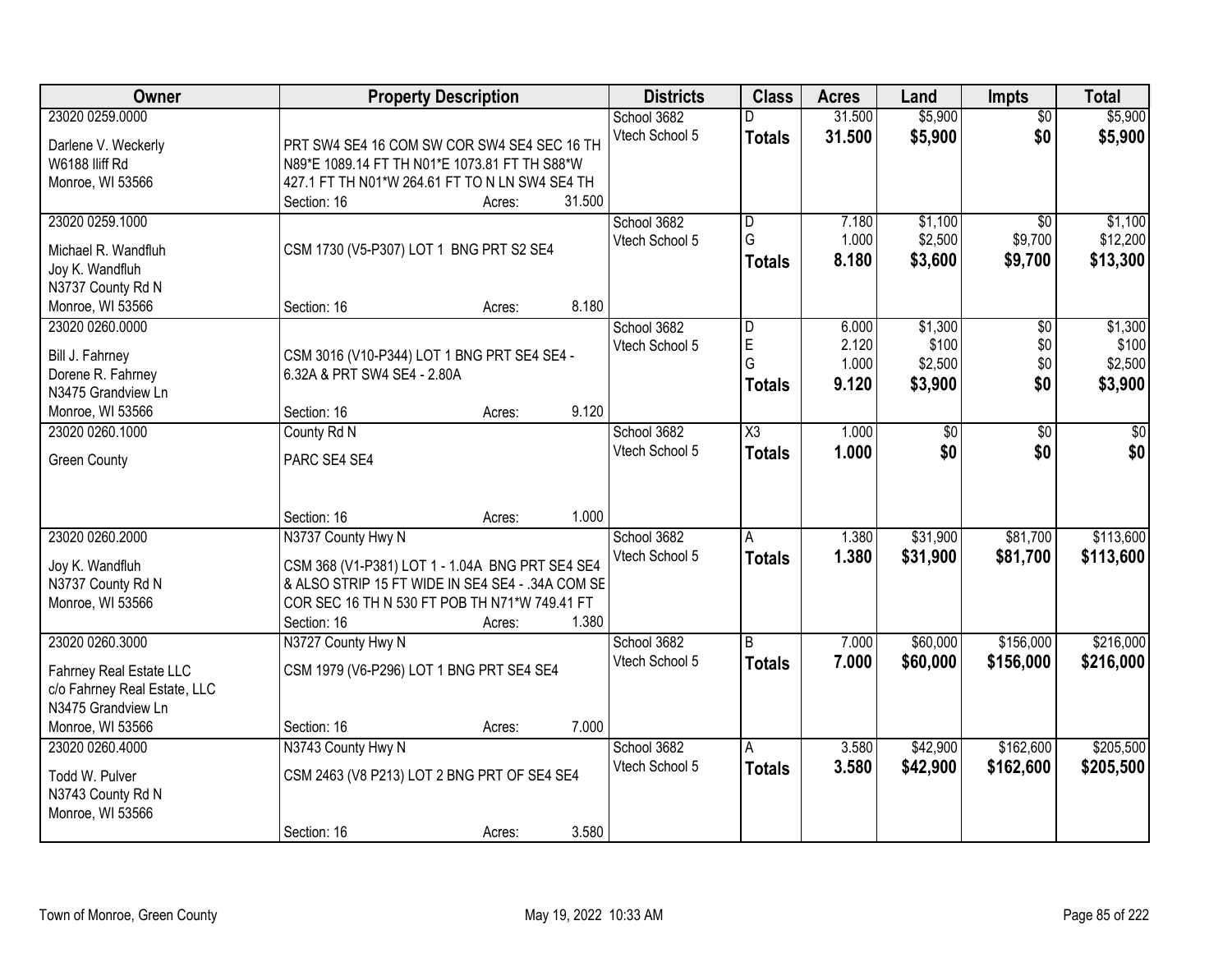| Owner<br><b>Districts</b><br><b>Class</b><br><b>Acres</b><br><b>Property Description</b><br>Land<br><b>Impts</b>                       | <b>Total</b> |
|----------------------------------------------------------------------------------------------------------------------------------------|--------------|
| 23020 0260.4100<br>N3741 County Hwy N<br>\$32,400<br>\$90,000<br>School 3682<br>1.470                                                  | \$122,400    |
| Vtech School 5<br>1.470<br>\$32,400<br>\$90,000<br><b>Totals</b><br>CSM 2463 (V8-P213) LOT 1 BNG PRT SE4 SE4 (EXC<br>Todd S. Patterson | \$122,400    |
| Sara J. Patterson<br>RESERVATION FOR DRVWAY EASEMENT OF LOT 2)                                                                         |              |
| N3741 County Rd N                                                                                                                      |              |
| 1.470<br>Monroe, WI 53566<br>Section: 16<br>Acres:                                                                                     |              |
| N3777 County Hwy N<br>\$50,000<br>\$147,700<br>23020 0260.4200<br>School 3682<br>5.000<br>A                                            | \$197,700    |
| Vtech School 5<br>5.000<br>\$50,000<br>\$147,700<br><b>Totals</b>                                                                      | \$197,700    |
| CSM 2463 (V8-P213) LOT 3 BNG PRT SE4 SE4<br>Kevin T. Berndt                                                                            |              |
| Brenda R. Berndt                                                                                                                       |              |
| N3777 County Rd N<br>5.000<br>Section: 16                                                                                              |              |
| Monroe, WI 53566<br>Acres:<br>\$53,200<br>23020 0260.5000<br>8.650                                                                     | \$53,200     |
| School 3682<br>\$0<br>County Rd N<br>A<br>Vtech School 5                                                                               |              |
| 8.650<br>\$53,200<br>\$0<br><b>Totals</b><br>CSM 2548 (V8-P324) LOT 1 BNG PRT SW4 SE4 - 2A &<br>Fahrney Real Estate LLC                | \$53,200     |
| PRT SE4 SE4 - 6.65A<br>c/o Fahrney Real Estate, LLC                                                                                    |              |
| N3475 Grandview Ln                                                                                                                     |              |
| 8.650<br>Section: 16<br>Monroe, WI 53566<br>Acres:                                                                                     |              |
| N3693 County Hwy N<br>\$33,100<br>\$203,600<br>23020 0260.6000<br>School 3682<br>1.610<br>Α                                            | \$236,700    |
| Vtech School 5<br>1.610<br>\$33,100<br>\$203,600<br><b>Totals</b><br>Justin W. Hoover<br>CSM 2983 (V10-P286) LOT 8 BNG PRT SE4 SE4     | \$236,700    |
| Alysse E. Hoover                                                                                                                       |              |
| N3693 County Rd N                                                                                                                      |              |
| 1.610<br>Monroe, WI 53566<br>Section: 16<br>Acres:                                                                                     |              |
| \$166,200<br>23020 0260.7000<br>N3689 County Hwy N<br>1.510<br>\$32,600<br>School 3682<br>A                                            | \$198,800    |
| Vtech School 5<br>1.510<br>\$32,600<br>\$166,200<br><b>Totals</b>                                                                      | \$198,800    |
| Steven K. Wilson<br>CSM 2983 (V10-P286) LOT 7 BNG PRT SE4 SE4                                                                          |              |
| Helen E. Wilson                                                                                                                        |              |
| N3689 County Rd N                                                                                                                      |              |
| 1.510<br>Monroe, WI 53566<br>Section: 16<br>Acres:                                                                                     |              |
| 23020 0261.0000<br>30.000<br>\$5,500<br>School 3682<br>$\overline{50}$<br>D.                                                           | \$5,500      |
| Vtech School 5<br>30.000<br>\$5,500<br>\$0<br><b>Totals</b><br>NE4 NE4 EXC SW4<br>Denise S. Huffman et al                              | \$5,500      |
| N4002 County Rd J                                                                                                                      |              |
| Monroe, WI 53566                                                                                                                       |              |
| 30.000<br>Section: 17<br>Acres:                                                                                                        |              |
| 23020 0261.1000<br>N4002 County Hwy J<br>10.000<br>\$62,500<br>\$130,200<br>School 3682<br>Α                                           | \$192,700    |
| Vtech School 5<br>10.000<br>\$62,500<br>\$130,200<br><b>Totals</b><br>SW4 NE4 NE4<br>Robert J. Huffman                                 | \$192,700    |
| Denise S. Huffman                                                                                                                      |              |
| N4002 County Rd J                                                                                                                      |              |
| Monroe, WI 53566<br>10.000<br>Section: 17<br>Acres:                                                                                    |              |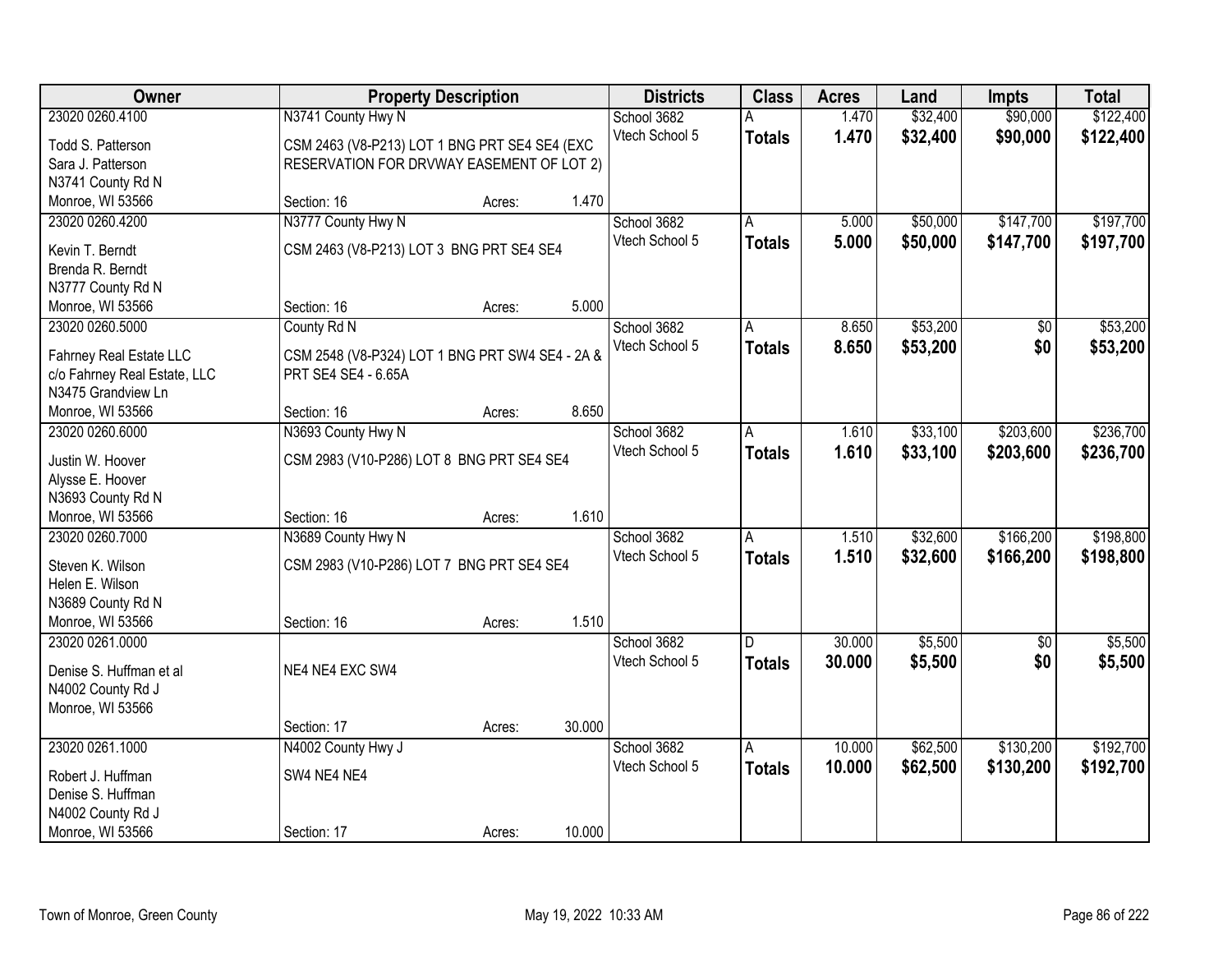| Owner                           | <b>Property Description</b>                                                                        | <b>Districts</b> | <b>Class</b>   | <b>Acres</b> | Land     | <b>Impts</b>    | <b>Total</b> |
|---------------------------------|----------------------------------------------------------------------------------------------------|------------------|----------------|--------------|----------|-----------------|--------------|
| 23020 0262.0000                 | County Rd J                                                                                        | School 3682      | D              | 9.290        | \$600    | $\overline{50}$ | \$600        |
| Denise S. Huffman et al         | COM NE COR NW4 NE4 W 830 FT S<br>SECTION 17                                                        | Vtech School 5   | $\mathsf E$    | 0.500        | \$100    | \$0             | \$100        |
| N4002 County Rd J               | 174 FT CTR HWY SELY TO PT 660 FT S & 476 FT W                                                      |                  | <b>Totals</b>  | 9.790        | \$700    | \$0             | \$700        |
| Monroe, WI 53566                | POB E 476 FT N 660 FT POB EXC PT LOT 1 CSM 2519                                                    |                  |                |              |          |                 |              |
|                                 | 9.790<br>Section: 17<br>Acres:                                                                     |                  |                |              |          |                 |              |
| 23020 0262.1000                 | County Rd J                                                                                        | School 3682      | $\overline{D}$ | 3.000        | \$300    | $\overline{50}$ | \$300        |
|                                 |                                                                                                    | Vtech School 5   | <b>Totals</b>  | 3.000        | \$300    | \$0             | \$300        |
| George J. Korn Jr<br>PO Box 715 | PRT S1/2 NW4 NE4 LYG E CTY J DESC AS: COM 320'<br>E NW COR NW4 NE4 TH W 320' TH S 1320' TH E 1320' |                  |                |              |          |                 |              |
| Keshena, WI 54135               | TH N 660 FT TH W 476' TH NWLY POB                                                                  |                  |                |              |          |                 |              |
|                                 | 3.000<br>Section: 17<br>Acres:                                                                     |                  |                |              |          |                 |              |
| 23020 0262.1100                 | N4063 County Hwy J                                                                                 | School 3682      | D              | 22.000       | \$2,200  | \$0             | \$2,200      |
|                                 |                                                                                                    | Vtech School 5   | $\mathsf E$    | 1.950        | \$200    | \$0             | \$200        |
| Korn-Bader Farm, LLC            | PRT NW4 NE4 OF LAND LYG W OF CTY J DESC AS                                                         |                  | G              | 1.000        | \$5,000  | \$2,400         | \$7,400      |
| c/o Korn-Bader Farm, LLC        | COM 320' E NW COR NW4 NE4 TH W 320' TH S 1320'                                                     |                  | <b>Totals</b>  | 24.950       | \$7,400  | \$2,400         | \$9,800      |
| W7210 County Rd B               | TH E 1320' TH N 660' TH W 476' TH NWLY POB                                                         |                  |                |              |          |                 |              |
| Monroe, WI 53566                | 24.950<br>Section: 17<br>Acres:                                                                    |                  |                |              |          |                 |              |
| 23020 0263,0000                 |                                                                                                    | School 3682      | D              | 39.000       | \$4,400  | $\sqrt[6]{3}$   | \$4,400      |
| Korn-Bader Farm, LLC            | SW4 NE4                                                                                            | Vtech School 5   | $\mathsf E$    | 1.000        | \$100    | \$0             | \$100        |
| c/o Korn-Bader Farm, LLC        |                                                                                                    |                  | <b>Totals</b>  | 40.000       | \$4,500  | \$0             | \$4,500      |
| W7210 County Rd B               |                                                                                                    |                  |                |              |          |                 |              |
| Monroe, WI 53566                | 40.000<br>Section: 17<br>Acres:                                                                    |                  |                |              |          |                 |              |
| 23020 0264.0000                 | County Rd J                                                                                        | School 3682      | $\overline{D}$ | 20.420       | \$3,500  | \$0             | \$3,500      |
| Scott J. Watson                 | COM 1/4 SEC POST BET SECS 16 &<br><b>SECTION 17</b>                                                | Vtech School 5   | E              | 1.000        | \$100    | \$0             | \$100        |
| Heather M. Watson               | 17 TH W 215 LINKS N36* W 750 LINKS TH N40*W 1850                                                   |                  | <b>Totals</b>  | 21.420       | \$3,600  | \$0             | \$3,600      |
| N3906 County Rd J               | LINKS TO N LN 40 AC TH E 1881 LINKS TO SEC LN                                                      |                  |                |              |          |                 |              |
| Monroe, WI 53566                | 21.420<br>Section: 17<br>Acres:                                                                    |                  |                |              |          |                 |              |
| 23020 0264.1000                 | N3949 County Hwy J                                                                                 | School 3682      | A              | 4.194        | \$46,000 | $\sqrt{6}$      | \$46,000     |
|                                 |                                                                                                    | Vtech School 5   | <b>Totals</b>  | 4.194        | \$46,000 | \$0             | \$46,000     |
| Richardson Mary Living Trust    | CSM 847 (V2-P430) PRT LOT 1 BNG PRT SE4 NE4                                                        |                  |                |              |          |                 |              |
| N3949 County Rd J               |                                                                                                    |                  |                |              |          |                 |              |
| Monroe, WI 53566                |                                                                                                    |                  |                |              |          |                 |              |
|                                 | 4.194<br>Section: 17<br>Acres:                                                                     |                  |                |              |          |                 |              |
| 23020 0264.2000                 | N3949A County Hwy J                                                                                | School 3682      | A              | 5.150        | \$50,400 | \$88,500        | \$138,900    |
| Richardson Mary Living Trust    | CSM 847 (V2-P430) LOT 3 BNG PRT SE4 NE4                                                            | Vtech School 5   | <b>Totals</b>  | 5.150        | \$50,400 | \$88,500        | \$138,900    |
| N3949 County Rd J               |                                                                                                    |                  |                |              |          |                 |              |
| Monroe, WI 53566                |                                                                                                    |                  |                |              |          |                 |              |
|                                 | 5.150<br>Section: 17<br>Acres:                                                                     |                  |                |              |          |                 |              |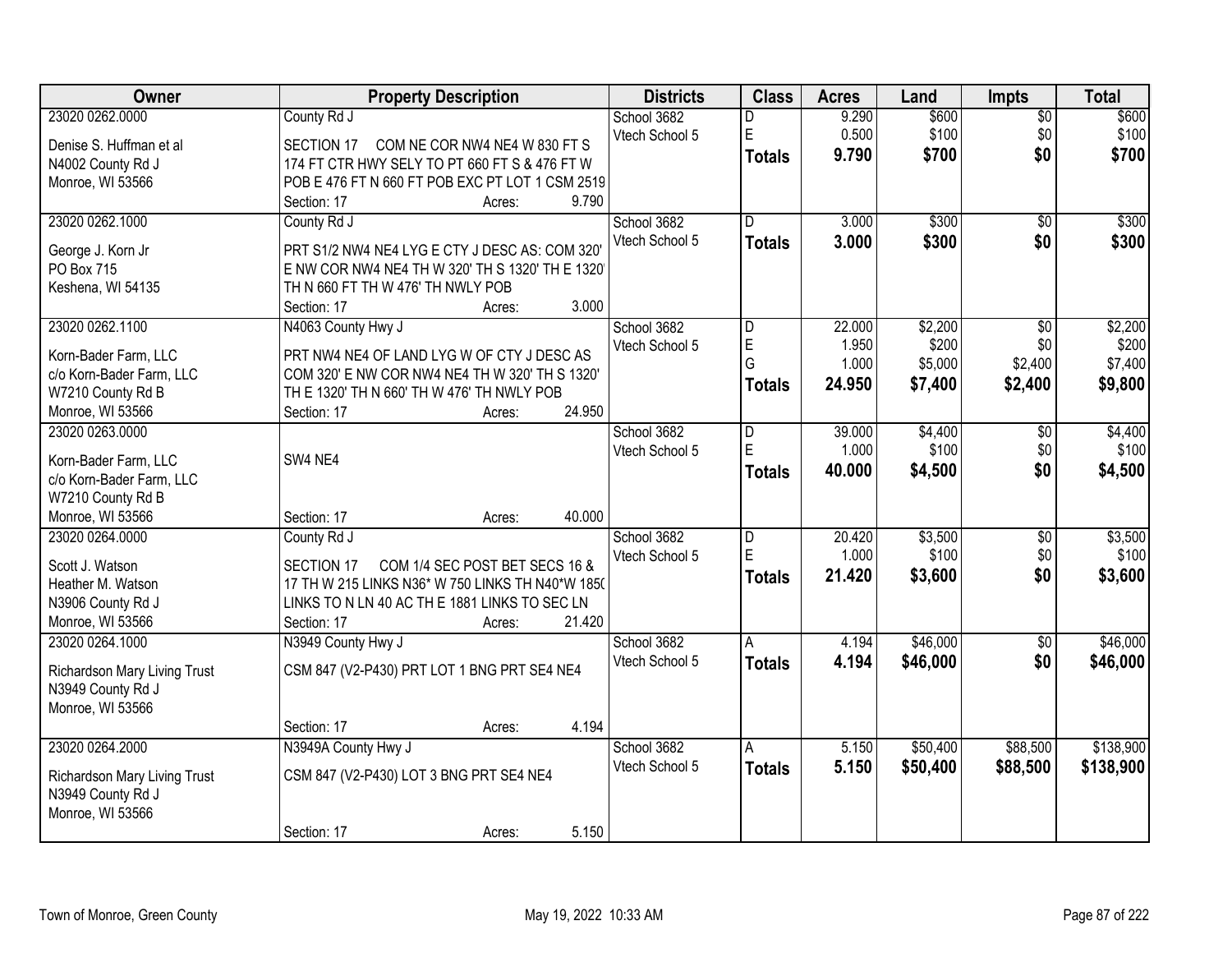| Owner                        |                                             | <b>Property Description</b> |        | <b>Districts</b> | <b>Class</b>    | <b>Acres</b> | Land            | <b>Impts</b>    | <b>Total</b> |
|------------------------------|---------------------------------------------|-----------------------------|--------|------------------|-----------------|--------------|-----------------|-----------------|--------------|
| 23020 0264.3000              | County Rd J                                 |                             |        | School 3682      | A               | 5.014        | \$45,000        | \$1,200         | \$46,200     |
| Richardson Mary Living Trust | CSM 847 (V2-P430) LOT 2 BNG PRT SE4 NE4     |                             |        | Vtech School 5   | <b>Totals</b>   | 5.014        | \$45,000        | \$1,200         | \$46,200     |
| N3949 County Rd J            |                                             |                             |        |                  |                 |              |                 |                 |              |
| Monroe, WI 53566             |                                             |                             |        |                  |                 |              |                 |                 |              |
|                              | Section: 17                                 | Acres:                      | 5.014  |                  |                 |              |                 |                 |              |
| 23020 0265.0000              |                                             |                             |        | School 3682      | D.              | 40.000       | \$5,200         | \$0             | \$5,200      |
| Korn-Bader Farm, LLC         | NE4 NW4                                     |                             |        | Vtech School 5   | Totals          | 40.000       | \$5,200         | \$0             | \$5,200      |
| c/o Korn-Bader Farm, LLC     |                                             |                             |        |                  |                 |              |                 |                 |              |
| W7210 County Rd B            |                                             |                             |        |                  |                 |              |                 |                 |              |
| Monroe, WI 53566             | Section: 17                                 | Acres:                      | 40.000 |                  |                 |              |                 |                 |              |
| 23020 0266.0000              |                                             |                             |        | School 3682      | D               | 40.000       | \$5,500         | \$0             | \$5,500      |
| Korn-Bader Farm, LLC         | NW4 NW4                                     |                             |        | Vtech School 5   | <b>Totals</b>   | 40.000       | \$5,500         | \$0             | \$5,500      |
| c/o Korn-Bader Farm, LLC     |                                             |                             |        |                  |                 |              |                 |                 |              |
| W7210 County Rd B            |                                             |                             |        |                  |                 |              |                 |                 |              |
| Monroe, WI 53566             | Section: 17                                 | Acres:                      | 40.000 |                  |                 |              |                 |                 |              |
| 23020 0267.0000              |                                             |                             |        | School 3682      | l D             | 39.000       | \$7,500         | $\sqrt[6]{3}$   | \$7,500      |
| Gough-Bader Farm, LLC        | SW4 NW4                                     |                             |        | Vtech School 5   | E               | 0.500        | \$100           | \$0             | \$100        |
| c/o Gough-Bader Farm, LLC    |                                             |                             |        |                  | <b>Totals</b>   | 39.500       | \$7,600         | \$0             | \$7,600      |
| W7210 County Rd B            |                                             |                             |        |                  |                 |              |                 |                 |              |
| Monroe, WI 53566             | Section: 17                                 | Acres:                      | 39.500 |                  |                 |              |                 |                 |              |
| 23020 0267.1000              | State Highway 81                            |                             |        | School 3682      | $\overline{X2}$ | 0.500        | $\overline{50}$ | $\overline{50}$ | $\sqrt{50}$  |
| State of Wisconsin           | PARC SW4 NW4 HWY                            |                             |        | Vtech School 5   | <b>Totals</b>   | 0.500        | \$0             | \$0             | \$0          |
| N/A                          |                                             |                             |        |                  |                 |              |                 |                 |              |
| Madison, WI 00000            |                                             |                             |        |                  |                 |              |                 |                 |              |
|                              | Section: 17                                 | Acres:                      | 0.500  |                  |                 |              |                 |                 |              |
| 23020 0268.0000              |                                             |                             |        | School 3682      | D               | 40.000       | \$5,900         | $\sqrt{6}$      | \$5,900      |
| Korn-Bader Farm, LLC         | SE4 NW4                                     |                             |        | Vtech School 5   | <b>Totals</b>   | 40.000       | \$5,900         | \$0             | \$5,900      |
| c/o Korn-Bader Farm, LLC     |                                             |                             |        |                  |                 |              |                 |                 |              |
| W7210 County Rd B            |                                             |                             |        |                  |                 |              |                 |                 |              |
| Monroe, WI 53566             | Section: 17                                 | Acres:                      | 40.000 |                  |                 |              |                 |                 |              |
| 23020 0269.0000              | State Highway 81                            |                             |        | School 3682      | D               | 27.000       | \$3,500         | $\overline{60}$ | \$3,500      |
| Gough-Bader Farm, LLC        | FR NE4 SW4 & SE4 SW4, NE OF HWY EXC PRT LOT |                             |        | Vtech School 5   | ΙE              | 1.000        | \$100           | \$0             | \$100        |
| c/o Gough-Bader Farm, LLC    | <b>CSM 3661</b>                             |                             |        |                  | <b>Totals</b>   | 28.000       | \$3,600         | \$0             | \$3,600      |
| W7210 County Rd B            |                                             |                             |        |                  |                 |              |                 |                 |              |
| Monroe, WI 53566             | Section: 17                                 | Acres:                      | 28.000 |                  |                 |              |                 |                 |              |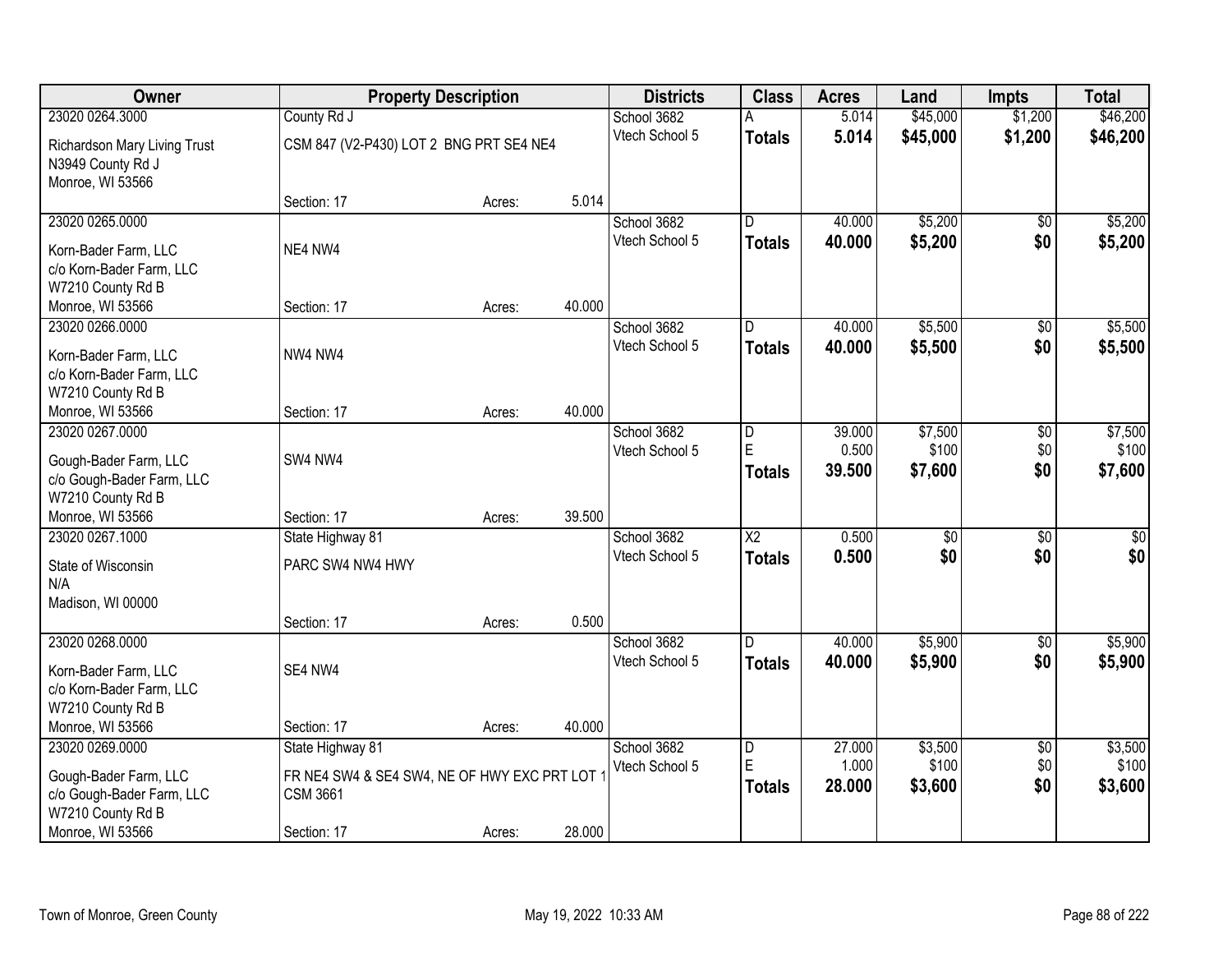| Owner                       | <b>Property Description</b>                   |        |        | <b>Districts</b> | <b>Class</b>           | <b>Acres</b>    | Land            | <b>Impts</b>    | <b>Total</b>    |
|-----------------------------|-----------------------------------------------|--------|--------|------------------|------------------------|-----------------|-----------------|-----------------|-----------------|
| 23020 0269.1000             | State Highway 81                              |        |        | School 3682      | $\overline{\text{X2}}$ | 2.180           | $\overline{50}$ | $\overline{$0}$ | $\overline{30}$ |
| State of Wisconsin          | FR NE4 SW4 FOR HWY                            |        |        | Vtech School 5   | <b>Totals</b>          | 2.180           | \$0             | \$0             | \$0             |
| N/A                         |                                               |        |        |                  |                        |                 |                 |                 |                 |
| Madison, WI 00000           |                                               |        |        |                  |                        |                 |                 |                 |                 |
|                             | Section: 17                                   | Acres: | 2.180  |                  |                        |                 |                 |                 |                 |
| 23020 0270.0000             | State Highway 81                              |        |        | School 3682      | $\overline{D}$         | 1.500           | \$200           | \$0             | \$200           |
| Gough-Bader Farm, LLC       | PARC NW4 SW4 N OF HWY                         |        |        | Vtech School 5   | E                      | 0.500           | \$100           | \$0             | \$100           |
| c/o Gough-Bader Farm, LLC   |                                               |        |        |                  | Totals                 | 2.000           | \$300           | \$0             | \$300           |
| W7210 County Rd B           |                                               |        |        |                  |                        |                 |                 |                 |                 |
| Monroe, WI 53566            | Section: 17                                   | Acres: | 2.000  |                  |                        |                 |                 |                 |                 |
| 23020 0270.1000             | W6859 State Hwy 81                            |        |        | School 3682      | D                      | 32.000          | \$2,000         | \$0             | \$2,000         |
| Gremp-Bader Farm, LLC       | FR NW4 SW4 S OF HWY                           |        |        | Vtech School 5   | $\mathsf E$            | 2.000           | \$200           | \$0             | \$200           |
| W7210 County Rd B           |                                               |        |        |                  | G                      | 1.000           | \$18,000        | \$335,100       | \$353,100       |
| Monroe, WI 53566            |                                               |        |        |                  | <b>Totals</b>          | 35,000          | \$20,200        | \$335,100       | \$355,300       |
|                             | Section: 17                                   | Acres: | 35.000 |                  |                        |                 |                 |                 |                 |
| 23020 0270.2000             | State Highway 81                              |        |        | School 3682      | $\overline{X2}$        | 3.000           | $\overline{50}$ | $\sqrt[6]{}$    | $\sqrt{50}$     |
| State of Wisconsin          | FR NW4 SW4 FOR HWY                            |        |        | Vtech School 5   | <b>Totals</b>          | 3.000           | \$0             | \$0             | \$0             |
| N/A                         |                                               |        |        |                  |                        |                 |                 |                 |                 |
| Madison, WI 00000           |                                               |        |        |                  |                        |                 |                 |                 |                 |
|                             | Section: 17                                   | Acres: | 3.000  |                  |                        |                 |                 |                 |                 |
| 23020 0271.0000             | Voegli Rd                                     |        |        | School 3682      | D                      | 39.580          | \$5,300         | \$0             | \$5,300         |
| Gremp-Bader Farm, LLC       | FR SW4 SW4                                    |        |        | Vtech School 5   | <b>Totals</b>          | 39.580          | \$5,300         | \$0             | \$5,300         |
| W7210 County Rd B           |                                               |        |        |                  |                        |                 |                 |                 |                 |
| Monroe, WI 53566            |                                               |        |        |                  |                        |                 |                 |                 |                 |
|                             | Section: 17                                   | Acres: | 39.580 |                  |                        |                 |                 |                 |                 |
| 23020 0271.1000             | N3827 Dolan Ln                                |        |        | School 3682      | A                      | 0.420           | \$11,300        | \$1,000         | \$12,300        |
| Gremp-Bader Farm, LLC       | COM PT ON E LN SW4 SW4 SEC 17 PT BNG CNTR     |        |        | Vtech School 5   | <b>Totals</b>          | 0.420           | \$11,300        | \$1,000         | \$12,300        |
| W7210 County Rd B           | HWY RUNNING N & S & 24 FT S OF SE COR NW4 SW  |        |        |                  |                        |                 |                 |                 |                 |
| Monroe, WI 53566            | TH W PRL W N LN OF SW4 SW4 133 FT TH S 137 FT |        |        |                  |                        |                 |                 |                 |                 |
|                             | Section: 17                                   | Acres: | 0.420  |                  |                        |                 |                 |                 |                 |
| 23020 0272.0000             | N3788 State Hwy 81                            |        |        | School 3682      | 5M                     | 3.000           | \$4,200         | $\overline{30}$ | \$4,200         |
| Gough Family Acres, LLC     | CSM 3661 (V14-P36) LOT 1 BNG PRT E1/2 SW4 &   |        |        | Vtech School 5   | D<br>G                 | 7.310           | \$900           | \$0             | \$900           |
| c/o Gough Family Acres, LLC | W1/2 SE4                                      |        |        |                  |                        | 1.000<br>11.310 | \$18,000        | \$60,300        | \$78,300        |
| W2708 County Rd Ss          |                                               |        |        |                  | <b>Totals</b>          |                 | \$23,100        | \$60,300        | \$83,400        |
| Monroe, WI 53566            | Section: 17                                   | Acres: | 11.310 |                  |                        |                 |                 |                 |                 |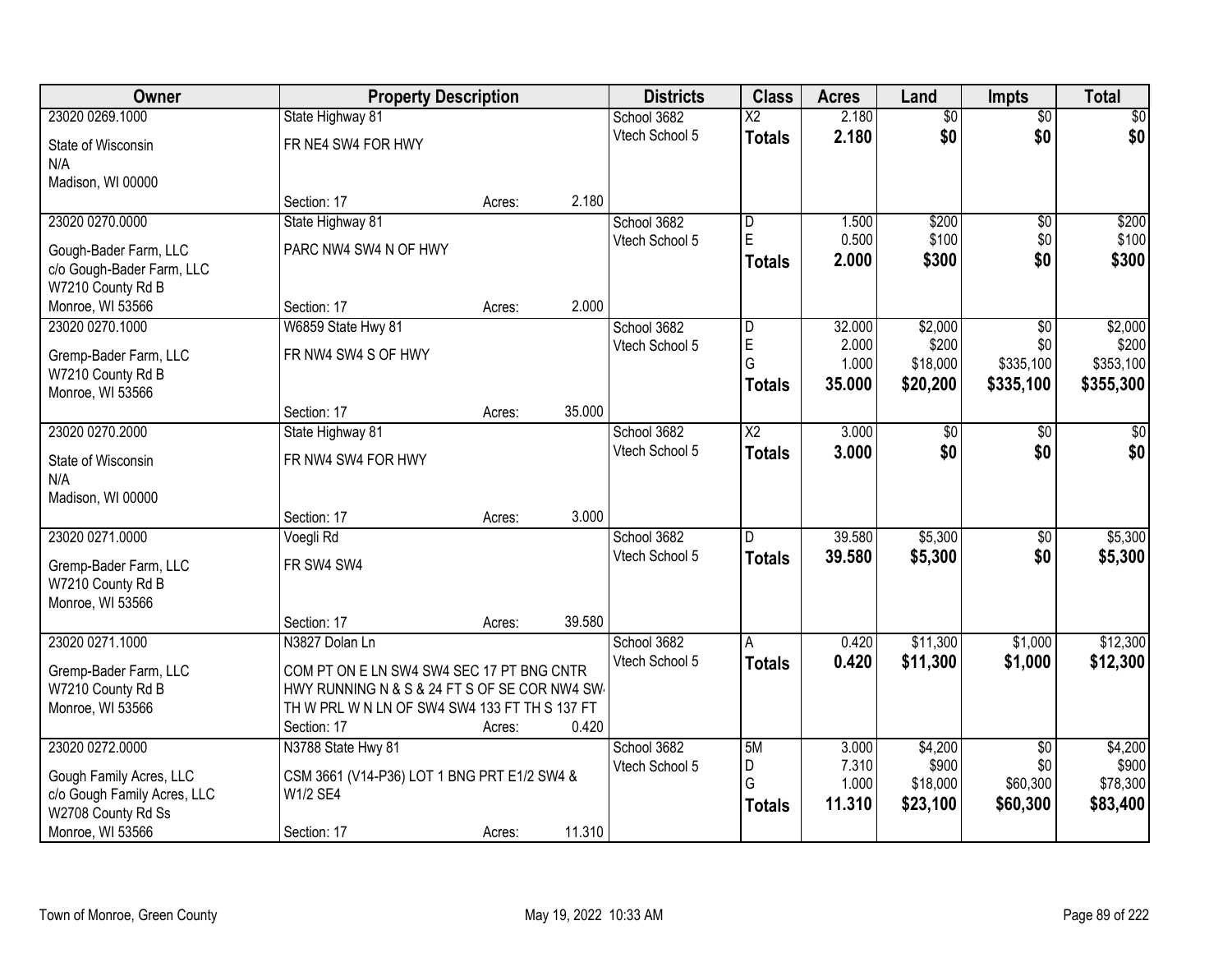| Owner                        |                                                    | <b>Property Description</b> |        | <b>Districts</b> | <b>Class</b>            | <b>Acres</b> | Land            | <b>Impts</b>    | <b>Total</b>    |
|------------------------------|----------------------------------------------------|-----------------------------|--------|------------------|-------------------------|--------------|-----------------|-----------------|-----------------|
| 23020 0272.1000              |                                                    |                             |        | School 3682      | $\overline{\text{X2}}$  | 1.450        | $\overline{50}$ | $\overline{50}$ | \$0             |
| State of Wisconsin           | FR SE4 SW4 FOR HWY                                 |                             |        | Vtech School 5   | <b>Totals</b>           | 1.450        | \$0             | \$0             | \$0             |
| N/A                          |                                                    |                             |        |                  |                         |              |                 |                 |                 |
| Madison, WI 00000            |                                                    |                             |        |                  |                         |              |                 |                 |                 |
|                              | Section: 17                                        | Acres:                      | 1.450  |                  |                         |              |                 |                 |                 |
| 23020 0272.2000              | State Highway 81                                   |                             |        | School 3682      | $\overline{\mathsf{n}}$ | 16.932       | \$2,900         | \$0             | \$2,900         |
| Gremp-Bader Farm, LLC        | CSM 1036 (V3-P332) LOT 1 - 16.107A & LOT 2 - .825A |                             |        | Vtech School 5   | <b>Totals</b>           | 16.932       | \$2,900         | \$0             | \$2,900         |
| W7210 County Rd B            | BNG PRT NW4, NE4 & SE4 OF SW4                      |                             |        |                  |                         |              |                 |                 |                 |
| Monroe, WI 53566             |                                                    |                             |        |                  |                         |              |                 |                 |                 |
|                              | Section: 17                                        | Acres:                      | 16.932 |                  |                         |              |                 |                 |                 |
| 23020 0272.3000              | State Highway 81                                   |                             |        | School 3682      | X <sub>2</sub>          | 3.210        | \$0             | \$0             | $\overline{50}$ |
| State of Wisconsin           | SECTION 17                                         | FR E2 SW4 FOR HWY           |        | Vtech School 5   | <b>Totals</b>           | 3.210        | \$0             | \$0             | \$0             |
| N/A                          |                                                    |                             |        |                  |                         |              |                 |                 |                 |
| Madison, WI 00000            |                                                    |                             |        |                  |                         |              |                 |                 |                 |
|                              | Section: 17                                        | Acres:                      | 3.210  |                  |                         |              |                 |                 |                 |
| 23020 0272.4000              | State Highway 81                                   |                             |        | School 3682      | D.                      | 16.760       | \$2,300         | $\sqrt[6]{}$    | \$2,300         |
| Gremp-Bader Farm, LLC        | FR SE4 SW4 SW OF HWY                               |                             |        | Vtech School 5   | <b>Totals</b>           | 16.760       | \$2,300         | \$0             | \$2,300         |
| W7210 County Rd B            |                                                    |                             |        |                  |                         |              |                 |                 |                 |
| Monroe, WI 53566             |                                                    |                             |        |                  |                         |              |                 |                 |                 |
|                              | Section: 17                                        | Acres:                      | 16.760 |                  |                         |              |                 |                 |                 |
| 23020 0273.0000              | County Rd J                                        |                             |        | School 3682      | A                       | 0.807        | \$1,800         | $\overline{50}$ | \$1,800         |
| Richardson Mary Living Trust | CSM 847 (V2-P430) PRT LOT 1 BNG PRT NE4 SE4        |                             |        | Vtech School 5   | <b>Totals</b>           | 0.807        | \$1,800         | \$0             | \$1,800         |
| N3949 County Rd J            |                                                    |                             |        |                  |                         |              |                 |                 |                 |
| Monroe, WI 53566             |                                                    |                             |        |                  |                         |              |                 |                 |                 |
|                              | Section: 17                                        | Acres:                      | 0.807  |                  |                         |              |                 |                 |                 |
| 23020 0273.0100              | County Rd J                                        |                             |        | School 3682      | D.                      | 6.030        | \$1,300         | $\overline{30}$ | \$1,300         |
| Brett W. Condon et al        | BLUE MOUNTAIN CONDOMINIUMCSM 847 (V2-P430)         |                             |        | Vtech School 5   | <b>Totals</b>           | 6.030        | \$1,300         | \$0             | \$1,300         |
| c/o Brett & Vickie Condon    | LOT 4 BNG PRT NE4 SE4 & PRT SE4 NE4 EXC            |                             |        |                  |                         |              |                 |                 |                 |
| N3935 County Rd J            | UNITS 1 & 2 BLUE MOUNTAIN CONDO                    |                             |        |                  |                         |              |                 |                 |                 |
| Monroe, WI 53566             | Section: 17                                        | Acres:                      | 6.030  |                  |                         |              |                 |                 |                 |
| 23020 0273.0110              | N3935 County Hwy J                                 |                             |        | School 3682      | A                       | 1.000        | \$30,000        | \$207,100       | \$237,100       |
| Brett W. Condon              | BLUE MOUNTAIN CONDOMINIUM UNIT 1 BNG PRT           |                             |        | Vtech School 5   | Totals                  | 1.000        | \$30,000        | \$207,100       | \$237,100       |
| Vickie L. Condon             | LOT 4 CSM 847 IN NE4 SE4 & SE4 NE4                 |                             |        |                  |                         |              |                 |                 |                 |
| N3935 County Rd J            |                                                    |                             |        |                  |                         |              |                 |                 |                 |
| Monroe, WI 53566             | Section: 17                                        | Acres:                      | 1.000  |                  |                         |              |                 |                 |                 |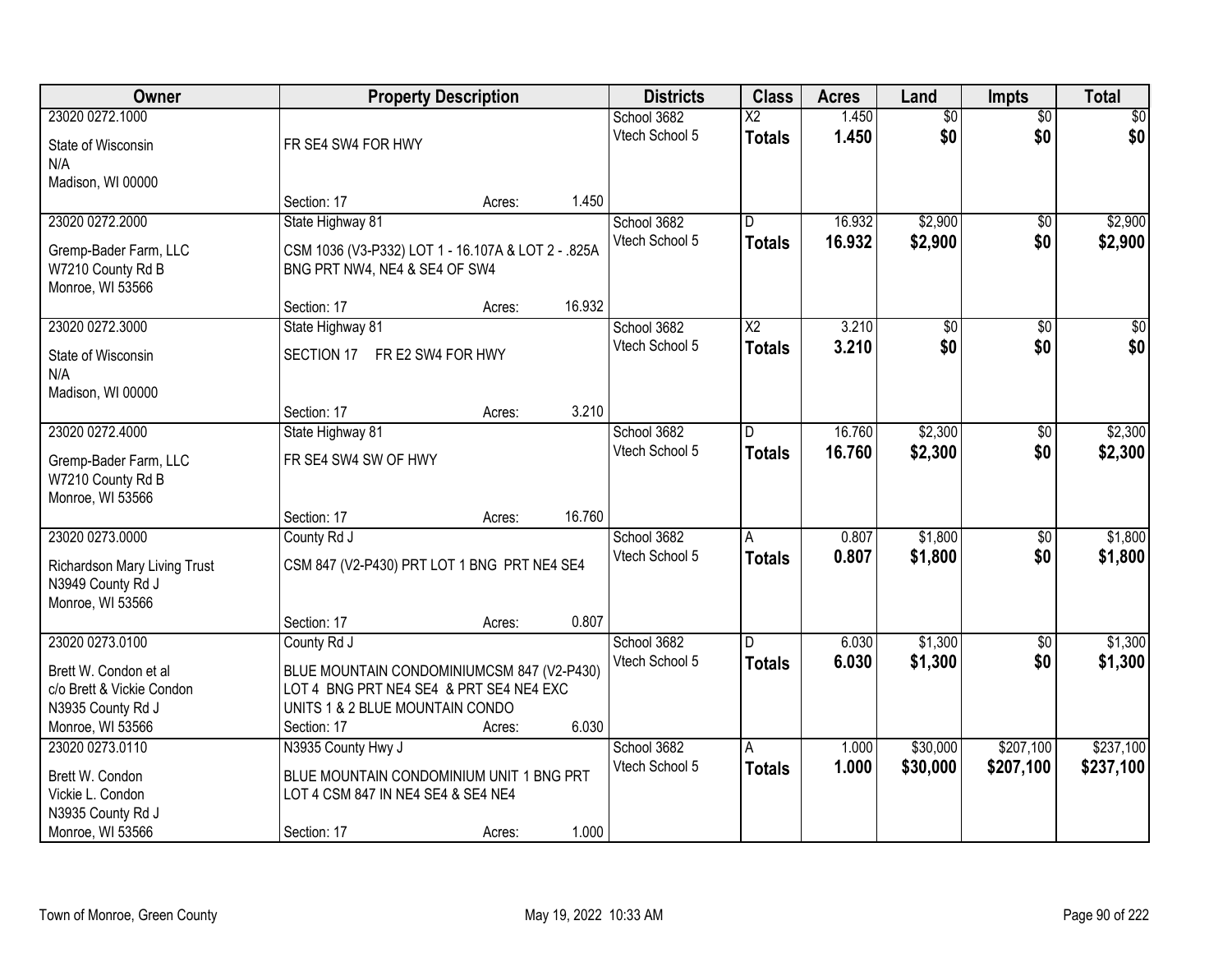| Owner                                 | <b>Property Description</b>                     |                  | <b>Districts</b> | <b>Class</b>  | <b>Acres</b> | Land     | <b>Impts</b>    | <b>Total</b> |
|---------------------------------------|-------------------------------------------------|------------------|------------------|---------------|--------------|----------|-----------------|--------------|
| 23020 0273.0120                       | N3939 County Hwy J                              |                  | School 3682      |               | 1.000        | \$30,000 | \$147,500       | \$177,500    |
| Denver M. Cook                        | BLUE MOUNTAIN CONDOMINIUM UNIT 2 BNG PRT        |                  | Vtech School 5   | <b>Totals</b> | 1.000        | \$30,000 | \$147,500       | \$177,500    |
| Hannah R. Cook                        | LOT 4 CSM 847 IN NE4 SE4 & SE4 NE4              |                  |                  |               |              |          |                 |              |
| N3939 County Rd J                     |                                                 |                  |                  |               |              |          |                 |              |
| Monroe, WI 53566                      | Section: 17                                     | 1.000<br>Acres:  |                  |               |              |          |                 |              |
| 23020 0273.1100                       | N3929 County Hwy J                              |                  | School 3682      | Α             | 1.180        | \$7,400  | \$0             | \$7,400      |
|                                       |                                                 |                  | Vtech School 5   | <b>Totals</b> | 1.180        | \$7,400  | \$0             | \$7,400      |
| David D. Cook                         | CSM 5475 (V27-P118) LOT 1 BNG PRT NE4 SE4       |                  |                  |               |              |          |                 |              |
| Kathleen M. Cook                      |                                                 |                  |                  |               |              |          |                 |              |
| N3927 County Rd J                     |                                                 |                  |                  |               |              |          |                 |              |
| Monroe, WI 53566                      | Section:                                        | Acres:           | 1.180            |               |              |          |                 |              |
| 23020 0273.1200                       | N3931 County Hwy J                              |                  | School 3682      | A             | 1.130        | \$7,100  | \$0             | \$7,100      |
| David D. Cook                         | CSM 5475 (V27-P118) LOT 2 BNG NE4 SE4           |                  | Vtech School 5   | <b>Totals</b> | 1.130        | \$7,100  | \$0             | \$7,100      |
| Kathleen M. Cook                      |                                                 |                  |                  |               |              |          |                 |              |
| N3927 County Rd J                     |                                                 |                  |                  |               |              |          |                 |              |
| Monroe, WI 53566                      | Section:                                        | Acres:           | 1.130            |               |              |          |                 |              |
| 23020 0273.1300                       | N3927 County Hwy J                              |                  | School 3682      | Α             | 7.690        | \$48,100 | \$229,700       | \$277,800    |
|                                       |                                                 |                  | Vtech School 5   | D             | 11.000       | \$1,700  | \$0             | \$1,700      |
| David D. Cook                         | CSM 334 (V1-P345) LOT 1 BNG PRT NE4 SE4; ALSO   |                  |                  | <b>Totals</b> | 18.690       | \$49,800 | \$229,700       | \$279,500    |
| Kathleen M. Cook                      | COM E4 COR SD SEC TH S1*E ALG E LN SD SEC       |                  |                  |               |              |          |                 |              |
| N3927 County Rd J                     | 892.63 FT TH S87*W 423.93 FT TH N46*E 162.35 FT |                  |                  |               |              |          |                 |              |
| Monroe, WI 53566                      | Section:                                        | 18.690<br>Acres: |                  |               |              |          |                 |              |
| 23020 0273.2000                       | County Rd J                                     |                  | School 3682      | D             | 14.410       | \$1,700  | $\overline{50}$ | \$1,700      |
| Zeitler Trust Dated 7/20/99           | NE4 SE4 EXC LYG E HWY, EXC COM NW COR SE4       |                  | Vtech School 5   | <b>Totals</b> | 14.410       | \$1,700  | \$0             | \$1,700      |
| c/o Zeitler Trust                     | NE4 SEC 17 TH N88*E 85.61 FT TO CL HWY J TH     |                  |                  |               |              |          |                 |              |
| N2045 Alphorn Rd                      | S42*E 1052.62 FT TH SELY 932.92 FT ALG CL ARC   |                  |                  |               |              |          |                 |              |
| Monroe, WI 53566                      | Section: 17                                     | 14.410<br>Acres: |                  |               |              |          |                 |              |
| 23020 0274.0000                       |                                                 |                  | School 3682      | D             | 39.000       | \$4,000  | $\overline{60}$ | \$4,000      |
|                                       | NW4 SE4 EXC PRT LOT 1 CSM 3661                  |                  | Vtech School 5   | <b>Totals</b> | 39.000       | \$4,000  | \$0             | \$4,000      |
| Gough-Bader Farm, LLC                 |                                                 |                  |                  |               |              |          |                 |              |
| c/o Gough-Bader Farm, LLC             |                                                 |                  |                  |               |              |          |                 |              |
| W7210 County Rd B<br>Monroe, WI 53566 |                                                 | 39.000           |                  |               |              |          |                 |              |
| 23020 0275.0000                       | Section: 17                                     | Acres:           |                  | D.            | 12.940       | \$1,600  |                 |              |
|                                       |                                                 |                  | School 3682      |               |              |          | $\overline{50}$ | \$1,600      |
| Gough-Bader Farm, LLC                 | FR SW4 SE4 SEC 17 LYG NE HWY EXC CSM 3661       |                  | Vtech School 5   | <b>Totals</b> | 12.940       | \$1,600  | \$0             | \$1,600      |
| c/o Gough-Bader Farm, LLC             |                                                 |                  |                  |               |              |          |                 |              |
| W7210 County Rd B                     |                                                 |                  |                  |               |              |          |                 |              |
| Monroe, WI 53566                      | Section: 17                                     | 12.940<br>Acres: |                  |               |              |          |                 |              |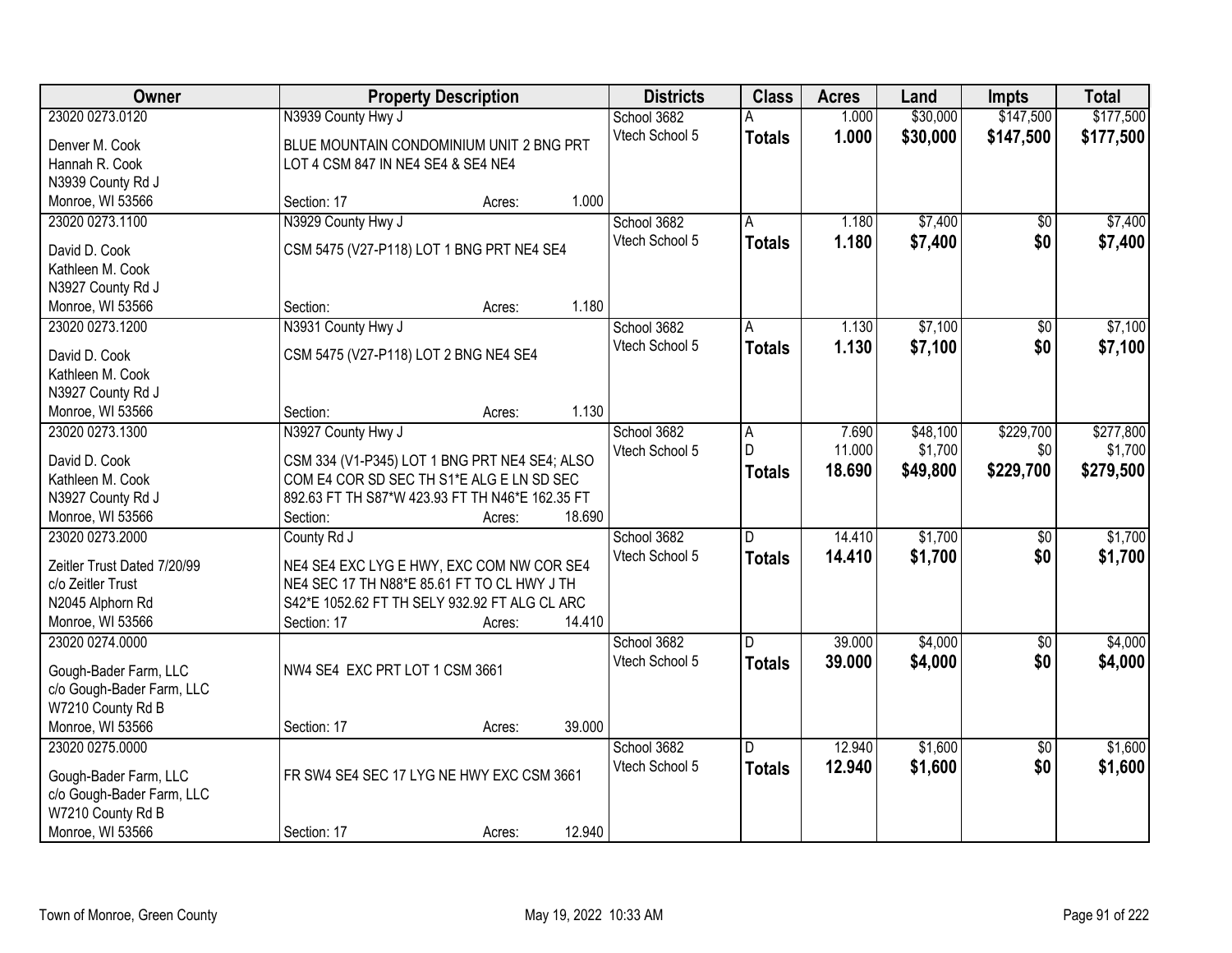| Owner                       |                                                | <b>Property Description</b> |        | <b>Districts</b> | <b>Class</b>           | <b>Acres</b> | Land            | <b>Impts</b>    | <b>Total</b>    |
|-----------------------------|------------------------------------------------|-----------------------------|--------|------------------|------------------------|--------------|-----------------|-----------------|-----------------|
| 23020 0275.0100             | State Highway 81                               |                             |        | School 3682      |                        | 4.160        | \$900           | $\overline{50}$ | \$900           |
| Gough Family Acres, LLC     | CSM 3661 (V14-P36) LOT 3 BNG PRT SW4 SE4       |                             |        | Vtech School 5   | <b>Totals</b>          | 4.160        | \$900           | \$0             | \$900           |
| c/o Gough Family Acres, LLC |                                                |                             |        |                  |                        |              |                 |                 |                 |
| W2708 County Rd Ss          |                                                |                             |        |                  |                        |              |                 |                 |                 |
| Monroe, WI 53566            | Section: 17                                    | Acres:                      | 4.160  |                  |                        |              |                 |                 |                 |
| 23020 0275.0200             | State Highway 81                               |                             |        | School 3682      | $\overline{D}$         | 8.540        | \$1,900         | \$0             | \$1,900         |
| Gough Family Acres, LLC     | CSM 3661 (V14-P36) LOT 2 BNG PRT SW4 SE4 & NW4 |                             |        | Vtech School 5   | <b>Totals</b>          | 8.540        | \$1,900         | \$0             | \$1,900         |
| c/o Gough Family Acres, LLC | SE4                                            |                             |        |                  |                        |              |                 |                 |                 |
| W2708 County Rd Ss          |                                                |                             |        |                  |                        |              |                 |                 |                 |
| Monroe, WI 53566            | Section: 17                                    | Acres:                      | 8.540  |                  |                        |              |                 |                 |                 |
| 23020 0275.1000             | State Highway 81                               |                             |        | School 3682      | X2                     | 3.800        | \$0             | \$0             | $\overline{50}$ |
| State of Wisconsin          | SECTION 17 FR SW4 SE4 HWY 2.18A .38A & 1.24A   |                             |        | Vtech School 5   | <b>Totals</b>          | 3.800        | \$0             | \$0             | \$0             |
| N/A                         |                                                |                             |        |                  |                        |              |                 |                 |                 |
| Madison, WI 00000           |                                                |                             |        |                  |                        |              |                 |                 |                 |
|                             | Section: 17                                    | Acres:                      | 3.800  |                  |                        |              |                 |                 |                 |
| 23020 0275.2000             | State Highway 81                               |                             |        | School 3682      | D                      | 7.260        | \$500           | $\sqrt[6]{3}$   | \$500           |
| Gremp-Bader Farm, LLC       | FR SW4 SE4 S OF HWY                            |                             |        | Vtech School 5   | E                      | 1.000        | \$100           | \$0             | \$100           |
| W7210 County Rd B           |                                                |                             |        |                  | <b>Totals</b>          | 8.260        | \$600           | \$0             | \$600           |
| Monroe, WI 53566            |                                                |                             |        |                  |                        |              |                 |                 |                 |
|                             | Section: 17                                    | Acres:                      | 8.260  |                  |                        |              |                 |                 |                 |
| 23020 0275.3000             | State Highway 81                               |                             |        | School 3682      | $\overline{D}$         | 1.120        | \$100           | $\overline{50}$ | \$100           |
| Gremp-Bader Farm, LLC       | PARC SW4 SE4 S OF HWY                          |                             |        | Vtech School 5   | <b>Totals</b>          | 1.120        | \$100           | \$0             | \$100           |
| W7210 County Rd B           |                                                |                             |        |                  |                        |              |                 |                 |                 |
| Monroe, WI 53566            |                                                |                             |        |                  |                        |              |                 |                 |                 |
|                             | Section: 17                                    | Acres:                      | 1.120  |                  |                        |              |                 |                 |                 |
| 23020 0276.0000             | State Highway 81                               |                             |        | School 3682      | D                      | 35.780       | \$5,900         | $\overline{50}$ | \$5,900         |
| Zeitler Trust Dated 7/20/99 | SE4 SE4 N OF HWY EXC CSM 582 LOT 1             |                             |        | Vtech School 5   | <b>Totals</b>          | 35.780       | \$5,900         | \$0             | \$5,900         |
| c/o Zeitler Trust           |                                                |                             |        |                  |                        |              |                 |                 |                 |
| N2045 Alphorn Rd            |                                                |                             |        |                  |                        |              |                 |                 |                 |
| Monroe, WI 53566            | Section: 17                                    | Acres:                      | 35.780 |                  |                        |              |                 |                 |                 |
| 23020 0276.1000             | State Highway 81                               |                             |        | School 3682      | $\overline{\text{X2}}$ | 1.830        | $\overline{50}$ | $\overline{50}$ | $\overline{30}$ |
| State of Wisconsin          | FR SE4 SE4 FOR HWY                             |                             |        | Vtech School 5   | <b>Totals</b>          | 1.830        | \$0             | \$0             | \$0             |
| N/A                         |                                                |                             |        |                  |                        |              |                 |                 |                 |
| Madison, WI 00000           |                                                |                             |        |                  |                        |              |                 |                 |                 |
|                             | Section: 17                                    | Acres:                      | 1.830  |                  |                        |              |                 |                 |                 |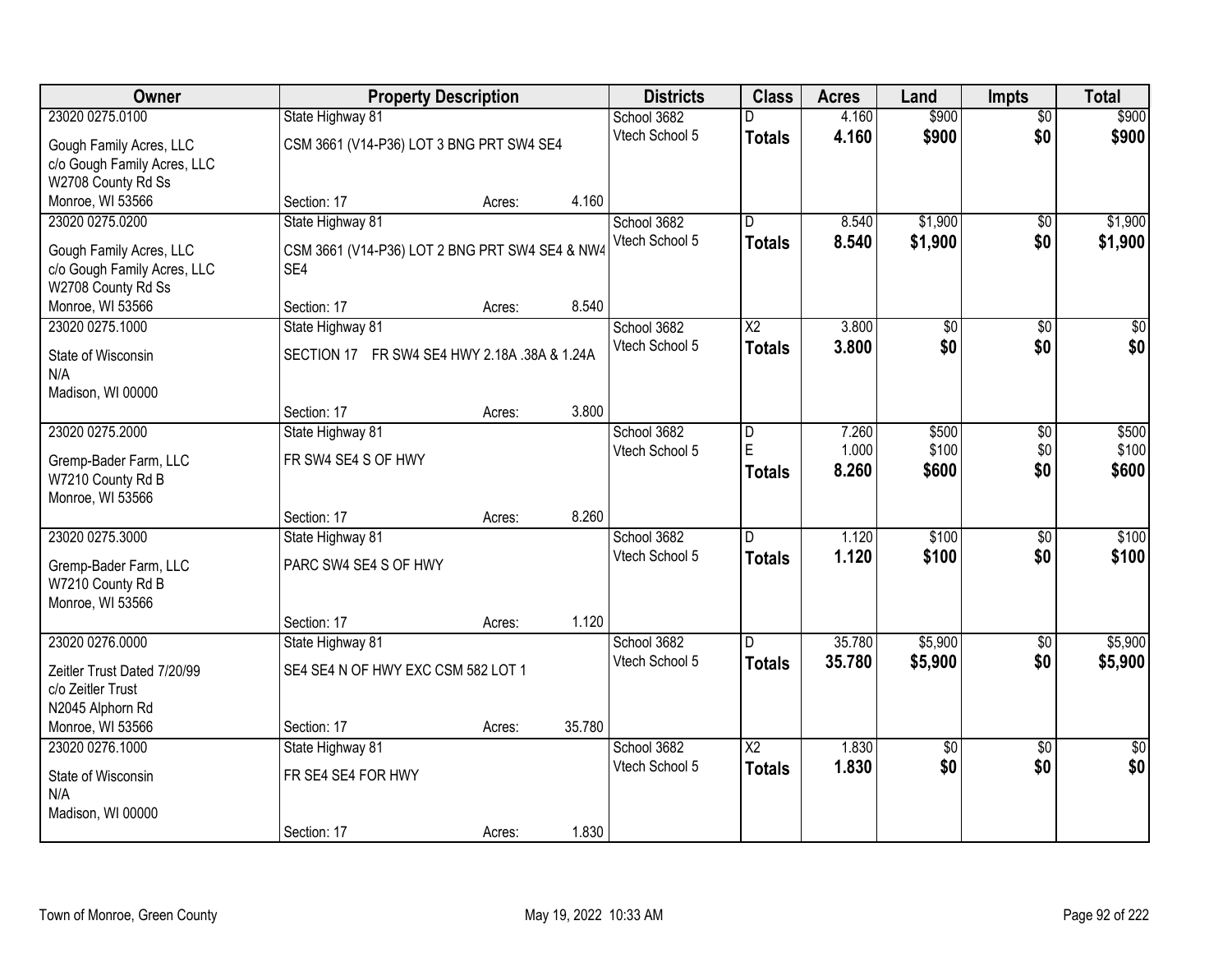| Owner                                                                                                                                           | <b>Property Description</b>                                                                                           |        |        | <b>Districts</b> | <b>Class</b>        | <b>Acres</b>     | Land                 | Impts                  | <b>Total</b>           |
|-------------------------------------------------------------------------------------------------------------------------------------------------|-----------------------------------------------------------------------------------------------------------------------|--------|--------|------------------|---------------------|------------------|----------------------|------------------------|------------------------|
| 23020 0276.2000                                                                                                                                 | State Highway 81                                                                                                      |        |        | School 3682      | $\overline{X5}$     | 0.300            | $\overline{50}$      | $\overline{50}$        | $\overline{\$0}$       |
| <b>Union Cemetery</b>                                                                                                                           | . COM 106 FT N OF SW COR SE4<br>SECTION 17<br>SE4 S 106 FT E 194 FT N 33 FT CTR HWY NWLY CTR<br>POB 3A<br>Section: 17 | Acres: | 0.300  | Vtech School 5   | <b>Totals</b>       | 0.300            | \$0                  | \$0                    | \$0                    |
| 23020 0276.3000                                                                                                                                 | N3730 State Hwy 81                                                                                                    |        |        | School 3682      | A                   | 2.090            | \$35,500             | \$117,900              | \$153,400              |
| Craig Tourdot<br>Rogerella Tourdot<br>N3730 State Rd 81<br>Monroe, WI 53566                                                                     | CSM 582 (V2-P121) LOT 1 BNG PRT SE4 SE4, N OF<br><b>HWY</b><br>Section: 17                                            | Acres: | 2.090  | Vtech School 5   | <b>Totals</b>       | 2.090            | \$35,500             | \$117,900              | \$153,400              |
| 23020 0277.0000                                                                                                                                 |                                                                                                                       |        |        | School 3682      | D.                  | 20.000           | \$4,100              | $\overline{50}$        | \$4,100                |
| Haldiman Investment Holdings LLC<br>c/o Haldiman Investment Holdings, LLC<br>C/O Michael Haldiman<br>W6866 Rothenbuehler Rd<br>Monroe, WI 53566 | S2 NE4 NE4 (EASEMENT)<br>Section: 18                                                                                  | Acres: | 20.000 | Vtech School 5   | <b>Totals</b>       | 20,000           | \$4,100              | \$0                    | \$4,100                |
| 23020 0277.1000                                                                                                                                 |                                                                                                                       |        |        | School 3682      | 5M                  | 1.500            | \$2,100              | $\overline{50}$        | \$2,100                |
| Haldiman Investment Holdings LLC<br>c/o Haldiman Investment Holdings, LLC<br>C/O Michael Haldiman<br>W6866 Rothenbuehler Rd                     | N <sub>2</sub> NE4 NE4<br>Section: 18                                                                                 | Acres: | 20.000 | Vtech School 5   | D<br><b>Totals</b>  | 18.500<br>20.000 | \$3,200<br>\$5,300   | \$0<br>\$0             | \$3,200<br>\$5,300     |
| Monroe, WI 53566<br>23020 0278.0000                                                                                                             | W7098 State Hwy 81                                                                                                    |        |        | School 3682      | $\overline{D}$      | 13.650           | \$1,000              | $\overline{50}$        | \$1,000                |
| Ronald J. Kainz<br>Patricia C. Kainz<br>W7098 State Rd 81<br>Monroe, WI 53566                                                                   | CSM 4412 (V18-P130) LOT 1 BNG PRT NW4 NE4 -<br>11.81A & PRT SW4 NE4 - 2.84A<br>Section: 18                            | Acres: | 14.650 | Vtech School 5   | G<br><b>Totals</b>  | 1.000<br>14.650  | \$18,000<br>\$19,000 | \$115,800<br>\$115,800 | \$133,800<br>\$134,800 |
| 23020 0278.1000                                                                                                                                 |                                                                                                                       |        |        | School 3682      | D                   | 28.190           | \$5,700              | $\overline{50}$        | \$5,700                |
| Jeffrey R. Falk<br>Katherine B. Falk<br>W7698 Smock Valley Rd<br>Monroe, WI 53566                                                               | NW4 NE4 EXC PRT LOT 1 CSM 4412<br>Section: 18                                                                         | Acres: | 28.190 | Vtech School 5   | <b>Totals</b>       | 28.190           | \$5,700              | \$0                    | \$5,700                |
| 23020 0279.0000                                                                                                                                 | State Highway 81                                                                                                      |        |        | School 3682      | 5M                  | 2.000            | \$2,800              | $\sqrt{6}$             | \$2,800                |
| Jeffrey R. Falk<br>Katherine B. Falk<br>W7698 Smock Valley Rd<br>Monroe, WI 53566                                                               | FR SW4 NE4 EXC LOT 2 & PRT LOT 1 CSM 4412<br>Section: 18                                                              | Acres: | 23.400 | Vtech School 5   | D.<br><b>Totals</b> | 21.400<br>23.400 | \$3,400<br>\$6,200   | \$0<br>\$0             | \$3,400<br>\$6,200     |
|                                                                                                                                                 |                                                                                                                       |        |        |                  |                     |                  |                      |                        |                        |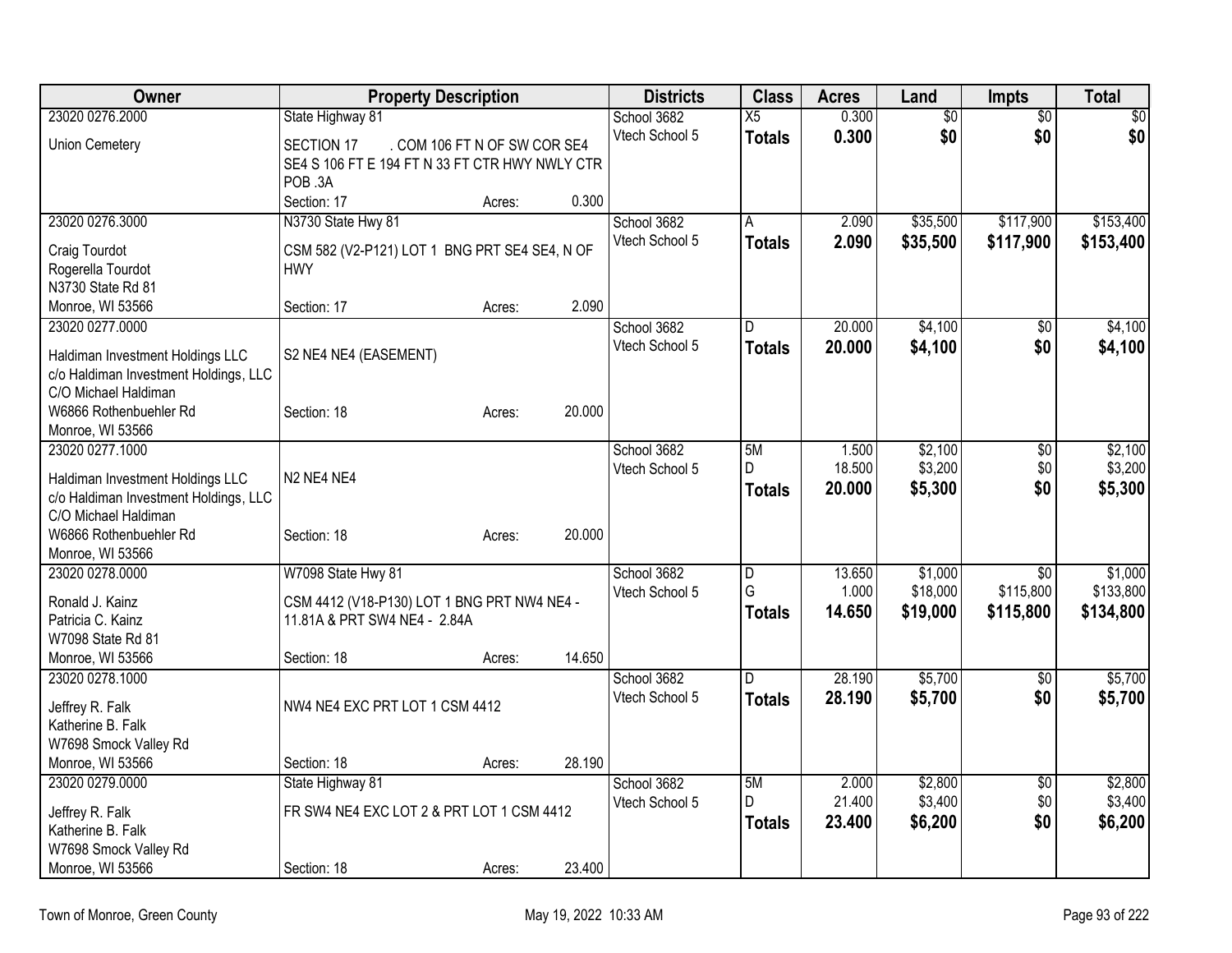| <b>Owner</b>                                        | <b>Property Description</b>                      |        |        | <b>Districts</b> | <b>Class</b>    | <b>Acres</b> | Land            | <b>Impts</b>    | <b>Total</b>   |
|-----------------------------------------------------|--------------------------------------------------|--------|--------|------------------|-----------------|--------------|-----------------|-----------------|----------------|
| 23020 0279.1000                                     | State Highway 81                                 |        |        | School 3682      | $\overline{X2}$ | 2.000        | $\overline{50}$ | $\overline{50}$ | $\frac{1}{20}$ |
| State of Wisconsin                                  | FR SW4 NE4 FOR HWY                               |        |        | Vtech School 5   | <b>Totals</b>   | 2.000        | \$0             | \$0             | \$0            |
| N/A                                                 |                                                  |        |        |                  |                 |              |                 |                 |                |
| Madison, WI 00000                                   |                                                  |        |        |                  |                 |              |                 |                 |                |
|                                                     | Section: 18                                      | Acres: | 2.000  |                  |                 |              |                 |                 |                |
| 23020 0279.2000                                     | State Highway 81                                 |        |        | School 3682      | 5M              | 10.000       | \$14,000        | $\overline{50}$ | \$14,000       |
| Ronald J. Kainz                                     | CSM 4412 (V18-P130) LOT 2 BNG PRT SW4 NE4        |        |        | Vtech School 5   | D               | 1.760        | \$400           | \$0             | \$400          |
| Patricia C. Kainz                                   |                                                  |        |        |                  | <b>Totals</b>   | 11.760       | \$14,400        | \$0             | \$14,400       |
| W7098 State Rd 81                                   |                                                  |        |        |                  |                 |              |                 |                 |                |
| Monroe, WI 53566                                    | Section: 18                                      | Acres: | 11.760 |                  |                 |              |                 |                 |                |
| 23020 0280.0000                                     | W6908 State Hwy 81                               |        |        | School 3682      | 5M              | 4.000        | \$5,600         | \$0             | \$5,600        |
| Ripatte Liane W Revocable Trust                     | PRT SE4 NE4 BEG N0*W 83.62 FT OF E4 CORNER ON    |        |        | Vtech School 5   | D               | 32.000       | \$4,100         | \$0             | \$4,100        |
| C/O Ralph Ovadal                                    | E LN SD SEC TH S89*W 649.5 FT TH S84*W 200.56 FT |        |        |                  | E               | 1.000        | \$100           | \$0             | \$100          |
| PO Box 314                                          | TH S89*W 476.28 FT TO W LN SE4 NE4 TH N0*W       |        |        |                  | G               | 1.000        | \$18,000        | \$83,000        | \$101,000      |
| Monroe, WI 53566                                    | Section: 18                                      | Acres: | 38.000 |                  | <b>Totals</b>   | 38.000       | \$27,800        | \$83,000        | \$110,800      |
| 23020 0280.1000                                     | State Highway 81                                 |        |        | School 3682      | X2              | 2.000        | \$0             | $\sqrt{6}$      | \$0            |
|                                                     | FR SE4 NE4 FOR HWY 2A                            |        |        | Vtech School 5   | <b>Totals</b>   | 2.000        | \$0             | \$0             | \$0            |
| State of Wisconsin<br>N/A                           |                                                  |        |        |                  |                 |              |                 |                 |                |
| Madison, WI 00000                                   |                                                  |        |        |                  |                 |              |                 |                 |                |
|                                                     | Section: 18                                      | Acres: | 2.000  |                  |                 |              |                 |                 |                |
| 23020 0281.0000                                     |                                                  |        |        | School 3682      | D               | 21.000       | \$4,000         | $\overline{50}$ | \$4,000        |
|                                                     | N 21A NE4 NW4                                    |        |        | Vtech School 5   | <b>Totals</b>   | 21.000       | \$4,000         | \$0             | \$4,000        |
| Nathaniel J. Arneson<br>Julie B. Arneson            |                                                  |        |        |                  |                 |              |                 |                 |                |
| N4058 Skinner Hollow Rd                             |                                                  |        |        |                  |                 |              |                 |                 |                |
| Monroe, WI 53566                                    | Section: 18                                      | Acres: | 21.000 |                  |                 |              |                 |                 |                |
| 23020 0281.1000                                     |                                                  |        |        | School 3682      | D               | 19.000       | \$3,600         | $\sqrt{6}$      | \$3,600        |
|                                                     |                                                  |        |        | Vtech School 5   | <b>Totals</b>   | 19.000       | \$3,600         | \$0             | \$3,600        |
| Julie B. Arneson et al                              | S 19A NE4 NW4                                    |        |        |                  |                 |              |                 |                 |                |
| c/o Nathaniel J. Arneson<br>N4058 Skinner Hollow Rd |                                                  |        |        |                  |                 |              |                 |                 |                |
| Monroe, WI 53566                                    | Section: 18                                      | Acres: | 19.000 |                  |                 |              |                 |                 |                |
| 23020 0282.0000                                     |                                                  |        |        | School 3682      | D               | 19.000       | \$3,700         | $\overline{50}$ | \$3,700        |
|                                                     |                                                  |        |        | Vtech School 5   | <b>Totals</b>   | 19.000       | \$3,700         | \$0             | \$3,700        |
| Nathaniel J. Arneson                                | N 19A NW4 NW4                                    |        |        |                  |                 |              |                 |                 |                |
| Julie B. Arneson                                    |                                                  |        |        |                  |                 |              |                 |                 |                |
| N4058 Skinner Hollow Rd                             |                                                  |        |        |                  |                 |              |                 |                 |                |
| Monroe, WI 53566                                    | Section: 18                                      | Acres: | 19.000 |                  |                 |              |                 |                 |                |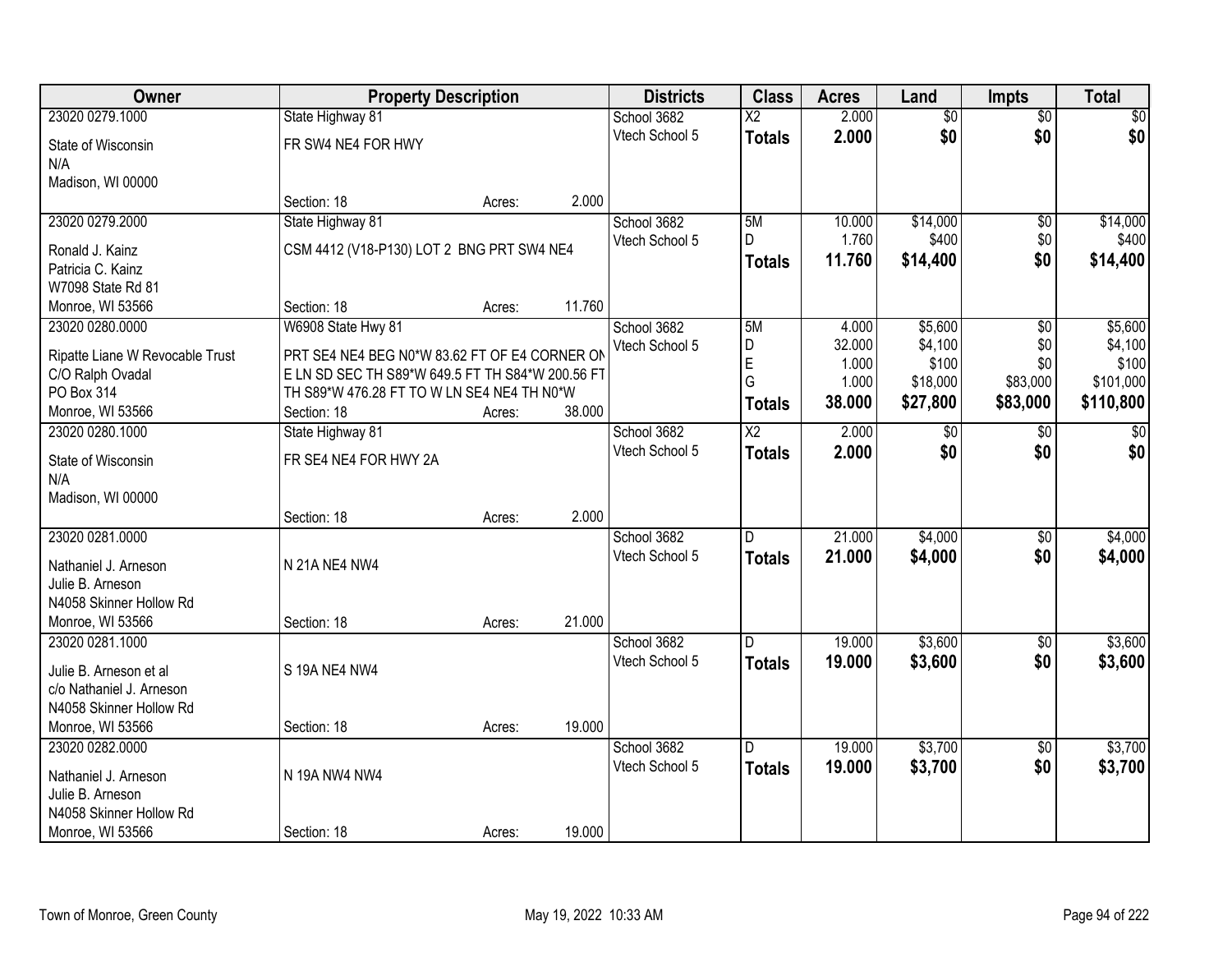| Owner                     |                                           | <b>Property Description</b> |        | <b>Districts</b> | <b>Class</b>           | <b>Acres</b> | Land            | <b>Impts</b>    | <b>Total</b>     |
|---------------------------|-------------------------------------------|-----------------------------|--------|------------------|------------------------|--------------|-----------------|-----------------|------------------|
| 23020 0282.1000           |                                           |                             |        | School 3682      |                        | 17.000       | \$3,000         | $\overline{30}$ | \$3,000          |
| Julie B. Arneson et al    | S 17A NW4 NW4                             |                             |        | Vtech School 5   | <b>Totals</b>          | 17.000       | \$3,000         | \$0             | \$3,000          |
| c/o Nathaniel J. Arneson  |                                           |                             |        |                  |                        |              |                 |                 |                  |
| N4058 Skinner Hollow Rd   |                                           |                             |        |                  |                        |              |                 |                 |                  |
| Monroe, WI 53566          | Section: 18                               | Acres:                      | 17.000 |                  |                        |              |                 |                 |                  |
| 23020 0283.0000           | State Highway 81                          |                             |        | School 3682      | 5M                     | 1.000        | \$1,400         | $\overline{50}$ | \$1,400          |
|                           |                                           |                             |        | Vtech School 5   | D                      | 15.000       | \$2,600         | \$0             | \$2,600          |
| Julie B. Arneson et al    | FR SW4 NW4                                |                             |        |                  | E                      | 16.160       | \$22,500        | \$0             | \$22,500         |
| c/o Nathaniel J. Arneson  |                                           |                             |        |                  | <b>Totals</b>          | 32.160       | \$26,500        | \$0             | \$26,500         |
| N4058 Skinner Hollow Rd   |                                           |                             |        |                  |                        |              |                 |                 |                  |
| Monroe, WI 53566          | Section: 18                               | Acres:                      | 32.160 |                  |                        |              |                 |                 |                  |
| 23020 0284.0000           | State Highway 81                          |                             |        | School 3682      | D<br>E                 | 19.000       | \$3,200         | \$0             | \$3,200          |
| Julie B. Arneson et al    | SE4 NW4 EXC CSM 859 (V3-P5)               |                             |        | Vtech School 5   |                        | 6.910        | \$9,700         | \$0             | \$9,700          |
| c/o Nathaniel J. Arneson  |                                           |                             |        |                  | <b>Totals</b>          | 25.910       | \$12,900        | \$0             | \$12,900         |
| N4058 Skinner Hollow Rd   |                                           |                             |        |                  |                        |              |                 |                 |                  |
| Monroe, WI 53566          | Section: 18                               | Acres:                      | 25.910 |                  |                        |              |                 |                 |                  |
| 23020 0284.0100           | W7120 State Hwy 81                        |                             |        | School 3682      | A                      | 11.350       | \$65,900        | \$156,300       | \$222,200        |
| Jim L. Moser              | CSM 859 (V3-P5) LOT 1 BNG PRT SE4 NW4     |                             |        | Vtech School 5   | <b>Totals</b>          | 11.350       | \$65,900        | \$156,300       | \$222,200        |
| Bonnie K. Moser           |                                           |                             |        |                  |                        |              |                 |                 |                  |
| W7120 State Rd 81         |                                           |                             |        |                  |                        |              |                 |                 |                  |
| Monroe, WI 53566          | Section: 18                               | Acres:                      | 11.350 |                  |                        |              |                 |                 |                  |
| 23020 0284.1000           | State Highway 81                          |                             |        | School 3682      | $\overline{\text{X2}}$ | 6.650        | $\overline{30}$ | $\overline{30}$ | $\overline{\$0}$ |
|                           |                                           |                             |        | Vtech School 5   | <b>Totals</b>          | 6.650        | \$0             | \$0             | \$0              |
| State of Wisconsin        | FR SW4 NW4 FOR HWY 3.91A & FR SE4 NW4 FOR |                             |        |                  |                        |              |                 |                 |                  |
| N/A                       | <b>HWY 2.74A</b>                          |                             |        |                  |                        |              |                 |                 |                  |
| Madison, WI 00000         |                                           |                             |        |                  |                        |              |                 |                 |                  |
|                           | Section: 18                               | Acres:                      | 6.650  |                  |                        |              |                 |                 |                  |
| 23020 0285.0000           | State Highway 81                          |                             |        | School 3682      | D                      | 35.340       | \$6,000         | $\overline{60}$ | \$6,000          |
| Himes-Bader Farm, LLC     | FR NE4 SW4                                |                             |        | Vtech School 5   | E                      | 1.000        | \$100           | \$0             | \$100            |
| c/o Himes-Bader Farm, LLC |                                           |                             |        |                  | <b>Totals</b>          | 36.340       | \$6,100         | \$0             | \$6,100          |
| W7210 County Rd B         |                                           |                             |        |                  |                        |              |                 |                 |                  |
| Monroe, WI 53566          | Section: 18                               | Acres:                      | 36.340 |                  |                        |              |                 |                 |                  |
| 23020 0286.0000           | State Highway 81                          |                             |        | School 3682      | D.                     | 32.460       | \$4,800         | $\overline{50}$ | \$4,800          |
|                           |                                           |                             |        | Vtech School 5   | <b>Totals</b>          | 32.460       | \$4,800         | \$0             | \$4,800          |
| Himes-Bader Farm, LLC     | FR NW4 SW4                                |                             |        |                  |                        |              |                 |                 |                  |
| c/o Himes-Bader Farm, LLC |                                           |                             |        |                  |                        |              |                 |                 |                  |
| W7210 County Rd B         |                                           |                             |        |                  |                        |              |                 |                 |                  |
| Monroe, WI 53566          | Section: 18                               | Acres:                      | 32.460 |                  |                        |              |                 |                 |                  |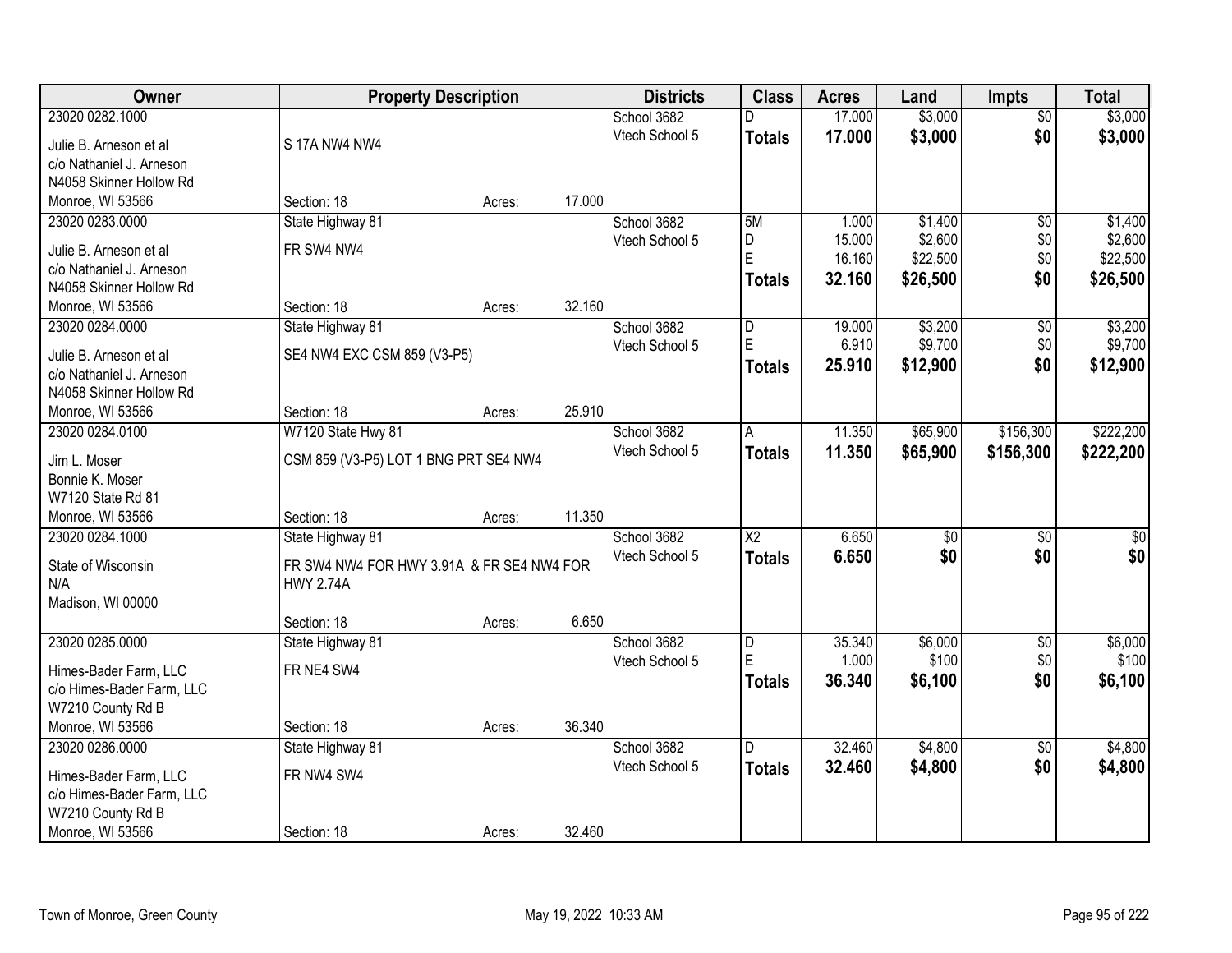| <b>Owner</b>              | <b>Property Description</b>               |                     |        | <b>Districts</b> | <b>Class</b>             | <b>Acres</b>    | Land             | <b>Impts</b>    | <b>Total</b>     |
|---------------------------|-------------------------------------------|---------------------|--------|------------------|--------------------------|-----------------|------------------|-----------------|------------------|
| 23020 0286.1000           | State Highway 81                          |                     |        | School 3682      | $\overline{\mathsf{x2}}$ | 7.320           | $\overline{50}$  | $\overline{50}$ | \$0              |
| State of Wisconsin        | FR NE4 SW4 & NW4 SW4                      |                     |        | Vtech School 5   | <b>Totals</b>            | 7.320           | \$0              | \$0             | \$0              |
| N/A                       |                                           |                     |        |                  |                          |                 |                  |                 |                  |
| Madison, WI 00000         |                                           |                     |        |                  |                          |                 |                  |                 |                  |
|                           | Section: 18                               | Acres:              | 7.320  |                  |                          |                 |                  |                 |                  |
| 23020 0287.0000           | W7197 State Hwy 81                        |                     |        | School 3682      | 5M                       | 15.000          | \$21,000         | $\overline{50}$ | \$21,000         |
| Himes-Bader Farm, LLC     | SW4 SW4                                   |                     |        | Vtech School 5   | D                        | 19.000          | \$1,800          | \$0             | \$1,800          |
| c/o Himes-Bader Farm, LLC |                                           |                     |        |                  | E<br>G                   | 1.170<br>1.000  | \$100<br>\$5,000 | \$0<br>\$3,500  | \$100<br>\$8,500 |
| W7210 County Rd B         |                                           |                     |        |                  | <b>Totals</b>            | 36.170          | \$27,900         | \$3,500         | \$31,400         |
| Monroe, WI 53566          | Section: 18                               | Acres:              | 36.170 |                  |                          |                 |                  |                 |                  |
| 23020 0288.0000           |                                           |                     |        | School 3682      | D                        | 39.000          | \$3,700          | \$0             | \$3,700          |
| Himes-Bader Farm, LLC     | SE4 SW4                                   |                     |        | Vtech School 5   | $\mathsf E$              | 1.000           | \$100            | \$0             | \$100            |
| c/o Himes-Bader Farm, LLC |                                           |                     |        |                  | <b>Totals</b>            | 40.000          | \$3,800          | \$0             | \$3,800          |
| W7210 County Rd B         |                                           |                     |        |                  |                          |                 |                  |                 |                  |
| Monroe, WI 53566          | Section: 18                               | Acres:              | 40.000 |                  |                          |                 |                  |                 |                  |
| 23020 0289.0000           | State Highway 81                          |                     |        | School 3682      | D                        | 36.010          | \$2,300          | $\sqrt[6]{3}$   | \$2,300          |
| Gremp-Bader Farm, LLC     | FR NE4 SE4                                |                     |        | Vtech School 5   | E                        | 1.000           | \$100            | \$0             | \$100            |
| W7210 County Rd B         |                                           |                     |        |                  | G                        | 0.250<br>37.260 | \$500            | \$500           | \$1,000          |
| Monroe, WI 53566          |                                           |                     |        |                  | Totals                   |                 | \$2,900          | \$500           | \$3,400          |
|                           | Section: 18                               | Acres:              | 37.260 |                  |                          |                 |                  |                 |                  |
| 23020 0290.0000           | State Highway 81                          |                     |        | School 3682      | $\overline{D}$           | 37.000          | \$2,400          | $\overline{30}$ | \$2,400          |
| Gremp-Bader Farm, LLC     | FR NW4 SE4                                |                     |        | Vtech School 5   | G                        | 0.260           | \$1,000          | \$800           | \$1,800          |
| W7210 County Rd B         |                                           |                     |        |                  | <b>Totals</b>            | 37.260          | \$3,400          | \$800           | \$4,200          |
| Monroe, WI 53566          |                                           |                     |        |                  |                          |                 |                  |                 |                  |
|                           | Section: 18                               | Acres:              | 37.260 |                  |                          |                 |                  |                 |                  |
| 23020 0290.1000           | State Highway 81                          |                     |        | School 3682      | $\overline{\text{X2}}$   | 5.480           | $\overline{50}$  | $\overline{30}$ | $\overline{\$0}$ |
| State of Wisconsin        | SECTION 18                                | . PARC N2 SE4 5.48A |        | Vtech School 5   | <b>Totals</b>            | 5.480           | \$0              | \$0             | \$0              |
| N/A                       |                                           |                     |        |                  |                          |                 |                  |                 |                  |
| Madison, WI 00000         |                                           |                     |        |                  |                          |                 |                  |                 |                  |
|                           | Section: 18                               | Acres:              | 5.480  |                  |                          |                 |                  |                 |                  |
| 23020 0291.1000           | W7071 Voegli Rd                           |                     |        | School 3682      | $\overline{D}$           | 9.790           | \$600            | $\overline{50}$ | \$600            |
| Gremp-Bader Farm, LLC     | CSM 5308 (V25-P269) LOT 1 BNG PRT SW4 SE4 |                     |        | Vtech School 5   | G                        | 1.000           | \$18,000         | \$445,100       | \$463,100        |
| W7210 County Rd B         | SEC18 & PRT NW4 NE4 SEC 19                |                     |        |                  | Totals                   | 10.790          | \$18,600         | \$445,100       | \$463,700        |
| Monroe, WI 53566          |                                           |                     |        |                  |                          |                 |                  |                 |                  |
|                           | Section:                                  | Acres:              | 10.790 |                  |                          |                 |                  |                 |                  |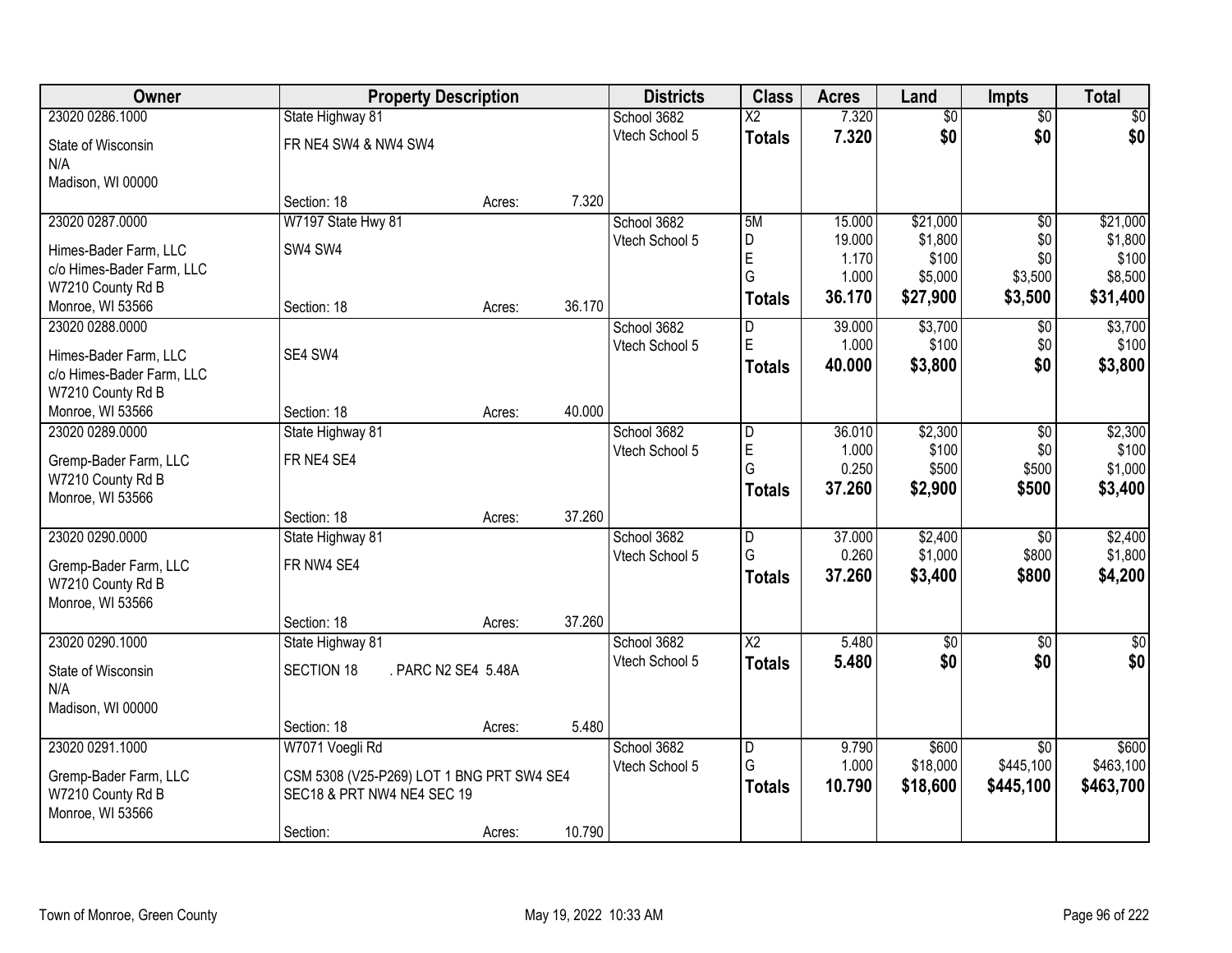| Owner                                                                             | <b>Property Description</b>                                                                |        |        | <b>Districts</b>              | <b>Class</b>                           | <b>Acres</b>                       | Land                                     | <b>Impts</b>                         | <b>Total</b>                               |
|-----------------------------------------------------------------------------------|--------------------------------------------------------------------------------------------|--------|--------|-------------------------------|----------------------------------------|------------------------------------|------------------------------------------|--------------------------------------|--------------------------------------------|
| 23020 0291.2000                                                                   |                                                                                            |        |        | School 3682                   |                                        | 29.530                             | \$2,900                                  | $\overline{50}$                      | \$2,900                                    |
| Gremp-Bader Farm, LLC<br>W7210 County Rd B<br>Monroe, WI 53566                    | SW4 SE4 EXC CSM 5308 LOT 1                                                                 |        |        | Vtech School 5                | <b>Totals</b>                          | 29.530                             | \$2,900                                  | \$0                                  | \$2,900                                    |
|                                                                                   | Section:                                                                                   | Acres: | 29.530 |                               |                                        |                                    |                                          |                                      |                                            |
| 23020 0292.0000                                                                   | W7123 Voegli Rd                                                                            |        |        | School 3682                   | D                                      | 39.000                             | \$3,300                                  | \$0                                  | \$3,300                                    |
| Gremp-Bader Farm, LLC<br>W7210 County Rd B<br>Monroe, WI 53566                    | SE4 SE4                                                                                    |        |        | Vtech School 5                | G<br><b>Totals</b>                     | 1.000<br>40.000                    | \$18,000<br>\$21,300                     | \$62,200<br>\$62,200                 | \$80,200<br>\$83,500                       |
|                                                                                   | Section: 18                                                                                | Acres: | 40.000 |                               |                                        |                                    |                                          |                                      |                                            |
| 23020 0293.0000                                                                   | Voegli Rd                                                                                  |        |        | School 3682                   | $\overline{D}$                         | 38.000                             | \$3,600                                  | \$0                                  | \$3,600                                    |
| Gremp-Bader Farm, LLC<br>W7210 County Rd B                                        | NE4 NE4                                                                                    |        |        | Vtech School 5                | E<br><b>Totals</b>                     | 2.000<br>40.000                    | \$100<br>\$3,700                         | \$0<br>\$0                           | \$100<br>\$3,700                           |
| Monroe, WI 53566                                                                  | Section: 19                                                                                | Acres: | 40.000 |                               |                                        |                                    |                                          |                                      |                                            |
| 23020 0294.1000                                                                   | W7011 Voegli Rd                                                                            |        |        | School 3682                   | D                                      | 37.680                             | \$4,000                                  | $\sqrt[6]{3}$                        | \$4,000                                    |
| Gremp-Bader Farm, LLC<br>W7210 County Rd B<br>Monroe, WI 53566                    | NW4 NE4 EXC CSM 5308 LOT 1                                                                 |        |        | Vtech School 5                | E<br>G<br>Totals                       | 1.000<br>1.000<br>39.680           | \$100<br>\$18,000<br>\$22,100            | \$0<br>\$132,300<br>\$132,300        | \$100<br>\$150,300<br>\$154,400            |
|                                                                                   | Section:                                                                                   | Acres: | 39.680 |                               |                                        |                                    |                                          |                                      |                                            |
| 23020 0295.0000<br>Gremp-Bader Farm, LLC<br>W7210 County Rd B<br>Monroe, WI 53566 | SW4 NE4                                                                                    |        |        | School 3682<br>Vtech School 5 | $\overline{D}$<br><b>Totals</b>        | 40.000<br>40.000                   | \$5,400<br>\$5,400                       | \$0<br>\$0                           | \$5,400<br>\$5,400                         |
|                                                                                   | Section: 19                                                                                | Acres: | 40.000 |                               |                                        |                                    |                                          |                                      |                                            |
| 23020 0296.0100<br>Dillon W. Weckerly<br>W6368 Iliff Rd<br>Monroe, WI 53566       | SE4 NE4 EXC PRT LOT 1 CSM 4831                                                             |        |        | School 3682<br>Vtech School 5 | D.<br><b>Totals</b>                    | 1.740<br>1.740                     | \$400<br>\$400                           | \$0<br>\$0                           | \$400<br>\$400                             |
|                                                                                   | Section: 19                                                                                | Acres: | 1.740  |                               |                                        |                                    |                                          |                                      |                                            |
| 23020 0296.0300                                                                   | W6907 Voegli Rd                                                                            |        |        | School 3682                   | 5M                                     | 6.410                              | \$9,000                                  | $\overline{50}$                      | \$9,000                                    |
| Paul M. Dammen et al<br>c/o Paul M. Dammen<br>W6907 Voegli Rd<br>Monroe, WI 53566 | CSM 4831 (V21-P196) LOT 1 BNG PRT SEC 20 SW4<br>NW4 & SEC 19 SE4 NE4 & NE4 SE4<br>Section: | Acres: | 42.660 | Vtech School 5                | D<br>$\mathsf E$<br>G<br><b>Totals</b> | 27.790<br>6.460<br>2.000<br>42.660 | \$2,900<br>\$700<br>\$18,000<br>\$30,600 | \$0<br>\$0<br>\$130,900<br>\$130,900 | \$2,900<br>\$700<br>\$148,900<br>\$161,500 |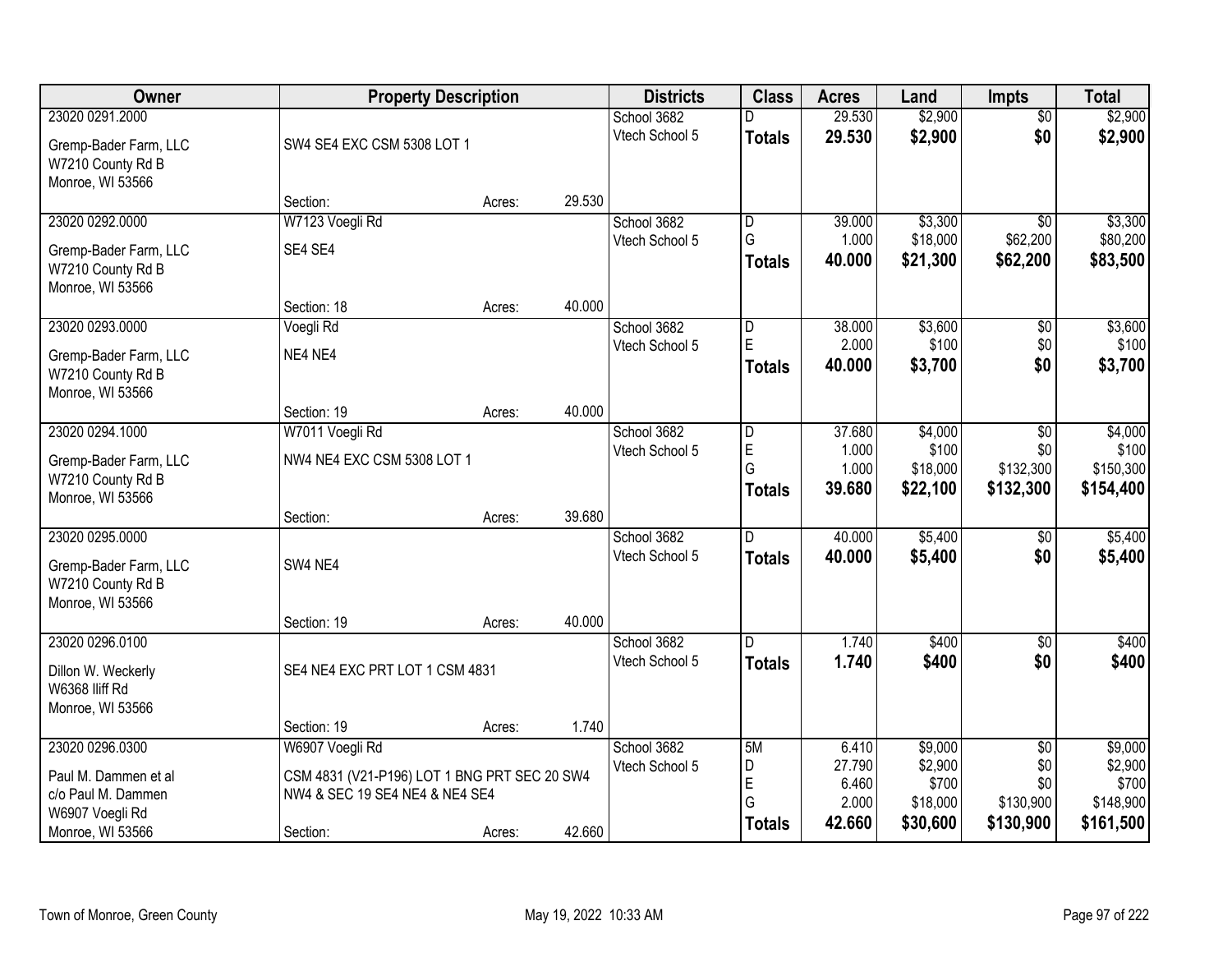| Owner                     |                                                            | <b>Property Description</b> |        | <b>Districts</b> | <b>Class</b>   | <b>Acres</b> | Land     | <b>Impts</b>           | <b>Total</b> |
|---------------------------|------------------------------------------------------------|-----------------------------|--------|------------------|----------------|--------------|----------|------------------------|--------------|
| 23020 0297.0000           |                                                            |                             |        | School 3682      |                | 40.000       | \$5,700  | $\overline{50}$        | \$5,700      |
| Gremp-Bader Farm, LLC     | NE4 NW4                                                    |                             |        | Vtech School 5   | <b>Totals</b>  | 40.000       | \$5,700  | \$0                    | \$5,700      |
| W7210 County Rd B         |                                                            |                             |        |                  |                |              |          |                        |              |
| Monroe, WI 53566          |                                                            |                             |        |                  |                |              |          |                        |              |
|                           | Section: 19                                                | Acres:                      | 40.000 |                  |                |              |          |                        |              |
| 23020 0298.0000           |                                                            |                             |        | School 3682      | $\overline{D}$ | 14.000       | \$2,400  | $\overline{50}$        | \$2,400      |
| Himes-Bader Farm, LLC     | N 14A NW4 NW4                                              |                             |        | Vtech School 5   | <b>Totals</b>  | 14.000       | \$2,400  | \$0                    | \$2,400      |
| c/o Himes-Bader Farm, LLC |                                                            |                             |        |                  |                |              |          |                        |              |
| W7210 County Rd B         |                                                            |                             |        |                  |                |              |          |                        |              |
| Monroe, WI 53566          | Section: 19                                                | Acres:                      | 14.000 |                  |                |              |          |                        |              |
| 23020 0298.1000           |                                                            |                             |        | School 3682      | D              | 22.370       | \$3,200  | $\overline{50}$        | \$3,200      |
|                           |                                                            |                             |        | Vtech School 5   | <b>Totals</b>  | 22.370       | \$3,200  | \$0                    | \$3,200      |
| Robert J. Ammon           | S 22.37A NW4 NW4                                           |                             |        |                  |                |              |          |                        |              |
| Katherine Ammon           |                                                            |                             |        |                  |                |              |          |                        |              |
| W7098 County Rd Y         |                                                            |                             |        |                  |                |              |          |                        |              |
| Monroe, WI 53566          | Section: 19                                                | Acres:                      | 22.370 |                  |                |              |          |                        |              |
| 23020 0299.0000           | W7098 County Hwy Y                                         |                             |        | School 3682      | D              | 35.720       | \$3,700  | \$0                    | \$3,700      |
| Robert J. Ammon           | SW4 NW4                                                    |                             |        | Vtech School 5   | G              | 1.000        | \$18,000 | \$80,600               | \$98,600     |
| Katherine Ammon           |                                                            |                             |        |                  | <b>Totals</b>  | 36.720       | \$21,700 | \$80,600               | \$102,300    |
| W7098 County Rd Y         |                                                            |                             |        |                  |                |              |          |                        |              |
| Monroe, WI 53566          | Section: 19                                                | Acres:                      | 36.720 |                  |                |              |          |                        |              |
| 23020 0300.0000           |                                                            |                             |        | School 3682      | D              | 39.000       | \$5,100  | $\overline{50}$        | \$5,100      |
| Robert J. Ammon           | SE4 NW4                                                    |                             |        | Vtech School 5   | E              | 1.000        | \$100    | \$0                    | \$100        |
| Katherine Ammon           |                                                            |                             |        |                  | <b>Totals</b>  | 40.000       | \$5,200  | \$0                    | \$5,200      |
| W7098 County Rd Y         |                                                            |                             |        |                  |                |              |          |                        |              |
| Monroe, WI 53566          | Section: 19                                                | Acres:                      | 40.000 |                  |                |              |          |                        |              |
| 23020 0301.0200           | County Rd Y                                                |                             |        | School 3682      |                | 15.310       | \$42,900 | $\sqrt{$0}$            | \$42,900     |
|                           |                                                            |                             |        | Vtech School 5   | <b>Totals</b>  | 15.310       | \$42,900 | \$0                    | \$42,900     |
| Dillon W. Weckerly        | N 16A NE4 SW4 (PT POS), EXC PT NE4 SW4, COM W4             |                             |        |                  |                |              |          |                        |              |
| W6368 IIiff Rd            | COR TH S89*E ALG N LN OF SW4 1200.96 FT TO POB             |                             |        |                  |                |              |          |                        |              |
| Monroe, WI 53566          | TH S89*E ALG N LN 64 FT TH S0*W 528.58 FT TO N<br>Section: |                             | 15.310 |                  |                |              |          |                        |              |
| 23020 0301.1000           |                                                            | Acres:                      |        | School 3682      |                | 1.987        | \$2,800  |                        | \$2,800      |
|                           |                                                            |                             |        | Vtech School 5   | 5M<br>D        | 22.000       | \$3,200  | $\overline{50}$<br>\$0 | \$3,200      |
| Christopher R. Rowe       | BEG S4 COR SEC 19 TH N89*W 1316.17 FT TH N37*W             |                             |        |                  |                |              |          | \$0                    |              |
| Jacqueline M. Rowe        | 11.84 FT TH N0*E 300.03 FT TH N1*E 264.47 FT TH            |                             |        |                  | <b>Totals</b>  | 23.987       | \$6,000  |                        | \$6,000      |
| 103 Chapin Way            | N71*W 33.84 FT TH S89*W 119.81 FT TH N15*W                 |                             |        |                  |                |              |          |                        |              |
| Oswego, IL 60543-4009     | Section: 19                                                | Acres:                      | 23.987 |                  |                |              |          |                        |              |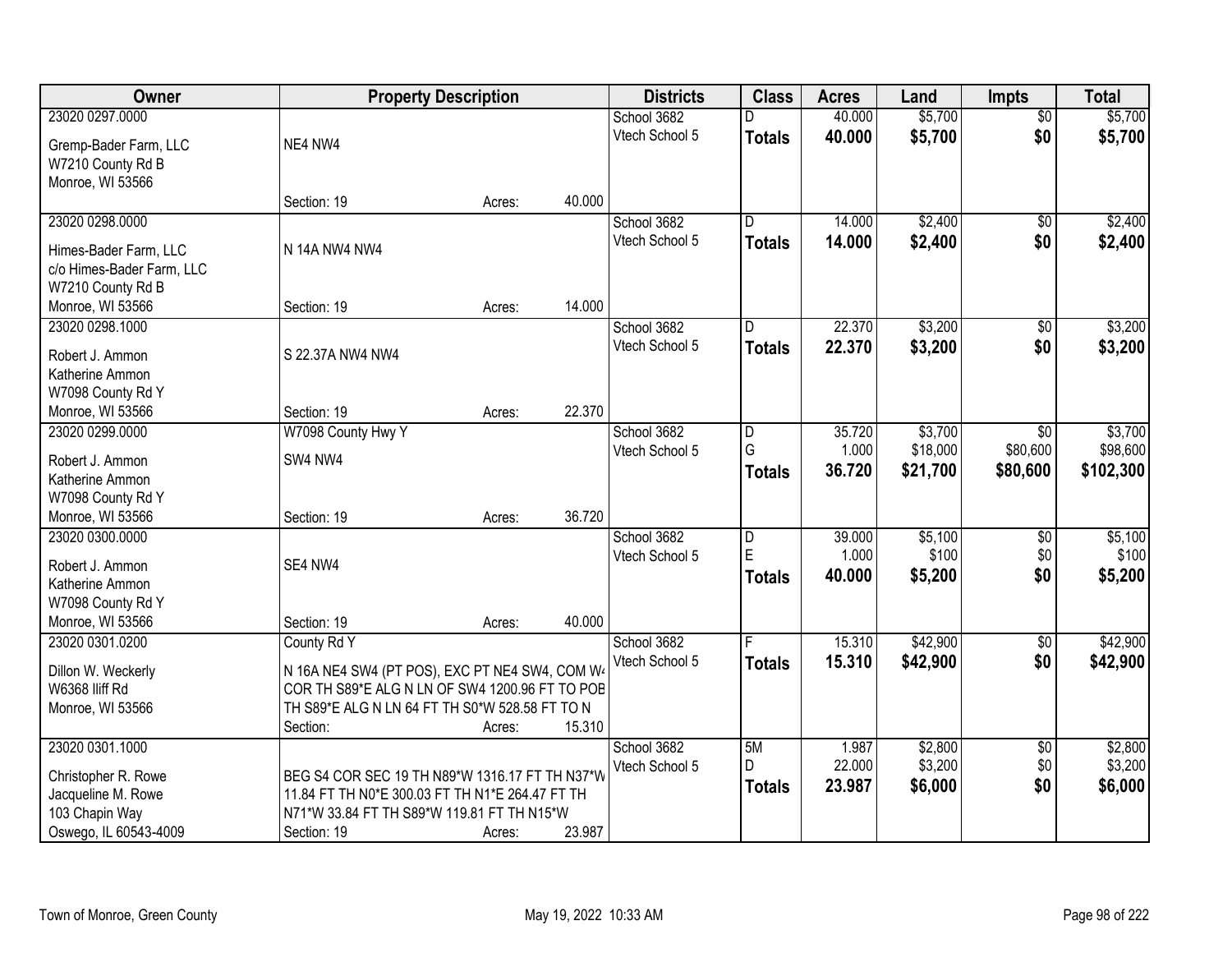| Owner                                   | <b>Property Description</b>                      | <b>Districts</b> | <b>Class</b>            | <b>Acres</b> | Land     | <b>Impts</b>    | <b>Total</b> |
|-----------------------------------------|--------------------------------------------------|------------------|-------------------------|--------------|----------|-----------------|--------------|
| 23020 0302.0100                         | County Rd Y                                      | School 3682      |                         | 38.270       | \$5,000  | $\overline{50}$ | \$5,000      |
| Robert J. Ammon                         | NW4 SW4 -37.08A; PRT SW4 SW4, COM SW COR SD      | Vtech School 5   | <b>Totals</b>           | 38.270       | \$5,000  | \$0             | \$5,000      |
| Katherine Ammon                         | SEC TH N0*E 1287.32 FT POB TH N0*E 28.66 FT TH   |                  |                         |              |          |                 |              |
| W7098 County Rd Y                       | S89*E 745.09 FT TH S2*W 33.22 FT TH S89*W 218.27 |                  |                         |              |          |                 |              |
| Monroe, WI 53566                        | 38.270<br>Section:<br>Acres:                     |                  |                         |              |          |                 |              |
| 23020 0303.0100                         |                                                  | School 3682      | $\overline{\mathsf{D}}$ | 3.960        | \$900    | \$0             | \$900        |
|                                         |                                                  | Vtech School 5   | <b>Totals</b>           | 3.960        | \$900    | \$0             | \$900        |
| <b>Wellington Charles and Christine</b> | CSM 4494 (V18-P303) LOT 1 BNG PRT SW4 SW4        |                  |                         |              |          |                 |              |
| Revocable Trust 3/3/11                  |                                                  |                  |                         |              |          |                 |              |
| c/o Wellington Charles and Christine    |                                                  |                  |                         |              |          |                 |              |
| Revocable Trust                         | 3.960<br>Section:<br>Acres:                      |                  |                         |              |          |                 |              |
| W7090 County Rd Y                       |                                                  |                  |                         |              |          |                 |              |
| Monroe, WI 53566                        |                                                  |                  |                         |              |          |                 |              |
| 23020 0303.0200                         | W7094 County Hwy Y                               | School 3682      | A                       | 2.000        | \$35,000 | \$239,500       | \$274,500    |
| Alan B. Beardmore                       | CSM 4494 (V18-P303) LOT 2 BNG PRT SW4 SW4        | Vtech School 5   | <b>Totals</b>           | 2.000        | \$35,000 | \$239,500       | \$274,500    |
| Jessica C. Wellington                   |                                                  |                  |                         |              |          |                 |              |
| W7094 County Rd Y                       |                                                  |                  |                         |              |          |                 |              |
| Monroe, WI 53566                        | 2.000<br>Section:<br>Acres:                      |                  |                         |              |          |                 |              |
| 23020 0303.0400                         |                                                  | School 3682      | D.                      | 4.300        | \$900    | \$0             | \$900        |
|                                         |                                                  | Vtech School 5   |                         | 4.300        |          |                 |              |
| Christopher R. Rowe                     | PRT SW4 SW4 (SEE PCL 0301.1 FOR COMPLETE         |                  | <b>Totals</b>           |              | \$900    | \$0             | \$900        |
| Jacqueline M. Rowe                      | DESC)                                            |                  |                         |              |          |                 |              |
| 103 Chapin Way                          |                                                  |                  |                         |              |          |                 |              |
| Oswego, IL 60543-4009                   | 4.300<br>Section:<br>Acres:                      |                  |                         |              |          |                 |              |
| 23020 0303.1000                         |                                                  | School 3682      | D                       | 19.640       | \$3,500  | $\overline{30}$ | \$3,500      |
|                                         |                                                  | Vtech School 5   | <b>Totals</b>           | 19.640       | \$3,500  | \$0             | \$3,500      |
| Wellington Charles and Christine        | PRT SW4 SW4 COM SW COR SD SEC 19 POB TH          |                  |                         |              |          |                 |              |
| Revocable Trust 3/3/11                  | N0*E 1287.37 FT TH S88*E 525.55 FT TH S14*E      |                  |                         |              |          |                 |              |
| c/o Wellington Charles and Christine    | 729.26 FT TH S3*E 1027.85 FT TH N81*E 466.35 FT  |                  |                         |              |          |                 |              |
| Revocable Trust                         | Section: 19<br>19.640<br>Acres:                  |                  |                         |              |          |                 |              |
| W7090 County Rd Y                       |                                                  |                  |                         |              |          |                 |              |
| Monroe, WI 53566                        |                                                  |                  |                         |              |          |                 |              |
| 23020 0303.2000                         |                                                  | School 3682      | D.                      | 5.880        | \$1,300  | $\sqrt[6]{30}$  | \$1,300      |
| Wellington Charles and Christine        | PRT SW4 SW4 COM S4 COR SD SEC 19 TH N89*W        | Vtech School 5   | <b>Totals</b>           | 5.880        | \$1,300  | \$0             | \$1,300      |
| Revocable Trust 3/3/11                  | 1316.14 FT TO SW COR SE4 SW4 POB TH S0*W 381.7   |                  |                         |              |          |                 |              |
| c/o Wellington Charles and Christine    | FT TH S81*W 466.35 FT TH N3*W 1027.85 FT TH      |                  |                         |              |          |                 |              |
| Revocable Trust                         | 5.880<br>Section: 19<br>Acres:                   |                  |                         |              |          |                 |              |
| W7090 County Rd Y                       |                                                  |                  |                         |              |          |                 |              |
| Monroe, WI 53566                        |                                                  |                  |                         |              |          |                 |              |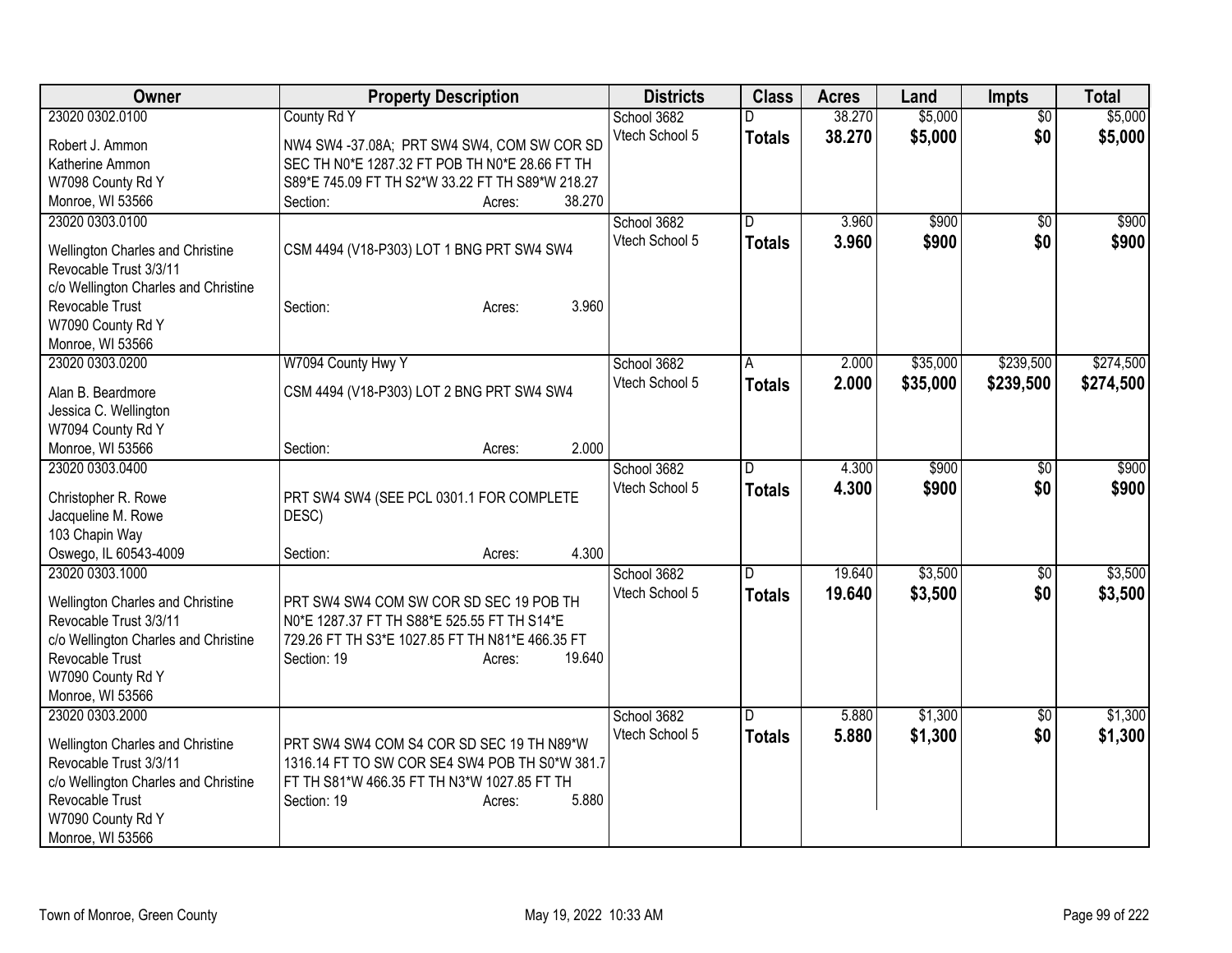| Owner                              |                                                  | <b>Property Description</b> |        | <b>Districts</b> | <b>Class</b>  | <b>Acres</b> | Land     | <b>Impts</b>    | <b>Total</b> |
|------------------------------------|--------------------------------------------------|-----------------------------|--------|------------------|---------------|--------------|----------|-----------------|--------------|
| 23020 0304.0000                    | W7096 County Hwy Y                               |                             |        | School 3682      | D             | 39.000       | \$5,200  | $\overline{50}$ | \$5,200      |
| Christopher R. Rowe                | SE4 SW4 40A; ALSO PRT NW4 NE4 SEC 30 LYG N OF    |                             |        | Vtech School 5   | G             | 1.000        | \$18,000 | \$84,000        | \$102,000    |
| Jacqueline M. Rowe                 | ROW CTY HWY Y(SEE PCL 0301.1000 FOR              |                             |        |                  | <b>Totals</b> | 40.000       | \$23,200 | \$84,000        | \$107,200    |
| 103 Chapin Way                     | <b>COMPLETE DESC)</b>                            |                             |        |                  |               |              |          |                 |              |
| Oswego, IL 60543-4009              | Section: 19                                      | Acres:                      | 40.000 |                  |               |              |          |                 |              |
| 23020 0305.0100                    |                                                  |                             |        | School 3682      | 5M            | 2.250        | \$3,200  | $\overline{50}$ | \$3,200      |
|                                    |                                                  |                             |        | Vtech School 5   | D.            | 36.660       | \$6,100  | \$0             | \$6,100      |
| Dillon W. Weckerly                 | NE4 SE4 EXC PRT LOT 1 CSM 4831                   |                             |        |                  | <b>Totals</b> | 38.910       | \$9,300  | \$0             | \$9,300      |
| W6368 Iliff Rd                     |                                                  |                             |        |                  |               |              |          |                 |              |
| Monroe, WI 53566                   | Section: 19                                      | Acres:                      | 38.910 |                  |               |              |          |                 |              |
| 23020 0306.0000                    |                                                  |                             |        | School 3682      | 5M            | 17.000       | \$23,800 | $\overline{50}$ | \$23,800     |
|                                    |                                                  |                             |        | Vtech School 5   | D             | 23.000       | \$3,300  | \$0             | \$3,300      |
| Dillon W. Weckerly                 | NW4 SE4 (PRT OF POS)                             |                             |        |                  |               | 40.000       | \$27,100 | \$0             | \$27,100     |
| W6368 IIiff Rd                     |                                                  |                             |        |                  | <b>Totals</b> |              |          |                 |              |
| Monroe, WI 53566                   |                                                  |                             |        |                  |               |              |          |                 |              |
|                                    | Section: 19                                      | Acres:                      | 40.000 |                  |               |              |          |                 |              |
| 23020 0307.0102                    | W7084 County Hwy Y                               |                             |        | School 3682      | Α             | 0.950        | \$17,100 | \$143,400       | \$160,500    |
| Jaimee N. Gilbert                  | CSM 2113 (V7-P56) LOT 1 BNG PRT SW4 SE4 EXC      |                             |        | Vtech School 5   | <b>Totals</b> | 0.950        | \$17,100 | \$143,400       | \$160,500    |
| Tyler J. Stutz                     | PRT COM S4 COR SEC 19 TH S89*E 316.85 FT POB     |                             |        |                  |               |              |          |                 |              |
| W7084 County Rd Y                  | TH S89*E 10.13 FT TH N0*W 33.92 FT TO NLY ROW    |                             |        |                  |               |              |          |                 |              |
| Monroe, WI 53566                   | Section:                                         | Acres:                      | 0.950  |                  |               |              |          |                 |              |
| 23020 0307.0104                    |                                                  |                             |        | School 3682      | 5M            | 6.000        | \$8,400  | \$0             | \$8,400      |
|                                    |                                                  |                             |        | Vtech School 5   | D             | 20.420       | \$3,900  | \$0             | \$3,900      |
| Wald David and Marcia Living Trust | E 27.67A SW4 SE4 EXC CSM 2113 & EXC .25A ALG W   |                             |        |                  | <b>Totals</b> | 26.420       | \$12,300 | \$0             | \$12,300     |
| W6898 County Rd Y                  | <b>SIDE</b>                                      |                             |        |                  |               |              |          |                 |              |
| Monroe, WI 53566                   |                                                  |                             |        |                  |               |              |          |                 |              |
|                                    | Section:                                         | Acres:                      | 26.420 |                  |               |              |          |                 |              |
| 23020 0307.1001                    | W7088 County Hwy Y                               |                             |        | School 3682      | A             | 2.100        | \$35,500 | \$79,500        | \$115,000    |
| Lee D. Rowe                        | CSM 4605 (V19-P236) LOT 1 BNG PRT SW4 SE4        |                             |        | Vtech School 5   | <b>Totals</b> | 2.100        | \$35,500 | \$79,500        | \$115,000    |
| Deborah A. Rowe                    |                                                  |                             |        |                  |               |              |          |                 |              |
| W7088 County Rd Y                  |                                                  |                             |        |                  |               |              |          |                 |              |
| Monroe, WI 53566                   | Section:                                         | Acres:                      | 2.100  |                  |               |              |          |                 |              |
| 23020 0307.1002                    |                                                  |                             |        | School 3682      | D             | 8.030        | \$1,600  | $\overline{50}$ | \$1,600      |
| Christopher R. Rowe                | W 10A SW4 SE4 EXC LOT 1 CSM 4605; ALSO COM S4    |                             |        | Vtech School 5   | <b>Totals</b> | 8.030        | \$1,600  | \$0             | \$1,600      |
| Jacqueline M. Rowe                 | COR SD SEC TH S89*E ALG S LN 316.85 FT POB TH    |                             |        |                  |               |              |          |                 |              |
| 103 Chapin Way                     | S89*E 10.13 FT TH N0*W 33.92 FT TH N83*E 1.74 FT |                             |        |                  |               |              |          |                 |              |
| Oswego, IL 60543-4009              | Section:                                         | Acres:                      | 8.030  |                  |               |              |          |                 |              |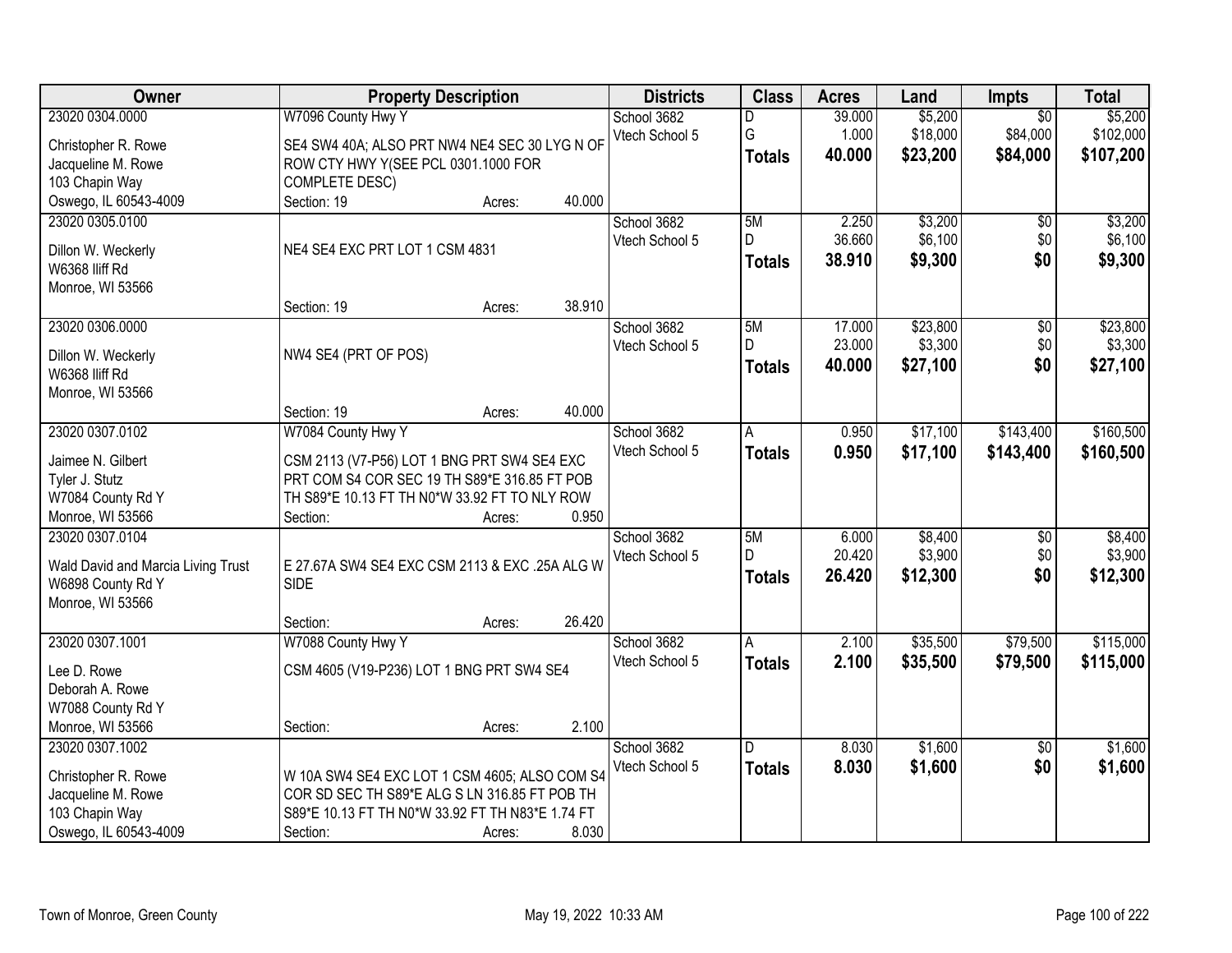| Owner                              | <b>Property Description</b>                                       |                     |        | <b>Districts</b> | <b>Class</b>            | <b>Acres</b>   | Land              | <b>Impts</b>    | <b>Total</b>       |
|------------------------------------|-------------------------------------------------------------------|---------------------|--------|------------------|-------------------------|----------------|-------------------|-----------------|--------------------|
| 23020 0307.2000                    | County Rd Y                                                       |                     |        | School 3682      | X3                      | 2.330          | $\overline{50}$   | $\overline{50}$ | $\sqrt{50}$        |
| <b>Green County</b>                | <b>SECTION 19</b>                                                 | . PARC E2 SE4 2.33A |        | Vtech School 5   | <b>Totals</b>           | 2.330          | \$0               | \$0             | \$0                |
|                                    |                                                                   |                     |        |                  |                         |                |                   |                 |                    |
|                                    |                                                                   |                     |        |                  |                         |                |                   |                 |                    |
|                                    | Section: 19                                                       | Acres:              | 2.330  |                  |                         |                |                   |                 |                    |
| 23020 0308.0000                    | W6898 County Hwy Y                                                |                     |        | School 3682      | $\overline{\mathsf{D}}$ | 38.000         | \$7,600           | $\overline{30}$ | \$7,600            |
| Wald David and Marcia Living Trust | SE4 SE4                                                           |                     |        | Vtech School 5   | $\mathsf E$<br>G        | 1.000<br>1.000 | \$100<br>\$18,000 | \$0<br>\$95,200 | \$100<br>\$113,200 |
| W6898 County Rd Y                  |                                                                   |                     |        |                  |                         | 40.000         | \$25,700          | \$95,200        | \$120,900          |
| Monroe, WI 53566                   |                                                                   |                     |        |                  | <b>Totals</b>           |                |                   |                 |                    |
|                                    | Section: 19                                                       | Acres:              | 40.000 |                  |                         |                |                   |                 |                    |
| 23020 0309.0000                    | State Highway 81                                                  |                     |        | School 3682      | D                       | 2.750          | \$500             | \$0             | \$500              |
| Zeitler Trust Dated 7/20/99        | NE4 NE4 SEC 20 LYG N HWY, BGN PT 19 RODS S OF                     |                     |        | Vtech School 5   | E                       | 0.500          | \$100             | \$0             | \$100              |
| c/o Zeitler Trust                  | NE COR OF NE4 NE4 TH N 19 RODS TH W 54 RODS                       |                     |        |                  | <b>Totals</b>           | 3.250          | \$600             | \$0             | \$600              |
| N2045 Alphorn Rd                   | TH SE 56 RODS TO POB                                              |                     |        |                  |                         |                |                   |                 |                    |
| Monroe, WI 53566                   | Section: 20                                                       | Acres:              | 3.250  |                  |                         |                |                   |                 |                    |
| 23020 0309.1000                    | Voegli Rd                                                         |                     |        | School 3682      | D                       | 5.000          | \$600             | \$0             | \$600              |
| Shane M. Segner                    | CSM 1290 (V4-P166) LOT 1 BNG PRT NE4 NE4                          |                     |        | Vtech School 5   | <b>Totals</b>           | 5.000          | \$600             | \$0             | \$600              |
| N3611 State Rd 81                  |                                                                   |                     |        |                  |                         |                |                   |                 |                    |
| Monroe, WI 53566                   |                                                                   |                     |        |                  |                         |                |                   |                 |                    |
|                                    | Section: 20                                                       | Acres:              | 5.000  |                  |                         |                |                   |                 |                    |
| 23020 0309.1100                    | Voegli Rd                                                         |                     |        | School 3682      | $\overline{\mathsf{D}}$ | 29.920         | \$1,900           | $\overline{30}$ | \$1,900            |
| Gremp-Bader Farm, LLC              | PRT NE4 NE4 S OF HWY                                              |                     |        | Vtech School 5   | E                       | 1.500          | \$100             | \$0             | \$100              |
| W7210 County Rd B                  |                                                                   |                     |        |                  | <b>Totals</b>           | 31.420         | \$2,000           | \$0             | \$2,000            |
| Monroe, WI 53566                   |                                                                   |                     |        |                  |                         |                |                   |                 |                    |
|                                    | Section: 20                                                       | Acres:              | 31.420 |                  |                         |                |                   |                 |                    |
| 23020 0309.2000                    |                                                                   |                     |        | School 3682      | X5                      | 0.330          | $\overline{50}$   | $\overline{50}$ | $\overline{\$0}$   |
|                                    |                                                                   |                     |        | Vtech School 5   | <b>Totals</b>           | 0.330          | \$0               | \$0             | \$0                |
| <b>Union Cemetary</b>              | SECTION 20 PARC NW COR NE4 NE4 76 FT N & S X<br>194 FT E & W .33A |                     |        |                  |                         |                |                   |                 |                    |
| Monroe, WI 53566                   |                                                                   |                     |        |                  |                         |                |                   |                 |                    |
|                                    | Section: 20                                                       | Acres:              | 0.330  |                  |                         |                |                   |                 |                    |
| 23020 0310,0000                    |                                                                   |                     |        | School 3682      | D.                      | 13.500         | \$900             | $\overline{50}$ | \$900              |
|                                    |                                                                   |                     |        | Vtech School 5   | <b>Totals</b>           | 13.500         | \$900             | \$0             | \$900              |
| Gremp-Bader Farm, LLC              | E 13.5A NW4 NE4                                                   |                     |        |                  |                         |                |                   |                 |                    |
| W7210 County Rd B                  |                                                                   |                     |        |                  |                         |                |                   |                 |                    |
| Monroe, WI 53566                   | Section: 20                                                       | Acres:              | 13.500 |                  |                         |                |                   |                 |                    |
|                                    |                                                                   |                     |        |                  |                         |                |                   |                 |                    |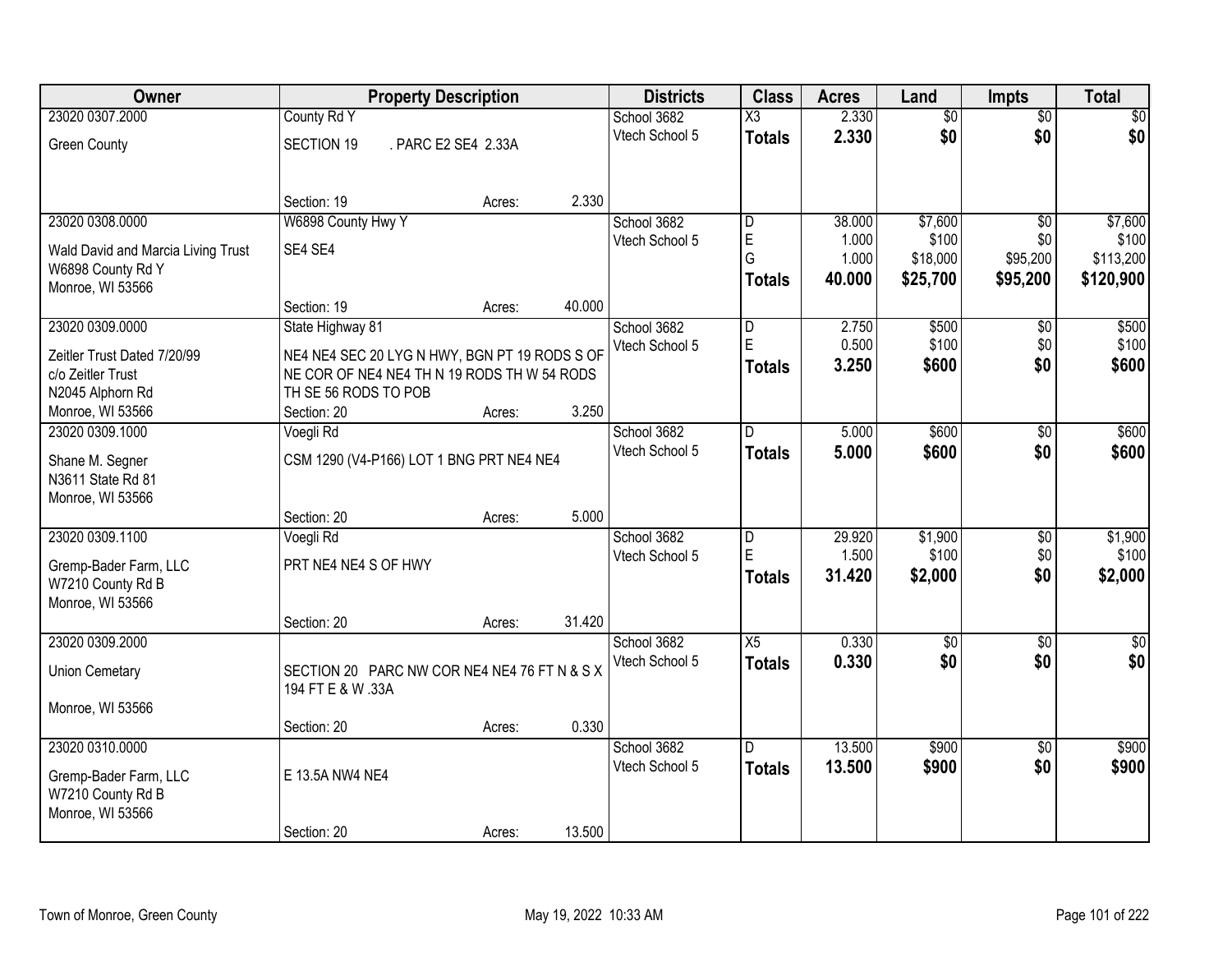| <b>Owner</b>                          |                                                       | <b>Property Description</b> |        | <b>Districts</b> | <b>Class</b>  | <b>Acres</b> | Land     | <b>Impts</b>    | <b>Total</b> |
|---------------------------------------|-------------------------------------------------------|-----------------------------|--------|------------------|---------------|--------------|----------|-----------------|--------------|
| 23020 0310.1000                       |                                                       |                             |        | School 3682      |               | 26.500       | \$1,700  | $\overline{50}$ | \$1,700      |
| Gremp-Bader Farm, LLC                 | W 26.5A NW4 NE4                                       |                             |        | Vtech School 5   | <b>Totals</b> | 26.500       | \$1,700  | \$0             | \$1,700      |
| W7210 County Rd B                     |                                                       |                             |        |                  |               |              |          |                 |              |
| Monroe, WI 53566                      |                                                       |                             |        |                  |               |              |          |                 |              |
|                                       | Section: 20                                           | Acres:                      | 26.500 |                  |               |              |          |                 |              |
| 23020 0311.0000                       | W6684 Voegli Rd                                       |                             |        | School 3682      | A             | 7.600        | \$56,500 | \$91,000        | \$147,500    |
| Leslie J. Bieneman                    | PARC SW4 NE4 LYG N HWY                                |                             |        | Vtech School 5   | <b>Totals</b> | 7.600        | \$56,500 | \$91,000        | \$147,500    |
| Frances H. Bieneman                   |                                                       |                             |        |                  |               |              |          |                 |              |
| W6684 Voegli Rd                       |                                                       |                             |        |                  |               |              |          |                 |              |
| Monroe, WI 53566                      | Section: 20                                           | Acres:                      | 7.600  |                  |               |              |          |                 |              |
| 23020 0311.1100                       | Voegli Rd                                             |                             |        | School 3682      | E             | 5.000        | \$8,000  | \$0             | \$8,000      |
| Joann Huber                           | CSM 5348 (V26-P76) LOT 1 BNG PRT SW4 NE4              |                             |        | Vtech School 5   | F             | 0.250        | \$700    | \$0             | \$700        |
| 909 S Maple St                        |                                                       |                             |        |                  | <b>Totals</b> | 5.250        | \$8,700  | \$0             | \$8,700      |
| Mt Prospect, IL 60056                 |                                                       |                             |        |                  |               |              |          |                 |              |
|                                       | Section: 20                                           | Acres:                      | 5.250  |                  |               |              |          |                 |              |
| 23020 0311.1300                       | Voegli Rd                                             |                             |        | School 3682      | D.            | 0.460        | \$100    | \$0             | \$100        |
| Ronald A. Rufener                     | SW4 NE4 LYG S OF E-W ROAD EXC CSM 4196, CSM           |                             |        | Vtech School 5   | <b>Totals</b> | 0.460        | \$100    | \$0             | \$100        |
| Scott A. Rufener                      | 4312 & CSM 5348                                       |                             |        |                  |               |              |          |                 |              |
| 78 Chipman Ln                         |                                                       |                             |        |                  |               |              |          |                 |              |
| Suisun City, CA 94585-1749            | Section: 20                                           | Acres:                      | 0.460  |                  |               |              |          |                 |              |
| 23020 0311.1400                       |                                                       |                             |        | School 3682      | E             | 16.250       | \$25,200 | $\overline{30}$ | \$25,200     |
|                                       |                                                       |                             |        | Vtech School 5   | E             | 4.750        | \$13,300 | \$0             | \$13,300     |
| Linda M. Wells<br>Mark A. Wells       | CSM 5348 (V26-P76) LOT 2 BNG PRT SW4 NE4 & NW4<br>SE4 |                             |        |                  | <b>Totals</b> | 21.000       | \$38,500 | \$0             | \$38,500     |
| W6607 Voegli Rd                       |                                                       |                             |        |                  |               |              |          |                 |              |
| Monroe, WI 53566                      | Section:                                              | Acres:                      | 21.000 |                  |               |              |          |                 |              |
| 23020 0311.2000                       | W6607 Voegli Rd                                       |                             |        | School 3682      | A             | 6.800        | \$54,500 | \$117,400       | \$171,900    |
|                                       |                                                       |                             |        | Vtech School 5   | <b>Totals</b> | 6.800        | \$54,500 | \$117,400       | \$171,900    |
| Mark A. Wells et al                   | CSM 4196 (V16-P301) LOT 1 BNG PRT SW4 NE4             |                             |        |                  |               |              |          |                 |              |
| c/o Linda M. Wells<br>W6607 Voegli Rd |                                                       |                             |        |                  |               |              |          |                 |              |
| Monroe, WI 53566                      | Section: 20                                           | Acres:                      | 6.800  |                  |               |              |          |                 |              |
| 23020 0312.0000                       | Voegli Rd                                             |                             |        | School 3682      | D             | 39.000       | \$2,500  | $\overline{50}$ | \$2,500      |
|                                       |                                                       |                             |        | Vtech School 5   | E             | 1.000        | \$100    | \$0             | \$100        |
| Elizabeth R. Anglin                   | SE4 NE4                                               |                             |        |                  | <b>Totals</b> | 40.000       | \$2,600  | \$0             | \$2,600      |
| c/o Elizabeth R. Anglin-Hale) Martin  |                                                       |                             |        |                  |               |              |          |                 |              |
| 1310 19th St<br>Monroe, WI 53566-2924 | Section: 20                                           |                             | 40.000 |                  |               |              |          |                 |              |
|                                       |                                                       | Acres:                      |        |                  |               |              |          |                 |              |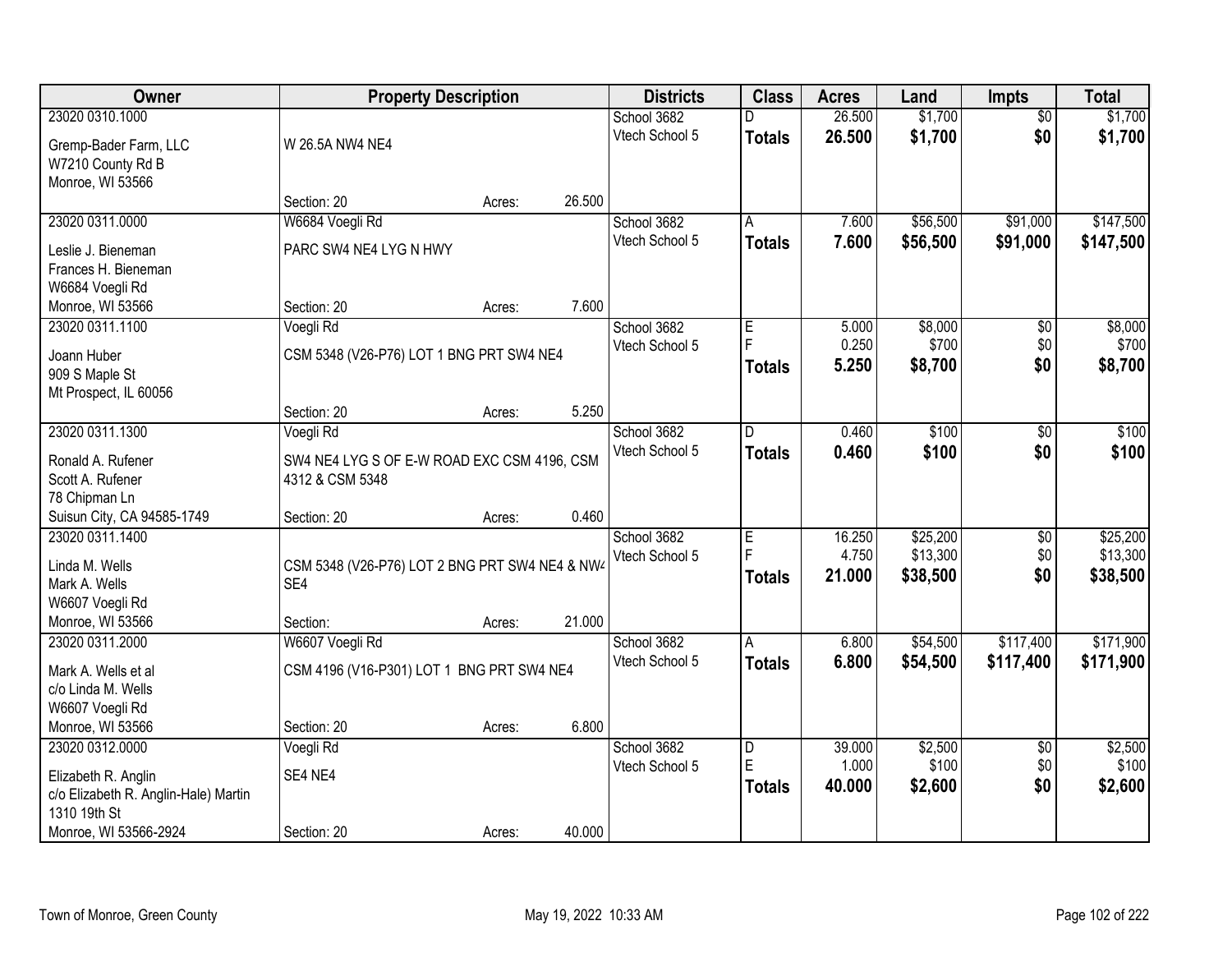| Owner                                                          |                                                                                               | <b>Property Description</b> |        | <b>Districts</b> | <b>Class</b>  | <b>Acres</b> | Land     | <b>Impts</b>    | <b>Total</b> |
|----------------------------------------------------------------|-----------------------------------------------------------------------------------------------|-----------------------------|--------|------------------|---------------|--------------|----------|-----------------|--------------|
| 23020 0313.0100                                                |                                                                                               |                             |        | School 3682      |               | 33.000       | \$5,100  | $\overline{50}$ | \$5,100      |
| Gremp-Bader Farm, LLC<br>W7210 County Rd B<br>Monroe, WI 53566 | PRT N1/2 NW4 LYG SELY OF 24.32A PARCEL, EXC<br>PRT LOT 1 CSM 4672                             |                             |        | Vtech School 5   | <b>Totals</b> | 33.000       | \$5,100  | \$0             | \$5,100      |
|                                                                | Section: 20                                                                                   | Acres:                      | 33.000 |                  |               |              |          |                 |              |
| 23020 0314.0000                                                |                                                                                               |                             |        | School 3682      | 5M            | 3.500        | \$4,900  | $\overline{50}$ | \$4,900      |
| Gremp-Bader Farm, LLC                                          | PRT NW4 NW4 LYG NWLY OF 24.32A PCL                                                            |                             |        | Vtech School 5   | D.            | 19.000       | \$3,600  | \$0             | \$3,600      |
| W7210 County Rd B                                              |                                                                                               |                             |        |                  | <b>Totals</b> | 22.500       | \$8,500  | \$0             | \$8,500      |
| Monroe, WI 53566                                               |                                                                                               |                             |        |                  |               |              |          |                 |              |
|                                                                | Section: 20                                                                                   | Acres:                      | 22.500 |                  |               |              |          |                 |              |
| 23020 0314.1100                                                | N3781 State Hwy 81                                                                            |                             |        | School 3682      | G             | 7.580        | \$30,400 | \$198,900       | \$229,300    |
| <b>Robert Cornfield</b>                                        | CSM 4672 (V20-P106) LOT 1 BNG PRT NE4 NW4                                                     |                             |        | Vtech School 5   | <b>Totals</b> | 7.580        | \$30,400 | \$198,900       | \$229,300    |
| Stephanie S. Bader-Cornfield                                   |                                                                                               |                             |        |                  |               |              |          |                 |              |
| N3781 State Rd 81                                              |                                                                                               |                             |        |                  |               |              |          |                 |              |
| Monroe, WI 53566                                               | Section: 20                                                                                   | Acres:                      | 7.580  |                  |               |              |          |                 |              |
| 23020 0314.1200                                                |                                                                                               |                             |        | School 3682      | 5M            | 16.920       | \$23,700 | \$0             | \$23,700     |
| Gremp-Bader Farm, LLC                                          | PRT NW4 DESC AS COM W4 COR SEC 17 TH N87*E                                                    |                             |        | Vtech School 5   | <b>Totals</b> | 16.920       | \$23,700 | \$0             | \$23,700     |
| W7210 County Rd B                                              | 798.0 FT ALG CTRLN HWY 81 TH S67*E 402.1 FT TH                                                |                             |        |                  |               |              |          |                 |              |
| Monroe, WI 53566                                               | S43*E 286.1 FT TH S3*E 2222.0 FT TO N LN SEC 20                                               |                             |        |                  |               |              |          |                 |              |
|                                                                | Section: 20                                                                                   | Acres:                      | 16.920 |                  |               |              |          |                 |              |
| 23020 0315.0100                                                | Voegli Rd                                                                                     |                             |        | School 3682      | 5M            | 2.250        | \$3,200  | $\overline{50}$ | \$3,200      |
|                                                                |                                                                                               |                             |        | Vtech School 5   | D             | 12.940       | \$2,400  | \$0             | \$2,400      |
| Dillon W. Weckerly<br>W6368 Iliff Rd                           | SW4 NW4 EXC CSM 4831 (BNG PRT POS)                                                            |                             |        |                  | E             | 6.500        | \$700    | \$0             | \$700        |
| Monroe, WI 53566                                               |                                                                                               |                             |        |                  | <b>Totals</b> | 21.690       | \$6,300  | \$0             | \$6,300      |
|                                                                | Section: 20                                                                                   | Acres:                      | 21.690 |                  |               |              |          |                 |              |
| 23020 0315.1000                                                | W6847 Voegli Rd                                                                               |                             |        | School 3682      | A             | 0.490        | \$14,700 | \$22,800        | \$37,500     |
| Brian E. Snider                                                |                                                                                               |                             |        | Vtech School 5   | <b>Totals</b> | 0.490        | \$14,700 | \$22,800        | \$37,500     |
| Michelle M. Snider                                             | PARC SW4 NW4 COM PT CTR RD E LN SW4 NW4 SE<br>WLY 235 FT POB SLY 122 FT WLY 170 FT NLY 122 FT |                             |        |                  |               |              |          |                 |              |
| W6847 Voegli Rd                                                | ELY27 FT NLY 40 FT ELY 14 FT SLY 40 FT ELY ALG                                                |                             |        |                  |               |              |          |                 |              |
| Monroe, WI 53566                                               | Section: 20                                                                                   | Acres:                      | 0.490  |                  |               |              |          |                 |              |
| 23020 0315.2000                                                | W6910 Voegli Rd                                                                               |                             |        | School 3682      | A             | 4.610        | \$40,100 | \$172,900       | \$213,000    |
|                                                                |                                                                                               |                             |        | Vtech School 5   | Totals        | 4.610        | \$40,100 | \$172,900       | \$213,000    |
| Jeffrey S. Meier                                               | CSM 4142 (V16-P201) LOT 1 BNG PRT SW4 NW4 SEC                                                 |                             |        |                  |               |              |          |                 |              |
| W6910 Voegli Rd<br>Monroe, WI 53566                            | 20 - 4.11A & PRT SE4 NE4 SEC 19 - .50A                                                        |                             |        |                  |               |              |          |                 |              |
|                                                                | Section: 20                                                                                   | Acres:                      | 4.610  |                  |               |              |          |                 |              |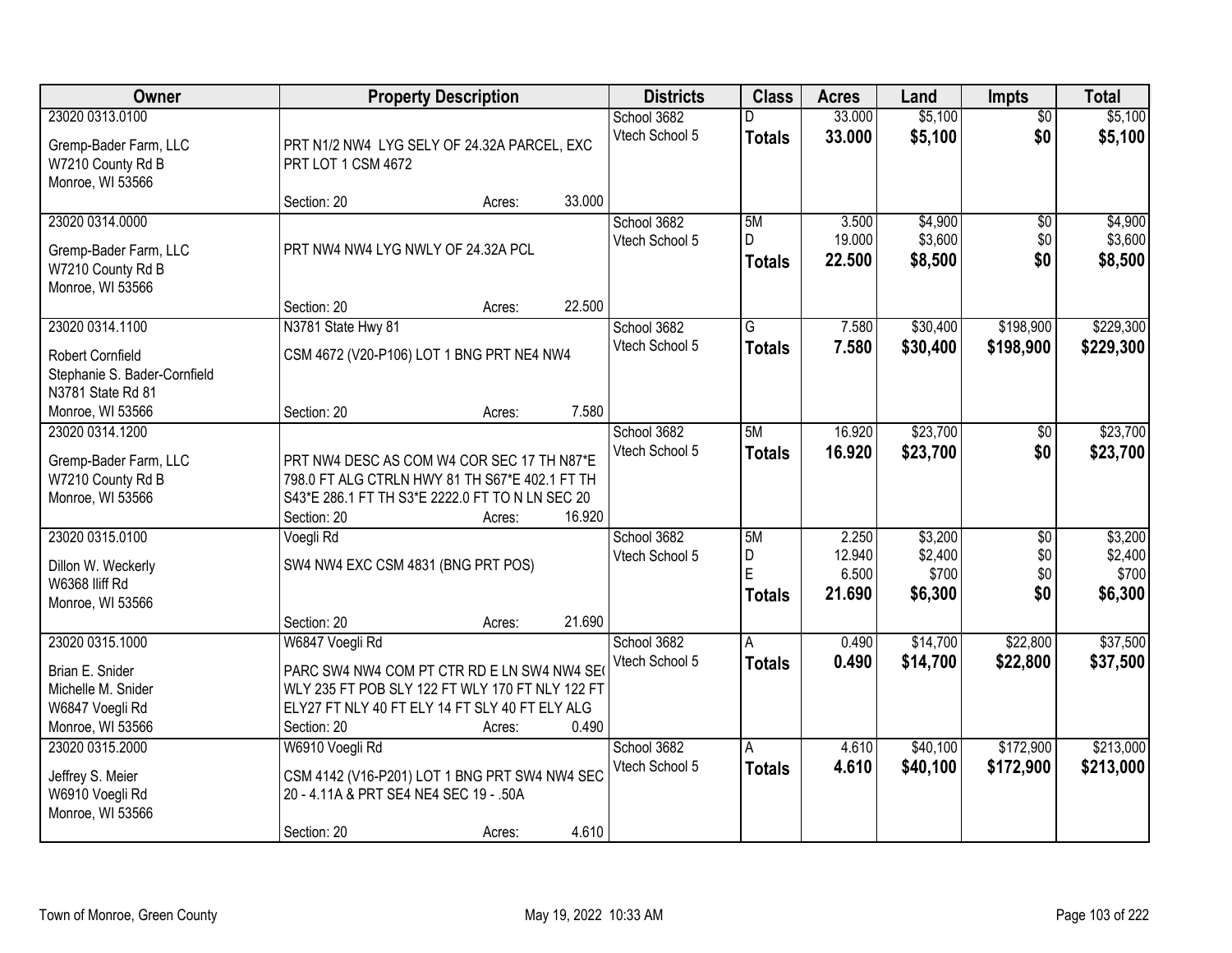| Owner                              |                                           | <b>Property Description</b> |        | <b>Districts</b> | <b>Class</b>   | <b>Acres</b> | Land     | <b>Impts</b>    | <b>Total</b> |
|------------------------------------|-------------------------------------------|-----------------------------|--------|------------------|----------------|--------------|----------|-----------------|--------------|
| 23020 0315.3000                    | W7210 County Rd B                         |                             |        | School 3682      | 5M             | 3.060        | \$4,300  | $\overline{50}$ | \$4,300      |
| Gremp-Bader Farm, LLC              | CSM 4369 (V18-P43) LOT 1 BNG PRT SW4 NW4  |                             |        | Vtech School 5   | D              | 7.000        | \$1,100  | \$0             | \$1,100      |
| W7210 County Rd B                  |                                           |                             |        |                  | <b>Totals</b>  | 10.060       | \$5,400  | \$0             | \$5,400      |
| Monroe, WI 53566                   |                                           |                             |        |                  |                |              |          |                 |              |
|                                    | Section: 20                               | Acres:                      | 10.060 |                  |                |              |          |                 |              |
| 23020 0316.0000                    | Voegli Rd                                 |                             |        | School 3682      | $\overline{D}$ | 15.930       | \$1,800  | $\overline{50}$ | \$1,800      |
| Gremp-Bader Farm, LLC              | FR SE4 NW4 N HWY                          |                             |        | Vtech School 5   | E              | 1.000        | \$100    | \$0             | \$100        |
| W7210 County Rd B                  |                                           |                             |        |                  | Totals         | 16.930       | \$1,900  | \$0             | \$1,900      |
| Monroe, WI 53566                   |                                           |                             |        |                  |                |              |          |                 |              |
|                                    | Section: 20                               | Acres:                      | 16.930 |                  |                |              |          |                 |              |
| 23020 0316.1000                    | Voegli Rd                                 |                             |        | School 3682      | $\overline{D}$ | 9.000        | \$1,500  | \$0             | \$1,500      |
| Scott A. Rufener et al             | SE4 NW4 LYG S E-W ROAD EXC LOT 1 CSM 4312 |                             |        | Vtech School 5   | $\mathsf E$    | 6.870        | \$9,400  | \$0             | \$9,400      |
| c/o Ronald A. Rufener              |                                           |                             |        |                  | Totals         | 15.870       | \$10,900 | \$0             | \$10,900     |
| 78 Chipman Ln                      |                                           |                             |        |                  |                |              |          |                 |              |
| Suisun City, CA 94585-1749         | Section: 20                               | Acres:                      | 15.870 |                  |                |              |          |                 |              |
| 23020 0317.0000                    | W6698 County Hwy Y                        |                             |        | School 3682      | l D            | 25.000       | \$4,000  | \$0             | \$4,000      |
| Scott A. Rufener et al             | NE4 SW4 EXC LOT 1 CSM 4312                |                             |        | Vtech School 5   | E              | 8.700        | \$13,900 | \$0             | \$13,900     |
| c/o Ronald A. Rufener              |                                           |                             |        |                  | G              | 1.000        | \$18,000 | \$98,200        | \$116,200    |
| 78 Chipman Ln                      |                                           |                             |        |                  | Totals         | 34.700       | \$35,900 | \$98,200        | \$134,100    |
| Suisun City, CA 94585-1749         | Section: 20                               | Acres:                      | 34.700 |                  |                |              |          |                 |              |
| 23020 0318.0000                    |                                           |                             |        | School 3682      | 5M             | 1.510        | \$2,100  | \$0             | \$2,100      |
| Dillon W. Weckerly                 | N 30A NW4 SW4 EXC .49A (PRT POS)          |                             |        | Vtech School 5   | $\mathsf{D}$   | 29.750       | \$4,200  | \$0             | \$4,200      |
| W6368 Iliff Rd                     |                                           |                             |        |                  | <b>Totals</b>  | 31.260       | \$6,300  | \$0             | \$6,300      |
| Monroe, WI 53566                   |                                           |                             |        |                  |                |              |          |                 |              |
|                                    | Section: 20                               | Acres:                      | 31.260 |                  |                |              |          |                 |              |
| 23020 0318.2000                    |                                           |                             |        | School 3682      | D.             | 7.340        | \$1,100  | \$0             | \$1,100      |
| Wald David and Marcia Living Trust | S10A NW4 SW4 EXC 2.66A FOR HWY            |                             |        | Vtech School 5   | <b>Totals</b>  | 7.340        | \$1,100  | \$0             | \$1,100      |
| W6898 County Rd Y                  |                                           |                             |        |                  |                |              |          |                 |              |
| Monroe, WI 53566                   |                                           |                             |        |                  |                |              |          |                 |              |
|                                    | Section: 20                               | Acres:                      | 7.340  |                  |                |              |          |                 |              |
| 23020 0319.0000                    | County Rd Y                               |                             |        | School 3682      | D.             | 40.000       | \$7,200  | $\overline{50}$ | \$7,200      |
| Wald David and Marcia Living Trust | FR SW4 SW4                                |                             |        | Vtech School 5   | <b>Totals</b>  | 40.000       | \$7,200  | \$0             | \$7,200      |
| W6898 County Rd Y                  |                                           |                             |        |                  |                |              |          |                 |              |
| Monroe, WI 53566                   |                                           |                             |        |                  |                |              |          |                 |              |
|                                    | Section: 20                               | Acres:                      | 40.000 |                  |                |              |          |                 |              |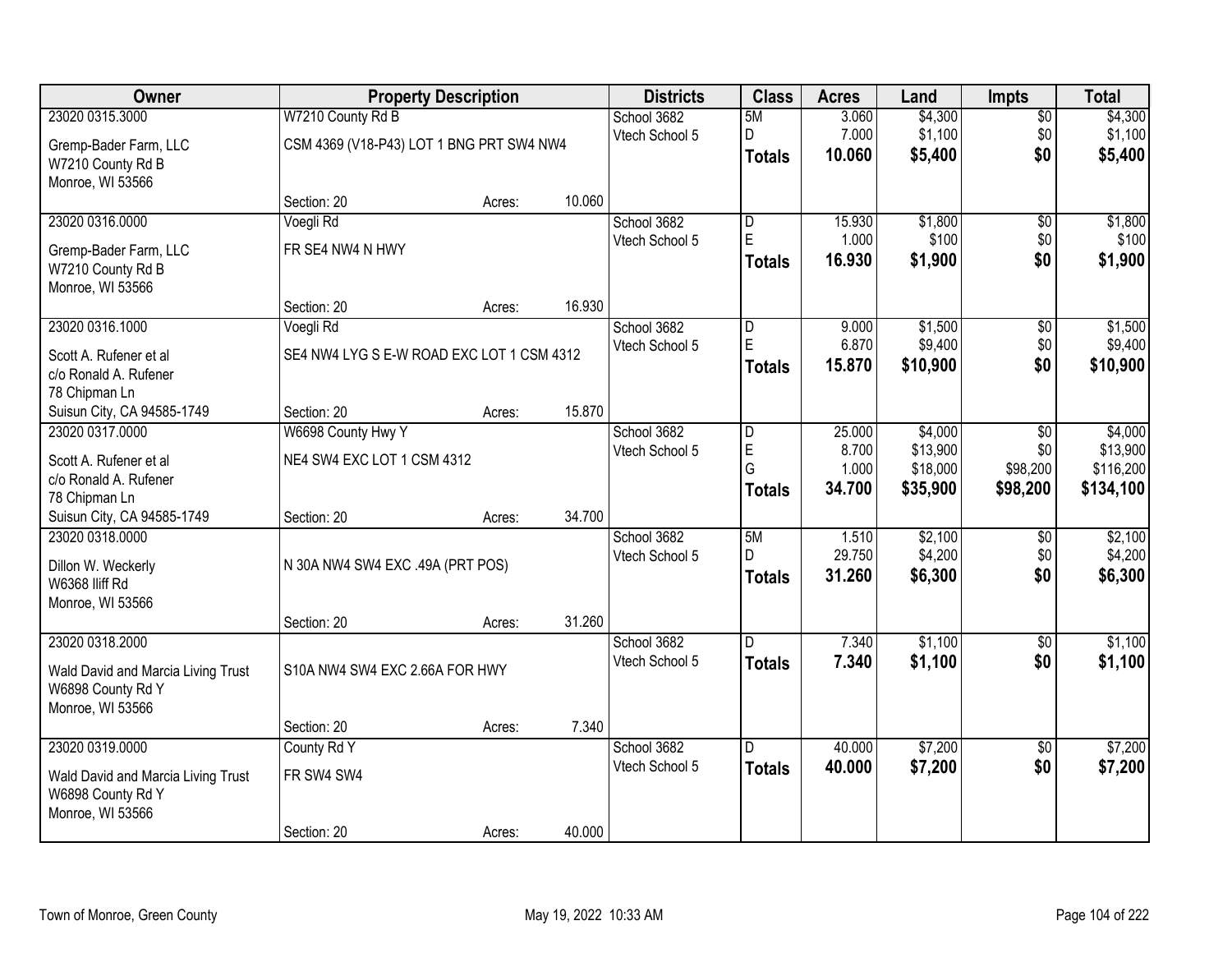| <b>Owner</b>                                           | <b>Property Description</b>                          |        |        | <b>Districts</b> | <b>Class</b>           | <b>Acres</b> | Land            | <b>Impts</b>    | <b>Total</b>     |
|--------------------------------------------------------|------------------------------------------------------|--------|--------|------------------|------------------------|--------------|-----------------|-----------------|------------------|
| 23020 0319.1000                                        | County Rd Y                                          |        |        | School 3682      | $\overline{\text{X3}}$ | 2.660        | $\overline{50}$ | $\overline{50}$ | $\overline{\$0}$ |
| <b>Green County</b>                                    | PARC SW4 SW4                                         |        |        | Vtech School 5   | <b>Totals</b>          | 2.660        | \$0             | \$0             | \$0              |
|                                                        |                                                      |        |        |                  |                        |              |                 |                 |                  |
|                                                        | Section: 20                                          | Acres: | 2.660  |                  |                        |              |                 |                 |                  |
| 23020 0320.0000                                        | County Rd Y                                          |        |        | School 3682      | 5M                     | 6.700        | \$9,400         | \$0             | \$9,400          |
| Weiss Eugene B and Carol A Revocable   SE4 SW4 EXC HWY |                                                      |        |        | Vtech School 5   | D                      | 24.000       | \$4,100         | \$0             | \$4,100          |
| Living Trust 5/6/2 et al                               |                                                      |        |        |                  | E                      | 5.000        | \$6,500         | \$0             | \$6,500          |
| c/o Weiss Eugene and Carol Rev Lvg                     |                                                      |        |        |                  | G                      | 1.000        | \$2,500         | \$0             | \$2,500          |
| Trust                                                  | Section: 20                                          | Acres: | 36.700 |                  | <b>Totals</b>          | 36.700       | \$22,500        | \$0             | \$22,500         |
| W5291 County Rd Ff                                     |                                                      |        |        |                  |                        |              |                 |                 |                  |
| Monroe, WI 53566                                       |                                                      |        |        |                  |                        |              |                 |                 |                  |
| 23020 0320.1000                                        | County Rd Y                                          |        |        | School 3682      | X3                     | 3.300        | $\overline{50}$ | \$0             | \$0              |
| <b>Green County</b>                                    | PARC SE4 SW4 SEC 20 & NE4 NW4 SEC 29                 |        |        | Vtech School 5   | <b>Totals</b>          | 3.300        | \$0             | \$0             | \$0              |
|                                                        |                                                      |        |        |                  |                        |              |                 |                 |                  |
|                                                        |                                                      |        |        |                  |                        |              |                 |                 |                  |
|                                                        | Section: 20                                          | Acres: | 3.300  |                  |                        |              |                 |                 |                  |
| 23020 0321.8100                                        | County Rd Y                                          |        |        | School 3682      | D                      | 10.000       | \$900           | \$0             | \$900            |
|                                                        |                                                      |        |        | Vtech School 5   | <b>Totals</b>          | 10.000       | \$900           | \$0             | \$900            |
| Kip, LLC<br>PO Box 1818                                | CSM 5438 (V27-P19) LOT 1 BNG PRT NE4 & SE4 OF<br>SE4 |        |        |                  |                        |              |                 |                 |                  |
| Janesville, WI 53547-1818                              |                                                      |        |        |                  |                        |              |                 |                 |                  |
|                                                        | Section:                                             | Acres: | 10.000 |                  |                        |              |                 |                 |                  |
| 23020 0321.9000                                        | County Rd Y                                          |        |        | School 3682      | $\overline{D}$         | 33.450       | \$2,100         | \$0             | \$2,100          |
|                                                        |                                                      |        |        | Vtech School 5   | <b>Totals</b>          | 33.450       | \$2,100         | \$0             | \$2,100          |
| Wang-Bader Farm, LLC                                   | NE4 SE4 EXC CSM 5438 LOT 1                           |        |        |                  |                        |              |                 |                 |                  |
| W7210 County Rd B                                      |                                                      |        |        |                  |                        |              |                 |                 |                  |
| Monroe, WI 53566                                       |                                                      |        |        |                  |                        |              |                 |                 |                  |
|                                                        | Section:                                             | Acres: | 33.450 |                  |                        |              |                 |                 |                  |
| 23020 0322.1000                                        |                                                      |        |        | School 3682      | $\overline{B}$<br>D    | 15.000       | \$82,500        | $\sqrt{6}$      | \$82,500         |
| Kip, LLC                                               | CSM 4312 (V17-P221) LOT 1 BNG PRT NW4 SE4 -          |        |        | Vtech School 5   |                        | 56.370       | \$12,300        | \$0             | \$12,300         |
| c/o Kip, LLC                                           | 34.47A & PRT SW4 NE4 - 5.00A & PRT SE4 NW4 -         |        |        |                  | Totals                 | 71.370       | \$94,800        | \$0             | \$94,800         |
| PO Box 1818                                            | 7.20A & PRT NE4 SW4 - 5.30A & PRT SW4 SE4 -          |        |        |                  |                        |              |                 |                 |                  |
| Janesville, WI 53547-1818                              | Section: 20                                          | Acres: | 71.370 |                  |                        |              |                 |                 |                  |
| 23020 0322.3000                                        |                                                      |        |        | School 3682      | $\overline{D}$         | 1.600        | \$300           | $\overline{50}$ | \$300            |
| Ronald A. Rufener                                      | NW4 SE4 EXC CSM 5348 LOT 2 & CSM 4312 LOT 1          |        |        | Vtech School 5   | <b>Totals</b>          | 1.600        | \$300           | \$0             | \$300            |
| Scott A. Rufener                                       |                                                      |        |        |                  |                        |              |                 |                 |                  |
| 78 Chipman Ln                                          |                                                      |        |        |                  |                        |              |                 |                 |                  |
| Suisun City, CA 94585-1749                             | Section:                                             | Acres: | 1.600  |                  |                        |              |                 |                 |                  |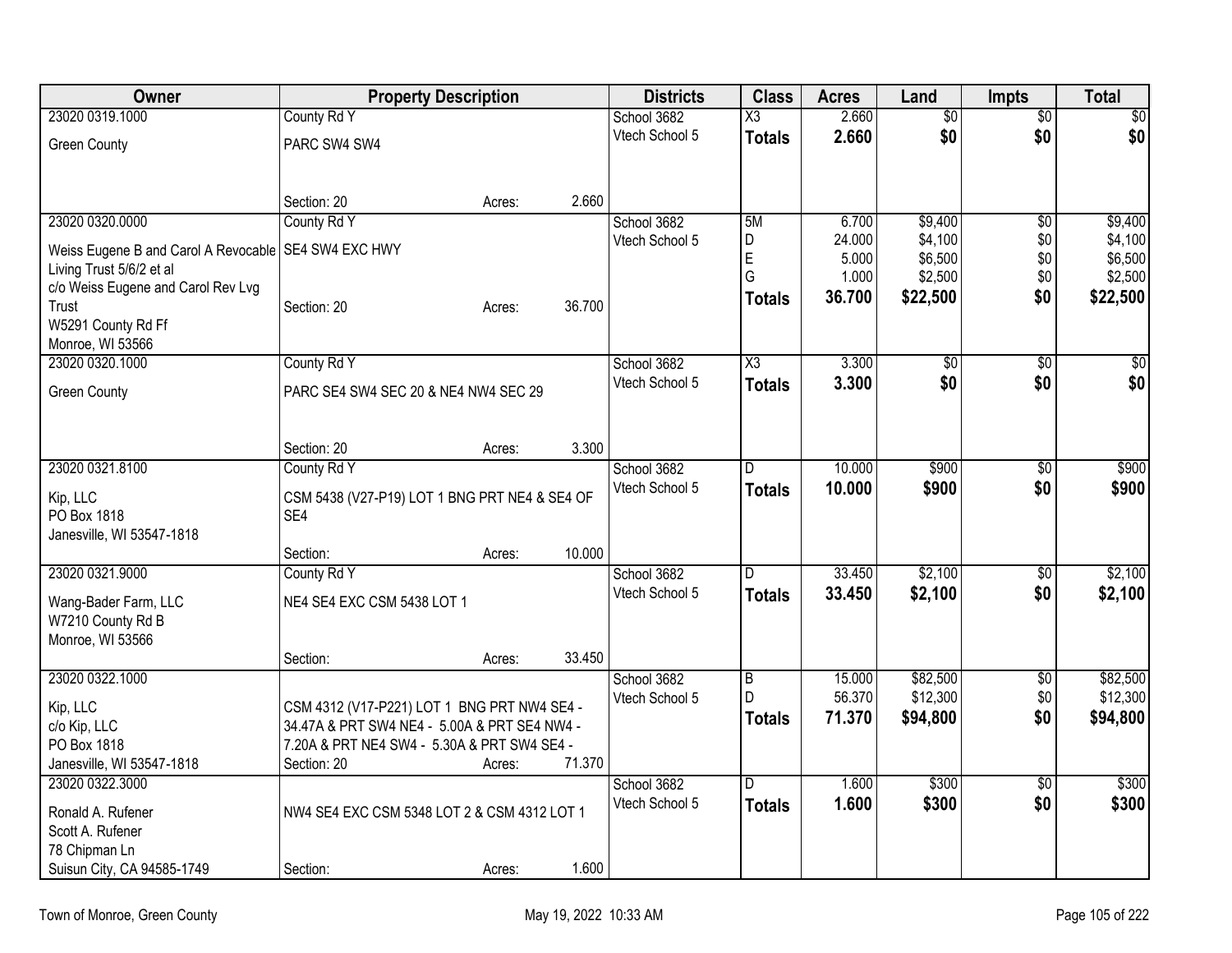| Owner                      |                                               | <b>Property Description</b> |        | <b>Districts</b> | <b>Class</b>   | <b>Acres</b> | Land            | <b>Impts</b>    | <b>Total</b> |
|----------------------------|-----------------------------------------------|-----------------------------|--------|------------------|----------------|--------------|-----------------|-----------------|--------------|
| 23020 0323.1000            | County Rd Y                                   |                             |        | School 3682      | X3             | 2.680        | $\overline{50}$ | $\overline{50}$ | $\sqrt{50}$  |
| <b>Green County</b>        | PARC SW4 SE4                                  |                             |        | Vtech School 5   | <b>Totals</b>  | 2.680        | \$0             | \$0             | \$0          |
|                            |                                               |                             |        |                  |                |              |                 |                 |              |
|                            | Section: 20                                   | Acres:                      | 2.680  |                  |                |              |                 |                 |              |
| 23020 0323.2000            | W6644 County Hwy Y                            |                             |        | School 3682      | A              | 1.910        | \$21,500        | \$140,600       | \$162,100    |
| Royal A. Berg              | CSM 5165 (V24-P186) LOT 1 BNG PRT SW4 SE4     |                             |        | Vtech School 5   | <b>Totals</b>  | 1.910        | \$21,500        | \$140,600       | \$162,100    |
| W6644 County Rd Y          |                                               |                             |        |                  |                |              |                 |                 |              |
| Monroe, WI 53566           |                                               |                             |        |                  |                |              |                 |                 |              |
|                            | Section:                                      | Acres:                      | 1.910  |                  |                |              |                 |                 |              |
| 23020 0323.3100            | County Rd Y                                   |                             |        | School 3682      | A              | 2.020        | \$22,700        | $\sqrt[6]{30}$  | \$22,700     |
| Royal A. Berg              | CSM 5274 (V25-P182) LOT 1 BNG PRT SW4 SE4     |                             |        | Vtech School 5   | <b>Totals</b>  | 2.020        | \$22,700        | \$0             | \$22,700     |
| W6644 County Rd Y          |                                               |                             |        |                  |                |              |                 |                 |              |
| Monroe, WI 53566           |                                               |                             |        |                  |                |              |                 |                 |              |
|                            | Section:                                      | Acres:                      | 2.020  |                  |                |              |                 |                 |              |
| 23020 0323.3200            | County Rd Y                                   |                             |        | School 3682      | D              | 13.990       | \$1,200         | \$0             | \$1,200      |
| Scott A. Rufener et al     | SW4 SE4 EXC CSM 5165, CSM 4312 & CSM 5274     |                             |        | Vtech School 5   | <b>Totals</b>  | 13,990       | \$1,200         | \$0             | \$1,200      |
| c/o Ronald A. Rufener      |                                               |                             |        |                  |                |              |                 |                 |              |
| 78 Chipman Ln              |                                               |                             |        |                  |                |              |                 |                 |              |
| Suisun City, CA 94585-1749 | Section:                                      | Acres:                      | 13.990 |                  |                |              |                 |                 |              |
| 23020 0324.0000            | W6512 County Hwy Y                            |                             |        | School 3682      | $\overline{B}$ | 27.970       | \$153,800       | \$27,600        | \$181,400    |
| Kip, LLC                   | SE4 SE4 EXC PRT LOT 1 CSM 1945 & EXC LOT 1    |                             |        | Vtech School 5   | <b>Totals</b>  | 27.970       | \$153,800       | \$27,600        | \$181,400    |
| c/o Kip, LLC               | <b>CSM 2066</b>                               |                             |        |                  |                |              |                 |                 |              |
| PO Box 1818                |                                               |                             |        |                  |                |              |                 |                 |              |
| Janesville, WI 53547-1818  | Section: 20                                   | Acres:                      | 27.970 |                  |                |              |                 |                 |              |
| 23020 0324.0120            | County Rd Y                                   |                             |        | School 3682      | D.             | 8.580        | \$1,400         | $\overline{60}$ | \$1,400      |
| Wang-Bader Farm, LLC       | CSM 1945 (V6-P256) PRT LOT 1 & CSM 2066       |                             |        | Vtech School 5   | <b>Totals</b>  | 8.580        | \$1,400         | \$0             | \$1,400      |
| W7210 County Rd B          | (V6-P406) LOT 1 BNG PRT SE4 SE4 EXC CSM 5438  |                             |        |                  |                |              |                 |                 |              |
| Monroe, WI 53566           | LOT <sub>1</sub>                              |                             |        |                  |                |              |                 |                 |              |
|                            | Section:                                      | Acres:                      | 8.580  |                  |                |              |                 |                 |              |
| 23020 0325,0000            | N3677 County Hwy N                            |                             |        | School 3682      | A              | 1.500        | \$32,500        | \$176,300       | \$208,800    |
| Cory J. Dahmen             | CSM 2981 (V10-P284) LOT 1 BNG PRT NE4 NE4 NE4 |                             |        | Vtech School 5   | Totals         | 1.500        | \$32,500        | \$176,300       | \$208,800    |
| Marcia J. Dahmen           | <b>INCL EASEMENT</b>                          |                             |        |                  |                |              |                 |                 |              |
| N3677 County Rd N          |                                               |                             |        |                  |                |              |                 |                 |              |
| Monroe, WI 53566           | Section: 21                                   | Acres:                      | 1.500  |                  |                |              |                 |                 |              |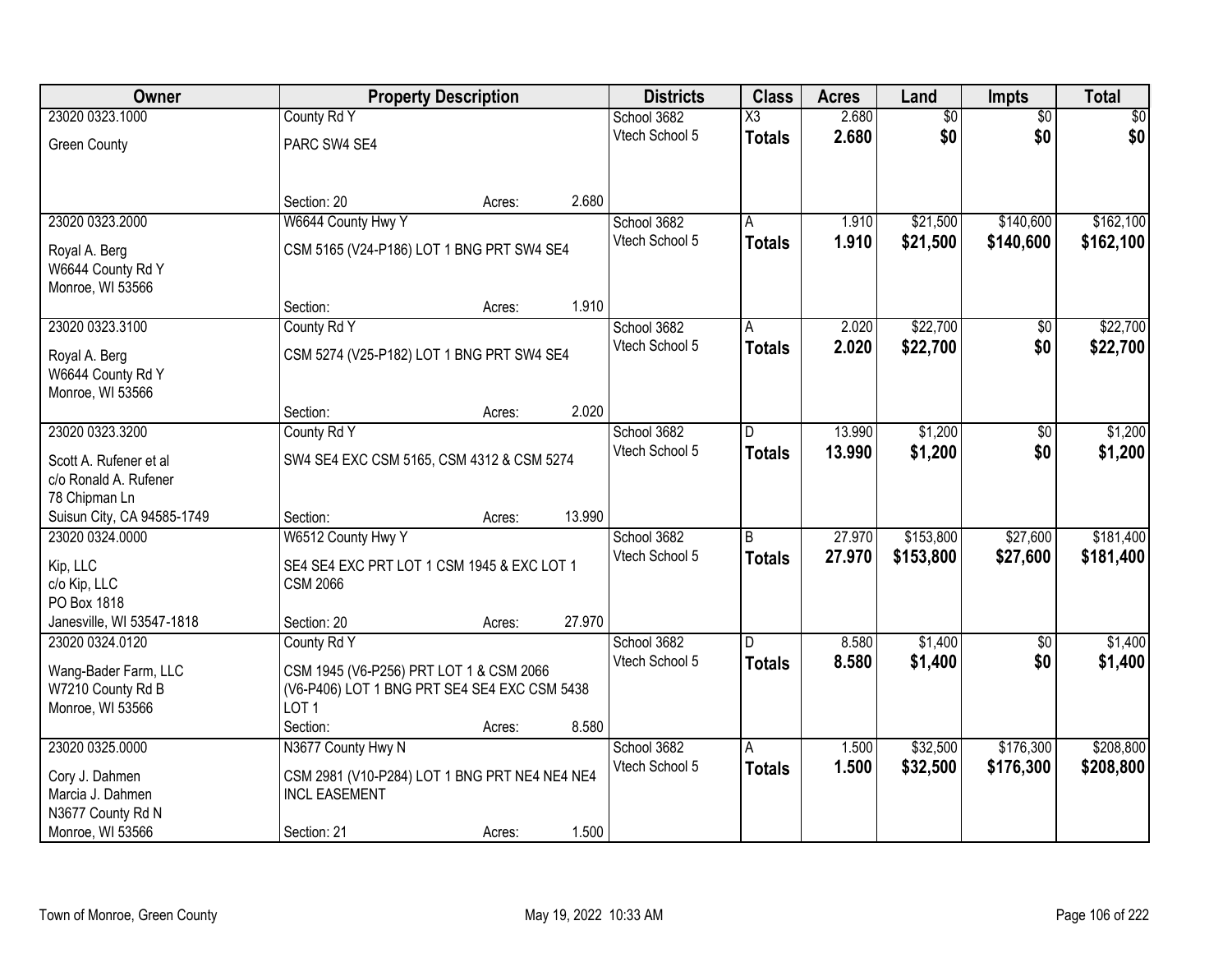| Owner                     |                                               | <b>Property Description</b> |       | <b>Districts</b> | <b>Class</b>           | <b>Acres</b> | Land        | Impts           | <b>Total</b> |
|---------------------------|-----------------------------------------------|-----------------------------|-------|------------------|------------------------|--------------|-------------|-----------------|--------------|
| 23020 0325.0200           |                                               |                             |       | School 3682      |                        | 1.500        | \$2,400     | $\overline{50}$ | \$2,400      |
| Shane H. Olson            | CSM 2981 (V10-P284) LOT 2 BNG PRT NE4 NE4 NE4 |                             |       | Vtech School 5   | <b>Totals</b>          | 1.500        | \$2,400     | \$0             | \$2,400      |
| Errin J. Olson            |                                               |                             |       |                  |                        |              |             |                 |              |
| N3685 County Rd N         |                                               |                             |       |                  |                        |              |             |                 |              |
| Monroe, WI 53566          | Section: 21                                   | Acres:                      | 1.500 |                  |                        |              |             |                 |              |
| 23020 0325.0300           | N3685 County Hwy N                            |                             |       | School 3682      | A                      | 1.730        | \$33,700    | \$246,900       | \$280,600    |
| Shane H. Olson            | CSM 2981 (V10-P284) LOT 3 BNG PRT NE4 NE4 NE4 |                             |       | Vtech School 5   | <b>Totals</b>          | 1.730        | \$33,700    | \$246,900       | \$280,600    |
| Errin J. Olson            |                                               |                             |       |                  |                        |              |             |                 |              |
| N3685 County Rd N         |                                               |                             |       |                  |                        |              |             |                 |              |
| Monroe, WI 53566          | Section: 21                                   | Acres:                      | 1.730 |                  |                        |              |             |                 |              |
| 23020 0325.0400           | County Rd N                                   |                             |       | School 3682      | E                      | 1.760        | \$2,800     | \$0             | \$2,800      |
| Hilliard Real Estate, LLC | CSM 2982 (V10-P285) LOT 4 BNG PRT NE4 NE4 NE4 |                             |       | Vtech School 5   | <b>Totals</b>          | 1.760        | \$2,800     | \$0             | \$2,800      |
| N6857 County Rd N         |                                               |                             |       |                  |                        |              |             |                 |              |
| Monticello, WI 53570      |                                               |                             |       |                  |                        |              |             |                 |              |
|                           | Section: 21                                   | Acres:                      | 1.760 |                  |                        |              |             |                 |              |
| 23020 0325.0500           | N3691 County Hwy N                            |                             |       | School 3682      | A                      | 1.500        | \$32,500    | \$160,200       | \$192,700    |
| Natasha A. Blevins        | CSM 2982 (V10-P285) LOT 5 BNG PRT NE4 NE4 NE4 |                             |       | Vtech School 5   | <b>Totals</b>          | 1.500        | \$32,500    | \$160,200       | \$192,700    |
| N3691 County Rd N         |                                               |                             |       |                  |                        |              |             |                 |              |
| Monroe, WI 53566          |                                               |                             |       |                  |                        |              |             |                 |              |
|                           | Section: 21                                   | Acres:                      | 1.500 |                  |                        |              |             |                 |              |
| 23020 0325.0600           | N3687 County Hwy N                            |                             |       | School 3682      | $\overline{A}$         | 1.500        | \$32,500    | \$176,400       | \$208,900    |
| Jerald M. Tordoff         | CSM 2982 (V10-P285) LOT 6 BNG PRT NE4 NE4 NE4 |                             |       | Vtech School 5   | <b>Totals</b>          | 1.500        | \$32,500    | \$176,400       | \$208,900    |
| Renee S. Tordoff          |                                               |                             |       |                  |                        |              |             |                 |              |
| N3687 County Rd N         |                                               |                             |       |                  |                        |              |             |                 |              |
| Monroe, WI 53566          | Section: 21                                   | Acres:                      | 1.500 |                  |                        |              |             |                 |              |
| 23020 0325.1000           | County Rd N                                   |                             |       | School 3682      | $\overline{\text{X3}}$ | 1.950        | $\sqrt{$0}$ | $\sqrt{6}$      | \$0          |
| <b>Green County</b>       | PARC NE4 NE4 NE4 HWY                          |                             |       | Vtech School 5   | <b>Totals</b>          | 1.950        | \$0         | \$0             | \$0          |
|                           |                                               |                             |       |                  |                        |              |             |                 |              |
|                           |                                               |                             |       |                  |                        |              |             |                 |              |
|                           | Section: 21                                   | Acres:                      | 1.950 |                  |                        |              |             |                 |              |
| 23020 0325.2000           |                                               |                             |       | School 3682      | $\overline{D}$         | 4.140        | \$900       | $\overline{50}$ | \$900        |
| Darlene V. Weckerly       | CSM 3704 (V14-110) LOT 10 BNG PRT NE4 NE4     |                             |       | Vtech School 5   | <b>Totals</b>          | 4.140        | \$900       | \$0             | \$900        |
| W6188 lliff Rd            |                                               |                             |       |                  |                        |              |             |                 |              |
| Monroe, WI 53566          |                                               |                             |       |                  |                        |              |             |                 |              |
|                           | Section: 21                                   | Acres:                      | 4.140 |                  |                        |              |             |                 |              |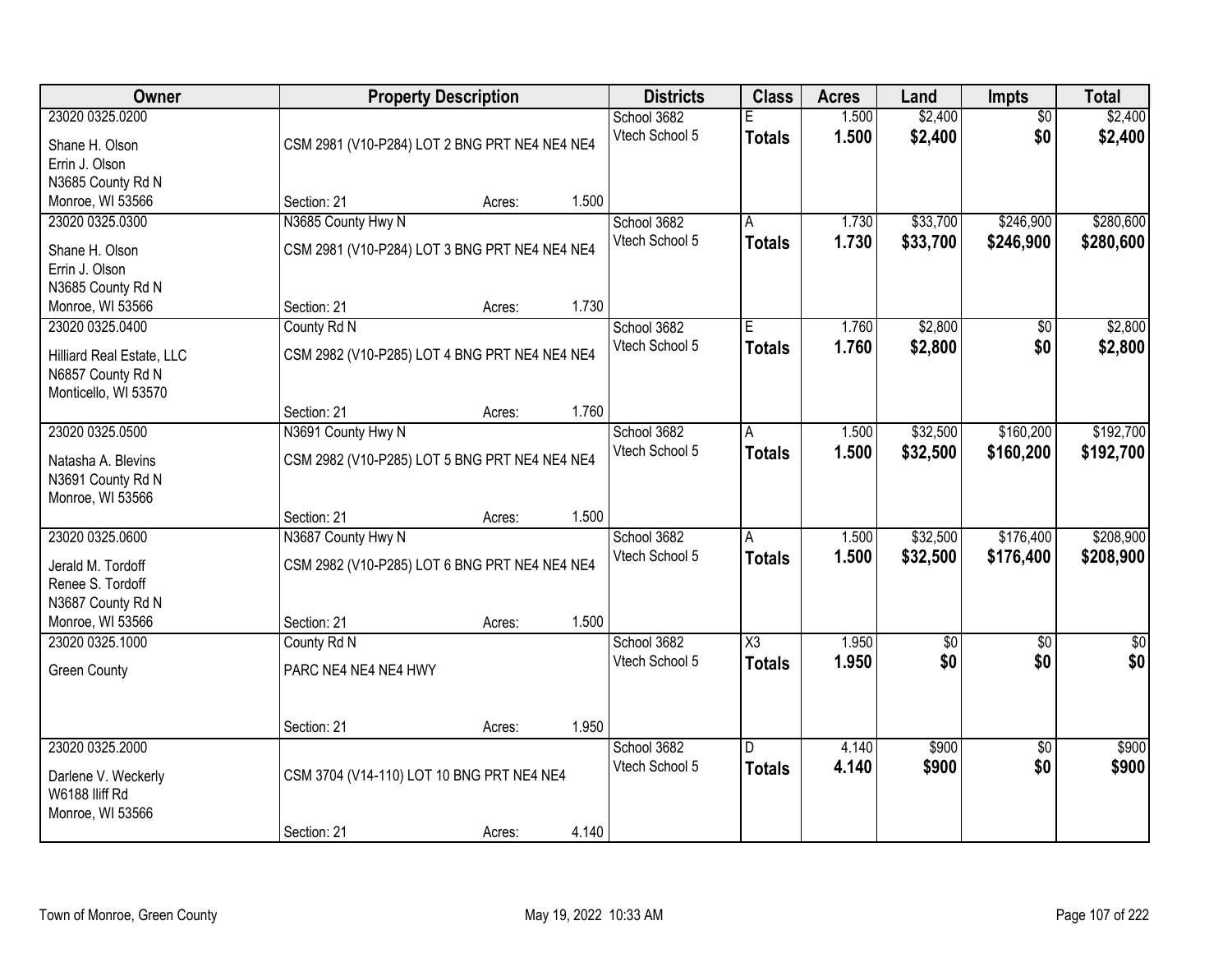| Owner                                                                        |                                                                                                                                | <b>Property Description</b> |        | <b>Districts</b>              | <b>Class</b>                                  | <b>Acres</b>            | Land                        | <b>Impts</b>                  | <b>Total</b>                |
|------------------------------------------------------------------------------|--------------------------------------------------------------------------------------------------------------------------------|-----------------------------|--------|-------------------------------|-----------------------------------------------|-------------------------|-----------------------------|-------------------------------|-----------------------------|
| 23020 0325.2100<br>Darlene V. Weckerly<br>W6188 lliff Rd<br>Monroe, WI 53566 | CSM 3704 (V14-P110) LOT 11 BNG PRT NW4 & NE4<br>OF NE4                                                                         |                             |        | School 3682<br>Vtech School 5 | <b>Totals</b>                                 | 4.680<br>4.680          | \$1,000<br>\$1,000          | $\overline{30}$<br>\$0        | \$1,000<br>\$1,000          |
|                                                                              | Section: 21                                                                                                                    | Acres:                      | 4.680  |                               |                                               |                         |                             |                               |                             |
| 23020 0325.2200<br>Darlene V. Weckerly<br>W6188 lliff Rd<br>Monroe, WI 53566 | CSM 3705 (V14-P112) LOT 12 BNG PRT NW4 & NE4<br>OF NE4<br>Section: 21                                                          | Acres:                      | 4.740  | School 3682<br>Vtech School 5 | $\overline{D}$<br><b>Totals</b>               | 4.740<br>4.740          | \$1,000<br>\$1,000          | $\overline{50}$<br>\$0        | \$1,000<br>\$1,000          |
| 23020 0325.2800                                                              |                                                                                                                                |                             |        | School 3682                   | D                                             | 2.630                   | \$600                       | \$0                           | \$600                       |
| Darlene V. Weckerly<br>W6188 Iliff Rd<br>Monroe, WI 53566                    | CSM 3704 (V14-P110) LOT 8 BNG PRT NE4 NE4                                                                                      |                             |        | Vtech School 5                | <b>Totals</b>                                 | 2.630                   | \$600                       | \$0                           | \$600                       |
|                                                                              | Section: 21                                                                                                                    | Acres:                      | 2.630  |                               |                                               |                         |                             |                               |                             |
| 23020 0325.2900<br>Darlene V. Weckerly<br>W6188 Iliff Rd<br>Monroe, WI 53566 | CSM 3704 (V14-P110) LOT 9 BNG PRT NE4 NE4                                                                                      |                             |        | School 3682<br>Vtech School 5 | D.<br><b>Totals</b>                           | 2.580<br>2.580          | \$600<br>\$600              | \$0<br>\$0                    | \$600<br>\$600              |
|                                                                              | Section: 21                                                                                                                    | Acres:                      | 2.580  |                               |                                               |                         |                             |                               |                             |
| 23020 0325.3000<br>Michael I. Koch<br>W3909 Towns Rd<br>Monticello, WI 53570 | SE4 NE4 NE4 EXC LOT 1 CSM 2980<br>Section: 21                                                                                  | Acres:                      | 5.950  | School 3682<br>Vtech School 5 | $\overline{\mathsf{D}}$<br>E<br><b>Totals</b> | 4.950<br>1.000<br>5.950 | \$1,100<br>\$100<br>\$1,200 | $\overline{30}$<br>\$0<br>\$0 | \$1,100<br>\$100<br>\$1,200 |
| 23020 0325.3100                                                              | N3633 County Hwy N                                                                                                             |                             |        | School 3682                   | $\overline{B}$                                | 6.000                   | \$52,500                    | \$222,400                     | \$274,900                   |
| Michael I. Koch<br>W3909 Towns Rd<br>Monticello, WI 53570                    | CSM 2980 (V10-P283) LOT 1 BNG PRT SE4 NE4 NE4                                                                                  |                             |        | Vtech School 5                | <b>Totals</b>                                 | 6.000                   | \$52,500                    | \$222,400                     | \$274,900                   |
|                                                                              | Section: 21                                                                                                                    | Acres:                      | 6.000  |                               |                                               |                         |                             |                               |                             |
| 23020 0326.0000<br>Darlene V. Weckerly<br>W6188 Iliff Rd<br>Monroe, WI 53566 | NW4 NE4 EXC LOT 13 & PRT LOTS 12,14 & 15 CSM<br>3705, PRT LOTS 16,17,18,19 CSM 3706, PRT LOTS 20<br>21 CSM 3707<br>Section: 21 | Acres:                      | 23.420 | School 3682<br>Vtech School 5 | D.<br><b>Totals</b>                           | 23.420<br>23.420        | \$5,100<br>\$5,100          | $\overline{50}$<br>\$0        | \$5,100<br>\$5,100          |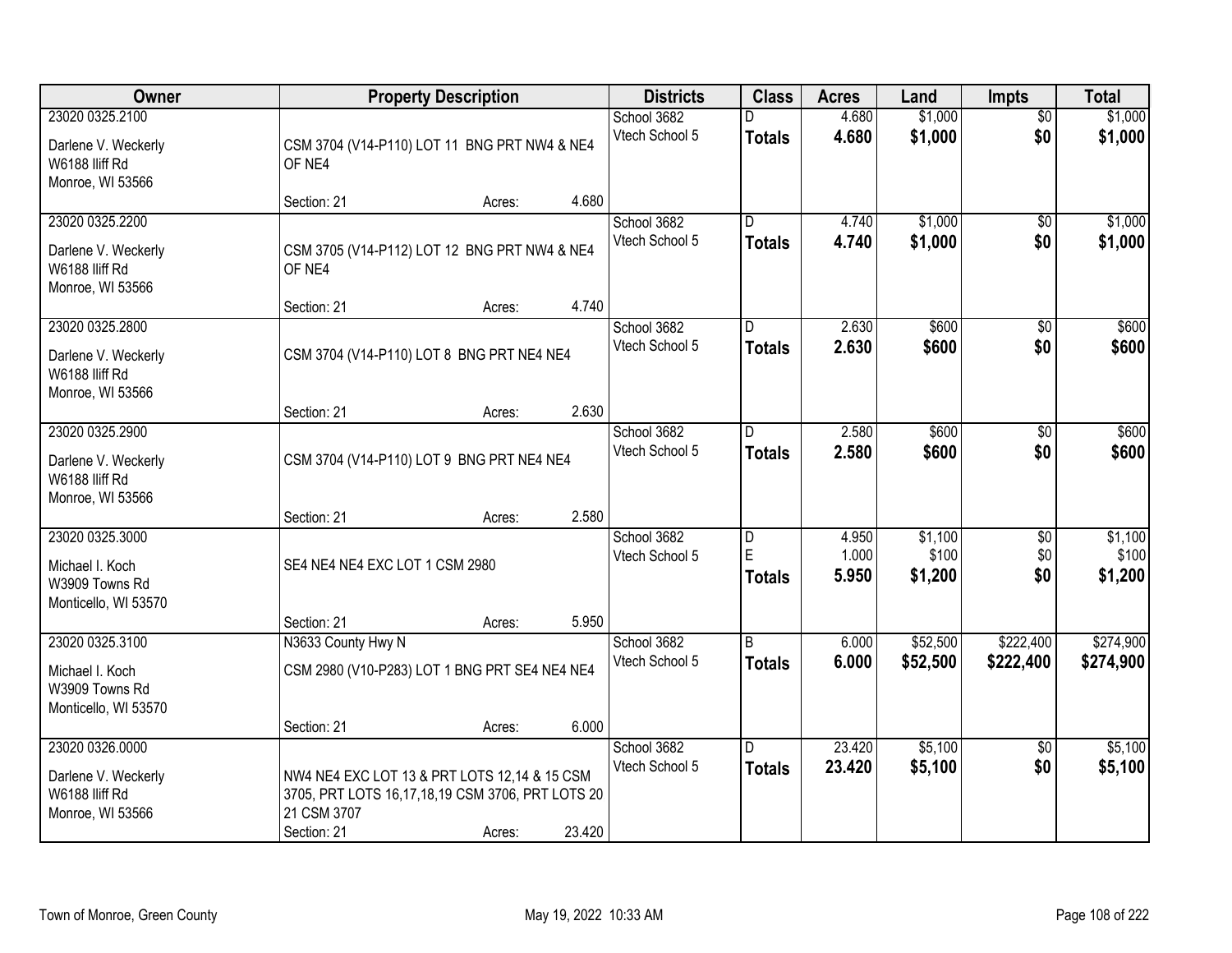| Owner                                                                        | <b>Property Description</b>                                      |        | <b>Districts</b>                       | <b>Class</b>                             | <b>Acres</b>   | Land           | <b>Impts</b>           | <b>Total</b>   |
|------------------------------------------------------------------------------|------------------------------------------------------------------|--------|----------------------------------------|------------------------------------------|----------------|----------------|------------------------|----------------|
| 23020 0326.1300<br>Darlene V. Weckerly<br>W6188 lliff Rd<br>Monroe, WI 53566 | CSM 3705 (V14-P112) LOT 13 BNG PRT NW4 & NE4<br>OF NE4           |        | School 3682<br>Vtech School 5          | <b>Totals</b>                            | 2.660<br>2.660 | \$600<br>\$600 | $\overline{50}$<br>\$0 | \$600<br>\$600 |
|                                                                              | Section: 21                                                      | Acres: | 2.660                                  |                                          |                |                |                        |                |
| 23020 0326.1400<br>Darlene V. Weckerly<br>W6188 lliff Rd<br>Monroe, WI 53566 | CSM 3705 (V14-P112) LOT 14 BNG PRT NW4 NE4<br>Section: 21        | Acres: | School 3682<br>Vtech School 5<br>2.470 | $\overline{\mathsf{n}}$<br><b>Totals</b> | 2.470<br>2.470 | \$500<br>\$500 | $\overline{50}$<br>\$0 | \$500<br>\$500 |
| 23020 0326.1500                                                              |                                                                  |        | School 3682                            | D                                        | 2.650          | \$600          | \$0                    | \$600          |
| Darlene V. Weckerly<br>W6188 Iliff Rd<br>Monroe, WI 53566                    | CSM 3705 (V14-P112) LOT 15 BNG PRT NW4 & NE4<br>OF NE4           |        | Vtech School 5                         | <b>Totals</b>                            | 2.650          | \$600          | \$0                    | \$600          |
|                                                                              | Section: 21                                                      | Acres: | 2.650                                  |                                          |                |                |                        |                |
| 23020 0326.1600<br>Darlene V. Weckerly<br>W6188 Iliff Rd<br>Monroe, WI 53566 | CSM 3706 (V14-P114) LOT 16 BNG PRT NW4 & NE4<br>OF NE4           |        | School 3682<br>Vtech School 5          | ID.<br>Totals                            | 2.020<br>2.020 | \$400<br>\$400 | $\sqrt[6]{}$<br>\$0    | \$400<br>\$400 |
|                                                                              | Section: 21                                                      | Acres: | 2.020                                  |                                          |                |                |                        |                |
| 23020 0326.1700<br>Darlene V. Weckerly<br>W6188 lliff Rd<br>Monroe, WI 53566 | CSM 3706 (V14-P114) LOT 17 BNG PRT<br>NW4, NE4, SW4 & SE4 OF NE4 |        | School 3682<br>Vtech School 5          | $\overline{D}$<br><b>Totals</b>          | 2.630<br>2.630 | \$600<br>\$600 | $\overline{50}$<br>\$0 | \$600<br>\$600 |
| 23020 0326.1800                                                              | Section: 21                                                      | Acres: | 2.630                                  |                                          | 2.600          | \$600          |                        |                |
| Darlene V. Weckerly<br>W6188 IIiff Rd<br>Monroe, WI 53566                    | CSM 3706 (V14-P114) LOT 18 BNG PRT NW4 & SW4<br>OF NE4           |        | School 3682<br>Vtech School 5          | ID.<br><b>Totals</b>                     | 2.600          | \$600          | $\overline{30}$<br>\$0 | \$600<br>\$600 |
|                                                                              | Section: 21                                                      | Acres: | 2.600                                  |                                          |                |                |                        |                |
| 23020 0326.1900<br>Darlene V. Weckerly<br>W6188 IIiff Rd<br>Monroe, WI 53566 | CSM 3706 (V14-P114) LOT 19 BNG PRT NW4 & SW4<br>OF NE4           |        | School 3682<br>Vtech School 5          | D.<br><b>Totals</b>                      | 2.580<br>2.580 | \$600<br>\$600 | $\overline{50}$<br>\$0 | \$600<br>\$600 |
|                                                                              | Section: 21                                                      | Acres: | 2.580                                  |                                          |                |                |                        |                |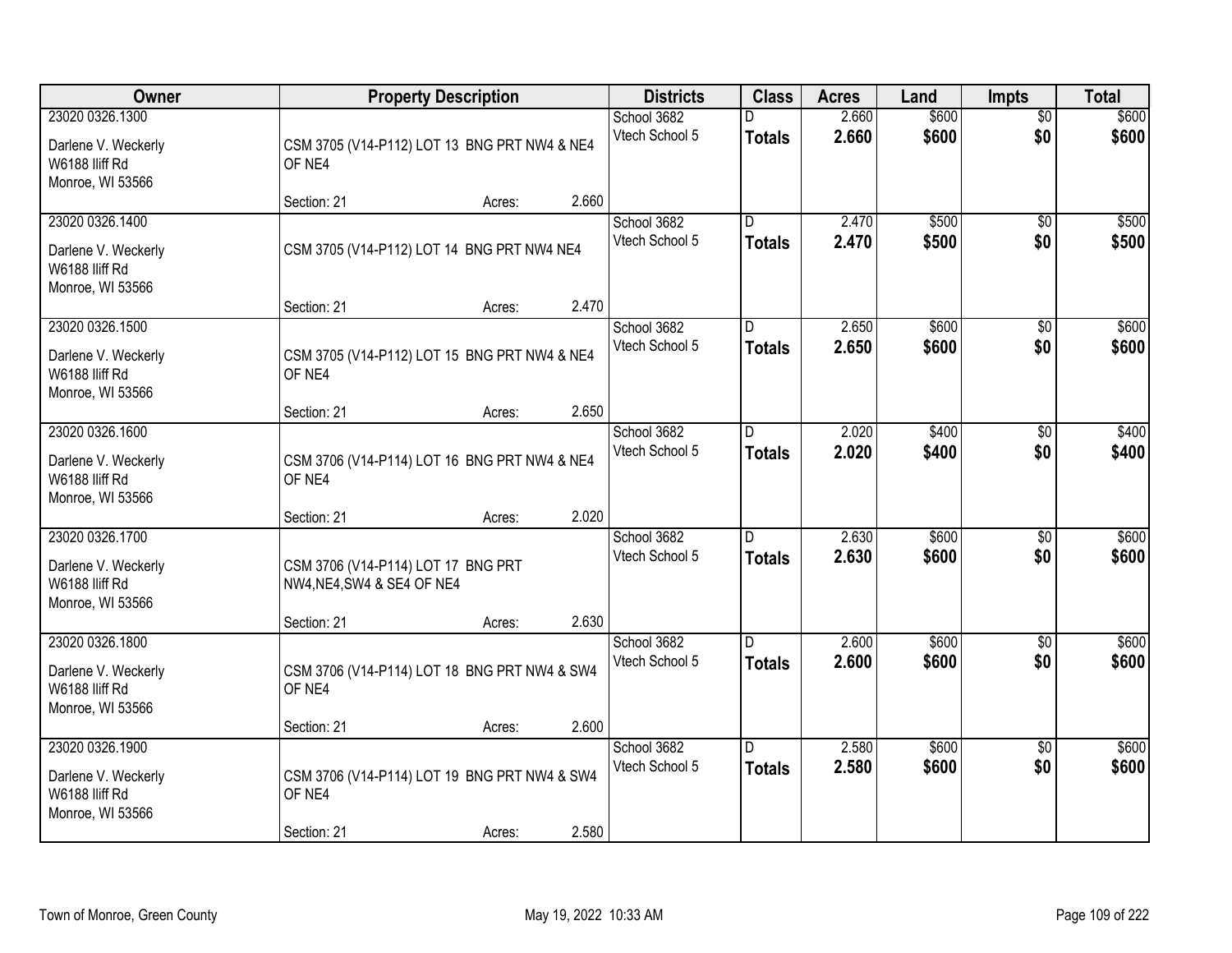| <b>Owner</b>                          | <b>Property Description</b>                             | <b>Districts</b> | <b>Class</b>   | <b>Acres</b> | Land     | <b>Impts</b>    | <b>Total</b> |
|---------------------------------------|---------------------------------------------------------|------------------|----------------|--------------|----------|-----------------|--------------|
| 23020 0327.0000                       |                                                         | School 3682      |                | 5.600        | \$1,200  | $\overline{30}$ | \$1,200      |
| Darlene V. Weckerly                   | SW4 NE4 EXC PRT LOT 1 CSM 3474 & EXC PRT LOT            | Vtech School 5   | <b>Totals</b>  | 5.600        | \$1,200  | \$0             | \$1,200      |
| W6188 lliff Rd                        | 20,21, 22 & ALL LOT 23 CSM 3707, PT LOTS 17,18,19       |                  |                |              |          |                 |              |
| Monroe, WI 53566                      | CSM 3706, ALL LOTS 28,29,30,31 CSM 3708, ALL            |                  |                |              |          |                 |              |
|                                       | 5.600<br>Section: 21<br>Acres:                          |                  |                |              |          |                 |              |
| 23020 0327.0100                       | lliff Rd                                                | School 3682      | $\overline{D}$ | 2.610        | \$600    | $\overline{50}$ | \$600        |
|                                       |                                                         | Vtech School 5   | <b>Totals</b>  | 2.610        | \$600    | \$0             | \$600        |
| Darlene V. Weckerly                   | CSM 3702 (V14-P106) LOT 1 BNG PRT SW4 NE4               |                  |                |              |          |                 |              |
| W6188 lliff Rd                        |                                                         |                  |                |              |          |                 |              |
| Monroe, WI 53566                      |                                                         |                  |                |              |          |                 |              |
|                                       | 2.610<br>Section: 21<br>Acres:                          |                  |                |              |          |                 |              |
| 23020 0327.1000                       | W6248 lliff Rd                                          | School 3682      | A              | 5.380        | \$50,900 | \$370,200       | \$421,100    |
| Jeffrey L. Thomm                      | CSM 3701 (V14-P104) LOT 1 BNG PRT SW4 NE4               | Vtech School 5   | <b>Totals</b>  | 5.380        | \$50,900 | \$370,200       | \$421,100    |
| Rhonda E. Thomm                       |                                                         |                  |                |              |          |                 |              |
| W6259 lliff Rd                        |                                                         |                  |                |              |          |                 |              |
| Monroe, WI 53566                      | 5.380<br>Section: 21<br>Acres:                          |                  |                |              |          |                 |              |
| 23020 0327.2000                       |                                                         | School 3682      | D.             | 2.990        | \$700    | \$0             | \$700        |
|                                       |                                                         | Vtech School 5   | <b>Totals</b>  | 2.990        | \$700    | \$0             | \$700        |
| Darlene V. Weckerly<br>W6188 Iliff Rd | CSM 3707 (V14-P116) LOT 20 BNG PRT NW4 & SW4            |                  |                |              |          |                 |              |
|                                       | OF NE4                                                  |                  |                |              |          |                 |              |
| Monroe, WI 53566                      | 2.990                                                   |                  |                |              |          |                 |              |
| 23020 0327.2100                       | Section: 21<br>Acres:                                   | School 3682      | D.             | 3.490        | \$800    | $\overline{50}$ | \$800        |
|                                       |                                                         |                  |                |              |          |                 |              |
| Darlene V. Weckerly                   | CSM 3707 (V14-P116) LOT 21 BNG PRT NW4 & SW4            | Vtech School 5   | <b>Totals</b>  | 3.490        | \$800    | \$0             | \$800        |
| W6188 lliff Rd                        | OF NE4 & NE4 & SE4 OF NW4                               |                  |                |              |          |                 |              |
| Monroe, WI 53566                      |                                                         |                  |                |              |          |                 |              |
|                                       | 3.490<br>Section: 21<br>Acres:                          |                  |                |              |          |                 |              |
| 23020 0327.2200                       |                                                         | School 3682      | D.             | 2.770        | \$600    | $\overline{50}$ | \$600        |
|                                       |                                                         | Vtech School 5   | <b>Totals</b>  | 2.770        | \$600    | \$0             | \$600        |
| Darlene V. Weckerly<br>W6188 IIiff Rd | CSM 3707 (V14-P116) LOT 22 BNG PRT SW4 NE4 &<br>SE4 NW4 |                  |                |              |          |                 |              |
|                                       |                                                         |                  |                |              |          |                 |              |
| Monroe, WI 53566                      | 2.770                                                   |                  |                |              |          |                 |              |
| 23020 0327.2300                       | Section: 21<br>Acres:                                   | School 3682      | D.             | 3.020        | \$700    | $\overline{50}$ | \$700        |
|                                       |                                                         | Vtech School 5   |                |              |          |                 |              |
| Darlene V. Weckerly                   | CSM 3707 (V14-P116) LOT 23 BNG PRT SW4 NE4              |                  | <b>Totals</b>  | 3.020        | \$700    | \$0             | \$700        |
| W6188 Iliff Rd                        |                                                         |                  |                |              |          |                 |              |
| Monroe, WI 53566                      |                                                         |                  |                |              |          |                 |              |
|                                       | 3.020<br>Section: 21<br>Acres:                          |                  |                |              |          |                 |              |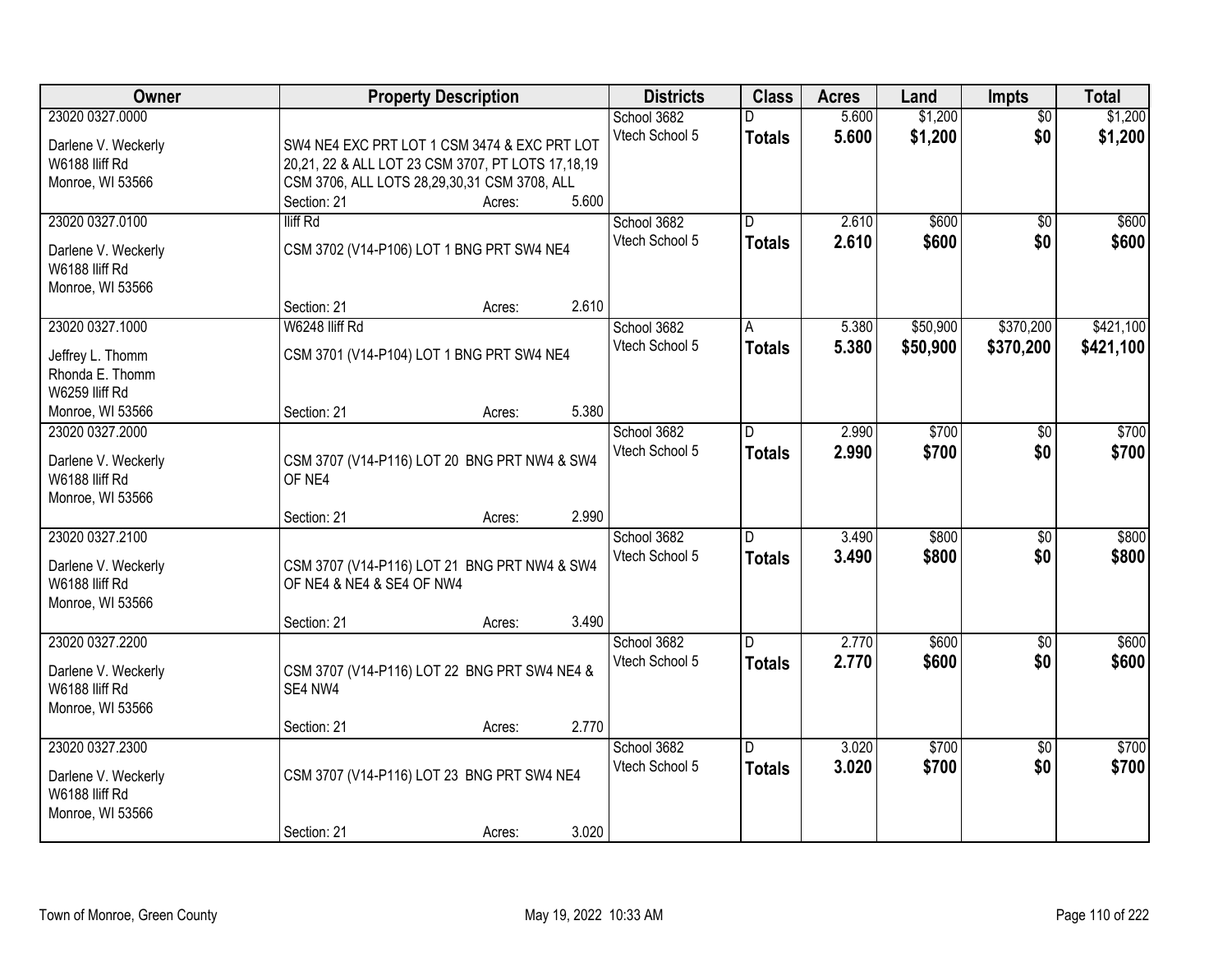| <b>Owner</b>                                              |                | <b>Property Description</b>                  |       | <b>Districts</b>              | <b>Class</b>                    | <b>Acres</b>   | Land           | <b>Impts</b>           | <b>Total</b>   |
|-----------------------------------------------------------|----------------|----------------------------------------------|-------|-------------------------------|---------------------------------|----------------|----------------|------------------------|----------------|
| 23020 0327.2400                                           | W6188 Iliff Rd |                                              |       | School 3682                   |                                 | 2.220          | \$36,100       | \$250,200              | \$286,300      |
| Darlene V. Weckerly<br>W6188 lliff Rd                     |                | CSM 3709 (V14-P120) LOT 24 BNG PRT SW4 NE4   |       | Vtech School 5                | <b>Totals</b>                   | 2.220          | \$36,100       | \$250,200              | \$286,300      |
| Monroe, WI 53566                                          | Section: 21    | Acres:                                       | 2.220 |                               |                                 |                |                |                        |                |
| 23020 0327.2500<br>Darlene V. Weckerly                    |                | CSM 3709 (V14-P120) LOT 25 BNG PRT SE4 & SW4 |       | School 3682<br>Vtech School 5 | $\overline{D}$<br><b>Totals</b> | 2.790<br>2.790 | \$600<br>\$600 | $\overline{50}$<br>\$0 | \$600<br>\$600 |
| W6188 lliff Rd<br>Monroe, WI 53566                        | OF NE4         |                                              |       |                               |                                 |                |                |                        |                |
|                                                           | Section: 21    | Acres:                                       | 2.790 |                               |                                 |                |                |                        |                |
| 23020 0327.2600                                           |                |                                              |       | School 3682<br>Vtech School 5 | D<br><b>Totals</b>              | 2.440<br>2.440 | \$500<br>\$500 | \$0<br>\$0             | \$500<br>\$500 |
| Darlene V. Weckerly<br>W6188 lliff Rd<br>Monroe, WI 53566 | OF NE4         | CSM 3709 (V14-P120) LOT 26 BNG PRT SE4 & SW4 |       |                               |                                 |                |                |                        |                |
|                                                           | Section: 21    | Acres:                                       | 2.440 |                               |                                 |                |                |                        |                |
| 23020 0327.2700                                           |                |                                              |       | School 3682                   | D                               | 2.610          | \$600          | \$0                    | \$600          |
| Darlene V. Weckerly<br>W6188 Iliff Rd<br>Monroe, WI 53566 |                | CSM 3709 (V14-P120) LOT 27 BNG PRT SW4 NE4   |       | Vtech School 5                | <b>Totals</b>                   | 2.610          | \$600          | \$0                    | \$600          |
|                                                           | Section: 21    | Acres:                                       | 2.610 |                               |                                 |                |                |                        |                |
| 23020 0327.2800                                           |                |                                              |       | School 3682                   | D.                              | 2.090          | \$500          | \$0                    | \$500          |
| Darlene V. Weckerly<br>W6188 lliff Rd<br>Monroe, WI 53566 |                | CSM 3708 (V14-P118) LOT 28 BNG PRT SW4 NE4   |       | Vtech School 5                | <b>Totals</b>                   | 2.090          | \$500          | \$0                    | \$500          |
|                                                           | Section: 21    | Acres:                                       | 2.090 |                               |                                 |                |                |                        |                |
| 23020 0327.2900                                           |                |                                              |       | School 3682                   | D.                              | 2.710          | \$600          | \$0                    | \$600          |
| Darlene V. Weckerly<br>W6188 lliff Rd<br>Monroe, WI 53566 |                | CSM 3708 (V14-P118) LOT 29 BNG PRT SW4 NE4   |       | Vtech School 5                | <b>Totals</b>                   | 2.710          | \$600          | \$0                    | \$600          |
|                                                           | Section: 21    | Acres:                                       | 2.710 |                               |                                 |                |                |                        |                |
| 23020 0327.3000                                           |                |                                              |       | School 3682                   | $\overline{D}$                  | 2.720          | \$600          | $\overline{50}$        | \$600          |
| Darlene V. Weckerly<br>W6188 Iliff Rd<br>Monroe, WI 53566 |                | CSM 3708 (V14-P118) LOT 30 BNG PRT SW4 NE4   |       | Vtech School 5                | <b>Totals</b>                   | 2.720          | \$600          | \$0                    | \$600          |
|                                                           | Section: 21    | Acres:                                       | 2.720 |                               |                                 |                |                |                        |                |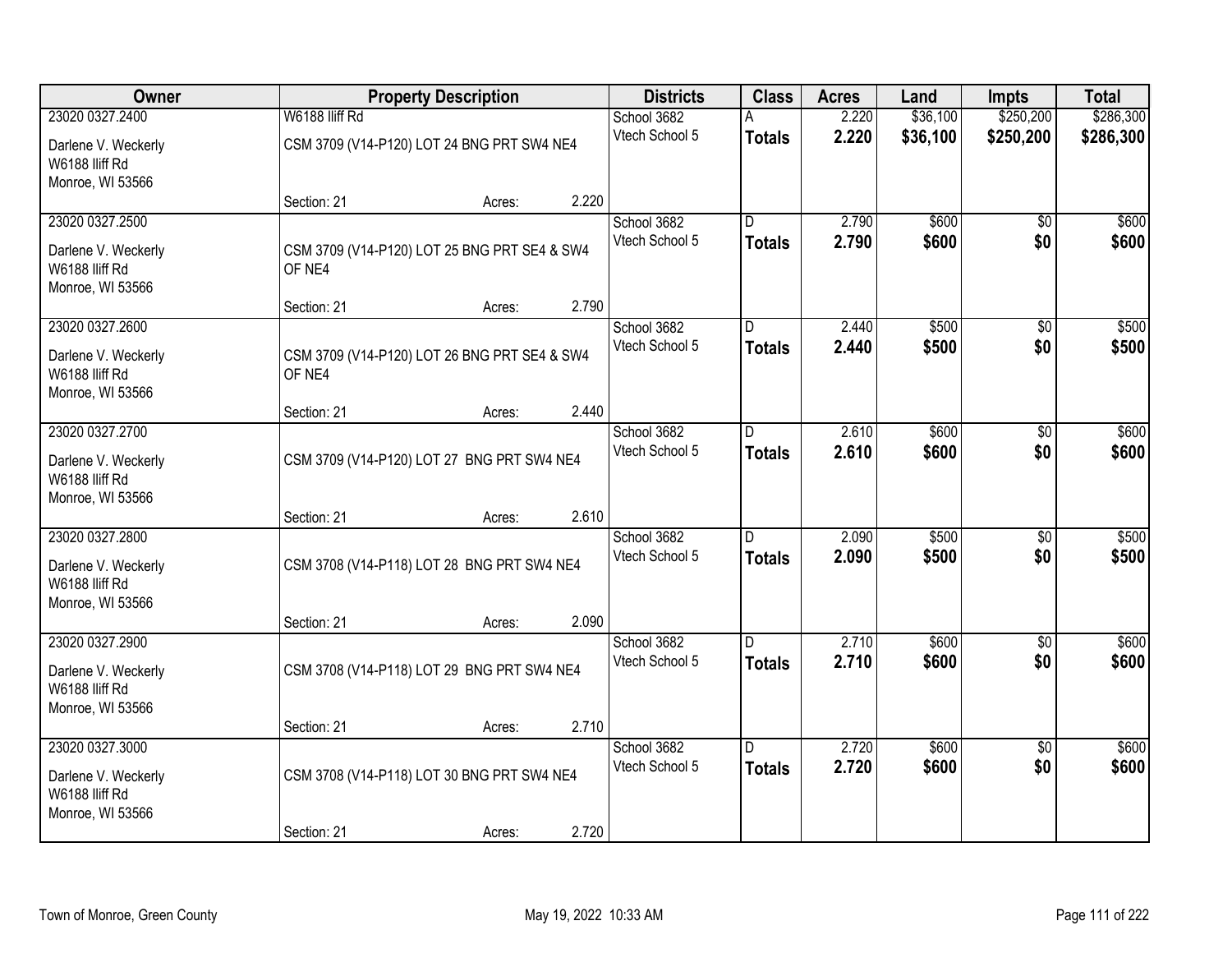| Owner                                                                         |                                            | <b>Property Description</b> |        | <b>Districts</b> | <b>Class</b>            | <b>Acres</b> | Land            | <b>Impts</b>    | <b>Total</b> |
|-------------------------------------------------------------------------------|--------------------------------------------|-----------------------------|--------|------------------|-------------------------|--------------|-----------------|-----------------|--------------|
| 23020 0327.3100                                                               |                                            |                             |        | School 3682      | D                       | 1.810        | \$400           | $\overline{50}$ | \$400        |
| Darlene V. Weckerly                                                           | CSM 3708 (V14-P118) LOT 31 BNG PRT SW4 NE4 |                             |        | Vtech School 5   | <b>Totals</b>           | 1.810        | \$400           | \$0             | \$400        |
| W6188 Iliff Rd                                                                |                                            |                             |        |                  |                         |              |                 |                 |              |
| Monroe, WI 53566                                                              |                                            |                             |        |                  |                         |              |                 |                 |              |
|                                                                               | Section: 21                                | Acres:                      | 1.810  |                  |                         |              |                 |                 |              |
| 23020 0328.0000                                                               | lliff Rd                                   |                             |        | School 3682      | $\overline{\mathsf{D}}$ | 12.310       | \$2,700         | \$0             | \$2,700      |
| Michael I. Koch                                                               | FR E2 SE4 NE4                              |                             |        | Vtech School 5   | E                       | 1.000        | \$100           | \$0             | \$100        |
| W3909 Towns Rd                                                                |                                            |                             |        |                  | Totals                  | 13.310       | \$2,800         | \$0             | \$2,800      |
| Monticello, WI 53570                                                          |                                            |                             |        |                  |                         |              |                 |                 |              |
|                                                                               | Section: 21                                | Acres:                      | 13.310 |                  |                         |              |                 |                 |              |
| 23020 0328.1000                                                               | W6140 lliff Rd                             |                             |        | School 3682      | A                       | 5.000        | \$50,000        | \$108,300       | \$158,300    |
| Timm Dudley H & Henrietta E Revocabl (CSM 124 (V1-P124) LOT 1 BNG PRT SE4 NE4 |                                            |                             |        | Vtech School 5   | Totals                  | 5.000        | \$50,000        | \$108,300       | \$158,300    |
| Trust Dtd 12/21/2                                                             |                                            |                             |        |                  |                         |              |                 |                 |              |
| c/o Timm Dudley H & Henrietta E Rev                                           |                                            |                             |        |                  |                         |              |                 |                 |              |
| Trust                                                                         | Section: 21                                | Acres:                      | 5.000  |                  |                         |              |                 |                 |              |
| N1853 State Rd 69                                                             |                                            |                             |        |                  |                         |              |                 |                 |              |
| Monroe, WI 53566<br>23020 0328.2000                                           | County Rd N                                |                             |        | School 3682      | X3                      | 1.450        | $\overline{50}$ | \$0             | \$0          |
|                                                                               |                                            |                             |        | Vtech School 5   | <b>Totals</b>           | 1.450        | \$0             | \$0             | \$0          |
| <b>Green County</b>                                                           | PARC E2 SE4 NE4                            |                             |        |                  |                         |              |                 |                 |              |
|                                                                               |                                            |                             |        |                  |                         |              |                 |                 |              |
|                                                                               | Section: 21                                | Acres:                      | 1.450  |                  |                         |              |                 |                 |              |
| 23020 0328.3000                                                               | lliff Rd                                   |                             |        | School 3682      | ID.                     | 2.750        | \$600           | $\overline{50}$ | \$600        |
|                                                                               |                                            |                             |        | Vtech School 5   | <b>Totals</b>           | 2.750        | \$600           | \$0             | \$600        |
| Dillon W. Weckerly<br>W6368 IIiff Rd                                          | CSM 3702 (V14-P106) LOT 3 BNG PRT SE4 NE4  |                             |        |                  |                         |              |                 |                 |              |
| Monroe, WI 53566                                                              |                                            |                             |        |                  |                         |              |                 |                 |              |
|                                                                               | Section: 21                                | Acres:                      | 2.750  |                  |                         |              |                 |                 |              |
| 23020 0328.3200                                                               | lliff Rd                                   |                             |        | School 3682      | D                       | 2.900        | \$600           | $\sqrt{6}$      | \$600        |
|                                                                               |                                            |                             |        | Vtech School 5   | <b>Totals</b>           | 2.900        | \$600           | \$0             | \$600        |
| Darlene V. Weckerly<br>W6188 Iliff Rd                                         | CSM 3702 (V14-P106) LOT 2 BNG PRT SE4 NE4  |                             |        |                  |                         |              |                 |                 |              |
| Monroe, WI 53566                                                              |                                            |                             |        |                  |                         |              |                 |                 |              |
|                                                                               | Section: 21                                | Acres:                      | 2.900  |                  |                         |              |                 |                 |              |
| 23020 0328.3400                                                               |                                            |                             |        | School 3682      | D                       | 2.280        | \$500           | $\overline{60}$ | \$500        |
| Dillon W. Weckerly                                                            | CSM 3703 (V14-P108) LOT 4 BNG PRT SE4 NE4  |                             |        | Vtech School 5   | <b>Totals</b>           | 2.280        | \$500           | \$0             | \$500        |
| W6368 lliff Rd                                                                |                                            |                             |        |                  |                         |              |                 |                 |              |
| Monroe, WI 53566                                                              |                                            |                             |        |                  |                         |              |                 |                 |              |
|                                                                               | Section: 21                                | Acres:                      | 2.280  |                  |                         |              |                 |                 |              |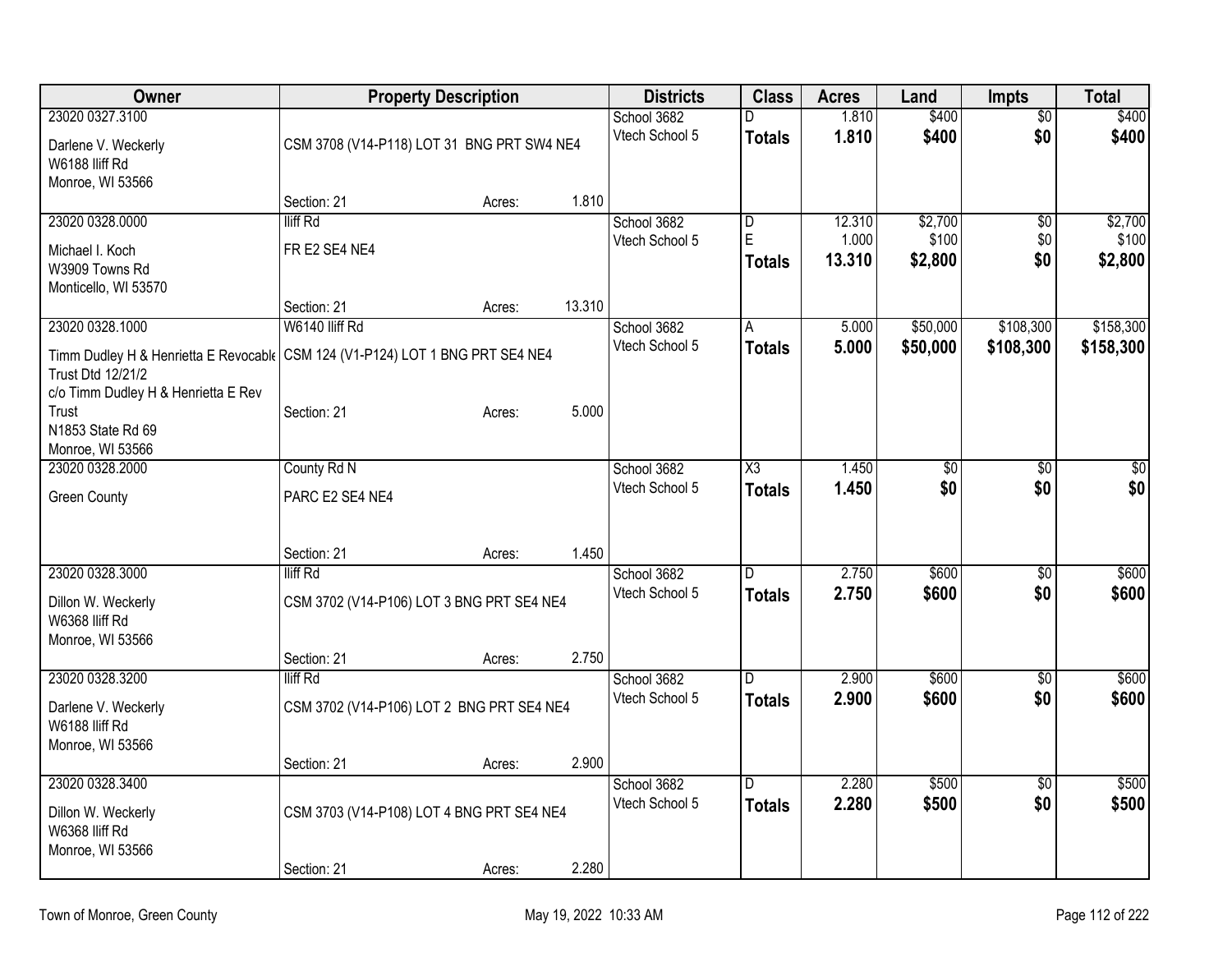| Owner                              | <b>Property Description</b>                    |        |        | <b>Districts</b>              | <b>Class</b>    | <b>Acres</b> | Land            | <b>Impts</b>    | <b>Total</b>     |
|------------------------------------|------------------------------------------------|--------|--------|-------------------------------|-----------------|--------------|-----------------|-----------------|------------------|
| 23020 0328.3500                    | lliff Rd                                       |        |        | School 3682                   |                 | 2.740        | \$600           | $\overline{50}$ | \$600            |
| Dillon W. Weckerly                 | CSM 3703 (V14-P108) LOT 5 BNG PRT SE4 NE4      |        |        | Vtech School 5                | <b>Totals</b>   | 2.740        | \$600           | \$0             | \$600            |
| W6368 IIiff Rd                     |                                                |        |        |                               |                 |              |                 |                 |                  |
| Monroe, WI 53566                   |                                                |        |        |                               |                 |              |                 |                 |                  |
|                                    | Section: 21                                    | Acres: | 2.740  |                               |                 |              |                 |                 |                  |
| 23020 0328.3600                    |                                                |        |        | School 3682                   | $\overline{D}$  | 3.080        | \$700           | $\overline{50}$ | \$700            |
| Darlene V. Weckerly                | CSM 3703 (V14-P108) LOT 6 BNG PRT SE4 NE4      |        |        | Vtech School 5                | <b>Totals</b>   | 3.080        | \$700           | \$0             | \$700            |
| W6188 IIiff Rd                     |                                                |        |        |                               |                 |              |                 |                 |                  |
| Monroe, WI 53566                   |                                                |        |        |                               |                 |              |                 |                 |                  |
|                                    | Section: 21                                    | Acres: | 3.080  |                               |                 |              |                 |                 |                  |
| 23020 0328.3700                    |                                                |        |        | School 3682<br>Vtech School 5 | D               | 3.090        | \$700           | \$0             | \$700            |
| Darlene V. Weckerly                | CSM 3703 (V14-P108) LOT 7 BNG PRT NE4 & SE4 OF |        |        |                               | <b>Totals</b>   | 3.090        | \$700           | \$0             | \$700            |
| W6188 lliff Rd                     | NE4                                            |        |        |                               |                 |              |                 |                 |                  |
| Monroe, WI 53566                   | Section: 21                                    |        | 3.090  |                               |                 |              |                 |                 |                  |
| 23020 0329.0000                    |                                                | Acres: |        | School 3682                   | D               | 38.900       | \$5,200         | \$0             | \$5,200          |
|                                    |                                                |        |        | Vtech School 5                | <b>Totals</b>   | 38.900       | \$5,200         | \$0             | \$5,200          |
| Darlene V. Weckerly                | NE4 NW4 EXC LOT 21 CSM 3707                    |        |        |                               |                 |              |                 |                 |                  |
| W6188 IIiff Rd<br>Monroe, WI 53566 |                                                |        |        |                               |                 |              |                 |                 |                  |
|                                    | Section: 21                                    | Acres: | 38.900 |                               |                 |              |                 |                 |                  |
| 23020 0330.1000                    | County Rd J                                    |        |        | School 3682                   | $\overline{X2}$ | 1.020        | $\overline{50}$ | \$0             | $\overline{\$0}$ |
|                                    |                                                |        |        | Vtech School 5                | <b>Totals</b>   | 1.020        | \$0             | \$0             | \$0              |
| State of Wisconsin<br>N/A          | PARC NW4 NW4 FOR HWY                           |        |        |                               |                 |              |                 |                 |                  |
| Madison, WI 00000                  |                                                |        |        |                               |                 |              |                 |                 |                  |
|                                    | Section: 21                                    | Acres: | 1.020  |                               |                 |              |                 |                 |                  |
| 23020 0330.2000                    | N3693 County Rd J                              |        |        | School 3682                   | B               | 1.250        | \$20,000        | \$370,400       | \$390,400        |
| C & B Bennett, LLC                 | CSM 4480 (V18-P274) LOT 1 BNG PRT NW4 NW4      |        |        | Vtech School 5                | D               | 4.000        | \$600           | \$0             | \$600            |
| N3693 County Rd J                  |                                                |        |        |                               | <b>Totals</b>   | 5.250        | \$20,600        | \$370,400       | \$391,000        |
| Monroe, WI 53566                   |                                                |        |        |                               |                 |              |                 |                 |                  |
|                                    | Section: 21                                    | Acres: | 5.250  |                               |                 |              |                 |                 |                  |
| 23020 0330.3000                    |                                                |        |        | School 3682                   | $\overline{X2}$ | 3.570        | $\overline{50}$ | $\overline{50}$ | $\sqrt{30}$      |
| State of Wisconsin                 | PARC NW4 NW4 NW4 HWY                           |        |        | Vtech School 5                | <b>Totals</b>   | 3.570        | \$0             | \$0             | \$0              |
| N/A                                |                                                |        |        |                               |                 |              |                 |                 |                  |
| Madison, WI 00000                  |                                                |        |        |                               |                 |              |                 |                 |                  |
|                                    | Section: 21                                    | Acres: | 3.570  |                               |                 |              |                 |                 |                  |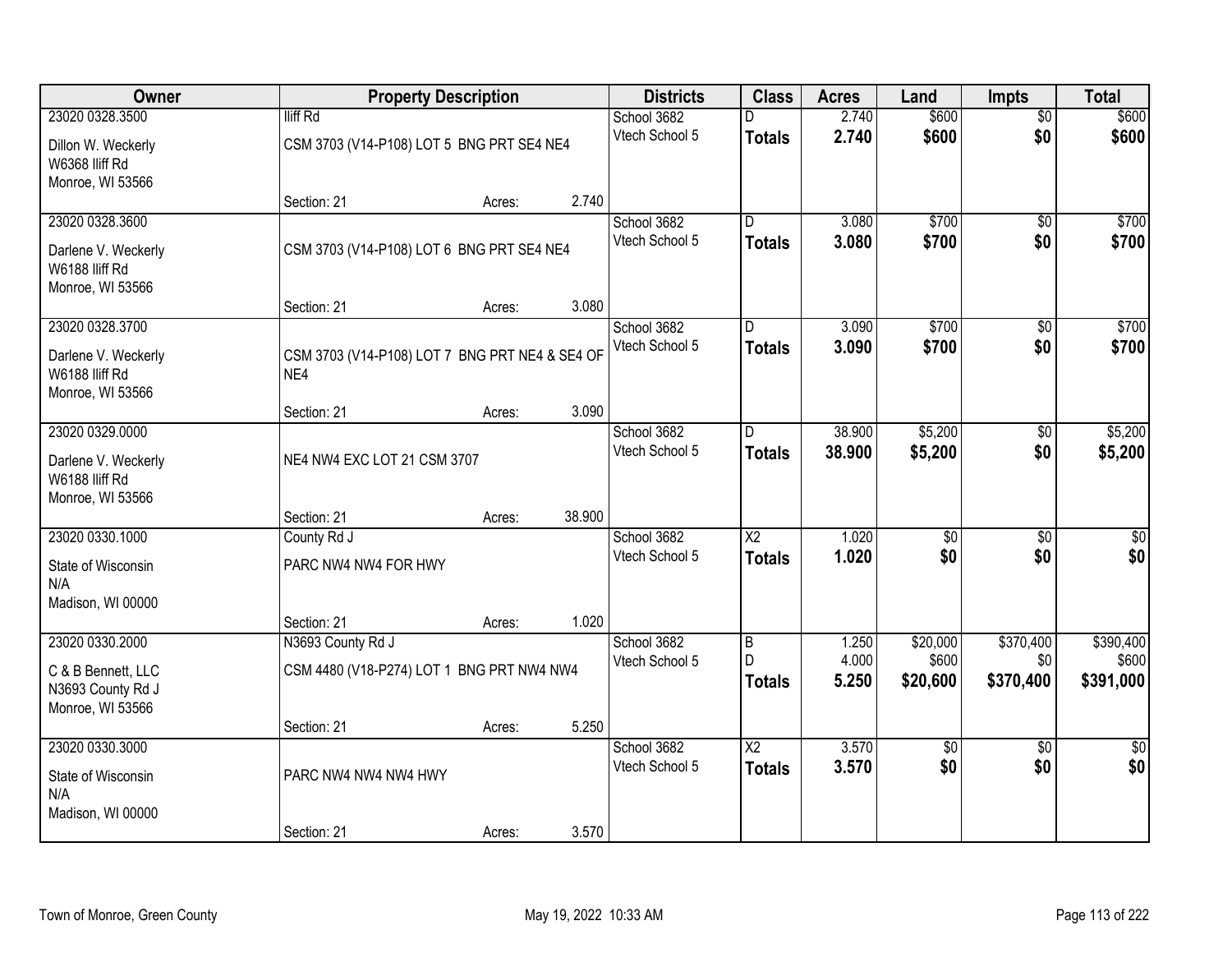| Owner                                | <b>Property Description</b>                 | <b>Districts</b> | <b>Class</b>           | <b>Acres</b>    | Land                 | <b>Impts</b>       | <b>Total</b>         |
|--------------------------------------|---------------------------------------------|------------------|------------------------|-----------------|----------------------|--------------------|----------------------|
| 23020 0330.4000                      | N3611 State Hwy 81                          | School 3682      | D                      | 3.430           | \$200                | $\overline{50}$    | \$200                |
| Shane M. Segner                      | CSM 5020 (V23-P95) LOT 1 BNG PRT NW4 NW4    | Vtech School 5   | E                      | 1.000           | \$100                | \$0                | \$100                |
| N3611 State Rd 81                    |                                             |                  | G                      | 1.000           | \$18,000             | \$78,600           | \$96,600             |
| Monroe, WI 53566                     |                                             |                  | <b>Totals</b>          | 5.430           | \$18,300             | \$78,600           | \$96,900             |
|                                      | 5.430<br>Section: 21<br>Acres:              |                  |                        |                 |                      |                    |                      |
| 23020 0330.5000                      | State Highway 81                            | School 3682      | $\overline{X2}$        | 4.220           | $\overline{50}$      | $\overline{50}$    | $\overline{50}$      |
| State of Wisconsin                   | SECTION 21<br>PARC S2 NW4 FOR HWY 4.22A     | Vtech School 5   | <b>Totals</b>          | 4.220           | \$0                  | \$0                | \$0                  |
| N/A                                  |                                             |                  |                        |                 |                      |                    |                      |
| Madison, WI 00000                    |                                             |                  |                        |                 |                      |                    |                      |
|                                      | 4.220<br>Section: 21<br>Acres:              |                  |                        |                 |                      |                    |                      |
| 23020 0330.6000                      | N3640 State Hwy 81                          | School 3682      | A                      | 11.050          | \$65,100             | \$63,300           | \$128,400            |
| Scott Segner                         | CSM 5020 (V23-P95) LOT 2 BNG PRT NW4 NW4    | Vtech School 5   | <b>Totals</b>          | 11.050          | \$65,100             | \$63,300           | \$128,400            |
| N3640 State Rd 81                    |                                             |                  |                        |                 |                      |                    |                      |
| Monroe, WI 53566                     |                                             |                  |                        |                 |                      |                    |                      |
|                                      | 11.050<br>Section: 21<br>Acres:             |                  |                        |                 |                      |                    |                      |
| 23020 0331.0200                      | N3595 State Hwy 81                          | School 3682      | D                      | 20.100          | \$2,300              | \$0                | \$2,300              |
| Elizabeth R. Anglin                  | PRT SW4 NW4 LYG W HWY 81 EXC CSM 5079 LOT 1 | Vtech School 5   | E                      | 6.000           | \$8,100              | \$0                | \$8,100              |
| c/o Elizabeth R. Anglin-Hale) Martin |                                             |                  | G                      | 1.500<br>27.600 | \$20,500<br>\$30,900 | \$2,500<br>\$2,500 | \$23,000<br>\$33,400 |
| 1310 19th St                         |                                             |                  | <b>Totals</b>          |                 |                      |                    |                      |
| Monroe, WI 53566-2924                | 27.600<br>Section:<br>Acres:                |                  |                        |                 |                      |                    |                      |
| 23020 0331.0300                      | N3489 State Hwy 81                          | School 3682      | $\overline{A}$         | 5.000           | \$35,000             | \$128,600          | \$163,600            |
| Kevin R. Phillips                    | CSM 5079 (V23-P252) LOT 1 BNG PRT SW4 NW4 & | Vtech School 5   | <b>Totals</b>          | 5.000           | \$35,000             | \$128,600          | \$163,600            |
| Melissa M. Phillips                  | PRT NW4 & NE4 SW4                           |                  |                        |                 |                      |                    |                      |
| N3489 State Rd 81                    |                                             |                  |                        |                 |                      |                    |                      |
| Monroe, WI 53566                     | 5.000<br>Section:<br>Acres:                 |                  |                        |                 |                      |                    |                      |
| 23020 0331.1000                      | State Highway 81                            | School 3682      | $\overline{\text{X2}}$ | 3.750           | \$0                  | $\overline{50}$    | \$0                  |
| State of Wisconsin                   | PRT SW4 NW4 FOR HWY                         | Vtech School 5   | <b>Totals</b>          | 3.750           | \$0                  | \$0                | \$0                  |
| N/A                                  |                                             |                  |                        |                 |                      |                    |                      |
| Madison, WI 00000                    |                                             |                  |                        |                 |                      |                    |                      |
|                                      | 3.750<br>Section: 21<br>Acres:              |                  |                        |                 |                      |                    |                      |
| 23020 0331.2000                      | N3570 State Hwy 81                          | School 3682      | A                      | 6.500           | \$53,800             | \$159,600          | \$213,400            |
| David Johnson                        | PRT SW4 NW4 E OF HWY                        | Vtech School 5   | <b>Totals</b>          | 6.500           | \$53,800             | \$159,600          | \$213,400            |
| Kay Johnson                          |                                             |                  |                        |                 |                      |                    |                      |
| N3570 State Rd 81                    |                                             |                  |                        |                 |                      |                    |                      |
| Monroe, WI 53566                     | 6.500<br>Section: 21<br>Acres:              |                  |                        |                 |                      |                    |                      |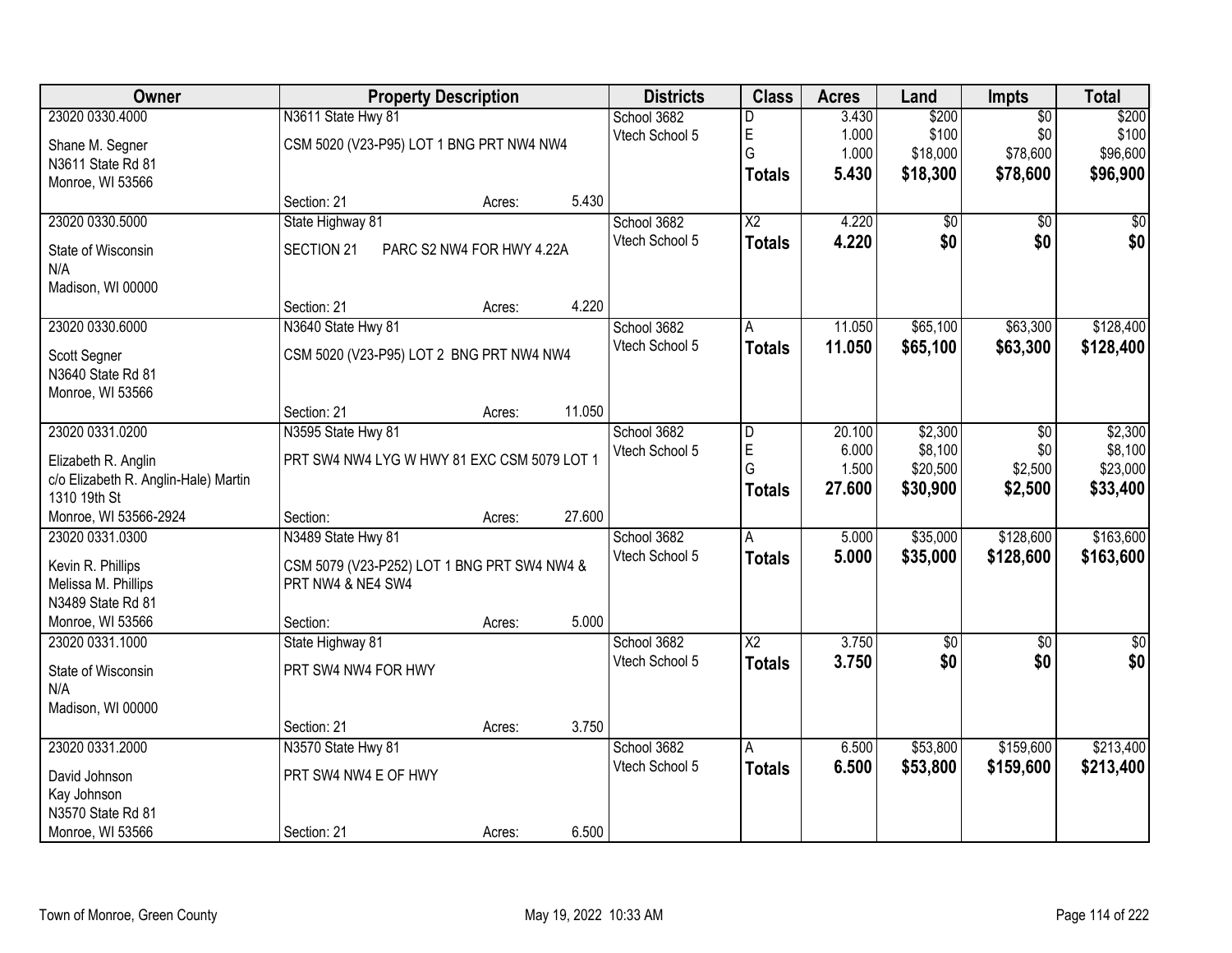| Owner                                  | <b>Property Description</b>                                                |                               |        | <b>Districts</b> | <b>Class</b>    | <b>Acres</b> | Land        | Impts           | <b>Total</b>    |
|----------------------------------------|----------------------------------------------------------------------------|-------------------------------|--------|------------------|-----------------|--------------|-------------|-----------------|-----------------|
| 23020 0332.0000                        | W6368 Iliff Rd                                                             |                               |        | School 3682      | D               | 27.350       | \$3,600     | $\overline{50}$ | \$3,600         |
| Darlene V. Weckerly                    | PRT SE4 NW4 EXC PRT LOT 1 CSM 3474 & EXC PRT                               |                               |        | Vtech School 5   | G               | 1.000        | \$18,000    | \$726,200       | \$744,200       |
| W6188 Iliff Rd                         | LOTS 21 & 22 CSM 3707                                                      |                               |        |                  | <b>Totals</b>   | 28.350       | \$21,600    | \$726,200       | \$747,800       |
| Monroe, WI 53566                       |                                                                            |                               |        |                  |                 |              |             |                 |                 |
|                                        | Section: 21                                                                | Acres:                        | 28.350 |                  |                 |              |             |                 |                 |
| 23020 0332.1000                        | State Highway 81                                                           |                               |        | School 3682      | $\overline{X2}$ | 0.640        | $\sqrt{30}$ | $\overline{50}$ | $\overline{50}$ |
| State of Wisconsin                     | PARC SE4 NW4 FOR HWY                                                       |                               |        | Vtech School 5   | <b>Totals</b>   | 0.640        | \$0         | \$0             | \$0             |
| N/A                                    |                                                                            |                               |        |                  |                 |              |             |                 |                 |
| Madison, WI 00000                      |                                                                            |                               |        |                  |                 |              |             |                 |                 |
|                                        | Section: 21                                                                | Acres:                        | 0.640  |                  |                 |              |             |                 |                 |
| 23020 0332.2000                        | N3512 State Hwy 81                                                         |                               |        | School 3682      | A               | 1.230        | \$31,200    | \$92,100        | \$123,300       |
| Roberta J. Boeck                       | BEG SW COR SE4 NW4 TH E ON CNTRLN OF SD                                    |                               |        | Vtech School 5   | <b>Totals</b>   | 1.230        | \$31,200    | \$92,100        | \$123,300       |
| Christopher A. Euler                   | SEC, 23 1/2 RODS TH N 12 RODS TH W 23 1/2 RODS                             |                               |        |                  |                 |              |             |                 |                 |
| C/O Joanne L Boeck                     | TH S 12 RODS TO POB EXC HWY CONV (V333-104)                                |                               |        |                  |                 |              |             |                 |                 |
| N3512 State Rd 81                      | Section: 21                                                                | Acres:                        | 1.230  |                  |                 |              |             |                 |                 |
| Monroe, WI 53566                       |                                                                            |                               |        |                  |                 |              |             |                 |                 |
| 23020 0332.3000                        | W6324 Iliff Rd                                                             |                               |        | School 3682      | A               | 1.200        | \$31,000    | \$86,500        | \$117,500       |
| Elizabeth M. Adams et al               | SECTION 21                                                                 | COM 202 FT W OF SE COR NW4 TH |        | Vtech School 5   | <b>Totals</b>   | 1.200        | \$31,000    | \$86,500        | \$117,500       |
| c/o Gerald A. Adams                    | N 132 FT TH W 396 FT TH S 132 FT TH E 396 FT TO                            |                               |        |                  |                 |              |             |                 |                 |
| W6324 Iliff Rd                         | <b>BEG</b>                                                                 |                               |        |                  |                 |              |             |                 |                 |
| Monroe, WI 53566                       | Section: 21                                                                | Acres:                        | 1.200  |                  |                 |              |             |                 |                 |
| 23020 0332.4000                        | lliff Rd                                                                   |                               |        | School 3682      | 5M              | 2.000        | \$2,800     | $\overline{50}$ | \$2,800         |
|                                        |                                                                            |                               |        | Vtech School 5   | D               | 6.200        | \$1,200     | \$0             | \$1,200         |
| Gerald A. Adams                        | CSM 3474 (V13-P57) LOT 1 BNG PRT SW4 NE4 1A &<br><b>PRT SE4 NW4 - 7.2A</b> |                               |        |                  | <b>Totals</b>   | 8.200        | \$4,000     | \$0             | \$4,000         |
| Elizabeth M. Adams<br>W6324 Iliff Rd   |                                                                            |                               |        |                  |                 |              |             |                 |                 |
| Monroe, WI 53566                       | Section: 21                                                                | Acres:                        | 8.200  |                  |                 |              |             |                 |                 |
| 23020 0333.0000                        | lliff Rd                                                                   |                               |        | School 3682      | D               | 25.690       | \$5,200     | $\sqrt{$0}$     | \$5,200         |
|                                        |                                                                            |                               |        | Vtech School 5   | E               | 2.500        | \$200       | \$0             | \$200           |
| Wang-Bader Farm, LLC                   | PRT NE4 SW4 EXC CSM 1575 (V5-P81)                                          |                               |        |                  | <b>Totals</b>   | 28.190       | \$5,400     | \$0             | \$5,400         |
| c/o Wang-Bader Farm, LLC               |                                                                            |                               |        |                  |                 |              |             |                 |                 |
| W7210 County Rd B                      |                                                                            |                               |        |                  |                 |              |             |                 |                 |
| Monroe, WI 53566                       | Section: 21                                                                | Acres:                        | 28.190 |                  |                 |              |             |                 |                 |
| 23020 0333.1000                        | W6351 lliff Rd                                                             |                               |        | School 3682      | A               | 1.530        | \$32,700    | \$145,000       | \$177,700       |
| Stoneback Dennis L & Debra K Trust     | CSM 247 (V1-P254) LOT 1 BNG PRT NE4 SW4                                    |                               |        | Vtech School 5   | <b>Totals</b>   | 1.530        | \$32,700    | \$145,000       | \$177,700       |
| Dated Feb 14, 2017                     |                                                                            |                               |        |                  |                 |              |             |                 |                 |
| c/o Stoneback Dennis L & Debra K Trust |                                                                            |                               |        |                  |                 |              |             |                 |                 |
| W6351 Iliff Rd                         | Section: 21                                                                | Acres:                        | 1.530  |                  |                 |              |             |                 |                 |
| Monroe, WI 53566                       |                                                                            |                               |        |                  |                 |              |             |                 |                 |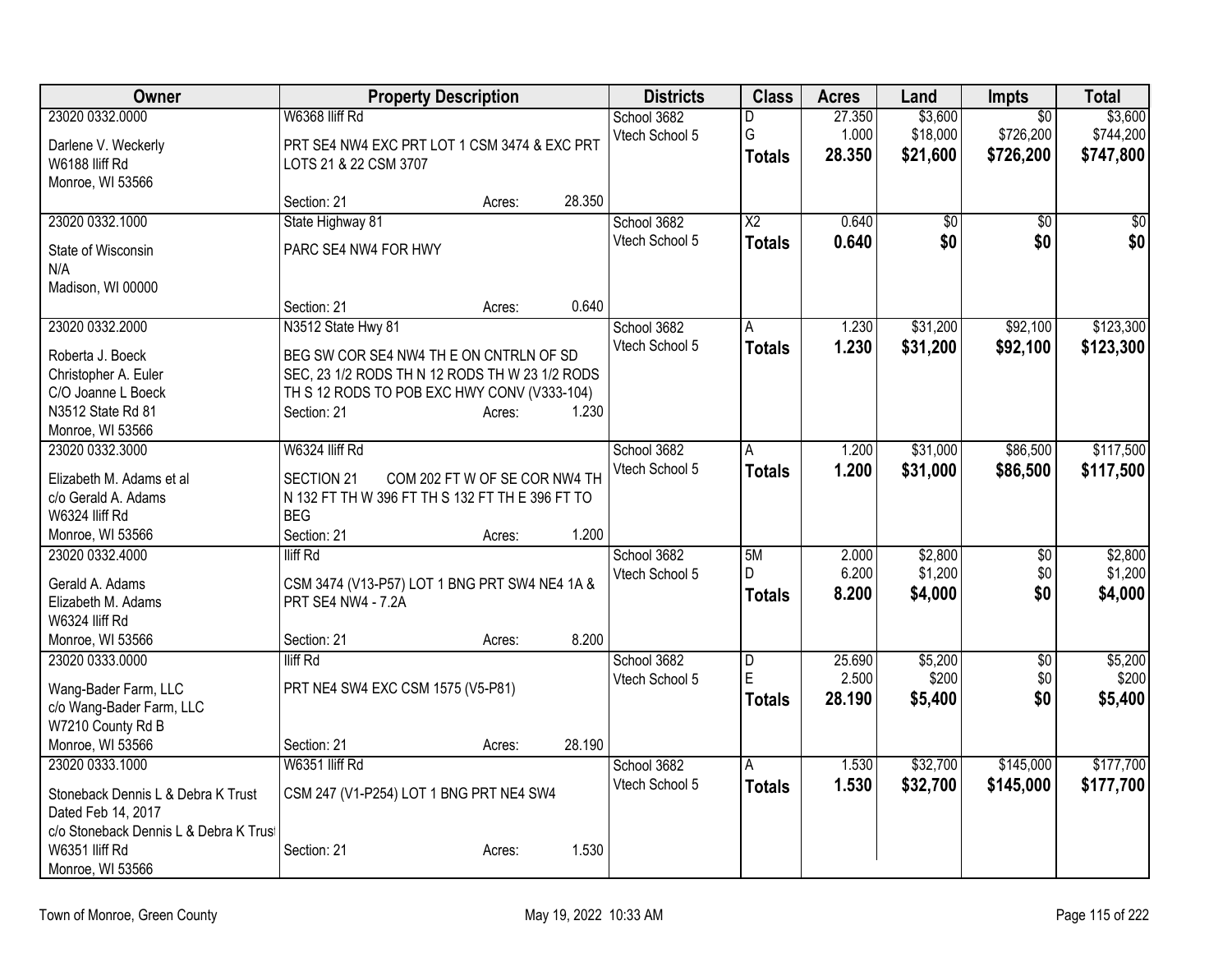| Owner                                | <b>Property Description</b>                       |        |        | <b>Districts</b> | <b>Class</b>           | <b>Acres</b> | Land       | <b>Impts</b>    | <b>Total</b>    |
|--------------------------------------|---------------------------------------------------|--------|--------|------------------|------------------------|--------------|------------|-----------------|-----------------|
| 23020 0333.2000                      | W6283 IIiff Rd                                    |        |        | School 3682      |                        | 2.240        | \$36,200   | \$114,700       | \$150,900       |
| Ross A. Sobacki                      | CSM 281 (V1-P289) LOT 1 BNG PRT NW4 SE4 & NE4     |        |        | Vtech School 5   | <b>Totals</b>          | 2.240        | \$36,200   | \$114,700       | \$150,900       |
| Megan M. Sobacki                     | SW4                                               |        |        |                  |                        |              |            |                 |                 |
| W6283 IIiff Rd                       |                                                   |        |        |                  |                        |              |            |                 |                 |
| Monroe, WI 53566                     | Section: 21                                       | Acres: | 2.240  |                  |                        |              |            |                 |                 |
| 23020 0333.3000                      | State Highway 81                                  |        |        | School 3682      | $\overline{\text{X2}}$ | 5.610        | \$0        | $\overline{50}$ | \$0             |
| State of Wisconsin                   | PRT NE4 SW4 FOR HWY                               |        |        | Vtech School 5   | <b>Totals</b>          | 5.610        | \$0        | \$0             | \$0             |
| N/A                                  |                                                   |        |        |                  |                        |              |            |                 |                 |
| Madison, WI 00000                    |                                                   |        |        |                  |                        |              |            |                 |                 |
|                                      | Section: 21                                       | Acres: | 5.610  |                  |                        |              |            |                 |                 |
| 23020 0333.4000                      | N3403 Joy Del Rd                                  |        |        | School 3682      | A                      | 3.555        | \$42,800   | \$91,000        | \$133,800       |
| Renee A. Fisher                      | CSM 1575 (V5-P81) LOT 1 BNG PRT N1/2 SW4          |        |        | Vtech School 5   | <b>Totals</b>          | 3.555        | \$42,800   | \$91,000        | \$133,800       |
| N3403 Joy Del Rd                     |                                                   |        |        |                  |                        |              |            |                 |                 |
| Monroe, WI 53566                     |                                                   |        |        |                  |                        |              |            |                 |                 |
|                                      | Section: 21                                       | Acres: | 3.555  |                  |                        |              |            |                 |                 |
| 23020 0334.0200                      | County Rd J                                       |        |        | School 3682      | D                      | 2.950        | \$500      | \$0             | \$500           |
| Elizabeth R. Anglin                  | N 5A NW4 SW4 EXC CSM 5079 LOT 1                   |        |        | Vtech School 5   | <b>Totals</b>          | 2.950        | \$500      | \$0             | \$500           |
| c/o Elizabeth R. Anglin-Hale) Martin |                                                   |        |        |                  |                        |              |            |                 |                 |
| 1310 19th St                         |                                                   |        |        |                  |                        |              |            |                 |                 |
| Monroe, WI 53566-2924                | Section:                                          | Acres: | 2.950  |                  |                        |              |            |                 |                 |
| 23020 0334.1000                      |                                                   |        |        | School 3682      | D.                     | 35.000       | \$2,200    | \$0             | \$2,200         |
| Wang-Bader Farm, LLC                 | S 35A NW4 SW4                                     |        |        | Vtech School 5   | <b>Totals</b>          | 35,000       | \$2,200    | \$0             | \$2,200         |
| c/o Wang-Bader Farm, LLC             |                                                   |        |        |                  |                        |              |            |                 |                 |
| W7210 County Rd B                    |                                                   |        |        |                  |                        |              |            |                 |                 |
| Monroe, WI 53566                     | Section: 21                                       | Acres: | 35.000 |                  |                        |              |            |                 |                 |
| 23020 0335.0000                      | N3443 Joy Del Rd                                  |        |        | School 3682      | E                      | 9.320        | \$14,900   | $\overline{50}$ | \$14,900        |
| Chris A. Gerrits                     | CSM 3188 (V11-P256) LOT 1 BNG PRT LOT 1 CSM       |        |        | Vtech School 5   | G                      | 1.000        | \$18,000   | \$95,200        | \$113,200       |
| Thelma R. Gerrits                    | 1944 IN PRT SW4 SW4 - 1.02A & PRT SE4 SW4 - 9.30/ |        |        |                  | <b>Totals</b>          | 10.320       | \$32,900   | \$95,200        | \$128,100       |
| N3443 Joy Del Rd                     |                                                   |        |        |                  |                        |              |            |                 |                 |
| Monroe, WI 53566                     | Section: 21                                       | Acres: | 10.320 |                  |                        |              |            |                 |                 |
| 23020 0335.1000                      | County Rd Y                                       |        |        | School 3682      | $\overline{\text{X3}}$ | 3.140        | $\sqrt{6}$ | $\overline{30}$ | $\overline{50}$ |
| <b>Green County</b>                  | PRT SW4 SW4 FOR HWY                               |        |        | Vtech School 5   | <b>Totals</b>          | 3.140        | \$0        | \$0             | \$0             |
|                                      |                                                   |        |        |                  |                        |              |            |                 |                 |
|                                      |                                                   |        |        |                  |                        |              |            |                 |                 |
|                                      | Section: 21                                       | Acres: | 3.140  |                  |                        |              |            |                 |                 |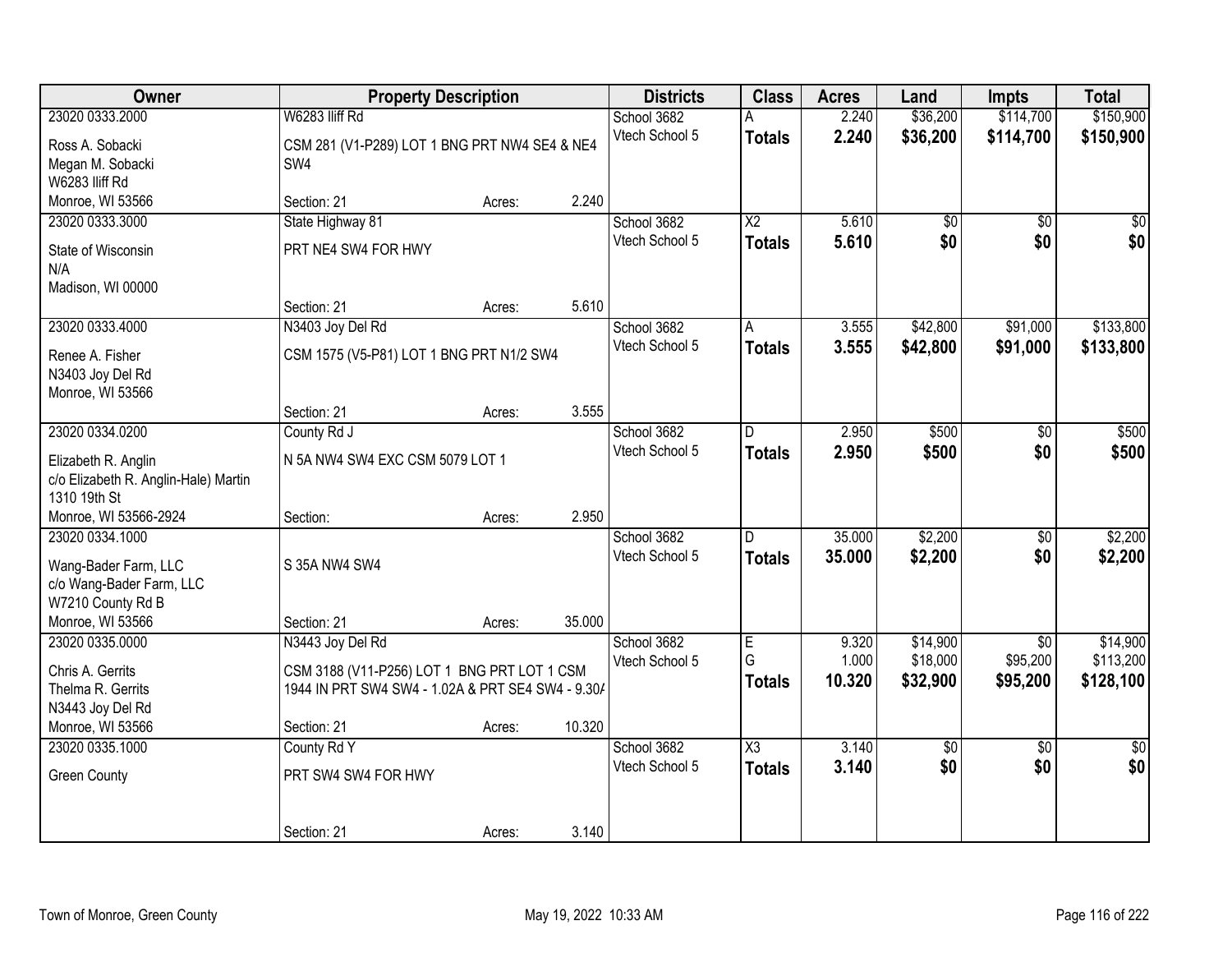| Owner                                                                      |                                      | <b>Property Description</b>                           |        | <b>Districts</b>              | <b>Class</b>                    | <b>Acres</b>     | Land               | <b>Impts</b>           | <b>Total</b>       |
|----------------------------------------------------------------------------|--------------------------------------|-------------------------------------------------------|--------|-------------------------------|---------------------------------|------------------|--------------------|------------------------|--------------------|
| 23020 0335.2000<br>Wang-Bader Farm, LLC<br>c/o Wang-Bader Farm, LLC        | County Rd Y<br>OF SW4                | CSM 1945 (V6-P256) PRT LOT 1 BNG PRT SW4 & SE4        |        | School 3682<br>Vtech School 5 | <b>Totals</b>                   | 46.380<br>46.380 | \$7,500<br>\$7,500 | $\overline{50}$<br>\$0 | \$7,500<br>\$7,500 |
| W7210 County Rd B<br>Monroe, WI 53566                                      | Section: 21                          | Acres:                                                | 46.380 |                               |                                 |                  |                    |                        |                    |
| 23020 0336.0000<br>Cherrie J. Blaser<br>PO Box 206<br>Belleville, WI 53508 | Joy-Del Rd<br>SW4                    | CSM 3235 (V12-P4) LOT 1 BNG PRT CSM 1944 IN SE4       |        | School 3682<br>Vtech School 5 | $\overline{D}$<br><b>Totals</b> | 1.530<br>1.530   | \$300<br>\$300     | \$0<br>\$0             | \$300<br>\$300     |
| 23020 0336.0010                                                            | Section: 21<br>Joy-Del Rd            | Acres:                                                | 1.530  | School 3682                   | D                               | 1.430            | \$300              | \$0                    | \$300              |
| Cherrie J. Blaser<br>PO Box 206<br>Belleville, WI 53508                    | SE4 SW4                              | CSM 3237 (V12-P8) LOT 10 BNG PRT CSM 1943 IN          |        | Vtech School 5                | <b>Totals</b>                   | 1.430            | \$300              | \$0                    | \$300              |
|                                                                            | Section: 21                          | Acres:                                                | 1.430  |                               |                                 |                  |                    |                        |                    |
| 23020 0336.0200<br>Cherrie J. Blaser<br>PO Box 206<br>Belleville, WI 53508 | Joy-Del Rd<br>SE4 SW4                | CSM 3235 (V12-P4) LOT 2 BNG PRT CSM 1944 IN           |        | School 3682<br>Vtech School 5 | D<br><b>Totals</b>              | 1.610<br>1.610   | \$400<br>\$400     | \$0<br>\$0             | \$400<br>\$400     |
|                                                                            | Section: 21                          | Acres:                                                | 1.610  |                               |                                 |                  |                    |                        |                    |
| 23020 0336.0300<br>Cherrie J. Blaser<br>PO Box 206<br>Belleville, WI 53508 | Joy-Del Rd<br>SE4 SW4<br>Section: 21 | CSM 3235 (V12-P4) LOT 3 BNG PRT CSM 1944 IN<br>Acres: | 1.610  | School 3682<br>Vtech School 5 | D.<br><b>Totals</b>             | 1.610<br>1.610   | \$400<br>\$400     | \$0<br>\$0             | \$400<br>\$400     |
| 23020 0336.0400                                                            | County Rd Y                          |                                                       |        | School 3682                   | D.                              | 1.680            | \$400              | \$0                    | \$400              |
| Cherrie J. Blaser<br>PO Box 206<br>Belleville, WI 53508                    |                                      | CSM 3236 (V12-P6) LOT 4 BNG PRT SE4 SW4               |        | Vtech School 5                | <b>Totals</b>                   | 1.680            | \$400              | \$0                    | \$400              |
|                                                                            | Section: 21                          | Acres:                                                | 1.680  |                               |                                 |                  |                    |                        |                    |
| 23020 0336.0500<br>Cherrie J. Blaser<br>PO Box 206<br>Belleville, WI 53508 | County Rd Y<br>Section: 21           | CSM 3236 (V12-P6) LOT 5 BNG PRT SE4 SW4<br>Acres:     | 1.700  | School 3682<br>Vtech School 5 | D.<br><b>Totals</b>             | 1.700<br>1.700   | \$400<br>\$400     | $\overline{50}$<br>\$0 | \$400<br>\$400     |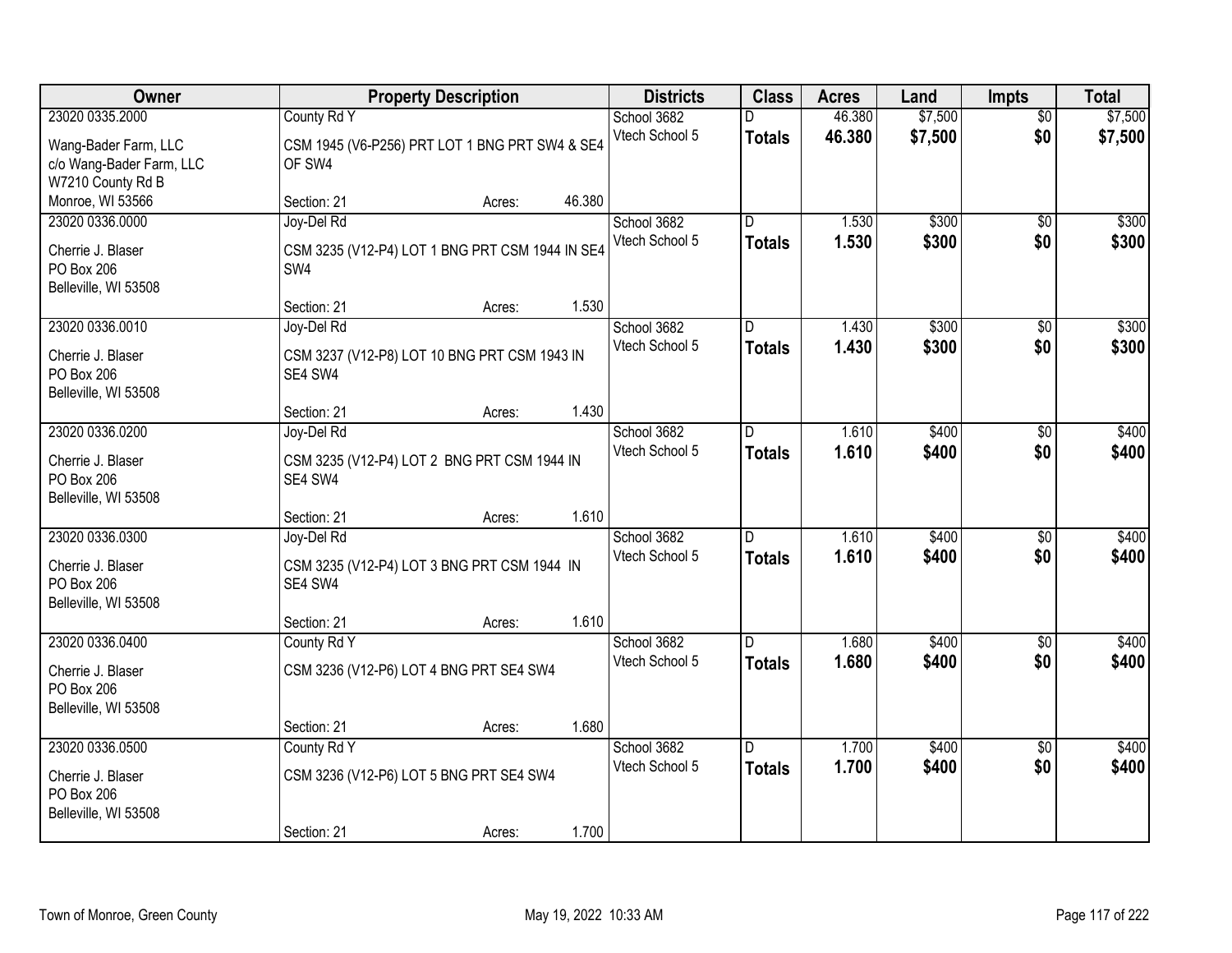| Owner                |                                                 | <b>Property Description</b> |       | <b>Districts</b> | <b>Class</b>           | <b>Acres</b> | Land            | <b>Impts</b>    | <b>Total</b>     |
|----------------------|-------------------------------------------------|-----------------------------|-------|------------------|------------------------|--------------|-----------------|-----------------|------------------|
| 23020 0336.0600      | Joy-Del Rd                                      |                             |       | School 3682      |                        | 1.550        | \$300           | $\overline{50}$ | \$300            |
| Cherrie J. Blaser    | CSM 3236 (V12-P6) LOT 6 BNG PRT SE4 SW4         |                             |       | Vtech School 5   | <b>Totals</b>          | 1.550        | \$300           | \$0             | \$300            |
| PO Box 206           |                                                 |                             |       |                  |                        |              |                 |                 |                  |
| Belleville, WI 53508 |                                                 |                             |       |                  |                        |              |                 |                 |                  |
|                      | Section: 21                                     | Acres:                      | 1.550 |                  |                        |              |                 |                 |                  |
| 23020 0336.0700      | Joy-Del Rd                                      |                             |       | School 3682      | D.                     | 2.630        | \$600           | \$0             | \$600            |
| Cherrie J. Blaser    | CSM 3236 (V12-P6) LOT 7 BNG PRT SE4 SW4         |                             |       | Vtech School 5   | <b>Totals</b>          | 2.630        | \$600           | \$0             | \$600            |
| PO Box 206           |                                                 |                             |       |                  |                        |              |                 |                 |                  |
| Belleville, WI 53508 |                                                 |                             |       |                  |                        |              |                 |                 |                  |
|                      | Section: 21                                     | Acres:                      | 2.630 |                  |                        |              |                 |                 |                  |
| 23020 0336.0800      | Joy-Del Rd                                      |                             |       | School 3682      | D                      | 1.770        | \$400           | \$0             | \$400            |
| Cherrie J. Blaser    | CSM 3237 (V12-P8) LOT 8 BNG PRT CSM 1943 IN SE4 |                             |       | Vtech School 5   | <b>Totals</b>          | 1.770        | \$400           | \$0             | \$400            |
| PO Box 206           | SW4                                             |                             |       |                  |                        |              |                 |                 |                  |
| Belleville, WI 53508 |                                                 |                             |       |                  |                        |              |                 |                 |                  |
|                      | Section: 21                                     | Acres:                      | 1.770 |                  |                        |              |                 |                 |                  |
| 23020 0336.0900      | Joy-Del Rd                                      |                             |       | School 3682      | D.                     | 1.490        | \$300           | $\frac{1}{20}$  | \$300            |
| Cherrie J. Blaser    | CSM 3237 (V12-P8) LOT 9 BNG PRT CSM 1943 IN     |                             |       | Vtech School 5   | <b>Totals</b>          | 1.490        | \$300           | \$0             | \$300            |
| PO Box 206           | SE4 SW4                                         |                             |       |                  |                        |              |                 |                 |                  |
| Belleville, WI 53508 |                                                 |                             |       |                  |                        |              |                 |                 |                  |
|                      | Section: 21                                     | Acres:                      | 1.490 |                  |                        |              |                 |                 |                  |
| 23020 0336.1000      | State Highway 81                                |                             |       | School 3682      | $\overline{X2}$        | 1.300        | $\overline{50}$ | $\overline{50}$ | $\overline{\$0}$ |
| State of Wisconsin   | PRT SE4 SW4 FOR HWY                             |                             |       | Vtech School 5   | Totals                 | 1.300        | \$0             | \$0             | \$0              |
| N/A                  |                                                 |                             |       |                  |                        |              |                 |                 |                  |
| Madison, WI 00000    |                                                 |                             |       |                  |                        |              |                 |                 |                  |
|                      | Section: 21                                     | Acres:                      | 1.300 |                  |                        |              |                 |                 |                  |
| 23020 0336.1200      | Joy-Del Rd                                      |                             |       | School 3682      | D.                     | 1.760        | \$400           | \$0             | \$400            |
| Cherrie J. Blaser    | CSM 3237 (V12-P8) LOT 11 BNG PRT CSM 1943 IN    |                             |       | Vtech School 5   | <b>Totals</b>          | 1.760        | \$400           | \$0             | \$400            |
| PO Box 206           | SE4 SW4                                         |                             |       |                  |                        |              |                 |                 |                  |
| Belleville, WI 53508 |                                                 |                             |       |                  |                        |              |                 |                 |                  |
|                      | Section: 21                                     | Acres:                      | 1.760 |                  |                        |              |                 |                 |                  |
| 23020 0336.2000      | County Rd Y                                     |                             |       | School 3682      | $\overline{\text{X3}}$ | 0.280        | $\overline{50}$ | $\overline{30}$ | $\overline{30}$  |
| <b>Green County</b>  | PRT SE4 SW4 FOR HWY                             |                             |       | Vtech School 5   | <b>Totals</b>          | 0.280        | \$0             | \$0             | \$0              |
|                      |                                                 |                             |       |                  |                        |              |                 |                 |                  |
|                      |                                                 |                             |       |                  |                        |              |                 |                 |                  |
|                      | Section: 21                                     | Acres:                      | 0.280 |                  |                        |              |                 |                 |                  |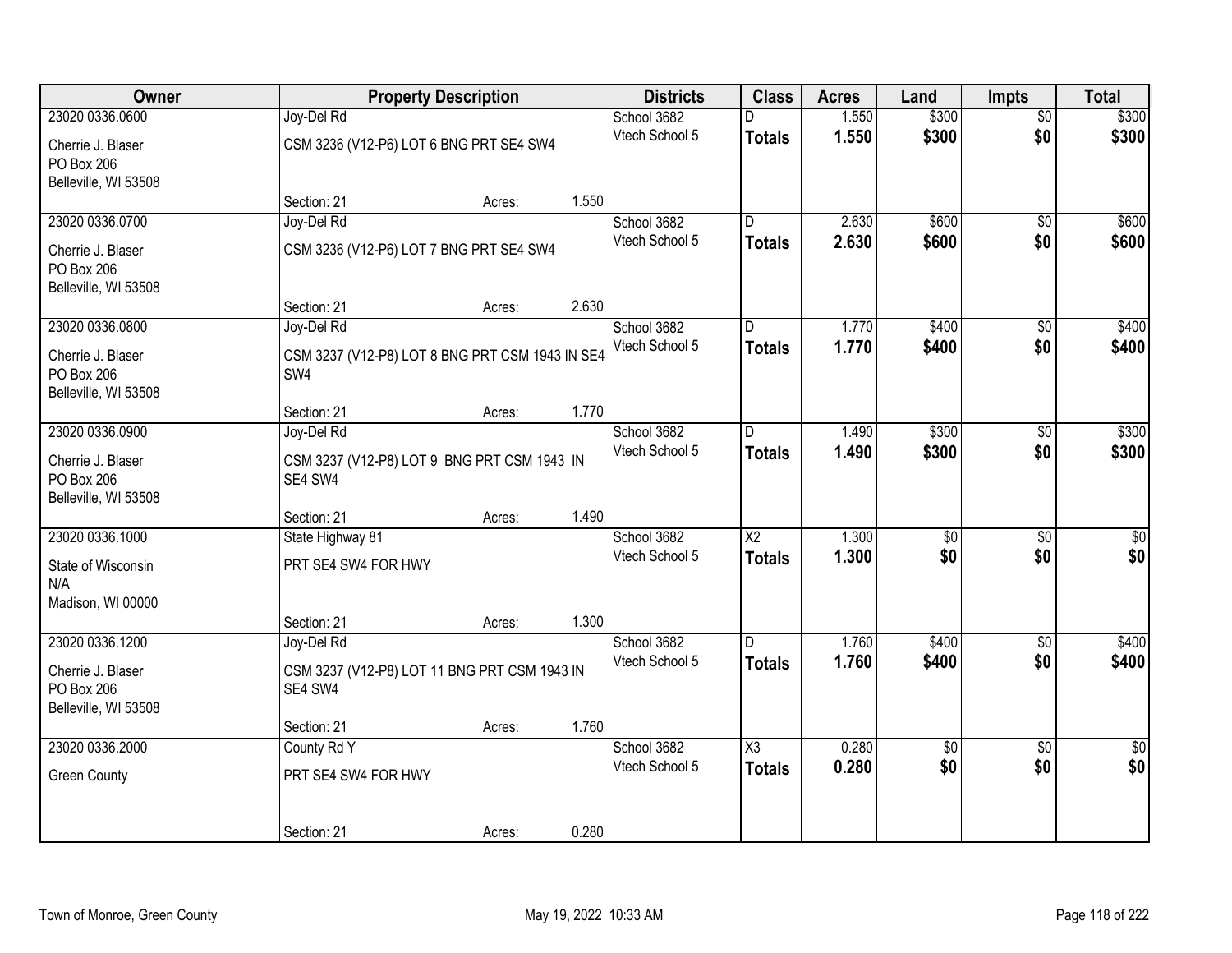| Owner                                    | <b>Property Description</b>                                           |        |        | <b>Districts</b> | <b>Class</b>  | <b>Acres</b>    | Land     | <b>Impts</b>    | <b>Total</b>     |
|------------------------------------------|-----------------------------------------------------------------------|--------|--------|------------------|---------------|-----------------|----------|-----------------|------------------|
| 23020 0336.3000                          | State Highway 81                                                      |        |        | School 3682      | B             | 0.680           | \$12,500 | \$36,400        | \$48,900         |
| Curtis L. Moyer                          | CSM 4289 (V17-P173) LOT 1 BNG PRT SE4 SW4                             |        |        | Vtech School 5   | <b>Totals</b> | 0.680           | \$12,500 | \$36,400        | \$48,900         |
| N3362 State Rd 81                        |                                                                       |        |        |                  |               |                 |          |                 |                  |
| Monroe, WI 53566                         |                                                                       |        |        |                  |               |                 |          |                 |                  |
|                                          | Section: 21                                                           | Acres: | 0.680  |                  |               |                 |          |                 |                  |
| 23020 0336.3100                          | N3362 State Hwy 81                                                    |        |        | School 3682      | A             | 2.300           | \$36,500 | \$187,000       | \$223,500        |
| Curtis L. Moyer                          | CSM 4289 (V17-P173)] LOT 2 BNG PRT SE4 SW4                            |        |        | Vtech School 5   | <b>Totals</b> | 2.300           | \$36,500 | \$187,000       | \$223,500        |
| N3362 State Rd 81                        |                                                                       |        |        |                  |               |                 |          |                 |                  |
| Monroe, WI 53566                         |                                                                       |        |        |                  |               |                 |          |                 |                  |
|                                          | Section: 21                                                           | Acres: | 2.300  |                  |               |                 |          |                 |                  |
| 23020 0337.0000                          | lliff Rd                                                              |        |        | School 3682      | D<br>E        | 18.500          | \$3,900  | $\overline{50}$ | \$3,900          |
| Kubly Duane and Kathryn Rev Family       | E1/2 NE4 SE4                                                          |        |        | Vtech School 5   |               | 1.500<br>20.000 | \$100    | \$0<br>\$0      | \$100<br>\$4,000 |
| Trust Dtd August 28,                     |                                                                       |        |        |                  | <b>Totals</b> |                 | \$4,000  |                 |                  |
| c/o Kubly Duane and Kathryn Rev          |                                                                       |        |        |                  |               |                 |          |                 |                  |
| <b>Family Trust</b><br>N3486 County Rd N | Section: 21                                                           | Acres: | 20.000 |                  |               |                 |          |                 |                  |
| Monroe, WI 53566                         |                                                                       |        |        |                  |               |                 |          |                 |                  |
| 23020 0337.1000                          |                                                                       |        |        | School 3682      | D             | 10.000          | \$1,900  | \$0             | \$1,900          |
|                                          |                                                                       |        |        | Vtech School 5   | <b>Totals</b> | 10.000          | \$1,900  | \$0             | \$1,900          |
| Roger L. Wyss                            | W2 NE4 SE4 EXC PRT LOT 1 OF CSM 2130 & EXC                            |        |        |                  |               |                 |          |                 |                  |
| N3331 County Rd N<br>Monroe, WI 53566    | LOT 1 CSM 3198 & EXC PRT LOT 1 CSM 4293                               |        |        |                  |               |                 |          |                 |                  |
|                                          | Section: 21                                                           | Acres: | 10.000 |                  |               |                 |          |                 |                  |
| 23020 0337.1100                          | W6165 lliff Rd                                                        |        |        | School 3682      | A             | 1.000           | \$30,000 | \$172,900       | \$202,900        |
|                                          |                                                                       |        |        | Vtech School 5   | <b>Totals</b> | 1.000           | \$30,000 | \$172,900       | \$202,900        |
| Craig A. Wyss<br>W6165 lliff Rd          | CSM 3198 (V11-P270) LOT 1 BNG PRT NE4 SE4 INCL<br>24 FT WIDE EASEMENT |        |        |                  |               |                 |          |                 |                  |
| Monroe, WI 53566                         |                                                                       |        |        |                  |               |                 |          |                 |                  |
|                                          | Section: 21                                                           | Acres: | 1.000  |                  |               |                 |          |                 |                  |
| 23020 0338.0000                          |                                                                       |        |        | School 3682      | 5M            | 3.000           | \$4,200  | $\sqrt{6}$      | \$4,200          |
| Roger L. Wyss                            | E2 NW4 SE4 EXC PRT LOT 1 OF CSM 2130 & EXC                            |        |        | Vtech School 5   | D             | 6.000           | \$1,200  | \$0             | \$1,200          |
| N3331 County Rd N                        | PRT LOT 1 CSM 4293                                                    |        |        |                  | Ė             | 2.430           | \$300    | \$0             | \$300            |
| Monroe, WI 53566                         |                                                                       |        |        |                  | <b>Totals</b> | 11.430          | \$5,700  | \$0             | \$5,700          |
|                                          | Section: 21                                                           | Acres: | 11.430 |                  |               |                 |          |                 |                  |
| 23020 0338.0100                          | W6237 Iliff Rd                                                        |        |        | School 3682      | A             | 4.110           | \$45,600 | \$367,600       | \$413,200        |
| <b>Buholzer David and Glenda Trust</b>   | CSM 2130 (V7-P75) LOT 1 BNG PRT NE4 & NW4 OF                          |        |        | Vtech School 5   | <b>Totals</b> | 4.110           | \$45,600 | \$367,600       | \$413,200        |
| W6237 IIiff Rd                           | SE4                                                                   |        |        |                  |               |                 |          |                 |                  |
| Monroe, WI 53566                         |                                                                       |        |        |                  |               |                 |          |                 |                  |
|                                          | Section: 21                                                           | Acres: | 4.110  |                  |               |                 |          |                 |                  |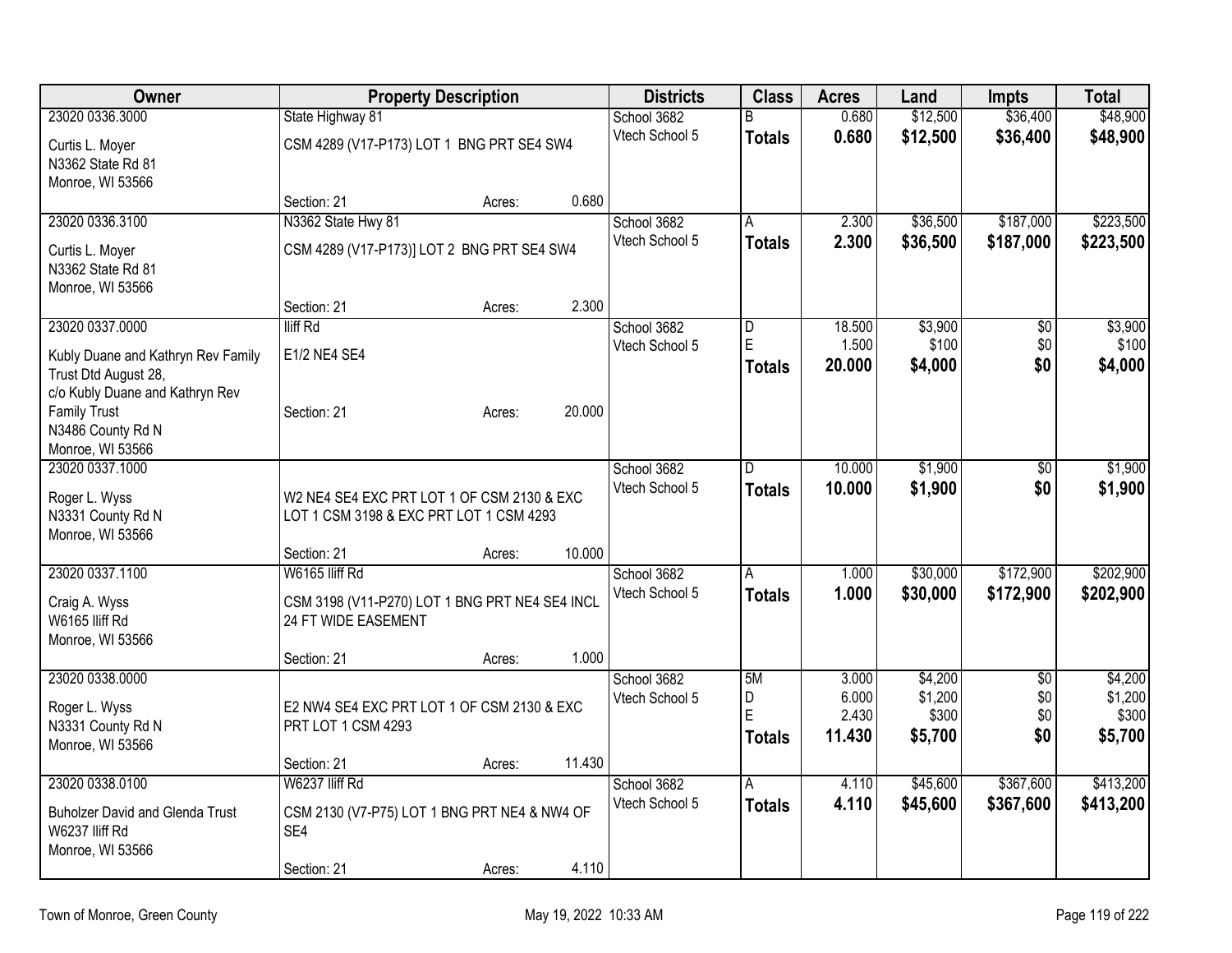| Owner                                  |                    | <b>Property Description</b>                     |        | <b>Districts</b> | <b>Class</b>            | <b>Acres</b>    | Land            | Impts           | <b>Total</b>    |
|----------------------------------------|--------------------|-------------------------------------------------|--------|------------------|-------------------------|-----------------|-----------------|-----------------|-----------------|
| 23020 0338.0200                        | lliff Rd           |                                                 |        | School 3682      | 5M                      | 1.000           | \$1,400         | $\overline{50}$ | \$1,400         |
| <b>Buholzer David and Glenda Trust</b> |                    | CSM 4293 (V17-P179) LOT 1 BNG PRT E1/2 NW4 SE4  |        | Vtech School 5   | D<br>Ė                  | 12.000<br>0.460 | \$2,200         | \$0             | \$2,200         |
| W6237 IIiff Rd                         | & PRT NE4 SE4      |                                                 |        |                  |                         |                 | \$100           | \$0<br>\$0      | \$100           |
| Monroe, WI 53566                       |                    |                                                 |        |                  | <b>Totals</b>           | 13.460          | \$3,700         |                 | \$3,700         |
|                                        | Section: 21        | Acres:                                          | 13.460 |                  |                         |                 |                 |                 |                 |
| 23020 0338.1000                        |                    |                                                 |        | School 3682      | $\overline{\mathsf{D}}$ | 11.460          | \$1,700         | $\overline{50}$ | \$1,700         |
| Wang-Bader Farm, LLC                   | PRT W2 NW4 SE4     |                                                 |        | Vtech School 5   | E                       | 0.500           | \$100           | \$0             | \$100           |
| c/o Wang-Bader Farm, LLC               |                    |                                                 |        |                  | <b>Totals</b>           | 11.960          | \$1,800         | \$0             | \$1,800         |
| W7210 County Rd B                      |                    |                                                 |        |                  |                         |                 |                 |                 |                 |
| Monroe, WI 53566                       | Section: 21        | Acres:                                          | 11.960 |                  |                         |                 |                 |                 |                 |
| 23020 0338.2000                        | W6259 Iliff Rd     |                                                 |        | School 3682      | Α                       | 7.290           | \$55,700        | \$324,300       | \$380,000       |
| Jeffrey L. Thomm                       |                    | PARC W2 NW4 SE4 COM PT CTR RD NE COR TH S       |        | Vtech School 5   | <b>Totals</b>           | 7.290           | \$55,700        | \$324,300       | \$380,000       |
| W6259 Iliff Rd                         |                    | 657.3 FT TH S89*W 442.2 FT TH N22*W 154.1 FT TH |        |                  |                         |                 |                 |                 |                 |
| Monroe, WI 53566                       |                    | N8*E 520.7 FT TO CTR RD & N LN SE4 TH E 424 FT  |        |                  |                         |                 |                 |                 |                 |
|                                        | Section: 21        | Acres:                                          | 7.290  |                  |                         |                 |                 |                 |                 |
| 23020 0339.0000                        | State Highway 81   |                                                 |        | School 3682      | D                       | 34.000          | \$4,800         | \$0             | \$4,800         |
| Marilyn Hartwig et al                  |                    | PRT SW4 SE4 - 35.18A, ALSO COM 1 CHN 44 LNKS N  |        | Vtech School 5   | E                       | 1.680           | \$100           | \$0             | \$100           |
| N3298 State Rd 81                      |                    | OF 4 POST ON SIDE OF SEC 21 TH W PRL W SEC LN   |        |                  | <b>Totals</b>           | 35.680          | \$4,900         | \$0             | \$4,900         |
| Monroe, WI 53566                       |                    | 3 CHNS 79 LNKS TH N ALG HWY 79 LNKS TH E PRL    |        |                  |                         |                 |                 |                 |                 |
|                                        | Section: 21        | Acres:                                          | 35.680 |                  |                         |                 |                 |                 |                 |
| 23020 0339.1000                        |                    |                                                 |        | School 3682      | $\overline{\text{X2}}$  | 3.970           | $\overline{50}$ | $\overline{50}$ | $\overline{50}$ |
| State of Wisconsin                     | SECTION 21         | . PRT SW4 SE4 FOR HY 3.97A                      |        | Vtech School 5   | <b>Totals</b>           | 3.970           | \$0             | \$0             | \$0             |
| N/A                                    |                    |                                                 |        |                  |                         |                 |                 |                 |                 |
| Madison, WI 00000                      |                    |                                                 |        |                  |                         |                 |                 |                 |                 |
|                                        | Section: 21        | Acres:                                          | 3.970  |                  |                         |                 |                 |                 |                 |
| 23020 0339.2000                        | N3298 State Hwy 81 |                                                 |        | School 3682      | A                       | 0.850           | \$25,500        | \$110,200       | \$135,700       |
| William Hartwig                        |                    | CSM 680 (V2-P233) LOT 1 BNG PRT SW4 SE4         |        | Vtech School 5   | <b>Totals</b>           | 0.850           | \$25,500        | \$110,200       | \$135,700       |
| Marilyn Hartwig                        |                    |                                                 |        |                  |                         |                 |                 |                 |                 |
| N3298 State Rd 81                      |                    |                                                 |        |                  |                         |                 |                 |                 |                 |
| Monroe, WI 53566                       | Section: 21        | Acres:                                          | 0.850  |                  |                         |                 |                 |                 |                 |
| 23020 0340.0200                        | N3331 County Hwy N |                                                 |        | School 3682      | 5M                      | 2.000           | \$2,800         | $\overline{50}$ | \$2,800         |
| Roger L. Wyss                          |                    | SE4 SE4, EXC CSM 5153 (V24-P165) LOT 1 & EXC    |        | Vtech School 5   | D                       | 33.390          | \$6,300         | \$0             | \$6,300         |
| N3331 County Rd N                      | CSM 3923 LOT 1     |                                                 |        |                  | G                       | 1.000           | \$18,000        | \$88,200        | \$106,200       |
| Monroe, WI 53566                       |                    |                                                 |        |                  | <b>Totals</b>           | 36.390          | \$27,100        | \$88,200        | \$115,300       |
|                                        | Section:           | Acres:                                          | 36.390 |                  |                         |                 |                 |                 |                 |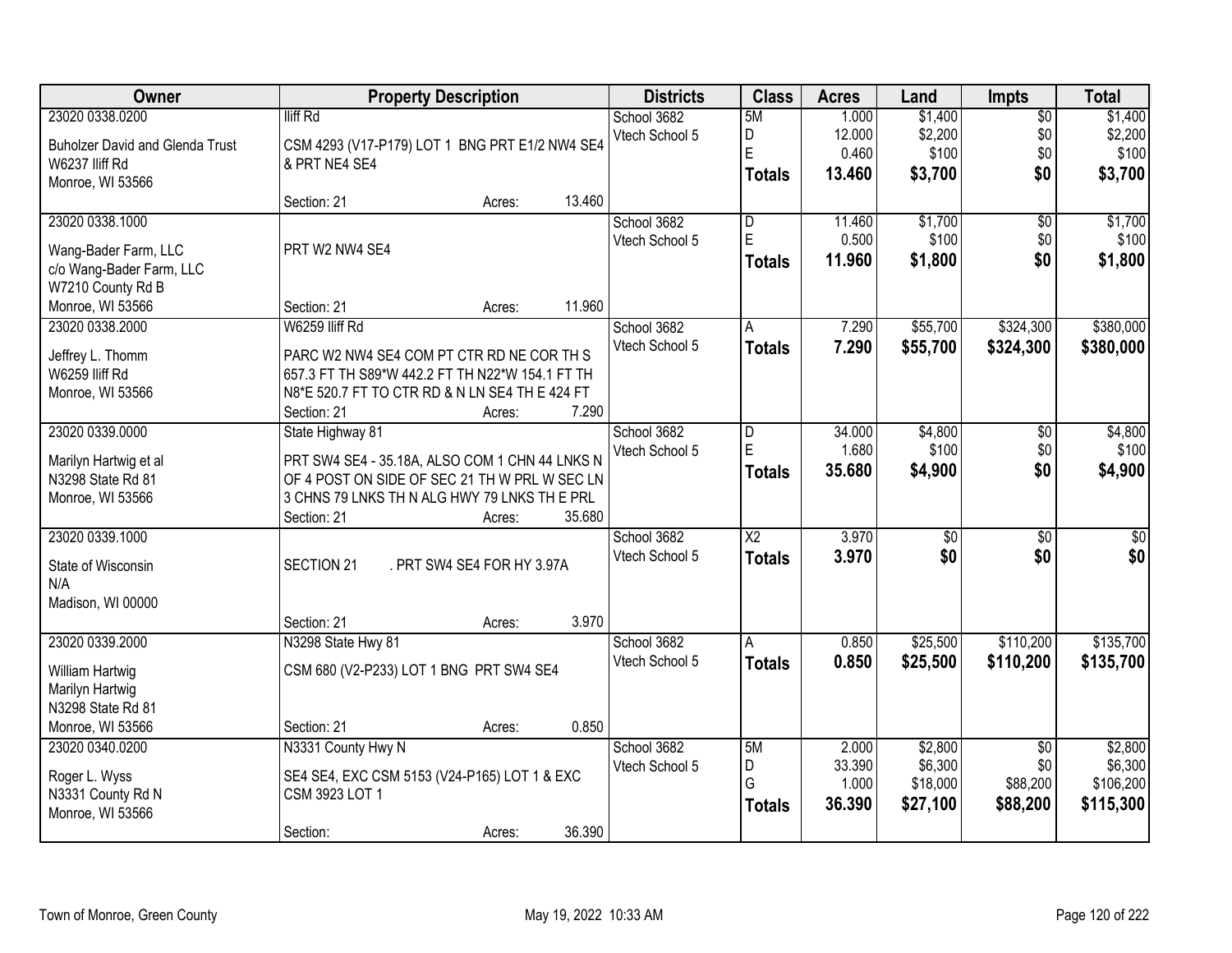| Owner                  |                                              | <b>Property Description</b> |        |                | <b>Class</b>   | <b>Acres</b> | Land     | <b>Impts</b>    | <b>Total</b> |
|------------------------|----------------------------------------------|-----------------------------|--------|----------------|----------------|--------------|----------|-----------------|--------------|
| 23020 0340.1100        | N3351 County Hwy N                           |                             |        | School 3682    |                | 1.610        | \$30,000 | \$194,100       | \$224,100    |
| Kevin R. Wyss          | CSM 5153 (V24-P165) LOT 1 BNG PRT SE4 SE4    |                             |        | Vtech School 5 | <b>Totals</b>  | 1.610        | \$30,000 | \$194,100       | \$224,100    |
| c/o Kevin R. Wyss      |                                              |                             |        |                |                |              |          |                 |              |
| N3351 County Rd N      |                                              |                             |        |                |                |              |          |                 |              |
| Monroe, WI 53566       | Section:                                     | Acres:                      | 1.610  |                |                |              |          |                 |              |
| 23020 0340.2000        | N3329 County Hwy N                           |                             |        | School 3682    | Α              | 2.000        | \$35,000 | \$194,200       | \$229,200    |
| Kimberly D. Wyss       | CSM 3923 (V15-P169) LOT 1 BNG PRT SE4 SE4    |                             |        | Vtech School 5 | <b>Totals</b>  | 2.000        | \$35,000 | \$194,200       | \$229,200    |
| N3329 County Rd N      |                                              |                             |        |                |                |              |          |                 |              |
| Monroe, WI 53566       |                                              |                             |        |                |                |              |          |                 |              |
|                        | Section: 21                                  | Acres:                      | 2.000  |                |                |              |          |                 |              |
| 23020 0341.0000        |                                              |                             |        | School 3682    | $\overline{D}$ | 7.200        | \$1,100  | \$0             | \$1,100      |
| Carol J. Stauffacher   | CSM 306 (V1-P314) PRT LOT 1 BNG PRT NE4 NE4  |                             |        | Vtech School 5 | E              | 0.500        | \$100    | \$0             | \$100        |
| W5746 lliff Rd         | EXC CSM 622 LOTS 1 & 2 EXC CSM 656 LOT 1 EXC |                             |        |                | <b>Totals</b>  | 7.700        | \$1,200  | \$0             | \$1,200      |
| Monroe, WI 53566       | PRT LOT 1 CSM 306 COM SW COR TH S82*W 148 FT |                             |        |                |                |              |          |                 |              |
|                        | Section: 22                                  | Acres:                      | 7.700  |                |                |              |          |                 |              |
| 23020 0341.0100        | N3613 Aebly Rd                               |                             |        | School 3682    | A              | 6.300        | \$53,300 | \$245,000       | \$298,300    |
| Derrick E. Fish        | CSM 656 (V2-P207) LOT 1 BNG PRT CSM 306      |                             |        | Vtech School 5 | <b>Totals</b>  | 6.300        | \$53,300 | \$245,000       | \$298,300    |
| Sarah A. Fish          | (V1-P314) LOT 1 IN NE4 NE4                   |                             |        |                |                |              |          |                 |              |
| N3613 Aebly Rd         |                                              |                             |        |                |                |              |          |                 |              |
| Monroe, WI 53566       | Section: 22                                  | Acres:                      | 6.300  |                |                |              |          |                 |              |
| 23020 0341.1000        |                                              |                             |        | School 3682    | D.             | 10.000       | \$1,900  | $\overline{50}$ | \$1,900      |
| Wayne F. Albertson     | W 10A NE4 NE4                                |                             |        | Vtech School 5 | <b>Totals</b>  | 10.000       | \$1,900  | \$0             | \$1,900      |
| c/o Wayne F. Albertson |                                              |                             |        |                |                |              |          |                 |              |
| W2409 Swann St         |                                              |                             |        |                |                |              |          |                 |              |
| Albany, WI 53502       | Section: 22                                  | Acres:                      | 10.000 |                |                |              |          |                 |              |
| 23020 0341.2000        | N3671 Aebly Rd                               |                             |        | School 3682    | A              | 5.000        | \$50,000 | \$171,600       | \$221,600    |
| Barbara A. Newcomer    | CSM 622 (V2-P169) LOT 1 BNG PRT NE4 NE4      |                             |        | Vtech School 5 | <b>Totals</b>  | 5.000        | \$50,000 | \$171,600       | \$221,600    |
| N3671 Aebly Rd         |                                              |                             |        |                |                |              |          |                 |              |
| Monroe, WI 53566       |                                              |                             |        |                |                |              |          |                 |              |
|                        | Section: 22                                  | Acres:                      | 5.000  |                |                |              |          |                 |              |
| 23020 0341.3000        | N3665 Aebly Rd                               |                             |        | School 3682    | $\overline{D}$ | 2.000        | \$300    | $\overline{30}$ | \$300        |
| Susan E. Wirth         | CSM 622 (V2-P169) LOT 2 BNG PRT NE4 NE4      |                             |        | Vtech School 5 | G              | 0.500        | \$10,000 | \$156,200       | \$166,200    |
| N3665 Aebly Rd         |                                              |                             |        |                | <b>Totals</b>  | 2.500        | \$10,300 | \$156,200       | \$166,500    |
| Monroe, WI 53566       |                                              |                             |        |                |                |              |          |                 |              |
|                        | Section: 22                                  | Acres:                      | 2.500  |                |                |              |          |                 |              |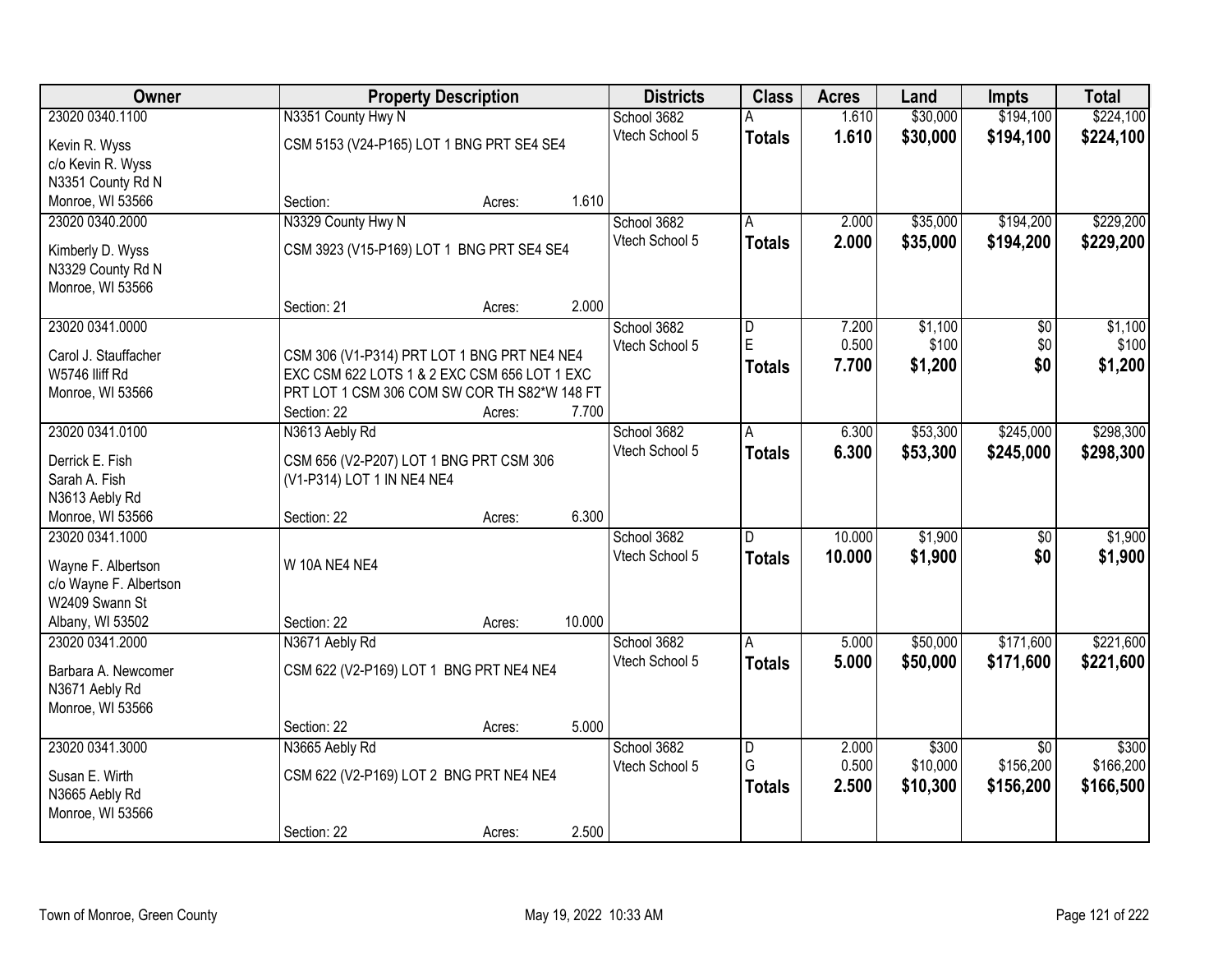| <b>Owner</b>           | <b>Property Description</b>                     | <b>Districts</b> | <b>Class</b>   | <b>Acres</b> | Land     | <b>Impts</b>    | <b>Total</b> |
|------------------------|-------------------------------------------------|------------------|----------------|--------------|----------|-----------------|--------------|
| 23020 0341.4000        |                                                 | School 3682      | D              | 8.500        | \$1,300  | $\overline{50}$ | \$1,300      |
| Derrick E. Fish        | PRT LOT 1 CSM 306 (V1-P314) BNG PRT E 1/2 NE    | Vtech School 5   | <b>Totals</b>  | 8.500        | \$1,300  | \$0             | \$1,300      |
| Sarah A. Fish          | SEC 22 COM SW COR LOT 1 CSM 656 TH S82*W 148    |                  |                |              |          |                 |              |
| N3613 Aebly Rd         | FT POB TH N82*E 148 FT TH N01*W 618.33 FT TO NW |                  |                |              |          |                 |              |
| Monroe, WI 53566       | 8.500<br>Section: 22<br>Acres:                  |                  |                |              |          |                 |              |
| 23020 0342.0000        |                                                 | School 3682      | l D            | 39.000       | \$5,000  | \$0             | \$5,000      |
|                        |                                                 | Vtech School 5   | $\mathsf E$    | 1.000        | \$100    | \$0             | \$100        |
| Wayne F. Albertson     | NW4 NE4                                         |                  | <b>Totals</b>  | 40.000       | \$5,100  | \$0             | \$5,100      |
| c/o Wayne F. Albertson |                                                 |                  |                |              |          |                 |              |
| W2409 Swann St         |                                                 |                  |                |              |          |                 |              |
| Albany, WI 53502       | 40.000<br>Section: 22<br>Acres:                 |                  |                |              |          |                 |              |
| 23020 0343.1000        | 5794 Iliff Rd                                   | School 3682      | A              | 4.980        | \$11,300 | \$0             | \$11,300     |
| Matthew T. Tousignant  | CSM 964 (V3-P139) PRT LOT 1 BNG PRT W2 SW4      | Vtech School 5   | <b>Totals</b>  | 4.980        | \$11,300 | \$0             | \$11,300     |
| Kasey L. Tousignant    | NE4                                             |                  |                |              |          |                 |              |
| W5794 lliff Rd         |                                                 |                  |                |              |          |                 |              |
| Monroe, WI 53566       | 4.980<br>Section: 22<br>Acres:                  |                  |                |              |          |                 |              |
| 23020 0343.2100        | lliff Rd                                        | School 3682      | D              | 1.430        | \$300    | $\frac{1}{20}$  | \$300        |
|                        |                                                 | Vtech School 5   | <b>Totals</b>  | 1.430        | \$300    | \$0             | \$300        |
| Todd E. Hasse          | CSM 4003 (V15-P312) LOT 1 BNG PRT SW4 NE4       |                  |                |              |          |                 |              |
| Kristen M. Hasse       |                                                 |                  |                |              |          |                 |              |
| W5820 lliff Rd         |                                                 |                  |                |              |          |                 |              |
| Monroe, WI 53566       | 1.430<br>Section: 22<br>Acres:                  |                  |                |              |          |                 |              |
| 23020 0343.2200        | lliff Rd                                        | School 3682      | $\overline{D}$ | 1.430        | \$300    | $\overline{50}$ | \$300        |
| Todd E. Hasse          | CSM 4003 (V15-P312) LOT 2 BNG PRT SW4 NE4       | Vtech School 5   | Totals         | 1.430        | \$300    | \$0             | \$300        |
| Kristen M. Hasse       |                                                 |                  |                |              |          |                 |              |
| W5820 Iliff Rd         |                                                 |                  |                |              |          |                 |              |
| Monroe, WI 53566       | 1.430<br>Section: 22<br>Acres:                  |                  |                |              |          |                 |              |
| 23020 0343.2300        | W5820 lliff Rd                                  | School 3682      | Α              | 1.520        | \$33,500 | \$247,000       | \$280,500    |
|                        |                                                 | Vtech School 5   | D              | 8.890        | \$1,400  | \$0             | \$1,400      |
| Todd E. Hasse          | CSM 5245 (V25-P102) LOT 1 BNG PRT SW4 NE4       |                  | <b>Totals</b>  | 10.410       | \$34,900 | \$247,000       | \$281,900    |
| Kristen M. Hasse       |                                                 |                  |                |              |          |                 |              |
| W5820 lliff Rd         |                                                 |                  |                |              |          |                 |              |
| Monroe, WI 53566       | 10.410<br>Section:<br>Acres:                    |                  |                |              |          |                 |              |
| 23020 0343.4000        | lliff Rd                                        | School 3682      | D<br>E         | 20.730       | \$3,700  | $\overline{60}$ | \$3,700      |
| Wayne F. Albertson     | SW4 NE4 EXC PRT CSM 964 LOT 1 & EXC CSM 5245    | Vtech School 5   |                | 1.020        | \$100    | \$0             | \$100        |
| c/o Wayne F. Albertson | LOT <sub>1</sub>                                |                  | <b>Totals</b>  | 21.750       | \$3,800  | \$0             | \$3,800      |
| W2409 Swann St         |                                                 |                  |                |              |          |                 |              |
| Albany, WI 53502       | 21.750<br>Section:<br>Acres:                    |                  |                |              |          |                 |              |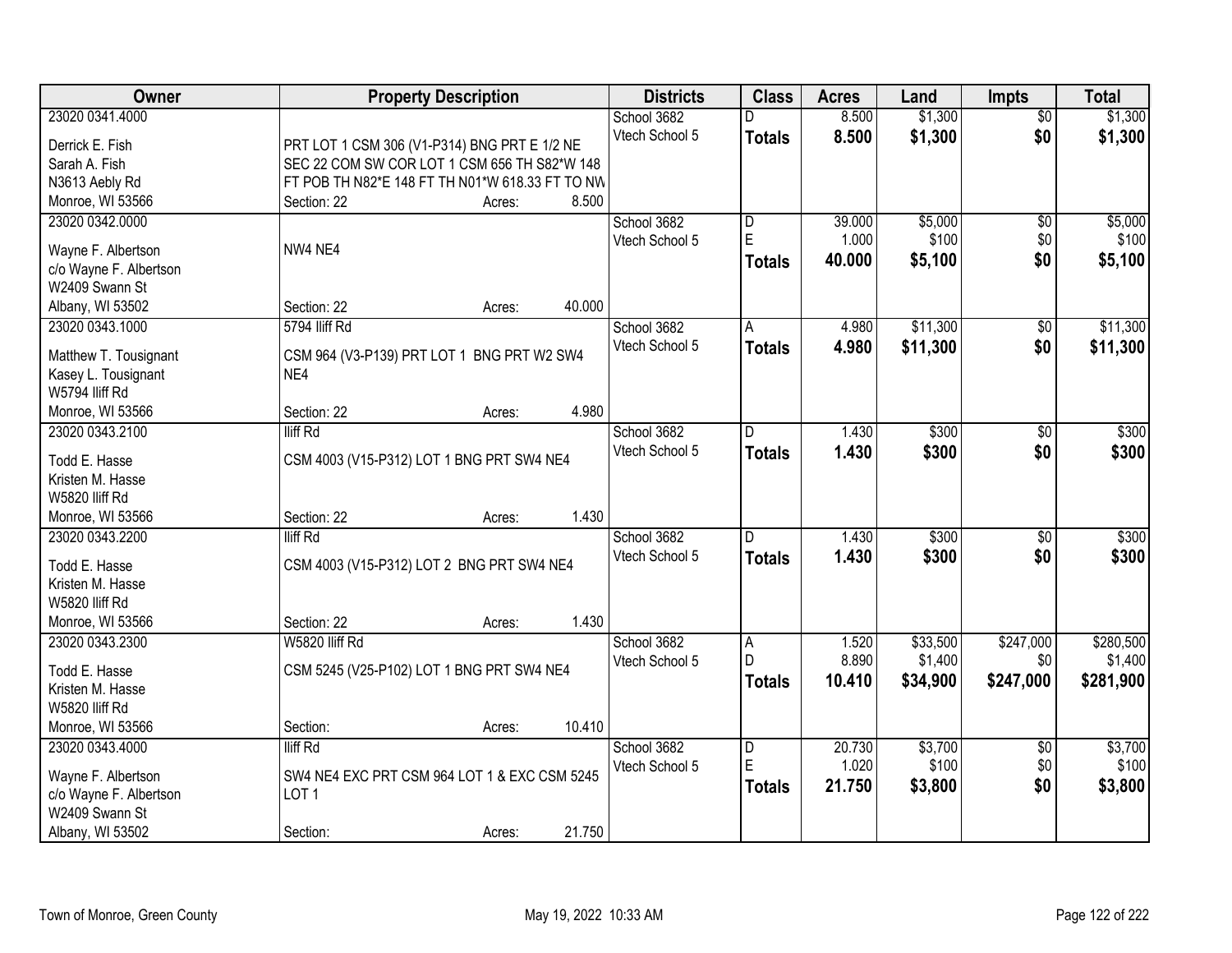| <b>Owner</b>                                    | <b>Property Description</b>                    |        |        | <b>Districts</b> | <b>Class</b>            | <b>Acres</b> | Land     | <b>Impts</b>    | <b>Total</b> |
|-------------------------------------------------|------------------------------------------------|--------|--------|------------------|-------------------------|--------------|----------|-----------------|--------------|
| 23020 0344.0000                                 | W5746 lliff Rd                                 |        |        | School 3682      |                         | 1.000        | \$30,000 | \$132,300       | \$162,300    |
| Carol J. Stauffacher                            | CSM 306 (V1-P314) PRT LOT 1 BNG PRT SE4 NE4    |        |        | Vtech School 5   | D                       | 12.000       | \$2,300  | \$0             | \$2,300      |
| W5746 Iliff Rd                                  | EXC CSM 3150 (V11 - P200) LOTS 1 & 2           |        |        |                  | E                       | 3.200        | \$200    | \$0             | \$200        |
| Monroe, WI 53566                                |                                                |        |        |                  | <b>Totals</b>           | 16.200       | \$32,500 | \$132,300       | \$164,800    |
|                                                 | Section: 22                                    | Acres: | 16.200 |                  |                         |              |          |                 |              |
| 23020 0344.0100                                 | N3589 Aebly Rd                                 |        |        | School 3682      | D                       | 2.310        | \$400    | $\overline{30}$ | \$400        |
| Anthony P. Wels Sr                              | CSM 3150 (V11-P200) LOT 1 EXC S 25 FT OF BNG   |        |        | Vtech School 5   | G                       | 1.000        | \$18,000 | \$22,500        | \$40,500     |
| Lisa A. Wels                                    | PRT SE4 NE4                                    |        |        |                  | <b>Totals</b>           | 3.310        | \$18,400 | \$22,500        | \$40,900     |
| N3584 Aebly Rd                                  |                                                |        |        |                  |                         |              |          |                 |              |
| Monroe, WI 53566                                | Section: 22                                    | Acres: | 3.310  |                  |                         |              |          |                 |              |
| 23020 0344.0110                                 | N3563 Aebly Rd                                 |        |        | School 3682      | A                       | 2.560        | \$37,800 | \$115,300       | \$153,100    |
|                                                 |                                                |        |        | Vtech School 5   | <b>Totals</b>           | 2.560        | \$37,800 | \$115,300       | \$153,100    |
| Jean Busker et al                               | CSM 3150 (V11-P200) LOT 2 - 2.42A & S 25 FT OF |        |        |                  |                         |              |          |                 |              |
| c/o David Busker                                | LOT 1 - . 14A BNG PRT SE4 NE4                  |        |        |                  |                         |              |          |                 |              |
| N3563 Aebly Rd                                  |                                                |        |        |                  |                         |              |          |                 |              |
| Monroe, WI 53566                                | Section: 22                                    | Acres: | 2.560  |                  |                         |              |          |                 |              |
| 23020 0344.1000                                 |                                                |        |        | School 3682      | D                       | 9.020        | \$1,700  | \$0             | \$1,700      |
| Wayne F. Albertson                              | W 18A SE4 NE4 EXC CSM 964 ALSO EXC CSM 1490    |        |        | Vtech School 5   | <b>Totals</b>           | 9.020        | \$1,700  | \$0             | \$1,700      |
| c/o Wayne F. Albertson                          |                                                |        |        |                  |                         |              |          |                 |              |
| W2409 Swann St                                  |                                                |        |        |                  |                         |              |          |                 |              |
| Albany, WI 53502                                | Section: 22                                    | Acres: | 9.020  |                  |                         |              |          |                 |              |
| 23020 0344.2000                                 | W5794 Iliff Rd                                 |        |        | School 3682      | A                       | 2.520        | \$37,600 | \$126,800       | \$164,400    |
|                                                 |                                                |        |        | Vtech School 5   | <b>Totals</b>           | 2.520        | \$37,600 | \$126,800       | \$164,400    |
| Matthew T. Tousignant                           | CSM 964 (V3-P139) PRT LOT 1 BNG PRT SE4 NE4    |        |        |                  |                         |              |          |                 |              |
| Kasey L. Tousignant<br>W5794 lliff Rd           |                                                |        |        |                  |                         |              |          |                 |              |
| Monroe, WI 53566                                | Section: 22                                    | Acres: | 2.520  |                  |                         |              |          |                 |              |
| 23020 0344.3000                                 | lliff Rd                                       |        |        | School 3682      | $\overline{\mathsf{D}}$ | 6.460        | \$1,000  | $\overline{50}$ | \$1,000      |
|                                                 |                                                |        |        | Vtech School 5   | <b>Totals</b>           | 6.460        | \$1,000  | \$0             | \$1,000      |
| Carol J. Stauffacher                            | CSM 1490 (V4-P474) LOT 1 BNG PRT SE4 NE4       |        |        |                  |                         |              |          |                 |              |
| W5746 lliff Rd                                  |                                                |        |        |                  |                         |              |          |                 |              |
| Monroe, WI 53566                                |                                                |        |        |                  |                         |              |          |                 |              |
|                                                 | Section: 22                                    | Acres: | 6.460  |                  |                         |              |          |                 |              |
| 23020 0345.0000                                 |                                                |        |        | School 3682      | 5M                      | 4.000        | \$5,600  | $\overline{60}$ | \$5,600      |
| Gorton Steven W and Debra J Trust Dtd   NE4 NW4 |                                                |        |        | Vtech School 5   | D                       | 27.000       | \$5,600  | \$0             | \$5,600      |
| November 14, 2018                               |                                                |        |        |                  | E                       | 9.000        | \$14,400 | \$0             | \$14,400     |
| c/o Gorton Steven W and Debra J Trust           |                                                |        |        |                  | <b>Totals</b>           | 40.000       | \$25,600 | \$0             | \$25,600     |
| N3822 County Rd N                               | Section: 22                                    | Acres: | 40.000 |                  |                         |              |          |                 |              |
| Monroe, WI 53566                                |                                                |        |        |                  |                         |              |          |                 |              |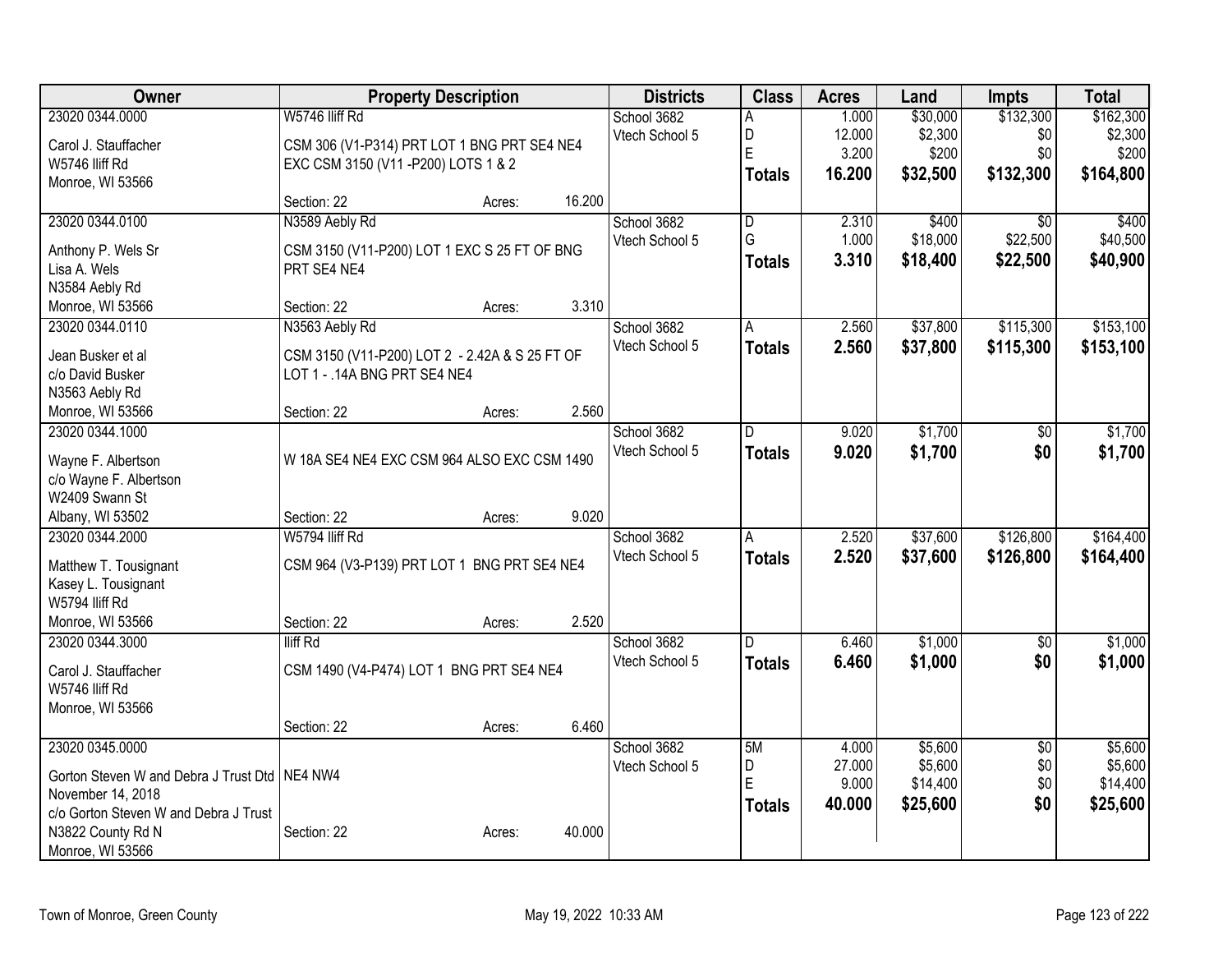| Owner                                              | <b>Property Description</b>                                                           | <b>Districts</b> | <b>Class</b>    | <b>Acres</b> | Land     | <b>Impts</b>    | <b>Total</b>    |
|----------------------------------------------------|---------------------------------------------------------------------------------------|------------------|-----------------|--------------|----------|-----------------|-----------------|
| 23020 0346.0000                                    | County Rd N                                                                           | School 3682      |                 | 20.000       | \$4,000  | $\overline{50}$ | \$4,000         |
| Gorton Steven W and Debra J Trust Dtd   FR NW4 NW4 |                                                                                       | Vtech School 5   | $\mathsf E$     | 17.000       | \$25,700 | \$0             | \$25,700        |
| November 14, 2018                                  |                                                                                       |                  | Totals          | 37.000       | \$29,700 | \$0             | \$29,700        |
| c/o Gorton Steven W and Debra J Trust              |                                                                                       |                  |                 |              |          |                 |                 |
| N3822 County Rd N                                  | 37.000<br>Section: 22<br>Acres:                                                       |                  |                 |              |          |                 |                 |
| Monroe, WI 53566                                   |                                                                                       |                  |                 |              |          |                 |                 |
| 23020 0346.1000                                    | County Rd N                                                                           | School 3682      | X3              | 3.000        | \$0      | $\overline{50}$ | \$0             |
|                                                    |                                                                                       | Vtech School 5   |                 | 3.000        | \$0      | \$0             | \$0             |
| <b>Green County</b>                                | PARC NW4 NW4                                                                          |                  | <b>Totals</b>   |              |          |                 |                 |
|                                                    |                                                                                       |                  |                 |              |          |                 |                 |
|                                                    | 3.000<br>Section: 22<br>Acres:                                                        |                  |                 |              |          |                 |                 |
| 23020 0347.0000                                    | N3536 County Hwy N                                                                    | School 3682      | 5M              | 2.000        | \$2,800  | $\overline{50}$ | \$2,800         |
| Daniel J. Lehman                                   | CSM 442 (V1-P458) PRT LOT 1 BNG PRT SW4 NW4                                           | Vtech School 5   | D               | 14.000       | \$2,500  | \$0             | \$2,500         |
| Deidre R. Lehman                                   | EXC COM SW COR NW4 SEC 22 TH S89*E 810.11 FT                                          |                  | $\overline{E}$  | 19.000       | \$28,100 | \$0             | \$28,100        |
| N3536 County Rd N                                  | ALG S LN NW4 POB TH S89*E 417.42 FT TH N0*E                                           |                  | G               | 1.000        | \$18,000 | \$130,700       | \$148,700       |
| Monroe, WI 53566                                   | Section: 22<br>36.000<br>Acres:                                                       |                  | <b>Totals</b>   | 36.000       | \$51,400 | \$130,700       | \$182,100       |
| 23020 0347.1000                                    | W6024 lliff Rd                                                                        | School 3682      | $\overline{X5}$ | 4.000        | \$0      | \$0             | $\overline{50}$ |
|                                                    |                                                                                       | Vtech School 5   |                 | 4.000        | \$0      | \$0             | \$0             |
| Us Cellular Operating Company, Inc.                | CSM 442 (V1-P458) PRT LOT 1 IN SW4 NW4 COM SW                                         |                  | <b>Totals</b>   |              |          |                 |                 |
| c/o Us Cellular Operating Co, Inc                  | COR NW4 SEC 22 TH S89*E 810.11 FT ALG S LN NW4                                        |                  |                 |              |          |                 |                 |
| Real Estate Dept                                   | POB TH S89*E 417.42 FT TH N0*E 417.42 FT TH                                           |                  |                 |              |          |                 |                 |
| PO Box 31369                                       | 4.000<br>Section: 22<br>Acres:                                                        |                  |                 |              |          |                 |                 |
| Chicago, IL 60631                                  |                                                                                       |                  |                 |              |          |                 |                 |
| 23020 0348.0000                                    | <b>Iliff Rd</b>                                                                       | School 3682      | D               | 33.000       | \$3,800  | \$0             | \$3,800         |
|                                                    | Gorton Steven W and Debra J Trust Dtd   SE4 NW4 EXC COM SW COR E1/2 NW4 TH N 290.4 FT | Vtech School 5   | <b>Totals</b>   | 33.000       | \$3,800  | \$0             | \$3,800         |
| November 14, 2018                                  | TH E 300 FT TH S 290.4 FT TH W 300 FT POB & EXC                                       |                  |                 |              |          |                 |                 |
|                                                    | c/o Gorton Steven W and Debra J Trust COM SE COR NW4 TH N 514 FT TH W 424 FT TH S     |                  |                 |              |          |                 |                 |
| N3822 County Rd N                                  | 33.000<br>Section: 22<br>Acres:                                                       |                  |                 |              |          |                 |                 |
| Monroe, WI 53566                                   |                                                                                       |                  |                 |              |          |                 |                 |
| 23020 0348.0100                                    | W5906 lliff Rd                                                                        | School 3682      | A               | 5.000        | \$50,000 | \$93,700        | \$143,700       |
|                                                    |                                                                                       | Vtech School 5   | <b>Totals</b>   | 5.000        | \$50,000 | \$93,700        | \$143,700       |
| Tammi L. Rufer                                     | PRT SE4 NW4 SEC 22 COM SE COR NW4 TH N 514                                            |                  |                 |              |          |                 |                 |
| W5906 lliff Rd                                     | FT TH W 424 FT TH S 514 FT TH E 424 FT TO POB                                         |                  |                 |              |          |                 |                 |
| Monroe, WI 53566                                   |                                                                                       |                  |                 |              |          |                 |                 |
|                                                    | 5.000<br>Section: 22<br>Acres:                                                        |                  |                 |              |          |                 |                 |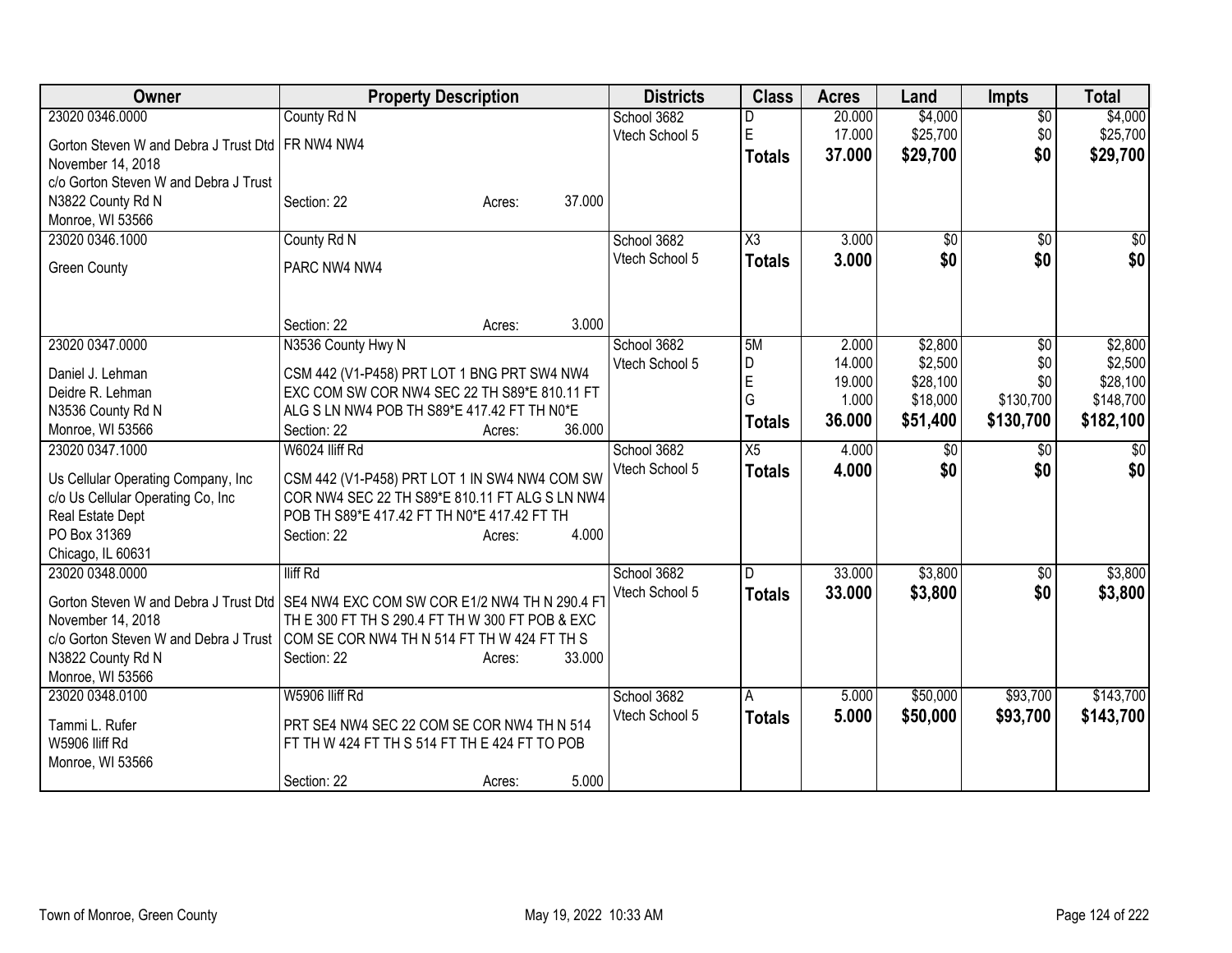| Owner                                                   | <b>Property Description</b>                  |        |        | <b>Districts</b> | <b>Class</b>  | <b>Acres</b> | Land     | <b>Impts</b>    | <b>Total</b> |
|---------------------------------------------------------|----------------------------------------------|--------|--------|------------------|---------------|--------------|----------|-----------------|--------------|
| 23020 0348.1000                                         | W5978 lliff Rd                               |        |        | School 3682      |               | 2.000        | \$35,000 | \$182,900       | \$217,900    |
| James R. Maurer                                         | PARC SE4 NW4 COM SW COR E2 NW4 TH N 290.4 FT |        |        | Vtech School 5   | <b>Totals</b> | 2.000        | \$35,000 | \$182,900       | \$217,900    |
| W5978 Iliff Rd                                          | TH E 300 FT TH S 290.4 FT TH W 300 FT POB    |        |        |                  |               |              |          |                 |              |
| Monroe, WI 53566                                        |                                              |        |        |                  |               |              |          |                 |              |
|                                                         | Section: 22                                  | Acres: | 2.000  |                  |               |              |          |                 |              |
| 23020 0349.0000                                         | W5913 lliff Rd                               |        |        | School 3682      | 5M            | 2.000        | \$2,800  | $\overline{50}$ | \$2,800      |
| Franz A. Keilhauer                                      | NE4 SW4                                      |        |        | Vtech School 5   | A             | 1.000        | \$30,000 | \$226,000       | \$256,000    |
| Vicki A. Keilhauer                                      |                                              |        |        |                  | D             | 35.000       | \$5,300  | \$0             | \$5,300      |
| W5913 Iliff Rd                                          |                                              |        |        |                  | E             | 2.000        | \$100    | \$0             | \$100        |
| Monroe, WI 53566                                        | Section: 22                                  | Acres: | 40.000 |                  | <b>Totals</b> | 40.000       | \$38,200 | \$226,000       | \$264,200    |
| 23020 0350.0000                                         | N3486 County Hwy N                           |        |        | School 3682      | D             | 35.000       | \$6,500  | $\sqrt{6}$      | \$6,500      |
|                                                         |                                              |        |        | Vtech School 5   | E             | 4.000        | \$4,900  | \$0             | \$4,900      |
| Kubly Duane and Kathryn Rev Family                      | NW4 SW4                                      |        |        |                  | G             | 1.000        | \$18,000 | \$105,800       | \$123,800    |
| Trust Dtd August 28,<br>c/o Kubly Duane and Kathryn Rev |                                              |        |        |                  | Totals        | 40.000       | \$29,400 | \$105,800       | \$135,200    |
| <b>Family Trust</b>                                     | Section: 22                                  | Acres: | 40.000 |                  |               |              |          |                 |              |
| N3486 County Rd N                                       |                                              |        |        |                  |               |              |          |                 |              |
| Monroe, WI 53566                                        |                                              |        |        |                  |               |              |          |                 |              |
| 23020 0351.0000                                         | County Rd N                                  |        |        | School 3682      | D             | 39.000       | \$8,300  | \$0             | \$8,300      |
|                                                         |                                              |        |        | Vtech School 5   | E             | 1.000        | \$100    | \$0             | \$100        |
| Kubly Duane and Kathryn Rev Family                      | SW4 SW4                                      |        |        |                  | Totals        | 40.000       | \$8,400  | \$0             | \$8,400      |
| Trust Dtd August 28,<br>c/o Kubly Duane and Kathryn Rev |                                              |        |        |                  |               |              |          |                 |              |
| <b>Family Trust</b>                                     | Section: 22                                  | Acres: | 40.000 |                  |               |              |          |                 |              |
| N3486 County Rd N                                       |                                              |        |        |                  |               |              |          |                 |              |
| Monroe, WI 53566                                        |                                              |        |        |                  |               |              |          |                 |              |
| 23020 0352.0000                                         |                                              |        |        | School 3682      | 5M            | 1.000        | \$1,400  | \$0             | \$1,400      |
|                                                         |                                              |        |        | Vtech School 5   | D             | 34.000       | \$6,000  | \$0             | \$6,000      |
| Franz A. Keilhauer<br>Vicki A. Keilhauer                | SE4 SW4                                      |        |        |                  | E             | 5.000        | \$4,900  | \$0             | \$4,900      |
| W5913 lliff Rd                                          |                                              |        |        |                  | <b>Totals</b> | 40.000       | \$12,300 | \$0             | \$12,300     |
| Monroe, WI 53566                                        | Section: 22                                  | Acres: | 40.000 |                  |               |              |          |                 |              |
| 23020 0353.0000                                         | Aebly Rd                                     |        |        | School 3682      | D             | 39.000       | \$6,700  | $\overline{50}$ | \$6,700      |
|                                                         |                                              |        |        | Vtech School 5   | E             | 1.000        | \$100    | \$0             | \$100        |
| Waelti Howard L & Sara S Trust Dated                    | NE4 SE4                                      |        |        |                  | Totals        | 40.000       | \$6,800  | \$0             | \$6,800      |
| August 12, 2015                                         |                                              |        |        |                  |               |              |          |                 |              |
| c/o Waelti Howard L & Sara S Trust                      |                                              |        |        |                  |               |              |          |                 |              |
| N3337 Aebly Rd                                          | Section: 22                                  | Acres: | 40.000 |                  |               |              |          |                 |              |
| Monroe, WI 53566                                        |                                              |        |        |                  |               |              |          |                 |              |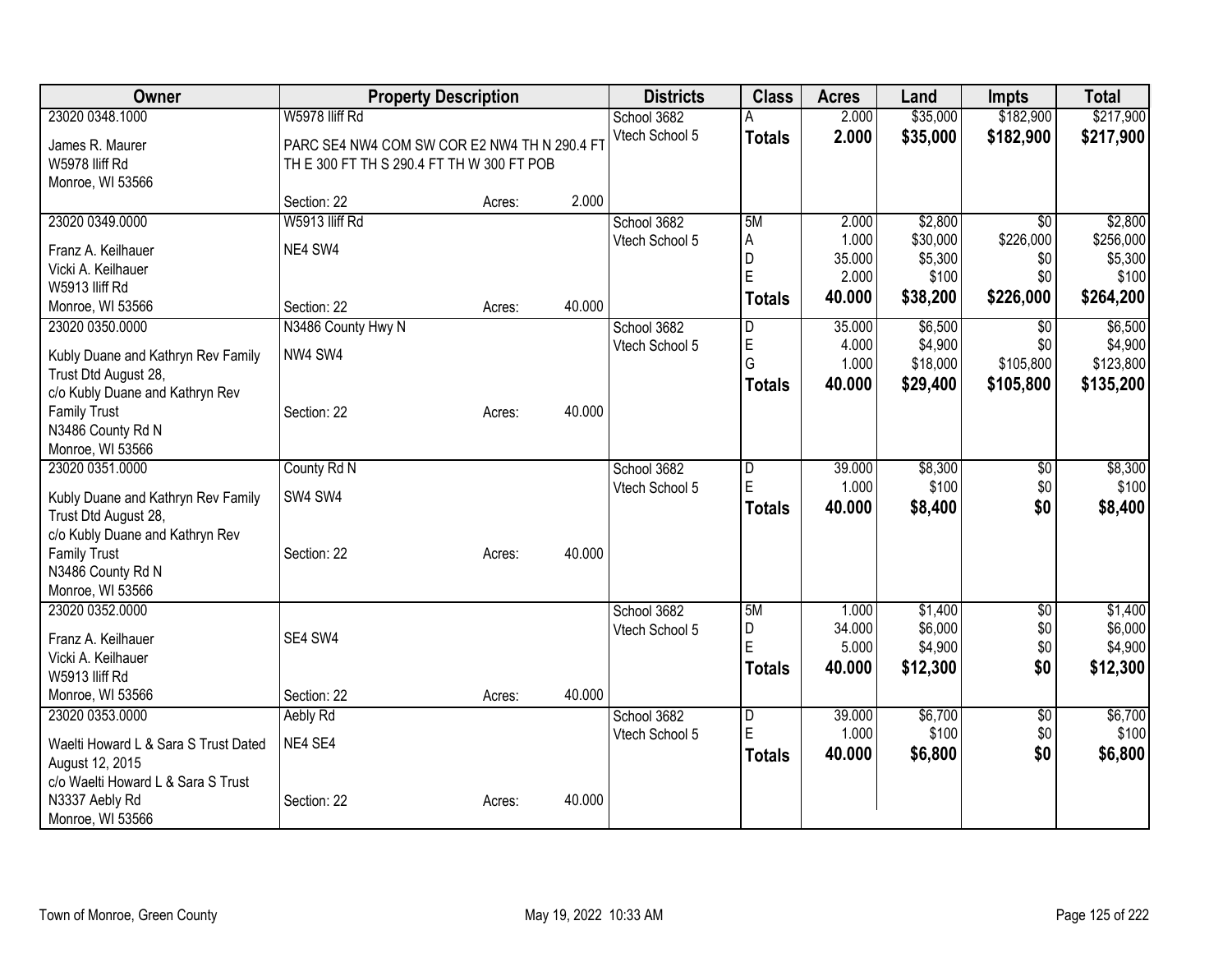| lliff Rd<br>23020 0354.0000<br>\$5,200<br>\$5,200<br>School 3682<br>39.000<br>$\overline{50}$<br>E<br>\$100<br>1.000<br>\$0<br>\$100<br>Vtech School 5<br>NW4 SE4<br>Waelti Howard L & Sara S Trust Dated<br>\$0<br>\$5,300<br>40,000<br>\$5,300<br><b>Totals</b><br>August 12, 2015<br>c/o Waelti Howard L & Sara S Trust<br>N3337 Aebly Rd<br>40.000<br>Section: 22<br>Acres:<br>Monroe, WI 53566<br>39.000<br>\$6,400<br>23020 0355.0000<br>School 3682<br>$\overline{50}$<br>D<br>E<br>\$100<br>1.000<br>\$0<br>Vtech School 5<br>SW4 SE4<br>Waelti Howard L & Sara S Trust Dated<br>40.000<br>\$0<br>\$6,500<br><b>Totals</b><br>August 12, 2015<br>c/o Waelti Howard L & Sara S Trust<br>40.000<br>N3337 Aebly Rd<br>Section: 22<br>Acres:<br>Monroe, WI 53566<br>N3337 Aebly Rd<br>39.000<br>\$5,500<br>23020 0356.0000<br>School 3682<br>D<br>$\overline{50}$<br>G<br>\$18,000<br>\$137,100<br>1.000<br>Vtech School 5<br>SE4 SE4<br>Waelti Howard L & Sara S Trust Dated<br>40,000<br>\$23,500<br>\$137,100<br><b>Totals</b><br>August 12, 2015<br>c/o Waelti Howard L & Sara S Trust<br>40.000<br>N3337 Aebly Rd<br>Section: 22<br>Acres:<br>Monroe, WI 53566<br>38.000<br>\$7,500<br>23020 0357.0000<br>School 3682<br>D.<br>\$0<br>Vtech School 5<br>38.000<br>\$7,500<br>\$0<br><b>Totals</b><br>NE4 NE4 (PRT POS V10-P124)<br>Hay Grinders Express, Inc<br>c/o Hay Grinders Express, Inc<br>N3502 State Rd 69<br>38.000<br>Monroe, WI 53566<br>Section: 23<br>Acres:<br>\$1,200<br>23020 0358.0000<br>School 3682<br>D.<br>6.670<br>$\overline{50}$<br>Vtech School 5<br>\$1,200<br>\$0<br>6.670<br>\$1,200<br><b>Totals</b><br>PARC NE COR NW4 NE4 (PRT POS V10-P124)<br>Hay Grinders Express, Inc<br>c/o Hay Grinders Express, Inc<br>N3502 State Rd 69<br>6.670<br>Monroe, WI 53566<br>Section: 23<br>Acres:<br>School 3682<br>5M<br>\$1,400<br>23020 0358.1000<br>State Highway 69<br>1.000<br>\$0<br>\$3,600<br>D<br>18.000<br>\$0<br>Vtech School 5<br>Andrew D. Scherer<br>NW4 NE4 SEC 23 & PRT SW4 SE4 SEC 14 EXC PRT<br>E<br>17.330<br>\$24,300<br>\$0<br>Martha E Scherer Le<br>S2 SE4 SEC 14 & NW4 NE4 SEC 23 & N2 NE4 NE4<br>36.330<br>\$29,300<br>\$0<br>\$29,300<br><b>Totals</b><br>SEC 23 COM NE COR SEC 23 TH S ALG E LN 665.55<br>N3596 State Rd 69 | <b>Owner</b>     | <b>Property Description</b> |                  | <b>Districts</b> | <b>Class</b> | <b>Acres</b> | Land | <b>Impts</b> | <b>Total</b> |
|-------------------------------------------------------------------------------------------------------------------------------------------------------------------------------------------------------------------------------------------------------------------------------------------------------------------------------------------------------------------------------------------------------------------------------------------------------------------------------------------------------------------------------------------------------------------------------------------------------------------------------------------------------------------------------------------------------------------------------------------------------------------------------------------------------------------------------------------------------------------------------------------------------------------------------------------------------------------------------------------------------------------------------------------------------------------------------------------------------------------------------------------------------------------------------------------------------------------------------------------------------------------------------------------------------------------------------------------------------------------------------------------------------------------------------------------------------------------------------------------------------------------------------------------------------------------------------------------------------------------------------------------------------------------------------------------------------------------------------------------------------------------------------------------------------------------------------------------------------------------------------------------------------------------------------------------------------------------------------------------------------------------------------------------------------------------------------------------------------------------------------------------------------------------------------------------------------------------------------------------------------------------------------------|------------------|-----------------------------|------------------|------------------|--------------|--------------|------|--------------|--------------|
|                                                                                                                                                                                                                                                                                                                                                                                                                                                                                                                                                                                                                                                                                                                                                                                                                                                                                                                                                                                                                                                                                                                                                                                                                                                                                                                                                                                                                                                                                                                                                                                                                                                                                                                                                                                                                                                                                                                                                                                                                                                                                                                                                                                                                                                                                     |                  |                             |                  |                  |              |              |      |              |              |
|                                                                                                                                                                                                                                                                                                                                                                                                                                                                                                                                                                                                                                                                                                                                                                                                                                                                                                                                                                                                                                                                                                                                                                                                                                                                                                                                                                                                                                                                                                                                                                                                                                                                                                                                                                                                                                                                                                                                                                                                                                                                                                                                                                                                                                                                                     |                  |                             |                  |                  |              |              |      |              |              |
| \$6,500<br>\$7,500<br>\$1,400<br>\$24,300                                                                                                                                                                                                                                                                                                                                                                                                                                                                                                                                                                                                                                                                                                                                                                                                                                                                                                                                                                                                                                                                                                                                                                                                                                                                                                                                                                                                                                                                                                                                                                                                                                                                                                                                                                                                                                                                                                                                                                                                                                                                                                                                                                                                                                           |                  |                             |                  |                  |              |              |      |              |              |
| \$6,400<br>\$100<br>\$5,500<br>\$155,100<br>\$160,600<br>\$7,500<br>\$1,200<br>\$3,600                                                                                                                                                                                                                                                                                                                                                                                                                                                                                                                                                                                                                                                                                                                                                                                                                                                                                                                                                                                                                                                                                                                                                                                                                                                                                                                                                                                                                                                                                                                                                                                                                                                                                                                                                                                                                                                                                                                                                                                                                                                                                                                                                                                              |                  |                             |                  |                  |              |              |      |              |              |
|                                                                                                                                                                                                                                                                                                                                                                                                                                                                                                                                                                                                                                                                                                                                                                                                                                                                                                                                                                                                                                                                                                                                                                                                                                                                                                                                                                                                                                                                                                                                                                                                                                                                                                                                                                                                                                                                                                                                                                                                                                                                                                                                                                                                                                                                                     |                  |                             |                  |                  |              |              |      |              |              |
|                                                                                                                                                                                                                                                                                                                                                                                                                                                                                                                                                                                                                                                                                                                                                                                                                                                                                                                                                                                                                                                                                                                                                                                                                                                                                                                                                                                                                                                                                                                                                                                                                                                                                                                                                                                                                                                                                                                                                                                                                                                                                                                                                                                                                                                                                     |                  |                             |                  |                  |              |              |      |              |              |
|                                                                                                                                                                                                                                                                                                                                                                                                                                                                                                                                                                                                                                                                                                                                                                                                                                                                                                                                                                                                                                                                                                                                                                                                                                                                                                                                                                                                                                                                                                                                                                                                                                                                                                                                                                                                                                                                                                                                                                                                                                                                                                                                                                                                                                                                                     |                  |                             |                  |                  |              |              |      |              |              |
|                                                                                                                                                                                                                                                                                                                                                                                                                                                                                                                                                                                                                                                                                                                                                                                                                                                                                                                                                                                                                                                                                                                                                                                                                                                                                                                                                                                                                                                                                                                                                                                                                                                                                                                                                                                                                                                                                                                                                                                                                                                                                                                                                                                                                                                                                     |                  |                             |                  |                  |              |              |      |              |              |
|                                                                                                                                                                                                                                                                                                                                                                                                                                                                                                                                                                                                                                                                                                                                                                                                                                                                                                                                                                                                                                                                                                                                                                                                                                                                                                                                                                                                                                                                                                                                                                                                                                                                                                                                                                                                                                                                                                                                                                                                                                                                                                                                                                                                                                                                                     |                  |                             |                  |                  |              |              |      |              |              |
|                                                                                                                                                                                                                                                                                                                                                                                                                                                                                                                                                                                                                                                                                                                                                                                                                                                                                                                                                                                                                                                                                                                                                                                                                                                                                                                                                                                                                                                                                                                                                                                                                                                                                                                                                                                                                                                                                                                                                                                                                                                                                                                                                                                                                                                                                     |                  |                             |                  |                  |              |              |      |              |              |
|                                                                                                                                                                                                                                                                                                                                                                                                                                                                                                                                                                                                                                                                                                                                                                                                                                                                                                                                                                                                                                                                                                                                                                                                                                                                                                                                                                                                                                                                                                                                                                                                                                                                                                                                                                                                                                                                                                                                                                                                                                                                                                                                                                                                                                                                                     |                  |                             |                  |                  |              |              |      |              |              |
|                                                                                                                                                                                                                                                                                                                                                                                                                                                                                                                                                                                                                                                                                                                                                                                                                                                                                                                                                                                                                                                                                                                                                                                                                                                                                                                                                                                                                                                                                                                                                                                                                                                                                                                                                                                                                                                                                                                                                                                                                                                                                                                                                                                                                                                                                     |                  |                             |                  |                  |              |              |      |              |              |
|                                                                                                                                                                                                                                                                                                                                                                                                                                                                                                                                                                                                                                                                                                                                                                                                                                                                                                                                                                                                                                                                                                                                                                                                                                                                                                                                                                                                                                                                                                                                                                                                                                                                                                                                                                                                                                                                                                                                                                                                                                                                                                                                                                                                                                                                                     |                  |                             |                  |                  |              |              |      |              |              |
|                                                                                                                                                                                                                                                                                                                                                                                                                                                                                                                                                                                                                                                                                                                                                                                                                                                                                                                                                                                                                                                                                                                                                                                                                                                                                                                                                                                                                                                                                                                                                                                                                                                                                                                                                                                                                                                                                                                                                                                                                                                                                                                                                                                                                                                                                     |                  |                             |                  |                  |              |              |      |              |              |
|                                                                                                                                                                                                                                                                                                                                                                                                                                                                                                                                                                                                                                                                                                                                                                                                                                                                                                                                                                                                                                                                                                                                                                                                                                                                                                                                                                                                                                                                                                                                                                                                                                                                                                                                                                                                                                                                                                                                                                                                                                                                                                                                                                                                                                                                                     |                  |                             |                  |                  |              |              |      |              |              |
|                                                                                                                                                                                                                                                                                                                                                                                                                                                                                                                                                                                                                                                                                                                                                                                                                                                                                                                                                                                                                                                                                                                                                                                                                                                                                                                                                                                                                                                                                                                                                                                                                                                                                                                                                                                                                                                                                                                                                                                                                                                                                                                                                                                                                                                                                     |                  |                             |                  |                  |              |              |      |              |              |
|                                                                                                                                                                                                                                                                                                                                                                                                                                                                                                                                                                                                                                                                                                                                                                                                                                                                                                                                                                                                                                                                                                                                                                                                                                                                                                                                                                                                                                                                                                                                                                                                                                                                                                                                                                                                                                                                                                                                                                                                                                                                                                                                                                                                                                                                                     |                  |                             |                  |                  |              |              |      |              |              |
|                                                                                                                                                                                                                                                                                                                                                                                                                                                                                                                                                                                                                                                                                                                                                                                                                                                                                                                                                                                                                                                                                                                                                                                                                                                                                                                                                                                                                                                                                                                                                                                                                                                                                                                                                                                                                                                                                                                                                                                                                                                                                                                                                                                                                                                                                     |                  |                             |                  |                  |              |              |      |              |              |
|                                                                                                                                                                                                                                                                                                                                                                                                                                                                                                                                                                                                                                                                                                                                                                                                                                                                                                                                                                                                                                                                                                                                                                                                                                                                                                                                                                                                                                                                                                                                                                                                                                                                                                                                                                                                                                                                                                                                                                                                                                                                                                                                                                                                                                                                                     |                  |                             |                  |                  |              |              |      |              |              |
|                                                                                                                                                                                                                                                                                                                                                                                                                                                                                                                                                                                                                                                                                                                                                                                                                                                                                                                                                                                                                                                                                                                                                                                                                                                                                                                                                                                                                                                                                                                                                                                                                                                                                                                                                                                                                                                                                                                                                                                                                                                                                                                                                                                                                                                                                     |                  |                             |                  |                  |              |              |      |              |              |
|                                                                                                                                                                                                                                                                                                                                                                                                                                                                                                                                                                                                                                                                                                                                                                                                                                                                                                                                                                                                                                                                                                                                                                                                                                                                                                                                                                                                                                                                                                                                                                                                                                                                                                                                                                                                                                                                                                                                                                                                                                                                                                                                                                                                                                                                                     |                  |                             |                  |                  |              |              |      |              |              |
|                                                                                                                                                                                                                                                                                                                                                                                                                                                                                                                                                                                                                                                                                                                                                                                                                                                                                                                                                                                                                                                                                                                                                                                                                                                                                                                                                                                                                                                                                                                                                                                                                                                                                                                                                                                                                                                                                                                                                                                                                                                                                                                                                                                                                                                                                     |                  |                             |                  |                  |              |              |      |              |              |
|                                                                                                                                                                                                                                                                                                                                                                                                                                                                                                                                                                                                                                                                                                                                                                                                                                                                                                                                                                                                                                                                                                                                                                                                                                                                                                                                                                                                                                                                                                                                                                                                                                                                                                                                                                                                                                                                                                                                                                                                                                                                                                                                                                                                                                                                                     |                  |                             |                  |                  |              |              |      |              |              |
|                                                                                                                                                                                                                                                                                                                                                                                                                                                                                                                                                                                                                                                                                                                                                                                                                                                                                                                                                                                                                                                                                                                                                                                                                                                                                                                                                                                                                                                                                                                                                                                                                                                                                                                                                                                                                                                                                                                                                                                                                                                                                                                                                                                                                                                                                     |                  |                             |                  |                  |              |              |      |              |              |
|                                                                                                                                                                                                                                                                                                                                                                                                                                                                                                                                                                                                                                                                                                                                                                                                                                                                                                                                                                                                                                                                                                                                                                                                                                                                                                                                                                                                                                                                                                                                                                                                                                                                                                                                                                                                                                                                                                                                                                                                                                                                                                                                                                                                                                                                                     |                  |                             |                  |                  |              |              |      |              |              |
|                                                                                                                                                                                                                                                                                                                                                                                                                                                                                                                                                                                                                                                                                                                                                                                                                                                                                                                                                                                                                                                                                                                                                                                                                                                                                                                                                                                                                                                                                                                                                                                                                                                                                                                                                                                                                                                                                                                                                                                                                                                                                                                                                                                                                                                                                     |                  |                             |                  |                  |              |              |      |              |              |
|                                                                                                                                                                                                                                                                                                                                                                                                                                                                                                                                                                                                                                                                                                                                                                                                                                                                                                                                                                                                                                                                                                                                                                                                                                                                                                                                                                                                                                                                                                                                                                                                                                                                                                                                                                                                                                                                                                                                                                                                                                                                                                                                                                                                                                                                                     |                  |                             |                  |                  |              |              |      |              |              |
|                                                                                                                                                                                                                                                                                                                                                                                                                                                                                                                                                                                                                                                                                                                                                                                                                                                                                                                                                                                                                                                                                                                                                                                                                                                                                                                                                                                                                                                                                                                                                                                                                                                                                                                                                                                                                                                                                                                                                                                                                                                                                                                                                                                                                                                                                     |                  |                             |                  |                  |              |              |      |              |              |
|                                                                                                                                                                                                                                                                                                                                                                                                                                                                                                                                                                                                                                                                                                                                                                                                                                                                                                                                                                                                                                                                                                                                                                                                                                                                                                                                                                                                                                                                                                                                                                                                                                                                                                                                                                                                                                                                                                                                                                                                                                                                                                                                                                                                                                                                                     |                  |                             |                  |                  |              |              |      |              |              |
|                                                                                                                                                                                                                                                                                                                                                                                                                                                                                                                                                                                                                                                                                                                                                                                                                                                                                                                                                                                                                                                                                                                                                                                                                                                                                                                                                                                                                                                                                                                                                                                                                                                                                                                                                                                                                                                                                                                                                                                                                                                                                                                                                                                                                                                                                     |                  |                             |                  |                  |              |              |      |              |              |
|                                                                                                                                                                                                                                                                                                                                                                                                                                                                                                                                                                                                                                                                                                                                                                                                                                                                                                                                                                                                                                                                                                                                                                                                                                                                                                                                                                                                                                                                                                                                                                                                                                                                                                                                                                                                                                                                                                                                                                                                                                                                                                                                                                                                                                                                                     |                  |                             |                  |                  |              |              |      |              |              |
|                                                                                                                                                                                                                                                                                                                                                                                                                                                                                                                                                                                                                                                                                                                                                                                                                                                                                                                                                                                                                                                                                                                                                                                                                                                                                                                                                                                                                                                                                                                                                                                                                                                                                                                                                                                                                                                                                                                                                                                                                                                                                                                                                                                                                                                                                     |                  |                             |                  |                  |              |              |      |              |              |
|                                                                                                                                                                                                                                                                                                                                                                                                                                                                                                                                                                                                                                                                                                                                                                                                                                                                                                                                                                                                                                                                                                                                                                                                                                                                                                                                                                                                                                                                                                                                                                                                                                                                                                                                                                                                                                                                                                                                                                                                                                                                                                                                                                                                                                                                                     |                  |                             |                  |                  |              |              |      |              |              |
|                                                                                                                                                                                                                                                                                                                                                                                                                                                                                                                                                                                                                                                                                                                                                                                                                                                                                                                                                                                                                                                                                                                                                                                                                                                                                                                                                                                                                                                                                                                                                                                                                                                                                                                                                                                                                                                                                                                                                                                                                                                                                                                                                                                                                                                                                     | Monroe, WI 53566 | Section: 23                 | 36.330<br>Acres: |                  |              |              |      |              |              |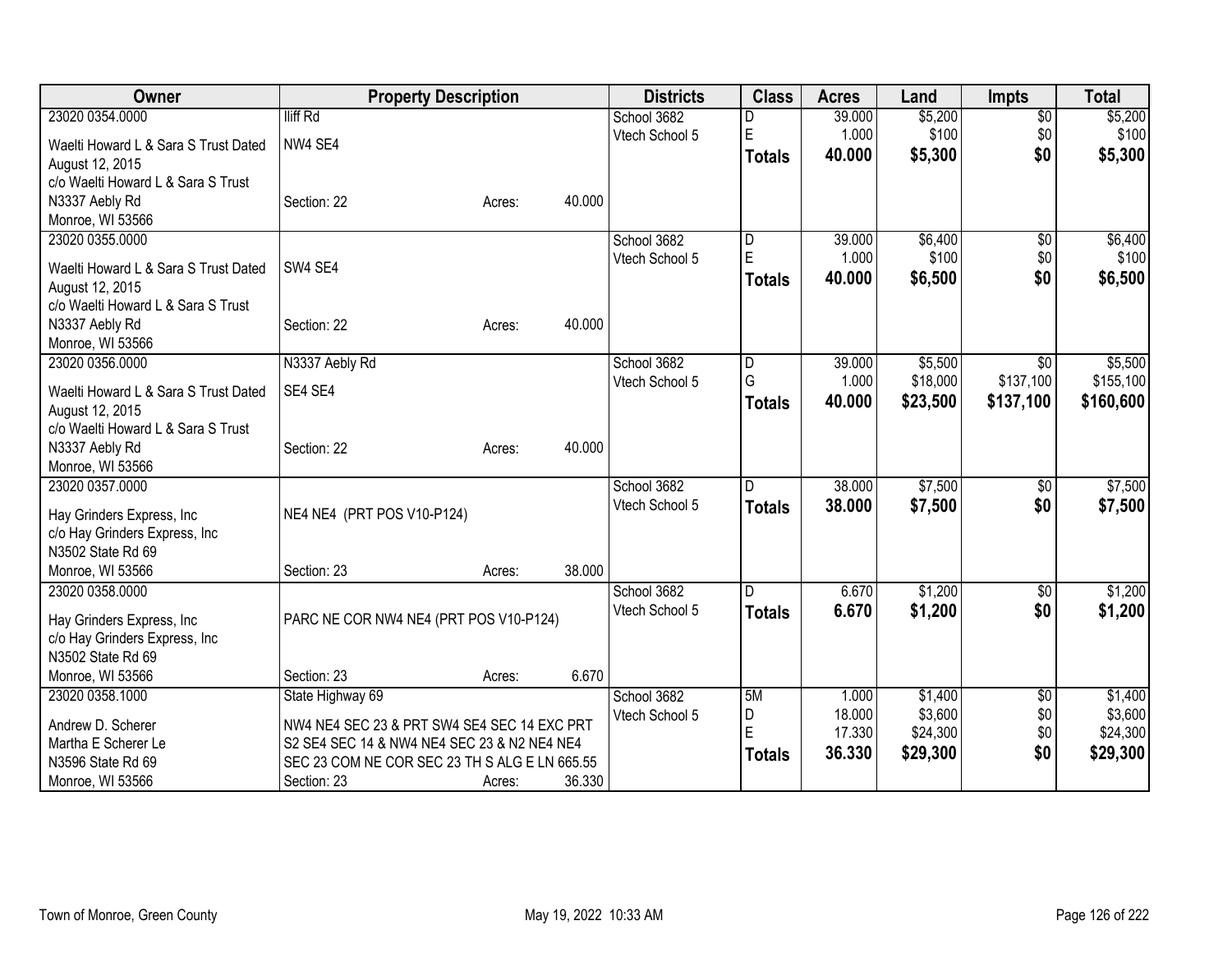| Owner                                           | <b>Property Description</b>                    |        |        | <b>Districts</b> | <b>Class</b>   | <b>Acres</b> | Land            | <b>Impts</b>    | <b>Total</b>     |
|-------------------------------------------------|------------------------------------------------|--------|--------|------------------|----------------|--------------|-----------------|-----------------|------------------|
| 23020 0359.0000                                 | N3596 State Hwy 69                             |        |        | School 3682      | 5M             | 1.000        | \$1,400         | $\overline{50}$ | \$1,400          |
| Andrew D. Scherer                               | SW4 NE4 EXC S 66FT W2 NE4                      |        |        | Vtech School 5   | D              | 35.000       | \$4,400         | \$0             | \$4,400          |
| Martha E Scherer Le                             |                                                |        |        |                  | E              | 2.000        | \$100           | \$0             | \$100            |
| N3596 State Rd 69                               |                                                |        |        |                  | G              | 1.000        | \$18,000        | \$77,000        | \$95,000         |
| Monroe, WI 53566                                | Section: 23                                    | Acres: | 39.000 |                  | <b>Totals</b>  | 39.000       | \$23,900        | \$77,000        | \$100,900        |
| 23020 0360.0100                                 |                                                |        |        | School 3682      | D              | 2.580        | \$500           | \$0             | \$500            |
|                                                 |                                                |        |        | Vtech School 5   |                | 2.580        | \$500           | \$0             | \$500            |
| Rrk Land Goepfert, LLC                          | PRT SE4 NE4 LYG E RR BNG PRT PARC B POS        |        |        |                  | <b>Totals</b>  |              |                 |                 |                  |
| 1112 7th Ave                                    | V10-P124                                       |        |        |                  |                |              |                 |                 |                  |
| Monroe, WI 53566                                |                                                |        |        |                  |                |              |                 |                 |                  |
|                                                 | Section:                                       | Acres: | 2.580  |                  |                |              |                 |                 |                  |
| 23020 0360.0200                                 | N3502 State Hwy 69                             |        |        | School 3682      | A              | 3.000        | \$28,000        | \$265,800       | \$293,800        |
| Donny Fran and Sandy Family                     | CSM 5113 (V24-P62) LOT 1 BNG PRT SE4 NE4 INCL  |        |        | Vtech School 5   | D              | 7.030        | \$1,500         | \$0             | \$1,500          |
| Revocable Trust                                 | <b>EASEMENT</b>                                |        |        |                  | <b>Totals</b>  | 10.030       | \$29,500        | \$265,800       | \$295,300        |
| c/o Donny Fran & Sandy Family Rev               |                                                |        |        |                  |                |              |                 |                 |                  |
| Trust                                           | Section:                                       | Acres: | 10.030 |                  |                |              |                 |                 |                  |
| N3502 State Rd 69                               |                                                |        |        |                  |                |              |                 |                 |                  |
| Monroe, WI 53566                                |                                                |        |        |                  |                |              |                 |                 |                  |
| 23020 0360.0300                                 | State Highway 69                               |        |        | School 3682      | D              | 6.900        | \$1,100         | \$0             | \$1,100          |
|                                                 |                                                |        |        | Vtech School 5   | <b>Totals</b>  | 6.900        | \$1,100         | \$0             | \$1,100          |
| Hay Grinders Express, Inc                       | PRT SE4 NE4 & S 1A SW4 NE4 EXC CSM 5113 LOT 1  |        |        |                  |                |              |                 |                 |                  |
| c/o Hay Grinders Express, Inc                   | EXC CSM 3896 LOT 1& EXC LD LYG E RR (PRT PCL A |        |        |                  |                |              |                 |                 |                  |
| N3502 State Rd 69                               | POS V10-P124)                                  |        |        |                  |                |              |                 |                 |                  |
| Monroe, WI 53566                                | Section:                                       | Acres: | 6.900  |                  |                |              |                 |                 |                  |
| 23020 0360.1000                                 |                                                |        |        | School 3682      | X5             | 3.500        | $\overline{50}$ | $\overline{50}$ | $\overline{\$0}$ |
| <b>ICRR</b>                                     | PARC SE4 NE4                                   |        |        | Vtech School 5   | <b>Totals</b>  | 3.500        | \$0             | \$0             | \$0              |
| $c/o$ I C. R R                                  |                                                |        |        |                  |                |              |                 |                 |                  |
|                                                 |                                                |        |        |                  |                |              |                 |                 |                  |
|                                                 | Section: 23                                    | Acres: | 3.500  |                  |                |              |                 |                 |                  |
| 23020 0360.2000                                 |                                                |        |        | School 3682      | $\overline{D}$ | 10.990       | \$2,000         | $\overline{50}$ | \$2,000          |
|                                                 |                                                |        |        | Vtech School 5   | E              | 7.000        | \$700           | \$0             | \$700            |
| Schindler Living Trust                          | CSM 3896 (V15-P122) LOT 1 BNG PRT SE4 NE4      |        |        |                  | <b>Totals</b>  | 17.990       | \$2,700         | \$0             | \$2,700          |
| Richard & Leslie Schindler<br>N3494 State Rd 69 |                                                |        |        |                  |                |              |                 |                 |                  |
|                                                 |                                                |        | 17.990 |                  |                |              |                 |                 |                  |
| Monroe, WI 53566                                | Section: 23                                    | Acres: |        |                  |                |              |                 |                 |                  |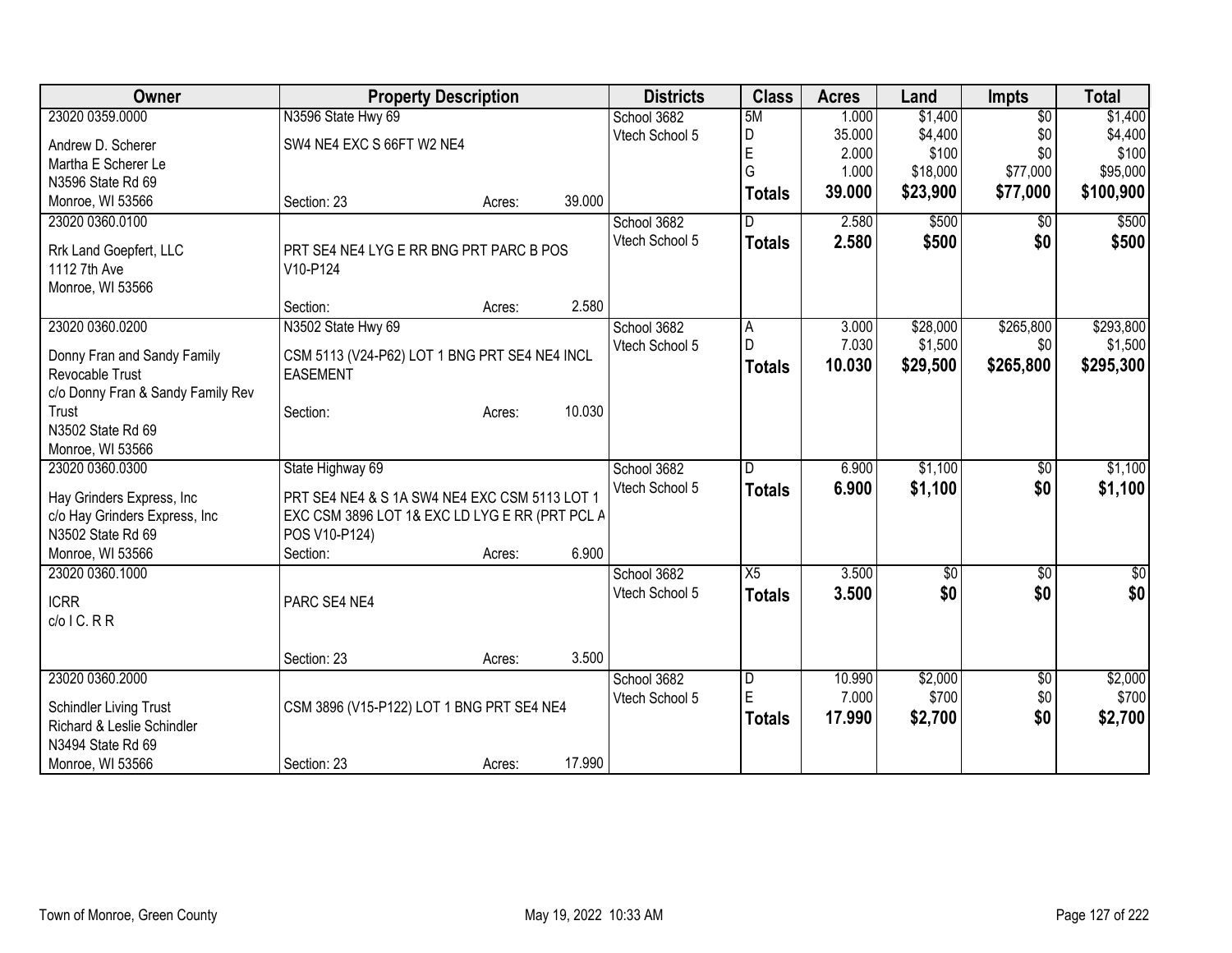| Owner                      | <b>Property Description</b>                       |                  | <b>Districts</b> | <b>Class</b>           | <b>Acres</b> | Land            | <b>Impts</b>    | <b>Total</b> |
|----------------------------|---------------------------------------------------|------------------|------------------|------------------------|--------------|-----------------|-----------------|--------------|
| 23020 0361.0000            |                                                   |                  | School 3682      |                        | 3.860        | \$10,800        | $\overline{50}$ | \$10,800     |
| Kurt E. Brandli et al      | PARC NE COR NE4 NW4 COM NW COR SEC E 2303.3       |                  | Vtech School 5   | <b>Totals</b>          | 3.860        | \$10,800        | \$0             | \$10,800     |
| c/o Gottlieb S. Brandli Jr | FT POB S10*E 570.8 FT S75*W 151.55 FT S20*E       |                  |                  |                        |              |                 |                 |              |
| Gottlieb S Brandli Sr Le   | 380.35 FT N86*E 170 FT TO ROW RD N ALG RD 368.2   |                  |                  |                        |              |                 |                 |              |
| 508 17th Ave               | Section: 23                                       | 3.860<br>Acres:  |                  |                        |              |                 |                 |              |
| Monroe, WI 53566           |                                                   |                  |                  |                        |              |                 |                 |              |
| 23020 0361.1000            |                                                   |                  | School 3682      | D                      | 2.750        | \$400           | \$0             | \$400        |
| Gregory J. Smith           | PRT NE4 NW4 LYG W W ROW ST RD 69 EXC 3 PCLS       |                  | Vtech School 5   | E                      | 8.480        | \$13,600        | \$0             | \$13,600     |
| Deborah Krauss Smith       | EXC PT OUTLOTS 4 & 5 CSM 3230 & 3231 & EXC LOT    |                  |                  | <b>Totals</b>          | 11.230       | \$14,000        | \$0             | \$14,000     |
| N4512 Cold Springs Rd      | 1 CSM 3732 & EXC LOT 1 CSM 4458                   |                  |                  |                        |              |                 |                 |              |
| Monroe, WI 53566           | Section: 23                                       | 11.230           |                  |                        |              |                 |                 |              |
| 23020 0361.1100            | W5614 Sunset Hills Ln                             | Acres:           | School 3682      | A                      | 3.000        | \$40,000        | \$706,100       | \$746,100    |
|                            |                                                   |                  | Vtech School 5   | D                      | 21.950       | \$3,500         | \$0             | \$3,500      |
| Martina S. Pinedo          | PRT N2 NW4 SEC 23 COM NE COR LT 1 CSM 99 TH N     |                  |                  |                        |              |                 |                 |              |
| W5614 Sunset Hills Ln      | 66 FT POB TH N 1278.14 FT M/L TO PT N LN NW4 TH   |                  |                  | <b>Totals</b>          | 24.950       | \$43,500        | \$706,100       | \$749,600    |
| Monroe, WI 53566           | E 850.45 FT TH S 1278.14 FT TH W 850.45 FT TO POB |                  |                  |                        |              |                 |                 |              |
|                            | Section: 23                                       | 24.950<br>Acres: |                  |                        |              |                 |                 |              |
| 23020 0361.1200            | W5570 Sunset Hills Ln                             |                  | School 3682      | A                      | 5.000        | \$50,000        | \$260,100       | \$310,100    |
|                            |                                                   |                  | Vtech School 5   | <b>Totals</b>          | 5.000        | \$50,000        | \$260,100       | \$310,100    |
| Daniel R. Bartholf         | CSM 3732 (V14-P163) LOT 1 BNG PRT NE4 NW4 WITH    |                  |                  |                        |              |                 |                 |              |
| W5570 Sunset Hills Ln      | <b>EASEMENT</b>                                   |                  |                  |                        |              |                 |                 |              |
| Monroe, WI 53566           | Section: 23                                       | 5.000            |                  |                        |              |                 |                 |              |
| 23020 0361.1300            | W5548 Sunset Hills Ln                             | Acres:           | School 3682      | A                      | 7.000        | \$56,000        | \$287,600       | \$343,600    |
|                            |                                                   |                  | Vtech School 5   |                        |              |                 |                 |              |
| Eli M. Burks               | CSM 4458 (V18-P228) LOT 1 BNG PRT NE4 NW4 SUB.    |                  |                  | <b>Totals</b>          | 7.000        | \$56,000        | \$287,600       | \$343,600    |
| Amber Burks                | <b>TO EASEMENTS</b>                               |                  |                  |                        |              |                 |                 |              |
| W5548 Sunset Hills Ln      |                                                   |                  |                  |                        |              |                 |                 |              |
| Monroe, WI 53566           | Section: 23                                       | 7.000<br>Acres:  |                  |                        |              |                 |                 |              |
| 23020 0361.2000            |                                                   |                  | School 3682      | $\overline{\text{X2}}$ | 2.880        | $\overline{60}$ | $\overline{30}$ | \$0          |
| State of Wisconsin         | PARC NE4 NW4 FOR HWY                              |                  | Vtech School 5   | <b>Totals</b>          | 2.880        | \$0             | \$0             | \$0          |
| N/A                        |                                                   |                  |                  |                        |              |                 |                 |              |
| Madison, WI 00000          |                                                   |                  |                  |                        |              |                 |                 |              |
|                            | Section: 23                                       | 2.880<br>Acres:  |                  |                        |              |                 |                 |              |
| 23020 0361.3000            | Sunset Hills Ln                                   |                  | School 3682      | Ē                      | 0.960        | \$100           | $\overline{50}$ | \$100        |
|                            |                                                   |                  | Vtech School 5   |                        | 0.960        | \$100           | \$0             |              |
| Rolling Acres Estates      | SUNSET HILLS SUB CSM 3230 (V11-P320) OUTLOT 4     |                  |                  | <b>Totals</b>          |              |                 |                 | \$100        |
| PO Box 52516wellsstreet    | BNG PRT NW4 NW4 - .50A & PRT NE4 NW4 - .46A       |                  |                  |                        |              |                 |                 |              |
| Darlington, WI 53530       |                                                   |                  |                  |                        |              |                 |                 |              |
|                            | Section: 23                                       | 0.960<br>Acres:  |                  |                        |              |                 |                 |              |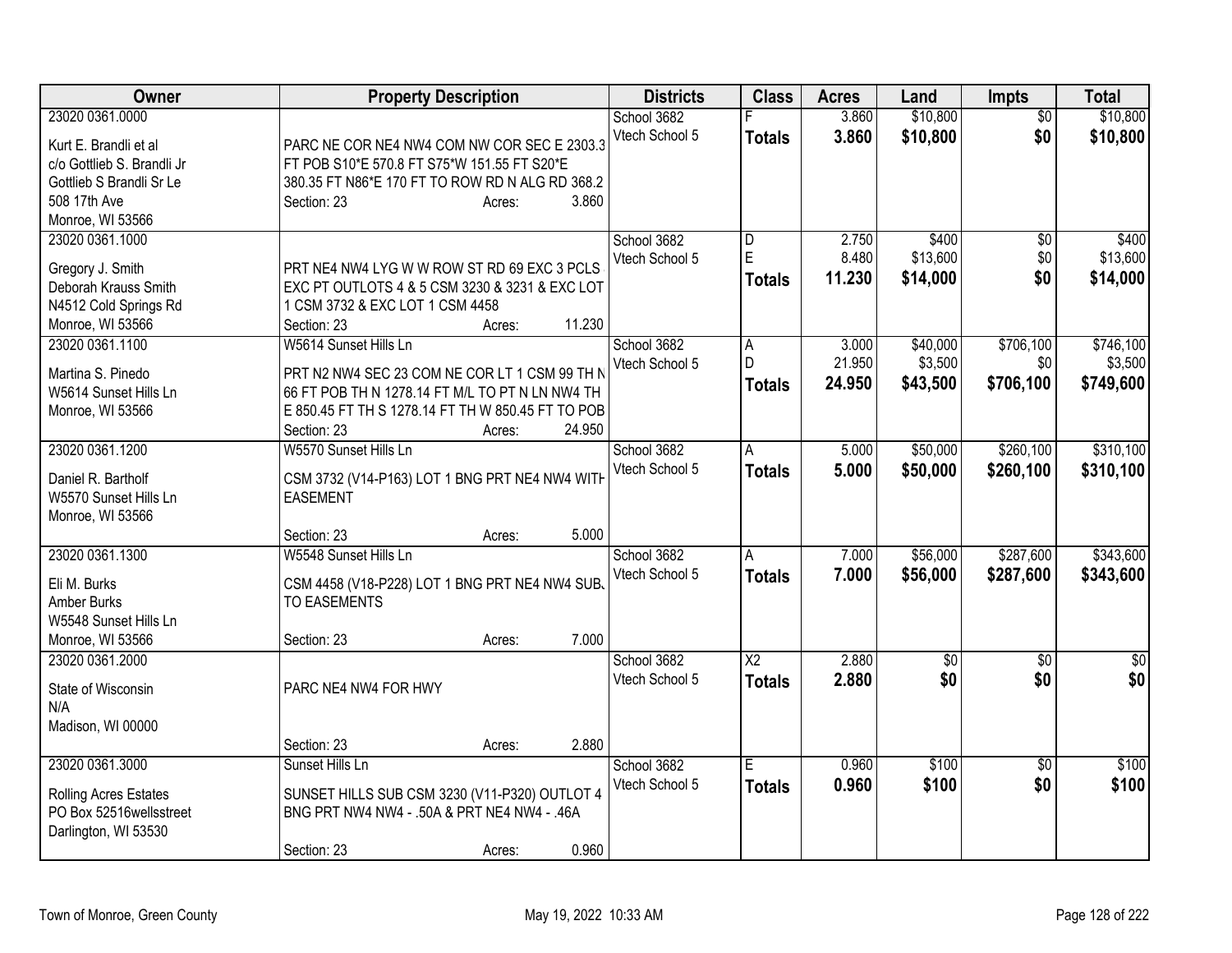| Owner                                 | <b>Property Description</b>                               | <b>Districts</b> | <b>Class</b>  | <b>Acres</b> | Land     | <b>Impts</b>    | <b>Total</b> |
|---------------------------------------|-----------------------------------------------------------|------------------|---------------|--------------|----------|-----------------|--------------|
| 23020 0362.0000                       | <b>View Point Dr</b>                                      | School 3682      | F             | 1.570        | \$200    | $\overline{50}$ | \$200        |
| Rolling Acres Estates                 | SECTION 23 SUNSET HILLS SUBCSM 3225                       | Vtech School 5   | <b>Totals</b> | 1.570        | \$200    | \$0             | \$200        |
| PO Box 52516 wellsstreet              | (V11-P305) OUTLOT 1, EXC COM NW COR LOT 1                 |                  |               |              |          |                 |              |
| Darlington, WI 53530                  | CSM 99 TH S89*E 625.7 FT TH N 66 FT TH N89*W              |                  |               |              |          |                 |              |
|                                       | 1.570<br>Section: 23<br>Acres:                            |                  |               |              |          |                 |              |
| 23020 0362.0100                       | N3680 Aebly Rd                                            | School 3682      | B             | 4.650        | \$46,500 | \$149,600       | \$196,100    |
| Broge Steven C & Cheri E Rev Living   | PRT NW4 NW4 COM NW COR TH S 323.97 FT TO POE              | Vtech School 5   | <b>Totals</b> | 4.650        | \$46,500 | \$149,600       | \$196,100    |
| Trust Dtd 3/15/1996                   | TH E 625.70 FT TH S 323.97 FT TH W 625.70 FT TH N         |                  |               |              |          |                 |              |
| c/o Broge Steven C & Cheri E Rev      | 323.97 FT TO POB                                          |                  |               |              |          |                 |              |
| <b>Living Trust</b>                   | 4.650<br>Section: 23<br>Acres:                            |                  |               |              |          |                 |              |
| N3680 Aebly Rd                        |                                                           |                  |               |              |          |                 |              |
| Monroe, WI 53566                      |                                                           |                  |               |              |          |                 |              |
| 23020 0362.0200                       | N3636 Aebly Rd                                            | School 3682      | A             | 5.000        | \$50,000 | \$260,900       | \$310,900    |
|                                       |                                                           | Vtech School 5   | <b>Totals</b> | 5.000        | \$50,000 | \$260,900       | \$310,900    |
| Broge Steven C & Cheri E Rev Living   | PRT NW4 NW4 SEC 23 COM NW COR LOT 1 CSM 99                |                  |               |              |          |                 |              |
| Trust Dtd 3/15/1996                   | PT ON W LN SD SEC TH N 348.10 FT POB TH S89*E             |                  |               |              |          |                 |              |
| c/o Broge Steven C & Cheri E Rev      | 625.7 FT TH N APPROX 320 FT TO PT 647.94 FT S OF<br>5.000 |                  |               |              |          |                 |              |
| <b>Living Trust</b><br>N3680 Aebly Rd | Section: 23<br>Acres:                                     |                  |               |              |          |                 |              |
| Monroe, WI 53566                      |                                                           |                  |               |              |          |                 |              |
| 23020 0362.1000                       | N3606 Aebly Rd                                            | School 3682      | A             | 5.000        | \$50,000 | \$172,600       | \$222,600    |
|                                       |                                                           | Vtech School 5   |               | 5.000        | \$50,000 | \$172,600       |              |
| Novak R Family Trust                  | PRT NW4 NW4 SD SEC TH COM LOT 1 CSM 99 POB                |                  | <b>Totals</b> |              |          |                 | \$222,600    |
| N3606 Aebly Rd                        | TH S89* 49'E 625.7 FT TO NE COR SD LOT 1 TH N             |                  |               |              |          |                 |              |
| Monroe, WI 53566                      | 348.1 FT TH N 89*49'W 625.7 FT TO WLN SD SEC TH           |                  |               |              |          |                 |              |
|                                       | 5.000<br>Section: 23<br>Acres:                            |                  |               |              |          |                 |              |
| 23020 0362.2000                       | N3690 Aebly Rd                                            | School 3682      | A             | 5.000        | \$50,000 | \$210,000       | \$260,000    |
| James M. Schindler                    | PRT NW4 NW4 COM NW COR TH S 323.97 FT TH E                | Vtech School 5   | <b>Totals</b> | 5.000        | \$50,000 | \$210,000       | \$260,000    |
| N3690 Aebly Rd                        | 625.7 FT TH N 323.97 FT TH W 625.7 FT POB                 |                  |               |              |          |                 |              |
| Monroe, WI 53566                      |                                                           |                  |               |              |          |                 |              |
|                                       | 5.000<br>Section: 23<br>Acres:                            |                  |               |              |          |                 |              |
| 23020 0363,0000                       | <b>View Point Dr</b>                                      | School 3682      | E.            | 0.520        | \$100    | $\overline{50}$ | \$100        |
|                                       |                                                           | Vtech School 5   | <b>Totals</b> | 0.520        | \$100    | \$0             | \$100        |
| <b>Rolling Acres Estates</b>          | SUNSET HILLS SUB CSM 3226 (V11-P308) OUTLOT 1             |                  |               |              |          |                 |              |
| PO Box 52516wellsstreet               | BNG PRT SW4 NW4                                           |                  |               |              |          |                 |              |
| Darlington, WI 53530                  | 0.520<br>Section: 23                                      |                  |               |              |          |                 |              |
|                                       | Acres:                                                    |                  |               |              |          |                 |              |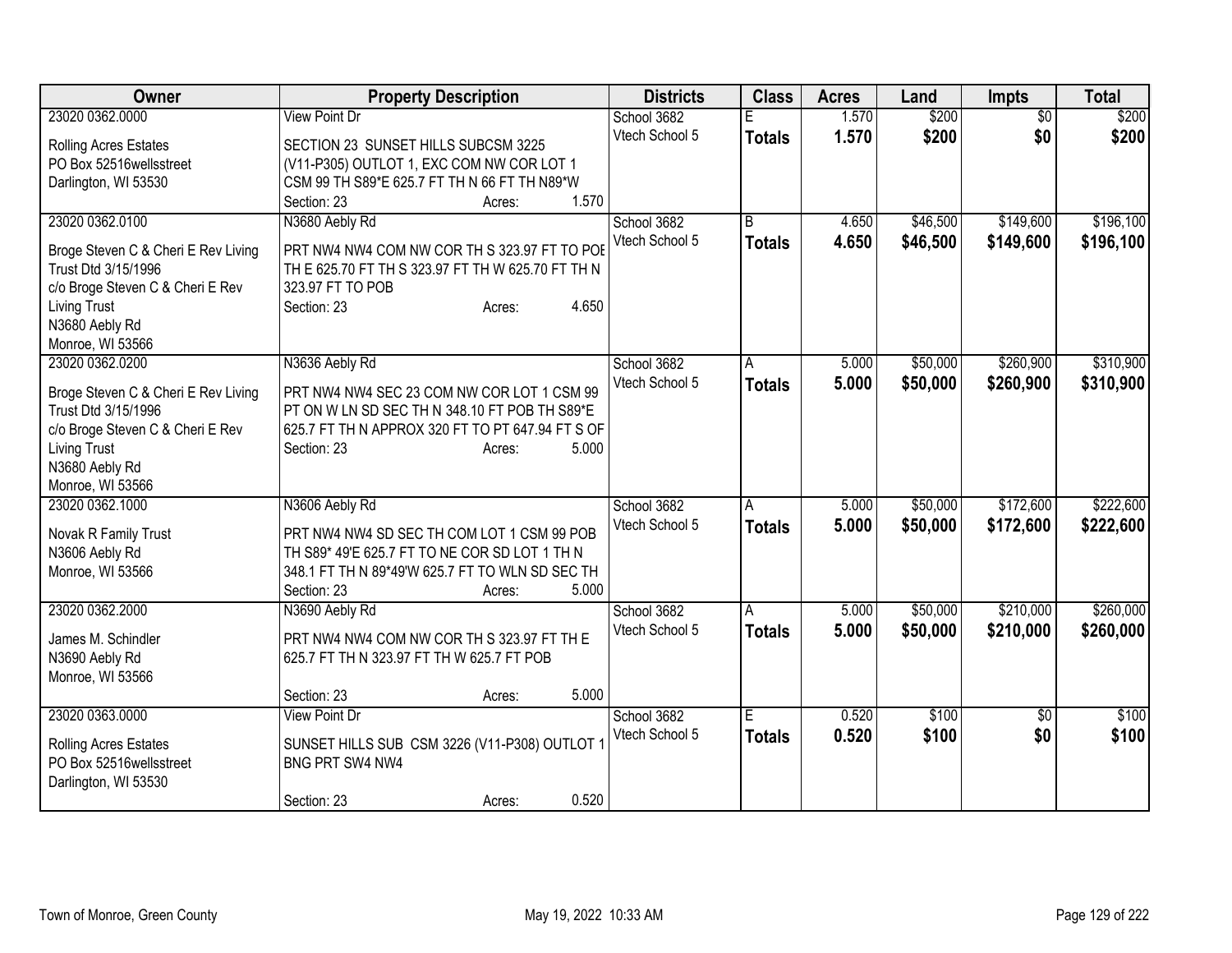| Owner                   |                                                | <b>Property Description</b> |       |                | <b>Class</b>            | <b>Acres</b> | Land     | <b>Impts</b>    | <b>Total</b> |
|-------------------------|------------------------------------------------|-----------------------------|-------|----------------|-------------------------|--------------|----------|-----------------|--------------|
| 23020 0363.0100         | Sunset Hills Ln                                |                             |       | School 3682    |                         | 1.520        | \$300    | $\overline{50}$ | \$300        |
| Nicole L. Prien         | CSM 3225 (V11-P305) LOT 1 BNG PRT SW4 NW4      |                             |       | Vtech School 5 | <b>Totals</b>           | 1.520        | \$300    | \$0             | \$300        |
| 2729 6th Ave            |                                                |                             |       |                |                         |              |          |                 |              |
| Monroe, WI 53566        |                                                |                             |       |                |                         |              |          |                 |              |
|                         | Section: 23                                    | Acres:                      | 1.520 |                |                         |              |          |                 |              |
| 23020 0363.0200         | <b>View Point Dr</b>                           |                             |       | School 3682    | $\overline{\mathsf{n}}$ | 1.520        | \$300    | $\overline{50}$ | \$300        |
| Keith A. Mccormick      | SUNSET HILLS SUB CSM 3225 (V11-P305) LOT 2 BNG |                             |       | Vtech School 5 | <b>Totals</b>           | 1.520        | \$300    | \$0             | \$300        |
| Devin R. Mccormick      | PRT SW4 NW4                                    |                             |       |                |                         |              |          |                 |              |
| 2551 1st St             |                                                |                             |       |                |                         |              |          |                 |              |
| Monroe, WI 53566        | Section: 23                                    | Acres:                      | 1.520 |                |                         |              |          |                 |              |
| 23020 0363.0300         | N3675 View Point Dr                            |                             |       | School 3682    | A                       | 1.520        | \$32,600 | \$200,000       | \$232,600    |
|                         |                                                |                             |       | Vtech School 5 | <b>Totals</b>           | 1.520        | \$32,600 | \$200,000       | \$232,600    |
| Keith A. Mccormick      | CSM 3225 (V11-P305) LOT 3 BNG PRT SW4 NW4      |                             |       |                |                         |              |          |                 |              |
| Devin R. Mccormick      |                                                |                             |       |                |                         |              |          |                 |              |
| 2551 1st St             |                                                |                             |       |                |                         |              |          |                 |              |
| Monroe, WI 53566        | Section: 23                                    | Acres:                      | 1.520 |                |                         |              |          |                 |              |
| 23020 0363.0400         | <b>View Point Dr</b>                           |                             |       | School 3682    | Е                       | 1.510        | \$2,400  | $\sqrt[6]{3}$   | \$2,400      |
| Tso-Ching Lin           | SUNSET HILLS SUB CSM 3226 (V11-P308) LOT 4     |                             |       | Vtech School 5 | <b>Totals</b>           | 1.510        | \$2,400  | \$0             | \$2,400      |
| Julie Lin               | BNG PRT SW4 NW4                                |                             |       |                |                         |              |          |                 |              |
| 2215 7th St             |                                                |                             |       |                |                         |              |          |                 |              |
| Monroe, WI 53566        | Section: 23                                    | Acres:                      | 1.510 |                |                         |              |          |                 |              |
| 23020 0363.0500         | <b>View Point Dr</b>                           |                             |       | School 3682    | $\overline{A}$          | 1.530        | \$1,000  | $\overline{50}$ | \$1,000      |
| Michael H. Molinaro     | SUNSET HILLS SUB CSM 3226 (V11-P308) LOT 5 BNG |                             |       | Vtech School 5 | Totals                  | 1.530        | \$1,000  | \$0             | \$1,000      |
| Lynn E. Molinaro        | PRT SW4 NW4                                    |                             |       |                |                         |              |          |                 |              |
| N3503 Grandview Ln      |                                                |                             |       |                |                         |              |          |                 |              |
| Monroe, WI 53566        | Section: 23                                    | Acres:                      | 1.530 |                |                         |              |          |                 |              |
| 23020 0363.0600         | <b>View Point Dr</b>                           |                             |       | School 3682    | E                       | 1.510        | \$2,400  | $\overline{30}$ | \$2,400      |
|                         |                                                |                             |       | Vtech School 5 | <b>Totals</b>           | 1.510        | \$2,400  | \$0             | \$2,400      |
| Michael H. Molinaro     | SUNSET HILLS SUBCSM 3226 (V11-P308) LOT 6 BNG  |                             |       |                |                         |              |          |                 |              |
| Lynn E. Molinaro        | PRT SW4 NW4                                    |                             |       |                |                         |              |          |                 |              |
| N3503 Grandview Ln      |                                                |                             |       |                |                         |              |          |                 |              |
| Monroe, WI 53566        | Section: 23                                    | Acres:                      | 1.510 |                |                         |              |          |                 |              |
| 23020 0363.1000         | <b>View Point Dr</b>                           |                             |       | School 3682    | A                       | 1.140        | \$27,600 | $\overline{60}$ | \$27,600     |
| Daniel A. Ziolkowski    | CSM 3591 (V13-P252) LOT 3 BNG PRT SW4 NW4      |                             |       | Vtech School 5 | Totals                  | 1.140        | \$27,600 | \$0             | \$27,600     |
| Stephanie A. Ziolkowski | <b>WITH EASEMENT</b>                           |                             |       |                |                         |              |          |                 |              |
| N3596 Aebly Rd          |                                                |                             |       |                |                         |              |          |                 |              |
| Monroe, WI 53566        | Section: 23                                    | Acres:                      | 1.140 |                |                         |              |          |                 |              |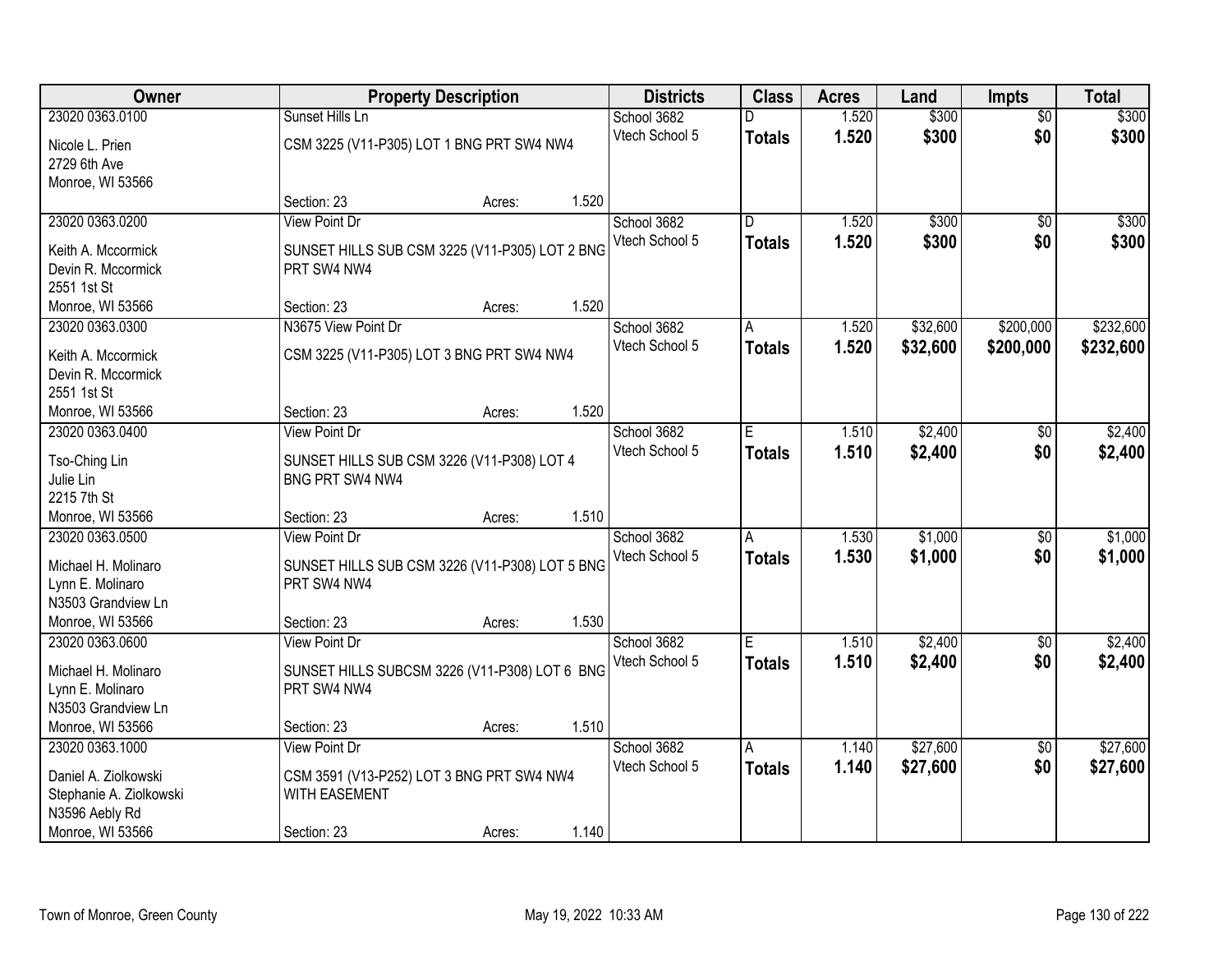| Owner                            | <b>Property Description</b>                    |       | <b>Districts</b> | <b>Class</b>  | <b>Acres</b> | Land     | <b>Impts</b> | <b>Total</b> |
|----------------------------------|------------------------------------------------|-------|------------------|---------------|--------------|----------|--------------|--------------|
| 23020 0363.1100                  | N3584 Aebly Rd                                 |       | School 3682      | А             | 1.160        | \$30,800 | \$182,400    | \$213,200    |
| Anthony P. Wels Sr               | CSM 3591 (V13-P252) LOT 1 BNG PRT LOT 1 CSM 99 |       | Vtech School 5   | <b>Totals</b> | 1.160        | \$30,800 | \$182,400    | \$213,200    |
| Lisa A. Wels                     | IN SW4 NW4                                     |       |                  |               |              |          |              |              |
| N3584 Aebly Rd                   |                                                |       |                  |               |              |          |              |              |
| Monroe, WI 53566                 | Section: 23<br>Acres:                          | 1.160 |                  |               |              |          |              |              |
| 23020 0363.1200                  | N3596 Aebly Rd                                 |       | School 3682      | Α             | 2.700        | \$38,500 | \$127,500    | \$166,000    |
| Daniel A. Ziolkowski             | CSM 3591 (V13-P252) LOT 2 BNG PRT SW4 NW4      |       | Vtech School 5   | <b>Totals</b> | 2.700        | \$38,500 | \$127,500    | \$166,000    |
| Stephanie A. Ziolkowski          | <b>SUBJ TO EASEMENT</b>                        |       |                  |               |              |          |              |              |
| N3596 Aebly Rd                   |                                                |       |                  |               |              |          |              |              |
| Monroe, WI 53566                 | Section: 23<br>Acres:                          | 2.700 |                  |               |              |          |              |              |
| 23020 0363.1300                  | W5611 Sunset Hills Ln                          |       | School 3682      | A             | 1.830        | \$34,100 | \$112,100    | \$146,200    |
|                                  |                                                |       | Vtech School 5   | <b>Totals</b> | 1.830        | \$34,100 | \$112,100    | \$146,200    |
| Antonio R. Vasquez               | SUNSET HILLS SUBCSM 3229 (V11-P317) LOT 13     |       |                  |               |              |          |              |              |
| Vicki S. Vasquez                 | <b>BNG PRT SW4 NW4</b>                         |       |                  |               |              |          |              |              |
| W5611 Sunset Hills Ln            |                                                |       |                  |               |              |          |              |              |
| Monroe, WI 53566                 | Section: 23<br>Acres:                          | 1.830 |                  |               |              |          |              |              |
| 23020 0363.1400                  | N3640 View Point Dr                            |       | School 3682      | A             | 1.790        | \$34,000 | \$280,200    | \$314,200    |
| Nicole R. Matley                 | SUNSET HILLS SUB CSM 3229 (V11-P317) LOT 14    |       | Vtech School 5   | <b>Totals</b> | 1.790        | \$34,000 | \$280,200    | \$314,200    |
| N3640 View Point Dr              | BNG PRT SW4 NW4                                |       |                  |               |              |          |              |              |
| Monroe, WI 53566                 |                                                |       |                  |               |              |          |              |              |
|                                  | Section: 23<br>Acres:                          | 1.790 |                  |               |              |          |              |              |
| 23020 0363.2000                  | N3556 Aebly Rd                                 |       | School 3682      | A             | 4.480        | \$47,400 | \$169,700    | \$217,100    |
| Melissa A. Phillips              | CSM 112 (V1-P112) LOT 1 BNG PRT SW4 NW4        |       | Vtech School 5   | <b>Totals</b> | 4.480        | \$47,400 | \$169,700    | \$217,100    |
| c/o Melissa A. Phillips) Buehler |                                                |       |                  |               |              |          |              |              |
| N3556 Aebly Rd                   |                                                |       |                  |               |              |          |              |              |
| Monroe, WI 53566                 | Section: 23<br>Acres:                          | 4.480 |                  |               |              |          |              |              |
| 23020 0363.3000                  | N3526 Aebly Rd                                 |       | School 3682      | Α             | 2.140        | \$35,700 | \$134,900    | \$170,600    |
| Joshua J. Allen                  | CSM 112 (V1-P112) E 1/2 LOT 2 BNG PRT SW4 NW4  |       | Vtech School 5   | <b>Totals</b> | 2.140        | \$35,700 | \$134,900    | \$170,600    |
| Kayla C. Allen                   | <b>INCL EASEMENT</b>                           |       |                  |               |              |          |              |              |
| N3526 Aebly Rd                   |                                                |       |                  |               |              |          |              |              |
| Monroe, WI 53566                 | Section: 23<br>Acres:                          | 2.140 |                  |               |              |          |              |              |
| 23020 0363.4000                  | N3520 Aebly Rd                                 |       | School 3682      | A             | 2.140        | \$35,700 | \$166,600    | \$202,300    |
|                                  |                                                |       | Vtech School 5   | <b>Totals</b> | 2.140        | \$35,700 | \$166,600    | \$202,300    |
| Jamey J. Voegeli                 | CSM 112 (V1-P112) W1/2 LOT 2 BNG PRT SW4 NW4   |       |                  |               |              |          |              |              |
| N3520 Aebly Rd                   | SUBJ TO EASEMENT                               |       |                  |               |              |          |              |              |
| Monroe, WI 53566                 |                                                |       |                  |               |              |          |              |              |
|                                  | Section: 23<br>Acres:                          | 2.140 |                  |               |              |          |              |              |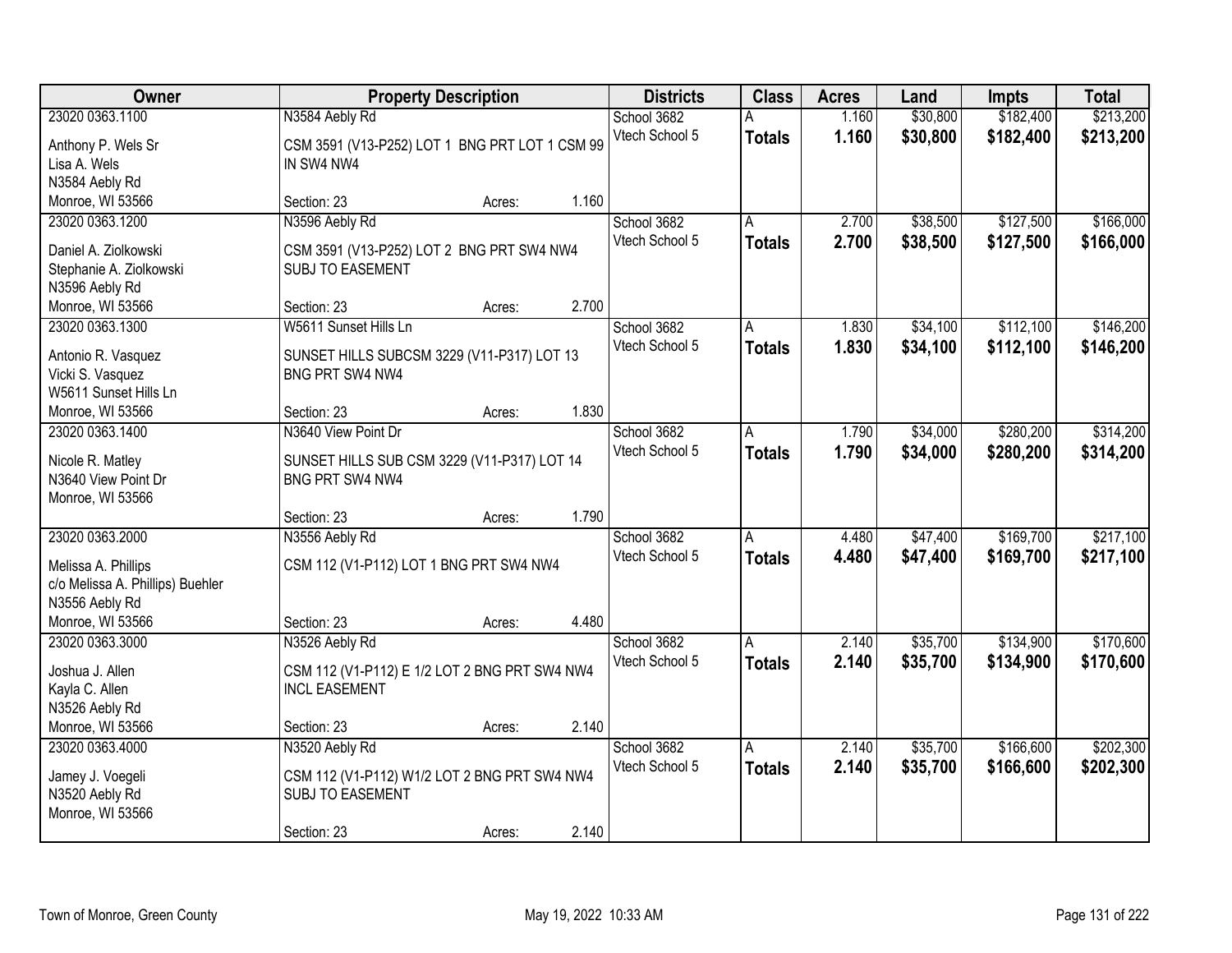| Owner                        |                                                  | <b>Property Description</b> |       | <b>Districts</b> | <b>Class</b>            | <b>Acres</b> | Land     | <b>Impts</b>    | <b>Total</b> |
|------------------------------|--------------------------------------------------|-----------------------------|-------|------------------|-------------------------|--------------|----------|-----------------|--------------|
| 23020 0363.5000              | N3508 Aebly Rd                                   |                             |       | School 3682      |                         | 5.000        | \$50,000 | \$112,700       | \$162,700    |
| Robert A. Daniels            | PARC SW4 SW4 NW4 COM W 1/4 COR SEC TH N          |                             |       | Vtech School 5   | <b>Totals</b>           | 5.000        | \$50,000 | \$112,700       | \$162,700    |
| N3508 Aebly Rd               | 348.1 FT TH S89*E 625.7 FT TH S 348.1 FT TO S LN |                             |       |                  |                         |              |          |                 |              |
| Monroe, WI 53566             | NW4 TH N89*W 625.7 POB                           |                             |       |                  |                         |              |          |                 |              |
|                              | Section: 23                                      | Acres:                      | 5.000 |                  |                         |              |          |                 |              |
| 23020 0363.6000              | N3497 Grandview Ln                               |                             |       | School 3682      | А                       | 1.509        | \$32,500 | \$261,000       | \$293,500    |
|                              |                                                  |                             |       | Vtech School 5   | <b>Totals</b>           | 1.509        | \$32,500 | \$261,000       | \$293,500    |
| Richard L. Krebs             | CSM 1044 (V3-P343) LOT 1 BNG PRT NW4 SW4 SW4     |                             |       |                  |                         |              |          |                 |              |
| Diane R. Krebs               | NW4 AKA LOT 5 GRANDVIEW ESTATES                  |                             |       |                  |                         |              |          |                 |              |
| N3497 Grandview Ln           |                                                  |                             |       |                  |                         |              |          |                 |              |
| Monroe, WI 53566             | Section: 23                                      | Acres:                      | 1.509 |                  |                         |              |          |                 |              |
| 23020 0363.7000              | N3503 Grandview Ln                               |                             |       | School 3682      | A                       | 1.508        | \$32,500 | \$226,500       | \$259,000    |
| Michael H. Molinaro          | CSM 1043 (V3-P341) LOT 1 BNG PRT SW4 NW4         |                             |       | Vtech School 5   | <b>Totals</b>           | 1.508        | \$32,500 | \$226,500       | \$259,000    |
| Lynn E. Molinaro             |                                                  |                             |       |                  |                         |              |          |                 |              |
| N3503 Grandview Ln           |                                                  |                             |       |                  |                         |              |          |                 |              |
| Monroe, WI 53566             | Section: 23                                      | Acres:                      | 1.508 |                  |                         |              |          |                 |              |
| 23020 0363.8000              | N3508 Grandview Ln                               |                             |       | School 3682      | Α                       | 1.505        | \$32,500 | \$220,600       | \$253,100    |
|                              |                                                  |                             |       | Vtech School 5   | <b>Totals</b>           | 1.505        | \$32,500 | \$220,600       | \$253,100    |
| Allen G. Alt                 | CSM 1043 (V3-P341) LOT 2 BNG PRT S1/2 NW4 AKA    |                             |       |                  |                         |              |          |                 |              |
| Sonja S. Alt                 | <b>LOT 7 GRANDVIEW ESTATES</b>                   |                             |       |                  |                         |              |          |                 |              |
| N3508 Grandview Ln           |                                                  |                             |       |                  |                         |              |          |                 |              |
| Monroe, WI 53566             | Section: 23                                      | Acres:                      | 1.505 |                  |                         |              |          |                 |              |
| 23020 0363.9000              | N3502 Grandview Ln                               |                             |       | School 3682      | A                       | 1.510        | \$32,600 | \$279,100       | \$311,700    |
| Scott A. Bryan               | CSM 1043 (V3-P341) LOT 3 BNG PRT SW4 NW4 INCL    |                             |       | Vtech School 5   | <b>Totals</b>           | 1.510        | \$32,600 | \$279,100       | \$311,700    |
| Tracy A. Bryan               | <b>EASEMENT</b>                                  |                             |       |                  |                         |              |          |                 |              |
| N3502 Grandview Ln           |                                                  |                             |       |                  |                         |              |          |                 |              |
| Monroe, WI 53566             | Section: 23                                      | Acres:                      | 1.510 |                  |                         |              |          |                 |              |
| 23020 0364.0000              | <b>View Point Dr</b>                             |                             |       | School 3682      | E.                      | 0.970        | \$100    | $\overline{50}$ | \$100        |
|                              |                                                  |                             |       | Vtech School 5   |                         |              |          |                 |              |
| Rolling Acres Estates        | SUNSET HILLS SUB CSM 3227 (V11-P311) OUTLOT 3    |                             |       |                  | <b>Totals</b>           | 0.970        | \$100    | \$0             | \$100        |
| PO Box 52516 wellsstreet     | BNG PRT SE4 NW4                                  |                             |       |                  |                         |              |          |                 |              |
| Darlington, WI 53530         |                                                  |                             |       |                  |                         |              |          |                 |              |
|                              | Section: 23                                      | Acres:                      | 0.970 |                  |                         |              |          |                 |              |
| 23020 0364.0010              | <b>View Point Dr</b>                             |                             |       | School 3682      | $\overline{\mathsf{D}}$ | 1.520        | \$400    | $\overline{50}$ | \$400        |
|                              |                                                  |                             |       | Vtech School 5   | <b>Totals</b>           | 1.520        | \$400    | \$0             | \$400        |
| Eigentum, LLC<br>705 30th St | CSM 3228 (V11-P314) LOT 10 BNG PRT SE4 NW4       |                             |       |                  |                         |              |          |                 |              |
|                              |                                                  |                             |       |                  |                         |              |          |                 |              |
| Monroe, WI 53566             |                                                  |                             |       |                  |                         |              |          |                 |              |
|                              | Section: 23                                      | Acres:                      | 1.520 |                  |                         |              |          |                 |              |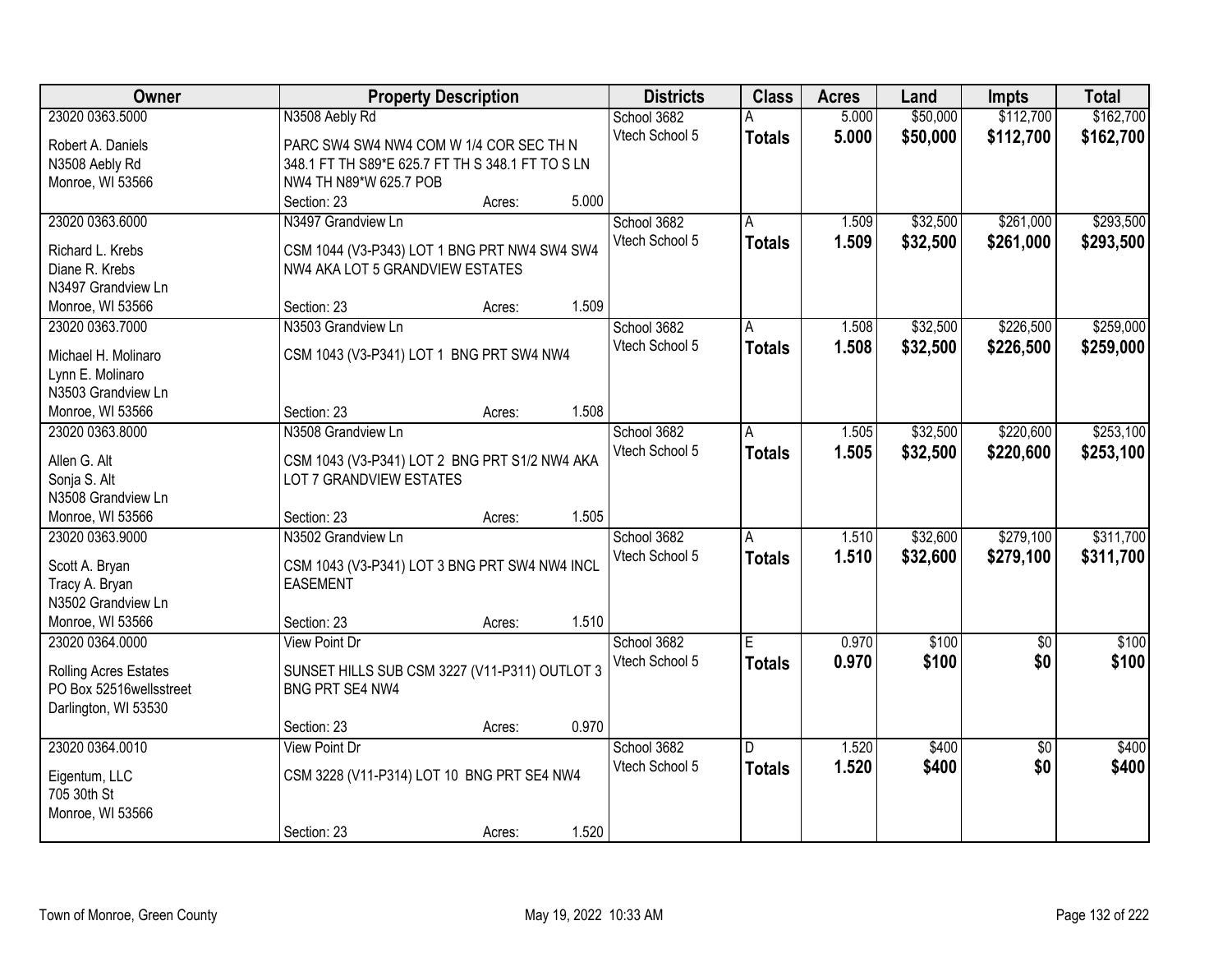| Owner                                 | <b>Property Description</b>                   |        |       | <b>Districts</b> | <b>Class</b>            | <b>Acres</b> | Land     | <b>Impts</b>    | <b>Total</b> |
|---------------------------------------|-----------------------------------------------|--------|-------|------------------|-------------------------|--------------|----------|-----------------|--------------|
| 23020 0364.0100                       | N3595 State Hwy 69                            |        |       | School 3682      | R                       | 3.600        | \$12,000 | \$7,600         | \$19,600     |
| Rolling Acres Golf D Range            | SECTION 23PRT E2 NW4 COM 950 FT S OF HWY 69   |        |       | Vtech School 5   | <b>Totals</b>           | 3.600        | \$12,000 | \$7,600         | \$19,600     |
| c/o Rolling Acres Golf Drive Range    | AT 14/23 MARKER TH WLY 350 FT TH SLY 1322 FT  |        |       |                  |                         |              |          |                 |              |
| C/O David Meister                     | TH ELY 150 FT TH NLY 930 FT TH ELY 122 FT TH  |        |       |                  |                         |              |          |                 |              |
| PO Box 52                             | Section: 23                                   | Acres: | 3.600 |                  |                         |              |          |                 |              |
| Darlington, WI 53530                  |                                               |        |       |                  |                         |              |          |                 |              |
| 23020 0364.0120                       |                                               |        |       | School 3682      | A                       | 0.200        | \$200    | $\overline{50}$ | \$200        |
|                                       |                                               |        |       | Vtech School 5   | <b>Totals</b>           | 0.200        | \$200    | \$0             | \$200        |
| Dennis L. Ferguson                    | PRT SE4 NW4 COM NW COR LOT 5 HAPPY HILLS      |        |       |                  |                         |              |          |                 |              |
| Carol L. Ferguson                     | SUB TH N 17.0 FT TH N89*E 333.52 FT TH S89*E  |        |       |                  |                         |              |          |                 |              |
| W5609 Hill Ln                         | 60.78 FT THS0*W 19.79 FT TO NE COR SD LOT, TH |        |       |                  |                         |              |          |                 |              |
| Monroe, WI 53566                      | Section: 23                                   | Acres: | 0.200 |                  | $\overline{\mathsf{D}}$ |              |          |                 |              |
| 23020 0364.0200                       | <b>View Point Dr</b>                          |        |       | School 3682      |                         | 2.130        | \$500    | $\overline{30}$ | \$500        |
| Rolling Acres Estates                 | SUNSET HILLS SUB CSM 3231 (V11-P323) OUTLOT 5 |        |       | Vtech School 5   | <b>Totals</b>           | 2.130        | \$500    | \$0             | \$500        |
| PO Box 52516 wellsstreet              | BNG PRT SE4 NW4 - 1.39A & PRT NE4 NW4 - .74A  |        |       |                  |                         |              |          |                 |              |
| Darlington, WI 53530                  |                                               |        |       |                  |                         |              |          |                 |              |
|                                       | Section: 23                                   | Acres: | 2.130 |                  |                         |              |          |                 |              |
| 23020 0364.0700                       | <b>View Point Dr</b>                          |        |       | School 3682      | D.                      | 1.510        | \$300    | $\overline{50}$ | \$300        |
| Rolling Acres Estates                 | SUNSET HILLS SUBCSM 3227 (V11-P311) LOT 7 BNG |        |       | Vtech School 5   | <b>Totals</b>           | 1.510        | \$300    | \$0             | \$300        |
| PO Box 52516 wellsstreet              | PRT SE4 NW4 - 1.37A & PRT SW4 NW4 - .14A      |        |       |                  |                         |              |          |                 |              |
| Darlington, WI 53530                  |                                               |        |       |                  |                         |              |          |                 |              |
|                                       | Section: 23                                   | Acres: | 1.510 |                  |                         |              |          |                 |              |
| 23020 0364.0800                       | N3589 View Point Dr                           |        |       | School 3682      | A                       | 1.510        | \$32,600 | \$385,900       | \$418,500    |
|                                       |                                               |        |       | Vtech School 5   | <b>Totals</b>           | 1.510        | \$32,600 | \$385,900       | \$418,500    |
| Davidson Living Trust Dated September | SUNSET HILLS SUB CSM 3227 (V11-P311) LOT 8    |        |       |                  |                         |              |          |                 |              |
| 14, 2018                              | <b>BNG PRT SE4 NW4</b>                        |        |       |                  |                         |              |          |                 |              |
| c/o Davidson Living Trust             |                                               |        |       |                  |                         |              |          |                 |              |
| James & Stacy Davidson Ttees          | Section: 23                                   | Acres: | 1.510 |                  |                         |              |          |                 |              |
| N3589 View Point Dr                   |                                               |        |       |                  |                         |              |          |                 |              |
| Monroe, WI 53566                      |                                               |        |       |                  |                         |              |          |                 |              |
| 23020 0364.0900                       | N3567 View Point Dr                           |        |       | School 3682      | A                       | 1.510        | \$32,600 | \$363,400       | \$396,000    |
| Brenda S. Kohls                       | CSM 3228 (V11-P314) LOT 9 BNG PRT SE4 NW4     |        |       | Vtech School 5   | <b>Totals</b>           | 1.510        | \$32,600 | \$363,400       | \$396,000    |
| Marc A. Blanc                         |                                               |        |       |                  |                         |              |          |                 |              |
| N3567 View Point Dr                   |                                               |        |       |                  |                         |              |          |                 |              |
| Monroe, WI 53566                      | Section: 23                                   | Acres: | 1.510 |                  |                         |              |          |                 |              |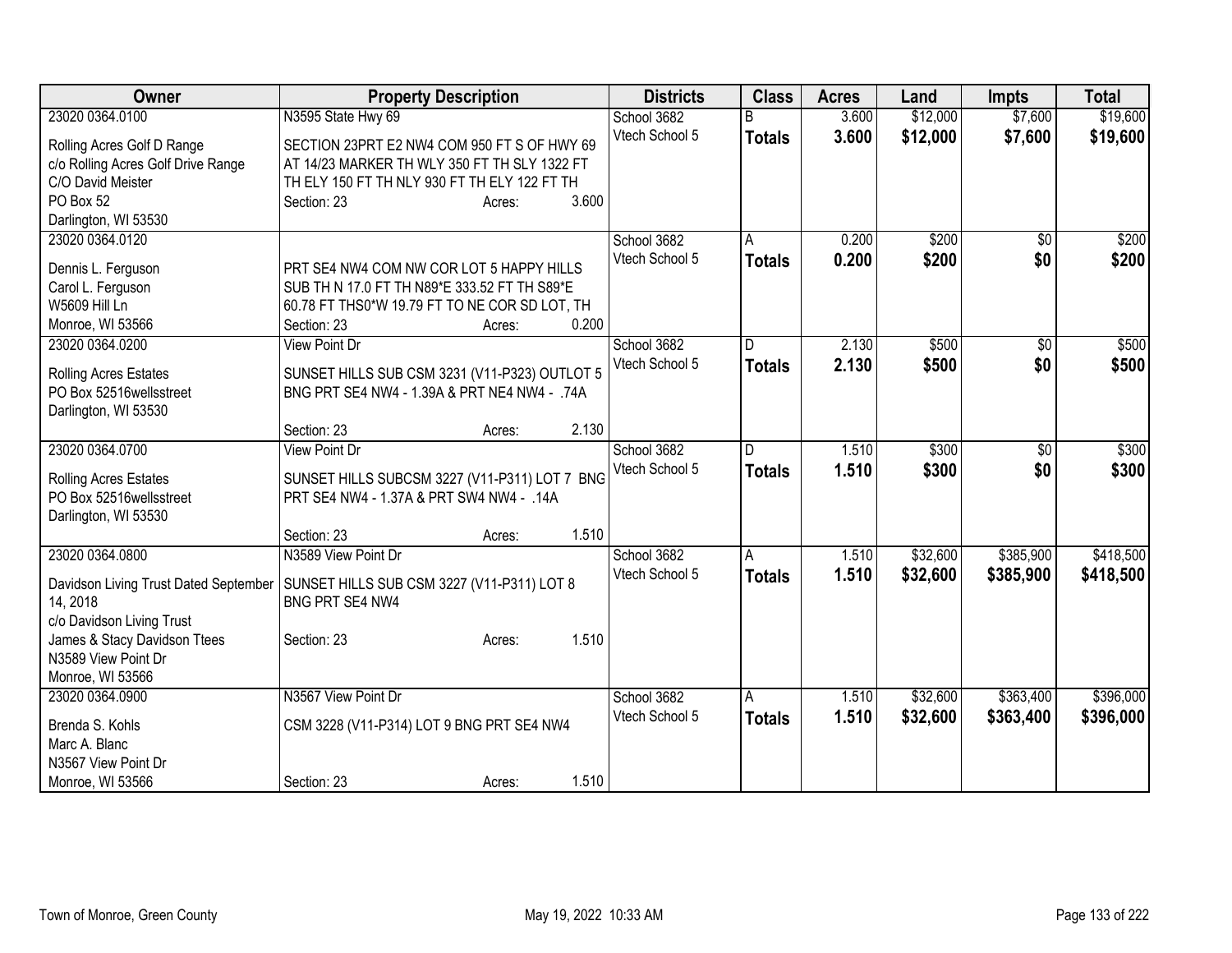| Owner                                            |                                                                | <b>Property Description</b> |       | <b>Districts</b> | <b>Class</b>             | <b>Acres</b> | Land            | <b>Impts</b>    | <b>Total</b> |
|--------------------------------------------------|----------------------------------------------------------------|-----------------------------|-------|------------------|--------------------------|--------------|-----------------|-----------------|--------------|
| 23020 0364.1000                                  | State Highway 69                                               |                             |       | School 3682      | $\overline{\mathsf{x2}}$ | 6.000        | $\overline{50}$ | $\overline{50}$ | \$0          |
| State of Wisconsin                               | PARC SE4 NW4 FOR HWY                                           |                             |       | Vtech School 5   | <b>Totals</b>            | 6.000        | \$0             | \$0             | \$0          |
| N/A                                              |                                                                |                             |       |                  |                          |              |                 |                 |              |
| Madison, WI 00000                                |                                                                |                             |       |                  |                          |              |                 |                 |              |
|                                                  | Section: 23                                                    | Acres:                      | 6.000 |                  |                          |              |                 |                 |              |
| 23020 0364.1100                                  | <b>View Point Dr</b>                                           |                             |       | School 3682      | $\overline{\mathsf{n}}$  | 1.590        | \$300           | $\overline{50}$ | \$300        |
| John Demay                                       | CSM 3228 (V11-P314) LOT 11 BNG PRT SE4 NW4                     |                             |       | Vtech School 5   | <b>Totals</b>            | 1.590        | \$300           | \$0             | \$300        |
| Terri Licari-Demay                               |                                                                |                             |       |                  |                          |              |                 |                 |              |
| 2022 Oak Tree Trl                                |                                                                |                             |       |                  |                          |              |                 |                 |              |
| Lake Villa, IL 60046-7566                        | Section: 23                                                    | Acres:                      | 1.590 |                  |                          |              |                 |                 |              |
| 23020 0364.1200                                  | View Point Dr                                                  |                             |       | School 3682      | D                        | 1.780        | \$300           | \$0             | \$300        |
| <b>Rolling Acres Estates</b>                     | SUNSET HILLS SUB CSM 3238 (V11-P314) LOT 12                    |                             |       | Vtech School 5   | <b>Totals</b>            | 1.780        | \$300           | \$0             | \$300        |
| PO Box 52516wellsstreet                          | BNG PRT SE4 NW4                                                |                             |       |                  |                          |              |                 |                 |              |
| Darlington, WI 53530                             |                                                                |                             |       |                  |                          |              |                 |                 |              |
|                                                  | Section: 23                                                    | Acres:                      | 1.780 |                  |                          |              |                 |                 |              |
| 23020 0364.1500                                  | N3632 View Point Dr                                            |                             |       | School 3682      | A                        | 1.710        | \$33,600        | $\sqrt[6]{}$    | \$33,600     |
| James Kampa                                      | CSM 3229 (V11-P317) LOT 15 BNG PRT SW4 & SE4                   |                             |       | Vtech School 5   | <b>Totals</b>            | 1.710        | \$33,600        | \$0             | \$33,600     |
| Laurie Petrie-Kampa                              | OF NW4                                                         |                             |       |                  |                          |              |                 |                 |              |
| N1672 Harvest Dr                                 |                                                                |                             |       |                  |                          |              |                 |                 |              |
| Greenville, WI 54942                             | Section: 23                                                    | Acres:                      | 1.710 |                  |                          |              |                 |                 |              |
| 23020 0364.1600                                  | W5595 Sunset Hills Ln                                          |                             |       | School 3682      | A                        | 1.710        | \$33,500        | \$106,300       | \$139,800    |
| Trent D. Kaiser                                  | SUNSET HILLS SUB CSM 3229 (V11-P317) LOT 16                    |                             |       | Vtech School 5   | <b>Totals</b>            | 1.710        | \$33,500        | \$106,300       | \$139,800    |
| Shannan M. Kaiser                                | BNG PRT SE4 NW4 - 1.09A & PRT SW4 NW4 - .62A                   |                             |       |                  |                          |              |                 |                 |              |
| W5595 Sunset Hill Ln                             |                                                                |                             |       |                  |                          |              |                 |                 |              |
| Monroe, WI 53566                                 | Section: 23                                                    | Acres:                      | 1.710 |                  |                          |              |                 |                 |              |
| 23020 0364.1700                                  | W5589 Sunset Hills Ln                                          |                             |       | School 3682      | A                        | 1.710        | \$33,600        | $\sqrt{6}$      | \$33,600     |
| Stonefield Custom Homes, LLC                     | CSM 3230 (V11-P320) LOT 17 BNG PRT SE4 NW4                     |                             |       | Vtech School 5   | <b>Totals</b>            | 1.710        | \$33,600        | \$0             | \$33,600     |
| 521 6th St                                       |                                                                |                             |       |                  |                          |              |                 |                 |              |
| Monroe, WI 53566                                 |                                                                |                             |       |                  |                          |              |                 |                 |              |
|                                                  | Section: 23                                                    | Acres:                      | 1.710 |                  |                          |              |                 |                 |              |
| 23020 0364.1800                                  | <b>View Point Dr</b>                                           |                             |       | School 3682      | D.                       | 1.710        | \$300           | $\overline{50}$ | \$300        |
|                                                  |                                                                |                             |       | Vtech School 5   | <b>Totals</b>            | 1.710        | \$300           | \$0             | \$300        |
| Rolling Acres Estates<br>PO Box 52516wellsstreet | SUNSET HILLS SUB CSM 3230 (V11-P320) LOT 18<br>BNG PRT SE4 NW4 |                             |       |                  |                          |              |                 |                 |              |
| Darlington, WI 53530                             |                                                                |                             |       |                  |                          |              |                 |                 |              |
|                                                  | Section: 23                                                    | Acres:                      | 1.710 |                  |                          |              |                 |                 |              |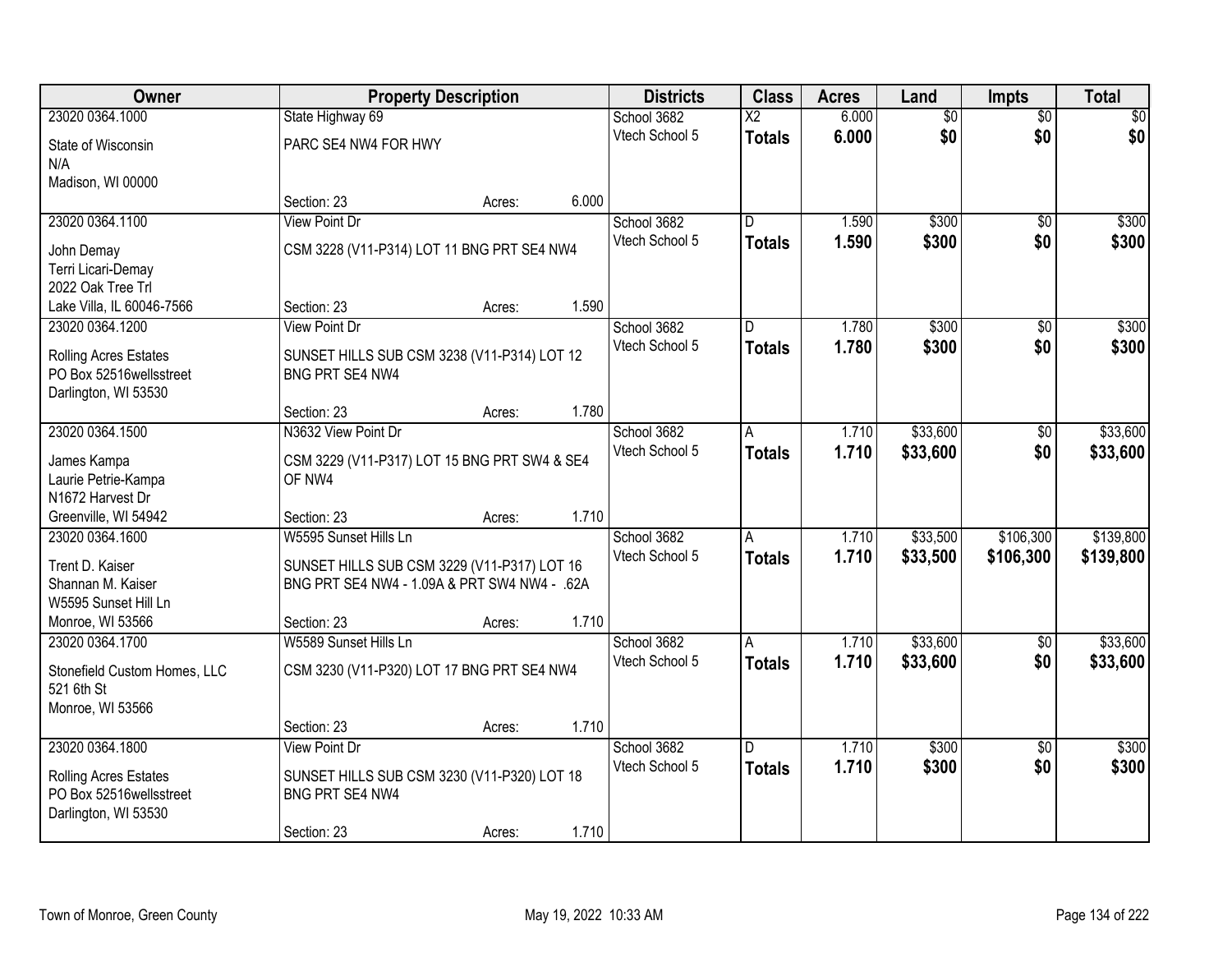| Owner                                                                                                              |                                                                                                                                                                                  | <b>Property Description</b> |                | <b>Districts</b>              | <b>Class</b>       | <b>Acres</b>   | Land                 | Impts                  | <b>Total</b>           |
|--------------------------------------------------------------------------------------------------------------------|----------------------------------------------------------------------------------------------------------------------------------------------------------------------------------|-----------------------------|----------------|-------------------------------|--------------------|----------------|----------------------|------------------------|------------------------|
| 23020 0364.1900<br>Kristina Raemisch<br>650 Spring St Unit 7220<br>Sun Prairie, WI 53590                           | <b>View Point Dr</b><br>CSM 3230 (V11-P320) LOT 19 BNG PRT SE4 NW4<br>WITH EASEMENT                                                                                              |                             |                | School 3682<br>Vtech School 5 | <b>Totals</b>      | 1.710<br>1.710 | \$33,600<br>\$33,600 | $\overline{50}$<br>\$0 | \$33,600<br>\$33,600   |
| 23020 0364.2000<br>Richard W. King<br>W5573 Sunset Hills Ln<br>Monroe, WI 53566                                    | Section: 23<br>W5573 Sunset Hills Ln<br>SUNSET HILLS SUBCSM 3231 (V11-P323) LOT 20<br><b>BNG PRT SE4 NW4</b>                                                                     | Acres:                      | 1.710          | School 3682<br>Vtech School 5 | A<br><b>Totals</b> | 1.710<br>1.710 | \$33,500<br>\$33,500 | \$108,800<br>\$108,800 | \$142,300<br>\$142,300 |
| 23020 0364.2100<br>Rolling Acres Estates<br>PO Box 52516wellsstreet<br>Darlington, WI 53530                        | Section: 23<br>Sunset Hills Ln<br>SUNSET HILLS SUBCSM 3231 (V11-P323) LOT 21<br>BNG PRT SE4 NW4                                                                                  | Acres:                      | 1.710          | School 3682<br>Vtech School 5 | D<br><b>Totals</b> | 1.830<br>1.830 | \$300<br>\$300       | $\overline{50}$<br>\$0 | \$300<br>\$300         |
| 23020 0364.2200<br>Edmundo O. Vigil Leon<br>Azucena R. Penilla Espinoza<br>N3572 View Point Dr<br>Monroe, WI 53566 | Section: 23<br>N3572 View Point Dr<br>CSM 3231 (V11-P323) LOT 22 BNG PRT SE4 NW4<br>Section: 23                                                                                  | Acres:                      | 1.830<br>1.790 | School 3682<br>Vtech School 5 | A<br><b>Totals</b> | 1.790<br>1.790 | \$34,000<br>\$34,000 | \$215,200<br>\$215,200 | \$249,200<br>\$249,200 |
| 23020 0365.0000<br>Gregory C. Schmitz<br><b>Christine Schmitz</b><br>W5539 Hill Ln<br>Monroe, WI 53566             | <b>W5539 Hill Ln</b><br>CSM 28 (V1-P28) LOT 1 BNG PRT NE4 SW4; ALSO E<br>50 FT OF N 125 FT LOT 9 HAPPY HILLS SUBD .14A<br>Section: 23                                            | Acres:<br>Acres:            | 1.650          | School 3682<br>Vtech School 5 | A<br><b>Totals</b> | 1.650<br>1.650 | \$33,300<br>\$33,300 | \$165,500<br>\$165,500 | \$198,800<br>\$198,800 |
| 23020 0365.0100<br>Fredrick J. Bauman<br>Anne L. Bauman<br>W5536 Hill Ln<br>Monroe, WI 53566                       | W5536 Hill Ln<br>CSM 28 (V1-P28) LOT 2 BNG PRT NE4 SW4<br>Section: 23                                                                                                            | Acres:                      | 1.500          | School 3682<br>Vtech School 5 | A<br><b>Totals</b> | 1.500<br>1.500 | \$32,500<br>\$32,500 | \$139,800<br>\$139,800 | \$172,300<br>\$172,300 |
| 23020 0365.0200<br>Kenneth J. Field<br>W5523 Hill Ln<br>Monroe, WI 53566                                           | W5523 Hill Ln<br>PRT NE4 SW4 COM SW COR SEC TH N 1952.21 FT<br>TH N89*E 2129.21 FT POB TH N 301.29 FT TH S89*E<br>85.17 FT TH NELY 95.04 FT ALG CURVE N70*47'28"E<br>Section: 23 | Acres:                      | 1.500          | School 3682<br>Vtech School 5 | A<br><b>Totals</b> | 1.500<br>1.500 | \$32,500<br>\$32,500 | \$143,700<br>\$143,700 | \$176,200<br>\$176,200 |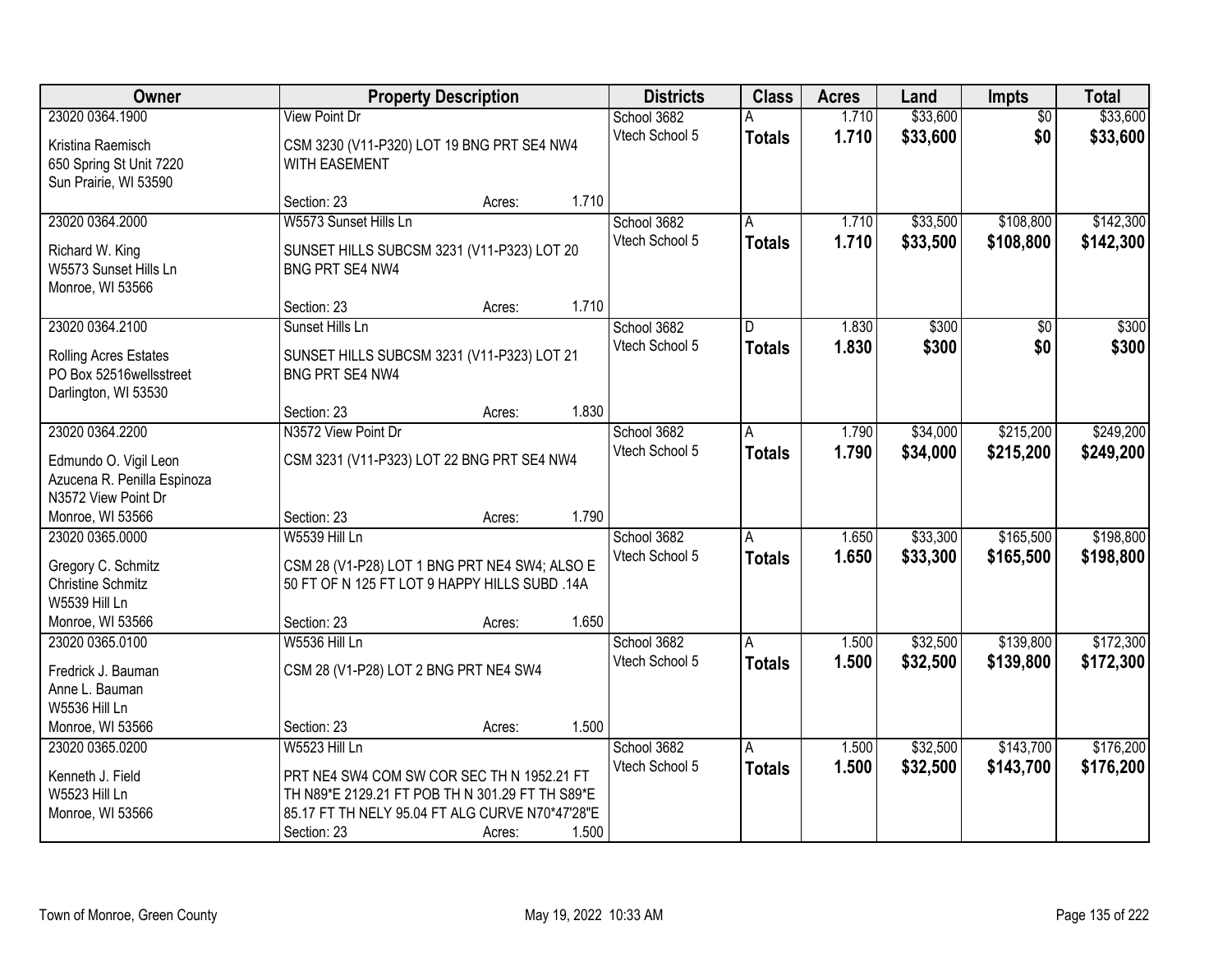| Owner                                         |                                      | <b>Property Description</b> |       | <b>Districts</b> | <b>Class</b>           | <b>Acres</b> | Land            | Impts           | <b>Total</b> |
|-----------------------------------------------|--------------------------------------|-----------------------------|-------|------------------|------------------------|--------------|-----------------|-----------------|--------------|
| 23020 0365.0300                               | State Highway 69                     |                             |       | School 3682      | $\overline{\text{X2}}$ | 7.880        | $\overline{50}$ | $\overline{50}$ | \$0          |
| State of Wisconsin                            | PARC NE4 SW4 FOR HWY                 |                             |       | Vtech School 5   | <b>Totals</b>          | 7.880        | \$0             | \$0             | \$0          |
| N/A                                           |                                      |                             |       |                  |                        |              |                 |                 |              |
| Madison, WI 00000                             |                                      |                             |       |                  |                        |              |                 |                 |              |
|                                               | Section: 23                          | Acres:                      | 7.880 |                  |                        |              |                 |                 |              |
| 23020 0365.0400                               | W5542 Rolling Acres Ln               |                             |       | School 3682      | A                      | 1.710        | \$33,600        | \$143,100       | \$176,700    |
| Todd E. Cronau                                | CSM 69 (V1-P69) LOT 1 BNG S2 NE4 SW4 |                             |       | Vtech School 5   | <b>Totals</b>          | 1.710        | \$33,600        | \$143,100       | \$176,700    |
| W5542 Rolling Acres Ln                        |                                      |                             |       |                  |                        |              |                 |                 |              |
| Monroe, WI 53566                              |                                      |                             |       |                  |                        |              |                 |                 |              |
|                                               | Section: 23                          | Acres:                      | 1.710 |                  |                        |              |                 |                 |              |
| 23020 0365.0500                               | W5526 Rolling Acres Ln               |                             |       | School 3682      | A                      | 2.250        | \$36,300        | \$153,100       | \$189,400    |
| <b>Richard Hillenbrand</b>                    | CSM 69 (V1-P69) LOT 2 BNG S2 NE4 SW4 |                             |       | Vtech School 5   | <b>Totals</b>          | 2.250        | \$36,300        | \$153,100       | \$189,400    |
| Kimberly Hillenbrand                          |                                      |                             |       |                  |                        |              |                 |                 |              |
| W5526 Rolling Acres Ln                        |                                      |                             |       |                  |                        |              |                 |                 |              |
| Monroe, WI 53566                              | Section: 23                          | Acres:                      | 2.250 |                  |                        |              |                 |                 |              |
| 23020 0365.0600                               | W5543 Rolling Acres Ln               |                             |       | School 3682      | A                      | 3.170        | \$40,900        | \$151,200       | \$192,100    |
| David Knepel                                  | CSM 69 (V1-P69) LOT 3 BNG S2 NE4 SW4 |                             |       | Vtech School 5   | <b>Totals</b>          | 3.170        | \$40,900        | \$151,200       | \$192,100    |
| Linda Knepel                                  |                                      |                             |       |                  |                        |              |                 |                 |              |
| W5543 Rolling Acres Ln                        |                                      |                             |       |                  |                        |              |                 |                 |              |
| Monroe, WI 53566                              | Section: 23                          | Acres:                      | 3.170 |                  |                        |              |                 |                 |              |
| 23020 0365.0700                               | W5582 Rolling Acres Ln               |                             |       | School 3682      | $\overline{A}$         | 2.000        | \$35,000        | \$161,300       | \$196,300    |
|                                               |                                      |                             |       | Vtech School 5   | <b>Totals</b>          | 2.000        | \$35,000        | \$161,300       | \$196,300    |
| Wanda L. Hoeper et al<br>c/o Brian J. Brugger | CSM 70 (V1-P70) LOT 1 BNG PRT N2 SW4 |                             |       |                  |                        |              |                 |                 |              |
| W5582 Rolling Acres Ln                        |                                      |                             |       |                  |                        |              |                 |                 |              |
| Monroe, WI 53566                              | Section: 23                          | Acres:                      | 2.000 |                  |                        |              |                 |                 |              |
| 23020 0365.0800                               | W5546 Rolling Acres Ln               |                             |       | School 3682      | A                      | 1.600        | \$33,000        | \$157,200       | \$190,200    |
|                                               |                                      |                             |       | Vtech School 5   | <b>Totals</b>          | 1.600        | \$33,000        | \$157,200       | \$190,200    |
| Henry T. Leuzinger<br>Lori J. Leuzinger       | CSM 70 (V1-P70) LOT 2 BNG S2 NE4 SW4 |                             |       |                  |                        |              |                 |                 |              |
| W5546 Rolling Acres Ln                        |                                      |                             |       |                  |                        |              |                 |                 |              |
| Monroe, WI 53566                              | Section: 23                          | Acres:                      | 1.600 |                  |                        |              |                 |                 |              |
| 23020 0365.0900                               | W5547 Rolling Acres Ln               |                             |       | School 3682      | A                      | 2.500        | \$37,500        | \$141,100       | \$178,600    |
|                                               |                                      |                             |       | Vtech School 5   | <b>Totals</b>          | 2.500        | \$37,500        | \$141,100       | \$178,600    |
| David A. Smith<br>Eleanor A. Smith            | CSM 70 (V1-P70) LOT 3 BNG S2 NE4 SW4 |                             |       |                  |                        |              |                 |                 |              |
| W5547 Rolling Acres Ln                        |                                      |                             |       |                  |                        |              |                 |                 |              |
| Monroe, WI 53566                              | Section: 23                          | Acres:                      | 2.500 |                  |                        |              |                 |                 |              |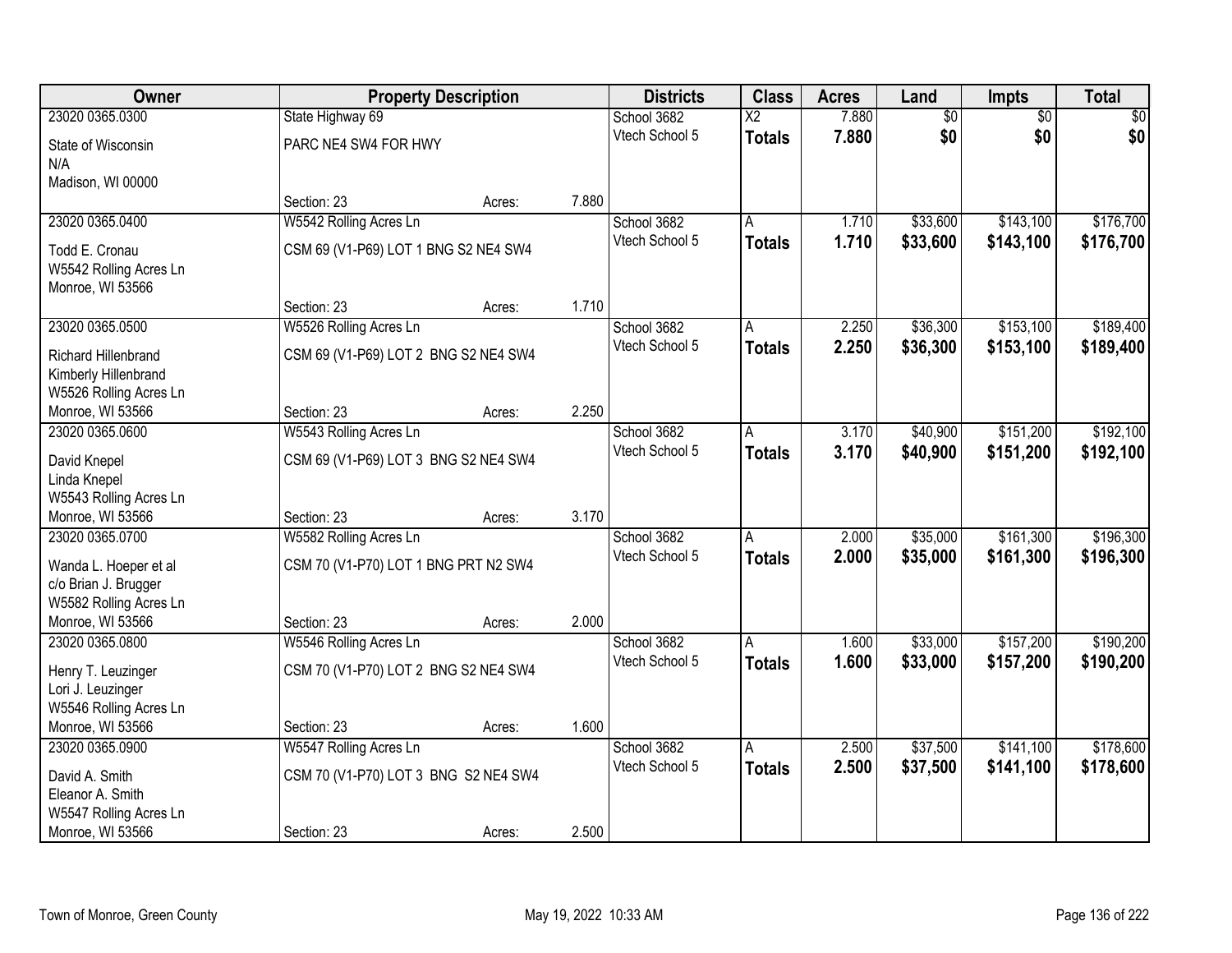| <b>Owner</b>                                | <b>Property Description</b>                   |       | <b>Districts</b>              | <b>Class</b>  | <b>Acres</b> | Land     | <b>Impts</b> | <b>Total</b> |
|---------------------------------------------|-----------------------------------------------|-------|-------------------------------|---------------|--------------|----------|--------------|--------------|
| 23020 0365.1000                             | W5591 Rolling Acres Ln                        |       | School 3682                   |               | 1.500        | \$32,500 | \$182,800    | \$215,300    |
| Robert A. Ruchti                            | CSM 70 (V1-P70) LOT 4 BNG PRT NE4 SW4 & NW4   |       | Vtech School 5                | <b>Totals</b> | 1.500        | \$32,500 | \$182,800    | \$215,300    |
| c/o Robert A. Ruchti                        | SW4                                           |       |                               |               |              |          |              |              |
| W5591 Rolling Acres Ln                      |                                               |       |                               |               |              |          |              |              |
| Monroe, WI 53566                            | Section: 23<br>Acres:                         | 1.500 |                               |               |              |          |              |              |
| 23020 0365.1100                             | W5518 Hill Ln                                 |       | School 3682                   | A             | 1.500        | \$32,500 | \$125,800    | \$158,300    |
|                                             |                                               |       | Vtech School 5                | <b>Totals</b> | 1.500        | \$32,500 | \$125,800    | \$158,300    |
| Susan K. Anderson<br>W5518 Hill Ln          | CSM 28 (V1-P28) LOT 3 BNG PRT NE4 SW4         |       |                               |               |              |          |              |              |
| Monroe, WI 53566                            |                                               |       |                               |               |              |          |              |              |
|                                             | Section: 23<br>Acres:                         | 1.500 |                               |               |              |          |              |              |
| 23020 0366.0100                             | N3455 Grandview Ln                            |       | School 3682                   | A             | 1.502        | \$32,500 | \$371,400    | \$403,900    |
|                                             |                                               |       | Vtech School 5                | <b>Totals</b> | 1.502        | \$32,500 | \$371,400    | \$403,900    |
| Wolff Timothy and Kristen Revocable         | CSM 1042 (V3-P339) LOT 1 BNG PRT NW4 SW4      |       |                               |               |              |          |              |              |
| <b>Living Trust</b>                         |                                               |       |                               |               |              |          |              |              |
| c/o Wolff Timothy and Kristen Rev Lvg       |                                               |       |                               |               |              |          |              |              |
| Trust                                       | Section: 23<br>Acres:                         | 1.502 |                               |               |              |          |              |              |
| N3455 Grandview Ln                          |                                               |       |                               |               |              |          |              |              |
| Monroe, WI 53566<br>23020 0366.0200         | N3465 Grandview Ln                            |       |                               |               | 1.506        | \$32,500 | \$201,300    | \$233,800    |
|                                             |                                               |       | School 3682<br>Vtech School 5 | A             |              |          |              |              |
| Jeremiah J. Carpenter                       | CSM 1042 (V3-P339) LOT 2 BNG PRT NW4 SW4      |       |                               | <b>Totals</b> | 1.506        | \$32,500 | \$201,300    | \$233,800    |
| Nicole M. Carpenter                         |                                               |       |                               |               |              |          |              |              |
| N3465 Grandview Ln                          |                                               |       |                               |               |              |          |              |              |
| Monroe, WI 56566                            | Section: 23<br>Acres:                         | 1.506 |                               |               |              |          |              |              |
| 23020 0366.0300                             | N3475 Grandview Ln                            |       | School 3682                   | A             | 1.510        | \$32,600 | \$235,700    | \$268,300    |
| Billy J. Fahrney                            | CSM 1042 (V3-P339) LOT 3 BNG PRT NW4 SW4      |       | Vtech School 5                | <b>Totals</b> | 1.510        | \$32,600 | \$235,700    | \$268,300    |
| Dorene R. Fahrney                           |                                               |       |                               |               |              |          |              |              |
| N3475 Grandview Ln                          |                                               |       |                               |               |              |          |              |              |
| Monroe, WI 53566                            | Section: 23<br>Acres:                         | 1.510 |                               |               |              |          |              |              |
| 23020 0366.0400                             | N3487 Grandview Ln                            |       | School 3682                   | A             | 1.510        | \$32,600 | \$226,900    | \$259,500    |
|                                             |                                               |       | Vtech School 5                | <b>Totals</b> | 1.510        | \$32,600 | \$226,900    | \$259,500    |
| Steven A. Wheeler                           | CSM 1044 (V3-P343) LOT 2 BNG PRT NW4 SW4 & SW |       |                               |               |              |          |              |              |
| Lynne A. Wheeler Lane<br>N3487 Grandview Ln | NW4                                           |       |                               |               |              |          |              |              |
| Monroe, WI 53566                            | Section: 23                                   | 1.510 |                               |               |              |          |              |              |
|                                             | Acres:                                        |       |                               |               |              |          |              |              |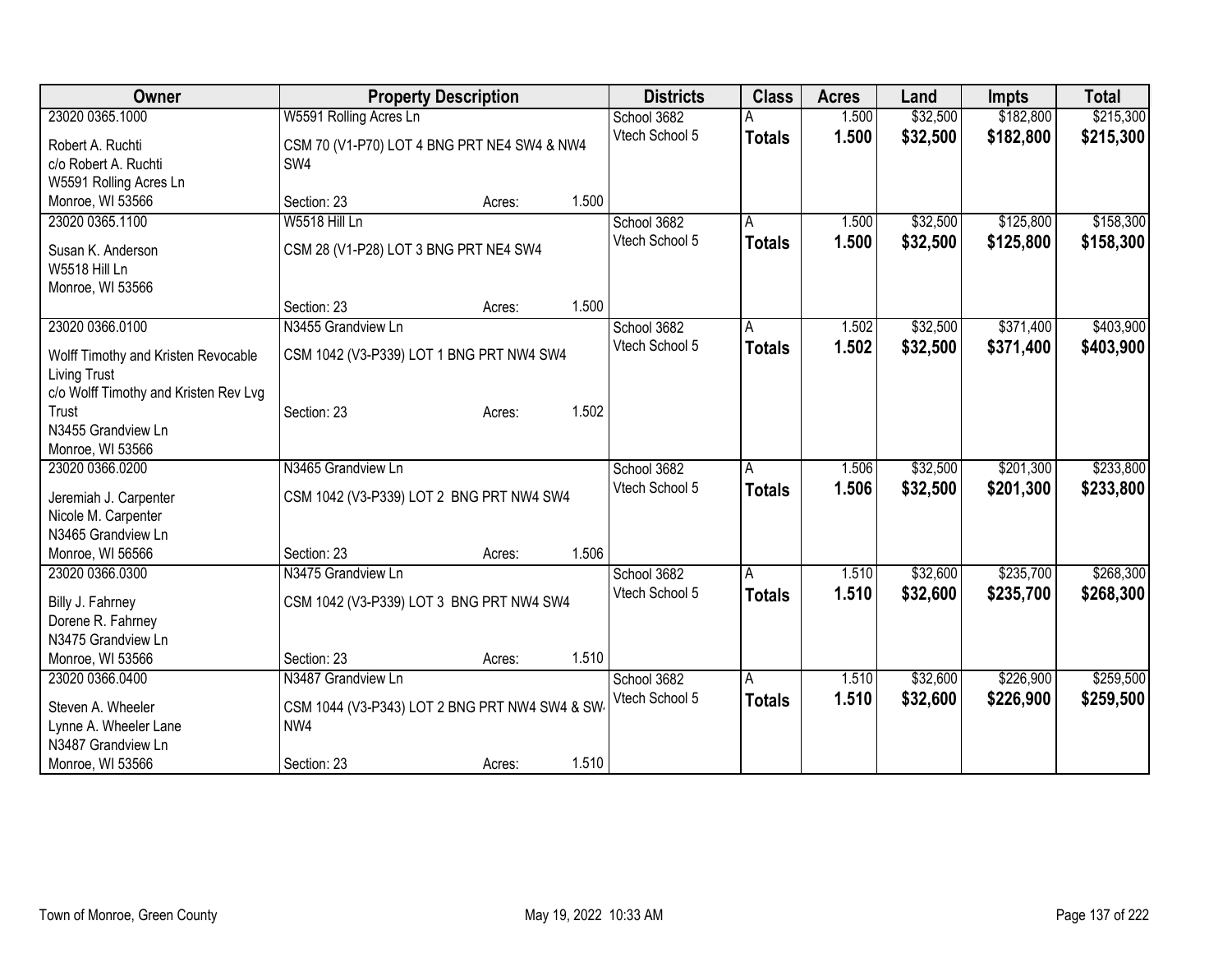| Owner                                                   | <b>Property Description</b>                       |                  | <b>Districts</b> | <b>Class</b>  | <b>Acres</b> | Land     | <b>Impts</b> | <b>Total</b> |
|---------------------------------------------------------|---------------------------------------------------|------------------|------------------|---------------|--------------|----------|--------------|--------------|
| 23020 0366.0500                                         | N3490 Grandview Ln                                |                  | School 3682      |               | 1.510        | \$32,600 | \$320,500    | \$353,100    |
| Bush Cary J and Ann K Trust Dated<br>September 25, 2015 | CSM 1043 (V3-P341) LOT 4 BNG PRT NW & NE SW4      |                  | Vtech School 5   | <b>Totals</b> | 1.510        | \$32,600 | \$320,500    | \$353,100    |
| c/o Bush Cary J and Ann K Trust                         |                                                   |                  |                  |               |              |          |              |              |
| N3490 Grandview Ln                                      | Section: 23                                       | 1.510<br>Acres:  |                  |               |              |          |              |              |
| Monroe, WI 53566                                        |                                                   |                  |                  |               |              |          |              |              |
| 23020 0366.0600                                         | N3480 Grandview Ln                                |                  | School 3682      | A             | 1.186        | \$30,900 | \$287,000    | \$317,900    |
| Michael S. Muranyi                                      | CSM 1051 (V3-P350) LOT 4 BNG PRT NW4 & NE4 SW4    |                  | Vtech School 5   | <b>Totals</b> | 1.186        | \$30,900 | \$287,000    | \$317,900    |
| Shelley K. Muranyi                                      |                                                   |                  |                  |               |              |          |              |              |
| N3480 Grandview Ln                                      |                                                   |                  |                  |               |              |          |              |              |
| Monroe, WI 53566                                        | Section: 23                                       | 1.186<br>Acres:  |                  |               |              |          |              |              |
| 23020 0366.0700                                         | N3470 Grandview Ln                                |                  | School 3682      | Α             | 1.649        | \$33,200 | \$312,300    | \$345,500    |
|                                                         |                                                   |                  | Vtech School 5   | <b>Totals</b> | 1.649        | \$33,200 | \$312,300    | \$345,500    |
| Priewe Toney L & Sheri A Revocable                      | CSM 1051 (V3-P350) LOT 3 - 1.129A & N 68.5FT OF   |                  |                  |               |              |          |              |              |
| Trust Dated 6/5/2015                                    | LOT 2-.52A BNG PRT NW4 & NE4 OF SW4               |                  |                  |               |              |          |              |              |
| c/o Priewe Toney L & Sheri A Rev Trust                  | Section: 23                                       | 1.649            |                  |               |              |          |              |              |
| N3470 Grandview Ln<br>Monroe, WI 53566                  |                                                   | Acres:           |                  |               |              |          |              |              |
| 23020 0366.0800                                         | <b>Grandview Ln</b>                               |                  | School 3682      | A             | 1.475        | \$29,200 | \$0          | \$29,200     |
|                                                         |                                                   |                  | Vtech School 5   | <b>Totals</b> | 1.475        | \$29,200 | \$0          | \$29,200     |
| Priewe Toney L & Sheri A Revocable                      | CSM 1051 (V3-P350) LOT 1 - CONT .955A & S 1/2 LOT |                  |                  |               |              |          |              |              |
| Trust Dated 6/5/2015                                    | 2 - CONT .52A BNG PRT NW4 & NE4 OF SW4            |                  |                  |               |              |          |              |              |
| c/o Priewe Toney L & Sheri A Rev Trust                  |                                                   |                  |                  |               |              |          |              |              |
| N3470 Grandview Ln                                      | Section: 23                                       | 1.475<br>Acres:  |                  |               |              |          |              |              |
| Monroe, WI 53566                                        |                                                   |                  |                  |               |              |          |              |              |
| 23020 0366.1000                                         | N3470 Aebly Rd                                    |                  | School 3682      | A             | 10.000       | \$62,500 | \$134,200    | \$196,700    |
| Dee Jaye Miles                                          | PRT NW4 SW4 COM W4 COR SD SEC TH S89*E ALG        |                  | Vtech School 5   | <b>Totals</b> | 10.000       | \$62,500 | \$134,200    | \$196,700    |
| N3470 Aebly Rd                                          | N LINE SW4 625.70 FT TH S 696.19 FT TH N89*W      |                  |                  |               |              |          |              |              |
| Monroe, WI 53566                                        | 625.70 FT TH N 696.19 FT POB                      |                  |                  |               |              |          |              |              |
|                                                         | Section: 23                                       | 10.000<br>Acres: |                  |               |              |          |              |              |
| 23020 0366.2000                                         | W5626 Rolling Acres Ln                            |                  | School 3682      | A             | 1.500        | \$32,500 | \$168,100    | \$200,600    |
| Kenneth L. Wittlief                                     | CSM 71 (V1-P71) LOT 1 BNG S2 NW4 SW4              |                  | Vtech School 5   | <b>Totals</b> | 1.500        | \$32,500 | \$168,100    | \$200,600    |
| Ruth M. Wittlief                                        |                                                   |                  |                  |               |              |          |              |              |
| W5626 Rolling Acres Ln                                  |                                                   |                  |                  |               |              |          |              |              |
| Monroe, WI 53566                                        | Section: 23                                       | 1.500<br>Acres:  |                  |               |              |          |              |              |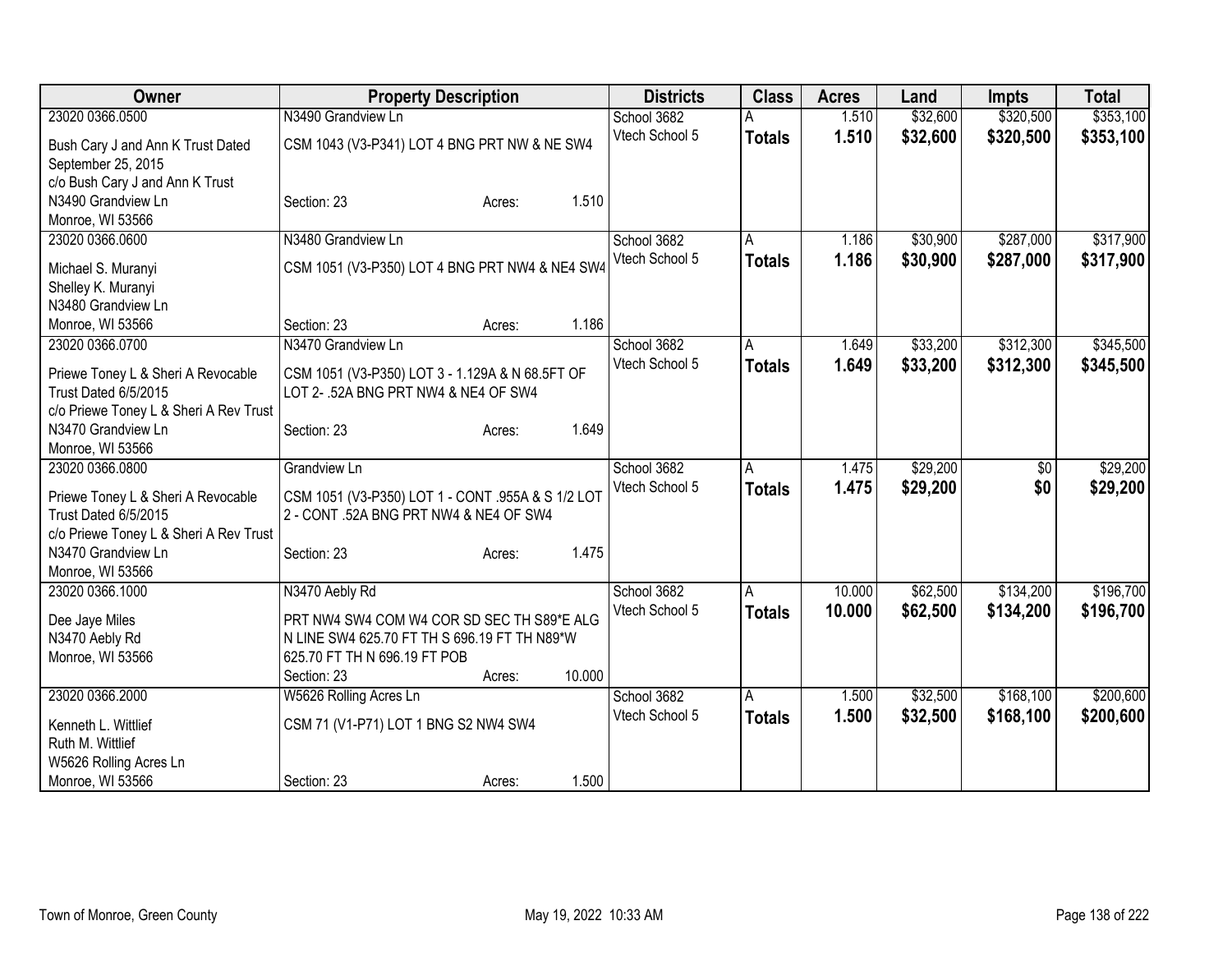| Owner                                    |                                                              | <b>Property Description</b> |       | <b>Districts</b> | <b>Class</b>  | <b>Acres</b> | Land     | <b>Impts</b> | <b>Total</b> |
|------------------------------------------|--------------------------------------------------------------|-----------------------------|-------|------------------|---------------|--------------|----------|--------------|--------------|
| 23020 0366.3000                          | W5616 Rolling Acres Ln                                       |                             |       | School 3682      |               | 1.500        | \$32,500 | \$154,800    | \$187,300    |
| Paul M. Karls                            | CSM 71 (V1-P71) LOT 2 BNG PRT NW4 SW4                        |                             |       | Vtech School 5   | <b>Totals</b> | 1.500        | \$32,500 | \$154,800    | \$187,300    |
| Elaine A. Karls                          |                                                              |                             |       |                  |               |              |          |              |              |
| 211 26th Ave                             |                                                              |                             |       |                  |               |              |          |              |              |
| Monroe, WI 53566                         | Section: 23                                                  | Acres:                      | 1.500 |                  |               |              |          |              |              |
| 23020 0366.4000                          | W5611 Rolling Acres Ln                                       |                             |       | School 3682      | А             | 1.500        | \$32,500 | \$179,600    | \$212,100    |
|                                          |                                                              |                             |       | Vtech School 5   | <b>Totals</b> | 1.500        | \$32,500 | \$179,600    | \$212,100    |
| Jeanne L. Hein                           | CSM 71 (V1-P71) LOT 3 BNG PRT NW4 SW4                        |                             |       |                  |               |              |          |              |              |
| W5611 Rolling Acres Ln                   |                                                              |                             |       |                  |               |              |          |              |              |
| Monroe, WI 53566                         |                                                              |                             |       |                  |               |              |          |              |              |
|                                          | Section: 23                                                  | Acres:                      | 1.500 |                  |               |              |          |              |              |
| 23020 0366.5000                          | W5625 Rolling Acres Ln                                       |                             |       | School 3682      | A             | 1.000        | \$30,000 | \$256,600    | \$286,600    |
| Jeffrey A. Newcomer                      | CSM 71 (V1-P71) LOT 4 BNG PRT NW4 SW4                        |                             |       | Vtech School 5   | <b>Totals</b> | 1.000        | \$30,000 | \$256,600    | \$286,600    |
| Jennifer A. Newcomer                     |                                                              |                             |       |                  |               |              |          |              |              |
| W5625 Rolling Acres Ln                   |                                                              |                             |       |                  |               |              |          |              |              |
| Monroe, WI 53566                         | Section: 23                                                  | Acres:                      | 1.000 |                  |               |              |          |              |              |
| 23020 0366.6000                          | N3438 Aebly Rd                                               |                             |       | School 3682      | Α             | 1.176        | \$30,900 | \$119,400    | \$150,300    |
|                                          |                                                              |                             |       | Vtech School 5   | <b>Totals</b> | 1.176        | \$30,900 | \$119,400    | \$150,300    |
| Benjamin R. Johnson<br>Kendra R. Johnson | CSM 1305 (V4-P185) LOT 1 BNG PRT LOT 1 CSM 72,<br>S2 NW4 SW4 |                             |       |                  |               |              |          |              |              |
| N3438 Aebly Rd                           |                                                              |                             |       |                  |               |              |          |              |              |
| Monroe, WI 53566                         | Section: 23                                                  | Acres:                      | 1.176 |                  |               |              |          |              |              |
| 23020 0366.6100                          | W5676 Rolling Acres Ln                                       |                             |       | School 3682      | A             | 1.175        | \$30,900 | \$198,900    | \$229,800    |
|                                          |                                                              |                             |       | Vtech School 5   |               | 1.175        | \$30,900 | \$198,900    |              |
| Richard L. Krebs                         | CSM 1305 (V4-P185) LOT 2 BNG PRT LOT 1 CSM 72                |                             |       |                  | <b>Totals</b> |              |          |              | \$229,800    |
| Diane R. Krebs                           | IN S2 OF NW4 SW4                                             |                             |       |                  |               |              |          |              |              |
| N3497 Grandview Ln                       |                                                              |                             |       |                  |               |              |          |              |              |
| Monroe, WI 53566                         | Section: 23                                                  | Acres:                      | 1.175 |                  |               |              |          |              |              |
| 23020 0366.7000                          | W5642 Rolling Acres Ln                                       |                             |       | School 3682      | A             | 1.500        | \$32,500 | \$182,800    | \$215,300    |
| James F. Rice                            | CSM 72 (V1-P72) LOT 2 BNG PRT S2 NW4 SW4                     |                             |       | Vtech School 5   | <b>Totals</b> | 1.500        | \$32,500 | \$182,800    | \$215,300    |
| Cynthia A. Rice                          |                                                              |                             |       |                  |               |              |          |              |              |
| W5642 Rolling Acres Ln                   |                                                              |                             |       |                  |               |              |          |              |              |
| Monroe, WI 53566                         | Section: 23                                                  | Acres:                      | 1.500 |                  |               |              |          |              |              |
| 23020 0366.8000                          | W5641 Rolling Acres Ln                                       |                             |       | School 3682      | Α             | 1.500        | \$32,500 | \$224,500    | \$257,000    |
|                                          |                                                              |                             |       | Vtech School 5   | <b>Totals</b> | 1.500        | \$32,500 | \$224,500    | \$257,000    |
| Frank Borowitz                           | CSM 72 (V1-P72) LOT 3 BNG PRT S2 NW4 SW4                     |                             |       |                  |               |              |          |              |              |
| <b>Breanda Neubauer</b>                  |                                                              |                             |       |                  |               |              |          |              |              |
| W5641 Rolling Acres Ln                   |                                                              |                             |       |                  |               |              |          |              |              |
| Monroe, WI 53566                         | Section: 23                                                  | Acres:                      | 1.500 |                  |               |              |          |              |              |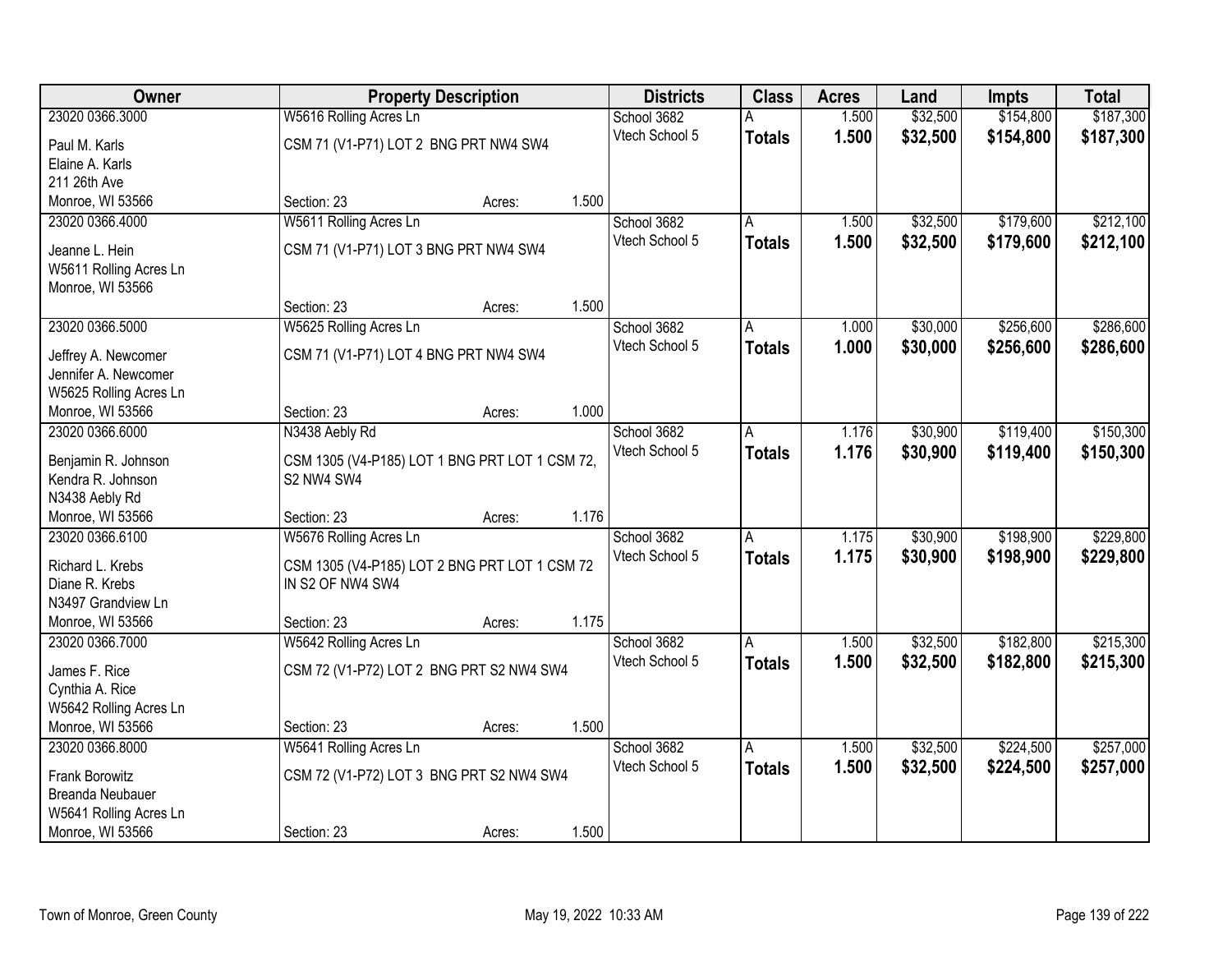| Owner                                | <b>Property Description</b>                   | <b>Districts</b> | <b>Class</b>           | <b>Acres</b>    | Land             | <b>Impts</b>    | <b>Total</b>     |
|--------------------------------------|-----------------------------------------------|------------------|------------------------|-----------------|------------------|-----------------|------------------|
| 23020 0366.9000                      | N3414 Aebly Rd                                | School 3682      |                        | 2.350           | \$36,800         | \$118,800       | \$155,600        |
| Robert E. Snyder                     | CSM 72 (V1-P72) LOT 4 BNG S2 NW4 SW4          | Vtech School 5   | <b>Totals</b>          | 2.350           | \$36,800         | \$118,800       | \$155,600        |
| N3414 Aebly Rd                       |                                               |                  |                        |                 |                  |                 |                  |
| Monroe, WI 53566                     |                                               |                  |                        |                 |                  |                 |                  |
|                                      | 2.350<br>Section: 23<br>Acres:                |                  |                        |                 |                  |                 |                  |
| 23020 0367.0000                      |                                               | School 3682      | D<br>E                 | 39.000          | \$8,500          | $\overline{50}$ | \$8,500          |
| Waelti Howard L & Sara S Trust Dated | SW4 SW4                                       | Vtech School 5   |                        | 1.000           | \$100            | \$0             | \$100            |
| August 12, 2015                      |                                               |                  | <b>Totals</b>          | 40.000          | \$8,600          | \$0             | \$8,600          |
| c/o Waelti Howard L & Sara S Trust   |                                               |                  |                        |                 |                  |                 |                  |
| N3337 Aebly Rd                       | 40.000<br>Section: 23<br>Acres:               |                  |                        |                 |                  |                 |                  |
| Monroe, WI 53566                     |                                               |                  |                        |                 |                  |                 |                  |
| 23020 0368.0000                      | State Highway 69                              | School 3682      | D.                     | 3.000           | \$200            | $\overline{50}$ | \$200            |
|                                      |                                               | Vtech School 5   | <b>Totals</b>          | 3.000           | \$200            | \$0             | \$200            |
| Nathan Botteron                      | PARC NE COR SE4 SW4                           |                  |                        |                 |                  |                 |                  |
| <b>Walter Botteron</b>               |                                               |                  |                        |                 |                  |                 |                  |
| N3422 State Rd 69                    | 3.000                                         |                  |                        |                 |                  |                 |                  |
| Monroe, WI 53566                     | Section: 23<br>Acres:                         |                  |                        |                 |                  |                 |                  |
| 23020 0368.1000                      | State Highway 69                              | School 3682      | D<br>E                 | 13.990<br>1.000 | \$2,900<br>\$100 | $\overline{50}$ | \$2,900<br>\$100 |
| Waelti Howard L & Sara S Trust Dated | SE4 SW4 LYG N&W OF HWY, EXC COM PT CTR HWY    | Vtech School 5   |                        |                 |                  | \$0             |                  |
| August 12, 2015                      | N 43*E 528 FT FROM SW COR OF E2 SW4 TH N2*W   |                  | <b>Totals</b>          | 14.990          | \$3,000          | \$0             | \$3,000          |
| c/o Waelti Howard L & Sara S Trust   | 209 FT TH S70*E 164 FT CTR HWY TH S43*W 222.5 |                  |                        |                 |                  |                 |                  |
| N3337 Aebly Rd                       | 14.990<br>Section: 23<br>Acres:               |                  |                        |                 |                  |                 |                  |
| Monroe, WI 53566                     |                                               |                  |                        |                 |                  |                 |                  |
| 23020 0368.2000                      | N3359 Monroe Rd                               | School 3682      | $\overline{B}$         | 0.230           | \$1,000          | \$1,000         | \$2,000          |
| Vb Mw Sub LLC                        | PRT SE4 SW4 COM SW COR SEC TH E 1336.5 FT     | Vtech School 5   | <b>Totals</b>          | 0.230           | \$1,000          | \$1,000         | \$2,000          |
| c/o Vb Mw Sub, LLC                   | N42*E 397.4 FT TO PT CNTRLN HWY 69 TH N42*E   |                  |                        |                 |                  |                 |                  |
| C/O Ryan LLC                         | 434.5 N47*W 70 FT NWLY ROW HWY 69 & POB TH    |                  |                        |                 |                  |                 |                  |
| 2800 Post Oak Blvd Ste 3700          | 0.230<br>Section: 23<br>Acres:                |                  |                        |                 |                  |                 |                  |
| Houston, TX 77056-6170               |                                               |                  |                        |                 |                  |                 |                  |
| 23020 0368.3000                      | State Highway 69                              | School 3682      | $\overline{\text{X2}}$ | 14.310          | \$0              | $\sqrt[6]{}$    | $\overline{30}$  |
|                                      |                                               | Vtech School 5   | <b>Totals</b>          | 14.310          | \$0              | \$0             | \$0              |
| State of Wisconsin                   | PARC SE4 SW4 1.5A 4.2A & 8.61A                |                  |                        |                 |                  |                 |                  |
| N/A                                  |                                               |                  |                        |                 |                  |                 |                  |
| Madison, WI 00000                    |                                               |                  |                        |                 |                  |                 |                  |
|                                      | 14.310<br>Section: 23<br>Acres:               |                  |                        |                 |                  |                 |                  |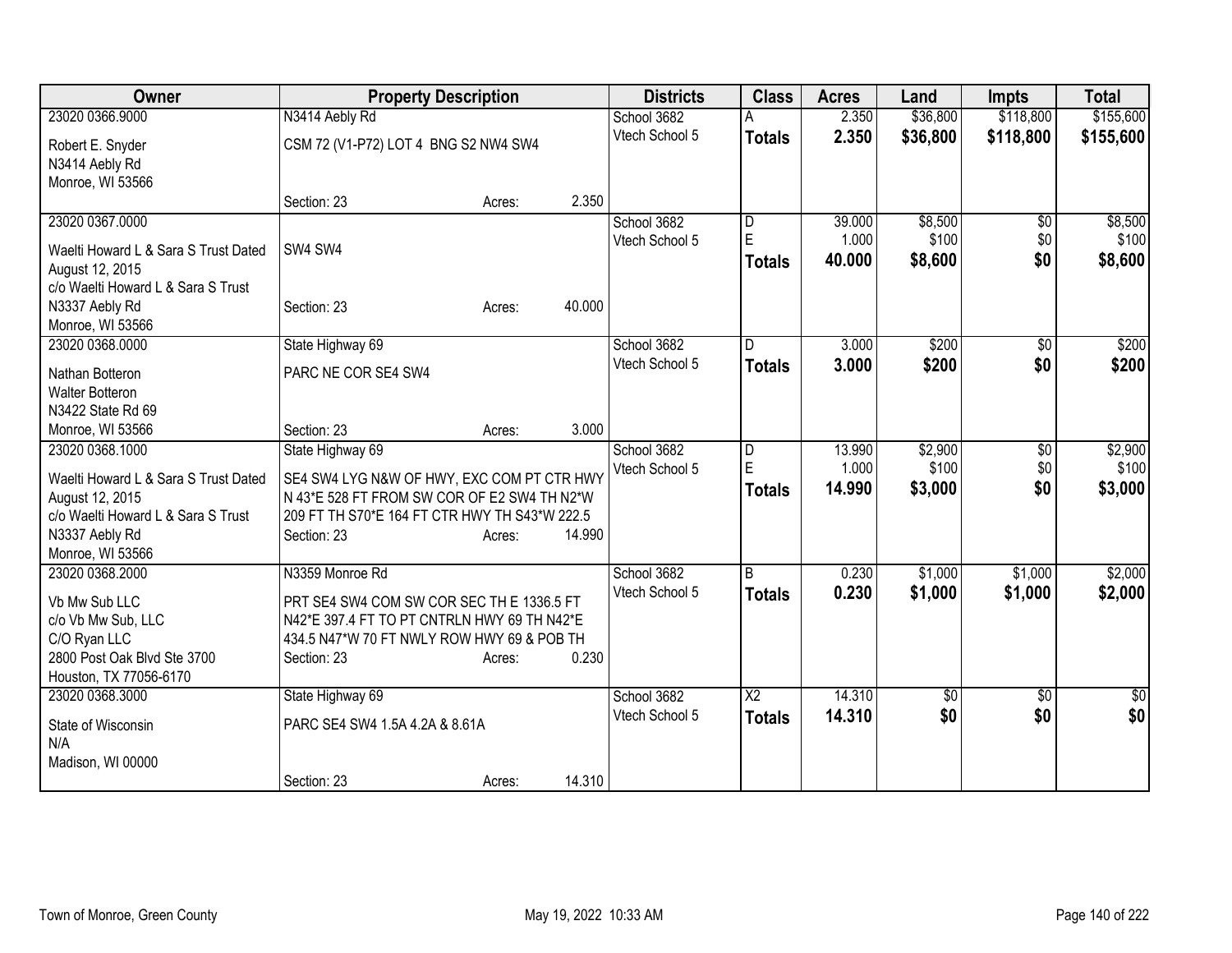| \$100<br>23020 0368.4100<br>State Highway 69<br>School 3682<br>0.210<br>$\overline{50}$<br>D<br>\$0<br>Vtech School 5<br>0.210<br>\$100<br><b>Totals</b><br>CSM 5098 (V24-P19) OUTLOT 1 BNG PRT SE4 SW4<br>Walter Botteron<br>Nathan Botteron<br>N3418 State Rd 69<br>0.210<br>Monroe, WI 53566<br>Section:<br>Acres:<br>State Highway 69<br>\$1,900<br>23020 0368.4200<br>School 3682<br>8.900<br>$\overline{50}$<br>D<br>$\mathsf E$<br>\$2,400<br>1.500<br>\$0<br>Vtech School 5<br>Harvey W. Kubly<br>CSM 2655 (V9-P140) PRT LOT 1 EXC CSM 5098 LOT 1<br>\$0<br>10.400<br>\$4,300<br><b>Totals</b><br>PO Box 695<br>BNG PRT SE4 SW4<br>Monticello, WI 53570<br>10.400<br>Section:<br>Acres: | <b>Owner</b> | <b>Property Description</b> |  | <b>Districts</b> | <b>Class</b> | <b>Acres</b> | Land | <b>Impts</b> | <b>Total</b>    |
|-------------------------------------------------------------------------------------------------------------------------------------------------------------------------------------------------------------------------------------------------------------------------------------------------------------------------------------------------------------------------------------------------------------------------------------------------------------------------------------------------------------------------------------------------------------------------------------------------------------------------------------------------------------------------------------------------|--------------|-----------------------------|--|------------------|--------------|--------------|------|--------------|-----------------|
|                                                                                                                                                                                                                                                                                                                                                                                                                                                                                                                                                                                                                                                                                                 |              |                             |  |                  |              |              |      |              | \$100           |
|                                                                                                                                                                                                                                                                                                                                                                                                                                                                                                                                                                                                                                                                                                 |              |                             |  |                  |              |              |      |              | \$100           |
|                                                                                                                                                                                                                                                                                                                                                                                                                                                                                                                                                                                                                                                                                                 |              |                             |  |                  |              |              |      |              |                 |
|                                                                                                                                                                                                                                                                                                                                                                                                                                                                                                                                                                                                                                                                                                 |              |                             |  |                  |              |              |      |              |                 |
|                                                                                                                                                                                                                                                                                                                                                                                                                                                                                                                                                                                                                                                                                                 |              |                             |  |                  |              |              |      |              |                 |
|                                                                                                                                                                                                                                                                                                                                                                                                                                                                                                                                                                                                                                                                                                 |              |                             |  |                  |              |              |      |              | \$1,900         |
|                                                                                                                                                                                                                                                                                                                                                                                                                                                                                                                                                                                                                                                                                                 |              |                             |  |                  |              |              |      |              | \$2,400         |
|                                                                                                                                                                                                                                                                                                                                                                                                                                                                                                                                                                                                                                                                                                 |              |                             |  |                  |              |              |      |              | \$4,300         |
|                                                                                                                                                                                                                                                                                                                                                                                                                                                                                                                                                                                                                                                                                                 |              |                             |  |                  |              |              |      |              |                 |
|                                                                                                                                                                                                                                                                                                                                                                                                                                                                                                                                                                                                                                                                                                 |              |                             |  |                  |              |              |      |              |                 |
| 23020 0369.0000<br>8.260<br>\$1,800<br>School 3682<br>\$0<br>D.                                                                                                                                                                                                                                                                                                                                                                                                                                                                                                                                                                                                                                 |              |                             |  |                  |              |              |      |              | \$1,800         |
| Vtech School 5<br>8.260<br>\$1,800<br>\$0<br><b>Totals</b>                                                                                                                                                                                                                                                                                                                                                                                                                                                                                                                                                                                                                                      |              |                             |  |                  |              |              |      |              | \$1,800         |
| FR NE4 SE4 EXC CSM 1671<br>The Donny Family, LLC                                                                                                                                                                                                                                                                                                                                                                                                                                                                                                                                                                                                                                                |              |                             |  |                  |              |              |      |              |                 |
| c/o The Donny Family, LLC                                                                                                                                                                                                                                                                                                                                                                                                                                                                                                                                                                                                                                                                       |              |                             |  |                  |              |              |      |              |                 |
| Francis Donny<br>8.260                                                                                                                                                                                                                                                                                                                                                                                                                                                                                                                                                                                                                                                                          |              |                             |  |                  |              |              |      |              |                 |
| N3502 State Rd 69<br>Section: 23<br>Acres:<br>Monroe, WI 53566                                                                                                                                                                                                                                                                                                                                                                                                                                                                                                                                                                                                                                  |              |                             |  |                  |              |              |      |              |                 |
| \$446,800<br>N3494 State Hwy 69<br>23020 0369.0100<br>School 3682<br>3.000<br>\$40,000                                                                                                                                                                                                                                                                                                                                                                                                                                                                                                                                                                                                          |              |                             |  |                  |              |              |      |              | \$486,800       |
| A<br>25.740<br>\$5,600<br>Vtech School 5<br>$\mathsf{D}$<br>\$0                                                                                                                                                                                                                                                                                                                                                                                                                                                                                                                                                                                                                                 |              |                             |  |                  |              |              |      |              | \$5,600         |
| CSM 1671 (V5-P224) LOT 1 BNG PRT NE4 SE4<br><b>Schindler Living Trust</b><br>28.740<br>\$45,600<br>\$446,800<br><b>Totals</b>                                                                                                                                                                                                                                                                                                                                                                                                                                                                                                                                                                   |              |                             |  |                  |              |              |      |              | \$492,400       |
| Richard & Leslie Schindler                                                                                                                                                                                                                                                                                                                                                                                                                                                                                                                                                                                                                                                                      |              |                             |  |                  |              |              |      |              |                 |
| N3494 State Rd 69                                                                                                                                                                                                                                                                                                                                                                                                                                                                                                                                                                                                                                                                               |              |                             |  |                  |              |              |      |              |                 |
| 28.740<br>Monroe, WI 53566<br>Section: 23<br>Acres:                                                                                                                                                                                                                                                                                                                                                                                                                                                                                                                                                                                                                                             |              |                             |  |                  |              |              |      |              |                 |
| 3.000<br>23020 0369.1000<br>School 3682<br>$\overline{X5}$<br>$\overline{50}$<br>$\overline{50}$                                                                                                                                                                                                                                                                                                                                                                                                                                                                                                                                                                                                |              |                             |  |                  |              |              |      |              | $\overline{50}$ |
| \$0<br>\$0<br>Vtech School 5<br>3.000<br><b>Totals</b><br><b>ICRR</b><br>PARC NE4 SE4                                                                                                                                                                                                                                                                                                                                                                                                                                                                                                                                                                                                           |              |                             |  |                  |              |              |      |              | \$0             |
| c/o ICRR                                                                                                                                                                                                                                                                                                                                                                                                                                                                                                                                                                                                                                                                                        |              |                             |  |                  |              |              |      |              |                 |
|                                                                                                                                                                                                                                                                                                                                                                                                                                                                                                                                                                                                                                                                                                 |              |                             |  |                  |              |              |      |              |                 |
| 3.000<br>Section: 23<br>Acres:                                                                                                                                                                                                                                                                                                                                                                                                                                                                                                                                                                                                                                                                  |              |                             |  |                  |              |              |      |              |                 |
| 23020 0370.0000<br>State Highway 69<br>10.000<br>\$1,400<br>School 3682<br>D.<br>$\overline{50}$                                                                                                                                                                                                                                                                                                                                                                                                                                                                                                                                                                                                |              |                             |  |                  |              |              |      |              | \$1,400         |
| Vtech School 5<br>10.000<br>\$1,400<br>\$0<br><b>Totals</b><br>N 10A NW4 SE4<br>Dennis W. Dreikosen                                                                                                                                                                                                                                                                                                                                                                                                                                                                                                                                                                                             |              |                             |  |                  |              |              |      |              | \$1,400         |
| Kathleen L. Dreikosen                                                                                                                                                                                                                                                                                                                                                                                                                                                                                                                                                                                                                                                                           |              |                             |  |                  |              |              |      |              |                 |
| N3474 State Rd 69                                                                                                                                                                                                                                                                                                                                                                                                                                                                                                                                                                                                                                                                               |              |                             |  |                  |              |              |      |              |                 |
| 10.000<br>Monroe, WI 53566<br>Section: 23<br>Acres:                                                                                                                                                                                                                                                                                                                                                                                                                                                                                                                                                                                                                                             |              |                             |  |                  |              |              |      |              |                 |
| \$130,100<br>N3474 State Hwy 69<br>10.000<br>\$62,500<br>23020 0370.1000<br>School 3682<br>A                                                                                                                                                                                                                                                                                                                                                                                                                                                                                                                                                                                                    |              |                             |  |                  |              |              |      |              | \$192,600       |
| Vtech School 5<br>10.000<br>\$62,500<br>\$130,100<br>Totals                                                                                                                                                                                                                                                                                                                                                                                                                                                                                                                                                                                                                                     |              |                             |  |                  |              |              |      |              | \$192,600       |
| S 10A N2 NW4 SE4<br>Dennis W. Dreikosen<br>Kathleen L. Dreikosen                                                                                                                                                                                                                                                                                                                                                                                                                                                                                                                                                                                                                                |              |                             |  |                  |              |              |      |              |                 |
| N3474 State Rd 69                                                                                                                                                                                                                                                                                                                                                                                                                                                                                                                                                                                                                                                                               |              |                             |  |                  |              |              |      |              |                 |
| Monroe, WI 53566<br>10.000<br>Section: 23<br>Acres:                                                                                                                                                                                                                                                                                                                                                                                                                                                                                                                                                                                                                                             |              |                             |  |                  |              |              |      |              |                 |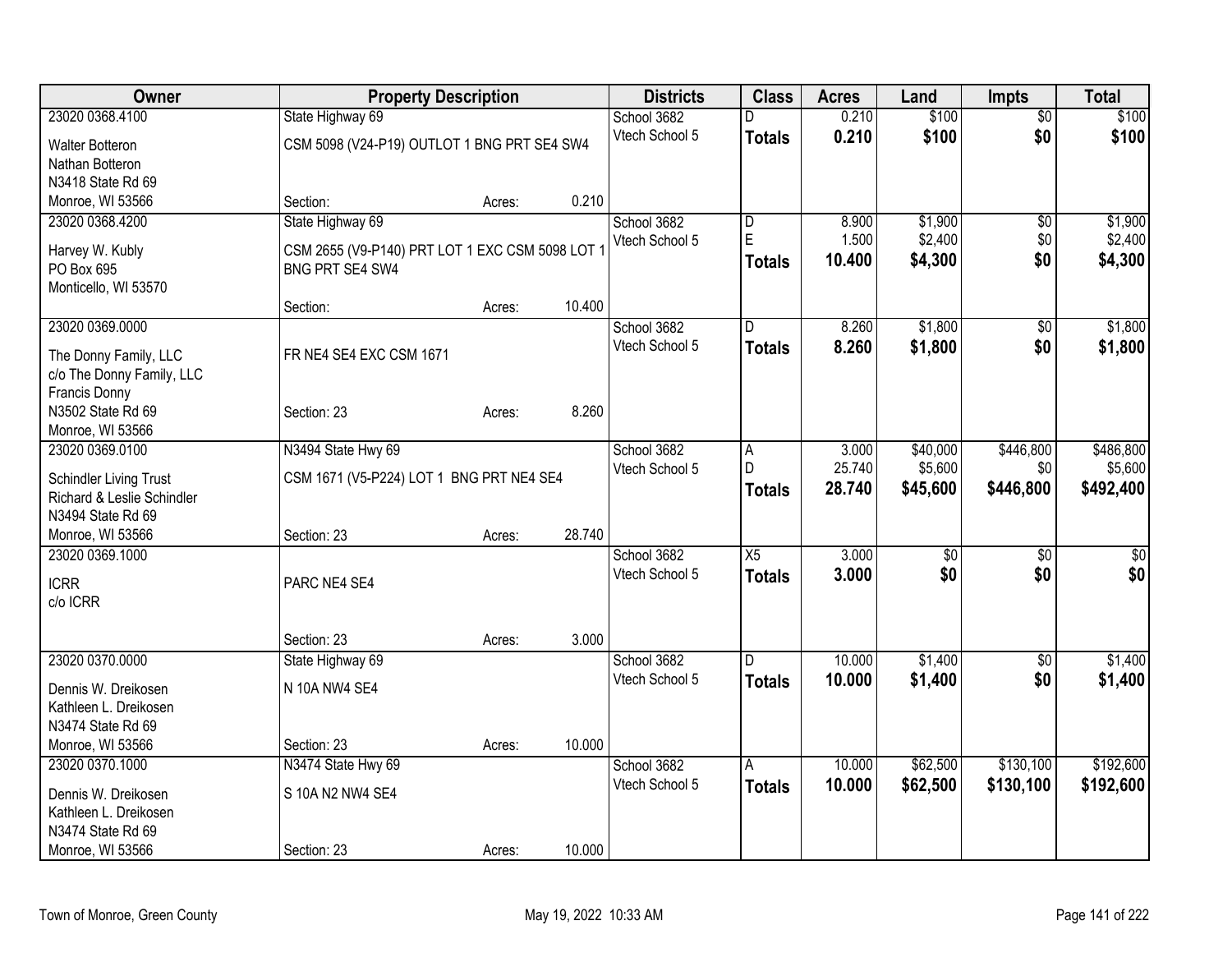| Owner                  |                              | <b>Property Description</b> |        | <b>Districts</b> | <b>Class</b>            | <b>Acres</b> | Land            | <b>Impts</b>    | <b>Total</b> |
|------------------------|------------------------------|-----------------------------|--------|------------------|-------------------------|--------------|-----------------|-----------------|--------------|
| 23020 0370.2000        | State Highway 69             |                             |        | School 3682      | D                       | 19.000       | \$3,100         | $\overline{50}$ | \$3,100      |
| Nathan Botteron        | S 20A NW4 SE4                |                             |        | Vtech School 5   | G                       | 1.000        | \$5,000         | \$5,200         | \$10,200     |
| Walter Botteron        |                              |                             |        |                  | <b>Totals</b>           | 20.000       | \$8,100         | \$5,200         | \$13,300     |
| N3422 State Rd 69      |                              |                             |        |                  |                         |              |                 |                 |              |
| Monroe, WI 53566       | Section: 23                  | Acres:                      | 20.000 |                  |                         |              |                 |                 |              |
| 23020 0371.0000        | N3422 State Hwy 69           |                             |        | School 3682      | $\overline{\mathsf{D}}$ | 32.000       | \$5,800         | $\overline{50}$ | \$5,800      |
|                        |                              |                             |        | Vtech School 5   | $\mathsf E$             | 6.000        | \$6,200         | \$0             | \$6,200      |
| Nathan Botteron        | SW4 SE4                      |                             |        |                  | G                       | 2.000        | \$23,000        | \$159,900       | \$182,900    |
| <b>Walter Botteron</b> |                              |                             |        |                  | <b>Totals</b>           | 40.000       | \$35,000        | \$159,900       | \$194,900    |
| N3422 State Rd 69      |                              |                             | 40.000 |                  |                         |              |                 |                 |              |
| Monroe, WI 53566       | Section: 23                  | Acres:                      |        |                  |                         |              |                 |                 |              |
| 23020 0372.0000        |                              |                             |        | School 3682      | D                       | 36.500       | \$7,800         | \$0             | \$7,800      |
| Nathan Botteron        | FR SE4 SE4                   |                             |        | Vtech School 5   | <b>Totals</b>           | 36.500       | \$7,800         | \$0             | \$7,800      |
| <b>Walter Botteron</b> |                              |                             |        |                  |                         |              |                 |                 |              |
| N3422 State Rd 69      |                              |                             |        |                  |                         |              |                 |                 |              |
| Monroe, WI 53566       | Section: 23                  | Acres:                      | 36.500 |                  |                         |              |                 |                 |              |
| 23020 0372.1000        |                              |                             |        | School 3682      | X5                      | 3.500        | $\overline{50}$ | \$0             | \$0          |
| <b>ICRR</b>            | PARC SE4 SE4                 |                             |        | Vtech School 5   | <b>Totals</b>           | 3.500        | \$0             | \$0             | \$0          |
| c/o ICRR               |                              |                             |        |                  |                         |              |                 |                 |              |
|                        |                              |                             |        |                  |                         |              |                 |                 |              |
|                        | Section: 23                  | Acres:                      | 3.500  |                  |                         |              |                 |                 |              |
| 23020 0373.0000        | W5572 Hill Ln                |                             |        | School 3682      | А                       | 1.600        | \$33,000        | \$161,100       | \$194,100    |
|                        |                              |                             |        | Vtech School 5   | <b>Totals</b>           | 1.600        | \$33,000        | \$161,100       | \$194,100    |
| Keith E. Krueger       | HAPPY HILLLOT 1              |                             |        |                  |                         |              |                 |                 |              |
| Ling Gao               |                              |                             |        |                  |                         |              |                 |                 |              |
| <b>W5572 Hill Ln</b>   |                              |                             |        |                  |                         |              |                 |                 |              |
| Monroe, WI 53566       | Section: 23                  | Acres:                      | 1.600  |                  |                         |              |                 |                 |              |
| 23020 0373.1000        | W5644 Hill Ln                |                             |        | School 3682      | A                       | 1.500        | \$32,500        | \$135,400       | \$167,900    |
| Angela M. Ghiloni      | HAPPY HILL LOT 3             |                             |        | Vtech School 5   | <b>Totals</b>           | 1.500        | \$32,500        | \$135,400       | \$167,900    |
| W5644 Hill Ln          |                              |                             |        |                  |                         |              |                 |                 |              |
| Monroe, WI 53566       |                              |                             |        |                  |                         |              |                 |                 |              |
|                        | Section: 23                  | Acres:                      | 1.500  |                  |                         |              |                 |                 |              |
| 23020 0373.1100        | W5622 Hill Ln                |                             |        | School 3682      | A                       | 1.500        | \$32,500        | \$134,500       | \$167,000    |
| Rex D. Mchardie        | HAPPY HILL LOT 2 PRT NE4 SW4 |                             |        | Vtech School 5   | <b>Totals</b>           | 1.500        | \$32,500        | \$134,500       | \$167,000    |
| Delores E. Mchardie    |                              |                             |        |                  |                         |              |                 |                 |              |
| W5622 Hill Ln          |                              |                             |        |                  |                         |              |                 |                 |              |
|                        |                              |                             |        |                  |                         |              |                 |                 |              |
| Monroe, WI 53566       | Section: 23                  | Acres:                      | 1.500  |                  |                         |              |                 |                 |              |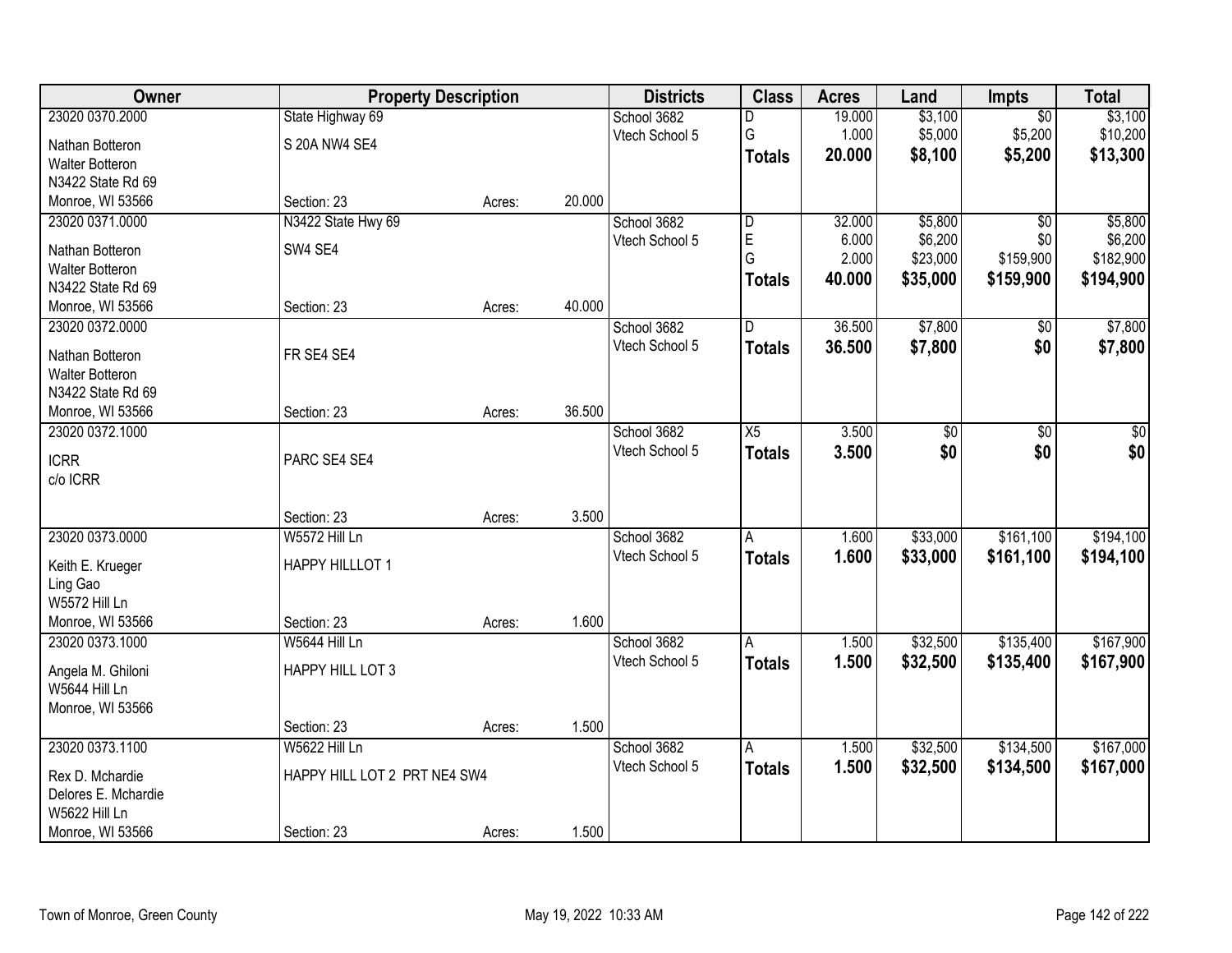| Owner                     |                                                 | <b>Property Description</b> |       | <b>Districts</b> | <b>Class</b>            | <b>Acres</b> | Land     | <b>Impts</b> | <b>Total</b> |
|---------------------------|-------------------------------------------------|-----------------------------|-------|------------------|-------------------------|--------------|----------|--------------|--------------|
| 23020 0373.2000           | W5635 Hill Ln                                   |                             |       | School 3682      |                         | 1.592        | \$33,000 | \$102,600    | \$135,600    |
| Charles O. Bonjour        | HAPPY HILLLOT 4 PRT SE4 NW4; ALSO STRIP LYG N   |                             |       | Vtech School 5   | <b>Totals</b>           | 1.592        | \$33,000 | \$102,600    | \$135,600    |
| Debra S. Weber            | LOT 4 & SO LOT 9 CSM 3228, BNG APPROX .18A EXC  |                             |       |                  |                         |              |          |              |              |
| W5635 Hill Ln             | COM SW COR SD LOT 4 TH N0*E 221.78 FT TH S89*E  |                             |       |                  |                         |              |          |              |              |
| Monroe, WI 53566          | Section: 23                                     | Acres:                      | 1.592 |                  |                         |              |          |              |              |
| 23020 0373.3000           | W5609 Hill Ln                                   |                             |       | School 3682      | A                       | 1.608        | \$33,000 | \$136,800    | \$169,800    |
|                           |                                                 |                             |       | Vtech School 5   | <b>Totals</b>           | 1.608        | \$33,000 | \$136,800    | \$169,800    |
| Carol L. Ferguson         | HAPPY HILL LOT 5 SE4 NW4; ALSO COM SW COR       |                             |       |                  |                         |              |          |              |              |
| East Side Farm Equip      | LOT 4 HAPPY HILL TH N0*E 221.78 FT TH S89*E     |                             |       |                  |                         |              |          |              |              |
| W5609 Hill Ln             | 20.59 FT TH S1*W 221.95 FT TH N89*W 14 FT POB - |                             |       |                  |                         |              |          |              |              |
| Monroe, WI 53566          | Section: 23                                     | Acres:                      | 1.608 |                  |                         |              |          |              |              |
| 23020 0373.4000           | W5599 Hill Ln                                   |                             |       | School 3682      | A                       | 1.680        | \$33,400 | \$98,800     | \$132,200    |
| Charles E. Anderson       | HAPPY HILL SUBDIVISION LOT 6 EXC COM SE COR     |                             |       | Vtech School 5   | <b>Totals</b>           | 1.680        | \$33,400 | \$98,800     | \$132,200    |
| Alexa A. Anderson         | LOT 6 TH SWLY 25.78 FT ALG CRV LFT RAD 133 FT   |                             |       |                  |                         |              |          |              |              |
| <b>W5599 Hill Ln</b>      | CHD S84*W 25.74 FT TH N28*W 217.88 FT TH S34*E  |                             |       |                  |                         |              |          |              |              |
| Monroe, WI 53566          | Section: 23                                     | Acres:                      | 1.680 |                  |                         |              |          |              |              |
| 23020 0373.5000           | W5571 Hill Ln                                   |                             |       | School 3682      | A                       | 1.600        | \$33,000 | \$128,400    | \$161,400    |
|                           |                                                 |                             |       | Vtech School 5   | <b>Totals</b>           | 1.600        | \$33,000 | \$128,400    | \$161,400    |
| Ervin V. Peters et al     | HAPPY HILL LOT 7 PRT NE4 SW4                    |                             |       |                  |                         |              |          |              |              |
| 2328 14th Ave             |                                                 |                             |       |                  |                         |              |          |              |              |
| Monroe, WI 53566          |                                                 |                             |       |                  |                         |              |          |              |              |
|                           | Section: 23                                     | Acres:                      | 1.600 |                  |                         |              |          |              |              |
| 23020 0373.6000           | <b>W5561 Hill Ln</b>                            |                             |       | School 3682      | A                       | 1.250        | \$31,300 | \$144,600    | \$175,900    |
| Sherwood V. Strommen      | HAPPY HILL LOT 8 PRT NE4 SW4                    |                             |       | Vtech School 5   | <b>Totals</b>           | 1.250        | \$31,300 | \$144,600    | \$175,900    |
| Carolyn A. Strommen       |                                                 |                             |       |                  |                         |              |          |              |              |
| W5561 Hill Ln             |                                                 |                             |       |                  |                         |              |          |              |              |
| Monroe, WI 53566          | Section: 23                                     | Acres:                      | 1.250 |                  |                         |              |          |              |              |
| 23020 0373.7000           | W5551 Hill Ln                                   |                             |       | School 3682      | A                       | 1.180        | \$30,900 | \$122,300    | \$153,200    |
|                           |                                                 |                             |       | Vtech School 5   | <b>Totals</b>           | 1.180        | \$30,900 | \$122,300    | \$153,200    |
| Kimberly A. Mueller       | HAPPY HILL SUBDIVISIONLOT 9 EXC E 50 FT OF N    |                             |       |                  |                         |              |          |              |              |
| <b>W5551 Hill Ln</b>      | 125 FT                                          |                             |       |                  |                         |              |          |              |              |
| Monroe, WI 53566          |                                                 |                             |       |                  |                         |              |          |              |              |
|                           | Section: 23                                     | Acres:                      | 1.180 |                  |                         |              |          |              |              |
| 23020 0374.0110           | N3647 Monroe Sylvester Rd                       |                             |       | School 3682      | $\overline{\mathsf{G}}$ | 6.700        | \$46,500 | \$16,100     | \$62,600     |
| Scott D. Olson            | CSM 5371 (V26-P133) LOT 1 BNG PRT NE4 & SE4 OF  |                             |       | Vtech School 5   | <b>Totals</b>           | 6.700        | \$46,500 | \$16,100     | \$62,600     |
| N2930 Monroe Sylvester Rd | NE4                                             |                             |       |                  |                         |              |          |              |              |
| Monroe, WI 53566          |                                                 |                             |       |                  |                         |              |          |              |              |
|                           | Section:                                        | Acres:                      | 6.700 |                  |                         |              |          |              |              |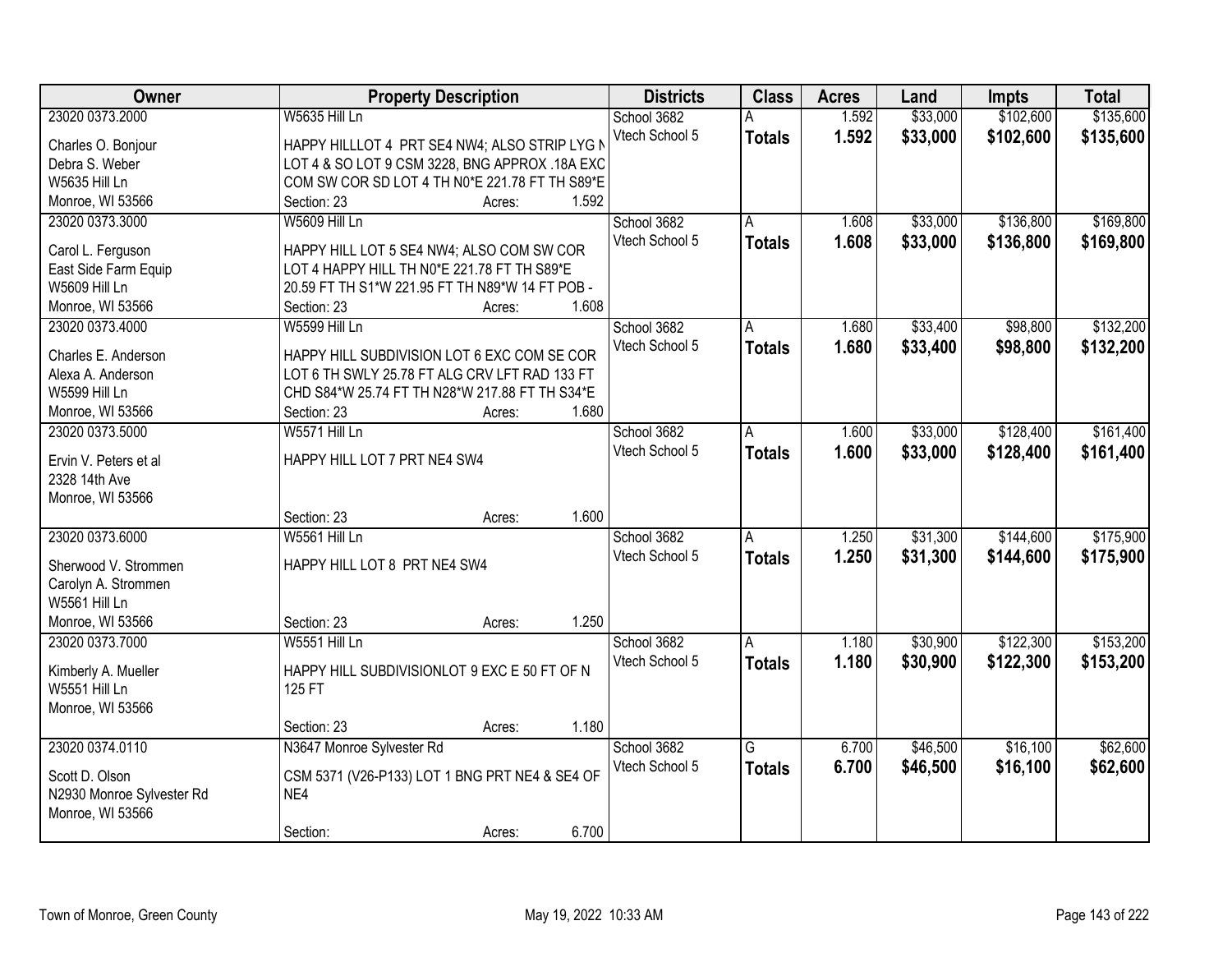| Owner                                                                               |                                                                                                                                              | <b>Property Description</b> |        | <b>Districts</b>              | <b>Class</b>              | <b>Acres</b>              | Land                          | Impts                         | <b>Total</b>                  |
|-------------------------------------------------------------------------------------|----------------------------------------------------------------------------------------------------------------------------------------------|-----------------------------|--------|-------------------------------|---------------------------|---------------------------|-------------------------------|-------------------------------|-------------------------------|
| 23020 0374.0120<br>Rrk Land Goepfert, LLC<br>1112 7th Ave<br>Monroe, WI 53566       | PRT NE4 NE4 EXC CSM 5254 & CSM 5371                                                                                                          |                             |        | School 3682<br>Vtech School 5 | D<br>E<br><b>Totals</b>   | 25.480<br>1.000<br>26.480 | \$4,600<br>\$100<br>\$4,700   | $\overline{50}$<br>\$0<br>\$0 | \$4,600<br>\$100<br>\$4,700   |
|                                                                                     | Section:                                                                                                                                     | Acres:                      | 26.480 |                               |                           |                           |                               |                               |                               |
| 23020 0374.0200<br>Brandon L. Harder                                                | N3655 Monroe Sylvester Rd<br>CSM 5254 (V25-P131) LOT 1 BNG PRT NE4 NE4                                                                       |                             |        | School 3682<br>Vtech School 5 | A<br><b>Totals</b>        | 7.820<br>7.820            | \$32,200<br>\$32,200          | \$173,200<br>\$173,200        | \$205,400<br>\$205,400        |
| Tara K. Harder<br>N3655 Monroe Sylvester Rd<br>Monroe, WI 53566                     | Section:                                                                                                                                     | Acres:                      | 7.820  |                               |                           |                           |                               |                               |                               |
| 23020 0375.0000<br>Rrk Land Goepfert, LLC<br>1112 7th Ave<br>Monroe, WI 53566       | NW4 NE4                                                                                                                                      |                             |        | School 3682<br>Vtech School 5 | D<br><b>Totals</b>        | 40.000<br>40.000          | \$7,100<br>\$7,100            | \$0<br>\$0                    | \$7,100<br>\$7,100            |
|                                                                                     | Section: 24                                                                                                                                  | Acres:                      | 40.000 |                               |                           |                           |                               |                               |                               |
| 23020 0376.0000<br>Rrk Land Goepfert, LLC<br>1112 7th Ave<br>Monroe, WI 53566       | SW4 NE4                                                                                                                                      |                             |        | School 3682<br>Vtech School 5 | D<br>E<br><b>Totals</b>   | 38.000<br>2.000<br>40.000 | \$6,400<br>\$3,200<br>\$9,600 | \$0<br>\$0<br>\$0             | \$6,400<br>\$3,200<br>\$9,600 |
|                                                                                     | Section: 24                                                                                                                                  | Acres:                      | 40.000 |                               |                           |                           |                               |                               |                               |
| 23020 0377.0100<br>Rrk Land Goepfert, LLC<br>1112 7th Ave<br>Monroe, WI 53566       | FR SE4 NE4 EXC CSM 5371 & CSM 1199                                                                                                           |                             |        | School 3682<br>Vtech School 5 | 5M<br>D.<br><b>Totals</b> | 1.000<br>33.000<br>34.000 | \$1,400<br>\$7,400<br>\$8,800 | $\overline{50}$<br>\$0<br>\$0 | \$1,400<br>\$7,400<br>\$8,800 |
| 23020 0377.1000                                                                     | Section:                                                                                                                                     | Acres:                      | 34.000 |                               |                           | 0.670                     |                               |                               |                               |
| Jon D. Heberer<br>1008 Ridgewood Way<br>Madison, WI 53713                           | N3591 Monroe Sylvester Rd<br>PARC E2 SE4 NE4 COM SE COR TH N 1006.5 FT POB<br>TH N 148.5 FT TH W 187.5 FT TH S 148.5 FT TH E<br>187.5 FT POB |                             |        | School 3682<br>Vtech School 5 | A<br><b>Totals</b>        | 0.670                     | \$20,900<br>\$20,900          | \$20,000<br>\$20,000          | \$40,900<br>\$40,900          |
|                                                                                     | Section: 24                                                                                                                                  | Acres:                      | 0.670  |                               |                           |                           |                               |                               |                               |
| 23020 0377.2000<br>Carol M. Bergen<br>N3581 Monroe Sylvester Rd<br>Monroe, WI 53566 | N3581 Monroe Sylvester Rd<br>CSM 1199 (V4-P54) LOT 1 BNG PRT SE4 NE4<br>Section: 24                                                          | Acres:                      | 1.000  | School 3682<br>Vtech School 5 | A<br><b>Totals</b>        | 1.000<br>1.000            | \$30,000<br>\$30,000          | \$81,300<br>\$81,300          | \$111,300<br>\$111,300        |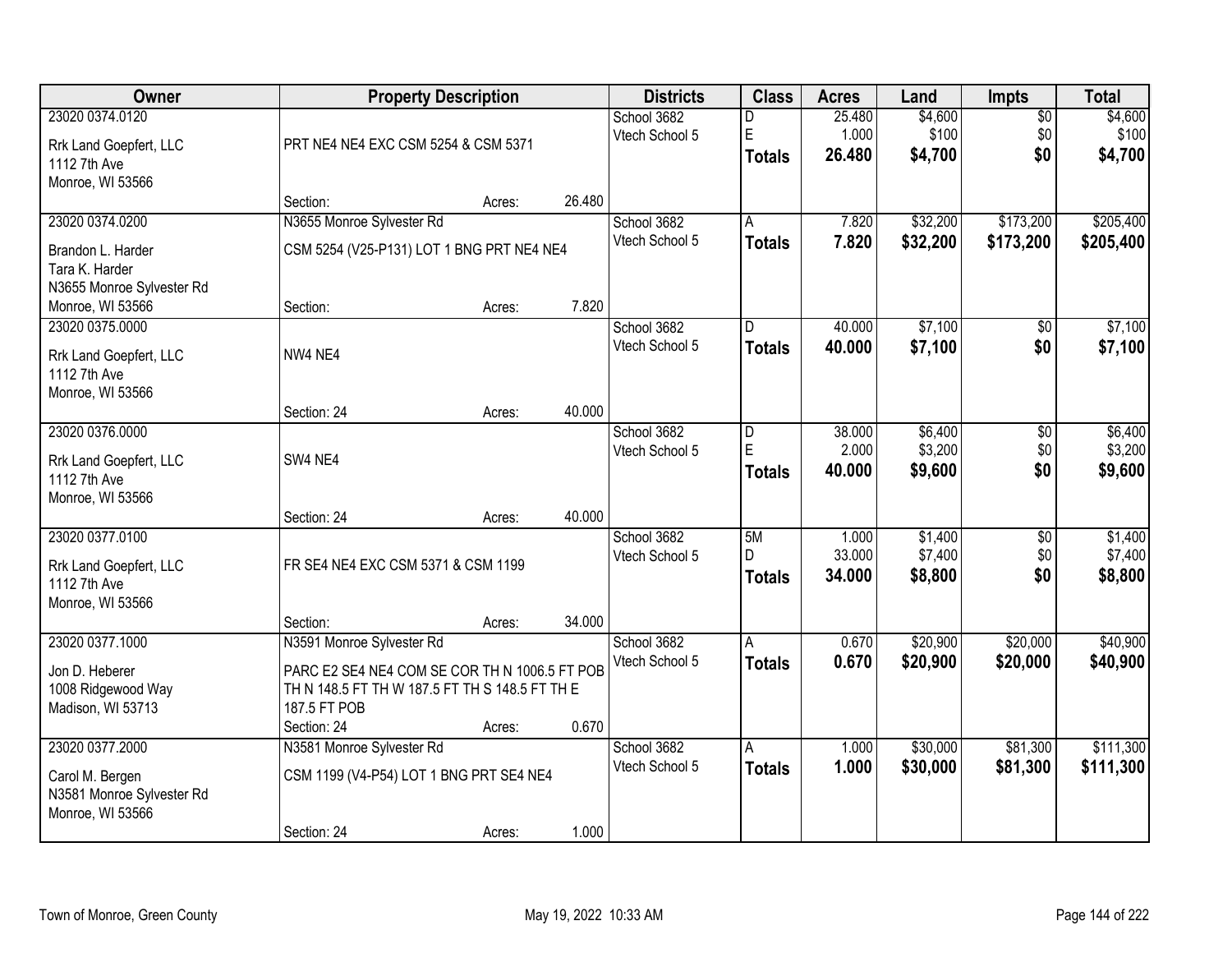| Owner                                                                                              | <b>Property Description</b>                                                    |        |        | <b>Districts</b>              | <b>Class</b>                    | <b>Acres</b>              | Land                          | <b>Impts</b>                  | <b>Total</b>                  |
|----------------------------------------------------------------------------------------------------|--------------------------------------------------------------------------------|--------|--------|-------------------------------|---------------------------------|---------------------------|-------------------------------|-------------------------------|-------------------------------|
| 23020 0377.3000                                                                                    | N3507 Monroe Sylvester Rd                                                      |        |        | School 3682                   |                                 | 3.220                     | \$41,100                      | \$128,800                     | \$169,900                     |
| Kevin R. Austin<br>N3507 Monroe-Sylvester Rd<br>Monroe, WI 53566                                   | CSM 1199 (V4-P54) LOT 2 EXC S 9.5 FT 3.22A, PRT<br>SE4 NE4                     |        |        | Vtech School 5                | <b>Totals</b>                   | 3.220                     | \$41,100                      | \$128,800                     | \$169,900                     |
|                                                                                                    | Section: 24                                                                    | Acres: | 3.220  |                               |                                 |                           |                               |                               |                               |
| 23020 0377.3100<br>Elizabeth A. Schmiechen et al<br>1125 Brewster                                  | Monroe Sylvester Rd<br>CSM 1199 (V4-P54) S 9.5 FT OF LOT 2, BNG PRT SE4<br>NE4 |        |        | School 3682<br>Vtech School 5 | A<br><b>Totals</b>              | 0.040<br>0.040            | \$100<br>\$100                | \$0<br>\$0                    | \$100<br>\$100                |
| Beloit, WI 53511                                                                                   | Section: 24                                                                    | Acres: | 0.040  |                               |                                 |                           |                               |                               |                               |
| 23020 0378.0000<br>Rrk Land Goepfert, LLC<br>1112 7th Ave<br>Monroe, WI 53566                      | NE4 NW4                                                                        |        |        | School 3682<br>Vtech School 5 | D<br>E<br><b>Totals</b>         | 39.000<br>1.000<br>40.000 | \$7,200<br>\$1,600<br>\$8,800 | $\overline{50}$<br>\$0<br>\$0 | \$7,200<br>\$1,600<br>\$8,800 |
|                                                                                                    | Section: 24                                                                    | Acres: | 40.000 |                               |                                 |                           |                               |                               |                               |
| 23020 0379.0000                                                                                    |                                                                                |        |        | School 3682<br>Vtech School 5 | $\overline{D}$<br><b>Totals</b> | 13.875<br>13.875          | \$2,800<br>\$2,800            | $\overline{50}$<br>\$0        | \$2,800<br>\$2,800            |
| Amy L. Roeschli et al<br>c/o Daniel E. Roeschli<br>5701 W Fenrick Rd                               | N2 NW4 NW4 EXC RR                                                              |        |        |                               |                                 |                           |                               |                               |                               |
| Janesville, WI 53548                                                                               | Section: 24                                                                    | Acres: | 13.875 |                               |                                 |                           |                               |                               |                               |
| 23020 0379.1000<br>Hay Grinders Express, Inc<br>c/o Hay Grinders Express, Inc<br>N3502 State Rd 69 | S2 NW4 NW4 EXC RR & EXC LD LYG E RR, BNG PRT<br>PCL A-POS V10-P124             |        |        | School 3682<br>Vtech School 5 | D.<br><b>Totals</b>             | 1.000<br>1.000            | \$200<br>\$200                | $\overline{30}$<br>\$0        | \$200<br>\$200                |
| Monroe, WI 53566                                                                                   | Section: 24                                                                    | Acres: | 1.000  |                               |                                 |                           |                               |                               |                               |
| 23020 0379.1100<br>Rrk Land Goepfert, LLC<br>1112 7th Ave<br>Monroe, WI 53566                      | S1/2 NW4 NW4 LYG E RR BNG PRT PCL B-POS<br>V10-P124                            |        |        | School 3682<br>Vtech School 5 | D<br><b>Totals</b>              | 17.250<br>17.250          | \$3,500<br>\$3,500            | $\sqrt{6}$<br>\$0             | \$3,500<br>\$3,500            |
|                                                                                                    | Section:                                                                       | Acres: | 17.250 |                               |                                 |                           |                               |                               |                               |
| 23020 0379.2000<br>Gc Land Holdings, LLC<br>c/o Gc Land Holdings, LLC<br>C/O Ryan Kubly            | PARC IN N2 NW4 NW4 W OF RR (PRT POS V12-P5)                                    |        |        | School 3682<br>Vtech School 5 | D.<br><b>Totals</b>             | 4.375<br>4.375            | \$1,000<br>\$1,000            | $\overline{50}$<br>\$0        | \$1,000<br>\$1,000            |
| 1112 7th Ave<br>Monroe, WI 53566                                                                   | Section: 24                                                                    | Acres: | 4.375  |                               |                                 |                           |                               |                               |                               |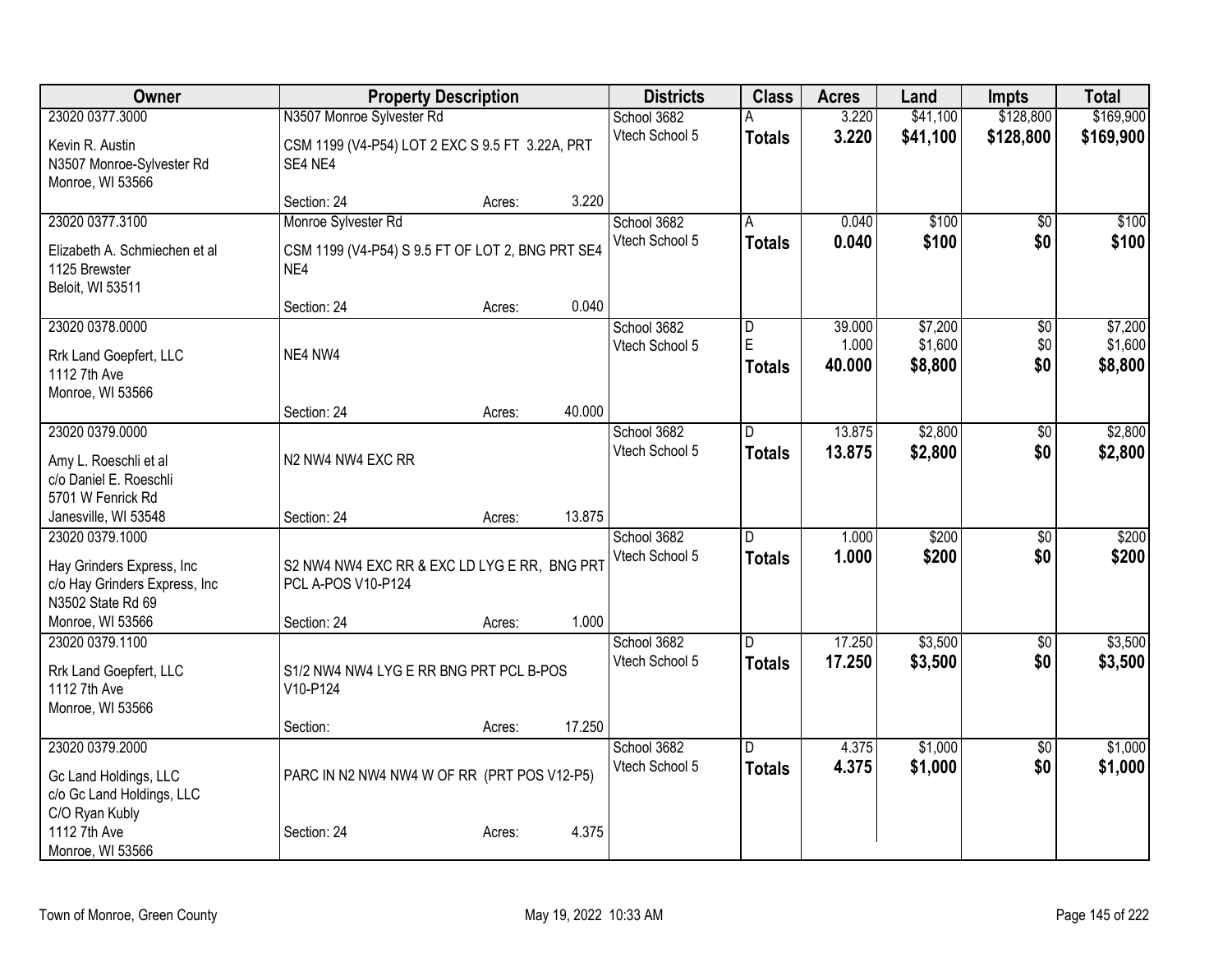| Owner                                                                      |                                    | <b>Property Description</b> |        | <b>Districts</b>              | <b>Class</b>            | <b>Acres</b>              | Land                        | <b>Impts</b>      | <b>Total</b>                |
|----------------------------------------------------------------------------|------------------------------------|-----------------------------|--------|-------------------------------|-------------------------|---------------------------|-----------------------------|-------------------|-----------------------------|
| 23020 0380.0000                                                            |                                    |                             |        | School 3682                   |                         | 40.000                    | \$7,800                     | $\overline{60}$   | \$7,800                     |
| Rrk Land Goepfert, LLC<br>1112 7th Ave<br>Monroe, WI 53566                 | SW4 NW4 (PRT PCL B - POS V10-P124) |                             |        | Vtech School 5                | <b>Totals</b>           | 40.000                    | \$7,800                     | \$0               | \$7,800                     |
|                                                                            | Section: 24                        | Acres:                      | 40.000 |                               |                         |                           |                             |                   |                             |
| 23020 0381.0000                                                            |                                    |                             |        | School 3682                   | D                       | 40.000                    | \$2,900                     | $\overline{30}$   | \$2,900                     |
| Rrk Land Goepfert, LLC<br>1112 7th Ave<br>Monroe, WI 53566                 | SE4 NW4                            |                             |        | Vtech School 5                | <b>Totals</b>           | 40.000                    | \$2,900                     | \$0               | \$2,900                     |
|                                                                            | Section: 24                        | Acres:                      | 40.000 |                               |                         |                           |                             |                   |                             |
| 23020 0382.0000<br>The Donny Family, LLC<br>c/o The Donny Family, LLC      | NE4 SW4                            |                             |        | School 3682<br>Vtech School 5 | D<br>E<br><b>Totals</b> | 39.000<br>1.000<br>40.000 | \$3,400<br>\$100<br>\$3,500 | \$0<br>\$0<br>\$0 | \$3,400<br>\$100<br>\$3,500 |
| Francis Donny<br>N3502 State Rd 69<br>Monroe, WI 53566                     | Section: 24                        | Acres:                      | 40.000 |                               |                         |                           |                             |                   |                             |
| 23020 0383.0000                                                            |                                    |                             |        | School 3682                   | D.                      | 40.000                    | \$8,100                     | \$0               | \$8,100                     |
| The Donny Family, LLC<br>c/o The Donny Family, LLC<br><b>Francis Donny</b> | NW4 SW4                            |                             |        | Vtech School 5                | <b>Totals</b>           | 40.000                    | \$8,100                     | \$0               | \$8,100                     |
| N3502 State Rd 69<br>Monroe, WI 53566                                      | Section: 24                        | Acres:                      | 40.000 |                               |                         |                           |                             |                   |                             |
| 23020 0384.0000                                                            |                                    |                             |        | School 3682                   | ID.                     | 40.000                    | \$6,900                     | $\frac{1}{20}$    | \$6,900                     |
| The Donny Family, LLC<br>c/o The Donny Family, LLC<br>Francis Donny        | SW4 SW4                            |                             |        | Vtech School 5                | <b>Totals</b>           | 40.000                    | \$6,900                     | \$0               | \$6,900                     |
| N3502 State Rd 69<br>Monroe, WI 53566                                      | Section: 24                        | Acres:                      | 40.000 |                               |                         |                           |                             |                   |                             |
| 23020 0385.0000                                                            |                                    |                             |        | School 3682                   | $\overline{\mathsf{D}}$ | 37.000                    | \$6,200                     | $\overline{60}$   | \$6,200                     |
| The Donny Family, LLC<br>c/o The Donny Family, LLC                         | SE4 SW4                            |                             |        | Vtech School 5                | E<br><b>Totals</b>      | 3.000<br>40.000           | \$200<br>\$6,400            | \$0<br>\$0        | \$200<br>\$6,400            |
| Francis Donny<br>N3502 State Rd 69<br>Monroe, WI 53566                     | Section: 24                        | Acres:                      | 40.000 |                               |                         |                           |                             |                   |                             |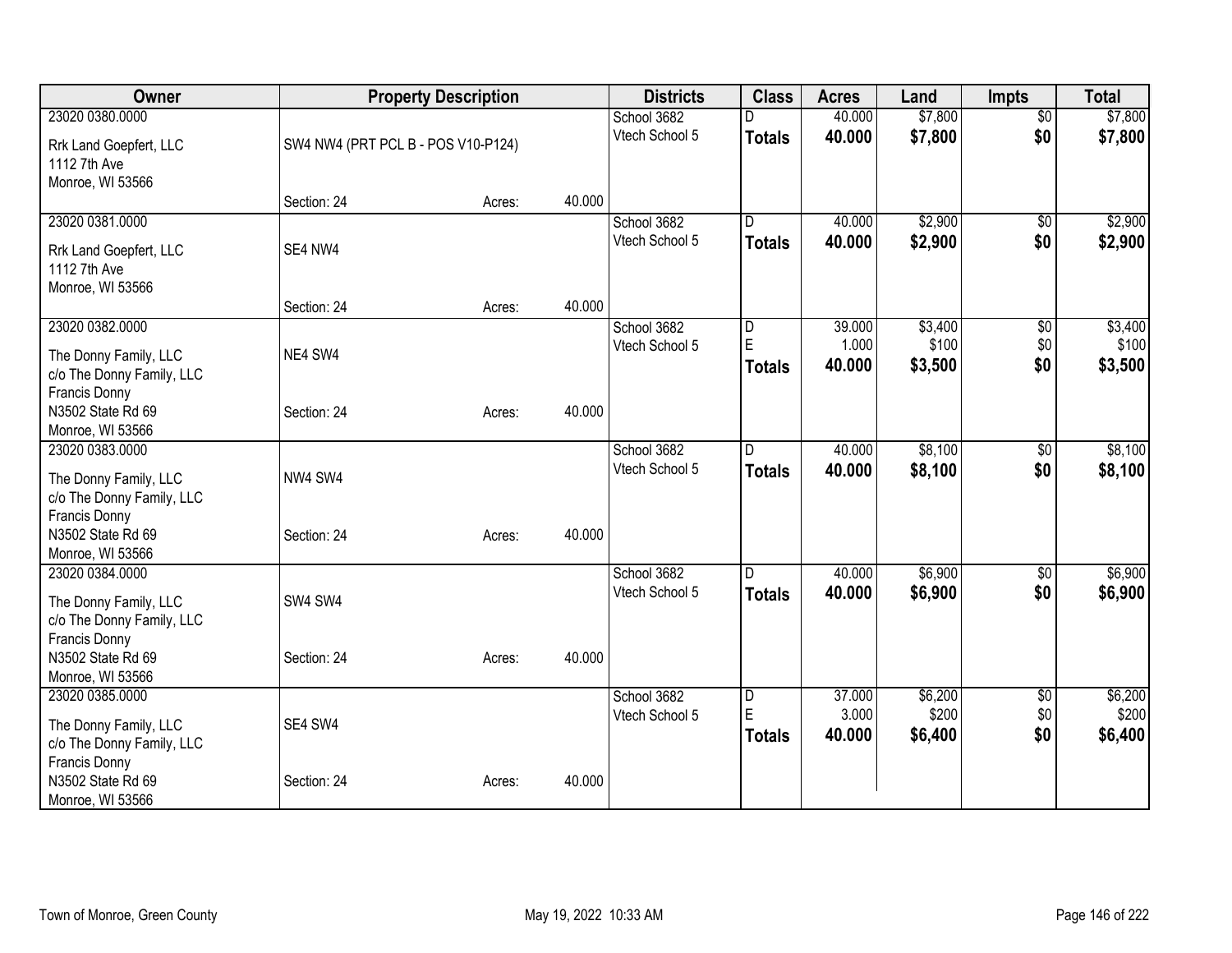| Owner                                         |                                                   | <b>Property Description</b> |        | <b>Districts</b> | <b>Class</b>   | <b>Acres</b> | Land     | <b>Impts</b>    | <b>Total</b> |
|-----------------------------------------------|---------------------------------------------------|-----------------------------|--------|------------------|----------------|--------------|----------|-----------------|--------------|
| 23020 0386.0000                               | Monroe Sylvester Rd                               |                             |        | School 3682      | 5M             | 3.000        | \$4,200  | $\overline{50}$ | \$4,200      |
| The Donny Family, LLC                         | NE4 SE4 EXC LOT 1 CSM 3425 & LOT 2 CSM 4018.      |                             |        | Vtech School 5   | D              | 16.130       | \$3,300  | \$0             | \$3,300      |
| c/o The Donny Family, LLC                     | LOT 1 CSM 3895 & CSM 4018                         |                             |        |                  | E              | 4.000        | \$6,400  | \$0             | \$6,400      |
| <b>Francis Donny</b>                          |                                                   |                             |        |                  | <b>Totals</b>  | 23.130       | \$13,900 | \$0             | \$13,900     |
| N3502 State Rd 69                             | Section: 24                                       | Acres:                      | 23.130 |                  |                |              |          |                 |              |
| Monroe, WI 53566                              |                                                   |                             |        |                  |                |              |          |                 |              |
| 23020 0386.1000                               | Monroe Sylvester Rd                               |                             |        | School 3682      | 5M             | 2.000        | \$2,800  | $\overline{50}$ | \$2,800      |
| Elizabeth A. Schmiechen et al                 | PRT NE4 SE4 COM E4 COR SEC 24 TH S 417.42 FT      |                             |        | Vtech School 5   | D              | 2.000        | \$100    | \$0             | \$100        |
| 1125 Brewster                                 | TH S89*W 417.42 FT TH N 417.42 FT TH N89*E 417.42 |                             |        |                  | <b>Totals</b>  | 4.000        | \$2,900  | \$0             | \$2,900      |
| Beloit, WI 53511                              | FT TO POB                                         |                             |        |                  |                |              |          |                 |              |
|                                               | Section: 24                                       | Acres:                      | 4.000  |                  |                |              |          |                 |              |
| 23020 0386.2000                               | Monroe Sylvester Rd                               |                             |        | School 3682      | $\overline{D}$ | 7.060        | \$1,100  | \$0             | \$1,100      |
| <b>Butvill Daniel and Kathleen Joint</b>      | CSM 3895 (V15-P121) LOT 1 BNG PRT NE4 SE4         |                             |        | Vtech School 5   | <b>Totals</b>  | 7.060        | \$1,100  | \$0             | \$1,100      |
| Revocable Living Trus                         |                                                   |                             |        |                  |                |              |          |                 |              |
| 3572 Westshire Cir                            |                                                   |                             |        |                  |                |              |          |                 |              |
| Delavan, WI 53115                             | Section: 24                                       | Acres:                      | 7.060  |                  |                |              |          |                 |              |
| 23020 0386.3000                               | N3405 Monroe Sylvester Rd                         |                             |        | School 3682      | A              | 7.140        | \$49,500 | \$296,100       | \$345,600    |
|                                               |                                                   |                             |        | Vtech School 5   | <b>Totals</b>  | 7.140        | \$49,500 | \$296,100       | \$345,600    |
| Donald A. Chartier                            | CSM 4018 (V15-P338) LOT 2 BNG PRT NE4 & SE4 OF    |                             |        |                  |                |              |          |                 |              |
| 642 W Bittersweet Pl-#3w<br>Chicago, IL 60613 | SE4, FKA PRT LOT 2 CSM 3425)                      |                             |        |                  |                |              |          |                 |              |
|                                               | Section: 24                                       | Acres:                      | 7.140  |                  |                |              |          |                 |              |
| 23020 0387.0000                               |                                                   |                             |        | School 3682      | D              | 30.000       | \$5,400  | $\overline{50}$ | \$5,400      |
|                                               |                                                   |                             |        | Vtech School 5   | E              | 9.000        | \$11,300 | \$0             | \$11,300     |
| The Donny Family, LLC                         | NW4 SE4                                           |                             |        |                  | G              | 1.000        | \$5,000  | \$13,400        | \$18,400     |
| c/o The Donny Family, LLC                     |                                                   |                             |        |                  | <b>Totals</b>  | 40.000       | \$21,700 | \$13,400        | \$35,100     |
| Francis Donny<br>N3502 State Rd 69            | Section: 24                                       |                             | 40.000 |                  |                |              |          |                 |              |
| Monroe, WI 53566                              |                                                   | Acres:                      |        |                  |                |              |          |                 |              |
| 23020 0388.0000                               |                                                   |                             |        | School 3682      | D              | 40.000       | \$6,600  | $\overline{50}$ | \$6,600      |
|                                               |                                                   |                             |        | Vtech School 5   | <b>Totals</b>  | 40.000       | \$6,600  | \$0             | \$6,600      |
| The Donny Family, LLC                         | SW4 SE4                                           |                             |        |                  |                |              |          |                 |              |
| c/o The Donny Family, LLC                     |                                                   |                             |        |                  |                |              |          |                 |              |
| <b>Francis Donny</b>                          |                                                   |                             |        |                  |                |              |          |                 |              |
| N3502 State Rd 69                             | Section: 24                                       | Acres:                      | 40.000 |                  |                |              |          |                 |              |
| Monroe, WI 53566                              |                                                   |                             |        |                  |                |              |          |                 |              |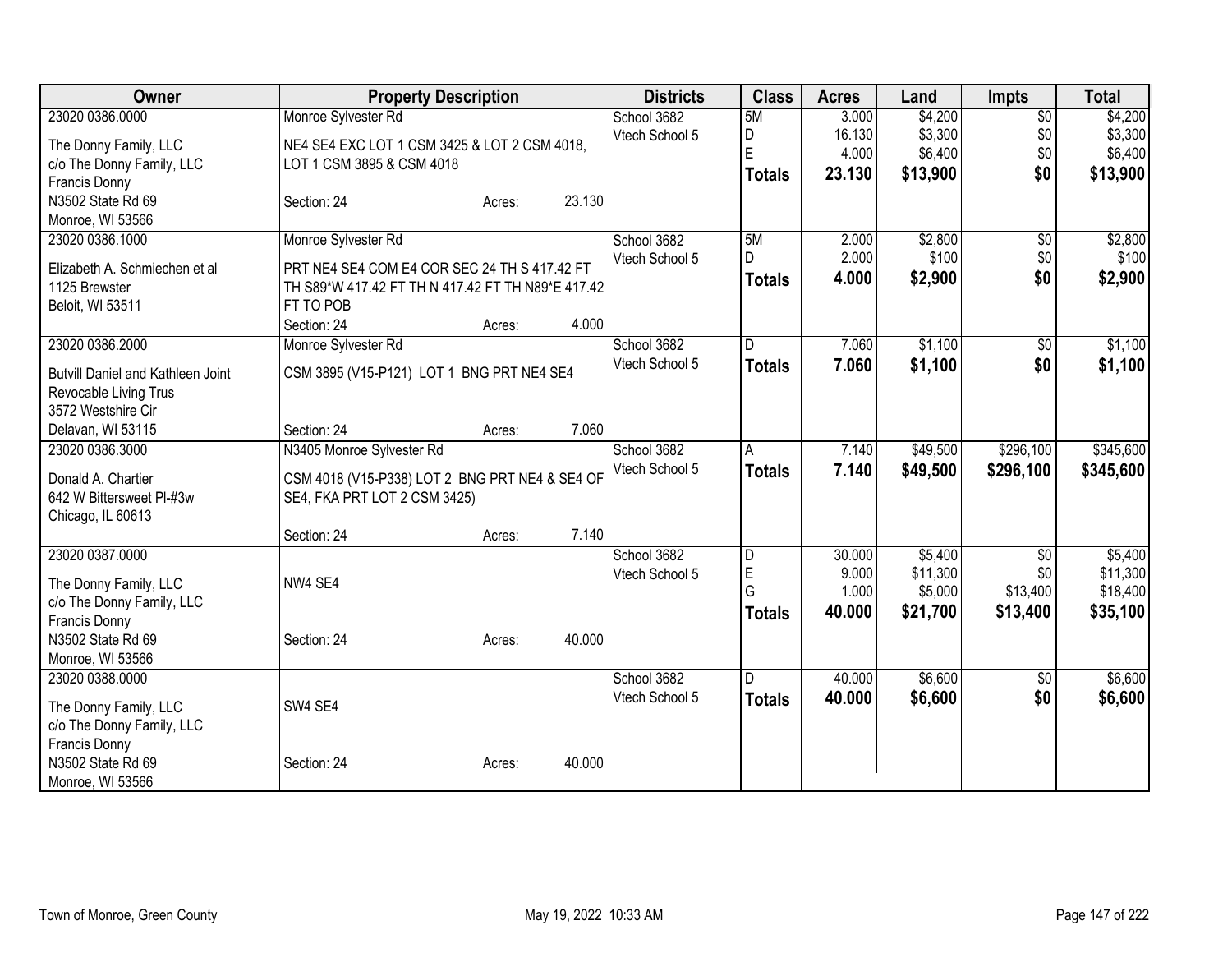| 23020 0389.0100<br>Monroe Sylvester Rd<br>1.810<br>\$300<br>School 3682<br>$\overline{30}$<br>D                                                                                    | \$300     |
|------------------------------------------------------------------------------------------------------------------------------------------------------------------------------------|-----------|
| Vtech School 5<br>1.810<br>\$300<br>\$0<br><b>Totals</b><br>CSM 5476 (V27-P122) PRT LOT 3 BNG PRT SE4 SE4<br>Patrick J. Doyle                                                      | \$300     |
| N3367 Monroe Sylvester Rd                                                                                                                                                          |           |
| Monroe, WI 53566                                                                                                                                                                   |           |
| 1.810<br>Section:<br>Acres:                                                                                                                                                        |           |
| 23020 0389.0200<br>Monroe Sylvester Rd<br>School 3682<br>5M<br>\$300<br>0.190<br>\$0                                                                                               | \$300     |
| 1.930<br>\$300<br>\$0<br>Vtech School 5<br>D<br>CSM 5476 (V27-P122) PRT LOT 4 BNG PRT SE4 SE4<br>The Donny Family, LLC                                                             | \$300     |
| 2.120<br>\$0<br>\$600<br><b>Totals</b><br>Francis Donny                                                                                                                            | \$600     |
| N3502 State Rd 69                                                                                                                                                                  |           |
| 2.120<br>Monroe, WI 53566<br>Section:<br>Acres:                                                                                                                                    |           |
| School 3682<br>\$169,900<br>23020 0389.1000<br>N3367 Monroe Sylvester Rd<br>4.160<br>\$45,800<br>A                                                                                 | \$215,700 |
| Vtech School 5<br><b>Totals</b><br>4.160<br>\$45,800<br>\$169,900<br>CSM 5476 (V27-P122) PRT LOT 3 BNG CSM 3425 LOT<br>Patrick J. Doyle                                            | \$215,700 |
| N3367 Monroe Sylvester Rd<br>3 & PRT SE4 SE4                                                                                                                                       |           |
| Monroe, WI 53566                                                                                                                                                                   |           |
| 4.160<br>Section: 24<br>Acres:                                                                                                                                                     |           |
| \$38,000<br>\$419,400<br>23020 0389.2000<br>N3311 Monroe Sylvester Rd<br>School 3682<br>5.000<br>A                                                                                 | \$457,400 |
| Vtech School 5<br>5.000<br>\$419,400<br><b>Totals</b><br>\$38,000                                                                                                                  | \$457,400 |
| Miller Irrevocable Trust Dated December<br>PRT SE4 SE4 COM SE COR SEC 24 TH N ALG E LN<br>3, 2018<br>417.42 FT TH S89*W 417.42 FT TH S 208.71 FT TH                                |           |
| c/o Miller Irrevocable Trust<br>S89*W 208.71 FT TH S 208.71 FT TO S LN SEC 24 TH                                                                                                   |           |
| Stephen Miller & Kyle Miller T<br>5.000<br>Section: 24<br>Acres:                                                                                                                   |           |
| N3311 Monroe Sylvester Rd                                                                                                                                                          |           |
| Monroe, WI 53566                                                                                                                                                                   |           |
| 23020 0389.3000<br>School 3682<br>X5<br>3.500<br>\$0<br>\$0                                                                                                                        | \$0       |
| \$0<br>\$0<br>Vtech School 5<br>3.500<br><b>Totals</b><br>Illinois Central Rr<br>SECTION 24<br>. ROW IN SEC 3.5A                                                                   | \$0       |
|                                                                                                                                                                                    |           |
|                                                                                                                                                                                    |           |
| 3.500<br>Section: 24<br>Acres:                                                                                                                                                     |           |
| 23020 0389.4000<br>N3353 Monroe Sylvester Rd<br>School 3682<br>\$254,400<br>5.070<br>\$50,200<br>A                                                                                 | \$304,600 |
| Vtech School 5<br>5.070<br>\$50,200<br><b>Totals</b><br>\$254,400<br>Guy T. Calkins<br>CSM 5476 (V27-P122) PRT LOT 4 BNG CSM 3425 LOT                                              | \$304,600 |
| Carol J. Calkins<br>4 & PRT SE4 SE4                                                                                                                                                |           |
| N3353 Monroe Sylvester Rd                                                                                                                                                          |           |
| 5.070<br>Monroe, WI 53566<br>Section: 24<br>Acres:                                                                                                                                 |           |
| 23020 0389.5000<br>\$2,500<br>School 3682<br>15.670<br>$\overline{D}$<br>$\overline{50}$                                                                                           | \$2,500   |
| F<br>5.000<br>\$14,000<br>\$0<br>Vtech School 5                                                                                                                                    | \$14,000  |
| The Donny Family, LLC<br>SE4 SE4 EXC CSM 4018 & CSM 5476; EXC COM SE<br>\$0<br>20.670<br>\$16,500<br><b>Totals</b><br>Francis Donny<br>COR SEC 24 TH N ALG E LN 417.42 FT TH S89*W | \$16,500  |
| N3502 State Rd 69<br>417.42 FT TH S 208.71 FT TH S89*W 208.71 FT TH S                                                                                                              |           |
| 20.670<br>Monroe, WI 53566<br>Section:<br>Acres:                                                                                                                                   |           |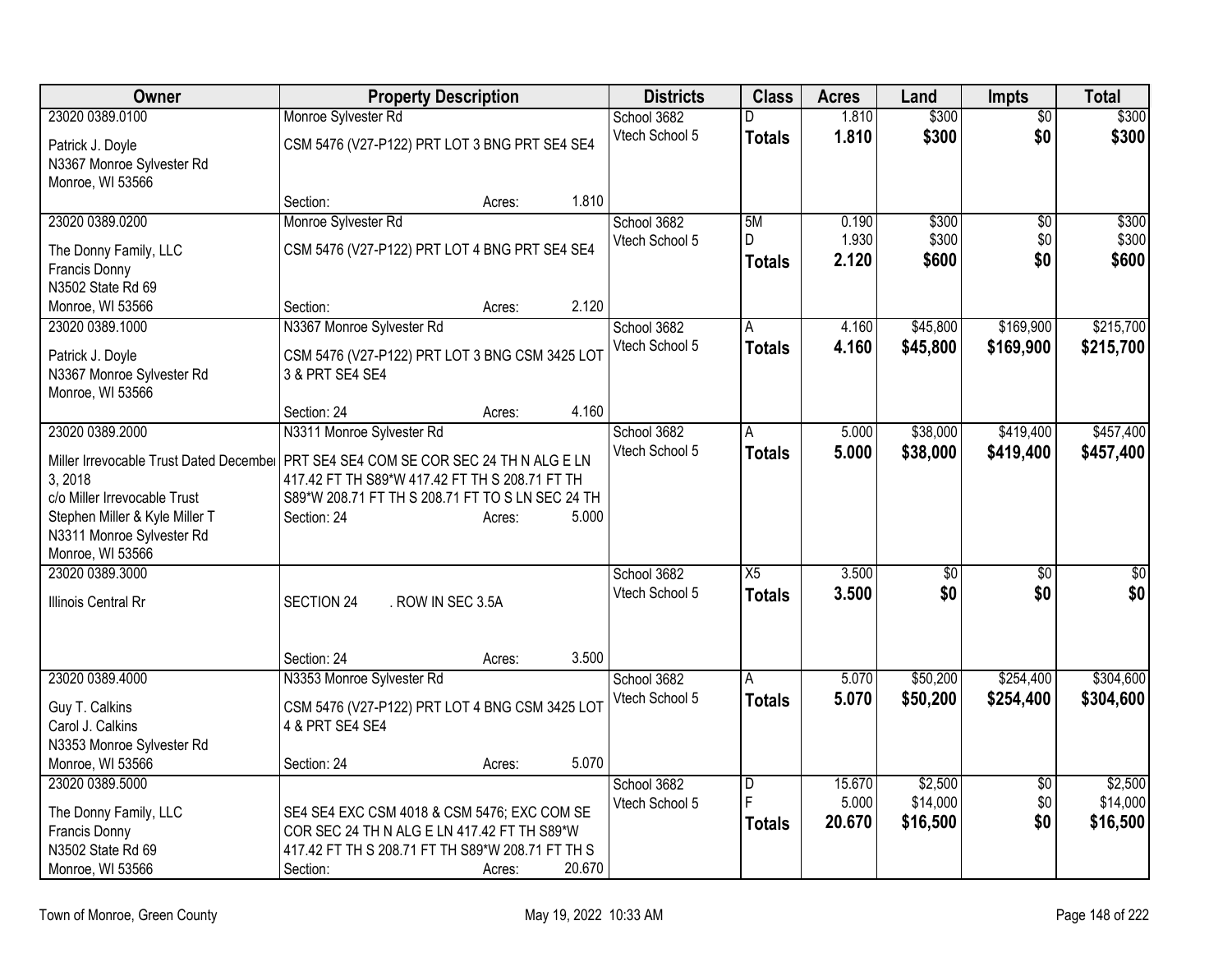| Owner                                                                  |                                          | <b>Property Description</b> |        | <b>Districts</b> | <b>Class</b>  | <b>Acres</b> | Land     | <b>Impts</b>    | <b>Total</b> |
|------------------------------------------------------------------------|------------------------------------------|-----------------------------|--------|------------------|---------------|--------------|----------|-----------------|--------------|
| 23020 0390.0000                                                        |                                          |                             |        | School 3682      |               | 32.000       | \$5,100  | $\overline{50}$ | \$5,100      |
| Weiss Eugene B and Carol A Revocable   NE4 NE4, EXC LOTS 1- 3 CSM 4224 |                                          |                             |        | Vtech School 5   | <b>Totals</b> | 32.000       | \$5,100  | \$0             | \$5,100      |
| Living Trust 5/6/2                                                     |                                          |                             |        |                  |               |              |          |                 |              |
| c/o Weiss Eugene and Carol Rev Lvg                                     |                                          |                             |        |                  |               |              |          |                 |              |
| Trust                                                                  | Section: 25                              | Acres:                      | 32.000 |                  |               |              |          |                 |              |
| W5291 County Rd Ff                                                     |                                          |                             |        |                  |               |              |          |                 |              |
| Monroe, WI 53566                                                       |                                          |                             |        |                  |               |              |          |                 |              |
| 23020 0390.1000                                                        | N3293 Monroe Sylvester Rd                |                             |        | School 3682      | A             | 2.670        | \$34,500 | \$35,000        | \$69,500     |
|                                                                        | CSM 4224 (V17-P29) LOT 1 BNG PRT NE4 NE4 |                             |        | Vtech School 5   | <b>Totals</b> | 2.670        | \$34,500 | \$35,000        | \$69,500     |
| Taylor E. Engelhart                                                    |                                          |                             |        |                  |               |              |          |                 |              |
| N3293 Monroe Sylvester Rd<br>Monroe, WI 53566                          |                                          |                             |        |                  |               |              |          |                 |              |
|                                                                        | Section: 25                              | Acres:                      | 2.670  |                  |               |              |          |                 |              |
| 23020 0390.1100                                                        | Monroe Sylvester Rd                      |                             |        | School 3682      | A             | 2.670        | \$34,500 | \$0             | \$34,500     |
|                                                                        |                                          |                             |        | Vtech School 5   |               | 2.670        |          | \$0             |              |
| Taylor E. Engelhart                                                    | CSM 4224 (V17-P29) LOT 2 BNG PRT NE4 NE4 |                             |        |                  | <b>Totals</b> |              | \$34,500 |                 | \$34,500     |
| N3293 Monroe Sylvester Rd                                              |                                          |                             |        |                  |               |              |          |                 |              |
| Monroe, WI 53566                                                       |                                          |                             |        |                  |               |              |          |                 |              |
|                                                                        | Section: 25                              | Acres:                      | 2.670  |                  |               |              |          |                 |              |
| 23020 0390.1200                                                        | N3233 Monroe Sylvester Rd                |                             |        | School 3682      | A             | 2.670        | \$34,500 | \$5,600         | \$40,100     |
| Brett W. Ritschard                                                     | CSM 4224 (V17-P29) LOT 3 BNG PRT NE4 NE4 |                             |        | Vtech School 5   | <b>Totals</b> | 2.670        | \$34,500 | \$5,600         | \$40,100     |
| Shelly J. Ritschard                                                    |                                          |                             |        |                  |               |              |          |                 |              |
| 2622 14th St                                                           |                                          |                             |        |                  |               |              |          |                 |              |
| Monroe, WI 53566                                                       | Section: 25                              | Acres:                      | 2.670  |                  |               |              |          |                 |              |
| 23020 0391.0000                                                        |                                          |                             |        | School 3682      | D             | 40.000       | \$6,000  | $\overline{50}$ | \$6,000      |
|                                                                        |                                          |                             |        | Vtech School 5   | <b>Totals</b> | 40.000       | \$6,000  | \$0             | \$6,000      |
| Weiss Eugene B and Carol A Revocable NW4 NE4                           |                                          |                             |        |                  |               |              |          |                 |              |
| Living Trust 5/6/2                                                     |                                          |                             |        |                  |               |              |          |                 |              |
| c/o Weiss Eugene and Carol Rev Lvg                                     |                                          |                             |        |                  |               |              |          |                 |              |
| Trust                                                                  | Section: 25                              | Acres:                      | 40.000 |                  |               |              |          |                 |              |
| W5291 County Rd Ff                                                     |                                          |                             |        |                  |               |              |          |                 |              |
| Monroe, WI 53566                                                       |                                          |                             |        |                  |               |              |          |                 |              |
| 23020 0392.0000                                                        |                                          |                             |        | School 3682      | D             | 39.000       | \$8,500  | \$0             | \$8,500      |
| Weiss Eugene B and Carol A Revocable SW4 NE4                           |                                          |                             |        | Vtech School 5   | E.            | 1.000        | \$100    | \$0             | \$100        |
| Living Trust 5/6/2                                                     |                                          |                             |        |                  | <b>Totals</b> | 40.000       | \$8,600  | \$0             | \$8,600      |
| c/o Weiss Eugene and Carol Rev Lvg                                     |                                          |                             |        |                  |               |              |          |                 |              |
| Trust                                                                  | Section: 25                              | Acres:                      | 40.000 |                  |               |              |          |                 |              |
| W5291 County Rd Ff                                                     |                                          |                             |        |                  |               |              |          |                 |              |
| Monroe, WI 53566                                                       |                                          |                             |        |                  |               |              |          |                 |              |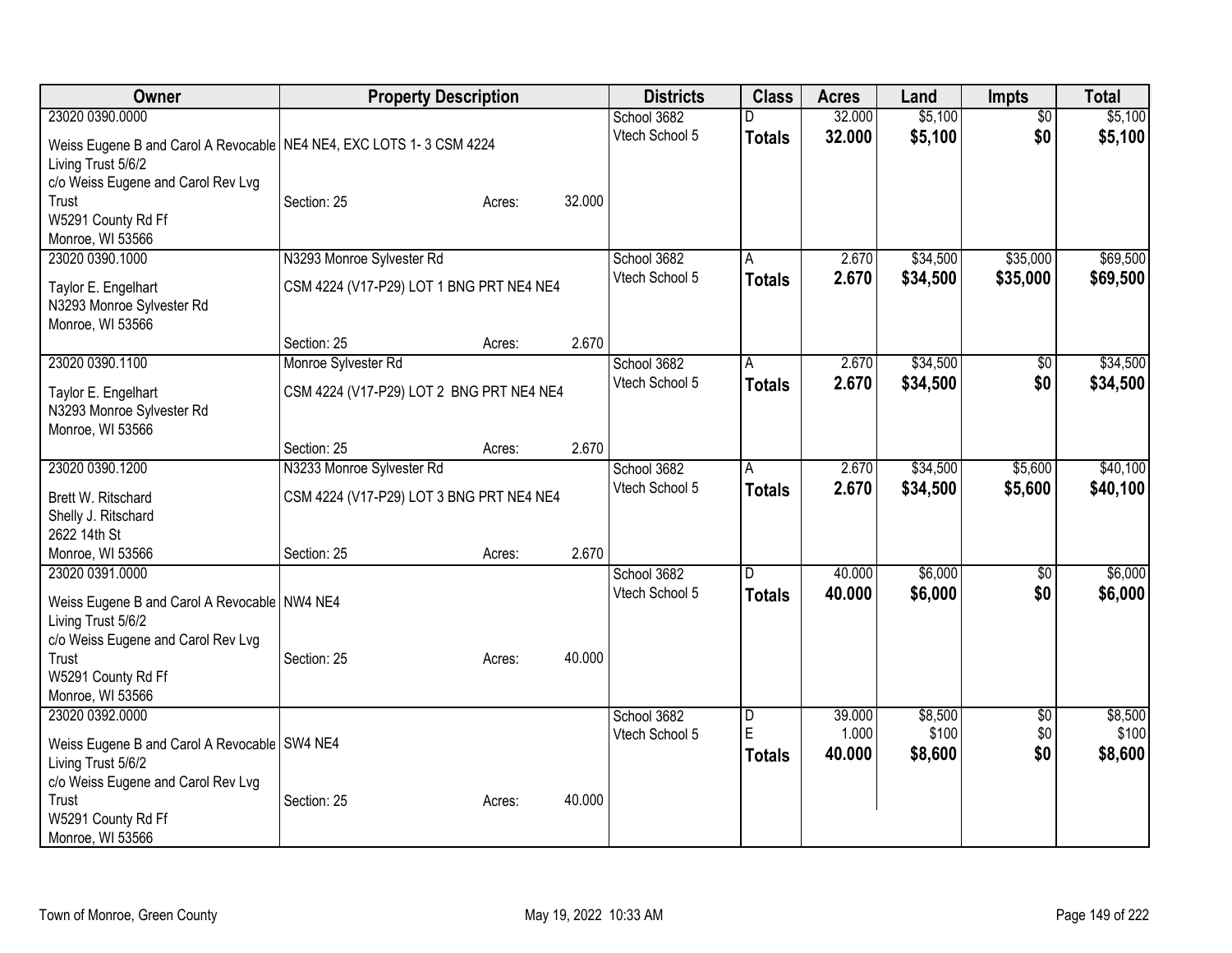| Owner                                                    | <b>Property Description</b>                   |        |        | <b>Districts</b> | <b>Class</b>            | <b>Acres</b> | Land     | Impts           | <b>Total</b> |
|----------------------------------------------------------|-----------------------------------------------|--------|--------|------------------|-------------------------|--------------|----------|-----------------|--------------|
| 23020 0393.0000                                          | N3181 Monroe Sylvester Rd                     |        |        | School 3682      | D                       | 38.761       | \$8,400  | $\overline{50}$ | \$8,400      |
| Weiss Eugene B and Carol A Revocable   SE4 NE4 EXC .239A |                                               |        |        | Vtech School 5   | G                       | 1.000        | \$18,000 | \$55,000        | \$73,000     |
| Living Trust 5/6/2                                       |                                               |        |        |                  | <b>Totals</b>           | 39.761       | \$26,400 | \$55,000        | \$81,400     |
| c/o Weiss Eugene and Carol Rev Lvg                       |                                               |        |        |                  |                         |              |          |                 |              |
| Trust                                                    | Section: 25                                   | Acres: | 39.761 |                  |                         |              |          |                 |              |
| W5291 County Rd Ff                                       |                                               |        |        |                  |                         |              |          |                 |              |
| Monroe, WI 53566                                         |                                               |        |        |                  |                         |              |          |                 |              |
| 23020 0393.1000                                          | State Highway 59                              |        |        | School 3682      | X2                      | 0.839        | \$0      | $\overline{50}$ | \$0          |
| State of Wisconsin Dot                                   | PRT SE4 NE4 FOR HWY CONT -. 239A; PRT SE4 SE4 |        |        | Vtech School 5   | <b>Totals</b>           | 0.839        | \$0      | \$0             | \$0          |
| c/o State of Wisconsin Dot                               | FOR HWY CONT.6A                               |        |        |                  |                         |              |          |                 |              |
|                                                          |                                               |        |        |                  |                         |              |          |                 |              |
|                                                          | Section: 25                                   | Acres: | 0.839  |                  |                         |              |          |                 |              |
| 23020 0394.0000                                          |                                               |        |        | School 3682      | D                       | 34.000       | \$6,400  | $\sqrt[6]{30}$  | \$6,400      |
| The Donny Family, LLC                                    | NE4 NW4                                       |        |        | Vtech School 5   | E                       | 6.000        | \$9,600  | \$0             | \$9,600      |
| c/o The Donny Family, LLC                                |                                               |        |        |                  | <b>Totals</b>           | 40.000       | \$16,000 | \$0             | \$16,000     |
| Francis Donny                                            |                                               |        |        |                  |                         |              |          |                 |              |
| N3502 State Rd 69                                        | Section: 25                                   | Acres: | 40.000 |                  |                         |              |          |                 |              |
| Monroe, WI 53566                                         |                                               |        |        |                  |                         |              |          |                 |              |
| 23020 0395.0000                                          |                                               |        |        | School 3682      | 5M                      | 2.000        | \$2,800  | $\overline{50}$ | \$2,800      |
| The Donny Family, LLC                                    | NW4 NW4                                       |        |        | Vtech School 5   | D                       | 31.000       | \$6,400  | \$0             | \$6,400      |
| c/o The Donny Family, LLC                                |                                               |        |        |                  | E                       | 7.000        | \$11,200 | \$0             | \$11,200     |
| Francis Donny                                            |                                               |        |        |                  | <b>Totals</b>           | 40.000       | \$20,400 | \$0             | \$20,400     |
| N3502 State Rd 69                                        | Section: 25                                   | Acres: | 40.000 |                  |                         |              |          |                 |              |
| Monroe, WI 53566                                         |                                               |        |        |                  |                         |              |          |                 |              |
| 23020 0396.0000                                          |                                               |        |        | School 3682      | $\overline{\mathsf{D}}$ | 39,000       | \$8,600  | $\overline{50}$ | \$8,600      |
| The Donny Family, LLC                                    | SW4 NW4                                       |        |        | Vtech School 5   | E                       | 1.000        | \$100    | \$0             | \$100        |
| c/o The Donny Family, LLC                                |                                               |        |        |                  | <b>Totals</b>           | 40.000       | \$8,700  | \$0             | \$8,700      |
| Francis Donny                                            |                                               |        |        |                  |                         |              |          |                 |              |
| N3502 State Rd 69                                        | Section: 25                                   | Acres: | 40.000 |                  |                         |              |          |                 |              |
| Monroe, WI 53566                                         |                                               |        |        |                  |                         |              |          |                 |              |
| 23020 0397.0000                                          |                                               |        |        | School 3682      | $\overline{\mathsf{D}}$ | 39.000       | \$8,500  | $\overline{50}$ | \$8,500      |
| The Donny Family, LLC                                    | SE4 NW4                                       |        |        | Vtech School 5   | E                       | 1.000        | \$100    | \$0             | \$100        |
| c/o The Donny Family, LLC                                |                                               |        |        |                  | <b>Totals</b>           | 40.000       | \$8,600  | \$0             | \$8,600      |
| Francis Donny                                            |                                               |        |        |                  |                         |              |          |                 |              |
| N3502 State Rd 69                                        | Section: 25                                   | Acres: | 40.000 |                  |                         |              |          |                 |              |
| Monroe, WI 53566                                         |                                               |        |        |                  |                         |              |          |                 |              |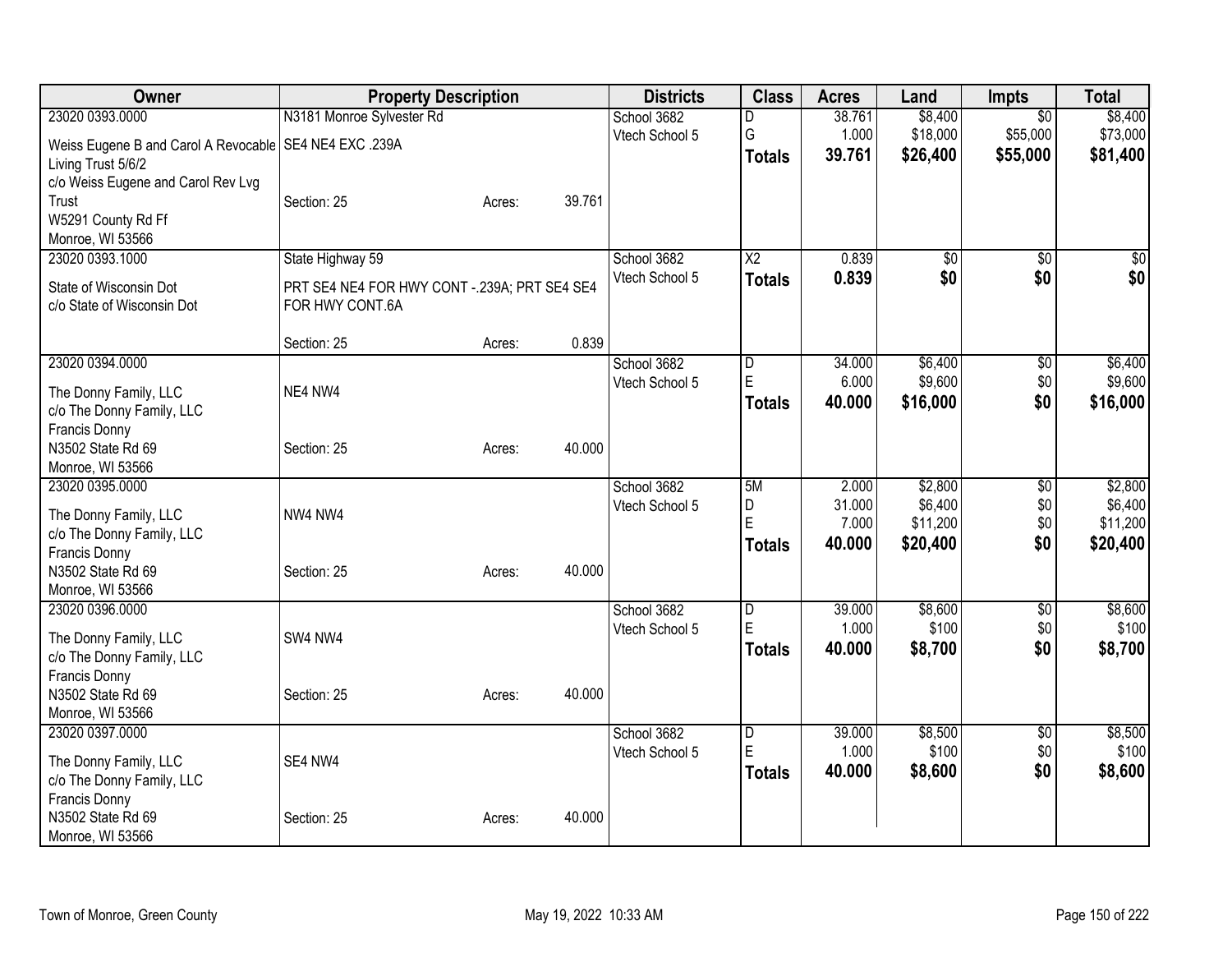| Owner                                           | <b>Property Description</b>                     | <b>Districts</b>              | <b>Class</b>            | <b>Acres</b>    | Land             | <b>Impts</b>      | <b>Total</b>     |
|-------------------------------------------------|-------------------------------------------------|-------------------------------|-------------------------|-----------------|------------------|-------------------|------------------|
| 23020 0398.0000                                 | County Road Dr                                  | School 3682                   | D                       | 39.000          | \$8,000          | $\overline{30}$   | \$8,000          |
| Wyss Curtis W & Susan J Trust Dated             | NE4 SW4                                         | Vtech School 5                | E                       | 1.000           | \$100            | \$0               | \$100            |
| August 19, 2016                                 |                                                 |                               | <b>Totals</b>           | 40.000          | \$8,100          | \$0               | \$8,100          |
| c/o Wyss Curtis W & Susan J Trust               |                                                 |                               |                         |                 |                  |                   |                  |
| W5198 Weiss Ln                                  | 40.000<br>Section: 25<br>Acres:                 |                               |                         |                 |                  |                   |                  |
| Monroe, WI 53566                                |                                                 |                               |                         |                 |                  |                   |                  |
| 23020 0399.0000                                 | County Road Dr                                  | School 3682                   | $\overline{D}$          | 12.000          | \$2,600          | $\overline{50}$   | \$2,600          |
| Wyss Curtis W & Susan J Trust Dated             | E 13.3A NW4 SW4                                 | Vtech School 5                | $\overline{\mathsf{E}}$ | 1.300           | \$1,400          | \$0               | \$1,400          |
| August 19, 2016                                 |                                                 |                               | <b>Totals</b>           | 13.300          | \$4,000          | \$0               | \$4,000          |
| c/o Wyss Curtis W & Susan J Trust               |                                                 |                               |                         |                 |                  |                   |                  |
| W5198 Weiss Ln                                  | 13.300<br>Section: 25<br>Acres:                 |                               |                         |                 |                  |                   |                  |
| Monroe, WI 53566                                |                                                 |                               |                         |                 |                  |                   |                  |
| 23020 0400.0000                                 |                                                 | School 3682                   | $\Gamma$                | 9.452           | \$1,800          | $\overline{50}$   | \$1,800          |
| Wyss Curtis W & Susan J Trust Dated             | E 13.37A SW4 SW4 EXC CSM 1367 LOT 1             | Vtech School 5                | <b>Totals</b>           | 9.452           | \$1,800          | \$0               | \$1,800          |
| August 19, 2016                                 |                                                 |                               |                         |                 |                  |                   |                  |
| c/o Wyss Curtis W & Susan J Trust               |                                                 |                               |                         |                 |                  |                   |                  |
| W5198 Weiss Ln                                  | 9.452<br>Section: 25<br>Acres:                  |                               |                         |                 |                  |                   |                  |
| Monroe, WI 53566                                |                                                 |                               |                         |                 |                  |                   |                  |
| 23020 0400.0100                                 | W5198 Weiss Ln                                  | School 3682                   | A                       | 3.919           | \$44,600         | \$174,200         | \$218,800        |
| Wyss Curtis W & Susan J Trust Dated             | CSM 1367 (V4-P287) LOT 1 BNG E PRT SW4 SW4      | Vtech School 5                | <b>Totals</b>           | 3.919           | \$44,600         | \$174,200         | \$218,800        |
| August 19, 2016                                 |                                                 |                               |                         |                 |                  |                   |                  |
| c/o Wyss Curtis W & Susan J Trust               |                                                 |                               |                         |                 |                  |                   |                  |
| W5198 Weiss Ln                                  | 3.919<br>Section: 25<br>Acres:                  |                               |                         |                 |                  |                   |                  |
| Monroe, WI 53566                                |                                                 |                               |                         |                 |                  |                   |                  |
| 23020 0401.0000                                 | W5178 Weiss Ln                                  | School 3682<br>Vtech School 5 | D<br>E                  | 38.500<br>0.500 | \$7,700<br>\$100 | $\sqrt{6}$<br>\$0 | \$7,700<br>\$100 |
| Wyss Curtis W & Susan J Trust Dated             | SE4 SW4 EXC COM S4 COR SEC 25 TH N0*E 33.23 FT  |                               | G                       | 1.000           | \$5,000          | \$46,000          | \$51,000         |
| August 19, 2016                                 | POB TH N89*W 11.14 FT TH N0*E 171.13 FT TH N5*E |                               | <b>Totals</b>           | 40.000          | \$12,800         | \$46,000          | \$58,800         |
| c/o Wyss Curtis W & Susan J Trust               | 132.50 FT TH S0*W 303.14 FT POB -. 06A          |                               |                         |                 |                  |                   |                  |
| W5198 Weiss Ln                                  | 40.000<br>Section: 25<br>Acres:                 |                               |                         |                 |                  |                   |                  |
| Monroe, WI 53566<br>23020 0402.0000             |                                                 | School 3682                   |                         | 29.000          | \$6,300          |                   | \$6,300          |
|                                                 | State Highway 59                                | Vtech School 5                | $\overline{D}$<br>E     | 1.690           | \$1,200          | \$0<br>\$0        | \$1,200          |
| Goebel Living Trust Dated January 3,            | NE4 SE4 EXC CSM 951 (V3-P121) LOT 1 & EXC HWY   |                               | G                       | 1.000           | \$5,000          | \$4,100           | \$9,100          |
| 2018                                            | CONV (V1-HC-P100 & V65-P478, & V383-P718)       |                               | <b>Totals</b>           | 31.690          | \$12,500         | \$4,100           | \$16,600         |
| c/o Goebel Living Trust                         |                                                 |                               |                         |                 |                  |                   |                  |
| Randy & Nicolet Goebel Trustee<br>W8366 Pilz Rd | 31.690<br>Section: 25<br>Acres:                 |                               |                         |                 |                  |                   |                  |
| Browntown, WI 53522                             |                                                 |                               |                         |                 |                  |                   |                  |
|                                                 |                                                 |                               |                         |                 |                  |                   |                  |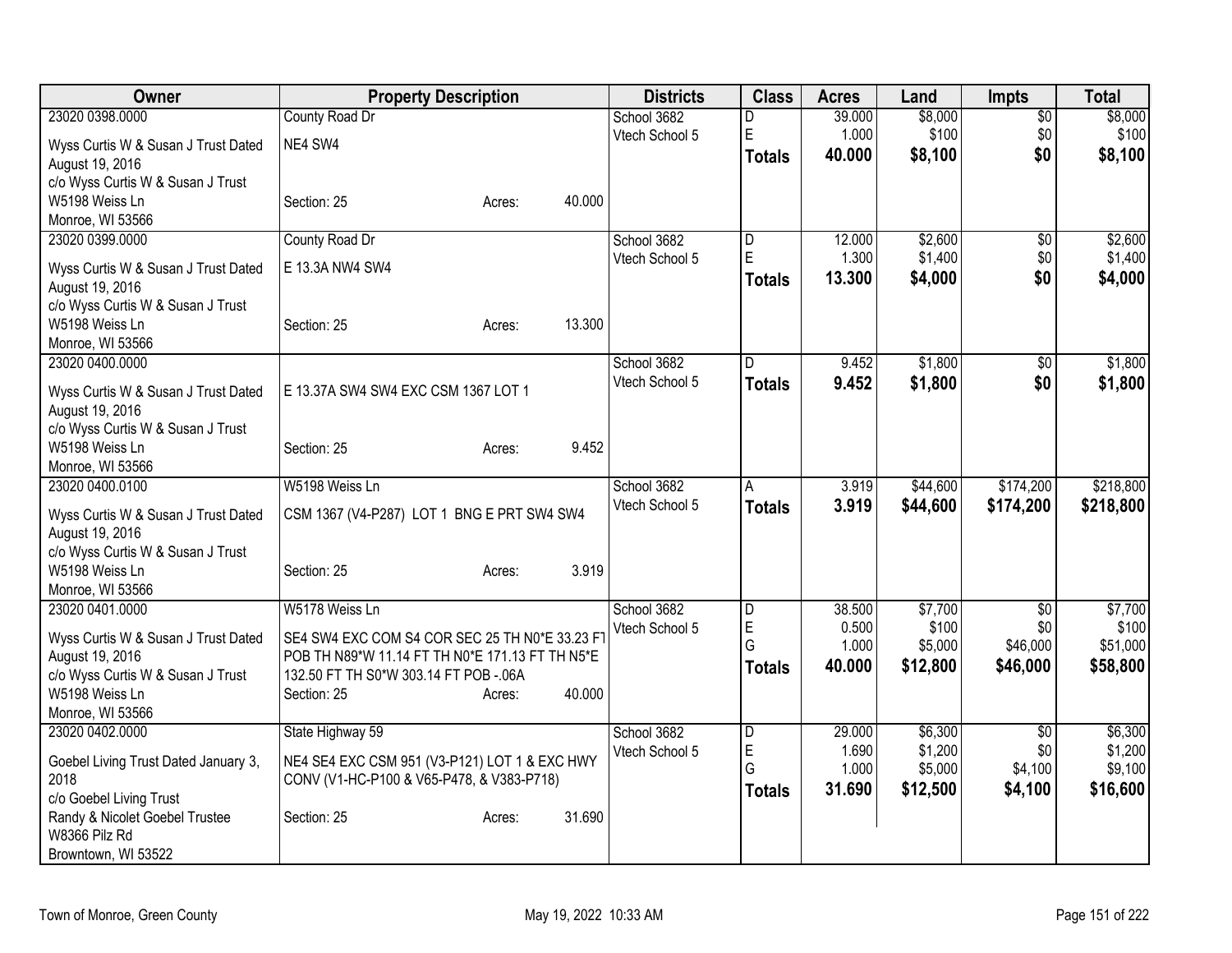| Owner                                                       | <b>Property Description</b>                     |        |        | <b>Districts</b> | <b>Class</b>  | <b>Acres</b> | Land     | <b>Impts</b>    | <b>Total</b> |
|-------------------------------------------------------------|-------------------------------------------------|--------|--------|------------------|---------------|--------------|----------|-----------------|--------------|
| 23020 0402.1000                                             | County Road Dr                                  |        |        | School 3682      | D             | 5.000        | \$1,100  | $\overline{50}$ | \$1,100      |
| R Becker Trust Dated January 11, 2022                       | W 5A NE4 SE4                                    |        |        | Vtech School 5   | <b>Totals</b> | 5.000        | \$1,100  | \$0             | \$1,100      |
| c/o R Becker Trust                                          |                                                 |        |        |                  |               |              |          |                 |              |
| W5096 State Rd 59                                           |                                                 |        |        |                  |               |              |          |                 |              |
| Monroe, WI 53566                                            | Section: 25                                     | Acres: | 5.000  |                  |               |              |          |                 |              |
| 23020 0402.2000                                             | N3073 State Hwy 59                              |        |        | School 3682      | X5            | 3.310        | \$0      | $\overline{50}$ | \$0          |
|                                                             |                                                 |        |        | Vtech School 5   | <b>Totals</b> | 3.310        | \$0      | \$0             | \$0          |
| Jehovah's Witnesses Inc                                     | CSM 951 (V3-P121) LOT 1 BNG PRT NE4 SE4EXEMPT   |        |        |                  |               |              |          |                 |              |
| c/o Jehovah's Witnesses, Inc.                               |                                                 |        |        |                  |               |              |          |                 |              |
| C/O David Hauser Secr                                       |                                                 |        |        |                  |               |              |          |                 |              |
| 1005 16th St                                                | Section: 25                                     | Acres: | 3.310  |                  |               |              |          |                 |              |
| Monroe, WI 53566                                            |                                                 |        |        |                  |               |              |          |                 |              |
| 23020 0403.0000                                             | County Road Dr                                  |        |        | School 3682      | D             | 40.000       | \$8,400  | $\sqrt{6}$      | \$8,400      |
| R Becker Trust Dated January 11, 2022                       | NW4 SE4                                         |        |        | Vtech School 5   | <b>Totals</b> | 40.000       | \$8,400  | \$0             | \$8,400      |
| c/o R Becker Trust                                          |                                                 |        |        |                  |               |              |          |                 |              |
| W5096 State Rd 59                                           |                                                 |        |        |                  |               |              |          |                 |              |
| Monroe, WI 53566                                            | Section: 25                                     | Acres: | 40.000 |                  |               |              |          |                 |              |
| 23020 0404.0000                                             |                                                 |        |        | School 3682      | D             | 8.000        | \$1,700  | \$0             | \$1,700      |
|                                                             |                                                 |        |        | Vtech School 5   | <b>Totals</b> | 8.000        | \$1,700  | \$0             | \$1,700      |
| R Becker Trust Dated January 11, 2022<br>c/o R Becker Trust | NW 8A SW4 SE4                                   |        |        |                  |               |              |          |                 |              |
| W5096 State Rd 59                                           |                                                 |        |        |                  |               |              |          |                 |              |
| Monroe, WI 53566                                            | Section: 25                                     | Acres: | 8.000  |                  |               |              |          |                 |              |
| 23020 0404.1000                                             | W5096 State Hwy 59                              |        |        | School 3682      |               | 1.000        | \$30,000 | \$123,800       | \$153,800    |
|                                                             |                                                 |        |        | Vtech School 5   | A<br>lD.      | 7.000        | \$1,800  | \$0             | \$1,800      |
| R Becker Trust Dated January 11, 2022                       | PRT SE4 SW4 & SW4 SE4 COM S4 COR SEC 25 TH      |        |        |                  |               | 8.000        | \$31,800 | \$123,800       | \$155,600    |
| c/o R Becker Trust                                          | N0*E 33.23 FT TO POB TH N89*W 11.14 FT TH N0*E  |        |        |                  | <b>Totals</b> |              |          |                 |              |
| W5096 State Rd 59                                           | 171.13 FT TH N5*E 132.50 FT TO E LN SW4 TH S0*W |        |        |                  |               |              |          |                 |              |
| Monroe, WI 53566                                            | Section: 25                                     | Acres: | 8.000  |                  |               |              |          |                 |              |
| 23020 0404.2100                                             | W5032 State Hwy 59                              |        |        | School 3682      | A             | 2.030        | \$35,200 | \$107,600       | \$142,800    |
| Bryan L. Strommen                                           | CSM 4387 (V18-P80) LOT 1 BNG PRT SW4 SE4        |        |        | Vtech School 5   | <b>Totals</b> | 2.030        | \$35,200 | \$107,600       | \$142,800    |
| W5032 State Rd 59                                           |                                                 |        |        |                  |               |              |          |                 |              |
| Monroe, WI 53566                                            |                                                 |        |        |                  |               |              |          |                 |              |
|                                                             | Section: 25                                     | Acres: | 2.030  |                  |               |              |          |                 |              |
| 23020 0404.2110                                             | State Highway 59                                |        |        | School 3682      | D.            | 2.260        | \$500    | $\overline{50}$ | \$500        |
|                                                             |                                                 |        |        | Vtech School 5   | <b>Totals</b> | 2.260        | \$500    | \$0             | \$500        |
| R Becker Trust Dated January 11, 2022                       | CSM 4387 (V18-P80) LOT 2 BNG PRT SW4 SE4 EXC    |        |        |                  |               |              |          |                 |              |
| c/o R Becker Trust                                          | CSM 321 (V1-P331) LOT 1                         |        |        |                  |               |              |          |                 |              |
| W5096 State Rd 59                                           |                                                 |        |        |                  |               |              |          |                 |              |
| Monroe, WI 53566                                            | Section: 25                                     | Acres: | 2.260  |                  |               |              |          |                 |              |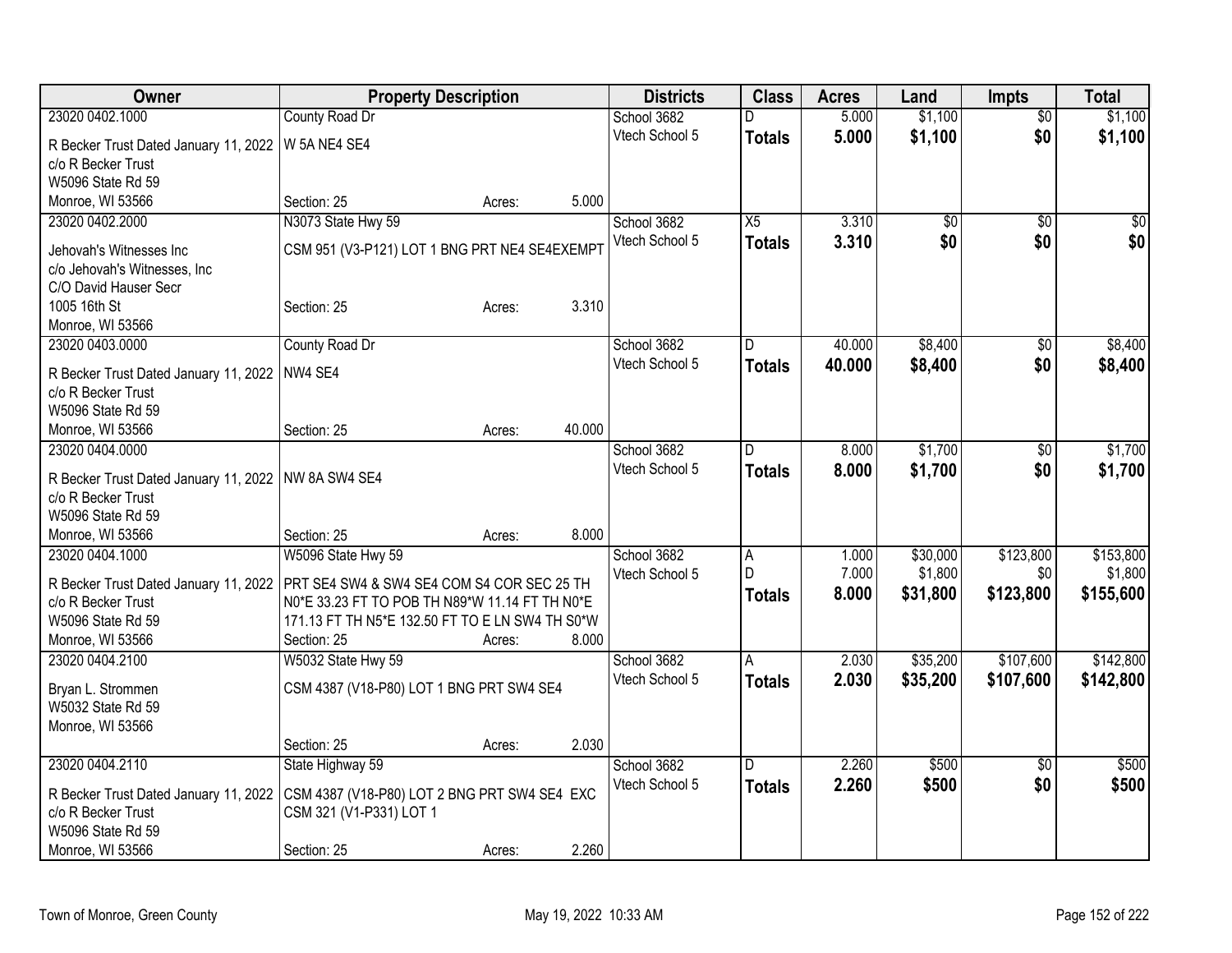| Owner                                           | <b>Property Description</b>                                       |        |        | <b>Districts</b>              | <b>Class</b>   | <b>Acres</b> | Land     | <b>Impts</b>    | <b>Total</b> |
|-------------------------------------------------|-------------------------------------------------------------------|--------|--------|-------------------------------|----------------|--------------|----------|-----------------|--------------|
| 23020 0404.2200                                 |                                                                   |        |        | School 3682                   | D              | 8.000        | \$1,700  | $\overline{50}$ | \$1,700      |
| R Becker Trust Dated January 11, 2022           | CSM 3936 (V15-P191) LOT 1 BNG PRT NE4, SE4,                       |        |        | Vtech School 5                | $\mathsf E$    | 2.000        | \$200    | \$0             | \$200        |
| c/o R Becker Trust                              | SW4, & NW4 OF SE4 EXC CSM 321 (V1-P331) LOT 1                     |        |        |                               | <b>Totals</b>  | 10.000       | \$1,900  | \$0             | \$1,900      |
| W5096 State Rd 59                               |                                                                   |        |        |                               |                |              |          |                 |              |
| Monroe, WI 53566                                | Section: 25                                                       | Acres: | 10.000 |                               |                |              |          |                 |              |
| 23020 0404.2300                                 | State Highway 59                                                  |        |        | School 3682                   | E              | 6.400        | \$10,300 | \$0             | \$10,300     |
| Barton C. Jackson                               | CSM 5166 (V24-P188) LOT 1 BNG PRT SW4 & SE4 OF                    |        |        | Vtech School 5                | <b>Totals</b>  | 6.400        | \$10,300 | \$0             | \$10,300     |
| 1409 SW Cherokee Strip                          | SE4                                                               |        |        |                               |                |              |          |                 |              |
| Blue Springs, MO 64015                          |                                                                   |        |        |                               |                |              |          |                 |              |
|                                                 | Section: 25                                                       | Acres: | 6.400  |                               |                |              |          |                 |              |
| 23020 0404.2400                                 | W5028 State Hwy 59                                                |        |        | School 3682                   | A              | 3.410        | \$42,100 | \$329,200       | \$371,300    |
| Joshua R. Foulker                               | CSM 5166 (V24-P188) LOT 2 BNG PRT SW4 SE4                         |        |        | Vtech School 5                | Totals         | 3.410        | \$42,100 | \$329,200       | \$371,300    |
| Carrie L. Jackson-Foulker                       |                                                                   |        |        |                               |                |              |          |                 |              |
| W5028 State Rd 59                               |                                                                   |        |        |                               |                |              |          |                 |              |
| Monroe, WI 53566                                | Section: 25                                                       | Acres: | 3.410  |                               |                |              |          |                 |              |
| 23020 0405.0000                                 |                                                                   |        |        | School 3682                   | D              | 13.000       | \$2,900  | \$0             | \$2,900      |
|                                                 |                                                                   |        |        | Vtech School 5                | E              | 15.940       | \$21,600 | \$0             | \$21,600     |
| Goebel Living Trust Dated January 3,            | SE4 SE4 EXC CSM 1544 (V42-P1) LOT 1 & EXC HWY                     |        |        |                               | <b>Totals</b>  | 28.940       | \$24,500 | \$0             | \$24,500     |
| 2018<br>c/o Goebel Living Trust                 | CONV (V1-HC-P100 & V65-P478, & V383-P718)                         |        |        |                               |                |              |          |                 |              |
| Randy & Nicolet Goebel Trustee                  | Section: 25                                                       | Acres: | 28.940 |                               |                |              |          |                 |              |
| W8366 Pilz Rd                                   |                                                                   |        |        |                               |                |              |          |                 |              |
| Browntown, WI 53522                             |                                                                   |        |        |                               |                |              |          |                 |              |
| 23020 0405.0100                                 | N2927 Monroe Sylvester Rd                                         |        |        | School 3682                   | A              | 6.760        | \$54,400 | \$86,200        | \$140,600    |
|                                                 |                                                                   |        |        | Vtech School 5                | <b>Totals</b>  | 6.760        | \$54,400 | \$86,200        | \$140,600    |
| Jeffrey L. Hartwig<br>N2927 Monroe Sylvester Rd | CSM 1580 (V5-P92) PRT LOT 1 BNG PRT SE4 SE4<br>EXC LOT 1 CSM 2596 |        |        |                               |                |              |          |                 |              |
| Monroe, WI 53566                                |                                                                   |        |        |                               |                |              |          |                 |              |
|                                                 | Section: 25                                                       | Acres: | 6.760  |                               |                |              |          |                 |              |
| 23020 0405.0200                                 | W4958 Greenbush Rd                                                |        |        | School 3682                   | A              | 3.090        | \$40,500 | \$184,500       | \$225,000    |
|                                                 |                                                                   |        |        | Vtech School 5                | Totals         | 3.090        | \$40,500 | \$184,500       | \$225,000    |
| David L. Bischoff                               | CSM 2596 (V9-P65) LOT 1 BNG PRT LOT 1 CSM 1580                    |        |        |                               |                |              |          |                 |              |
| W5060 Round Grove Rd                            | IN SE4 SE4                                                        |        |        |                               |                |              |          |                 |              |
| Monroe, WI 53566                                |                                                                   |        |        |                               |                |              |          |                 |              |
| 23020 0405.1000                                 | Section: 25<br>N2929 State Hwy 59                                 | Acres: | 3.090  |                               |                | 3.410        | \$42,100 | \$146,200       | \$188,300    |
|                                                 |                                                                   |        |        | School 3682<br>Vtech School 5 | $\overline{A}$ |              |          |                 |              |
| Ronald J. Lestarge                              | CSM 1544 (V5-P43) LOT 1 BNG PRT SE4 SE4                           |        |        |                               | Totals         | 3.410        | \$42,100 | \$146,200       | \$188,300    |
| Donna R. Lestarge                               |                                                                   |        |        |                               |                |              |          |                 |              |
| N2929 State Rd 59                               |                                                                   |        |        |                               |                |              |          |                 |              |
| Monroe, WI 53566                                | Section: 25                                                       | Acres: | 3.410  |                               |                |              |          |                 |              |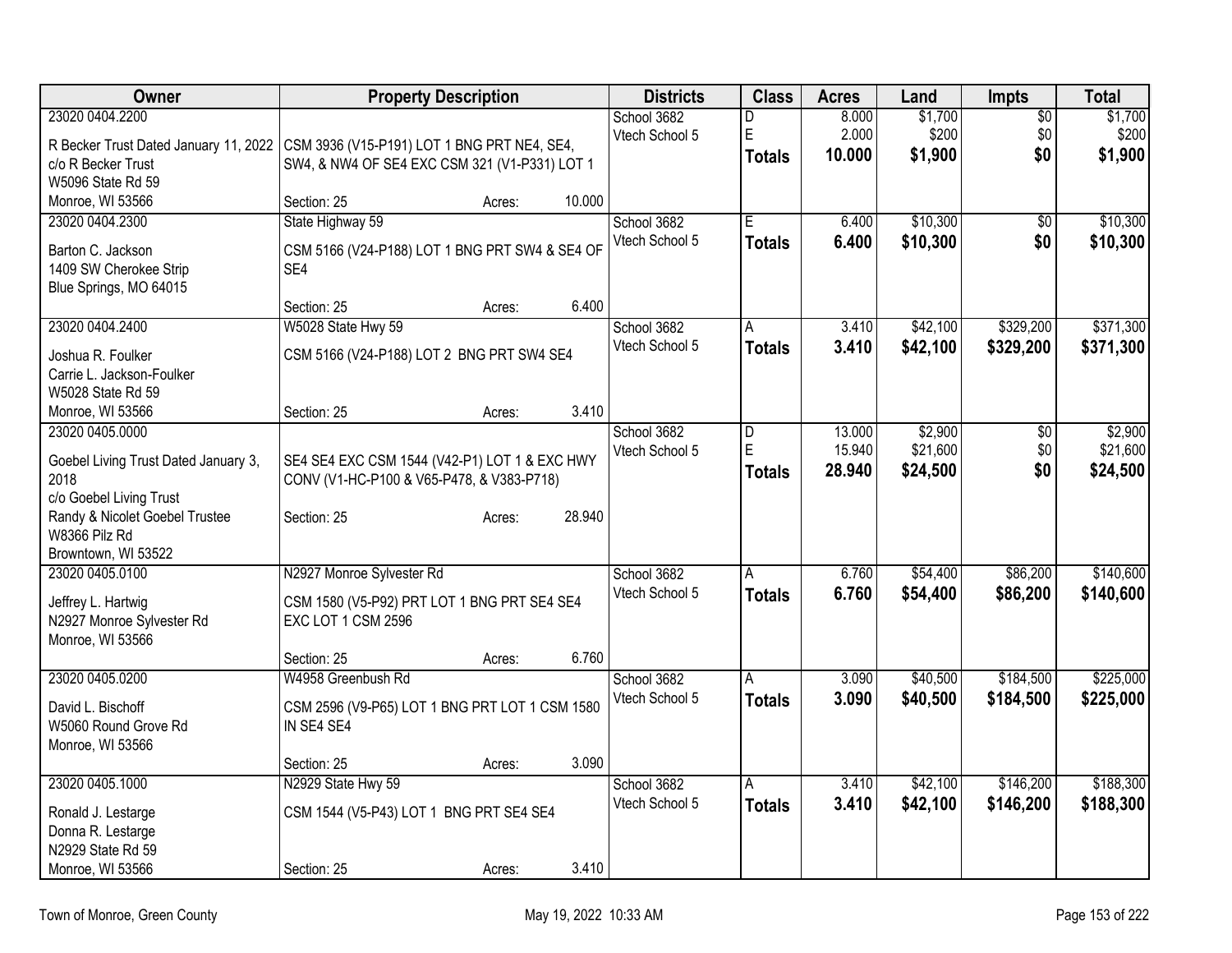| Owner                                    | <b>Property Description</b>                    |        |        | <b>Districts</b> | <b>Class</b>            | <b>Acres</b> | Land             | <b>Impts</b>        | <b>Total</b>     |
|------------------------------------------|------------------------------------------------|--------|--------|------------------|-------------------------|--------------|------------------|---------------------|------------------|
| 23020 0406.0000                          |                                                |        |        | School 3682      | D                       | 20.000       | \$4,400          | $\sqrt{$0}$         | \$4,400          |
| The Donny Family, LLC                    | FR NE4 NE4 E OF RR                             |        |        | Vtech School 5   | E                       | 1.600        | \$2,600          | \$0                 | \$2,600          |
| c/o The Donny Family, LLC                |                                                |        |        |                  | <b>Totals</b>           | 21.600       | \$7,000          | \$0                 | \$7,000          |
| Francis Donny                            |                                                |        |        |                  |                         |              |                  |                     |                  |
| N3502 State Rd 69                        | Section: 26                                    | Acres: | 21.600 |                  |                         |              |                  |                     |                  |
| Monroe, WI 53566                         |                                                |        |        |                  |                         |              |                  |                     |                  |
| 23020 0406.1000                          |                                                |        |        | School 3682      | 5M                      | 0.790        | \$1,100          | \$0                 | \$1,100          |
|                                          |                                                |        |        | Vtech School 5   | D                       | 17.000       | \$3,700          | \$0                 | \$3,700          |
| Daniel R. Rieder                         | N 1650 FT OF NE4 LYG W OR RR LYG IN NE4 NE4    |        |        |                  | <b>Totals</b>           | 17.790       | \$4,800          | \$0                 | \$4,800          |
| Angela C. Rieder                         |                                                |        |        |                  |                         |              |                  |                     |                  |
| W5478 County Road Dr                     |                                                |        |        |                  |                         |              |                  |                     |                  |
| Monroe, WI 53566                         | Section: 26                                    | Acres: | 17.790 |                  |                         |              |                  |                     |                  |
| 23020 0406.1100                          |                                                |        |        | School 3682      | ID.                     | 1.000        | \$200            | \$0                 | \$200            |
| Daniel R. Rieder                         | PRT SE4 NE4 LYG W OF RR                        |        |        | Vtech School 5   | <b>Totals</b>           | 1.000        | \$200            | \$0                 | \$200            |
| Angela C. Rieder                         |                                                |        |        |                  |                         |              |                  |                     |                  |
| W5478 County Road Dr                     |                                                |        |        |                  |                         |              |                  |                     |                  |
| Monroe, WI 53566                         | Section: 26                                    | Acres: | 1.000  |                  |                         |              |                  |                     |                  |
| 23020 0407.0000                          |                                                |        |        | School 3682      | $\overline{\mathsf{D}}$ | 37.000       | \$7,900          | \$0                 | \$7,900          |
|                                          |                                                |        |        | Vtech School 5   | E                       | 3.000        | \$3,300          | \$0                 | \$3,300          |
| Daniel R. Rieder                         | NW4 NE4                                        |        |        |                  | <b>Totals</b>           | 40.000       | \$11,200         | \$0                 | \$11,200         |
| Angela C. Rieder                         |                                                |        |        |                  |                         |              |                  |                     |                  |
| W5478 County Road Dr<br>Monroe, WI 53566 |                                                |        | 40.000 |                  |                         |              |                  |                     |                  |
| 23020 0408.0000                          | Section: 26                                    | Acres: |        | School 3682      |                         | 15.000       |                  |                     |                  |
|                                          | W5478 County Hwy Dr                            |        |        | Vtech School 5   | D<br>E                  | 1.330        | \$3,300<br>\$200 | $\sqrt[6]{}$<br>\$0 | \$3,300<br>\$200 |
| Daniel R. Rieder                         | PRT N 1650 FT NE4 LYING W ROW RR IN SW4 NE4 -  |        |        |                  | G                       | 1.000        | \$18,000         | \$142,700           | \$160,700        |
| Angela C. Rieder                         | CONT 10.0A M/L; ALSO COM CTR SEC 26 TH N0*E    |        |        |                  |                         | 17.330       | \$21,500         | \$142,700           | \$164,200        |
| W5478 County Road Dr                     | 34 FT TH N0*E 209.4 TH S88*E 211.1 FT TH S0*E  |        |        |                  | <b>Totals</b>           |              |                  |                     |                  |
| Monroe, WI 53566                         | Section: 26                                    | Acres: | 17.330 |                  |                         |              |                  |                     |                  |
| 23020 0408.0100                          | W5478 County Road Dr                           |        |        | School 3682      | $\overline{\mathsf{D}}$ | 19.450       | \$4,200          | $\overline{50}$     | \$4,200          |
| Daniel R. Rieder                         | PRT SW4 NE4 LYG W RR, EXC N 320 FT & EXC S 245 |        |        | Vtech School 5   | G                       | 2.000        | \$7,500          | \$254,000           | \$261,500        |
| Angela C. Rieder                         | FT.                                            |        |        |                  | <b>Totals</b>           | 21.450       | \$11,700         | \$254,000           | \$265,700        |
| W5478 County Road Dr                     |                                                |        |        |                  |                         |              |                  |                     |                  |
| Monroe, WI 53566                         | Section: 26                                    | Acres: | 21.450 |                  |                         |              |                  |                     |                  |
| 23020 0408.1000                          | W5490 County Hwy Dr                            |        |        | School 3682      | A                       | 1.220        | \$31,100         | \$143,900           | \$175,000        |
|                                          |                                                |        |        | Vtech School 5   | <b>Totals</b>           | 1.220        | \$31,100         | \$143,900           | \$175,000        |
| Gale A. Gohlke                           | CSM 5102 (V24-P28) LOT 1 BNG PRT SE4 NW4 &     |        |        |                  |                         |              |                  |                     |                  |
| Carolyn J. Gohlke                        | PRT SW4 NE4                                    |        |        |                  |                         |              |                  |                     |                  |
| W5490 County Road Dr                     |                                                |        |        |                  |                         |              |                  |                     |                  |
| Monroe, WI 53566                         | Section: 26                                    | Acres: | 1.220  |                  |                         |              |                  |                     |                  |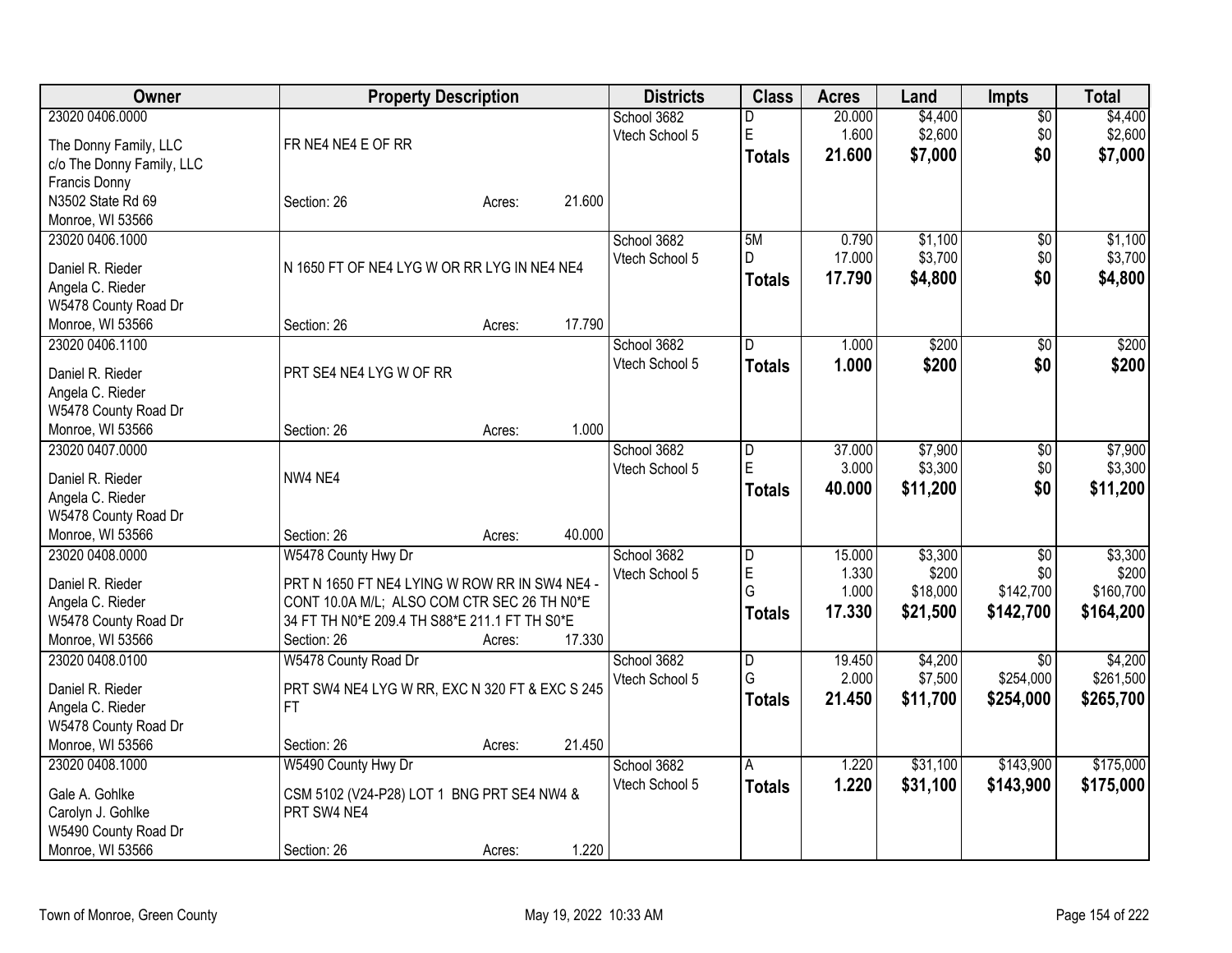| <b>Owner</b>                  | <b>Property Description</b>                                       |                               |                | <b>Districts</b> | <b>Class</b>    | <b>Acres</b> | Land            | <b>Impts</b>    | <b>Total</b> |
|-------------------------------|-------------------------------------------------------------------|-------------------------------|----------------|------------------|-----------------|--------------|-----------------|-----------------|--------------|
| 23020 0409.0000               | County Road Dr                                                    |                               | School 3682    |                  | D               | 10.000       | \$2,200         | $\overline{50}$ | \$2,200      |
| The Donny Family, LLC         | FR SE4 NE4 E OF RR                                                |                               | Vtech School 5 |                  | <b>Totals</b>   | 10.000       | \$2,200         | \$0             | \$2,200      |
| c/o The Donny Family, LLC     |                                                                   |                               |                |                  |                 |              |                 |                 |              |
| <b>Francis Donny</b>          |                                                                   |                               |                |                  |                 |              |                 |                 |              |
| N3502 State Rd 69             | Section: 26                                                       | Acres:                        | 10.000         |                  |                 |              |                 |                 |              |
| Monroe, WI 53566              |                                                                   |                               |                |                  |                 |              |                 |                 |              |
| 23020 0409.1000               | W5386 County Hwy Dr                                               |                               | School 3682    |                  | $\overline{B}$  | 5.880        | \$72,200        | \$373,400       | \$445,600    |
| Carol L. Ferguson             | SECTION 26                                                        | PARC S2 NE4 COM CTR SEC N89*E | Vtech School 5 |                  | <b>Totals</b>   | 5.880        | \$72,200        | \$373,400       | \$445,600    |
| East Side Farm Equip          | ALG CTR RD & CTR SEC 1202.6 FT TO E LN RR ROW                     |                               |                |                  |                 |              |                 |                 |              |
| <b>W5609 Hill Ln</b>          | POB TH N21*E 886 FT TH S68*E ALG RR 25 FT TH                      |                               |                |                  |                 |              |                 |                 |              |
| Monroe, WI 53566              | Section: 26                                                       | Acres:                        | 5.880          |                  |                 |              |                 |                 |              |
| 23020 0409.2000               | W5370 County Hwy Dr                                               |                               | School 3682    |                  | $\overline{B}$  | 2.415        | \$30,200        | \$187,900       | \$218,100    |
|                               |                                                                   |                               | Vtech School 5 |                  | $\mathsf{D}$    | 1.600        | \$300           | \$0             | \$300        |
| Timmy A. Rackow               | CSM 1380 (V4-P305) LOT 1 BNG PRT SE4 NE4 SUBJ                     |                               |                |                  | <b>Totals</b>   | 4.015        | \$30,500        | \$187,900       | \$218,400    |
| Lisa R. Rackow                | <b>TO EASEMENTS</b>                                               |                               |                |                  |                 |              |                 |                 |              |
| W4658 Montgomery Rd           |                                                                   |                               |                |                  |                 |              |                 |                 |              |
| Monroe, WI 53566              | Section: 26                                                       | Acres:                        | 4.015          |                  |                 |              |                 |                 |              |
| 23020 0409.3000               | W5362 County Hwy Dr                                               |                               | School 3682    |                  | A               | 0.985        | \$26,600        | \$154,000       | \$180,600    |
| Travis L. Patterson           | CSM 1380 (V4-P305) LOT 2 BNG PRT SE4 NE4                          |                               | Vtech School 5 |                  | <b>Totals</b>   | 0.985        | \$26,600        | \$154,000       | \$180,600    |
| Elizabeth A. Patterson        |                                                                   |                               |                |                  |                 |              |                 |                 |              |
| W5362 County Road Dr          |                                                                   |                               |                |                  |                 |              |                 |                 |              |
| Monroe, WI 53566              | Section: 26                                                       | Acres:                        | 0.985          |                  |                 |              |                 |                 |              |
| 23020 0410.0200               | State Highway 69                                                  |                               | School 3682    |                  | D               | 32.070       | \$7,000         | $\sqrt[6]{3}$   | \$7,000      |
|                               |                                                                   |                               | Vtech School 5 |                  | <b>Totals</b>   | 32.070       | \$7,000         | \$0             | \$7,000      |
| Harvey W. Kubly<br>PO Box 695 | CSM 2655 (V9-P140) PRT LOT 1 EXC CSM 5097 OL 1<br>BNG PRT NE4 NW4 |                               |                |                  |                 |              |                 |                 |              |
| Monticello, WI 53570          |                                                                   |                               |                |                  |                 |              |                 |                 |              |
|                               | Section:                                                          | Acres:                        | 32.070         |                  |                 |              |                 |                 |              |
| 23020 0410.0300               | County Road Dr                                                    |                               | School 3682    |                  | D.              | 0.920        | \$200           | $\sqrt{6}$      | \$200        |
|                               |                                                                   |                               | Vtech School 5 |                  | <b>Totals</b>   | 0.920        | \$200           | \$0             | \$200        |
| Daniel R. Rieder              | CSM 5097 (V24-P15) OUTLOT 1 BNG PRT NE4 & SE4                     |                               |                |                  |                 |              |                 |                 |              |
| Angela C. Rieder              | NW4 SEC 26 & PRT SE4 SW4 SEC 23                                   |                               |                |                  |                 |              |                 |                 |              |
| W5478 County Road Dr          |                                                                   |                               |                |                  |                 |              |                 |                 |              |
| Monroe, WI 53566              | Section:                                                          | Acres:                        | 0.920          |                  |                 |              |                 |                 |              |
| 23020 0410.1000               | State Highway 69                                                  |                               | School 3682    |                  | $\overline{X2}$ | 5.810        | $\overline{50}$ | $\overline{50}$ | $\sqrt{50}$  |
| State of Wisconsin            | SECTION 26 FR NE4 NW4 FOR HY 7.5A EXC V                           |                               | Vtech School 5 |                  | <b>Totals</b>   | 5.810        | \$0             | \$0             | \$0          |
| N/A                           | 355-241 CONT 1.69A                                                |                               |                |                  |                 |              |                 |                 |              |
| Madison, WI 00000             |                                                                   |                               |                |                  |                 |              |                 |                 |              |
|                               | Section: 26                                                       | Acres:                        | 5.810          |                  |                 |              |                 |                 |              |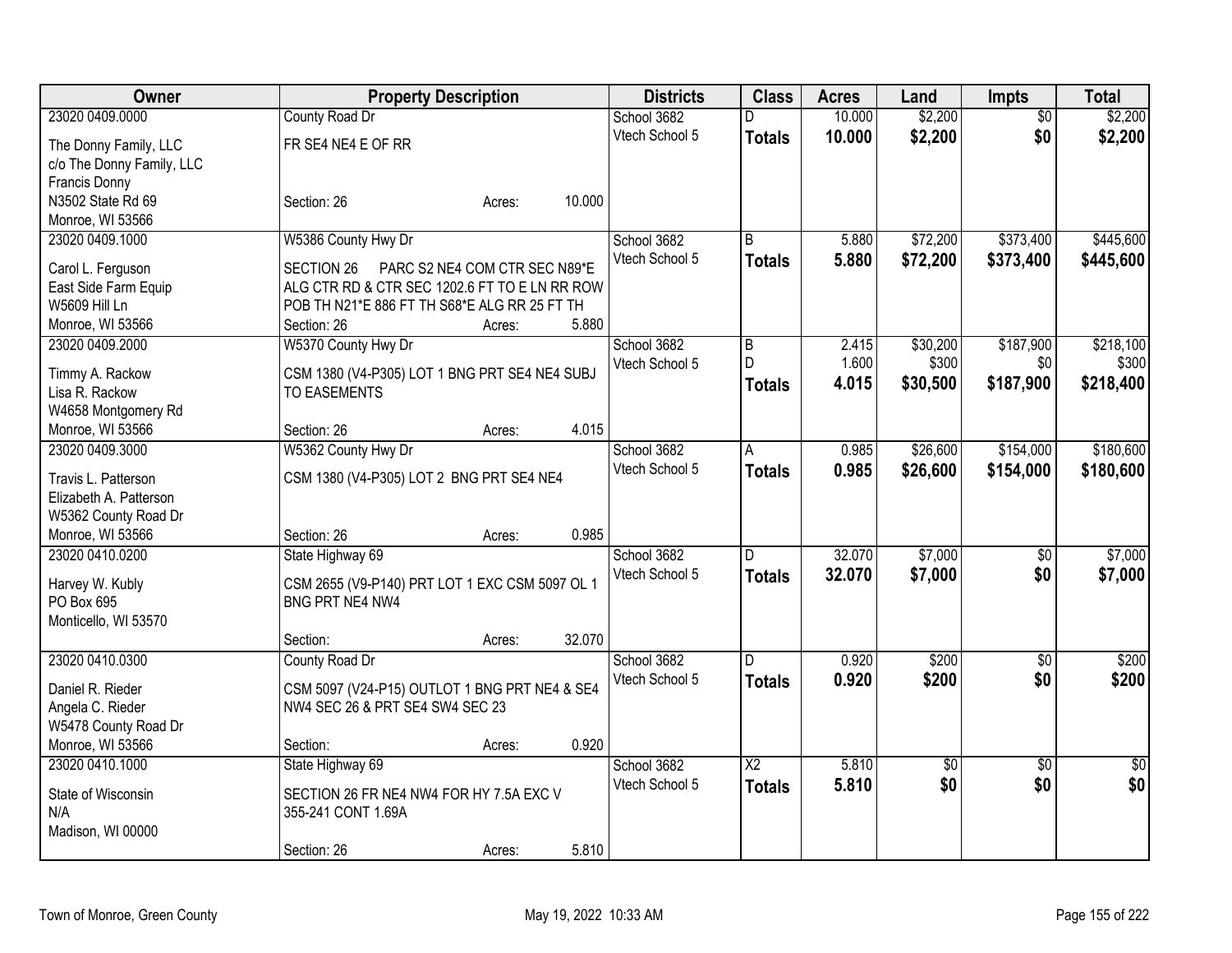| Owner                                              | <b>Property Description</b>                                                     | <b>Districts</b> | <b>Class</b>   | <b>Acres</b> | Land     | <b>Impts</b>    | <b>Total</b> |
|----------------------------------------------------|---------------------------------------------------------------------------------|------------------|----------------|--------------|----------|-----------------|--------------|
| 23020 0411.2000                                    | N3282 Aebly Rd                                                                  | School 3682      |                | 2.290        | \$36,500 | \$108,500       | \$145,000    |
| Shawn R. Weeden                                    | CSM 3650 (V14-P13) LOT 1 BNG PRT FR NW4 NW4                                     | Vtech School 5   | <b>Totals</b>  | 2.290        | \$36,500 | \$108,500       | \$145,000    |
| Christina L. Foley                                 |                                                                                 |                  |                |              |          |                 |              |
| W4703 Wittenwyler Rd                               |                                                                                 |                  |                |              |          |                 |              |
| Monticello, WI 53570                               | 2.290<br>Section: 26<br>Acres:                                                  |                  |                |              |          |                 |              |
| 23020 0412.2000                                    | N3137 Aebly Rd                                                                  | School 3682      | $\overline{B}$ | 4.757        | \$67,600 | \$213,100       | \$280,700    |
| Randall A. Whitney                                 | CSM 1226 (V4-P83) LOT 1 BNG PRT SW4 NW4                                         | Vtech School 5   | <b>Totals</b>  | 4.757        | \$67,600 | \$213,100       | \$280,700    |
| Dianne K. Whitney                                  |                                                                                 |                  |                |              |          |                 |              |
| N912 Twin Grove Rd                                 |                                                                                 |                  |                |              |          |                 |              |
| Juda, WI 53550                                     | 4.757<br>Section: 26<br>Acres:                                                  |                  |                |              |          |                 |              |
| 23020 0412.2100                                    | N3116 Utility Ln                                                                | School 3682      | B              | 1.426        | \$34,300 | \$97,100        | \$131,400    |
| Vision Energy Wisconsin                            | SECTION 26 COM W 1/4 COR N 35.25 FT POB TH N                                    | Vtech School 5   | <b>Totals</b>  | 1.426        | \$34,300 | \$97,100        | \$131,400    |
| C/O Ferrellgas LP                                  | 200 FT TH N 30 FT TH N86*E 270 FT TH S 230 FT TH                                |                  |                |              |          |                 |              |
| One Liberty Plaza                                  | S86*W 269.78 FT POB                                                             |                  |                |              |          |                 |              |
| Liberty, MO 64068                                  | 1.426<br>Section: 26<br>Acres:                                                  |                  |                |              |          |                 |              |
| 23020 0412.2200                                    | N3131 Aebly Rd                                                                  | School 3682      | B              | 1.350        | \$40,500 | \$36,000        | \$76,500     |
|                                                    |                                                                                 | Vtech School 5   | <b>Totals</b>  | 1.350        | \$40,500 | \$36,000        | \$76,500     |
| Olin Oil Company, Inc<br>c/o Olin Oil Company, Inc | CSM 936 (V3-P103) LOT 1 EXC W 75 FT PRT SW4<br>NW <sub>4</sub>                  |                  |                |              |          |                 |              |
| N3447 State Rd 104                                 |                                                                                 |                  |                |              |          |                 |              |
| Brodhead, WI 53520                                 | 1.350<br>Section: 26<br>Acres:                                                  |                  |                |              |          |                 |              |
| 23020 0412.2300                                    | N3137 Aebly Rd                                                                  | School 3682      | B              | 0.650        | \$3,400  | \$92,600        | \$96,000     |
|                                                    |                                                                                 | Vtech School 5   | <b>Totals</b>  | 0.650        | \$3,400  | \$92,600        | \$96,000     |
| Randall A. Whitney                                 | W 75 FT LOT 1 CSM 936 (V3-P103) BNG PRT SW4                                     |                  |                |              |          |                 |              |
| Dianne K. Whitney<br>N912 Twin Grove Rd            | NW <sub>4</sub>                                                                 |                  |                |              |          |                 |              |
| Juda, WI 53550                                     | 0.650<br>Section: 26<br>Acres:                                                  |                  |                |              |          |                 |              |
| 23020 0412.3000                                    | N3105 Aebly Rd                                                                  | School 3682      | B              | 2.000        | \$47,700 | \$395,100       | \$442,800    |
|                                                    |                                                                                 | Vtech School 5   | <b>Totals</b>  | 2.000        | \$47,700 | \$395,100       | \$442,800    |
| John A. Wyttenbach                                 | PARC SW4 NW4 COM NW COR L6 BLK 1 MANSION                                        |                  |                |              |          |                 |              |
| 702 22nd Ave                                       | EST TH S89*W 45.44 FT CTR RD TH N1*W 2673.29 FT                                 |                  |                |              |          |                 |              |
| Monroe, WI 53566                                   | TH S88*E 815.07 FT TH S1*W 60 FT POB TH S88*E<br>2.000<br>Section: 26<br>Acres: |                  |                |              |          |                 |              |
| 23020 0413.0100                                    | County Road Dr                                                                  | School 3682      | D.             | 7.500        | \$1,600  | $\overline{50}$ | \$1,600      |
|                                                    |                                                                                 | Vtech School 5   | <b>Totals</b>  | 7.500        | \$1,600  | \$0             | \$1,600      |
| Harvey W. Kubly                                    | CSM 5078 (V23-P249) LOT 1 BNG PRT CSM 2655 LOT                                  |                  |                |              |          |                 |              |
| PO Box 695                                         | 2 IN SE4 NW4                                                                    |                  |                |              |          |                 |              |
| Monticello, WI 53570                               |                                                                                 |                  |                |              |          |                 |              |
|                                                    | 7.500<br>Section:<br>Acres:                                                     |                  |                |              |          |                 |              |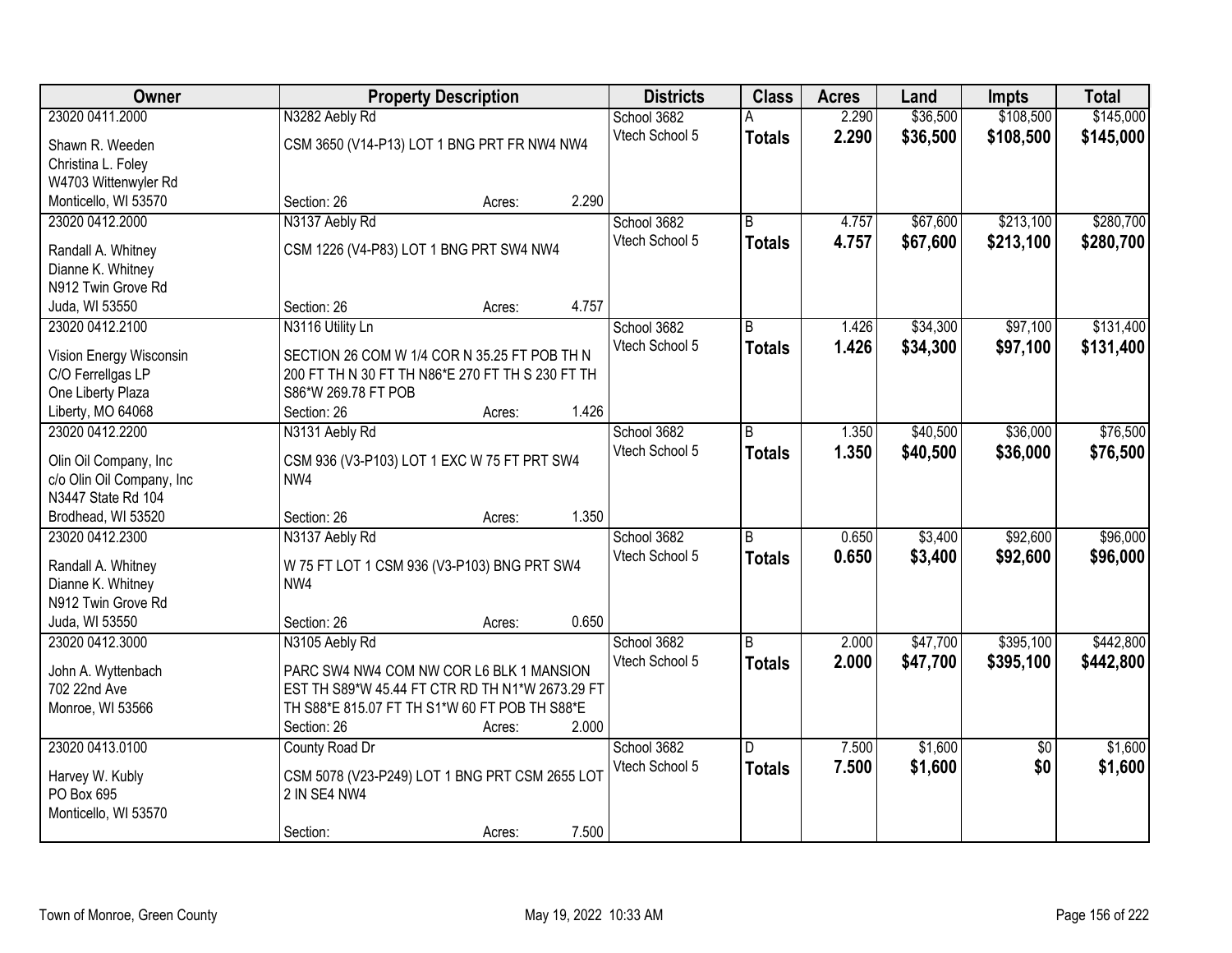| <b>Owner</b>                          | <b>Property Description</b>                       |        |        | <b>Districts</b> | <b>Class</b>           | <b>Acres</b> | Land            | <b>Impts</b>    | <b>Total</b>    |
|---------------------------------------|---------------------------------------------------|--------|--------|------------------|------------------------|--------------|-----------------|-----------------|-----------------|
| 23020 0413.0220                       | W5592 County Hwy Dr                               |        |        | School 3682      | D                      | 14.250       | \$3,100         | $\overline{30}$ | \$3,100         |
| Kenneth Kubly                         | CSM 2655 (V9-P140) PRT LOT 2 EXC CSM 5078, CSM    |        |        | Vtech School 5   | G                      | 2.000        | \$23,000        | \$16,000        | \$39,000        |
| 1600 25th Ave                         | 5102 & CSM 5097 BNG PRT SE4 NW4                   |        |        |                  | <b>Totals</b>          | 16.250       | \$26,100        | \$16,000        | \$42,100        |
| Monroe, WI 53566                      |                                                   |        |        |                  |                        |              |                 |                 |                 |
|                                       | Section:                                          | Acres: | 16.250 |                  |                        |              |                 |                 |                 |
| 23020 0413.1000                       | W5580 Donny Rd                                    |        |        | School 3682      | $\overline{B}$         | 1.300        | \$58,500        | \$0             | \$58,500        |
| Harvey W. Kubly                       | FR SE4 NW4 S OF RD                                |        |        | Vtech School 5   | D                      | 2.600        | \$600           | \$0             | \$600           |
| PO Box 695                            |                                                   |        |        |                  | <b>Totals</b>          | 3.900        | \$59,100        | \$0             | \$59,100        |
| Monticello, WI 53570                  |                                                   |        |        |                  |                        |              |                 |                 |                 |
|                                       | Section: 26                                       | Acres: | 3.900  |                  |                        |              |                 |                 |                 |
| 23020 0413.3200                       | State Highway 69                                  |        |        | School 3682      | D                      | 5.070        | \$1,300         | \$0             | \$1,300         |
|                                       |                                                   |        |        | Vtech School 5   | <b>Totals</b>          | 5.070        | \$1,300         | \$0             | \$1,300         |
| Harvey W. Kubly                       | CSM 2655 (V9-P140) PRT LOT 1 EXC CSM 5097 OL 1    |        |        |                  |                        |              |                 |                 |                 |
| PO Box 695<br>Monticello, WI 53570    | BNG PRT SE4 NW4                                   |        |        |                  |                        |              |                 |                 |                 |
|                                       | Section:                                          | Acres: | 5.070  |                  |                        |              |                 |                 |                 |
| 23020 0414.3000                       | 154 18th Ave                                      |        |        | School 3682      | A                      | 0.600        | \$16,200        | \$600           | \$16,800        |
|                                       |                                                   |        |        | Vtech School 5   | <b>Totals</b>          | 0.600        | \$16,200        | \$600           | \$16,800        |
| Monroe Northsider, LLC                | PARC SE4 SW4 COM CTR HWY 69 1174.6 FT N SW        |        |        |                  |                        |              |                 |                 |                 |
| c/o Monroe Northsider, LLC            | COR E2 SW4 POB TH N 147.9 FT TH N89*E 175 FT TH   |        |        |                  |                        |              |                 |                 |                 |
| N3447 State Rd 104                    | S 147.9 FT TH WLY 175 FT POB                      |        |        |                  |                        |              |                 |                 |                 |
| Brodhead, WI 53520                    | Section: 26                                       | Acres: | 0.600  |                  |                        |              |                 |                 |                 |
| 23020 0415.0000                       |                                                   |        |        | School 3682      | $\overline{\text{X2}}$ | 15.000       | $\overline{50}$ | $\overline{30}$ | $\overline{30}$ |
| State of Wisconsin                    | FR N1/2 NW4 SW4 FOR HWY                           |        |        | Vtech School 5   | <b>Totals</b>          | 15.000       | \$0             | \$0             | \$0             |
| N/A                                   |                                                   |        |        |                  |                        |              |                 |                 |                 |
| Madison, WI 00000                     |                                                   |        |        |                  |                        |              |                 |                 |                 |
|                                       | Section: 26                                       | Acres: | 15.000 |                  |                        |              |                 |                 |                 |
| 23020 0415.1000                       |                                                   |        |        | School 3682      | D.                     | 16.690       | \$4,300         | $\sqrt{6}$      | \$4,300         |
| Alphorn International Ltd Partnership | CSM 2256 (V7-P252) PRT LOT 1 BNG PRT LOT 1        |        |        | Vtech School 5   | <b>Totals</b>          | 16.690       | \$4,300         | \$0             | \$4,300         |
| N2985 18th Ave                        | <b>CSM 896 IN NW4 SW4</b>                         |        |        |                  |                        |              |                 |                 |                 |
| Monroe, WI 53566                      |                                                   |        |        |                  |                        |              |                 |                 |                 |
|                                       | Section: 26                                       | Acres: | 16.690 |                  |                        |              |                 |                 |                 |
| 23020 0415.2000                       | N2985 18th Ave                                    |        |        | School 3682      | B                      | 12.000       | \$97,500        | \$706,800       | \$804,300       |
| Alphorn International Ltd Partnership | COM SE COR W1/2 SW4 TH N 1137.73 FT POB TH N      |        |        | Vtech School 5   | <b>Totals</b>          | 12.000       | \$97,500        | \$706,800       | \$804,300       |
| N2985 18th Ave                        | 391.84 FT TH S89*W 667 FT TH S 391.84 FT TH N89*E |        |        |                  |                        |              |                 |                 |                 |
| Monroe, WI 53566                      | 667 FT POB; ALSO COM SE COR W1/2 SW4 TH N         |        |        |                  |                        |              |                 |                 |                 |
|                                       | Section: 26                                       | Acres: | 12.000 |                  |                        |              |                 |                 |                 |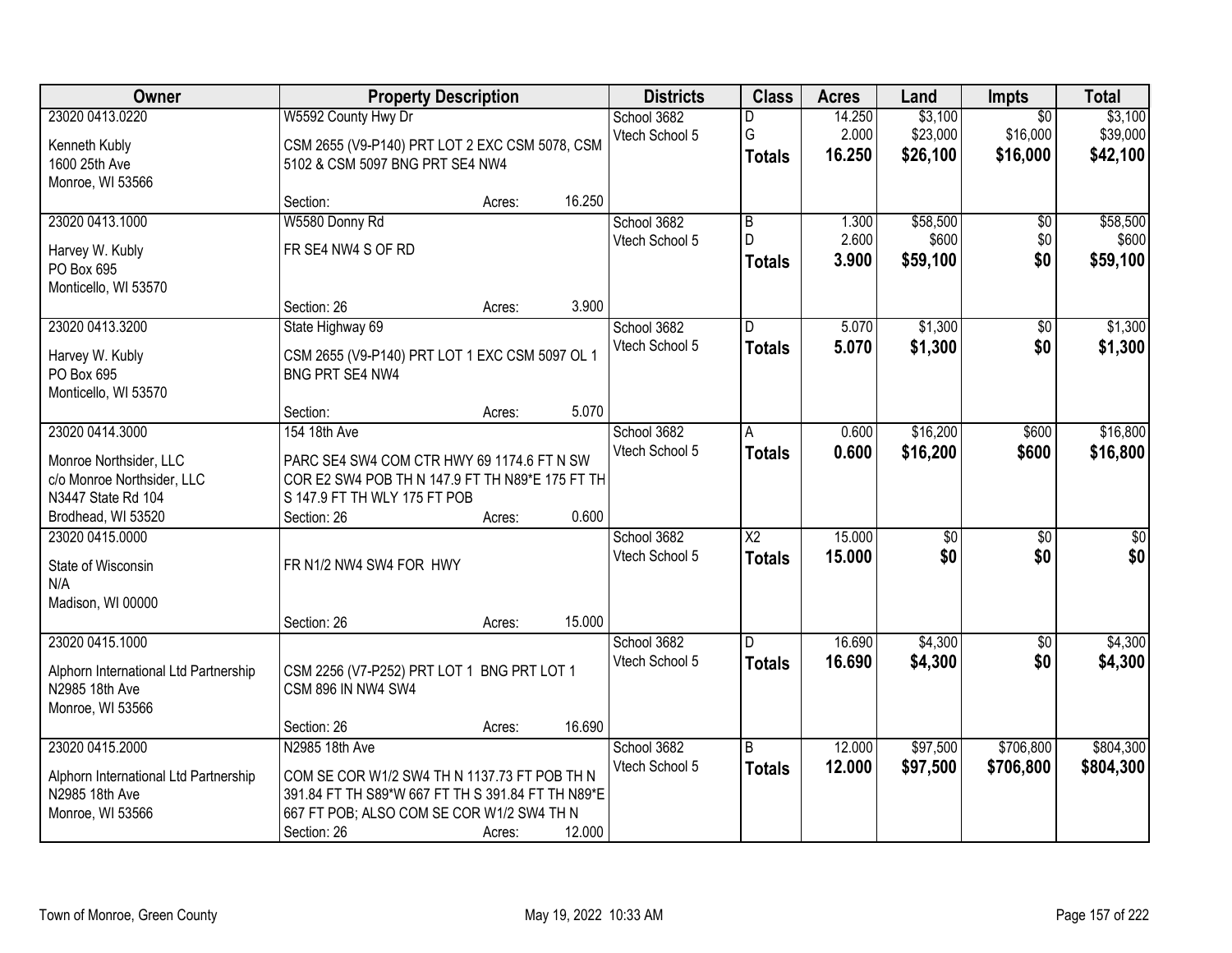| Owner                                 | <b>Property Description</b>                    |        |        | <b>Districts</b>              | <b>Class</b>    | <b>Acres</b> | Land            | <b>Impts</b>    | <b>Total</b> |
|---------------------------------------|------------------------------------------------|--------|--------|-------------------------------|-----------------|--------------|-----------------|-----------------|--------------|
| 23020 0416.0000                       |                                                |        |        | School 3682                   | D               | 6.070        | \$1,600         | $\overline{50}$ | \$1,600      |
| Alphorn International Ltd Partnership | CSM 2256 (V7-P252) PRT LOT 1 BNG PRT LOT 1 CSM |        |        | Vtech School 5                | <b>Totals</b>   | 6.070        | \$1,600         | \$0             | \$1,600      |
| N2985 18th Ave                        | 896 IN SW4 SW4                                 |        |        |                               |                 |              |                 |                 |              |
| Monroe, WI 53566                      |                                                |        |        |                               |                 |              |                 |                 |              |
|                                       | Section: 26                                    | Acres: | 6.070  |                               |                 |              |                 |                 |              |
| 23020 0416.0100                       | N2937 N 18th Ave                               |        |        | School 3682                   | B               | 2.280        | \$48,800        | \$348,000       | \$396,800    |
| Ace Leasing, LLC                      | CSM 896 (V3-P48) LOT 2 BNG PRT SW4 SW4         |        |        | Vtech School 5                | <b>Totals</b>   | 2.280        | \$48,800        | \$348,000       | \$396,800    |
| N2937 N 18th Ave                      |                                                |        |        |                               |                 |              |                 |                 |              |
| Monroe, WI 53566                      |                                                |        |        |                               |                 |              |                 |                 |              |
|                                       | Section: 26                                    | Acres: | 2.280  |                               |                 |              |                 |                 |              |
| 23020 0416.0200                       | 18th Ave                                       |        |        | School 3682                   | A               | 0.820        | \$22,100        | \$0             | \$22,100     |
|                                       |                                                |        |        | Vtech School 5                | <b>Totals</b>   | 0.820        | \$22,100        | \$0             | \$22,100     |
| Northside Development Co LLC          | CSM 2497 (V8-P261) LOT 2 BNG LOT 2 CSM 2256(V7 |        |        |                               |                 |              |                 |                 |              |
| c/o Northside Development Co, LLC     | P252) & BNG PRT SW4 SW4                        |        |        |                               |                 |              |                 |                 |              |
| PO Box 86                             | Section: 26                                    |        | 0.820  |                               |                 |              |                 |                 |              |
| Monroe, WI 53566                      | W5395 County Hwy Dr                            | Acres: |        |                               | B               | 8.275        | \$78,200        | \$567,500       | \$645,700    |
| 23020 0418.1000                       |                                                |        |        | School 3682<br>Vtech School 5 |                 |              |                 |                 |              |
| Ln Real Estate LLC                    | SECTION 26 PARC N2 SE4 COM CTR SEC S59*E       |        |        |                               | <b>Totals</b>   | 8.275        | \$78,200        | \$567,500       | \$645,700    |
| c/o Ln Real Estate, LLC               | ALG CTR RD AND CTR SEC 1202.6 FT TO E LN RR    |        |        |                               |                 |              |                 |                 |              |
| C/O Ryan LLC                          | ROW POB TH S89*E 356.9 FT TH S 721 FT TH N59*W |        |        |                               |                 |              |                 |                 |              |
| PO Box 460069                         | Section: 26                                    | Acres: | 8.275  |                               |                 |              |                 |                 |              |
| Houston, TX 77056-8069                |                                                |        |        |                               |                 |              |                 |                 |              |
| 23020 0419.1000                       | W5485 County Hwy Dr                            |        |        | School 3682                   | B               | 10.020       | \$95,100        | \$411,000       | \$506,100    |
| Jimmy J. Becker                       | PARC NW4 SE4 COM E 1/4 COR TH S89*W 2152.47 F  |        |        | Vtech School 5                | Totals          | 10.020       | \$95,100        | \$411,000       | \$506,100    |
| Kathleen A. Becker                    | POB TH S 1197.43 FT TO ELY ROW HWY 11-81 TH    |        |        |                               |                 |              |                 |                 |              |
| W4969 Greenbush Rd                    | N51*W 209.61 FT TH N50*W 200.09 FT TH NWLY ON  |        |        |                               |                 |              |                 |                 |              |
| Monroe, WI 53566                      | Section: 26                                    | Acres: | 10.020 |                               |                 |              |                 |                 |              |
| 23020 0421.0000                       |                                                |        |        | School 3682                   | $\overline{X5}$ | 16.190       | $\overline{60}$ | $\overline{50}$ | $\sqrt{50}$  |
| <b>ICRR</b>                           | SECTION 26 ROW 16.19A                          |        |        | Vtech School 5                | <b>Totals</b>   | 16.190       | \$0             | \$0             | \$0          |
| c/o ICRR                              |                                                |        |        |                               |                 |              |                 |                 |              |
|                                       |                                                |        |        |                               |                 |              |                 |                 |              |
|                                       | Section: 26                                    | Acres: | 16.190 |                               |                 |              |                 |                 |              |
| 23020 0421.1000                       | N3302 Monroe Rd                                |        |        | School 3682                   | X4              | 1.690        | $\overline{50}$ | $\overline{50}$ | $\sqrt{30}$  |
| Town of Monroe                        | PARC NE4 NW4                                   |        |        | Vtech School 5                | Totals          | 1.690        | \$0             | \$0             | \$0          |
| N3302 Monroe Rd                       |                                                |        |        |                               |                 |              |                 |                 |              |
| Monroe, WI 53566                      |                                                |        |        |                               |                 |              |                 |                 |              |
|                                       | Section: 26                                    | Acres: | 1.690  |                               |                 |              |                 |                 |              |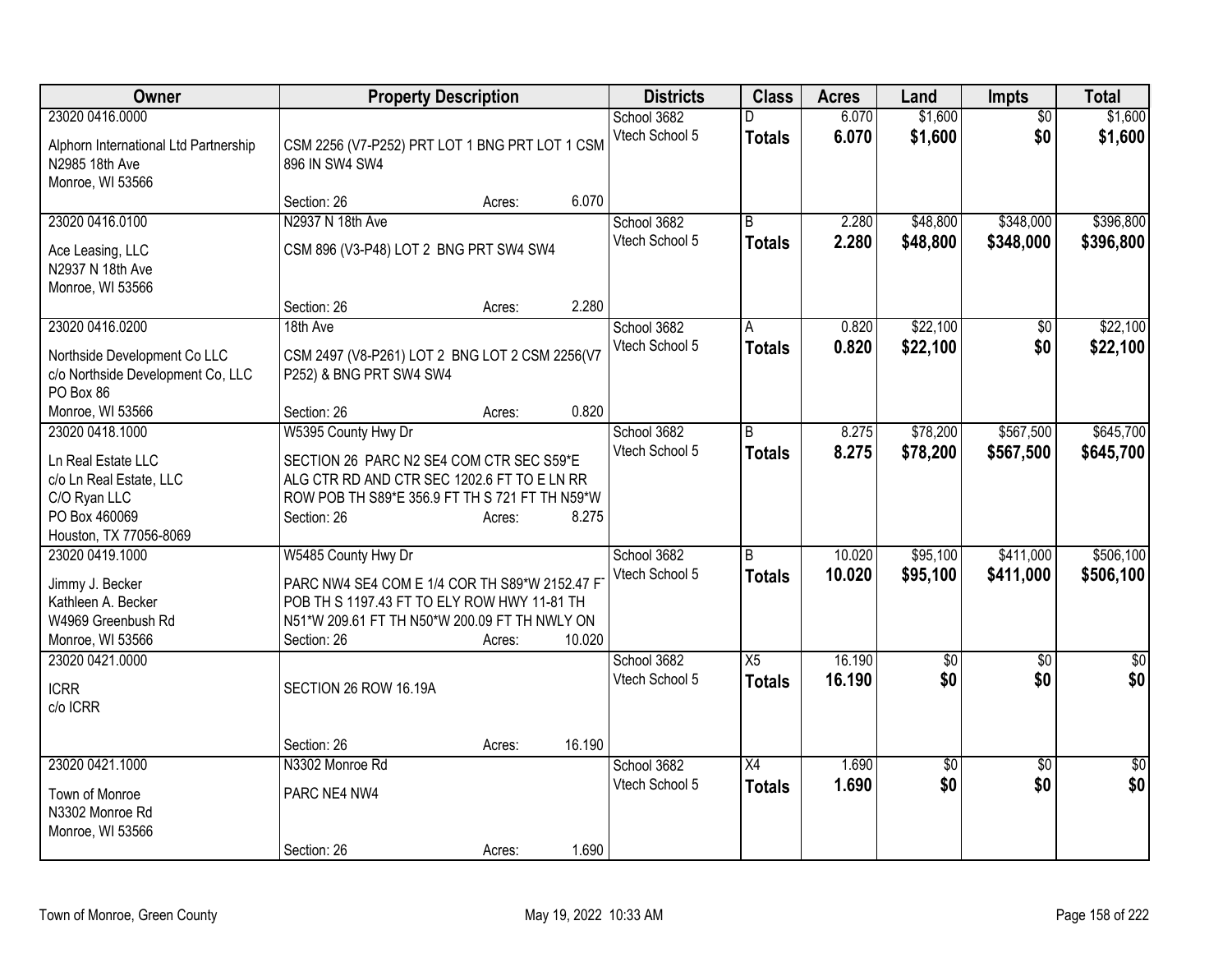| Owner                                          | <b>Property Description</b>                       |        |        | <b>Districts</b> | <b>Class</b>           | <b>Acres</b> | Land            | <b>Impts</b>    | <b>Total</b>    |
|------------------------------------------------|---------------------------------------------------|--------|--------|------------------|------------------------|--------------|-----------------|-----------------|-----------------|
| 23020 0422.0000                                | Aebly Rd                                          |        |        | School 3682      | $\overline{\chi_3}$    | 40.000       | $\overline{50}$ | $\overline{$0}$ | $\overline{30}$ |
| <b>Green County Nursing Home</b>               | NE4 NE4                                           |        |        | Vtech School 5   | <b>Totals</b>          | 40.000       | \$0             | \$0             | \$0             |
| c/o Green County Nursing                       |                                                   |        |        |                  |                        |              |                 |                 |                 |
| Home Farm                                      |                                                   |        |        |                  |                        |              |                 |                 |                 |
| Monroe, WI 53566                               | Section: 27                                       | Acres: | 40.000 |                  |                        |              |                 |                 |                 |
| 23020 0423.0000                                |                                                   |        |        | School 3682      | $\overline{\text{X3}}$ | 40.000       | $\overline{50}$ | $\overline{50}$ | \$0             |
|                                                |                                                   |        |        | Vtech School 5   | <b>Totals</b>          | 40.000       | \$0             | \$0             | \$0             |
| <b>Green County Nursing Home</b>               | NW4 NE4                                           |        |        |                  |                        |              |                 |                 |                 |
| c/o Green County Nursing                       |                                                   |        |        |                  |                        |              |                 |                 |                 |
| Monroe, WI 53566                               | Section: 27                                       | Acres: | 40.000 |                  |                        |              |                 |                 |                 |
| 23020 0424.0000                                |                                                   |        |        | School 3682      | $\overline{\chi_3}$    | 35.530       | $\overline{50}$ | \$0             | $\sqrt{50}$     |
|                                                | SW4 NE4                                           |        |        | Vtech School 5   | <b>Totals</b>          | 35.530       | \$0             | \$0             | \$0             |
| <b>Green County Nursing Home</b>               |                                                   |        |        |                  |                        |              |                 |                 |                 |
| c/o Green County Nursing                       |                                                   |        |        |                  |                        |              |                 |                 |                 |
| Monroe, WI 53566                               | Section: 27                                       | Acres: | 35.530 |                  |                        |              |                 |                 |                 |
| 23020 0424.1000                                |                                                   |        |        | School 3682      | D                      | 4.468        | \$1,000         | $\sqrt[6]{3}$   | \$1,000         |
|                                                |                                                   |        |        | Vtech School 5   | <b>Totals</b>          | 4.468        | \$1,000         | \$0             | \$1,000         |
| Bader-Dolan Property, LLC<br>W7210 County Rd B | PARC SW4 NE4 (SEE PCL 435.2 FOR COMPLETE<br>DESC) |        |        |                  |                        |              |                 |                 |                 |
| Monroe, WI 53566                               |                                                   |        |        |                  |                        |              |                 |                 |                 |
|                                                | Section: 27                                       | Acres: | 4.468  |                  |                        |              |                 |                 |                 |
| 23020 0425.0000                                | <b>Utility Ln</b>                                 |        |        | School 3682      | $\overline{\text{X3}}$ | 17.970       | $\overline{50}$ | $\overline{50}$ | $\overline{50}$ |
|                                                |                                                   |        |        | Vtech School 5   | Totals                 | 17.970       | \$0             | \$0             | \$0             |
| <b>Green County Nursing Home</b>               | FR N2 SE4 NE4                                     |        |        |                  |                        |              |                 |                 |                 |
| c/o Green County Nursing                       |                                                   |        |        |                  |                        |              |                 |                 |                 |
| Monroe, WI 53566                               | Section: 27                                       |        | 17.970 |                  |                        |              |                 |                 |                 |
| 23020 0425.1000                                | N3193 Aebly Rd                                    | Acres: |        | School 3682      | B                      | 1.360        | \$31,800        | \$140,600       | \$172,400       |
|                                                |                                                   |        |        | Vtech School 5   | <b>Totals</b>          | 1.360        | \$31,800        | \$140,600       | \$172,400       |
| Fritz L. Wenger                                | PARC E2 NE4 COM PT CTR TN RD 3781 FT N SE         |        |        |                  |                        |              |                 |                 |                 |
| Sarah T. Wenger                                | COR SE W 33 FT W 143 FT N2*E 260.1 FT E 133 FT E  |        |        |                  |                        |              |                 |                 |                 |
| N3193 Aebly Rd                                 | 33 FT S 260 FT POB 1.01A; ALSO PRT SE4 NE4 COM    |        |        |                  |                        |              |                 |                 |                 |
| Monroe, WI 53566                               | Section: 27                                       | Acres: | 1.360  |                  |                        |              |                 |                 |                 |
| 23020 0425.2000                                | N3181 Utility Ln                                  |        |        | School 3682      | X5                     | 1.030        | $\overline{50}$ | $\overline{30}$ | $\overline{50}$ |
| Wisconsin Power Light                          | PARC N2 SE4 NE4 COM NE COR SEC S 1765.55 FT       |        |        | Vtech School 5   | <b>Totals</b>          | 1.030        | \$0             | \$0             | \$0             |
|                                                | POB N89*W 214.98 FT S1*W 208.71 FT S89*E 215.65   |        |        |                  |                        |              |                 |                 |                 |
|                                                | FT N 208.71 FT POB                                |        |        |                  |                        |              |                 |                 |                 |
|                                                | Section: 27                                       | Acres: | 1.030  |                  |                        |              |                 |                 |                 |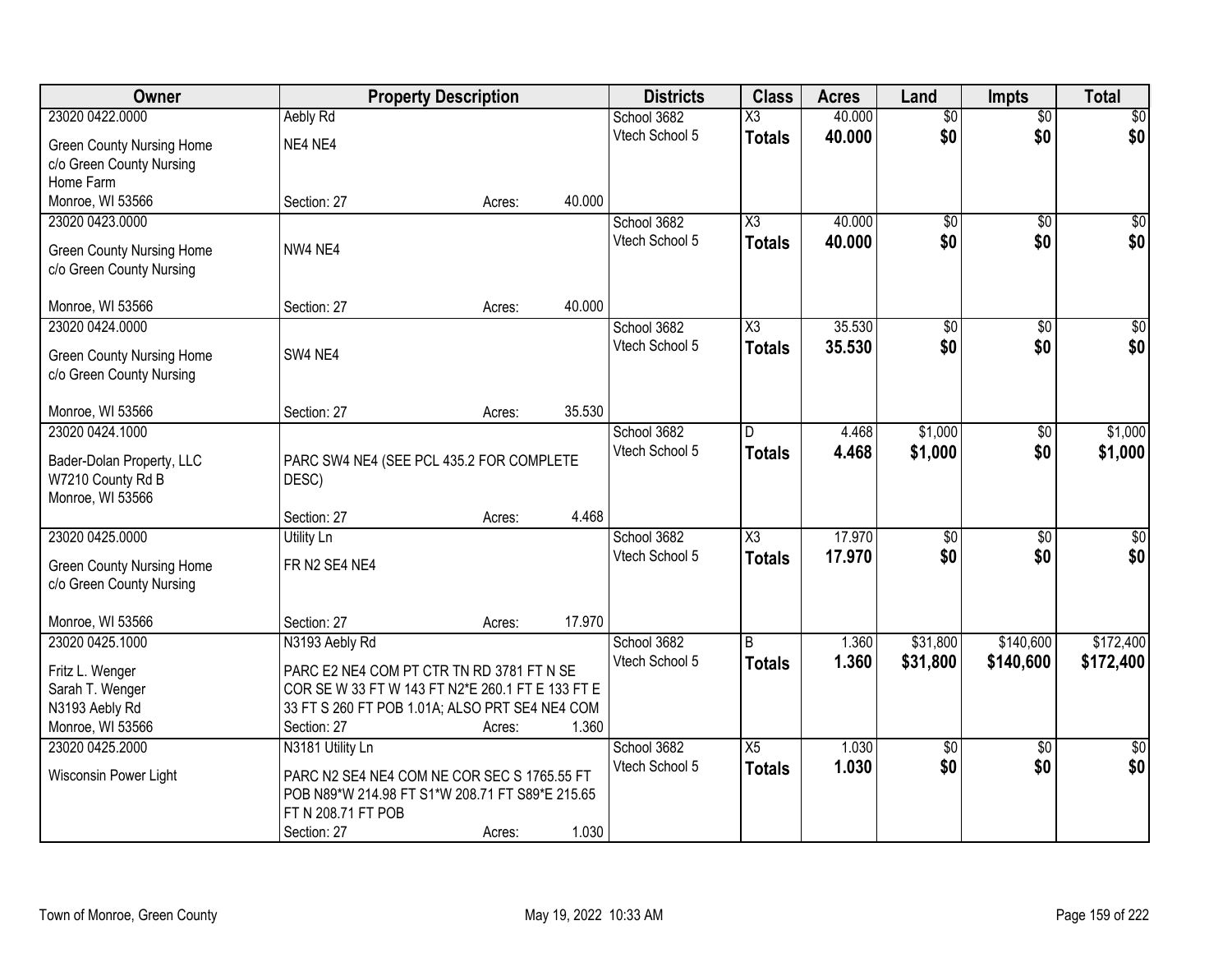| <b>Owner</b>                                                                                                 | <b>Property Description</b>                                                                                                                                                     | <b>Districts</b>        | <b>Class</b>                  | <b>Acres</b>                            | Land                      | <b>Impts</b>                   | <b>Total</b>                  |                                |
|--------------------------------------------------------------------------------------------------------------|---------------------------------------------------------------------------------------------------------------------------------------------------------------------------------|-------------------------|-------------------------------|-----------------------------------------|---------------------------|--------------------------------|-------------------------------|--------------------------------|
| 23020 0425.3000<br>Bader-Dolan Property, LLC<br>W7210 County Rd B<br>Monroe, WI 53566                        | S1/2 SE4 NE4 20A; PRT NE4 SE4 N OF HWY 2A(SEE<br>PCL 435.2 FOR COMPLETE DESC)                                                                                                   |                         | School 3682<br>Vtech School 5 | D<br>E<br><b>Totals</b>                 | 17.000<br>5.000<br>22.000 | \$3,800<br>\$7,300<br>\$11,100 | $\overline{30}$<br>\$0<br>\$0 | \$3,800<br>\$7,300<br>\$11,100 |
|                                                                                                              | Section: 27<br>Acres:                                                                                                                                                           | 22.000                  |                               |                                         |                           |                                |                               |                                |
| 23020 0426.0001<br><b>Green County Nursing Home</b><br>c/o Green County Humane Society<br>N3156 State Hwy 81 | N3156 State Hwy 81<br>CSM 4577 (V19-P170) LOT 1 BNG PRT NE4 NW4 &<br>NW4 NW4<br>(EXEMPT)                                                                                        |                         | School 3682<br>Vtech School 5 | $\overline{\chi_3}$<br><b>Totals</b>    | 8.500<br>8.500            | $\overline{50}$<br>\$0         | $\overline{30}$<br>\$0        | $\sqrt{50}$<br>\$0             |
| Monroe, WI 53566<br>23020 0426.0002                                                                          | Section:<br>Acres:                                                                                                                                                              | 8.500                   | School 3682                   | X3                                      | 33.640                    | \$0                            | \$0                           | \$0                            |
| <b>Green County Nursing Home</b><br>N/A<br>Monroe, WI 53566                                                  | NE4 NW4, EXC LOT 1 CSM 4577EXEMPT                                                                                                                                               |                         | Vtech School 5                | <b>Totals</b>                           | 33.640                    | \$0                            | \$0                           | \$0                            |
|                                                                                                              | Section:<br>Acres:                                                                                                                                                              | 33.640                  |                               |                                         |                           |                                |                               |                                |
| 23020 0427.0100<br><b>Green County Nursing Home</b><br>N/A<br>Monroe, WI 53566                               | N3252 County Hwy N<br>CSM 4920 (V22-P116) LOT 1 BNG PRT NW4 NW4(FKA<br>CSM 396 PRT LOT 1)                                                                                       |                         | School 3682<br>Vtech School 5 | X3<br><b>Totals</b>                     | 13.320<br>13.320          | \$0<br>\$0                     | $\sqrt{6}$<br>\$0             | \$0<br>\$0                     |
|                                                                                                              | Section:<br>Acres:                                                                                                                                                              | 13.320                  |                               |                                         |                           |                                |                               |                                |
| 23020 0427.0200<br><b>Green County Nursing Home</b><br>N/A<br>Monroe, WI 53566                               | N3150 State Hwy 81<br>SECTION 27 NW4 NW4 & CSM 396 (V1-P410) PRT<br>LOT 1, EXC CSM 4577 PRT LOT 1 & EXC CSM 4920<br>(V22-P116) LOT 1 - CONT IN ALL 24.54A<br>Section:<br>Acres: | <b>EXEMPT</b><br>24.540 | School 3682<br>Vtech School 5 | $\overline{\chi_3}$<br><b>Totals</b>    | 24.540<br>24.540          | $\overline{30}$<br>\$0         | $\overline{30}$<br>\$0        | $\overline{30}$<br>\$0         |
| 23020 0428.0000<br><b>Green County Nursing Home</b><br>c/o Green County Nursing                              | N3152 State Hwy 81<br>FR SW4 NW4 & CSM 396 (V1-P410) PRT LOT 1, N<br><b>HWY 81</b>                                                                                              |                         | School 3682<br>Vtech School 5 | $\overline{\chi_3}$<br><b>Totals</b>    | 13.500<br>13.500          | $\overline{60}$<br>\$0         | $\overline{30}$<br>\$0        | $\overline{50}$<br>\$0         |
| Monroe, WI 53566                                                                                             | Section: 27<br>Acres:                                                                                                                                                           | 13.500                  |                               |                                         |                           |                                |                               |                                |
| 23020 0428.2000<br>State of Wisconsin<br>N/A<br>Madison, WI 00000                                            | State Highway 81<br>FR SW4 NW4 FOR HWY<br>Section: 27<br>Acres:                                                                                                                 | 8.100                   | School 3682<br>Vtech School 5 | $\overline{\text{X2}}$<br><b>Totals</b> | 8.100<br>8.100            | $\overline{50}$<br>\$0         | $\overline{50}$<br>\$0        | $\frac{1}{2}$<br>\$0           |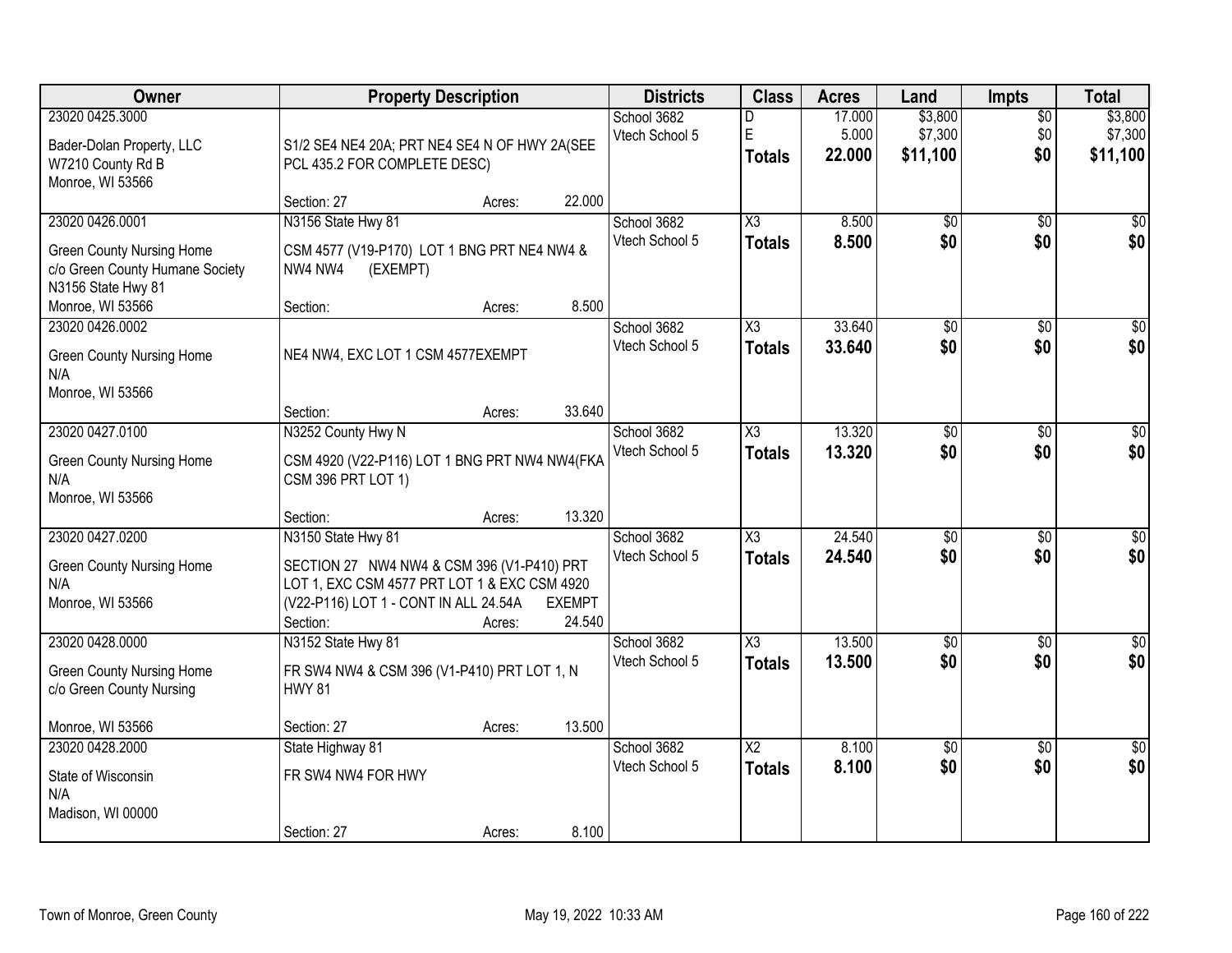| Owner                               |                                                    | <b>Property Description</b> |        | <b>Districts</b>              | <b>Class</b>           | <b>Acres</b>   | Land             | <b>Impts</b>    | <b>Total</b>     |
|-------------------------------------|----------------------------------------------------|-----------------------------|--------|-------------------------------|------------------------|----------------|------------------|-----------------|------------------|
| 23020 0429.0000                     | State Highway 81                                   |                             |        | School 3682                   | $\overline{\text{X3}}$ | 36.900         | $\overline{50}$  | $\overline{60}$ | $\overline{30}$  |
| <b>Green County Nursing Home</b>    | FR SE4 NW4                                         |                             |        | Vtech School 5                | <b>Totals</b>          | 36.900         | \$0              | \$0             | \$0              |
| c/o Green County Nursing            |                                                    |                             |        |                               |                        |                |                  |                 |                  |
|                                     |                                                    |                             |        |                               |                        |                |                  |                 |                  |
| Monroe, WI 53566                    | Section: 27                                        | Acres:                      | 36.900 |                               |                        |                |                  |                 |                  |
| 23020 0429.1000                     | State Highway 81                                   |                             |        | School 3682                   | $\overline{\text{X2}}$ | 3.100          | \$0              | $\overline{50}$ | \$0              |
| State of Wisconsin                  | PARC SE4 NW4 FOR HWY                               |                             |        | Vtech School 5                | <b>Totals</b>          | 3.100          | \$0              | \$0             | \$0              |
| N/A                                 |                                                    |                             |        |                               |                        |                |                  |                 |                  |
| Madison, WI 00000                   |                                                    |                             |        |                               |                        |                |                  |                 |                  |
|                                     | Section: 27                                        | Acres:                      | 3.100  |                               |                        |                |                  |                 |                  |
| 23020 0430.0000                     | State Highway 81                                   |                             |        | School 3682<br>Vtech School 5 | D<br>E                 | 8.910<br>1.000 | \$1,800<br>\$100 | \$0<br>\$0      | \$1,800<br>\$100 |
| Bader-Dolan Property, LLC           | NE4 SW4 (SEE PCL 435.2 FOR COMPLETE DESC)          |                             |        |                               | <b>Totals</b>          | 9.910          | \$1,900          | \$0             | \$1,900          |
| W7210 County Rd B                   |                                                    |                             |        |                               |                        |                |                  |                 |                  |
| Monroe, WI 53566                    | Section: 27                                        |                             | 9.910  |                               |                        |                |                  |                 |                  |
| 23020 0430.1000                     | State Highway 81                                   | Acres:                      |        | School 3682                   | $\overline{\text{X2}}$ | 13.000         | $\overline{50}$  | \$0             | $\sqrt{50}$      |
|                                     |                                                    |                             |        | Vtech School 5                | <b>Totals</b>          | 13.000         | \$0              | \$0             | \$0              |
| State of Wisconsin                  | FR NE4 SW4 FOR HWY                                 |                             |        |                               |                        |                |                  |                 |                  |
| N/A<br>Madison, WI 00000            |                                                    |                             |        |                               |                        |                |                  |                 |                  |
|                                     | Section: 27                                        | Acres:                      | 13.000 |                               |                        |                |                  |                 |                  |
| 23020 0430.2000                     | N3057 State Hwy 81                                 |                             |        | School 3682                   | $\overline{A}$         | 7.200          | \$43,500         | \$135,200       | \$178,700        |
|                                     |                                                    |                             |        | Vtech School 5                | $\overline{B}$         | 2.000          | \$35,000         | \$199,200       | \$234,200        |
| David D. Koning<br>Eunice L. Koning | CSM 1783 (V6-P6) LOT 1 BNG PRT NE4 & SE4 OF<br>SW4 |                             |        |                               | D                      | 9.790          | \$1,200          | \$0             | \$1,200          |
| <b>PO Box 424</b>                   |                                                    |                             |        |                               | <b>Totals</b>          | 18.990         | \$79,700         | \$334,400       | \$414,100        |
| Monroe, WI 53566                    | Section: 27                                        | Acres:                      | 18.990 |                               |                        |                |                  |                 |                  |
| 23020 0433.1200                     | State Highway 81                                   |                             |        | School 3682                   | $\overline{\text{X2}}$ | 20.500         | $\overline{50}$  | $\overline{50}$ | \$0              |
| State of Wisconsin                  | FR SE4 SW4 FOR HWY(EXEMPT)                         |                             |        | Vtech School 5                | <b>Totals</b>          | 20.500         | \$0              | \$0             | \$0              |
| 2101 Wright St                      |                                                    |                             |        |                               |                        |                |                  |                 |                  |
| Madison, WI 53704-2583              |                                                    |                             |        |                               |                        |                |                  |                 |                  |
|                                     | Section:                                           | Acres:                      | 20.500 |                               |                        |                |                  |                 |                  |
| 23020 0434.0100                     | N3029 14th Ave                                     |                             |        | School 3682                   | B                      | 3.340          | \$33,400         | \$106,000       | \$139,400        |
| Kg Ag Holdings, LLC                 | CSM 4753 (V21-P7) LOT 1 BNG PRT NE4 SE4            |                             |        | Vtech School 5                | <b>Totals</b>          | 3.340          | \$33,400         | \$106,000       | \$139,400        |
| c/o Kg Ag Holdings, LLC             |                                                    |                             |        |                               |                        |                |                  |                 |                  |
| N3029 14th Ave                      |                                                    |                             |        |                               |                        |                |                  |                 |                  |
| Monroe, WI 53566                    | Section: 27                                        | Acres:                      | 3.340  |                               |                        |                |                  |                 |                  |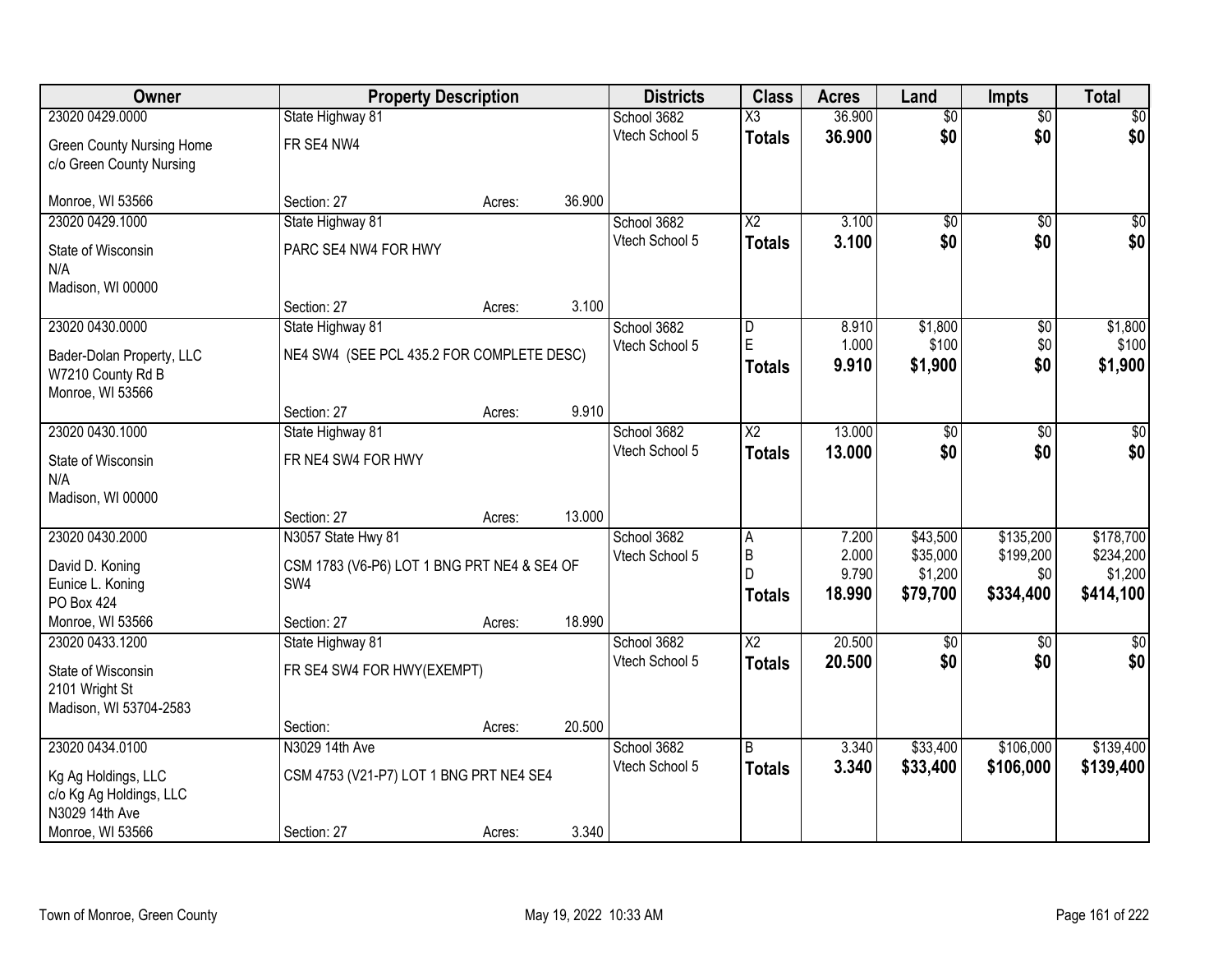| Owner                                          | <b>Property Description</b>                     |        |        | <b>Districts</b> | <b>Class</b>           | <b>Acres</b> | Land            | <b>Impts</b>    | <b>Total</b>     |
|------------------------------------------------|-------------------------------------------------|--------|--------|------------------|------------------------|--------------|-----------------|-----------------|------------------|
| 23020 0434.0200                                | 14th Ave                                        |        |        | School 3682      | B                      | 2.930        | \$29,300        | $\overline{50}$ | \$29,300         |
| Stone Mill Construction, LLC                   | CSM 4753 (V21-P7) LOT 2 BNG PRT NE4 SE4         |        |        | Vtech School 5   | <b>Totals</b>          | 2.930        | \$29,300        | \$0             | \$29,300         |
| c/o Stone Mill Construction, LLC               |                                                 |        |        |                  |                        |              |                 |                 |                  |
| N3029 14th Ave                                 |                                                 |        |        |                  |                        |              |                 |                 |                  |
| Monroe, WI 53566                               | Section: 27                                     | Acres: | 2.930  |                  |                        |              |                 |                 |                  |
| 23020 0434.1000                                | N3025 14th Ave                                  |        |        | School 3682      | X5                     | 2.070        | \$0             | \$0             | \$0              |
| Wisconsin Gas LLC                              | CSM 430 (V1-P446) LOT 1 BNG PRT NE4 SE4EXEMPT   |        |        | Vtech School 5   | <b>Totals</b>          | 2.070        | \$0             | \$0             | \$0              |
| c/o Wisconsin Gas, LLC                         |                                                 |        |        |                  |                        |              |                 |                 |                  |
| 231 W Michigan St - Rm A252                    |                                                 |        |        |                  |                        |              |                 |                 |                  |
| Milwaukee, WI 53203                            | Section: 27                                     | Acres: | 2.070  |                  |                        |              |                 |                 |                  |
| 23020 0434.2000                                |                                                 |        |        | School 3682      | $\overline{X2}$        | 10.690       | $\overline{50}$ | \$0             | $\overline{\$0}$ |
| State of Wisconsin                             | FR NE4 SE4 FOR HWY                              |        |        | Vtech School 5   | <b>Totals</b>          | 10.690       | \$0             | \$0             | \$0              |
| N/A                                            |                                                 |        |        |                  |                        |              |                 |                 |                  |
| Madison, WI 00000                              |                                                 |        |        |                  |                        |              |                 |                 |                  |
|                                                | Section: 27                                     | Acres: | 10.690 |                  |                        |              |                 |                 |                  |
| 23020 0435.1000                                | State Highway 81                                |        |        | School 3682      | $\overline{\text{X2}}$ | 11.000       | $\overline{50}$ | \$0             | $\sqrt{50}$      |
| State of Wisconsin                             | FR NW4 SE4 FOR HWY                              |        |        | Vtech School 5   | <b>Totals</b>          | 11.000       | \$0             | \$0             | \$0              |
| N/A                                            |                                                 |        |        |                  |                        |              |                 |                 |                  |
| Madison, WI 00000                              |                                                 |        |        |                  |                        |              |                 |                 |                  |
|                                                | Section: 27                                     | Acres: | 11.000 |                  |                        |              |                 |                 |                  |
| 23020 0435.2000                                | State Highway 81                                |        |        | School 3682      | D                      | 16.140       | \$3,500         | $\overline{50}$ | \$3,500          |
|                                                | PRT NW4 SE4 LYG N OF HWY DESC AS COM CTR        |        |        | Vtech School 5   | Totals                 | 16.140       | \$3,500         | \$0             | \$3,500          |
| Bader-Dolan Property, LLC<br>W7210 County Rd B | SEC 27 TH S89*E 732.76 FT TH N42*E 888.66 FT TH |        |        |                  |                        |              |                 |                 |                  |
| Monroe, WI 53566                               | S89*E 1322.75 FT TH S0*W 625.28 FT TH S86 *W    |        |        |                  |                        |              |                 |                 |                  |
|                                                | Section: 27                                     | Acres: | 16.140 |                  |                        |              |                 |                 |                  |
| 23020 0435.3000                                | W5858 Old Argyle Rd                             |        |        | School 3682      | A                      | 2.180        | \$3,600         | \$8,900         | \$12,500         |
| Jeff R. Stauffacher                            | PRT NW4 SE4 SEC 27 LYG S OF HWY BNG POS         |        |        | Vtech School 5   | <b>Totals</b>          | 2.180        | \$3,600         | \$8,900         | \$12,500         |
| Christine C. Stauffacher                       | V8-P207 EXC BGN NE COR BAKERSFIELD ADD TH       |        |        |                  |                        |              |                 |                 |                  |
| 2251 2nd Ave W                                 | ALG N LN S89*W 550.52 FT TH N0*E 404.68 FT TO S |        |        |                  |                        |              |                 |                 |                  |
| Monroe, WI 53566                               | Section:                                        | Acres: | 2.180  |                  |                        |              |                 |                 |                  |
| 23020 0436.0100                                | W5848 Old Argyle Rd                             |        |        | School 3682      | A                      | 1.363        | \$31,800        | \$144,800       | \$176,600        |
| Ronald C. Olson                                | PARC SW4 SE4 COM NE COR W 750 FT POB S 200 F    |        |        | Vtech School 5   | <b>Totals</b>          | 1.363        | \$31,800        | \$144,800       | \$176,600        |
| W5848 Old Argyle Rd                            | W 234.2 FT N41*W 268.2 FT E 412.9 FT POB 1.486A |        |        |                  |                        |              |                 |                 |                  |
| Monroe, WI 53566                               | EXC .23A HWY (V227-607); ALSO COM NE COR SW4    |        |        |                  |                        |              |                 |                 |                  |
|                                                | Section: 27                                     | Acres: | 1.363  |                  |                        |              |                 |                 |                  |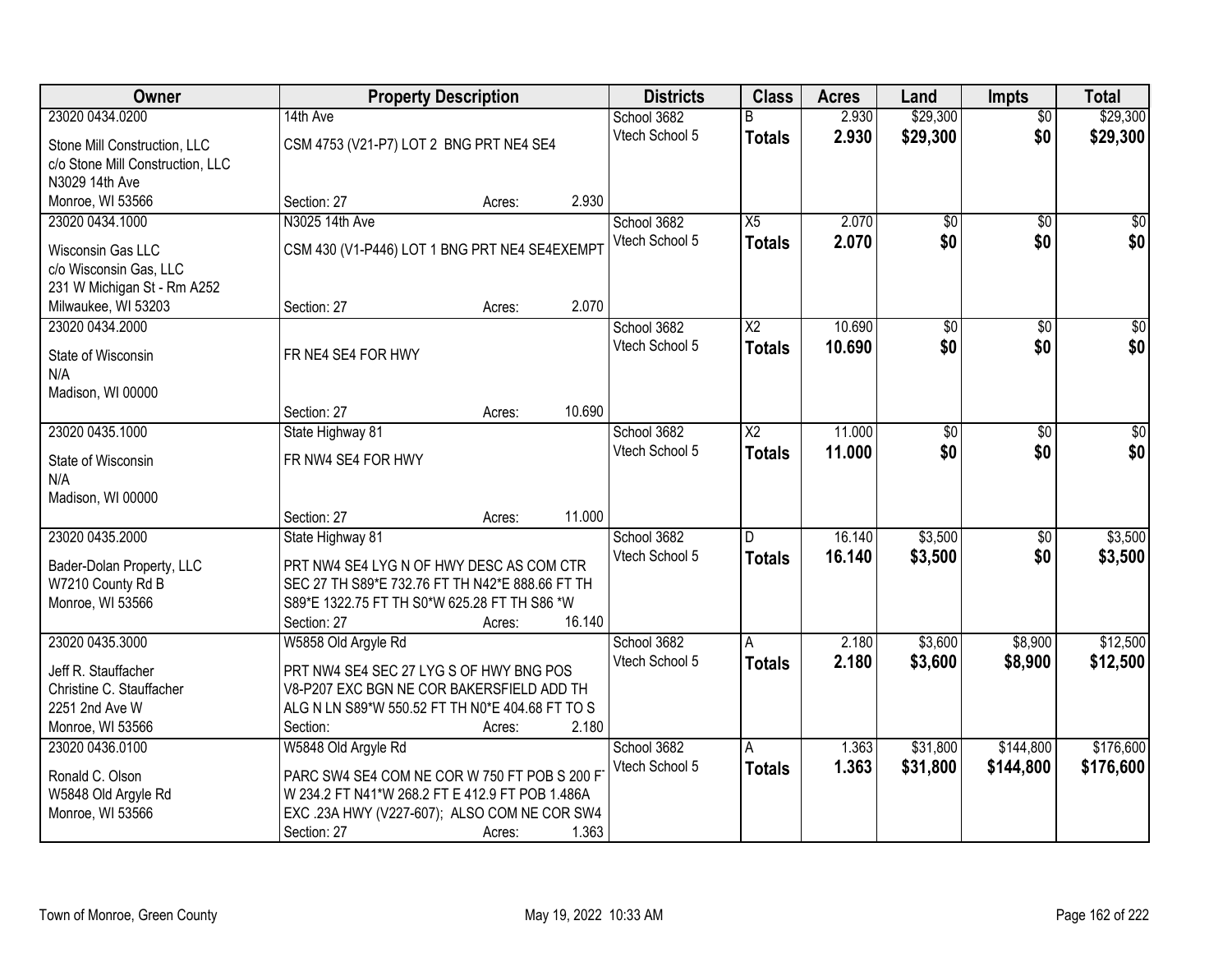| Owner                                           | <b>Property Description</b>                                                                  | <b>Districts</b> | <b>Class</b>   | <b>Acres</b> | Land     | <b>Impts</b> | <b>Total</b> |
|-------------------------------------------------|----------------------------------------------------------------------------------------------|------------------|----------------|--------------|----------|--------------|--------------|
| 23020 0436.0200                                 | W5841 Old Argyle Rd                                                                          | School 3682      | A              | 3.100        | \$40,500 | \$116,000    | \$156,500    |
| Jane E. Skelton et al                           | COM SW COR SE4 TH N0*E 785.1 FT TO HWY ROW                                                   | Vtech School 5   | <b>Totals</b>  | 3.100        | \$40,500 | \$116,000    | \$156,500    |
| c/o Eric T. Skelton                             | TH S89* E 410.16 FT POB TH S89*E 225.2 FT TH                                                 |                  |                |              |          |              |              |
| W5841 Old Argyle Rd                             | N35*W 96 FT TH N41*W 144 FT TH S57*W 33.6 FT TH                                              |                  |                |              |          |              |              |
| Monroe, WI 53566                                | 3.100<br>Section: 27<br>Acres:                                                               |                  |                |              |          |              |              |
| 23020 0436.0300                                 | N2952 8th Ave                                                                                | School 3682      | $\overline{A}$ | 0.890        | \$26,700 | \$54,200     | \$80,900     |
|                                                 |                                                                                              | Vtech School 5   | <b>Totals</b>  | 0.890        | \$26,700 | \$54,200     | \$80,900     |
| Feller Richard L Rev Trt Dtd 11/25/2003         | CSM 5087 (V23-P282) LOT 1 BNG PRT SW4 SE4                                                    |                  |                |              |          |              |              |
| & Amended 1/15/                                 |                                                                                              |                  |                |              |          |              |              |
| c/o Feller Richard L Rev Trust<br>2618 22nd Ave | 0.890                                                                                        |                  |                |              |          |              |              |
| Monroe, WI 53566                                | Section: 27<br>Acres:                                                                        |                  |                |              |          |              |              |
| 23020 0436.0400                                 | W5884 Clar Ken Rd                                                                            | School 3682      | A              | 0.900        | \$27,000 | \$166,600    | \$193,600    |
|                                                 |                                                                                              | Vtech School 5   |                |              |          |              |              |
| Gordon K. Grunder                               | W 150 FT OF BEG SW COR SE4 SD SEC TH N0*E                                                    |                  | <b>Totals</b>  | 0.900        | \$27,000 | \$166,600    | \$193,600    |
| Judy K. Grunder                                 | 555.10 FT TH S89*E 169.35 FT POB TH N0*E 30 FT                                               |                  |                |              |          |              |              |
| W5884 Clar-Ken Rd                               | TH N0*E 200 FT TH S89 *E170 FT TH S0*W 200 FT TH                                             |                  |                |              |          |              |              |
| Monroe, WI 53566                                | Section: 27<br>0.900<br>Acres:                                                               |                  |                |              |          |              |              |
| 23020 0436.0500                                 | W5872 Clar Ken Rd                                                                            | School 3682      | Α              | 1.000        | \$30,000 | \$109,600    | \$139,600    |
| Robert C. Lostetter                             | PARC W2 SW4 SE4 COM SW COR SE4 TH N 555.1 FT                                                 | Vtech School 5   | <b>Totals</b>  | 1.000        | \$30,000 | \$109,600    | \$139,600    |
| Linda A. Lostetter                              | TH S89*E 319.35 FT POB TH N 30 FT TH N 200 FT TH                                             |                  |                |              |          |              |              |
| W5872 Clar Ken Rd                               | S89*E 190 FT TH S 200 FT TH S 30 FT TO CTR RD                                                |                  |                |              |          |              |              |
| Monroe, WI 53566                                | 1.000<br>Section: 27<br>Acres:                                                               |                  |                |              |          |              |              |
| 23020 0436.0600                                 | W5850 Clar Ken Rd                                                                            | School 3682      | A              | 1.000        | \$30,000 | \$129,800    | \$159,800    |
|                                                 |                                                                                              | Vtech School 5   | <b>Totals</b>  | 1.000        | \$30,000 | \$129,800    | \$159,800    |
| Ryan S. Strunz                                  | PRT SW4 SE4 W OLD RD, COM SW COR SE4 SEC 27                                                  |                  |                |              |          |              |              |
| Elizabeth A. Strunz                             | TH N0*E 785.1 FT TO HWY ROW TH S89*E 508.16 FT                                               |                  |                |              |          |              |              |
| W5850 Clar Ken Rd                               | POB TH S 200 FT TH E ALG N SIDE RD ROW 235 FT<br>1.000                                       |                  |                |              |          |              |              |
| Monroe, WI 53566                                | Section: 27<br>Acres:                                                                        |                  |                |              |          |              |              |
| 23020 0436.0700                                 | W5889 Clar Ken Rd                                                                            | School 3682      | A              | 1.000        | \$30,000 | \$108,400    | \$138,400    |
| Kathy Seffrood                                  | PRT SW4 SE4 COM SW COR SE4 N0*E 555.1 FT POB                                                 | Vtech School 5   | <b>Totals</b>  | 1.000        | \$30,000 | \$108,400    | \$138,400    |
| W5889 Clar Ken Rd                               | S89*E 494.5 FT S0*W 30 FT S0*W 230 FT N89*W                                                  |                  |                |              |          |              |              |
| Monroe, WI 53566                                | 495.35 FT N0*E 230 FT N0*E 30 FT TO POB; ALSO                                                |                  |                |              |          |              |              |
|                                                 | 1.000<br>Section: 27<br>Acres:                                                               |                  |                |              |          |              |              |
| 23020 0436.0810                                 | N2930 8th Ave                                                                                | School 3682      | A              | 0.990        | \$29,700 | \$50,400     | \$80,100     |
|                                                 | July 6 1979 Trust Dated October 3, 201 <a>[CSM 4907 (V22-P89)<br/> LOT 1 BNG PRT SW4 SE4</a> | Vtech School 5   | <b>Totals</b>  | 0.990        | \$29,700 | \$50,400     | \$80,100     |
| c/o July 6 1979 Trust                           |                                                                                              |                  |                |              |          |              |              |
| Ernest & Barbra Studer Ttees                    |                                                                                              |                  |                |              |          |              |              |
| 935 2nd St                                      | 0.990<br>Section:<br>Acres:                                                                  |                  |                |              |          |              |              |
| Monroe, WI 53566                                |                                                                                              |                  |                |              |          |              |              |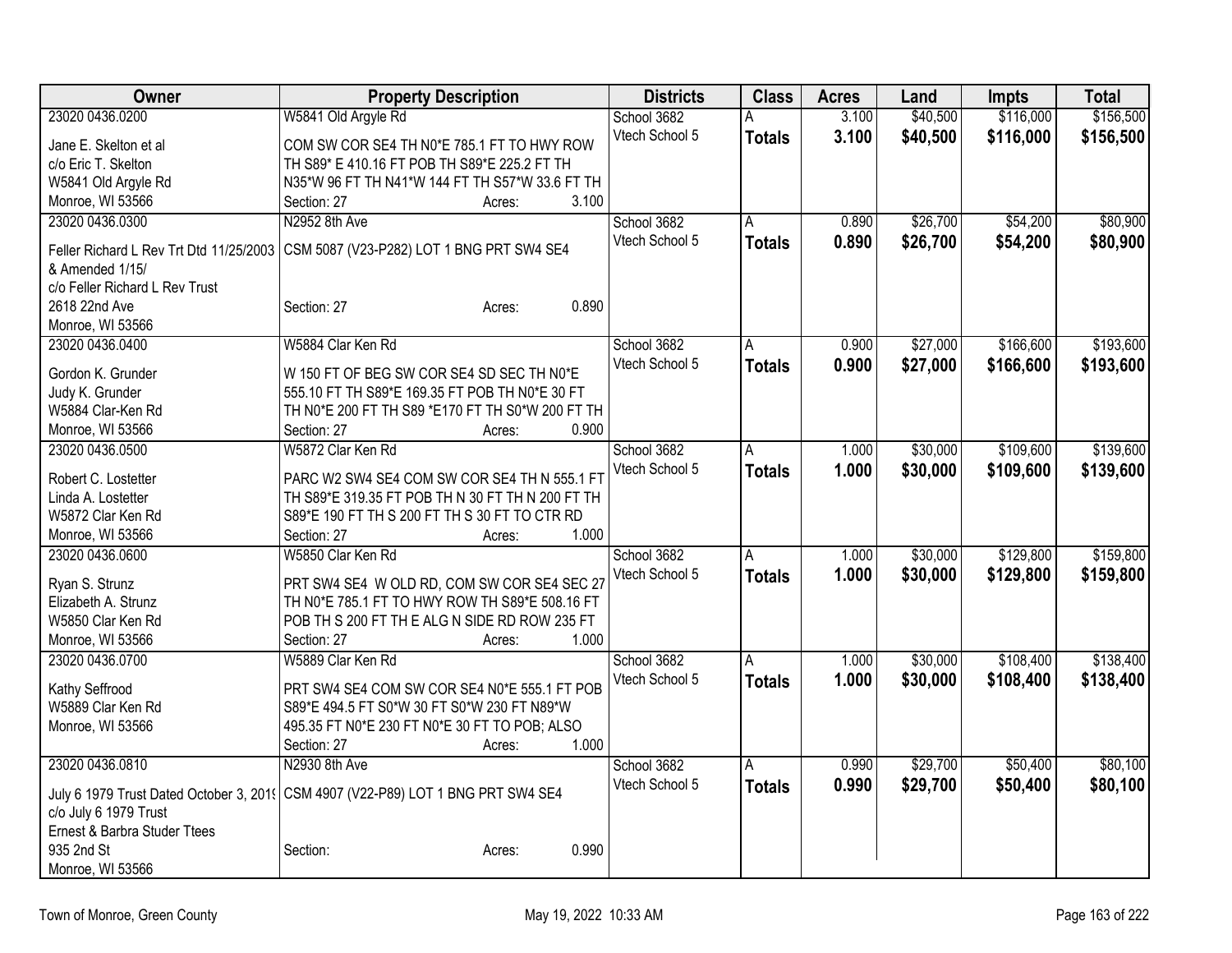| Owner                                                     | <b>Property Description</b>                                                                  |        |       | <b>Districts</b> | <b>Class</b>  | <b>Acres</b> | Land     | <b>Impts</b> | <b>Total</b> |
|-----------------------------------------------------------|----------------------------------------------------------------------------------------------|--------|-------|------------------|---------------|--------------|----------|--------------|--------------|
| 23020 0436.0820                                           | N2912 8th Ave                                                                                |        |       | School 3682      |               | 1.000        | \$30,000 | \$109,800    | \$139,800    |
| Daniel A. Sperstad                                        | CSM 4907 (V22-P89) LOT 2 BNG PRT SW4 SE4                                                     |        |       | Vtech School 5   | <b>Totals</b> | 1.000        | \$30,000 | \$109,800    | \$139,800    |
| N2912 8th Ave                                             |                                                                                              |        |       |                  |               |              |          |              |              |
| Monroe, WI 53566                                          |                                                                                              |        |       |                  |               |              |          |              |              |
|                                                           | Section:                                                                                     | Acres: | 1.000 |                  |               |              |          |              |              |
| 23020 0436.0900                                           | W5885 Clar Ken Rd                                                                            |        |       | School 3682      | A             | 1.980        | \$34,900 | \$286,700    | \$321,600    |
|                                                           | CLAR-KEN ACRES LOTS 1 & 2 BLK 1 BNG PRT SW4                                                  |        |       | Vtech School 5   | <b>Totals</b> | 1.980        | \$34,900 | \$286,700    | \$321,600    |
| Seffrood Gregory D and Rachel M<br>Revocable Living Trust | SE4                                                                                          |        |       |                  |               |              |          |              |              |
| W5885 Clar-Ken Rd                                         |                                                                                              |        |       |                  |               |              |          |              |              |
| Monroe, WI 53566                                          | Section: 27                                                                                  | Acres: | 1.980 |                  |               |              |          |              |              |
| 23020 0436.1000                                           |                                                                                              |        |       | School 3682      | A             | 1.350        | \$31,800 | \$11,800     | \$43,600     |
|                                                           |                                                                                              |        |       | Vtech School 5   | <b>Totals</b> | 1.350        | \$31,800 | \$11,800     | \$43,600     |
| Maliszewski Revocable Trust 2002                          | CLAR-KEN ACRES BLOCK 1LOTS 3 & 4; ALSO ALL                                                   |        |       |                  |               |              |          |              |              |
| c/o Maliszewski Revocable Trust                           | THAT PRT VAC EVERGREEN RD LYG BETW SD LOTS                                                   |        |       |                  |               |              |          |              |              |
| W5861 Clar Ken Rd                                         | PRT SW4 SE4                                                                                  |        |       |                  |               |              |          |              |              |
| Monroe, WI 53566                                          | Section: 27                                                                                  | Acres: | 1.350 |                  |               |              |          |              |              |
| 23020 0436.1100                                           | W5825 Old Argyle Rd                                                                          |        |       | School 3682      | A             | 1.380        | \$31,900 | \$248,300    | \$280,200    |
| Cr Aurit Family Trust Dated May 11,                       | CLAR-KEN ACRES SUB BLOCK 2COM SW COR LOT                                                     |        |       | Vtech School 5   | <b>Totals</b> | 1.380        | \$31,900 | \$248,300    | \$280,200    |
| 2016                                                      | 4 TH N79*E ALG S LN 197.20 FT TH N35*W 271.64 FT                                             |        |       |                  |               |              |          |              |              |
| c/o Cr Aurit Family Trust                                 | TH N 89*W 165.25 FT TH S0*W 220 FT TH S72*E                                                  |        |       |                  |               |              |          |              |              |
| W5825 Old Argyle Rd                                       | Section: 27                                                                                  | Acres: | 1.380 |                  |               |              |          |              |              |
| Monroe, WI 53566                                          |                                                                                              |        |       |                  |               |              |          |              |              |
| 23020 0436.1120                                           |                                                                                              |        |       | School 3682      | A             | 0.420        | \$9,100  | $\sqrt[6]{}$ | \$9,100      |
| Maliszewski Revocable Trust 2002                          |                                                                                              |        |       | Vtech School 5   | <b>Totals</b> | 0.420        | \$9,100  | \$0          | \$9,100      |
| c/o Maliszewski Revocable Trust                           | CLAR-KEN ACRES BLOCK 2 W 60 FT LOT 1 & THT<br>PRT LOT 2 COM NW COR SD LOT 2 TH S0*E 84.72 FT |        |       |                  |               |              |          |              |              |
| W5861 Clar Ken Rd                                         | TH S89*W 190 FT TH N72*W 136.07 FT TH N0*E 44.4                                              |        |       |                  |               |              |          |              |              |
| Monroe, WI 53566                                          | Section: 27                                                                                  | Acres: | 0.420 |                  |               |              |          |              |              |
| 23020 0436.1200                                           | W5861 Clar Ken Rd                                                                            |        |       | School 3682      | A             | 2.140        | \$35,700 | \$218,900    | \$254,600    |
|                                                           |                                                                                              |        |       | Vtech School 5   |               | 2.140        | \$35,700 | \$218,900    | \$254,600    |
| Maliszewski Revocable Trust 2002                          | CLAR-KEN ACRES BLOCK 2 S 90.88 FT LOT 2; ALL                                                 |        |       |                  | <b>Totals</b> |              |          |              |              |
| c/o Maliszewski Revocable Trust                           | LOT 3 CONT 1.29A; ALSO W 55 FT LOT 5 CONT .30A                                               |        |       |                  |               |              |          |              |              |
| W5861 Clar Ken Rd                                         | M/L; ALSO THT PRT LOT 5 COM SE COR SD LOT TH                                                 |        |       |                  |               |              |          |              |              |
| Monroe, WI 53566                                          | Section: 27                                                                                  | Acres: | 2.140 |                  |               |              |          |              |              |
| 23020 0436.1300                                           | W5815 Old Argyle Rd                                                                          |        |       | School 3682      | A             | 0.630        | \$18,900 | \$142,500    | \$161,400    |
| Mohammad Karbassi                                         | CLAR-KEN ACRES BLOCK 2LOT 5 EXC W 55 FT                                                      |        |       | Vtech School 5   | <b>Totals</b> | 0.630        | \$18,900 | \$142,500    | \$161,400    |
| Mahin Karbassi                                            | THEREOF, ALSO EXC COM SECOR SD LOT TH                                                        |        |       |                  |               |              |          |              |              |
| W5815 Old Argyle                                          | N35*2'W 172.08 FT TO PT ON E LN SD LOT BNG POB                                               |        |       |                  |               |              |          |              |              |
| Monroe, WI 53566                                          | Section: 27                                                                                  | Acres: | 0.630 |                  |               |              |          |              |              |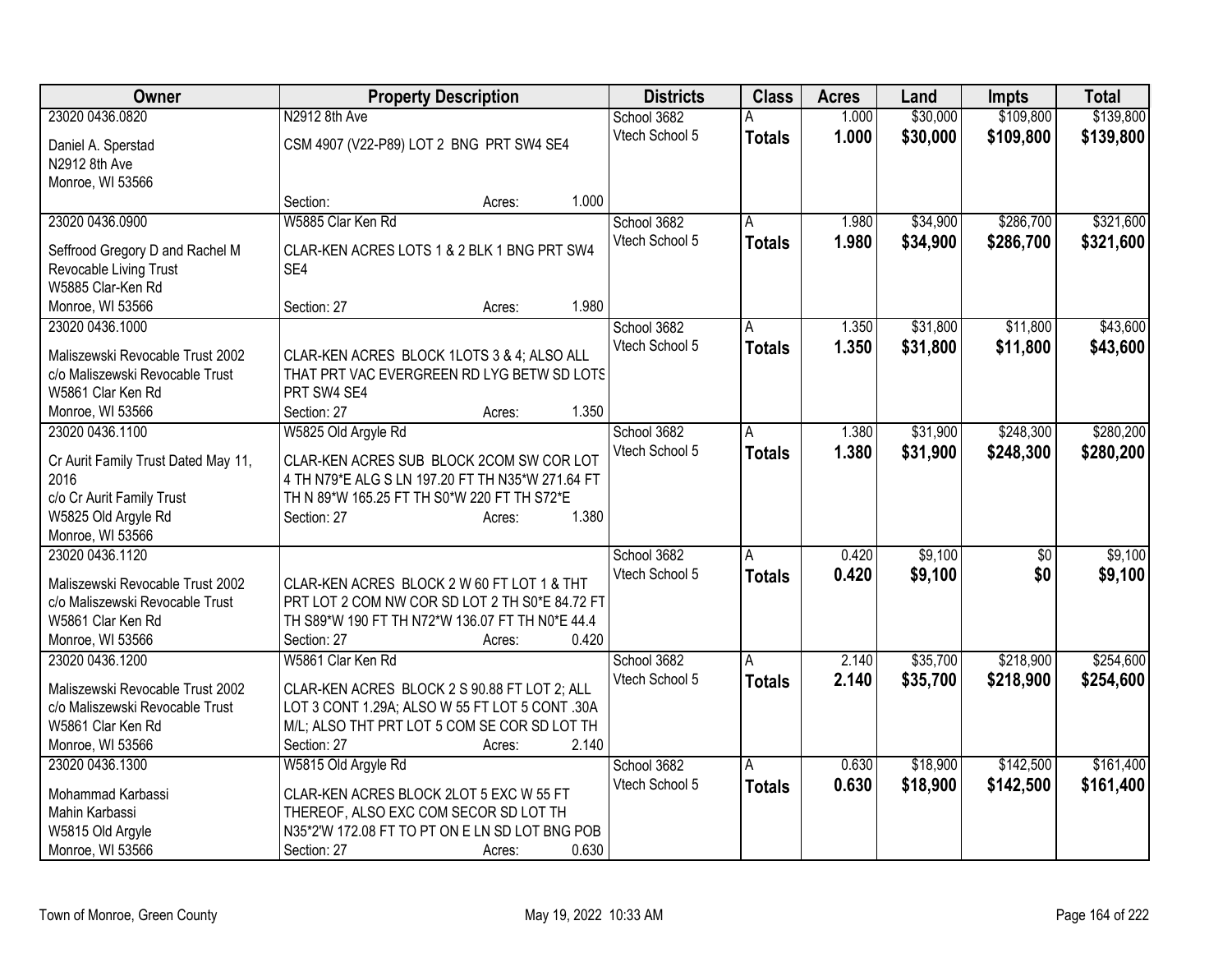| Owner                | <b>Property Description</b>                      | <b>Districts</b> | <b>Class</b>           | <b>Acres</b> | Land            | <b>Impts</b>    | <b>Total</b>     |
|----------------------|--------------------------------------------------|------------------|------------------------|--------------|-----------------|-----------------|------------------|
| 23020 0436.1400      |                                                  | School 3682      |                        | 0.014        | \$400           | \$900           | \$1,300          |
| <b>Blaine Lind</b>   | CLAR-KEN ACRES BLOCK 2PRT LOT 5, COM NW          | Vtech School 5   | <b>Totals</b>          | 0.014        | \$400           | \$900           | \$1,300          |
| <b>Terry Lind</b>    | COR LOT 25 PARKVIEW ESTATES IN CITY OF           |                  |                        |              |                 |                 |                  |
| 945 2nd St           | MONROE TH N 25 FT E 25 FT S 25 FT TO N LN SD     |                  |                        |              |                 |                 |                  |
| Monroe, WI 53566     | 0.014<br>Section: 27<br>Acres:                   |                  |                        |              |                 |                 |                  |
| 23020 0436.1700      | <b>Tullmar Ln</b>                                | School 3682      | A                      | 0.470        | \$10,200        | \$0             | \$10,200         |
|                      |                                                  | Vtech School 5   | <b>Totals</b>          | 0.470        | \$10,200        | \$0             | \$10,200         |
| Joseph D. Kaiser     | CSM 3331 (V12-P147) LOT 1 BNG PRT SW4 SE4        |                  |                        |              |                 |                 |                  |
| Kelli J. Kaiser      |                                                  |                  |                        |              |                 |                 |                  |
| W5838 Tullmar Ln     |                                                  |                  |                        |              |                 |                 |                  |
| Monroe, WI 53566     | 0.470<br>Section: 27<br>Acres:                   |                  |                        |              |                 |                 |                  |
| 23020 0436.1800      | W5838 Tullmar Ln                                 | School 3682      | A                      | 0.865        | \$26,000        | \$104,300       | \$130,300        |
| Joseph D. Kaiser     | PARC SW4 SE4 COM SE COR SW4 SE4 N 469.75 FT      | Vtech School 5   | <b>Totals</b>          | 0.865        | \$26,000        | \$104,300       | \$130,300        |
| Kelli J. Kaiser      | S89*W 244 FT POB S89*W 225.16 FT TO CTR OLD      |                  |                        |              |                 |                 |                  |
| W5838 Tullmar Ln     | ARGYLE RD S 35*E 206.47 FT N86*E 109.21 FT N     |                  |                        |              |                 |                 |                  |
| Monroe, WI 53566     | 0.865<br>Section: 27<br>Acres:                   |                  |                        |              |                 |                 |                  |
| 23020 0436.1900      | W5802 Old Argyle Rd                              | School 3682      | A                      | 1.500        | \$32,500        | \$123,600       | \$156,100        |
|                      |                                                  | Vtech School 5   | <b>Totals</b>          | 1.500        | \$32,500        | \$123,600       | \$156,100        |
| Tracy P. Schmidt     | PRT SW4 SE4 COM SE COR TH W 141.05 FT TH         |                  |                        |              |                 |                 |                  |
| Stephanie A. Schmidt | N35*W 302.55 FT TH N86*E 315.8 FT TH S 264.75 FT |                  |                        |              |                 |                 |                  |
| W5802 Old Argyle Rd  | TO POB                                           |                  |                        |              |                 |                 |                  |
| Monroe, WI 53566     | 1.500<br>Section: 27<br>Acres:                   |                  |                        |              |                 |                 |                  |
| 23020 0436.2000      |                                                  | School 3682      | $\overline{X4}$        | 0.380        | $\overline{50}$ | $\overline{50}$ | $\overline{\$0}$ |
| Town of Monroe       | PARC SW4 SE4 FOR HWY                             | Vtech School 5   | <b>Totals</b>          | 0.380        | \$0             | \$0             | \$0              |
|                      |                                                  |                  |                        |              |                 |                 |                  |
|                      |                                                  |                  |                        |              |                 |                 |                  |
|                      | 0.380<br>Section: 27<br>Acres:                   |                  |                        |              |                 |                 |                  |
| 23020 0436.2300      |                                                  | School 3682      | $\overline{\text{X2}}$ | 2.010        | $\sqrt{6}$      | $\sqrt{6}$      | $\frac{6}{3}$    |
|                      |                                                  | Vtech School 5   | <b>Totals</b>          | 2.010        | \$0             | \$0             | \$0              |
| State of Wisconsin   | PARC SW4 SE4 FOR HWY EXC 20 FOOT BY 190          |                  |                        |              |                 |                 |                  |
| C/O Teri Weil        | FOOT STRIP COM PT S LN SEC 27 1173.5 FT E SW     |                  |                        |              |                 |                 |                  |
| 2101 Wright St       | COR SEC 27 TH N48*E 1558.2 FT TH S07*E 285 FT    |                  |                        |              |                 |                 |                  |
| Madison, WI 53704    | 2.010<br>Section:<br>Acres:                      |                  |                        |              |                 |                 |                  |
| 23020 0436.3000      | <b>Tullmar Ln</b>                                | School 3682      | $\overline{X4}$        | 0.380        | \$0             | $\overline{30}$ | $\sqrt{50}$      |
| Town of Monroe       | PRT SW4 SE4, COM SE COR SW4 SE4 TH N ALG 4 LM    | Vtech School 5   | <b>Totals</b>          | 0.380        | \$0             | \$0             | \$0              |
| W5030 County Rd Ff   | 264.75 FT TH S86*W 128.12 FT TO POB, TH CRV LFT  |                  |                        |              |                 |                 |                  |
| Monroe, WI 53566     | RAD 45 FT CHD N23*E 80.52 FT TH CRV LFT RAD 45   |                  |                        |              |                 |                 |                  |
|                      | 0.380<br>Section:<br>Acres:                      |                  |                        |              |                 |                 |                  |
|                      |                                                  |                  |                        |              |                 |                 |                  |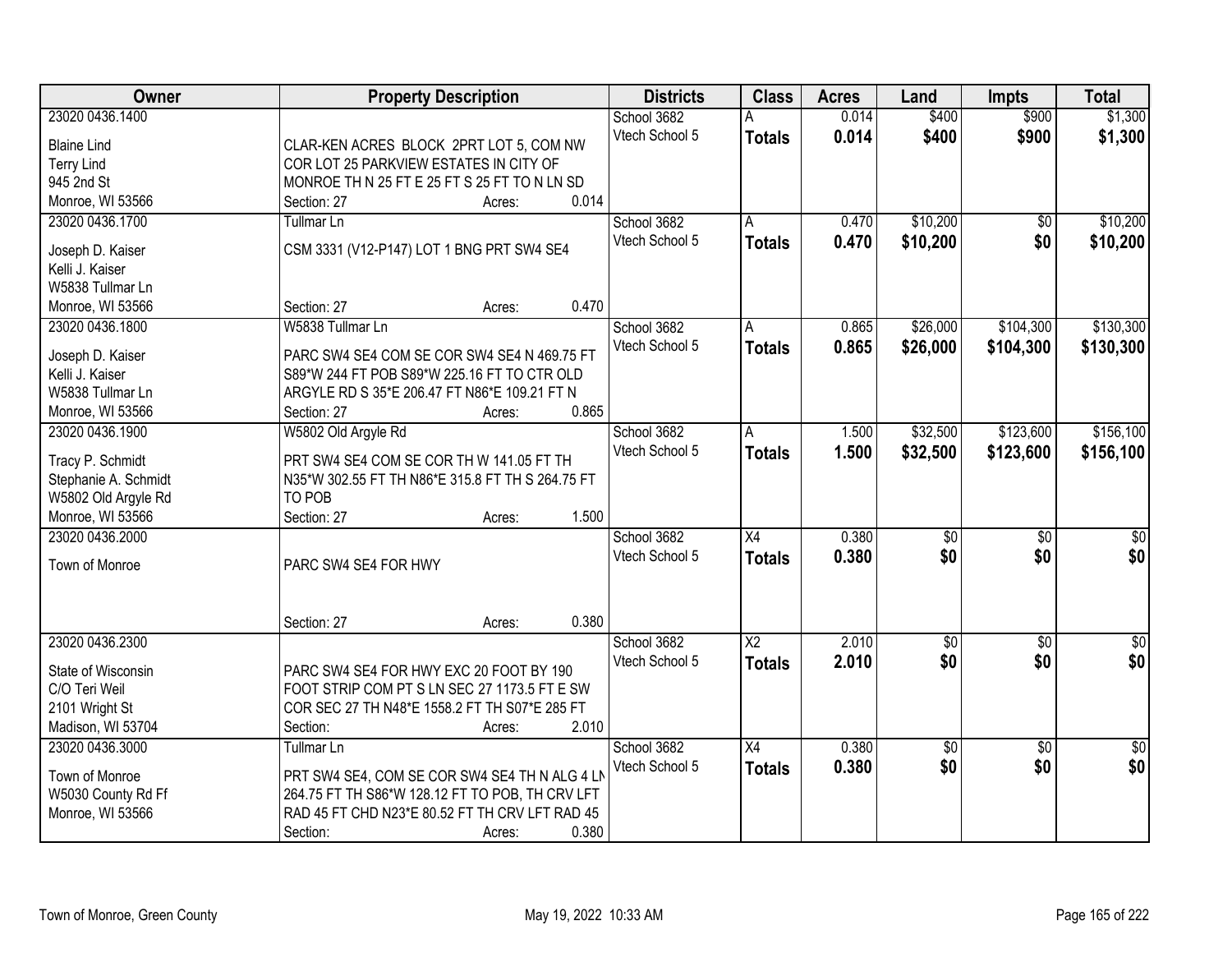| Owner                             | <b>Property Description</b>                      | <b>Districts</b> | <b>Class</b>  | <b>Acres</b> | Land     | <b>Impts</b> | <b>Total</b> |
|-----------------------------------|--------------------------------------------------|------------------|---------------|--------------|----------|--------------|--------------|
| 23020 0437.1000                   | W5784 2nd St                                     | School 3682      |               | 0.520        | \$20,300 | \$77,200     | \$97,500     |
| Rosalind M. Cooke                 | PARC SE4 SE4 COM CNTR RD & SW COR SE4 SE4        | Vtech School 5   | <b>Totals</b> | 0.520        | \$20,300 | \$77,200     | \$97,500     |
| W5784 2nd St                      | TH N0*E 33 FT TH N0*E 107 FT TH E 180 FT TH S0*W |                  |               |              |          |              |              |
| Monroe, WI 53566                  | 107 FT TH S0*W 33 FT TH W 180 FT TO POB          |                  |               |              |          |              |              |
|                                   | 0.520<br>Section: 27<br>Acres:                   |                  |               |              |          |              |              |
| 23020 0437.3000                   | <b>Tullmar Ln</b>                                | School 3682      | A             | 0.560        | \$5,100  | \$0          | \$5,100      |
|                                   |                                                  | Vtech School 5   | <b>Totals</b> | 0.560        | \$5,100  | \$0          | \$5,100      |
| Tracy P. Schmidt                  | CSM 758 (V2-P322) LOT 1 BNG PRT SE4 SE4          |                  |               |              |          |              |              |
| Stephanie A. Schmidt              |                                                  |                  |               |              |          |              |              |
| W5802 Old Argyle Rd               |                                                  |                  |               |              |          |              |              |
| Monroe, WI 53566                  | 0.560<br>Section: 27<br>Acres:                   |                  |               |              |          |              |              |
| 23020 0438.0100                   | County Rd N                                      | School 3682      | Α             | 0.238        | \$7,100  | \$7,500      | \$14,600     |
| <b>Harlan Fuchs</b>               | CSM 540 (V2-P75) LOT 1 BNG PRT NE4 NE4           | Vtech School 5   | <b>Totals</b> | 0.238        | \$7,100  | \$7,500      | \$14,600     |
| c/o Harland Fuchs                 |                                                  |                  |               |              |          |              |              |
| N3230 State Rd 81                 |                                                  |                  |               |              |          |              |              |
| Monroe, WI 53566                  | 0.238<br>Section:<br>Acres:                      |                  |               |              |          |              |              |
| 23020 0438.0210                   | N3205 County Hwy N                               | School 3682      | A             | 1.310        | \$13,100 | \$123,200    | \$136,300    |
|                                   |                                                  | Vtech School 5   | <b>Totals</b> | 1.310        | \$13,100 | \$123,200    | \$136,300    |
| John M. Zimmerman                 | CSM 5212 (V25-P5) LOT 1 BNG PRT NE4 & SE4 OF     |                  |               |              |          |              |              |
| N3205 County Rd N                 | NE4                                              |                  |               |              |          |              |              |
| Monroe, WI 53566                  |                                                  |                  |               |              |          |              |              |
|                                   | 1.310<br>Section:<br>Acres:                      |                  |               |              |          |              |              |
| 23020 0438.0220                   | N3223 County Hwy N                               | School 3682      | A             | 3.452        | \$34,500 | \$26,700     | \$61,200     |
| Boeck Orville A Jr Trust 4/8/2005 | FR E2 NE4 NE4 N OF HWY, EXC CSM 5212 LOT 1 &     | Vtech School 5   | $\mathsf B$   | 0.190        | \$10,000 | \$0          | \$10,000     |
| c/o Boeck Orville A Jr Trust      | <b>CSM 540 LOT 1</b>                             |                  | E             | 12.000       | \$19,200 | \$0          | \$19,200     |
| N3223 County Rd N                 |                                                  |                  | <b>Totals</b> | 15.642       | \$63,700 | \$26,700     | \$90,400     |
| Monroe, WI 53566                  | 15.642<br>Section:<br>Acres:                     |                  |               |              |          |              |              |
| 23020 0438.0300                   | N3212 State Hwy 81                               | School 3682      | A             | 0.510        | \$20,200 | \$13,500     | \$33,700     |
|                                   |                                                  | Vtech School 5   | <b>Totals</b> | 0.510        | \$20,200 | \$13,500     | \$33,700     |
| Wayne C. Martin                   | PRT E2 NE4 BGN NE COR SEC 28 S 1481.50 FT        |                  |               |              |          |              |              |
| 2107 Ridgeway Rd                  | CNTR HWY 81 N65*W 312.30 FT TO POB TH N65*W 4!   |                  |               |              |          |              |              |
| Monroe, WI 53566                  | FT TH N 246 FT TH E 90 FT TH S 90 FT TH SWLY 193 |                  |               |              |          |              |              |
|                                   | 0.510<br>Section:<br>Acres:                      |                  |               |              |          |              |              |
| 23020 0438.1000                   | N3220 State Highway 81                           | School 3682      | A             | 0.130        | \$3,900  | \$5,700      | \$9,600      |
| Janet M. Wahl et al               | PRT E1/2 NE4, BEG NE COR SD SEC TH S 1481.50 FT  | Vtech School 5   | <b>Totals</b> | 0.130        | \$3,900  | \$5,700      | \$9,600      |
| c/o Gerald W. Wahl                | TO CNTR HWY 81 TH N65*W 357.80 FT TO POB TH N    |                  |               |              |          |              |              |
| N3220 State Rd 81                 | 222 FT TH S76*W 106 FT TH S62*E 111.20 FT TH S   |                  |               |              |          |              |              |
| Monroe, WI 53566                  | 0.130<br>Section: 28<br>Acres:                   |                  |               |              |          |              |              |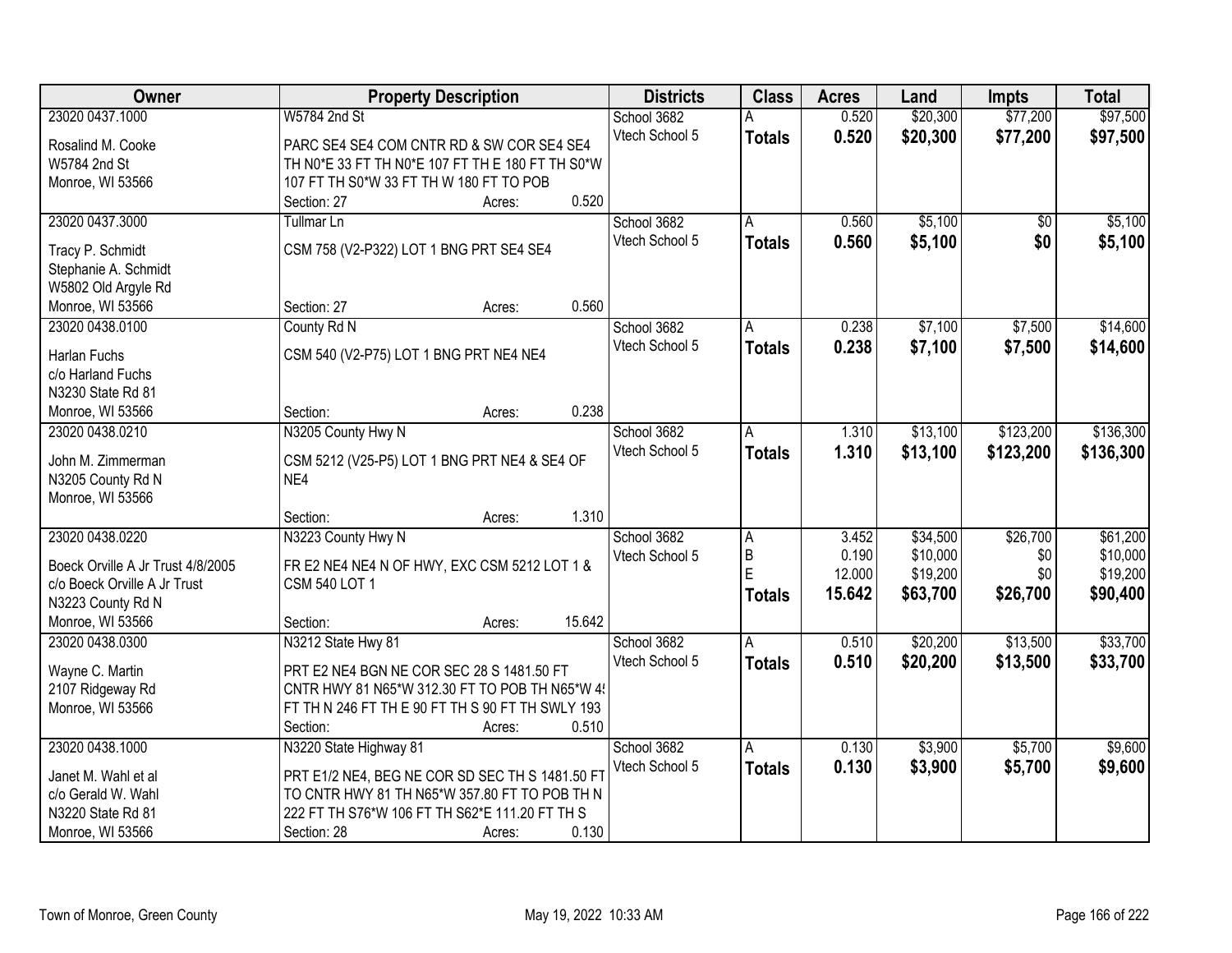| Owner                        | <b>Property Description</b>                     | <b>Districts</b> | <b>Class</b>            | <b>Acres</b>   | Land              | <b>Impts</b>     | <b>Total</b> |
|------------------------------|-------------------------------------------------|------------------|-------------------------|----------------|-------------------|------------------|--------------|
| 23020 0438.2000              | N3220 State Hwy 81                              | School 3682      | А                       | 0.430          | \$18,700          | \$83,400         | \$102,100    |
| Gerald W. Wahl               | BGN NE COR SEC 28 TH S 1481.50 FT TH N65*W      | Vtech School 5   | <b>Totals</b>           | 0.430          | \$18,700          | \$83,400         | \$102,100    |
| Janet M. Wahl                | 359.80 FT TO POB TH N 34.80 FT TH N 105 FT TH   |                  |                         |                |                   |                  |              |
| N3220 State Rd 81            | N62*W 111.20 FT TH S24*W 105 FT TH S24*W 33 FT  |                  |                         |                |                   |                  |              |
| Monroe, WI 53566             | 0.430<br>Section: 28<br>Acres:                  |                  |                         |                |                   |                  |              |
| 23020 0438.3000              | N3230 State Hwy 81                              | School 3682      | A                       | 0.520          | \$20,300          | \$107,900        | \$128,200    |
| <b>Harland Fuchs</b>         | PARC E2 NE4 NE4 N HWY                           | Vtech School 5   | <b>Totals</b>           | 0.520          | \$20,300          | \$107,900        | \$128,200    |
| N3230 State Rd 81            |                                                 |                  |                         |                |                   |                  |              |
| Monroe, WI 53566             |                                                 |                  |                         |                |                   |                  |              |
|                              | 0.520<br>Section: 28<br>Acres:                  |                  |                         |                |                   |                  |              |
| 23020 0438.4000              | N3236 State Hwy 81                              | School 3682      | A                       | 0.640          | \$20,800          | \$85,500         | \$106,300    |
|                              |                                                 | Vtech School 5   | <b>Totals</b>           | 0.640          | \$20,800          | \$85,500         | \$106,300    |
| Dean A. Schmid               | PRT E2 NE4 COM NE COR TH S 1481.50 FT TH        |                  |                         |                |                   |                  |              |
| Steven L. Schmid             | N65*W 653.6 FTTO POB TH N24*E 33 FT TH N24*E    |                  |                         |                |                   |                  |              |
| Henry & Frances Schmid Le    | 107 FT TH N65*W 180.13 FT TH S9*E 128.6 FT TH   |                  |                         |                |                   |                  |              |
| N3236 State Rd 81            | 0.640<br>Section: 28<br>Acres:                  |                  |                         |                |                   |                  |              |
| Monroe, WI 53566             |                                                 | School 3682      |                         |                |                   |                  | \$273,800    |
| 23020 0438.5020              | N3272 State Hwy 81                              | Vtech School 5   | Α<br>D                  | 1.500<br>3.190 | \$32,500<br>\$700 | \$241,300<br>\$0 | \$700        |
| Rex E. Niffenegger           | CSM 4980 (V22-P289) LOT 1 BNG PRT NW4 & NE4     |                  |                         | 4.690          |                   | \$241,300        | \$274,500    |
| Mary E. Brandlin-Niffenegger | NE4                                             |                  | <b>Totals</b>           |                | \$33,200          |                  |              |
| N3272 State Rd 81            |                                                 |                  |                         |                |                   |                  |              |
| Monroe, WI 53566             | 4.690<br>Section:<br>Acres:                     |                  |                         |                |                   |                  |              |
| 23020 0438.5030              | State Highway 81                                | School 3682      | $\overline{\mathsf{D}}$ | 10.350         | \$2,000           | \$0              | \$2,000      |
| Rex E. Niffenegger           | CSM 4032 (V16-P11) LOT 1 BNG PRT NE4 NE4 EXC    | Vtech School 5   | E                       | 0.590          | \$100             | \$0              | \$100        |
| Mary Brandlin-Niffenegge     | CSM 4980 & 4093                                 |                  | <b>Totals</b>           | 10.940         | \$2,100           | \$0              | \$2,100      |
| N3272 State Rd 81            |                                                 |                  |                         |                |                   |                  |              |
| Monroe, WI 53566             | 10.940<br>Section:<br>Acres:                    |                  |                         |                |                   |                  |              |
| 23020 0438.5100              | State Highway 81                                | School 3682      | D                       | 0.100          | \$100             | $\overline{50}$  | \$100        |
| Dean A. Schmid               | PRT NE4 NE4 COM NE COR TH S 1481.50 FT TO       | Vtech School 5   | <b>Totals</b>           | 0.100          | \$100             | \$0              | \$100        |
| Steven L. Schmid             | CNTR HWY 81 TH N65*W 833.73 FT TO POB TH        |                  |                         |                |                   |                  |              |
| Henry & Frances Schmid Le    | N24*E 140 FT TH N9*W 48.8 FT TH S24*W 180 FT TO |                  |                         |                |                   |                  |              |
| N3236 State Rd 81            | 0.100<br>Section: 28<br>Acres:                  |                  |                         |                |                   |                  |              |
| Monroe, WI 53566             |                                                 |                  |                         |                |                   |                  |              |
| 23020 0438.6000              | State Highway 81                                | School 3682      | $\overline{\mathsf{D}}$ | 6.200          | \$1,300           | $\overline{50}$  | \$1,300      |
|                              |                                                 | Vtech School 5   | E                       | 0.500          | \$100             | \$0              | \$100        |
| Lambert Properties, LLC      | NE4 NE4 LYG S CTR OF HWY SUBJ TO HWY CONV       |                  | <b>Totals</b>           | 6.700          | \$1,400           | \$0              | \$1,400      |
| 201 N 29th Ave               |                                                 |                  |                         |                |                   |                  |              |
| Monroe, WI 53566             | 6.700<br>Section: 28                            |                  |                         |                |                   |                  |              |
|                              | Acres:                                          |                  |                         |                |                   |                  |              |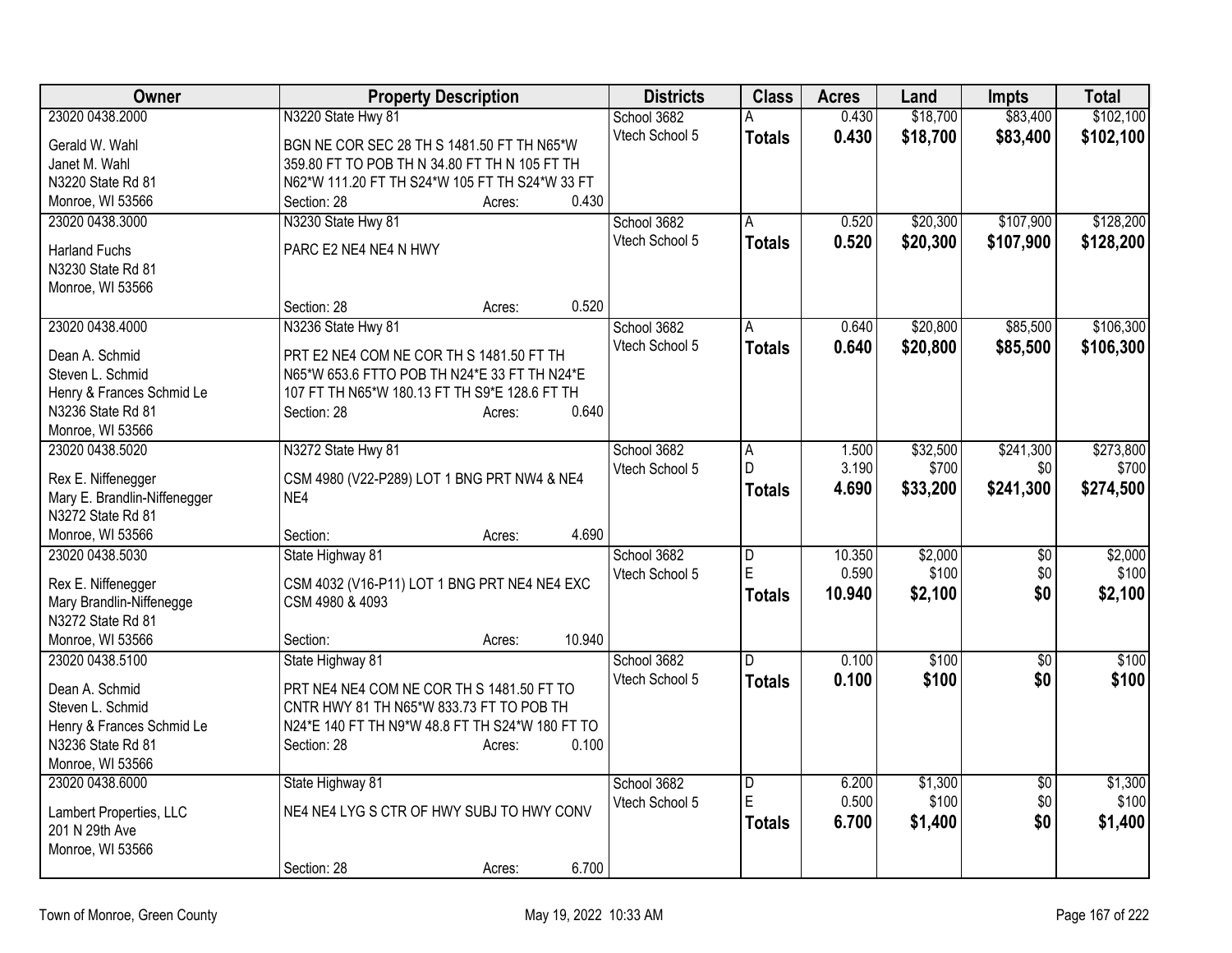| Owner                                              | <b>Property Description</b>                                                         |                               |       | <b>Districts</b> | <b>Class</b>           | <b>Acres</b> | Land            | Impts           | <b>Total</b>    |
|----------------------------------------------------|-------------------------------------------------------------------------------------|-------------------------------|-------|------------------|------------------------|--------------|-----------------|-----------------|-----------------|
| 23020 0438.7000                                    | State Highway 81                                                                    |                               |       | School 3682      | $\overline{\text{X2}}$ | 2.600        | $\overline{60}$ | $\overline{50}$ | \$0             |
| State of Wisconsin                                 | SECTION 28                                                                          | PARC NE4 & SE4 OF NE4 FOR HWY |       | Vtech School 5   | <b>Totals</b>          | 2.600        | \$0             | \$0             | \$0             |
| N/A                                                |                                                                                     |                               |       |                  |                        |              |                 |                 |                 |
| Madison, WI 00000                                  |                                                                                     |                               |       |                  |                        |              |                 |                 |                 |
|                                                    | Section: 28                                                                         | Acres:                        | 2.600 |                  |                        |              |                 |                 |                 |
| 23020 0439.0100                                    | State Highway 81                                                                    |                               |       | School 3682      | $\overline{X2}$        | 5.907        | \$0             | \$0             | $\overline{50}$ |
|                                                    |                                                                                     |                               |       | Vtech School 5   | <b>Totals</b>          | 5.907        | \$0             | \$0             | \$0             |
| State of Wisconsin Department of<br>Transportation | SECTION 28 PRT NW4 NE4 FOR HWY, EXC .093A<br>FOUND IN DOC #559805 - CONT 5.907A M/L |                               |       |                  |                        |              |                 |                 |                 |
| c/o Wisconsin Dept Transportation                  | <b>EXEMPT</b>                                                                       |                               |       |                  |                        |              |                 |                 |                 |
| 2101 Wright St                                     | Section: 28                                                                         | Acres:                        | 5.907 |                  |                        |              |                 |                 |                 |
| Madison, WI 53791-9449                             |                                                                                     |                               |       |                  |                        |              |                 |                 |                 |
| 23020 0439.1000                                    | N3312 Joy Del Rd                                                                    |                               |       | School 3682      | A                      | 0.330        | \$14,400        | \$96,200        | \$110,600       |
|                                                    |                                                                                     |                               |       | Vtech School 5   | <b>Totals</b>          | 0.330        | \$14,400        | \$96,200        | \$110,600       |
| Werner Vogel                                       | PRT NW4 NE4 COM NW COR NE4 TH E 123.8 FT TH S                                       |                               |       |                  |                        |              |                 |                 |                 |
| Wilma B. Vogel                                     | 252.1 FT ON HWY ROW TH S 37 FT TO CTRLN TH                                          |                               |       |                  |                        |              |                 |                 |                 |
| N3312 Joy Del Rd                                   | S71*E 100.35 FT TH S79*E 454.3 FT POB TH N 33.7                                     |                               |       |                  |                        |              |                 |                 |                 |
| Monroe, WI 53566                                   | Section: 28                                                                         | Acres:                        | 0.330 |                  |                        |              |                 |                 |                 |
| 23020 0439.2000                                    | N3320 Joy Del Rd                                                                    |                               |       | School 3682      | A                      | 0.973        | \$29,200        | \$72,600        | \$101,800       |
| Jeffrey J. Shaffer                                 | CSM 1237 (V4-P98) LOT 2 BNG PRT NW4 NE4                                             |                               |       | Vtech School 5   | <b>Totals</b>          | 0.973        | \$29,200        | \$72,600        | \$101,800       |
| N3320 Joy Del Rd                                   |                                                                                     |                               |       |                  |                        |              |                 |                 |                 |
| Monroe, WI 53566                                   |                                                                                     |                               |       |                  |                        |              |                 |                 |                 |
|                                                    | Section: 28                                                                         | Acres:                        | 0.973 |                  |                        |              |                 |                 |                 |
| 23020 0439.2100                                    | Joy-Del Rd                                                                          |                               |       | School 3682      | D.                     | 2.199        | \$500           | \$0             | \$500           |
| Marilyn Hartwig et al                              | PRT NW4 NE4 SEC 28 BEG PT ON N LN 125.07 FT                                         |                               |       | Vtech School 5   | <b>Totals</b>          | 2.199        | \$500           | \$0             | \$500           |
| N3298 State Rd 81                                  | N89*E OF N4 COR SD SEC TH N89*E 316.90 FT TO                                        |                               |       |                  |                        |              |                 |                 |                 |
| Monroe, WI 53566                                   | NW COR CSM 1237 TH S9*W ALG W LN SD CSM                                             |                               |       |                  |                        |              |                 |                 |                 |
|                                                    | Section: 28                                                                         | Acres:                        | 2.199 |                  |                        |              |                 |                 |                 |
| 23020 0439.2200                                    | N3336 Joy Del Rd                                                                    |                               |       | School 3682      | A                      | 0.992        | \$29,800        | \$90,700        | \$120,500       |
|                                                    |                                                                                     |                               |       | Vtech School 5   | <b>Totals</b>          | 0.992        | \$29,800        | \$90,700        | \$120,500       |
| Warren M. Stevenson                                | CSM 1237 (V4-P98) LOT 1 BNG PRT NW4 NE4                                             |                               |       |                  |                        |              |                 |                 |                 |
| Cynthia K. Stevenson                               |                                                                                     |                               |       |                  |                        |              |                 |                 |                 |
| N3336 Joy Del Rd                                   |                                                                                     |                               |       |                  |                        |              |                 |                 |                 |
| Monroe, WI 53566                                   | Section: 28                                                                         | Acres:                        | 0.992 |                  |                        |              |                 |                 |                 |
| 23020 0439.3000                                    | N3349 Joy Del Rd                                                                    |                               |       | School 3682      | A                      | 1.070        | \$30,400        | \$81,100        | \$111,500       |
| Christine K. Edler                                 | CSM 827 (V2-P408) LOT 2 BNG PRT NW4 NE4                                             |                               |       | Vtech School 5   | Totals                 | 1.070        | \$30,400        | \$81,100        | \$111,500       |
| N3349 Joy Del Rd                                   |                                                                                     |                               |       |                  |                        |              |                 |                 |                 |
| Monroe, WI 53566                                   |                                                                                     |                               |       |                  |                        |              |                 |                 |                 |
|                                                    | Section: 28                                                                         | Acres:                        | 1.070 |                  |                        |              |                 |                 |                 |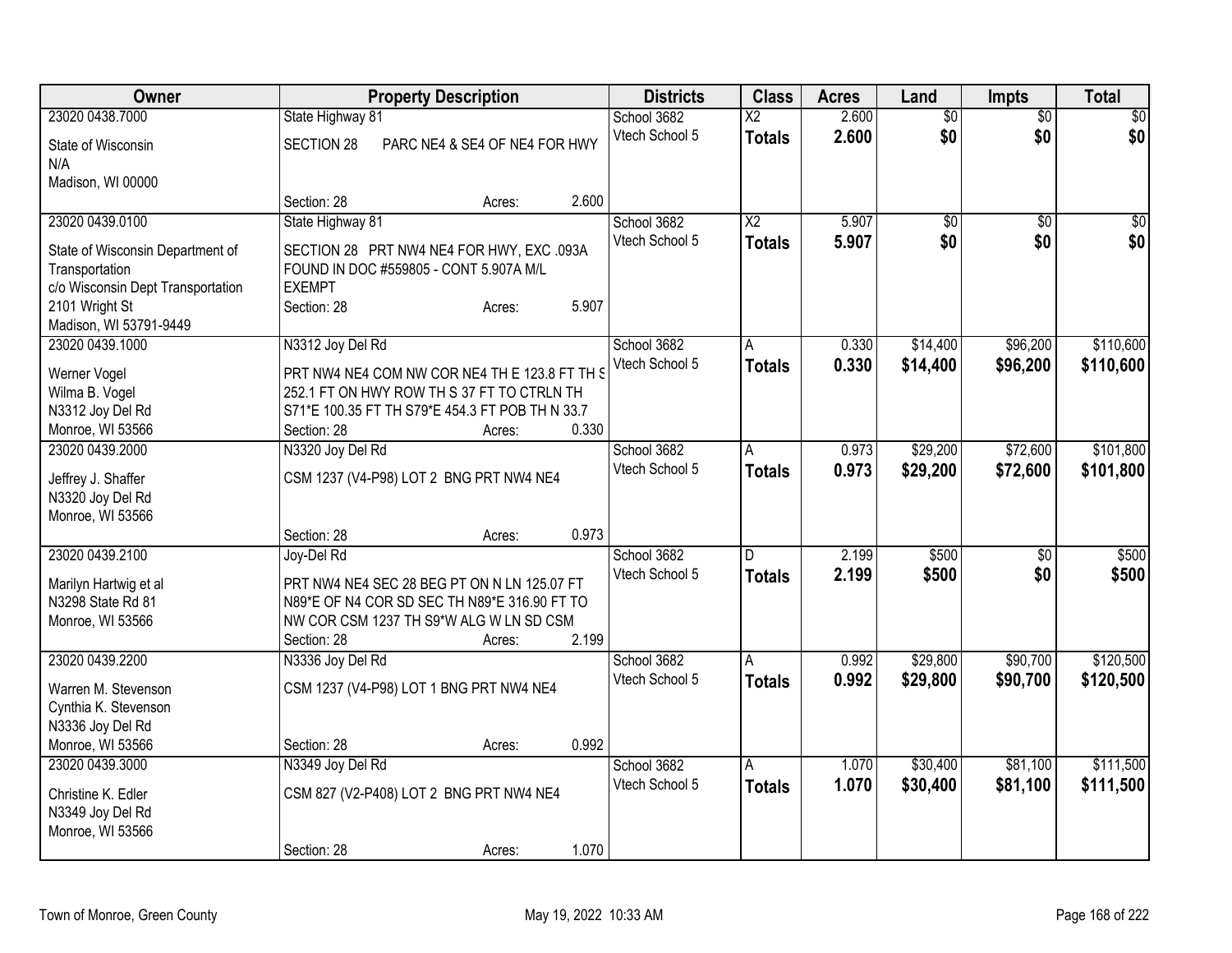| Owner                                   |                                                 | <b>Property Description</b> |        | <b>Districts</b> | <b>Class</b>    | <b>Acres</b> | Land        | <b>Impts</b>    | <b>Total</b> |
|-----------------------------------------|-------------------------------------------------|-----------------------------|--------|------------------|-----------------|--------------|-------------|-----------------|--------------|
| 23020 0439.3100                         | N3351 Joy Del Rd                                |                             |        | School 3682      |                 | 2.140        | \$35,600    | \$87,300        | \$122,900    |
| Joel Hale                               | CSM 827 (V2-P408) LOT 1 BNG PRT NW4 NE4         |                             |        | Vtech School 5   | <b>Totals</b>   | 2.140        | \$35,600    | \$87,300        | \$122,900    |
| N3351 Joy Del Rd                        |                                                 |                             |        |                  |                 |              |             |                 |              |
| Monroe, WI 53566                        |                                                 |                             |        |                  |                 |              |             |                 |              |
|                                         | Section: 28                                     | Acres:                      | 2.140  |                  |                 |              |             |                 |              |
| 23020 0439.4100                         | N3305 Joy Del Rd                                |                             |        | School 3682      | A               | 0.893        | \$24,000    | \$194,800       | \$218,800    |
|                                         |                                                 |                             |        | Vtech School 5   | <b>Totals</b>   | 0.893        | \$24,000    | \$194,800       | \$218,800    |
| Eugene Showers<br><b>Brenda Showers</b> | CSM 4245 (V17-P72) LOT 1 - 80A BNG PRT NW4 NE4; |                             |        |                  |                 |              |             |                 |              |
|                                         | ALSO COM N4 COR SD SEC TH S1*W 659.52 FT ALG    |                             |        |                  |                 |              |             |                 |              |
| N3305 Joy Del Rd                        | W LINE NE4 SEC 28 TH N89*E 945.51 FT TO SELY    |                             | 0.893  |                  |                 |              |             |                 |              |
| Monroe, WI 53566                        | Section: 28                                     | Acres:                      |        |                  |                 |              |             |                 |              |
| 23020 0439.5000                         | N3327 Joy Del Rd                                |                             |        | School 3682      | A               | 1.580        | \$32,900    | \$112,400       | \$145,300    |
| Rose Wenger et al                       | PARC S2 N2 NW4 NE4 S OLD HWY EXC .65A; ALSO     |                             |        | Vtech School 5   | <b>Totals</b>   | 1.580        | \$32,900    | \$112,400       | \$145,300    |
| c/o Fritz Wenger                        | LD REC IN V443-P382 & V443-P383 EXC LOT 1 CSM   |                             |        |                  |                 |              |             |                 |              |
| N3327 Joy Del Rd                        | 4245                                            |                             |        |                  |                 |              |             |                 |              |
| Monroe, WI 53566                        | Section: 28                                     | Acres:                      | 1.580  |                  |                 |              |             |                 |              |
| 23020 0439.5100                         | N3303 Joy Del Rd                                |                             |        | School 3682      | A               | 0.950        | \$28,500    | \$122,800       | \$151,300    |
|                                         |                                                 |                             |        | Vtech School 5   | <b>Totals</b>   | 0.950        | \$28,500    | \$122,800       | \$151,300    |
| Jeremy D. Hagen                         | CSM 4281 (V17-P151) LOT 1 BNG PRT NW4 NE4       |                             |        |                  |                 |              |             |                 |              |
| N3303 Joy-Del Rd                        |                                                 |                             |        |                  |                 |              |             |                 |              |
| Monroe, WI 53566                        |                                                 |                             |        |                  |                 |              |             |                 |              |
|                                         | Section: 28                                     | Acres:                      | 0.950  |                  |                 |              |             |                 |              |
| 23020 0439.6000                         | N3333 Joy Del Rd                                |                             |        | School 3682      | A               | 0.650        | \$20,800    | \$85,400        | \$106,200    |
| James A. Notter Jr                      | PRT NW4 NE4 BEG NW COR NE4 TH E 123.80 FT TH    |                             |        | Vtech School 5   | <b>Totals</b>   | 0.650        | \$20,800    | \$85,400        | \$106,200    |
| N3333 Joy Del Rd                        | S 252.10 FT TO STAKE ON HWY R/W TH S 37 FT TO   |                             |        |                  |                 |              |             |                 |              |
| Monroe, WI 53566                        | CTRLN TH S71*E 100.35 FT TH S79*E ALG CTRLN     |                             |        |                  |                 |              |             |                 |              |
|                                         | Section: 28                                     | Acres:                      | 0.650  |                  |                 |              |             |                 |              |
| 23020 0439.7000                         |                                                 |                             |        | School 3682      | $\overline{X2}$ | 2.060        | $\sqrt{50}$ | $\overline{50}$ | \$0          |
|                                         |                                                 |                             |        | Vtech School 5   | <b>Totals</b>   | 2.060        | \$0         | \$0             | \$0          |
| State of Wisconsin                      | PARC N1/2 NW4 NE4 FOR HWY                       |                             |        |                  |                 |              |             |                 |              |
| N/A                                     |                                                 |                             |        |                  |                 |              |             |                 |              |
| Madison, WI 00000                       |                                                 |                             |        |                  |                 |              |             |                 |              |
|                                         | Section: 28                                     | Acres:                      | 2.060  |                  |                 |              |             |                 |              |
| 23020 0439.8000                         |                                                 |                             |        | School 3682      | D.              | 11.800       | \$1,600     | $\overline{30}$ | \$1,600      |
| Lambert Properties, LLC                 | S2 NW4 NE4 EXC CSM 3309 & CSM 4361              |                             |        | Vtech School 5   | <b>Totals</b>   | 11.800       | \$1,600     | \$0             | \$1,600      |
| 201 N 29th Ave                          |                                                 |                             |        |                  |                 |              |             |                 |              |
| Monroe, WI 53566                        |                                                 |                             |        |                  |                 |              |             |                 |              |
|                                         | Section: 28                                     | Acres:                      | 11.800 |                  |                 |              |             |                 |              |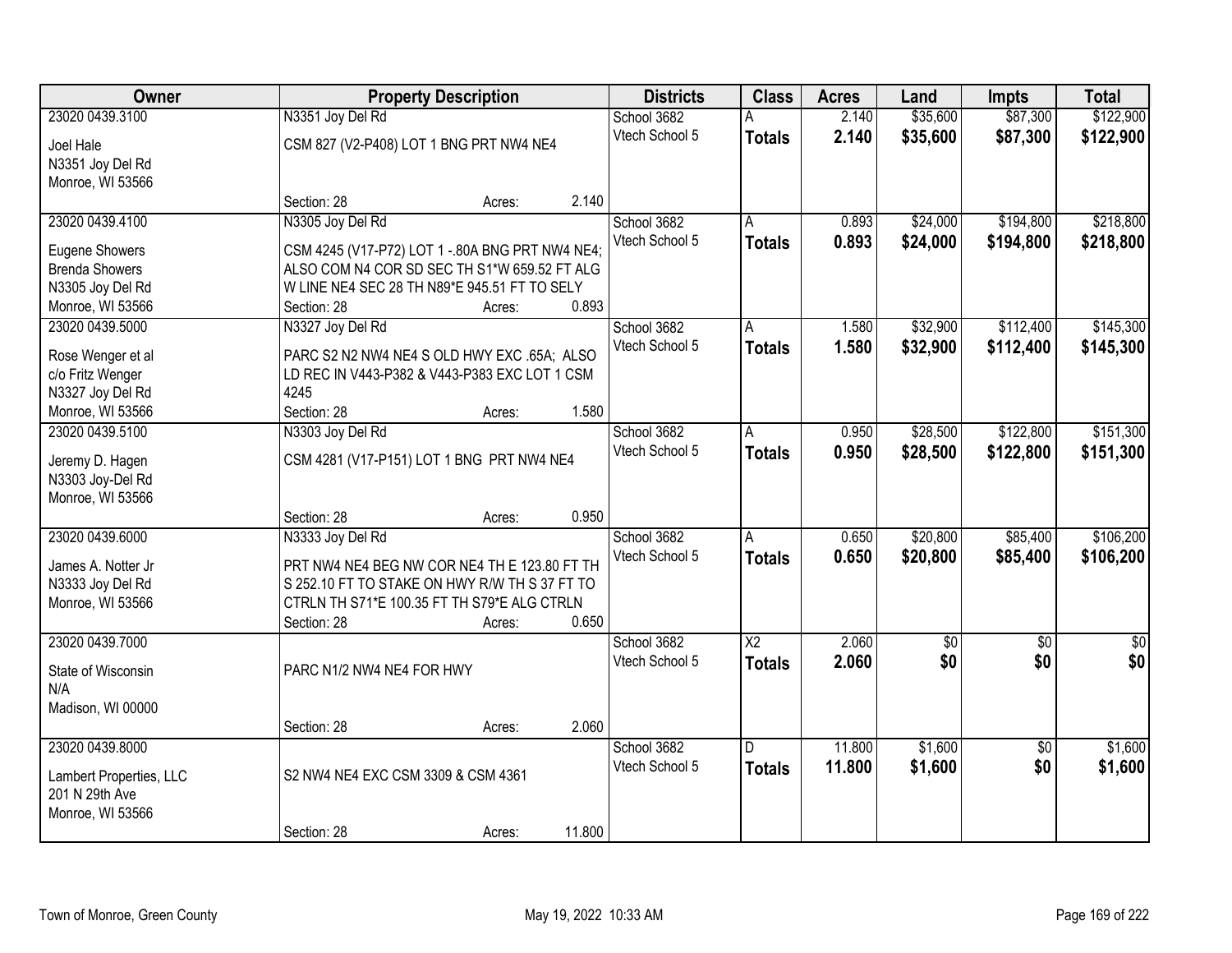| Owner                   | <b>Property Description</b>                | <b>Districts</b> | <b>Class</b>            | <b>Acres</b> | Land     | <b>Impts</b>    | <b>Total</b> |
|-------------------------|--------------------------------------------|------------------|-------------------------|--------------|----------|-----------------|--------------|
| 23020 0439.8100         | N3242 Youth Cabin Rd                       | School 3682      | А                       | 0.500        | \$15,000 | \$37,400        | \$52,400     |
| Gary A. Keegan          | CSM 3309 (V12-P112) LOT 1 BNG PRT NW4 NE4  | Vtech School 5   | D                       | 5.500        | \$1,100  | \$0             | \$1,100      |
| Laurie A. Keegan        |                                            |                  | E                       | 0.420        | \$100    | \$0             | \$100        |
| 2645 22nd Ave           |                                            |                  | <b>Totals</b>           | 6.420        | \$16,200 | \$37,400        | \$53,600     |
| Monroe, WI 53566        | 6.420<br>Section: 28<br>Acres:             |                  |                         |              |          |                 |              |
| 23020 0439.9000         | N3220 Youth Cabin Rd                       | School 3682      | A                       | 2.260        | \$36,000 | \$165,400       | \$201,400    |
|                         |                                            | Vtech School 5   | <b>Totals</b>           | 2.260        | \$36,000 | \$165,400       | \$201,400    |
| Gary R. Vetterli        | CSM 4361 (V18-P24) LOT 1 BNG PRT NW4 NE4   |                  |                         |              |          |                 |              |
| Rita R. Vetterli        |                                            |                  |                         |              |          |                 |              |
| N3220 Youth Cabin Rd    |                                            |                  |                         |              |          |                 |              |
| Monroe, WI 53566        | 2.260<br>Section: 28<br>Acres:             |                  |                         |              |          |                 |              |
| 23020 0440.0000         | Youth Cabin Rd                             | School 3682      | D                       | 30.800       | \$5,000  | \$0             | \$5,000      |
| Lambert Properties, LLC | SW4 NE4 EXC CSM 2161, CSM 2162, CSM 2822 & | Vtech School 5   | <b>Totals</b>           | 30.800       | \$5,000  | \$0             | \$5,000      |
| 201 N 29th Ave          | <b>CSM 4361</b>                            |                  |                         |              |          |                 |              |
| Monroe, WI 53566        |                                            |                  |                         |              |          |                 |              |
|                         | 30.800<br>Section: 28<br>Acres:            |                  |                         |              |          |                 |              |
| 23020 0440.1000         | N3114 Youth Cabin Rd                       | School 3682      | A                       | 5.320        | \$50,800 | \$224,700       | \$275,500    |
| Stuart D. Grossen       | CSM 2161 (V7-P122) LOT 1 BNG PRT SW4 NE4   | Vtech School 5   | <b>Totals</b>           | 5.320        | \$50,800 | \$224,700       | \$275,500    |
| Terri K. Grossen        |                                            |                  |                         |              |          |                 |              |
| N3114 Youth Cabin Rd    |                                            |                  |                         |              |          |                 |              |
| Monroe, WI 53566        | 5.320<br>Section: 28<br>Acres:             |                  |                         |              |          |                 |              |
| 23020 0440.2000         | N3188 Youth Cabin Rd                       | School 3682      | A                       | 2.010        | \$35,100 | \$186,800       | \$221,900    |
|                         |                                            | Vtech School 5   | <b>Totals</b>           | 2.010        | \$35,100 | \$186,800       | \$221,900    |
| Donna J. White          | CSM 2162 (V7-P123) LOT 1 BNG PRT SW4 NE4   |                  |                         |              |          |                 |              |
| N3188 Youth Cabin Rd    |                                            |                  |                         |              |          |                 |              |
| Monroe, WI 53566        |                                            |                  |                         |              |          |                 |              |
|                         | 2.010<br>Section: 28<br>Acres:             |                  |                         |              |          |                 |              |
| 23020 0440.3000         | Youth Cabin Rd                             | School 3682      | A                       | 1.000        | \$21,000 | \$0             | \$21,000     |
| Donna J. White          | CSM 2822 (V10-P46) LOT 1 BNG PRT SW4 NE4   | Vtech School 5   | <b>Totals</b>           | 1.000        | \$21,000 | \$0             | \$21,000     |
| N3188 Youth Cabin Rd    |                                            |                  |                         |              |          |                 |              |
| Monroe, WI 53566        |                                            |                  |                         |              |          |                 |              |
|                         | 1.000<br>Section: 28<br>Acres:             |                  |                         |              |          |                 |              |
| 23020 0441.0000         | N3189 County Hwy N                         | School 3682      | $\overline{\mathsf{D}}$ | 37.000       | \$5,500  | $\overline{30}$ | \$5,500      |
|                         |                                            | Vtech School 5   | E                       | 1.160        | \$100    | \$0             | \$100        |
| Lambert Properties, LLC | SE4 NE4 SUBJ TO HWY CONV                   |                  | G                       | 1.000        | \$18,000 | \$2,200         | \$20,200     |
| 201 N 29th Ave          |                                            |                  | <b>Totals</b>           | 39.160       | \$23,600 | \$2,200         | \$25,800     |
| Monroe, WI 53566        |                                            |                  |                         |              |          |                 |              |
|                         | 39.160<br>Section: 28<br>Acres:            |                  |                         |              |          |                 |              |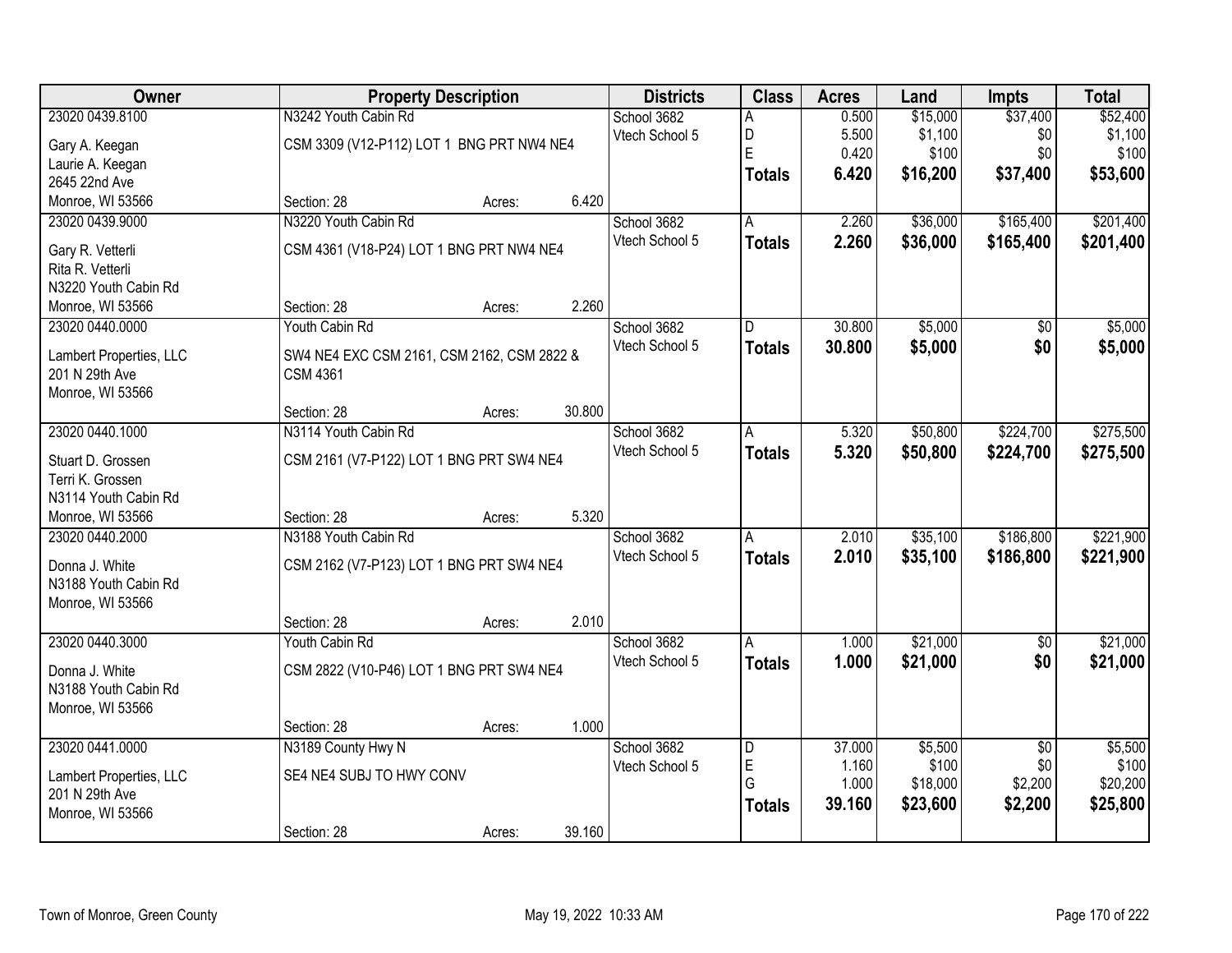| <b>Owner</b>          | <b>Property Description</b>                        | <b>Districts</b> | <b>Class</b>            | <b>Acres</b> | Land     | Impts           | <b>Total</b> |
|-----------------------|----------------------------------------------------|------------------|-------------------------|--------------|----------|-----------------|--------------|
| 23020 0442.0000       | N3391 Joy Del Rd                                   | School 3682      | D                       | 37.260       | \$5,700  | $\overline{50}$ | \$5,700      |
| Marilyn Hartwig et al | FR NE4 NW4 - 38.46A; ALSO COM CNTR MINERAL PT      | Vtech School 5   | E                       | 1.000        | \$100    | \$0             | \$100        |
| N3298 State Rd 81     | RD ON W LN NW4 NE4 TH N 12 RODS TO NW COR          |                  | G                       | 1.000        | \$18,000 | \$131,200       | \$149,200    |
| Monroe, WI 53566      | SD 40 TH E 6 RODS 14 FT TH S 14 RODS TO CNTR       |                  | <b>Totals</b>           | 39.260       | \$23,800 | \$131,200       | \$155,000    |
|                       | 39.260<br>Section: 28<br>Acres:                    |                  |                         |              |          |                 |              |
| 23020 0443.0000       | County Rd Y                                        | School 3682      | $\overline{\mathsf{D}}$ | 37.000       | \$7,300  | \$0             | \$7,300      |
| Marilyn Hartwig et al | FR NW4 NW4                                         | Vtech School 5   | E                       | 1.160        | \$100    | \$0             | \$100        |
| N3298 State Rd 81     |                                                    |                  | <b>Totals</b>           | 38.160       | \$7,400  | \$0             | \$7,400      |
| Monroe, WI 53566      |                                                    |                  |                         |              |          |                 |              |
|                       | 38.160<br>Section: 28<br>Acres:                    |                  |                         |              |          |                 |              |
| 23020 0443.1000       | County Rd Y                                        | School 3682      | X3                      | 3.080        | \$0      | \$0             | \$0          |
| <b>Green County</b>   | . PARC N2 NW4 FOR CTY Y 3.08A<br><b>SECTION 28</b> | Vtech School 5   | <b>Totals</b>           | 3.080        | \$0      | \$0             | \$0          |
|                       |                                                    |                  |                         |              |          |                 |              |
|                       |                                                    |                  |                         |              |          |                 |              |
|                       | 3.080<br>Section: 28<br>Acres:                     |                  |                         |              |          |                 |              |
| 23020 0444.0000       | Wald Rd                                            | School 3682      | 5M                      | 6.000        | \$8,400  | \$0             | \$8,400      |
| Marilyn Hartwig et al | E 37A EXC 2A SW4 NW4                               | Vtech School 5   | D                       | 28.000       | \$5,200  | \$0             | \$5,200      |
| N3298 State Rd 81     |                                                    |                  | E                       | 1.000        | \$100    | \$0             | \$100        |
| Monroe, WI 53566      |                                                    |                  | <b>Totals</b>           | 35.000       | \$13,700 | \$0             | \$13,700     |
|                       | 35.000<br>Section: 28<br>Acres:                    |                  |                         |              |          |                 |              |
| 23020 0444.1000       | <b>Wald Rd</b>                                     | School 3682      | 5M                      | 1.000        | \$1,400  | $\overline{50}$ | \$1,400      |
| David R. Dye          | W 6 RDS OF SW4 NW4                                 | Vtech School 5   | D.                      | 2.000        | \$300    | \$0             | \$300        |
| Denise S. Dye         |                                                    |                  | <b>Totals</b>           | 3.000        | \$1,700  | \$0             | \$1,700      |
| W6516 Wald Rd         |                                                    |                  |                         |              |          |                 |              |
| Monroe, WI 53566      | 3.000<br>Section: 28<br>Acres:                     |                  |                         |              |          |                 |              |
| 23020 0444.2000       | W6464 Wald Rd                                      | School 3682      | A                       | 2.000        | \$35,000 | \$217,500       | \$252,500    |
| Roger D. Zimmerman    | CSM 747 (V2-P309) LOT 1 BNG PRT SW4 NW4            | Vtech School 5   | <b>Totals</b>           | 2.000        | \$35,000 | \$217,500       | \$252,500    |
| Lynn R. Zimmerman     |                                                    |                  |                         |              |          |                 |              |
| W6464 Wald Rd         |                                                    |                  |                         |              |          |                 |              |
| Monroe, WI 53566      | 2.000<br>Section: 28<br>Acres:                     |                  |                         |              |          |                 |              |
| 23020 0445.0000       | <b>Youth Cabin Rd</b>                              | School 3682      | 5M                      | 1.000        | \$1,400  | $\overline{50}$ | \$1,400      |
| Marilyn Hartwig et al | SE4 NW4                                            | Vtech School 5   | D                       | 38.000       | \$5,300  | \$0             | \$5,300      |
| N3298 State Rd 81     |                                                    |                  | E                       | 1.000        | \$100    | \$0             | \$100        |
| Monroe, WI 53566      |                                                    |                  | <b>Totals</b>           | 40.000       | \$6,800  | \$0             | \$6,800      |
|                       | 40.000<br>Section: 28<br>Acres:                    |                  |                         |              |          |                 |              |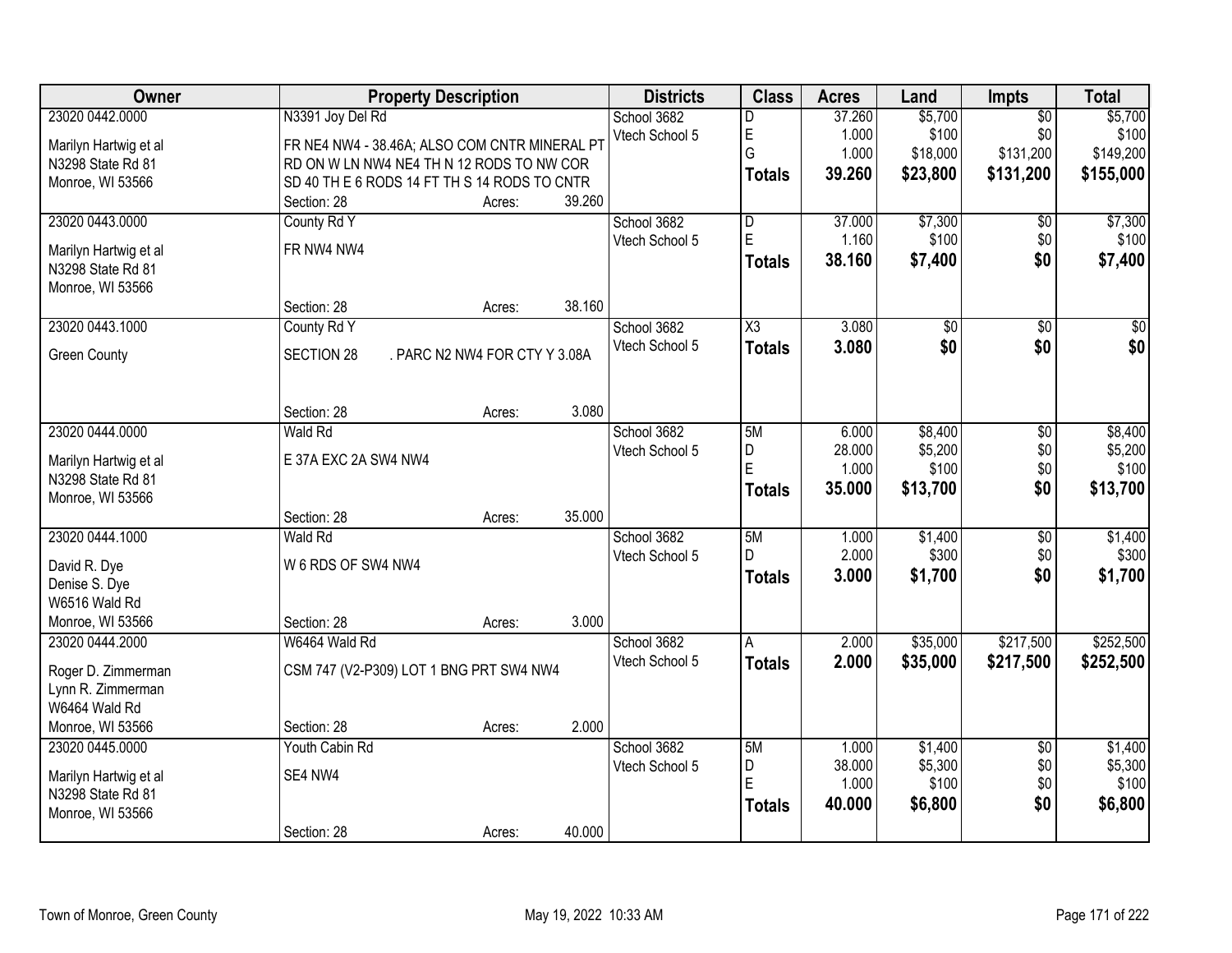| Owner                             | <b>Property Description</b>                     | <b>Districts</b> | <b>Class</b>  | <b>Acres</b> | Land     | Impts           | <b>Total</b> |
|-----------------------------------|-------------------------------------------------|------------------|---------------|--------------|----------|-----------------|--------------|
| 23020 0446.0000                   | <b>Wald Rd</b>                                  | School 3682      | 5M            | 1.000        | \$1,400  | $\overline{50}$ | \$1,400      |
| Marilyn Hartwig et al             | N 5A OF NE4 SW4 SEC 28 LYG N RD EXC COM SE      | Vtech School 5   | D             | 1.510        | \$100    | \$0             | \$100        |
| N3298 State Rd 81                 | COR SW4 SEC 28 TH N0*E ALG CNTRLN RD 1719.73    |                  | E             | 1.000        | \$100    | \$0             | \$100        |
| Monroe, WI 53566                  | FT TH S89*W 218 FT TH N*E 759.63 FT TO CTR RD   |                  | <b>Totals</b> | 3.510        | \$1,600  | \$0             | \$1,600      |
|                                   | 3.510<br>Section: 28<br>Acres:                  |                  |               |              |          |                 |              |
| 23020 0446.0100                   | W6392 Wald Rd                                   | School 3682      | A             | 1.490        | \$32,500 | \$144,800       | \$177,300    |
|                                   |                                                 | Vtech School 5   | <b>Totals</b> | 1.490        | \$32,500 | \$144,800       | \$177,300    |
| Robert A. Johnson                 | PARC SE4 NW4 & NE4 SW4 COM SE COR SW N ALG      |                  |               |              |          |                 |              |
| Patricia M. Johnson               | CTR RD 1719.73 FT S89*W 218 FT N 759.63 FT TO   |                  |               |              |          |                 |              |
| W6392 Wald Rd                     | CTR RD W 763.05 FT POB N1*W 179.15 FT N89*W     |                  |               |              |          |                 |              |
| Monroe, WI 53566                  | 1.490<br>Section: 28<br>Acres:                  |                  |               |              |          |                 |              |
| 23020 0446.0200                   | N3085 Youth Cabin Rd                            | School 3682      | A             | 2.000        | \$35,000 | \$189,200       | \$224,200    |
| <b>Lillian Falk</b>               | PRT E1/2 SW4 SEC 28 COM SE COR SW4 TH N ALG     | Vtech School 5   | <b>Totals</b> | 2.000        | \$35,000 | \$189,200       | \$224,200    |
| N3085 Youth Cabin Rd              | CTR TN RD & 1/4 LN 2079.73 FT POB TH S89*W 218  |                  |               |              |          |                 |              |
| Monroe, WI 53566                  | FT TH N 399.63 FT TO CTR TN RD TH N89*E 218 FT  |                  |               |              |          |                 |              |
|                                   | 2.000<br>Section: 28<br>Acres:                  |                  |               |              |          |                 |              |
| 23020 0446.0300                   | W6317 Wald Rd                                   | School 3682      | A             | 2.560        | \$37,800 | \$226,600       | \$264,400    |
|                                   |                                                 | Vtech School 5   | <b>Totals</b> | 2.560        | \$37,800 | \$226,600       | \$264,400    |
| Chad E. Goecks                    | CSM 2727 (V9-P245) LOT 1 BNG PRT NE4 SW4 INCL   |                  |               |              |          |                 |              |
| Serene A. Bethune                 | <b>EASEMENTS</b>                                |                  |               |              |          |                 |              |
| W6317 Wald Rd                     |                                                 |                  |               |              |          |                 |              |
| Monroe, WI 53566                  | 2.560<br>Section: 28<br>Acres:                  |                  |               |              |          |                 |              |
| 23020 0446.0400                   | N3051 Youth Cabin Rd                            | School 3682      | A             | 3.940        | \$44,700 | \$330,100       | \$374,800    |
| Carlos G. Gutierrez               | CSM 2727 (V9-P245) LOT 2 BNG PRT NE4 SW4        | Vtech School 5   | <b>Totals</b> | 3.940        | \$44,700 | \$330,100       | \$374,800    |
| <b>Bibiancy Gutierrez</b>         |                                                 |                  |               |              |          |                 |              |
| N3051 Youth Cabin Rd              |                                                 |                  |               |              |          |                 |              |
| Monroe, WI 53566                  | 3.940<br>Section: 28<br>Acres:                  |                  |               |              |          |                 |              |
| 23020 0446.0600                   | <b>Wald Rd</b>                                  | School 3682      |               | 1.670        | \$30,100 |                 | \$30,100     |
|                                   |                                                 |                  | A             |              |          | $\overline{50}$ |              |
| Najat Hughang "Henry" and Adair P | COM SE COR SW4 SD SEC TH N0*E 1719.73 FT TH     | Vtech School 5   | <b>Totals</b> | 1.670        | \$30,100 | \$0             | \$30,100     |
| Revocable Living Trus             | S89*W 218 FT TH N0*E 759.63 FT TO CTRLN RD TH   |                  |               |              |          |                 |              |
| W6365 Wald Rd                     | W ALG CTRLN 663.98 FT TH S19*W 244.4 FT POB TH  |                  |               |              |          |                 |              |
| Monroe, WI 53566                  | Section: 28<br>1.670<br>Acres:                  |                  |               |              |          |                 |              |
| 23020 0446.0700                   | W6365 Wald Rd                                   | School 3682      | A             | 2.240        | \$36,200 | \$184,500       | \$220,700    |
|                                   |                                                 | Vtech School 5   | <b>Totals</b> | 2.240        | \$36,200 | \$184,500       | \$220,700    |
| Najat Hughang "Henry" and Adair P | COM SE COR SW4 SD SEC TH N0*E 1719.73 FT TH     |                  |               |              |          |                 |              |
| Revocable Living Trus             | S89*W 218 FT TH N0*E 100 FT TH S82*W 459.32 FT  |                  |               |              |          |                 |              |
| W6365 Wald Rd                     | POB TH S62*W 185.95 FT TH N34*W 388 FT TH N60*E |                  |               |              |          |                 |              |
| Monroe, WI 53566                  | 2.240<br>Section: 28<br>Acres:                  |                  |               |              |          |                 |              |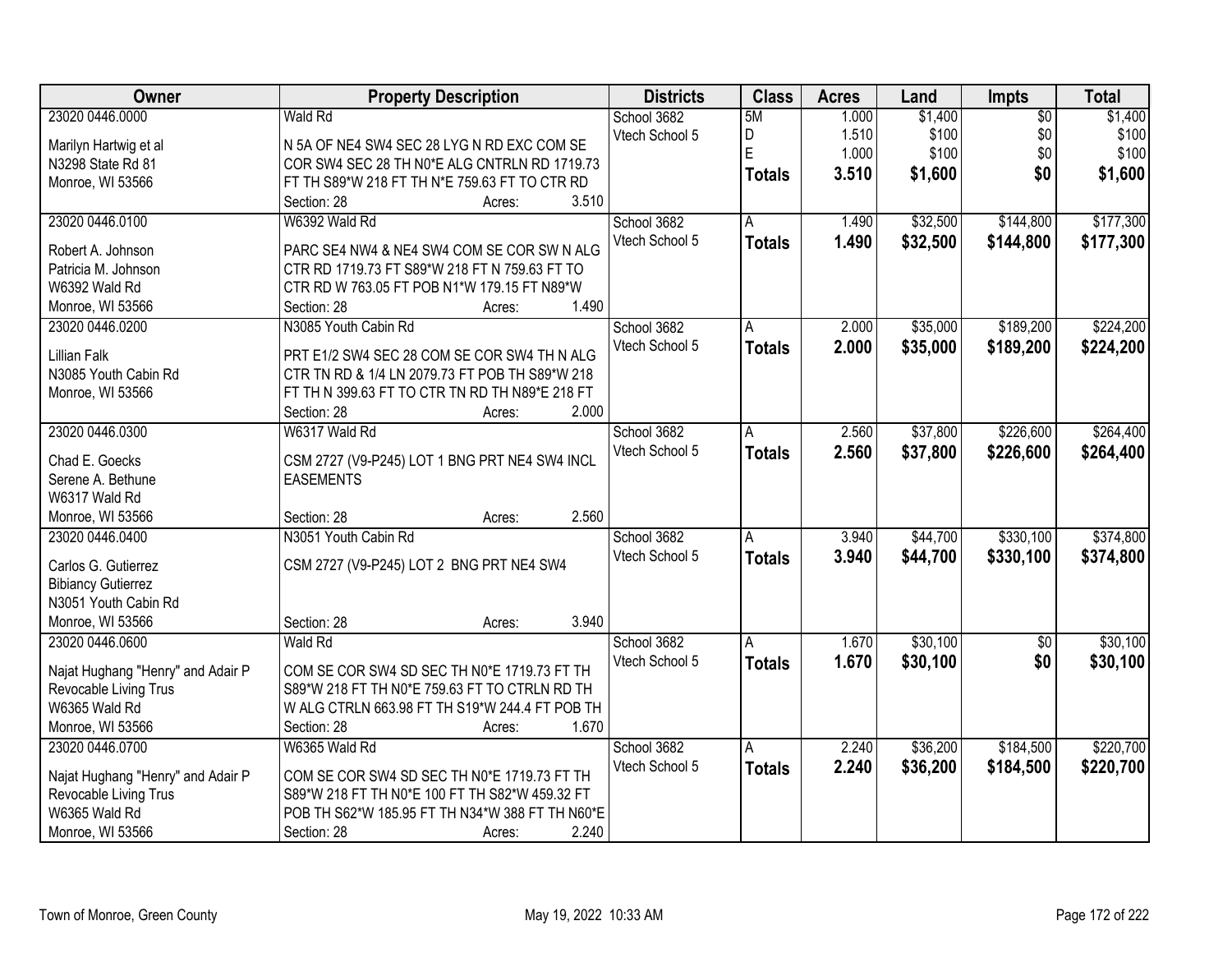| <b>Owner</b>                                                         | <b>Property Description</b> |        | <b>Districts</b> | <b>Class</b>  | <b>Acres</b> | Land     | <b>Impts</b> | <b>Total</b> |
|----------------------------------------------------------------------|-----------------------------|--------|------------------|---------------|--------------|----------|--------------|--------------|
| 23020 0446.0800<br>W6391 Wald Rd                                     |                             |        | School 3682      |               | 1.520        | \$32,600 | \$155,000    | \$187,600    |
| COM SE COR SW4 TH N0*E 1719.73 FT TH S89*W 218<br>Thomas F. Kundert  |                             |        | Vtech School 5   | <b>Totals</b> | 1.520        | \$32,600 | \$155,000    | \$187,600    |
| FT TH N0*E 759.63 FT TH W 938.63 FT POB TH S<br>Carla A. Kundert     |                             |        |                  |               |              |          |              |              |
| W6391 Wald Rd<br>272.99 FT TH S62*W 230.76 FT TH N0*W 380 FT TH E    |                             |        |                  |               |              |          |              |              |
| Monroe, WI 53566<br>Section: 28                                      | Acres:                      | 1.520  |                  |               |              |          |              |              |
| 23020 0446.0900<br>W6369 Wald Rd                                     |                             |        | School 3682      | A             | 3.900        | \$44,500 | \$201,200    | \$245,700    |
| John E. King<br>COM SE COR SW4 SD SEC TH N0*E 1719.73 FT TH          |                             |        | Vtech School 5   | <b>Totals</b> | 3.900        | \$44,500 | \$201,200    | \$245,700    |
| S89*W 218 FT TH N0*E 100 FT TH S82*W 459.32 FT<br>Kathleen M. King   |                             |        |                  |               |              |          |              |              |
| W6369 Wald Rd<br>TH S62*W 455.95 FT POB TH S62*W 300 FT TH N0*W      |                             |        |                  |               |              |          |              |              |
| Monroe, WI 53566<br>Section: 28                                      | Acres:                      | 3.900  |                  |               |              |          |              |              |
| 23020 0446.1000<br>N3059 Youth Cabin Rd                              |                             |        | School 3682      | A             | 1.365        | \$31,800 | \$98,700     | \$130,500    |
| John D. Prien<br>PARC E2 NE4 SW4 COM SE COR SW4 N ALG CTR TN         |                             |        | Vtech School 5   | <b>Totals</b> | 1.365        | \$31,800 | \$98,700     | \$130,500    |
| RD & 1/4 LN SEC 1719.73 FT POB S89*W 218 FT N<br>Mary Jo Prien       |                             |        |                  |               |              |          |              |              |
| N3059 Youth Cabin Rd<br>360 FT N89*E 218 FT S 360 FT POB EXC .435A   |                             |        |                  |               |              |          |              |              |
| Monroe, WI 53566<br>Section: 28                                      | Acres:                      | 1.365  |                  |               |              |          |              |              |
| N3031 Youth Cabin Rd<br>23020 0446.1100                              |                             |        | School 3682      | A             | 13.230       | \$70,600 | \$223,900    | \$294,500    |
| CSM 1604 (V5-P135) LOT 1 BNG PRT NE4 & SE4 OF<br>Joseph J. Hunter Jr |                             |        | Vtech School 5   | <b>Totals</b> | 13.230       | \$70,600 | \$223,900    | \$294,500    |
| Ann L. Ableman<br>SW <sub>4</sub>                                    |                             |        |                  |               |              |          |              |              |
| N3031 Youth Cabin Rd                                                 |                             |        |                  |               |              |          |              |              |
| Monroe, WI 53566<br>Section: 28                                      | Acres:                      | 13.230 |                  |               |              |          |              |              |
| 23020 0446.1200<br>W6379 Wald Rd                                     |                             |        | School 3682      | A             | 1.500        | \$32,500 | \$349,700    | \$382,200    |
|                                                                      |                             |        | Vtech School 5   | <b>Totals</b> | 1.500        | \$32,500 | \$349,700    | \$382,200    |
| Richard F. Rufenacht<br>PRT E2 SW4 COM SE COR SW4 SD SEC TH N0*E     |                             |        |                  |               |              |          |              |              |
| W6379 Wald Rd<br>1719.73 FT TH S89*W 218 FT TH N0*E 100 FT TH        |                             |        |                  |               |              |          |              |              |
| S82*W 459.32 FT TH S62*W 755.95 FT TH N0*W<br>Monroe, WI 53566       |                             |        |                  |               |              |          |              |              |
| Section: 28                                                          | Acres:                      | 1.500  |                  |               |              |          |              |              |
| 23020 0446.1300<br>W6361 Wald Rd                                     |                             |        | School 3682      | A             | 2.095        | \$35,500 | \$224,400    | \$259,900    |
| PARC NE4 SW4 LOT 9 TARRAMAR<br>Thomas E. Novak                       |                             |        | Vtech School 5   | <b>Totals</b> | 2.095        | \$35,500 | \$224,400    | \$259,900    |
| Jo Ann S. Novak                                                      |                             |        |                  |               |              |          |              |              |
| W6361 Wald Rd                                                        |                             |        |                  |               |              |          |              |              |
| Monroe, WI 53566<br>Section: 28                                      | Acres:                      | 2.095  |                  |               |              |          |              |              |
| 23020 0446.1400<br>W6383 Wald Rd                                     |                             |        | School 3682      | A             | 2.420        | \$37,100 | \$160,400    | \$197,500    |
| PARC NE4 SW4 LOTS 2 & 3 TAMARACK                                     |                             |        | Vtech School 5   | <b>Totals</b> | 2.420        | \$37,100 | \$160,400    | \$197,500    |
| Glorianne Rufenacht<br>W6383 Wald Rd                                 |                             |        |                  |               |              |          |              |              |
| Monroe, WI 53566                                                     |                             |        |                  |               |              |          |              |              |
| Section: 28                                                          | Acres:                      | 2.420  |                  |               |              |          |              |              |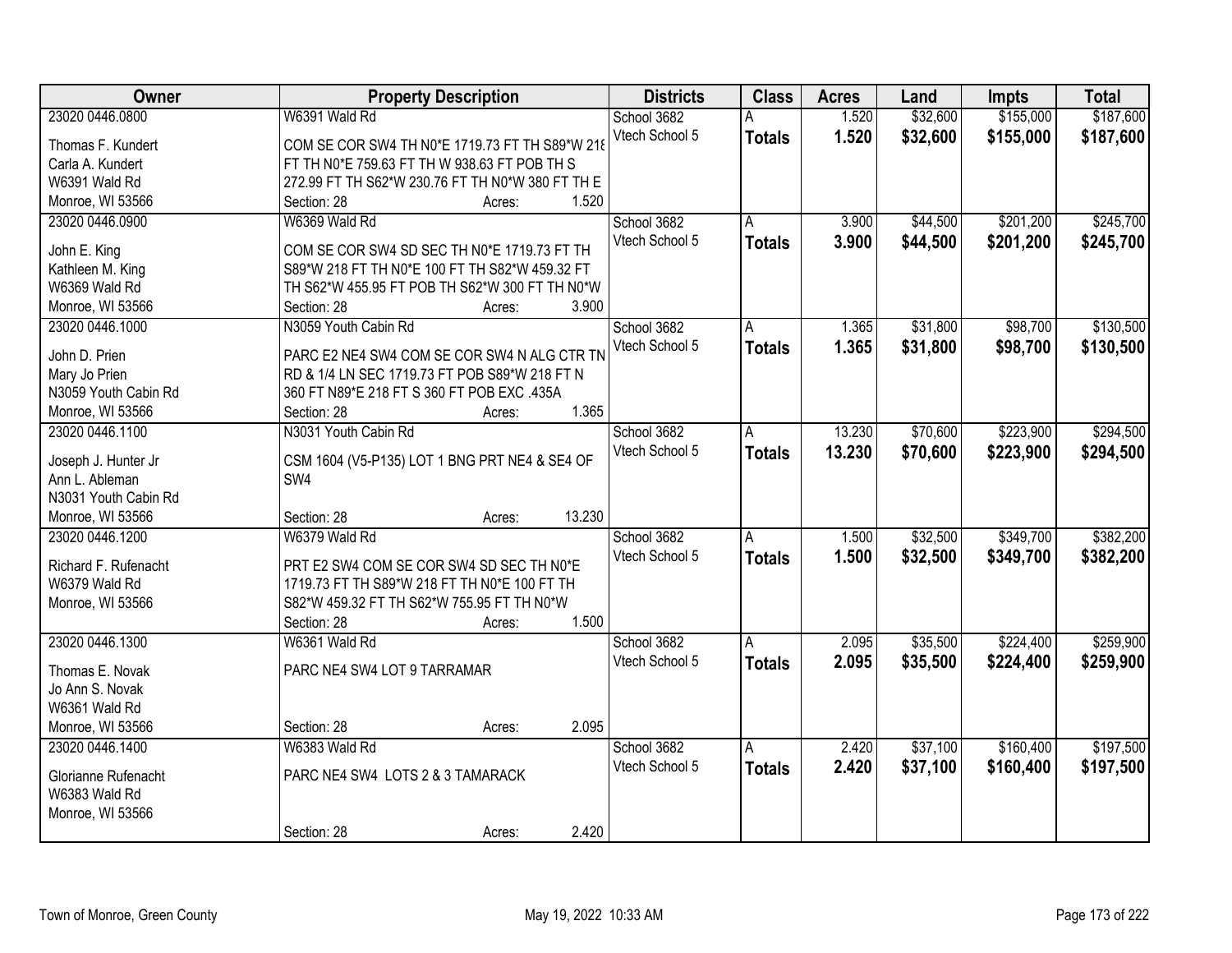| <b>Owner</b>                        | <b>Property Description</b>                      | <b>Districts</b>              | <b>Class</b>    | <b>Acres</b> | Land     | <b>Impts</b>    | <b>Total</b>    |
|-------------------------------------|--------------------------------------------------|-------------------------------|-----------------|--------------|----------|-----------------|-----------------|
| 23020 0447.1000                     | W6463 Wald Rd                                    | School 3682                   | 5M              | 2.000        | \$2,800  | $\overline{50}$ | \$2,800         |
| Thompson Gerald F & Karen A         | CSM 5446 (V27-P39) LOT 1 BNG PRT NW4 SW4         | Vtech School 5                | G               | 1.000        | \$18,000 | \$133,000       | \$151,000       |
| Revocable Living Trust              |                                                  |                               | <b>Totals</b>   | 3.000        | \$20,800 | \$133,000       | \$153,800       |
| c/o Thompson Gerald F & Karen A Rev |                                                  |                               |                 |              |          |                 |                 |
| Lvg Trust                           | 3.000<br>Section:<br>Acres:                      |                               |                 |              |          |                 |                 |
| PO Box 1013                         |                                                  |                               |                 |              |          |                 |                 |
| Grafton, WI 53024                   |                                                  |                               |                 |              |          |                 |                 |
| 23020 0447.2000                     | <b>Wald Rd</b>                                   | School 3682                   | 5M              | 9.000        | \$12,600 | $\overline{50}$ | \$12,600        |
| Thompson Gerald F & Karen A         | NW4 SW4 EXC CSM 5446 LOT 1                       | Vtech School 5                | D               | 27.000       | \$4,700  | \$0             | \$4,700         |
| Revocable Living Trust              |                                                  |                               | Ė               | 1.000        | \$100    | \$0             | \$100           |
| c/o Thompson Gerald F & Karen A Rev |                                                  |                               | <b>Totals</b>   | 37.000       | \$17,400 | \$0             | \$17,400        |
| Lvg Trust                           | 37.000<br>Section:<br>Acres:                     |                               |                 |              |          |                 |                 |
| PO Box 1013                         |                                                  |                               |                 |              |          |                 |                 |
| Grafton, WI 53024                   |                                                  |                               |                 |              |          |                 |                 |
| 23020 0448.0000                     |                                                  | School 3682                   | 5M              | 3.000        | \$4,200  | $\overline{50}$ | \$4,200         |
| Thompson Gerald F & Karen A         | SW4 SW4 EXC BEG S4 COR TH N89*W 1330.02 FT TH    | Vtech School 5                | D               | 32.000       | \$3,900  | \$0             | \$3,900         |
| Revocable Living Trust              | N0*W 365.87 FT POB TH N0*E 563.96 FT TH S89*E    |                               | Ė               | 1.500        | \$100    | \$0             | \$100           |
| c/o Thompson Gerald F & Karen A Rev | 26.33 FT TH S0*W 564.22 FT TH N88*W 22.58 FT POB |                               | <b>Totals</b>   | 36,500       | \$8,200  | \$0             | \$8,200         |
| Lvg Trust                           | 36.500<br>Section: 28<br>Acres:                  |                               |                 |              |          |                 |                 |
| PO Box 1013                         |                                                  |                               |                 |              |          |                 |                 |
| Grafton, WI 53024                   |                                                  |                               |                 |              |          |                 |                 |
| 23020 0449.0000                     | N2997 Youth Cabin Rd                             | School 3682                   | $\overline{X5}$ | 10.000       | \$0      | $\overline{50}$ | $\overline{50}$ |
| Kiwanis Club of Monroe              | SECTION 28FR NE4 SW4 & SE4 SW4                   | Vtech School 5                | <b>Totals</b>   | 10.000       | \$0      | \$0             | \$0             |
| Monroe                              |                                                  |                               |                 |              |          |                 |                 |
| Monroe, WI 53566                    |                                                  |                               |                 |              |          |                 |                 |
|                                     | 10.000<br>Section: 28<br>Acres:                  |                               |                 |              |          |                 |                 |
| 23020 0449.0100                     |                                                  | School 3682                   | Α               | 4.270        | \$20,700 | \$0             | \$20,700        |
|                                     |                                                  | Vtech School 5                | <b>Totals</b>   | 4.270        | \$20,700 | \$0             | \$20,700        |
| Joseph J. Hunter Jr                 | CSM 1604 (V5-P135) LOT 2 BNG PRT SE4 SW4         |                               |                 |              |          |                 |                 |
| Ann L. Ableman                      |                                                  |                               |                 |              |          |                 |                 |
| N3031 Youth Cabin Rd                | 4.270                                            |                               |                 |              |          |                 |                 |
| Monroe, WI 53566                    | Section: 28<br>Acres:                            |                               |                 |              |          |                 |                 |
| 23020 0449.1100                     | N2915 Youth Cabin Rd                             | School 3682<br>Vtech School 5 | A               | 7.580        | \$56,500 | \$198,500       | \$255,000       |
| Christian A. Holverson              | CSM 4858 (V21-P264) LOT 1 BNG PRT SE4 SW4        |                               | <b>Totals</b>   | 7.580        | \$56,500 | \$198,500       | \$255,000       |
| Laura J. Holverson                  |                                                  |                               |                 |              |          |                 |                 |
| N2915 Youth Cabin Rd                |                                                  |                               |                 |              |          |                 |                 |
| Monroe, WI 53566                    | 7.580<br>Section: 28<br>Acres:                   |                               |                 |              |          |                 |                 |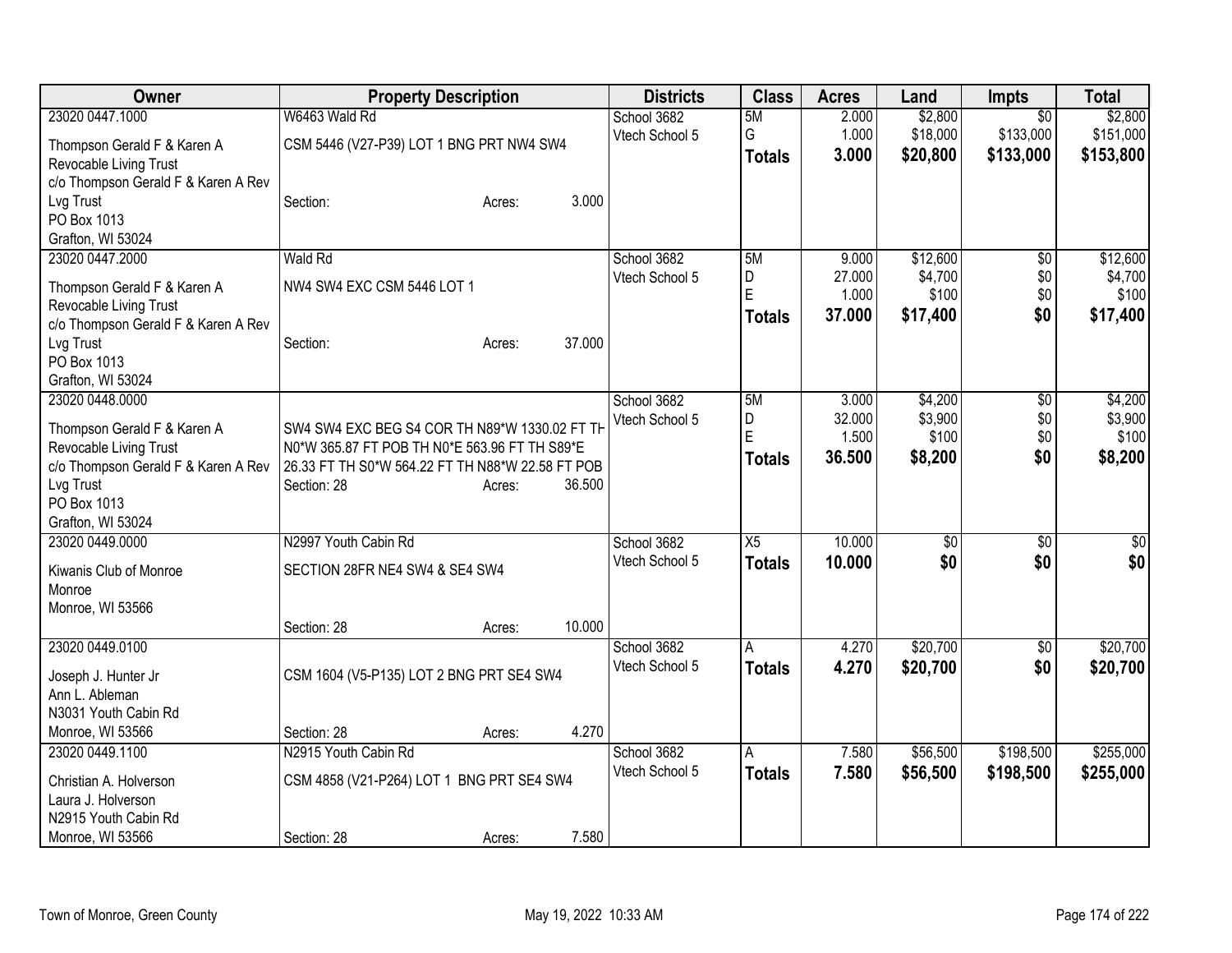| <b>Owner</b>                | <b>Property Description</b>                            |        | <b>Districts</b> | <b>Class</b>   | <b>Acres</b>            | Land   | <b>Impts</b> | <b>Total</b>    |           |
|-----------------------------|--------------------------------------------------------|--------|------------------|----------------|-------------------------|--------|--------------|-----------------|-----------|
| 23020 0449.1200             | N2919 Youth Cabin Rd                                   |        |                  | School 3682    | А                       | 2.800  | \$39,000     | \$134,500       | \$173,500 |
| Aaron M. Holverson          | CSM 4858 (V21-P264) LOT 2 BNG PRT SE4 SW4 &            |        |                  | Vtech School 5 | <b>Totals</b>           | 2.800  | \$39,000     | \$134,500       | \$173,500 |
| Meghann J. Holverson        | SW4 SW4                                                |        |                  |                |                         |        |              |                 |           |
| N2919 Youth Cabin Rd        |                                                        |        |                  |                |                         |        |              |                 |           |
| Monroe, WI 53566            | Section: 28                                            | Acres: | 2.800            |                |                         |        |              |                 |           |
| 23020 0449.1300             | N2917 Youth Cabin Rd                                   |        |                  | School 3682    | A                       | 2.800  | \$39,000     | \$194,700       | \$233,700 |
| Paul T. Ritschard           |                                                        |        |                  | Vtech School 5 | <b>Totals</b>           | 2.800  | \$39,000     | \$194,700       | \$233,700 |
| Anna J. Ritschard           | CSM 4858 (V21-P264) LOT 3 BNG PRT SE4 SW4 &<br>SW4 SW4 |        |                  |                |                         |        |              |                 |           |
| N2917 Youth Cabin Rd        |                                                        |        |                  |                |                         |        |              |                 |           |
| Monroe, WI 53566            | Section: 28                                            | Acres: | 2.800            |                |                         |        |              |                 |           |
| 23020 0449.2000             | N2901 Youth Cabin Rd                                   |        |                  | School 3682    | D                       | 13.000 | \$1,300      | \$0             | \$1,300   |
|                             |                                                        |        |                  | Vtech School 5 | E                       | 0.500  | \$100        | \$0             | \$100     |
| Jason L. Kundert            | S 10.75A E1/2 SW4 SEC 28; ALSO PRT SW4 SW4 SEC         |        |                  |                | G                       | 1.350  | \$18,000     | \$71,700        | \$89,700  |
| Amy M. Kundert              | 28 & NW4 NW4 SEC 33 COM SW COR SEC 28 TH E             |        |                  |                |                         | 14.850 | \$19,400     | \$71,700        | \$91,100  |
| N2901 Youth Cabin Rd        | 1314.34 FT TO SE COR TH S3*W 218.93 FT POB TH          |        |                  |                | <b>Totals</b>           |        |              |                 |           |
| Monroe, WI 53566            | Section: 28                                            | Acres: | 14.850           |                |                         |        |              |                 |           |
| 23020 0450.0100             | N3037 County Hwy N                                     |        |                  | School 3682    | D                       | 2.000  | \$300        | \$0             | \$300     |
| Eugene M. Schultz           | CSM 4745 (V20-P286) LOT 1 BNG PRT NE4 SE4              |        |                  | Vtech School 5 | G                       | 1.000  | \$18,000     | \$97,500        | \$115,500 |
| 112 N 12th Ave              |                                                        |        |                  |                | <b>Totals</b>           | 3.000  | \$18,300     | \$97,500        | \$115,800 |
| Monroe, WI 53566            |                                                        |        |                  |                |                         |        |              |                 |           |
|                             | Section: 28                                            | Acres: | 3.000            |                |                         |        |              |                 |           |
| 23020 0450.0200             | County Rd N                                            |        |                  | School 3682    | D                       | 36.000 | \$6,500      | \$0             | \$6,500   |
|                             |                                                        |        |                  | Vtech School 5 | E                       | 1.000  | \$100        | \$0             | \$100     |
| Dolan Family Farms, LLC     | NE4 SE4 (INCL TO CTRLN RD) BNG PRT POS                 |        |                  |                | <b>Totals</b>           | 37.000 | \$6,600      | \$0             | \$6,600   |
| c/o Dolan Family Farms, LLC | V14-P3, EXC LOT 1 CSM 4745                             |        |                  |                |                         |        |              |                 |           |
| 765 Orchard Ave             |                                                        |        |                  |                |                         |        |              |                 |           |
| Aurora, IL 60506            | Section: 28                                            | Acres: | 37.000           |                |                         |        |              |                 |           |
| 23020 0451.0000             | Youth Cabin Rd                                         |        |                  | School 3682    | D                       | 37.000 | \$6,200      | $\overline{60}$ | \$6,200   |
| Dolan Family Farms, LLC     | NW4 SE4                                                |        |                  | Vtech School 5 | E.                      | 3.000  | \$300        | \$0             | \$300     |
| c/o Dolan Family Farms, LLC |                                                        |        |                  |                | <b>Totals</b>           | 40.000 | \$6,500      | \$0             | \$6,500   |
| 765 Orchard Ave             |                                                        |        |                  |                |                         |        |              |                 |           |
| Aurora, IL 60506            | Section: 28                                            | Acres: | 40.000           |                |                         |        |              |                 |           |
| 23020 0452.0000             | Youth Cabin Rd                                         |        |                  | School 3682    | $\overline{\mathsf{D}}$ | 28.680 | \$4,800      | $\overline{50}$ | \$4,800   |
|                             |                                                        |        |                  | Vtech School 5 | E                       | 0.500  | \$100        | \$0             | \$100     |
| Dolan Family Farms, LLC     | SW4 SE4 EXC CSM 2403 LOTS 1 & 2 (BNG PRT POS           |        |                  |                | <b>Totals</b>           | 29.180 | \$4,900      | \$0             | \$4,900   |
| c/o Dolan Family Farms, LLC | $V14-P3)$                                              |        |                  |                |                         |        |              |                 |           |
| 765 Orchard Ave             |                                                        |        |                  |                |                         |        |              |                 |           |
| Aurora, IL 60506            | Section: 28                                            | Acres: | 29.180           |                |                         |        |              |                 |           |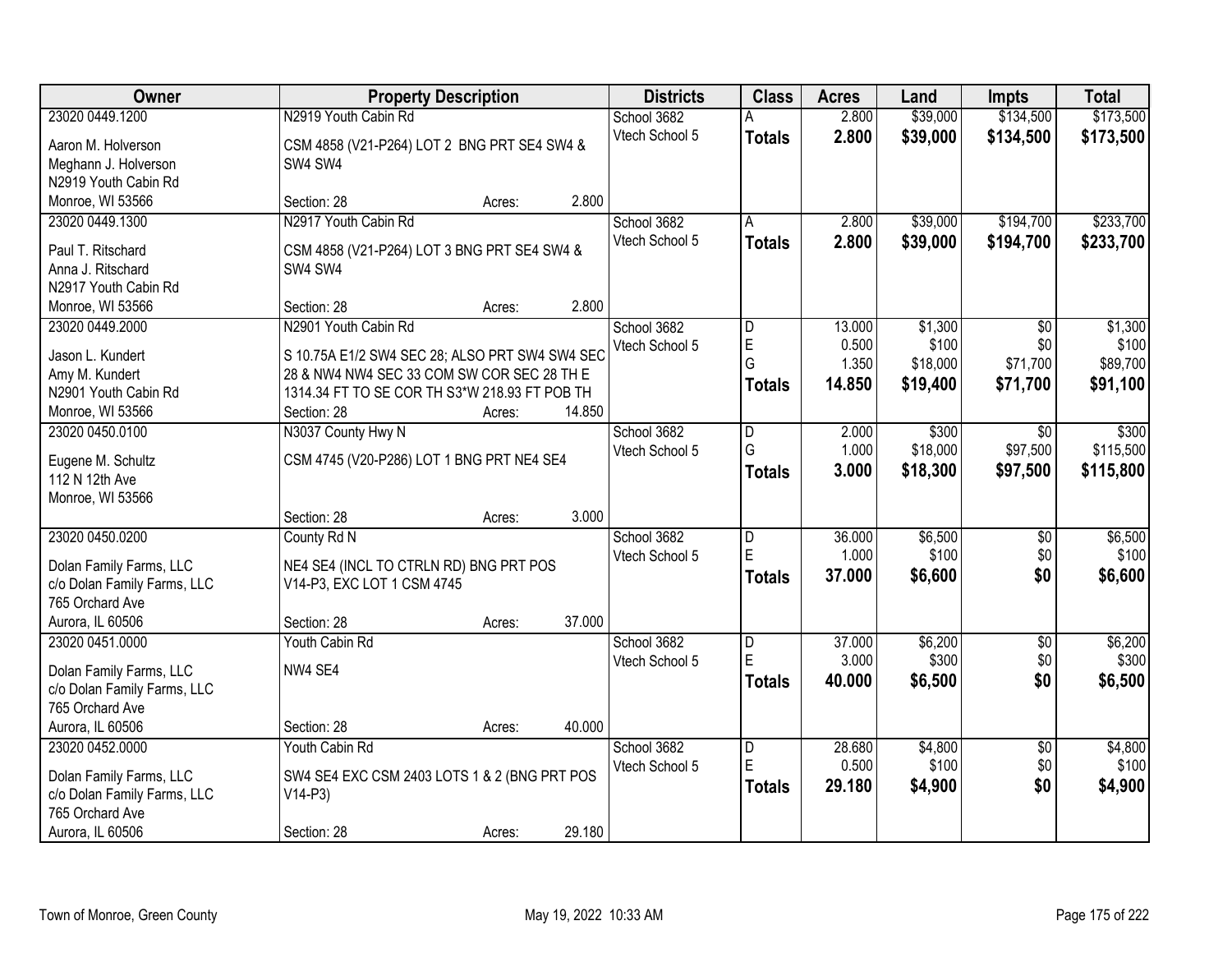| Owner                       |                                             | <b>Property Description</b> |        | <b>Districts</b>              | <b>Class</b>  | <b>Acres</b> | Land     | <b>Impts</b>    | <b>Total</b>    |
|-----------------------------|---------------------------------------------|-----------------------------|--------|-------------------------------|---------------|--------------|----------|-----------------|-----------------|
| 23020 0452.1000             | N2990 Youth Cabin Rd                        |                             |        | School 3682                   |               | 2.230        | \$36,200 | \$121,300       | \$157,500       |
| Susan A. Dahmen et al       | CSM 2403 (V8-P131) LOT 2 BNG PRT SW4 SE4    |                             |        | Vtech School 5                | <b>Totals</b> | 2.230        | \$36,200 | \$121,300       | \$157,500       |
| c/o James J. Dahmen         |                                             |                             |        |                               |               |              |          |                 |                 |
| N2990 Youth Cabin Rd        |                                             |                             |        |                               |               |              |          |                 |                 |
| Monroe, WI 53566            | Section: 28                                 | Acres:                      | 2.230  |                               |               |              |          |                 |                 |
| 23020 0452.2000             | Youth Cabin Rd                              |                             |        | School 3682                   | A             | 8.600        | \$53,100 | \$0             | \$53,100        |
| James J. Dahmen             | CSM 2403 (V8-P131) LOT 1 BNG PRT SW4 SE4    |                             |        | Vtech School 5                | <b>Totals</b> | 8.600        | \$53,100 | \$0             | \$53,100        |
| Susan A. Dahmen             |                                             |                             |        |                               |               |              |          |                 |                 |
| N2990 Youth Cabin Rd        |                                             |                             |        |                               |               |              |          |                 |                 |
| Monroe, WI 53566            | Section: 28                                 | Acres:                      | 8.600  |                               |               |              |          |                 |                 |
| 23020 0453.0000             | County Rd N                                 |                             |        | School 3682                   | D             | 37.500       | \$8,000  | $\overline{50}$ | \$8,000         |
|                             |                                             |                             |        | Vtech School 5                | E.            | 1.000        | \$100    | \$0             | \$100           |
| Dolan Family Farms, LLC     | SE4 SE4 EXC CSM 678 (INCL LD TO CTR RD)(BNG |                             |        |                               | <b>Totals</b> | 38.500       | \$8,100  | \$0             | \$8,100         |
| c/o Dolan Family Farms, LLC | PRT POS V14-P3)                             |                             |        |                               |               |              |          |                 |                 |
| 765 Orchard Ave             |                                             |                             |        |                               |               |              |          |                 |                 |
| Aurora, IL 60506            | Section: 28                                 | Acres:                      | 38.500 |                               |               |              |          |                 |                 |
| 23020 0453.1000             | N2919 County Hwy N                          |                             |        | School 3682<br>Vtech School 5 | A             | 1.500        | \$32,500 | \$128,500       | \$161,000       |
| Ronald E. Fernstaedt        | CSM 678 (V2-P231) LOT 1 BNG PRT SE4 SE4     |                             |        |                               | <b>Totals</b> | 1.500        | \$32,500 | \$128,500       | \$161,000       |
| Amy L. Fernstaedt           |                                             |                             |        |                               |               |              |          |                 |                 |
| N2919 County Rd N           |                                             |                             |        |                               |               |              |          |                 |                 |
| Monroe, WI 53566            | Section: 28                                 | Acres:                      | 1.500  |                               |               |              |          |                 |                 |
| 23020 0454.0000             | County Rd Y                                 |                             |        | School 3682                   | D             | 31.080       | \$4,200  | $\overline{50}$ | \$4,200         |
| David R. Dye                | FR NE4 NE4                                  |                             |        | Vtech School 5                | E             | 1.000        | \$100    | \$0             | \$100           |
| Denise S. Dye               |                                             |                             |        |                               | <b>Totals</b> | 32.080       | \$4,300  | \$0             | \$4,300         |
| W6516 Wald Rd               |                                             |                             |        |                               |               |              |          |                 |                 |
| Monroe, WI 53566            | Section: 29                                 | Acres:                      | 32.080 |                               |               |              |          |                 |                 |
| 23020 0454.1000             |                                             |                             |        | School 3682                   | D.            | 5.390        | \$900    | $\sqrt{6}$      | \$900           |
| Randall F. Tackett          | W 5.39A OF S 10A NE4 NE4                    |                             |        | Vtech School 5                | <b>Totals</b> | 5.390        | \$900    | \$0             | \$900           |
| Terry J. Tackett            |                                             |                             |        |                               |               |              |          |                 |                 |
| N3238 Rufenacht Rd          |                                             |                             |        |                               |               |              |          |                 |                 |
| Monroe, WI 53566            | Section: 29                                 | Acres:                      | 5.390  |                               |               |              |          |                 |                 |
| 23020 0454.2000             | County Rd Y                                 |                             |        | School 3682                   | X3            | 2.530        | \$0      | $\overline{50}$ | $\overline{50}$ |
|                             |                                             |                             |        | Vtech School 5                | <b>Totals</b> | 2.530        | \$0      | \$0             | \$0             |
| <b>Green County</b>         | PARC NE4 NE4                                |                             |        |                               |               |              |          |                 |                 |
|                             |                                             |                             |        |                               |               |              |          |                 |                 |
|                             | Section: 29                                 | Acres:                      | 2.530  |                               |               |              |          |                 |                 |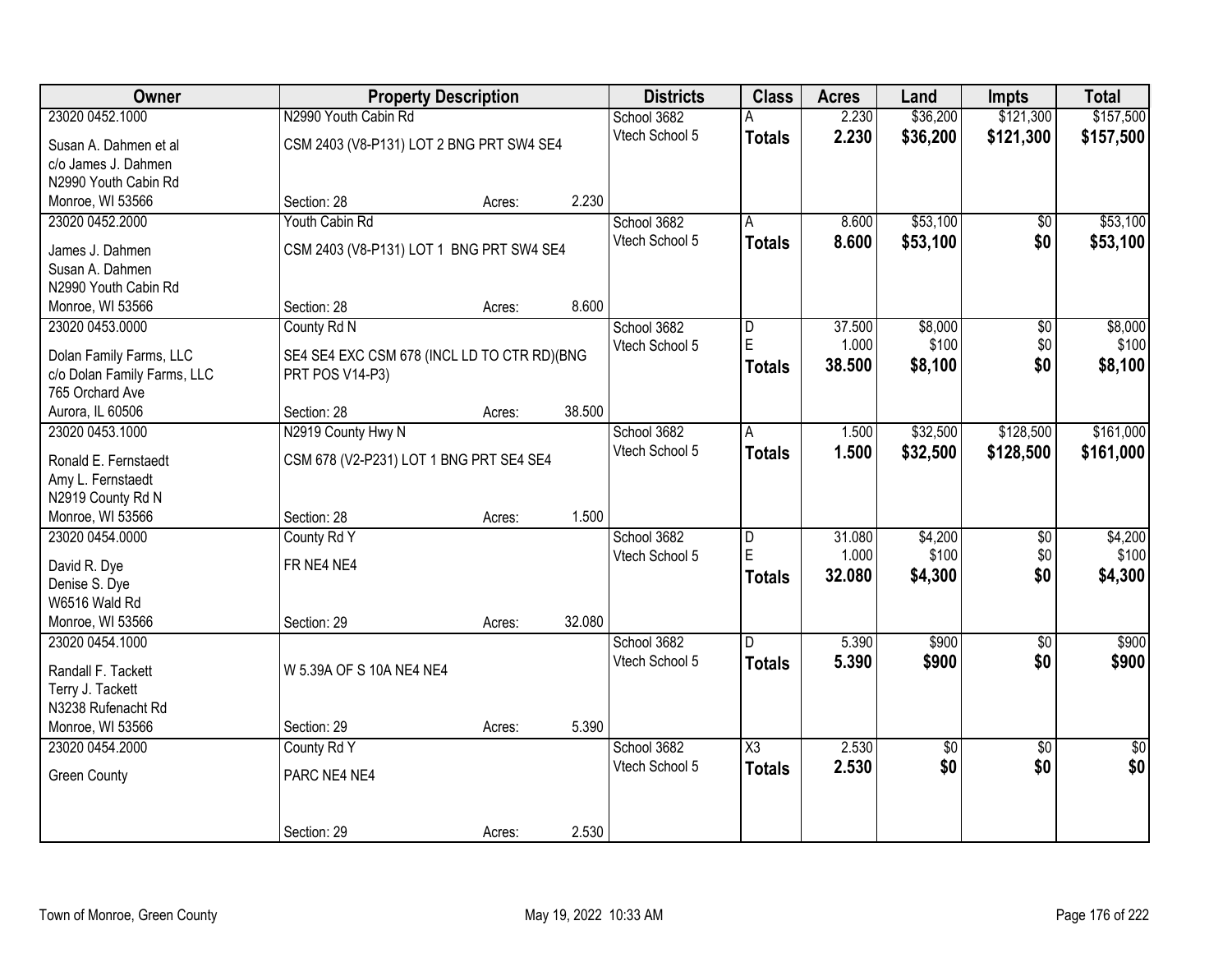| Owner                 | <b>Property Description</b>                   |        |        | <b>Districts</b> | <b>Class</b>        | <b>Acres</b> | Land            | <b>Impts</b>    | <b>Total</b>     |
|-----------------------|-----------------------------------------------|--------|--------|------------------|---------------------|--------------|-----------------|-----------------|------------------|
| 23020 0455.0000       | N3238 Rufenacht Rd                            |        |        | School 3682      | A                   | 2.000        | \$35,000        | \$259,200       | \$294,200        |
| Randall F. Tackett    | FR NW4 NE4                                    |        |        | Vtech School 5   | D                   | 32.000       | \$6,100         | \$0             | \$6,100          |
| Terry J. Tackett      |                                               |        |        |                  | E                   | 2.230        | \$2,100         | \$0             | \$2,100          |
| N3238 Rufenacht Rd    |                                               |        |        |                  | <b>Totals</b>       | 36.230       | \$43,200        | \$259,200       | \$302,400        |
| Monroe, WI 53566      | Section: 29                                   | Acres: | 36.230 |                  |                     |              |                 |                 |                  |
| 23020 0455.0100       | W6611 County Hwy Y                            |        |        | School 3682      | A                   | 2.060        | \$31,800        | \$113,200       | \$145,000        |
| Justin A. Heimann     | CSM 1050 (V3-P349) LOT 1 BNG PRT NW4 NE4      |        |        | Vtech School 5   | <b>Totals</b>       | 2.060        | \$31,800        | \$113,200       | \$145,000        |
| Nikolina J. Heimann   |                                               |        |        |                  |                     |              |                 |                 |                  |
| W6611 County Rd Y     |                                               |        |        |                  |                     |              |                 |                 |                  |
| Monroe, WI 53566      | Section: 29                                   | Acres: | 2.060  |                  |                     |              |                 |                 |                  |
| 23020 0455.1000       | County Rd Y                                   |        |        | School 3682      | $\overline{\chi_3}$ | 1.710        | $\overline{50}$ | \$0             | $\overline{\$0}$ |
|                       |                                               |        |        | Vtech School 5   | <b>Totals</b>       | 1.710        | \$0             | \$0             | \$0              |
| <b>Green County</b>   | PARC NW4 NE4                                  |        |        |                  |                     |              |                 |                 |                  |
|                       |                                               |        |        |                  |                     |              |                 |                 |                  |
|                       | Section: 29                                   | Acres: | 1.710  |                  |                     |              |                 |                 |                  |
| 23020 0456.0000       | N3144 Rufenacht Rd                            |        |        | School 3682      | A                   | 1.000        | \$30,000        | \$152,400       | \$182,400        |
|                       |                                               |        |        | Vtech School 5   | D                   | 21.370       | \$3,300         | \$0             | \$3,300          |
| Matthew J. Miller     | PRT SW4 NE4 EXC CSM 1108 & 1940 & EXC N       |        |        |                  | E                   | 1.663        | \$100           | \$0             | \$100            |
| Tammy A. Miller       | 385'X1320' & EXC CSM 724 - CONT 24.663A; ALSO |        |        |                  | G                   | 1.000        | \$5,000         | \$24,700        | \$29,700         |
| N3144 Rufenacht Rd    | LOT 1 CSM 3283 (V12-P 76) - CONT .37A         |        |        |                  | <b>Totals</b>       | 25.033       | \$38,400        | \$177,100       | \$215,500        |
| Monroe, WI 53566      | Section: 29                                   | Acres: | 25.033 |                  |                     |              |                 |                 |                  |
| 23020 0456.0100       | <b>Wald Rd</b>                                |        |        | School 3682      | $\overline{D}$      | 0.147        | \$100           | $\overline{60}$ | \$100            |
| Gerald R. Plantenberg | CSM 1108 (V3-P425) LOT 1 BNG PRT SW4 NE4      |        |        | Vtech School 5   | <b>Totals</b>       | 0.147        | \$100           | \$0             | \$100            |
| Denise M. Plantenberg |                                               |        |        |                  |                     |              |                 |                 |                  |
| W6692 Wald Rd         |                                               |        |        |                  |                     |              |                 |                 |                  |
| Monroe, WI 53566      | Section: 29                                   | Acres: | 0.147  |                  |                     |              |                 |                 |                  |
| 23020 0456.0200       | Wald Rd                                       |        |        | School 3682      | A                   | 0.890        | \$2,200         | \$0             | \$2,200          |
| Gerald R. Plantenberg | CSM 1940 (V6-P248) LOT 1 BNG PRT SW4 NE4      |        |        | Vtech School 5   | <b>Totals</b>       | 0.890        | \$2,200         | \$0             | \$2,200          |
| Denise M. Plantenberg |                                               |        |        |                  |                     |              |                 |                 |                  |
| W6692 Wald Rd         |                                               |        |        |                  |                     |              |                 |                 |                  |
| Monroe, WI 53566      | Section: 29                                   | Acres: | 0.890  |                  |                     |              |                 |                 |                  |
| 23020 0456.1000       | Rufenacht Rd                                  |        |        | School 3682      | A                   | 1.100        | \$2,500         | $\overline{30}$ | \$2,500          |
| Gerald R. Plantenberg | CSM 724 (V2-P278) LOT 1 BNG PRT SW4 NE4 EXC   |        |        | Vtech School 5   | <b>Totals</b>       | 1.100        | \$2,500         | \$0             | \$2,500          |
| Denise M. Plantenberg | LOT 1 CSM 3283                                |        |        |                  |                     |              |                 |                 |                  |
| W6692 Wald Rd         |                                               |        |        |                  |                     |              |                 |                 |                  |
| Monroe, WI 53566      | Section: 29                                   | Acres: | 1.100  |                  |                     |              |                 |                 |                  |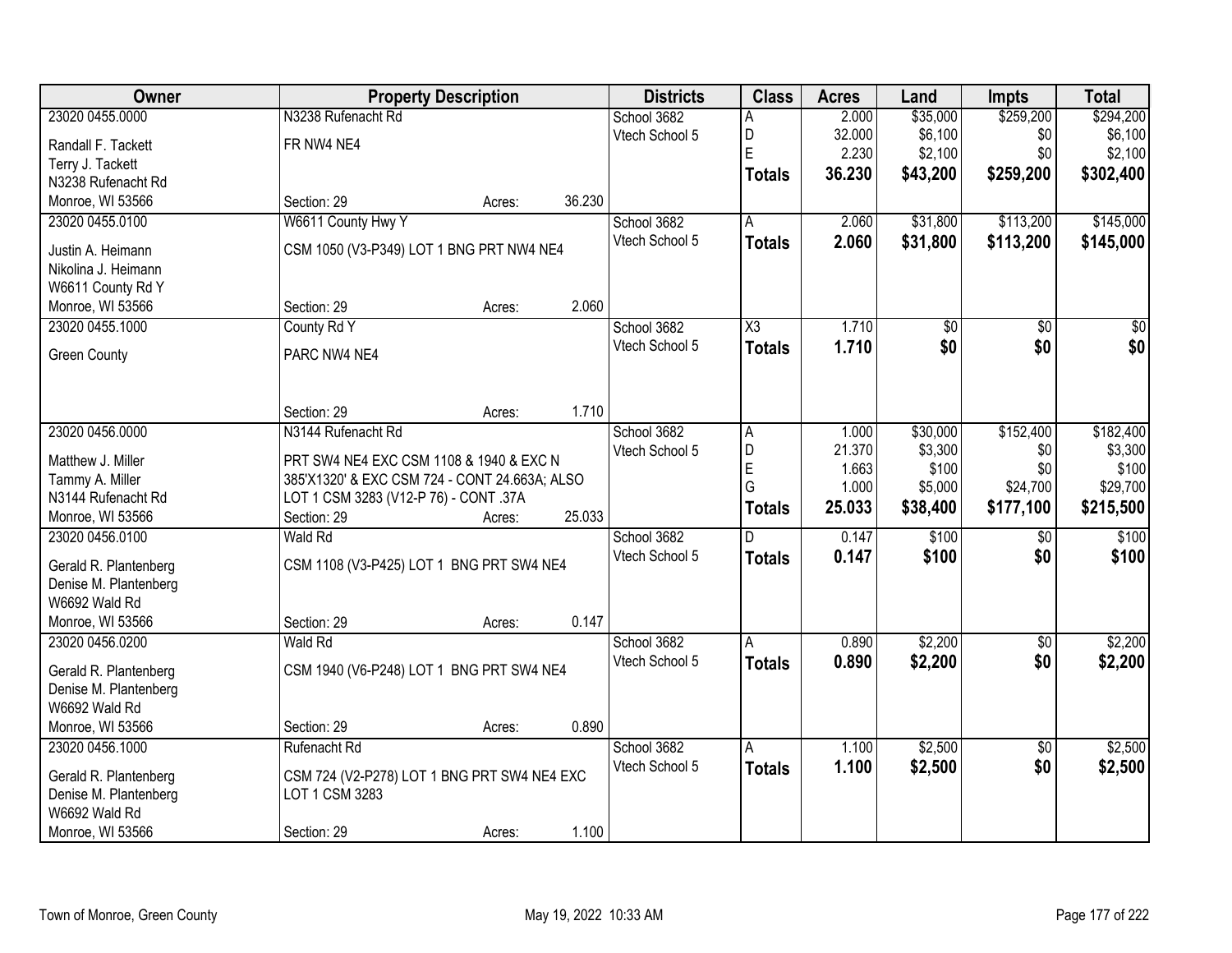| Owner                  |                                                | <b>Property Description</b> |        | <b>Districts</b> | <b>Class</b>   | <b>Acres</b> | Land     | <b>Impts</b>    | <b>Total</b> |
|------------------------|------------------------------------------------|-----------------------------|--------|------------------|----------------|--------------|----------|-----------------|--------------|
| 23020 0456.2000        | W6692 Wald Rd                                  |                             |        | School 3682      |                | 1.170        | \$30,900 | \$117,700       | \$148,600    |
| Gerald R. Plantenberg  | CSM 724 (V2-P278) LOT 2 BNG PRT SW4 NE4        |                             |        | Vtech School 5   | <b>Totals</b>  | 1.170        | \$30,900 | \$117,700       | \$148,600    |
| Denise M. Plantenberg  |                                                |                             |        |                  |                |              |          |                 |              |
| W6692 Wald Rd          |                                                |                             |        |                  |                |              |          |                 |              |
| Monroe, WI 53566       | Section: 29                                    | Acres:                      | 1.170  |                  |                |              |          |                 |              |
| 23020 0456.3000        | Rufenacht Rd                                   |                             |        | School 3682      | D.             | 11.660       | \$1,800  | $\overline{50}$ | \$1,800      |
|                        |                                                |                             |        | Vtech School 5   | Totals         | 11.660       | \$1,800  | \$0             | \$1,800      |
| Randall F. Tackett     | NORTH 385' IN SW4 NE4                          |                             |        |                  |                |              |          |                 |              |
| Terry J. Tackett       |                                                |                             |        |                  |                |              |          |                 |              |
| N3238 Rufenacht Rd     |                                                |                             |        |                  |                |              |          |                 |              |
| Monroe, WI 53566       | Section: 29                                    | Acres:                      | 11.660 |                  |                |              |          |                 |              |
| 23020 0457.0000        | W6516 Wald Rd                                  |                             |        | School 3682      | D              | 17.390       | \$2,400  | \$0             | \$2,400      |
| David R. Dye           | PRT SE4 NE4 COM 620.4 FT W OF SE COR SE4 NE4   |                             |        | Vtech School 5   | $\mathsf E$    | 0.500        | \$100    | \$0             | \$100        |
| Denise S. Dye          | N 1650 FT E 620.4 FT S 1650 FT W 620.4 FT      |                             |        |                  | G              | 1.000        | \$18,000 | \$155,300       | \$173,300    |
| W6516 Wald Rd          |                                                |                             |        |                  | Totals         | 18,890       | \$20,500 | \$155,300       | \$175,800    |
| Monroe, WI 53566       | Section: 29                                    | Acres:                      | 18.890 |                  |                |              |          |                 |              |
| 23020 0457.1000        | Wald Rd                                        |                             |        | School 3682      | D              | 14.690       | \$3,300  | \$0             | \$3,300      |
|                        |                                                |                             |        | Vtech School 5   | <b>Totals</b>  | 14.690       | \$3,300  | \$0             | \$3,300      |
| Matthew J. Miller      | SECTION 29 W 20.41A SE4 NE4 EXC 5.72A IN NW    |                             |        |                  |                |              |          |                 |              |
| Tammy A. Miller        | COR & EXC .7A COM 37.6 RODS W OF SE COR NE4    |                             |        |                  |                |              |          |                 |              |
| N3144 Rufenacht Rd     | CTL RD POB TH W ALG CLN 130 FT TH N 233' TH E  |                             |        |                  |                |              |          |                 |              |
| Monroe, WI 53566       | Section: 29                                    | Acres:                      | 14.690 |                  |                |              |          |                 |              |
| 23020 0457.2000        | W6554 Wald Rd                                  |                             |        | School 3682      | $\overline{A}$ | 0.700        | \$21,000 | \$104,100       | \$125,100    |
| David W. Klemm         | PRT SE4 NE4 COM 37 3/5 RODS W SE COR NE4 SD    |                             |        | Vtech School 5   | <b>Totals</b>  | 0.700        | \$21,000 | \$104,100       | \$125,100    |
| Linda K. Klemm         | SEC ON CTRLN RD POB TH W ALG CTRLN 130 FT      |                             |        |                  |                |              |          |                 |              |
| W6554 Wald Rd          | TH N 233 FT TH E 130 FT TH S 233 FT POB        |                             |        |                  |                |              |          |                 |              |
| Monroe, WI 53566       | Section: 29                                    | Acres:                      | 0.700  |                  |                |              |          |                 |              |
| 23020 0457.3000        |                                                |                             |        | School 3682      | D              | 5.720        | \$900    | \$0             | \$900        |
|                        |                                                |                             |        | Vtech School 5   | <b>Totals</b>  | 5.720        | \$900    | \$0             | \$900        |
| Randall F. Tackett     | COM NW COR SE4 NE4 TH E 699.60' TH S 360' TH W |                             |        |                  |                |              |          |                 |              |
| Terry J. Tackett       | 699.60' TH N 360W POB                          |                             |        |                  |                |              |          |                 |              |
| N3238 Rufenacht Rd     |                                                |                             |        |                  |                |              |          |                 |              |
| Monroe, WI 53566       | Section: 29                                    | Acres:                      | 5.720  |                  |                |              |          |                 |              |
| 23020 0458.0100        | W6727 County Hwy Y                             |                             |        | School 3682      | $\overline{G}$ | 3.490        | \$34,900 | \$100, 100      | \$135,000    |
| Gilbert L. Roberts III | CSM 4676 (V20-P117) LOT 1 BNG PRT NE4 NW4      |                             |        | Vtech School 5   | <b>Totals</b>  | 3.490        | \$34,900 | \$100,100       | \$135,000    |
| W6727 County Rd Y      |                                                |                             |        |                  |                |              |          |                 |              |
| Monroe, WI 53566       |                                                |                             |        |                  |                |              |          |                 |              |
|                        | Section: 29                                    | Acres:                      | 3.490  |                  |                |              |          |                 |              |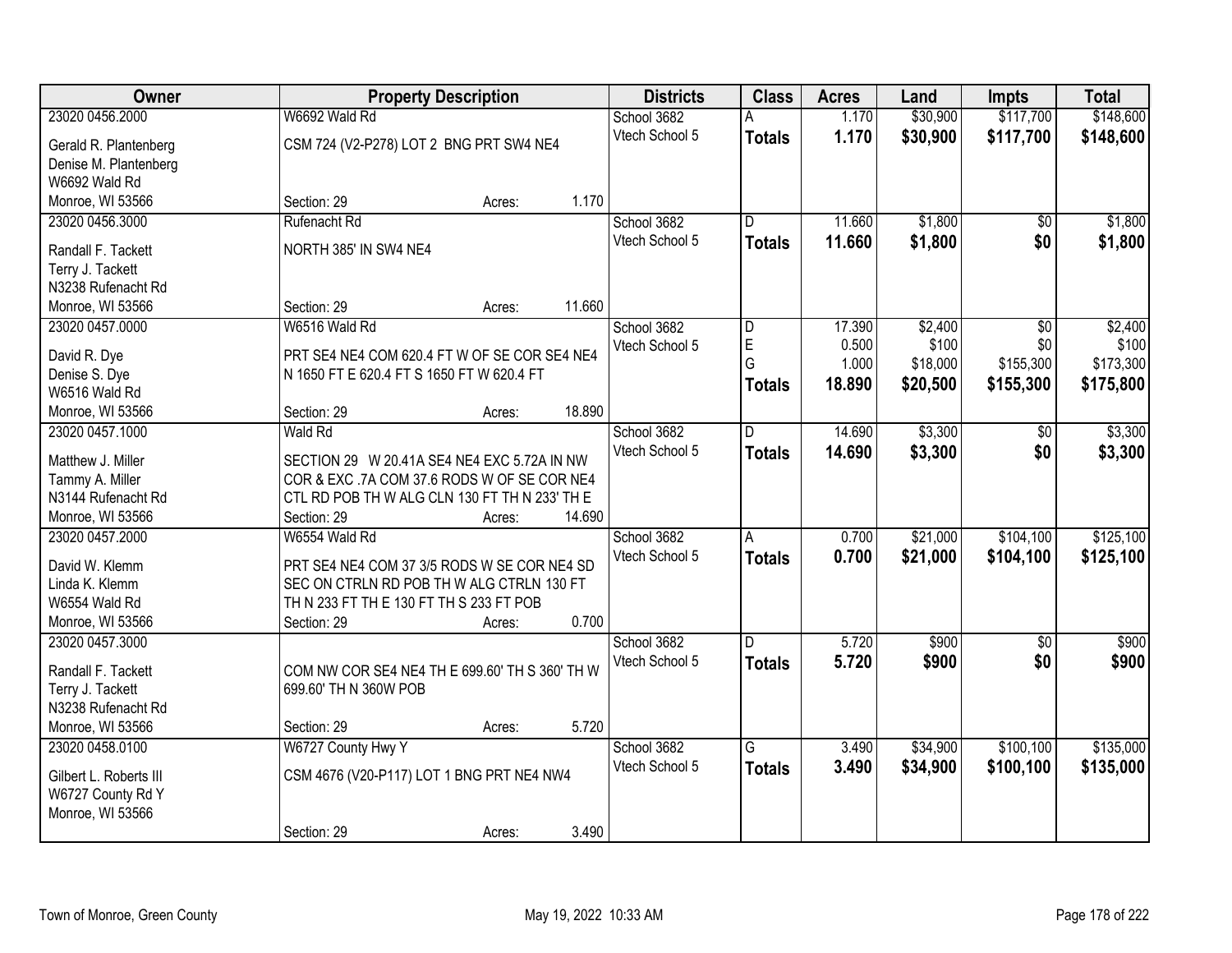| Owner                                                                             | <b>Property Description</b>                  |        |                | <b>Districts</b> | <b>Class</b>           | <b>Acres</b> | Land            | <b>Impts</b>    | <b>Total</b>    |
|-----------------------------------------------------------------------------------|----------------------------------------------|--------|----------------|------------------|------------------------|--------------|-----------------|-----------------|-----------------|
| 23020 0458.0200                                                                   | County Rd Y                                  |        | School 3682    |                  | 5M                     | 3.000        | \$4,200         | $\overline{$0}$ | \$4,200         |
| Weiss Eugene B and Carol A Revocable   NE4 NW4 EXC LOT 1 CSM 4676                 |                                              |        | Vtech School 5 |                  | D                      | 32.510       | \$5,900         | \$0             | \$5,900         |
| Living Trust 5/6/2 et al                                                          |                                              |        |                |                  | E                      | 1.000        | \$100           | \$0             | \$100           |
| c/o Weiss Eugene and Carol Rev Lvg                                                |                                              |        |                |                  | <b>Totals</b>          | 36.510       | \$10,200        | \$0             | \$10,200        |
| Trust                                                                             | Section: 29                                  | Acres: | 36.510         |                  |                        |              |                 |                 |                 |
| W5291 County Rd Ff                                                                |                                              |        |                |                  |                        |              |                 |                 |                 |
| Monroe, WI 53566                                                                  |                                              |        |                |                  |                        |              |                 |                 |                 |
| 23020 0459.0000                                                                   | County Rd Y                                  |        | School 3682    |                  | 5M                     | 1.030        | \$1,500         | $\overline{50}$ | \$1,500         |
|                                                                                   |                                              |        | Vtech School 5 |                  | D                      | 32.000       | \$5,500         | \$0             | \$5,500         |
| Weiss Eugene B and Carol A Revocable   PRT FR NW4 NW4 SEC 29 & PRT NE4 NE4 SEC 30 |                                              |        |                |                  | E                      | 2.000        | \$3,200         | \$0             | \$3,200         |
| Living Trust 5/6/2 et al                                                          | ALL LYG E OF CTR ROADWAY                     |        |                |                  | <b>Totals</b>          | 35.030       | \$10,200        | \$0             | \$10,200        |
| c/o Weiss Eugene and Carol Rev Lvg                                                |                                              |        |                |                  |                        |              |                 |                 |                 |
| Trust                                                                             | Section: 29                                  | Acres: | 35.030         |                  |                        |              |                 |                 |                 |
| W5291 County Rd Ff                                                                |                                              |        |                |                  |                        |              |                 |                 |                 |
| Monroe, WI 53566<br>23020 0459.1000                                               |                                              |        |                |                  | $\overline{\text{X3}}$ | 2.370        | $\overline{50}$ |                 | $\overline{50}$ |
|                                                                                   | County Rd Y                                  |        | School 3682    |                  |                        |              |                 | \$0<br>\$0      | \$0             |
| <b>Green County</b>                                                               | PARC NW4 NW4                                 |        | Vtech School 5 |                  | <b>Totals</b>          | 2.370        | \$0             |                 |                 |
|                                                                                   |                                              |        |                |                  |                        |              |                 |                 |                 |
|                                                                                   |                                              |        |                |                  |                        |              |                 |                 |                 |
|                                                                                   | Section: 29                                  | Acres: | 2.370          |                  |                        |              |                 |                 |                 |
| 23020 0459.3000                                                                   | County Rd Y                                  |        | School 3682    |                  | $\overline{\text{X3}}$ | 2.000        | \$0             | \$0             | $\sqrt{50}$     |
| <b>Green County</b>                                                               | PARC NW4 NW4                                 |        | Vtech School 5 |                  | <b>Totals</b>          | 2.000        | \$0             | \$0             | \$0             |
|                                                                                   |                                              |        |                |                  |                        |              |                 |                 |                 |
|                                                                                   |                                              |        |                |                  |                        |              |                 |                 |                 |
|                                                                                   | Section: 29                                  | Acres: | 2.000          |                  |                        |              |                 |                 |                 |
| 23020 0460.0000                                                                   |                                              |        | School 3682    |                  | D.                     | 27.000       | \$4,200         | $\overline{50}$ | \$4,200         |
|                                                                                   |                                              |        | Vtech School 5 |                  | <b>Totals</b>          | 27.000       | \$4,200         | \$0             | \$4,200         |
| Weiss Eugene B and Carol A Revocable E 27A SW4 NW4                                |                                              |        |                |                  |                        |              |                 |                 |                 |
| Living Trust 5/6/2 et al                                                          |                                              |        |                |                  |                        |              |                 |                 |                 |
| c/o Weiss Eugene and Carol Rev Lvg                                                |                                              |        |                |                  |                        |              |                 |                 |                 |
| Trust                                                                             | Section: 29                                  | Acres: | 27.000         |                  |                        |              |                 |                 |                 |
| W5291 County Rd Ff                                                                |                                              |        |                |                  |                        |              |                 |                 |                 |
| Monroe, WI 53566                                                                  |                                              |        |                |                  |                        |              |                 |                 |                 |
| 23020 0460.1000                                                                   |                                              |        | School 3682    |                  | $\overline{D}$         | 12.000       | \$2,300         | \$0             | \$2,300         |
| Tyler J. Rupnow                                                                   | COM SW COR NW4 TH N 99 RODS TH E 22 RODS TH  |        | Vtech School 5 |                  | E                      | 1.000        | \$1,600         | \$0             | \$1,600         |
| W6877 County Rd Y                                                                 | S 99 RODS TH W 22 RODS POB BNG PRT SW4 NW4 & |        |                |                  | <b>Totals</b>          | 13.000       | \$3,900         | \$0             | \$3,900         |
| Monroe, WI 53566                                                                  | NW4 NW4                                      |        |                |                  |                        |              |                 |                 |                 |
|                                                                                   | Section: 29                                  | Acres: | 13.000         |                  |                        |              |                 |                 |                 |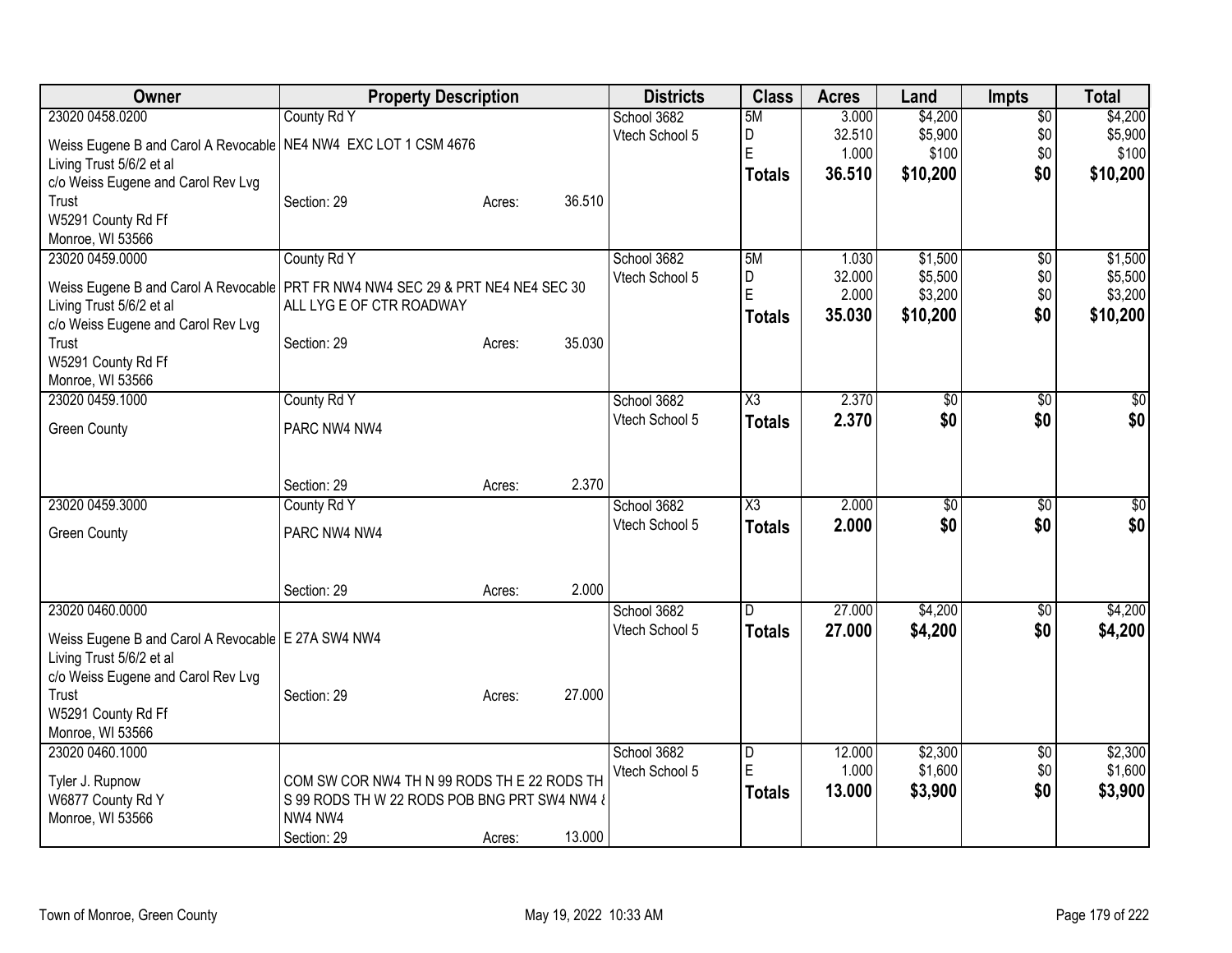| Owner                               | <b>Property Description</b>                      | <b>Districts</b> | <b>Class</b>            | <b>Acres</b>    | Land             | Impts             | <b>Total</b>     |
|-------------------------------------|--------------------------------------------------|------------------|-------------------------|-----------------|------------------|-------------------|------------------|
| 23020 0461.0100                     | Rufenacht Rd                                     | School 3682      | D                       | 30.390          | \$5,200          | $\overline{50}$   | \$5,200          |
| Ronald D. Martin                    | CSM 4630 (V19-P232) LOT 1 BNG PRT SE4 NW4, NE4   | Vtech School 5   | G                       | 1.000           | \$5,000          | \$42,900          | \$47,900         |
| Julie L Blumer - Le                 | <b>SW4 &amp; NW4 SW4</b>                         |                  | <b>Totals</b>           | 31.390          | \$10,200         | \$42,900          | \$53,100         |
| N3175 Rufenacht Rd                  |                                                  |                  |                         |                 |                  |                   |                  |
| Monroe, WI 53566                    | 31.390<br>Section:<br>Acres:                     |                  |                         |                 |                  |                   |                  |
| 23020 0461.0200                     | N3137 Rufenacht Rd                               | School 3682      | $\overline{\mathsf{D}}$ | 11.750          | \$1,900          | $\overline{50}$   | \$1,900          |
|                                     |                                                  | Vtech School 5   | E                       | 0.750           | \$100            | \$0               | \$100            |
| Henry H. Blumer                     | SE4 NW4 EXC LOT 1 CSM 3293 & EXC CSM 4322 &      |                  | G                       | 1.250           | \$19,200         | \$54,200          | \$73,400         |
| Mary J. Blumer                      | EXC LOT 1 CSM 4603                               |                  | <b>Totals</b>           | 13.750          | \$21,200         | \$54,200          | \$75,400         |
| W7195 County Rd Y                   |                                                  |                  |                         |                 |                  |                   |                  |
| Monroe, WI 53566                    | 13.750<br>Section:<br>Acres:                     |                  |                         |                 |                  |                   |                  |
| 23020 0461.1000                     | N3175 Rufenacht Rd                               | School 3682      | Α                       | 2.910           | \$39,600         | \$151,900         | \$191,500        |
| Julie L. Blumer                     | CSM 3293 (V12-P89) LOT 1 BNG PRT SE4 NW4         | Vtech School 5   | <b>Totals</b>           | 2.910           | \$39,600         | \$151,900         | \$191,500        |
| N3175 Rufenacht Rd                  |                                                  |                  |                         |                 |                  |                   |                  |
| Monroe, WI 53566                    |                                                  |                  |                         |                 |                  |                   |                  |
|                                     | 2.910<br>Section: 29<br>Acres:                   |                  |                         |                 |                  |                   |                  |
| 23020 0461.2000                     | N3103 Rufenacht Rd                               | School 3682      | A                       | 2.750           | \$38,700         | \$225,100         | \$263,800        |
|                                     |                                                  | Vtech School 5   | <b>Totals</b>           | 2.750           | \$38,700         | \$225,100         | \$263,800        |
| Gary L. Burch Jr                    | CSM 4322 (V17-P246) LOT 1 BNG PRT SE4 NW4        |                  |                         |                 |                  |                   |                  |
| Melissa L. Burch                    |                                                  |                  |                         |                 |                  |                   |                  |
| 700 14th Ave                        |                                                  |                  |                         |                 |                  |                   |                  |
| Monroe, WI 53566                    | 2.750<br>Section: 29<br>Acres:                   |                  |                         |                 |                  |                   |                  |
| 23020 0462.0000                     | N3041 Rufenacht Rd                               | School 3682      | A                       | 1.000           | \$30,000         | \$113,900         | \$143,900        |
| Annette M. Whitehead                | COM N4 COR SEC 29 TH S0*E 2855.76 FT POB TH      | Vtech School 5   | D                       | 7.000           | \$400            | \$0               | \$400            |
| c/o Annette M. Whitehead) Holmstrom | S0*E 587.60 FT TH S66*W 548.09 FT TH N0*W 797.46 |                  | <b>Totals</b>           | 8.000           | \$30,400         | \$113,900         | \$144,300        |
| 1122 Garfield Ave                   | FT TH N88*E 503.25 FT TO POB                     |                  |                         |                 |                  |                   |                  |
| Ames, IA 50014-3859                 | 8.000<br>Section: 29                             |                  |                         |                 |                  |                   |                  |
|                                     | Acres:                                           |                  |                         |                 |                  |                   |                  |
| 23020 0462.1000                     | N3099 Rufenacht Rd                               | School 3682      | D<br>E                  | 37.669<br>1.500 | \$5,800<br>\$100 | $\sqrt{6}$<br>\$0 | \$5,800<br>\$100 |
| Melissa L. Burch et al              | PRT NW4 & NE4 OF SW4 BNG PRT POS V12-P44 (SEI    | Vtech School 5   | G                       | 2.000           | \$10,000         | \$74,700          | \$84,700         |
| c/o Gary L. Burch Jr                | PCL 465.0 FOR REST OF POS)                       |                  |                         |                 |                  |                   |                  |
| 700 14th Ave                        |                                                  |                  | <b>Totals</b>           | 41.169          | \$15,900         | \$74,700          | \$90,600         |
| Monroe, WI 53566                    | 41.169<br>Section: 29<br>Acres:                  |                  |                         |                 |                  |                   |                  |
| 23020 0463.0200                     |                                                  | School 3682      | D                       | 21.200          | \$3,900          | $\overline{50}$   | \$3,900          |
|                                     |                                                  | Vtech School 5   | <b>Totals</b>           | 21.200          | \$3,900          | \$0               | \$3,900          |
| Henry H. Blumer                     | COM NW COR NW4 SW4 TH E 128 RODS TH S 40         |                  |                         |                 |                  |                   |                  |
| Mary J. Blumer                      | RODS TH W 128 RODS TH N 40 RODS POB, EXC LOT     |                  |                         |                 |                  |                   |                  |
| W7195 County Rd Y                   | 1 CSM 4603                                       |                  |                         |                 |                  |                   |                  |
| Monroe, WI 53566                    | 21.200<br>Section:<br>Acres:                     |                  |                         |                 |                  |                   |                  |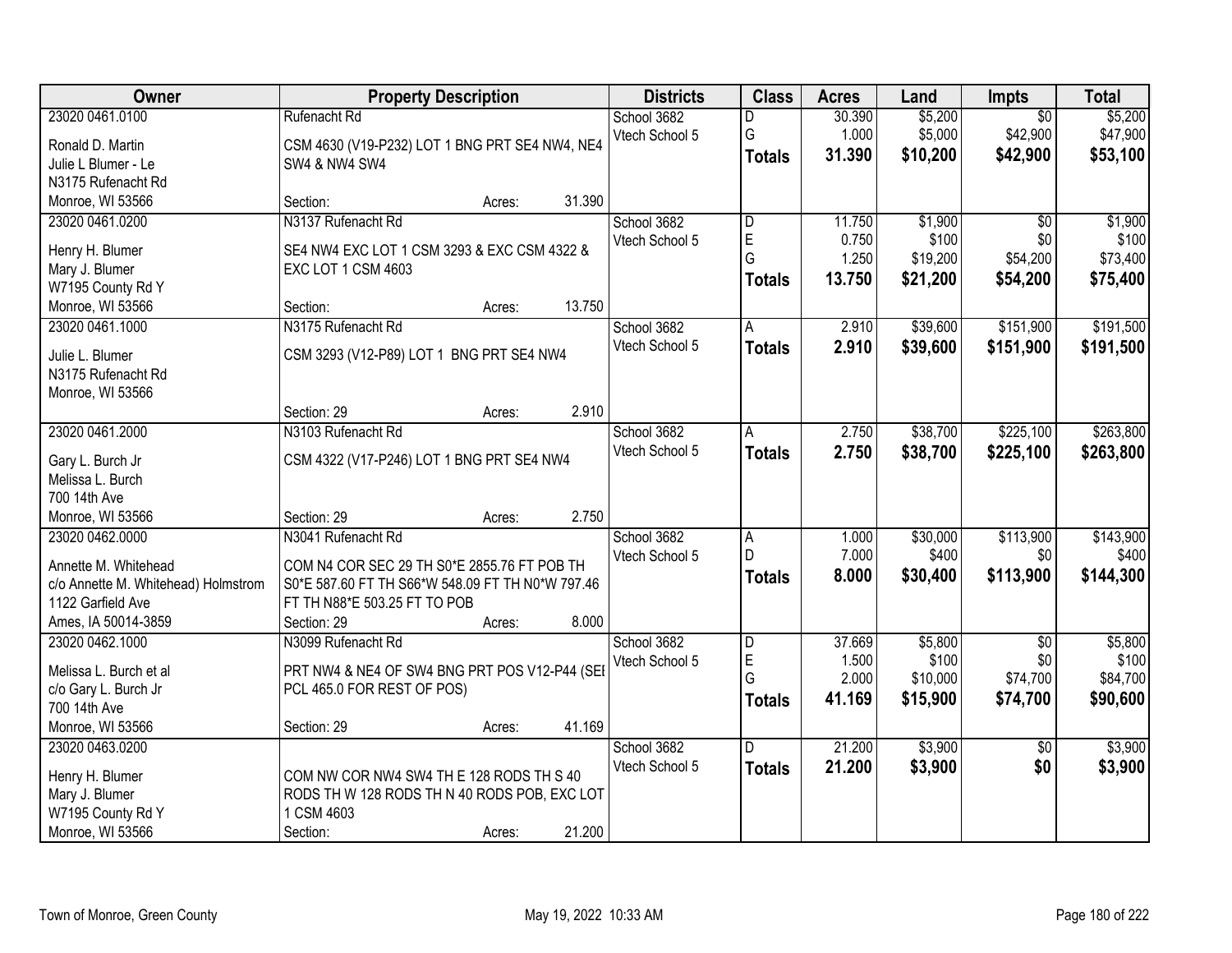| Owner                                 |                                        | <b>Property Description</b> |        | <b>Districts</b> | <b>Class</b>            | <b>Acres</b> | Land               | <b>Impts</b>    | <b>Total</b> |
|---------------------------------------|----------------------------------------|-----------------------------|--------|------------------|-------------------------|--------------|--------------------|-----------------|--------------|
| 23020 0464.0000                       |                                        |                             |        | School 3682      | 5M                      | 14.000       | \$19,600           | $\overline{50}$ | \$19,600     |
| Ronald H. Nipple                      | SW4 SW4                                |                             |        | Vtech School 5   | D                       | 16.000       | \$3,100            | \$0             | \$3,100      |
| W6838 Smock Valley Rd                 |                                        |                             |        |                  | E                       | 10.000       | \$12,900           | \$0             | \$12,900     |
| Monroe, WI 53566                      |                                        |                             |        |                  | <b>Totals</b>           | 40.000       | \$35,600           | \$0             | \$35,600     |
|                                       | Section: 29                            | Acres:                      | 40.000 |                  |                         |              |                    |                 |              |
| 23020 0465.0000                       |                                        |                             |        | School 3682      | $\overline{\mathsf{D}}$ | 38.000       | \$2,400            | \$0             | \$2,400      |
|                                       | SE4 SW4 (BNG PRT POS V12-P44)          |                             |        | Vtech School 5   | E                       | 2.000        | \$100              | \$0             | \$100        |
| Melissa L. Burch et al                |                                        |                             |        |                  | <b>Totals</b>           | 40.000       | \$2,500            | \$0             | \$2,500      |
| c/o Gary L. Burch Jr<br>700 14th Ave  |                                        |                             |        |                  |                         |              |                    |                 |              |
| Monroe, WI 53566                      | Section: 29                            |                             | 40.000 |                  |                         |              |                    |                 |              |
| 23020 0466.0000                       | <b>Wald Rd</b>                         | Acres:                      |        | School 3682      | 5M                      | 3.000        |                    |                 | \$4,200      |
|                                       |                                        |                             |        |                  | D                       | 15.000       | \$4,200<br>\$2,500 | $\overline{50}$ | \$2,500      |
| Najat Hughang "Henry" and Adair P     | E2 NE4 SE4                             |                             |        | Vtech School 5   | Ė                       | 2.000        | \$2,500            | \$0<br>\$0      | \$2,500      |
| Revocable Living Trus                 |                                        |                             |        |                  |                         |              |                    | \$0             |              |
| W6365 Wald Rd                         |                                        |                             |        |                  | <b>Totals</b>           | 20.000       | \$9,200            |                 | \$9,200      |
| Monroe, WI 53566                      | Section: 29                            | Acres:                      | 20.000 |                  |                         |              |                    |                 |              |
| 23020 0466.1000                       | W6577 Wald Rd                          |                             |        | School 3682      | D                       | 8.000        | \$1,500            | $\overline{50}$ | \$1,500      |
| Duane C and Crystal R Income Trust    | W2 NE4 SE4                             |                             |        | Vtech School 5   | E                       | 11.000       | \$16,900           | \$0             | \$16,900     |
| U/A Dated April 16,                   |                                        |                             |        |                  | G                       | 1.000        | \$18,000           | \$204,500       | \$222,500    |
| c/o Duane C and Crystal R Income Trus |                                        |                             |        |                  | <b>Totals</b>           | 20.000       | \$36,400           | \$204,500       | \$240,900    |
| Duane & Crystal Zimmerman, Co-        | Section: 29                            | Acres:                      | 20.000 |                  |                         |              |                    |                 |              |
| W6577 Wald Rd                         |                                        |                             |        |                  |                         |              |                    |                 |              |
| Monroe, WI 53566                      |                                        |                             |        |                  |                         |              |                    |                 |              |
| 23020 0467.0000                       | Wald Rd                                |                             |        | School 3682      | D                       | 8.490        | \$500              | \$0             | \$500        |
|                                       |                                        |                             |        | Vtech School 5   | <b>Totals</b>           | 8.490        | \$500              | \$0             | \$500        |
| Gerald R. Plantenberg                 | CSM 2067 (V7-P4) LOT 1 BNG PRT NW4 SE4 |                             |        |                  |                         |              |                    |                 |              |
| Denise M. Plantenberg                 |                                        |                             |        |                  |                         |              |                    |                 |              |
| W6692 Wald Rd                         |                                        |                             |        |                  |                         |              |                    |                 |              |
| Monroe, WI 53566                      | Section: 29                            | Acres:                      | 8.490  |                  |                         |              |                    |                 |              |
| 23020 0467.1000                       | W6609 Wald Rd                          |                             |        | School 3682      | A                       | 10.000       | \$62,500           | \$340,700       | \$403,200    |
| <b>Michael Molitor</b>                | CSM 2076 (V7-P4) LOT 2 BNG PRT NW4 SE4 |                             |        | Vtech School 5   | D                       | 21.530       | \$3,700            | \$0             | \$3,700      |
| Laura Molitor                         |                                        |                             |        |                  | E                       | 1.000        | \$100              | \$0             | \$100        |
| W6609 Wald Rd - Po Bx 207             |                                        |                             |        |                  | <b>Totals</b>           | 32.530       | \$66,300           | \$340,700       | \$407,000    |
| Monroe, WI 53566                      | Section: 29                            | Acres:                      | 32.530 |                  |                         |              |                    |                 |              |
| 23020 0468.0000                       |                                        |                             |        | School 3682      | $\overline{\mathsf{D}}$ | 38.000       | \$4,500            | $\overline{50}$ | \$4,500      |
|                                       |                                        |                             |        | Vtech School 5   | E                       | 2.000        | \$100              | \$0             | \$100        |
| Lisa L. West                          | SW4 SE4                                |                             |        |                  | <b>Totals</b>           | 40.000       | \$4,600            | \$0             | \$4,600      |
| W6752 Smock Valley Rd                 |                                        |                             |        |                  |                         |              |                    |                 |              |
| Monroe, WI 53566                      |                                        |                             |        |                  |                         |              |                    |                 |              |
|                                       | Section: 29                            | Acres:                      | 40.000 |                  |                         |              |                    |                 |              |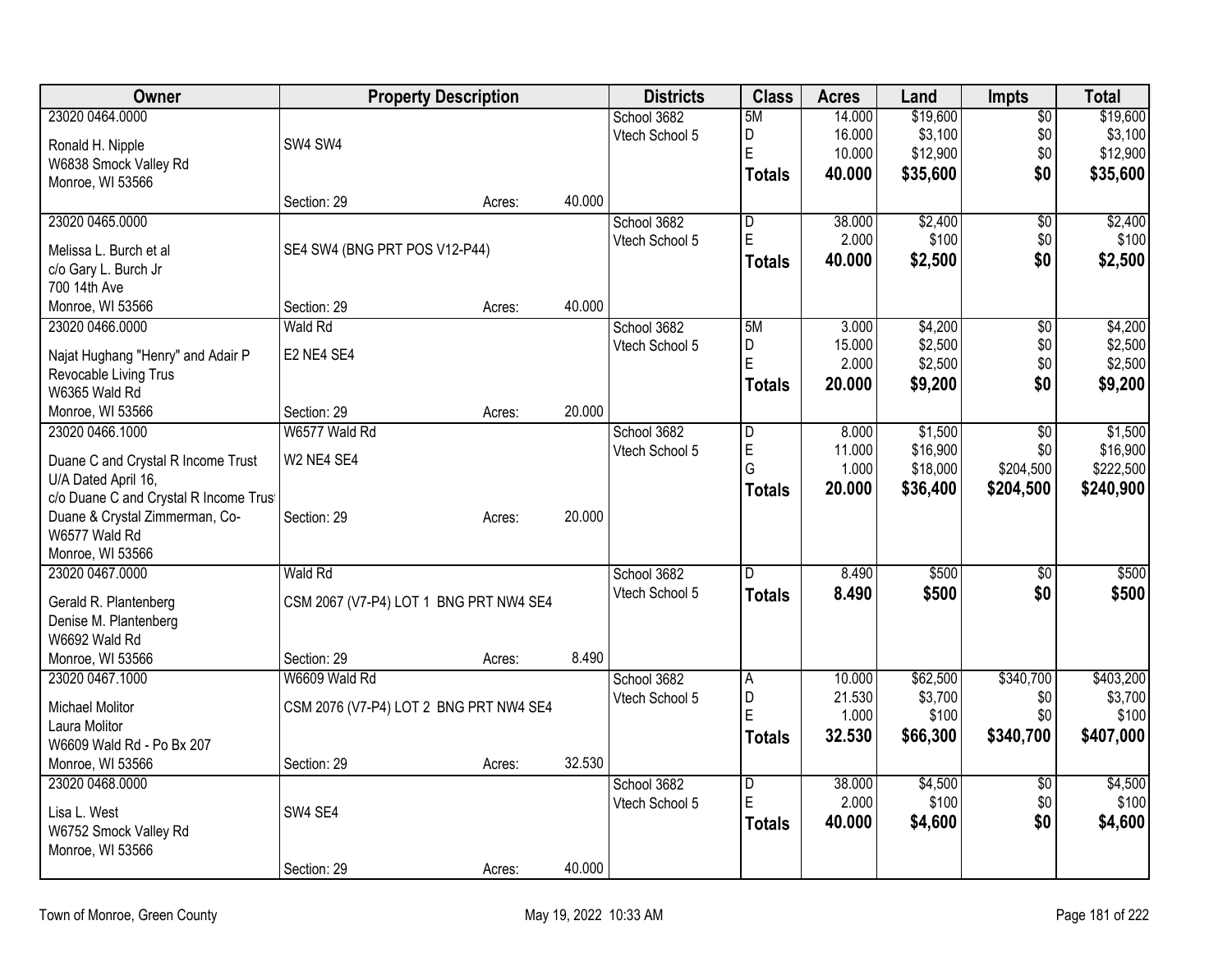| <b>Owner</b>                         | <b>Property Description</b>                     |        | <b>Districts</b> | <b>Class</b>           | <b>Acres</b> | Land     | <b>Impts</b>    | <b>Total</b> |
|--------------------------------------|-------------------------------------------------|--------|------------------|------------------------|--------------|----------|-----------------|--------------|
| 23020 0469.0000                      |                                                 |        | School 3682      | 5M                     | 8.000        | \$11,200 | $\overline{50}$ | \$11,200     |
| Thompson Gerald F & Karen A          | SE4 SE4                                         |        | Vtech School 5   | D                      | 30.000       | \$4,200  | \$0             | \$4,200      |
| Revocable Living Trust               |                                                 |        |                  | E                      | 2.000        | \$100    | \$0             | \$100        |
| c/o Thompson Gerald F & Karen A Rev  |                                                 |        |                  | <b>Totals</b>          | 40.000       | \$15,500 | \$0             | \$15,500     |
| Lvg Trust                            | Section: 29<br>Acres:                           | 40.000 |                  |                        |              |          |                 |              |
| PO Box 1013                          |                                                 |        |                  |                        |              |          |                 |              |
| Grafton, WI 53024                    |                                                 |        |                  |                        |              |          |                 |              |
| 23020 0470.0100                      | County Rd Y                                     |        | School 3682      | D                      | 1.300        | \$200    | \$0             | \$200        |
|                                      |                                                 |        | Vtech School 5   | <b>Totals</b>          | 1.300        | \$200    | \$0             | \$200        |
| Tyler J. Rupnow                      | COM NE COR SEC 30 TH N89*W 1517.59 FT TH S0*E   |        |                  |                        |              |          |                 |              |
| W6877 County Rd Y                    | 48.79 FT POB TH S0*E 957.71 FT TH S89*E 1281.71 |        |                  |                        |              |          |                 |              |
| Monroe, WI 53566                     | FT TH N30*E 142.67 FT TH N29*E 227.37 FT TH     |        |                  |                        |              |          |                 |              |
|                                      | Section:<br>Acres:                              | 1.300  |                  |                        |              |          |                 |              |
| 23020 0470.0300                      | County Rd Y                                     |        | School 3682      | 5M                     | 6.380        | \$9,000  | \$0             | \$9,000      |
| Wellington Charles and Christine     | CSM 4734 (V20-P264) LOT 1 BNG PRT NE4 NE4, NW4  |        | Vtech School 5   | D<br>E                 | 22.721       | \$4,000  | \$0             | \$4,000      |
| Revocable Trust 3/3/11               | NE4 SEC 30 & NW4 NW4 SEC 29                     |        |                  |                        | 3.000        | \$3,300  | \$0             | \$3,300      |
| c/o Wellington Charles and Christine |                                                 |        |                  | <b>Totals</b>          | 32.101       | \$16,300 | \$0             | \$16,300     |
| Revocable Trust                      | Section:<br>Acres:                              | 32.101 |                  |                        |              |          |                 |              |
| W7090 County Rd Y                    |                                                 |        |                  |                        |              |          |                 |              |
| Monroe, WI 53566                     |                                                 |        |                  |                        |              |          |                 |              |
| 23020 0470.1000                      | County Rd Y                                     |        | School 3682      | $\overline{\text{X3}}$ | 2.120        | \$0      | \$0             | \$0          |
| <b>Green County</b>                  | PARC NE4 NE4                                    |        | Vtech School 5   | <b>Totals</b>          | 2.120        | \$0      | \$0             | \$0          |
|                                      |                                                 |        |                  |                        |              |          |                 |              |
|                                      |                                                 |        |                  |                        |              |          |                 |              |
|                                      | Section: 30<br>Acres:                           | 2.120  |                  |                        |              |          |                 |              |
| 23020 0470.2000                      |                                                 |        | School 3682      | D                      | 9.500        | \$900    | $\sqrt{6}$      | \$900        |
|                                      |                                                 |        | Vtech School 5   | <b>Totals</b>          | 9.500        | \$900    | \$0             | \$900        |
| Tyler J. Rupnow                      | S 9.5A NE4 NE4                                  |        |                  |                        |              |          |                 |              |
| W6877 County Rd Y                    |                                                 |        |                  |                        |              |          |                 |              |
| Monroe, WI 53566                     |                                                 |        |                  |                        |              |          |                 |              |
|                                      | Section: 30<br>Acres:                           | 9.500  |                  |                        |              |          |                 |              |
| 23020 0471.1100                      | County Rd Y                                     |        | School 3682      |                        | 4.000        | \$11,200 | \$0             | \$11,200     |
| Werner Vogel                         | CSM 5318 (V25-P297) LOT 1 BNG PRT NW4 NE4       |        | Vtech School 5   | <b>Totals</b>          | 4.000        | \$11,200 | \$0             | \$11,200     |
| Wilma B. Vogel                       |                                                 |        |                  |                        |              |          |                 |              |
| N3312 Joy Del Rd                     |                                                 |        |                  |                        |              |          |                 |              |
| Monroe, WI 53566                     | Section: 30<br>Acres:                           | 4.000  |                  |                        |              |          |                 |              |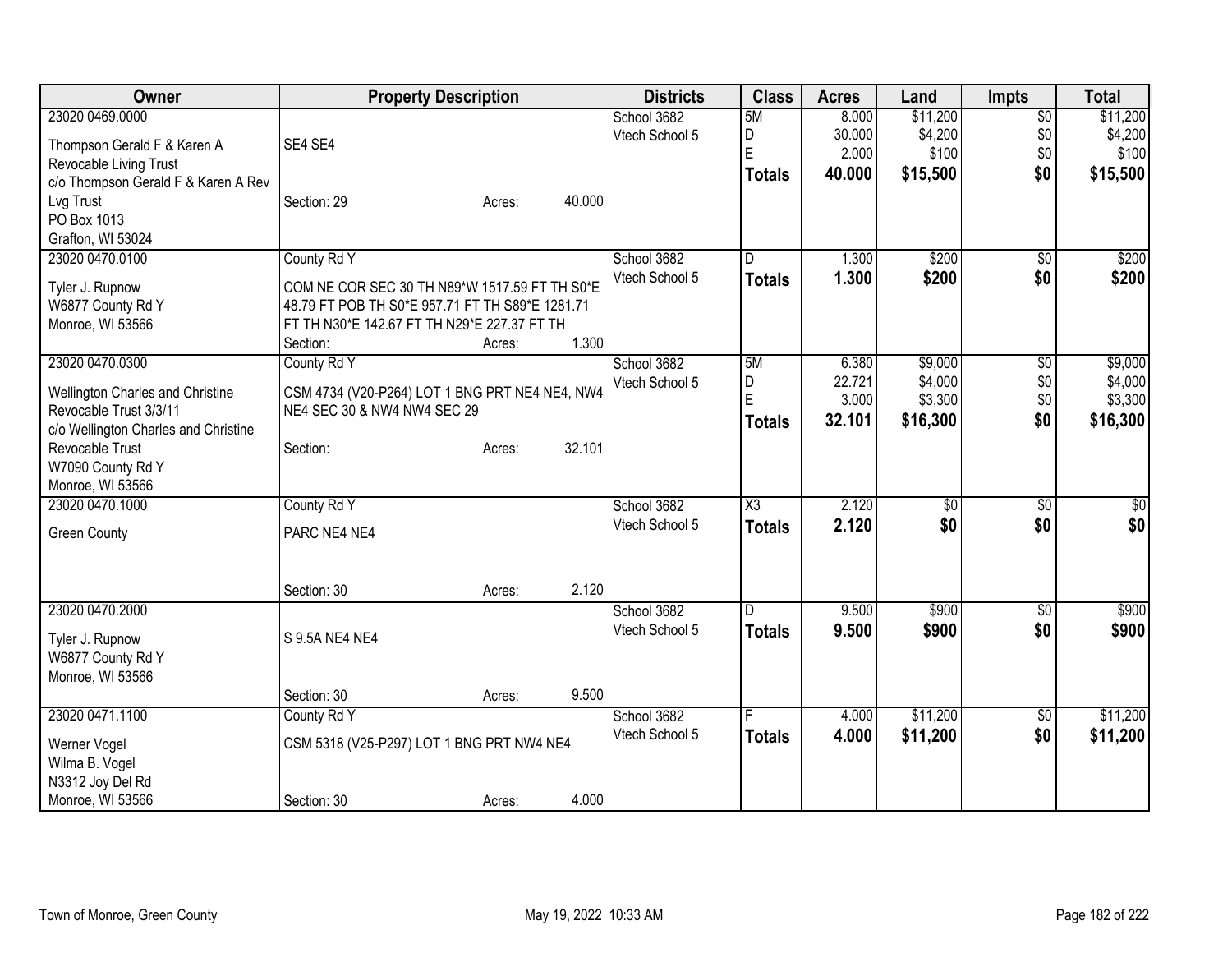| Owner                                 | <b>Property Description</b>                |        |        | <b>Districts</b>              | <b>Class</b>        | <b>Acres</b>   | Land                 | <b>Impts</b>           | <b>Total</b>           |
|---------------------------------------|--------------------------------------------|--------|--------|-------------------------------|---------------------|----------------|----------------------|------------------------|------------------------|
| 23020 0471.1200                       | County Rd Y                                |        |        | School 3682                   | 5M                  | 9.980          | \$14,000             | $\overline{50}$        | \$14,000               |
| Tyler J. Rupnow                       | FR NW4 NE4 EXC LYG N ROW CTY HWY Y & EXC   |        |        | Vtech School 5                | D                   | 18.000         | \$3,600              | \$0                    | \$3,600                |
| W6877 County Rd Y                     | CSM 5318 LOT 1                             |        |        |                               | E                   | 1.000          | \$100                | \$0                    | \$100                  |
| Monroe, WI 53566                      |                                            |        |        |                               | <b>Totals</b>       | 28.980         | \$17,700             | \$0                    | \$17,700               |
|                                       | Section: 30                                | Acres: | 28.980 |                               |                     |                |                      |                        |                        |
| 23020 0471.2000                       | County Rd Y                                |        |        | School 3682                   | $\overline{\chi_3}$ | 2.020          | \$0                  | $\overline{50}$        | \$0                    |
| <b>Green County</b>                   | PARC NW4 NE4                               |        |        | Vtech School 5                | <b>Totals</b>       | 2.020          | \$0                  | \$0                    | \$0                    |
|                                       | Section: 30                                | Acres: | 2.020  |                               |                     |                |                      |                        |                        |
| 23020 0472.0000                       |                                            |        |        | School 3682                   | D                   | 20.000         | \$3,800              | \$0                    | \$3,800                |
|                                       |                                            |        |        | Vtech School 5                | <b>Totals</b>       | 20.000         | \$3,800              | \$0                    | \$3,800                |
| Tyler J. Rupnow<br>W6877 County Rd Y  | E2 SW4 NE4                                 |        |        |                               |                     |                |                      |                        |                        |
| Monroe, WI 53566                      |                                            |        |        |                               |                     |                |                      |                        |                        |
|                                       | Section: 30                                | Acres: | 20.000 |                               |                     |                |                      |                        |                        |
| 23020 0472.1000                       |                                            |        |        | School 3682                   | 5M                  | 9.310          | \$13,100             | $\overline{50}$        | \$13,100               |
| Henry H. Blumer                       | W2 SW4 NE4 EXC 5.69A PCL                   |        |        | Vtech School 5                | D                   | 5.000          | \$800                | \$0                    | \$800                  |
| Mary J. Blumer                        |                                            |        |        |                               | <b>Totals</b>       | 14.310         | \$13,900             | \$0                    | \$13,900               |
| W7195 County Rd Y                     |                                            |        |        |                               |                     |                |                      |                        |                        |
| Monroe, WI 53566                      | Section: 30                                | Acres: | 14.310 |                               |                     |                |                      |                        |                        |
| 23020 0473.0000                       | W6877 County Hwy Y                         |        |        | School 3682                   | D                   | 38.000         | \$4,200              | $\overline{50}$        | \$4,200                |
| Tyler J. Rupnow                       | SE4 NE4                                    |        |        | Vtech School 5                | E<br>G              | 1.000<br>1.000 | \$100<br>\$18,000    | \$0<br>\$93,900        | \$100<br>\$111,900     |
| W6877 County Rd Y                     |                                            |        |        |                               | <b>Totals</b>       | 40.000         | \$22,300             | \$93,900               | \$116,200              |
| Monroe, WI 53566                      |                                            |        |        |                               |                     |                |                      |                        |                        |
|                                       | Section: 30                                | Acres: | 40.000 |                               |                     |                |                      |                        |                        |
| 23020 0474.0000                       | W7140 County Hwy Y                         |        |        | School 3682<br>Vtech School 5 | A                   | 9.420<br>9.420 | \$42,700<br>\$42,700 | \$116,000<br>\$116,000 | \$158,700<br>\$158,700 |
| Henry H. Blumer                       | PRT E1/2 NE4 NW4 LYG N & W CTY Y EXC LD TO |        |        |                               | <b>Totals</b>       |                |                      |                        |                        |
| Mary J. Blumer                        | HWY & EXC LOT 1 CSM 3818                   |        |        |                               |                     |                |                      |                        |                        |
| W7195 County Rd Y<br>Monroe, WI 53566 | Section: 30                                |        | 9.420  |                               |                     |                |                      |                        |                        |
| 23020 0474.1000                       | County Rd Y                                | Acres: |        | School 3682                   | X3                  | 3.440          | \$0                  | $\overline{50}$        | $\overline{50}$        |
|                                       |                                            |        |        | Vtech School 5                | <b>Totals</b>       | 3.440          | \$0                  | \$0                    | \$0                    |
| Green County                          | PARC E2 NE4 NW4                            |        |        |                               |                     |                |                      |                        |                        |
|                                       | Section: 30                                | Acres: | 3.440  |                               |                     |                |                      |                        |                        |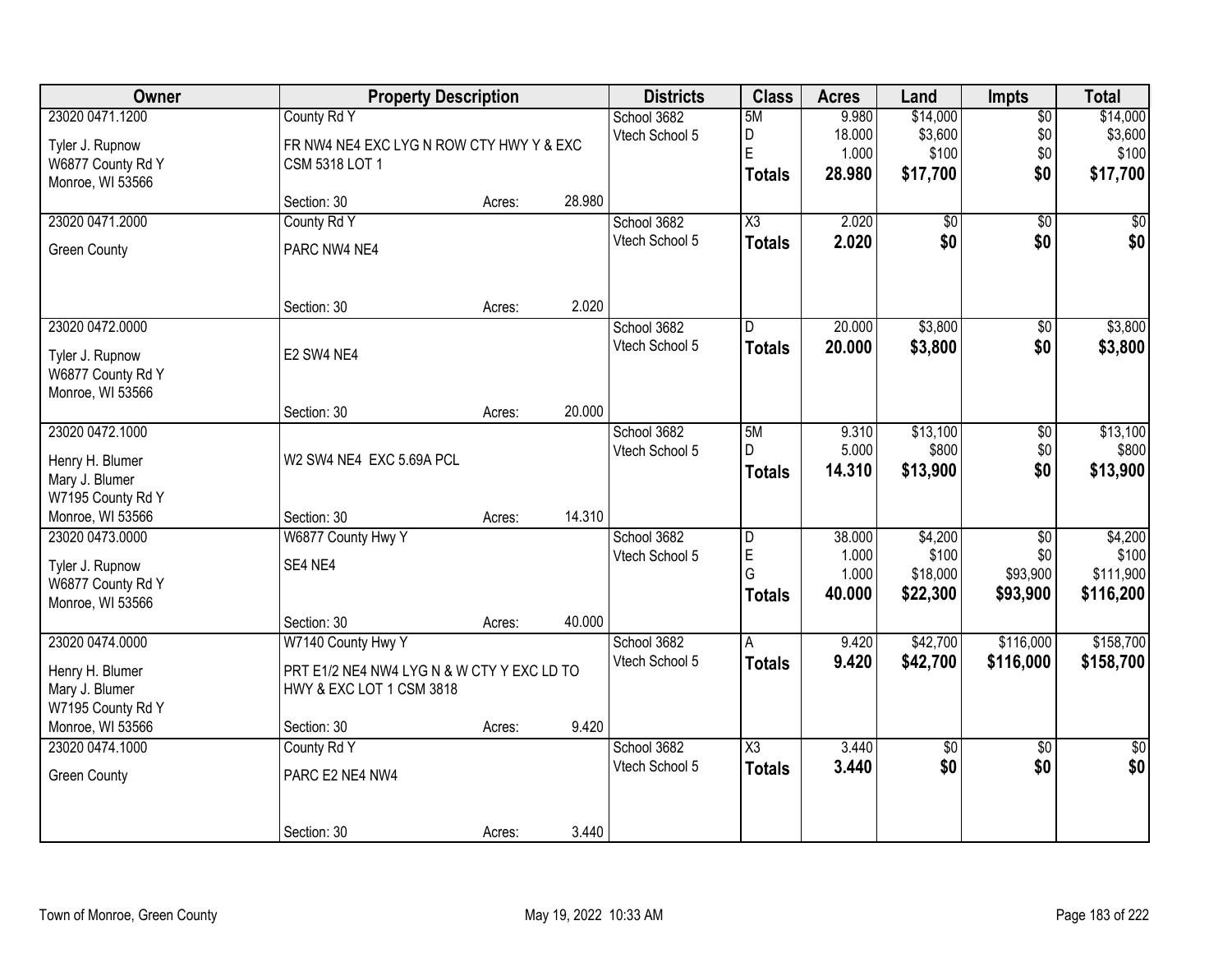| Owner                                | <b>Property Description</b>                   |        |        | <b>Districts</b> | <b>Class</b>        | <b>Acres</b> | Land     | <b>Impts</b>    | <b>Total</b>     |
|--------------------------------------|-----------------------------------------------|--------|--------|------------------|---------------------|--------------|----------|-----------------|------------------|
| 23020 0474.2000                      | W7195 County Hwy Y                            |        |        | School 3682      |                     | 22.930       | \$3,400  | $\overline{30}$ | \$3,400          |
| Henry H. Blumer                      | FR NE4 NW4 EXC PARC LYG N & W CTY Y & EXC     |        |        | Vtech School 5   | $\mathsf E$         | 1.000        | \$100    | \$0             | \$100            |
| Mary J. Blumer                       | <b>CSM 3818</b>                               |        |        |                  | G                   | 1.000        | \$18,000 | \$140,200       | \$158,200        |
| W7195 County Rd Y                    |                                               |        |        |                  | <b>Totals</b>       | 24.930       | \$21,500 | \$140,200       | \$161,700        |
| Monroe, WI 53566                     | Section: 30                                   | Acres: | 24.930 |                  |                     |              |          |                 |                  |
|                                      |                                               |        |        |                  |                     |              |          | \$249,100       | \$281,600        |
| 23020 0474.3000                      | W7124 County Hwy Y                            |        |        | School 3682      | A                   | 1.500        | \$32,500 |                 |                  |
| Adam M. Rowe                         | CSM 3818 (V14-P338) LOT 1 BNG PRT NE4 NW4     |        |        | Vtech School 5   | <b>Totals</b>       | 1.500        | \$32,500 | \$249,100       | \$281,600        |
| Carrie A. Rowe                       |                                               |        |        |                  |                     |              |          |                 |                  |
| W7124 County Rd Y                    |                                               |        |        |                  |                     |              |          |                 |                  |
| Monroe, WI 53566                     | Section: 30                                   | Acres: | 1.500  |                  |                     |              |          |                 |                  |
| 23020 0475.0000                      |                                               |        |        | School 3682      | 5M                  | 1.390        | \$2,000  | \$0             | \$2,000          |
|                                      |                                               |        |        | Vtech School 5   | D                   | 3.500        | \$200    | \$0             | \$200            |
| Wellington Charles and Christine     | FR NW4 NW4 N HWY EXC LOT 1 CSM 631 & EXC 25A  |        |        |                  | E                   | 0.500        | \$100    | \$0             | \$100            |
| Revocable Trust 3/3/11               | PCL (PRT POS V10-P37) (SEE NEW PCL 303.2 FOR  |        |        |                  | Totals              | 5.390        | \$2,300  | \$0             | \$2,300          |
| c/o Wellington Charles and Christine | COMPLETE DESCRIPTION)                         |        |        |                  |                     |              |          |                 |                  |
| Revocable Trust                      | Section: 30                                   | Acres: | 5.390  |                  |                     |              |          |                 |                  |
| W7090 County Rd Y                    |                                               |        |        |                  |                     |              |          |                 |                  |
| Monroe, WI 53566                     |                                               |        |        |                  |                     |              |          |                 |                  |
| 23020 0475.1000                      | County Rd Y                                   |        |        | School 3682      | D                   | 3.870        | \$700    | \$0             | \$700            |
| Stephen L. Digman                    | PARC NW4 NW4 S HWY                            |        |        | Vtech School 5   | <b>Totals</b>       | 3.870        | \$700    | \$0             | \$700            |
| Heidi M. Digman                      |                                               |        |        |                  |                     |              |          |                 |                  |
| N2948 Hiawatha Rd                    |                                               |        |        |                  |                     |              |          |                 |                  |
| Monroe, WI 53566                     | Section: 30                                   | Acres: | 3.870  |                  |                     |              |          |                 |                  |
| 23020 0475.2000                      | County Rd Y                                   |        |        | School 3682      | $\overline{\chi_3}$ | 3.380        | \$0      | \$0             | $\overline{\$0}$ |
|                                      |                                               |        |        | Vtech School 5   | <b>Totals</b>       | 3.380        | \$0      | \$0             | \$0              |
| <b>Green County</b>                  | PARC NW4 NW4                                  |        |        |                  |                     |              |          |                 |                  |
|                                      |                                               |        |        |                  |                     |              |          |                 |                  |
|                                      |                                               |        |        |                  |                     |              |          |                 |                  |
|                                      | Section: 30                                   | Acres: | 3.380  |                  |                     |              |          |                 |                  |
| 23020 0475.3000                      | W7284 County Hwy Y                            |        |        | School 3682      | A                   | 1.560        | \$32,800 | \$190,700       | \$223,500        |
| <b>Tyler Rupnow</b>                  | CSM 631 (V2-P179) LOT 1 BNG PRT NW4 NW4; ALSO |        |        | Vtech School 5   | <b>Totals</b>       | 1.560        | \$32,800 | \$190,700       | \$223,500        |
| c/o Tyler J. Rupnow                  | PRT LYG N AND ADJ NORTHERN BNDRY OF ABOVE     |        |        |                  |                     |              |          |                 |                  |
| W6877 County Rd Y                    | DESC BNG 17 FT 8 IN WIDE ON WESTERN BNDRY &   |        |        |                  |                     |              |          |                 |                  |
| Monroe, WI 53566                     | Section: 30                                   | Acres: | 1.560  |                  |                     |              |          |                 |                  |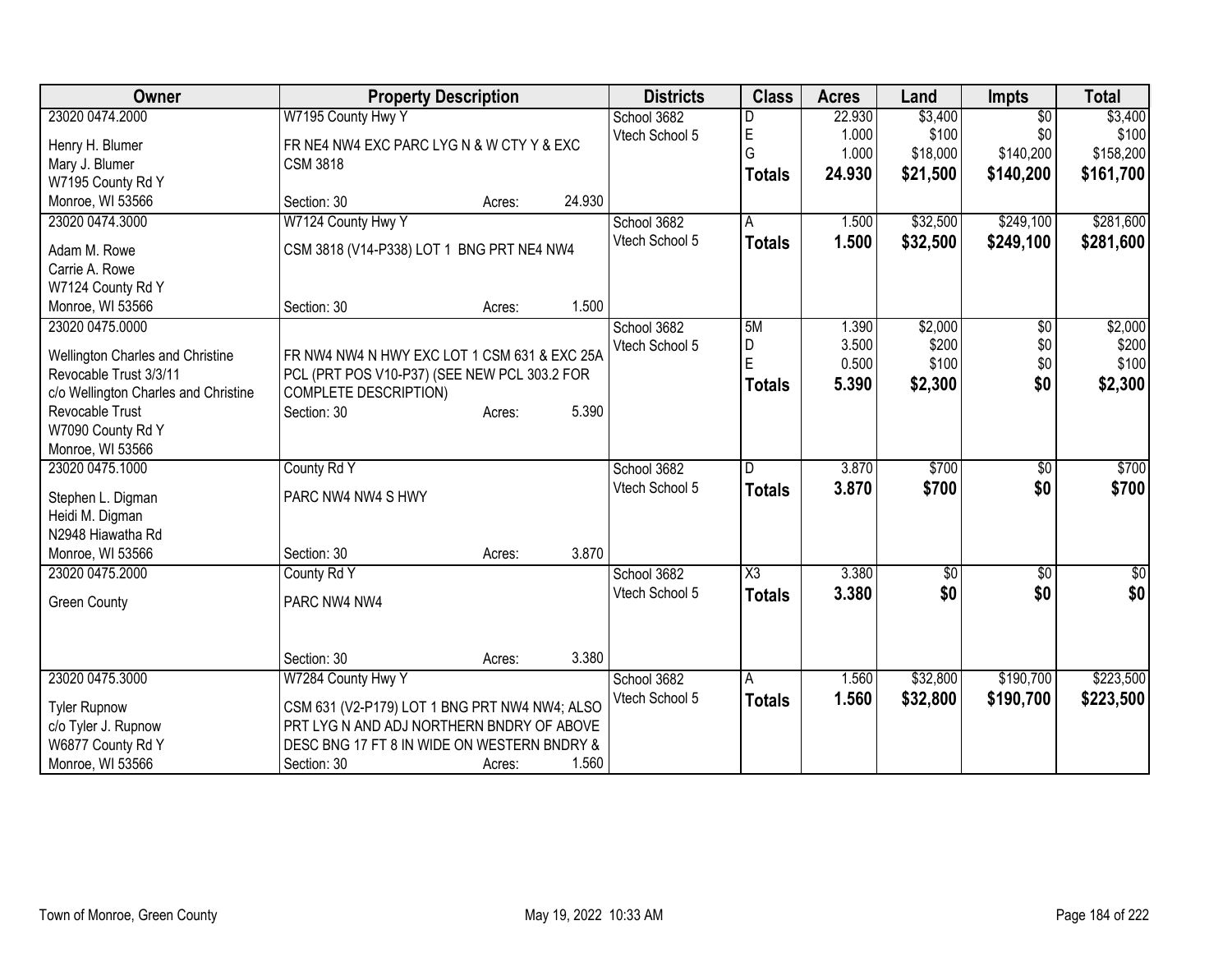| Owner                                |                                            | <b>Property Description</b> |        | <b>Districts</b> | <b>Class</b>   | <b>Acres</b>    | Land               | <b>Impts</b>    | <b>Total</b>       |
|--------------------------------------|--------------------------------------------|-----------------------------|--------|------------------|----------------|-----------------|--------------------|-----------------|--------------------|
| 23020 0475.4000                      | County Rd Y                                |                             |        | School 3682      | D              | 25.000          | \$4,000            | $\overline{60}$ | \$4,000            |
| Wellington Charles and Christine     | PRT NW4 NW4 (SEE PCL 303.1 FOR FULL DESC)  |                             |        | Vtech School 5   | <b>Totals</b>  | 25.000          | \$4,000            | \$0             | \$4,000            |
| Revocable Trust 3/3/11               |                                            |                             |        |                  |                |                 |                    |                 |                    |
| c/o Wellington Charles and Christine |                                            |                             |        |                  |                |                 |                    |                 |                    |
| Revocable Trust                      | Section: 30                                | Acres:                      | 25.000 |                  |                |                 |                    |                 |                    |
| W7090 County Rd Y                    |                                            |                             |        |                  |                |                 |                    |                 |                    |
| Monroe, WI 53566                     |                                            |                             |        |                  |                |                 |                    |                 |                    |
| 23020 0476.0000                      | Hiawatha Rd                                |                             |        | School 3682      | $\overline{D}$ | 36.720          | \$6,600            | \$0             | \$6,600            |
| Stephen L. Digman                    | SW4 NW4                                    |                             |        | Vtech School 5   | E              | 1.000           | \$100              | \$0             | \$100              |
| Heidi M. Digman                      |                                            |                             |        |                  | <b>Totals</b>  | 37.720          | \$6,700            | \$0             | \$6,700            |
| N2948 Hiawatha Rd                    |                                            |                             |        |                  |                |                 |                    |                 |                    |
| Monroe, WI 53566                     | Section: 30                                | Acres:                      | 37.720 |                  |                |                 |                    |                 |                    |
| 23020 0477.0000                      |                                            |                             |        | School 3682      | 5M             | 1.000           | \$1,400            | \$0             | \$1,400            |
|                                      |                                            |                             |        | Vtech School 5   | D              | 37.000          | \$5,500            | \$0             | \$5,500            |
| Henry H. Blumer                      | PRT SE4 NW4                                |                             |        |                  | E              | 2.000           | \$100              | \$0             | \$100              |
| Mary J. Blumer                       |                                            |                             |        |                  | Totals         | 40.000          | \$7,000            | \$0             | \$7,000            |
| W7195 County Rd Y                    |                                            |                             |        |                  |                |                 |                    |                 |                    |
| Monroe, WI 53566                     | Section: 30                                | Acres:                      | 40.000 |                  |                |                 |                    |                 |                    |
| 23020 0478.0000                      |                                            |                             |        | School 3682      | 5M             | 2.000<br>15.000 | \$2,800<br>\$2,800 | \$0             | \$2,800<br>\$2,800 |
| Henry H. Blumer                      | NE4 SW4                                    |                             |        | Vtech School 5   | D<br>E         | 23.000          | \$35,300           | \$0<br>\$0      | \$35,300           |
| Mary J. Blumer                       |                                            |                             |        |                  |                | 40.000          | \$40,900           | \$0             | \$40,900           |
| W7195 County Rd Y                    |                                            |                             |        |                  | <b>Totals</b>  |                 |                    |                 |                    |
| Monroe, WI 53566                     | Section: 30                                | Acres:                      | 40.000 |                  |                |                 |                    |                 |                    |
| 23020 0479.0000                      | Hiawatha Rd                                |                             |        | School 3682      | $\overline{D}$ | 36.000          | \$5,900            | \$0             | \$5,900            |
| Stephen L. Digman                    | NW4 SW4                                    |                             |        | Vtech School 5   | E              | 1.800           | \$100              | \$0             | \$100              |
| Heidi M. Digman                      |                                            |                             |        |                  | Totals         | 37.800          | \$6,000            | \$0             | \$6,000            |
| N2948 Hiawatha Rd                    |                                            |                             |        |                  |                |                 |                    |                 |                    |
| Monroe, WI 53566                     | Section: 30                                | Acres:                      | 37.800 |                  |                |                 |                    |                 |                    |
| 23020 0480.0000                      | N2948 Hiawatha Rd                          |                             |        | School 3682      | 5M             | 4.000           | \$5,600            | $\sqrt{6}$      | \$5,600            |
|                                      | SW4 SW4 EXC 6.13A LYG S CRK                |                             |        | Vtech School 5   | D              | 25.000          | \$3,700            | \$0             | \$3,700            |
| Stephen L. Digman                    |                                            |                             |        |                  | E              | 1.750           | \$100              | \$0             | \$100              |
| Heidi M. Digman<br>N2948 Hiawatha Rd |                                            |                             |        |                  | G              | 1.000           | \$18,000           | \$247,300       | \$265,300          |
| Monroe, WI 53566                     | Section: 30                                | Acres:                      | 31.750 |                  | <b>Totals</b>  | 31.750          | \$27,400           | \$247,300       | \$274,700          |
| 23020 0480.1000                      | Smock Valley Rd                            |                             |        | School 3682      | M8             | 6.130           | (\$17,200)         | $\overline{50}$ | $\overline{50}$    |
|                                      |                                            |                             |        | Vtech School 5   | <b>Totals</b>  | 6.130           | \$0                | \$0             | \$0                |
| Smock Valley, LLC                    | PRT SW4 SW4 LYG S OF CRK (PRT POS V9-P133) |                             |        |                  |                |                 |                    |                 |                    |
| c/o Smock Valley, LLC                |                                            |                             |        |                  |                |                 |                    |                 |                    |
| W7116 Keller Rd                      |                                            |                             |        |                  |                |                 |                    |                 |                    |
| Monroe, WI 53566                     | Section: 30                                | Acres:                      | 6.130  |                  |                |                 |                    |                 |                    |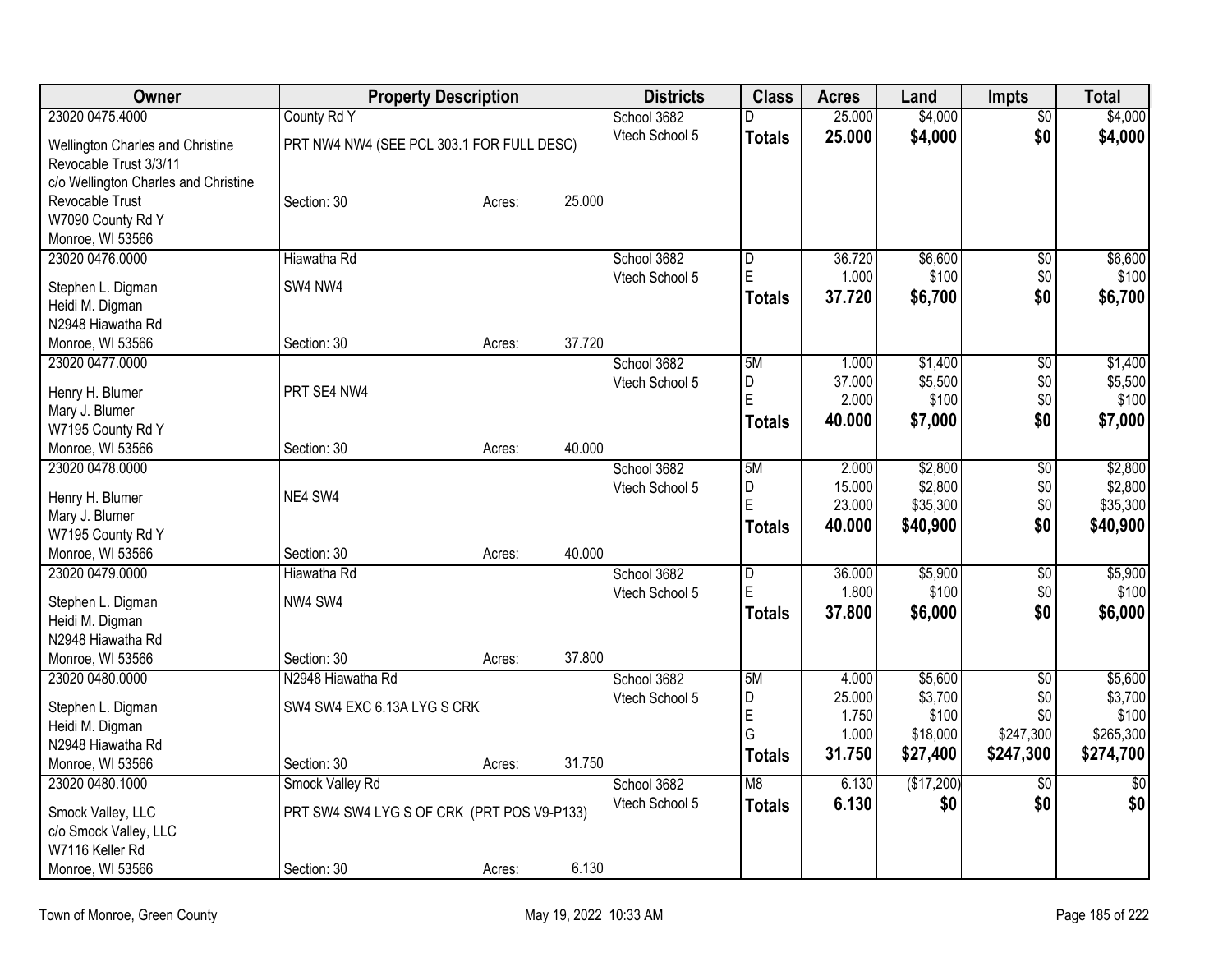| <b>Owner</b>                        | <b>Property Description</b>                    |        |        | <b>Districts</b> | <b>Class</b>   | <b>Acres</b> | Land     | <b>Impts</b>    | <b>Total</b> |
|-------------------------------------|------------------------------------------------|--------|--------|------------------|----------------|--------------|----------|-----------------|--------------|
| 23020 0481.0000                     |                                                |        |        | School 3682      | 5M             | 6.000        | \$8,400  | $\overline{50}$ | \$8,400      |
| Jon C. Steinmann                    | E2 SE4 SW4                                     |        |        | Vtech School 5   | D              | 11.000       | \$2,300  | \$0             | \$2,300      |
| W6982 Smock Valley Rd               |                                                |        |        |                  | E              | 3.000        | \$200    | \$0             | \$200        |
| Monroe, WI 53566                    |                                                |        |        |                  | <b>Totals</b>  | 20.000       | \$10,900 | \$0             | \$10,900     |
|                                     | Section: 30                                    | Acres: | 20.000 |                  |                |              |          |                 |              |
| 23020 0481.1000                     |                                                |        |        | School 3682      | 5M             | 7.000        | \$9,800  | $\overline{50}$ | \$9,800      |
|                                     | W2 SE4 SW4                                     |        |        | Vtech School 5   | D              | 5.000        | \$1,100  | \$0             | \$1,100      |
| Henry H. Blumer<br>Mary J. Blumer   |                                                |        |        |                  | E              | 8.000        | \$11,300 | \$0             | \$11,300     |
| W7195 County Rd Y                   |                                                |        |        |                  | <b>Totals</b>  | 20.000       | \$22,200 | \$0             | \$22,200     |
| Monroe, WI 53566                    | Section: 30                                    | Acres: | 20.000 |                  |                |              |          |                 |              |
| 23020 0482.0000                     |                                                |        |        | School 3682      | D              | 26.000       | \$2,100  | \$0             | \$2,100      |
|                                     |                                                |        |        | Vtech School 5   | E              | 0.980        | \$100    | \$0             | \$100        |
| Tyler J. Rupnow                     | N 26.98A NE4 SE4                               |        |        |                  | <b>Totals</b>  | 26.980       | \$2,200  | \$0             | \$2,200      |
| W6877 County Rd Y                   |                                                |        |        |                  |                |              |          |                 |              |
| Monroe, WI 53566                    |                                                |        |        |                  |                |              |          |                 |              |
|                                     | Section: 30                                    | Acres: | 26.980 |                  |                |              |          |                 |              |
| 23020 0482.1000                     |                                                |        |        | School 3682      | D              | 11.160       | \$2,000  | \$0             | \$2,000      |
| Digman Aaron K & Audrey M Revocable | PRT E1/2 SE4 SEC 30 COM SE COR SEC 30 TH 2028  |        |        | Vtech School 5   | <b>Totals</b>  | 11.160       | \$2,000  | \$0             | \$2,000      |
| Trust et al                         | LNKS TO NE COR SE4 SE4 TH N 650 LNKS TH W      |        |        |                  |                |              |          |                 |              |
| c/o Digman Aaron K & Audrey M Rev   | 1714 LNKS TH S 2678 LNKS TH E 1714 LNKS TO POB |        |        |                  |                |              |          |                 |              |
| Trust                               | Section: 30                                    | Acres: | 11.160 |                  |                |              |          |                 |              |
| W7504 Smock Valley Rd               |                                                |        |        |                  |                |              |          |                 |              |
| Monroe, WI 53566                    |                                                |        |        |                  |                |              |          |                 |              |
| 23020 0482.2000                     |                                                |        |        | School 3682      | D              | 1.860        | \$300    | \$0             | \$300        |
| Jon C. Steinmann                    | PRT NE4 SE4 LYG SW COR                         |        |        | Vtech School 5   | <b>Totals</b>  | 1.860        | \$300    | \$0             | \$300        |
| W6982 Smock Valley Rd               |                                                |        |        |                  |                |              |          |                 |              |
| Monroe, WI 53566                    |                                                |        |        |                  |                |              |          |                 |              |
|                                     | Section: 30                                    | Acres: | 1.860  |                  |                |              |          |                 |              |
| 23020 0483.0000                     |                                                |        |        | School 3682      | $\overline{D}$ | 13.000       | \$1,400  | $\overline{60}$ | \$1,400      |
|                                     |                                                |        |        | Vtech School 5   | E              | 0.500        | \$100    | \$0             | \$100        |
| Tyler J. Rupnow                     | N 13.5A E2 NW4 SE4                             |        |        |                  | <b>Totals</b>  | 13.500       | \$1,500  | \$0             | \$1,500      |
| W6877 County Rd Y                   |                                                |        |        |                  |                |              |          |                 |              |
| Monroe, WI 53566                    |                                                |        |        |                  |                |              |          |                 |              |
|                                     | Section: 30                                    | Acres: | 13.500 |                  |                |              |          |                 |              |
| 23020 0483.1000                     |                                                |        |        | School 3682      | D.             | 10.900       | \$900    | $\overline{50}$ | \$900        |
| Jon C. Steinmann                    | S 10.9A NW4 SE4                                |        |        | Vtech School 5   | <b>Totals</b>  | 10.900       | \$900    | \$0             | \$900        |
| W6982 Smock Valley Rd               |                                                |        |        |                  |                |              |          |                 |              |
| Monroe, WI 53566                    |                                                |        |        |                  |                |              |          |                 |              |
|                                     | Section: 30                                    | Acres: | 10.900 |                  |                |              |          |                 |              |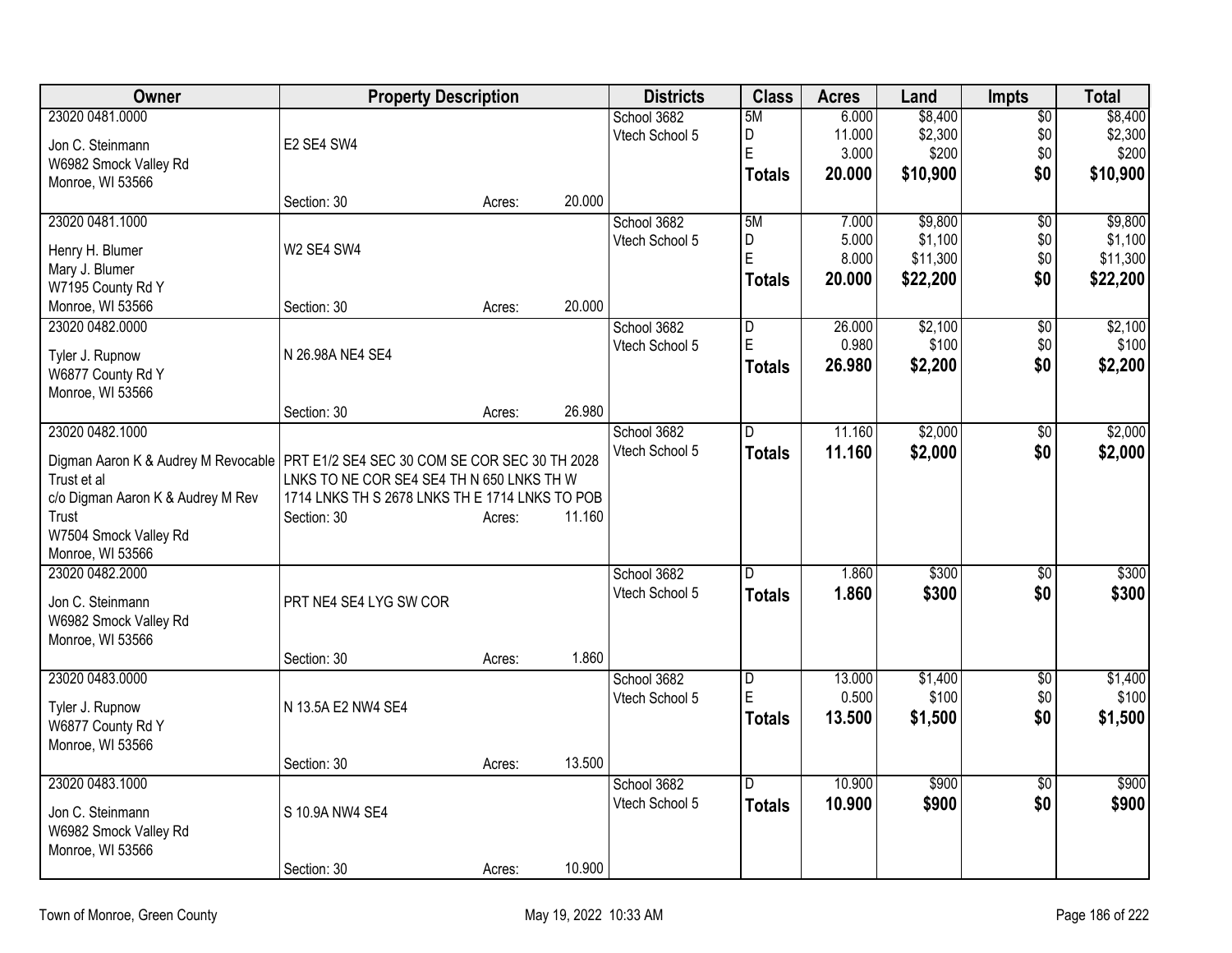| Owner<br><b>Property Description</b>                                                                       | <b>Districts</b> | <b>Class</b>  | <b>Acres</b>    | Land             | <b>Impts</b>    | <b>Total</b>     |
|------------------------------------------------------------------------------------------------------------|------------------|---------------|-----------------|------------------|-----------------|------------------|
| 23020 0483.2000                                                                                            | School 3682      |               | 5.760           | \$16,100         | $\overline{50}$ | \$16,100         |
| Henry H. Blumer<br>PRT W2 NW4 SE4 EXC 9.84A PCL                                                            | Vtech School 5   | <b>Totals</b> | 5.760           | \$16,100         | \$0             | \$16,100         |
| Mary J. Blumer                                                                                             |                  |               |                 |                  |                 |                  |
| W7195 County Rd Y                                                                                          |                  |               |                 |                  |                 |                  |
| Monroe, WI 53566<br>Section: 30<br>Acres:                                                                  | 5.760            |               |                 |                  |                 |                  |
| County Rd Y<br>23020 0483.2100                                                                             | School 3682      | M8            | 15.000          | (\$42,000)       | \$0             | \$0              |
|                                                                                                            | Vtech School 5   | <b>Totals</b> | 15.000          | \$0              | \$0             | \$0              |
| PRT NW4 SE4 & SW4 NE4 COM N4 COR SD SEC TH<br>Cecil Irrevocable Trust Dated August 10                      |                  |               |                 |                  |                 |                  |
| N89*E 654.05 FT TH S0*E 2095.11 FT POB TH S89* W<br>2018                                                   |                  |               |                 |                  |                 |                  |
| c/o Cecil Irrevocable Trust<br>450 FT TH S01*W 874.19 FT TH S10*W 495.57 FT TH                             |                  |               |                 |                  |                 |                  |
| Steven & Sandra Cecil Trustees<br>15.000<br>Section: 30<br>Acres:                                          |                  |               |                 |                  |                 |                  |
| 1915 9th St                                                                                                |                  |               |                 |                  |                 |                  |
| Monroe, WI 53566                                                                                           |                  |               |                 |                  |                 |                  |
| W6982 Smock Valley Rd<br>23020 0484.0000                                                                   | School 3682      | 5M            | 5.000           | \$7,000          | \$0             | \$7,000          |
| Jon C. Steinmann<br>SW4 SE4                                                                                | Vtech School 5   | D<br>E        | 32.000<br>2.000 | \$5,600<br>\$100 | \$0<br>\$0      | \$5,600<br>\$100 |
| W6982 Smock Valley Rd                                                                                      |                  | G             | 1.000           | \$18,000         | \$62,300        | \$80,300         |
| Monroe, WI 53566                                                                                           |                  |               |                 |                  |                 |                  |
| 40.000<br>Section: 30<br>Acres:                                                                            |                  | <b>Totals</b> | 40.000          | \$30,700         | \$62,300        | \$93,000         |
| 23020 0485.0000                                                                                            | School 3682      | 5M            | 4.000           | \$5,600          | \$0             | \$5,600          |
|                                                                                                            | Vtech School 5   | D             | 28.000          | \$3,700          | \$0             | \$3,700          |
| Digman Aaron K & Audrey M Revocable   PRT E1/2 SE4 SEC 30 COM SE COR SEC 30 TH 2028                        |                  | E             | 2.277           | \$100            | \$0             | \$100            |
| Trust et al<br>LNKS TO NE COR SE4 SE4 TH N 650 LNKS TH W<br>1714 LNKS TH S 2678 LNKS TH E 1714 LNKS TO POB |                  | <b>Totals</b> | 34.277          | \$9,400          | \$0             | \$9,400          |
| c/o Digman Aaron K & Audrey M Rev<br>34.277<br>Trust                                                       |                  |               |                 |                  |                 |                  |
| Section: 30<br>Acres:<br>W7504 Smock Valley Rd                                                             |                  |               |                 |                  |                 |                  |
| Monroe, WI 53566                                                                                           |                  |               |                 |                  |                 |                  |
| 23020 0485.1000                                                                                            | School 3682      | 5M            | 0.723           | \$1,000          | \$0             | \$1,000          |
|                                                                                                            | Vtech School 5   | D             | 5.000           | \$700            | \$0             | \$700            |
| PRT SE4 SE4 LYG ON W SIDE<br>Jon C. Steinmann                                                              |                  |               | 5.723           |                  | \$0             | \$1,700          |
| W6982 Smock Valley Rd                                                                                      |                  | <b>Totals</b> |                 | \$1,700          |                 |                  |
| Monroe, WI 53566                                                                                           |                  |               |                 |                  |                 |                  |
| Section: 30<br>Acres:                                                                                      | 5.723            |               |                 |                  |                 |                  |
| 23020 0486.0000<br>Smock Valley Rd                                                                         | School 3682      | 5M            | 4.000           | \$5,600          | \$0             | \$5,600          |
| Digman Aaron K & Audrey M Revocable<br>PRT NE4 NE4 SEC 31 COM NE COR SEC W 1131.24                         | Vtech School 5   | D             | 4.080           | \$600            | \$0             | \$600            |
| Trust et al<br>FT S 72.6 FT TO CNTR HWY TH S84*E 354.42 FT TH                                              |                  | E             | 1.000           | \$100            | \$0             | \$100            |
| c/o Digman Aaron K & Audrey M Rev<br>S44*E 594 FT TH S73*E 481.8 FT TO E LN SEC TH N                       |                  | <b>Totals</b> | 9.080           | \$6,300          | \$0             | \$6,300          |
| Trust<br>9.080<br>Section: 31<br>Acres:                                                                    |                  |               |                 |                  |                 |                  |
| W7504 Smock Valley Rd                                                                                      |                  |               |                 |                  |                 |                  |
| Monroe, WI 53566                                                                                           |                  |               |                 |                  |                 |                  |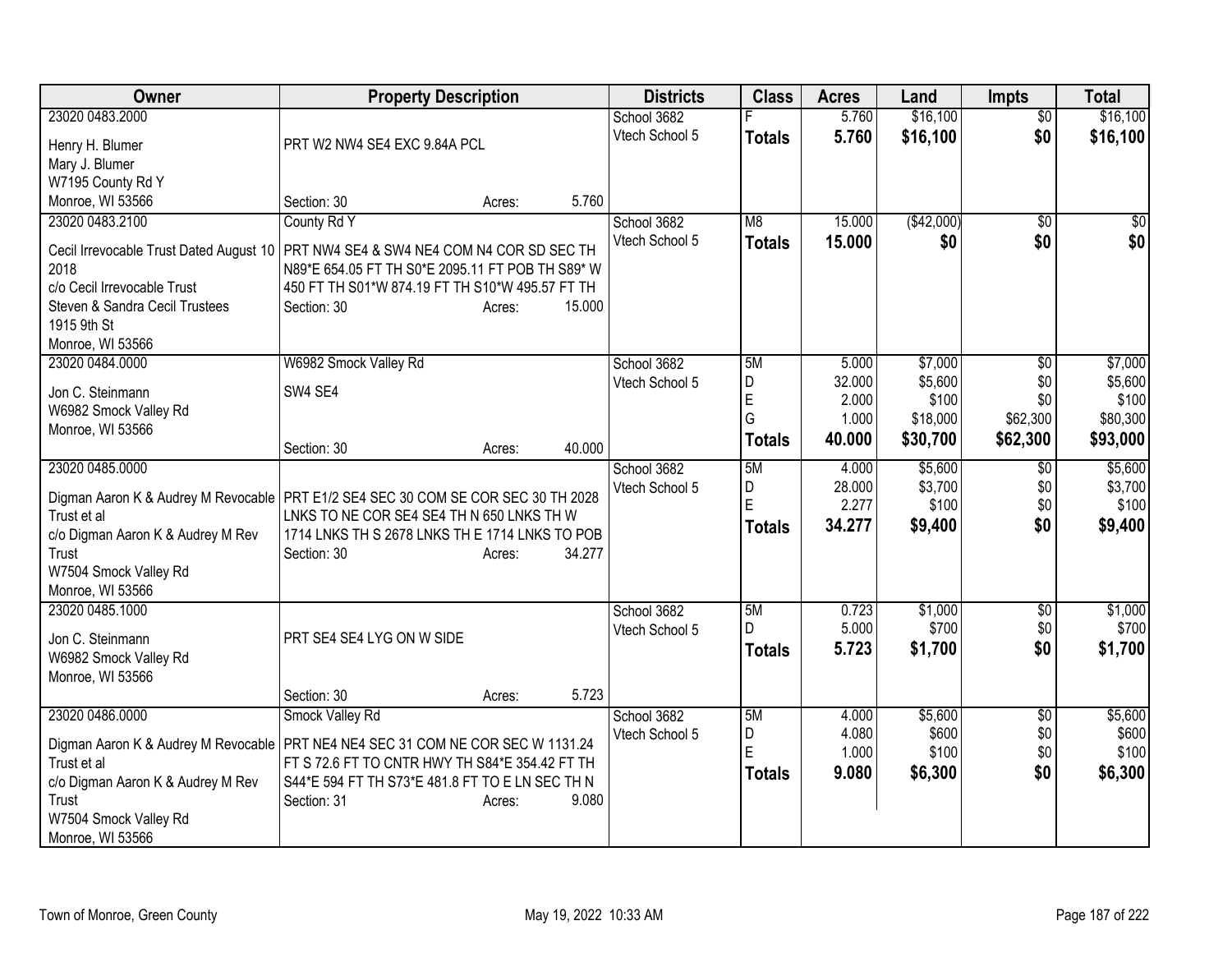| <b>Owner</b>                                                  |                                                                                         | <b>Property Description</b> |        | <b>Districts</b> | <b>Class</b>            | <b>Acres</b> | Land            | <b>Impts</b>    | <b>Total</b> |
|---------------------------------------------------------------|-----------------------------------------------------------------------------------------|-----------------------------|--------|------------------|-------------------------|--------------|-----------------|-----------------|--------------|
| 23020 0486.1000                                               | Smock Valley Rd                                                                         |                             |        | School 3682      | $\overline{\text{X3}}$  | 0.770        | $\overline{50}$ | $\overline{50}$ | $\sqrt{50}$  |
| <b>Green County</b>                                           | SECTION 31 COM 759 FT S NE COR NE4 NE4 N 140<br>FT W 480 FT TO CTR HWY SELY ALG HWY POB |                             |        | Vtech School 5   | <b>Totals</b>           | 0.770        | \$0             | \$0             | \$0          |
|                                                               | Section: 31                                                                             | Acres:                      | 0.770  |                  |                         |              |                 |                 |              |
| 23020 0486.2000                                               | <b>Smock Valley Rd</b>                                                                  |                             |        | School 3682      | $\overline{\mathsf{D}}$ | 28.000       | \$2,600         | $\overline{50}$ | \$2,600      |
| Ronald H. Nipple                                              | COM SE COR NE4 N 1320 FT POB N 671.71 FT N73*W                                          |                             |        | Vtech School 5   | E                       | 2.150        | \$100           | \$0             | \$100        |
| W6838 Smock Valley Rd                                         | 481.8 FT N44*W 594 FT N84.5*W 607.2 FT S67*W                                            |                             |        |                  | <b>Totals</b>           | 30.150       | \$2,700         | \$0             | \$2,700      |
| Monroe, WI 53566                                              | 156.42 FT S 1253.01 FT E 1627.56 FT POB                                                 |                             |        |                  |                         |              |                 |                 |              |
|                                                               | Section: 31                                                                             | Acres:                      | 30.150 |                  |                         |              |                 |                 |              |
| 23020 0487.0000                                               | Smock Valley Rd                                                                         |                             |        | School 3682      | 5M                      | 1.000        | \$1,400         | \$0             | \$1,400      |
| Ronald H. Nipple                                              | PRT NW4 NE4 LYG S HWY ON E SD                                                           |                             |        | Vtech School 5   | D                       | 6.230        | \$1,000         | \$0             | \$1,000      |
| W6838 Smock Valley Rd                                         |                                                                                         |                             |        |                  | E                       | 0.500        | \$100           | \$0             | \$100        |
| Monroe, WI 53566                                              |                                                                                         |                             |        |                  | <b>Totals</b>           | 7.730        | \$2,500         | \$0             | \$2,500      |
|                                                               | Section: 31                                                                             | Acres:                      | 7.730  |                  |                         |              |                 |                 |              |
| 23020 0487.1000                                               | Smock Valley Rd                                                                         |                             |        | School 3682      | 5M                      | 12.000       | \$16,800        | \$0             | \$16,800     |
| Jon C. Steinmann                                              | PRT NW4 NE4 LYG S SMOCK VLY RD EXC 11.09A ON                                            |                             |        | Vtech School 5   | D                       | 16.400       | \$2,200         | \$0             | \$2,200      |
| W6982 Smock Valley Rd                                         | E SD - 22A; ALSO PRT NW4 NE4 (8.0A) & PRT NE4                                           |                             |        |                  | E                       | 2.000        | \$200           | \$0             | \$200        |
| Monroe, WI 53566                                              | NE4 (.4A) LYG N SMOCK VLY RD 8.4A                                                       |                             |        |                  | <b>Totals</b>           | 30.400       | \$19,200        | \$0             | \$19,200     |
|                                                               | Section: 31                                                                             | Acres:                      | 30.400 |                  |                         |              |                 |                 |              |
| 23020 0488.0000                                               |                                                                                         |                             |        | School 3682      | 5M                      | 1.000        | \$1,400         | $\overline{30}$ | \$1,400      |
| Ronald H. Nipple                                              | E 10A SW4 NE4                                                                           |                             |        | Vtech School 5   | D                       | 8.000        | \$1,700         | \$0             | \$1,700      |
| W6838 Smock Valley Rd                                         |                                                                                         |                             |        |                  | E                       | 1.000        | \$1,600         | \$0             | \$1,600      |
| Monroe, WI 53566                                              |                                                                                         |                             |        |                  | <b>Totals</b>           | 10.000       | \$4,700         | \$0             | \$4,700      |
|                                                               | Section: 31                                                                             | Acres:                      | 10.000 |                  |                         |              |                 |                 |              |
| 23020 0488.1000                                               |                                                                                         |                             |        | School 3682      | 5M                      | 12.000       | \$16,800        | $\overline{30}$ | \$16,800     |
| Jon C. Steinmann                                              | W 30 A SW4 NE4                                                                          |                             |        | Vtech School 5   | D                       | 16.000       | \$2,800         | \$0             | \$2,800      |
| W6982 Smock Valley Rd                                         |                                                                                         |                             |        |                  | E                       | 2.000        | \$3,200         | \$0             | \$3,200      |
| Monroe, WI 53566                                              |                                                                                         |                             |        |                  | <b>Totals</b>           | 30.000       | \$22,800        | \$0             | \$22,800     |
|                                                               | Section: 31                                                                             | Acres:                      | 30.000 |                  |                         |              |                 |                 |              |
| 23020 0489.0000                                               |                                                                                         |                             |        | School 3682      | D.                      | 40.000       | \$6,200         | $\overline{50}$ | \$6,200      |
| Ronald H. Nipple<br>W6838 Smock Valley Rd<br>Monroe, WI 53566 | SE4 NE4                                                                                 |                             |        | Vtech School 5   | <b>Totals</b>           | 40.000       | \$6,200         | \$0             | \$6,200      |
|                                                               | Section: 31                                                                             | Acres:                      | 40.000 |                  |                         |              |                 |                 |              |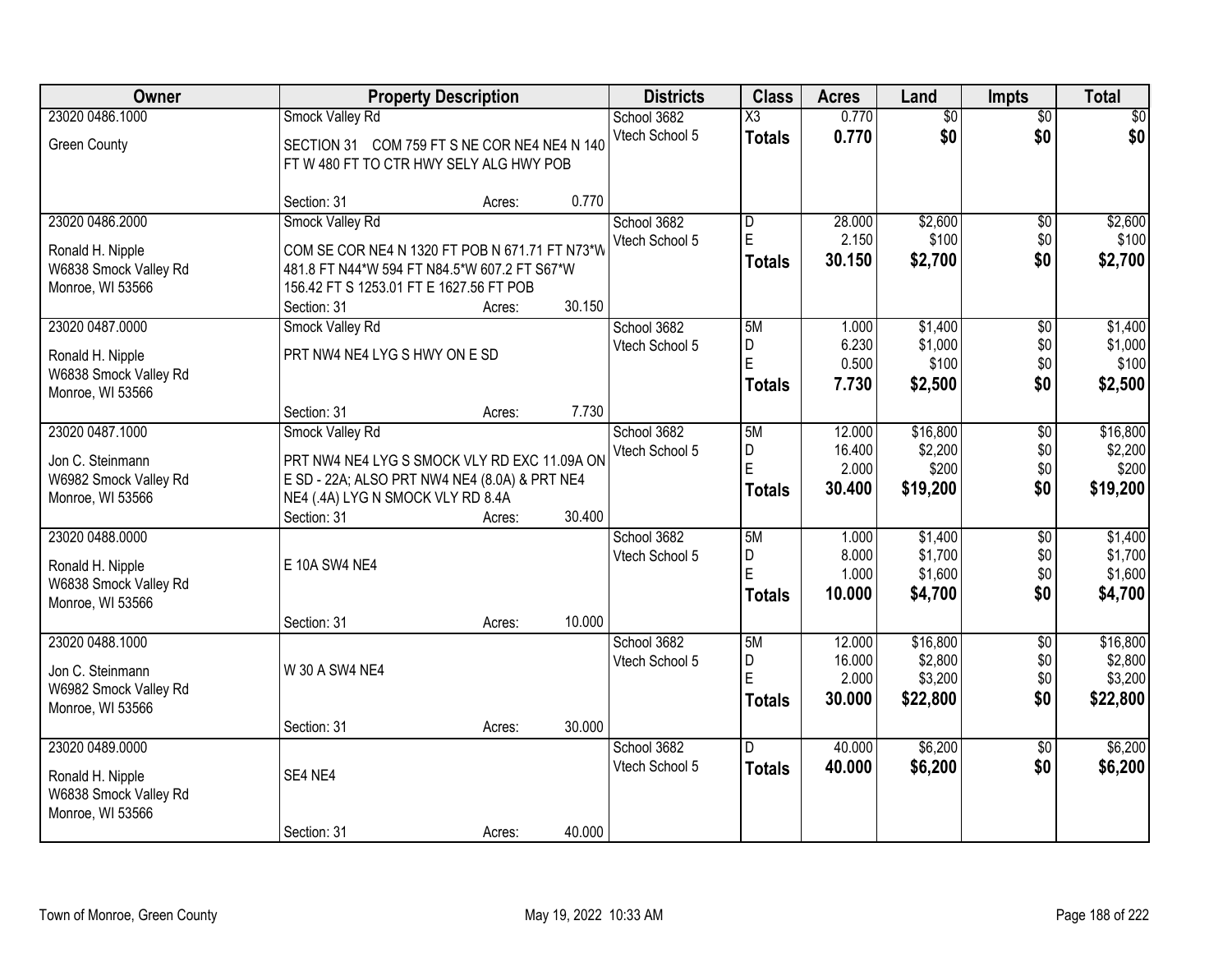| Owner                  |                                                  | <b>Property Description</b> |        | <b>Districts</b> | <b>Class</b>   | <b>Acres</b> | Land       | <b>Impts</b>    | <b>Total</b>     |
|------------------------|--------------------------------------------------|-----------------------------|--------|------------------|----------------|--------------|------------|-----------------|------------------|
| 23020 0490.0000        | Smock Valley Rd                                  |                             |        | School 3682      | D              | 7.000        | \$1,700    | $\sqrt{$0}$     | \$1,700          |
| Smock Valley, LLC      | NE4 NW4 (PRT POS V9-P133)                        |                             |        | Vtech School 5   | M8             | 33.000       | (\$92,400) | \$0             | \$0 <sub>1</sub> |
| c/o Smock Valley, LLC  |                                                  |                             |        |                  | <b>Totals</b>  | 40.000       | \$1,700    | \$0             | \$1,700          |
| W7116 Keller Rd        |                                                  |                             |        |                  |                |              |            |                 |                  |
| Monroe, WI 53566       | Section: 31                                      | Acres:                      | 40.000 |                  |                |              |            |                 |                  |
| 23020 0491.0000        | Smock Valley Rd                                  |                             |        | School 3682      | M <sub>8</sub> | 15.000       | (\$42,000) | $\overline{50}$ | \$0              |
|                        |                                                  |                             |        | Vtech School 5   | <b>Totals</b>  | 15.000       | \$0        | \$0             | \$0              |
| Smock Valley, LLC      | N 15A NW4 NW4 (PRT POS V9-P133)                  |                             |        |                  |                |              |            |                 |                  |
| c/o Smock Valley, LLC  |                                                  |                             |        |                  |                |              |            |                 |                  |
| W7116 Keller Rd        |                                                  |                             |        |                  |                |              |            |                 |                  |
| Monroe, WI 53566       | Section: 31                                      | Acres:                      | 15.000 |                  |                |              |            |                 |                  |
| 23020 0491.1000        |                                                  |                             |        | School 3682      | D              | 8.540        | \$1,600    | \$0             | \$1,600          |
| Smock Valley, LLC      | E 10.45A OF S 23.01A NW4 NW4 (PRT POS V9-P133)   |                             |        | Vtech School 5   | M <sub>8</sub> | 2.000        | (\$2,800)  | \$0             | \$0              |
| c/o Smock Valley, LLC  |                                                  |                             |        |                  | <b>Totals</b>  | 10.540       | \$1,600    | \$0             | \$1,600          |
| W7116 Keller Rd        |                                                  |                             |        |                  |                |              |            |                 |                  |
| Monroe, WI 53566       | Section: 31                                      | Acres:                      | 10.540 |                  |                |              |            |                 |                  |
| 23020 0491.2000        |                                                  |                             |        | School 3682      | ID.            | 11.810       | \$2,600    | \$0             | \$2,600          |
|                        |                                                  |                             |        | Vtech School 5   | <b>Totals</b>  | 11.810       | \$2,600    | \$0             | \$2,600          |
| Laura M. Steiner et al | PRT W 1/2 OF S PT NW4 NW4 EXC CSM 4148 DESC      |                             |        |                  |                |              |            |                 |                  |
| c/o Richard C. Steiner | AS: BEG NW COR SD SEC 31 TH S0*W 506.66 FT POE   |                             |        |                  |                |              |            |                 |                  |
| N2882 Steiner Rd       | TH S89*E 644.1 FT TH S0*W 2138.14 FT TO S LN NW4 |                             |        |                  |                |              |            |                 |                  |
| Monroe, WI 53566       | Section: 31                                      | Acres:                      | 11.810 |                  |                |              |            |                 |                  |
| 23020 0491.2100        |                                                  |                             |        | School 3682      | $\overline{D}$ | 0.150        | \$100      | $\overline{50}$ | \$100            |
| Smock Valley, LLC      | CSM 4148 (V16-P210) LOT 1 BNG PRT NW4 NW4        |                             |        | Vtech School 5   | <b>Totals</b>  | 0.150        | \$100      | \$0             | \$100            |
| c/o Smock Valley, LLC  |                                                  |                             |        |                  |                |              |            |                 |                  |
| W7116 Keller Rd        |                                                  |                             |        |                  |                |              |            |                 |                  |
| Monroe, WI 53566       | Section: 31                                      | Acres:                      | 0.150  |                  |                |              |            |                 |                  |
| 23020 0492.0000        |                                                  |                             |        | School 3682      | D              | 19.000       | \$3,400    | $\overline{50}$ | \$3,400          |
|                        |                                                  |                             |        | Vtech School 5   | E              | 1.050        | \$1,700    | \$0             | \$1,700          |
| Laura M. Steiner et al | SW4 NW4 EXC PT LOT 1 CSM 4149                    |                             |        |                  | <b>Totals</b>  | 20.050       | \$5,100    | \$0             | \$5,100          |
| c/o Richard C. Steiner |                                                  |                             |        |                  |                |              |            |                 |                  |
| N2882 Steiner Rd       |                                                  |                             |        |                  |                |              |            |                 |                  |
| Monroe, WI 53566       | Section: 31                                      | Acres:                      | 20.050 |                  |                |              |            |                 |                  |
| 23020 0492.1000        |                                                  |                             |        | School 3682      | D.             | 17.410       | \$2,500    | $\overline{50}$ | \$2,500          |
| Smock Valley, LLC      | E 17.41A SW4 NW4 (PRT POS V9-P133)               |                             |        | Vtech School 5   | <b>Totals</b>  | 17.410       | \$2,500    | \$0             | \$2,500          |
| c/o Smock Valley, LLC  |                                                  |                             |        |                  |                |              |            |                 |                  |
| W7116 Keller Rd        |                                                  |                             |        |                  |                |              |            |                 |                  |
| Monroe, WI 53566       | Section: 31                                      | Acres:                      | 17.410 |                  |                |              |            |                 |                  |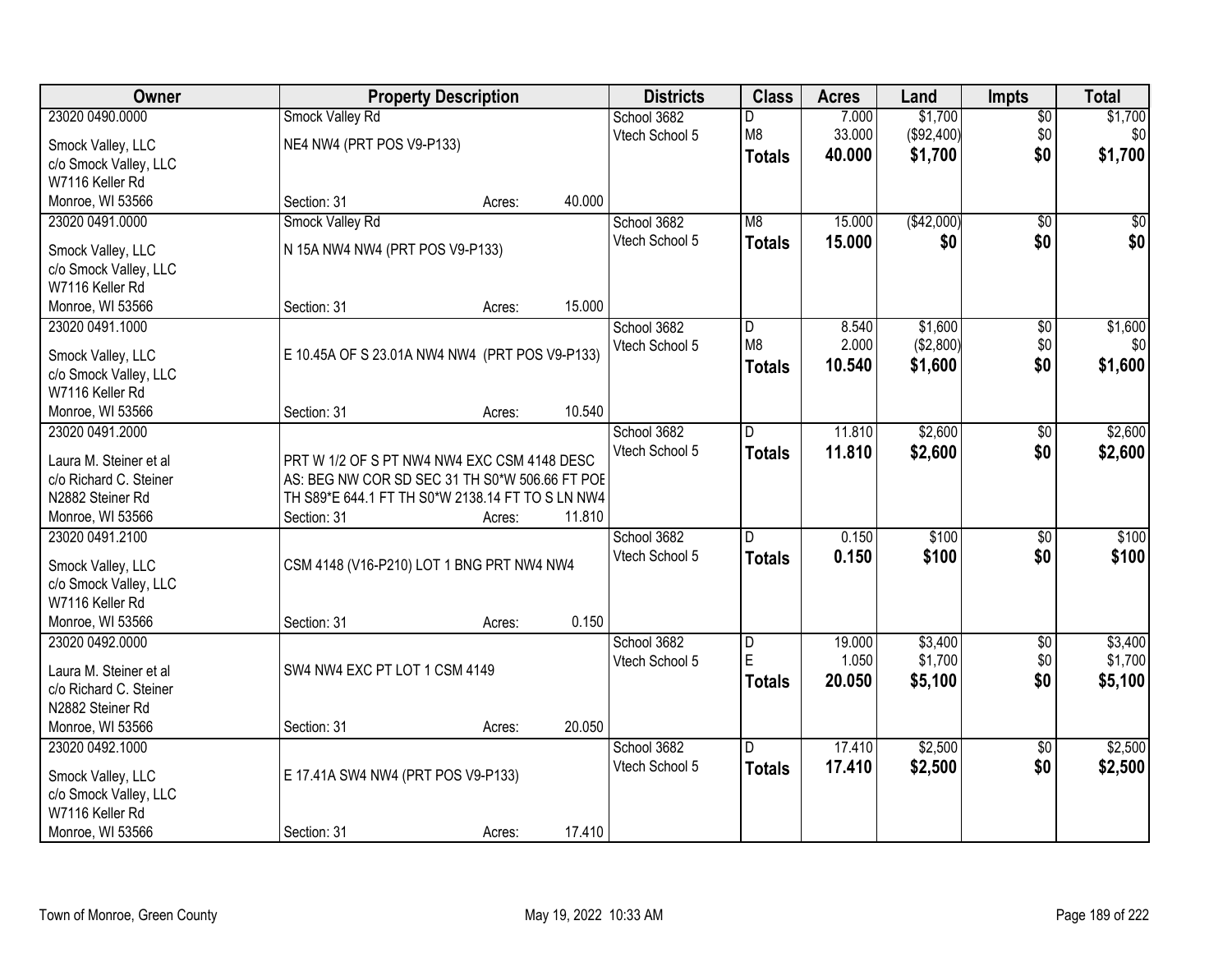| \$300<br>23020 0492.2000<br>1.240<br>\$300<br>School 3682<br>$\overline{50}$<br>D<br>\$0<br>Vtech School 5<br>1.240<br>\$300<br>\$300<br><b>Totals</b><br>CSM 4149 (V16-P212) LOT 1 BNG PRT NW4 NW4 -<br>Laura M. Steiner et al<br>c/o Richard C. Steiner<br>.51A & PRT SW4 NW4 - .73A<br>N2882 Steiner Rd<br>1.240<br>Monroe, WI 53566<br>Section: 31<br>Acres:<br>5M<br>\$1,400<br>23020 0493.0000<br>School 3682<br>$\overline{50}$<br>1.000<br>D<br>37.000<br>\$7,600<br>\$0<br>Vtech School 5<br>SE4 NW4 (PRT POS V9-P133)<br>Smock Valley, LLC<br>E<br>2.000<br>\$3,200<br>\$0<br>c/o Smock Valley, LLC<br>\$0<br>40.000<br>\$12,200<br>\$12,200<br><b>Totals</b><br>W7116 Keller Rd<br>40.000<br>Section: 31<br>Monroe, WI 53566<br>Acres:<br>\$900<br>23020 0494.0000<br>School 3682<br>13.400<br>\$0<br>D<br>Vtech School 5<br>\$0<br>13.400<br>\$900<br><b>Totals</b><br>Bruce K. Duemler<br>PRT NE4 SW4<br>Christine V. Duemler<br>W7116 Keller Rd<br>13.400<br>Section: 31<br>Monroe, WI 53566<br>Acres:<br>26.600<br>\$4,500<br>23020 0494.1000<br>School 3682<br>$\sqrt[6]{3}$<br>D<br>Vtech School 5<br>\$0<br>26,600<br>\$4,500<br><b>Totals</b><br>PRT NE4 SW4 (PRT POS V9-P133)<br>Smock Valley, LLC |
|------------------------------------------------------------------------------------------------------------------------------------------------------------------------------------------------------------------------------------------------------------------------------------------------------------------------------------------------------------------------------------------------------------------------------------------------------------------------------------------------------------------------------------------------------------------------------------------------------------------------------------------------------------------------------------------------------------------------------------------------------------------------------------------------------------------------------------------------------------------------------------------------------------------------------------------------------------------------------------------------------------------------------------------------------------------------------------------------------------------------------------------------------------------------------------------------------------------------|
|                                                                                                                                                                                                                                                                                                                                                                                                                                                                                                                                                                                                                                                                                                                                                                                                                                                                                                                                                                                                                                                                                                                                                                                                                        |
|                                                                                                                                                                                                                                                                                                                                                                                                                                                                                                                                                                                                                                                                                                                                                                                                                                                                                                                                                                                                                                                                                                                                                                                                                        |
|                                                                                                                                                                                                                                                                                                                                                                                                                                                                                                                                                                                                                                                                                                                                                                                                                                                                                                                                                                                                                                                                                                                                                                                                                        |
| \$1,400<br>\$7,600<br>\$3,200<br>\$900<br>\$900<br>\$4,500<br>\$4,500                                                                                                                                                                                                                                                                                                                                                                                                                                                                                                                                                                                                                                                                                                                                                                                                                                                                                                                                                                                                                                                                                                                                                  |
|                                                                                                                                                                                                                                                                                                                                                                                                                                                                                                                                                                                                                                                                                                                                                                                                                                                                                                                                                                                                                                                                                                                                                                                                                        |
|                                                                                                                                                                                                                                                                                                                                                                                                                                                                                                                                                                                                                                                                                                                                                                                                                                                                                                                                                                                                                                                                                                                                                                                                                        |
|                                                                                                                                                                                                                                                                                                                                                                                                                                                                                                                                                                                                                                                                                                                                                                                                                                                                                                                                                                                                                                                                                                                                                                                                                        |
|                                                                                                                                                                                                                                                                                                                                                                                                                                                                                                                                                                                                                                                                                                                                                                                                                                                                                                                                                                                                                                                                                                                                                                                                                        |
|                                                                                                                                                                                                                                                                                                                                                                                                                                                                                                                                                                                                                                                                                                                                                                                                                                                                                                                                                                                                                                                                                                                                                                                                                        |
|                                                                                                                                                                                                                                                                                                                                                                                                                                                                                                                                                                                                                                                                                                                                                                                                                                                                                                                                                                                                                                                                                                                                                                                                                        |
|                                                                                                                                                                                                                                                                                                                                                                                                                                                                                                                                                                                                                                                                                                                                                                                                                                                                                                                                                                                                                                                                                                                                                                                                                        |
|                                                                                                                                                                                                                                                                                                                                                                                                                                                                                                                                                                                                                                                                                                                                                                                                                                                                                                                                                                                                                                                                                                                                                                                                                        |
|                                                                                                                                                                                                                                                                                                                                                                                                                                                                                                                                                                                                                                                                                                                                                                                                                                                                                                                                                                                                                                                                                                                                                                                                                        |
|                                                                                                                                                                                                                                                                                                                                                                                                                                                                                                                                                                                                                                                                                                                                                                                                                                                                                                                                                                                                                                                                                                                                                                                                                        |
|                                                                                                                                                                                                                                                                                                                                                                                                                                                                                                                                                                                                                                                                                                                                                                                                                                                                                                                                                                                                                                                                                                                                                                                                                        |
|                                                                                                                                                                                                                                                                                                                                                                                                                                                                                                                                                                                                                                                                                                                                                                                                                                                                                                                                                                                                                                                                                                                                                                                                                        |
|                                                                                                                                                                                                                                                                                                                                                                                                                                                                                                                                                                                                                                                                                                                                                                                                                                                                                                                                                                                                                                                                                                                                                                                                                        |
|                                                                                                                                                                                                                                                                                                                                                                                                                                                                                                                                                                                                                                                                                                                                                                                                                                                                                                                                                                                                                                                                                                                                                                                                                        |
| c/o Smock Valley, LLC                                                                                                                                                                                                                                                                                                                                                                                                                                                                                                                                                                                                                                                                                                                                                                                                                                                                                                                                                                                                                                                                                                                                                                                                  |
| W7116 Keller Rd                                                                                                                                                                                                                                                                                                                                                                                                                                                                                                                                                                                                                                                                                                                                                                                                                                                                                                                                                                                                                                                                                                                                                                                                        |
| 26.600<br>Monroe, WI 53566<br>Section: 31<br>Acres:                                                                                                                                                                                                                                                                                                                                                                                                                                                                                                                                                                                                                                                                                                                                                                                                                                                                                                                                                                                                                                                                                                                                                                    |
| Steiner Rd<br>36.000<br>\$4,200<br>$\overline{50}$<br>\$4,200<br>23020 0495.0000<br>School 3682<br>D<br>E                                                                                                                                                                                                                                                                                                                                                                                                                                                                                                                                                                                                                                                                                                                                                                                                                                                                                                                                                                                                                                                                                                              |
| 2.370<br>\$300<br>\$300<br>\$0<br>Vtech School 5<br>NW4 SW4 (PRT POS V13-P21)<br>Smock Valley, LLC                                                                                                                                                                                                                                                                                                                                                                                                                                                                                                                                                                                                                                                                                                                                                                                                                                                                                                                                                                                                                                                                                                                     |
| 38.370<br>\$4,500<br>\$0<br>\$4,500<br><b>Totals</b><br>c/o Smock Valley, LLC                                                                                                                                                                                                                                                                                                                                                                                                                                                                                                                                                                                                                                                                                                                                                                                                                                                                                                                                                                                                                                                                                                                                          |
| W7116 Keller Rd                                                                                                                                                                                                                                                                                                                                                                                                                                                                                                                                                                                                                                                                                                                                                                                                                                                                                                                                                                                                                                                                                                                                                                                                        |
| 38.370<br>Monroe, WI 53566<br>Section: 31<br>Acres:                                                                                                                                                                                                                                                                                                                                                                                                                                                                                                                                                                                                                                                                                                                                                                                                                                                                                                                                                                                                                                                                                                                                                                    |
| \$217,900<br>\$235,900<br>23020 0496.1000<br>N2504 Steiner Rd<br>School 3682<br>1.000<br>\$18,000<br>A                                                                                                                                                                                                                                                                                                                                                                                                                                                                                                                                                                                                                                                                                                                                                                                                                                                                                                                                                                                                                                                                                                                 |
| 1.520<br>\$200<br>\$200<br>D<br>\$0<br>Vtech School 5<br>Alan F. Stricker<br>CSM 5193 (V24-P257) LOT 1 BNG PRT SW4 SW4                                                                                                                                                                                                                                                                                                                                                                                                                                                                                                                                                                                                                                                                                                                                                                                                                                                                                                                                                                                                                                                                                                 |
| \$217,900<br>2.520<br>\$18,200<br>\$236,100<br><b>Totals</b><br>N2504 Steiner Rd                                                                                                                                                                                                                                                                                                                                                                                                                                                                                                                                                                                                                                                                                                                                                                                                                                                                                                                                                                                                                                                                                                                                       |
| Monroe, WI 53566                                                                                                                                                                                                                                                                                                                                                                                                                                                                                                                                                                                                                                                                                                                                                                                                                                                                                                                                                                                                                                                                                                                                                                                                       |
| 2.520<br>Section: 31<br>Acres:                                                                                                                                                                                                                                                                                                                                                                                                                                                                                                                                                                                                                                                                                                                                                                                                                                                                                                                                                                                                                                                                                                                                                                                         |
| 23020 0496.2000<br>\$4,400<br>\$4,400<br>Steiner Rd<br>School 3682<br>$\overline{D}$<br>34.480<br>$\overline{50}$                                                                                                                                                                                                                                                                                                                                                                                                                                                                                                                                                                                                                                                                                                                                                                                                                                                                                                                                                                                                                                                                                                      |
| E<br>1.560<br>\$200<br>\$0<br>\$200<br>Vtech School 5<br>FR SW4 SW4 EXC CSM 5193 LOT 1                                                                                                                                                                                                                                                                                                                                                                                                                                                                                                                                                                                                                                                                                                                                                                                                                                                                                                                                                                                                                                                                                                                                 |
| Richard C. Steiner<br>\$0<br>\$4,600<br>\$4,600<br>36.040<br><b>Totals</b><br>Laura M. Steiner                                                                                                                                                                                                                                                                                                                                                                                                                                                                                                                                                                                                                                                                                                                                                                                                                                                                                                                                                                                                                                                                                                                         |
| N2882 Steiner Rd                                                                                                                                                                                                                                                                                                                                                                                                                                                                                                                                                                                                                                                                                                                                                                                                                                                                                                                                                                                                                                                                                                                                                                                                       |
| 36.040<br>Monroe, WI 53566<br>Section: 31<br>Acres:                                                                                                                                                                                                                                                                                                                                                                                                                                                                                                                                                                                                                                                                                                                                                                                                                                                                                                                                                                                                                                                                                                                                                                    |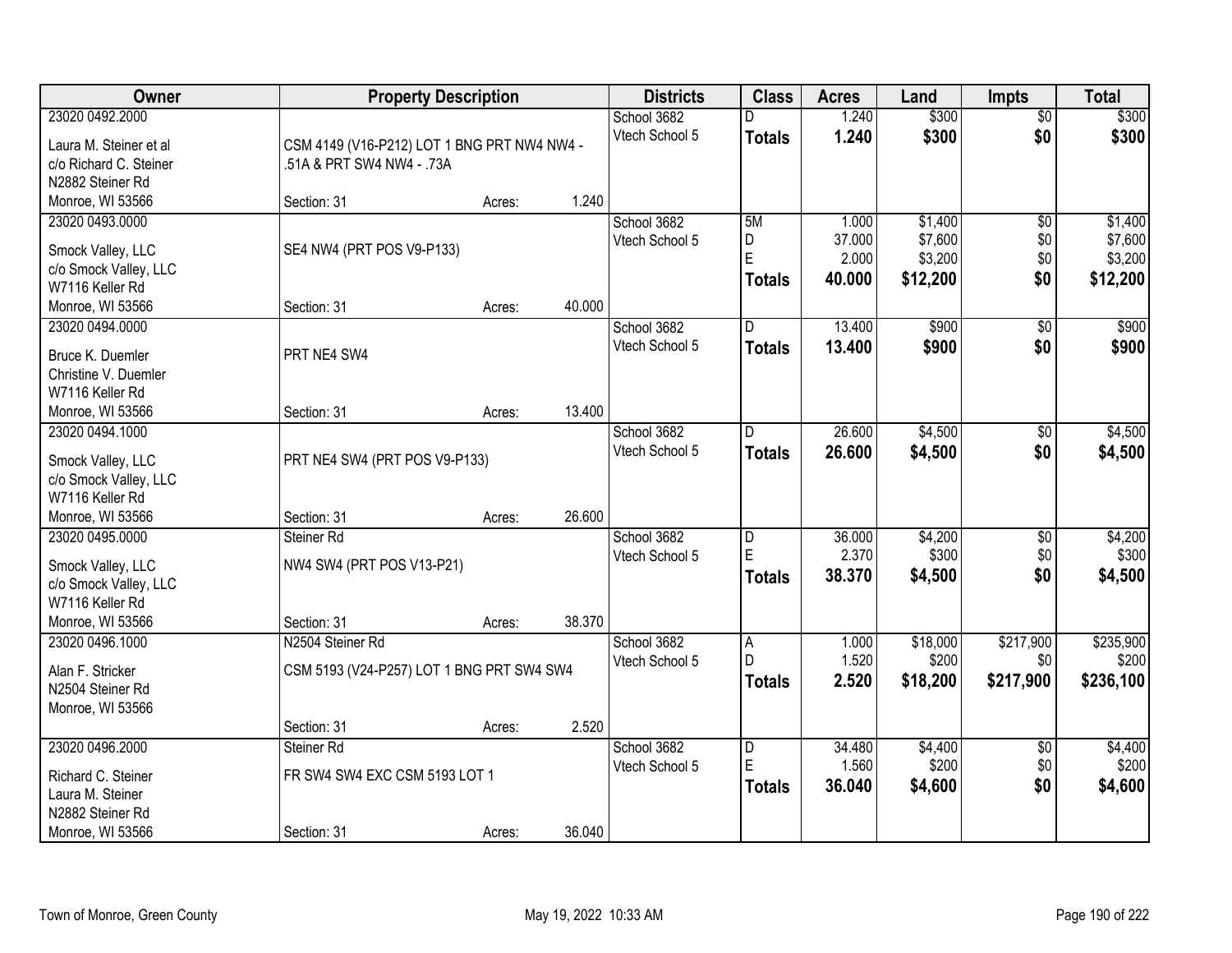| Owner                 |                                                                                                  | <b>Property Description</b> |        | <b>Districts</b> | <b>Class</b>            | <b>Acres</b> | Land     | Impts           | <b>Total</b> |
|-----------------------|--------------------------------------------------------------------------------------------------|-----------------------------|--------|------------------|-------------------------|--------------|----------|-----------------|--------------|
| 23020 0497.0000       | W7116 Keller Rd                                                                                  |                             |        | School 3682      | D                       | 19.000       | \$1,900  | $\overline{50}$ | \$1,900      |
| Bruce K. Duemler      | E2 SE4 SW4 (POS V11-P130)                                                                        |                             |        | Vtech School 5   | G                       | 1.000        | \$18,000 | \$371,100       | \$389,100    |
| Christine V. Duemler  |                                                                                                  |                             |        |                  | <b>Totals</b>           | 20.000       | \$19,900 | \$371,100       | \$391,000    |
| W7116 Keller Rd       |                                                                                                  |                             |        |                  |                         |              |          |                 |              |
| Monroe, WI 53566      | Section: 31                                                                                      | Acres:                      | 20.000 |                  |                         |              |          |                 |              |
| 23020 0497.1000       |                                                                                                  |                             |        | School 3682      | $\overline{\mathsf{D}}$ | 20.000       | \$3,600  | \$0             | \$3,600      |
|                       |                                                                                                  |                             |        | Vtech School 5   | <b>Totals</b>           | 20.000       | \$3,600  | \$0             | \$3,600      |
| Smock Valley, LLC     | W 1/2 SE4 SW4 (PRT POS V13-P21)                                                                  |                             |        |                  |                         |              |          |                 |              |
| c/o Smock Valley, LLC |                                                                                                  |                             |        |                  |                         |              |          |                 |              |
| W7116 Keller Rd       |                                                                                                  |                             |        |                  |                         |              |          |                 |              |
| Monroe, WI 53566      | Section: 31                                                                                      | Acres:                      | 20.000 |                  |                         |              |          |                 |              |
| 23020 0498.0000       |                                                                                                  |                             |        | School 3682      | 5M                      | 3.000        | \$4,200  | \$0             | \$4,200      |
| Gary L. Kleppe        | NE4 SE4 EXC 31.64A PCL (PRT PCL A - POS                                                          |                             |        | Vtech School 5   | D                       | 5.360        | \$800    | \$0             | \$800        |
| Debra L. Kleppe       | V10-P173)                                                                                        |                             |        |                  | <b>Totals</b>           | 8.360        | \$5,000  | \$0             | \$5,000      |
| W6750 State Rd 11     |                                                                                                  |                             |        |                  |                         |              |          |                 |              |
| Monroe, WI 53566      | Section: 31                                                                                      | Acres:                      | 8.360  |                  |                         |              |          |                 |              |
| 23020 0498.1000       |                                                                                                  |                             |        | School 3682      | D.                      | 31.640       | \$6,300  | \$0             | \$6,300      |
|                       |                                                                                                  |                             |        | Vtech School 5   | <b>Totals</b>           | 31.640       | \$6,300  | \$0             | \$6,300      |
| Ronald H. Nipple      | COM W4 COR SEC 32 TH S 1050.0 FT TH S77*W                                                        |                             |        |                  |                         |              |          |                 |              |
| W6838 Smock Valley Rd | 387.46 FT TH N85*W 200.06 FT TH N74*W 375.88 FT<br>TH N61*W 217.93 FT TH N29*W 91.49 FT TH N65*W |                             |        |                  |                         |              |          |                 |              |
| Monroe, WI 53566      | Section: 31                                                                                      |                             | 31.640 |                  |                         |              |          |                 |              |
| 23020 0499.0000       |                                                                                                  | Acres:                      |        | School 3682      | 5M                      | 1.000        | \$1,400  | $\overline{50}$ | \$1,400      |
|                       |                                                                                                  |                             |        |                  | D.                      | 39.000       | \$7,500  | \$0             | \$7,500      |
| Smock Valley, LLC     | NW4 SE4 (PRT POS V9-P133)                                                                        |                             |        | Vtech School 5   |                         | 40.000       | \$8,900  | \$0             |              |
| c/o Smock Valley, LLC |                                                                                                  |                             |        |                  | <b>Totals</b>           |              |          |                 | \$8,900      |
| W7116 Keller Rd       |                                                                                                  |                             |        |                  |                         |              |          |                 |              |
| Monroe, WI 53566      | Section: 31                                                                                      | Acres:                      | 40.000 |                  |                         |              |          |                 |              |
| 23020 0500.0000       |                                                                                                  |                             |        | School 3682      | D                       | 24.900       | \$3,800  | $\overline{50}$ | \$3,800      |
| Smock Valley, LLC     | PRT SW4 SE4 (PRT POS V9-P133)                                                                    |                             |        | Vtech School 5   | <b>Totals</b>           | 24.900       | \$3,800  | \$0             | \$3,800      |
| c/o Smock Valley, LLC |                                                                                                  |                             |        |                  |                         |              |          |                 |              |
| W7116 Keller Rd       |                                                                                                  |                             |        |                  |                         |              |          |                 |              |
| Monroe, WI 53566      | Section: 31                                                                                      | Acres:                      | 24.900 |                  |                         |              |          |                 |              |
| 23020 0500.1000       | Keller Rd                                                                                        |                             |        | School 3682      | D                       | 14.100       | \$900    | $\overline{30}$ | \$900        |
|                       |                                                                                                  |                             |        | Vtech School 5   | G                       | 1.000        | \$5,000  | \$16,800        | \$21,800     |
| Bruce K. Duemler      | PRT SW4 SE4 (POS V11-P130)                                                                       |                             |        |                  | <b>Totals</b>           | 15.100       | \$5,900  | \$16,800        | \$22,700     |
| Christine V. Duemler  |                                                                                                  |                             |        |                  |                         |              |          |                 |              |
| W7116 Keller Rd       |                                                                                                  |                             |        |                  |                         |              |          |                 |              |
| Monroe, WI 53566      | Section: 31                                                                                      | Acres:                      | 15.100 |                  |                         |              |          |                 |              |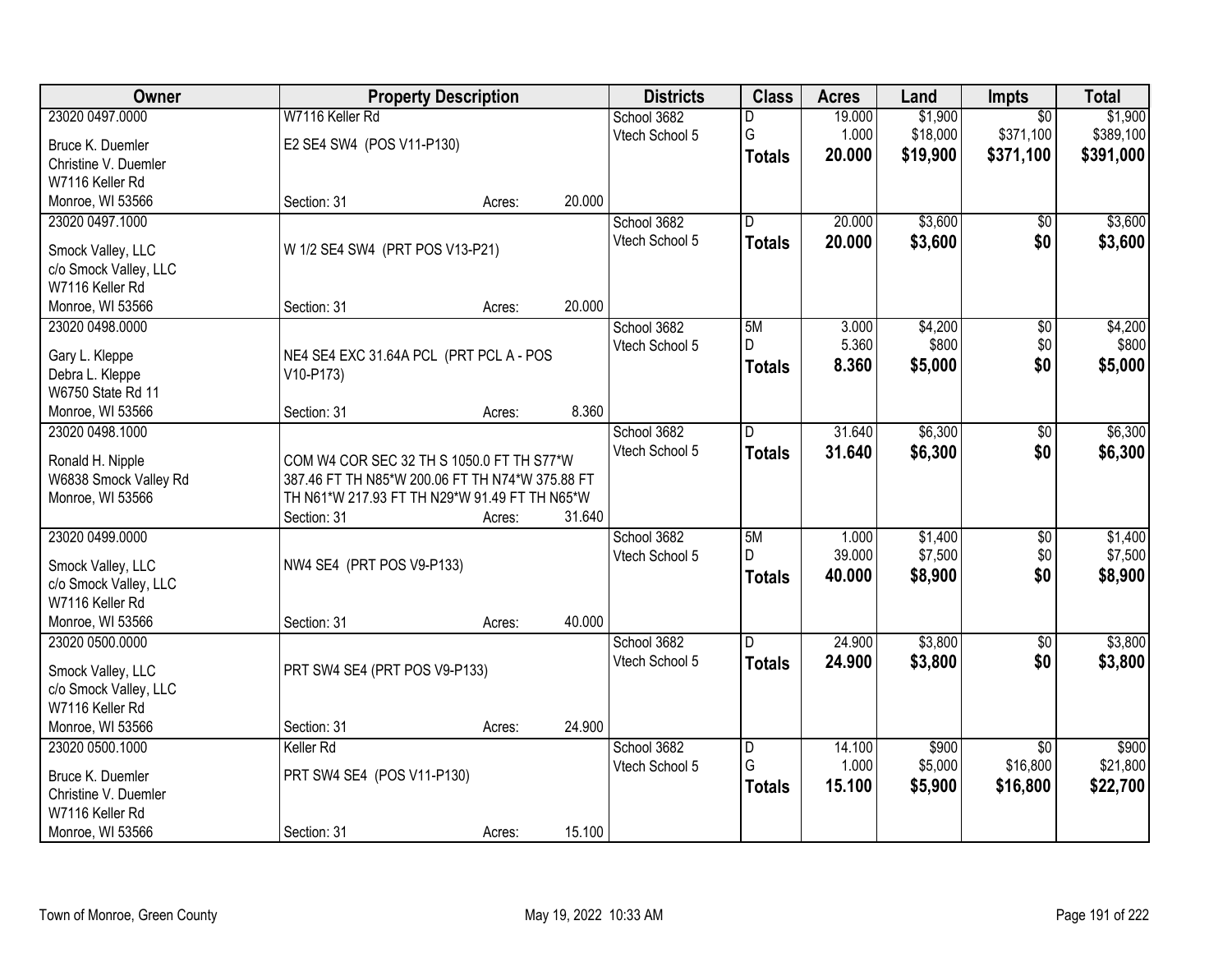| Owner                                        | <b>Property Description</b>                      |        | <b>Districts</b> | <b>Class</b>            | <b>Acres</b> | Land     | <b>Impts</b>    | <b>Total</b> |
|----------------------------------------------|--------------------------------------------------|--------|------------------|-------------------------|--------------|----------|-----------------|--------------|
| 23020 0501.0000                              |                                                  |        | School 3682      | D                       | 39.000       | \$5,700  | $\overline{50}$ | \$5,700      |
| Gary L. Kleppe                               | SE4 SE4 (PRT OF PCL A-POS V10-P173)              |        | Vtech School 5   | E                       | 1.000        | \$100    | \$0             | \$100        |
| Debra L. Kleppe                              |                                                  |        |                  | <b>Totals</b>           | 40.000       | \$5,800  | \$0             | \$5,800      |
| W6750 State Rd 11                            |                                                  |        |                  |                         |              |          |                 |              |
| Monroe, WI 53566                             | Section: 31<br>Acres:                            | 40.000 |                  |                         |              |          |                 |              |
| 23020 0502.0000                              |                                                  |        | School 3682      | D                       | 39.000       | \$5,700  | $\sqrt{6}$      | \$5,700      |
| Thompson Gerald F & Karen A                  | NE4 NE4                                          |        | Vtech School 5   | E                       | 1.000        | \$100    | \$0             | \$100        |
| Revocable Living Trust                       |                                                  |        |                  | <b>Totals</b>           | 40.000       | \$5,800  | \$0             | \$5,800      |
| c/o Thompson Gerald F & Karen A Rev          |                                                  |        |                  |                         |              |          |                 |              |
| Lvg Trust                                    | Section: 32<br>Acres:                            | 40.000 |                  |                         |              |          |                 |              |
| PO Box 1013                                  |                                                  |        |                  |                         |              |          |                 |              |
| Grafton, WI 53024                            |                                                  |        |                  |                         |              |          |                 |              |
| 23020 0503.0000                              |                                                  |        | School 3682      | $\overline{\mathsf{D}}$ | 38.000       | \$4,200  | \$0             | \$4,200      |
| Lisa L. West                                 | NW4 NE4                                          |        | Vtech School 5   | E                       | 2.000        | \$100    | \$0             | \$100        |
| W6752 Smock Valley Rd                        |                                                  |        |                  | <b>Totals</b>           | 40.000       | \$4,300  | \$0             | \$4,300      |
| Monroe, WI 53566                             |                                                  |        |                  |                         |              |          |                 |              |
|                                              | Section: 32<br>Acres:                            | 40.000 |                  |                         |              |          |                 |              |
| 23020 0504.0000                              |                                                  |        | School 3682      | 5M                      | 1.180        | \$1,700  | $\overline{50}$ | \$1,700      |
| Lisa L. West                                 | PRT SW4 NE4 EXC PRT W2 NE COM CTR SEC 32 TH      |        | Vtech School 5   | D.                      | 25.000       | \$3,400  | \$0             | \$3,400      |
| W6752 Smock Valley Rd                        | E 396.02 FT TH N38*W 636.15 FT TH S0*E 498 FT TO |        |                  | <b>Totals</b>           | 26.180       | \$5,100  | \$0             | \$5,100      |
| Monroe, WI 53566                             | POB & EXC COM CNTR SEC 32 E 396.02 FT TH E       |        |                  |                         |              |          |                 |              |
|                                              | Section: 32<br>Acres:                            | 26.180 |                  |                         |              |          |                 |              |
| 23020 0504.1000                              | W6714 Smock Valley Rd                            |        | School 3682      | A                       | 11.230       | \$65,600 | \$140,000       | \$205,600    |
|                                              |                                                  |        | Vtech School 5   | <b>Totals</b>           | 11.230       | \$65,600 | \$140,000       | \$205,600    |
| Krauss Roger D and Kathleen J Living         | PRT SW4 NE4 COM CTR SEC TH E ALG 1/4 LN 541.97   |        |                  |                         |              |          |                 |              |
| Trust 8/8/11                                 | FT POB TH E 244.6 FT TH N 759.5 FT TH W 790 FT   |        |                  |                         |              |          |                 |              |
| c/o Krauss Roger D & Kathleen J Lvg<br>Trust | TH S 450 FT TH E 170 FT TH S50*E 484.14 FT POB   | 11.230 |                  |                         |              |          |                 |              |
| W6714 Smock Valley Rd                        | Section: 32<br>Acres:                            |        |                  |                         |              |          |                 |              |
| Monroe, WI 53566                             |                                                  |        |                  |                         |              |          |                 |              |
| 23020 0504.2000                              | W6708 Smock Valley Rd                            |        | School 3682      | A                       | 2.500        | \$37,500 | \$143,700       | \$181,200    |
|                                              |                                                  |        | Vtech School 5   | <b>Totals</b>           | 2.500        | \$37,500 | \$143,700       | \$181,200    |
| Gary N. Manthei                              | PARC SW4 NE4 COM CTR SEC E 786.57 FT N 759.5     |        |                  |                         |              |          |                 |              |
| W6708 Smock Valley Rd                        | FT W 790 FT S 759.3 FT POB EXC 11.23A            |        |                  |                         |              |          |                 |              |
| Monroe, WI 53566                             |                                                  |        |                  |                         |              |          |                 |              |
|                                              | Section: 32<br>Acres:                            | 2.500  |                  |                         |              |          |                 |              |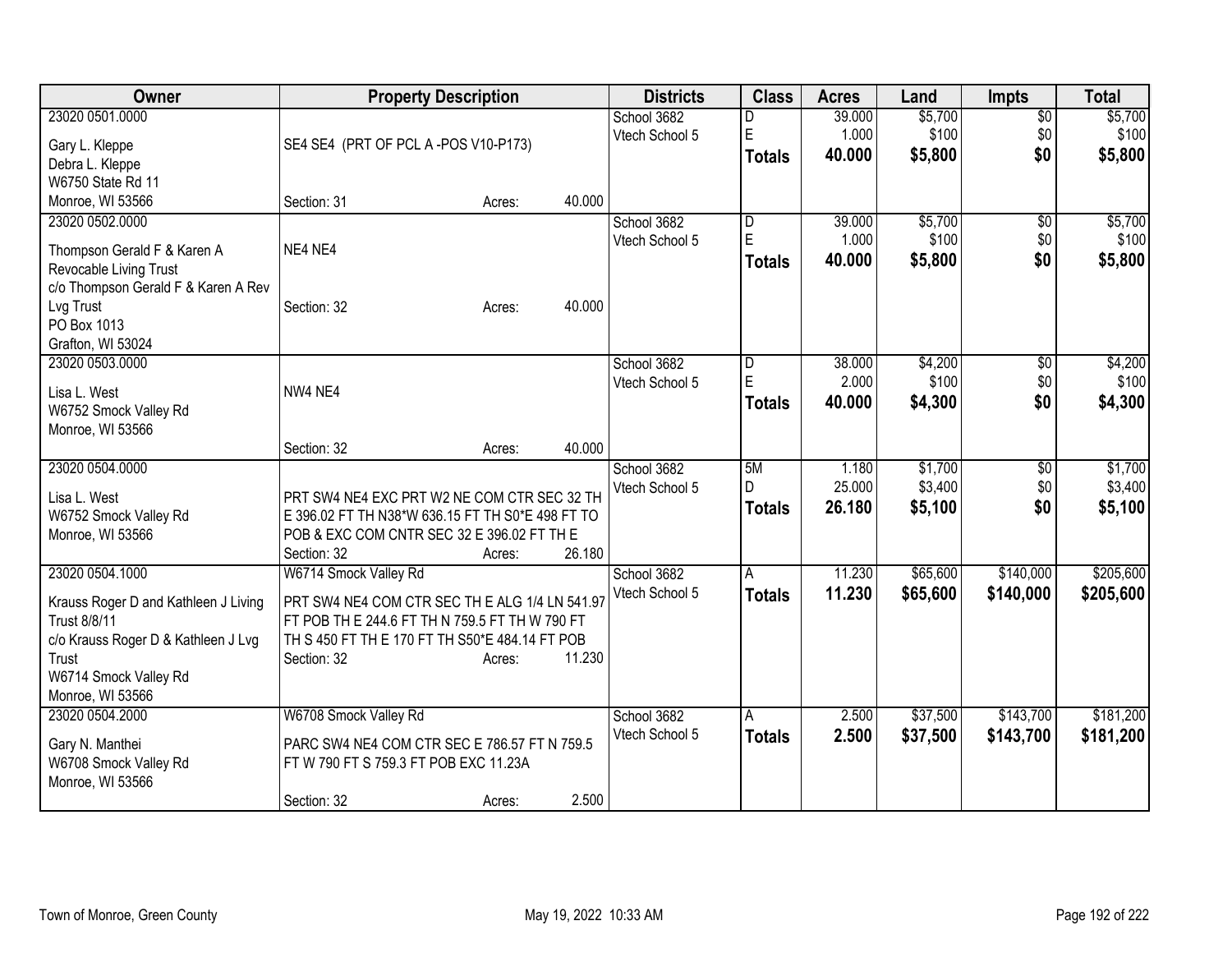| Owner                                                                                                   | <b>Property Description</b>                                                        |        |        | <b>Districts</b>              | <b>Class</b>                                  | <b>Acres</b>                                | Land                                               | Impts                                            | <b>Total</b>                                       |
|---------------------------------------------------------------------------------------------------------|------------------------------------------------------------------------------------|--------|--------|-------------------------------|-----------------------------------------------|---------------------------------------------|----------------------------------------------------|--------------------------------------------------|----------------------------------------------------|
| 23020 0505.0000<br>Swiss Farms, LLC<br>C/O Linda K Kubly                                                | CSM 225 (V1-P232) PRT LOT 1 BNG PRT S2 SE4 NE4                                     |        |        | School 3682<br>Vtech School 5 | 5M<br>B<br>D                                  | 4.000<br>5.000<br>11.000                    | \$5,600<br>\$27,500<br>\$2,400                     | $\overline{50}$<br>\$0<br>\$0                    | \$5,600<br>\$27,500<br>\$2,400                     |
| 16641 E Auburn Hills Dr<br>Parker, CO 80134                                                             | Section: 32                                                                        | Acres: | 20.000 |                               | <b>Totals</b>                                 | 20.000                                      | \$35,500                                           | \$0                                              | \$35,500                                           |
| 23020 0505.1000<br>Swiss Farms, LLC<br>C/O Linda K Kubly<br>16641 E Auburn Hills Dr<br>Parker, CO 80134 | N <sub>2</sub> SE <sub>4</sub> NE <sub>4</sub><br>Section: 32                      | Acres: | 20.000 | School 3682<br>Vtech School 5 | 5M<br>B<br>D<br>E<br><b>Totals</b>            | 3.000<br>1.000<br>13.000<br>3.000<br>20.000 | \$4,200<br>\$5,500<br>\$2,800<br>\$300<br>\$12,800 | $\overline{50}$<br>\$0<br>\$0<br>\$0<br>\$0      | \$4,200<br>\$5,500<br>\$2,800<br>\$300<br>\$12,800 |
| 23020 0506.0000<br>Lisa L. West<br>W6752 Smock Valley Rd<br>Monroe, WI 53566                            | Smock Valley Rd<br>PRT NE4 NW4 N OF HWY EXC PRT SE4 NW4 LYG N &<br>E OF CTR OF HWY |        |        | School 3682<br>Vtech School 5 | 5M<br>D<br>E<br><b>Totals</b>                 | 2.000<br>32.500<br>0.500<br>35,000          | \$2,800<br>\$5,500<br>\$100<br>\$8,400             | $\overline{50}$<br>\$0<br>\$0<br>\$0             | \$2,800<br>\$5,500<br>\$100<br>\$8,400             |
| 23020 0506.1000<br>Ronald H. Nipple                                                                     | Section: 32<br>Smock Valley Rd<br>FR NE4 NW4 S OF HWY                              | Acres: | 35.000 | School 3682<br>Vtech School 5 | D<br>E                                        | 4.500<br>0.500<br>5.000                     | \$700<br>\$100<br>\$800                            | \$0<br>\$0<br>\$0                                | \$700<br>\$100<br>\$800                            |
| W6838 Smock Valley Rd<br>Monroe, WI 53566                                                               | Section: 32                                                                        | Acres: | 5.000  |                               | <b>Totals</b>                                 |                                             |                                                    |                                                  |                                                    |
| 23020 0507.0000<br>Ronald H. Nipple<br>W6838 Smock Valley Rd<br>Monroe, WI 53566                        | W6838 Smock Valley Rd<br>FR NW4 NW4                                                |        |        | School 3682<br>Vtech School 5 | D<br>E<br>G<br><b>Totals</b>                  | 35.780<br>2.000<br>1.000<br>38.780          | \$5,400<br>\$100<br>\$18,000<br>\$23,500           | $\overline{50}$<br>\$0<br>\$185,600<br>\$185,600 | \$5,400<br>\$100<br>\$203,600<br>\$209,100         |
| 23020 0507.1000                                                                                         | Section: 32<br>Smock Valley Rd                                                     | Acres: | 38.780 | School 3682                   | $\overline{\text{X3}}$                        | 0.770                                       | $\sqrt{6}$                                         | $\overline{50}$                                  | $\overline{50}$                                    |
| <b>Green County</b>                                                                                     | COM 610 FT S NW COR NW4 NW4 S 140 FT NELY<br>ALG CL HWY TO PT W 480 FT POB         |        |        | Vtech School 5                | <b>Totals</b>                                 | 0.770                                       | \$0                                                | \$0                                              | \$0                                                |
|                                                                                                         | Section: 32                                                                        | Acres: | 0.770  |                               |                                               |                                             |                                                    |                                                  |                                                    |
| 23020 0508.0000<br>Ronald H. Nipple<br>W6838 Smock Valley Rd<br>Monroe, WI 53566                        | SW4 NW4                                                                            |        |        | School 3682<br>Vtech School 5 | $\overline{\mathsf{D}}$<br>E<br><b>Totals</b> | 38.000<br>2.000<br>40.000                   | \$3,900<br>\$100<br>\$4,000                        | $\overline{50}$<br>\$0<br>\$0                    | \$3,900<br>\$100<br>\$4,000                        |
|                                                                                                         | Section: 32                                                                        | Acres: | 40.000 |                               |                                               |                                             |                                                    |                                                  |                                                    |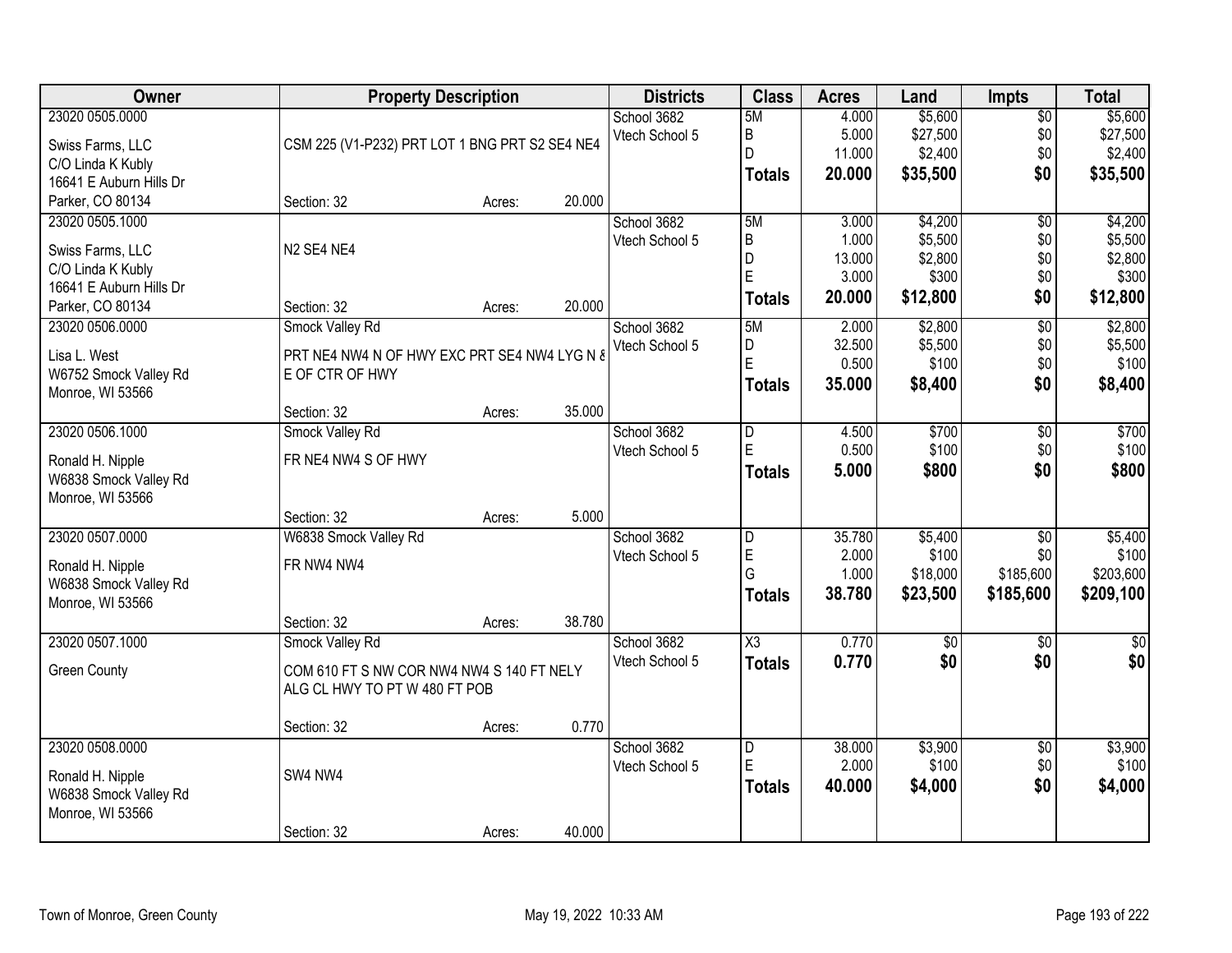| <b>Owner</b>          |                                                | <b>Property Description</b> |        | <b>Districts</b> | <b>Class</b>            | <b>Acres</b> | Land     | Impts           | <b>Total</b> |
|-----------------------|------------------------------------------------|-----------------------------|--------|------------------|-------------------------|--------------|----------|-----------------|--------------|
| 23020 0509.0000       | Smock Valley Rd                                |                             |        | School 3682      | D                       | 31.890       | \$5,700  | $\overline{50}$ | \$5,700      |
| Ronald H. Nipple      | FR SE4 NW4                                     |                             |        | Vtech School 5   | E                       | 1.000        | \$100    | \$0             | \$100        |
| W6838 Smock Valley Rd |                                                |                             |        |                  | <b>Totals</b>           | 32.890       | \$5,800  | \$0             | \$5,800      |
| Monroe, WI 53566      |                                                |                             |        |                  |                         |              |          |                 |              |
|                       | Section: 32                                    | Acres:                      | 32.890 |                  |                         |              |          |                 |              |
| 23020 0509.1000       | W6752 Smock Valley Rd                          |                             |        | School 3682      | $\overline{\mathsf{D}}$ | 3.500        | \$200    | $\overline{50}$ | \$200        |
| Lisa L. West          | PRT SE4 NW4 LYG N & E OF CTR OF HWY            |                             |        | Vtech School 5   | E                       | 0.500        | \$100    | \$0             | \$100        |
| W6752 Smock Valley Rd |                                                |                             |        |                  | G                       | 1.000        | \$18,000 | \$98,800        | \$116,800    |
| Monroe, WI 53566      |                                                |                             |        |                  | <b>Totals</b>           | 5.000        | \$18,300 | \$98,800        | \$117,100    |
|                       | Section: 32                                    | Acres:                      | 5.000  |                  |                         |              |          |                 |              |
| 23020 0509.2000       | W6719 Smock Valley Rd                          |                             |        | School 3682      | A                       | 1.070        | \$30,400 | \$116,500       | \$146,900    |
| Russell C. Brown      | PARC SE4 NW4 COM CTR SEC TH N 397.17 FT POB    |                             |        | Vtech School 5   | <b>Totals</b>           | 1.070        | \$30,400 | \$116,500       | \$146,900    |
| Nadine M. Brown       | TH S89*W 156.48 FT TH N2*E 415.82 FT TO PT CTR |                             |        |                  |                         |              |          |                 |              |
| 1018 17th Ave         | RD TH S34*E 243.07 FT TH S 212 FT POB          |                             |        |                  |                         |              |          |                 |              |
| Monroe, WI 53566      | Section: 32                                    | Acres:                      | 1.070  |                  |                         |              |          |                 |              |
| 23020 0509.4000       | W6709 Smock Valley Rd                          |                             |        | School 3682      | A                       | 1.530        | \$32,700 | \$156,300       | \$189,000    |
|                       |                                                |                             |        | Vtech School 5   | <b>Totals</b>           | 1.530        | \$32,700 | \$156,300       | \$189,000    |
| Barbara K. Noble      | PCL A COM PT CTR SEC 32 POB TH N0*W 397.17 FT  |                             |        |                  |                         |              |          |                 |              |
| W6709 Smock Valley Rd | TH S89*W 193.21 FT TH S2*W 392.03 FT TH E POB; |                             |        |                  |                         |              |          |                 |              |
| Monroe, WI 53566      | PARC B LAND LYG BETW PARC A & HWY TO E; ALSC   |                             |        |                  |                         |              |          |                 |              |
|                       | Section: 32                                    | Acres:                      | 1.530  |                  |                         |              |          |                 |              |
| 23020 0510.0000       | W6767 Pond Vw Rd                               |                             |        | School 3682      | $\overline{A}$          | 1.500        | \$32,500 | \$110,700       | \$143,200    |
| William H. Holland    | CSM 95 (V1-P95) LOT 4 BNG PRT NE4 SW4          |                             |        | Vtech School 5   | <b>Totals</b>           | 1.500        | \$32,500 | \$110,700       | \$143,200    |
| W6767 Pond View Rd    |                                                |                             |        |                  |                         |              |          |                 |              |
| Monroe, WI 53566      |                                                |                             |        |                  |                         |              |          |                 |              |
|                       | Section: 32                                    | Acres:                      | 1.500  |                  |                         |              |          |                 |              |
| 23020 0510.1000       | W6759 Pond Vw Rd                               |                             |        | School 3682      | A                       | 1.500        | \$32,500 | \$134,400       | \$166,900    |
| Joel F. Tertin        | CSM 96 (V1-P96) LOT 1 BNG PRT NE4 SW4          |                             |        | Vtech School 5   | <b>Totals</b>           | 1.500        | \$32,500 | \$134,400       | \$166,900    |
| Cheryl A. Tertin      |                                                |                             |        |                  |                         |              |          |                 |              |
| W6759 Pond View Rd    |                                                |                             |        |                  |                         |              |          |                 |              |
| Monroe, WI 53566      | Section: 32                                    | Acres:                      | 1.500  |                  |                         |              |          |                 |              |
| 23020 0510.2000       | W6791 Pond Vw Rd                               |                             |        | School 3682      | A                       | 4.500        | \$42,500 | \$135,100       | \$177,600    |
| Charles N. Voegeli    | CSM 95 (V1-P95) LOTS 1 - 3 BNG PRT NE4 SW4     |                             |        | Vtech School 5   | <b>Totals</b>           | 4.500        | \$42,500 | \$135,100       | \$177,600    |
| W6791 Pond View Rd    |                                                |                             |        |                  |                         |              |          |                 |              |
| Monroe, WI 53566      |                                                |                             |        |                  |                         |              |          |                 |              |
|                       | Section: 32                                    | Acres:                      | 4.500  |                  |                         |              |          |                 |              |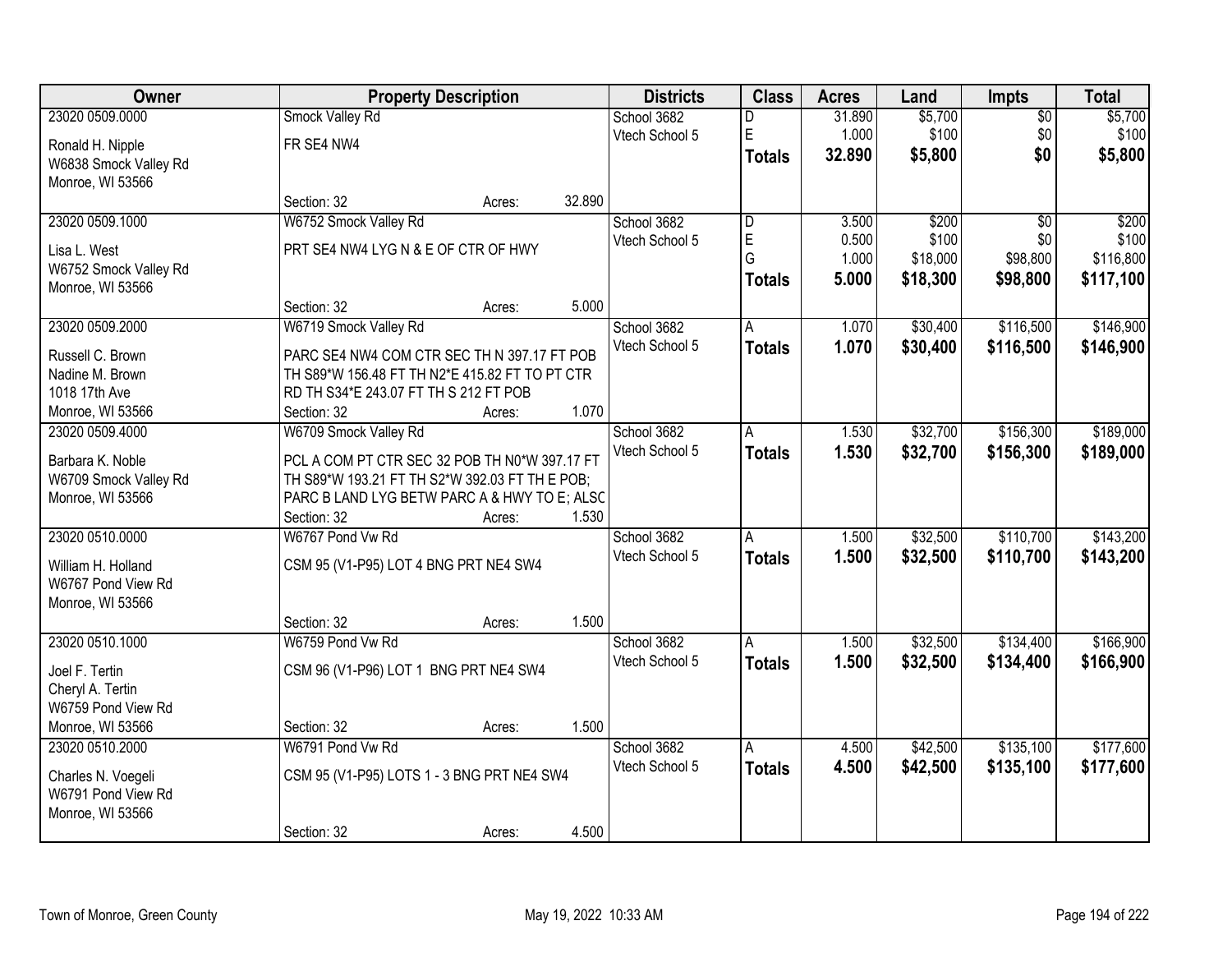| Owner                                 |                                                               | <b>Property Description</b> |        | <b>Districts</b>              | <b>Class</b>    | <b>Acres</b>   | Land            | <b>Impts</b>    | <b>Total</b> |
|---------------------------------------|---------------------------------------------------------------|-----------------------------|--------|-------------------------------|-----------------|----------------|-----------------|-----------------|--------------|
| 23020 0510.3000                       | W6737 Pond Vw Rd                                              |                             |        | School 3682                   |                 | 1.000          | \$30,000        | \$93,800        | \$123,800    |
| George L. Mau                         | CSM 96 (V1-P96) PRT LOT 3 BNG PRT NE4 SW4                     |                             |        | Vtech School 5                | <b>Totals</b>   | 1.000          | \$30,000        | \$93,800        | \$123,800    |
| W6737 Pond View Rd                    |                                                               |                             |        |                               |                 |                |                 |                 |              |
| Monroe, WI 53566                      |                                                               |                             |        |                               |                 |                |                 |                 |              |
|                                       | Section: 32                                                   | Acres:                      | 1.000  |                               |                 |                |                 |                 |              |
| 23020 0510.3100                       | W6745 Pond Vw Rd                                              |                             |        | School 3682                   | A               | 1.520          | \$29,300        | \$11,200        | \$40,500     |
| George L. Mau                         | CSM 96 (V1-P96) LOT 2 BNG PRT NE4 SW4                         |                             |        | Vtech School 5                | <b>Totals</b>   | 1.520          | \$29,300        | \$11,200        | \$40,500     |
| Deborah J. Mau                        |                                                               |                             |        |                               |                 |                |                 |                 |              |
| W6737 Pond View Rd                    |                                                               |                             |        |                               |                 |                |                 |                 |              |
| Monroe, WI 53566                      | Section: 32                                                   | Acres:                      | 1.520  |                               |                 |                |                 |                 |              |
| 23020 0510.3200                       | W6727 Pond Vw Rd                                              |                             |        | School 3682<br>Vtech School 5 | A               | 1.810          | \$34,100        | \$13,900        | \$48,000     |
| Erik J. Onsrud                        | CSM 96 (V1-P96) LOT 3 EXC N 265 FT OF W 166 FT                |                             |        |                               | <b>Totals</b>   | 1.810          | \$34,100        | \$13,900        | \$48,000     |
| W6697 Smock Valley Rd                 | BNG PRT NE4 SW4                                               |                             |        |                               |                 |                |                 |                 |              |
| Monroe, WI 53566                      |                                                               |                             |        |                               |                 |                |                 |                 |              |
| 23020 0510.4000                       | Section: 32                                                   | Acres:                      | 1.810  | School 3682                   |                 |                | \$9,800         |                 | \$9,800      |
|                                       |                                                               |                             |        | Vtech School 5                | 5M<br>D         | 7.000<br>6.000 | \$1,000         | \$0<br>\$0      | \$1,000      |
| Larry F. Leopold                      | FR S PRT NE4 SW4                                              |                             |        |                               | E               | 1.760          | \$100           | \$0             | \$100        |
| W6692 State Rd 11                     |                                                               |                             |        |                               | <b>Totals</b>   | 14.760         | \$10,900        | \$0             | \$10,900     |
| Monroe, WI 53566                      |                                                               |                             | 14.760 |                               |                 |                |                 |                 |              |
| 23020 0510.5000                       | Section: 32                                                   | Acres:                      |        | School 3682                   | D.              | 10.270         | \$1,600         | $\overline{50}$ | \$1,600      |
|                                       |                                                               |                             |        | Vtech School 5                | <b>Totals</b>   | 10.270         | \$1,600         | \$0             | \$1,600      |
| Gary L. Kleppe                        | PRT NE4 SW4 COM W4 COR TH N89*E 1296.72' TH                   |                             |        |                               |                 |                |                 |                 |              |
| Debra L. Kleppe                       | S0*E 463' POB TH S0*E 866.25' TH W660 FT TH N17*V             |                             |        |                               |                 |                |                 |                 |              |
| W6750 State Rd 11<br>Monroe, WI 53566 | 315.2' TH N19*W 607.52' TH S89*W 362' POB (POS<br>Section: 32 | Acres:                      | 10.270 |                               |                 |                |                 |                 |              |
| 23020 0510.6100                       |                                                               |                             |        | School 3682                   | $\overline{X4}$ | 2.170          | $\overline{50}$ | $\overline{50}$ | \$0          |
|                                       |                                                               |                             |        | Vtech School 5                | <b>Totals</b>   | 2.170          | \$0             | \$0             | \$0          |
| Town of Monroe                        | CSM 5040 (V23-P147) OL 1 BNG PRT NE4 SW4, NW4                 |                             |        |                               |                 |                |                 |                 |              |
| Monroe Township<br>Monroe, WI 53566   | SE4 & SE4 NW4(EXEMPT)                                         |                             |        |                               |                 |                |                 |                 |              |
|                                       | Section:                                                      | Acres:                      | 2.170  |                               |                 |                |                 |                 |              |
| 23020 0510.6200                       |                                                               |                             |        | School 3682                   | F               | 0.330          | \$900           | $\overline{50}$ | \$900        |
|                                       |                                                               |                             |        | Vtech School 5                | <b>Totals</b>   | 0.330          | \$900           | \$0             | \$900        |
| Gary L. Kleppe<br>Debra L. Kleppe     | CSM 5040 (V23-P147) OL 2 BNG PRT NE4 SW4                      |                             |        |                               |                 |                |                 |                 |              |
| W6750 State Rd 11                     |                                                               |                             |        |                               |                 |                |                 |                 |              |
| Monroe, WI 53566                      | Section:                                                      | Acres:                      | 0.330  |                               |                 |                |                 |                 |              |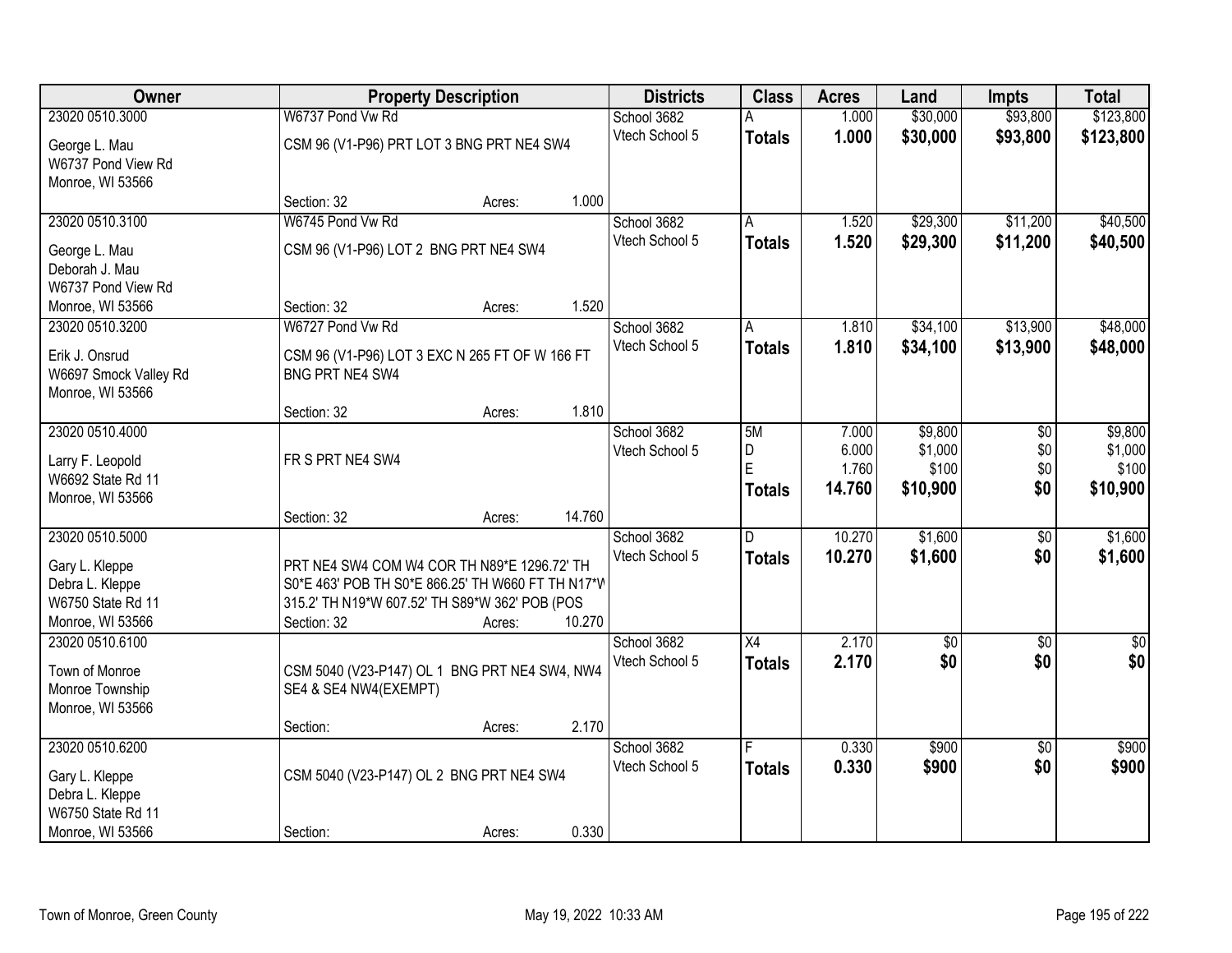| Owner                                                                                                             | <b>Property Description</b>                                                                                                                                                                               | <b>Districts</b>              | <b>Class</b>                    | <b>Acres</b>                       | Land                                      | <b>Impts</b>                                     | <b>Total</b>                                |
|-------------------------------------------------------------------------------------------------------------------|-----------------------------------------------------------------------------------------------------------------------------------------------------------------------------------------------------------|-------------------------------|---------------------------------|------------------------------------|-------------------------------------------|--------------------------------------------------|---------------------------------------------|
| 23020 0511.0000<br>Gary L. Kleppe<br>Debra L. Kleppe<br>W6750 State Rd 11                                         | NW4 SW4 EXC 19.637A E PRT, EXC 10.0A PCL ALG W<br>SD (PRT PCL A - POS V10-P173)                                                                                                                           | School 3682<br>Vtech School 5 | 5M<br>D<br><b>Totals</b>        | 6.363<br>4.000<br>10.363           | \$8,900<br>\$600<br>\$9,500               | $\overline{$0}$<br>\$0<br>\$0                    | \$8,900<br>\$600<br>\$9,500                 |
| Monroe, WI 53566                                                                                                  | 10.363<br>Section: 32<br>Acres:                                                                                                                                                                           |                               |                                 |                                    |                                           |                                                  |                                             |
| 23020 0511.1000<br>Gary L. Kleppe<br>Debra L. Kleppe<br>W6750 State Rd 11<br>Monroe, WI 53566                     | PRT NW4 SW4 BGN PT E-W CNTRLN 435.41 FT N89*E<br>OF W4 COR TH N89*E 861.31 FT TO NE COR OF W2<br>OF SW4 SD SEC TH S0*E ALG E LN OF SD W2 OF<br>19.637<br>Section: 32<br>Acres:                            | School 3682<br>Vtech School 5 | 5M<br>D.<br><b>Totals</b>       | 15.637<br>4.000<br>19.637          | \$21,900<br>\$600<br>\$22,500             | $\overline{50}$<br>\$0<br>\$0                    | \$21,900<br>\$600<br>\$22,500               |
| 23020 0511.2000<br>Ronald H. Nipple<br>W6838 Smock Valley Rd                                                      | COM W4 COR SD SEC 32 TH N89*E 435.41 FT TH<br>S1*W 902.94 FT TH S3*W 103.97 TH S82*W 409.48 FT                                                                                                            | School 3682<br>Vtech School 5 | D<br><b>Totals</b>              | 10.000<br>10.000                   | \$1,800<br>\$1,800                        | $\sqrt[6]{}$<br>\$0                              | \$1,800<br>\$1,800                          |
| Monroe, WI 53566<br>23020 0512.0000                                                                               | TH N 1050 FT POB BNG PRT NW4 SW4<br>10.000<br>Section: 32<br>Acres:                                                                                                                                       | School 3682                   | 5M                              | 7.760                              | \$10,900                                  | \$0                                              | \$10,900                                    |
| Gary L. Kleppe<br>Debra L. Kleppe<br>W6750 State Rd 11                                                            | SW4 SW4 EXC 4.24A NE COR (PRT PCL A - POS<br>V10-P173)                                                                                                                                                    | Vtech School 5                | D<br>E<br><b>Totals</b>         | 26.000<br>2.000<br>35.760          | \$4,700<br>\$3,200<br>\$18,800            | \$0<br>\$0<br>\$0                                | \$4,700<br>\$3,200<br>\$18,800              |
| Monroe, WI 53566<br>23020 0512.1000<br>Gary L. Kleppe<br>Debra L. Kleppe<br>W6750 State Rd 11<br>Monroe, WI 53566 | 35.760<br>Section: 32<br>Acres:<br>PRT NE COR SW4 SW4 (FULL LEGAL DESC ON<br>PARCEL 0511.1000)<br>4.240<br>Section: 32<br>Acres:                                                                          | School 3682<br>Vtech School 5 | 5M<br>$\Gamma$<br><b>Totals</b> | 2.240<br>2.000<br>4.240            | \$3,200<br>\$400<br>\$3,600               | \$0<br>\$0<br>\$0                                | \$3,200<br>\$400<br>\$3,600                 |
| 23020 0513.0000<br>Larry F. Leopold<br>W6692 State Rd 11<br>Monroe, WI 53566                                      | PCL NE COR SE4 SW4<br>1.630<br>Section: 32<br>Acres:                                                                                                                                                      | School 3682<br>Vtech School 5 | D.<br><b>Totals</b>             | 1.630<br>1.630                     | $\overline{$100}$<br>\$100                | $\overline{60}$<br>\$0                           | \$100<br>\$100                              |
| 23020 0513.1000<br>Debra L. Kleppe<br>W6750 State Rd 11<br>Monroe, WI 53566                                       | W6750 State Hwy 11<br>POS (V2-P106) LOT CONT 11.99A PRT SE4 SW4;<br>ALSO COM SW COR SEC N89*E ALG S LN 1037.35 FT<br>N 595.89 FT POB N 319.16 FT S87*E 206.21 FT S22*E<br>13.990<br>Section: 32<br>Acres: | School 3682<br>Vtech School 5 | 5M<br>D<br>G<br><b>Totals</b>   | 11.000<br>1.990<br>1.000<br>13.990 | \$15,400<br>\$100<br>\$18,000<br>\$33,500 | $\overline{50}$<br>\$0<br>\$203,900<br>\$203,900 | \$15,400<br>\$100<br>\$221,900<br>\$237,400 |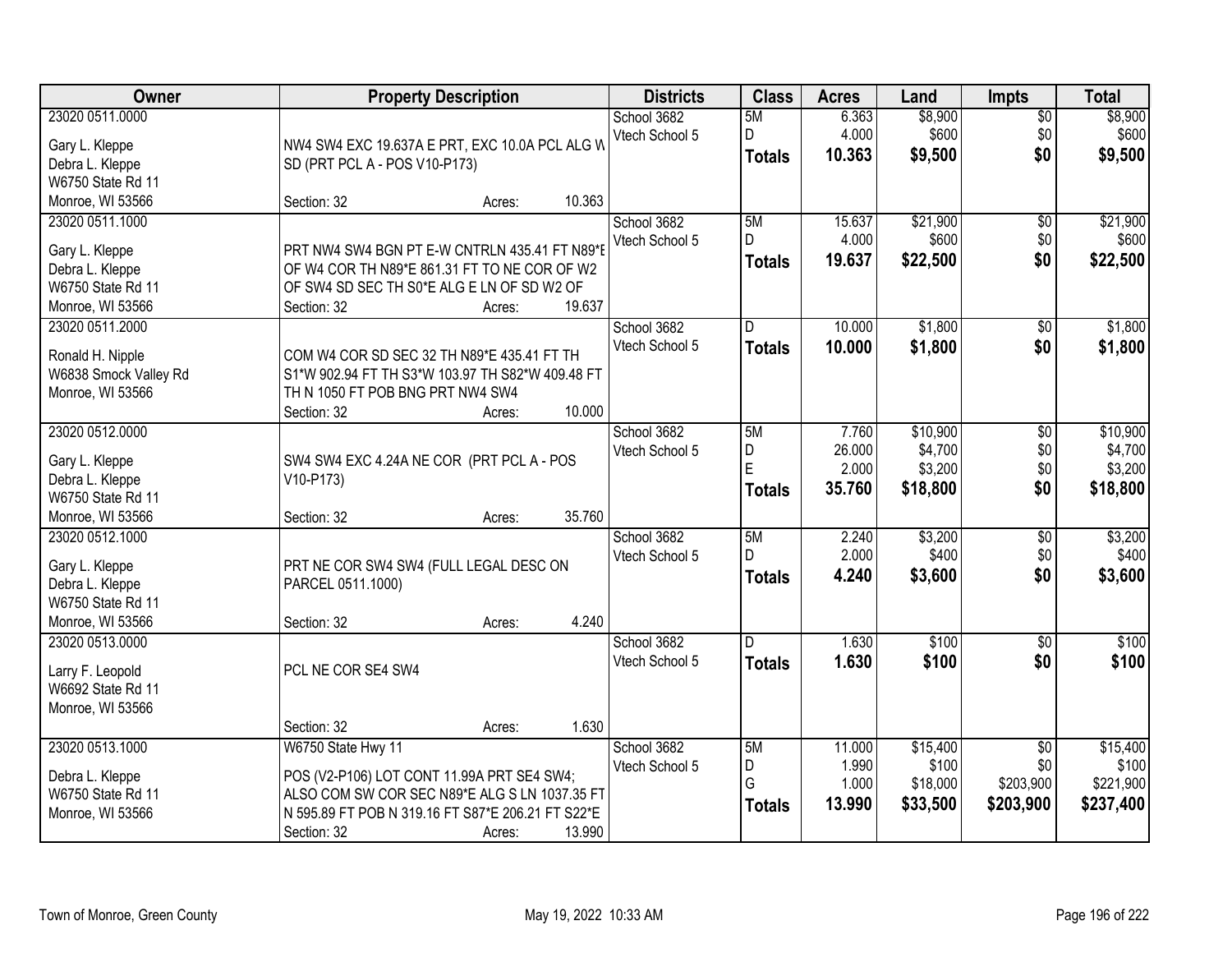| Owner                 | <b>Property Description</b>                      | <b>Districts</b> | <b>Class</b>    | <b>Acres</b> | Land     | Impts           | <b>Total</b>    |
|-----------------------|--------------------------------------------------|------------------|-----------------|--------------|----------|-----------------|-----------------|
| 23020 0513.2000       | W6738 State Hwy 11                               | School 3682      |                 | 2.750        | \$38,800 | \$145,300       | \$184,100       |
| John B. Gentry        | PLAT OF SURVEY (V2-P105) LOT BNG PRT SE4 SW4     | Vtech School 5   | <b>Totals</b>   | 2.750        | \$38,800 | \$145,300       | \$184,100       |
| <b>Ruth Gentry</b>    | & SW4 SE4 EXC HWY .36A                           |                  |                 |              |          |                 |                 |
| W6738 State Rd 11     |                                                  |                  |                 |              |          |                 |                 |
| Monroe, WI 53566      | Section: 32<br>Acres:                            | 2.750            |                 |              |          |                 |                 |
| 23020 0513.3000       | W6722 State Hwy 11                               | School 3682      | A               | 3.150        | \$40,800 | \$200,000       | \$240,800       |
|                       |                                                  | Vtech School 5   | <b>Totals</b>   | 3.150        | \$40,800 | \$200,000       | \$240,800       |
| Roy J. Thomas         | PARC SE4 SW4 COM AT SW COR SEC TH N89*E          |                  |                 |              |          |                 |                 |
| Karen A. Thomas       | 2226.52 FT TH N2*W 498.47 FT POB TH S52*E 236.65 |                  |                 |              |          |                 |                 |
| W6722 State Rd 11     | FT TH N37*E 149.74 FT TH S52*E 358.01 FT TO CTR  |                  |                 |              |          |                 |                 |
| Monroe, WI 53566      | Section: 32<br>Acres:                            | 3.150            |                 |              |          |                 |                 |
| 23020 0513.4000       |                                                  | School 3682      | D               | 7.670        | \$500    | \$0             | \$500           |
| Gary L. Kleppe        | PRT SE4 SW4 COM W4 COR TH N89*E 1296.72 FT TH    | Vtech School 5   | <b>Totals</b>   | 7.670        | \$500    | \$0             | \$500           |
| Debra L. Kleppe       | S0*E 1320 FT POB TH S0*E 398.97 FT TH S87*E      |                  |                 |              |          |                 |                 |
| W6750 State Rd 11     | 205.98 FT TH S22*E 352.06 FT TH S87*E 257.94 FT  |                  |                 |              |          |                 |                 |
| Monroe, WI 53566      | Section: 32<br>Acres:                            | 7.670            |                 |              |          |                 |                 |
| 23020 0513.5000       |                                                  | School 3682      | D               | 5.990        | \$400    | \$0             | \$400           |
|                       |                                                  | Vtech School 5   | <b>Totals</b>   | 5.990        | \$400    | \$0             | \$400           |
| Roy J. Thomas         | SECTION 32 PRT CSM 106 BNG PRT SE4 SW4 COM       |                  |                 |              |          |                 |                 |
| Karen A. Thomas       | W4 COR TH N89*E 1296.72 FT TH S0*E 463' TH N89*E |                  |                 |              |          |                 |                 |
| W6722 State Rd 11     | 362' TH S19*E 607.52' TH S 17*E 397.70' POB TH   |                  |                 |              |          |                 |                 |
| Monroe, WI 53566      | Section: 32<br>Acres:                            | 5.990            |                 |              |          |                 |                 |
| 23020 0513.6000       | W6694 State Hwy 11                               | School 3682      | D               | 3.670        | \$200    | $\overline{50}$ | \$200           |
| Susan M. Hillison     | PCL NE PRT OF SE4 SW4 (POS V7-P132)              | Vtech School 5   | <b>Totals</b>   | 3.670        | \$200    | \$0             | \$200           |
| 1010 12th Ave         |                                                  |                  |                 |              |          |                 |                 |
| Monroe, WI 53566      |                                                  |                  |                 |              |          |                 |                 |
|                       | Section: 32<br>Acres:                            | 3.670            |                 |              |          |                 |                 |
| 23020 0514.1000       | W6575 State Hwy 11                               | School 3682      | A               | 2.200        | \$36,000 | \$101,300       | \$137,300       |
|                       |                                                  | Vtech School 5   | <b>Totals</b>   | 2.200        | \$36,000 | \$101,300       | \$137,300       |
| Dennis E. Lauer       | CSM 578 (V2-P115) LOT 1 PRT NE4 & NW4 SE4 SUBJ   |                  |                 |              |          |                 |                 |
| Elizabeth R. Lauer    | TO EASE                                          |                  |                 |              |          |                 |                 |
| W6575 State Road 11 W |                                                  |                  |                 |              |          |                 |                 |
| Monroe, WI 53566      | Section: 32<br>Acres:                            | 2.200            |                 |              |          |                 |                 |
| 23020 0514.2000       | Carnie Rd                                        | School 3682      | $\overline{X4}$ | 1.130        | \$0      | $\overline{50}$ | $\overline{50}$ |
| Town of Monroe        | CSM 578 (V2-P115) PRT LOT 2 BNG PRT NE4 SE4      | Vtech School 5   | <b>Totals</b>   | 1.130        | \$0      | \$0             | \$0             |
| N3302 Monroe Rd       | EXC CSM'S 1657 & 1658 EXEMPT                     |                  |                 |              |          |                 |                 |
| Monroe, WI 53566      |                                                  |                  |                 |              |          |                 |                 |
|                       | Section: 32<br>Acres:                            | 1.130            |                 |              |          |                 |                 |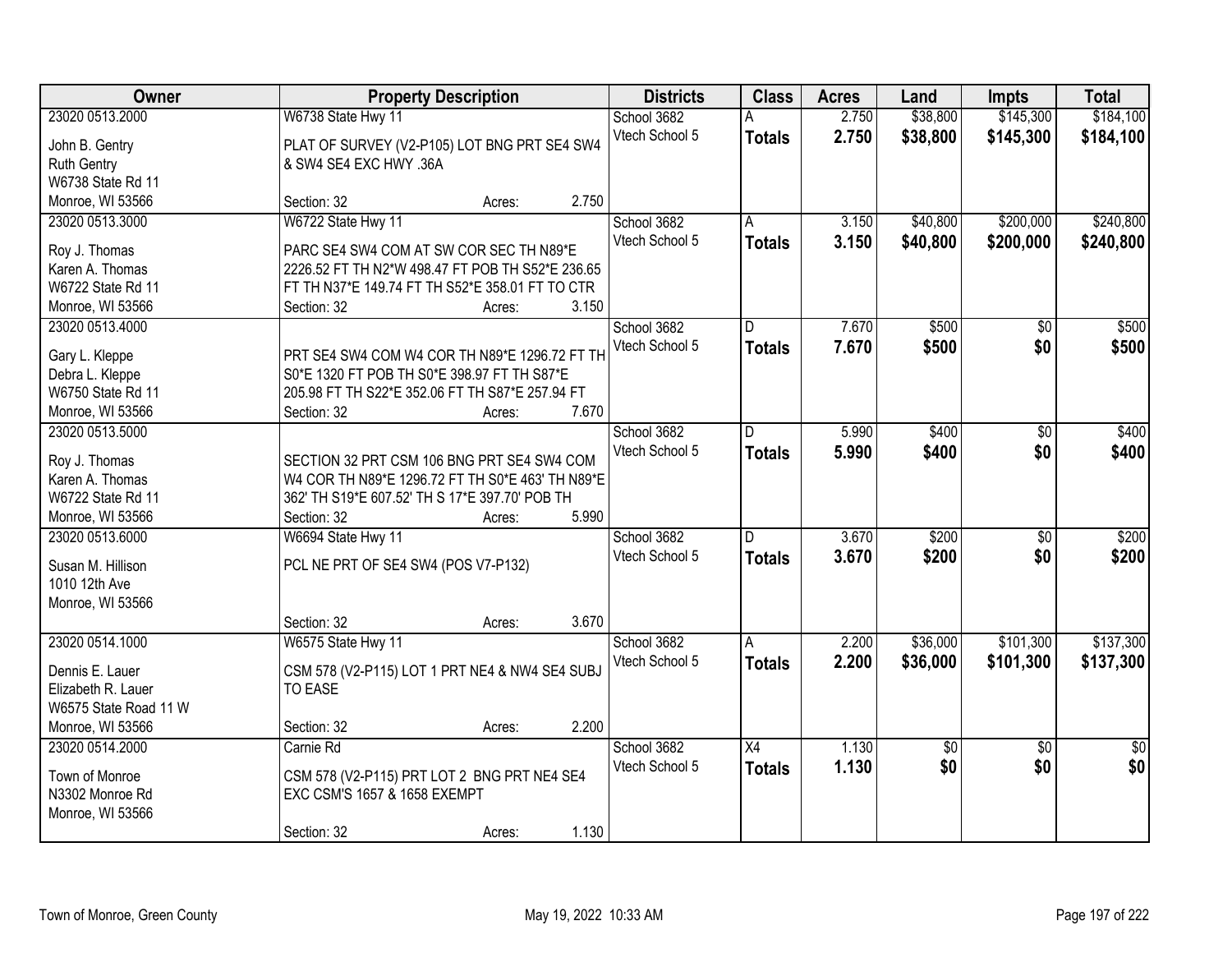| <b>Owner</b>                                                                                      | <b>Property Description</b>                                                                  |        |       | <b>Districts</b> | <b>Class</b>  | <b>Acres</b> | Land        | <b>Impts</b>    | <b>Total</b> |
|---------------------------------------------------------------------------------------------------|----------------------------------------------------------------------------------------------|--------|-------|------------------|---------------|--------------|-------------|-----------------|--------------|
| 23020 0514.2100                                                                                   | W6565 State Hwy 11                                                                           |        |       | School 3682      |               | 2.840        | \$39,200    | \$148,100       | \$187,300    |
| Carol G. Rufener<br>W6565 State Rd 11<br>Monroe, WI 53566                                         | CSM 1657 (V5-P204) LOT 1 BNG PRT LOT 2 CSM 578<br>IN NE4 SE4                                 |        |       | Vtech School 5   | <b>Totals</b> | 2.840        | \$39,200    | \$148,100       | \$187,300    |
|                                                                                                   | Section: 32                                                                                  | Acres: | 2.840 |                  |               |              |             |                 |              |
| 23020 0514.2200                                                                                   | N2607 Carnie Rd                                                                              |        |       | School 3682      | A             | 2.500        | \$37,500    | \$179,800       | \$217,300    |
| Rodney D. Hicks<br>1619 Fayette Rd Apt g<br>Darlington, WI 53530                                  | CSM 1657 (V5-P204) LOT 2 BNG PRT LOT 2 CSM 578<br>IN NE4 SE4                                 |        |       | Vtech School 5   | <b>Totals</b> | 2.500        | \$37,500    | \$179,800       | \$217,300    |
|                                                                                                   | Section: 32                                                                                  | Acres: | 2.500 |                  |               |              |             |                 |              |
| 23020 0514.2300                                                                                   | N2608 Carnie Rd                                                                              |        |       | School 3682      | A             | 2.740        | \$38,700    | \$151,000       | \$189,700    |
| Dawn S. Thompson<br>N2608 Carnie Rd<br>Monroe, WI 53566                                           | CSM 1658 (V5-P205) LOT 3 BNG PRT LOT 2 CSM 578<br>IN NE4 SE4                                 |        |       | Vtech School 5   | <b>Totals</b> | 2.740        | \$38,700    | \$151,000       | \$189,700    |
|                                                                                                   | Section: 32                                                                                  | Acres: | 2.740 |                  |               |              |             |                 |              |
| 23020 0514.2400                                                                                   | N2626 Carnie Rd                                                                              |        |       | School 3682      | ΙA            | 2.750        | \$38,800    | \$208,400       | \$247,200    |
| Sniff Paul E & Janell T Rev Living Trust<br>Dtd 11/9/16<br>c/o Sniff Paul E & Janell T Rev Living | CSM 1658 (V5-P205) LOT 4 BNG PRT LOT 2 CSM 578<br>IN NE4 SE4                                 |        |       | Vtech School 5   | <b>Totals</b> | 2.750        | \$38,800    | \$208,400       | \$247,200    |
| Trust<br>N2626 Carnie Rd<br>Monroe, WI 53566                                                      | Section: 32                                                                                  | Acres: | 2.750 |                  |               |              |             |                 |              |
| 23020 0514.2500                                                                                   | N2646 Carnie Rd                                                                              |        |       | School 3682      | A             | 1.500        | \$32,500    | \$166,300       | \$198,800    |
| Howard E. Johnson<br>Mary A. Johnson<br>N2646 Carnie Rd                                           | CSM 1658 (V5-P205) LOT 5 BNG PRT LOT 2 CSM 578<br>IN NE4 SE4                                 |        |       | Vtech School 5   | <b>Totals</b> | 1.500        | \$32,500    | \$166,300       | \$198,800    |
| Monroe, WI 53566                                                                                  | Section: 32                                                                                  | Acres: | 1.500 |                  |               |              |             |                 |              |
| 23020 0514.3000                                                                                   | State Highway 11                                                                             |        |       | School 3682      | X5            | 3.400        | $\sqrt{$0}$ | $\overline{50}$ | \$0          |
| <b>Catholic Cemetary</b>                                                                          | SECTION 32 COM 678 FT S OF NE COR NE4 SE4 N<br>450 FT TO CL HY SWLY ALG CL TO PT 660 FT W OF |        |       | Vtech School 5   | <b>Totals</b> | 3.400        | \$0         | \$0             | \$0          |
| Monroe, WI 53566                                                                                  | POB E 660 FT TO BEG 3.4A<br>Section: 32                                                      | Acres: | 3.400 |                  |               |              |             |                 |              |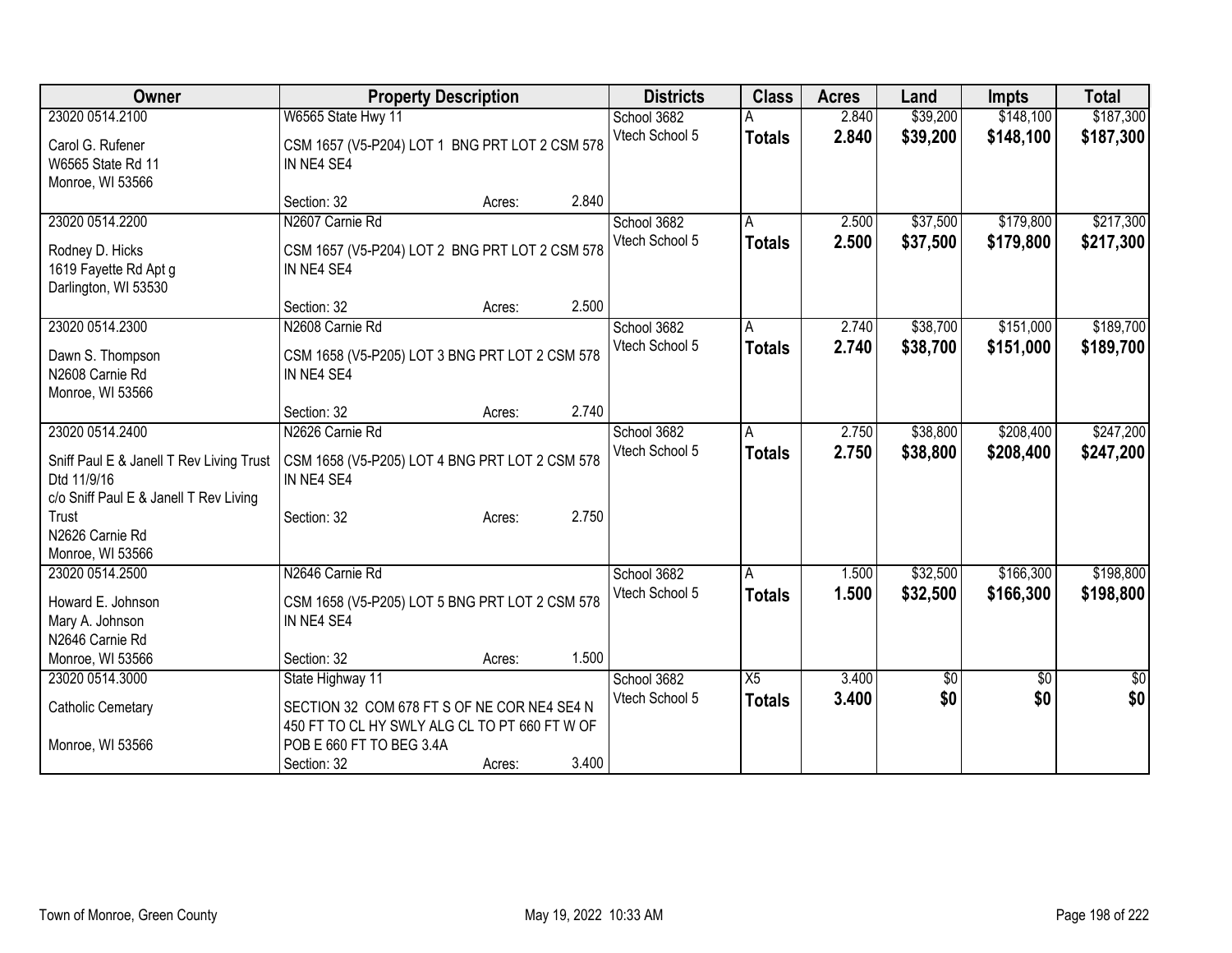| <b>Owner</b>                                                                             | <b>Property Description</b>                                                             |                 | <b>Districts</b> | <b>Class</b>           | <b>Acres</b> | Land            | <b>Impts</b>    | <b>Total</b>    |
|------------------------------------------------------------------------------------------|-----------------------------------------------------------------------------------------|-----------------|------------------|------------------------|--------------|-----------------|-----------------|-----------------|
| 23020 0514.4000                                                                          | W6608 Smock Valley Rd                                                                   |                 | School 3682      | A                      | 4.300        | \$46,500        | \$165,100       | \$211,600       |
| Schutte Family Revocable Living Trust                                                    | CSM 3536 (V13-P165) LOT 3 BNG PRT NE4 SE4                                               |                 | Vtech School 5   | <b>Totals</b>          | 4.300        | \$46,500        | \$165,100       | \$211,600       |
| c/o Schutte Family Rev Lv Tr                                                             |                                                                                         |                 |                  |                        |              |                 |                 |                 |
| A George & Algreta A Schutte T                                                           |                                                                                         |                 |                  |                        |              |                 |                 |                 |
| W6608 Smock Valley Rd                                                                    | Section: 32                                                                             | 4.300<br>Acres: |                  |                        |              |                 |                 |                 |
| Monroe, WI 53566-9271                                                                    |                                                                                         |                 |                  |                        |              |                 |                 |                 |
| 23020 0514.5000                                                                          | W6570 State Hwy 11                                                                      |                 | School 3682      | A                      | 2.430        | \$37,200        | \$189,100       | \$226,300       |
| Linda L. Willborn                                                                        | PARC W2 NE4 SE4 LYG NW OF ROW HWY 11 & LYG                                              |                 | Vtech School 5   | <b>Totals</b>          | 2.430        | \$37,200        | \$189,100       | \$226,300       |
| 2003 20th Ter                                                                            | SW OF CNTRLN OF TOWN RD EXC HWY (V537-407)                                              |                 |                  |                        |              |                 |                 |                 |
| Monroe, WI 53566                                                                         | .57A                                                                                    |                 |                  |                        |              |                 |                 |                 |
|                                                                                          | Section: 32                                                                             | 2.430<br>Acres: |                  |                        |              |                 |                 |                 |
| 23020 0514.5100                                                                          | State Highway 11                                                                        |                 | School 3682      | $\overline{\text{X2}}$ | 5.980        | $\overline{50}$ | $\overline{50}$ | $\overline{30}$ |
| State of Wisconsin Dept of Transportatic PRT NE4 SE4 1.32A; PRT W2 SE4 3.50A PRT SW4 SE4 |                                                                                         |                 | Vtech School 5   | <b>Totals</b>          | 5.980        | \$0             | \$0             | \$0             |
| 2101 Wright St                                                                           | .56A PRT SE4 SW4 & SW4 SE4 .60A                                                         |                 |                  |                        |              |                 |                 |                 |
| Madison, WI 53704                                                                        |                                                                                         |                 |                  |                        |              |                 |                 |                 |
|                                                                                          | Section: 32                                                                             | 5.980<br>Acres: |                  |                        |              |                 |                 |                 |
| 23020 0514.6000                                                                          | W6540 Smock Valley Rd                                                                   |                 | School 3682      | X5                     | 9.040        | \$0             | \$0             | \$0             |
|                                                                                          |                                                                                         |                 | Vtech School 5   | <b>Totals</b>          | 9.040        | \$0             | \$0             | \$0             |
| Potters House                                                                            | SECTION 32 PRT PLAT OF SURVEY (V4-P63) PARC<br>COM NE COR NE4 SE4 TH S48*W 935.76 FT TH |                 |                  |                        |              |                 |                 |                 |
| W6540 Smock Valley Rd<br>Monroe, WI 53566                                                | S80*W 232.77 FT TH N72*W 103.28 FT TH N 624.1 FT                                        |                 |                  |                        |              |                 |                 |                 |
|                                                                                          | Section: 32                                                                             | 9.040<br>Acres: |                  |                        |              |                 |                 |                 |
| 23020 0515.0000                                                                          | W6616 Smock Valley Rd                                                                   |                 | School 3682      | A                      | 1.480        | \$32,400        | \$93,100        | \$125,500       |
|                                                                                          |                                                                                         |                 | Vtech School 5   | <b>Totals</b>          | 1.480        | \$32,400        | \$93,100        | \$125,500       |
| Milj Investments, LLC                                                                    | CSM 3536 (V13-P165) LOT 2 BNG PRT NW4 SE4                                               |                 |                  |                        |              |                 |                 |                 |
| 4211 W Beltline Hwy                                                                      |                                                                                         |                 |                  |                        |              |                 |                 |                 |
| Madison, WI 53711                                                                        |                                                                                         | 1.480           |                  |                        |              |                 |                 |                 |
| 23020 0515.1000                                                                          | Section: 32<br>W6630 Smock Valley Rd                                                    | Acres:          | School 3682      | A                      | 2.080        | \$35,400        | \$134,100       | \$169,500       |
|                                                                                          |                                                                                         |                 | Vtech School 5   | <b>Totals</b>          | 2.080        | \$35,400        | \$134,100       | \$169,500       |
| Russell D. Schutte                                                                       | CSM 3536 (V13-P165) LOT 1 BNG PRT NW4 SE4                                               |                 |                  |                        |              |                 |                 |                 |
| Cindy Schutte                                                                            |                                                                                         |                 |                  |                        |              |                 |                 |                 |
| W6630 Smock Valley Rd                                                                    |                                                                                         |                 |                  |                        |              |                 |                 |                 |
| Monroe, WI 53566                                                                         | Section: 32                                                                             | 2.080<br>Acres: |                  |                        |              |                 |                 |                 |
| 23020 0515.2000                                                                          | W6652 Smock Valley Rd                                                                   |                 | School 3682      | A                      | 1.645        | \$33,200        | \$168,500       | \$201,700       |
| Richard Speich                                                                           | COM PT 388.6 FT W OF NE COR NW4 SE4 POB TH W                                            |                 | Vtech School 5   | <b>Totals</b>          | 1.645        | \$33,200        | \$168,500       | \$201,700       |
| Chandra Speich                                                                           | 100 FT TH S 358.4 FT TO PT CTR RD TH S72*E 103.5                                        |                 |                  |                        |              |                 |                 |                 |
| W6652 Smock Valley Rd                                                                    | FT TH N 389.7 FT POB CONT .858A ALSO COM PT                                             |                 |                  |                        |              |                 |                 |                 |
| Monroe, WI 53566                                                                         | Section: 32                                                                             | 1.645<br>Acres: |                  |                        |              |                 |                 |                 |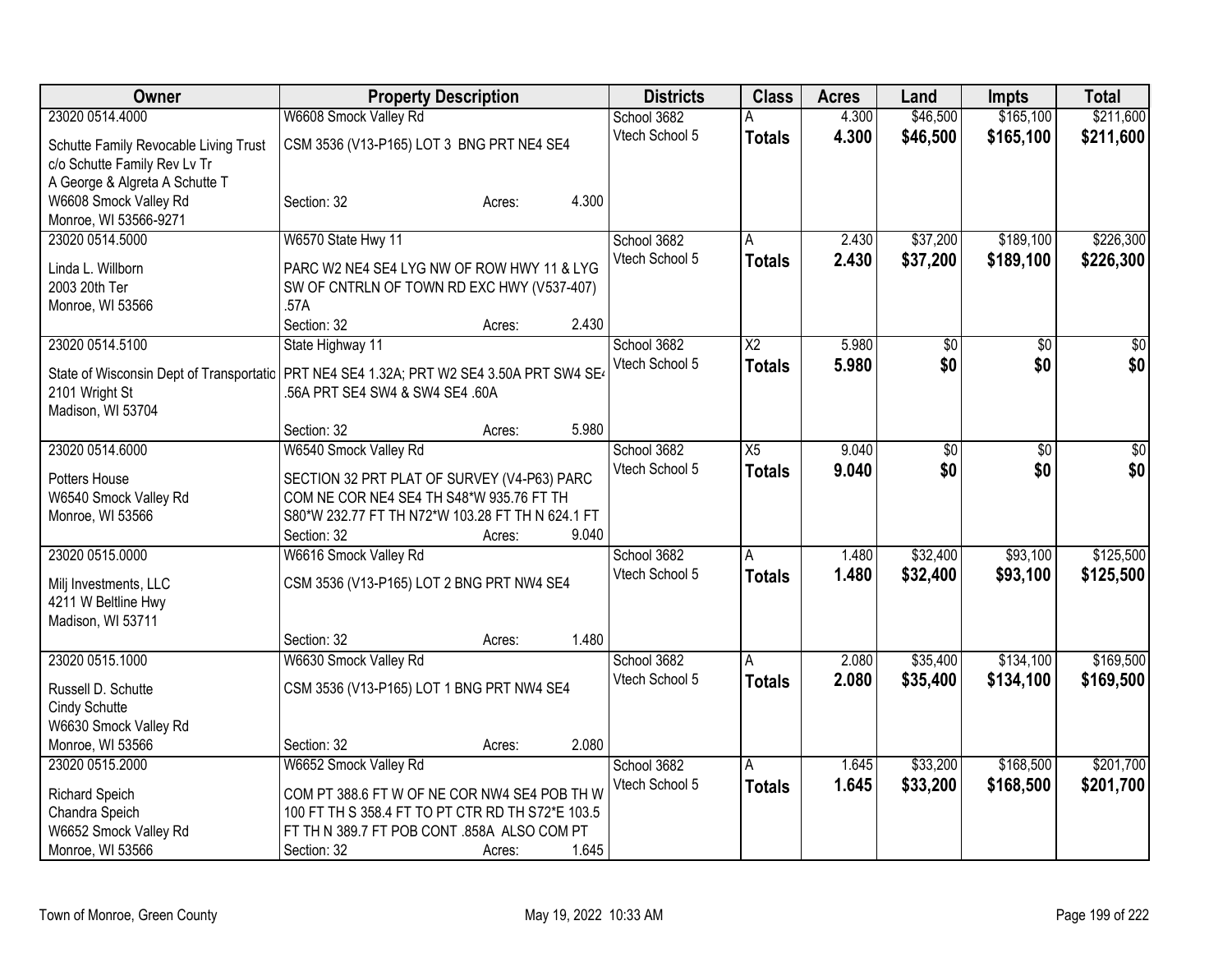| Owner                     | <b>Property Description</b>                       | <b>Districts</b> | <b>Class</b>  | <b>Acres</b> | Land     | <b>Impts</b>    | <b>Total</b> |
|---------------------------|---------------------------------------------------|------------------|---------------|--------------|----------|-----------------|--------------|
| 23020 0515.3000           | W6660 Smock Valley Rd                             | School 3682      |               | 1.490        | \$32,500 | \$112,900       | \$145,400    |
| Roger W. Wells            | PARC NW4 SE4 COM PT 588.6 FT W OF NE COR NW4      | Vtech School 5   | <b>Totals</b> | 1.490        | \$32,500 | \$112,900       | \$145,400    |
| Colleen Wells             | SE4 TH W 496.8 FT TO PT CTR HWY TH S73*E 173.65   |                  |               |              |          |                 |              |
| W6660 Smock Valley Rd     | FT TH S48*E 378.1 FT TH S72*E 35.85 FT TH N 25 FT |                  |               |              |          |                 |              |
| Monroe, WI 53566          | 1.490<br>Section: 32<br>Acres:                    |                  |               |              |          |                 |              |
| 23020 0515.4000           | W6697 Smock Valley Rd                             | School 3682      | A             | 1.500        | \$32,500 | \$107,400       | \$139,900    |
|                           |                                                   | Vtech School 5   | <b>Totals</b> | 1.500        | \$32,500 | \$107,400       | \$139,900    |
| Erik J. Onsrud            | CSM 104 (V1-P104) LOT 1 BNG PRT NW4 SE4           |                  |               |              |          |                 |              |
| W6697 Smock Valley Rd     |                                                   |                  |               |              |          |                 |              |
| Monroe, WI 53566          |                                                   |                  |               |              |          |                 |              |
|                           | 1.500<br>Section: 32<br>Acres:                    |                  |               |              |          |                 |              |
| 23020 0515.5000           | Smock Valley Rd                                   | School 3682      | D<br>E        | 16.500       | \$2,900  | \$0             | \$2,900      |
| Larry F. Leopold          | FR NW4 SE4 EXC PRT NE OF HWY EXC HWY 1.75 A &     | Vtech School 5   |               | 8.980        | \$11,300 | \$0             | \$11,300     |
| W6692 State Rd 11         | EXC LOT 1 CSM 2616 (V9-P91) & EXC LOT 1 CSM       |                  | <b>Totals</b> | 25.480       | \$14,200 | \$0             | \$14,200     |
| Monroe, WI 53566          | 2871 (V10-P114)                                   |                  |               |              |          |                 |              |
|                           | 25.480<br>Section: 32<br>Acres:                   |                  |               |              |          |                 |              |
| 23020 0515.5100           | W6615 Smock Valley Rd                             | School 3682      | Α             | 2.500        | \$37,500 | \$136,600       | \$174,100    |
|                           |                                                   | Vtech School 5   | <b>Totals</b> | 2.500        | \$37,500 | \$136,600       | \$174,100    |
| Donald C. Mullen          | CSM 2871 (V10-P114) LOT 1 BNG PRT NW4 SE4         |                  |               |              |          |                 |              |
| Diana M. Mullen           |                                                   |                  |               |              |          |                 |              |
| W6615 Smock Valley Rd     |                                                   |                  |               |              |          |                 |              |
| Monroe, WI 53566          | 2.500<br>Section: 32<br>Acres:                    |                  |               |              |          |                 |              |
| 23020 0515.6000           | Pond View Rd                                      | School 3682      | A             | 1.000        | \$2,300  | $\overline{50}$ | \$2,300      |
| Erik J. Onsrud            | CSM 2616 (V9-P91) LOT 1 BNG PRT NW4 SE4 & NE4     | Vtech School 5   | <b>Totals</b> | 1.000        | \$2,300  | \$0             | \$2,300      |
| W6697 Smock Valley Rd     | SW4                                               |                  |               |              |          |                 |              |
| Monroe, WI 53566          |                                                   |                  |               |              |          |                 |              |
|                           | 1.000<br>Section: 32<br>Acres:                    |                  |               |              |          |                 |              |
| 23020 0516.0000           | W6692 State Hwy 11                                | School 3682      | Ε             | 11.200       | \$17,900 | $\overline{50}$ | \$17,900     |
| Larry F. Leopold          | FR SW4 SE4 EXC HWY 1.75A                          | Vtech School 5   | G             | 1.000        | \$5,000  | \$13,500        | \$18,500     |
| W6692 State Rd 11         |                                                   |                  | <b>Totals</b> | 12.200       | \$22,900 | \$13,500        | \$36,400     |
| Monroe, WI 53566          |                                                   |                  |               |              |          |                 |              |
|                           | 12.200<br>Section: 32                             |                  |               |              |          |                 |              |
| 23020 0516.1000           | Acres:<br>W6631 State Hwy 11                      | School 3682      | A             | 3.160        | \$40,800 | \$128,400       | \$169,200    |
|                           |                                                   | Vtech School 5   |               |              |          |                 |              |
| Eldon L. Janssen          | PRT S1/2 SE4 SEC 32 COM SE COR SEC TH S88*W       |                  | <b>Totals</b> | 3.160        | \$40,800 | \$128,400       | \$169,200    |
| Kathryn J. Watson-Janssen | ALG S LN 1325.08 FT TO SE COR SW4 SE4 TH N1*W     |                  |               |              |          |                 |              |
| W6631 State Rd 11         | 679.03 FT TH N63*E 20.90 FT POB TH N36*W 32.95    |                  |               |              |          |                 |              |
| Monroe, WI 53566          | 3.160<br>Section: 32<br>Acres:                    |                  |               |              |          |                 |              |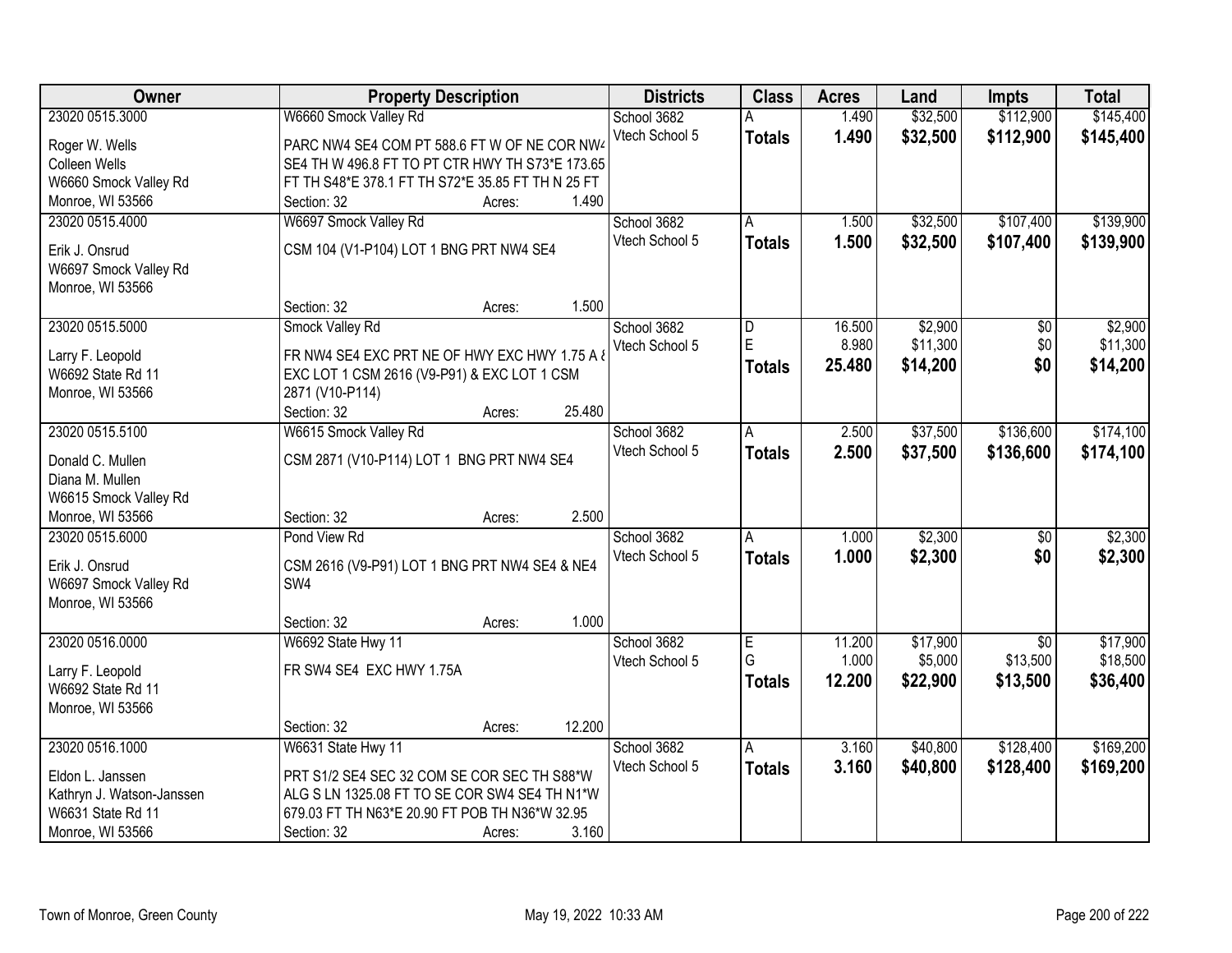| 2.600<br>\$38,000<br>\$143,900<br>\$181,900<br>23020 0516.2000<br>W6635 State Hwy 11<br>School 3682<br>Vtech School 5<br>2.600<br>\$38,000<br>\$143,900<br>\$181,900<br><b>Totals</b><br>PARC SW4 SE4 COM SE COR SEC TH S88*W ALG S<br>Dee Dee L. Seffrood<br>LN SEC 1325.08 FT TO SE COR SW4 SE4 TH N1*W<br>c/o Dee Dee L L. Seffrood<br>PO Box 731<br>679.03 FT POB TH S63*W 178.68 FT TH N37*W 528.7<br>Monroe, WI 53566-0731<br>2.600<br>Section: 32<br>Acres:<br>\$147,200<br>23020 0516.3000<br>W6667 State Hwy 11<br>School 3682<br>2.220<br>\$36,100<br>\$111,100<br>A<br>2.220<br>Vtech School 5<br>\$36,100<br>\$111,100<br>\$147,200<br><b>Totals</b><br>Ronald P. Gruenberg<br>PARC SW4 SE4 COM SE COR SW4 SE4 N1*W 679.05<br>FT S63*W 178.68 FT POB S63*W 114.6 FT S87*W<br>Joan E. Gruenberg<br>W6667 State Rd 11<br>102.28 FT N38*W 407.41 FT TO SLY ROW HWY 11 |
|--------------------------------------------------------------------------------------------------------------------------------------------------------------------------------------------------------------------------------------------------------------------------------------------------------------------------------------------------------------------------------------------------------------------------------------------------------------------------------------------------------------------------------------------------------------------------------------------------------------------------------------------------------------------------------------------------------------------------------------------------------------------------------------------------------------------------------------------------------------------------------|
|                                                                                                                                                                                                                                                                                                                                                                                                                                                                                                                                                                                                                                                                                                                                                                                                                                                                                |
|                                                                                                                                                                                                                                                                                                                                                                                                                                                                                                                                                                                                                                                                                                                                                                                                                                                                                |
|                                                                                                                                                                                                                                                                                                                                                                                                                                                                                                                                                                                                                                                                                                                                                                                                                                                                                |
|                                                                                                                                                                                                                                                                                                                                                                                                                                                                                                                                                                                                                                                                                                                                                                                                                                                                                |
|                                                                                                                                                                                                                                                                                                                                                                                                                                                                                                                                                                                                                                                                                                                                                                                                                                                                                |
|                                                                                                                                                                                                                                                                                                                                                                                                                                                                                                                                                                                                                                                                                                                                                                                                                                                                                |
|                                                                                                                                                                                                                                                                                                                                                                                                                                                                                                                                                                                                                                                                                                                                                                                                                                                                                |
|                                                                                                                                                                                                                                                                                                                                                                                                                                                                                                                                                                                                                                                                                                                                                                                                                                                                                |
|                                                                                                                                                                                                                                                                                                                                                                                                                                                                                                                                                                                                                                                                                                                                                                                                                                                                                |
| 2.220<br>Monroe, WI 53566<br>Section: 32<br>Acres:                                                                                                                                                                                                                                                                                                                                                                                                                                                                                                                                                                                                                                                                                                                                                                                                                             |
| School 3682<br>\$32,200<br>\$142,100<br>\$174,300<br>23020 0516.4000<br>W6671 State Hwy 11<br>1.440<br>A                                                                                                                                                                                                                                                                                                                                                                                                                                                                                                                                                                                                                                                                                                                                                                       |
| Vtech School 5<br>1.440<br>\$32,200<br>\$142,100<br>\$174,300<br><b>Totals</b><br>PRT SW4 SE4 COM SE COR SD SEC TH S88*W                                                                                                                                                                                                                                                                                                                                                                                                                                                                                                                                                                                                                                                                                                                                                       |
| Shawn S. Danzinger<br>1325.08 FT TO SE COR SW4 SE4 TH N1*W 679.03 FT                                                                                                                                                                                                                                                                                                                                                                                                                                                                                                                                                                                                                                                                                                                                                                                                           |
| Rachel R. Danzinger<br>W6671 State Rd 11<br>TH S63*W 293.28 FT TH S87*W 102.28 FT POB TH                                                                                                                                                                                                                                                                                                                                                                                                                                                                                                                                                                                                                                                                                                                                                                                       |
| 1.440<br>Monroe, WI 53566<br>Section: 32<br>Acres:                                                                                                                                                                                                                                                                                                                                                                                                                                                                                                                                                                                                                                                                                                                                                                                                                             |
| School 3682<br>\$32,700<br>\$109,800<br>\$142,500<br>23020 0516.5000<br>W6693 State Hwy 11<br>1.540                                                                                                                                                                                                                                                                                                                                                                                                                                                                                                                                                                                                                                                                                                                                                                            |
| A<br>Vtech School 5                                                                                                                                                                                                                                                                                                                                                                                                                                                                                                                                                                                                                                                                                                                                                                                                                                                            |
| 1.540<br>\$32,700<br>\$109,800<br>\$142,500<br><b>Totals</b><br>Kenneth A. Pick<br>PRT S1/2 SE4 SEC 32 COM SE COR SEC 32 TH                                                                                                                                                                                                                                                                                                                                                                                                                                                                                                                                                                                                                                                                                                                                                    |
| Leanna A. Pick<br>S88*W 1325.08 FT TO SE COR SW4 SE4 TH N01*W                                                                                                                                                                                                                                                                                                                                                                                                                                                                                                                                                                                                                                                                                                                                                                                                                  |
| 525.05 FT POB TH S88*W 883.96 FT TO SLY ROW<br>W6693 State Rd 11                                                                                                                                                                                                                                                                                                                                                                                                                                                                                                                                                                                                                                                                                                                                                                                                               |
| Section: 32<br>1.540<br>Monroe, WI 53566<br>Acres:                                                                                                                                                                                                                                                                                                                                                                                                                                                                                                                                                                                                                                                                                                                                                                                                                             |
| \$28,800<br>\$105,100<br>\$133,900<br>23020 0516.6000<br>0.960<br>W6734 State Hwy 11<br>School 3682<br>$\overline{A}$                                                                                                                                                                                                                                                                                                                                                                                                                                                                                                                                                                                                                                                                                                                                                          |
| 0.960<br>Vtech School 5<br>\$28,800<br>\$105,100<br>\$133,900<br><b>Totals</b><br>Michael D. Hammel<br>PRT SE4 SW4 & SW4 SE4 DESC AS: COM SW COR SI                                                                                                                                                                                                                                                                                                                                                                                                                                                                                                                                                                                                                                                                                                                            |
| Tracy A. Hammel<br>SEC 32 TH N89*E 2226.52 FT TH N2*W 498.47 FT POB                                                                                                                                                                                                                                                                                                                                                                                                                                                                                                                                                                                                                                                                                                                                                                                                            |
| W6734 State Rd 11<br>TH N37*E 149.74 FT TH S52*E 594.57 FT TO CTRLN                                                                                                                                                                                                                                                                                                                                                                                                                                                                                                                                                                                                                                                                                                                                                                                                            |
| 0.960<br>Monroe, WI 53566<br>Section: 32<br>Acres:                                                                                                                                                                                                                                                                                                                                                                                                                                                                                                                                                                                                                                                                                                                                                                                                                             |
| School 3682<br>\$2,100<br>\$2,100<br>23020 0516.7000<br>9.490<br>$\sqrt{6}$<br>State Highway 11<br>D                                                                                                                                                                                                                                                                                                                                                                                                                                                                                                                                                                                                                                                                                                                                                                           |
| 9.490<br>\$2,100<br>\$0<br>Vtech School 5                                                                                                                                                                                                                                                                                                                                                                                                                                                                                                                                                                                                                                                                                                                                                                                                                                      |
| \$2,100<br><b>Totals</b><br>Delbert E. Rosenstiel<br>COM SE COR SW4 SE4 W 989.54 FT N 66 FT N38*E                                                                                                                                                                                                                                                                                                                                                                                                                                                                                                                                                                                                                                                                                                                                                                              |
| 547.2 FT E 774.38 FT S 525.05 FT POB - CONT 10A<br>Daniel D. Rosenstiel                                                                                                                                                                                                                                                                                                                                                                                                                                                                                                                                                                                                                                                                                                                                                                                                        |
| W6620 Patterson Rd<br>EXC HWY .51A                                                                                                                                                                                                                                                                                                                                                                                                                                                                                                                                                                                                                                                                                                                                                                                                                                             |
| 9.490<br>Monroe, WI 53566<br>Section: 32<br>Acres:                                                                                                                                                                                                                                                                                                                                                                                                                                                                                                                                                                                                                                                                                                                                                                                                                             |
| \$100<br>\$100<br>23020 0516,8000<br>School 3682<br>0.550<br>$\overline{30}$<br>State Highway 11<br>D                                                                                                                                                                                                                                                                                                                                                                                                                                                                                                                                                                                                                                                                                                                                                                          |
| \$100<br>Vtech School 5<br>0.550<br>\$100<br>\$0<br><b>Totals</b><br>PRT CSM 106 (V1-P106) BNG PRT SW4 SE4 COM S4<br>Roy J. Thomas                                                                                                                                                                                                                                                                                                                                                                                                                                                                                                                                                                                                                                                                                                                                             |
| COR TH N 660' TH S47*E 206.25' TH S24*W 124.43' TH<br>Karen A. Thomas                                                                                                                                                                                                                                                                                                                                                                                                                                                                                                                                                                                                                                                                                                                                                                                                          |
| SWLY 53.73 FT ALG ARC CURVE TH N52*W 82.5' TH<br>W6722 State Rd 11                                                                                                                                                                                                                                                                                                                                                                                                                                                                                                                                                                                                                                                                                                                                                                                                             |
| 0.550<br>Monroe, WI 53566<br>Section: 32<br>Acres:                                                                                                                                                                                                                                                                                                                                                                                                                                                                                                                                                                                                                                                                                                                                                                                                                             |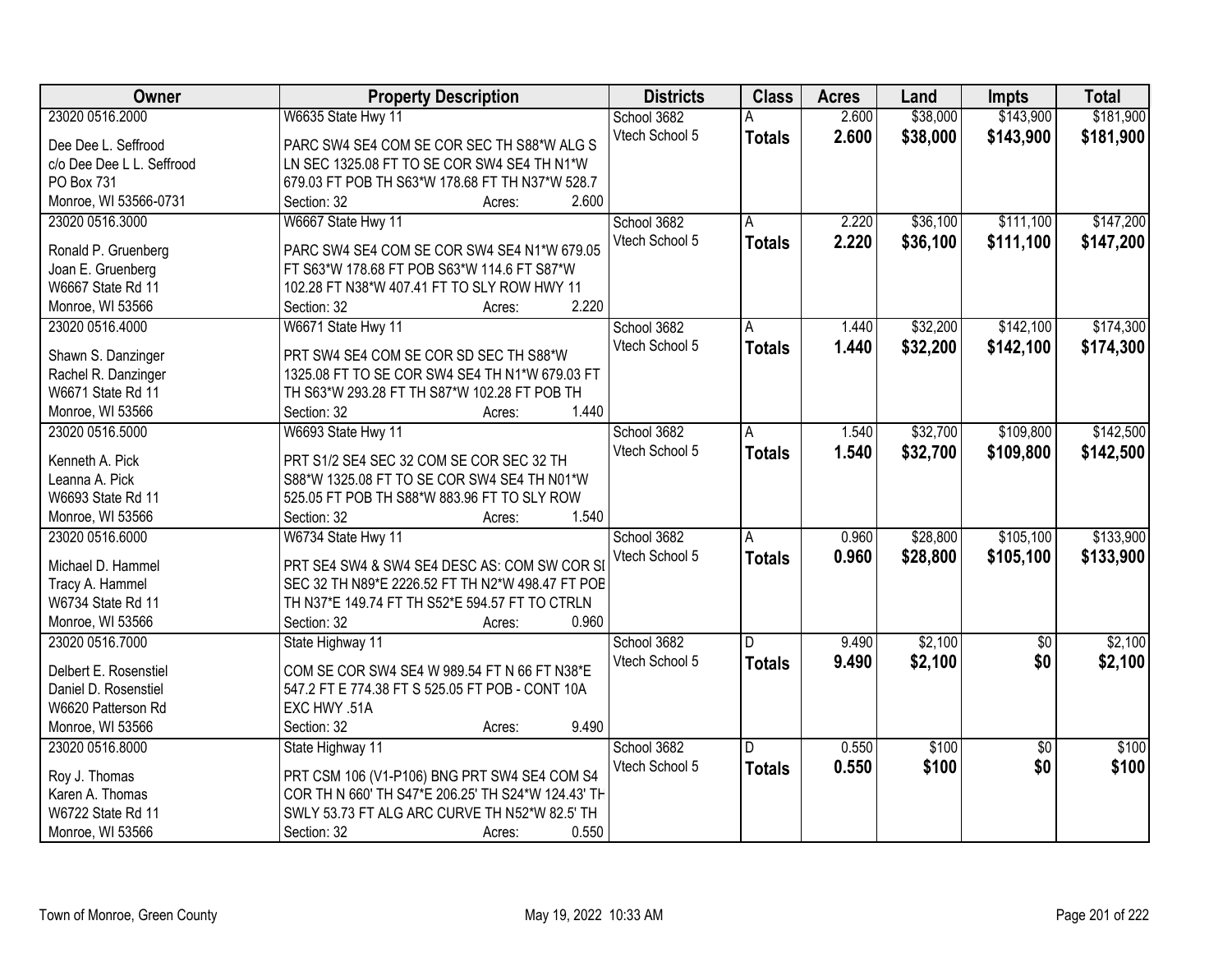| Owner                                                    |                                                                     | <b>Property Description</b> |       | <b>Districts</b> | <b>Class</b>    | <b>Acres</b> | Land            | <b>Impts</b>    | <b>Total</b>    |
|----------------------------------------------------------|---------------------------------------------------------------------|-----------------------------|-------|------------------|-----------------|--------------|-----------------|-----------------|-----------------|
| 23020 0516.9000                                          | State Highway 11                                                    |                             |       | School 3682      | D               | 2.330        | \$100           | $\overline{50}$ | \$100           |
| Susan M. Hillison                                        | PRT CSM 106 BNG PRT SW4 SE4 (PLAT OF SURV                           |                             |       | Vtech School 5   | <b>Totals</b>   | 2.330        | \$100           | \$0             | \$100           |
| 1010 12th Ave                                            | V7-P132)                                                            |                             |       |                  |                 |              |                 |                 |                 |
| Monroe, WI 53566                                         |                                                                     |                             |       |                  |                 |              |                 |                 |                 |
|                                                          | Section: 32                                                         | Acres:                      | 2.330 |                  |                 |              |                 |                 |                 |
| 23020 0517.0000                                          | Carnie Rd                                                           |                             |       | School 3682      | X4              | 0.770        | \$0             | \$0             | $\overline{50}$ |
| Town of Monroe                                           | CSM 2907 (V10-P163) OUTLOT 1 BNG PRT SE4 SE4                        |                             |       | Vtech School 5   | <b>Totals</b>   | 0.770        | \$0             | \$0             | \$0             |
| N3302 Monroe Rd                                          | <b>EXEMPT</b>                                                       |                             |       |                  |                 |              |                 |                 |                 |
| Monroe, WI 53566                                         |                                                                     |                             |       |                  |                 |              |                 |                 |                 |
|                                                          | Section: 32                                                         | Acres:                      | 0.770 |                  |                 |              |                 |                 |                 |
| 23020 0517.0100                                          | W6516 Canton Dr                                                     |                             |       | School 3682      | A               | 2.590        | \$38,000        | \$183,900       | \$221,900       |
| Thomas J. Dahmen                                         | CSM 2724 (V9-P241) LOT 17 PRT SE4 SE4 SEC 32 -                      |                             |       | Vtech School 5   | <b>Totals</b>   | 2.590        | \$38,000        | \$183,900       | \$221,900       |
| Donna M. Dahmen                                          | 2A & PRT SW4 SW4 SEC 33 - 59A                                       |                             |       |                  |                 |              |                 |                 |                 |
| W6516 Canton Dr                                          |                                                                     |                             |       |                  |                 |              |                 |                 |                 |
| Monroe, WI 53566                                         | Section: 32                                                         | Acres:                      | 2.590 |                  |                 |              |                 |                 |                 |
| 23020 0517.0200                                          | N2542 Carnie Rd                                                     |                             |       | School 3682      | A               | 1.700        | \$33,500        | \$175,500       | \$209,000       |
| Steven A. Rufener                                        | CSM 2724 (V9-P241) LOT 18 PRT SE4 SE4 SEC 32                        |                             |       | Vtech School 5   | Totals          | 1.700        | \$33,500        | \$175,500       | \$209,000       |
| N2542 Carnie Rd                                          | -1A & PRT SW4 SW4 SEC 33-.70A                                       |                             |       |                  |                 |              |                 |                 |                 |
| Monroe, WI 53566                                         |                                                                     |                             |       |                  |                 |              |                 |                 |                 |
|                                                          | Section: 32                                                         | Acres:                      | 1.700 |                  |                 |              |                 |                 |                 |
| 23020 0517.0300                                          | Canton Dr                                                           |                             |       | School 3682      | $\overline{X4}$ | 0.640        | $\overline{50}$ | \$0             | $\overline{50}$ |
| Town of Monroe                                           | CSM 2724 (V9-P241) OUTLOT 1 BNG PRT SE4 SE4                         |                             |       | Vtech School 5   | <b>Totals</b>   | 0.640        | \$0             | \$0             | \$0             |
| N3302 Monroe Rd                                          | SEC 32 -. 40A & PRT SW4 SW4 SEC 33 - . 24A EXEMPT                   |                             |       |                  |                 |              |                 |                 |                 |
| Monroe, WI 53566                                         |                                                                     |                             |       |                  |                 |              |                 |                 |                 |
|                                                          | Section: 32                                                         | Acres:                      | 0.640 |                  |                 |              |                 |                 |                 |
| 23020 0517.1000                                          |                                                                     |                             |       | School 3682      | 5M              | 1.140        | \$1,600         | $\overline{50}$ | \$1,600         |
| Delbert E. Rosenstiel                                    |                                                                     |                             |       | Vtech School 5   | D               | 8.000        | \$1,000         | \$0             | \$1,000         |
| Daniel D. Rosenstiel                                     | COM SW COR SE4 SE4 E 673 FT N 525.05 FT W 673<br>FT S 525.05 FT POB |                             |       |                  | <b>Totals</b>   | 9.140        | \$2,600         | \$0             | \$2,600         |
| W6620 Patterson Rd                                       |                                                                     |                             |       |                  |                 |              |                 |                 |                 |
| Monroe, WI 53566                                         | Section: 32                                                         | Acres:                      | 9.140 |                  |                 |              |                 |                 |                 |
| 23020 0517.1100                                          | W6573 Karric Ln                                                     |                             |       | School 3682      | A               | 1.770        | \$33,900        | \$164,000       | \$197,900       |
|                                                          |                                                                     |                             |       | Vtech School 5   | Totals          | 1.770        | \$33,900        | \$164,000       | \$197,900       |
| Ott Larry M & Luan L Revocable Trust                     | CSM 2498 (V8-P262) LOT 13 BNG PRT LOT 13 CSM                        |                             |       |                  |                 |              |                 |                 |                 |
| Dtd March 22, 2017<br>c/o Ott Larry M & Luan L Revocable | 2089, PRT SE4 SE4                                                   |                             |       |                  |                 |              |                 |                 |                 |
| Trust                                                    | Section: 32                                                         | Acres:                      | 1.770 |                  |                 |              |                 |                 |                 |
| W6573 Karric Ln                                          |                                                                     |                             |       |                  |                 |              |                 |                 |                 |
| Monroe, WI 53566                                         |                                                                     |                             |       |                  |                 |              |                 |                 |                 |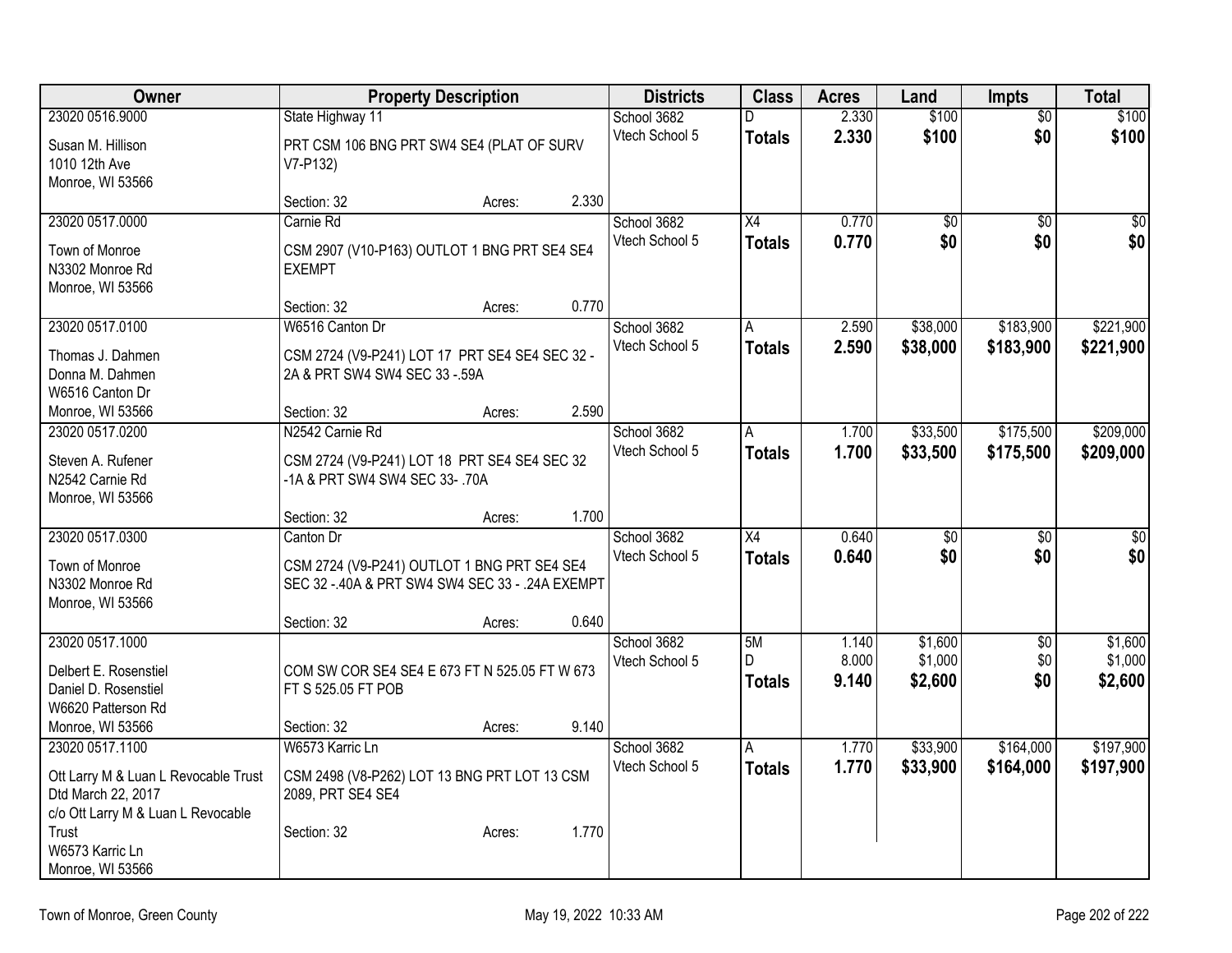| Owner                                   |                                                             | <b>Property Description</b> |       | <b>Districts</b> | <b>Class</b>    | <b>Acres</b> | Land            | Impts           | <b>Total</b>    |
|-----------------------------------------|-------------------------------------------------------------|-----------------------------|-------|------------------|-----------------|--------------|-----------------|-----------------|-----------------|
| 23020 0517.1200                         | Karric Ln                                                   |                             |       | School 3682      | X4              | 0.320        | $\overline{60}$ | $\overline{50}$ | \$0             |
| Town of Monroe                          | CSM 2089 (V7 P25) OL 1 BNG PRT SE4 SE4 EXEMPT               |                             |       | Vtech School 5   | <b>Totals</b>   | 0.320        | \$0             | \$0             | \$0             |
| N3302 Monroe Rd                         |                                                             |                             |       |                  |                 |              |                 |                 |                 |
| Monroe, WI 53566                        |                                                             |                             |       |                  |                 |              |                 |                 |                 |
|                                         | Section: 32                                                 | Acres:                      | 0.320 |                  |                 |              |                 |                 |                 |
| 23020 0517.1300                         | N2535 Carnie Rd                                             |                             |       | School 3682      | A               | 1.780        | \$33,900        | \$187,100       | \$221,000       |
| Glenda Wyss                             | CSM 2907 (V10-P163) LOT 19 BNG PRT SE4 SE4                  |                             |       | Vtech School 5   | <b>Totals</b>   | 1.780        | \$33,900        | \$187,100       | \$221,000       |
| N2535 Carnie Rd                         |                                                             |                             |       |                  |                 |              |                 |                 |                 |
| Monroe, WI 53566                        |                                                             |                             |       |                  |                 |              |                 |                 |                 |
|                                         | Section: 32                                                 | Acres:                      | 1.780 |                  |                 |              |                 |                 |                 |
| 23020 0517.1400                         | W6561 Karric Ln                                             |                             |       | School 3682      | A               | 1.500        | \$32,500        | \$196,600       | \$229,100       |
| Dale H. Hoesly                          | CSM 2498 (V8-P262) LOT 14 BNG LOT 13 CSM 2089,              |                             |       | Vtech School 5   | <b>Totals</b>   | 1.500        | \$32,500        | \$196,600       | \$229,100       |
| Dawn M. Hoesly                          | PRT SE4 SE4                                                 |                             |       |                  |                 |              |                 |                 |                 |
| W6561 Karric Ln                         |                                                             |                             |       |                  |                 |              |                 |                 |                 |
| Monroe, WI 53566                        | Section: 32                                                 | Acres:                      | 1.500 |                  |                 |              |                 |                 |                 |
| 23020 0517.1500                         | N2567 Carnie Rd                                             |                             |       | School 3682      | A               | 1.650        | \$33,300        | \$156,200       | \$189,500       |
| Christine Lindh et al                   |                                                             |                             |       | Vtech School 5   | <b>Totals</b>   | 1.650        | \$33,300        | \$156,200       | \$189,500       |
| c/o Roger L. Lindh                      | CSM 2725 (V9-P242) LOT 15 BNG PRT SE4 SE4                   |                             |       |                  |                 |              |                 |                 |                 |
| N2567 Carnie Rd                         |                                                             |                             |       |                  |                 |              |                 |                 |                 |
| Monroe, WI 53566-9193                   | Section: 32                                                 | Acres:                      | 1.650 |                  |                 |              |                 |                 |                 |
| 23020 0517.1510                         | Carnie Rd                                                   |                             |       | School 3682      | $\overline{X4}$ | 0.660        | $\overline{50}$ | $\overline{50}$ | $\overline{50}$ |
|                                         |                                                             |                             |       | Vtech School 5   | <b>Totals</b>   | 0.660        | \$0             | \$0             | \$0             |
| Town of Monroe<br>N3302 Monroe Rd       | CSM 2725 (V9-242) OUTLOT 1 BNG PRT SE4 SE4<br><b>EXEMPT</b> |                             |       |                  |                 |              |                 |                 |                 |
| Monroe, WI 53566                        |                                                             |                             |       |                  |                 |              |                 |                 |                 |
|                                         | Section: 32                                                 | Acres:                      | 0.660 |                  |                 |              |                 |                 |                 |
| 23020 0517.1600                         | N2549 Carnie Rd                                             |                             |       | School 3682      | A               | 1.680        | \$33,400        | \$193,000       | \$226,400       |
|                                         |                                                             |                             |       | Vtech School 5   | <b>Totals</b>   | 1.680        | \$33,400        | \$193,000       | \$226,400       |
| Derek R. Thompson                       | CSM 2725 (V9-P242) LOT 16 BNG PRT SE4 SE4                   |                             |       |                  |                 |              |                 |                 |                 |
| Angelica G. Regalado<br>N2549 Carnie Rd |                                                             |                             |       |                  |                 |              |                 |                 |                 |
| Monroe, WI 53566                        | Section: 32                                                 | Acres:                      | 1.680 |                  |                 |              |                 |                 |                 |
| 23020 0517.1700                         | N2525 Carnie Rd                                             |                             |       | School 3682      | A               | 1.990        | \$35,000        | \$207,300       | \$242,300       |
|                                         |                                                             |                             |       | Vtech School 5   | <b>Totals</b>   | 1.990        | \$35,000        | \$207,300       | \$242,300       |
| Hawkinson Eugene D Survivors Trust      | CSM 2907 (V10-P163) LOT 20 BNG PRT SE4 SE4                  |                             |       |                  |                 |              |                 |                 |                 |
| N2525 Carnie Rd                         |                                                             |                             |       |                  |                 |              |                 |                 |                 |
| Monroe, WI 53566                        |                                                             |                             |       |                  |                 |              |                 |                 |                 |
|                                         | Section: 32                                                 | Acres:                      | 1.990 |                  |                 |              |                 |                 |                 |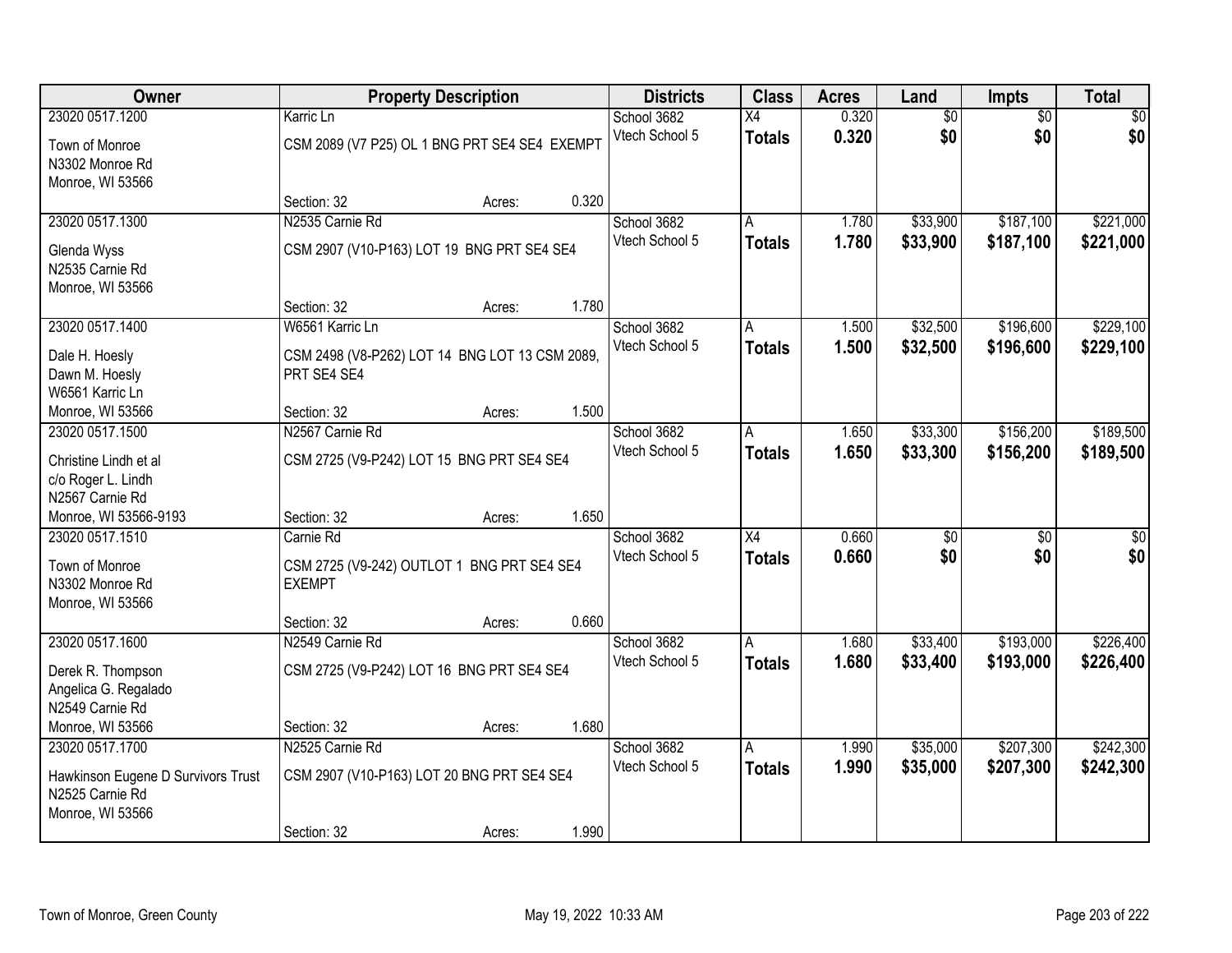| Owner                |                                                | <b>Property Description</b> |       | <b>Districts</b> | <b>Class</b>    | <b>Acres</b> | Land        | Impts           | <b>Total</b>    |
|----------------------|------------------------------------------------|-----------------------------|-------|------------------|-----------------|--------------|-------------|-----------------|-----------------|
| 23020 0517.1800      | N2515 Carnie Rd                                |                             |       | School 3682      |                 | 0.800        | \$24,000    | \$195,500       | \$219,500       |
| Michael J. Marty     | CSM 2907 (V10-P163) PRT LOT 21 BNG PRT SE4 SE4 |                             |       | Vtech School 5   | <b>Totals</b>   | 0.800        | \$24,000    | \$195,500       | \$219,500       |
| Janel L. Marty       | (SEE PCL 61.01-TOWN CLARNO)                    |                             |       |                  |                 |              |             |                 |                 |
| N2515 Carnie Rd      |                                                |                             |       |                  |                 |              |             |                 |                 |
| Monroe, WI 53566     | Section: 32                                    | Acres:                      | 0.800 |                  |                 |              |             |                 |                 |
| 23020 0517.2000      | N2590 Carnie Rd                                |                             |       | School 3682      | A               | 1.970        | \$34,900    | \$172,000       | \$206,900       |
|                      |                                                |                             |       | Vtech School 5   | <b>Totals</b>   | 1.970        | \$34,900    | \$172,000       | \$206,900       |
| Steven P. Franson    | CSM 2090 (V7 P26) LOT 6 PRT SE4 SE4 SEC 32 &   |                             |       |                  |                 |              |             |                 |                 |
| Suzanne M. Franson   | PRT SW4 SW4 SEC 33                             |                             |       |                  |                 |              |             |                 |                 |
| N2590 Carnie Rd      |                                                |                             |       |                  |                 |              |             |                 |                 |
| Monroe, WI 53566     | Section: 32                                    | Acres:                      | 1.970 |                  |                 |              |             |                 |                 |
| 23020 0517.2400      | Carnie Rd                                      |                             |       | School 3682      | A               | 0.280        | \$600       | \$0             | \$600           |
| Michael J. Marty     | CSM 3530 (V13-P152) PRT LOT 24 BNG PRT SE4 SE4 |                             |       | Vtech School 5   | <b>Totals</b>   | 0.280        | \$600       | \$0             | \$600           |
| Janel L. Marty       | (SEE T CLARNO - PCL 61.24 FOR REMAINING LOT    |                             |       |                  |                 |              |             |                 |                 |
| N2515 Carnie Rd      | 24)                                            |                             |       |                  |                 |              |             |                 |                 |
| Monroe, WI 53566     | Section: 32                                    | Acres:                      | 0.280 |                  |                 |              |             |                 |                 |
| 23020 0517.3100      | W6543 Karric Ln                                |                             |       | School 3682      | A               | 1.570        | \$32,900    | \$150,200       | \$183,100       |
|                      |                                                |                             |       | Vtech School 5   | <b>Totals</b>   | 1.570        | \$32,900    | \$150,200       | \$183,100       |
| Kevin J. Steele      | CSM 2499 (V8-P263) LOT 7 BNG PRT LOT 7 CSM     |                             |       |                  |                 |              |             |                 |                 |
| Angelica F. Steele   | 2090 PRT SE4 SE4 INCL EASEMENT                 |                             |       |                  |                 |              |             |                 |                 |
| W6543 Karric Ln      |                                                |                             |       |                  |                 |              |             |                 |                 |
| Monroe, WI 53566     | Section: 32                                    | Acres:                      | 1.570 |                  |                 |              |             |                 |                 |
| 23020 0517.4000      | N2595 Carnie Rd                                |                             |       | School 3682      | A               | 1.580        | \$32,900    | \$169,600       | \$202,500       |
| Gary L. Hartwig      | CSM 2090 (V7 P26) LOT 8 BNG PRT SE4 SE4        |                             |       | Vtech School 5   | <b>Totals</b>   | 1.580        | \$32,900    | \$169,600       | \$202,500       |
| Charlotte A. Hartwig |                                                |                             |       |                  |                 |              |             |                 |                 |
| N2595 Carnie Rd      |                                                |                             |       |                  |                 |              |             |                 |                 |
| Monroe, WI 53566     | Section: 32                                    | Acres:                      | 1.580 |                  |                 |              |             |                 |                 |
| 23020 0517.5000      | W6562 Karric Ln                                |                             |       | School 3682      | A               | 1.500        | \$32,500    | \$152,800       | \$185,300       |
|                      |                                                |                             |       | Vtech School 5   | <b>Totals</b>   | 1.500        | \$32,500    | \$152,800       | \$185,300       |
| Shane S. Leopold     | CSM 2090 (V7 P26) LOT 9 BNG PRT SE4 SE4        |                             |       |                  |                 |              |             |                 |                 |
| W6562 Karric Ln      |                                                |                             |       |                  |                 |              |             |                 |                 |
| Monroe, WI 53566     |                                                |                             |       |                  |                 |              |             |                 |                 |
|                      | Section: 32                                    | Acres:                      | 1.500 |                  |                 |              |             |                 |                 |
| 23020 0517.6000      | Karric Ln                                      |                             |       | School 3682      | $\overline{X4}$ | 1.620        | $\sqrt{50}$ | $\overline{50}$ | $\overline{50}$ |
| Town of Monroe       | CSM 2090 (V7 P26) OL 1 BNG PRT SE4 SE4 FOR     |                             |       | Vtech School 5   | <b>Totals</b>   | 1.620        | \$0         | \$0             | \$0             |
| N3302 Monroe Rd      | LANEEXEMPT                                     |                             |       |                  |                 |              |             |                 |                 |
| Monroe, WI 53566     |                                                |                             |       |                  |                 |              |             |                 |                 |
|                      | Section: 32                                    | Acres:                      | 1.620 |                  |                 |              |             |                 |                 |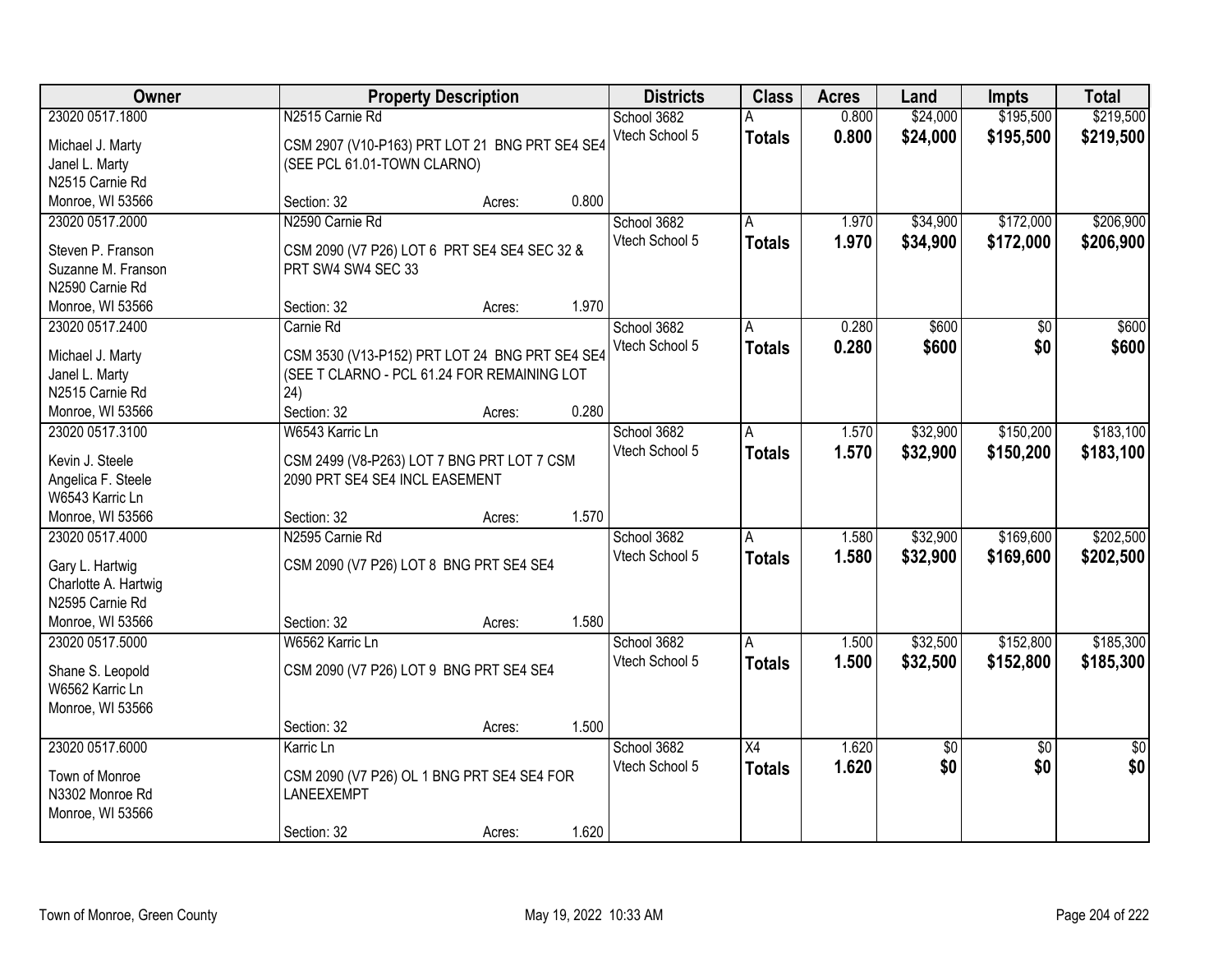| Owner                                  | <b>Property Description</b>                      |        |       | <b>Districts</b> | <b>Class</b>    | <b>Acres</b> | Land            | <b>Impts</b>    | <b>Total</b>    |
|----------------------------------------|--------------------------------------------------|--------|-------|------------------|-----------------|--------------|-----------------|-----------------|-----------------|
| 23020 0517.7000                        | W6570 Karric Ln                                  |        |       | School 3682      | Α               | 2.250        | \$36,300        | \$191,100       | \$227,400       |
| Altmann Justin H & Ruth R Revocable    | CSM 2089 (V7-P25) LOT 10 BNG PRT SE4 SE4         |        |       | Vtech School 5   | <b>Totals</b>   | 2.250        | \$36,300        | \$191,100       | \$227,400       |
| Trust Dtd Jan 28, 2                    |                                                  |        |       |                  |                 |              |                 |                 |                 |
| c/o Altmann Justin H & Ruth R Rev Trus |                                                  |        |       |                  |                 |              |                 |                 |                 |
| W6570 Karric Ln                        | Section: 32                                      | Acres: | 2.250 |                  |                 |              |                 |                 |                 |
| Monroe, WI 53566                       |                                                  |        |       |                  |                 |              |                 |                 |                 |
| 23020 0517.8000                        | W6580 Karric Ln                                  |        |       | School 3682      | A               | 2.170        | \$35,900        | \$185,300       | \$221,200       |
|                                        |                                                  |        |       | Vtech School 5   | <b>Totals</b>   | 2.170        | \$35,900        | \$185,300       | \$221,200       |
| Dean A. Morgan                         | CSM 2089 (V7 P25) LOT 11 BNG PRT SE4 SE4         |        |       |                  |                 |              |                 |                 |                 |
| Cindy J. Morgan<br>W6580 Karric Ln     | (W/NON-EXC EASEM)                                |        |       |                  |                 |              |                 |                 |                 |
| Monroe, WI 53566                       | Section: 32                                      | Acres: | 2.170 |                  |                 |              |                 |                 |                 |
| 23020 0517.9000                        | Karric Ln                                        |        |       | School 3682      | D               | 1.600        | \$300           | \$0             | \$300           |
|                                        |                                                  |        |       | Vtech School 5   |                 | 1.600        | \$300           | \$0             |                 |
| Steve Scheppele et al                  | CSM 2089 (V7-P25) LOT 12 BNG PRT SE4 SE4         |        |       |                  | <b>Totals</b>   |              |                 |                 | \$300           |
| c/o Steven S. Scheppele                |                                                  |        |       |                  |                 |              |                 |                 |                 |
| PO Box 104                             |                                                  |        |       |                  |                 |              |                 |                 |                 |
| Monroe, WI 53566                       | Section: 32                                      | Acres: | 1.600 |                  |                 |              |                 |                 |                 |
| 23020 0519.1000                        | N2893 Youth Cabin Rd                             |        |       | School 3682      | D               | 3.200        | \$200           | \$0             | \$200           |
| Virginia M. Severson                   | PRT NE4 NW4 LYG NE COR BNG 12 RODS N & S X 10    |        |       | Vtech School 5   | G               | 1.000        | \$18,000        | \$173,600       | \$191,600       |
| N2893 Youth Cabin Rd                   | RODS E & W -. 75A M/L; ALSO PRT NW4 NE4 BEG N4   |        |       |                  | <b>Totals</b>   | 4.200        | \$18,200        | \$173,600       | \$191,800       |
| Monroe, WI 53566                       | COR TH N89*E 550 FT TH S30*W 204.39 FT TH S51*W  |        |       |                  |                 |              |                 |                 |                 |
|                                        | Section: 33                                      | Acres: | 4.200 |                  |                 |              |                 |                 |                 |
| 23020 0520.1100                        |                                                  |        |       | School 3682      | $\overline{X2}$ | 0.290        | $\overline{50}$ | \$0             | $\overline{50}$ |
|                                        |                                                  |        |       | Vtech School 5   | <b>Totals</b>   | 0.290        | \$0             | \$0             | \$0             |
| State of Wisconsin Dot                 | PRT SW4 NW4(EXEMPT)                              |        |       |                  |                 |              |                 |                 |                 |
| c/o State of Wisconsin                 |                                                  |        |       |                  |                 |              |                 |                 |                 |
| 2101 Wright St                         |                                                  |        | 0.290 |                  |                 |              |                 |                 |                 |
| Madison, WI 53704-2583                 | Section:                                         | Acres: |       |                  |                 | 2.100        |                 | \$140,700       | \$176,200       |
| 23020 0521.0000                        | N2899 Youth Cabin Rd                             |        |       | School 3682      | $\overline{A}$  |              | \$35,500        |                 |                 |
| Lucas J. Miller                        | CSM 241 (V1-P248) LOT 1 BNG PRT NE4 NW4          |        |       | Vtech School 5   | <b>Totals</b>   | 2.100        | \$35,500        | \$140,700       | \$176,200       |
| Bailey P. Miller                       |                                                  |        |       |                  |                 |              |                 |                 |                 |
| N2899 Youth Cabin Rd                   |                                                  |        |       |                  |                 |              |                 |                 |                 |
| Monroe, WI 53566                       | Section: 33                                      | Acres: | 2.100 |                  |                 |              |                 |                 |                 |
| 23020 0521.1000                        | Youth Cabin Rd                                   |        |       | School 3682      | $\overline{D}$  | 5.410        | \$900           | $\overline{30}$ | \$900           |
| Jason L. Kundert                       | PRT NE4 NW4 COM NW COR NE4 NW4 TH S1*E           |        |       | Vtech School 5   | <b>Totals</b>   | 5.410        | \$900           | \$0             | \$900           |
| Amy M. Kundert                         | 230.78 FT TH S62*E 204.88 FT TH E 586.03 FT TH N |        |       |                  |                 |              |                 |                 |                 |
| N2901 Youth Cabin Rd                   | 322 FT TH N89*W 775.06 FT POB                    |        |       |                  |                 |              |                 |                 |                 |
| Monroe, WI 53566                       | Section: 33                                      | Acres: | 5.410 |                  |                 |              |                 |                 |                 |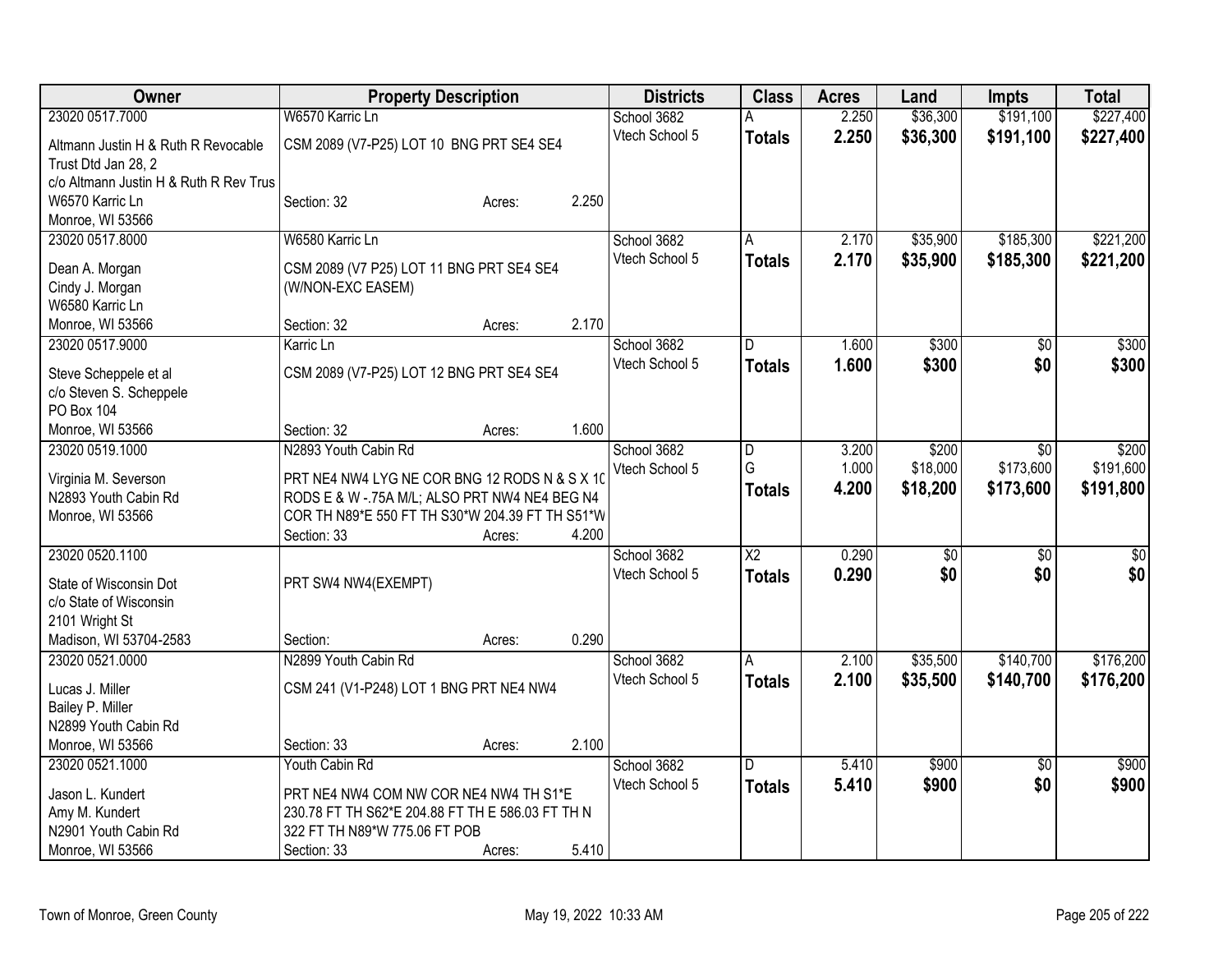| Owner                               | <b>Property Description</b>                       | <b>Districts</b> | <b>Class</b>            | <b>Acres</b> | Land     | <b>Impts</b>    | <b>Total</b> |
|-------------------------------------|---------------------------------------------------|------------------|-------------------------|--------------|----------|-----------------|--------------|
| 23020 0521.2000                     | Youth Cabin Rd                                    | School 3682      | D                       | 30.690       | \$6,600  | \$0             | \$6,600      |
| Westland View, LLC                  | NE4 NW4, EXC 3/4A OFF NE COR SOLD FOR             | Vtech School 5   | E                       | 1.000        | \$100    | \$0             | \$100        |
| N2715 Youth Cabin Rd                | SCHOOL HOUSE SITE, EXC COM NW COR NE4 NW4         |                  | <b>Totals</b>           | 31.690       | \$6,700  | \$0             | \$6,700      |
| Monroe, WI 53566                    | TH S1*E 230.78 FT TH S62*E 204.88 FT TH E 586.03  |                  |                         |              |          |                 |              |
|                                     | Section: 33<br>31.690<br>Acres:                   |                  |                         |              |          |                 |              |
| 23020 0522.0000                     |                                                   | School 3682      | $\Gamma$                | 5.000        | \$800    | $\overline{50}$ | \$800        |
| Westland View, LLC                  | PRT NE4 NW4 COM NW COR NE4 NW4 TH S1*E            | Vtech School 5   | <b>Totals</b>           | 5.000        | \$800    | \$0             | \$800        |
| N2715 Youth Cabin Rd                | 230.78 FT POB TH S0*E 520.92 FT TH N83*W 395.06   |                  |                         |              |          |                 |              |
| Monroe, WI 53566                    | FT TH N0*W 685.50 FT TH S62*E 447.30 FT POB       |                  |                         |              |          |                 |              |
|                                     | 5.000<br>Section: 33<br>Acres:                    |                  |                         |              |          |                 |              |
| 23020 0522.1000                     |                                                   | School 3682      | $\overline{\mathsf{D}}$ | 22.000       | \$2,000  | $\overline{50}$ | \$2,000      |
| Thompson Gerald F & Karen A         | NW4 NW4 EXC COM SW COR SEC 28 TH E 1314.34        | Vtech School 5   | E                       | 1.090        | \$100    | \$0             | \$100        |
| Revocable Living Trust              | FT TO SE COR TH S3*W 218.93 FT POB TH N61*W       |                  | <b>Totals</b>           | 23.090       | \$2,100  | \$0             | \$2,100      |
| c/o Thompson Gerald F & Karen A Rev | 447.30 FT TH N1*W 380.59 FT TH S89*E 393.65 FT TH |                  |                         |              |          |                 |              |
| Lvg Trust                           | Section: 33<br>23.090<br>Acres:                   |                  |                         |              |          |                 |              |
| PO Box 1013                         |                                                   |                  |                         |              |          |                 |              |
| Grafton, WI 53024                   |                                                   |                  |                         |              |          |                 |              |
| 23020 0522.2000                     | W6402 W 7th St                                    | School 3682      | A                       | 10.850       | \$64,600 | \$63,000        | \$127,600    |
| James J. Kosek                      | PARC COM SE COR NW4 NW4 TH W 638.3 FT TH N        | Vtech School 5   | <b>Totals</b>           | 10.850       | \$64,600 | \$63,000        | \$127,600    |
| Stella M. Kosek                     | 454.8 FT TH N86*W 323.4 FT TH N26*E 285.5 FT TH   |                  |                         |              |          |                 |              |
| W6402 7th St W                      | S56*E 225.6 FT TH S82*E 648.3 FT TH S 548.5 FT    |                  |                         |              |          |                 |              |
| Monroe, WI 53566                    | 10.850<br>Section: 33<br>Acres:                   |                  |                         |              |          |                 |              |
| 23020 0523.0000                     | W6454 W 7th St                                    | School 3682      | 5M                      | 1.000        | \$1,400  | $\overline{50}$ | \$1,400      |
| Swiss Farms, LLC                    | CSM 225 (V1-P232) PRT LOT 1 - 18.85A PRT SW4      | Vtech School 5   | B                       | 8.000        | \$44,000 | \$0             | \$44,000     |
| C/O Linda K Kubly                   | NW4; ALSO LANDS SW4 NW4 - 19.55A EXC HWY 1.19     |                  | D                       | 25.940       | \$5,600  | \$0             | \$5,600      |
| 16641 E Auburn Hills Dr             | & EXC .91A ALG E SIDE                             |                  | E                       | 1.000        | \$100    | \$0             | \$100        |
| Parker, CO 80134                    | 36.940<br>Section: 33<br>Acres:                   |                  | G                       | 1.000        | \$18,000 | \$28,500        | \$46,500     |
|                                     |                                                   |                  | <b>Totals</b>           | 36.940       | \$69,100 | \$28,500        | \$97,600     |
| 23020 0524.0001                     | N2715 Youth Cabin Rd                              | School 3682      | $\overline{\mathsf{G}}$ | 2.580        | \$25,900 | \$80,400        | \$106,300    |
| Daren D. Neuenschwander             | CSM 4583 (V19-P183) LOT 1 BNG PRT SE4 NW4         | Vtech School 5   | <b>Totals</b>           | 2.580        | \$25,900 | \$80,400        | \$106,300    |
| Ronald J. Neuenschwander            |                                                   |                  |                         |              |          |                 |              |
| N2715 Youth Cabin Rd                |                                                   |                  |                         |              |          |                 |              |
| Monroe, WI 53566                    | 2.580<br>Section:<br>Acres:                       |                  |                         |              |          |                 |              |
| 23020 0524.0002                     |                                                   | School 3682      | D                       | 33.450       | \$7,000  | \$0             | \$7,000      |
| Westland View, LLC                  | PRT SE4 NW4, EXC HWY CONV V521-P340 & EXC         | Vtech School 5   | <b>Totals</b>           | 33.450       | \$7,000  | \$0             | \$7,000      |
| N2715 Youth Cabin Rd                | CSM 4583 LOT 1                                    |                  |                         |              |          |                 |              |
| Monroe, WI 53566                    |                                                   |                  |                         |              |          |                 |              |
|                                     | 33.450<br>Section:<br>Acres:                      |                  |                         |              |          |                 |              |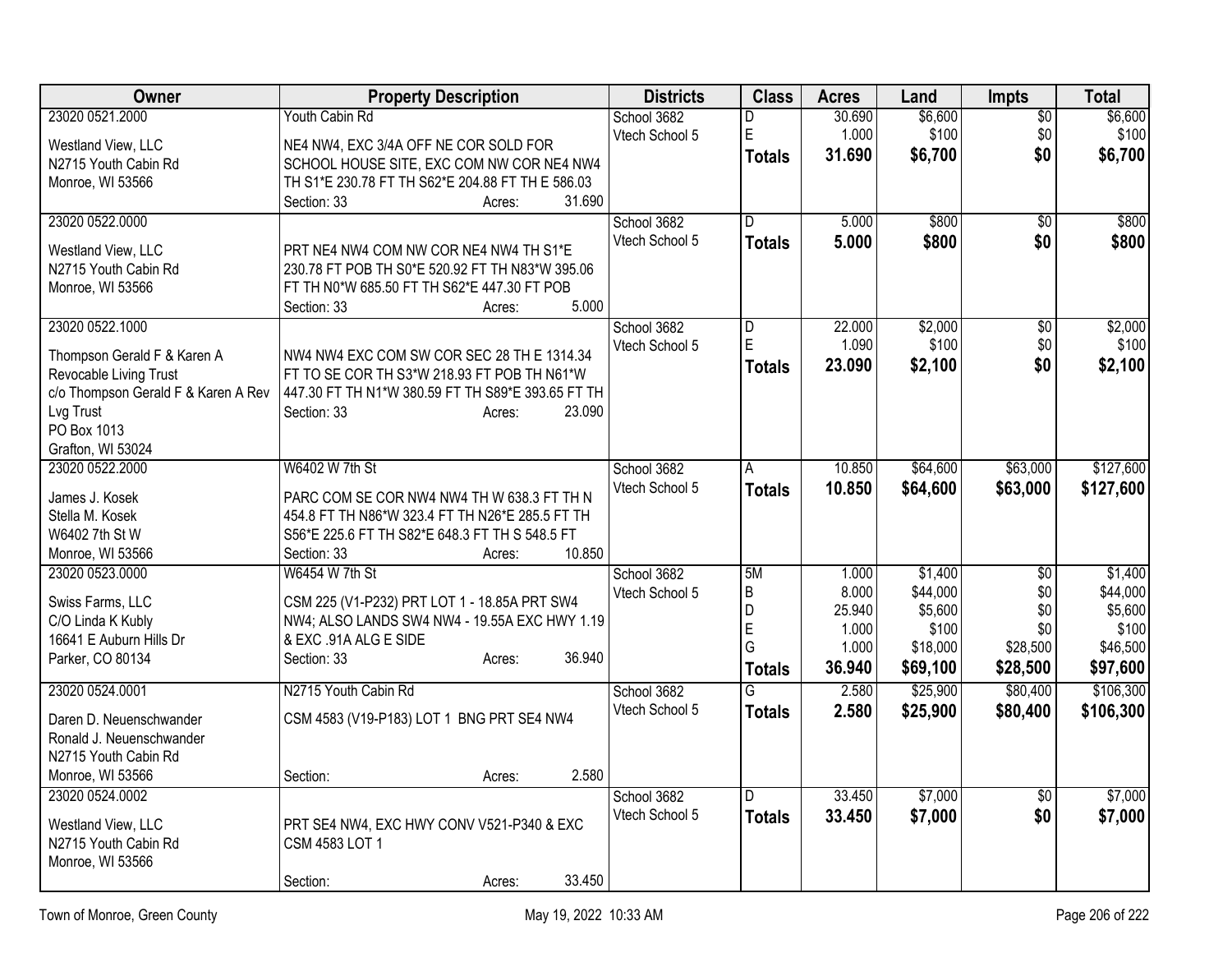| <b>Owner</b>               |                                               | <b>Property Description</b> | <b>Districts</b> | <b>Class</b>    | <b>Acres</b> | Land            | <b>Impts</b>    | <b>Total</b>    |
|----------------------------|-----------------------------------------------|-----------------------------|------------------|-----------------|--------------|-----------------|-----------------|-----------------|
| 23020 0524.1000            | State Highway 11                              |                             | School 3682      | $\overline{X2}$ | 6.330        | $\overline{50}$ | $\overline{50}$ | $\sqrt{50}$     |
| State of Wisconsin         | PRT SE4 NW4 FOR HWY                           |                             | Vtech School 5   | <b>Totals</b>   | 6.330        | \$0             | \$0             | \$0             |
| N/A                        |                                               |                             |                  |                 |              |                 |                 |                 |
| Madison, WI 00000          |                                               |                             |                  |                 |              |                 |                 |                 |
|                            | Section: 33                                   | Acres:                      | 6.330            |                 |              |                 |                 |                 |
| 23020 0525.0000            | 8th St                                        |                             | School 3682      | 5M              | 2.780        | \$3,900         | $\overline{50}$ | \$3,900         |
| Howard L. Waelti et al     | NE4 SW4 EXC HWY CONV (V188-P606) & EXC CSM    |                             | Vtech School 5   | D.              | 34.000       | \$7,200         | \$0             | \$7,200         |
| c/o Waelti Properties, LLC | 4367 LOT 1                                    |                             |                  | <b>Totals</b>   | 36.780       | \$11,100        | \$0             | \$11,100        |
| N3337 Aebly Rd             |                                               |                             |                  |                 |              |                 |                 |                 |
| Monroe, WI 53566           | Section: 33                                   | Acres:                      | 36.780           |                 |              |                 |                 |                 |
| 23020 0525.1000            | W6365 W 8th St                                |                             | School 3682      | G               | 2.420        | \$38,000        | \$86,600        | \$124,600       |
| Waelti Properties, LLC     | CSM 4367 (V18-P39) LOT 1 BNG PRT NE4 SW4      |                             | Vtech School 5   | <b>Totals</b>   | 2.420        | \$38,000        | \$86,600        | \$124,600       |
| c/o Waelti Properties, LLC |                                               |                             |                  |                 |              |                 |                 |                 |
| W6365 W 8th St             |                                               |                             |                  |                 |              |                 |                 |                 |
| Monroe, WI 53566           | Section: 33                                   | Acres:                      | 2.420            |                 |              |                 |                 |                 |
| 23020 0526.0000            | State Highway 11                              |                             | School 3682      | 5M              | 9.910        | \$13,900        | \$0             | \$13,900        |
| Howard L. Waelti et al     | NW4 SW4 EXC HWY CONV (V188-P606)              |                             | Vtech School 5   | D               | 27.000       | \$5,900         | \$0             | \$5,900         |
| c/o Waelti Properties, LLC |                                               |                             |                  | E               | 1.200        | \$400           | \$0             | \$400           |
| N3337 Aebly Rd             |                                               |                             |                  | <b>Totals</b>   | 38.110       | \$20,200        | \$0             | \$20,200        |
| Monroe, WI 53566           | Section: 33                                   | Acres:                      | 38.110           |                 |              |                 |                 |                 |
| 23020 0526.1000            | State Highway 11                              |                             | School 3682      | $\overline{X2}$ | 1.540        | $\overline{30}$ | $\overline{30}$ | $\overline{30}$ |
| State of Wisconsin         | <b>SECTION 33</b>                             | PARC NW4 SW4 PARC SW4 NW4   | Vtech School 5   | <b>Totals</b>   | 1.540        | \$0             | \$0             | \$0             |
| N/A                        | PARC NE4 SW4                                  |                             |                  |                 |              |                 |                 |                 |
| Madison, WI 00000          |                                               |                             |                  |                 |              |                 |                 |                 |
|                            | Section: 33                                   | Acres:                      | 1.540            |                 |              |                 |                 |                 |
| 23020 0527.0000            | Vanmatre Ln                                   |                             | School 3682      | $\overline{X4}$ | 0.060        | $\overline{60}$ | $\overline{30}$ | $\overline{50}$ |
| Town of Clarno             | SECTION 33 CSM 3523 (V13-P131) PRT OUTLOT 1 - |                             | Vtech School 5   | <b>Totals</b>   | 0.060        | \$0             | \$0             | \$0             |
| W6764 County Rd B          | CONT .06A BNG PRT SW4 SW4 (SEE T CLARNO-PCL   |                             |                  |                 |              |                 |                 |                 |
| Monroe, WI 53566           | 45.001 REMAINDER OF OUTLOT 1) EXEMPT          |                             |                  |                 |              |                 |                 |                 |
|                            | Section: 33                                   | Acres:                      | 0.060            |                 |              |                 |                 |                 |
| 23020 0527.0100            | N2520 Carnie Rd                               |                             | School 3682      | A               | 1.710        | \$33,600        | \$165,500       | \$199,100       |
| Nickolas R. Bartels        | CSM 2906 (V10-P162) LOT 23 BNG PRT SW4 SW4    |                             | Vtech School 5   | <b>Totals</b>   | 1.710        | \$33,600        | \$165,500       | \$199,100       |
| Emily J. Bartels           | SEC 33 - 1.21A & PRT SE4 SE4 SEC 32 -.50A     |                             |                  |                 |              |                 |                 |                 |
| N2520 Carnie Rd            |                                               |                             |                  |                 |              |                 |                 |                 |
| Monroe, WI 53566           | Section: 33                                   | Acres:                      | 1.710            |                 |              |                 |                 |                 |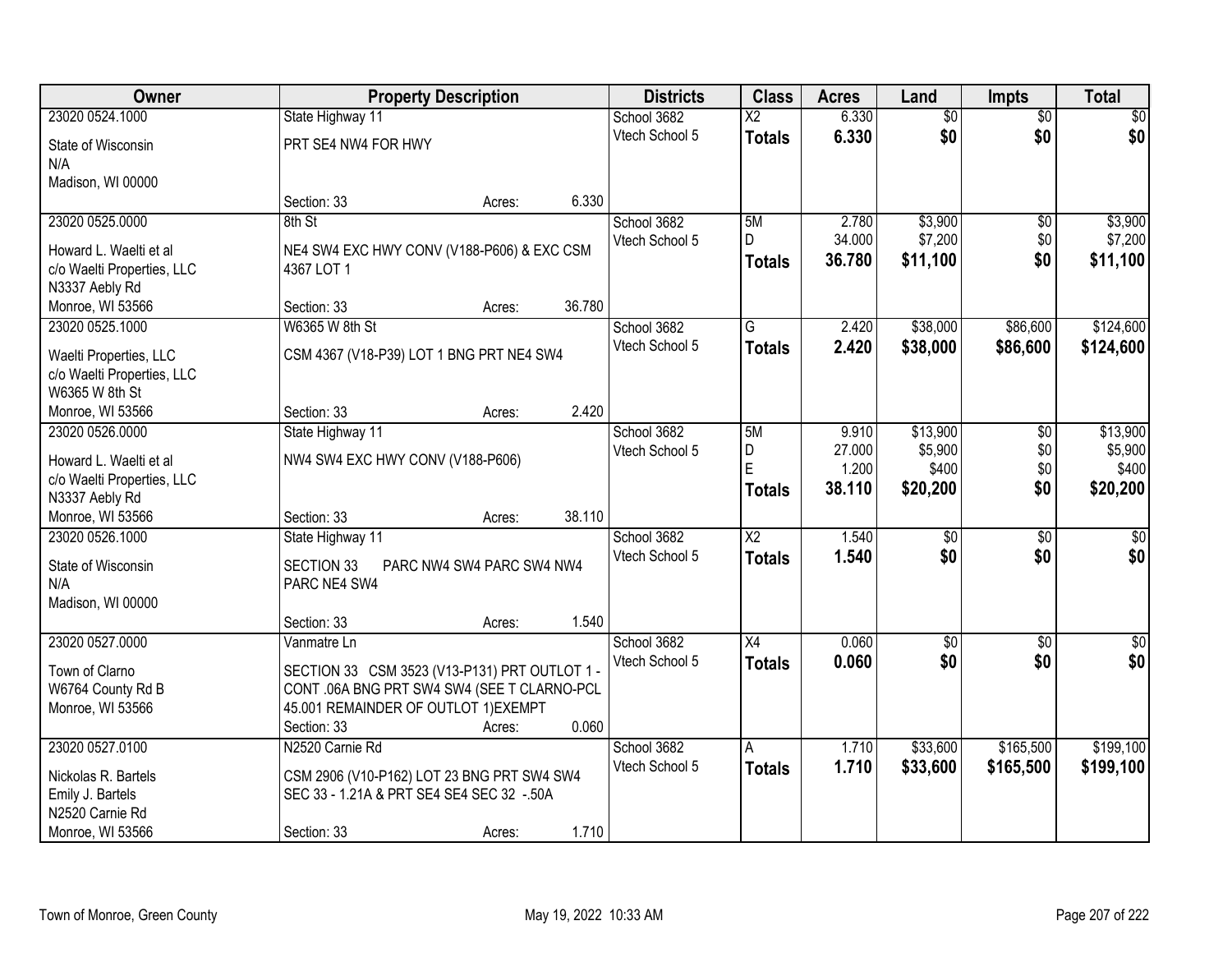| Owner                 |                                                | <b>Property Description</b> |       | <b>Districts</b> | <b>Class</b>    | <b>Acres</b> | Land            | <b>Impts</b>    | <b>Total</b>     |
|-----------------------|------------------------------------------------|-----------------------------|-------|------------------|-----------------|--------------|-----------------|-----------------|------------------|
| 23020 0527.0200       | N2530 Carnie Rd                                |                             |       | School 3682      |                 | 1.840        | \$34,200        | \$211,600       | \$245,800        |
| Dean G. Hendrickson   | CSM 2906 (V10-P162) LOT 24 PRT SW4 SW4 -.95A & |                             |       | Vtech School 5   | <b>Totals</b>   | 1.840        | \$34,200        | \$211,600       | \$245,800        |
| Dianne M. Hendrickson | PRT SE4 SE4, SEC 32 - 89A                      |                             |       |                  |                 |              |                 |                 |                  |
| N2530 Carnie Rd       |                                                |                             |       |                  |                 |              |                 |                 |                  |
| Monroe, WI 53566      | Section: 33                                    | Acres:                      | 1.840 |                  |                 |              |                 |                 |                  |
| 23020 0527.0300       | N2510 Carnie Rd                                |                             |       | School 3682      | A               | 1.860        | \$34,300        | \$186,400       | \$220,700        |
|                       |                                                |                             |       | Vtech School 5   | <b>Totals</b>   | 1.860        | \$34,300        | \$186,400       | \$220,700        |
| Michael L. Kindschi   | CSM 3503 (V13-P96) PRT LOT 22 BNG PRT SW4 SW4  |                             |       |                  |                 |              |                 |                 |                  |
| Melissa J. Kindschi   | SEC 33 & PRT SE4 SE4 SEC 32 & PRT SEC 4-T      |                             |       |                  |                 |              |                 |                 |                  |
| N2510 Carnie Rd       | CLARNO (SEE PCL 45.01)                         |                             |       |                  |                 |              |                 |                 |                  |
| Monroe, WI 53566      | Section: 33                                    | Acres:                      | 1.860 |                  |                 |              |                 |                 |                  |
| 23020 0527.0400       | Vanmatre Ln                                    |                             |       | School 3682      | X4              | 0.000        | \$0             | \$0             | \$0              |
| Town of Monroe        | CSM 3326 (V12-P138) OUTLOT 1 BNG PRT SW4 SW4   |                             |       | Vtech School 5   | <b>Totals</b>   | 0.000        | \$0             | \$0             | \$0              |
| N3302 Monroe Rd       | <b>EXEMPT</b>                                  |                             |       |                  |                 |              |                 |                 |                  |
| Monroe, WI 53566      |                                                |                             |       |                  |                 |              |                 |                 |                  |
|                       | Section: 33                                    | Acres:                      | 0.000 |                  |                 |              |                 |                 |                  |
| 23020 0527.0500       | Canton Dr                                      |                             |       | School 3682      | X4              | 1.060        | \$0             | \$0             | \$0              |
|                       |                                                |                             |       | Vtech School 5   | <b>Totals</b>   | 1.060        | \$0             | \$0             | \$0              |
| Town of Monroe        | CSM 3372 (V12-P212) OUTLOT 1 BNG PRT SW4       |                             |       |                  |                 |              |                 |                 |                  |
| N3302 Monroe Rd       | SW4EXEMPT                                      |                             |       |                  |                 |              |                 |                 |                  |
| Monroe, WI 53566      |                                                |                             |       |                  |                 |              |                 |                 |                  |
|                       | Section: 33                                    | Acres:                      | 1.060 |                  |                 |              |                 |                 |                  |
| 23020 0527.0600       | Vanmatre Ln                                    |                             |       | School 3682      | $\overline{X4}$ | 0.000        | $\overline{50}$ | $\overline{30}$ | $\overline{30}$  |
| Town of Monroe        | CSM 3405 (V12-P266) OUTLOT 1 BNG PRT SW4 SW4   |                             |       | Vtech School 5   | Totals          | 0.000        | \$0             | \$0             | \$0              |
| N3302 Monroe Rd       | <b>EXEMPT</b>                                  |                             |       |                  |                 |              |                 |                 |                  |
| Monroe, WI 53566      |                                                |                             |       |                  |                 |              |                 |                 |                  |
|                       | Section: 33                                    | Acres:                      | 0.000 |                  |                 |              |                 |                 |                  |
| 23020 0527.1000       | Southview Ct                                   |                             |       | School 3682      | X4              | 0.850        | $\overline{60}$ | $\overline{30}$ | $\overline{\$0}$ |
|                       |                                                |                             |       | Vtech School 5   | <b>Totals</b>   | 0.850        | \$0             | \$0             | \$0              |
| Town of Monroe        | CSM 3216 (V11-P293) OUTLOT 1 BNG PRT SW4 SW4   |                             |       |                  |                 |              |                 |                 |                  |
| N3302 Monroe Rd       | <b>EXEMPT</b>                                  |                             |       |                  |                 |              |                 |                 |                  |
| Monroe, WI 53566      |                                                |                             |       |                  |                 |              |                 |                 |                  |
|                       | Section: 33                                    | Acres:                      | 0.850 |                  |                 |              |                 |                 |                  |
| 23020 0527.2500       |                                                |                             |       | School 3682      | A               | 0.300        | \$700           | $\overline{50}$ | \$700            |
| Peggy L. Rote         | CSM 4564 (V19-P138) PRT LOT 26 BNG PRT SW4     |                             |       | Vtech School 5   | <b>Totals</b>   | 0.300        | \$700           | \$0             | \$700            |
| N2490 Carnie Rd       | SW4 (SEE PCL 45.2601-T CLARNO FOR REMAINING    |                             |       |                  |                 |              |                 |                 |                  |
| Monroe, WI 53566      | LOT 25)                                        |                             |       |                  |                 |              |                 |                 |                  |
|                       | Section: 33                                    | Acres:                      | 0.300 |                  |                 |              |                 |                 |                  |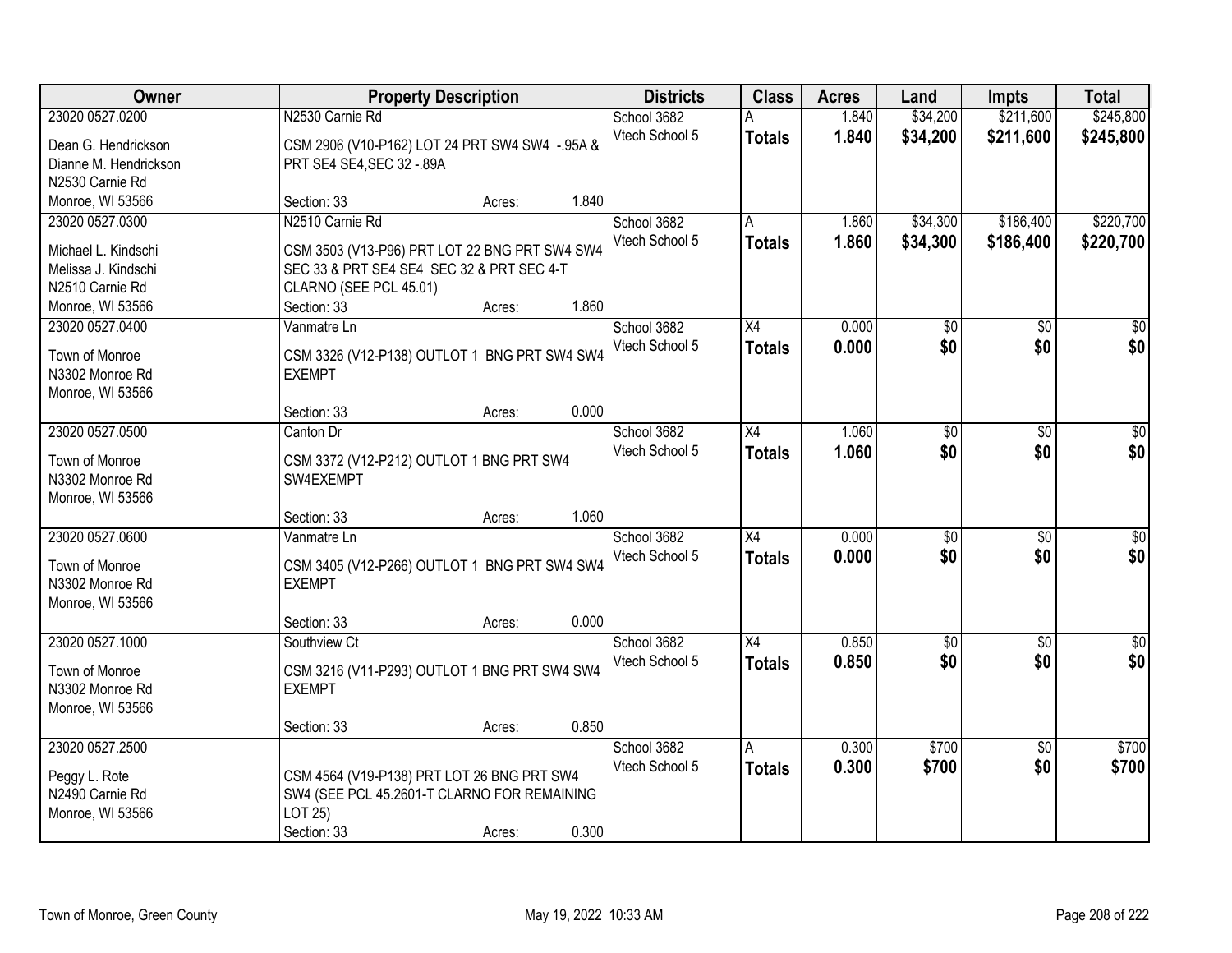| Owner                                       | <b>Property Description</b>                 | <b>Districts</b> | <b>Class</b>  | <b>Acres</b> | Land     | Impts           | <b>Total</b> |
|---------------------------------------------|---------------------------------------------|------------------|---------------|--------------|----------|-----------------|--------------|
| 23020 0527.3100                             | N2503 Van Matre Ln                          | School 3682      |               | 0.640        | \$1,400  | $\overline{50}$ | \$1,400      |
| Dustin K. Allendorf                         | CSM 3532 (V13-P158) PRT LOT 31 BNG PRT SW4  | Vtech School 5   | <b>Totals</b> | 0.640        | \$1,400  | \$0             | \$1,400      |
| Nicole H. Allendorf                         | SW4 (SEE T CLARNO PCL 0045.31 FOR REMAINING |                  |               |              |          |                 |              |
| N2503 Van Matre Ln                          | LOT 31)                                     |                  |               |              |          |                 |              |
| Monroe, WI 53566                            | 0.640<br>Section: 33<br>Acres:              |                  |               |              |          |                 |              |
| 23020 0527.4500                             | W6486 Canton Dr                             | School 3682      | A             | 2.690        | \$38,500 | \$217,800       | \$256,300    |
|                                             |                                             | Vtech School 5   | <b>Totals</b> | 2.690        | \$38,500 | \$217,800       | \$256,300    |
| Douglas R. Engels                           | CSM 3217 (V11-P295) LOT 45 BNG PRT SW4 SW4  |                  |               |              |          |                 |              |
| Camie L. Engels                             |                                             |                  |               |              |          |                 |              |
| W6486 Canton Dr                             |                                             |                  |               |              |          |                 |              |
| Monroe, WI 53566                            | 2.690<br>Section: 33<br>Acres:              |                  |               |              |          |                 |              |
| 23020 0527.4600                             | W6480 Canton Dr                             | School 3682      | A             | 1.850        | \$30,900 | \$216,500       | \$247,400    |
| Toby L. Meier                               | CSM 3217 (V11-P295) LOT 46 BNG PRT SW4 SW4  | Vtech School 5   | <b>Totals</b> | 1.850        | \$30,900 | \$216,500       | \$247,400    |
| Tracy L. Meier                              |                                             |                  |               |              |          |                 |              |
| W6480 Canton Dr                             |                                             |                  |               |              |          |                 |              |
| Monroe, WI 53566                            | 1.850<br>Section: 33<br>Acres:              |                  |               |              |          |                 |              |
| 23020 0527.4700                             | W6466 Canton Dr                             | School 3682      | A             | 1.530        | \$32,700 | \$199,000       | \$231,700    |
|                                             |                                             | Vtech School 5   | <b>Totals</b> | 1.530        | \$32,700 | \$199,000       | \$231,700    |
| Angela A. Zimmerman                         | CSM 3217 (V11-P295) LOT 47 BNG PRT SW4 SW4  |                  |               |              |          |                 |              |
| PO Box 35                                   |                                             |                  |               |              |          |                 |              |
| Monroe, WI 53566                            |                                             |                  |               |              |          |                 |              |
|                                             | 1.530<br>Section: 33<br>Acres:              |                  |               |              |          |                 |              |
| 23020 0527.4800                             | W6462 Canton Dr                             | School 3682      | A             | 1.530        | \$32,700 | \$196,400       | \$229,100    |
| Phillip L. Volden II                        | CSM 3217 (V11-P295) LOT 48 BNG PRT SW4 SW4  | Vtech School 5   | <b>Totals</b> | 1.530        | \$32,700 | \$196,400       | \$229,100    |
| Tina L. Volden                              |                                             |                  |               |              |          |                 |              |
| W6462 Canton Dr                             |                                             |                  |               |              |          |                 |              |
| Monroe, WI 53566                            | 1.530<br>Section: 33<br>Acres:              |                  |               |              |          |                 |              |
| 23020 0527.4900                             | N2555 Southview Ct                          | School 3682      | A             | 1.520        | \$32,600 | \$178,300       | \$210,900    |
|                                             |                                             | Vtech School 5   |               | 1.520        | \$32,600 | \$178,300       |              |
| Thomas L. Sigafus                           | CSM 3216 (V11-P293) LOT 49 BNG PRT SW4 SW4  |                  | <b>Totals</b> |              |          |                 | \$210,900    |
| Cindy A. Sigafus                            |                                             |                  |               |              |          |                 |              |
| N2555 Southview Ct                          |                                             |                  |               |              |          |                 |              |
| Monroe, WI 53566                            | 1.520<br>Section: 33<br>Acres:              |                  |               |              |          |                 |              |
| 23020 0527.5000                             | N2550 Southview Ct                          | School 3682      | Α             | 1.520        | \$32,600 | \$206,900       | \$239,500    |
|                                             | CSM 3216 (V11-P293) LOT 50 BNG PRT SW4 SW4  | Vtech School 5   | <b>Totals</b> | 1.520        | \$32,600 | \$206,900       | \$239,500    |
| Michael D. Mcnally Sr<br>Deborah F. Mcnally |                                             |                  |               |              |          |                 |              |
| N2550 Southview Ct                          |                                             |                  |               |              |          |                 |              |
|                                             |                                             |                  |               |              |          |                 |              |
| Monroe, WI 53566                            | 1.520<br>Section: 33<br>Acres:              |                  |               |              |          |                 |              |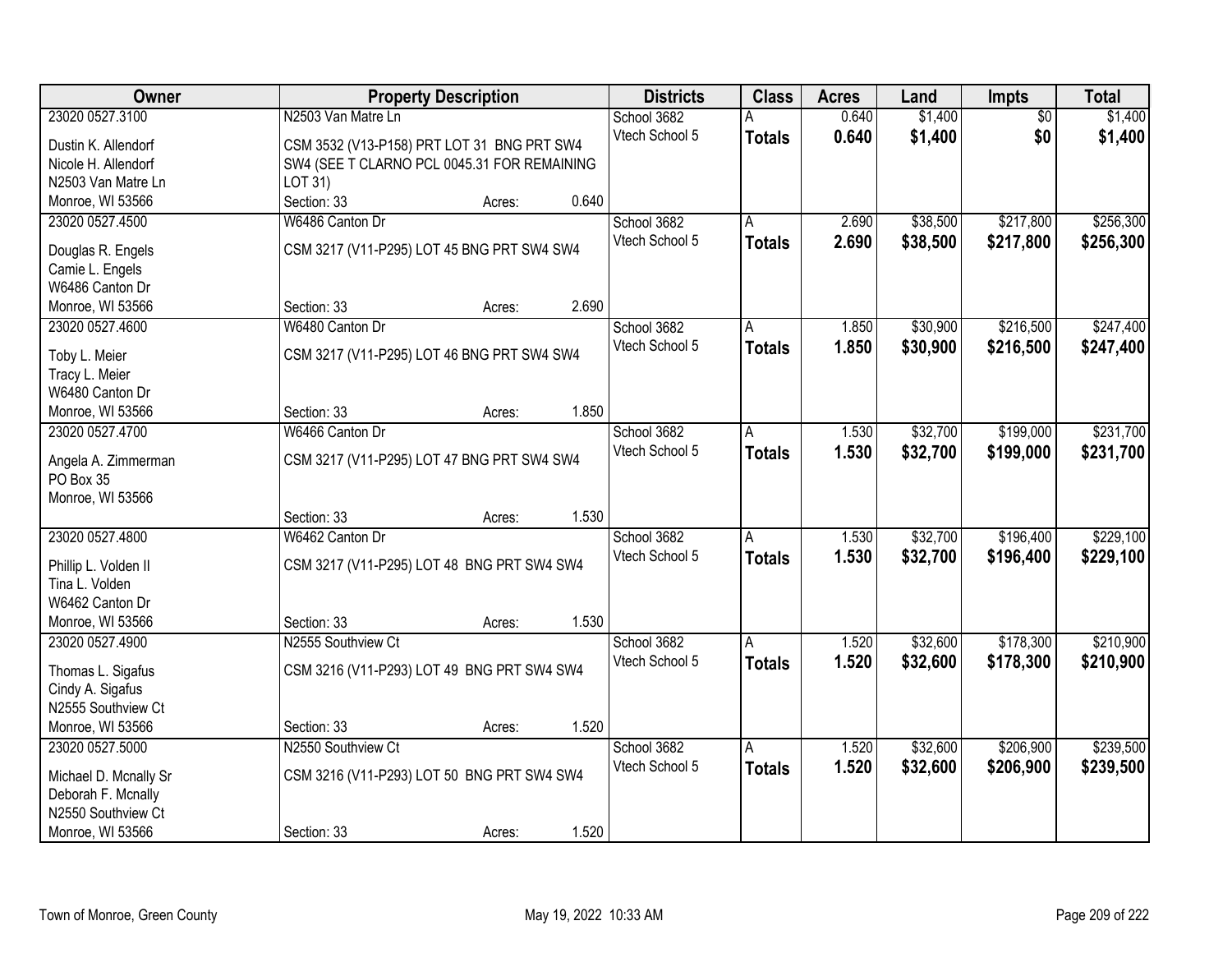| <b>Owner</b>                                                          |                                            | <b>Property Description</b> |       | <b>Districts</b> | <b>Class</b>   | <b>Acres</b> | Land     | <b>Impts</b> | <b>Total</b> |
|-----------------------------------------------------------------------|--------------------------------------------|-----------------------------|-------|------------------|----------------|--------------|----------|--------------|--------------|
| 23020 0527.5100                                                       | N2546 Southview Ct                         |                             |       | School 3682      |                | 1.510        | \$32,600 | \$218,300    | \$250,900    |
| Vickie L. Gobeli<br>N2546 Southview Ct<br>Monroe, WI 53566            | CSM 3216 (V11-P293) LOT 51 BNG PRT SW4 SW4 |                             |       | Vtech School 5   | <b>Totals</b>  | 1.510        | \$32,600 | \$218,300    | \$250,900    |
|                                                                       | Section: 33                                | Acres:                      | 1.510 |                  |                |              |          |              |              |
| 23020 0527.5200                                                       | N2560 Vanmatre Ln                          |                             |       | School 3682      | Α              | 1.510        | \$32,600 | \$208,000    | \$240,600    |
| Roger R. Snider Jr<br>Melissa K. Snider Lestarge<br>N2560 Vanmatre Ln | CSM 3326 (V12-P138) LOT 52 BNG PRT SW4 SW4 |                             |       | Vtech School 5   | <b>Totals</b>  | 1.510        | \$32,600 | \$208,000    | \$240,600    |
| Monroe, WI 53566                                                      | Section: 33                                | Acres:                      | 1.510 |                  |                |              |          |              |              |
| 23020 0527.5300                                                       | Vanmatre Ln                                |                             |       | School 3682      | A              | 1.200        | \$27,900 | \$19,400     | \$47,300     |
| Roger R. Snider Jr<br>Melissa K. Snider<br>N2560 Vanmatre Ln          | CSM 3400 (V12-P256) LOT 53 BNG PRT SW4 SW4 |                             |       | Vtech School 5   | <b>Totals</b>  | 1.200        | \$27,900 | \$19,400     | \$47,300     |
| Monroe, WI 53566                                                      | Section: 33                                | Acres:                      | 1.200 |                  |                |              |          |              |              |
| 23020 0527.5400                                                       | N2540 Vanmatre Ln                          |                             |       | School 3682      | A              | 1.230        | \$31,200 | \$161,700    | \$192,900    |
| Bruce C. Slack<br>Lona L. Slack                                       | CSM 3400 (V12-P256) LOT 54 BNG PRT SW4 SW4 |                             |       | Vtech School 5   | <b>Totals</b>  | 1.230        | \$31,200 | \$161,700    | \$192,900    |
| N2540 Vanmatre Ln                                                     |                                            |                             |       |                  |                |              |          |              |              |
| Monroe, WI 53566                                                      | Section: 33                                | Acres:                      | 1.230 |                  |                |              |          |              |              |
| 23020 0527.5500                                                       | N2522 Vanmatre Ln                          |                             |       | School 3682      | $\overline{A}$ | 1.780        | \$33,900 | \$186,600    | \$220,500    |
| Nathan S. Williams                                                    | CSM 3400 (V12-P256) LOT 55 BNG PRT SW4 SW4 |                             |       | Vtech School 5   | <b>Totals</b>  | 1.780        | \$33,900 | \$186,600    | \$220,500    |
| Amber R. Sands                                                        |                                            |                             |       |                  |                |              |          |              |              |
| N2522 Van Matre Ln                                                    |                                            |                             |       |                  |                |              |          |              |              |
| Monroe, WI 53566                                                      | Section: 33                                | Acres:                      | 1.780 |                  |                |              |          |              |              |
| 23020 0527.5600                                                       | N2504 Vanmatre Ln                          |                             |       | School 3682      | A              | 1.830        | \$34,200 | \$176,100    | \$210,300    |
| Kent R. Meyers<br>Kim L. Meyers<br>N2504 Vanmatre Ln                  | CSM 3400 (V12-P256) LOT 56 BNG PRT SW4 SW4 |                             |       | Vtech School 5   | <b>Totals</b>  | 1.830        | \$34,200 | \$176,100    | \$210,300    |
| Monroe, WI 53566                                                      | Section: 33                                | Acres:                      | 1.830 |                  |                |              |          |              |              |
| 23020 0527.6600                                                       | N2511 Vanmatre Ln                          |                             |       | School 3682      | A              | 1.800        | \$34,000 | \$179,000    | \$213,000    |
| Michael D. Putz<br>Shelley A. Putz                                    | CSM 3405 (V12-P266) LOT 66 BNG PRT SW4 SW4 |                             |       | Vtech School 5   | <b>Totals</b>  | 1.800        | \$34,000 | \$179,000    | \$213,000    |
| N2511 Vanmatre Ln                                                     |                                            |                             |       |                  |                |              |          |              |              |
| Monroe, WI 53566                                                      | Section: 33                                | Acres:                      | 1.800 |                  |                |              |          |              |              |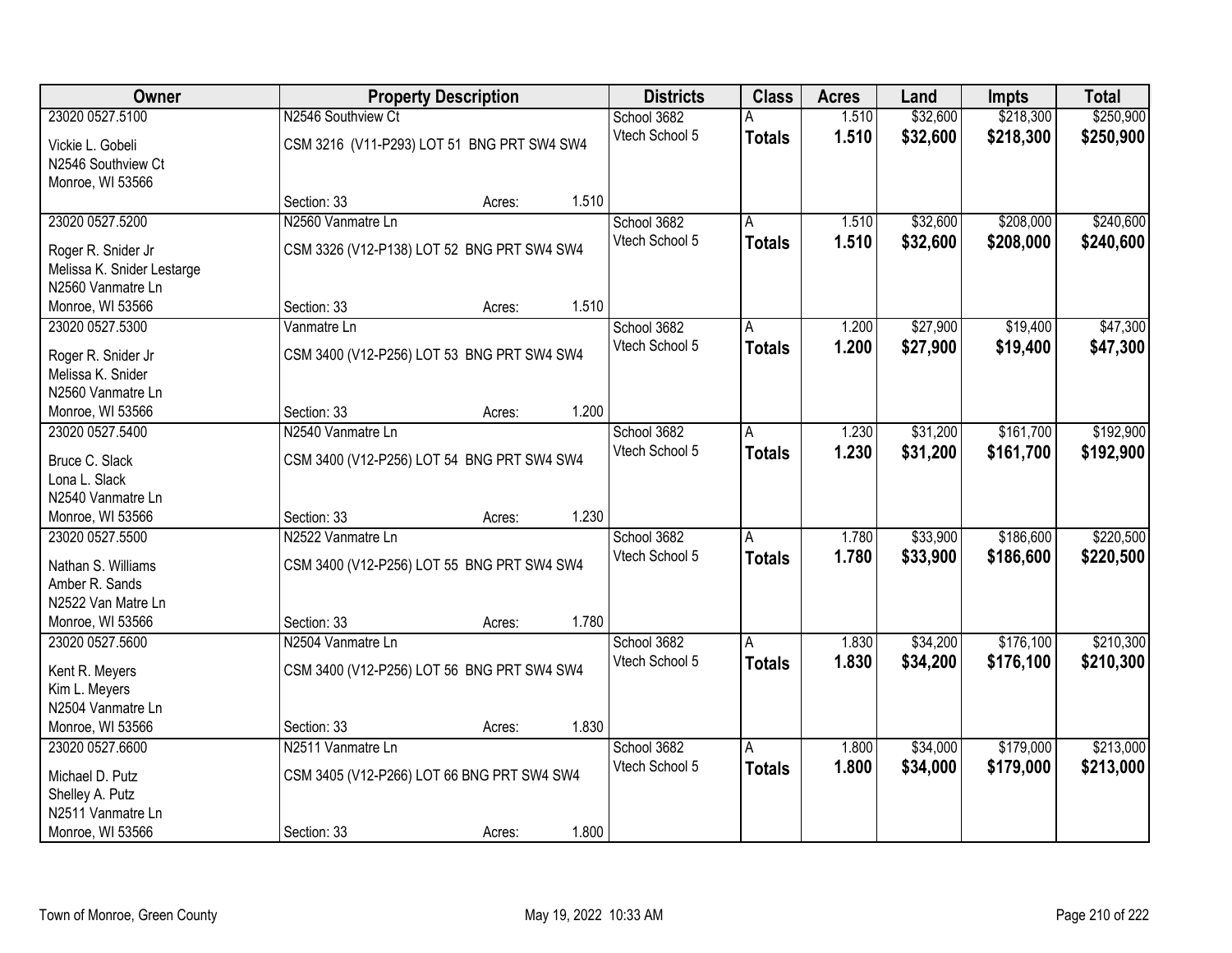| Owner                                        | <b>Property Description</b>                |        |        | <b>Districts</b> | <b>Class</b>            | <b>Acres</b> | Land     | <b>Impts</b>    | <b>Total</b> |
|----------------------------------------------|--------------------------------------------|--------|--------|------------------|-------------------------|--------------|----------|-----------------|--------------|
| 23020 0527.6700                              | N2533 Vanmatre Ln                          |        |        | School 3682      |                         | 2.040        | \$35,200 | \$156,900       | \$192,100    |
| Drew S. Goeke                                | CSM 4199 (V16-P305) LOT 67 BNG PRT SW4 SW4 |        |        | Vtech School 5   | <b>Totals</b>           | 2.040        | \$35,200 | \$156,900       | \$192,100    |
| Sarah A. Goeke                               |                                            |        |        |                  |                         |              |          |                 |              |
| N2533 Van Matre Ln                           |                                            |        |        |                  |                         |              |          |                 |              |
| Monroe, WI 53566                             | Section: 33                                | Acres: | 2.040  |                  |                         |              |          |                 |              |
| 23020 0527.6810                              | N2545 Vanmatre Ln                          |        |        | School 3682      | A                       | 1.150        | \$30,800 | \$164,700       | \$195,500    |
| Dylan M. Schwitz                             | CSM 4199 (V16-P305) LOT 68 BNG PRT SW4 SW4 |        |        | Vtech School 5   | <b>Totals</b>           | 1.150        | \$30,800 | \$164,700       | \$195,500    |
| Cassie M. Swenson                            |                                            |        |        |                  |                         |              |          |                 |              |
| N2545 Van Matre Ln                           |                                            |        |        |                  |                         |              |          |                 |              |
| Monroe, WI 53566                             | Section: 33                                | Acres: | 1.150  |                  |                         |              |          |                 |              |
| 23020 0527.6900                              | W6465 Canton Dr                            |        |        | School 3682      | A                       | 1.600        | \$33,000 | \$211,500       | \$244,500    |
|                                              |                                            |        |        | Vtech School 5   | <b>Totals</b>           | 1.600        | \$33,000 | \$211,500       | \$244,500    |
| Gough Akins Living Trust Dated May 3<br>2007 | CSM 3372 (V12-P212) LOT 69 BNG PRT SW4 SW4 |        |        |                  |                         |              |          |                 |              |
| c/o Gough Akins Living Trust                 |                                            |        |        |                  |                         |              |          |                 |              |
| C/O Brett A Gough                            | Section: 33                                | Acres: | 1.600  |                  |                         |              |          |                 |              |
| W6465 Canton Dr                              |                                            |        |        |                  |                         |              |          |                 |              |
| Monroe, WI 53566                             |                                            |        |        |                  |                         |              |          |                 |              |
| 23020 0527.7000                              | W6471 Canton Dr                            |        |        | School 3682      | A                       | 1.600        | \$33,000 | \$192,700       | \$225,700    |
| Nathan E. Wheeler                            | CSM 3372 (V12-P212) LOT 70 BNG PRT SW4 SW4 |        |        | Vtech School 5   | <b>Totals</b>           | 1.600        | \$33,000 | \$192,700       | \$225,700    |
| Linda A. Wheeler                             |                                            |        |        |                  |                         |              |          |                 |              |
| W6471 Canton Dr                              |                                            |        |        |                  |                         |              |          |                 |              |
| Monroe, WI 53566                             | Section: 33                                | Acres: | 1.600  |                  |                         |              |          |                 |              |
| 23020 0527.7100                              | W6483 Canton Dr                            |        |        | School 3682      | A                       | 1.600        | \$33,000 | \$179,400       | \$212,400    |
|                                              |                                            |        |        | Vtech School 5   | <b>Totals</b>           | 1.600        | \$33,000 | \$179,400       | \$212,400    |
| Jon I. Schye                                 | CSM 3372 (V12-P212) LOT 71 BNG PRT SW4 SW4 |        |        |                  |                         |              |          |                 |              |
| Patricia J. Schye                            |                                            |        |        |                  |                         |              |          |                 |              |
| W6483 Canton Dr                              |                                            |        |        |                  |                         |              |          |                 |              |
| Monroe, WI 53566                             | Section: 33                                | Acres: | 1.600  |                  |                         |              |          |                 |              |
| 23020 0528.0000                              |                                            |        |        | School 3682      | 5M                      | 4.000        | \$5,600  | $\overline{50}$ | \$5,600      |
| Howard L. Waelti et al                       | N 28A SE4 SW4                              |        |        | Vtech School 5   | D.                      | 24.000       | \$4,800  | \$0             | \$4,800      |
| c/o Waelti Properties, LLC                   |                                            |        |        |                  | <b>Totals</b>           | 28.000       | \$10,400 | \$0             | \$10,400     |
| N3337 Aebly Rd                               |                                            |        |        |                  |                         |              |          |                 |              |
| Monroe, WI 53566                             | Section: 33                                | Acres: | 28.000 |                  |                         |              |          |                 |              |
| 23020 0528.1000                              |                                            |        |        | School 3682      | $\overline{\mathsf{D}}$ | 10.000       | \$2,200  | $\overline{50}$ | \$2,200      |
|                                              |                                            |        |        | Vtech School 5   | E                       | 2.000        | \$3,200  | \$0             | \$3,200      |
| Bse Ventures, LLC<br>c/o Bse Ventures, LLC   | S 12A SE4 SW4 (PRT POS V16-P1)             |        |        |                  | <b>Totals</b>           | 12.000       | \$5,400  | \$0             | \$5,400      |
| 820 W 17th St                                |                                            |        |        |                  |                         |              |          |                 |              |
| Monroe, WI 53566                             | Section: 33                                |        | 12.000 |                  |                         |              |          |                 |              |
|                                              |                                            | Acres: |        |                  |                         |              |          |                 |              |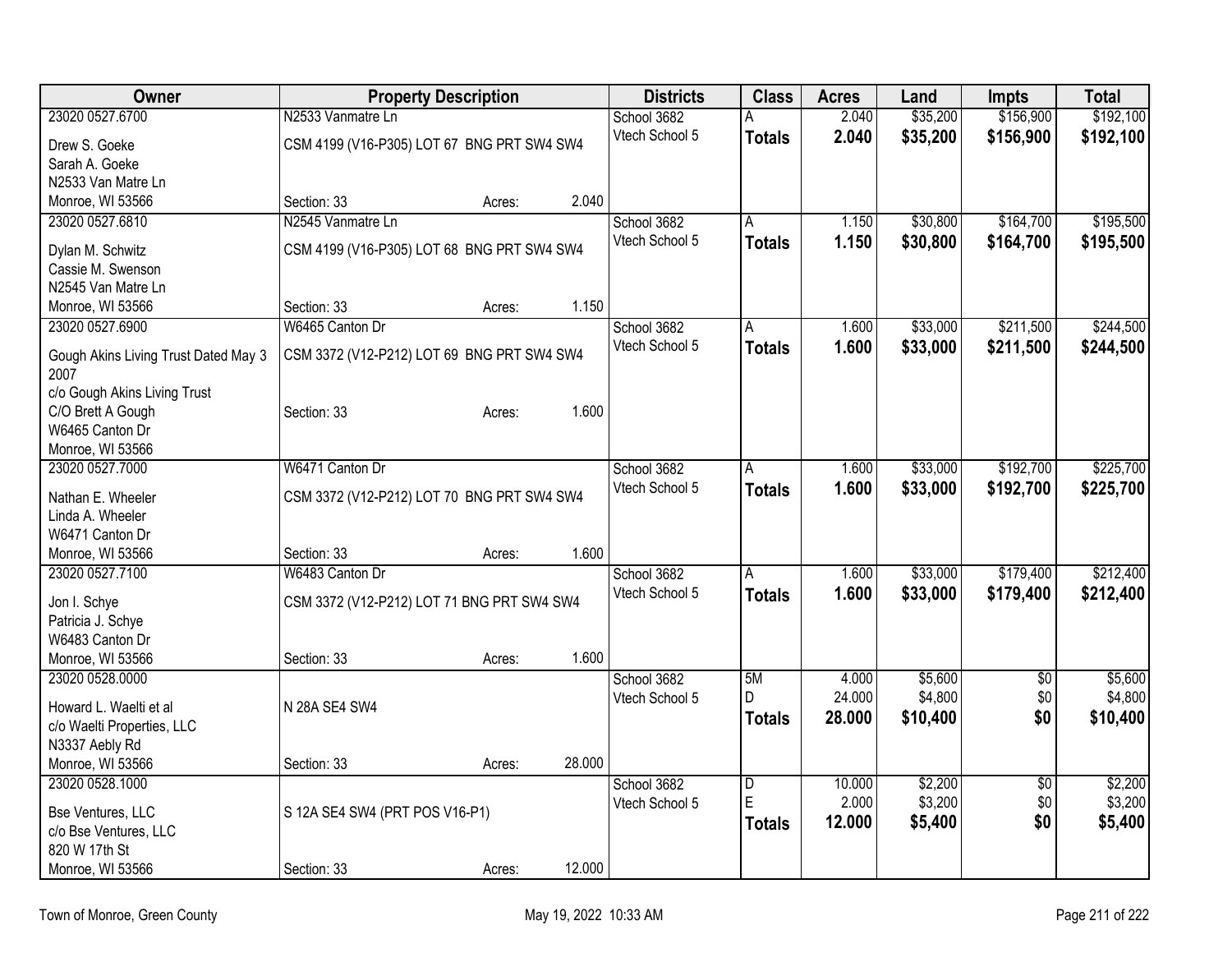| Owner                               |                                               | <b>Property Description</b> |        | <b>Districts</b>              | <b>Class</b>            | <b>Acres</b>   | Land                 | <b>Impts</b>           | <b>Total</b> |
|-------------------------------------|-----------------------------------------------|-----------------------------|--------|-------------------------------|-------------------------|----------------|----------------------|------------------------|--------------|
| 23020 0530.1000                     | 1028 W 8th St                                 |                             |        | School 3682                   | F                       | 1.500          | \$2,400              | $\overline{50}$        | \$2,400      |
| Tyler G. Symes                      | CSM 5360 (V26-P107) LOT 1 BNG PRT NW4 SE4     |                             |        | Vtech School 5                | G                       | 1.000<br>2.500 | \$18,000<br>\$20,400 | \$135,300<br>\$135,300 | \$153,300    |
| 1028 W 8th St                       |                                               |                             |        |                               | <b>Totals</b>           |                |                      |                        | \$155,700    |
| Monroe, WI 53566                    |                                               |                             |        |                               |                         |                |                      |                        |              |
|                                     | Section: 33                                   | Acres:                      | 2.500  |                               |                         |                |                      |                        |              |
| 23020 0530.2000                     | 8th St                                        |                             |        | School 3682                   | $\overline{D}$          | 18.710         | \$4,400              | \$0                    | \$4,400      |
| Terry L. Redfearn                   | W 1/2 NW4 SE4 COM CTR COR SEC 33 TH S0*W      |                             |        | Vtech School 5                | <b>Totals</b>           | 18.710         | \$4,400              | \$0                    | \$4,400      |
| Julie D. Redfearn                   | 126.01 FT ALG W LN SE4 TO SLY ROW LN HWY 11   |                             |        |                               |                         |                |                      |                        |              |
| 134 State Rd 80                     | POB TH S0*W 2009.65 FT TH N52*E 192.93 FT TH  |                             |        |                               |                         |                |                      |                        |              |
| Hazel Green, WI 53811               | Section: 33                                   | Acres:                      | 18.710 |                               |                         |                |                      |                        |              |
| 23020 0531.0000                     |                                               |                             |        | School 3682                   | 5M                      | 2.000          | \$2,800              | \$0                    | \$2,800      |
| Terry L. Redfearn                   | W 1/2 SW4 SE4 SEC 33 (SEE PCL 0530.2000 FULL  |                             |        | Vtech School 5                | D                       | 10.360         | \$1,700              | \$0                    | \$1,700      |
| Julie D. Redfearn                   | <b>LEGAL DESC)</b>                            |                             |        |                               | <b>Totals</b>           | 12.360         | \$4,500              | \$0                    | \$4,500      |
| 134 State Rd 80                     |                                               |                             |        |                               |                         |                |                      |                        |              |
| Hazel Green, WI 53811               | Section: 33                                   | Acres:                      | 12.360 |                               |                         |                |                      |                        |              |
| 23020 0531.1000                     |                                               |                             |        | School 3682                   | D                       | 9.000          | \$2,000              | \$0                    | \$2,000      |
|                                     |                                               |                             |        | Vtech School 5                | E                       | 0.300          | \$500                | \$0                    | \$500        |
| Bse Ventures, LLC                   | SECTION 33 PCL LYG S HONEY CRK IN S 10.83A OF |                             |        |                               | <b>Totals</b>           | 9.300          | \$2,500              | \$0                    | \$2,500      |
| c/o Bse Ventures, LLC               | W 43.33A OF W2 SE4(PRT POS V16-P1 PARC C)     |                             |        |                               |                         |                |                      |                        |              |
| 820 W 17th St                       |                                               |                             | 9.300  |                               |                         |                |                      |                        |              |
| Monroe, WI 53566<br>23020 0533.0000 | Section: 33                                   | Acres:                      |        |                               |                         | 2.155          | \$32,200             |                        | \$32,200     |
|                                     | State Highway 11                              |                             |        | School 3682<br>Vtech School 5 | $\overline{A}$          |                |                      | $\overline{50}$        |              |
| Amy L. Quinn-Meier                  | CSM 1837 (V6-P88) LOT 2 BNG PRT NW4 NW4 EXC   |                             |        |                               | <b>Totals</b>           | 2.155          | \$32,200             | \$0                    | \$32,200     |
| Mary A Bauman Le                    | HWY .03A                                      |                             |        |                               |                         |                |                      |                        |              |
| 2309 11th St                        |                                               |                             |        |                               |                         |                |                      |                        |              |
| Monroe, WI 53566                    | Section: 34                                   | Acres:                      | 2.155  |                               |                         |                |                      |                        |              |
| 23020 0533.1000                     | N2890 County Hwy N                            |                             |        | School 3682                   | A                       | 5.646          | \$51,600             | \$157,500              | \$209,100    |
| Diane W. Wachowski                  | CSM 1837 (V6-P88) LOT 1 BNG PRT NW4 NW4 EXC   |                             |        | Vtech School 5                | <b>Totals</b>           | 5.646          | \$51,600             | \$157,500              | \$209,100    |
| Barbara K. Chesrow                  | HWY .13A                                      |                             |        |                               |                         |                |                      |                        |              |
| 406 S Water St                      |                                               |                             |        |                               |                         |                |                      |                        |              |
| Warren, IL 61087-9380               | Section: 34                                   | Acres:                      | 5.646  |                               |                         |                |                      |                        |              |
| 23020 0561.0000                     | W4919 Greenbush Rd                            |                             |        | School 3682                   | $\overline{\mathsf{D}}$ | 24.000         | \$4,300              | $\overline{30}$        | \$4,300      |
| Jimmy J. Becker                     | N 32A OF E 47A E1/2 NE4                       |                             |        | Vtech School 5                | E                       | 7.000          | \$10,500             | \$0                    | \$10,500     |
| Kathleen A. Becker                  |                                               |                             |        |                               | G                       | 1.000          | \$5,000              | \$4,800                | \$9,800      |
| W4969 Greenbush Rd                  |                                               |                             |        |                               | Totals                  | 32.000         | \$19,800             | \$4,800                | \$24,600     |
| Monroe, WI 53566                    | Section: 36                                   | Acres:                      | 32.000 |                               |                         |                |                      |                        |              |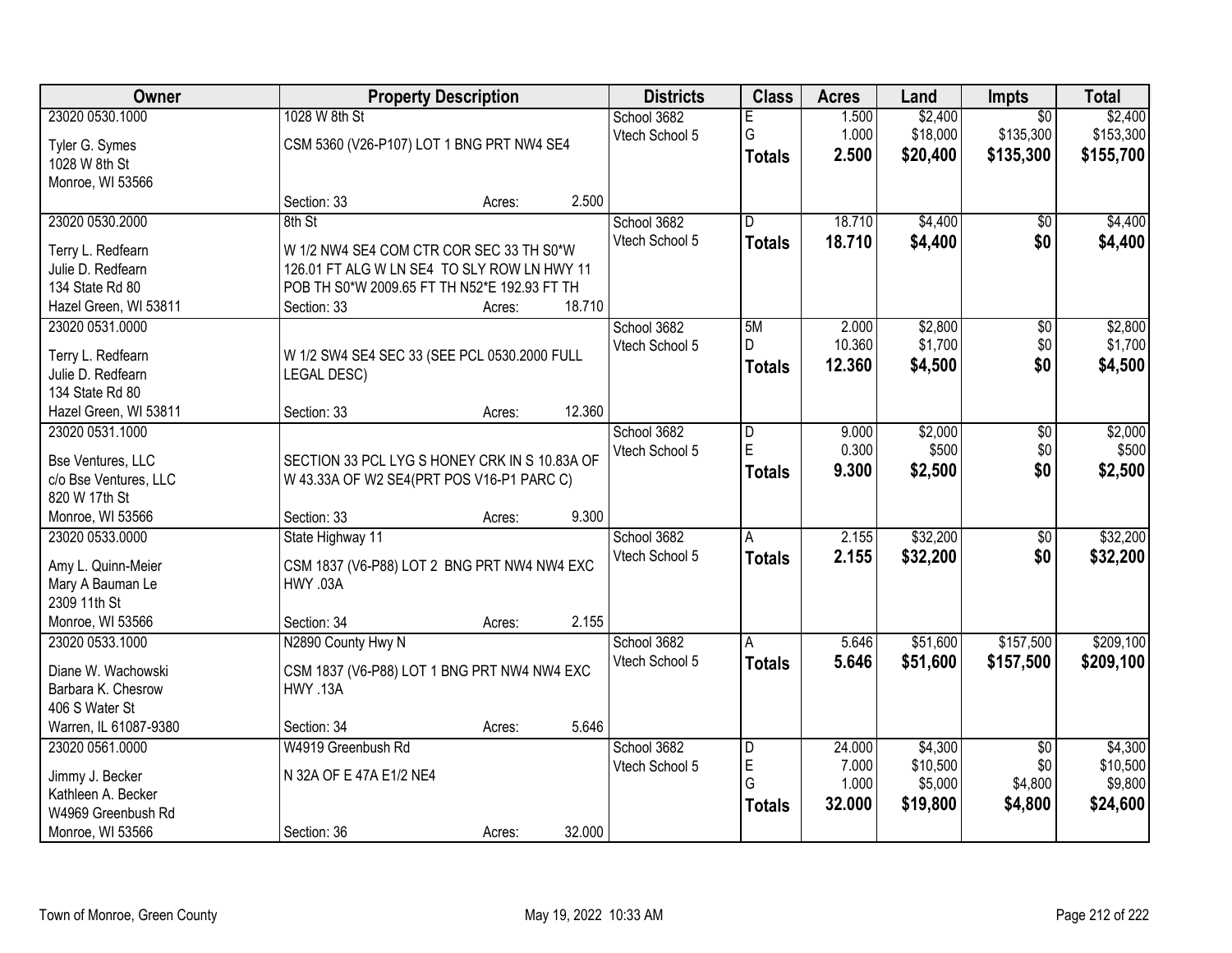| Owner                                    | <b>Property Description</b>                       | <b>Districts</b> | <b>Class</b>           | <b>Acres</b> | Land           | Impts           | <b>Total</b>    |
|------------------------------------------|---------------------------------------------------|------------------|------------------------|--------------|----------------|-----------------|-----------------|
| 23020 0562.0000                          | W4965 Greenbush Rd                                | School 3682      | D                      | 33.470       | \$6,900        | $\overline{50}$ | \$6,900         |
| Jimmy J. Becker                          | SECTION 36 E 2/3 OF W 1/2 NE4 EXC S1/2 OF ALSO N  | Vtech School 5   | E                      | 8.230        | \$8,600        | \$0             | \$8,600         |
| Kathleen A. Becker                       | 12.5A OF W 15A OF NE4 NE4 ALSO COM SW COR         |                  | G                      | 1.000        | \$18,000       | \$56,600        | \$74,600        |
| W4969 Greenbush Rd                       | E1/2 NE4 TH N 1539.45 FT E 495 FT TH N 1099.89 FT |                  | <b>Totals</b>          | 42.700       | \$33,500       | \$56,600        | \$90,100        |
| Monroe, WI 53566                         | 42.700<br>Section: 36<br>Acres:                   |                  |                        |              |                |                 |                 |
| 23020 0562.1000                          | W4969 Greenbush Rd                                | School 3682      | A                      | 1.000        | \$30,000       | \$266,600       | \$296,600       |
| Jimmy J. Becker                          | SECTION 36 S1/2 OF E 2/3 OF W1/2 NE4; ALSO S      | Vtech School 5   | D                      | 37.320       | \$8,200        | \$0             | \$8,200         |
| Kathleen A. Becker                       | 1320 FT OF: COM SW COR E1/2 NE4 TH N 1539.45 FT   |                  | E                      | 1.880        | \$3,000        | \$0             | \$3,000         |
| W4969 Greenbush Rd                       | TH E 495 FT TH N 1099.89 FT TH E 49.5 FT TH S     |                  | <b>Totals</b>          | 40.200       | \$41,200       | \$266,600       | \$307,800       |
| Monroe, WI 53566                         | 40.200<br>Section: 36<br>Acres:                   |                  |                        |              |                |                 |                 |
| 23020 0563.0000                          | State Highway 11                                  | School 3682      | X <sub>2</sub>         | 2.600        | \$0            | $\overline{50}$ | \$0             |
|                                          |                                                   | Vtech School 5   | <b>Totals</b>          | 2.600        | \$0            | \$0             | \$0             |
| State of Wisconsin                       | PARC SW4 NE4                                      |                  |                        |              |                |                 |                 |
| N/A                                      |                                                   |                  |                        |              |                |                 |                 |
| Madison, WI 00000                        |                                                   |                  |                        |              |                |                 |                 |
|                                          | 2.600<br>Section: 36<br>Acres:                    |                  |                        |              |                |                 |                 |
| 23020 0564.0000                          | N2706 32nd Ave                                    | School 3682      | D                      | 102.000      | \$22,100       | $\overline{50}$ | \$22,100        |
| Altmann Harley and Nancy Irrevocable     | W 26 2/3A OF NE4; PRT NW4 EXC 22.5A OFF W SIDE    | Vtech School 5   | $\mathsf E$            | 13.094       | \$17,500       | \$0             | \$17,500        |
| Trust Dtd June 25,                       | OF & EXC HWY CONV V1-P98 & EXC HWY CONV V23       |                  | G                      | 1.000        | \$18,000       | \$101,900       | \$119,900       |
| c/o Altmann Harley and Nancy Irrev       | P259 & EXC PRT CSM 1946 CONV TO CITY FOR          |                  | <b>Totals</b>          | 116.094      | \$57,600       | \$101,900       | \$159,500       |
| Trust                                    | Section: 36<br>116.094<br>Acres:                  |                  |                        |              |                |                 |                 |
| 2804 16th St                             |                                                   |                  |                        |              |                |                 |                 |
| Monroe, WI 53566                         |                                                   |                  |                        |              |                |                 |                 |
| 23020 0564.0100                          | 1110 18th Ave                                     | School 3682      | X4                     | 1.136        | \$0            | \$0             | \$0             |
| City of Monroe                           | CSM 1946 (V6-P257) PRT LOT 1 FOR WEISS LANE       | Vtech School 5   | <b>Totals</b>          | 1.136        | \$0            | \$0             | \$0             |
| 1110 18th Ave                            | DESC AS: COM NW COR SD SEC TH N89*E 396.0 FT      |                  |                        |              |                |                 |                 |
| Monroe, WI 53566                         | TO NW COR CSM 1946 TH N89*E 47.38 FT POB TH       |                  |                        |              |                |                 |                 |
|                                          | 1.136<br>Section: 36<br>Acres:                    |                  |                        |              |                |                 |                 |
| 23020 0565.1000                          |                                                   | School 3682      | $\overline{X2}$        | 35.000       | $\sqrt[6]{30}$ | $\overline{50}$ | $\overline{50}$ |
|                                          |                                                   | Vtech School 5   | <b>Totals</b>          | 35.000       | \$0            | \$0             | \$0             |
| State of Wisconsin                       | SW4 NE4 & PRT ALL OF NW4 SEC 36(EXEMPT)           |                  |                        |              |                |                 |                 |
| 2101 Wright St<br>Madison, WI 53704-2583 |                                                   |                  |                        |              |                |                 |                 |
|                                          | 35.000<br>Section:<br>Acres:                      |                  |                        |              |                |                 |                 |
| 23020 0566.0000                          |                                                   | School 3682      | $\overline{\text{X3}}$ | 4.280        | $\sqrt{$0}$    | $\overline{50}$ | $\overline{50}$ |
|                                          |                                                   | Vtech School 5   | <b>Totals</b>          | 4.280        | \$0            | \$0             | \$0             |
| County of Green Hwy                      | SECTION 36<br>. PARC N2 CONT 4.284A               |                  |                        |              |                |                 |                 |
|                                          |                                                   |                  |                        |              |                |                 |                 |
|                                          |                                                   |                  |                        |              |                |                 |                 |
|                                          | 4.280<br>Section: 36<br>Acres:                    |                  |                        |              |                |                 |                 |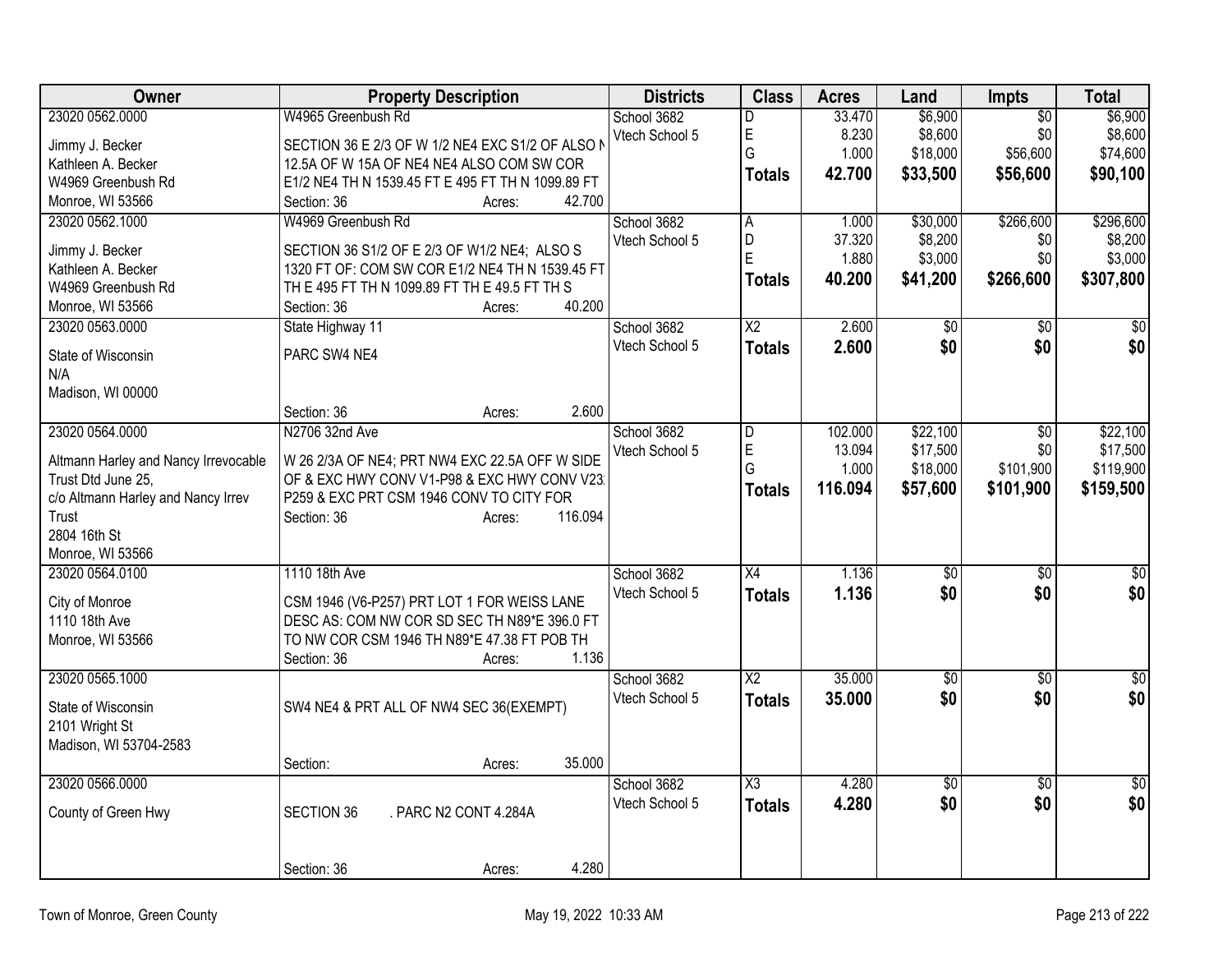| Owner                                                                                                |                                                          | <b>Property Description</b> |        | <b>Districts</b> | <b>Class</b>            | <b>Acres</b> | Land     | <b>Impts</b>    | <b>Total</b> |
|------------------------------------------------------------------------------------------------------|----------------------------------------------------------|-----------------------------|--------|------------------|-------------------------|--------------|----------|-----------------|--------------|
| 23020 0567.0000                                                                                      | W4819 Greenbush Rd                                       |                             |        | School 3682      | D                       | 15.000       | \$3,400  | $\overline{50}$ | \$3,400      |
| Robert L. Rufi                                                                                       | S 15A E 23.5A SE4 NE4                                    |                             |        | Vtech School 5   | <b>Totals</b>           | 15.000       | \$3,400  | \$0             | \$3,400      |
| Barbara L. Rufi                                                                                      |                                                          |                             |        |                  |                         |              |          |                 |              |
| W4819 Greenbush Rd                                                                                   |                                                          |                             |        |                  |                         |              |          |                 |              |
| Monroe, WI 53566                                                                                     | Section: 36                                              | Acres:                      | 15.000 |                  |                         |              |          |                 |              |
| 23020 0574.0000                                                                                      | W5302 6th 1/2 St                                         |                             |        | School 3682      | B                       | 1.480        | \$32,400 | \$156,000       | \$188,400    |
| Mcdonald's Oudinot Office, LLC                                                                       | CSM 2785 (V9-P323) LOT 1 BNG PRT W2 NW4                  |                             |        | Vtech School 5   | <b>Totals</b>           | 1.480        | \$32,400 | \$156,000       | \$188,400    |
| c/o Mcdonald's Oudinot Office, LLC                                                                   |                                                          |                             |        |                  |                         |              |          |                 |              |
| W5302 6 1/2 St                                                                                       |                                                          |                             |        |                  |                         |              |          |                 |              |
| Monroe, WI 53566                                                                                     | Section: 36                                              | Acres:                      | 1.480  |                  |                         |              |          |                 |              |
| 23020 0575.0000                                                                                      | W5210 County Hwy Kk                                      |                             |        | School 3682      | A                       | 1.440        | \$14,400 | \$76,100        | \$90,500     |
|                                                                                                      |                                                          |                             |        | Vtech School 5   | B                       | 1.000        | \$30,000 | \$77,400        | \$107,400    |
| Alston Development, LLC                                                                              | PRT S 1/2 SW4 COM NE COR SE4 SW4 SEC 36 TH S             |                             |        |                  | <b>Totals</b>           | 2.440        | \$44,400 | \$153,500       | \$197,900    |
| c/o Alston Development, LLC                                                                          | 996.2 FT TH W 953.73 FT TO POB TH W 649.67 FT TO         |                             |        |                  |                         |              |          |                 |              |
| 1838 Boyd Ave<br>Madison, WI 53704                                                                   | CNTLRN HWY 11 & 81 TH SELY & E ALG CNTRLN<br>Section: 36 | Acres:                      | 2.440  |                  |                         |              |          |                 |              |
| 23020 0576,0000                                                                                      | W6799 County Rd B                                        |                             |        | School 3682      | $\overline{\mathsf{D}}$ | 60.000       | \$13,100 | \$0             | \$13,100     |
|                                                                                                      |                                                          |                             |        | Vtech School 5   | E                       | 3.184        | \$5,100  | \$0             | \$5,100      |
| <b>B &amp; S Ltd</b>                                                                                 | SECTION 36 E PRT N2 SW4 EXC .5A M/L VOL 177 P            |                             |        |                  |                         | 63.184       | \$18,200 | \$0             | \$18,200     |
| C/O Kay Spidahl                                                                                      | 246 EXC 2A; ALSO EXC CSM 1084 (V3 P390)                  |                             |        |                  | Totals                  |              |          |                 |              |
| W6799 County Rd B                                                                                    |                                                          |                             |        |                  |                         |              |          |                 |              |
| Monroe, WI 53566-9746                                                                                | Section: 36                                              | Acres:                      | 63.184 |                  |                         |              |          |                 |              |
| 23020 0576.1100                                                                                      | 906 31st Ave                                             |                             |        | School 3682      | A                       | 6.840        | \$49,100 | \$18,600        | \$67,700     |
| Marvin E. Rufi                                                                                       | CSM 1084 (V3-P390) LOT 1 BNG LOTS 9-12, 75-83            |                             |        | Vtech School 5   | Totals                  | 6.840        | \$49,100 | \$18,600        | \$67,700     |
| Kay L. Rufi                                                                                          | PROSPECT HEIGHTS IN NW4 SW4 EXC CSM 1980 &               |                             |        |                  |                         |              |          |                 |              |
| 906 31st Ave                                                                                         | <b>CSM 1127</b>                                          |                             |        |                  |                         |              |          |                 |              |
| Monroe, WI 53566                                                                                     | Section: 36                                              | Acres:                      | 6.840  |                  |                         |              |          |                 |              |
| 23020 0576.1200                                                                                      | N2696 32nd Ave                                           |                             |        | School 3682      | A                       | 1.450        | \$20,700 | \$112,800       | \$133,500    |
| Wanda L. Dieckman                                                                                    | CSM 5007 (V23-P60) LOT 1 BNG PRT NW4 SW4                 |                             |        | Vtech School 5   | <b>Totals</b>           | 1.450        | \$20,700 | \$112,800       | \$133,500    |
| N2696 32nd Ave                                                                                       |                                                          |                             |        |                  |                         |              |          |                 |              |
| Monroe, WI 53566                                                                                     |                                                          |                             |        |                  |                         |              |          |                 |              |
|                                                                                                      | Section:                                                 | Acres:                      | 1.450  |                  |                         |              |          |                 |              |
| 23020 0576.1300                                                                                      | 32nd Ave                                                 |                             |        | School 3682      | B                       | 1.240        | \$27,500 | \$33,700        | \$61,200     |
|                                                                                                      |                                                          |                             |        | Vtech School 5   | <b>Totals</b>           | 1.240        | \$27,500 | \$33,700        | \$61,200     |
| Schindler Christopher R Living Trust Dtd   CSM 5007 (V23-P60) LOT 2 BNG PRT NW4 SW4<br>April 5, 2016 |                                                          |                             |        |                  |                         |              |          |                 |              |
| c/o Schindler Christopher R Lvg Trust                                                                |                                                          |                             |        |                  |                         |              |          |                 |              |
| 1335 17th St                                                                                         | Section:                                                 | Acres:                      | 1.240  |                  |                         |              |          |                 |              |
| Monroe, WI 53566                                                                                     |                                                          |                             |        |                  |                         |              |          |                 |              |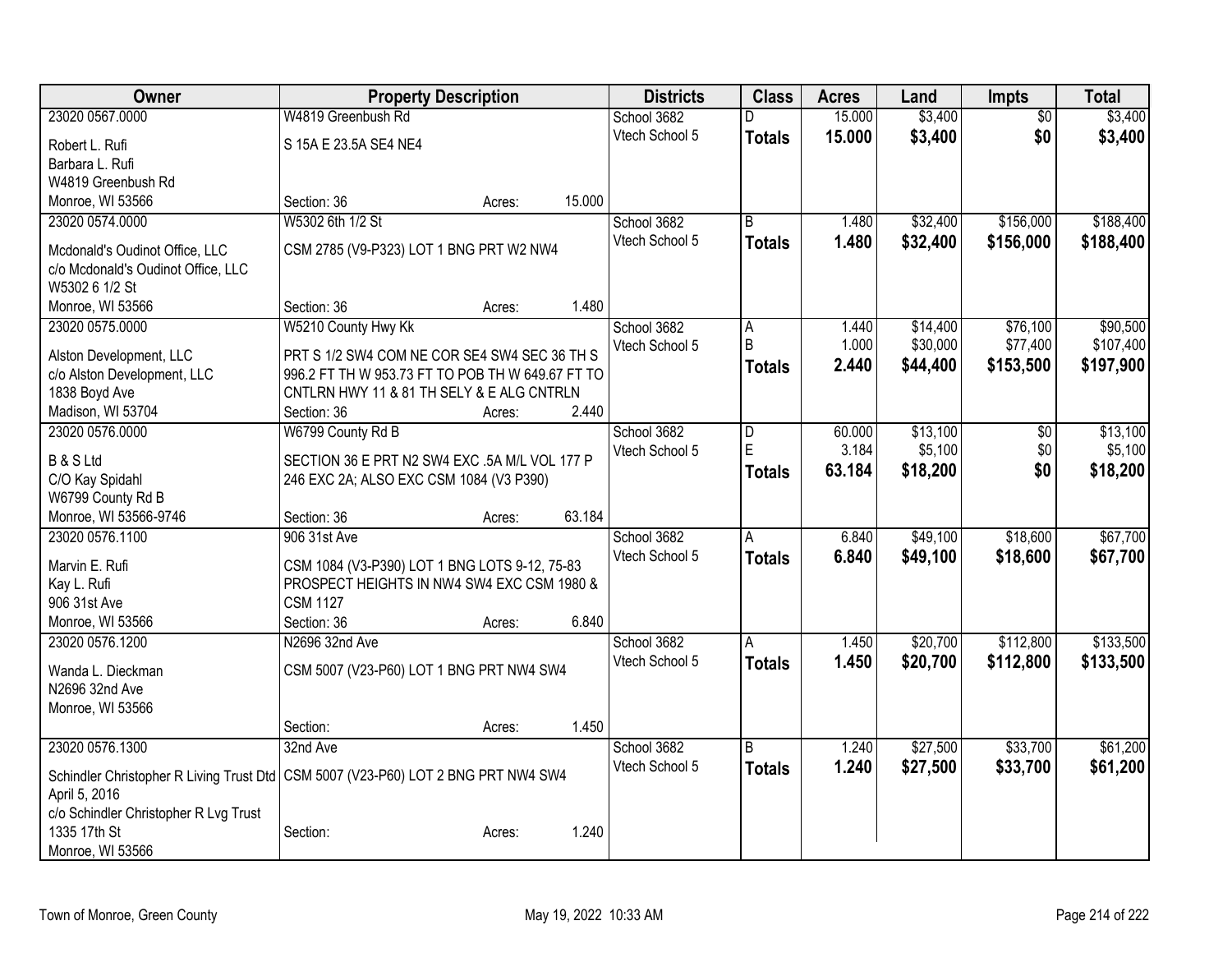| Owner                                       | <b>Property Description</b>                                                         | <b>Districts</b> | <b>Class</b>   | <b>Acres</b> | Land            | <b>Impts</b>    | <b>Total</b>    |
|---------------------------------------------|-------------------------------------------------------------------------------------|------------------|----------------|--------------|-----------------|-----------------|-----------------|
| 23020 0576.1400                             | 32nd Ave                                                                            | School 3682      | А              | 1.720        | \$8,600         | $\overline{50}$ | \$8,600         |
|                                             | Schindler Christopher R Living Trust Dtd   CSM 5007 (V23-P60) LOT 3 BNG PRT NW4 SW4 | Vtech School 5   | <b>Totals</b>  | 1.720        | \$8,600         | \$0             | \$8,600         |
| April 5, 2016                               |                                                                                     |                  |                |              |                 |                 |                 |
| c/o Schindler Christopher R Lvg Trust       |                                                                                     |                  |                |              |                 |                 |                 |
| 1335 17th St                                | Section:<br>Acres:                                                                  | 1.720            |                |              |                 |                 |                 |
| Monroe, WI 53566                            |                                                                                     |                  |                |              |                 |                 |                 |
| 23020 0576.2000                             | N2670 31st Ave                                                                      | School 3682      | A              | 0.565        | \$20,500        | \$114,400       | \$134,900       |
| <b>Guess Revocable Trust Dated February</b> | CSM 1127 (V3-P464) LOT 1 BNG LOTS 80 - 83 & PRT                                     | Vtech School 5   | Totals         | 0.565        | \$20,500        | \$114,400       | \$134,900       |
| 9,2017                                      | LOT 79 OF PROSPECT HEIGHTS ADD & PRT CSM                                            |                  |                |              |                 |                 |                 |
| c/o Guess Revocable Trust                   | 1084 PRT LOT 1 IN NW4 SW4                                                           |                  |                |              |                 |                 |                 |
| N2670 31st Ave                              | Section: 36<br>Acres:                                                               | 0.565            |                |              |                 |                 |                 |
| Monroe, WI 53566                            |                                                                                     |                  |                |              |                 |                 |                 |
| 23020 0576.3000                             | W6799 County Rd B                                                                   | School 3682      | 5M             | 26.320       | \$36,900        | $\overline{50}$ | \$36,900        |
| <b>B &amp; S Ltd</b>                        | N 6A SE4 SE4; N1/2 SE4 EXC 15.68A HWY - 64.32A                                      | Vtech School 5   | D              | 31.000       | \$6,500         | \$0             | \$6,500         |
| C/O Kay Spidahl                             |                                                                                     |                  | E              | 13.000       | \$14,600        | \$0             | \$14,600        |
| W6799 County Rd B                           |                                                                                     |                  | <b>Totals</b>  | 70.320       | \$58,000        | \$0             | \$58,000        |
| Monroe, WI 53566-9746                       | 70.320<br>Section: 36<br>Acres:                                                     |                  |                |              |                 |                 |                 |
| 23020 0577.0000                             |                                                                                     | School 3682      | X <sub>2</sub> | 15.680       | \$0             | \$0             | \$0             |
|                                             |                                                                                     | Vtech School 5   | <b>Totals</b>  | 15.680       | \$0             | \$0             | \$0             |
| State of Wisconsin                          | SECTION 36 PARC N2 SE4                                                              |                  |                |              |                 |                 |                 |
| N/A<br>Madison, WI 00000                    |                                                                                     |                  |                |              |                 |                 |                 |
|                                             | 15.680<br>Section: 36<br>Acres:                                                     |                  |                |              |                 |                 |                 |
| 23020 0579.0000                             | W5238 County Hwy Kk                                                                 | School 3682      | $\overline{B}$ | 2.615        | \$38,000        | \$217,200       | \$255,200       |
|                                             |                                                                                     | Vtech School 5   | <b>Totals</b>  | 2.615        | \$38,000        | \$217,200       | \$255,200       |
| Baker Properties, LLC                       | PRT SW4 SW4 SEC 36 COM SW COR SD SEC 36 TH                                          |                  |                |              |                 |                 |                 |
| c/o Baker Properties, LLC                   | N89*E 1248.30 FT TH N0*W 501.35 FT POB TH S89*W                                     |                  |                |              |                 |                 |                 |
| 926 12th St                                 | 296.18 FT TO ELY ROW CTY KK TH N36*W 210.28 FT                                      |                  |                |              |                 |                 |                 |
| Monroe, WI 53566                            | Section: 36<br>Acres:                                                               | 2.615            |                |              |                 |                 |                 |
| 23020 0579.1000                             | N2551 Coplien Rd                                                                    | School 3682      | C              | 0.486        | $\overline{50}$ | \$0             | $\overline{30}$ |
| Ryan H. Montgomery                          | CSM 4613 (V19-P252) PRT LOT 1 BNG PRT SW4 SW4                                       | Vtech School 5   | <b>Totals</b>  | 0.486        | \$0             | \$0             | \$0             |
| Krista D. Montgomery                        | FKA LOT 2 CSM 1775 (POS V11-P93) (STATE                                             |                  |                |              |                 |                 |                 |
| N2551 Coplien Rd                            | ASSESSED)                                                                           |                  |                |              |                 |                 |                 |
| Monroe, WI 53566                            | Section: 36<br>Acres:                                                               | 0.486            |                |              |                 |                 |                 |
| 23020 0579.2000                             | N2555 Coplien Rd                                                                    | School 3682      | B              | 0.500        | \$15,000        | \$71,300        | \$86,300        |
| Timothy P. Baus                             | CSM 4230 (V17-P40) LOT 1 BNG PRT SW4 SW4                                            | Vtech School 5   | <b>Totals</b>  | 0.500        | \$15,000        | \$71,300        | \$86,300        |
| Lorinda J. Baus                             |                                                                                     |                  |                |              |                 |                 |                 |
| 2256 15th St                                |                                                                                     |                  |                |              |                 |                 |                 |
| Monroe, WI 53566                            | Section: 36<br>Acres:                                                               | 0.500            |                |              |                 |                 |                 |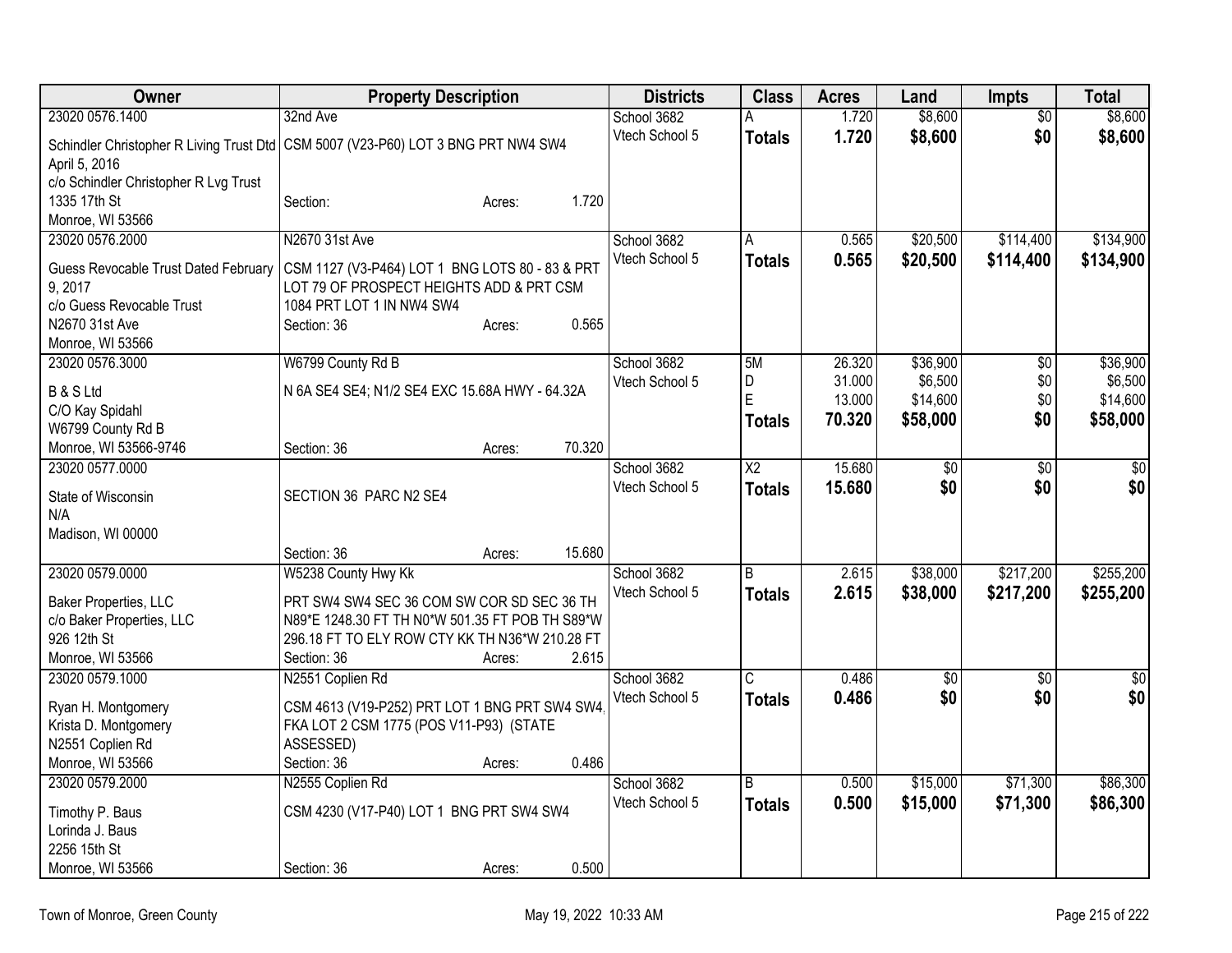| Owner                          | <b>Property Description</b>                         | <b>Districts</b> | <b>Class</b>  | <b>Acres</b> | Land     | <b>Impts</b>    | <b>Total</b> |
|--------------------------------|-----------------------------------------------------|------------------|---------------|--------------|----------|-----------------|--------------|
| 23020 0580.0000                | <b>County Rd KK</b>                                 | School 3682      |               | 0.880        | \$21,800 | \$14,600        | \$36,400     |
| Advanced Hemp Processing, LLC  | COM SW COR SEC 36 TH N 287 FT TH E 535.5 FT TH      | Vtech School 5   | <b>Totals</b> | 0.880        | \$21,800 | \$14,600        | \$36,400     |
| W5241 County Rd KK             | N 198.50 FT POB TH N 128 FT THE TO CLN RD TH        |                  |               |              |          |                 |              |
| Monroe, WI 53566               | SELY TO PT 388 FT E OF POB TH W 388 FT POB          |                  |               |              |          |                 |              |
|                                | 0.880<br>Section: 36<br>Acres:                      |                  |               |              |          |                 |              |
| 23020 0580.1000                | W5265 County Hwy Kk                                 | School 3682      | A             | 1.000        | \$30,000 | \$102,500       | \$132,500    |
|                                |                                                     | Vtech School 5   | <b>Totals</b> | 1.000        | \$30,000 | \$102,500       | \$132,500    |
| Steven Lovett                  | COM PT 287 FT N & 535 FT E SW COR SEC N 326.5       |                  |               |              |          |                 |              |
| Denice Lovett                  | FT POB N 274.63 FT S47*02'E 321.5 FT S37*27'E 78.25 |                  |               |              |          |                 |              |
| W5259 County Rd Kk             | FTW 290 FT POB                                      |                  |               |              |          |                 |              |
| Monroe, WI 53566               | 1.000<br>Section: 36<br>Acres:                      |                  |               |              |          |                 |              |
| 23020 0581.0000                | W5241 County Hwy Kk                                 | School 3682      | B             | 2.000        | \$83,100 | \$190,100       | \$273,200    |
| Advanced Hemp Processing, LLC  | COM SW COR SEC 36 TH N 287 FT TH E 535.5 FT         | Vtech School 5   | <b>Totals</b> | 2.000        | \$83,100 | \$190,100       | \$273,200    |
| W5241 County Rd KK             | POB TH N 198.50 FT TH E 388 FT TO CTR HWY 11 TH     |                  |               |              |          |                 |              |
| Monroe, WI 53566               | S37*E 248.31 FT TH W 531.2 FT TO POB                |                  |               |              |          |                 |              |
|                                | 2.000<br>Section: 36<br>Acres:                      |                  |               |              |          |                 |              |
| 23020 0582.0100                | W5186 County Hwy Kk                                 | School 3682      | B             | 3.330        | \$46,500 | \$71,500        | \$118,000    |
|                                |                                                     | Vtech School 5   |               | 3.330        | \$46,500 | \$71,500        | \$118,000    |
| Southern Wisconsin Cooperative | CSM 4794 (V21-P97) LOT 1 BNG PRT SE4 SW4            |                  | <b>Totals</b> |              |          |                 |              |
| 2914 13th St                   |                                                     |                  |               |              |          |                 |              |
| Monroe, WI 53566               |                                                     |                  |               |              |          |                 |              |
|                                | 3.330<br>Section: 36<br>Acres:                      |                  |               |              |          |                 |              |
| 23020 0583.0000                | 1506 31st Ave                                       | School 3682      | B             | 1.000        | \$30,000 | \$158,800       | \$188,800    |
|                                |                                                     | Vtech School 5   | <b>Totals</b> | 1.000        | \$30,000 | \$158,800       | \$188,800    |
| Jim J. Becker                  | PRT SW4 SW4 COM SW COR SD SEC TH E 49 FT TO         |                  |               |              |          |                 |              |
| Kathleen A. Becker             | ROW TH N0 *W 288.75 FT POB TH E 487.6 FT TH         |                  |               |              |          |                 |              |
| W4969 Greenbush Rd             | N0*W 134 FT TH W 487.6 FT TH S0*E 134 FT POB        |                  |               |              |          |                 |              |
| Monroe, WI 53566               | 1.000<br>Section: 36<br>Acres:                      |                  |               |              |          |                 |              |
| 23020 0584.0000                | W5294 County Hwy Kk                                 | School 3682      | B             | 0.390        | \$21,700 | \$116,200       | \$137,900    |
| David P. Lovett                | COM SE COR LOT 44 PROSPECT HEIGHTS TH S89*E         | Vtech School 5   | <b>Totals</b> | 0.390        | \$21,700 | \$116,200       | \$137,900    |
| Beverage Mart                  | 58 FT TH S 66 FT POB TH S89*E 320 FT TH S14*W       |                  |               |              |          |                 |              |
| PO Box 134                     | 306.85 FT TH N73*W ALG CNTRLN HWY 11-81 150.13      |                  |               |              |          |                 |              |
| Monroe, WI 53566               | 0.390<br>Section: 36<br>Acres:                      |                  |               |              |          |                 |              |
| 23020 0585.0000                | 1506 31st Ave                                       | School 3682      | B             | 0.500        | \$9,000  | $\overline{50}$ | \$9,000      |
|                                |                                                     | Vtech School 5   | <b>Totals</b> | 0.500        | \$9,000  | \$0             | \$9,000      |
| Jim J. Becker                  | PARC SW4 SW4 (DESC INCLUDED IN PCL 0583.0)          |                  |               |              |          |                 |              |
| Kathleen A. Becker             |                                                     |                  |               |              |          |                 |              |
| W4969 Greenbush Rd             |                                                     |                  |               |              |          |                 |              |
| Monroe, WI 53566               | 0.500<br>Section: 36<br>Acres:                      |                  |               |              |          |                 |              |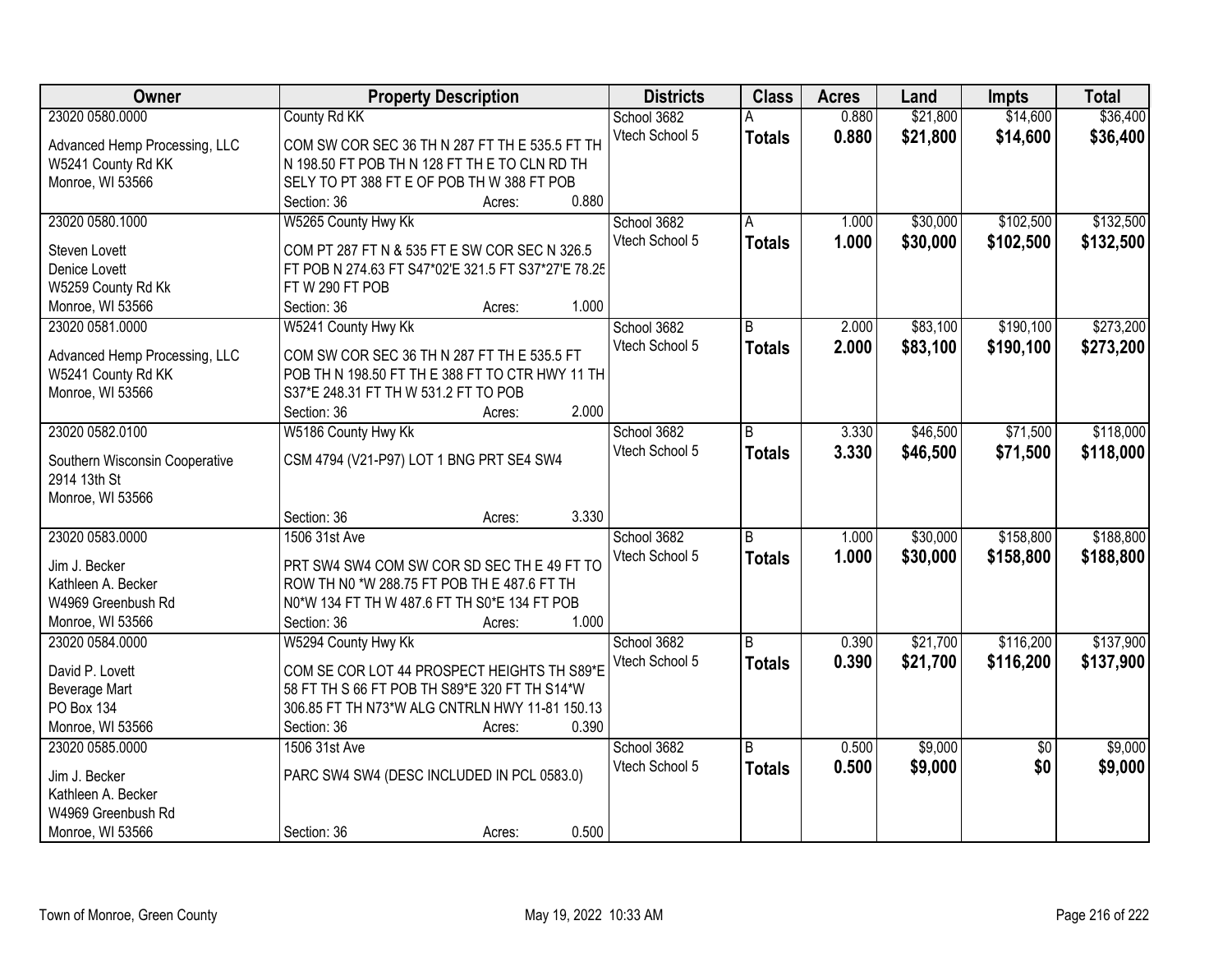| Owner                             | <b>Property Description</b>                         | <b>Districts</b> | <b>Class</b>   | <b>Acres</b> | Land            | Impts           | <b>Total</b>    |
|-----------------------------------|-----------------------------------------------------|------------------|----------------|--------------|-----------------|-----------------|-----------------|
| 23020 0586.0000                   | W5288 County Hwy Kk                                 | School 3682      |                | 1.412        | $\overline{60}$ | $\overline{50}$ | $\overline{50}$ |
| Monroe Specialty Company, Inc     | BNG PRT S1/2 SW4 COM SE COR LOT 44 PROSPECT         | Vtech School 5   | <b>Totals</b>  | 1.412        | \$0             | \$0             | \$0             |
| c/o Monroe Specialty Company, Inc | HTS ADD TH S89*E 58 FT TH S 66 FT TH S89*E 320      |                  |                |              |                 |                 |                 |
| PO Box 740                        | FT POB TH S89*E 240 FT TH S28*W 403.6 FT TO CTR     |                  |                |              |                 |                 |                 |
| Monroe, WI 53566-0740             | 1.412<br>Section: 36<br>Acres:                      |                  |                |              |                 |                 |                 |
| 23020 0586.1000                   | 3200 E State Highway 11                             | School 3682      | B              | 0.360        | \$10,800        | $\overline{30}$ | \$10,800        |
|                                   |                                                     | Vtech School 5   | <b>Totals</b>  | 0.360        | \$10,800        | \$0             | \$10,800        |
| Monroe Specialty Company, Inc.    | COM SE COR LOT 44 PROSPECT HTS<br><b>SECTION 36</b> |                  |                |              |                 |                 |                 |
| c/o Monroe Specialty Company, Inc | ADD TH S89*E 58 FT TH S 66 FT TH S89*E 320 FT       |                  |                |              |                 |                 |                 |
| PO Box 740                        | POB TH N 66 FT TH S89*E 240 FT TH S 66 FT TH        |                  |                |              |                 |                 |                 |
| Monroe, WI 53566-0740             | 0.360<br>Section: 36<br>Acres:                      |                  |                |              |                 |                 |                 |
| 23020 0587.0000                   | N2577 Coplien Rd                                    | School 3682      | B              | 1.860        | \$34,300        | \$116,800       | \$151,100       |
| Coplien Painting, Inc.            | CSM 1801 (V6-P31) LOT 2 (1.34A); LOT 3 (.52A) BNG   | Vtech School 5   | <b>Totals</b>  | 1.860        | \$34,300        | \$116,800       | \$151,100       |
| c/o Coplien Painting, Inc         | PRT S2 SW4                                          |                  |                |              |                 |                 |                 |
| N2577 Coplien Rd                  |                                                     |                  |                |              |                 |                 |                 |
| Monroe, WI 53566                  | 1.860<br>Section: 36<br>Acres:                      |                  |                |              |                 |                 |                 |
| 23020 0587.1000                   | 304 25th Ave                                        | School 3682      | B              | 0.306        | \$9,200         | \$60,600        | \$69,800        |
|                                   |                                                     | Vtech School 5   | <b>Totals</b>  | 0.306        | \$9,200         | \$60,600        | \$69,800        |
| Ruth A. Coplien                   | COM SE COR LOT 44 PROSPECT HEIGHTS TH S89*E         |                  |                |              |                 |                 |                 |
| Robert A. Reffue                  | 618 FT POB TH S 66 FT TH S89*E 436 FT TH N 66 FT    |                  |                |              |                 |                 |                 |
| 304 25th Ave                      | TH N89*W 436 FT POB BNG PRT S2 SW4 EXC ELY          |                  |                |              |                 |                 |                 |
| Monroe, WI 53566                  | 0.306<br>Section: 36<br>Acres:                      |                  |                |              |                 |                 |                 |
| 23020 0588.0000                   | Coplien Rd                                          | School 3682      | B              | 2.000        | \$35,000        | \$70,200        | \$105,200       |
| Hughes Bros Holdings, LLC         | PRT SE4 SW4 (POS V4-P119)                           | Vtech School 5   | D              | 10.830       | \$2,400         | \$0             | \$2,400         |
| c/o Hughes Bros Holdings, LLC     |                                                     |                  | E              | 1.000        | \$1,600         | \$0             | \$1,600         |
| PO Box 408                        |                                                     |                  | <b>Totals</b>  | 13.830       | \$39,000        | \$70,200        | \$109,200       |
| Monroe, WI 53566                  | 13.830<br>Section: 36<br>Acres:                     |                  |                |              |                 |                 |                 |
| 23020 0589.0000                   | N2571 Coplien Rd                                    | School 3682      | $\overline{B}$ | 0.736        | \$22,100        | \$39,500        | \$61,600        |
|                                   |                                                     | Vtech School 5   |                |              |                 |                 |                 |
| Coplien Properties, LLC           | PRT S1/2 SW4 COM SE COR LOT 44 PROSPECT             |                  | <b>Totals</b>  | 0.736        | \$22,100        | \$39,500        | \$61,600        |
| c/o Coplien Properties, LLC       | HGTS TH S89*E 58 FT TH S 66 FT TH S89*E 796 FT      |                  |                |              |                 |                 |                 |
| N2577 Coplien Rd                  | POB TH S89*E 200 FT TH S0*W 200 FT TH N89*W 200     |                  |                |              |                 |                 |                 |
| Monroe, WI 53566                  | 0.736<br>Section: 36<br>Acres:                      |                  |                |              |                 |                 |                 |
| 23020 0590.0100                   | County Rd KK                                        | School 3682      | A              | 0.220        | \$3,600         | $\overline{50}$ | \$3,600         |
|                                   |                                                     | Vtech School 5   | <b>Totals</b>  | 0.220        | \$3,600         | \$0             | \$3,600         |
| Ryan H. Montgomery                | CSM 4613 (V19-P252) PRT LOT 1 BNG PRT SW4 SW4       |                  |                |              |                 |                 |                 |
| Krista D. Montgomery              |                                                     |                  |                |              |                 |                 |                 |
| N2551 Coplien Rd                  |                                                     |                  |                |              |                 |                 |                 |
| Monroe, WI 53566                  | 0.220<br>Section:<br>Acres:                         |                  |                |              |                 |                 |                 |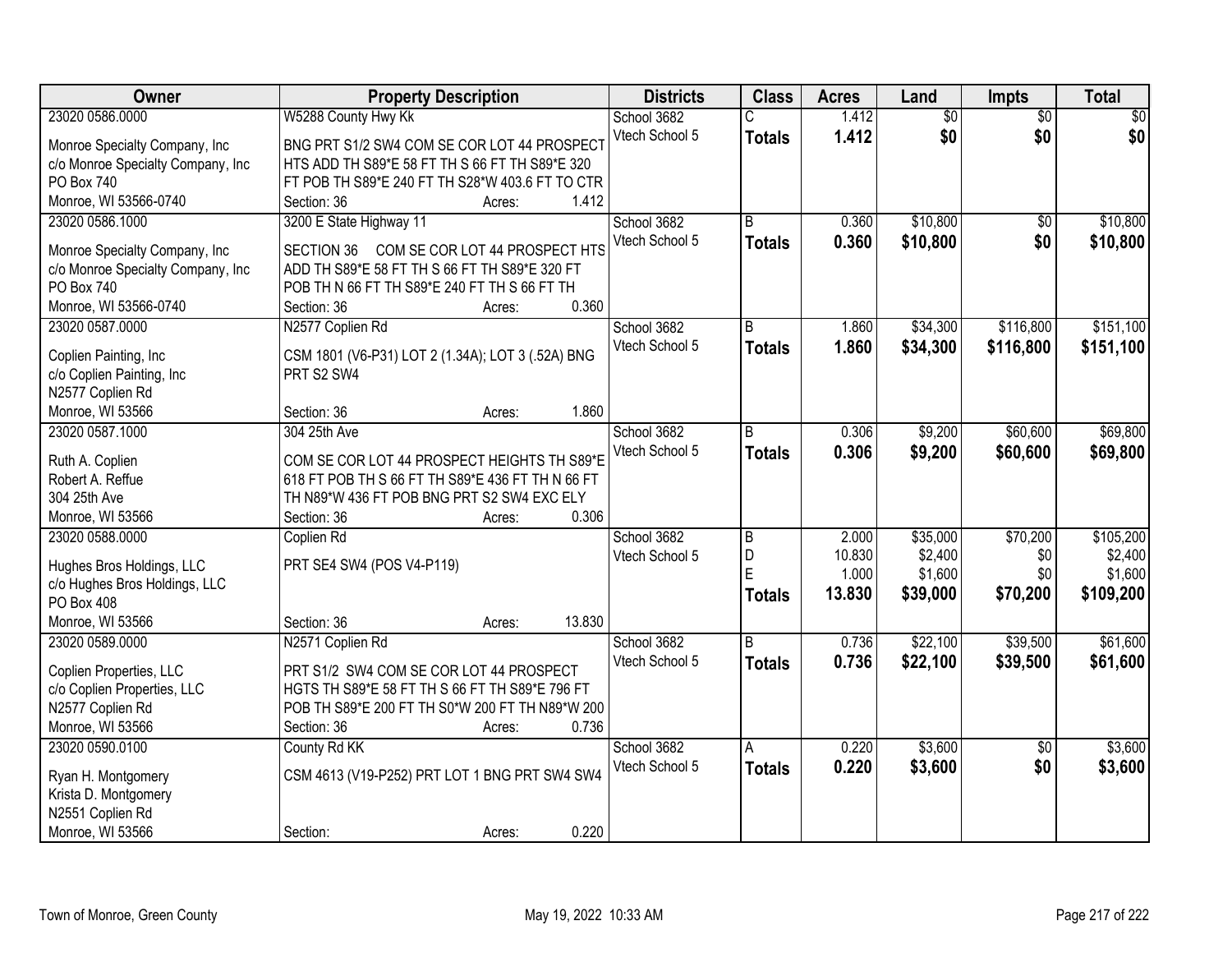| Owner                               | <b>Property Description</b>                                                       | <b>Districts</b> | <b>Class</b>   | <b>Acres</b> | Land     | <b>Impts</b>    | <b>Total</b> |
|-------------------------------------|-----------------------------------------------------------------------------------|------------------|----------------|--------------|----------|-----------------|--------------|
| 23020 0590.0200                     | N2563 Coplien Rd                                                                  | School 3682      | B              | 1.980        | \$28,800 | \$123,800       | \$152,600    |
| Mfsb, LLC                           | PRT S1/2 SW4 SEC 36 COM SE COR LOT 44                                             | Vtech School 5   | <b>Totals</b>  | 1.980        | \$28,800 | \$123,800       | \$152,600    |
| N2374 Jordan St                     | PROSPECT HGTS ADD TH S89*E 58 FT TH S 66 FT                                       |                  |                |              |          |                 |              |
| Juda, WI 53550                      | TH S89*E 560 FT POB TH S28*W 185.30 FT TH S58*E                                   |                  |                |              |          |                 |              |
|                                     | Section: 36<br>1.980<br>Acres:                                                    |                  |                |              |          |                 |              |
| 23020 0591.0000                     | W5292 County Hwy Kk                                                               | School 3682      | $\overline{B}$ | 1.356        | \$31,800 | \$337,400       | \$369,200    |
| Storage Haus of Monroe, LLC         | PRT S1/2 SW4 COM SE COR LOT 44 PROSPECT HTS                                       | Vtech School 5   | <b>Totals</b>  | 1.356        | \$31,800 | \$337,400       | \$369,200    |
| c/o Storage Haus of Monroe, LLC     | ADD S89*E 58 FT S 66 FT S89*E 120 FT POB S 261.82                                 |                  |                |              |          |                 |              |
| PO Box 1000                         | FT PT CTR ST HWY 11-81 S73*E CL 129.54 FT N14*E                                   |                  |                |              |          |                 |              |
| New Glarus, WI 53574                | 1.356<br>Section: 36<br>Acres:                                                    |                  |                |              |          |                 |              |
| 23020 0592.0000                     | County Rd KK                                                                      | School 3682      | B              | 4.600        | \$36,000 | \$15,400        | \$51,400     |
|                                     |                                                                                   | Vtech School 5   | <b>Totals</b>  | 4.600        | \$36,000 | \$15,400        | \$51,400     |
| A & C Warehouse, LLC                | COM 319 FT N & 1252 FT E SW COR SD SEC 36 TH E                                    |                  |                |              |          |                 |              |
| 1001 16th Ave                       | 511.63 FT TH N0*W 389.52 FT TH N89*W 507.94 FT                                    |                  |                |              |          |                 |              |
| Monroe, WI 53566                    | TH S 396.44 FT POB BNG PRT S1/2 SW4                                               |                  |                |              |          |                 |              |
|                                     | 4.600<br>Section: 36<br>Acres:                                                    |                  |                |              |          |                 |              |
| 23020 0593.0000                     | N2629 Coplien Rd                                                                  | School 3682      | B              | 0.920        | \$27,600 | \$104,900       | \$132,500    |
| Hughes Bros Holdings, LLC           | PRT S1/2 SW4 150 FT OFF E END OF COM SE COR                                       | Vtech School 5   | <b>Totals</b>  | 0.920        | \$27,600 | \$104,900       | \$132,500    |
| c/o Hughes Bros Holdings, LLC       | LOT 44 PROSPECT HEIGHTS ADD THE 58 FT TH S                                        |                  |                |              |          |                 |              |
| PO Box 408                          | 66 FT TH S89*E 996 FT TO POB TH S89*E 232 FT TH                                   |                  |                |              |          |                 |              |
| Monroe, WI 53566                    | 0.920<br>Section: 36<br>Acres:                                                    |                  |                |              |          |                 |              |
| 23020 0593.1000                     | N2615 Coplien Rd                                                                  | School 3682      | R.             | 1.380        | \$31,900 | \$208,900       | \$240,800    |
|                                     |                                                                                   | Vtech School 5   | <b>Totals</b>  | 1.380        | \$31,900 | \$208,900       | \$240,800    |
| Coplien Properties, LLC             | CSM 1801 (V6-P31) LOT 4 BNG PRT S2 SW4                                            |                  |                |              |          |                 |              |
| c/o Coplien Properties, LLC         |                                                                                   |                  |                |              |          |                 |              |
| N2577 Coplien Rd                    | 1.380                                                                             |                  |                |              |          |                 |              |
| Monroe, WI 53566<br>23020 0594.0000 | Section: 36<br>Acres:<br>W5264 Middle Juda Rd                                     |                  | $\overline{D}$ |              | \$200    |                 |              |
|                                     |                                                                                   | School 3682      |                | 1.390        |          | $\overline{50}$ | \$200        |
| Heinzelman Henry and Lois Revocable | COM 260 FT N OF SW COR SW4 SW4 TH S 260 FT TH                                     | Vtech School 5   | Totals         | 1.390        | \$200    | \$0             | \$200        |
| <b>Living Trust</b>                 | E TO CL HWY TH NWLY ALG CL TO PT 900 FT E POE                                     |                  |                |              |          |                 |              |
|                                     | c/o Heinzelman Henry & Lois Rev Living   TH W 900 FT POB EXC PARC ANNEXED TO CITY |                  |                |              |          |                 |              |
| Trust                               | 1.390<br>Section: 36<br>Acres:                                                    |                  |                |              |          |                 |              |
| W5264 Middle Juda Rd                |                                                                                   |                  |                |              |          |                 |              |
| Monroe, WI 53566                    |                                                                                   |                  |                |              |          |                 |              |
| 23020 0595.0000                     | County Rd KK                                                                      | School 3682      | B              | 2.000        | \$26,300 | \$3,100         | \$29,400     |
| Advanced Hemp Processing, LLC       | PRT SW4 SW4 COM SW COR SEC 36 TH E 647.44 FT                                      | Vtech School 5   | <b>Totals</b>  | 2.000        | \$26,300 | \$3,100         | \$29,400     |
| W5241 County Rd KK                  | TH N 107.55 FT POB TH N0*E 177.62 FT TH E 432.49                                  |                  |                |              |          |                 |              |
| Monroe, WI 53566                    | FT TO CTR HWY TH SELY 130.11 FT ALG ARC CRV                                       |                  |                |              |          |                 |              |
|                                     | 2.000<br>Section: 36<br>Acres:                                                    |                  |                |              |          |                 |              |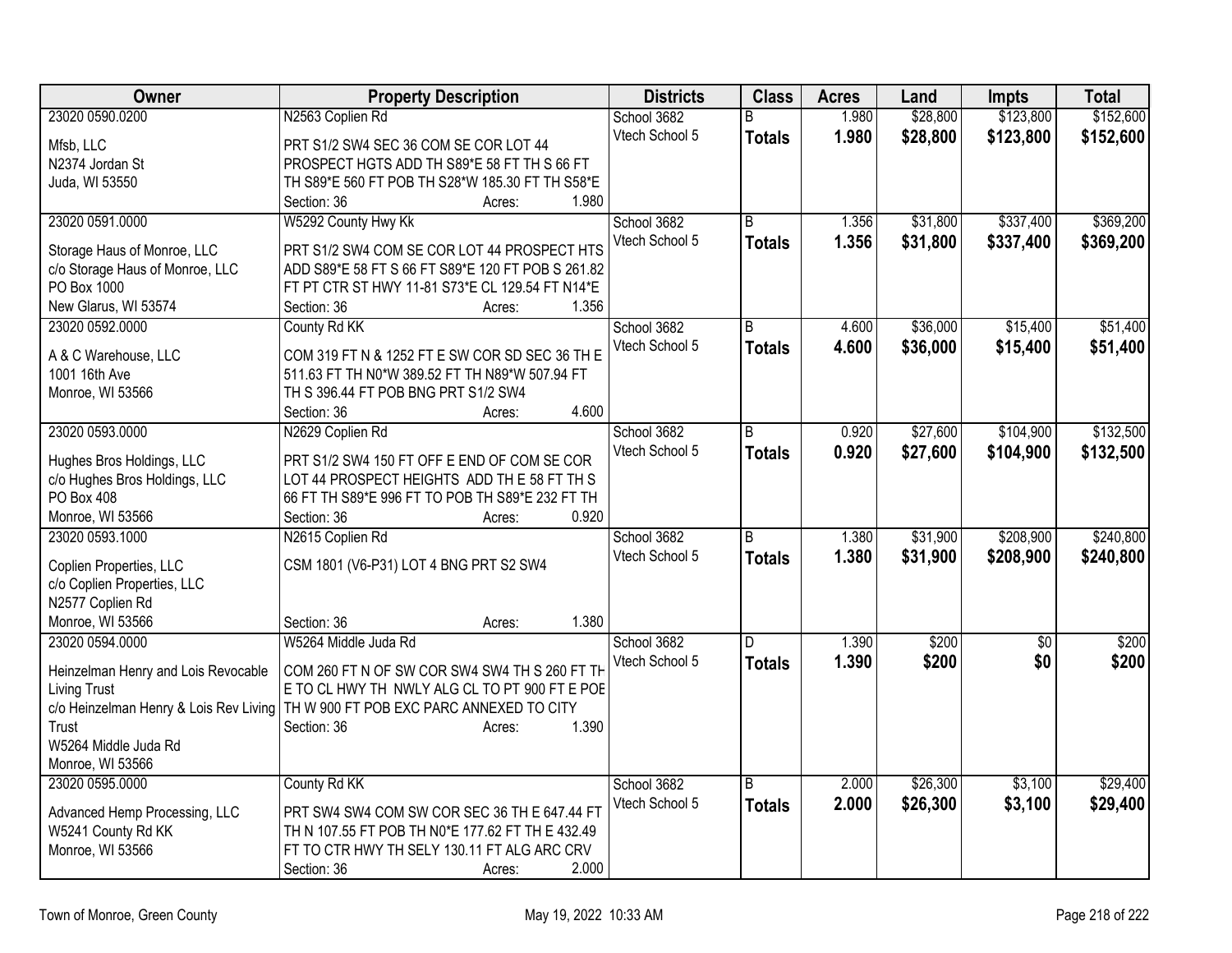| Owner                                                         | <b>Property Description</b>                                                                                                                          | <b>Districts</b>              | <b>Class</b>            | <b>Acres</b>            | Land                            | <b>Impts</b>                            | <b>Total</b>                    |
|---------------------------------------------------------------|------------------------------------------------------------------------------------------------------------------------------------------------------|-------------------------------|-------------------------|-------------------------|---------------------------------|-----------------------------------------|---------------------------------|
| 23020 0596.0000                                               | W5222 County Hwy Kk                                                                                                                                  | School 3682                   | B                       | 1.100                   | \$30,500                        | \$218,100                               | \$248,600                       |
| A & C Warehouse, LLC                                          | COM PT 319 FT N & 1052 FT E SW COR SEC 36 TH E                                                                                                       | Vtech School 5                | <b>Totals</b>           | 1.100                   | \$30,500                        | \$218,100                               | \$248,600                       |
| 1001 16th Ave                                                 | 200 FT TH N 180 FT TH W 335 FT CTR RD TH SELY                                                                                                        |                               |                         |                         |                                 |                                         |                                 |
| Monroe, WI 53566                                              | ALG RD 224 1/2 FT TO POB PRT SW4 SW4                                                                                                                 |                               |                         |                         |                                 |                                         |                                 |
|                                                               | 1.100<br>Section: 36<br>Acres:                                                                                                                       |                               |                         |                         |                                 |                                         |                                 |
| 23020 0597.0000                                               |                                                                                                                                                      | School 3682<br>Vtech School 5 | $\overline{X4}$         | 3.330<br>3.330          | \$0<br>\$0                      | $\overline{50}$<br>\$0                  | $\overline{50}$<br>\$0          |
| City of Monroe                                                | COM 260 FT N OF SE COR SW4 SW4 W 420 FT CL<br>HWY SELY CL TO SE COR N 260 FT POB CONT                                                                |                               | <b>Totals</b>           |                         |                                 |                                         |                                 |
| Monroe, WI 53566                                              | 1.25A; ALSO COM SW COR SE4 SW4 E 350 FT N 260<br>3.330<br>Section: 36<br>Acres:                                                                      |                               |                         |                         |                                 |                                         |                                 |
| 23020 0597.1000                                               | N2628 Coplien Rd                                                                                                                                     | School 3682                   | B                       | 4.340                   | \$46,700                        | \$266,800                               | \$313,500                       |
|                                                               |                                                                                                                                                      | Vtech School 5                | <b>Totals</b>           | 4.340                   | \$46,700                        | \$266,800                               | \$313,500                       |
| Tony R. Stamm                                                 | PRT S2 SW4 COM 715.44 FT N & 1252 FT E OF SW                                                                                                         |                               |                         |                         |                                 |                                         |                                 |
| Carol J. Stamm                                                | COR TH S89*E 507.94 FT TH N0*W 271.70 FT TH                                                                                                          |                               |                         |                         |                                 |                                         |                                 |
| 2627 3rd Ave                                                  | N89*W 791 FT TH S 169.83 FT TH S84*E 287 FT TH S                                                                                                     |                               |                         |                         |                                 |                                         |                                 |
| Monroe, WI 53566                                              | Section: 36<br>4.340<br>Acres:                                                                                                                       |                               |                         |                         |                                 |                                         |                                 |
| 23020 0598.0000                                               |                                                                                                                                                      | School 3682                   | $\overline{X4}$         | 4.840                   | $\overline{50}$                 | $\overline{50}$                         | \$0                             |
| City of Monroe                                                | COM 350 FT E & 260 FT N SW COR SE4 SW4 E 860 F<br>N 300 FT W 132 FT N 592 FT W 104 FT TO PT 270 FT<br>W & 168 FT S NE COR SE4 SW4 SWLY TO PT 30 FT N | Vtech School 5                | <b>Totals</b>           | 4.840                   | \$0                             | \$0                                     | \$0                             |
|                                                               | 4.840<br>Section: 36<br>Acres:                                                                                                                       |                               |                         |                         |                                 |                                         |                                 |
| 23020 0599.0000<br>Robert A. Wartenweiler                     | W5102 County Hwy Kk<br>PRT SW4 SE4 & SE4 SW4 COM NE COR SW4 SE4 TH                                                                                   | School 3682<br>Vtech School 5 | E<br>G<br><b>Totals</b> | 8.930<br>1.000<br>9.930 | \$8,300<br>\$18,000<br>\$26,300 | $\overline{30}$<br>\$11,800<br>\$11,800 | \$8,300<br>\$29,800<br>\$38,100 |
| 1303 9th St<br>Monroe, WI 53566                               | S1*W 932 FT POB TH N88*W 1108 FT TH S18*E 102.1<br>FT TH N89*W 496 FT TH S 252.85 FT TO CTRLN HWY<br>9.930<br>Section: 36<br>Acres:                  |                               |                         |                         |                                 |                                         |                                 |
| 23020 0600.0000                                               | W5150 County Hwy Kk                                                                                                                                  | School 3682                   | B                       | 2.940                   | \$39,700                        | \$64,000                                | \$103,700                       |
| Gtc Properties, LLC<br>W5150 County Rd Kk<br>Monroe, WI 53566 | CSM 3541 (V13-P173) LOT 1 BNG PRT SE4 SW4                                                                                                            | Vtech School 5                | <b>Totals</b>           | 2.940                   | \$39,700                        | \$64,000                                | \$103,700                       |
|                                                               | 2.940<br>Section: 36<br>Acres:                                                                                                                       |                               |                         |                         |                                 |                                         |                                 |
| 23020 0601.0000                                               | N2579 County Rd KK                                                                                                                                   | School 3682                   | $\overline{\mathsf{D}}$ | 26.150                  | \$4,500                         | $\overline{50}$                         | \$4,500                         |
|                                                               |                                                                                                                                                      | Vtech School 5                | E                       | 1.000                   | \$100                           | \$0                                     | \$100                           |
| Sherry M. Pollock                                             | PRT SW4 SE4 EXC 1A & SE4 SW4                                                                                                                         |                               | <b>Totals</b>           | 27.150                  | \$4,600                         | \$0                                     | \$4,600                         |
| c/o Sharon M. Pollock                                         |                                                                                                                                                      |                               |                         |                         |                                 |                                         |                                 |
| N2579 County Rd Kk                                            |                                                                                                                                                      |                               |                         |                         |                                 |                                         |                                 |
| Monroe, WI 53566                                              | 27.150<br>Section: 36<br>Acres:                                                                                                                      |                               |                         |                         |                                 |                                         |                                 |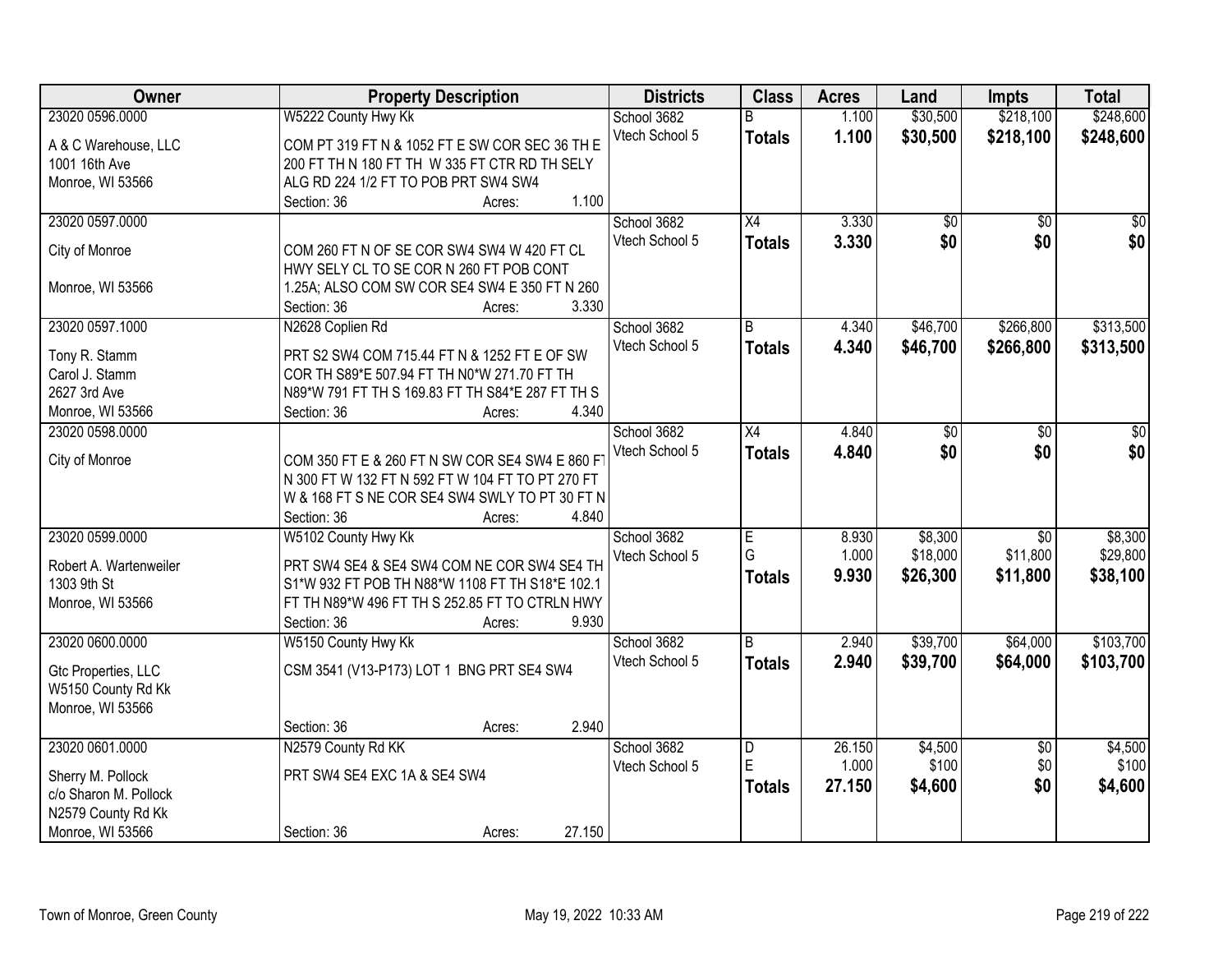| Owner                 | <b>Property Description</b>                        |        | <b>Districts</b> | <b>Class</b>  | <b>Acres</b> | Land     | <b>Impts</b>    | <b>Total</b> |
|-----------------------|----------------------------------------------------|--------|------------------|---------------|--------------|----------|-----------------|--------------|
| 23020 0602.0000       | W4984 County Hwy Kk                                |        | School 3682      | B             | 0.388        | \$21,700 | \$16,800        | \$38,500     |
| Donald A. Geyer       | STARTING INTERSECTION OF N LINE HWY 11 & E         |        | Vtech School 5   | <b>Totals</b> | 0.388        | \$21,700 | \$16,800        | \$38,500     |
| Debra L. Geyer        | LINE OF W 17AC OF S 34AC OF SE4 SE4 SEC 36 TH      |        |                  |               |              |          |                 |              |
| W4896 County Rd Kk    | W 130 FT TH N 130 FT TH E 130 FT TH S 130 FT POB   |        |                  |               |              |          |                 |              |
| Monroe, WI 53566      | Section: 36                                        | Acres: | 0.388            |               |              |          |                 |              |
| 23020 0603.0000       | N2554 County Hwy Kk                                |        | School 3682      | A             | 1.600        | \$33,000 | \$139,300       | \$172,300    |
| Carl J. Lewis         | PRT SE4 SE4 COM SE COR SEC W ALG HWY 11 & S        |        | Vtech School 5   | <b>Totals</b> | 1.600        | \$33,000 | \$139,300       | \$172,300    |
| N2554 County Rd Kk    | LN SEC 1002 FT N2*E 447.4 FT POB TH N2*E 132.8     |        |                  |               |              |          |                 |              |
| Monroe, WI 53566      | FT N2*E 186.59 FT TH N87*W 159.4 FT TH S3*W        |        |                  |               |              |          |                 |              |
|                       | Section: 36                                        | Acres: | 1.600            |               |              |          |                 |              |
| 23020 0604.0000       |                                                    |        | School 3682      |               | 0.510        | \$20,200 | \$102,600       | \$122,800    |
|                       | N2548 County Hwy Kk                                |        | Vtech School 5   | A             |              |          |                 |              |
| Alan D. Hermanson     | COM SE COR SEC 36 TH W 1002 FT N2*E 447.4 FT       |        |                  | <b>Totals</b> | 0.510        | \$20,200 | \$102,600       | \$122,800    |
| Cynthia M. Hermanson  | N87*W 140 FT POB TH N87*W 164.9 FT TH N2*E 64.47   |        |                  |               |              |          |                 |              |
| N2548 County Rd Kk    | FT ALG CRV RT RAD 50 FT, 74.9 FT TH N75*E 134.45   |        |                  |               |              |          |                 |              |
| Monroe, WI 53566      | Section: 36                                        | Acres: | 0.510            |               |              |          |                 |              |
| 23020 0605.0000       | N2560 County Hwy Kk                                |        | School 3682      | A             | 1.780        | \$33,900 | \$107,700       | \$141,600    |
|                       |                                                    |        | Vtech School 5   | <b>Totals</b> | 1.780        | \$33,900 | \$107,700       | \$141,600    |
| Michael J. Doyle      | CSM 623 (V2-P170) LOT 2 EXC CSM 671 LOT 1-1.54A    |        |                  |               |              |          |                 |              |
| Noreen Rueckert       | & CSM 2114 (V7-P57) LOT 1 BNG PRT LOT 1 CSM        |        |                  |               |              |          |                 |              |
| N2560 County Rd Kk    | 1350 - 24A, IN SE4 SE4                             |        |                  |               |              |          |                 |              |
| Monroe, WI 53566      | Section: 36                                        | Acres: | 1.780            |               |              |          |                 |              |
| 23020 0606.0000       | N2566 County Hwy Kk                                |        | School 3682      | A             | 1.800        | \$34,000 | \$142,200       | \$176,200    |
| Richard B. Elmer      | CSM 623 (V2-P170) LOT 1 - 1.47A; CSM 671 (V2-P224) |        | Vtech School 5   | <b>Totals</b> | 1.800        | \$34,000 | \$142,200       | \$176,200    |
| c/o Richard B. Elmer  | LOT 1 - 33A BNG PRT SE4 SE4                        |        |                  |               |              |          |                 |              |
| N2566 County Rd Kk    |                                                    |        |                  |               |              |          |                 |              |
| Monroe, WI 53566      | Section: 36                                        | Acres: | 1.800            |               |              |          |                 |              |
| 23020 0607.0000       | N2579 County Rd KK                                 |        | School 3682      | A             | 2.020        | \$21,100 | $\overline{50}$ | \$21,100     |
|                       |                                                    |        | Vtech School 5   | <b>Totals</b> | 2.020        | \$21,100 | \$0             | \$21,100     |
| Sherry M. Pollock     | CSM 3189 (V11-P257) LOT 1 BNG PRT SE4 SE4 -        |        |                  |               |              |          |                 |              |
| c/o Sharon M. Pollock | 1.02A & PRT SW4 SE4 - 1.00A                        |        |                  |               |              |          |                 |              |
| N2579 County Rd Kk    |                                                    |        |                  |               |              |          |                 |              |
| Monroe, WI 53566      | Section: 36                                        | Acres: | 2.020            |               |              |          |                 |              |
| 23020 0608.0000       | N2579 County Hwy Kk                                |        | School 3682      | A             | 1.950        | \$34,800 | \$222,200       | \$257,000    |
| Sharon M. Pollock     | CSM 2767 (V9-P302) LOT 1 BNG PRT SE4 SE4           |        | Vtech School 5   | <b>Totals</b> | 1.950        | \$34,800 | \$222,200       | \$257,000    |
| N2579 County Rd Kk    |                                                    |        |                  |               |              |          |                 |              |
| Monroe, WI 53566      |                                                    |        |                  |               |              |          |                 |              |
|                       | Section: 36                                        | Acres: | 1.950            |               |              |          |                 |              |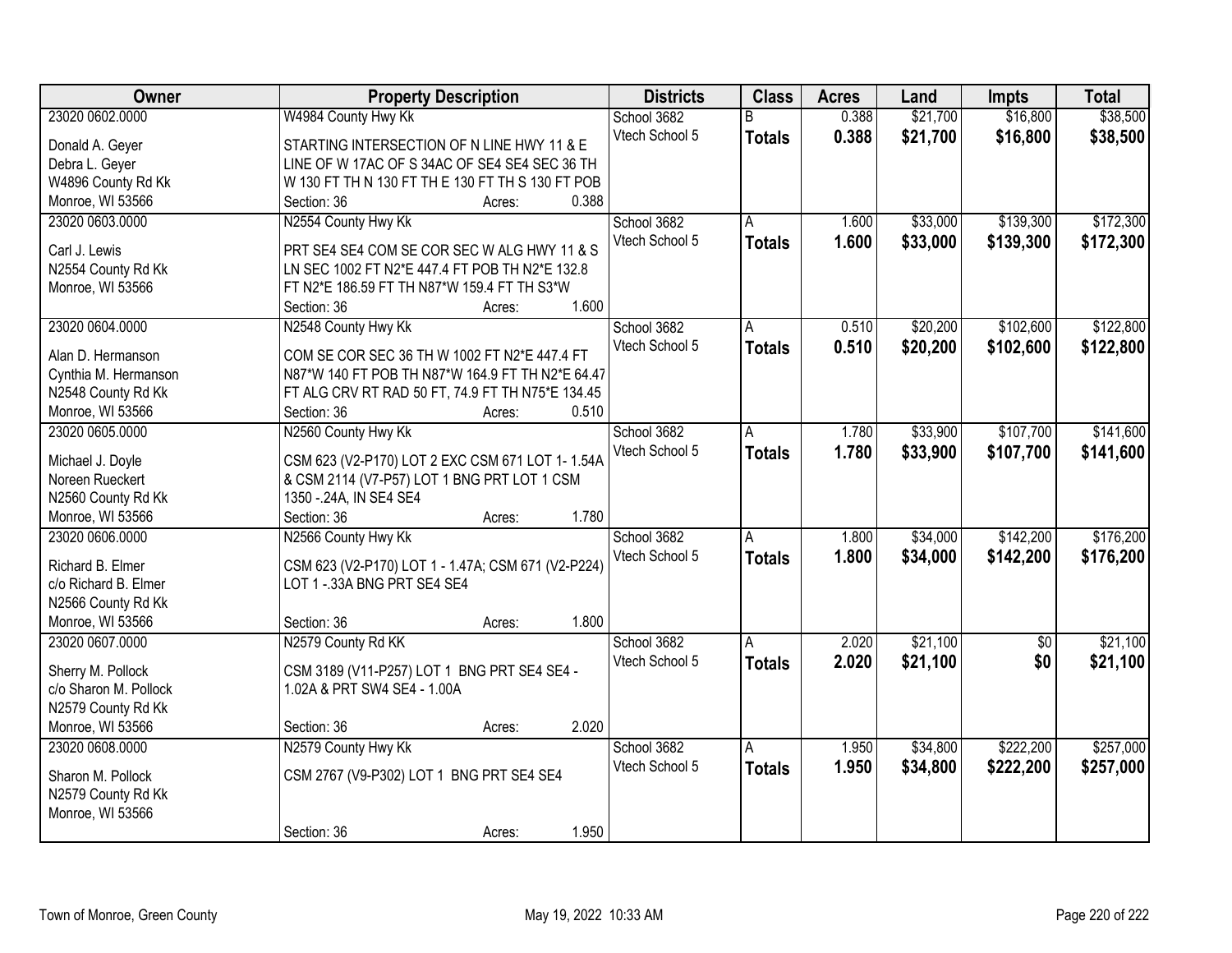| Owner                                    |                                                | <b>Property Description</b> |        | <b>Districts</b> | <b>Class</b>  | <b>Acres</b> | Land     | <b>Impts</b>    | <b>Total</b> |
|------------------------------------------|------------------------------------------------|-----------------------------|--------|------------------|---------------|--------------|----------|-----------------|--------------|
| 23020 0609.0000                          | N2524 County Hwy Kk                            |                             |        | School 3682      | А             | 0.950        | \$28,500 | \$137,700       | \$166,200    |
| Keith E. Stewart                         | PARC SE4 SE4                                   |                             |        | Vtech School 5   | <b>Totals</b> | 0.950        | \$28,500 | \$137,700       | \$166,200    |
| <b>Crystal Roper</b>                     |                                                |                             |        |                  |               |              |          |                 |              |
| N2524 County Rd Kk                       |                                                |                             |        |                  |               |              |          |                 |              |
| Monroe, WI 53566                         | Section: 36                                    | Acres:                      | 0.950  |                  |               |              |          |                 |              |
| 23020 0610.0000                          | W5012 County Hwy Kk                            |                             |        | School 3682      | A             | 0.700        | \$21,000 | \$88,600        | \$109,600    |
|                                          |                                                |                             |        | Vtech School 5   | <b>Totals</b> | 0.700        | \$21,000 | \$88,600        | \$109,600    |
| Harvey R. Klassy                         | PARC SE4 SE4                                   |                             |        |                  |               |              |          |                 |              |
| Elaine H. Klassy                         |                                                |                             |        |                  |               |              |          |                 |              |
| W5012 County Rd Kk                       |                                                |                             |        |                  |               |              |          |                 |              |
| Monroe, WI 53566                         | Section: 36                                    | Acres:                      | 0.700  |                  |               |              |          |                 |              |
| 23020 0611.1000                          | N2566 County Rd KK                             |                             |        | School 3682      | A             | 1.375        | \$16,000 | \$0             | \$16,000     |
| Richard B. Elmer                         | CSM 1350 (V4-P265) LOT 1 PRT SE4 SE4 EXC LOT 1 |                             |        | Vtech School 5   | <b>Totals</b> | 1.375        | \$16,000 | \$0             | \$16,000     |
| c/o Richard B. Elmer                     | CSM 2114 .24A                                  |                             |        |                  |               |              |          |                 |              |
| N2566 County Rd Kk                       |                                                |                             |        |                  |               |              |          |                 |              |
| Monroe, WI 53566                         | Section: 36                                    | Acres:                      | 1.375  |                  |               |              |          |                 |              |
| 23020 0611.2000                          | N2564 County Hwy Kk                            |                             |        | School 3682      | A             | 0.879        | \$18,500 | \$43,100        | \$61,600     |
|                                          |                                                |                             |        | Vtech School 5   | <b>Totals</b> | 0.879        | \$18,500 | \$43,100        | \$61,600     |
| Richard B. Elmer<br>c/o Richard B. Elmer | CSM 1350 (V4-P265) LOT 2 BNG PRT SE4 SE4       |                             |        |                  |               |              |          |                 |              |
| N2566 County Rd Kk                       |                                                |                             |        |                  |               |              |          |                 |              |
| Monroe, WI 53566                         | Section: 36                                    | Acres:                      | 0.879  |                  |               |              |          |                 |              |
| 23020 0611.3000                          | N2566 County Rd KK                             |                             |        | School 3682      | A             | 2.037        | \$17,600 | $\overline{50}$ | \$17,600     |
|                                          |                                                |                             |        | Vtech School 5   |               | 2.037        | \$17,600 | \$0             |              |
| Richard B. Elmer                         | CSM 1350 (V4-P265) LOT 3 BNG PRT SE4 SE4       |                             |        |                  | <b>Totals</b> |              |          |                 | \$17,600     |
| c/o Richard B. Elmer                     |                                                |                             |        |                  |               |              |          |                 |              |
| N2566 County Rd Kk                       |                                                |                             |        |                  |               |              |          |                 |              |
| Monroe, WI 53566                         | Section: 36                                    | Acres:                      | 2.037  |                  |               |              |          |                 |              |
| 23020 0611.4000                          | W5012 County Rd KK                             |                             |        | School 3682      | A             | 1.388        | \$12,800 | $\overline{50}$ | \$12,800     |
| Harvey R. Klassy                         | CSM 1350 (V4-P265) LOT 4 BNG PRT SE4 SE4       |                             |        | Vtech School 5   | <b>Totals</b> | 1.388        | \$12,800 | \$0             | \$12,800     |
| Elaine H. Klassy                         |                                                |                             |        |                  |               |              |          |                 |              |
| W5012 County Rd Kk                       |                                                |                             |        |                  |               |              |          |                 |              |
| Monroe, WI 53566                         | Section: 36                                    | Acres:                      | 1.388  |                  |               |              |          |                 |              |
| 23020 0612,0000                          | W6799 County Rd B                              |                             |        | School 3682      | 5M            | 3.000        | \$4,200  | $\overline{50}$ | \$4,200      |
|                                          |                                                |                             |        | Vtech School 5   | D             | 13.000       | \$1,800  | \$0             | \$1,800      |
| <b>B &amp; S Ltd</b>                     | E 17A OF S 34A SE4 SE4                         |                             |        |                  | E             | 1.000        | \$100    | \$0             | \$100        |
| C/O Kay Spidahl                          |                                                |                             |        |                  | <b>Totals</b> | 17.000       | \$6,100  | \$0             | \$6,100      |
| W6799 County Rd B                        |                                                |                             |        |                  |               |              |          |                 |              |
| Monroe, WI 53566-9746                    | Section: 36                                    | Acres:                      | 17.000 |                  |               |              |          |                 |              |